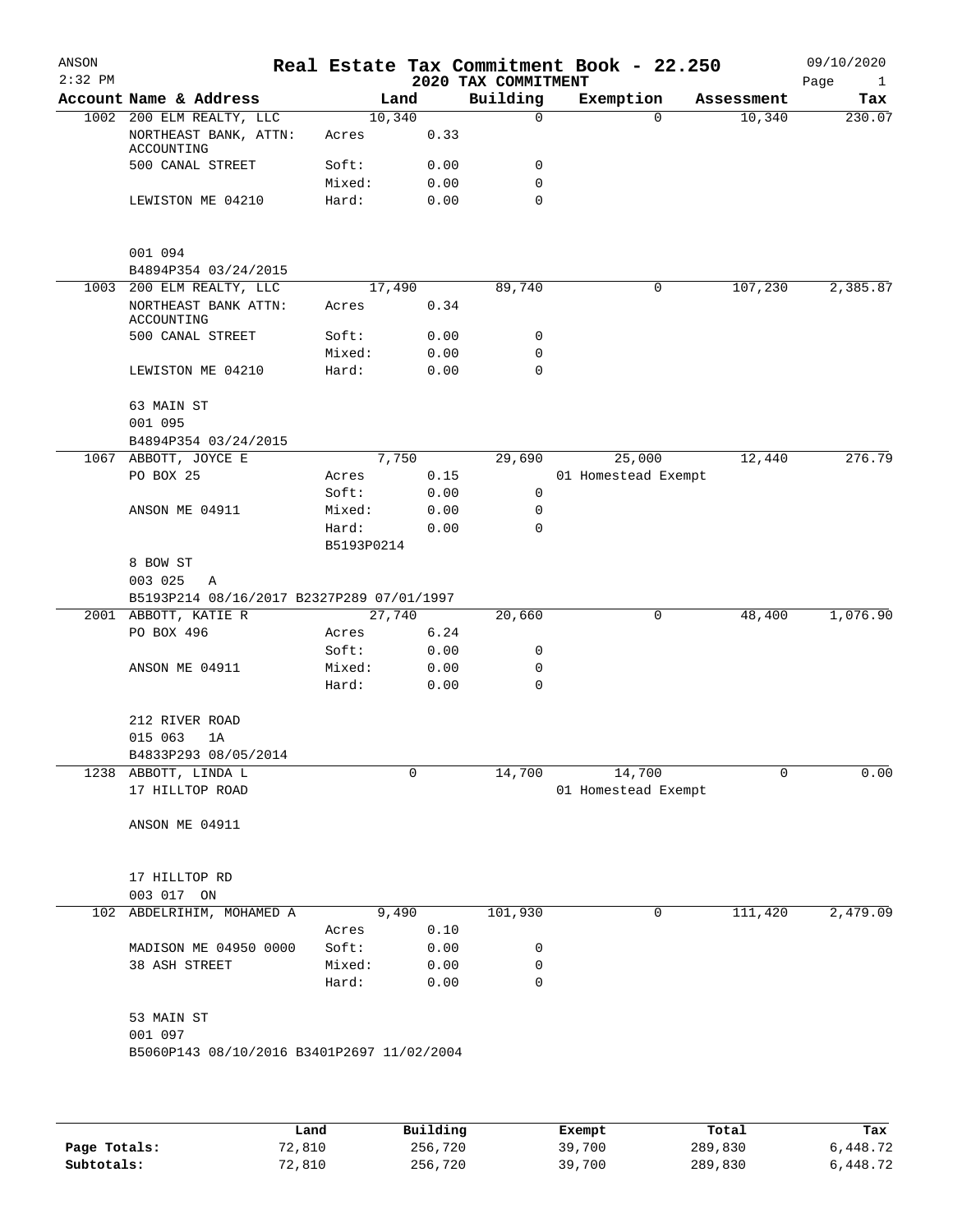| ANSON        |                               |        |          |                                 | Real Estate Tax Commitment Book - 22.250 |                      | 09/10/2020      |
|--------------|-------------------------------|--------|----------|---------------------------------|------------------------------------------|----------------------|-----------------|
| $2:32$ PM    | Account Name & Address        |        | Land     | 2020 TAX COMMITMENT<br>Building |                                          |                      | Page<br>2       |
|              | 1357 ABRUZZESE, MICHAEL A     |        | 20,000   | 70,140                          | Exemption<br>25,000                      | Assessment<br>65,140 | Tax<br>1,449.37 |
|              | ABRUZZESE, VALERIE L          | Acres  | 1.00     |                                 | 01 Homestead Exempt                      |                      |                 |
|              | 759 RIVER ROAD                | Soft:  | 0.00     | 0                               |                                          |                      |                 |
|              |                               | Mixed: | 0.00     | 0                               |                                          |                      |                 |
|              | NORTH ANSON ME 04958          | Hard:  | 0.00     | 0                               |                                          |                      |                 |
|              | 759 RIVER RD                  |        |          |                                 |                                          |                      |                 |
|              | 017 013<br>B                  |        |          |                                 |                                          |                      |                 |
|              | B3364P329 08/19/2004          |        |          |                                 |                                          |                      |                 |
|              | 267 ACUMEN PROPERTIES, LLC    |        | 10,000   | 52,580                          | 0                                        | 62,580               | 1,392.41        |
|              | C/O ERIC PATTERSON            | Acres  | 0.25     |                                 |                                          |                      |                 |
|              | 1958 WASHINGTON AVE           | Soft:  | 0.00     | 0                               |                                          |                      |                 |
|              | PORTLAND ME 04103 1630        | Mixed: | 0.00     | 0                               |                                          |                      |                 |
|              |                               | Hard:  | 0.00     | 0                               |                                          |                      |                 |
|              | 7 FRONT ST                    |        |          |                                 |                                          |                      |                 |
|              | 001 074                       |        |          |                                 |                                          |                      |                 |
|              | B3927P28 10/26/2007           |        |          |                                 |                                          |                      |                 |
|              | 259 ADAMS, BARRY W JR         |        | 26,000   | 72,760                          | 25,000                                   | 73,760               | 1,641.16        |
|              | ADAMS, MELISSA J              | Acres  | 5.00     |                                 | 01 Homestead Exempt                      |                      |                 |
|              | 784 PEASE HILL ROAD           | Soft:  | 0.00     | $\mathsf{O}$                    |                                          |                      |                 |
|              |                               | Mixed: | 0.00     | 0                               |                                          |                      |                 |
|              | ANSON ME 04911                | Hard:  | 0.00     | 0                               |                                          |                      |                 |
|              |                               |        |          |                                 |                                          |                      |                 |
|              | 784 PEASE HILL RD             |        |          |                                 |                                          |                      |                 |
|              | 012 014<br>1                  |        |          |                                 |                                          |                      |                 |
|              | B2227P308                     |        |          |                                 |                                          |                      |                 |
|              | 663 ADAMS, CYNTHIA E          |        | 0        | 21,080                          | 0                                        | 21,080               | 469.03          |
|              | 345 BAYSHORE BLVD APT<br>1010 |        |          |                                 |                                          |                      |                 |
|              | TAMPA FL 33606-2351           |        |          |                                 |                                          |                      |                 |
|              |                               |        |          |                                 |                                          |                      |                 |
|              | 017 039<br>В<br>ON            |        |          |                                 |                                          |                      |                 |
|              | 252 ADAMS, MARGARET W         |        | 15,750   | 3,220                           | 0                                        | 18,970               | 422.08          |
|              | 85 PATTERSON BRIDGE<br>ROAD   | Acres  | 1.50     |                                 |                                          |                      |                 |
|              |                               | Soft:  | 0.00     | 0                               |                                          |                      |                 |
|              | NORTH ANSON ME 04958          | Mixed: | 0.00     | 0                               |                                          |                      |                 |
|              |                               | Hard:  | 0.00     | 0                               |                                          |                      |                 |
|              |                               |        |          |                                 |                                          |                      |                 |
|              | 017 023<br>D                  |        |          |                                 |                                          |                      |                 |
|              | B4695P304 05/13/2013          |        |          |                                 |                                          |                      |                 |
| 3            | ADAMS, MARGARET W             |        | 31,900   | 74,270                          | 25,000                                   | 81,170               | 1,806.03        |
|              | ADAMS, CYNTHIA E              | Acres  | 10.40    |                                 | 01 Homestead Exempt                      |                      |                 |
|              | 85 PATTERSON BRIDGE<br>ROAD   | Soft:  | 0.00     | 0                               |                                          |                      |                 |
|              |                               | Mixed: | 0.00     | 0                               |                                          |                      |                 |
|              | NORTH ANSON ME 04958          | Hard:  | 0.00     | $\Omega$                        |                                          |                      |                 |
|              |                               |        |          |                                 |                                          |                      |                 |
|              | 85 PATTERSON BRIDGE RD        |        |          |                                 |                                          |                      |                 |
|              | 017 039<br>B                  |        |          |                                 |                                          |                      |                 |
|              | B4481P351 01/09/2012          |        |          |                                 |                                          |                      |                 |
|              |                               |        |          |                                 |                                          |                      |                 |
|              |                               | Land   | Building |                                 | Exempt                                   | Total                | Tax             |
| Page Totals: | 103,650                       |        | 294,050  |                                 | 75,000                                   | 322,700              | 7,180.08        |
| Subtotals:   | 176,460                       |        | 550,770  |                                 | 114,700                                  | 612,530              | 13,628.80       |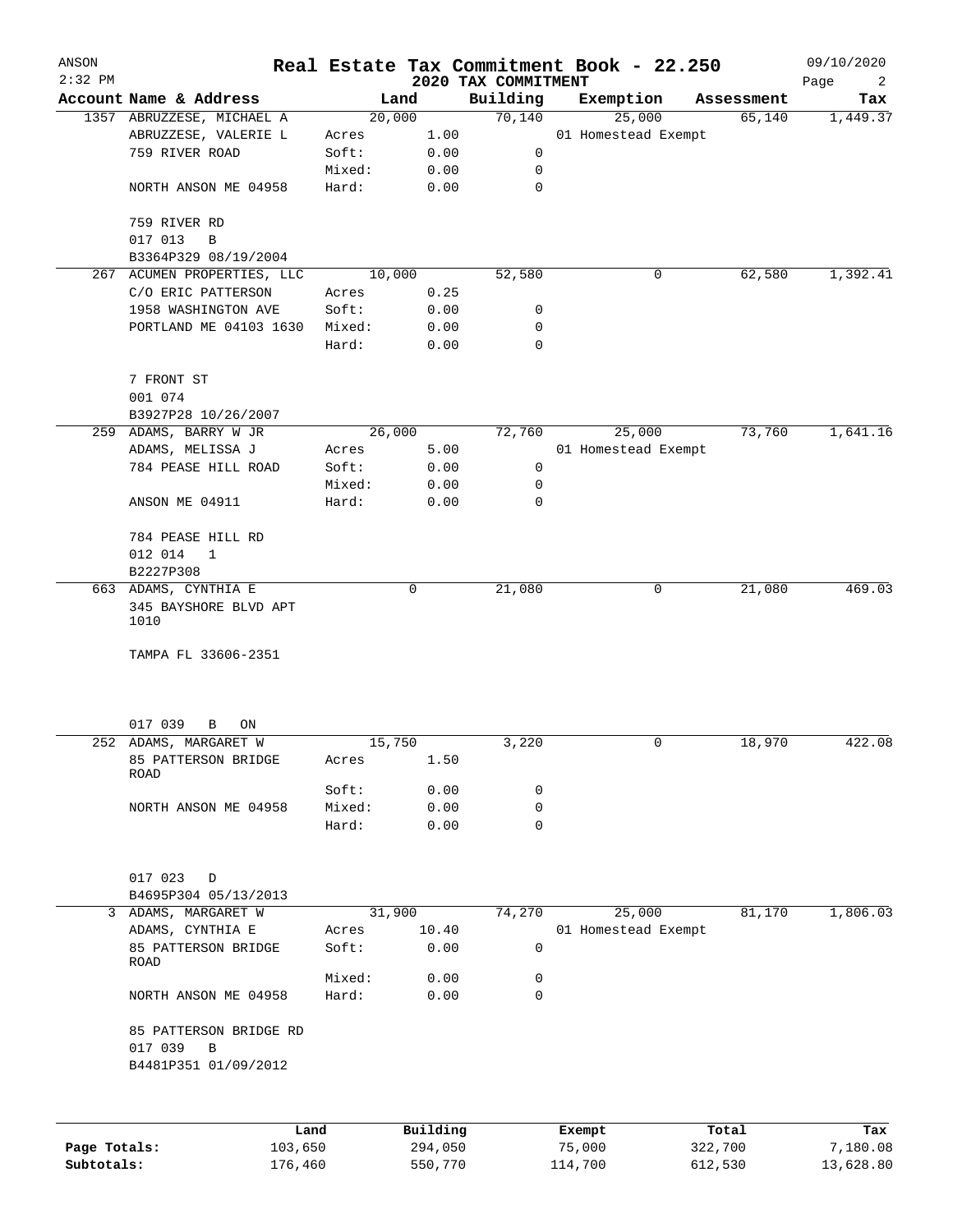| ANSON<br>$2:32$ PM         |                                         |                                 |                    | 2020 TAX COMMITMENT | Real Estate Tax Commitment Book - 22.250 |                    | 09/10/2020<br>Page<br>3 |
|----------------------------|-----------------------------------------|---------------------------------|--------------------|---------------------|------------------------------------------|--------------------|-------------------------|
|                            | Account Name & Address                  |                                 | Land               | Building            | Exemption                                | Assessment         | Tax                     |
|                            | 5 ADAMS, MARGARET W                     |                                 | 17,400             | $\mathbf 0$         | $\Omega$                                 | 17,400             | 387.15                  |
|                            | 85 PATTERSON BRIDGE<br>ROAD             | Acres                           | 4.60               |                     |                                          |                    |                         |
|                            |                                         | Soft:                           | 0.00               | 0                   |                                          |                    |                         |
|                            | NORTH ANSON ME 04958                    | Mixed:                          | 0.00               | 0                   |                                          |                    |                         |
|                            |                                         | Hard:                           | 0.00               | 0                   |                                          |                    |                         |
|                            | 017 039                                 |                                 |                    |                     |                                          |                    |                         |
|                            | B1835P52                                |                                 |                    |                     |                                          |                    |                         |
|                            | 8 ADAMS, MARGARET W                     |                                 | 23,000             | 126,360             | 0                                        | 149,360            | 3,323.26                |
|                            | 85 PATTERSON BRIDGE<br>ROAD             | Acres                           | 3.00               |                     |                                          |                    |                         |
|                            |                                         | Soft:                           | 0.00               | 0<br>0              |                                          |                    |                         |
|                            | NORTH ANSON ME 04958                    | Mixed:<br>Hard:                 | 0.00               | 0                   |                                          |                    |                         |
|                            |                                         |                                 | 0.00               |                     |                                          |                    |                         |
|                            | 110 PATTERSON BRIDGE RD<br>017 041      |                                 |                    |                     |                                          |                    |                         |
|                            | B1922P253                               |                                 |                    |                     |                                          |                    |                         |
|                            | 1968 ADAMS, MELISSA J                   |                                 | 45,570             | $\mathbf 0$         | 0                                        | 45,570             | 1,013.93                |
|                            | 784 PEASE HILL ROAD                     | Acres                           | 35.70              |                     |                                          |                    |                         |
|                            |                                         | Soft:                           | 0.00               | 0                   |                                          |                    |                         |
|                            | ANSON ME 04911                          | Mixed:                          | 0.00               | 0                   |                                          |                    |                         |
|                            |                                         | Hard:                           | 0.00               | $\mathbf 0$         |                                          |                    |                         |
|                            | 788 PEASE HILL RD                       |                                 |                    |                     |                                          |                    |                         |
|                            | 012 014 1 A<br>B2231P150 08/09/1996     |                                 |                    |                     |                                          |                    |                         |
|                            | 710 ADAMS, SHERMAN G                    |                                 | 52,540             | $\mathbf 0$         | 0                                        | 52,540             | 1,169.01                |
|                            | 1691 INDUSTRY ROAD                      | Acres                           | 77.40              |                     |                                          |                    |                         |
|                            |                                         | Soft:                           | 0.00               | 0                   |                                          |                    |                         |
|                            | INDUSTRY ME 04938 0369                  | Mixed:                          | 0.00               | 0                   |                                          |                    |                         |
|                            |                                         | Hard:                           | 0.00               | $\mathbf 0$         |                                          |                    |                         |
|                            | 73 PARLIN RD                            |                                 |                    |                     |                                          |                    |                         |
|                            | 019 024                                 |                                 |                    |                     |                                          |                    |                         |
|                            | B2535P217 B2526P25                      |                                 |                    |                     |                                          |                    |                         |
| 531                        | ADAMS, SHERMAN, JR., &<br><b>SHARON</b> |                                 | 7,210              | 24,620              | 0                                        | 31,830             | 708.22                  |
|                            | INDUSTRY ME 04938 0369                  | Acres<br>Soft:                  | 0.13<br>0.00       | 0                   |                                          |                    |                         |
|                            | 1691 INDUSTRY ROAD                      | Mixed:                          | 0.00               | 0                   |                                          |                    |                         |
|                            |                                         | Hard:                           | 0.00               | $\mathbf 0$         |                                          |                    |                         |
|                            | 23 HIGHLAND AVE                         |                                 |                    |                     |                                          |                    |                         |
|                            | 003 038                                 |                                 |                    |                     |                                          |                    |                         |
|                            | B3384P281 09/29/2004                    |                                 |                    |                     |                                          |                    |                         |
|                            | 72 AGOSTINO, STEVEN                     |                                 | 29,990             | 10,810              | 0                                        | 40,800             | 907.80                  |
|                            | AGOSTINO, MELANIE                       | Acres                           | 69.00              |                     |                                          |                    |                         |
|                            | 6 PINE HILL AVENUE                      | Soft:                           | 0.00               | 0                   |                                          |                    |                         |
|                            |                                         | Mixed:                          | 54.00              | 8,586               |                                          |                    |                         |
|                            | CHELMSFORD MA 01824                     | Hard:<br>TREE GROWTH B5165P0116 | 0.00               | 0                   |                                          |                    |                         |
|                            | 99 FOUR MILE SQUARE RD<br>021 005       |                                 |                    |                     |                                          |                    |                         |
|                            | B5165P116 05/12/2017 B1971P6 12/13/1993 |                                 |                    |                     |                                          |                    |                         |
|                            |                                         |                                 |                    |                     |                                          |                    |                         |
|                            | Land                                    |                                 | Building           |                     | Exempt                                   | Total              | Tax                     |
| Page Totals:<br>Subtotals: | 175,710<br>352,170                      |                                 | 161,790<br>712,560 |                     | 0<br>114,700                             | 337,500<br>950,030 | 7,509.37<br>21, 138. 17 |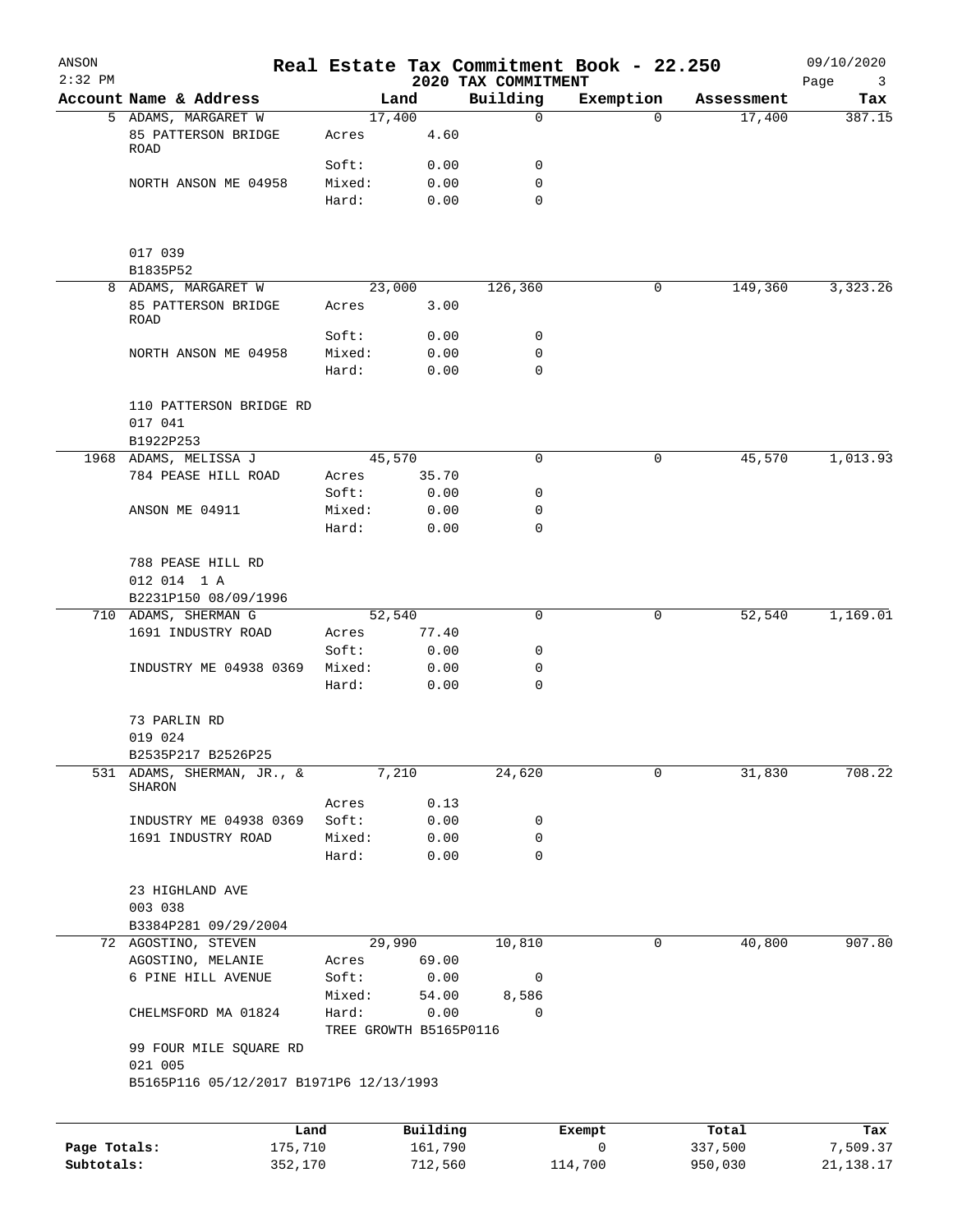| ANSON<br>$2:32$ PM |                                           |               |          | 2020 TAX COMMITMENT | Real Estate Tax Commitment Book - 22.250 |            | 09/10/2020<br>Page<br>4 |
|--------------------|-------------------------------------------|---------------|----------|---------------------|------------------------------------------|------------|-------------------------|
|                    | Account Name & Address                    |               | Land     | Building            | Exemption                                | Assessment | Tax                     |
|                    | 1308 AKINS, CAMDEN                        |               | 42,300   | 10,370              | $\Omega$                                 | 52,670     | 1,171.91                |
|                    | 341 Goose Cove Road                       | Acres         | 20.80    |                     |                                          |            |                         |
|                    |                                           | Soft:         | 0.00     | 0                   |                                          |            |                         |
|                    | Trenton ME 04605                          | Mixed:        | 0.00     | 0                   |                                          |            |                         |
|                    |                                           | Hard:         | 0.00     | $\Omega$            |                                          |            |                         |
|                    |                                           | B5208P0223    |          |                     |                                          |            |                         |
|                    | 31 BARTON HILL RD                         |               |          |                     |                                          |            |                         |
|                    | 013 006<br>Α                              |               |          |                     |                                          |            |                         |
|                    | B5208P223 09/15/2017 B5192P136 08/14/2017 |               |          |                     |                                          |            |                         |
|                    | 240 ALEXANDRIN, ALLA                      | 27,500        |          | 11,240              | 0                                        | 38,740     | 861.96                  |
|                    | ALEXANDRIN, EUGENE                        | Acres         | 6.00     |                     |                                          |            |                         |
|                    | 1371 HIGHLAND COURT                       | Soft:         | 0.00     | 0                   |                                          |            |                         |
|                    |                                           | Mixed:        | 0.00     | 0                   |                                          |            |                         |
|                    | ALLENTOWN PA 18103 6025 Hard:             |               | 0.00     | $\Omega$            |                                          |            |                         |
|                    |                                           | B4996P0260 JT |          |                     |                                          |            |                         |
|                    | 184 SKIDMORE RD                           |               |          |                     |                                          |            |                         |
|                    | 023 015<br>L <sub>1</sub>                 |               |          |                     |                                          |            |                         |
|                    | B4996P260 01/27/2016                      |               |          |                     |                                          |            |                         |
|                    | 727 ALEXANDRIN, ALLA                      |               | 23,180   | 82,240              | 0                                        | 105,420    | 2,345.59                |
|                    | ALEXANDRIN, EUGENE                        | Acres         | 21.00    |                     |                                          |            |                         |
|                    | 1371 HIGHLAND COURT                       | Soft:         | 0.00     | 0                   |                                          |            |                         |
|                    |                                           | Mixed:        | 20.00    | 3,180               |                                          |            |                         |
|                    | ALLENTOWN PA 18103 6025 Hard:             |               | 0.00     | 0                   |                                          |            |                         |
|                    |                                           | TREE GROWTH   |          |                     |                                          |            |                         |
|                    | 191 SKIDMORE RD                           |               |          |                     |                                          |            |                         |
|                    | 023 015<br>J                              |               |          |                     |                                          |            |                         |
|                    | B4988P29 12/18/2015                       |               |          |                     |                                          |            |                         |
|                    | 728 ALEXANDRIN, ALLA                      |               | 1,780    | 0                   | 0                                        | 1,780      | 39.60                   |
|                    | 1371 HIGHLAND COURT                       | Acres         | 11.20    |                     |                                          |            |                         |
|                    |                                           | Soft:         | 0.00     | 0                   |                                          |            |                         |
|                    | ALLENTOWN PA 18103 6025 Mixed:            |               | 11.20    | 1,781               |                                          |            |                         |
|                    |                                           | Hard:         | 0.00     | 0                   |                                          |            |                         |
|                    |                                           | TREE GROWTH   |          |                     |                                          |            |                         |
|                    |                                           |               |          |                     |                                          |            |                         |
|                    | 023 015<br>К                              |               |          |                     |                                          |            |                         |
|                    | B4988P29 12/18/2015 B2890P54              |               |          |                     |                                          |            |                         |
|                    | 1130 ALLEN, BENJAMIN J                    | 15,000        |          | 0                   | 0                                        | 15,000     | 333.75                  |
|                    | ALLEN, JAMIEE L                           | Acres         | 3.00     |                     |                                          |            |                         |
|                    |                                           | Soft:         | 0.00     | 0                   |                                          |            |                         |
|                    | PO BOX 412                                | Mixed:        | 0.00     | 0                   |                                          |            |                         |
|                    | NORTH ANSON ME 04958                      | Hard:         | 0.00     | 0                   |                                          |            |                         |
|                    | 0412                                      |               |          |                     |                                          |            |                         |
|                    |                                           |               |          |                     |                                          |            |                         |
|                    | 182 CARRABASSETT RD                       |               |          |                     |                                          |            |                         |
|                    | 022 024<br>B                              |               |          |                     |                                          |            |                         |
|                    | B4208P352 10/28/2009                      |               |          |                     |                                          |            | 7,090.41                |
|                    | 428 ALLEN, BENJAMIN J                     | 173,700       |          | 169,970             | 25,000                                   | 318,670    |                         |
|                    | ALLEN, JAMIEE L                           | Acres         | 329.00   |                     | 01 Homestead Exempt                      |            |                         |
|                    |                                           | Soft:         | 0.00     | $\mathbf 0$         |                                          |            |                         |
|                    | PO BOX 412                                | Mixed:        | 0.00     | 0                   |                                          |            |                         |
|                    | NORTH ANSON ME 04958<br>0412              | Hard:         | 0.00     | 0                   |                                          |            |                         |
|                    |                                           |               |          |                     |                                          |            |                         |
|                    | 182 CARRABASSETT RD                       |               |          |                     |                                          |            |                         |
|                    | 022 036                                   |               |          |                     |                                          |            |                         |
|                    | B4208P352 10/28/2009                      |               |          |                     |                                          |            |                         |
|                    |                                           |               |          |                     |                                          |            |                         |
|                    | Land                                      |               | Building |                     | Exempt                                   | Total      | Tax                     |
| Page Totals:       | 283,460                                   |               | 273,820  |                     | 25,000                                   | 532,280    | 11,843.22               |
| Subtotals:         | 635,630                                   |               | 986,380  |                     | 139,700                                  | 1,482,310  | 32,981.39               |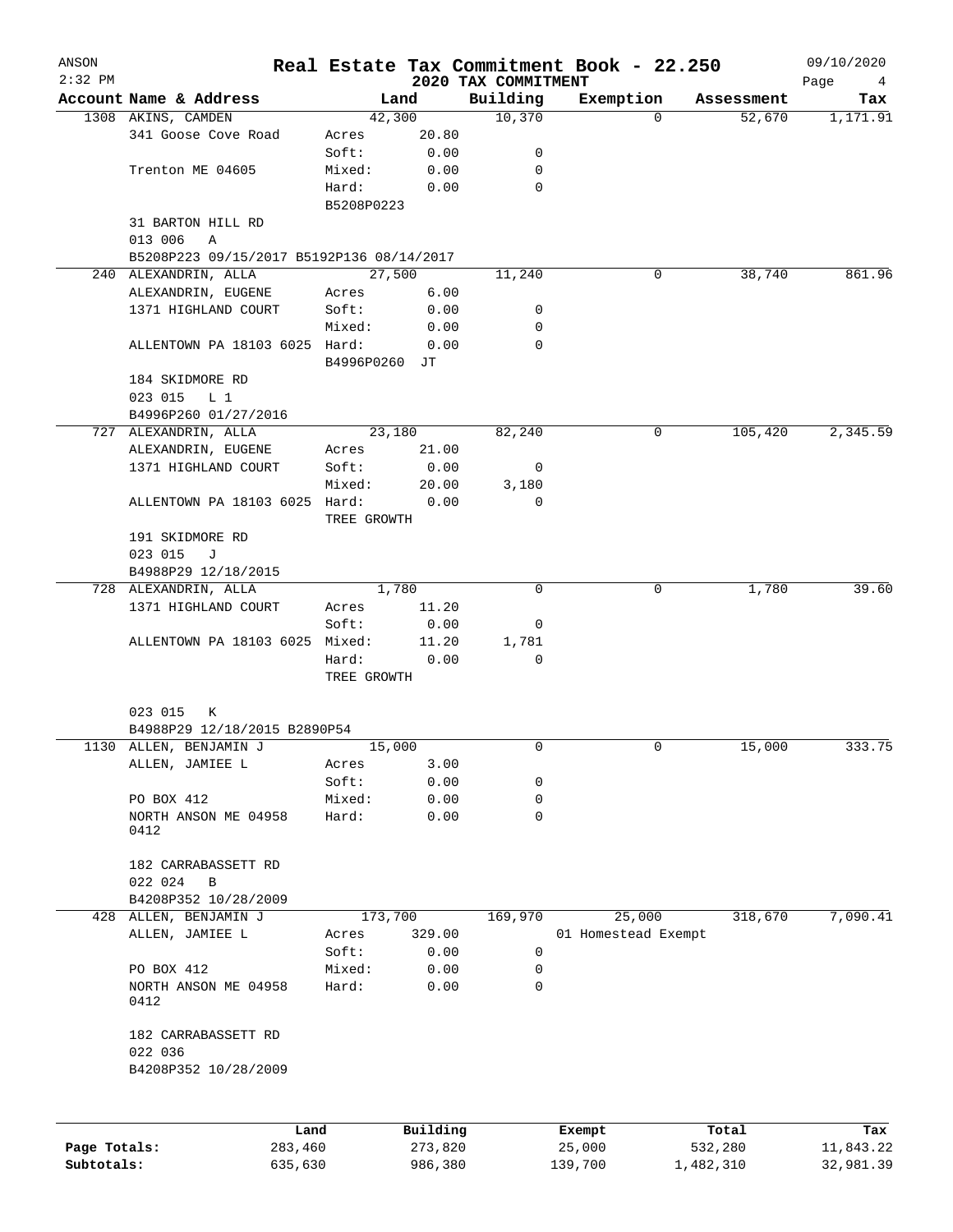| ANSON<br>$2:32$ PM |                                           |                     |                     |                                 | Real Estate Tax Commitment Book - 22.250 |   |                  | 09/10/2020       |
|--------------------|-------------------------------------------|---------------------|---------------------|---------------------------------|------------------------------------------|---|------------------|------------------|
|                    | Account Name & Address                    |                     | Land                | 2020 TAX COMMITMENT<br>Building | Exemption                                |   | Assessment       | Page<br>5<br>Tax |
|                    | 1988 ALLEN, JAMES R                       |                     | 7,750               | 22,600                          | 25,000                                   |   | 5,350            | 119.04           |
|                    | ALLEN, KIMBERLY J                         | Acres               | 0.15                |                                 | 01 Homestead Exempt                      |   |                  |                  |
|                    |                                           | Soft:               | 0.00                | 0                               |                                          |   |                  |                  |
|                    | PO BOX 36                                 | Mixed:              | 0.00                | 0                               |                                          |   |                  |                  |
|                    | MADISON ME 04950                          | Hard:               | 0.00                | 0                               |                                          |   |                  |                  |
|                    | 9 INGALLS ST                              |                     |                     |                                 |                                          |   |                  |                  |
|                    | 002 046 B                                 |                     |                     |                                 |                                          |   |                  |                  |
|                    | B4603P297 11/28/2012                      |                     |                     |                                 |                                          |   |                  |                  |
| 1026               | ALLEN, KATRINA H                          | 27,560              |                     | 57,740                          | 25,000                                   |   | 60,300           | 1,341.68         |
|                    |                                           | Acres               | 6.04                |                                 | 01 Homestead Exempt                      |   |                  |                  |
|                    | NORTH ANSON ME 04958<br>7622              | Soft:               | 0.00                | 0                               |                                          |   |                  |                  |
|                    | 314 SOLON RD                              | Mixed:              | 0.00                | 0                               |                                          |   |                  |                  |
|                    |                                           | Hard:               | 0.00                | 0                               |                                          |   |                  |                  |
|                    | 314 SOLON RD                              |                     |                     |                                 |                                          |   |                  |                  |
|                    | 024 024<br>2<br>B2776P191                 |                     |                     |                                 |                                          |   |                  |                  |
| 1480               | ALOES, CHARLES P                          | 10,770              |                     | 27,330                          |                                          | 0 | 38,100           | 847.72           |
|                    | ALOES, ELAINE O                           | Acres               | 0.29                |                                 |                                          |   |                  |                  |
|                    |                                           | Soft:               | 0.00                | 0                               |                                          |   |                  |                  |
|                    | PO BOX 174                                | Mixed:              | 0.00                | 0                               |                                          |   |                  |                  |
|                    | SOLON ME 04979 0174                       | Hard:               | 0.00                | 0                               |                                          |   |                  |                  |
|                    | 565 RIVER RD                              |                     |                     |                                 |                                          |   |                  |                  |
|                    | 016 023                                   |                     |                     |                                 |                                          |   |                  |                  |
|                    | B2598P124                                 |                     |                     |                                 |                                          |   |                  |                  |
| 1530               | AMES PROPERTY                             | 20,210              |                     | 38,040                          |                                          | 0 | 58,250           | 1,296.06         |
|                    | MANAGEMENT, LLC                           |                     |                     |                                 |                                          |   |                  |                  |
|                    |                                           | Acres               | 1.14                |                                 |                                          |   |                  |                  |
|                    | CANAAN ME 04924                           | Soft:               | 0.00                | 0                               |                                          |   |                  |                  |
|                    | 131 HINKLEY ROAD                          | Mixed:              | 0.00                | 0                               |                                          |   |                  |                  |
|                    |                                           | Hard:<br>B5115P015  | 0.00                | 0                               |                                          |   |                  |                  |
|                    | 29 NEW PORTLAND RD                        |                     |                     |                                 |                                          |   |                  |                  |
|                    | 009 005                                   |                     |                     |                                 |                                          |   |                  |                  |
|                    | B5115P015 12/29/2016 B4398P346 08/12/2009 |                     |                     |                                 |                                          |   |                  |                  |
|                    | 1781 AMES, SCOTT R                        | 14,080              |                     | 0                               |                                          | 0 | 14,080           | 313.28           |
|                    |                                           | Acres               | 89.00               |                                 |                                          |   |                  |                  |
|                    | AUBURN ME 04210 0000                      | Soft:               | 0.00                | 0                               |                                          |   |                  |                  |
|                    | 42 POLIQUIN AVE                           | Mixed:              | 57.00               | 9,063                           |                                          |   |                  |                  |
|                    |                                           | Hard:               | 26.00               | 4,420                           |                                          |   |                  |                  |
|                    |                                           | TREE GROWTH         |                     |                                 |                                          |   |                  |                  |
|                    | 015 006                                   |                     |                     |                                 |                                          |   |                  |                  |
|                    | B3410P266 11/22/2004                      |                     |                     |                                 |                                          |   |                  |                  |
|                    | 1848 AMES, SCOTT R                        | 12,100              |                     | 0                               |                                          | 0 | 12,100           | 269.22           |
|                    | 42 POLIQUIN AVENUE                        | Acres               | 17.00               |                                 |                                          |   |                  |                  |
|                    |                                           | Soft:               | 0.00                | 0                               |                                          |   |                  |                  |
|                    | AUBRUN ME 04210 0000                      | Mixed:              | 0.00                | 0                               |                                          |   |                  |                  |
|                    |                                           | Hard:<br>B5215P0314 | 0.00                | 0                               |                                          |   |                  |                  |
|                    |                                           |                     |                     |                                 |                                          |   |                  |                  |
|                    | 014 001 B                                 |                     |                     |                                 |                                          |   |                  |                  |
|                    | B5215P314 10/30/2017 B2103P249            |                     |                     |                                 |                                          |   |                  |                  |
|                    |                                           |                     |                     |                                 |                                          |   |                  |                  |
| Page Totals:       | 92,470                                    | Land                | Building<br>145,710 |                                 | Exempt<br>50,000                         |   | Total<br>188,180 | Tax<br>4,187.00  |
|                    |                                           |                     |                     |                                 |                                          |   |                  |                  |

**Subtotals:** 728,100 1,132,090 189,700 1,670,490 37,168.39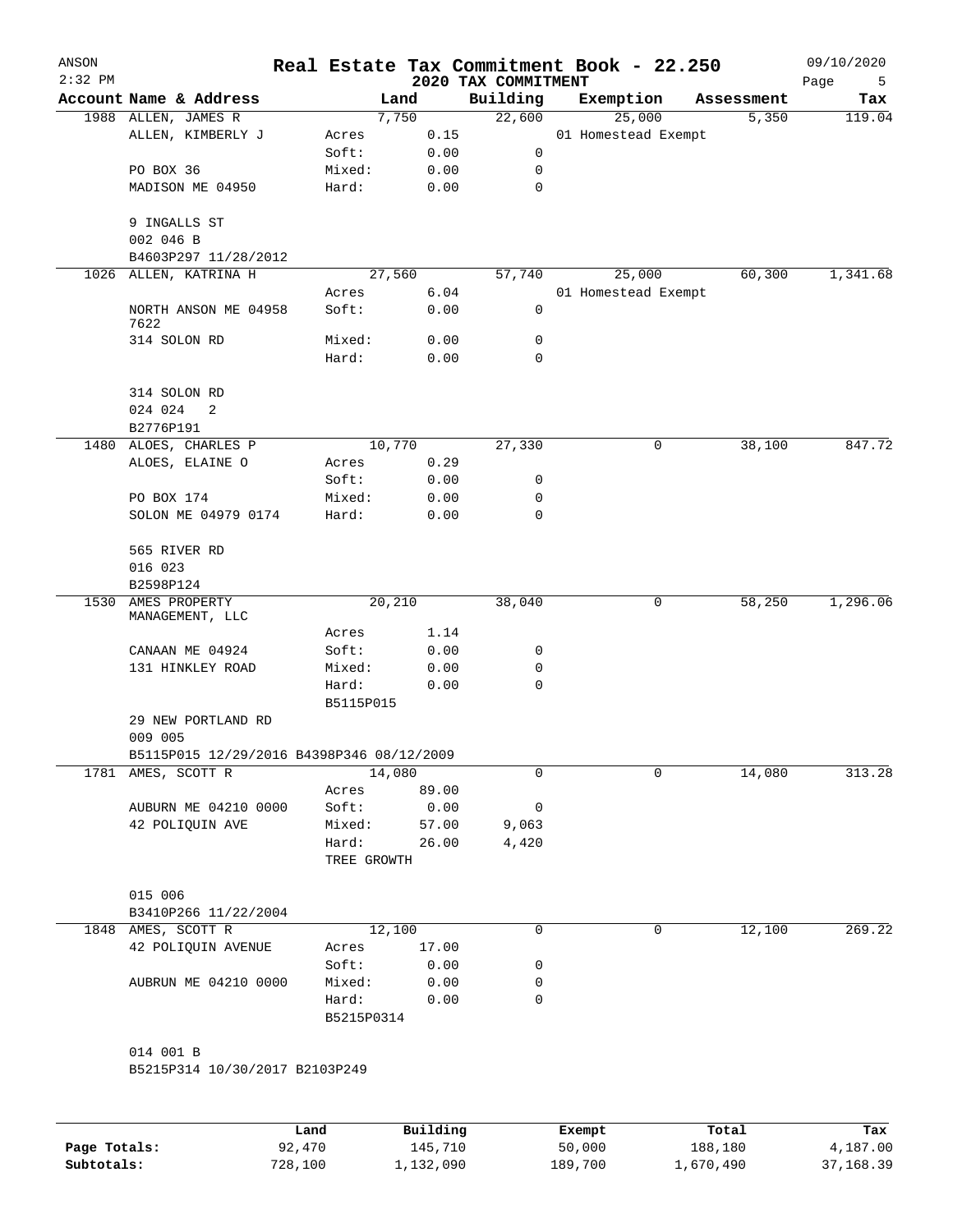| ANSON<br>$2:32$ PM |                                           |             |       | 2020 TAX COMMITMENT | Real Estate Tax Commitment Book - 22.250 |            | 09/10/2020<br>Page<br>6 |
|--------------------|-------------------------------------------|-------------|-------|---------------------|------------------------------------------|------------|-------------------------|
|                    | Account Name & Address                    |             | Land  | Building            | Exemption                                | Assessment | Tax                     |
|                    | 1117 AMES, SCOTT R                        | 10,120      |       | $\mathbf 0$         | 0                                        | 10,120     | 225.17                  |
|                    |                                           | Acres       | 64.40 |                     |                                          |            |                         |
|                    | AUBURN ME 04210 0000                      | Soft:       | 0.00  | 0                   |                                          |            |                         |
|                    | 42 POLIQUIN AVE                           | Mixed:      | 54.00 | 8,586               |                                          |            |                         |
|                    |                                           | Hard:       | 7.00  | 1,190               |                                          |            |                         |
|                    |                                           | TREE GROWTH |       |                     |                                          |            |                         |
|                    | 015 010 6                                 |             |       |                     |                                          |            |                         |
|                    | B3786P199 12/13/2006                      |             |       |                     |                                          |            |                         |
| 69                 | AMES, SCOTT R                             | 33,310      |       | 27,610              | 0                                        | 60,920     | 1,355.47                |
|                    |                                           | Acres       | 79.00 |                     |                                          |            |                         |
|                    | AUBURN ME 04210 0000                      | Soft:       | 0.00  | $\overline{0}$      |                                          |            |                         |
|                    | 42 POLIQUIN AVE                           | Mixed:      | 36.00 | 5,724               |                                          |            |                         |
|                    |                                           | Hard:       | 37.00 | 6,290               |                                          |            |                         |
|                    |                                           | TREE GROWTH |       |                     |                                          |            |                         |
|                    | 300 HILTON HILL RD                        |             |       |                     |                                          |            |                         |
|                    | 015 005<br>B3277P169                      |             |       |                     |                                          |            |                         |
|                    | 111 AMES, SCOTT R                         |             | 6,890 | 0                   | 0                                        | 6,890      | 153.30                  |
|                    |                                           | Acres       | 21.00 |                     |                                          |            |                         |
|                    | AUBURN ME 04210 0000                      | Soft:       | 0.00  | 0                   |                                          |            |                         |
|                    | 42 POLIQUIN AVE                           | Mixed:      | 15.00 | 2,385               |                                          |            |                         |
|                    |                                           | Hard:       | 0.00  | 0                   |                                          |            |                         |
|                    |                                           |             |       |                     |                                          |            |                         |
|                    | 015 007                                   |             |       |                     |                                          |            |                         |
|                    | B4532P186 06/01/2012                      |             |       |                     |                                          |            |                         |
|                    | 17 ANDERSON, CARL A                       | 32,400      |       | 135,170             | 0                                        | 167,570    | 3,728.43                |
|                    | ANDERSON, CAROL J                         | Acres       | 10.90 |                     |                                          |            |                         |
|                    | PO BOX 301                                | Soft:       | 0.00  | 0                   |                                          |            |                         |
|                    |                                           | Mixed:      | 0.00  | 0                   |                                          |            |                         |
|                    | ANSON ME 04911                            | Hard:       | 0.00  | 0                   |                                          |            |                         |
|                    | 139 CAMPGROUND RD                         |             |       |                     |                                          |            |                         |
|                    | 015 037                                   |             |       |                     |                                          |            |                         |
|                    | B1056P271                                 |             |       |                     |                                          |            |                         |
|                    | 18 ANDERSON, GARY H                       | 21,500      |       | 52,470              | 25,000                                   | 48,970     | 1,089.58                |
|                    | ANDERSON, VICKI L                         | Acres       | 2.00  |                     | 01 Homestead Exempt                      |            |                         |
|                    | 20 CAMPGROUND ROAD                        | Soft:       | 0.00  | 0                   |                                          |            |                         |
|                    |                                           | Mixed:      | 0.00  | 0                   |                                          |            |                         |
|                    | NORTH ANSON ME 04958                      | Hard:       | 0.00  | 0                   |                                          |            |                         |
|                    |                                           | B5210P068   |       |                     |                                          |            |                         |
|                    | 20 CAMPGROUND RD                          |             |       |                     |                                          |            |                         |
|                    | 015 035                                   |             |       |                     |                                          |            |                         |
|                    | B5210P068 09/29/2017 B1575P316 12/13/1989 |             |       |                     |                                          |            |                         |
| 734                | ANDERSON, GARY H                          | 15,490      |       | 50,580              | 0                                        | 66,070     | 1,470.06                |
|                    | ANDERSON, VICKI L                         | Acres       | 0.33  |                     |                                          |            |                         |
|                    | 20 CAMPGROUND ROAD                        | Soft:       | 0.00  | 0                   |                                          |            |                         |
|                    |                                           | Mixed:      | 0.00  | 0                   |                                          |            |                         |
|                    | NORTH ANSON ME 04958                      | Hard:       | 0.00  | 0                   |                                          |            |                         |
|                    | 31 PREBLE AVE                             |             |       |                     |                                          |            |                         |
|                    | 004 019                                   |             |       |                     |                                          |            |                         |
|                    | B5471P230 10/04/2019                      |             |       |                     |                                          |            |                         |
|                    |                                           |             |       |                     |                                          |            |                         |
|                    |                                           |             |       |                     |                                          |            |                         |
|                    |                                           |             |       |                     |                                          |            |                         |

|              | Land    | Building  | Exempt  | Total     | Tax       |
|--------------|---------|-----------|---------|-----------|-----------|
| Page Totals: | 119,710 | 265,830   | 25,000  | 360,540   | 8,022.01  |
| Subtotals:   | 847,810 | 397,920 ـ | 214,700 | 2,031,030 | 45,190.40 |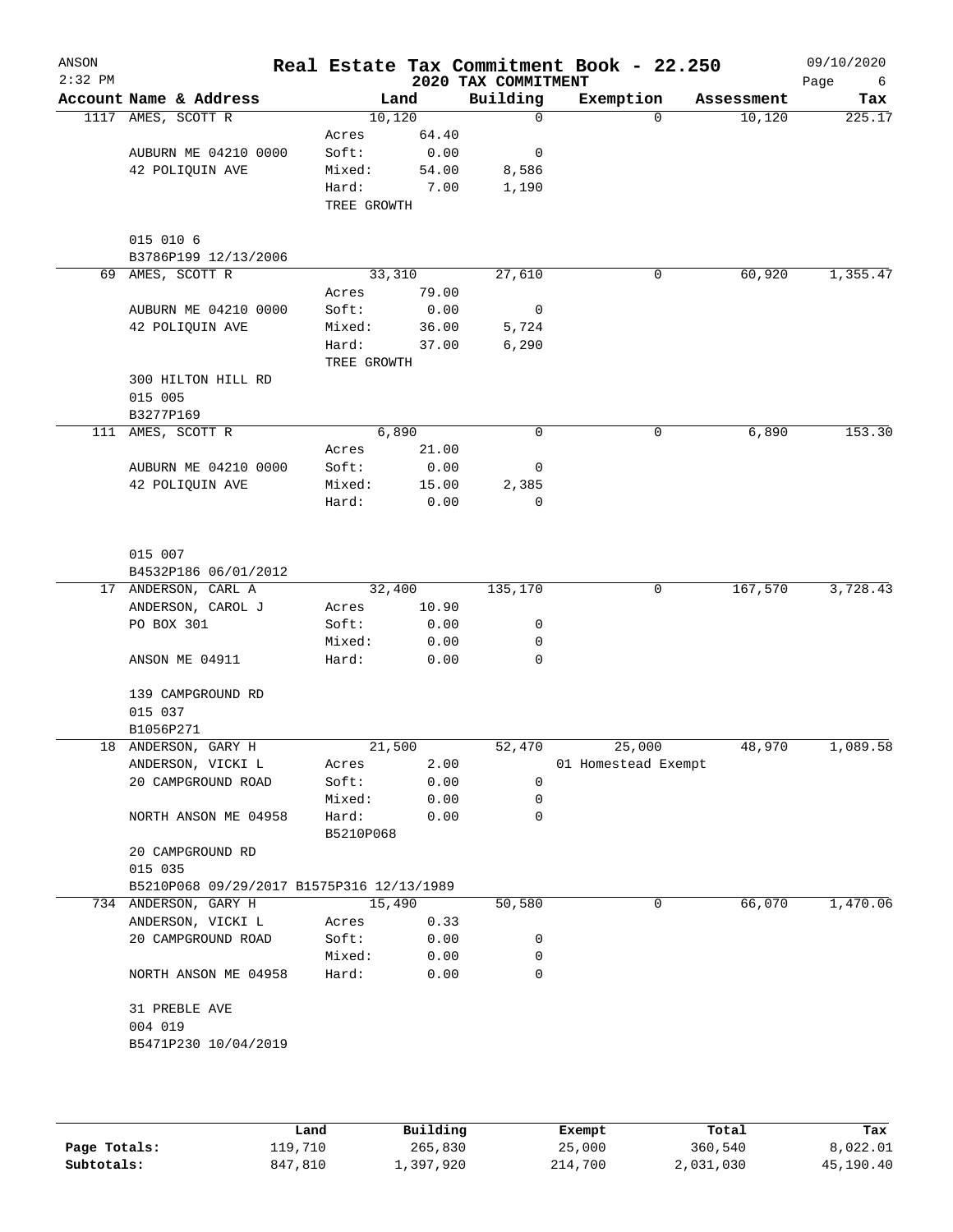| ANSON<br>$2:32$ PM |                                           |                      |           | 2020 TAX COMMITMENT | Real Estate Tax Commitment Book - 22.250 |            | 09/10/2020<br>Page<br>$\overline{7}$ |
|--------------------|-------------------------------------------|----------------------|-----------|---------------------|------------------------------------------|------------|--------------------------------------|
|                    | Account Name & Address                    |                      | Land      | Building            | Exemption                                | Assessment | Tax                                  |
|                    | 1114 Anderson, Juliette                   |                      | 43,500    | 53,910              | $\Omega$                                 | 97,410     | 2,167.37                             |
|                    | 20 CAMPGROUND ROAD                        | Acres                | 23.00     |                     |                                          |            |                                      |
|                    |                                           | Soft:                | 0.00      | 0                   |                                          |            |                                      |
|                    | NORTH ANSON ME<br>04958-7108              | Mixed:               | 0.00      | 0                   |                                          |            |                                      |
|                    |                                           | Hard:<br>LIFE ESTATE | 0.00      | 0                   |                                          |            |                                      |
|                    | 352 RIVER RD                              |                      |           |                     |                                          |            |                                      |
|                    | 016 005                                   |                      |           |                     |                                          |            |                                      |
|                    | B3370P269 09/01/2004                      |                      |           |                     |                                          |            |                                      |
|                    | 895 ANDERSON, PATRICK W                   |                      | 31,090    | 0                   | 0                                        | 31,090     | 691.75                               |
|                    | 2205 DURHAM ROAD                          | Acres                | 13.59     |                     |                                          |            |                                      |
|                    |                                           | Soft:                | 0.00      | 0                   |                                          |            |                                      |
|                    | GUILFORD CT 06437                         | Mixed:               | 0.00      | 0                   |                                          |            |                                      |
|                    |                                           | Hard:                | 0.00      | 0                   |                                          |            |                                      |
|                    |                                           | B5101P0309           |           |                     |                                          |            |                                      |
|                    | 359 VALLEY RD                             |                      |           |                     |                                          |            |                                      |
|                    | 019 008                                   |                      |           |                     |                                          |            |                                      |
|                    | B5101P309 11/21/2016 B4964P247 10/14/2015 |                      |           |                     |                                          |            |                                      |
|                    | 20 ANGSTROM, JOHN                         |                      | 21,150    | 0                   | 0                                        | 21,150     | 470.59                               |
|                    |                                           | Acres                | 5.10      |                     |                                          |            |                                      |
|                    | HAVERHILL MA 01835 0000 Soft:             |                      | 0.00      | 0                   |                                          |            |                                      |
|                    | 28 RAINBOW DR                             | Mixed:               | 0.00      | 0                   |                                          |            |                                      |
|                    |                                           | Hard:                | 0.00      | 0                   |                                          |            |                                      |
|                    |                                           |                      |           |                     |                                          |            |                                      |
|                    | 022 022<br>$\mathbf{1}$                   |                      |           |                     |                                          |            |                                      |
|                    | B1306P1915                                |                      |           |                     |                                          |            |                                      |
| 22                 | ANSON LTD PARTNERSHIP                     |                      | 70,380    | 839,600             | 0                                        | 909,980    | 20, 247.06                           |
|                    | C/O FORESIDE PROPERTY<br>MANAGEMENT       | Acres                | 3.25      |                     |                                          |            |                                      |
|                    | PO BOX 957                                | Soft:                | 0.00      | 0                   |                                          |            |                                      |
|                    | PORTLAND ME 04104                         | Mixed:               | 0.00      | 0                   |                                          |            |                                      |
|                    |                                           | Hard:                | 0.00      | 0                   |                                          |            |                                      |
|                    | 28 PARKWOODS DR                           |                      |           |                     |                                          |            |                                      |
|                    | 010 007<br>$\mathbf{1}$                   |                      |           |                     |                                          |            |                                      |
|                    | B1838P58                                  |                      |           |                     |                                          |            |                                      |
| 158                | ANSON MADISON SANITARY<br>DIST            |                      | 38,660    | 0                   | 38,660                                   | 0          | 0.00                                 |
|                    | 52 MAIN STREET STE 1                      | Acres                | 17.16     |                     | 12 Public Municipal Corp                 |            |                                      |
|                    |                                           | Soft:                | 0.00      | 0                   |                                          |            |                                      |
|                    | MADISON ME 04950 1221                     | Mixed:               | 0.00      | 0                   |                                          |            |                                      |
|                    |                                           | Hard:                | 0.00      | $\mathbf 0$         |                                          |            |                                      |
|                    | 010 002<br>Α                              |                      |           |                     |                                          |            |                                      |
|                    | B5160P306 05/26/2017 B803P1047 03/05/1971 |                      |           |                     |                                          |            |                                      |
| 1861               | ANSON MADISON SANITARY<br>DIST            |                      | 8,490     | 0                   | 8,490                                    | 0          | 0.00                                 |
|                    | 52 MAIN STREET STE 1                      | Acres                | 0.18      |                     | 12 Public Municipal Corp                 |            |                                      |
|                    |                                           | Soft:                | 0.00      | 0                   |                                          |            |                                      |
|                    | MADISON ME 04950 1221                     | Mixed:               | 0.00      | 0                   |                                          |            |                                      |
|                    |                                           | Hard:                | 0.00      | $\mathbf 0$         |                                          |            |                                      |
|                    | 8 SPEAR HILL RD                           |                      |           |                     |                                          |            |                                      |
|                    | 001 099<br>В                              |                      |           |                     |                                          |            |                                      |
|                    | B3838P166 04/06/2007                      |                      |           |                     |                                          |            |                                      |
|                    |                                           |                      |           |                     |                                          |            |                                      |
|                    | Land                                      |                      | Building  |                     | Exempt                                   | Total      | Tax                                  |
| Page Totals:       | 213,270                                   |                      | 893,510   |                     | 47,150                                   | 1,059,630  | 23,576.77                            |
| Subtotals:         | 1,061,080                                 |                      | 2,291,430 |                     | 261,850                                  | 3,090,660  | 68,767.17                            |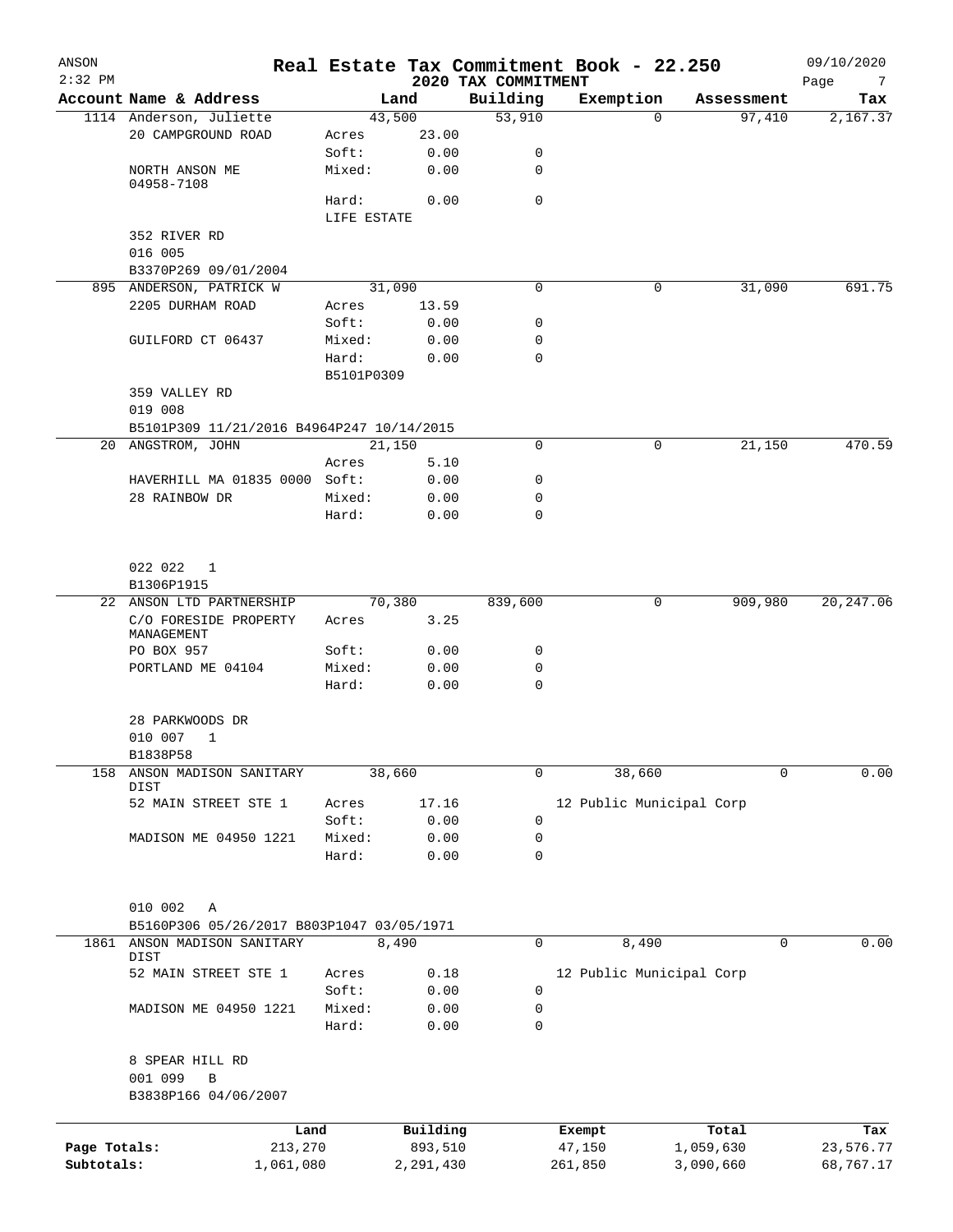| Building<br>Account Name & Address<br>Exemption<br>Land<br>Tax<br>Assessment<br>23,000<br>1605 ANSON MADISON SANITARY<br>$\Omega$<br>23,000<br>$\Omega$<br>DIST<br>52 MAIN STREET STE 1<br>3.00<br>Acres<br>Soft:<br>0.00<br>0<br>MADISON ME 04950 1221<br>Mixed:<br>0.00<br>0<br>$\Omega$<br>Hard:<br>0.00<br>001 025<br>B5371P159 01/11/2019<br>54,920<br>1606 ANSON MADISON SANITARY<br>54,920<br>0<br>0<br>1,221.97<br>DIST<br>52 MAIN STREET STE 1<br>61.84<br>Acres<br>Soft:<br>0.00<br>0<br>MADISON ME 04950 1221<br>Mixed:<br>0.00<br>0<br>Hard:<br>$\mathbf 0$<br>0.00<br>37 KENNEBEC ST<br>010 002<br>B5371P159 01/11/2019 B943P17 05/15/1980<br>1602 ANSON MADISON SANITARY<br>12,000<br>12,000<br>0<br>0<br>DIST<br>52 MAIN STREET STE 1<br>0.64<br>Acres<br>Soft:<br>0.00<br>0<br>MADISON ME 04950 1221<br>Mixed:<br>0.00<br>0<br>$\mathbf 0$<br>Hard:<br>0.00<br>001 004<br>B5371P159 01/11/2019<br>1603 ANSON MADISON SANITARY<br>8,000<br>$\mathbf 0$<br>8,000<br>0<br>DIST<br>52 MAIN STREET STE 1<br>0.16<br>Acres<br>Soft:<br>0.00<br>0<br>0.00<br>0<br>MADISON ME 04950 1221<br>Mixed:<br>$\mathbf 0$<br>Hard:<br>0.00<br>001 016<br>B5371P159 01/11/2019<br>944 ANSON MADISON STARKS<br>14,560<br>112,000<br>126,560<br>0<br>EMER. SVCS. INC<br>12 Public Municipal Corp<br>0.53<br>Acres<br>Soft:<br>0.00<br>0<br>MADISON ME 04950 0277<br>PO BOX 277<br>Mixed:<br>0.00<br>0<br>0<br>Hard:<br>0.00<br>11 ARNOLDS LN<br>001 020<br>B4069P238 04/17/2008<br>904 ANSON TOWN OF<br>700<br>8,950<br>$\mathbf 0$<br>8,250<br>12 Public Municipal Corp<br>0.17<br>Acres<br>0<br>ANSON ME 04911 0297<br>Soft:<br>0.00<br>PO BOX 297<br>Mixed:<br>0.00<br>0<br>0.00<br>0<br>Hard:<br>006 039<br>B3783P11 11/22/2006 | ANSON<br>$2:32$ PM |  | 2020 TAX COMMITMENT | Real Estate Tax Commitment Book - 22.250 |  | 09/10/2020<br>Page<br>8 |
|----------------------------------------------------------------------------------------------------------------------------------------------------------------------------------------------------------------------------------------------------------------------------------------------------------------------------------------------------------------------------------------------------------------------------------------------------------------------------------------------------------------------------------------------------------------------------------------------------------------------------------------------------------------------------------------------------------------------------------------------------------------------------------------------------------------------------------------------------------------------------------------------------------------------------------------------------------------------------------------------------------------------------------------------------------------------------------------------------------------------------------------------------------------------------------------------------------------------------------------------------------------------------------------------------------------------------------------------------------------------------------------------------------------------------------------------------------------------------------------------------------------------------------------------------------------------------------------------------------------------------------------------------------------------------------------------------------------------------------|--------------------|--|---------------------|------------------------------------------|--|-------------------------|
| 511.75                                                                                                                                                                                                                                                                                                                                                                                                                                                                                                                                                                                                                                                                                                                                                                                                                                                                                                                                                                                                                                                                                                                                                                                                                                                                                                                                                                                                                                                                                                                                                                                                                                                                                                                           |                    |  |                     |                                          |  |                         |
| 267.00<br>178.00<br>0.00<br>0.00                                                                                                                                                                                                                                                                                                                                                                                                                                                                                                                                                                                                                                                                                                                                                                                                                                                                                                                                                                                                                                                                                                                                                                                                                                                                                                                                                                                                                                                                                                                                                                                                                                                                                                 |                    |  |                     |                                          |  |                         |
|                                                                                                                                                                                                                                                                                                                                                                                                                                                                                                                                                                                                                                                                                                                                                                                                                                                                                                                                                                                                                                                                                                                                                                                                                                                                                                                                                                                                                                                                                                                                                                                                                                                                                                                                  |                    |  |                     |                                          |  |                         |
|                                                                                                                                                                                                                                                                                                                                                                                                                                                                                                                                                                                                                                                                                                                                                                                                                                                                                                                                                                                                                                                                                                                                                                                                                                                                                                                                                                                                                                                                                                                                                                                                                                                                                                                                  |                    |  |                     |                                          |  |                         |
|                                                                                                                                                                                                                                                                                                                                                                                                                                                                                                                                                                                                                                                                                                                                                                                                                                                                                                                                                                                                                                                                                                                                                                                                                                                                                                                                                                                                                                                                                                                                                                                                                                                                                                                                  |                    |  |                     |                                          |  |                         |
|                                                                                                                                                                                                                                                                                                                                                                                                                                                                                                                                                                                                                                                                                                                                                                                                                                                                                                                                                                                                                                                                                                                                                                                                                                                                                                                                                                                                                                                                                                                                                                                                                                                                                                                                  |                    |  |                     |                                          |  |                         |
|                                                                                                                                                                                                                                                                                                                                                                                                                                                                                                                                                                                                                                                                                                                                                                                                                                                                                                                                                                                                                                                                                                                                                                                                                                                                                                                                                                                                                                                                                                                                                                                                                                                                                                                                  |                    |  |                     |                                          |  |                         |
|                                                                                                                                                                                                                                                                                                                                                                                                                                                                                                                                                                                                                                                                                                                                                                                                                                                                                                                                                                                                                                                                                                                                                                                                                                                                                                                                                                                                                                                                                                                                                                                                                                                                                                                                  |                    |  |                     |                                          |  |                         |
|                                                                                                                                                                                                                                                                                                                                                                                                                                                                                                                                                                                                                                                                                                                                                                                                                                                                                                                                                                                                                                                                                                                                                                                                                                                                                                                                                                                                                                                                                                                                                                                                                                                                                                                                  |                    |  |                     |                                          |  |                         |
|                                                                                                                                                                                                                                                                                                                                                                                                                                                                                                                                                                                                                                                                                                                                                                                                                                                                                                                                                                                                                                                                                                                                                                                                                                                                                                                                                                                                                                                                                                                                                                                                                                                                                                                                  |                    |  |                     |                                          |  |                         |
|                                                                                                                                                                                                                                                                                                                                                                                                                                                                                                                                                                                                                                                                                                                                                                                                                                                                                                                                                                                                                                                                                                                                                                                                                                                                                                                                                                                                                                                                                                                                                                                                                                                                                                                                  |                    |  |                     |                                          |  |                         |
|                                                                                                                                                                                                                                                                                                                                                                                                                                                                                                                                                                                                                                                                                                                                                                                                                                                                                                                                                                                                                                                                                                                                                                                                                                                                                                                                                                                                                                                                                                                                                                                                                                                                                                                                  |                    |  |                     |                                          |  |                         |
|                                                                                                                                                                                                                                                                                                                                                                                                                                                                                                                                                                                                                                                                                                                                                                                                                                                                                                                                                                                                                                                                                                                                                                                                                                                                                                                                                                                                                                                                                                                                                                                                                                                                                                                                  |                    |  |                     |                                          |  |                         |
|                                                                                                                                                                                                                                                                                                                                                                                                                                                                                                                                                                                                                                                                                                                                                                                                                                                                                                                                                                                                                                                                                                                                                                                                                                                                                                                                                                                                                                                                                                                                                                                                                                                                                                                                  |                    |  |                     |                                          |  |                         |
|                                                                                                                                                                                                                                                                                                                                                                                                                                                                                                                                                                                                                                                                                                                                                                                                                                                                                                                                                                                                                                                                                                                                                                                                                                                                                                                                                                                                                                                                                                                                                                                                                                                                                                                                  |                    |  |                     |                                          |  |                         |
|                                                                                                                                                                                                                                                                                                                                                                                                                                                                                                                                                                                                                                                                                                                                                                                                                                                                                                                                                                                                                                                                                                                                                                                                                                                                                                                                                                                                                                                                                                                                                                                                                                                                                                                                  |                    |  |                     |                                          |  |                         |
|                                                                                                                                                                                                                                                                                                                                                                                                                                                                                                                                                                                                                                                                                                                                                                                                                                                                                                                                                                                                                                                                                                                                                                                                                                                                                                                                                                                                                                                                                                                                                                                                                                                                                                                                  |                    |  |                     |                                          |  |                         |
|                                                                                                                                                                                                                                                                                                                                                                                                                                                                                                                                                                                                                                                                                                                                                                                                                                                                                                                                                                                                                                                                                                                                                                                                                                                                                                                                                                                                                                                                                                                                                                                                                                                                                                                                  |                    |  |                     |                                          |  |                         |
|                                                                                                                                                                                                                                                                                                                                                                                                                                                                                                                                                                                                                                                                                                                                                                                                                                                                                                                                                                                                                                                                                                                                                                                                                                                                                                                                                                                                                                                                                                                                                                                                                                                                                                                                  |                    |  |                     |                                          |  |                         |
|                                                                                                                                                                                                                                                                                                                                                                                                                                                                                                                                                                                                                                                                                                                                                                                                                                                                                                                                                                                                                                                                                                                                                                                                                                                                                                                                                                                                                                                                                                                                                                                                                                                                                                                                  |                    |  |                     |                                          |  |                         |
|                                                                                                                                                                                                                                                                                                                                                                                                                                                                                                                                                                                                                                                                                                                                                                                                                                                                                                                                                                                                                                                                                                                                                                                                                                                                                                                                                                                                                                                                                                                                                                                                                                                                                                                                  |                    |  |                     |                                          |  |                         |
|                                                                                                                                                                                                                                                                                                                                                                                                                                                                                                                                                                                                                                                                                                                                                                                                                                                                                                                                                                                                                                                                                                                                                                                                                                                                                                                                                                                                                                                                                                                                                                                                                                                                                                                                  |                    |  |                     |                                          |  |                         |
|                                                                                                                                                                                                                                                                                                                                                                                                                                                                                                                                                                                                                                                                                                                                                                                                                                                                                                                                                                                                                                                                                                                                                                                                                                                                                                                                                                                                                                                                                                                                                                                                                                                                                                                                  |                    |  |                     |                                          |  |                         |
|                                                                                                                                                                                                                                                                                                                                                                                                                                                                                                                                                                                                                                                                                                                                                                                                                                                                                                                                                                                                                                                                                                                                                                                                                                                                                                                                                                                                                                                                                                                                                                                                                                                                                                                                  |                    |  |                     |                                          |  |                         |
|                                                                                                                                                                                                                                                                                                                                                                                                                                                                                                                                                                                                                                                                                                                                                                                                                                                                                                                                                                                                                                                                                                                                                                                                                                                                                                                                                                                                                                                                                                                                                                                                                                                                                                                                  |                    |  |                     |                                          |  |                         |
|                                                                                                                                                                                                                                                                                                                                                                                                                                                                                                                                                                                                                                                                                                                                                                                                                                                                                                                                                                                                                                                                                                                                                                                                                                                                                                                                                                                                                                                                                                                                                                                                                                                                                                                                  |                    |  |                     |                                          |  |                         |
|                                                                                                                                                                                                                                                                                                                                                                                                                                                                                                                                                                                                                                                                                                                                                                                                                                                                                                                                                                                                                                                                                                                                                                                                                                                                                                                                                                                                                                                                                                                                                                                                                                                                                                                                  |                    |  |                     |                                          |  |                         |
|                                                                                                                                                                                                                                                                                                                                                                                                                                                                                                                                                                                                                                                                                                                                                                                                                                                                                                                                                                                                                                                                                                                                                                                                                                                                                                                                                                                                                                                                                                                                                                                                                                                                                                                                  |                    |  |                     |                                          |  |                         |
|                                                                                                                                                                                                                                                                                                                                                                                                                                                                                                                                                                                                                                                                                                                                                                                                                                                                                                                                                                                                                                                                                                                                                                                                                                                                                                                                                                                                                                                                                                                                                                                                                                                                                                                                  |                    |  |                     |                                          |  |                         |
|                                                                                                                                                                                                                                                                                                                                                                                                                                                                                                                                                                                                                                                                                                                                                                                                                                                                                                                                                                                                                                                                                                                                                                                                                                                                                                                                                                                                                                                                                                                                                                                                                                                                                                                                  |                    |  |                     |                                          |  |                         |
|                                                                                                                                                                                                                                                                                                                                                                                                                                                                                                                                                                                                                                                                                                                                                                                                                                                                                                                                                                                                                                                                                                                                                                                                                                                                                                                                                                                                                                                                                                                                                                                                                                                                                                                                  |                    |  |                     |                                          |  |                         |
|                                                                                                                                                                                                                                                                                                                                                                                                                                                                                                                                                                                                                                                                                                                                                                                                                                                                                                                                                                                                                                                                                                                                                                                                                                                                                                                                                                                                                                                                                                                                                                                                                                                                                                                                  |                    |  |                     |                                          |  |                         |
|                                                                                                                                                                                                                                                                                                                                                                                                                                                                                                                                                                                                                                                                                                                                                                                                                                                                                                                                                                                                                                                                                                                                                                                                                                                                                                                                                                                                                                                                                                                                                                                                                                                                                                                                  |                    |  |                     |                                          |  |                         |
|                                                                                                                                                                                                                                                                                                                                                                                                                                                                                                                                                                                                                                                                                                                                                                                                                                                                                                                                                                                                                                                                                                                                                                                                                                                                                                                                                                                                                                                                                                                                                                                                                                                                                                                                  |                    |  |                     |                                          |  |                         |
|                                                                                                                                                                                                                                                                                                                                                                                                                                                                                                                                                                                                                                                                                                                                                                                                                                                                                                                                                                                                                                                                                                                                                                                                                                                                                                                                                                                                                                                                                                                                                                                                                                                                                                                                  |                    |  |                     |                                          |  |                         |
|                                                                                                                                                                                                                                                                                                                                                                                                                                                                                                                                                                                                                                                                                                                                                                                                                                                                                                                                                                                                                                                                                                                                                                                                                                                                                                                                                                                                                                                                                                                                                                                                                                                                                                                                  |                    |  |                     |                                          |  |                         |
|                                                                                                                                                                                                                                                                                                                                                                                                                                                                                                                                                                                                                                                                                                                                                                                                                                                                                                                                                                                                                                                                                                                                                                                                                                                                                                                                                                                                                                                                                                                                                                                                                                                                                                                                  |                    |  |                     |                                          |  |                         |
|                                                                                                                                                                                                                                                                                                                                                                                                                                                                                                                                                                                                                                                                                                                                                                                                                                                                                                                                                                                                                                                                                                                                                                                                                                                                                                                                                                                                                                                                                                                                                                                                                                                                                                                                  |                    |  |                     |                                          |  |                         |
|                                                                                                                                                                                                                                                                                                                                                                                                                                                                                                                                                                                                                                                                                                                                                                                                                                                                                                                                                                                                                                                                                                                                                                                                                                                                                                                                                                                                                                                                                                                                                                                                                                                                                                                                  |                    |  |                     |                                          |  |                         |
|                                                                                                                                                                                                                                                                                                                                                                                                                                                                                                                                                                                                                                                                                                                                                                                                                                                                                                                                                                                                                                                                                                                                                                                                                                                                                                                                                                                                                                                                                                                                                                                                                                                                                                                                  |                    |  |                     |                                          |  |                         |
|                                                                                                                                                                                                                                                                                                                                                                                                                                                                                                                                                                                                                                                                                                                                                                                                                                                                                                                                                                                                                                                                                                                                                                                                                                                                                                                                                                                                                                                                                                                                                                                                                                                                                                                                  |                    |  |                     |                                          |  |                         |

|              | Land      | Building  | Exempt  | Total     | Tax       |
|--------------|-----------|-----------|---------|-----------|-----------|
| Page Totals: | 120,730   | 112,700   | 135,510 | 97,920    | 2,178.72  |
| Subtotals:   | ⊥,181,810 | 2,404,130 | 397,360 | 3,188,580 | 70,945.89 |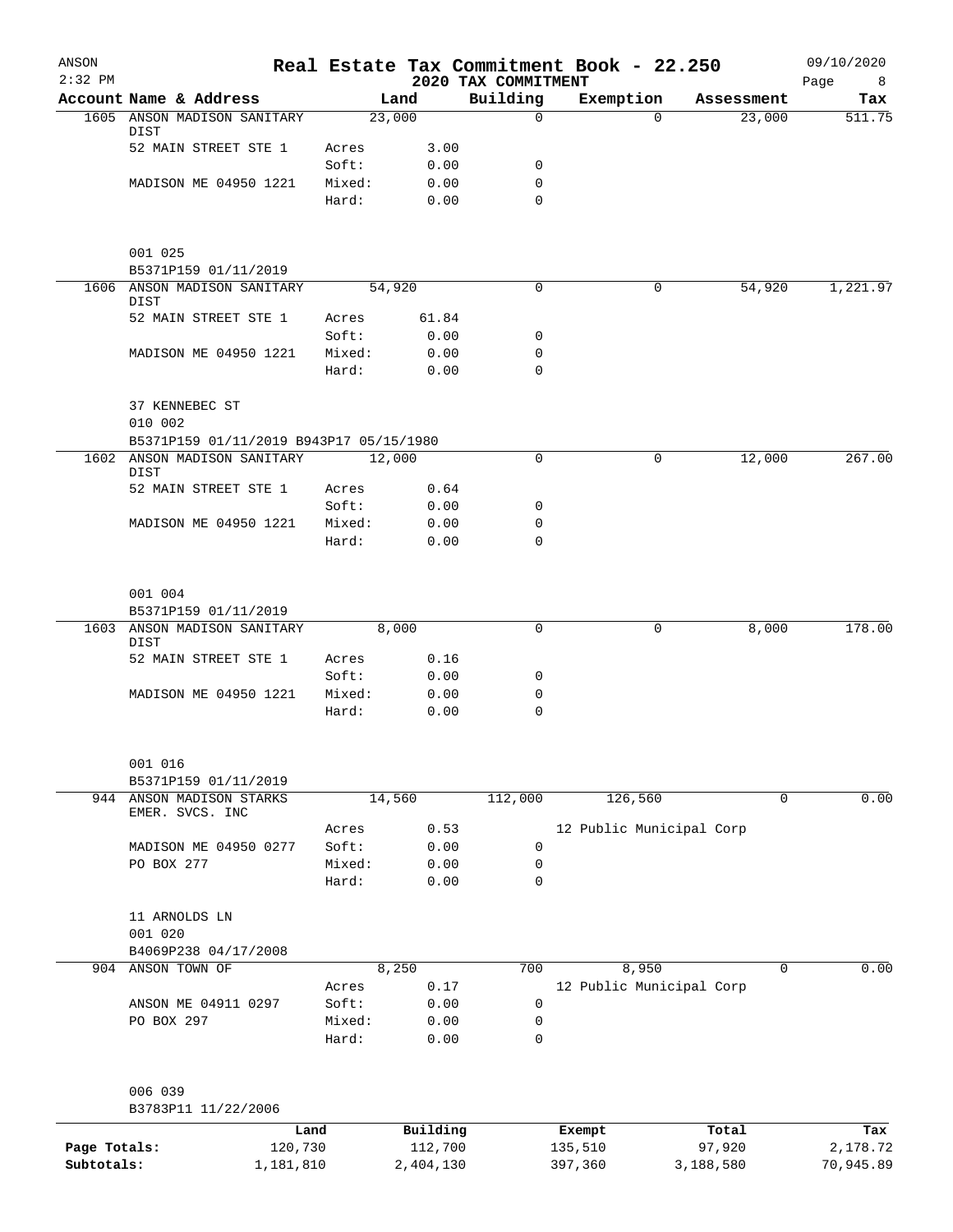| ANSON<br>$2:32$ PM |                             |                      | 2020 TAX COMMITMENT |             | Real Estate Tax Commitment Book - 22.250 |            | 09/10/2020<br>Page<br>9 |
|--------------------|-----------------------------|----------------------|---------------------|-------------|------------------------------------------|------------|-------------------------|
|                    | Account Name & Address      | Land                 |                     | Building    | Exemption                                | Assessment | Tax                     |
| 750                | ANSON TOWN OF               | 12,270               |                     | 0           | 12,270                                   |            | 0.00<br>$\mathbf 0$     |
|                    |                             | Acres                | 1.18                |             | 12 Public Municipal Corp                 |            |                         |
|                    | ANSON ME 04911 0297         | Soft:                | 0.00                | 0           |                                          |            |                         |
|                    | PO BOX 297                  | Mixed:               | 0.00                | 0           |                                          |            |                         |
|                    |                             | Hard:                | 0.00                | 0           |                                          |            |                         |
|                    | 006 040<br>B2609P235        |                      |                     |             |                                          |            |                         |
| 774                | ANSON TOWN OF               | 5,630                |                     | 0           | 5,630                                    |            | 0.00<br>0               |
|                    |                             | Acres                | 0.22                |             | 12 Public Municipal Corp                 |            |                         |
|                    | ANSON ME 04911 0297         | Soft:                | 0.00                | 0           |                                          |            |                         |
|                    | PO BOX 297                  | Mixed:               | 0.00                | 0           |                                          |            |                         |
|                    |                             | Hard:                | 0.00                | 0           |                                          |            |                         |
|                    | 023 018<br>C                |                      |                     |             |                                          |            |                         |
| 120                | ANSON TOWN OF               | 23,620               |                     | 0           | 23,620                                   |            | 0.00<br>0               |
|                    |                             | Acres                | 0.62                |             | 12 Public Municipal Corp                 |            |                         |
|                    | ANSON ME 04911 0297         | Soft:                | 0.00                | 0           |                                          |            |                         |
|                    | PO BOX 297                  | Mixed:               | 0.00                | 0           |                                          |            |                         |
|                    |                             | Hard:                | 0.00                | 0           |                                          |            |                         |
|                    | 26 NORTH MAIN ST<br>006 060 |                      |                     |             |                                          |            |                         |
|                    | B4651P205 04/23/2013        |                      |                     |             |                                          |            |                         |
| 1597               | ANSON TOWN OF               | 20,710               |                     | 145,240     | 165,950                                  |            | 0.00<br>0               |
|                    |                             | Acres                | 1.47                |             | 12 Public Municipal Corp                 |            |                         |
|                    | ANSON ME 04911 0297         | Soft:                | 0.00                | 0           |                                          |            |                         |
|                    | PO BOX 297                  | Mixed:               | 0.00                | 0           |                                          |            |                         |
|                    |                             | Hard:                | 0.00                | 0           |                                          |            |                         |
|                    | 5 KENNEBEC STREET           |                      |                     |             |                                          |            |                         |
|                    | 001 009                     |                      |                     |             |                                          |            |                         |
|                    | B4823P54 08/26/2014         |                      |                     |             |                                          |            |                         |
| 1551               | ANSON TOWN OF               | 6,630                |                     | 35,000      | 41,630                                   |            | 0.00<br>0               |
|                    |                             | Acres                | 0.11                |             | 12 Public Municipal Corp                 |            |                         |
|                    | ANSON ME 04911 0297         | Soft:                | 0.00                | 0           |                                          |            |                         |
|                    | PO BOX 297                  | Mixed:               | 0.00                | 0           |                                          |            |                         |
|                    |                             | Hard:                | 0.00                | 0           |                                          |            |                         |
|                    |                             | PUMPSTATION BUILDING |                     |             |                                          |            |                         |
|                    | 339 RIVER RD                |                      |                     |             |                                          |            |                         |
|                    | 016 031<br>Α                |                      |                     |             |                                          |            |                         |
| 1572               | ANSON TOWN OF               | 4,330                |                     | 1,540       | 5,870                                    |            | 0.00<br>0               |
|                    |                             | Acres                | 0.13                |             | 12 Public Municipal Corp                 |            |                         |
|                    | ANSON ME 04911 0297         | Soft:                | 0.00                | $\mathbf 0$ |                                          |            |                         |
|                    | PO BOX 297                  | Mixed:               | 0.00                | 0           |                                          |            |                         |
|                    |                             | Hard:                | 0.00                | 0           |                                          |            |                         |
|                    | 023 036<br>C                |                      |                     |             |                                          |            |                         |
|                    | B3682P34 04/28/2006         |                      |                     |             |                                          |            |                         |

|              | Land      | Building  | Exempt  | Total     | Tax       |
|--------------|-----------|-----------|---------|-----------|-----------|
| Page Totals: | 73,190    | 181,780   | 254,970 |           | 0.00      |
| Subtotals:   | 1,255,000 | 2,585,910 | 652,330 | 3,188,580 | 70,945.89 |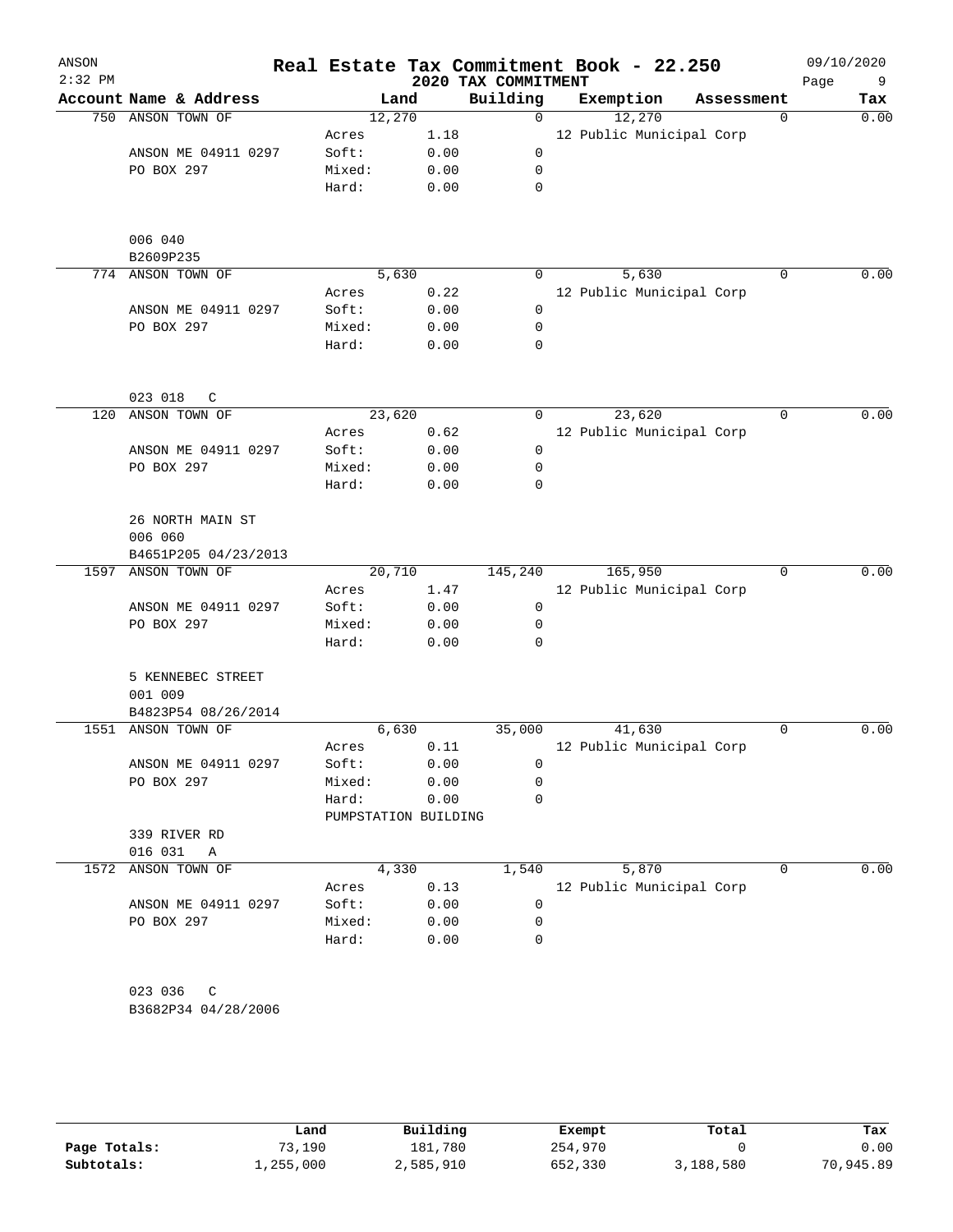|                             |                                                                                                                                                                                                                                                                        |                                                                                                                                                  |                                                                                                                                                                                                           |                                                                                     | Real Estate Tax Commitment Book - 22.250 |                                                           |                                                                                                                                                                      | 09/10/2020<br>Page<br>10            |
|-----------------------------|------------------------------------------------------------------------------------------------------------------------------------------------------------------------------------------------------------------------------------------------------------------------|--------------------------------------------------------------------------------------------------------------------------------------------------|-----------------------------------------------------------------------------------------------------------------------------------------------------------------------------------------------------------|-------------------------------------------------------------------------------------|------------------------------------------|-----------------------------------------------------------|----------------------------------------------------------------------------------------------------------------------------------------------------------------------|-------------------------------------|
| Account Name & Address      |                                                                                                                                                                                                                                                                        |                                                                                                                                                  |                                                                                                                                                                                                           |                                                                                     | Exemption                                |                                                           |                                                                                                                                                                      | Tax                                 |
| ANSON TOWN OF               |                                                                                                                                                                                                                                                                        |                                                                                                                                                  | $\mathbf 0$                                                                                                                                                                                               |                                                                                     | 13,170                                   |                                                           | 0                                                                                                                                                                    | 0.00                                |
|                             | Acres                                                                                                                                                                                                                                                                  | 1.78                                                                                                                                             |                                                                                                                                                                                                           |                                                                                     |                                          |                                                           |                                                                                                                                                                      |                                     |
| ANSON ME 04911 0297         | Soft:                                                                                                                                                                                                                                                                  | 0.00                                                                                                                                             | 0                                                                                                                                                                                                         |                                                                                     |                                          |                                                           |                                                                                                                                                                      |                                     |
| PO BOX 297                  | Mixed:                                                                                                                                                                                                                                                                 | 0.00                                                                                                                                             | 0                                                                                                                                                                                                         |                                                                                     |                                          |                                                           |                                                                                                                                                                      |                                     |
|                             | Hard:                                                                                                                                                                                                                                                                  | 0.00                                                                                                                                             | 0                                                                                                                                                                                                         |                                                                                     |                                          |                                                           |                                                                                                                                                                      |                                     |
|                             |                                                                                                                                                                                                                                                                        |                                                                                                                                                  |                                                                                                                                                                                                           |                                                                                     |                                          |                                                           |                                                                                                                                                                      |                                     |
| 004 028                     |                                                                                                                                                                                                                                                                        |                                                                                                                                                  |                                                                                                                                                                                                           |                                                                                     |                                          |                                                           |                                                                                                                                                                      |                                     |
| B2683P256                   |                                                                                                                                                                                                                                                                        |                                                                                                                                                  |                                                                                                                                                                                                           |                                                                                     |                                          |                                                           |                                                                                                                                                                      |                                     |
|                             |                                                                                                                                                                                                                                                                        |                                                                                                                                                  |                                                                                                                                                                                                           |                                                                                     |                                          |                                                           |                                                                                                                                                                      | 0.00                                |
|                             |                                                                                                                                                                                                                                                                        |                                                                                                                                                  |                                                                                                                                                                                                           |                                                                                     |                                          |                                                           |                                                                                                                                                                      |                                     |
|                             |                                                                                                                                                                                                                                                                        |                                                                                                                                                  |                                                                                                                                                                                                           |                                                                                     |                                          |                                                           |                                                                                                                                                                      |                                     |
|                             |                                                                                                                                                                                                                                                                        |                                                                                                                                                  |                                                                                                                                                                                                           |                                                                                     |                                          |                                                           |                                                                                                                                                                      |                                     |
|                             |                                                                                                                                                                                                                                                                        |                                                                                                                                                  |                                                                                                                                                                                                           |                                                                                     |                                          |                                                           |                                                                                                                                                                      |                                     |
|                             |                                                                                                                                                                                                                                                                        |                                                                                                                                                  |                                                                                                                                                                                                           |                                                                                     |                                          |                                                           |                                                                                                                                                                      |                                     |
|                             |                                                                                                                                                                                                                                                                        |                                                                                                                                                  |                                                                                                                                                                                                           |                                                                                     |                                          |                                                           | $\mathbf 0$                                                                                                                                                          | 0.00                                |
|                             |                                                                                                                                                                                                                                                                        |                                                                                                                                                  |                                                                                                                                                                                                           |                                                                                     |                                          |                                                           |                                                                                                                                                                      |                                     |
|                             |                                                                                                                                                                                                                                                                        |                                                                                                                                                  |                                                                                                                                                                                                           |                                                                                     |                                          |                                                           |                                                                                                                                                                      |                                     |
|                             |                                                                                                                                                                                                                                                                        |                                                                                                                                                  |                                                                                                                                                                                                           |                                                                                     |                                          |                                                           |                                                                                                                                                                      |                                     |
|                             |                                                                                                                                                                                                                                                                        |                                                                                                                                                  | 0                                                                                                                                                                                                         |                                                                                     |                                          |                                                           |                                                                                                                                                                      |                                     |
|                             |                                                                                                                                                                                                                                                                        |                                                                                                                                                  |                                                                                                                                                                                                           |                                                                                     |                                          |                                                           |                                                                                                                                                                      |                                     |
| 009 034                     |                                                                                                                                                                                                                                                                        |                                                                                                                                                  |                                                                                                                                                                                                           |                                                                                     |                                          |                                                           |                                                                                                                                                                      |                                     |
| ANSON TOWN OF               |                                                                                                                                                                                                                                                                        |                                                                                                                                                  | 0                                                                                                                                                                                                         |                                                                                     | 7,490                                    |                                                           | $\mathbf 0$                                                                                                                                                          | 0.00                                |
|                             | Acres                                                                                                                                                                                                                                                                  | 0.39                                                                                                                                             |                                                                                                                                                                                                           |                                                                                     |                                          |                                                           |                                                                                                                                                                      |                                     |
| ANSON ME 04911 0297         |                                                                                                                                                                                                                                                                        | 0.00                                                                                                                                             | 0                                                                                                                                                                                                         |                                                                                     |                                          |                                                           |                                                                                                                                                                      |                                     |
| PO BOX 297                  | Mixed:                                                                                                                                                                                                                                                                 | 0.00                                                                                                                                             | 0                                                                                                                                                                                                         |                                                                                     |                                          |                                                           |                                                                                                                                                                      |                                     |
|                             | Hard:                                                                                                                                                                                                                                                                  | 0.00                                                                                                                                             | 0                                                                                                                                                                                                         |                                                                                     |                                          |                                                           |                                                                                                                                                                      |                                     |
|                             |                                                                                                                                                                                                                                                                        |                                                                                                                                                  |                                                                                                                                                                                                           |                                                                                     |                                          |                                                           |                                                                                                                                                                      |                                     |
|                             |                                                                                                                                                                                                                                                                        |                                                                                                                                                  |                                                                                                                                                                                                           |                                                                                     |                                          |                                                           |                                                                                                                                                                      | 0.00                                |
|                             |                                                                                                                                                                                                                                                                        |                                                                                                                                                  |                                                                                                                                                                                                           |                                                                                     |                                          |                                                           |                                                                                                                                                                      |                                     |
|                             |                                                                                                                                                                                                                                                                        |                                                                                                                                                  |                                                                                                                                                                                                           |                                                                                     |                                          |                                                           |                                                                                                                                                                      |                                     |
|                             |                                                                                                                                                                                                                                                                        |                                                                                                                                                  |                                                                                                                                                                                                           |                                                                                     |                                          |                                                           |                                                                                                                                                                      |                                     |
|                             | Hard:                                                                                                                                                                                                                                                                  | 0.00                                                                                                                                             | 0                                                                                                                                                                                                         |                                                                                     |                                          |                                                           |                                                                                                                                                                      |                                     |
|                             |                                                                                                                                                                                                                                                                        |                                                                                                                                                  |                                                                                                                                                                                                           |                                                                                     |                                          |                                                           |                                                                                                                                                                      |                                     |
|                             |                                                                                                                                                                                                                                                                        |                                                                                                                                                  |                                                                                                                                                                                                           |                                                                                     |                                          |                                                           |                                                                                                                                                                      |                                     |
|                             |                                                                                                                                                                                                                                                                        |                                                                                                                                                  |                                                                                                                                                                                                           |                                                                                     |                                          |                                                           |                                                                                                                                                                      |                                     |
|                             |                                                                                                                                                                                                                                                                        |                                                                                                                                                  |                                                                                                                                                                                                           |                                                                                     |                                          |                                                           |                                                                                                                                                                      | 0.00                                |
|                             |                                                                                                                                                                                                                                                                        |                                                                                                                                                  |                                                                                                                                                                                                           |                                                                                     |                                          |                                                           |                                                                                                                                                                      |                                     |
|                             |                                                                                                                                                                                                                                                                        |                                                                                                                                                  |                                                                                                                                                                                                           |                                                                                     |                                          |                                                           |                                                                                                                                                                      |                                     |
|                             |                                                                                                                                                                                                                                                                        |                                                                                                                                                  |                                                                                                                                                                                                           |                                                                                     |                                          |                                                           |                                                                                                                                                                      |                                     |
|                             |                                                                                                                                                                                                                                                                        |                                                                                                                                                  |                                                                                                                                                                                                           |                                                                                     |                                          |                                                           |                                                                                                                                                                      |                                     |
| 40 SPEAR HILL RD<br>003 006 |                                                                                                                                                                                                                                                                        |                                                                                                                                                  |                                                                                                                                                                                                           |                                                                                     |                                          |                                                           |                                                                                                                                                                      |                                     |
| 1755                        | ANSON TOWN OF<br>ANSON ME 04911 0297<br>PO BOX 297<br>008 017<br>ANSON TOWN OF<br>ANSON ME 04911 0297<br>PO BOX 297<br>004 028<br>C<br>ANSON TOWN OF<br>ANSON ME 04911 0297<br>PO BOX 297<br>017 040<br>B440P351<br>ANSON TOWN OF<br>ANSON ME 04911 0297<br>PO BOX 297 | Acres<br>Soft:<br>Mixed:<br>Hard:<br>Acres<br>Soft:<br>Mixed:<br>Hard:<br>Soft:<br>Acres<br>Soft:<br>Mixed:<br>Acres<br>Soft:<br>Mixed:<br>Hard: | Land<br>13,170<br>O'HARA PROPERTY<br>9,820<br>0.67<br>0.00<br>0.00<br>0.00<br>7,100<br>0.35<br>0.00<br>0.00<br>0.00<br>7,490<br>36,500<br>25.00<br>0.00<br>0.00<br>20,630<br>1.42<br>0.00<br>0.00<br>0.00 | Building<br>0<br>0<br>0<br>0<br>0<br>0<br>0<br>0<br>0<br>0<br>37,800<br>0<br>0<br>0 |                                          | 2020 TAX COMMITMENT<br>9,820<br>7,100<br>36,500<br>58,430 | 12 Public Municipal Corp<br>12 Public Municipal Corp<br>12 Public Municipal Corp<br>12 Public Municipal Corp<br>12 Public Municipal Corp<br>12 Public Municipal Corp | Assessment<br>$\mathbf 0$<br>0<br>0 |

|              | Land      | Building  | Exempt  | Total     | Tax       |
|--------------|-----------|-----------|---------|-----------|-----------|
| Page Totals: | 94,710    | 37,800    | 132,510 |           | 0.00      |
| Subtotals:   | 1,349,710 | 2,623,710 | 784,840 | 3,188,580 | 70,945.89 |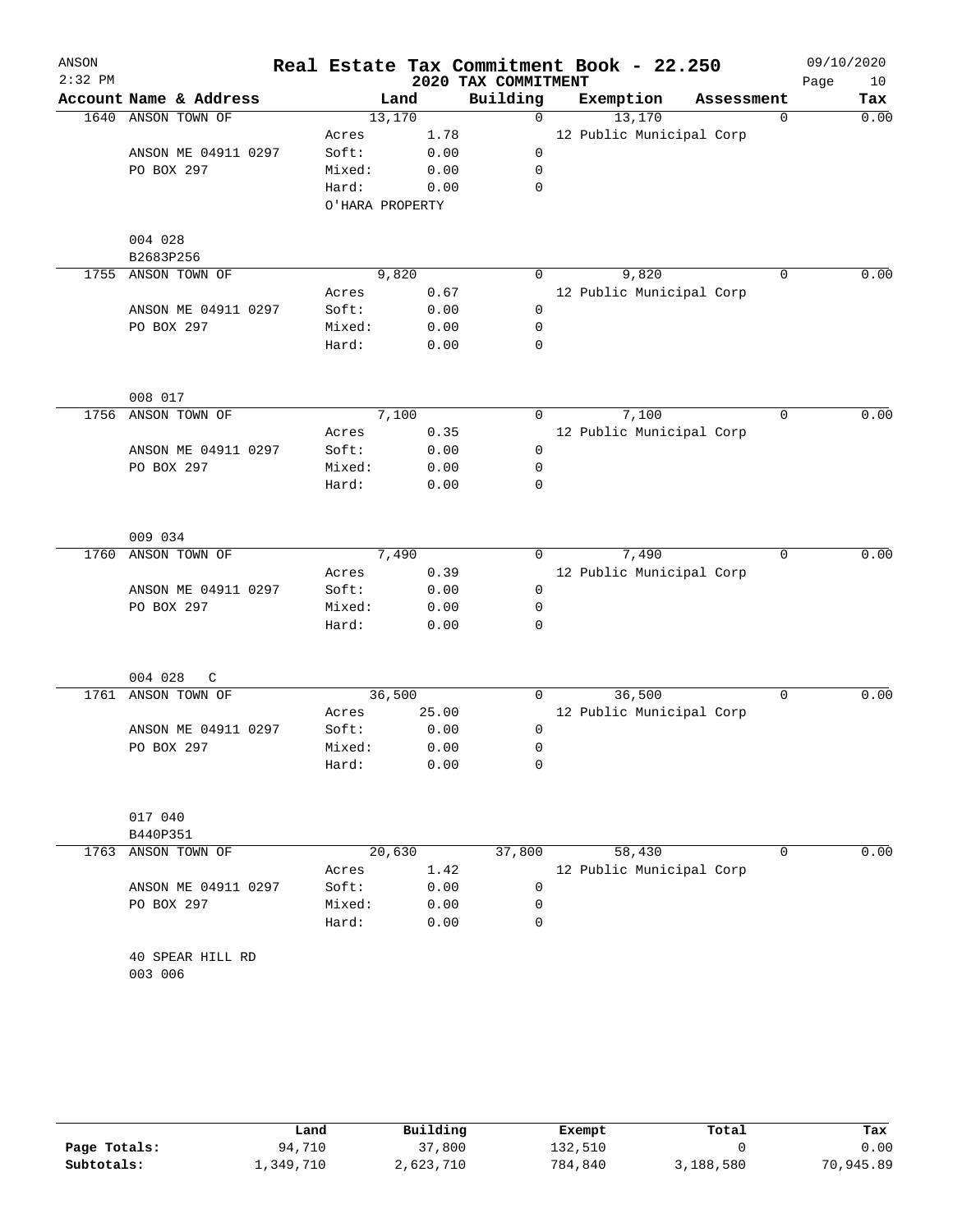| ANSON<br>$2:32$ PM |                                           |              |      | 2020 TAX COMMITMENT | Real Estate Tax Commitment Book - 22.250 |            |             | 09/10/2020<br>11<br>Page |
|--------------------|-------------------------------------------|--------------|------|---------------------|------------------------------------------|------------|-------------|--------------------------|
|                    | Account Name & Address                    | Land         |      | Building            | Exemption                                | Assessment |             | Tax                      |
| 1766               | ANSON TOWN OF                             | 8,050        |      | $\mathbf 0$         | 8,050                                    |            | $\mathbf 0$ | 0.00                     |
|                    |                                           | Acres        | 0.45 |                     | 12 Public Municipal Corp                 |            |             |                          |
|                    | ANSON ME 04911 0297                       | Soft:        | 0.00 | 0                   |                                          |            |             |                          |
|                    | PO BOX 297                                | Mixed:       | 0.00 | 0                   |                                          |            |             |                          |
|                    |                                           | Hard:        | 0.00 | 0                   |                                          |            |             |                          |
|                    |                                           |              |      |                     |                                          |            |             |                          |
|                    | 60 RIVER RD                               |              |      |                     |                                          |            |             |                          |
|                    | 003 085                                   |              |      |                     |                                          |            |             |                          |
| 1767               | B1434P246<br>ANSON TOWN OF                | 6,000        |      |                     | 41,000                                   |            | 0           | 0.00                     |
|                    |                                           |              | 0.09 | 35,000              | 12 Public Municipal Corp                 |            |             |                          |
|                    |                                           | Acres        |      |                     |                                          |            |             |                          |
|                    | ANSON ME 04911 0297                       | Soft:        | 0.00 | 0                   |                                          |            |             |                          |
|                    | PO BOX 297                                | Mixed:       | 0.00 | 0<br>0              |                                          |            |             |                          |
|                    |                                           | Hard:        | 0.00 |                     |                                          |            |             |                          |
|                    | 913 RIVER RD                              |              |      |                     |                                          |            |             |                          |
|                    | 005 023<br>$\mathbf{1}$                   |              |      |                     |                                          |            |             |                          |
| 1768               | ANSON TOWN OF                             | 4,900        |      | 35,000              | 39,900                                   |            | $\mathbf 0$ | 0.00                     |
|                    |                                           | Acres        | 0.06 |                     | 12 Public Municipal Corp                 |            |             |                          |
|                    | ANSON ME 04911 0297                       | Soft:        | 0.00 | 0                   |                                          |            |             |                          |
|                    | PO BOX 297                                | Mixed:       | 0.00 | 0                   |                                          |            |             |                          |
|                    |                                           | Hard:        | 0.00 | 0                   |                                          |            |             |                          |
|                    |                                           |              |      |                     |                                          |            |             |                          |
|                    | 31 MADISON ST                             |              |      |                     |                                          |            |             |                          |
| 1435               | 006 002<br>$\mathcal{C}$<br>ANSON TOWN OF | 12,080       |      | 0                   | 12,080                                   |            | 0           | 0.00                     |
|                    |                                           | Acres        | 1.81 |                     | 12 Public Municipal Corp                 |            |             |                          |
|                    | ANSON ME 04911 0297                       | Soft:        | 0.00 | 0                   |                                          |            |             |                          |
|                    | PO BOX 297                                | Mixed:       | 0.00 | 0                   |                                          |            |             |                          |
|                    |                                           | Hard:        | 0.00 | 0                   |                                          |            |             |                          |
|                    |                                           |              |      |                     |                                          |            |             |                          |
|                    |                                           |              |      |                     |                                          |            |             |                          |
|                    | 005 017<br>B4814P281 07/24/2014           |              |      |                     |                                          |            |             |                          |
| 1873               | ANSON TOWN OF                             | 6,000        |      | 0                   | 6,000                                    |            | 0           | 0.00                     |
|                    |                                           | Acres        | 0.09 |                     | 12 Public Municipal Corp                 |            |             |                          |
|                    | ANSON ME 04911 0297                       | Soft:        | 0.00 | 0                   |                                          |            |             |                          |
|                    | PO BOX 297                                | Mixed:       | 0.00 | 0                   |                                          |            |             |                          |
|                    |                                           | Hard:        | 0.00 | 0                   |                                          |            |             |                          |
|                    |                                           |              |      |                     |                                          |            |             |                          |
|                    | 1 BROOK ST                                |              |      |                     |                                          |            |             |                          |
|                    | 001 089                                   |              |      |                     |                                          |            |             |                          |
|                    | B1620P227                                 |              |      |                     |                                          |            |             |                          |
| 1903               | ANSON TOWN OF                             | 6,930        |      | 35,000              | 41,930                                   |            | 0           | 0.00                     |
|                    |                                           | Acres        | 0.12 |                     | 12 Public Municipal Corp                 |            |             |                          |
|                    | ANSON ME 04911 0297                       | Soft:        | 0.00 | 0                   |                                          |            |             |                          |
|                    | PO BOX 297                                | Mixed:       | 0.00 | 0                   |                                          |            |             |                          |
|                    |                                           | Hard:        | 0.00 | 0                   |                                          |            |             |                          |
|                    |                                           | PUMP STATION |      |                     |                                          |            |             |                          |
|                    | 548 RIVER RD                              |              |      |                     |                                          |            |             |                          |
|                    | 016 010<br>Е                              |              |      |                     |                                          |            |             |                          |
|                    |                                           |              |      |                     |                                          |            |             |                          |

|              | Land      | Building  | Exempt  | Total     | Tax       |
|--------------|-----------|-----------|---------|-----------|-----------|
| Page Totals: | 43,960    | 105,000   | 148,960 |           | 0.00      |
| Subtotals:   | 1,393,670 | 2,728,710 | 933,800 | 3,188,580 | 70,945.89 |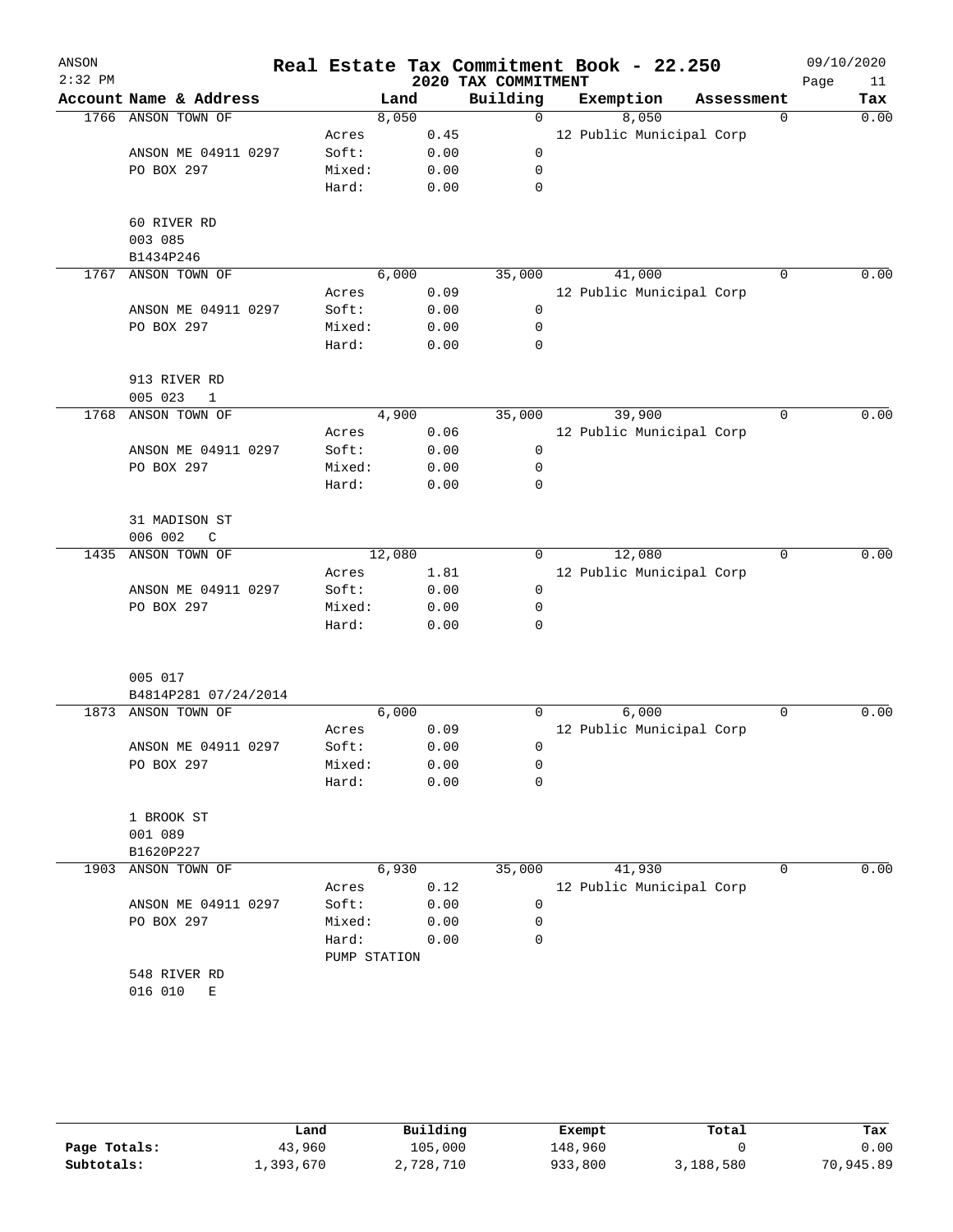| ANSON     |                             |        |        |      |                     | Real Estate Tax Commitment Book - 22.250 |            |             | 09/10/2020 |      |
|-----------|-----------------------------|--------|--------|------|---------------------|------------------------------------------|------------|-------------|------------|------|
| $2:32$ PM |                             |        |        |      | 2020 TAX COMMITMENT |                                          |            |             | Page       | 12   |
|           | Account Name & Address      |        | Land   |      | Building            | Exemption                                | Assessment |             |            | Tax  |
| 1770      | ANSON TOWN OF               |        | 8,940  |      | 23,240              | 32,180                                   |            | $\mathbf 0$ |            | 0.00 |
|           |                             | Acres  |        | 0.20 |                     | 12 Public Municipal Corp                 |            |             |            |      |
|           | ANSON ME 04911 0297         | Soft:  |        | 0.00 | 0                   |                                          |            |             |            |      |
|           | PO BOX 297                  | Mixed: |        | 0.00 | 0                   |                                          |            |             |            |      |
|           |                             | Hard:  |        | 0.00 | 0                   |                                          |            |             |            |      |
|           | 22 NORTH MAIN ST            |        |        |      |                     |                                          |            |             |            |      |
|           | 006 054                     |        |        |      |                     |                                          |            |             |            |      |
| 1799      | ANSON TOWN OF               |        | 13,500 |      | 0                   | 13,500                                   |            | 0           |            | 0.00 |
|           |                             | Acres  |        | 2.00 |                     | 12 Public Municipal Corp                 |            |             |            |      |
|           | ANSON ME 04911 0297         | Soft:  |        | 0.00 | 0                   |                                          |            |             |            |      |
|           | PO BOX 297                  | Mixed: |        | 0.00 | 0                   |                                          |            |             |            |      |
|           |                             | Hard:  |        | 0.00 | 0                   |                                          |            |             |            |      |
|           | 022 016                     |        |        |      |                     |                                          |            |             |            |      |
| 1801      | ANSON TOWN OF               |        | 3,980  |      | 0                   | 3,980                                    |            | 0           |            | 0.00 |
|           |                             | Acres  |        | 0.11 |                     | 12 Public Municipal Corp                 |            |             |            |      |
|           | ANSON ME 04911 0297         | Soft:  |        | 0.00 | 0                   |                                          |            |             |            |      |
|           | PO BOX 297                  | Mixed: |        | 0.00 | 0                   |                                          |            |             |            |      |
|           |                             | Hard:  |        | 0.00 | 0                   |                                          |            |             |            |      |
|           |                             |        |        |      |                     |                                          |            |             |            |      |
|           | 006 022                     |        |        |      |                     |                                          |            |             |            |      |
| 1757      | ANSON TOWN OF FIRE          |        | 14,420 |      | 72,800              | 87,220                                   |            | 0           |            | 0.00 |
|           | ANSON FIRE STATION          | Acres  |        | 0.52 |                     | 12 Public Municipal Corp                 |            |             |            |      |
|           |                             | Soft:  |        | 0.00 | 0                   |                                          |            |             |            |      |
|           | PO BOX 297                  | Mixed: |        | 0.00 | 0                   |                                          |            |             |            |      |
|           | ANSON ME 04911 0297         | Hard:  |        | 0.00 | 0                   |                                          |            |             |            |      |
|           | 33 MAIN ST                  |        |        |      |                     |                                          |            |             |            |      |
|           | 001 109                     |        |        |      |                     |                                          |            |             |            |      |
| 1754      | ANSON/MADISON WATER<br>DIST |        | 8,940  |      | 67,620              | 76,560                                   |            | 0           |            | 0.00 |
|           | 15 MAPLE STREET             | Acres  |        | 0.20 |                     | 12 Public Municipal Corp                 |            |             |            |      |
|           |                             | Soft:  |        | 0.00 | 0                   |                                          |            |             |            |      |
|           | MADISON ME 04950            | Mixed: |        | 0.00 | 0                   |                                          |            |             |            |      |
|           |                             | Hard:  |        | 0.00 | 0                   |                                          |            |             |            |      |
|           | 9 ELM ST                    |        |        |      |                     |                                          |            |             |            |      |
|           | 006 057                     |        |        |      |                     |                                          |            |             |            |      |
| 1862      | ANSON/MADISON WATER<br>DIST |        | 32,500 |      | 0                   | 32,500                                   |            | 0           |            | 0.00 |
|           | 15 MAPLE STREET             |        |        |      |                     | 12 Public Municipal Corp                 |            |             |            |      |
|           | MADISON ME 04950            |        |        |      |                     |                                          |            |             |            |      |
|           | 28 WARD ST                  |        |        |      |                     |                                          |            |             |            |      |
|           | 010 035<br>Α                |        |        |      |                     |                                          |            |             |            |      |
|           |                             |        |        |      |                     |                                          |            |             |            |      |

|              | Land      | Building  | Exempt    | Total     | Tax       |
|--------------|-----------|-----------|-----------|-----------|-----------|
| Page Totals: | 82,280    | 163,660   | 245,940   |           | 0.00      |
| Subtotals:   | 1,475,950 | 2,892,370 | ⊥,179,740 | 3,188,580 | 70,945.89 |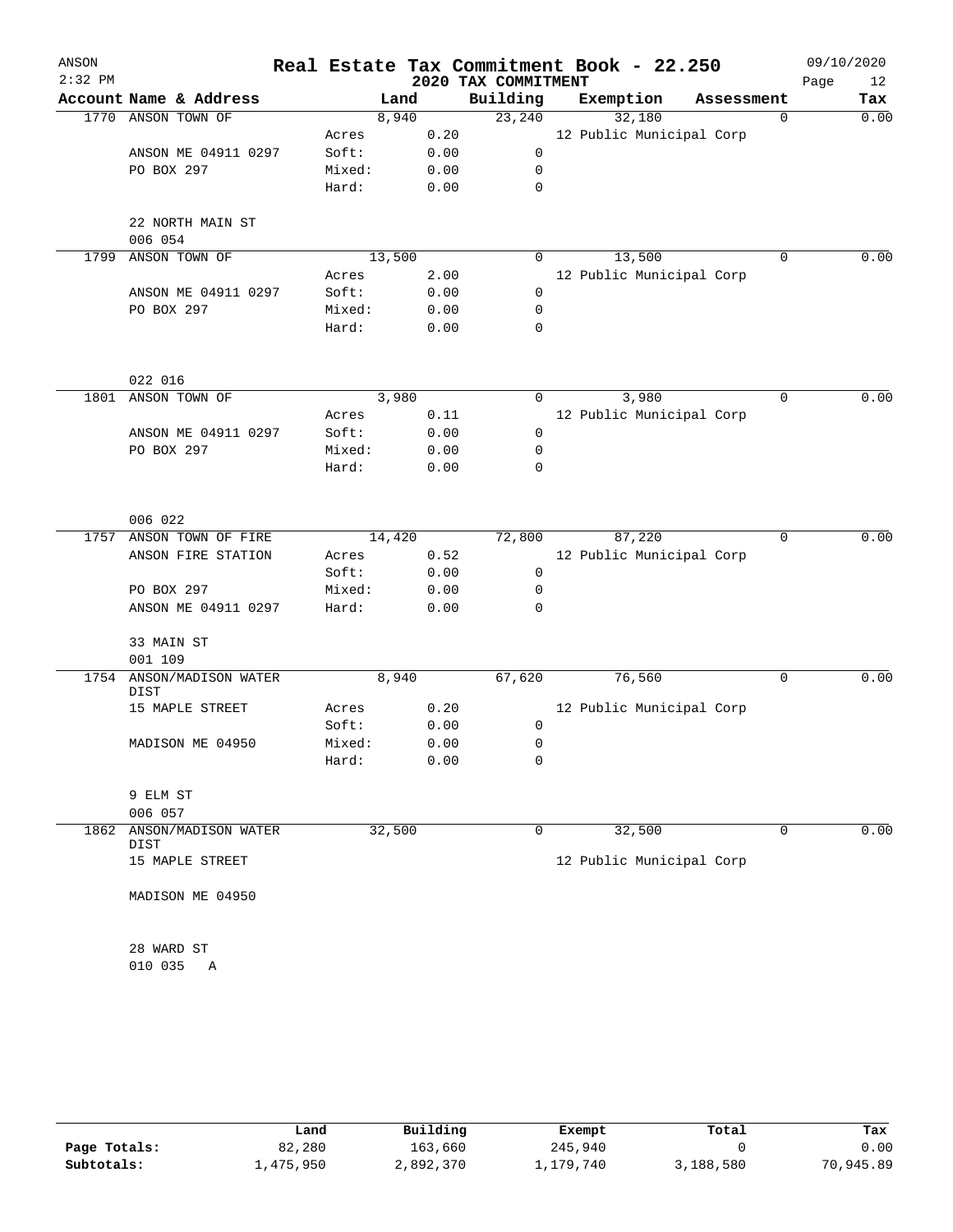| ANSON<br>$2:32$ PM |                                           |               |              | 2020 TAX COMMITMENT |        | Real Estate Tax Commitment Book - 22.250 |            | 09/10/2020<br>Page<br>13 |
|--------------------|-------------------------------------------|---------------|--------------|---------------------|--------|------------------------------------------|------------|--------------------------|
|                    | Account Name & Address                    |               | Land         | Building            |        | Exemption                                | Assessment | Tax                      |
|                    | 553 ANSON/MADISON WATER                   |               | 5,760        | $\mathsf{O}$        |        | 5,760                                    | 0          | 0.00                     |
|                    | DIST<br>15 MAPLE STREET                   | Acres         | 0.23         |                     |        | 12 Public Municipal Corp                 |            |                          |
|                    |                                           | Soft:         | 0.00         | 0                   |        |                                          |            |                          |
|                    | MADISON ME 04950                          | Mixed:        | 0.00         | 0                   |        |                                          |            |                          |
|                    |                                           | Hard:         | 0.00         | 0                   |        |                                          |            |                          |
|                    |                                           |               |              |                     |        |                                          |            |                          |
|                    | 48 EMBDEN POND RD                         |               |              |                     |        |                                          |            |                          |
|                    | 018 043<br>Α<br>B2256P261                 |               |              |                     |        |                                          |            |                          |
|                    | 1721 ANSON-NORTH ANSON                    |               | 1,140        | $\mathbf 0$         |        | 1,140                                    | $\Omega$   | 0.00                     |
|                    | SNOWMOBILE CLUB                           |               |              |                     |        |                                          |            |                          |
|                    | PO BOX 437                                | Acres         | 0.76         |                     |        | 13 Benevolent & Charitable               |            |                          |
|                    |                                           | Soft:         | 0.00         | 0                   |        |                                          |            |                          |
|                    | ANSON ME 04911                            | Mixed:        | 0.00         | 0                   |        |                                          |            |                          |
|                    |                                           | Hard:         | 0.00         | $\Omega$            |        |                                          |            |                          |
|                    |                                           | B5072P052     |              |                     |        |                                          |            |                          |
|                    | 003 081                                   |               |              |                     |        |                                          |            |                          |
|                    | B5142P199 03/29/2017                      |               |              |                     |        |                                          |            |                          |
|                    | 23 ARABASZ, JOHN B JR                     |               | 21,200       | 60,240              |        | 25,000                                   | 56,440     | 1,255.79                 |
|                    | PO BOX 218                                | Acres         | 1.80         |                     |        | 01 Homestead Exempt                      |            |                          |
|                    |                                           | Soft:         | 0.00         | 0                   |        |                                          |            |                          |
|                    | ANSON ME 04911                            | Mixed:        | 0.00         | 0                   |        |                                          |            |                          |
|                    |                                           | Hard:         | 0.00         | $\Omega$            |        |                                          |            |                          |
|                    |                                           |               |              |                     |        |                                          |            |                          |
|                    | 566 PEASE HILL RD                         |               |              |                     |        |                                          |            |                          |
|                    | 011 046<br>D                              |               |              |                     |        |                                          |            |                          |
|                    | B1988P114                                 |               |              |                     |        |                                          |            |                          |
|                    | 893 ARSENAULT, DARCY ANN                  |               | 12,960       | 22,750              |        | 0                                        | 35,710     | 794.55                   |
|                    | 306 WEST FRONT STREET                     | Acres         | 0.42         |                     |        |                                          |            |                          |
|                    | SKOWHEGAN ME 04976 0000 Mixed:            | Soft:         | 0.00         | 0<br>0              |        |                                          |            |                          |
|                    |                                           | Hard:         | 0.00<br>0.00 | 0                   |        |                                          |            |                          |
|                    |                                           | B5110P082     |              |                     |        |                                          |            |                          |
|                    | 479 CAMPGROUND RD                         |               |              |                     |        |                                          |            |                          |
|                    | 018 013<br>D                              |               |              |                     |        |                                          |            |                          |
|                    | B5110P82 12/14/2016 B3031P336 11/01/2002  |               |              |                     |        |                                          |            |                          |
|                    | 7 ARSENAULT, LANCE                        |               | 52,980       | 0                   |        | 0                                        | 52,980     | 1,178.80                 |
|                    | ARSENAULT, HILLARY                        | Acres         | 57.95        |                     |        |                                          |            |                          |
|                    | 162 VALLEY ROAD                           | Soft:         | 0.00         | 0                   |        |                                          |            |                          |
|                    |                                           | Mixed:        | 0.00         | 0                   |        |                                          |            |                          |
|                    | NORTH ANSON ME 04958                      | Hard:         | 0.00         | 0                   |        |                                          |            |                          |
|                    |                                           | B5247P0103 JT |              |                     |        |                                          |            |                          |
|                    | 162 VALLEY ROAD                           |               |              |                     |        |                                          |            |                          |
|                    | 018 035                                   |               |              |                     |        |                                          |            |                          |
|                    | B5247P103 01/19/2018 B5089P124 10/13/2016 |               |              |                     |        |                                          |            |                          |
|                    | 877 ARSENAULT, MICHAEL J                  |               | 6,330        | 34,430              |        | 25,000                                   | 15,760     | 350.66                   |
|                    | ARSENAULT, DEBORAH M                      | Acres         | 0.10         |                     |        | 01 Homestead Exempt                      |            |                          |
|                    | PO BOX 209                                | Soft:         | 0.00         | 0                   |        |                                          |            |                          |
|                    |                                           | Mixed:        | 0.00         | 0                   |        |                                          |            |                          |
|                    | ANSON ME 04911                            | Hard:         | 0.00         | 0                   |        |                                          |            |                          |
|                    | 83 MAIN ST                                |               |              |                     |        |                                          |            |                          |
|                    | 001 046                                   |               |              |                     |        |                                          |            |                          |
|                    | B4499P33 02/27/2012                       |               |              |                     |        |                                          |            |                          |
|                    |                                           |               |              |                     |        |                                          |            |                          |
|                    |                                           |               |              |                     |        |                                          |            |                          |
|                    | Land                                      |               | Building     |                     | Exempt |                                          | Total      | Tax                      |
| Page Totals:       | 100,370                                   |               | 117,420      |                     | 56,900 |                                          | 160,890    | 3,579.80                 |

**Subtotals:** 1,576,320 3,009,790 1,236,640 3,349,470 74,525.69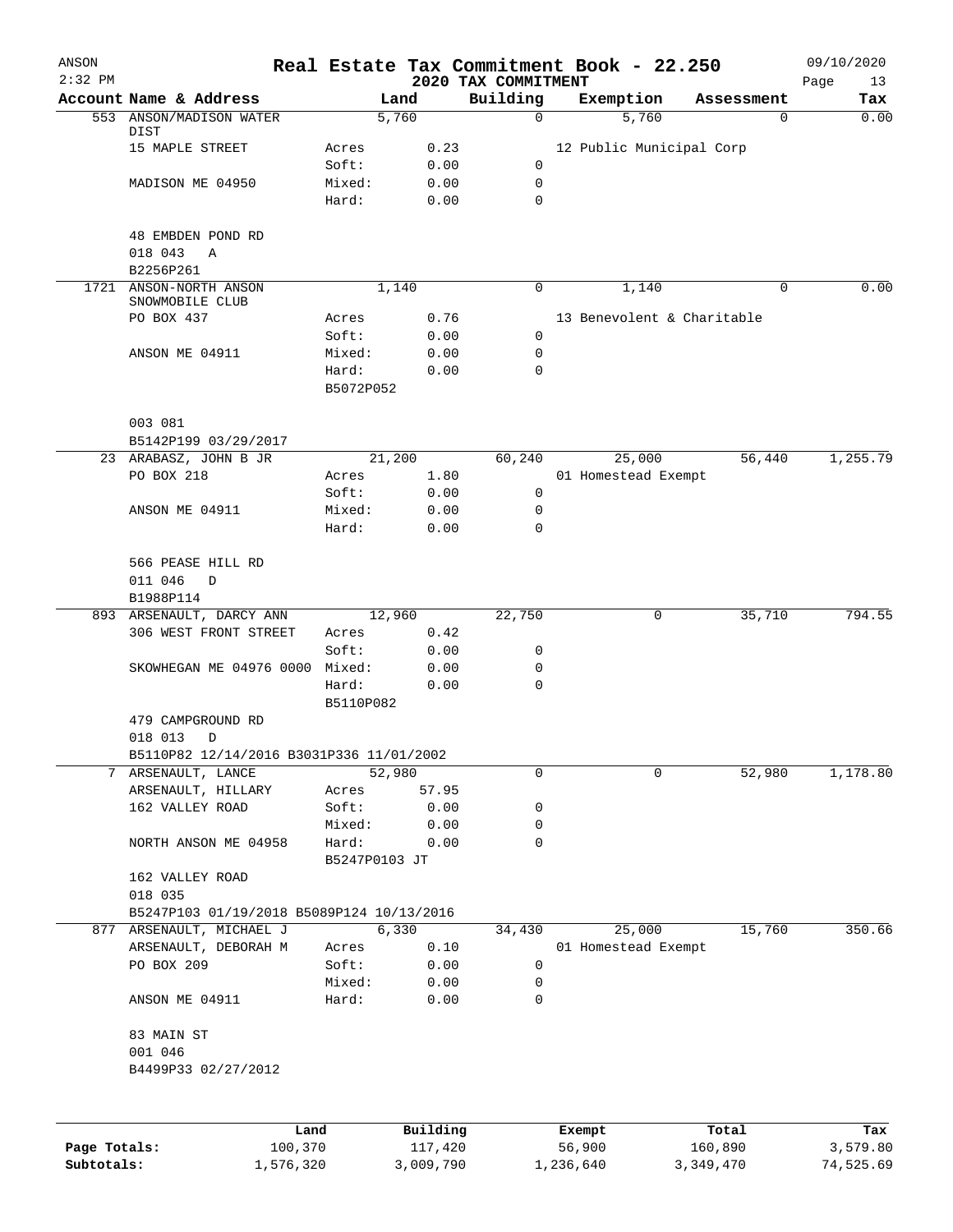| ANSON<br>$2:32$ PM         |                         |                      |                        | 2020 TAX COMMITMENT | Real Estate Tax Commitment Book - 22.250 |                      | 09/10/2020            |
|----------------------------|-------------------------|----------------------|------------------------|---------------------|------------------------------------------|----------------------|-----------------------|
|                            | Account Name & Address  | Land                 |                        | Building            | Exemption                                | Assessment           | Page<br>14<br>Tax     |
|                            | 995 ATWOOD, JOSHUA C    | 18,150               |                        | $\mathbf 0$         | $\Omega$                                 | 18,150               | 403.84                |
|                            | ATWOOD, LORENE S        | Acres                | 5.10                   |                     |                                          |                      |                       |
|                            | PO BOX 343              | Soft:                | 0.00                   | 0                   |                                          |                      |                       |
|                            |                         | Mixed:               | 0.00                   | 0                   |                                          |                      |                       |
|                            | NORTH ANSON ME 04958    | Hard:                | 0.00                   | 0                   |                                          |                      |                       |
|                            | 0000                    |                      |                        |                     |                                          |                      |                       |
|                            | 023 044<br>L            |                      |                        |                     |                                          |                      |                       |
|                            | B4385P359 04/13/2011    |                      |                        |                     |                                          |                      |                       |
|                            | 27 ATWOOD, RAYMOND M    | 23,000               |                        | 63,670              | 25,000                                   | 61,670               | 1,372.16              |
|                            |                         | Acres                | 3.00                   |                     | 01 Homestead Exempt                      |                      |                       |
|                            | NORTH ANSON ME 04958    | Soft:                | 0.00                   | 0                   |                                          |                      |                       |
|                            | 422 EMBDEN POND ROAD    | Mixed:               | 0.00                   | 0                   |                                          |                      |                       |
|                            |                         | Hard:                | 0.00                   | 0                   |                                          |                      |                       |
|                            | 422 EMBDEN POND RD      |                      |                        |                     |                                          |                      |                       |
|                            | 023 027                 |                      |                        |                     |                                          |                      |                       |
|                            | B877P94                 |                      |                        |                     |                                          | 51,140               |                       |
|                            | 1318 AUBREY, ROBERT D   | 21,500               |                        | 29,640              | 0                                        |                      | 1,137.87              |
|                            | 74 FORDHAM DR           | Acres                | 2.00                   |                     |                                          |                      |                       |
|                            |                         | Soft:                | 0.00                   | 0                   |                                          |                      |                       |
|                            | SOMERSET MA 02726-3208  | Mixed:               | 0.00                   | 0                   |                                          |                      |                       |
|                            |                         | Hard:                | 0.00                   | 0                   |                                          |                      |                       |
|                            | 372 PEASE HILL RD       |                      |                        |                     |                                          |                      |                       |
|                            | 011 043<br>DF           |                      |                        |                     |                                          |                      |                       |
|                            | B4659P10 05/13/2013     |                      |                        |                     |                                          |                      |                       |
|                            | 30 AVALLONE, ROBERT N   | 34,880               |                        | 100,280             | 25,000                                   | 110,160              | 2,451.06              |
|                            | AVALLONE, JANET L       | Acres                | 43.60                  |                     | 01 Homestead Exempt                      |                      |                       |
|                            | 77 FAHI POND ROAD       | Soft:                | 32.00                  | 3,584               |                                          |                      |                       |
|                            |                         | Mixed:               | 0.00                   | 0                   |                                          |                      |                       |
|                            | NORTH ANSON ME 04958    | Hard:<br>TREE GROWTH | 0.00                   | 0                   |                                          |                      |                       |
|                            | 77 FAHI POND RD         |                      |                        |                     |                                          |                      |                       |
|                            | 024 001                 |                      |                        |                     |                                          |                      |                       |
|                            | B1047P53                |                      |                        |                     |                                          |                      |                       |
| 1139                       | AVALLONE, ROBERT N      | 16,800               |                        | 0                   | 0                                        | 16,800               | 373.80                |
|                            | AVALLONE, JANET L       | Acres                | 4.20                   |                     |                                          |                      |                       |
|                            | 77 FAHI POND ROAD       | Soft:                | 0.00                   | 0                   |                                          |                      |                       |
|                            |                         | Mixed:               | 0.00                   | 0                   |                                          |                      |                       |
|                            | NORTH ANSON ME 04958    | Hard:                | 0.00                   | 0                   |                                          |                      |                       |
|                            | 007 011<br>B            |                      |                        |                     |                                          |                      |                       |
|                            | B1427P91                |                      |                        |                     |                                          |                      |                       |
|                            | 1012 AYER, KATHLEEN F   | 20,000               |                        | 39,440              | 0                                        | 59,440               | 1,322.54              |
|                            | PO BOX 303              | Acres                | 1.00                   |                     |                                          |                      |                       |
|                            |                         | Soft:                | 0.00                   | 0                   |                                          |                      |                       |
|                            | ANSON ME 04911          | Mixed:               | 0.00                   | 0                   |                                          |                      |                       |
|                            |                         | Hard:                | 0.00                   | 0                   |                                          |                      |                       |
|                            | 37 AYER DRIVE           |                      |                        |                     |                                          |                      |                       |
|                            | 010 034<br>$\, {\bf B}$ |                      |                        |                     |                                          |                      |                       |
|                            | B5441P174 07/26/2019    |                      |                        |                     |                                          |                      |                       |
|                            |                         |                      |                        |                     |                                          |                      |                       |
|                            | Land                    |                      | Building               |                     | Exempt                                   | Total                | Tax                   |
| Page Totals:<br>Subtotals: | 134,330<br>1,710,650    |                      | 233,030<br>3, 242, 820 |                     | 50,000<br>1,286,640                      | 317,360<br>3,666,830 | 7,061.27<br>81,586.96 |
|                            |                         |                      |                        |                     |                                          |                      |                       |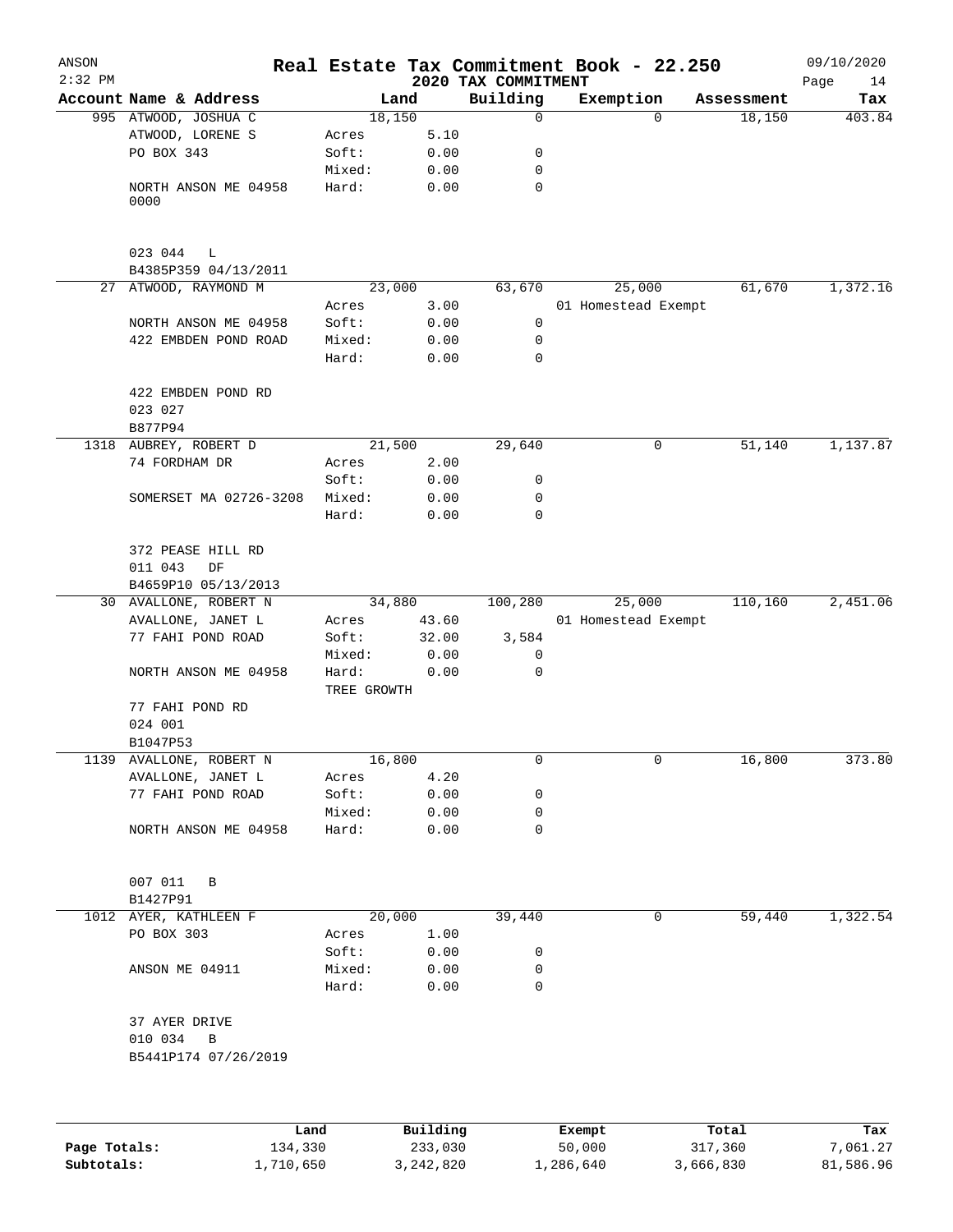| ANSON<br>$2:32$ PM |                                           |                 |              | 2020 TAX COMMITMENT | Real Estate Tax Commitment Book - 22.250 |            | 09/10/2020<br>Page<br>15 |
|--------------------|-------------------------------------------|-----------------|--------------|---------------------|------------------------------------------|------------|--------------------------|
|                    | Account Name & Address                    |                 | Land         | Building            | Exemption                                | Assessment | Tax                      |
|                    | 248 AYOTTE, ANTHONY                       | 23,600          |              | 37,160              | 0                                        | 60,760     | 1,351.91                 |
|                    | AYOTTE, STACEY                            | Acres           | 3.40         |                     |                                          |            |                          |
|                    | 63 NAULT ROAD                             | Soft:           | 0.00         | 0                   |                                          |            |                          |
|                    |                                           | Mixed:          | 0.00         | 0                   |                                          |            |                          |
|                    | NORTH ANSON ME 04958                      | Hard:           | 0.00         | $\mathbf 0$         |                                          |            |                          |
|                    | 13 NAULT RD                               |                 |              |                     |                                          |            |                          |
|                    | 008 001                                   |                 |              |                     |                                          |            |                          |
|                    | B5452P276 08/19/2019                      |                 |              |                     |                                          |            |                          |
|                    | 32 AYOTTE, ANTHONY A                      |                 | 47,940       | 86,660              | 25,000                                   | 109,600    | 2,438.60                 |
|                    | 63 NAULT ROAD                             | Acres           | 31.87        | 0                   | 01 Homestead Exempt                      |            |                          |
|                    |                                           | Soft:           | 0.00         |                     |                                          |            |                          |
|                    | NORTH ANSON ME 04958                      | Mixed:          | 0.00         | 0                   |                                          |            |                          |
|                    |                                           | Hard:           | 0.00         | 0                   |                                          |            |                          |
|                    | 63 NAULT RD                               |                 |              |                     |                                          |            |                          |
|                    | 018 018<br>B                              |                 |              |                     |                                          |            |                          |
|                    | B1634P310                                 |                 |              |                     |                                          |            |                          |
|                    | 639 AYOTTE, ANTHONY A                     | 55,720          |              | 0                   | 0                                        | 55,720     | 1,239.77                 |
|                    | AYOTTE, STACEY L                          | Acres           | 63.44        |                     |                                          |            |                          |
|                    | 63 NAULT ROAD                             | Soft:           | 0.00         | 0                   |                                          |            |                          |
|                    |                                           | Mixed:          | 0.00         | 0                   |                                          |            |                          |
|                    | NORTH ANSON ME 04958                      | Hard:           | 0.00         | 0                   |                                          |            |                          |
|                    | 532 CAMPGROUND ROAD                       |                 |              |                     |                                          |            |                          |
|                    | 018 018                                   |                 |              |                     |                                          |            |                          |
|                    | B2146P255                                 |                 |              |                     |                                          |            |                          |
|                    | 33 AYOTTE, CLARENCE L                     |                 | 75,080       | 122,800             | 25,000                                   | 172,880    | 3,846.58                 |
|                    | 456 CAMPGROUND ROAD                       | Acres           | 146.00       |                     | 01 Homestead Exempt                      |            |                          |
|                    |                                           | Soft:           | 15.00        | 1,680               |                                          |            |                          |
|                    | NORTH ANSON Maine 04958                   | Mixed:          | 82.00        | 13,038              |                                          |            |                          |
|                    |                                           | Hard:           | 18.00        | 3,060               |                                          |            |                          |
|                    |                                           | TREE GROWTH     |              |                     |                                          |            |                          |
|                    | 456 CAMPGROUND RD                         |                 |              |                     |                                          |            |                          |
|                    | 018 015                                   |                 |              |                     |                                          |            |                          |
|                    | B2041P307                                 |                 |              |                     |                                          |            |                          |
|                    | 37 AYOTTE, W PATRICK                      | 24,740          |              | 17,580              | 0                                        | 42,320     | 941.62                   |
|                    | c/o Sarah Williams                        | Acres           | 4.16         |                     |                                          |            |                          |
|                    | 87 BOARDMAN ROAD                          | Soft:           | 0.00         | 0                   |                                          |            |                          |
|                    | SOLON ME 04979                            | Mixed:          | 0.00         | 0                   |                                          |            |                          |
|                    |                                           | Hard:           | 0.00         | 0                   |                                          |            |                          |
|                    | 48 VALLEY RD                              |                 |              |                     |                                          |            |                          |
|                    | 018 018 C                                 |                 |              |                     |                                          |            |                          |
|                    | B1501P306                                 |                 |              |                     |                                          |            |                          |
|                    | 1140 AYOTTE, W PATRICK                    |                 | 23,350       | 27,800              | 0                                        | 51,150     | 1,138.09                 |
|                    |                                           |                 | 3.23         |                     |                                          |            |                          |
|                    | c/o Sarah Williams                        | Acres           |              |                     |                                          |            |                          |
|                    | 87 BOARDMAN ROAD                          | Soft:           | 0.00         | 0                   |                                          |            |                          |
|                    | SOLON ME 04979                            | Mixed:<br>Hard: | 0.00<br>0.00 | 0<br>0              |                                          |            |                          |
|                    |                                           |                 |              |                     |                                          |            |                          |
|                    | 32 VALLEY RD                              |                 |              |                     |                                          |            |                          |
|                    | 018 018<br>D                              |                 |              |                     |                                          |            |                          |
|                    | B4650P173 04/10/2013 B3573P221 10/13/2005 |                 |              |                     |                                          |            |                          |
|                    |                                           |                 |              |                     |                                          |            |                          |
|                    |                                           |                 |              |                     |                                          |            |                          |
|                    |                                           |                 |              |                     |                                          |            |                          |

|              | Land      | Building  | Exempt    | Total     | Tax       |
|--------------|-----------|-----------|-----------|-----------|-----------|
| Page Totals: | 250,430   | 292,000   | 50,000    | 492,430   | 10,956.57 |
| Subtotals:   | 1,961,080 | 3,534,820 | 1,336,640 | 4,159,260 | 92,543.53 |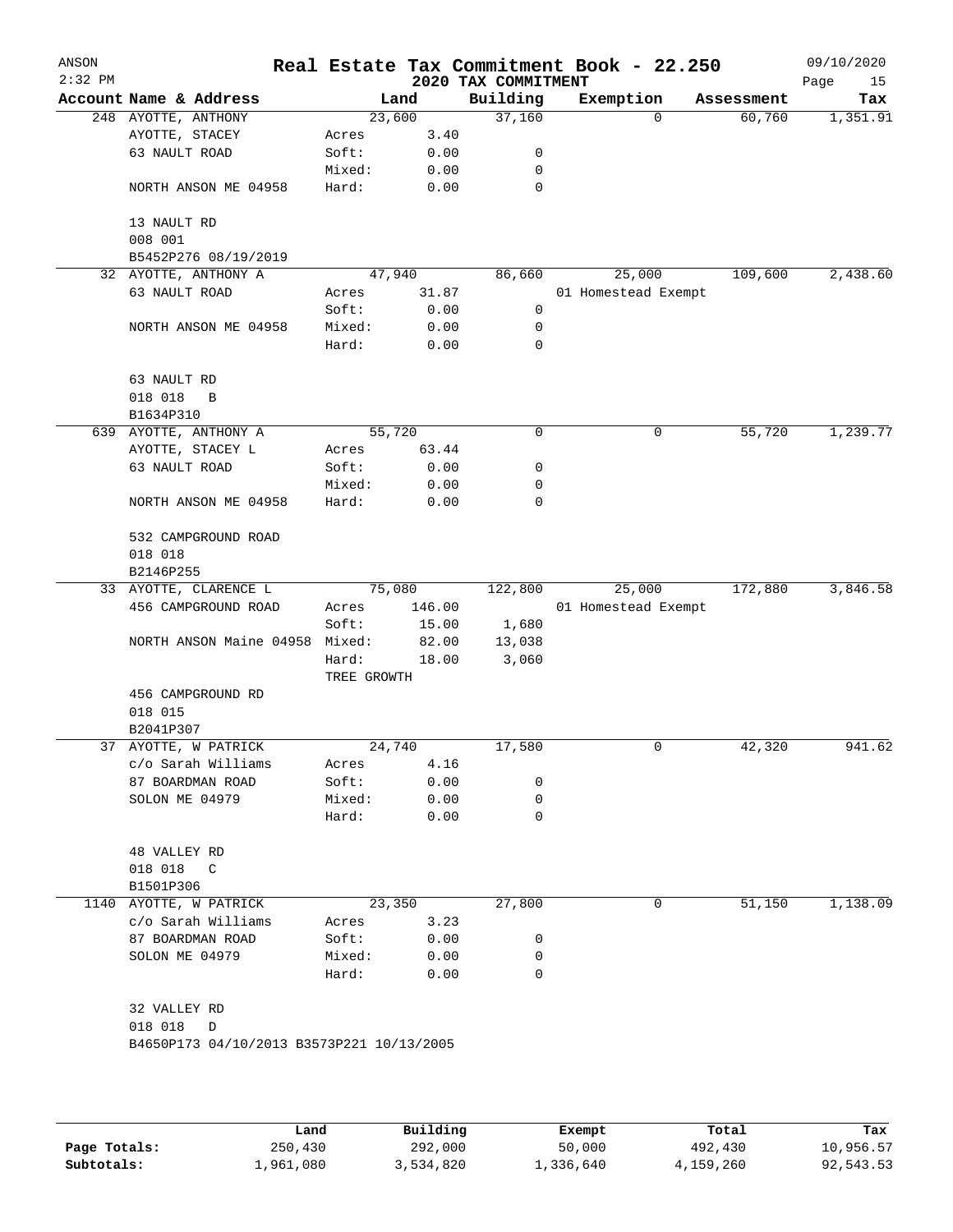| ANSON<br>$2:32$ PM |                                                       |                 |              |                                 | Real Estate Tax Commitment Book - 22.250 |            | 09/10/2020        |
|--------------------|-------------------------------------------------------|-----------------|--------------|---------------------------------|------------------------------------------|------------|-------------------|
|                    | Account Name & Address                                |                 | Land         | 2020 TAX COMMITMENT<br>Building | Exemption                                | Assessment | Page<br>16<br>Tax |
|                    | 1723 BAGROWSKI, JOSEPH R                              |                 | 26,050       | 46,300                          | 25,000                                   | 47,350     | 1,053.54          |
|                    | 680 PEASE HILL ROAD                                   | Acres           | 5.03         |                                 | 01 Homestead Exempt                      |            |                   |
|                    |                                                       | Soft:           | 0.00         | 0                               |                                          |            |                   |
|                    | ANSON ME 04911                                        | Mixed:          | 0.00         | 0                               |                                          |            |                   |
|                    |                                                       | Hard:           | 0.00         | 0                               |                                          |            |                   |
|                    | 680 PEASE HILL RD                                     |                 |              |                                 |                                          |            |                   |
|                    | 012 009<br>1                                          |                 |              |                                 |                                          |            |                   |
|                    | B4728P20 10/25/2013                                   |                 |              |                                 |                                          |            |                   |
| 1056               | BAILEY, JOEL E                                        |                 | 10,200       | 65,930                          | 25,000                                   | 51, 130    | 1,137.64          |
|                    |                                                       | Acres           | 0.26         |                                 | 01 Homestead Exempt                      |            |                   |
|                    | NORTH ANSON ME 04958<br>0683                          | Soft:           | 0.00         | 0                               |                                          |            |                   |
|                    | PO BOX 683                                            | Mixed:          | 0.00         | 0                               |                                          |            |                   |
|                    |                                                       | Hard:           | 0.00         | 0                               |                                          |            |                   |
|                    | 17 MADISON ST<br>006 005                              |                 |              |                                 |                                          |            |                   |
|                    | B3624P254 01/24/2006                                  |                 |              |                                 |                                          |            |                   |
| 38                 | BAILEY, WALTER W                                      |                 | 24,130       | 170,070                         | 31,000                                   | 163,200    | 3,631.20          |
|                    | BAILEY, SYLVIA A                                      | Acres           | 3.75         |                                 | 01 Homestead Exempt                      |            |                   |
|                    |                                                       | Soft:           | 0.00         | $\mathbf{0}$                    | 02 Resident Veteran                      |            |                   |
|                    | 5 UNION STREET                                        | Mixed:          | 0.00         | 0                               |                                          |            |                   |
|                    | NORTH ANSON ME 04958                                  | Hard:           | 0.00         | 0                               |                                          |            |                   |
|                    | 5 UNION ST                                            |                 |              |                                 |                                          |            |                   |
|                    | 005 025                                               |                 |              |                                 |                                          |            |                   |
|                    | B1363P172                                             |                 |              |                                 |                                          |            |                   |
|                    | 555 BAILEY, WENDELL J.                                |                 | 12,650       | 72,330                          | 0                                        | 84,980     | 1,890.80          |
|                    | BAILEY, SUSAN L.                                      | Acres           | 0.40         |                                 |                                          |            |                   |
|                    | PO BOX 520                                            | Soft:           | 0.00         | 0                               |                                          |            |                   |
|                    | ANSON ME 04911                                        | Mixed:<br>Hard: | 0.00<br>0.00 | 0<br>$\mathbf 0$                |                                          |            |                   |
|                    |                                                       |                 |              |                                 |                                          |            |                   |
|                    | 27 WILSON ST                                          |                 |              |                                 |                                          |            |                   |
|                    | 003 030                                               |                 |              |                                 |                                          |            |                   |
|                    | B5362P24 10/13/2018                                   |                 |              |                                 |                                          |            |                   |
| 39                 | BAILEY, WILBERT D &                                   |                 | 37,400       | 122,530                         | 0                                        | 159,930    | 3,558.44          |
|                    | JUNE A (Life Estate)<br>BAILEY, BRETT J. & COLE Acres |                 | 33.00        |                                 |                                          |            |                   |
|                    | D., TRUSTEES                                          |                 |              |                                 |                                          |            |                   |
|                    |                                                       | Soft:           | 0.00         | 0                               |                                          |            |                   |
|                    | 162 FOUR MILE SQUARE RD                               | Mixed:          | 0.00         | 0                               |                                          |            |                   |
|                    | ANSON ME 04911 0000                                   | Hard:           | 0.00         | 0                               |                                          |            |                   |
|                    | 154 FOUR MILE SQUARE RD                               |                 |              |                                 |                                          |            |                   |
|                    | 021 007                                               |                 |              |                                 |                                          |            |                   |
|                    | B4854P302 10/21/2014 B4631P299 02/25/2013             |                 |              |                                 |                                          |            |                   |
|                    | 1898 BAKER, AMY J                                     |                 | 25,400       | 24,050                          | 25,000                                   | 24,450     | 544.01            |
|                    | 1091 VALLEY ROAD                                      | Acres           | 4.60         |                                 | 01 Homestead Exempt                      |            |                   |
|                    |                                                       | Soft:           | 0.00         | 0                               |                                          |            |                   |
|                    | ANSON ME 04911                                        | Mixed:          | 0.00         | 0                               |                                          |            |                   |
|                    |                                                       | Hard:           | 0.00         | 0                               |                                          |            |                   |
|                    | 1091 VALLEY RD                                        |                 |              |                                 |                                          |            |                   |
|                    | 020 022<br>$\mathbb{C}$                               |                 |              |                                 |                                          |            |                   |
|                    | B3203P320                                             |                 |              |                                 |                                          |            |                   |
|                    |                                                       |                 |              |                                 |                                          |            |                   |
|                    |                                                       | Land            | Building     |                                 | Exempt                                   | Total      | Tax               |
| Page Totals:       | 135,830                                               |                 | 501,210      |                                 | 106,000                                  | 531,040    | 11,815.63         |
| Subtotals:         | 2,096,910                                             |                 | 4,036,030    |                                 | 1,442,640                                | 4,690,300  | 104, 359. 16      |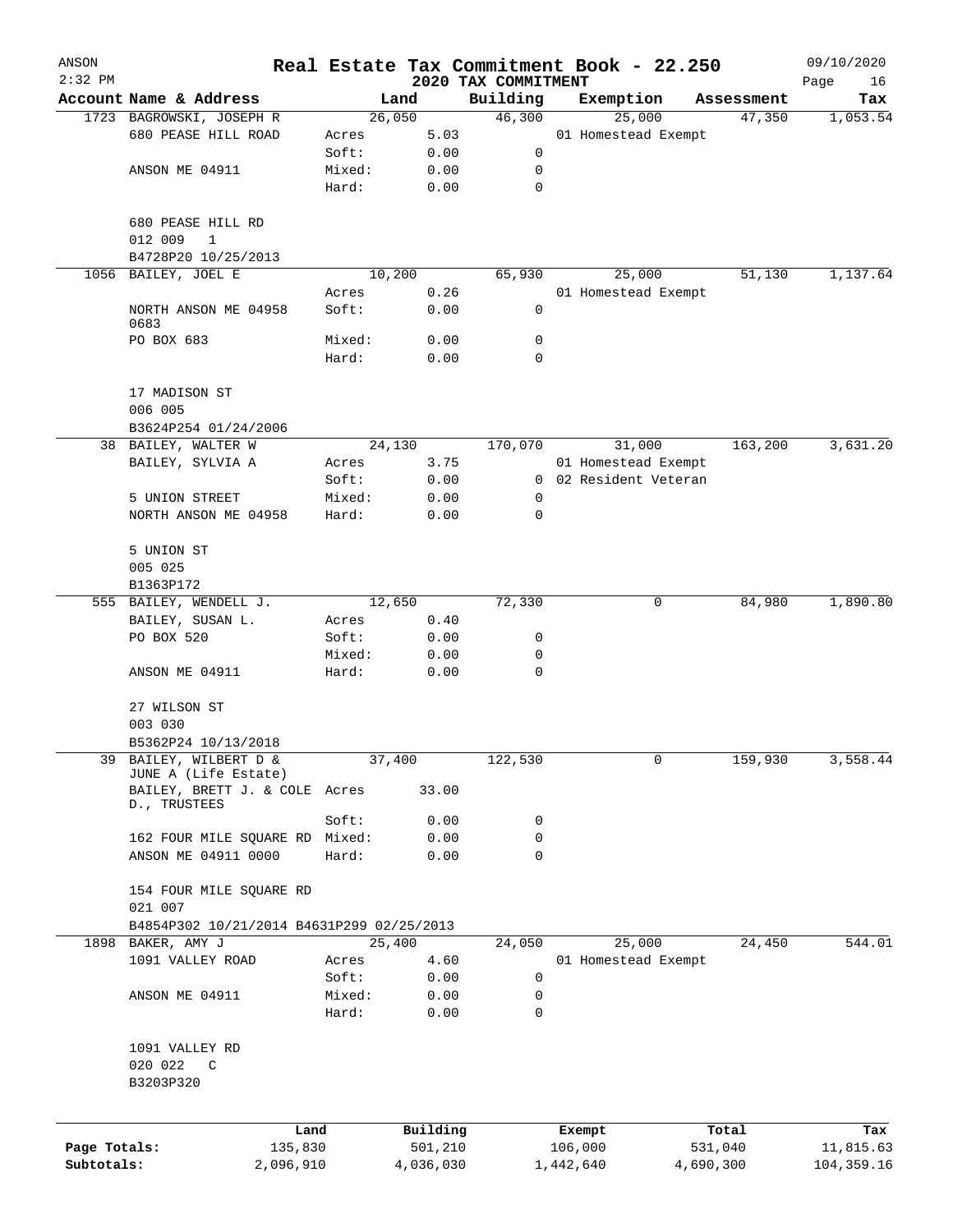| ANSON<br>$2:32$ PM |                                                                  |                       |      | 2020 TAX COMMITMENT | Real Estate Tax Commitment Book - 22.250 |            | 09/10/2020<br>Page<br>17 |
|--------------------|------------------------------------------------------------------|-----------------------|------|---------------------|------------------------------------------|------------|--------------------------|
|                    | Account Name & Address                                           | Land                  |      | Building            | Exemption                                | Assessment | Tax                      |
|                    | 954 BAKER, DONNA L                                               | 20,000                |      | 10,110              | $\Omega$                                 | 30,110     | 669.95                   |
|                    | PO BOX 303                                                       | Acres                 | 1.00 |                     |                                          |            |                          |
|                    |                                                                  | Soft:                 | 0.00 | 0                   |                                          |            |                          |
|                    | MADISON ME 04950                                                 | Mixed:                | 0.00 | $\mathbf 0$         |                                          |            |                          |
|                    |                                                                  | Hard:                 | 0.00 | $\mathbf 0$         |                                          |            |                          |
|                    |                                                                  | B5050P0350            |      |                     |                                          |            |                          |
|                    | 006 002                                                          |                       |      |                     |                                          |            |                          |
|                    | B5050P350 07/20/2016 B910P382 06/22/1979                         |                       |      |                     |                                          |            |                          |
|                    | 1196 BAKER, LEONA                                                | 23,000                |      | 14,290              | 0                                        | 37,290     | 829.70                   |
|                    | 204 HORSEBACK RD                                                 | Acres                 | 3.00 |                     |                                          |            |                          |
|                    |                                                                  | Soft:                 | 0.00 | 0                   |                                          |            |                          |
|                    | ANSON ME 04911                                                   | Mixed:                | 0.00 | 0                   |                                          |            |                          |
|                    |                                                                  | Hard:                 | 0.00 | 0                   |                                          |            |                          |
|                    | 204 HORSEBACK RD                                                 |                       |      |                     |                                          |            |                          |
|                    | 015 010<br>C<br>B810P898                                         |                       |      |                     |                                          |            |                          |
|                    | 329 BAKER, NORMAN G                                              | 23,750                |      | 6,440               | 25,000                                   | 5,190      | 115.48                   |
|                    | BAKER, BECKY J                                                   | Acres                 | 3.50 |                     | 01 Homestead Exempt                      |            |                          |
|                    | 624 FOUR MILE SQUARE RD Soft:                                    |                       | 0.00 | 0                   |                                          |            |                          |
|                    |                                                                  | Mixed:                | 0.00 | 0                   |                                          |            |                          |
|                    | ANSON ME 04911                                                   | Hard:                 | 0.00 | $\mathbf 0$         |                                          |            |                          |
|                    |                                                                  |                       |      |                     |                                          |            |                          |
|                    | 624 FOUR MILE SQUARE RD<br>020 025<br>$\mathbf F$                |                       |      |                     |                                          |            |                          |
|                    | B2073P323                                                        |                       |      |                     |                                          |            |                          |
|                    | 149 BAKER, THOMAS D                                              | 29,710                |      | 0                   | 0                                        | 29,710     | 661.05                   |
|                    | 30 MARSH ROAD                                                    | Acres                 | 8.21 |                     |                                          |            |                          |
|                    |                                                                  | Soft:                 | 0.00 | 0                   |                                          |            |                          |
|                    | NEEDHAM MA 02492                                                 | Mixed:                | 0.00 | 0                   |                                          |            |                          |
|                    |                                                                  | Hard:                 | 0.00 | $\Omega$            |                                          |            |                          |
|                    |                                                                  |                       |      |                     |                                          |            |                          |
|                    | 015 045                                                          |                       |      |                     |                                          |            |                          |
|                    | B3630P158 01/27/2006                                             |                       |      |                     |                                          |            |                          |
|                    | 150 BAKER, THOMAS D                                              | 26,900                |      | 106,580             | 25,000                                   | 108,480    | 2,413.68                 |
|                    | DRUKER, SUSAN K                                                  | Acres                 | 5.60 |                     | 01 Homestead Exempt                      |            |                          |
|                    | 30 MARSH ROAD                                                    | Soft:                 | 0.00 | $\mathbf 0$         |                                          |            |                          |
|                    |                                                                  | Mixed:                | 0.00 | $\mathbf 0$         |                                          |            |                          |
|                    | NEEDHAM MA 02492                                                 | Hard:<br>B4952P087 JT | 0.00 | $\mathbf 0$         |                                          |            |                          |
|                    | 417 CAMPGROUND RD                                                |                       |      |                     |                                          |            |                          |
|                    | 015 046 A                                                        |                       |      |                     |                                          |            |                          |
|                    | B4952P87 09/04/2015 B3630P158 01/27/2006<br>752 BARBONE, BRUCE R | 10,040                |      | 0                   | 0                                        | 10,040     | 223.39                   |
|                    | 509 RANDOLPH STREET                                              | Acres                 | 0.70 |                     |                                          |            |                          |
|                    |                                                                  | Soft:                 | 0.00 | 0                   |                                          |            |                          |
|                    | ABINGTON MA 02351 0000                                           | Mixed:                | 0.00 | 0                   |                                          |            |                          |
|                    |                                                                  | Hard:                 | 0.00 | 0                   |                                          |            |                          |
|                    | FOUR MILE SQUARE RD                                              |                       |      |                     |                                          |            |                          |
|                    | 020 026<br>$\overline{D}$                                        |                       |      |                     |                                          |            |                          |
|                    | B5137P12 02/10/2017                                              |                       |      |                     |                                          |            |                          |
|                    |                                                                  |                       |      |                     |                                          |            |                          |
|                    |                                                                  |                       |      |                     |                                          |            |                          |
|                    |                                                                  |                       |      |                     |                                          |            |                          |

|              | Land      | Building  | Exempt    | Total     | Tax        |
|--------------|-----------|-----------|-----------|-----------|------------|
| Page Totals: | 133,400   | 137,420   | 50,000    | 220,820   | 4,913.25   |
| Subtotals:   | 2,230,310 | 4,173,450 | 1,492,640 | 4,911,120 | 109,272.41 |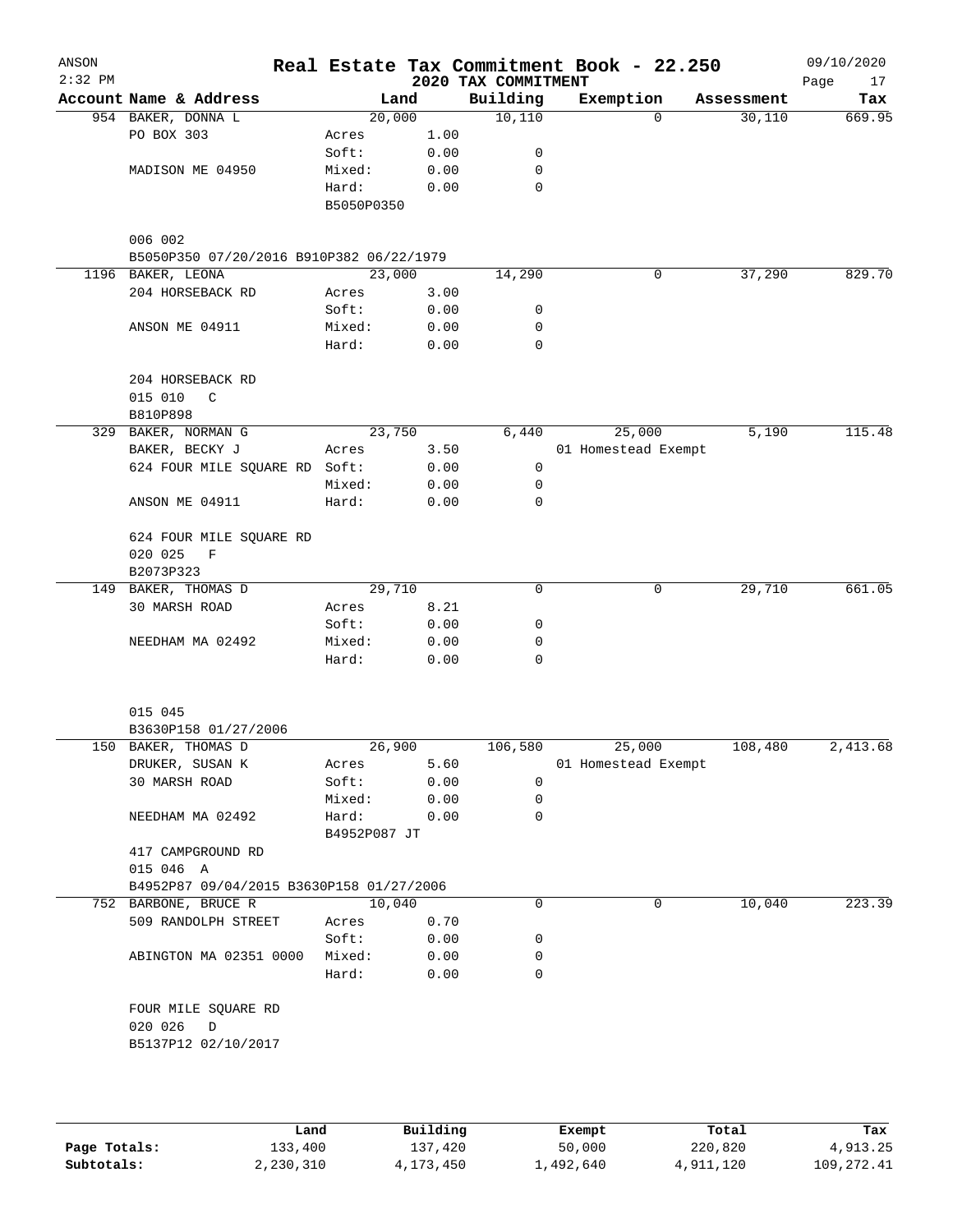| ANSON                      |                                           |             |                      |                                 | Real Estate Tax Commitment Book - 22.250 |                        | 09/10/2020             |
|----------------------------|-------------------------------------------|-------------|----------------------|---------------------------------|------------------------------------------|------------------------|------------------------|
| $2:32$ PM                  | Account Name & Address                    |             |                      | 2020 TAX COMMITMENT<br>Building |                                          |                        | Page<br>18             |
|                            | 1211 BARKWELL, REX H                      |             | Land<br>39,220       | 0                               | Exemption<br>$\Omega$                    | Assessment<br>39,220   | Tax<br>872.65          |
|                            | BARKWELL, CARLA M                         | Acres       | 179.00               |                                 |                                          |                        |                        |
|                            |                                           | Soft:       | 0.00                 | 0                               |                                          |                        |                        |
|                            | PO BOX 104                                | Mixed:      | 0.00                 | 0                               |                                          |                        |                        |
|                            | WENTWORTH NH 03282 0000 Hard:             |             | 146.00               | 24,820                          |                                          |                        |                        |
|                            |                                           | TREE GROWTH |                      |                                 |                                          |                        |                        |
|                            | 017 025                                   |             |                      |                                 |                                          |                        |                        |
|                            | B2342P128                                 |             |                      |                                 |                                          |                        |                        |
| 1243                       | BARNES, DOUGLAS K., JR.<br>&              |             | 21,300               | 0                               | 0                                        | 21,300                 | 473.92                 |
|                            | HOULIHAN, SARAH M                         | Acres       | 7.80                 |                                 |                                          |                        |                        |
|                            |                                           | Soft:       | 0.00                 | 0                               |                                          |                        |                        |
|                            | 188 GREENLEAF ROAD                        | Mixed:      | 0.00                 | 0                               |                                          |                        |                        |
|                            | ANSON ME 04911 3412                       | Hard:       | 0.00                 | 0                               |                                          |                        |                        |
|                            | 188 GREENLEAF RD                          |             |                      |                                 |                                          |                        |                        |
|                            | 013 022<br>5                              |             |                      |                                 |                                          |                        |                        |
|                            | B4722P26 10/16/2013                       |             |                      |                                 |                                          |                        |                        |
|                            | 970 BARRETTE, STEVEN E                    |             | 23,540               | 63,620                          | 25,000                                   | 62,160                 | 1,383.06               |
|                            | BARRETTE, JOANNE M                        | Acres       | 3.36                 |                                 | 01 Homestead Exempt                      |                        |                        |
|                            | PO BOX 221                                | Soft:       | 0.00                 | 0                               |                                          |                        |                        |
|                            |                                           | Mixed:      | 0.00                 | 0                               |                                          |                        |                        |
|                            | NORTH ANSON ME 04958                      | Hard:       | 0.00                 | 0                               |                                          |                        |                        |
|                            | 284 SOLON RD                              |             |                      |                                 |                                          |                        |                        |
|                            | 024 024<br>4                              |             |                      |                                 |                                          |                        |                        |
|                            | B2900P94                                  |             |                      |                                 |                                          |                        |                        |
| 1149                       | BARRY, DEBRA E                            |             | 31,990               | 98,560                          | 25,000                                   | 105,550                | 2,348.49               |
|                            |                                           | Acres       | 10.49                |                                 | 01 Homestead Exempt                      |                        |                        |
|                            | ANSON ME 04911 0111                       | Soft:       | 0.00                 | 0                               |                                          |                        |                        |
|                            | PO BOX 111                                | Mixed:      | 0.00                 | 0                               |                                          |                        |                        |
|                            |                                           | Hard:       | 0.00                 | 0                               |                                          |                        |                        |
|                            | 29 WARD ST                                |             |                      |                                 |                                          |                        |                        |
|                            | 010 034                                   |             |                      |                                 |                                          |                        |                        |
|                            | B2519P188                                 |             |                      |                                 |                                          |                        |                        |
| 50                         | BARTLETT, DONNA M                         |             | 20,890               | 83,750                          | 25,000                                   | 79,640                 | 1,771.99               |
|                            | BARTLETT, WENDELL G.<br>ESTATE            | Acres       | 1.59                 |                                 | 01 Homestead Exempt                      |                        |                        |
|                            | PO BOX 184                                | Soft:       | 0.00                 | 0                               |                                          |                        |                        |
|                            |                                           | Mixed:      | 0.00                 | 0                               |                                          |                        |                        |
|                            | NORTH ANSON ME 04958<br>$-0184$           | Hard:       | 0.00                 | 0                               |                                          |                        |                        |
|                            | 754 RIVER RD                              |             |                      |                                 |                                          |                        |                        |
|                            | 017 008                                   |             |                      |                                 |                                          |                        |                        |
|                            | B845P142                                  |             |                      |                                 |                                          |                        |                        |
|                            | 1085 BARTZ, GREGORY J                     |             | 6,630                | 18,130                          | 0                                        | 24,760                 | 550.91                 |
|                            | BARTZ, PATRICIA                           | Acres       | 0.11                 |                                 |                                          |                        |                        |
|                            | 9 WILLIAM STREET                          | Soft:       | 0.00                 | 0                               |                                          |                        |                        |
|                            |                                           | Mixed:      | 0.00                 | 0                               |                                          |                        |                        |
|                            | AMITYVILLE NY 11701                       | Hard:       | 0.00                 | 0                               |                                          |                        |                        |
|                            | 39 BOW ST                                 |             |                      |                                 |                                          |                        |                        |
|                            | 003 043                                   |             |                      |                                 |                                          |                        |                        |
|                            | B5474P105 10/08/2019 B5468P332 09/30/2019 |             |                      |                                 |                                          |                        |                        |
|                            |                                           |             |                      |                                 |                                          |                        |                        |
|                            | Land                                      |             | Building             |                                 | Exempt                                   | Total                  | Tax                    |
| Page Totals:<br>Subtotals: | 143,570<br>2,373,880                      |             | 264,060<br>4,437,510 |                                 | 75,000<br>1,567,640                      | 332,630<br>5, 243, 750 | 7,401.02<br>116,673.43 |
|                            |                                           |             |                      |                                 |                                          |                        |                        |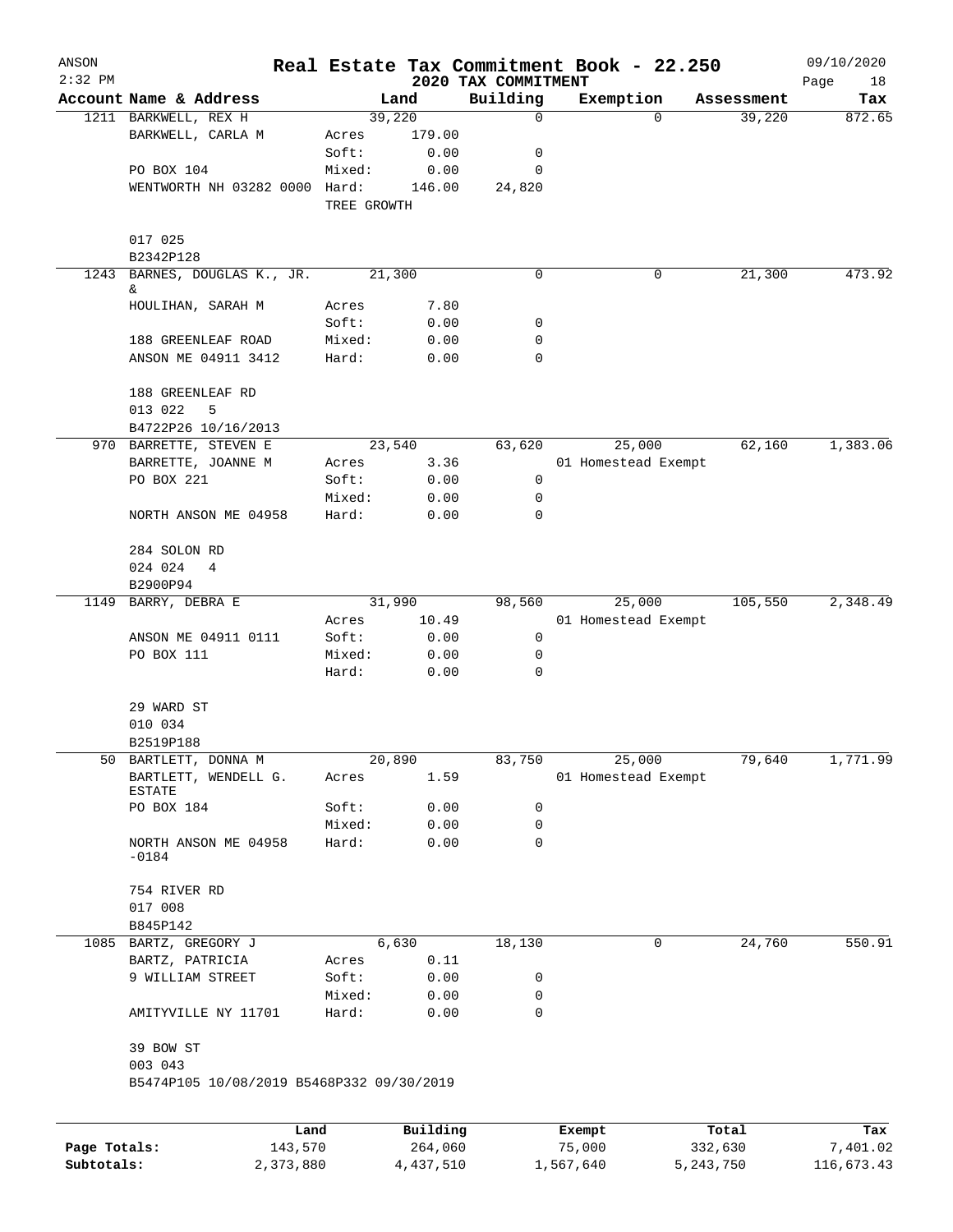| ANSON<br>$2:32$ PM |                                      |                     |        | 2020 TAX COMMITMENT | Real Estate Tax Commitment Book - 22.250 |            | 09/10/2020<br>Page<br>19 |
|--------------------|--------------------------------------|---------------------|--------|---------------------|------------------------------------------|------------|--------------------------|
|                    | Account Name & Address               |                     | Land   | Building            | Exemption                                | Assessment | Tax                      |
|                    | 667 BASSETT, WAYNE E                 |                     | 6,630  | 38,710              | 25,000                                   | 20,340     | 452.57                   |
|                    | BASSETT, SUZANNE                     | Acres               | 0.11   |                     | 01 Homestead Exempt                      |            |                          |
|                    | PO BOX 594                           | Soft:               | 0.00   | 0                   |                                          |            |                          |
|                    |                                      | Mixed:              | 0.00   | 0                   |                                          |            |                          |
|                    | ANSON ME 04911                       | Hard:               | 0.00   | 0                   |                                          |            |                          |
|                    | 37 FINCH ST                          |                     |        |                     |                                          |            |                          |
|                    | 003 031<br>$\mathsf{C}$              |                     |        |                     |                                          |            |                          |
|                    | B4137P42 05/14/2009                  |                     |        |                     |                                          |            |                          |
|                    | 1797 BATES, MARTIN W                 |                     | 27,500 | 79,200              | 25,000                                   | 81,700     | 1,817.82                 |
|                    | BATES, RAYLENE V                     | Acres               | 11.00  |                     | 01 Homestead Exempt                      |            |                          |
|                    | 170 BARRON ROAD                      | Soft:               | 0.00   | 0                   |                                          |            |                          |
|                    |                                      | Mixed:              | 0.00   | 0                   |                                          |            |                          |
|                    | EMBDEN ME 04958                      | Hard:               | 0.00   | 0                   |                                          |            |                          |
|                    | 022 001<br>1 A                       |                     |        |                     |                                          |            |                          |
|                    | B4851P237 11/13/2014                 |                     |        |                     |                                          |            |                          |
|                    | 242 BEANE SMITH, JAIME D             |                     | 0      | 14,900              | 14,900                                   | 0          | 0.00                     |
|                    | PO BOX 612                           |                     |        |                     | 01 Homestead Exempt                      |            |                          |
|                    |                                      |                     |        |                     |                                          |            |                          |
|                    | NORTH ANSON ME 04958                 |                     |        |                     |                                          |            |                          |
|                    |                                      |                     |        |                     |                                          |            |                          |
|                    | 845 RIVER RD                         |                     |        |                     |                                          |            |                          |
|                    | 017 015<br>ON                        |                     |        |                     |                                          |            |                          |
| 619                | BEANE, CARRIE M                      |                     | 46,000 | 80,460              | 25,000                                   | 101,460    | 2,257.48                 |
|                    | BEANE, LEO C                         | Acres               | 20.50  |                     | 01 Homestead Exempt                      |            |                          |
|                    | PO BOX 217                           | Soft:               | 0.00   | 0                   |                                          |            |                          |
|                    |                                      | Mixed:              | 0.00   | 0                   |                                          |            |                          |
|                    | NORTH ANSON ME 04958                 | Hard:               | 0.00   | 0                   |                                          |            |                          |
|                    | 847 RIVER RD                         |                     |        |                     |                                          |            |                          |
|                    | 017 015                              |                     |        |                     |                                          |            |                          |
|                    | B2252P39                             |                     |        |                     |                                          |            |                          |
| 1436               | BEANE, ELEANOR M                     |                     | 14,280 | 42,080              | 31,000                                   | 25,360     | 564.26                   |
|                    | PO BOX 115                           | Acres               | 0.51   |                     | 01 Homestead Exempt                      |            |                          |
|                    |                                      | Soft:               | 0.00   |                     | 0 03 Resident Veteran Widow              |            |                          |
|                    | NORTH ANSON ME 04958                 | Mixed:              | 0.00   | 0                   |                                          |            |                          |
|                    |                                      | Hard:<br>B5076P0133 | 0.00   | 0                   |                                          |            |                          |
|                    | 12 Union Street                      |                     |        |                     |                                          |            |                          |
|                    | 005 014                              |                     |        |                     |                                          |            |                          |
|                    | B5076P133 09/10/2016                 |                     |        |                     |                                          |            |                          |
|                    | 60 BEANE, KENNETH H, TRUST           |                     | 18,830 | 12,520              | 0                                        | 31,350     | 697.54                   |
|                    | C/O RACHEL BEANE                     | Acres               | 0.55   |                     |                                          |            |                          |
|                    |                                      | Soft:               | 0.00   | 0                   |                                          |            |                          |
|                    | PO BOX 66                            | Mixed:              | 0.00   | 0                   |                                          |            |                          |
|                    | NORTH ANSON ME 04958<br>0066         | Hard:               | 0.00   | $\Omega$            |                                          |            |                          |
|                    | 7 HIGH ST                            |                     |        |                     |                                          |            |                          |
|                    | 006 050<br>B<br>B5268P317 04/13/2018 |                     |        |                     |                                          |            |                          |
|                    |                                      |                     |        |                     |                                          |            |                          |
|                    |                                      |                     |        |                     |                                          |            |                          |

|              | Land      | Building  | Exempt    | Total     | Tax        |
|--------------|-----------|-----------|-----------|-----------|------------|
| Page Totals: | 113,240   | 267,870   | 120,900   | 260,210   | 5,789.67   |
| Subtotals:   | 2,487,120 | 4,705,380 | 1,688,540 | 5,503,960 | 122,463.10 |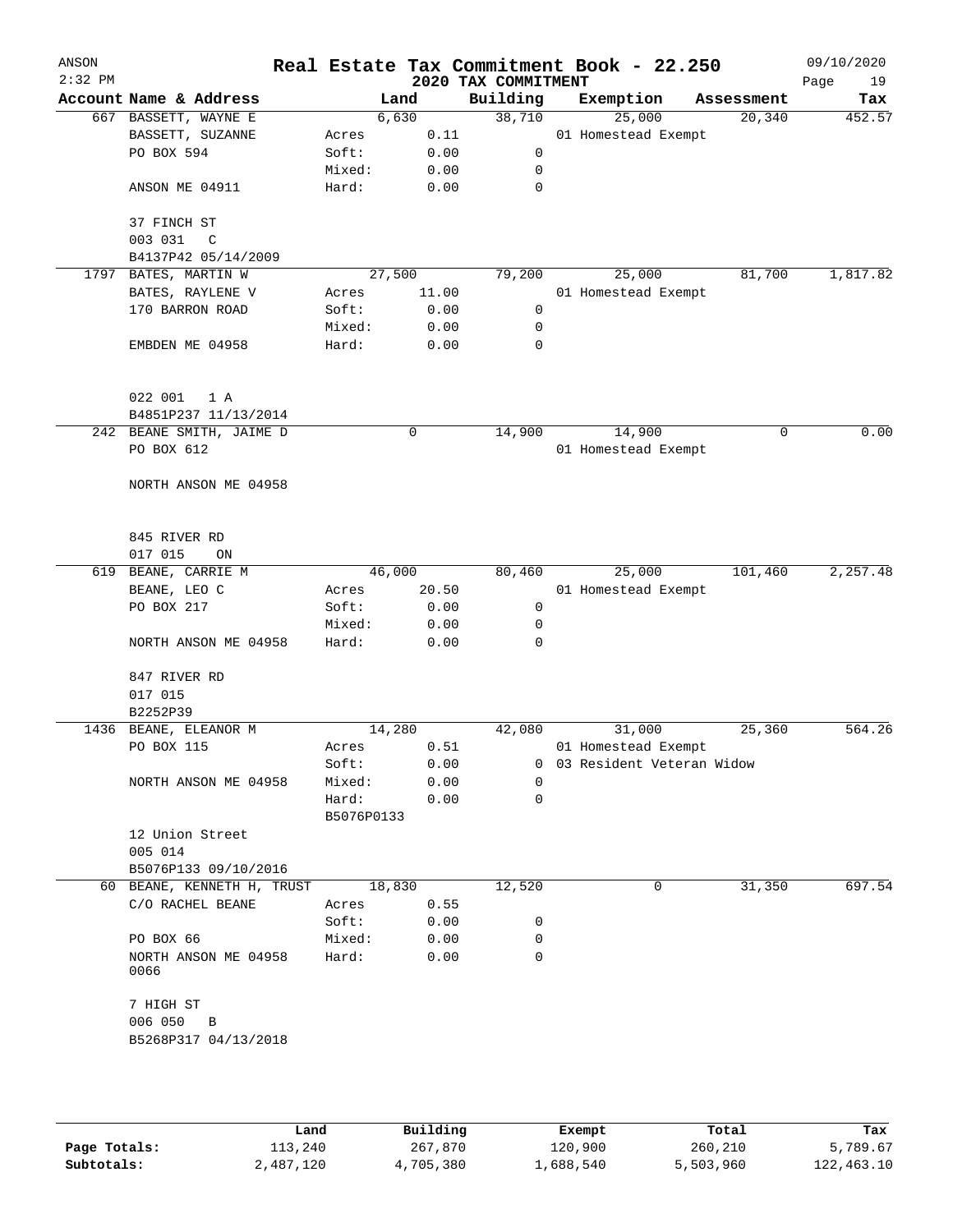| ANSON     |                                                                  |                     |              |                     | Real Estate Tax Commitment Book - 22.250 |            | 09/10/2020 |
|-----------|------------------------------------------------------------------|---------------------|--------------|---------------------|------------------------------------------|------------|------------|
| $2:32$ PM |                                                                  |                     |              | 2020 TAX COMMITMENT |                                          |            | Page<br>20 |
|           | Account Name & Address                                           | Land                |              | Building            | Exemption                                | Assessment | Tax        |
|           | 155 BEANE, KRISTI R                                              | 13,270              |              | 53,230              | 25,000                                   | 41,500     | 923.38     |
|           | BEANE, LEO & CARRIE                                              | Acres               | 0.44         |                     | 01 Homestead Exempt                      |            |            |
|           | 49 UNION STREET                                                  | Soft:               | 0.00         | 0                   |                                          |            |            |
|           |                                                                  | Mixed:              | 0.00         | 0                   |                                          |            |            |
|           | NORTH ANSON ME 04958                                             | Hard:               | 0.00         | $\mathbf 0$         |                                          |            |            |
|           | 49 UNION ST<br>005 032                                           |                     |              |                     |                                          |            |            |
|           | B5417P306 05/02/2019 B5264P313 03/30/2018 B4798P87<br>06/20/2014 |                     |              |                     |                                          |            |            |
|           | 308 BEANE, LISA M                                                | 10,000              |              | 47,810              | 25,000                                   | 32,810     | 730.02     |
|           | 11 PINE STREET                                                   | Acres               | 0.25         |                     | 01 Homestead Exempt                      |            |            |
|           |                                                                  | Soft:               | 0.00         | 0                   |                                          |            |            |
|           | ANSON ME 04911                                                   | Mixed:              | 0.00         | 0                   |                                          |            |            |
|           |                                                                  | Hard:               | 0.00         | 0                   |                                          |            |            |
|           | 11 PINE ST                                                       |                     |              |                     |                                          |            |            |
|           | 002 042                                                          |                     |              |                     |                                          |            |            |
|           | B3145P190                                                        |                     |              |                     |                                          |            |            |
| 1929      | BEANE, RACHEL F                                                  |                     | 0            | 2,600               | 0                                        | 2,600      | 57.85      |
|           | 694 BRIGHTON ROAD                                                |                     |              |                     |                                          |            |            |
|           | BRIGHTON ME 04912                                                |                     |              |                     |                                          |            |            |
|           |                                                                  |                     |              |                     |                                          |            |            |
|           | 7 HIGH ST                                                        |                     |              |                     |                                          |            |            |
|           | 006 050B ON                                                      |                     |              |                     |                                          |            |            |
|           | B5227P282 11/17/2017                                             |                     |              |                     |                                          |            |            |
| 1237      | BEAROR, JAMES A                                                  | 33,700              |              | 61,820              | 25,000                                   | 70,520     | 1,569.07   |
|           | 85 TOWN FARM ROAD                                                | Acres               | 14.00        |                     | 01 Homestead Exempt                      |            |            |
|           |                                                                  | Soft:               | 0.00         | 0                   |                                          |            |            |
|           | NORTH ANSON ME 04958                                             | Mixed:              | 0.00         | 0                   |                                          |            |            |
|           |                                                                  | Hard:               | 0.00         | $\mathbf 0$         |                                          |            |            |
|           | 85 TOWN FARM RD                                                  |                     |              |                     |                                          |            |            |
|           | 023 045                                                          |                     |              |                     |                                          |            |            |
|           | B3340P121 07/08/2004                                             |                     |              |                     |                                          |            |            |
|           | 1213 BEAROR, RONALD                                              | 16,490              |              | 92,960              | 25,000                                   | 84,450     | 1,879.01   |
|           | BEAROR, PETRINA                                                  | Acres               | 0.68         |                     | 01 Homestead Exempt                      |            |            |
|           | PO BOX 357                                                       | Soft:               | 0.00         | 0                   |                                          |            |            |
|           |                                                                  | Mixed:              | 0.00         | 0                   |                                          |            |            |
|           | ANSON ME 04911                                                   | Hard:<br>B4968P0289 | 0.00         | 0                   |                                          |            |            |
|           | 64 HILLTOP RD                                                    |                     |              |                     |                                          |            |            |
|           | 010 036<br>$\overline{B}$                                        |                     |              |                     |                                          |            |            |
|           | B5299P206 06/29/2018                                             |                     |              |                     |                                          |            |            |
|           | 1936 BEAUFORT, KENNETH E                                         | 30,800              |              | 110,440             | 25,000                                   | 116,240    | 2,586.34   |
|           |                                                                  |                     | 14.30        |                     |                                          |            |            |
|           | BEAUFORT, GRACE A                                                | Acres               |              |                     | 01 Homestead Exempt                      |            |            |
|           | 39 GRUMPY MEN AVENUE                                             | Soft:               | 0.00         | 0                   |                                          |            |            |
|           | NORTH ANSON ME 04958                                             | Mixed:<br>Hard:     | 0.00<br>0.00 | 0<br>0              |                                          |            |            |
|           | 39 GRUMPY MEN AVE                                                |                     |              |                     |                                          |            |            |
|           | 017 045                                                          |                     |              |                     |                                          |            |            |
|           | B3659P272 04/07/2006                                             |                     |              |                     |                                          |            |            |
|           |                                                                  |                     |              |                     |                                          |            |            |
|           |                                                                  |                     |              |                     |                                          |            |            |

|              | Land      | Building  | Exempt    | Total     | Tax        |
|--------------|-----------|-----------|-----------|-----------|------------|
| Page Totals: | 104,260   | 368,860   | 125,000   | 348,120   | 7.745.67   |
| Subtotals:   | 2,591,380 | 5,074,240 | 1,813,540 | 5,852,080 | 130,208.77 |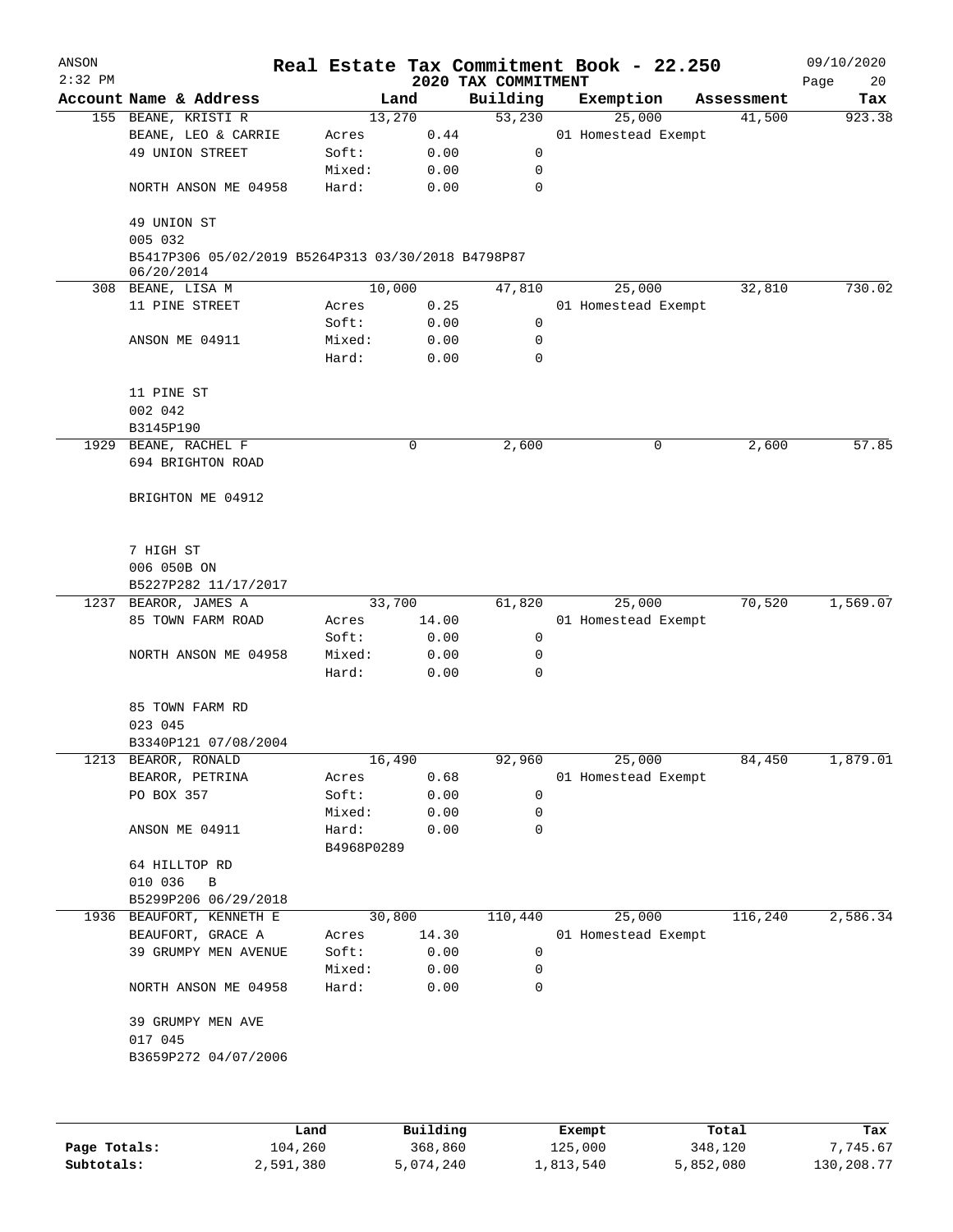| ANSON<br>$2:32$ PM |                                                                                |                 |              |                                 |           | Real Estate Tax Commitment Book - 22.250 |            | 09/10/2020        |
|--------------------|--------------------------------------------------------------------------------|-----------------|--------------|---------------------------------|-----------|------------------------------------------|------------|-------------------|
|                    | Account Name & Address                                                         |                 | Land         | 2020 TAX COMMITMENT<br>Building |           | Exemption                                | Assessment | Page<br>21<br>Tax |
|                    | 63 BEAULIEU, DANA W                                                            |                 | 39,250       | 92,920                          |           | 25,000                                   | 107,170    | 2,384.53          |
|                    | BEAULIEU, BETHANY L. &<br>BIANCA L.                                            | Acres           | 17.75        |                                 |           | 01 Homestead Exempt                      |            |                   |
|                    | 14 HILLTOP ROAD                                                                | Soft:           | 0.00         | 0                               |           |                                          |            |                   |
|                    |                                                                                | Mixed:          | 0.00         | 0                               |           |                                          |            |                   |
|                    | ANSON ME 04911                                                                 | Hard:           | 0.00         | 0                               |           |                                          |            |                   |
|                    | 14 HILLTOP RD                                                                  |                 |              |                                 |           |                                          |            |                   |
|                    | 010 038<br>B5485P34 11/05/2019 B2359P206                                       |                 |              |                                 |           |                                          |            |                   |
|                    | 549 BEAULIEU, MARIE S                                                          |                 | 12,000       | 122,990                         |           | 25,000                                   | 109,990    | 2,447.28          |
|                    | CARREIRO, DERIVAL M                                                            | Acres           | 0.36         |                                 |           | 01 Homestead Exempt                      |            |                   |
|                    | 370 CAMPGROUND ROAD                                                            | Soft:           | 0.00         | 0                               |           |                                          |            |                   |
|                    |                                                                                | Mixed:          | 0.00         | 0                               |           |                                          |            |                   |
|                    | NORTH ANSON ME 04958                                                           | Hard:           | 0.00         | 0                               |           |                                          |            |                   |
|                    | 7 COURT ST                                                                     |                 |              |                                 |           |                                          |            |                   |
|                    | 006 029                                                                        |                 |              |                                 |           |                                          |            |                   |
|                    | B4773P313 04/11/2014<br>15 BEAULIEU, MARIE S. &                                |                 | 22,700       | 43,190                          |           | 25,000                                   | 40,890     | 909.80            |
|                    | CARREIRO, GRACE N. &<br>DERIVAL                                                | Acres           | 2.80         |                                 |           | 01 Homestead Exempt                      |            |                   |
|                    | 370 CAMPGROUND ROAD                                                            | Soft:           | 0.00         | 0                               |           |                                          |            |                   |
|                    |                                                                                | Mixed:          | 0.00         | 0                               |           |                                          |            |                   |
|                    | NORTH ANSON ME 04958                                                           | Hard:           | 0.00         | $\Omega$                        |           |                                          |            |                   |
|                    | 84 NORTH MAIN ST                                                               |                 |              |                                 |           |                                          |            |                   |
|                    | 006 068                                                                        |                 |              |                                 |           |                                          |            |                   |
|                    | B4468P210 11/29/2011                                                           |                 |              |                                 |           |                                          |            |                   |
|                    | 1490 BEAULIEU, ROGER P                                                         |                 | 33,680       | 20,170                          |           | 25,000                                   | 28,850     | 641.91            |
|                    | 517 FOUR MILE SQUEARE<br>ROAD                                                  | Acres           | 12.18        |                                 |           | 01 Homestead Exempt                      |            |                   |
|                    |                                                                                | Soft:           | 0.00         | 0                               |           |                                          |            |                   |
|                    | ANSON ME 04911                                                                 | Mixed:<br>Hard: | 0.00<br>0.00 | 0<br>0                          |           |                                          |            |                   |
|                    | 517 FOUR MILE SQUARE RD<br>021 023<br>$\mathbf{1}$                             |                 |              |                                 |           |                                          |            |                   |
|                    | B4782P73 05/12/2014                                                            |                 |              |                                 |           |                                          |            |                   |
|                    | 822 BELANGER, IAN K                                                            |                 | 29,100       | 18,440                          |           | 25,000                                   | 22,540     | 501.52            |
|                    |                                                                                | Acres           | 7.60         |                                 |           | 01 Homestead Exempt                      |            |                   |
|                    | ANSON ME 04911 0000                                                            | Soft:           | 0.00         | 0                               |           |                                          |            |                   |
|                    | 176 FLETCHER RD                                                                | Mixed:          | 0.00         | 0                               |           |                                          |            |                   |
|                    |                                                                                | Hard:           | 0.00         | 0                               |           |                                          |            |                   |
|                    | 176 FLETCHER RD<br>013 008<br>C                                                |                 |              |                                 |           |                                          |            |                   |
|                    | B3786P197 11/11/2006                                                           |                 |              |                                 |           |                                          |            |                   |
|                    | 1515 BELANGER, ROBBIE A                                                        |                 | 27,500       | 38,560                          |           | 25,000                                   | 41,060     | 913.58            |
|                    | 303 WEST MILLS ROAD                                                            | Acres           | 6.00         |                                 |           | 01 Homestead Exempt                      |            |                   |
|                    |                                                                                | Soft:           | 0.00         | 0                               |           |                                          |            |                   |
|                    | ANSON ME 04911                                                                 | Mixed:<br>Hard: | 0.00<br>0.00 | 0<br>0                          |           |                                          |            |                   |
|                    | 303 WEST MILLS RD<br>011 032<br>5<br>B5060P144 08/10/2016 B4509P340 03/27/2012 |                 |              |                                 |           |                                          |            |                   |
|                    |                                                                                |                 |              |                                 |           |                                          |            |                   |
|                    | Land                                                                           |                 | Building     |                                 | Exempt    |                                          | Total      | Tax               |
| Page Totals:       | 164,230                                                                        |                 | 336,270      |                                 | 150,000   |                                          | 350,500    | 7,798.62          |
| Subtotals:         | 2,755,610                                                                      |                 | 5,410,510    |                                 | 1,963,540 |                                          | 6,202,580  | 138,007.39        |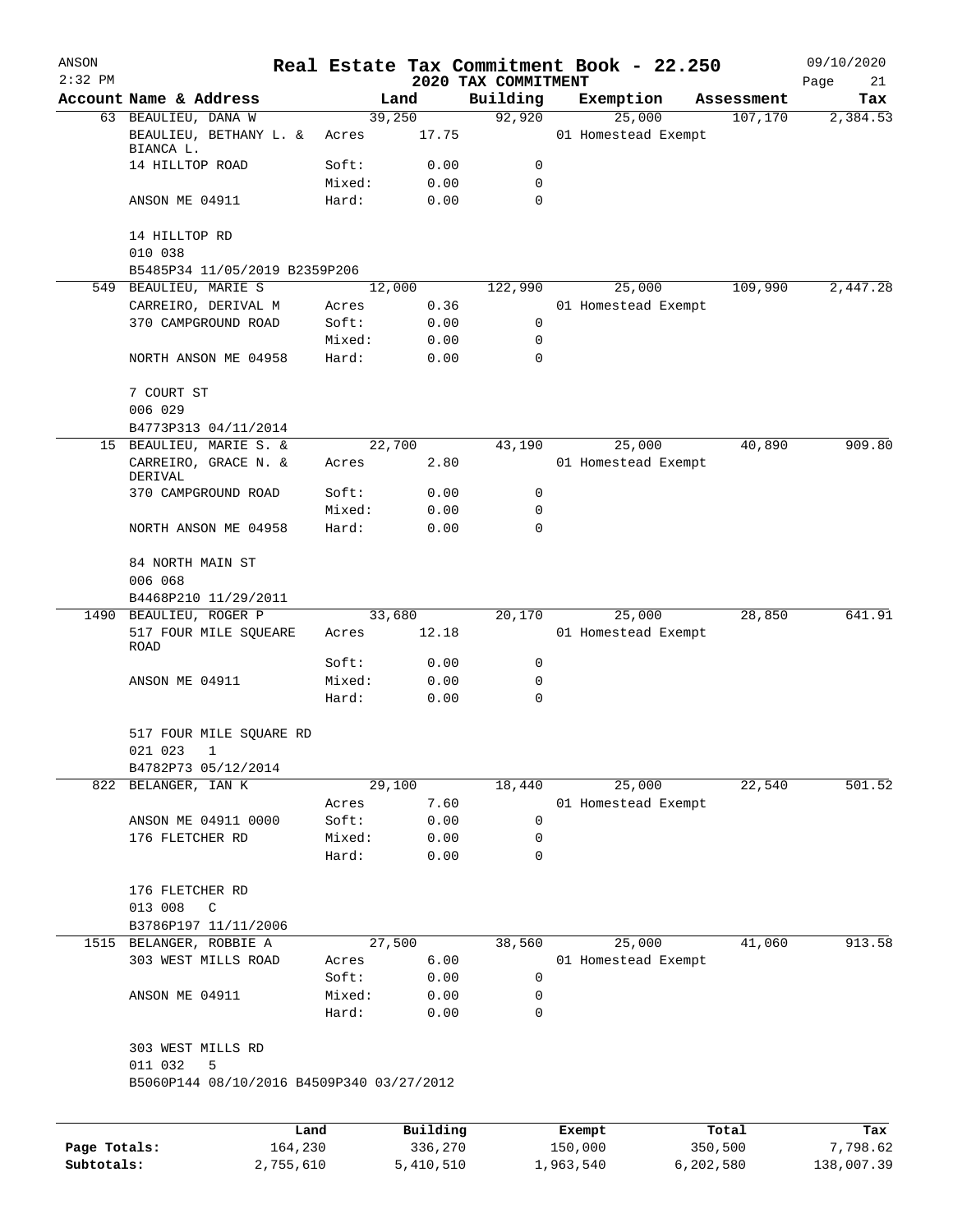| ANSON<br>$2:32$ PM |                                           |                     |                     | 2020 TAX COMMITMENT | Real Estate Tax Commitment Book - 22.250 |            | 09/10/2020<br>22<br>Page |
|--------------------|-------------------------------------------|---------------------|---------------------|---------------------|------------------------------------------|------------|--------------------------|
|                    | Account Name & Address                    |                     | Land                | Building            | Exemption                                | Assessment | Tax                      |
|                    | 71 BELL, STEPHEN B                        |                     | 50,500              | 76,030              | 25,000                                   | 101,530    | 2,259.04                 |
|                    | PO BOX 247                                | Acres               | 29.00               |                     | 01 Homestead Exempt                      |            |                          |
|                    |                                           | Soft:               | 0.00                | 0                   |                                          |            |                          |
|                    | ANSON ME 04911                            | Mixed:              | 0.00                | 0                   |                                          |            |                          |
|                    |                                           | Hard:               | 0.00                | 0                   |                                          |            |                          |
|                    | 783 HOLLIN WAITE HILL<br>020 019          |                     |                     |                     |                                          |            |                          |
|                    | B2006P269 B823P485 11/13/1972             |                     |                     |                     |                                          |            |                          |
|                    | 1252 BERLINGHOFF, WILLIAM P               |                     | 43,900              | $\mathbf 0$         | 0                                        | 43,900     | 976.78                   |
|                    |                                           | Acres               | 39.80               |                     |                                          |            |                          |
|                    | FARMINGTON ME 04938<br>0000               | Soft:               | 0.00                | 0                   |                                          |            |                          |
|                    | 104 COURT ST                              | Mixed:              | 0.00                | 0                   |                                          |            |                          |
|                    |                                           | Hard:               | 0.00                | 0                   |                                          |            |                          |
|                    | 011 043<br>B                              |                     |                     |                     |                                          |            |                          |
|                    | B4352P211 12/20/2010                      |                     |                     |                     |                                          |            |                          |
|                    | 216 BERNIER, GARY                         |                     | 18,230              | 18,710              | 0                                        | 36,940     | 821.92                   |
|                    | BERNIER, CATHY                            | Acres               | 3.82                |                     |                                          |            |                          |
|                    |                                           | Soft:               | 0.00                | 0                   |                                          |            |                          |
|                    | 9 COVENTRY DR                             | Mixed:              | 0.00                | 0                   |                                          |            |                          |
|                    | LIMINGTON ME 04049 0000 Hard:             |                     | 0.00                | 0                   |                                          |            |                          |
|                    |                                           |                     |                     |                     |                                          |            |                          |
|                    | 014 041 4                                 |                     |                     |                     |                                          |            |                          |
|                    | B3683P134 05/26/2006                      |                     |                     |                     |                                          |            |                          |
|                    | 117 BERUBE, ZOYA                          |                     | 21,850              | 33,670              | 0                                        | 55,520     | 1,235.32                 |
|                    | BERUBE, LAWRENCE M                        | Acres               | 2.23                |                     |                                          |            |                          |
|                    | 152 WEST MILLS ROAD                       | Soft:               | 0.00                | 0                   |                                          |            |                          |
|                    |                                           | Mixed:              | 0.00                | 0                   |                                          |            |                          |
|                    | ANSON ME 04911                            | Hard:               | 0.00                | $\mathbf 0$         |                                          |            |                          |
|                    |                                           | B5196P068 JT        |                     |                     |                                          |            |                          |
|                    | 147 WEST MILLS RD                         |                     |                     |                     |                                          |            |                          |
|                    | 010 015<br>$\mathbf 1$                    |                     |                     |                     |                                          |            |                          |
|                    | B5196P68 08/22/2017 B4818P219 08/14/2014  |                     |                     |                     |                                          |            |                          |
|                    | 1334 BERUBE, ZOYA                         |                     | 25,540              | 106,270             | 25,000                                   | 106,810    | 2,376.52                 |
|                    | BERUBE, LAWRENCE M                        | Acres               | 14.67               |                     | 01 Homestead Exempt                      |            |                          |
|                    | 152 WEST MILLS ROAD                       | Soft:               | 0.00                | 0                   |                                          |            |                          |
|                    |                                           | Mixed:              | 0.00                | 0                   |                                          |            |                          |
|                    | ANSON ME 04911                            | Hard:<br>B5148P0257 | 0.00                | 0                   |                                          |            |                          |
|                    | 152 WEST MILLS RD                         |                     |                     |                     |                                          |            |                          |
|                    | 010 012<br>B                              |                     |                     |                     |                                          |            |                          |
|                    | B5148P257 04/18/2017 B4240P263 02/11/2010 |                     |                     |                     |                                          |            |                          |
|                    | 681 Bess, Anthony J                       |                     | 14,140              | 127,890             | $\mathbf 0$                              | 142,030    | 3,160.17                 |
|                    | Bess, Monique C                           | Acres               | 0.50                |                     |                                          |            |                          |
|                    | 14 MILK STREET                            | Soft:               | 0.00                | 0                   |                                          |            |                          |
|                    |                                           | Mixed:              | 0.00                | 0                   |                                          |            |                          |
|                    | NORTH ANSON ME<br>04958-0274              | Hard:               | 0.00                | 0                   |                                          |            |                          |
|                    | 14 MILK ST                                |                     |                     |                     |                                          |            |                          |
|                    | 006 078                                   |                     |                     |                     |                                          |            |                          |
|                    | B5401P131 04/22/2019                      |                     |                     |                     |                                          |            |                          |
|                    |                                           |                     |                     |                     |                                          |            |                          |
|                    |                                           | Land                | Building<br>362,570 |                     | Exempt<br>50,000                         | Total      | Tax<br>10,829.75         |
| Page Totals:       | 174,160                                   |                     |                     |                     |                                          | 486,730    |                          |

**Subtotals:** 2,929,770 5,773,080 2,013,540 6,689,310 148,837.14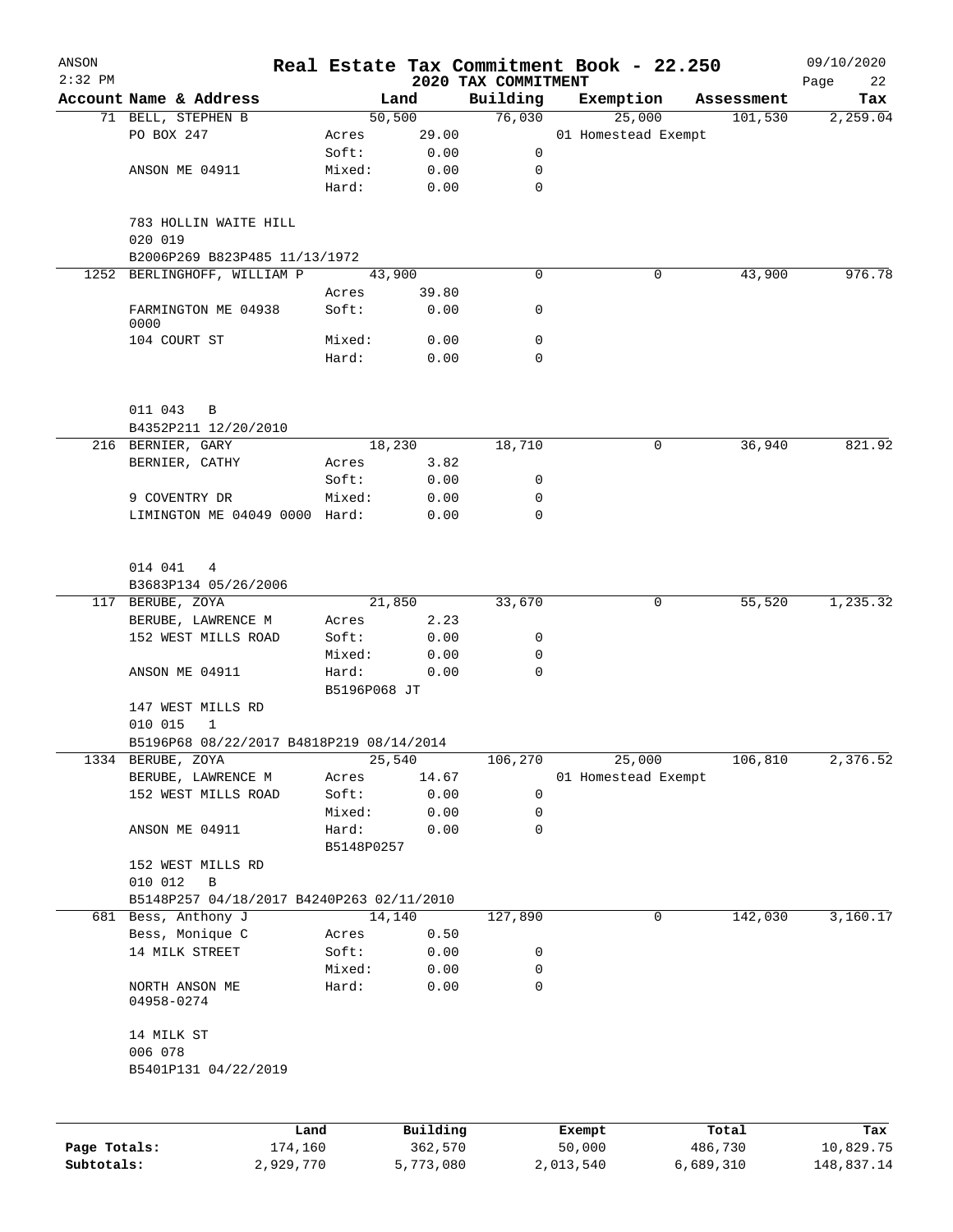| ANSON<br>$2:32$ PM |                                              |        |       | 2020 TAX COMMITMENT | Real Estate Tax Commitment Book - 22.250 |            | 09/10/2020<br>Page<br>23 |
|--------------------|----------------------------------------------|--------|-------|---------------------|------------------------------------------|------------|--------------------------|
|                    | Account Name & Address                       | Land   |       | Building            | Exemption                                | Assessment | Tax                      |
|                    | 255 BESSEY, TIA LOVE                         | 10,580 |       | 46,860              | 0                                        | 57,440     | 1,278.04                 |
|                    | HARRINGTON, BRANDON LEE                      | Acres  | 0.28  |                     |                                          |            |                          |
|                    | 73 RANDALL STREET                            | Soft:  | 0.00  | 0                   |                                          |            |                          |
|                    |                                              | Mixed: | 0.00  | 0                   |                                          |            |                          |
|                    | ANSON ME 04911                               | Hard:  | 0.00  | $\mathbf 0$         |                                          |            |                          |
|                    | 73 RANDALL ST                                |        |       |                     |                                          |            |                          |
|                    | 003 010<br>B5362P111 06/21/2018              |        |       |                     |                                          |            |                          |
|                    | 77 BESSEY, VAUGHN B                          | 17,890 |       | 63,450              | 31,000                                   | 50,340     | 1,120.07                 |
|                    | BESSEY, EVANGELINE B                         | Acres  | 0.80  |                     | 01 Homestead Exempt                      |            |                          |
|                    | 835 RIVER ROAD                               | Soft:  | 0.00  | $\overline{0}$      | 02 Resident Veteran                      |            |                          |
|                    |                                              | Mixed: | 0.00  | 0                   |                                          |            |                          |
|                    | NORTH ANSON ME 04958                         | Hard:  | 0.00  | $\mathbf 0$         |                                          |            |                          |
|                    |                                              |        |       |                     |                                          |            |                          |
|                    | 835 RIVER RD                                 |        |       |                     |                                          |            |                          |
|                    | 017 015<br>Α                                 |        |       |                     |                                          |            |                          |
|                    | B1517P229                                    |        |       |                     |                                          |            |                          |
|                    | 1016 BEVANS, ANTHONY                         | 20,100 |       | 0                   | 0                                        | 20,100     | 447.23                   |
|                    | BEVANS, DEBRA J                              | Acres  | 11.10 |                     |                                          |            |                          |
|                    |                                              | Soft:  | 0.00  | 0                   |                                          |            |                          |
|                    | 79 HOXIE RD                                  | Mixed: | 0.00  | 0                   |                                          |            |                          |
|                    | RICHMOND RI 02832 0000                       | Hard:  | 0.00  | 0                   |                                          |            |                          |
|                    | 024 028<br>C                                 |        |       |                     |                                          |            |                          |
|                    | B4949P234 08/26/2015                         |        |       |                     |                                          |            |                          |
|                    | 1865 BEVANS, ANTHONY                         | 21,000 |       | 73,370              | 0                                        | 94,370     | 2,099.73                 |
|                    | BEVANS, DEBRA J                              | Acres  | 5.00  |                     |                                          |            |                          |
|                    |                                              | Soft:  | 0.00  | 0                   |                                          |            |                          |
|                    | 79 HOXIE RD                                  | Mixed: | 0.00  | 0                   |                                          |            |                          |
|                    | RICHMOND RI 02832 0000                       | Hard:  | 0.00  | 0                   |                                          |            |                          |
|                    | 45 WEEKS DR                                  |        |       |                     |                                          |            |                          |
|                    | 024 031                                      |        |       |                     |                                          |            |                          |
|                    | B4512P289 04/03/2012                         |        |       |                     |                                          |            |                          |
|                    | 10 BIGELOW, LARRY R                          | 27,200 |       | 38,700              | 25,000                                   | 40,900     | 910.03                   |
|                    | BOYCE, ALICE I                               | Acres  | 5.80  |                     | 01 Homestead Exempt                      |            |                          |
|                    |                                              | Soft:  | 0.00  | 0                   |                                          |            |                          |
|                    | 170 EMBDEN POND RD                           | Mixed: | 0.00  | 0                   |                                          |            |                          |
|                    | NORTH ANSON ME 04958                         | Hard:  | 0.00  | 0                   |                                          |            |                          |
|                    | 0000                                         |        |       |                     |                                          |            |                          |
|                    | 170 EMBDEN POND RD<br>023 034<br>$\mathbb D$ |        |       |                     |                                          |            |                          |
|                    | B4908P111 05/26/2015 B4183P229 03/31/2007    |        |       |                     |                                          |            |                          |
|                    | 1483 BILLINGS, CHERYL &                      | 39,500 |       | 91,670              | 25,000                                   | 106,170    | 2,362.28                 |
|                    | TOLX, ERNEST                                 | Acres  | 18.00 |                     | 01 Homestead Exempt                      |            |                          |
|                    |                                              | Soft:  | 0.00  | 0                   |                                          |            |                          |
|                    | PO BOX 136                                   | Mixed: | 0.00  | 0                   |                                          |            |                          |
|                    | ANSON ME 04911 0136                          | Hard:  | 0.00  | 0                   |                                          |            |                          |
|                    | 115 STARKS RD                                |        |       |                     |                                          |            |                          |
|                    | 010 011<br>$\, {\bf B}$                      |        |       |                     |                                          |            |                          |
|                    | B2575P105                                    |        |       |                     |                                          |            |                          |
|                    |                                              |        |       |                     |                                          |            |                          |
|                    |                                              |        |       |                     |                                          |            |                          |
|                    |                                              |        |       |                     |                                          |            |                          |

|              | Land      | Building  | Exempt    | Total     | Tax        |
|--------------|-----------|-----------|-----------|-----------|------------|
| Page Totals: | 136,270   | 314,050   | 81,000    | 369,320   | 8,217.38   |
| Subtotals:   | 3,066,040 | 6,087,130 | 2,094,540 | 7,058,630 | 157,054.52 |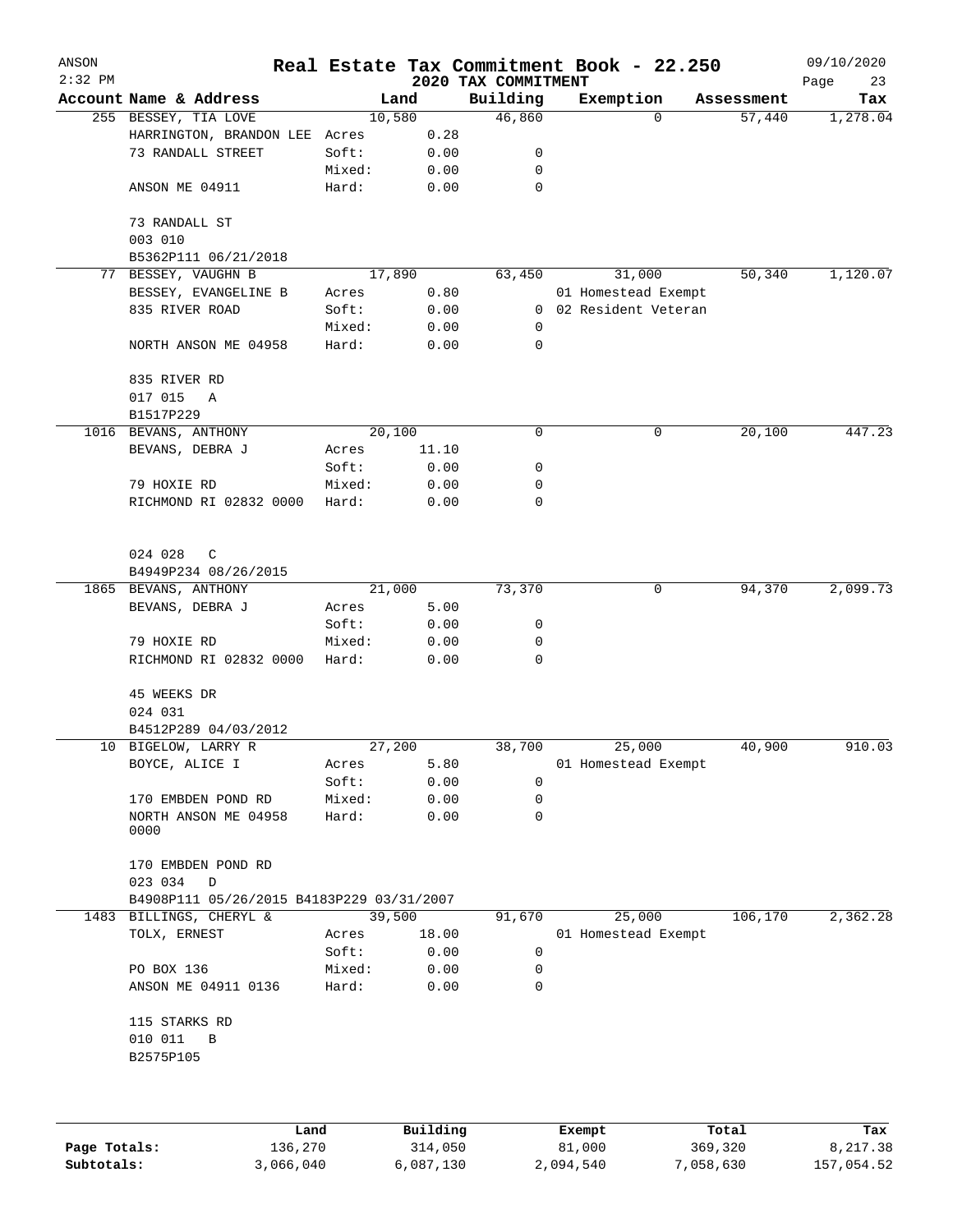| ANSON<br>$2:32$ PM |                                           |        |       | 2020 TAX COMMITMENT | Real Estate Tax Commitment Book - 22.250 |            | 09/10/2020<br>24<br>Page |
|--------------------|-------------------------------------------|--------|-------|---------------------|------------------------------------------|------------|--------------------------|
|                    | Account Name & Address                    |        | Land  | Building            | Exemption                                | Assessment | Tax                      |
|                    | 1894 BILLINGS, CHERYL A &                 | 13,500 |       | 0                   | $\Omega$                                 | 13,500     | 300.38                   |
|                    | TOLX, ERNEST, JR.                         | Acres  | 2.00  |                     |                                          |            |                          |
|                    |                                           | Soft:  | 0.00  | 0                   |                                          |            |                          |
|                    | PO BOX 136                                | Mixed: | 0.00  | 0                   |                                          |            |                          |
|                    | ANSON ME 04911 0000                       | Hard:  | 0.00  | 0                   |                                          |            |                          |
|                    |                                           |        |       |                     |                                          |            |                          |
|                    | 010 011<br>$B-1$                          |        |       |                     |                                          |            |                          |
|                    | B4114P122 03/20/2009                      |        |       |                     |                                          |            |                          |
|                    | 1255 BISHOP, BERNARD L                    | 24,000 |       | 31,500              | 25,000                                   | 30,500     | 678.63                   |
|                    | 263 EMBDEN POND ROAD                      | Acres  | 6.00  |                     | 01 Homestead Exempt                      |            |                          |
|                    |                                           | Soft:  | 0.00  | 0                   |                                          |            |                          |
|                    | NORTH ANSON ME 04958                      | Mixed: | 0.00  | 0                   |                                          |            |                          |
|                    |                                           | Hard:  | 0.00  | 0                   |                                          |            |                          |
|                    | 263 EMBDEN POND RD                        |        |       |                     |                                          |            |                          |
|                    | 023 024<br>C                              |        |       |                     |                                          |            |                          |
|                    | B2612P175                                 |        |       |                     |                                          |            |                          |
|                    | 1535 BISHOP, RICHARD T                    |        | 0     | 51,210              | 25,000                                   | 26,210     | 583.17                   |
|                    | BISHOP, JULIA A                           |        |       |                     | 01 Homestead Exempt                      |            |                          |
|                    | 812 HORSEBACK ROAD                        |        |       |                     |                                          |            |                          |
|                    | ANSON ME 04911                            |        |       |                     |                                          |            |                          |
|                    | 812 HORSEBACK RD                          |        |       |                     |                                          |            |                          |
|                    | 019 037<br>Α<br>ON                        |        |       |                     |                                          |            |                          |
|                    | 2002 BISSONETTE, DANA                     | 18,900 |       | 0                   | 0                                        | 18,900     | 420.53                   |
|                    | BISSONETTE, WENDY                         | Acres  | 5.60  |                     |                                          |            |                          |
|                    | 350 TATNIC ROAD                           | Soft:  | 0.00  | 0                   |                                          |            |                          |
|                    |                                           | Mixed: | 0.00  | 0                   |                                          |            |                          |
|                    | WELLS ME 04090                            | Hard:  | 0.00  | 0                   |                                          |            |                          |
|                    | TOWN FARM ROAD                            |        |       |                     |                                          |            |                          |
|                    | 022 012 00A                               |        |       |                     |                                          |            |                          |
|                    | B4894P263 04/06/2015 B4894P261 04/06/2015 |        |       |                     |                                          |            |                          |
|                    | 825 BLACK, MICHAEL C                      | 26,450 |       | 37,620              | 25,000                                   | 39,070     | 869.31                   |
|                    | PO BOX 279                                | Acres  | 5.30  |                     | 01 Homestead Exempt                      |            |                          |
|                    |                                           | Soft:  | 0.00  | 0                   |                                          |            |                          |
|                    | ANSON ME 04911                            | Mixed: | 0.00  | 0                   |                                          |            |                          |
|                    |                                           | Hard:  | 0.00  | $\mathbf 0$         |                                          |            |                          |
|                    | 45 CAMPGROUND RD                          |        |       |                     |                                          |            |                          |
|                    | 015 037<br>1                              |        |       |                     |                                          |            |                          |
|                    | B2237P47                                  |        |       |                     |                                          |            |                          |
|                    | 1221 BLACK, WILLIAM L                     |        | 8,490 | 44,170              | 25,000                                   | 27,660     | 615.43                   |
|                    | BLACK, KELLY A                            | Acres  | 0.18  |                     | 01 Homestead Exempt                      |            |                          |
|                    | 12 CENTER STREET                          | Soft:  | 0.00  | 0                   |                                          |            |                          |
|                    |                                           | Mixed: | 0.00  | 0                   |                                          |            |                          |
|                    | NORTH ANSON ME 04958                      | Hard:  | 0.00  | 0                   |                                          |            |                          |
|                    | 12 CENTER ST                              |        |       |                     |                                          |            |                          |
|                    | 006 013<br>B4902P77 05/07/2015            |        |       |                     |                                          |            |                          |
|                    |                                           |        |       |                     |                                          |            |                          |
|                    |                                           |        |       |                     |                                          |            |                          |
|                    |                                           |        |       |                     |                                          |            |                          |

|              | Land      | Building  | Exempt    | Total     | Tax        |
|--------------|-----------|-----------|-----------|-----------|------------|
| Page Totals: | 91,340    | 164,500   | 100,000   | 155,840   | 3,467.45   |
| Subtotals:   | 3,157,380 | 5,251,630 | 2,194,540 | 7,214,470 | 160,521.97 |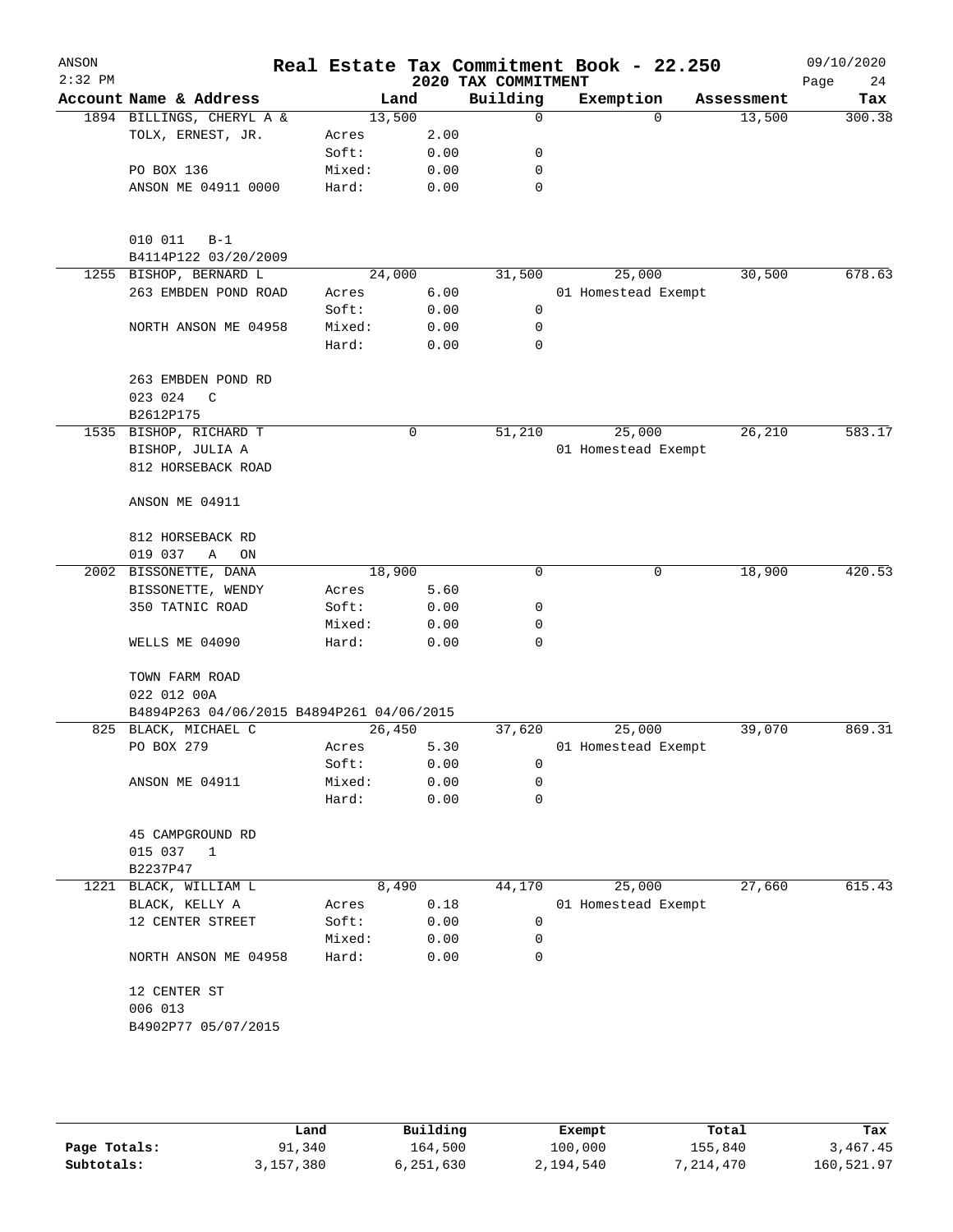| ANSON<br>$2:32$ PM |                                   |                |                |                                 | Real Estate Tax Commitment Book - 22.250 |           |            | 09/10/2020        |
|--------------------|-----------------------------------|----------------|----------------|---------------------------------|------------------------------------------|-----------|------------|-------------------|
|                    | Account Name & Address            |                | Land           | 2020 TAX COMMITMENT<br>Building | Exemption                                |           | Assessment | Page<br>25<br>Tax |
|                    | 83 BLAKE, DEBORAH                 |                | 20,660         | 0                               |                                          | 0         | 20,660     | 459.69            |
|                    |                                   | Acres          | 1.44           |                                 |                                          |           |            |                   |
|                    | CADET MO 63630 0000               | Soft:          | 0.00           | 0                               |                                          |           |            |                   |
|                    | 10626 FOXTROT RD                  | Mixed:         | 0.00           | 0                               |                                          |           |            |                   |
|                    |                                   | Hard:          | 0.00           | $\mathbf 0$                     |                                          |           |            |                   |
|                    | 332 PEASE HILL RD                 |                |                |                                 |                                          |           |            |                   |
|                    | 011 042<br>6 1                    |                |                |                                 |                                          |           |            |                   |
|                    | B2043P114                         |                |                |                                 |                                          |           |            |                   |
|                    | 73 Blake, Vinal<br>Blake, Ruth    |                | 18,550<br>0.86 | 17,310                          |                                          | 0         | 35,860     | 797.89            |
|                    | 32 Cottage Lane                   | Acres<br>Soft: | 0.00           | 0                               |                                          |           |            |                   |
|                    |                                   | Mixed:         | 0.00           | 0                               |                                          |           |            |                   |
|                    | Embden ME 04958                   | Hard:          | 0.00           | 0                               |                                          |           |            |                   |
|                    |                                   |                |                |                                 |                                          |           |            |                   |
|                    | 35 EMBDEN POND RD<br>009 020<br>C |                |                |                                 |                                          |           |            |                   |
|                    | B5456P0165 08/27/2019             |                |                |                                 |                                          |           |            |                   |
|                    | 514 BLANCHARD, MARIE E            |                | 26,150         | 6,890                           | 25,000                                   |           | 8,040      | 178.89            |
|                    | PO BOX 283                        | Acres          | 5.10           |                                 | 01 Homestead Exempt                      |           |            |                   |
|                    |                                   | Soft:          | 0.00           | 0                               |                                          |           |            |                   |
|                    | ANSON ME 04911                    | Mixed:         | 0.00           | 0                               |                                          |           |            |                   |
|                    |                                   | Hard:          | 0.00           | 0                               |                                          |           |            |                   |
|                    | 278 HOLLIN WAITE HILL             |                |                |                                 |                                          |           |            |                   |
|                    | 014 030<br>6                      |                |                |                                 |                                          |           |            |                   |
|                    | B4817P127 08/06/2014              |                |                |                                 |                                          |           |            |                   |
|                    | 739 BLAZIC, GLENNA A              |                | 19,900         | 45,250                          |                                          | 0         | 65,150     | 1,449.59          |
|                    |                                   | Acres          | 0.44           |                                 |                                          |           |            |                   |
|                    | NORTH ANSON ME 04958<br>0000      | Soft:          | 0.00           | 0                               |                                          |           |            |                   |
|                    | 123 NEW PORTLAND ROAD             | Mixed:         | 0.00           | 0                               |                                          |           |            |                   |
|                    |                                   | Hard:          | 0.00           | 0                               |                                          |           |            |                   |
|                    | 25 NEW PORTLAND RD                |                |                |                                 |                                          |           |            |                   |
|                    | 009 006<br>Α                      |                |                |                                 |                                          |           |            |                   |
|                    | B2313P9                           |                |                |                                 |                                          |           |            |                   |
|                    | 981 BLAZIC, GLENNA A              |                | 34,500         | 0                               |                                          | 0         | 34,500     | 767.63            |
|                    | BLAZIC, FRANCIS P                 | Acres          | 0.78           |                                 |                                          |           |            |                   |
|                    |                                   | Soft:          | 0.00           | 0                               |                                          |           |            |                   |
|                    | 123 NEW PORTLAND ROAD             | Mixed:         | 0.00           | 0                               |                                          |           |            |                   |
|                    | NORTH ANSON ME 04958<br>0000      | Hard:          | 0.00           | 0                               |                                          |           |            |                   |
|                    | 7 EMBDEN POND RD                  |                |                |                                 |                                          |           |            |                   |
|                    | 009 023                           |                |                |                                 |                                          |           |            |                   |
|                    | B3474P159 04/26/2005              |                |                |                                 |                                          |           |            |                   |
| 1316               | BLAZIC, GLENNA A                  |                | 26,750         | 90,150                          | 25,000                                   |           | 91,900     | 2,044.78          |
|                    |                                   | Acres          | 5.50           |                                 | 01 Homestead Exempt                      |           |            |                   |
|                    | NORTH ANSON ME 04958<br>0000      | Soft:          | 0.00           | 0                               |                                          |           |            |                   |
|                    | 123 NEW PORTLAND ROAD             | Mixed:         | 0.00           | 0                               |                                          |           |            |                   |
|                    |                                   | Hard:          | 0.00           | 0                               |                                          |           |            |                   |
|                    | 123 NEW PORTLAND RD               |                |                |                                 |                                          |           |            |                   |
|                    | 023 035<br>В<br>B3287P18          |                |                |                                 |                                          |           |            |                   |
|                    |                                   | Land           | Building       |                                 | Exempt                                   |           | Total      | Tax               |
| Page Totals:       | 146,510                           |                | 159,600        |                                 | 50,000                                   |           | 256,110    | 5,698.47          |
| Subtotals:         | 3,303,890                         |                | 6,411,230      |                                 | 2,244,540                                | 7,470,580 |            | 166,220.44        |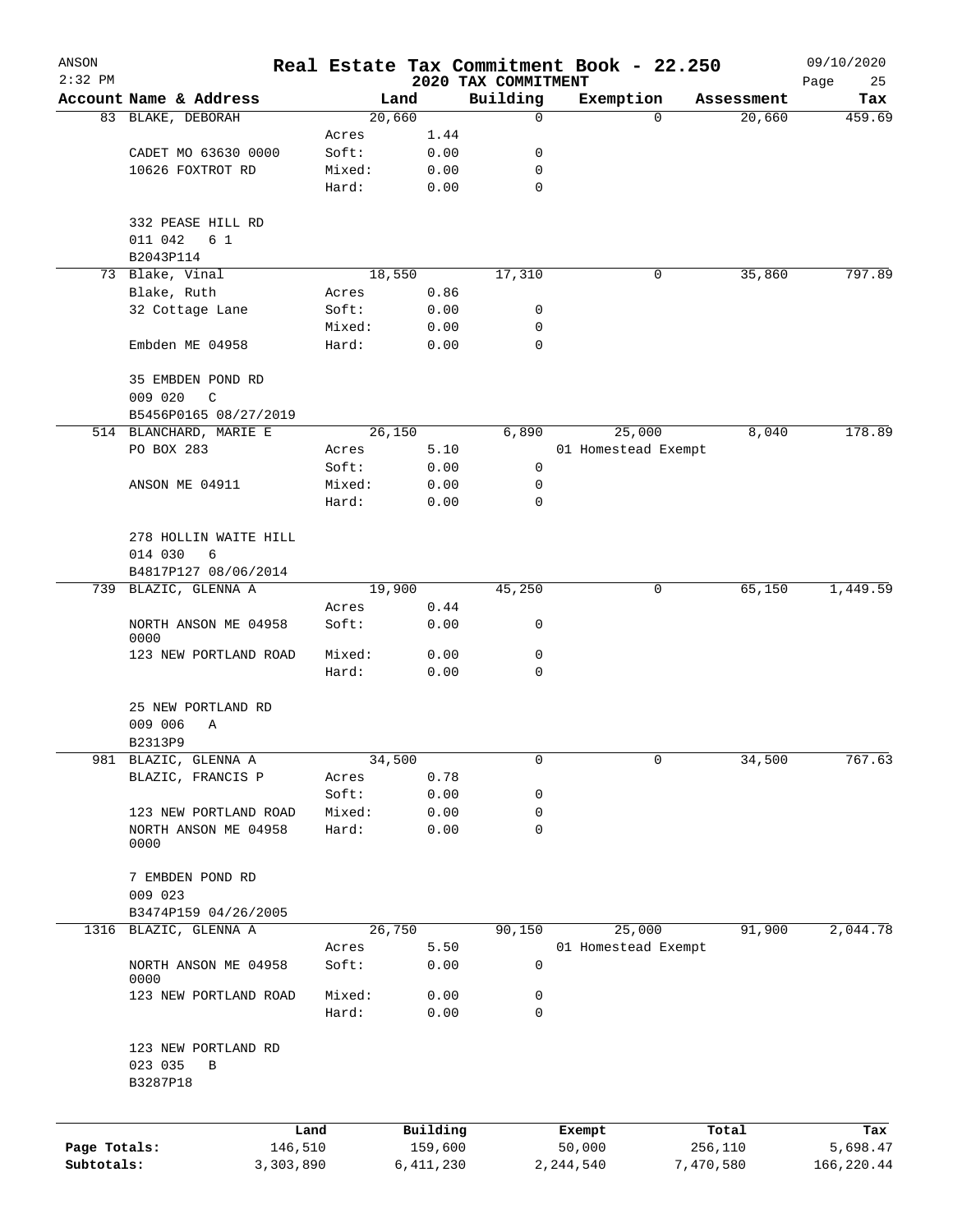| ANSON     |                                                    |             |        |                     | Real Estate Tax Commitment Book - 22.250 |            | 09/10/2020 |
|-----------|----------------------------------------------------|-------------|--------|---------------------|------------------------------------------|------------|------------|
| $2:32$ PM |                                                    |             |        | 2020 TAX COMMITMENT |                                          |            | Page<br>26 |
|           | Account Name & Address                             |             | Land   | Building            | Exemption                                | Assessment | Tax        |
|           | 1681 BLAZIC, GLENNA A                              |             | 22,040 | 56,210              | $\Omega$                                 | 78,250     | 1,741.06   |
|           | BLAZIC, FRANCIS P                                  | Acres       | 2.36   |                     |                                          |            |            |
|           |                                                    | Soft:       | 0.00   | 0                   |                                          |            |            |
|           | 123 NEW PORTLAND ROAD                              | Mixed:      | 0.00   | 0                   |                                          |            |            |
|           | NORTH ANSON ME 04958<br>0000                       | Hard:       | 0.00   | $\Omega$            |                                          |            |            |
|           | 24 NEW PORTLAND RD<br>008 022                      |             |        |                     |                                          |            |            |
|           | B3726P22 08/14/2006                                |             |        |                     |                                          |            |            |
|           | 1887 BLAZIC, GLENNA A                              |             | 13,370 | $\Omega$            | 0                                        | 13,370     | 297.48     |
|           |                                                    | Acres       | 1.91   |                     |                                          |            |            |
|           | NORTH ANSON ME 04958<br>0000                       | Soft:       | 0.00   | 0                   |                                          |            |            |
|           | 123 NEW PORTLAND ROAD                              | Mixed:      | 0.00   | 0                   |                                          |            |            |
|           |                                                    | Hard:       | 0.00   | $\Omega$            |                                          |            |            |
|           | 13 NEW PORTLAND RD                                 |             |        |                     |                                          |            |            |
|           | 009 006 B                                          |             |        |                     |                                          |            |            |
|           | B1246P339                                          |             |        |                     |                                          |            |            |
|           | 84 BLOOD, CHARLES A                                |             | 9,220  | 0                   | 0                                        | 9,220      | 205.15     |
|           | BLOOD, SHIRLEY A                                   | Acres       | 58.00  |                     |                                          |            |            |
|           |                                                    | Soft:       | 0.00   | 0                   |                                          |            |            |
|           | PO BOX 261                                         | Mixed:      | 58.00  | 9,222               |                                          |            |            |
|           | BELGRADE LAKES ME 04918 Hard:<br>0261              |             | 0.00   | $\mathbf 0$         |                                          |            |            |
|           |                                                    | TREE GROWTH |        |                     |                                          |            |            |
|           | 021 002                                            |             |        |                     |                                          |            |            |
|           | B5021P267 04/28/2016 B1859P169 01/18/1993 B807P742 |             |        |                     |                                          |            |            |
|           | 28 BLOOM, WILLIAM B                                |             | 3,120  | 0                   | 0                                        | 3,120      | 69.42      |
|           | PO BOX 61                                          | Acres       | 0.27   |                     |                                          |            |            |
|           |                                                    | Soft:       | 0.00   | 0                   |                                          |            |            |
|           | NORTH ANSON ME 04958                               | Mixed:      | 0.00   | 0                   |                                          |            |            |
|           |                                                    | Hard:       | 0.00   | 0                   |                                          |            |            |
|           | <b>MAIN STREET</b>                                 |             |        |                     |                                          |            |            |
|           | 006 090                                            |             |        |                     |                                          |            |            |
|           | B5088P198 10/14/2016 B3995P236 05/09/2008          |             |        |                     |                                          |            |            |
|           | 29 BLOOM, WILLIAM B                                |             | 23,000 | 36,400              | 0                                        | 59,400     | 1,321.65   |
|           | PO BOX 61                                          | Acres       | 3.00   |                     |                                          |            |            |
|           |                                                    | Soft:       | 0.00   | 0                   |                                          |            |            |
|           | NORTH ANSON ME 04958<br>0000                       | Mixed:      | 0.00   | 0                   |                                          |            |            |
|           |                                                    | Hard:       | 0.00   | 0                   |                                          |            |            |
|           | 46 NORTH MAIN ST                                   |             |        |                     |                                          |            |            |
|           | 006 063                                            |             |        |                     |                                          |            |            |
|           | B3995P236 05/09/2008                               |             |        |                     |                                          |            |            |

|              | Land      | Building  | Exempt    | Total     | Tax        |
|--------------|-----------|-----------|-----------|-----------|------------|
| Page Totals: | 70,750    | 92,610    |           | 163,360   | 3,634.76   |
| Subtotals:   | 3,374,640 | 6,503,840 | 2,244,540 | 7,633,940 | 169,855.20 |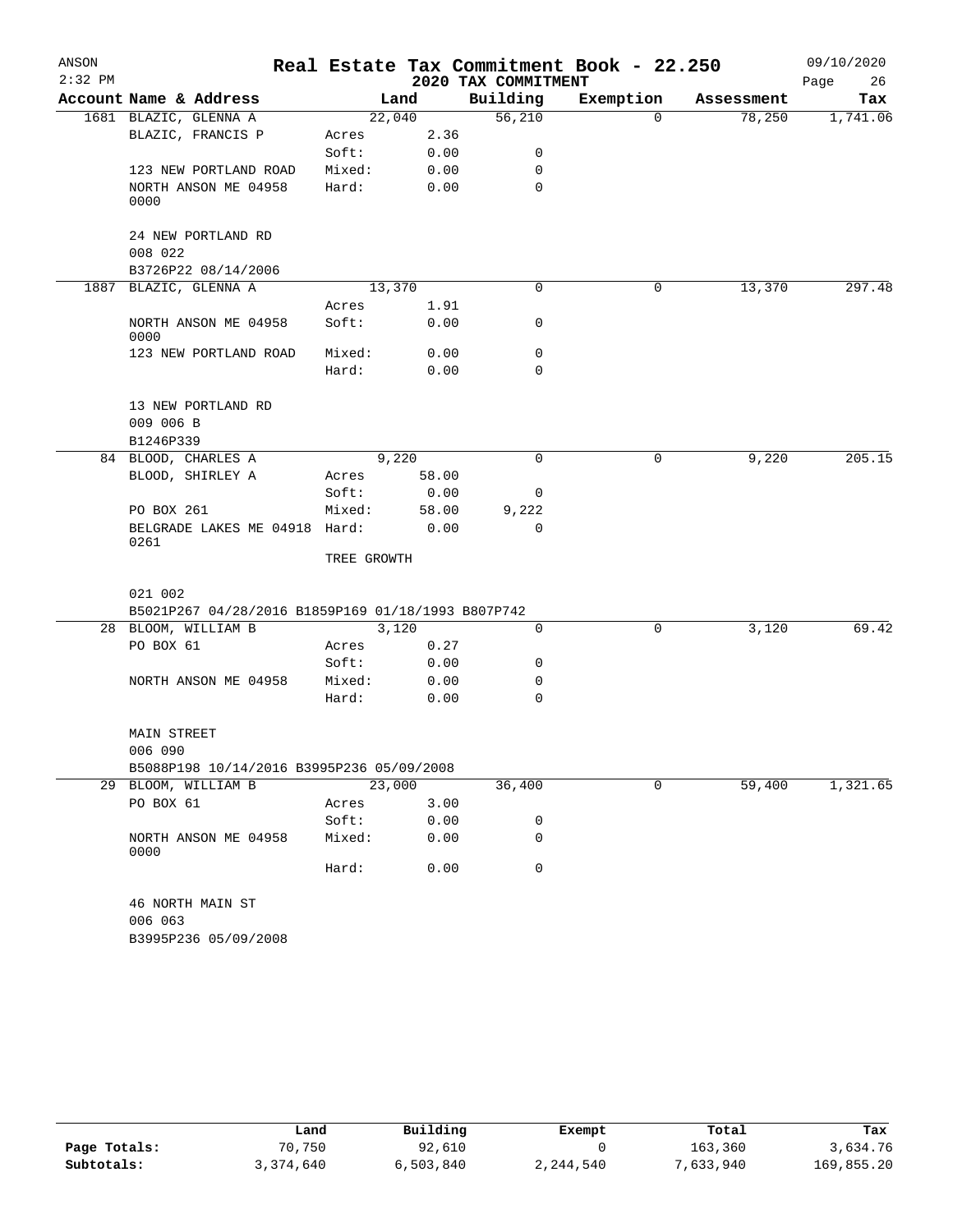| ANSON<br>$2:32$ PM |                                                   |                       |              | 2020 TAX COMMITMENT | Real Estate Tax Commitment Book - 22.250 |            | 09/10/2020<br>Page<br>27 |
|--------------------|---------------------------------------------------|-----------------------|--------------|---------------------|------------------------------------------|------------|--------------------------|
|                    | Account Name & Address                            |                       | Land         | Building            | Exemption                                | Assessment | Tax                      |
|                    | 699 BLUEBERRY BROADCASTING<br>LLC<br>$D/B/A$ WIGY |                       | $\mathbf 0$  | 21,000              | 0                                        | 21,000     | 467.25                   |
|                    | PO BOX 3059<br>KENNEBUNKPORT ME 04046             |                       |              |                     |                                          |            |                          |
|                    | 0000                                              | TOWER AND BLDG        |              |                     |                                          |            |                          |
|                    | 011 019<br>ON                                     |                       |              |                     |                                          |            |                          |
|                    | B2476P289                                         |                       |              |                     |                                          |            |                          |
|                    | 943 BOIARDI, LAWRENCE A<br>BOIARDI, SHELLEY       | 11,140                | 0.31         | 50,540              | 25,000                                   | 36,680     | 816.13                   |
|                    | PO BOX 656                                        | Acres<br>Soft:        | 0.00         | 0                   | 01 Homestead Exempt                      |            |                          |
|                    |                                                   | Mixed:                | 0.00         | 0                   |                                          |            |                          |
|                    | NORTH ANSON ME 04958                              | Hard:                 | 0.00         | $\mathbf 0$         |                                          |            |                          |
|                    | 13 HALL ST                                        |                       |              |                     |                                          |            |                          |
|                    | 009 039                                           |                       |              |                     |                                          |            |                          |
|                    | B3937P40 11/16/2007                               |                       |              |                     |                                          |            |                          |
|                    | 403 BOLDUC, MICHAEL R                             | 45,000                |              | 24,580              | 0                                        | 69,580     | 1,548.16                 |
|                    | BOLDUC, SHARON A                                  | Acres                 | 26.00        |                     |                                          |            |                          |
|                    | 27 ELM STREET                                     | Soft:                 | 0.00         | 0                   |                                          |            |                          |
|                    | FAIRFIELD ME 04937 0000 Hard:                     | Mixed:                | 0.00<br>0.00 | 0<br>$\mathbf 0$    |                                          |            |                          |
|                    |                                                   | B5023P0237 JT         |              |                     |                                          |            |                          |
|                    | 134 SKIDMORE RD<br>023 014<br>Α                   |                       |              |                     |                                          |            |                          |
|                    | B5023P237 05/02/2016 B4623P338 01/24/2013         |                       |              |                     |                                          |            |                          |
|                    | 1481 BOLIA, CRAIG D                               | 33,500                |              | $\mathbf 0$         | 0                                        | 33,500     | 745.38                   |
|                    | BOLIA, SHARLENE D                                 | Acres                 | 12.00        |                     |                                          |            |                          |
|                    | 17A TAMMY CT                                      | Soft:                 | 0.00         | 0                   |                                          |            |                          |
|                    |                                                   | Mixed:                | 0.00         | 0                   |                                          |            |                          |
|                    | HUDSON NH 03051                                   | Hard:                 | 0.00         | $\mathbf 0$         |                                          |            |                          |
|                    | 999 MAYHEW RD                                     |                       |              |                     |                                          |            |                          |
|                    | 010 011 14                                        |                       |              |                     |                                          |            |                          |
|                    | B3379P125 09/20/2004                              |                       |              |                     |                                          |            |                          |
|                    | 1263 BOLVIN, BETSY                                | 25,200                |              | 162,430             | 31,000                                   | 156,630    | 3,485.02                 |
|                    |                                                   | Acres                 | 1.80         |                     | 01 Homestead Exempt                      |            |                          |
|                    | NORTH ANSON ME 04958                              | Soft:                 | 0.00         |                     | 0 05 Non-resident Veteran Widow          |            |                          |
|                    | 19 UNION STREET                                   | Mixed:                | 0.00         | 0                   |                                          |            |                          |
|                    |                                                   | Hard:                 | 0.00         | 0                   |                                          |            |                          |
|                    | 19 UNION ST                                       |                       |              |                     |                                          |            |                          |
|                    | 005 027                                           |                       |              |                     |                                          |            |                          |
|                    | B1646P49                                          |                       |              |                     |                                          |            |                          |
|                    | 979 BOLYARD, CRAIG A                              | 13,710                |              | 55,610              | 0                                        | 69,320     | 1,542.37                 |
|                    | BOLYARD, THELMA A                                 | Acres                 | 0.47         |                     |                                          |            |                          |
|                    | 27 OAK STREET                                     | Soft:                 | 0.00         | 0                   |                                          |            |                          |
|                    |                                                   | Mixed:                | 0.00         | 0                   |                                          |            |                          |
|                    | ANSON ME 04911 3446                               | Hard:<br>B5107P231 JT | 0.00         | 0                   |                                          |            |                          |
|                    | 27 OAK ST<br>003 002                              |                       |              |                     |                                          |            |                          |
|                    | B5107P231 12/02/2016 B3270P138 02/12/2004         |                       |              |                     |                                          |            |                          |
|                    |                                                   |                       |              |                     |                                          |            |                          |
|                    | Land                                              |                       | Building     |                     |                                          | Total      |                          |
| Page Totals:       | 128,550                                           |                       | 314,160      |                     | Exempt<br>56,000                         | 386,710    | Tax<br>8,604.31          |

**Subtotals:** 3,503,190 6,818,000 2,300,540 8,020,650 178,459.51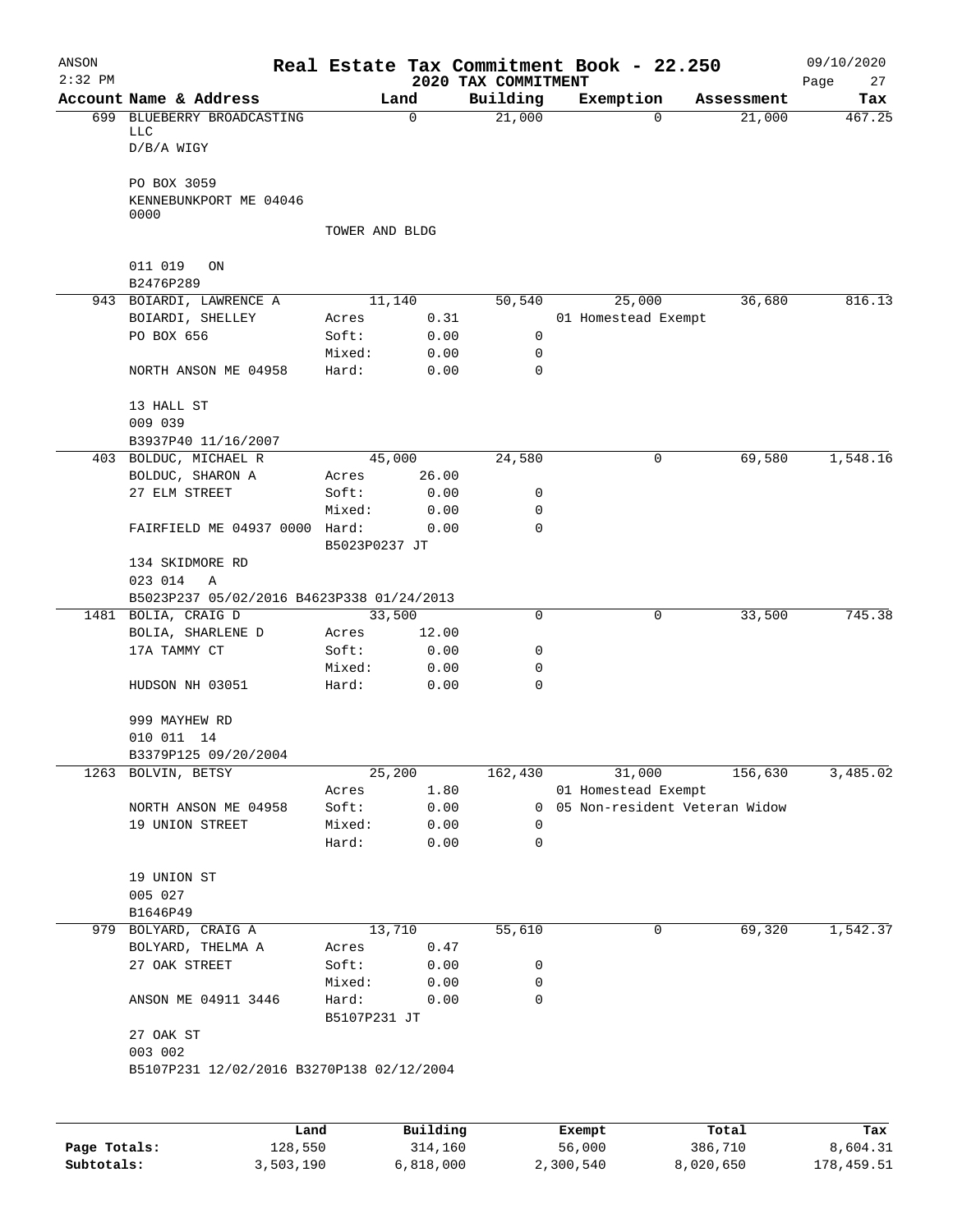| ANSON        |                                                                   |           |                | Real Estate Tax Commitment Book - 22.250 |                     |        |                      | 09/10/2020      |
|--------------|-------------------------------------------------------------------|-----------|----------------|------------------------------------------|---------------------|--------|----------------------|-----------------|
| $2:32$ PM    | Account Name & Address                                            |           |                | 2020 TAX COMMITMENT                      |                     |        |                      | Page<br>28      |
|              | 1066 BOOKER, RUSSELL E                                            |           | Land<br>25,700 | Building<br>48,600                       | Exemption           | 25,000 | Assessment<br>49,300 | Tax<br>1,096.93 |
|              | BOOKER, JENNIFER L                                                | Acres     | 4.80           |                                          | 01 Homestead Exempt |        |                      |                 |
|              | 36 MADISON STREET                                                 | Soft:     | 0.00           | 0                                        |                     |        |                      |                 |
|              |                                                                   | Mixed:    | 0.00           | 0                                        |                     |        |                      |                 |
|              | NORTH ANSON ME 04958                                              | Hard:     | 0.00           | $\mathbf 0$                              |                     |        |                      |                 |
|              | 36 MADISON ST                                                     |           |                |                                          |                     |        |                      |                 |
|              | 006 098                                                           |           |                |                                          |                     |        |                      |                 |
|              | B5197P154 08/22/2017 B5197P154 08/25/2017<br>675 BORELLI, PETER P |           | 60,400         | 81,820                                   |                     | 25,000 | 117,220              | 2,608.15        |
|              | BORELLI, MICHELLE A                                               | Acres     | 60.00          |                                          | 01 Homestead Exempt |        |                      |                 |
|              | PO Box 237                                                        | Soft:     | 0.00           | 0                                        |                     |        |                      |                 |
|              |                                                                   | Mixed:    | 0.00           | 0                                        |                     |        |                      |                 |
|              | North ANSON Maine 04958 Hard:                                     |           | 0.00           | 0                                        |                     |        |                      |                 |
|              | 275 TOWN FARM RD                                                  |           |                |                                          |                     |        |                      |                 |
|              | 022 018                                                           |           |                |                                          |                     |        |                      |                 |
|              | B4603P293 12/04/2012                                              |           |                |                                          |                     |        |                      |                 |
|              | 130 BORELLI, PETER P                                              |           | 19,800         | 0                                        |                     | 0      | 19,800               | 440.55          |
|              | BORELLI, MICHELLE A                                               | Acres     | 6.20           |                                          |                     |        |                      |                 |
|              | PO Box 237                                                        | Soft:     | 0.00           | 0                                        |                     |        |                      |                 |
|              |                                                                   | Mixed:    | 0.00           | 0                                        |                     |        |                      |                 |
|              | North ANSON Maine 04958 Hard:                                     |           | 0.00           | $\mathbf 0$                              |                     |        |                      |                 |
|              | 022 022<br>$\overline{7}$                                         |           |                |                                          |                     |        |                      |                 |
|              | B4446P88 09/30/2011                                               |           |                |                                          |                     |        |                      |                 |
|              | 1264 BORELLI, PETER P                                             |           | 28,200         | 46,770                                   |                     | 0      | 74,970               | 1,668.08        |
|              | PO Box 237                                                        | Acres     | 6.70           |                                          |                     |        |                      |                 |
|              |                                                                   | Soft:     | 0.00           | 0                                        |                     |        |                      |                 |
|              | North ANSON Maine 04958 Mixed:                                    |           | 0.00           | 0                                        |                     |        |                      |                 |
|              |                                                                   | Hard:     | 0.00           | 0                                        |                     |        |                      |                 |
|              | 97 CARRABASSETT RD                                                |           |                |                                          |                     |        |                      |                 |
|              | 022 022<br>8                                                      |           |                |                                          |                     |        |                      |                 |
|              | B1179P114                                                         |           |                |                                          |                     |        |                      |                 |
|              | 1265 BORELLI, PETER P                                             |           | 23,800         | 0                                        |                     | 0      | 23,800               | 529.55          |
|              | PO Box 237                                                        | Acres     | 10.30          |                                          |                     |        |                      |                 |
|              |                                                                   | Soft:     | 0.00           | 0                                        |                     |        |                      |                 |
|              | North ANSON Maine 04958                                           | Mixed:    | 0.00           | $\mathbf 0$                              |                     |        |                      |                 |
|              |                                                                   | Hard:     | 0.00           | 0                                        |                     |        |                      |                 |
|              | 022 021 1                                                         |           |                |                                          |                     |        |                      |                 |
|              | B1179P114                                                         |           |                |                                          |                     |        |                      |                 |
| 1919         | BORNTRAEGER, IV, HENRY                                            |           | 24,300         | $\mathbf 0$                              |                     | 0      | 24,300               | 540.67          |
|              | WILLIAM &<br>QUINTAL-SNOWMAN, ANGELA Acres                        |           | 10.80          |                                          |                     |        |                      |                 |
|              | MARIE<br>8 HARDY'S HILL ROAD                                      | Soft:     |                | 0                                        |                     |        |                      |                 |
|              |                                                                   | Mixed:    | 0.00<br>0.00   | $\mathbf 0$                              |                     |        |                      |                 |
|              | DEER ISLE ME 04627                                                | Hard:     |                | $\mathbf 0$                              |                     |        |                      |                 |
|              |                                                                   | B4962P099 | 0.00           |                                          |                     |        |                      |                 |
|              | 7160 HOLLIN WAITE HILL<br>020 014 11                              |           |                |                                          |                     |        |                      |                 |
|              | B4962P99 10/05/2015                                               |           |                |                                          |                     |        |                      |                 |
|              |                                                                   |           |                |                                          |                     |        |                      |                 |
|              | Land                                                              |           | Building       |                                          | Exempt              |        | Total                | Tax             |
| Page Totals: | 182,200                                                           |           | 177,190        |                                          | 50,000              |        | 309,390              | 6,883.93        |
| Subtotals:   | 3,685,390                                                         |           | 6,995,190      |                                          | 2,350,540           |        | 8,330,040            | 185, 343.44     |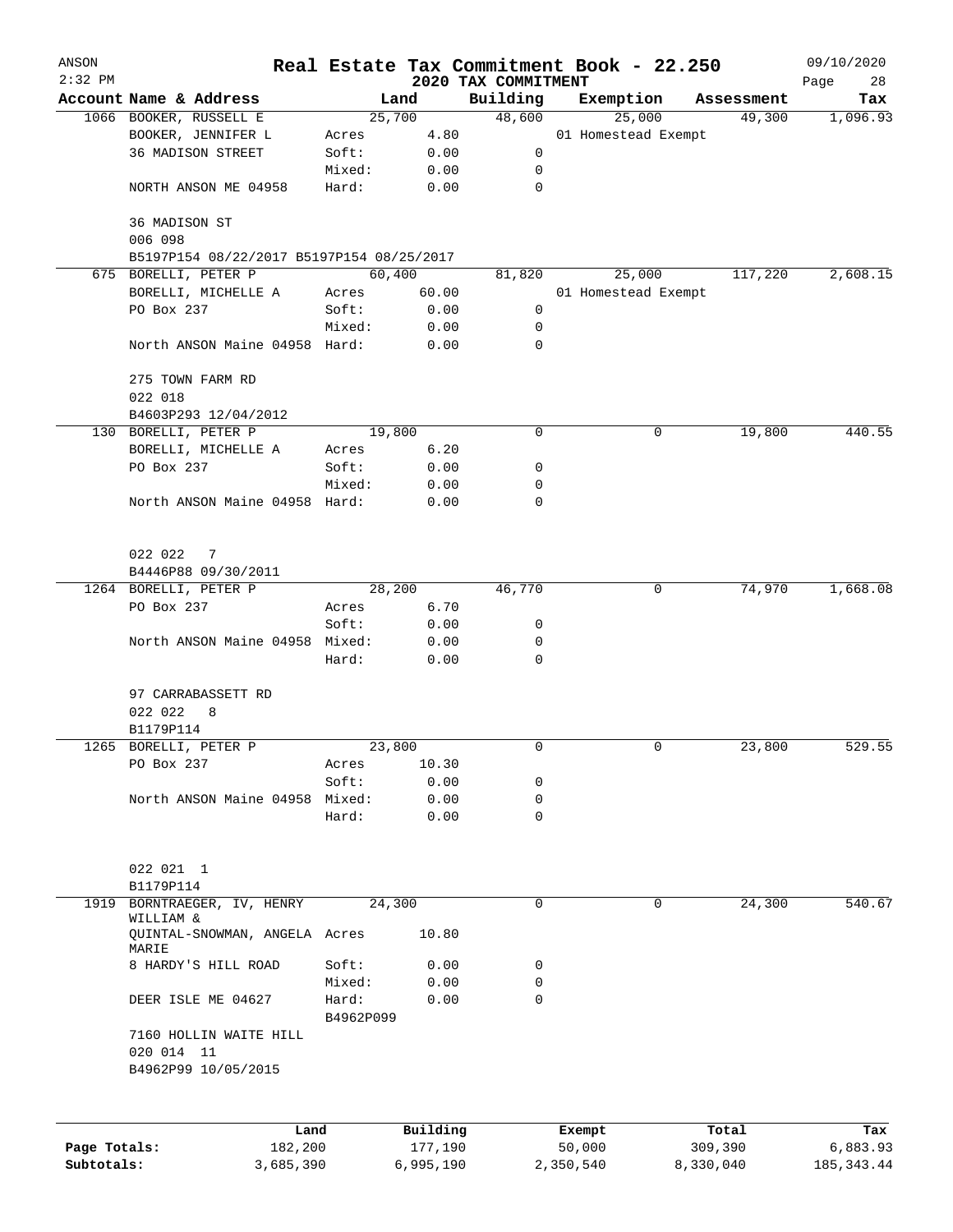| ANSON<br>$2:32$ PM |                                          |           |             |           |                                 | Real Estate Tax Commitment Book - 22.250 |            | 09/10/2020          |
|--------------------|------------------------------------------|-----------|-------------|-----------|---------------------------------|------------------------------------------|------------|---------------------|
|                    | Account Name & Address                   |           |             | Land      | 2020 TAX COMMITMENT<br>Building | Exemption                                | Assessment | Page<br>29<br>Tax   |
|                    | 399 BOSS, JOHN C                         |           |             | 34,510    | 0                               |                                          | $\Omega$   | 767.85<br>34,510    |
|                    | PO BOX 373                               |           | Acres       | 30.02     |                                 |                                          |            |                     |
|                    |                                          |           | Soft:       | 0.00      | 0                               |                                          |            |                     |
|                    | ANSON ME 04911                           |           | Mixed:      | 0.00      | 0                               |                                          |            |                     |
|                    |                                          |           | Hard:       | 0.00      | 0                               |                                          |            |                     |
|                    | 117 BURNS ROAD                           |           |             |           |                                 |                                          |            |                     |
|                    | 011 020<br>Α                             |           |             |           |                                 |                                          |            |                     |
|                    | B5282P296 05/19/2018                     |           |             |           |                                 |                                          |            |                     |
|                    | 90 BOTTESCH, GEORGE B                    |           |             | 38,770    | 87,440                          | 25,000                                   |            | 101,210<br>2,251.92 |
|                    | 583 WEST MILLS ROAD                      |           | Acres       | 82.00     |                                 | 01 Homestead Exempt                      |            |                     |
|                    |                                          |           | Soft:       | 0.00      | $\mathbf 0$                     |                                          |            |                     |
|                    | ANSON ME 04911                           |           | Mixed:      | 29.00     | 4,611                           |                                          |            |                     |
|                    |                                          |           | Hard:       | 48.00     | 8,160                           |                                          |            |                     |
|                    |                                          |           | TREE GROWTH |           |                                 |                                          |            |                     |
|                    | 583 WEST MILLS RD                        |           |             |           |                                 |                                          |            |                     |
|                    | 011 018                                  |           |             |           |                                 |                                          |            |                     |
|                    | B2931P328                                |           |             |           |                                 |                                          |            |                     |
|                    | 993 BOUCHARD, LOUIS J III                |           |             | 26,150    | 38,690                          | 25,000                                   |            | 39,840<br>886.44    |
|                    | C/O KEYBANK N.A.,<br>OH-01-51-0548       |           | Acres       | 5.10      |                                 | 01 Homestead Exempt                      |            |                     |
|                    | 4910 TIEDEMAN RD                         |           | Soft:       | 0.00      | 0                               |                                          |            |                     |
|                    | BROOKLYN OH 44144                        |           | Mixed:      | 0.00      | 0                               |                                          |            |                     |
|                    |                                          |           | Hard:       | 0.00      | $\Omega$                        |                                          |            |                     |
|                    |                                          |           |             |           |                                 |                                          |            |                     |
|                    | 43 BROWN HILL RD                         |           |             |           |                                 |                                          |            |                     |
|                    | 014 030<br>9                             |           |             |           |                                 |                                          |            |                     |
|                    | B2434P143                                |           |             |           |                                 |                                          |            |                     |
| 803                | BOURQUE, WILLIAM R.                      |           |             | 46,000    | 77,060                          |                                          | 0          | 2,738.09<br>123,060 |
|                    | TRUSTEE                                  |           |             |           |                                 |                                          |            |                     |
|                    | 201 LAKE STREET                          |           | Acres       | 28.00     |                                 |                                          |            |                     |
|                    |                                          |           | Soft:       | 0.00      | 0                               |                                          |            |                     |
|                    | HAVERHILL MA 01832                       |           | Mixed:      | 0.00      | 0                               |                                          |            |                     |
|                    |                                          |           | Hard:       | 0.00      | 0                               |                                          |            |                     |
|                    | 497 FOUR MILE SQUARE RD                  |           |             |           |                                 |                                          |            |                     |
|                    | 021 021                                  |           |             |           |                                 |                                          |            |                     |
|                    | B4784P12 02/25/2014 B4478P249 12/27/2011 |           |             |           |                                 |                                          |            |                     |
| 1217               | BOWN, MATTHEW F                          |           |             | 33,320    | 91,250                          | 25,000                                   |            | 99,570<br>2, 215.43 |
|                    | BOWN, AMY A                              |           | Acres       | 11.82     |                                 | 01 Homestead Exempt                      |            |                     |
|                    | PO BOX 334                               |           | Soft:       | 0.00      | $\mathbf 0$                     |                                          |            |                     |
|                    |                                          |           | Mixed:      | 0.00      | 0                               |                                          |            |                     |
|                    | ANSON ME 04911                           |           | Hard:       | 0.00      | 0                               |                                          |            |                     |
|                    | 314 CAMPGROUND RD                        |           |             |           |                                 |                                          |            |                     |
|                    | 015 043<br>$\mathbf F$                   |           |             |           |                                 |                                          |            |                     |
|                    | B2518P126                                |           |             |           |                                 |                                          |            |                     |
| 97                 | BOYCE, GENE F                            |           |             | 9,170     | 47,260                          | 31,000                                   |            | 565.82<br>25,430    |
|                    | PO BOX 76                                |           | Acres       | 0.21      |                                 | 01 Homestead Exempt                      |            |                     |
|                    |                                          |           | Soft:       | 0.00      | 0                               | 02 Resident Veteran                      |            |                     |
|                    | ANSON ME 04911                           |           | Mixed:      | 0.00      | 0                               |                                          |            |                     |
|                    |                                          |           | Hard:       | 0.00      | $\mathbf 0$                     |                                          |            |                     |
|                    | 102 MAIN ST                              |           |             |           |                                 |                                          |            |                     |
|                    | 001 033                                  |           |             |           |                                 |                                          |            |                     |
|                    | B793P116                                 |           |             |           |                                 |                                          |            |                     |
|                    |                                          |           |             |           |                                 |                                          |            |                     |
|                    |                                          | Land      |             | Building  |                                 | Exempt                                   | Total      | Tax                 |
| Page Totals:       |                                          | 187,920   |             | 341,700   |                                 | 106,000                                  | 423,620    | 9,425.55            |
| Subtotals:         |                                          | 3,873,310 |             | 7,336,890 |                                 | 2,456,540                                | 8,753,660  | 194,768.99          |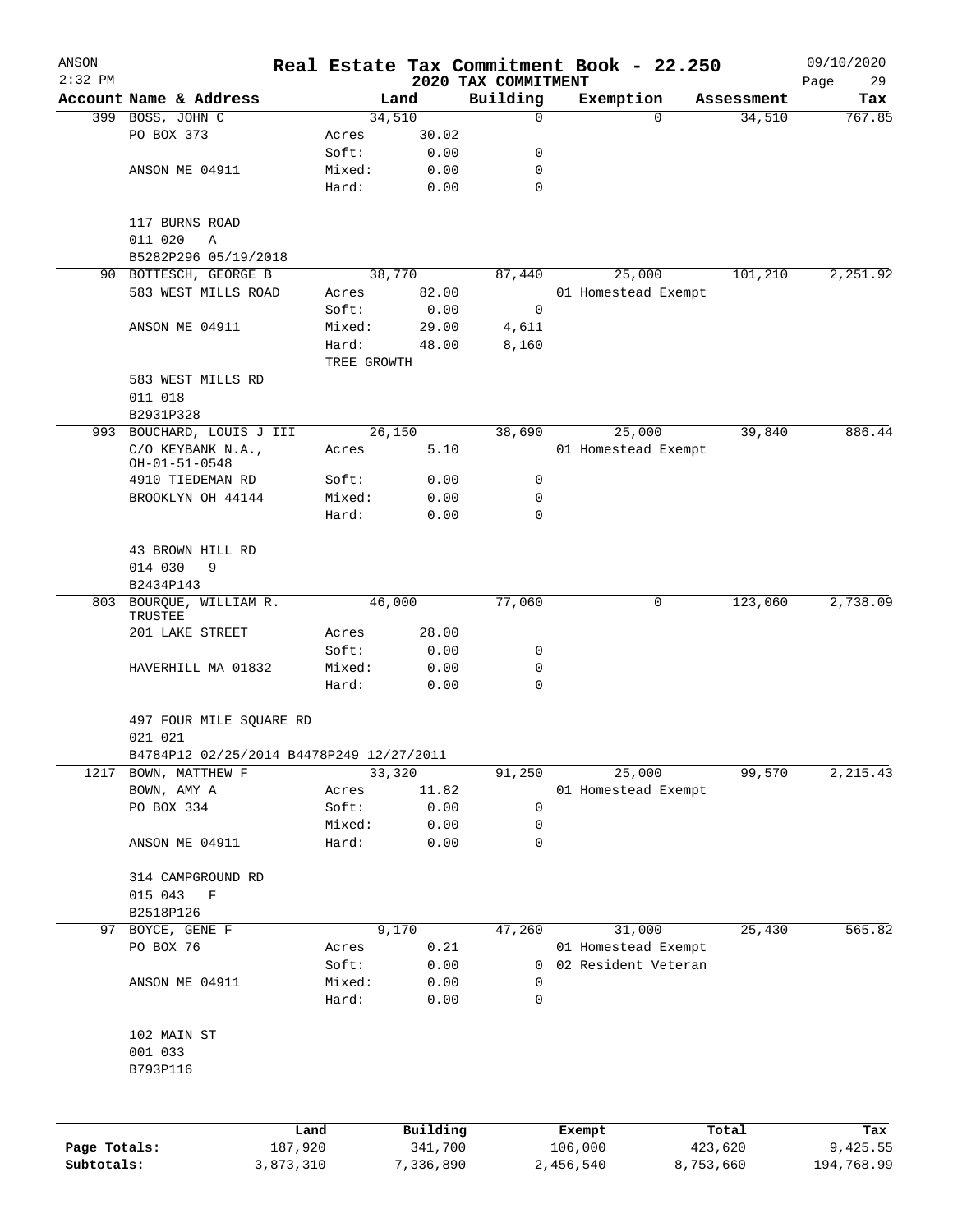| ANSON<br>$2:32$ PM |                                                         |                      |        | 2020 TAX COMMITMENT | Real Estate Tax Commitment Book - 22.250 |            | 09/10/2020<br>Page<br>30 |
|--------------------|---------------------------------------------------------|----------------------|--------|---------------------|------------------------------------------|------------|--------------------------|
|                    | Account Name & Address                                  |                      | Land   | Building            | Exemption                                | Assessment | Tax                      |
|                    | 1518 BOYCE, LISA M                                      | 14,970               |        | 58,800              | 25,000                                   | 48,770     | 1,085.13                 |
|                    | PO BOX 414                                              | Acres                | 0.56   |                     | 01 Homestead Exempt                      |            |                          |
|                    |                                                         | Soft:                | 0.00   | 0                   |                                          |            |                          |
|                    | ANSON ME 04911                                          | Mixed:               | 0.00   | 0                   |                                          |            |                          |
|                    |                                                         | Hard:                | 0.00   | $\mathbf 0$         |                                          |            |                          |
|                    | 3 PINE ST                                               |                      |        |                     |                                          |            |                          |
|                    | 001 036                                                 |                      |        |                     |                                          |            |                          |
|                    | B4325P129 10/08/2010                                    |                      |        |                     |                                          |            |                          |
|                    | 124 BOYCE, TIMOTHY G                                    | 18,150               |        | 0                   | 0                                        | 18,150     | 403.84                   |
|                    | PO BOX 246                                              | Acres                | 5.10   |                     |                                          |            |                          |
|                    |                                                         | Soft:                | 0.00   | 0                   |                                          |            |                          |
|                    | ANSON ME 04911-0246                                     | Mixed:               | 0.00   | 0                   |                                          |            |                          |
|                    |                                                         | Hard:                | 0.00   | 0                   |                                          |            |                          |
|                    | 014 030<br>7                                            |                      |        |                     |                                          |            |                          |
|                    | B5392P160 03/22/2019 B2061P1409                         |                      |        |                     |                                          |            |                          |
|                    | 100 BOYCE, TIMOTHY G &                                  | 26,150               |        | 45,290              | 25,000                                   | 46,440     | 1,033.29                 |
|                    | TUCCI, KELLIE S                                         | Acres                | 5.10   |                     | 01 Homestead Exempt                      |            |                          |
|                    |                                                         | Soft:                | 0.00   | 0                   |                                          |            |                          |
|                    | PO BOX 246                                              | Mixed:               | 0.00   | 0                   |                                          |            |                          |
|                    | ANSON ME 04911 0246                                     | Hard:                | 0.00   | 0                   |                                          |            |                          |
|                    | 35 BROWN HILL RD                                        |                      |        |                     |                                          |            |                          |
|                    | 014 030<br>8                                            |                      |        |                     |                                          |            |                          |
|                    | B5060P130 08/10/2016 B2339P244<br>104 BRACK, DAVID G    |                      | 17,320 | 43,530              | 31,000                                   | 29,850     | 664.16                   |
|                    | PO BOX 96                                               |                      | 0.75   |                     | 01 Homestead Exempt                      |            |                          |
|                    |                                                         | Acres<br>Soft:       |        |                     | 0 02 Resident Veteran                    |            |                          |
|                    |                                                         |                      | 0.00   | 0                   |                                          |            |                          |
|                    | ANSON ME 04911                                          | Mixed:               | 0.00   |                     |                                          |            |                          |
|                    |                                                         | Hard:                | 0.00   | 0                   |                                          |            |                          |
|                    | 11 THIRD ST                                             |                      |        |                     |                                          |            |                          |
|                    | 001 054                                                 |                      |        |                     |                                          |            |                          |
|                    | B3976P352 03/21/2008 B2723P298<br>1857 BRADBURY, CHAD H |                      |        |                     | 0                                        |            | 964.54                   |
|                    |                                                         | 18,330               |        | 25,020              |                                          | 43,350     |                          |
|                    |                                                         | Acres                | 4.22   | 0                   |                                          |            |                          |
|                    | RUMFORD ME 04276 3644                                   | Soft:                | 0.00   | 0                   |                                          |            |                          |
|                    | 1180 ROUTE 2 STE 5                                      | Mixed:               | 0.00   |                     |                                          |            |                          |
|                    |                                                         | Hard:                | 0.00   | 0                   |                                          |            |                          |
|                    |                                                         | WOOD ENERGY PROPERTY |        |                     |                                          |            |                          |
|                    | 016 015<br>A                                            |                      |        |                     |                                          |            |                          |
|                    | B2599P238                                               |                      |        |                     |                                          |            |                          |
| 107                | BRADLEY, SHIRLEY M                                      | 17,600               |        | 0                   | 0                                        | 17,600     | 391.60                   |
|                    | C/O PETER BRADLEY                                       | Acres                | 10.50  |                     |                                          |            |                          |
|                    | PO BOX 397                                              | Soft:                | 0.00   | 0                   |                                          |            |                          |
|                    | NUTTING LAKE MA 01865<br>0000                           | Mixed:               | 0.00   | 0                   |                                          |            |                          |
|                    |                                                         | Hard:                | 0.00   | 0                   |                                          |            |                          |
|                    | 015 044<br>К                                            |                      |        |                     |                                          |            |                          |
|                    | B1292P14                                                |                      |        |                     |                                          |            |                          |
|                    |                                                         |                      |        |                     |                                          |            |                          |
|                    |                                                         |                      |        |                     |                                          |            |                          |

|              | Land      | Building  | Exempt    | Total     | Tax         |
|--------------|-----------|-----------|-----------|-----------|-------------|
| Page Totals: | 112,520   | 172,640   | 81,000    | 204,160   | 4,542.56    |
| Subtotals:   | 3,985,830 | 7,509,530 | 2,537,540 | 8,957,820 | 199, 311.55 |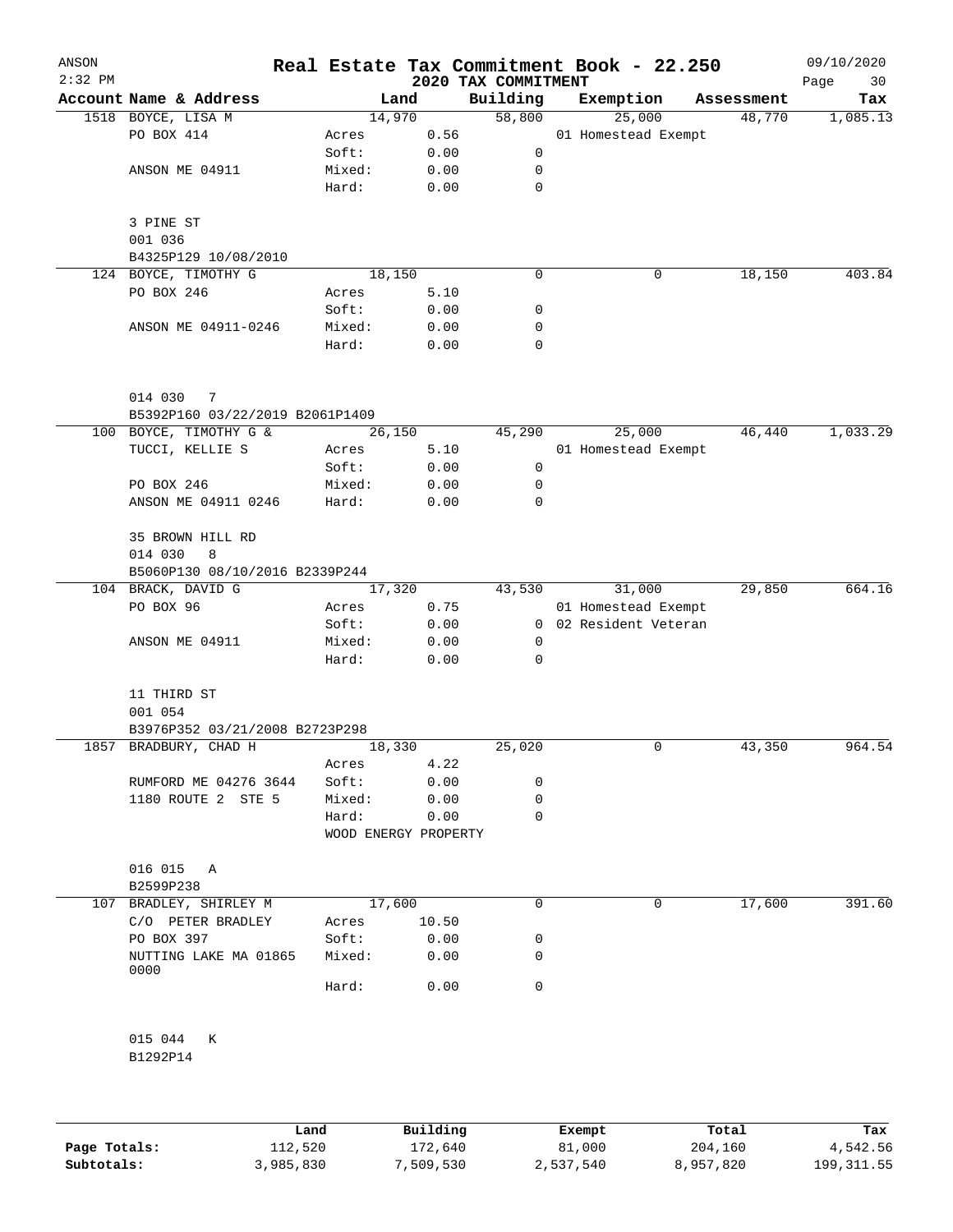| 2020 TAX COMMITMENT<br>Building<br>Account Name & Address<br>Land<br>Exemption<br>Assessment<br>21,820<br>1921 BRADY, CHERYL<br>0<br>21,820<br>$\Omega$<br>8.32<br>Acres<br>WORCESTER MA 01608 0000<br>Soft:<br>0.00<br>0<br>70 SOUTHBRIDGE ST<br>Mixed:<br>0.00<br>0<br>0<br>Hard:<br>0.00<br>HOLLIN WAITE HILL RD<br>020 014 13<br>B3416P7 12/02/2004<br>1687 BRALEY, FRANK W<br>11, 130<br>9,760<br>20,890<br>0<br>BRALEY, RUTH E<br>1.75<br>Acres<br>112 MAIN ST<br>Soft:<br>0.00<br>0<br>Mixed:<br>0.00<br>0<br>0<br>ANSON ME 04911<br>Hard:<br>0.00<br>24 FRONT ST<br>001 051<br>B3532P151 08/04/2005<br>14,560<br>77,810<br>25,000<br>67,370<br>103 BRALEY, FRANK W<br>BRALEY, RUTH E<br>0.53<br>01 Homestead Exempt<br>Acres<br>0<br>112 MAIN ST<br>Soft:<br>0.00<br>Mixed:<br>0<br>0.00<br>Hard:<br>0.00<br>0<br>ANSON ME 04911<br>112 MAIN ST<br>001 035<br>B815P888<br>22,500<br>22,500<br>135 BREEN, SHANE L<br>0<br>0<br>9 BURRILL ST APT 3<br>Acres<br>9.00<br>Soft:<br>0<br>0.00<br>FAIRFIELD ME 04937-1565 Mixed:<br>0.00<br>0<br>Hard:<br>0.00<br>0<br>SKIDMORE RD<br>023 015<br>F <sub>1</sub><br>B4381P337 03/25/2011<br>887 BREWER, BRENDA JEANNE<br>20,380<br>47,960<br>25,000<br>43,340<br>FOGG, CARRIE S. & SCOTT Acres<br>1.25<br>01 Homestead Exempt<br>Α.<br>884 RIVER ROAD<br>Soft:<br>0.00<br>0<br>Mixed:<br>0.00<br>0<br>NORTH ANSON ME 04958<br>Hard:<br>0.00<br>0<br>884 RIVER RD<br>005 019<br>B5270P261 04/16/2018<br>BRIDGES, LUCIE E<br>80,840<br>25,000<br>89,840<br>110<br>34,000<br>1,998.94<br>12.50<br>Acres<br>01 Homestead Exempt<br>0<br>NORTH ANSON ME 04958<br>Soft:<br>0.00<br>0000<br>Mixed:<br>329 EMBDEN POND RD<br>0.00<br>0<br>Hard:<br>0.00<br>0<br>329 EMBDEN POND RD<br>023 024<br>D<br>B3893P298 08/13/2007<br>Building<br>Total<br>Land<br>Exempt<br>Page Totals: | ANSON<br>$2:32$ PM |         |         | Real Estate Tax Commitment Book - 22.250 |         | 09/10/2020        |
|---------------------------------------------------------------------------------------------------------------------------------------------------------------------------------------------------------------------------------------------------------------------------------------------------------------------------------------------------------------------------------------------------------------------------------------------------------------------------------------------------------------------------------------------------------------------------------------------------------------------------------------------------------------------------------------------------------------------------------------------------------------------------------------------------------------------------------------------------------------------------------------------------------------------------------------------------------------------------------------------------------------------------------------------------------------------------------------------------------------------------------------------------------------------------------------------------------------------------------------------------------------------------------------------------------------------------------------------------------------------------------------------------------------------------------------------------------------------------------------------------------------------------------------------------------------------------------------------------------------------------------------------------------------------------------------------------------------------------------------------------------------------------------------------------------------------------|--------------------|---------|---------|------------------------------------------|---------|-------------------|
|                                                                                                                                                                                                                                                                                                                                                                                                                                                                                                                                                                                                                                                                                                                                                                                                                                                                                                                                                                                                                                                                                                                                                                                                                                                                                                                                                                                                                                                                                                                                                                                                                                                                                                                                                                                                                           |                    |         |         |                                          |         | Page<br>31<br>Tax |
|                                                                                                                                                                                                                                                                                                                                                                                                                                                                                                                                                                                                                                                                                                                                                                                                                                                                                                                                                                                                                                                                                                                                                                                                                                                                                                                                                                                                                                                                                                                                                                                                                                                                                                                                                                                                                           |                    |         |         |                                          |         | 485.50            |
|                                                                                                                                                                                                                                                                                                                                                                                                                                                                                                                                                                                                                                                                                                                                                                                                                                                                                                                                                                                                                                                                                                                                                                                                                                                                                                                                                                                                                                                                                                                                                                                                                                                                                                                                                                                                                           |                    |         |         |                                          |         |                   |
|                                                                                                                                                                                                                                                                                                                                                                                                                                                                                                                                                                                                                                                                                                                                                                                                                                                                                                                                                                                                                                                                                                                                                                                                                                                                                                                                                                                                                                                                                                                                                                                                                                                                                                                                                                                                                           |                    |         |         |                                          |         |                   |
|                                                                                                                                                                                                                                                                                                                                                                                                                                                                                                                                                                                                                                                                                                                                                                                                                                                                                                                                                                                                                                                                                                                                                                                                                                                                                                                                                                                                                                                                                                                                                                                                                                                                                                                                                                                                                           |                    |         |         |                                          |         |                   |
|                                                                                                                                                                                                                                                                                                                                                                                                                                                                                                                                                                                                                                                                                                                                                                                                                                                                                                                                                                                                                                                                                                                                                                                                                                                                                                                                                                                                                                                                                                                                                                                                                                                                                                                                                                                                                           |                    |         |         |                                          |         |                   |
|                                                                                                                                                                                                                                                                                                                                                                                                                                                                                                                                                                                                                                                                                                                                                                                                                                                                                                                                                                                                                                                                                                                                                                                                                                                                                                                                                                                                                                                                                                                                                                                                                                                                                                                                                                                                                           |                    |         |         |                                          |         |                   |
|                                                                                                                                                                                                                                                                                                                                                                                                                                                                                                                                                                                                                                                                                                                                                                                                                                                                                                                                                                                                                                                                                                                                                                                                                                                                                                                                                                                                                                                                                                                                                                                                                                                                                                                                                                                                                           |                    |         |         |                                          |         |                   |
|                                                                                                                                                                                                                                                                                                                                                                                                                                                                                                                                                                                                                                                                                                                                                                                                                                                                                                                                                                                                                                                                                                                                                                                                                                                                                                                                                                                                                                                                                                                                                                                                                                                                                                                                                                                                                           |                    |         |         |                                          |         | 464.80            |
|                                                                                                                                                                                                                                                                                                                                                                                                                                                                                                                                                                                                                                                                                                                                                                                                                                                                                                                                                                                                                                                                                                                                                                                                                                                                                                                                                                                                                                                                                                                                                                                                                                                                                                                                                                                                                           |                    |         |         |                                          |         |                   |
|                                                                                                                                                                                                                                                                                                                                                                                                                                                                                                                                                                                                                                                                                                                                                                                                                                                                                                                                                                                                                                                                                                                                                                                                                                                                                                                                                                                                                                                                                                                                                                                                                                                                                                                                                                                                                           |                    |         |         |                                          |         |                   |
|                                                                                                                                                                                                                                                                                                                                                                                                                                                                                                                                                                                                                                                                                                                                                                                                                                                                                                                                                                                                                                                                                                                                                                                                                                                                                                                                                                                                                                                                                                                                                                                                                                                                                                                                                                                                                           |                    |         |         |                                          |         |                   |
|                                                                                                                                                                                                                                                                                                                                                                                                                                                                                                                                                                                                                                                                                                                                                                                                                                                                                                                                                                                                                                                                                                                                                                                                                                                                                                                                                                                                                                                                                                                                                                                                                                                                                                                                                                                                                           |                    |         |         |                                          |         |                   |
|                                                                                                                                                                                                                                                                                                                                                                                                                                                                                                                                                                                                                                                                                                                                                                                                                                                                                                                                                                                                                                                                                                                                                                                                                                                                                                                                                                                                                                                                                                                                                                                                                                                                                                                                                                                                                           |                    |         |         |                                          |         |                   |
|                                                                                                                                                                                                                                                                                                                                                                                                                                                                                                                                                                                                                                                                                                                                                                                                                                                                                                                                                                                                                                                                                                                                                                                                                                                                                                                                                                                                                                                                                                                                                                                                                                                                                                                                                                                                                           |                    |         |         |                                          |         |                   |
|                                                                                                                                                                                                                                                                                                                                                                                                                                                                                                                                                                                                                                                                                                                                                                                                                                                                                                                                                                                                                                                                                                                                                                                                                                                                                                                                                                                                                                                                                                                                                                                                                                                                                                                                                                                                                           |                    |         |         |                                          |         | 1,498.98          |
|                                                                                                                                                                                                                                                                                                                                                                                                                                                                                                                                                                                                                                                                                                                                                                                                                                                                                                                                                                                                                                                                                                                                                                                                                                                                                                                                                                                                                                                                                                                                                                                                                                                                                                                                                                                                                           |                    |         |         |                                          |         |                   |
|                                                                                                                                                                                                                                                                                                                                                                                                                                                                                                                                                                                                                                                                                                                                                                                                                                                                                                                                                                                                                                                                                                                                                                                                                                                                                                                                                                                                                                                                                                                                                                                                                                                                                                                                                                                                                           |                    |         |         |                                          |         |                   |
|                                                                                                                                                                                                                                                                                                                                                                                                                                                                                                                                                                                                                                                                                                                                                                                                                                                                                                                                                                                                                                                                                                                                                                                                                                                                                                                                                                                                                                                                                                                                                                                                                                                                                                                                                                                                                           |                    |         |         |                                          |         |                   |
|                                                                                                                                                                                                                                                                                                                                                                                                                                                                                                                                                                                                                                                                                                                                                                                                                                                                                                                                                                                                                                                                                                                                                                                                                                                                                                                                                                                                                                                                                                                                                                                                                                                                                                                                                                                                                           |                    |         |         |                                          |         |                   |
|                                                                                                                                                                                                                                                                                                                                                                                                                                                                                                                                                                                                                                                                                                                                                                                                                                                                                                                                                                                                                                                                                                                                                                                                                                                                                                                                                                                                                                                                                                                                                                                                                                                                                                                                                                                                                           |                    |         |         |                                          |         |                   |
|                                                                                                                                                                                                                                                                                                                                                                                                                                                                                                                                                                                                                                                                                                                                                                                                                                                                                                                                                                                                                                                                                                                                                                                                                                                                                                                                                                                                                                                                                                                                                                                                                                                                                                                                                                                                                           |                    |         |         |                                          |         |                   |
|                                                                                                                                                                                                                                                                                                                                                                                                                                                                                                                                                                                                                                                                                                                                                                                                                                                                                                                                                                                                                                                                                                                                                                                                                                                                                                                                                                                                                                                                                                                                                                                                                                                                                                                                                                                                                           |                    |         |         |                                          |         |                   |
|                                                                                                                                                                                                                                                                                                                                                                                                                                                                                                                                                                                                                                                                                                                                                                                                                                                                                                                                                                                                                                                                                                                                                                                                                                                                                                                                                                                                                                                                                                                                                                                                                                                                                                                                                                                                                           |                    |         |         |                                          |         | 500.63            |
|                                                                                                                                                                                                                                                                                                                                                                                                                                                                                                                                                                                                                                                                                                                                                                                                                                                                                                                                                                                                                                                                                                                                                                                                                                                                                                                                                                                                                                                                                                                                                                                                                                                                                                                                                                                                                           |                    |         |         |                                          |         |                   |
|                                                                                                                                                                                                                                                                                                                                                                                                                                                                                                                                                                                                                                                                                                                                                                                                                                                                                                                                                                                                                                                                                                                                                                                                                                                                                                                                                                                                                                                                                                                                                                                                                                                                                                                                                                                                                           |                    |         |         |                                          |         |                   |
|                                                                                                                                                                                                                                                                                                                                                                                                                                                                                                                                                                                                                                                                                                                                                                                                                                                                                                                                                                                                                                                                                                                                                                                                                                                                                                                                                                                                                                                                                                                                                                                                                                                                                                                                                                                                                           |                    |         |         |                                          |         |                   |
|                                                                                                                                                                                                                                                                                                                                                                                                                                                                                                                                                                                                                                                                                                                                                                                                                                                                                                                                                                                                                                                                                                                                                                                                                                                                                                                                                                                                                                                                                                                                                                                                                                                                                                                                                                                                                           |                    |         |         |                                          |         |                   |
|                                                                                                                                                                                                                                                                                                                                                                                                                                                                                                                                                                                                                                                                                                                                                                                                                                                                                                                                                                                                                                                                                                                                                                                                                                                                                                                                                                                                                                                                                                                                                                                                                                                                                                                                                                                                                           |                    |         |         |                                          |         |                   |
|                                                                                                                                                                                                                                                                                                                                                                                                                                                                                                                                                                                                                                                                                                                                                                                                                                                                                                                                                                                                                                                                                                                                                                                                                                                                                                                                                                                                                                                                                                                                                                                                                                                                                                                                                                                                                           |                    |         |         |                                          |         | 964.32            |
|                                                                                                                                                                                                                                                                                                                                                                                                                                                                                                                                                                                                                                                                                                                                                                                                                                                                                                                                                                                                                                                                                                                                                                                                                                                                                                                                                                                                                                                                                                                                                                                                                                                                                                                                                                                                                           |                    |         |         |                                          |         |                   |
|                                                                                                                                                                                                                                                                                                                                                                                                                                                                                                                                                                                                                                                                                                                                                                                                                                                                                                                                                                                                                                                                                                                                                                                                                                                                                                                                                                                                                                                                                                                                                                                                                                                                                                                                                                                                                           |                    |         |         |                                          |         |                   |
|                                                                                                                                                                                                                                                                                                                                                                                                                                                                                                                                                                                                                                                                                                                                                                                                                                                                                                                                                                                                                                                                                                                                                                                                                                                                                                                                                                                                                                                                                                                                                                                                                                                                                                                                                                                                                           |                    |         |         |                                          |         |                   |
|                                                                                                                                                                                                                                                                                                                                                                                                                                                                                                                                                                                                                                                                                                                                                                                                                                                                                                                                                                                                                                                                                                                                                                                                                                                                                                                                                                                                                                                                                                                                                                                                                                                                                                                                                                                                                           |                    |         |         |                                          |         |                   |
|                                                                                                                                                                                                                                                                                                                                                                                                                                                                                                                                                                                                                                                                                                                                                                                                                                                                                                                                                                                                                                                                                                                                                                                                                                                                                                                                                                                                                                                                                                                                                                                                                                                                                                                                                                                                                           |                    |         |         |                                          |         |                   |
|                                                                                                                                                                                                                                                                                                                                                                                                                                                                                                                                                                                                                                                                                                                                                                                                                                                                                                                                                                                                                                                                                                                                                                                                                                                                                                                                                                                                                                                                                                                                                                                                                                                                                                                                                                                                                           |                    |         |         |                                          |         |                   |
|                                                                                                                                                                                                                                                                                                                                                                                                                                                                                                                                                                                                                                                                                                                                                                                                                                                                                                                                                                                                                                                                                                                                                                                                                                                                                                                                                                                                                                                                                                                                                                                                                                                                                                                                                                                                                           |                    |         |         |                                          |         |                   |
|                                                                                                                                                                                                                                                                                                                                                                                                                                                                                                                                                                                                                                                                                                                                                                                                                                                                                                                                                                                                                                                                                                                                                                                                                                                                                                                                                                                                                                                                                                                                                                                                                                                                                                                                                                                                                           |                    |         |         |                                          |         |                   |
|                                                                                                                                                                                                                                                                                                                                                                                                                                                                                                                                                                                                                                                                                                                                                                                                                                                                                                                                                                                                                                                                                                                                                                                                                                                                                                                                                                                                                                                                                                                                                                                                                                                                                                                                                                                                                           |                    |         |         |                                          |         |                   |
|                                                                                                                                                                                                                                                                                                                                                                                                                                                                                                                                                                                                                                                                                                                                                                                                                                                                                                                                                                                                                                                                                                                                                                                                                                                                                                                                                                                                                                                                                                                                                                                                                                                                                                                                                                                                                           |                    |         |         |                                          |         |                   |
|                                                                                                                                                                                                                                                                                                                                                                                                                                                                                                                                                                                                                                                                                                                                                                                                                                                                                                                                                                                                                                                                                                                                                                                                                                                                                                                                                                                                                                                                                                                                                                                                                                                                                                                                                                                                                           |                    |         |         |                                          |         |                   |
|                                                                                                                                                                                                                                                                                                                                                                                                                                                                                                                                                                                                                                                                                                                                                                                                                                                                                                                                                                                                                                                                                                                                                                                                                                                                                                                                                                                                                                                                                                                                                                                                                                                                                                                                                                                                                           |                    |         |         |                                          |         |                   |
|                                                                                                                                                                                                                                                                                                                                                                                                                                                                                                                                                                                                                                                                                                                                                                                                                                                                                                                                                                                                                                                                                                                                                                                                                                                                                                                                                                                                                                                                                                                                                                                                                                                                                                                                                                                                                           |                    |         |         |                                          |         |                   |
|                                                                                                                                                                                                                                                                                                                                                                                                                                                                                                                                                                                                                                                                                                                                                                                                                                                                                                                                                                                                                                                                                                                                                                                                                                                                                                                                                                                                                                                                                                                                                                                                                                                                                                                                                                                                                           |                    |         |         |                                          |         |                   |
|                                                                                                                                                                                                                                                                                                                                                                                                                                                                                                                                                                                                                                                                                                                                                                                                                                                                                                                                                                                                                                                                                                                                                                                                                                                                                                                                                                                                                                                                                                                                                                                                                                                                                                                                                                                                                           |                    |         |         |                                          |         |                   |
|                                                                                                                                                                                                                                                                                                                                                                                                                                                                                                                                                                                                                                                                                                                                                                                                                                                                                                                                                                                                                                                                                                                                                                                                                                                                                                                                                                                                                                                                                                                                                                                                                                                                                                                                                                                                                           |                    |         |         |                                          |         |                   |
|                                                                                                                                                                                                                                                                                                                                                                                                                                                                                                                                                                                                                                                                                                                                                                                                                                                                                                                                                                                                                                                                                                                                                                                                                                                                                                                                                                                                                                                                                                                                                                                                                                                                                                                                                                                                                           |                    | 124,390 | 216,370 | 75,000                                   | 265,760 | Tax<br>5,913.17   |

**Subtotals:** 4,110,220 7,725,900 2,612,540 9,223,580 205,224.72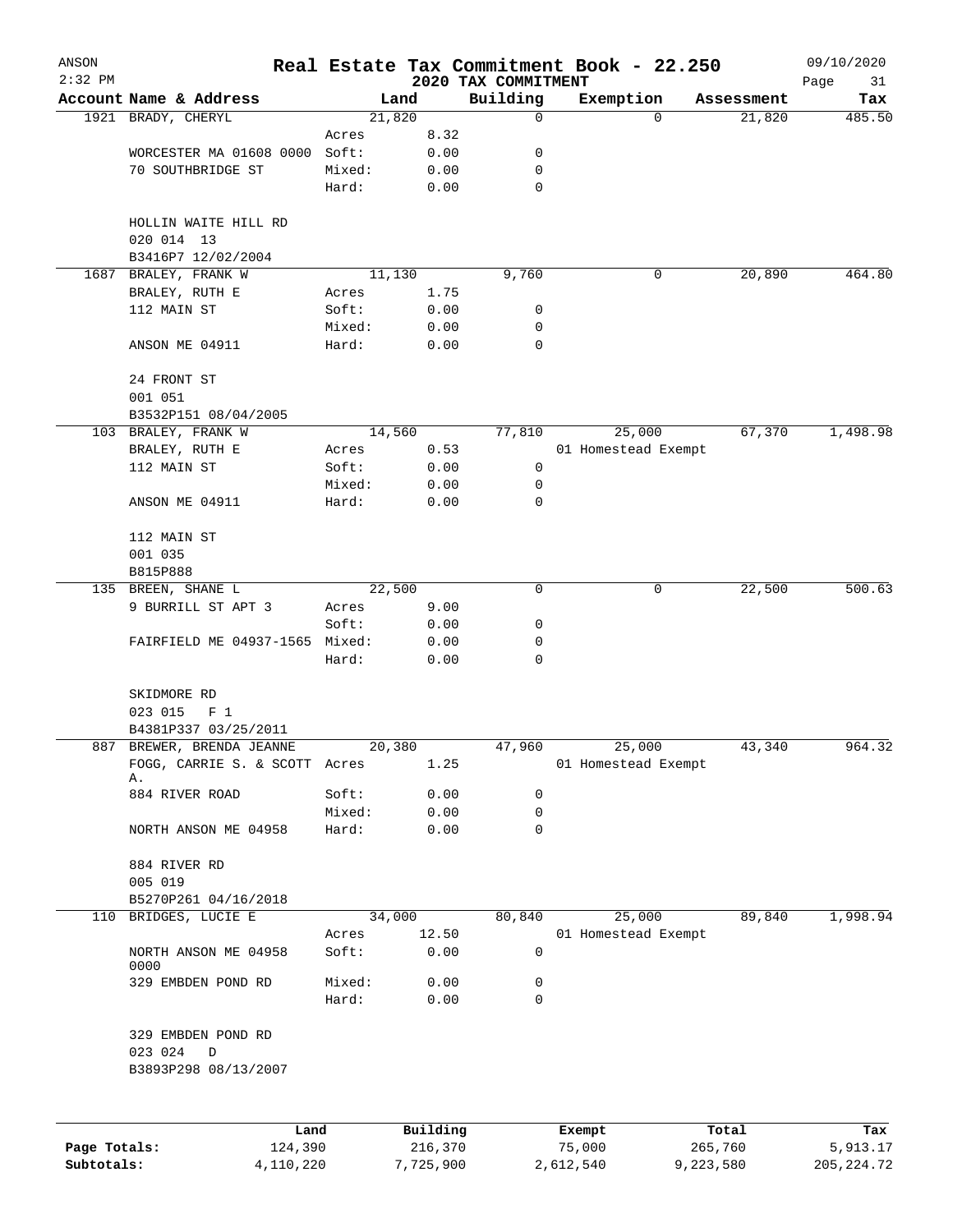| ANSON<br>$2:32$ PM |                             |             |       | 2020 TAX COMMITMENT | Real Estate Tax Commitment Book - 22.250 |             | 09/10/2020<br>Page<br>32 |
|--------------------|-----------------------------|-------------|-------|---------------------|------------------------------------------|-------------|--------------------------|
|                    | Account Name & Address      |             | Land  | Building            | Exemption                                | Assessment  | Tax                      |
|                    | 122 BROWN, DANIEL M         | 43,000      |       | 109,360             | 25,000                                   | 127,360     | 2,833.76                 |
|                    | PO BOX 11                   | Acres       | 41.00 |                     | 01 Homestead Exempt                      |             |                          |
|                    |                             | Soft:       | 0.00  | 0                   |                                          |             |                          |
|                    | NORTH ANSON ME 04958        | Mixed:      | 0.00  | 0                   |                                          |             |                          |
|                    |                             | Hard:       | 0.00  | 0                   |                                          |             |                          |
|                    | 91 MADISON ST               |             |       |                     |                                          |             |                          |
|                    | 017 027                     |             |       |                     |                                          |             |                          |
|                    | B2346P141                   |             |       |                     |                                          |             |                          |
|                    | 1261 BROWN, DANIEL M        | 11,490      |       | 55,200              |                                          | 0<br>66,690 | 1,483.85                 |
|                    | PO BOX 11                   | Acres       | 0.33  |                     |                                          |             |                          |
|                    |                             | Soft:       | 0.00  | 0                   |                                          |             |                          |
|                    | NORTH ANSON ME 04958        | Mixed:      | 0.00  | 0                   |                                          |             |                          |
|                    |                             | Hard:       | 0.00  | 0                   |                                          |             |                          |
|                    |                             | B4993P001   |       |                     |                                          |             |                          |
|                    | 11 MADISON ST               |             |       |                     |                                          |             |                          |
|                    | 006 007                     |             |       |                     |                                          |             |                          |
|                    | B4993P001 08/14/2016        |             |       |                     |                                          |             |                          |
|                    | 651 BROWN, JASON A          | 11,240      |       | 0                   |                                          | 11,240<br>0 | 250.09                   |
|                    | BROWN, JODY M               | Acres       | 24.80 |                     |                                          |             |                          |
|                    |                             | Soft:       | 1.00  | 112                 |                                          |             |                          |
|                    | 13 GARFIELD ST              | Mixed:      | 22.80 | 3,625               |                                          |             |                          |
|                    | MADISON ME 04950            | Hard:       | 0.00  | 0                   |                                          |             |                          |
|                    |                             | TREE GROWTH |       |                     |                                          |             |                          |
|                    | 024 028<br>B                |             |       |                     |                                          |             |                          |
|                    | B2807P168                   |             |       |                     |                                          |             |                          |
|                    | 1678 BROWN, LOUISE J        | 24,230      |       | 18,760              | 25,000                                   | 17,990      | 400.28                   |
|                    | DOUGLAS D, DOUGLAS D,<br>JR | Acres       | 3.82  |                     | 01 Homestead Exempt                      |             |                          |
|                    | 555 PEASE HILL ROAD         | Soft:       | 0.00  | 0                   |                                          |             |                          |
|                    |                             | Mixed:      | 0.00  | 0                   |                                          |             |                          |
|                    | ANSON ME 04911              | Hard:       | 0.00  | 0                   |                                          |             |                          |
|                    | 555 PEASE HILL RD           |             |       |                     |                                          |             |                          |
|                    | 014 041<br>$\mathbf{1}$     |             |       |                     |                                          |             |                          |
|                    | B3326P330 06/16/2004        |             |       |                     |                                          |             |                          |
|                    | 1246 BROWN, MARY D          |             | 0     | 9,940               | 9,940                                    |             | 0<br>0.00                |
|                    | PO BOX 126                  |             |       |                     | 01 Homestead Exempt                      |             |                          |
|                    | ANSON ME 04911              |             |       |                     |                                          |             |                          |
|                    |                             |             |       |                     |                                          |             |                          |
|                    | 78 CAMPGROUND RD            |             |       |                     |                                          |             |                          |
|                    | 015 036<br>5<br>ON          |             |       |                     |                                          |             |                          |
| 448                | BROWN, RICHARD E JR         | 10,000      |       | 51,860              | 25,000                                   | 36,860      | 820.14                   |
|                    | 9 SECOND STREET             | Acres       | 0.25  |                     | 01 Homestead Exempt                      |             |                          |
|                    |                             | Soft:       | 0.00  | 0                   |                                          |             |                          |
|                    | ANSON ME 04911              | Mixed:      | 0.00  | 0                   |                                          |             |                          |
|                    |                             | Hard:       | 0.00  | 0                   |                                          |             |                          |
|                    | 9 SECOND ST                 |             |       |                     |                                          |             |                          |
|                    | 001 067                     |             |       |                     |                                          |             |                          |
|                    | B2842P336                   |             |       |                     |                                          |             |                          |
|                    |                             |             |       |                     |                                          |             |                          |
|                    |                             |             |       |                     |                                          |             |                          |
|                    |                             |             |       |                     |                                          |             |                          |
|                    |                             |             |       |                     |                                          |             |                          |

|              | Land      | Building  | Exempt    | Total     | Tax        |
|--------------|-----------|-----------|-----------|-----------|------------|
| Page Totals: | 99,960    | 245,120   | 84,940    | 260,140   | 5,788.12   |
| Subtotals:   | 4,210,180 | 7,971,020 | 2,697,480 | 9,483,720 | 211,012.84 |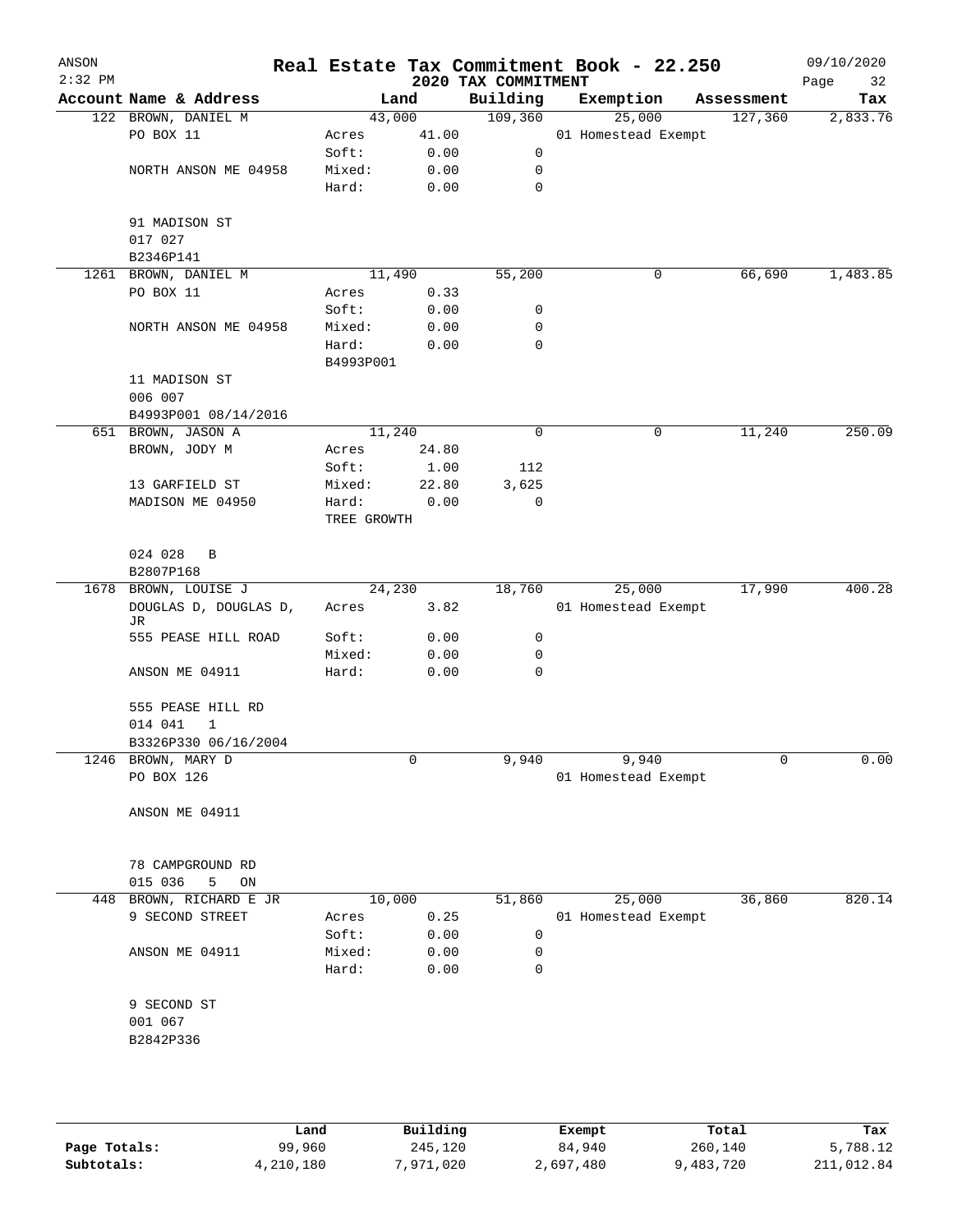| ANSON<br>$2:32$ PM |                                                     |                 |       | Real Estate Tax Commitment Book - 22.250<br>2020 TAX COMMITMENT |                     |        |            | 09/10/2020<br>Page<br>33 |
|--------------------|-----------------------------------------------------|-----------------|-------|-----------------------------------------------------------------|---------------------|--------|------------|--------------------------|
|                    | Account Name & Address                              |                 | Land  | Building                                                        | Exemption           |        | Assessment | Tax                      |
|                    | 1855 BROWN, SHEILA W                                | 31,650          |       | 44,950                                                          |                     | 25,000 | 51,600     | 1,148.10                 |
|                    | 840 RIVER RD                                        | Acres           | 10.15 |                                                                 | 01 Homestead Exempt |        |            |                          |
|                    |                                                     | Soft:           | 0.00  | 0                                                               |                     |        |            |                          |
|                    | NORTH ANSON ME 04958                                | Mixed:          | 0.00  | 0                                                               |                     |        |            |                          |
|                    |                                                     | Hard:           | 0.00  | 0                                                               |                     |        |            |                          |
|                    | 840 RIVER RD                                        |                 |       |                                                                 |                     |        |            |                          |
|                    | 018 007                                             |                 |       |                                                                 |                     |        |            |                          |
| 1635               | B4275P175 05/13/2010<br>BROWNE, DONALD J            | 32,220          |       | 9,420                                                           |                     | 0      | 41,640     | 926.49                   |
|                    | BROWNE, CHERYL A                                    | Acres           | 28.43 |                                                                 |                     |        |            |                          |
|                    |                                                     | Soft:           | 0.00  | 0                                                               |                     |        |            |                          |
|                    | 24 WIRE BRIDGE ROAD                                 | Mixed:          | 0.00  | 0                                                               |                     |        |            |                          |
|                    | NEW PORTLAND ME 04961<br>3605                       | Hard:           | 0.00  | 0                                                               |                     |        |            |                          |
|                    | 019 026<br>Α<br>B2576P335                           |                 |       |                                                                 |                     |        |            |                          |
|                    | 114 BROWNE, SHAWN E                                 | 30,000          |       | 122,920                                                         |                     | 25,000 | 127,920    | 2,846.22                 |
|                    | 106 VALLEY ROAD                                     | Acres           | 8.50  |                                                                 | 01 Homestead Exempt |        |            |                          |
|                    |                                                     | Soft:           | 0.00  | 0                                                               |                     |        |            |                          |
|                    | NORTH ANSON ME 04958                                | Mixed:          | 0.00  | 0                                                               |                     |        |            |                          |
|                    |                                                     | Hard:           | 0.00  | 0                                                               |                     |        |            |                          |
|                    | 106 VALLEY RD<br>018 028                            |                 |       |                                                                 |                     |        |            |                          |
|                    | B2034P142                                           |                 |       |                                                                 |                     |        |            |                          |
|                    | 594 BRUCE, RANDY C                                  | 19,880<br>Acres | 10.60 | 20,990                                                          |                     | 0      | 40,870     | 909.36                   |
|                    | MADISON ME 04950 0000                               | Soft:           | 0.00  | 0                                                               |                     |        |            |                          |
|                    | 1174 LAKEWOOD RD                                    | Mixed:          | 0.00  | 0                                                               |                     |        |            |                          |
|                    |                                                     | Hard:           | 0.00  | 0                                                               |                     |        |            |                          |
|                    | OFF POULIN CORNER ROAD<br>018 021<br>J<br>B2732P203 |                 |       |                                                                 |                     |        |            |                          |
|                    | 1549 BRUCE, RANDY C                                 | 13,200          |       | 0                                                               |                     | 0      | 13,200     | 293.70                   |
|                    |                                                     | Acres           | 22.00 |                                                                 |                     |        |            |                          |
|                    | MADISON ME 04950 0000                               | Soft:           | 0.00  | 0                                                               |                     |        |            |                          |
|                    | 1174 LAKEWOOD RD                                    | Mixed:          | 0.00  | 0                                                               |                     |        |            |                          |
|                    |                                                     | Hard:           | 0.00  | 0                                                               |                     |        |            |                          |
|                    | 018 020                                             |                 |       |                                                                 |                     |        |            |                          |
|                    | B3988P282 04/18/2008                                |                 |       |                                                                 |                     |        |            |                          |
|                    | 1135 BRYAN, WENDY J., ESTATE                        | 18,000          |       | 0                                                               |                     | 0      | 18,000     | 400.50                   |
|                    | C/O TERRY GRIFFIN                                   | Acres           | 5.00  |                                                                 |                     |        |            |                          |
|                    | 104 ADKINS AVE.                                     | Soft:           | 0.00  | 0                                                               |                     |        |            |                          |
|                    | FAYETTEVILLE WV 25840                               | Mixed:          | 0.00  | 0                                                               |                     |        |            |                          |
|                    |                                                     | Hard:           | 0.00  | 0                                                               |                     |        |            |                          |
|                    | 019 010 A<br>B2356P168                              |                 |       |                                                                 |                     |        |            |                          |
|                    |                                                     |                 |       |                                                                 |                     |        |            |                          |

|              | Land      | Building  | Exempt    | Total     | Tax        |
|--------------|-----------|-----------|-----------|-----------|------------|
| Page Totals: | 144,950   | 198,280   | 50,000    | 293,230   | 6,524.37   |
| Subtotals:   | 4,355,130 | 8,169,300 | 2,747,480 | 9,776,950 | 217,537.21 |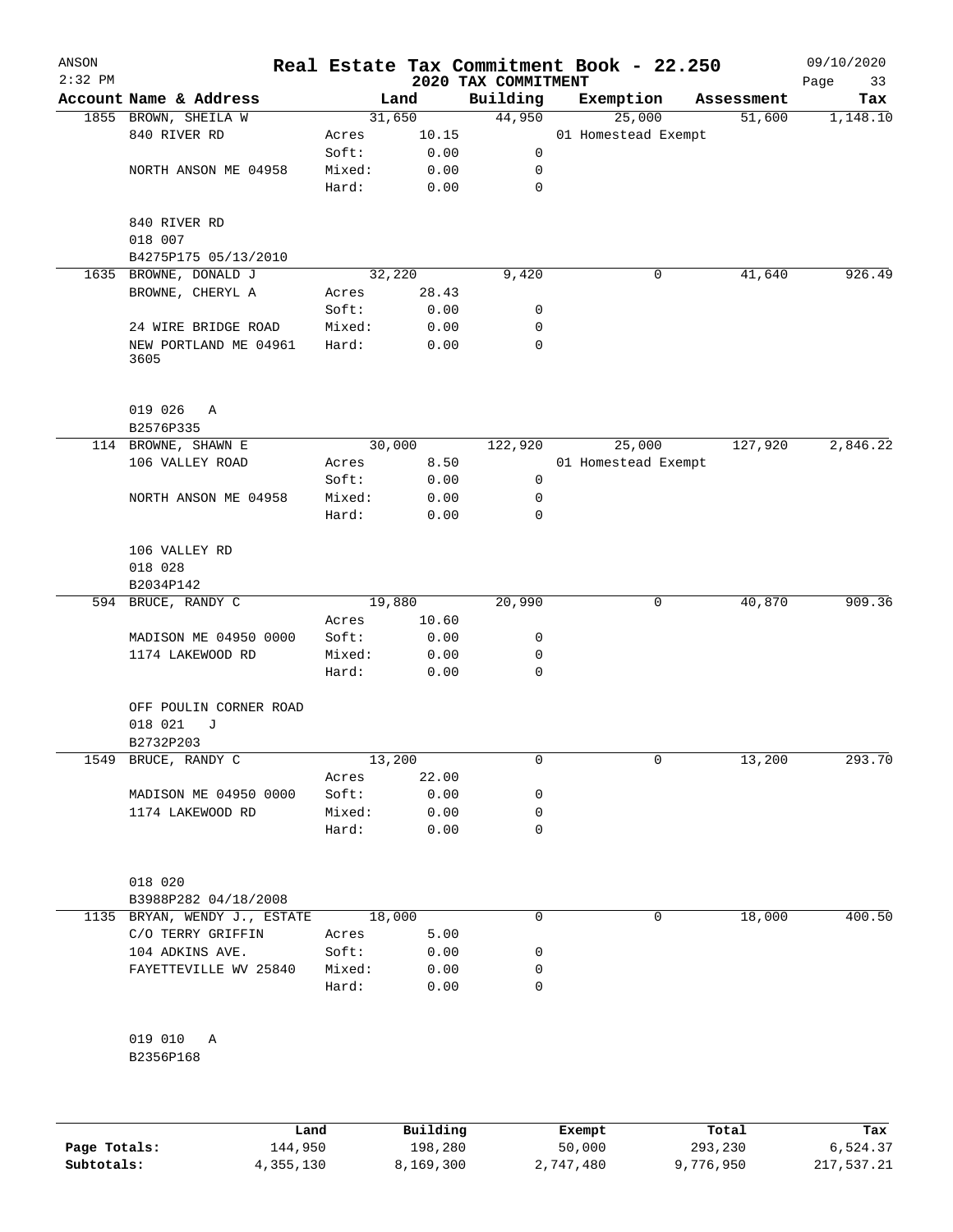| Account Name & Address<br>225 BRYANT, BILLY II<br>1160 VALLEY ROAD<br>ANSON ME 04911<br>1160 VALLEY RD<br>020 024<br>Ε<br>B4820P287 08/19/2014 B1572P165<br>126 BRYANT, HARRIET R<br>BRYANT, JOHN H<br>PO BOX 444<br>NORTH ANSON ME 04958<br>25 MADISON ST<br>006 003<br>B1605P80<br>127 BRYANT, HARRIET R<br>BRYANT, JOHN H | 20,000<br>Acres<br>Soft:<br>Mixed:<br>Hard:<br>20,110<br>Acres<br>Soft:<br>Mixed:<br>Hard:                                                                                         | Land<br>1.00<br>0.00<br>0.00<br>0.00<br>1.07<br>0.00<br>0.00<br>0.00 | Building<br>12,180<br>0<br>0<br>$\mathbf 0$<br>73,390<br>0<br>0                                                                             |                                           | Exemption<br>25,000<br>01 Homestead Exempt<br>31,000<br>01 Homestead Exempt<br>0 02 Resident Veteran | Assessment<br>7,180<br>62,500 | Tax<br>159.76<br>1,390.63 |
|------------------------------------------------------------------------------------------------------------------------------------------------------------------------------------------------------------------------------------------------------------------------------------------------------------------------------|------------------------------------------------------------------------------------------------------------------------------------------------------------------------------------|----------------------------------------------------------------------|---------------------------------------------------------------------------------------------------------------------------------------------|-------------------------------------------|------------------------------------------------------------------------------------------------------|-------------------------------|---------------------------|
|                                                                                                                                                                                                                                                                                                                              |                                                                                                                                                                                    |                                                                      |                                                                                                                                             |                                           |                                                                                                      |                               |                           |
|                                                                                                                                                                                                                                                                                                                              |                                                                                                                                                                                    |                                                                      |                                                                                                                                             |                                           |                                                                                                      |                               |                           |
|                                                                                                                                                                                                                                                                                                                              |                                                                                                                                                                                    |                                                                      |                                                                                                                                             |                                           |                                                                                                      |                               |                           |
|                                                                                                                                                                                                                                                                                                                              |                                                                                                                                                                                    |                                                                      |                                                                                                                                             |                                           |                                                                                                      |                               |                           |
|                                                                                                                                                                                                                                                                                                                              |                                                                                                                                                                                    |                                                                      |                                                                                                                                             |                                           |                                                                                                      |                               |                           |
|                                                                                                                                                                                                                                                                                                                              |                                                                                                                                                                                    |                                                                      |                                                                                                                                             |                                           |                                                                                                      |                               |                           |
|                                                                                                                                                                                                                                                                                                                              |                                                                                                                                                                                    |                                                                      |                                                                                                                                             |                                           |                                                                                                      |                               |                           |
|                                                                                                                                                                                                                                                                                                                              |                                                                                                                                                                                    |                                                                      |                                                                                                                                             |                                           |                                                                                                      |                               |                           |
|                                                                                                                                                                                                                                                                                                                              |                                                                                                                                                                                    |                                                                      |                                                                                                                                             |                                           |                                                                                                      |                               |                           |
|                                                                                                                                                                                                                                                                                                                              |                                                                                                                                                                                    |                                                                      |                                                                                                                                             |                                           |                                                                                                      |                               |                           |
|                                                                                                                                                                                                                                                                                                                              |                                                                                                                                                                                    |                                                                      |                                                                                                                                             |                                           |                                                                                                      |                               |                           |
|                                                                                                                                                                                                                                                                                                                              |                                                                                                                                                                                    |                                                                      |                                                                                                                                             |                                           |                                                                                                      |                               |                           |
|                                                                                                                                                                                                                                                                                                                              |                                                                                                                                                                                    |                                                                      |                                                                                                                                             |                                           |                                                                                                      |                               |                           |
|                                                                                                                                                                                                                                                                                                                              |                                                                                                                                                                                    |                                                                      |                                                                                                                                             |                                           |                                                                                                      |                               |                           |
|                                                                                                                                                                                                                                                                                                                              |                                                                                                                                                                                    |                                                                      |                                                                                                                                             |                                           |                                                                                                      |                               |                           |
|                                                                                                                                                                                                                                                                                                                              |                                                                                                                                                                                    |                                                                      |                                                                                                                                             |                                           |                                                                                                      |                               |                           |
|                                                                                                                                                                                                                                                                                                                              |                                                                                                                                                                                    |                                                                      |                                                                                                                                             |                                           |                                                                                                      |                               |                           |
|                                                                                                                                                                                                                                                                                                                              | 26,790                                                                                                                                                                             |                                                                      | 0                                                                                                                                           |                                           | 0                                                                                                    | 26,790                        | 596.08                    |
|                                                                                                                                                                                                                                                                                                                              | Acres                                                                                                                                                                              | 5.79                                                                 |                                                                                                                                             |                                           |                                                                                                      |                               |                           |
| PO BOX 444                                                                                                                                                                                                                                                                                                                   | Soft:                                                                                                                                                                              | 0.00                                                                 | 0                                                                                                                                           |                                           |                                                                                                      |                               |                           |
|                                                                                                                                                                                                                                                                                                                              | Mixed:                                                                                                                                                                             | 0.00                                                                 | 0                                                                                                                                           |                                           |                                                                                                      |                               |                           |
| NORTH ANSON ME 04958                                                                                                                                                                                                                                                                                                         | Hard:                                                                                                                                                                              | 0.00                                                                 | 0                                                                                                                                           |                                           |                                                                                                      |                               |                           |
|                                                                                                                                                                                                                                                                                                                              |                                                                                                                                                                                    |                                                                      |                                                                                                                                             |                                           |                                                                                                      |                               |                           |
| B1605P80                                                                                                                                                                                                                                                                                                                     |                                                                                                                                                                                    |                                                                      |                                                                                                                                             |                                           |                                                                                                      |                               |                           |
|                                                                                                                                                                                                                                                                                                                              |                                                                                                                                                                                    |                                                                      |                                                                                                                                             |                                           | 0                                                                                                    |                               | 829.04                    |
|                                                                                                                                                                                                                                                                                                                              |                                                                                                                                                                                    |                                                                      |                                                                                                                                             |                                           |                                                                                                      |                               |                           |
|                                                                                                                                                                                                                                                                                                                              | Soft:                                                                                                                                                                              |                                                                      |                                                                                                                                             |                                           |                                                                                                      |                               |                           |
|                                                                                                                                                                                                                                                                                                                              |                                                                                                                                                                                    |                                                                      |                                                                                                                                             |                                           |                                                                                                      |                               |                           |
|                                                                                                                                                                                                                                                                                                                              | Hard:                                                                                                                                                                              | 0.00                                                                 | 0                                                                                                                                           |                                           |                                                                                                      |                               |                           |
| 91 PREBLE AVE                                                                                                                                                                                                                                                                                                                |                                                                                                                                                                                    |                                                                      |                                                                                                                                             |                                           |                                                                                                      |                               |                           |
|                                                                                                                                                                                                                                                                                                                              |                                                                                                                                                                                    |                                                                      |                                                                                                                                             |                                           |                                                                                                      |                               |                           |
|                                                                                                                                                                                                                                                                                                                              |                                                                                                                                                                                    |                                                                      |                                                                                                                                             |                                           |                                                                                                      |                               |                           |
|                                                                                                                                                                                                                                                                                                                              |                                                                                                                                                                                    |                                                                      |                                                                                                                                             |                                           |                                                                                                      |                               | 1,272.92                  |
|                                                                                                                                                                                                                                                                                                                              |                                                                                                                                                                                    |                                                                      |                                                                                                                                             |                                           |                                                                                                      |                               |                           |
|                                                                                                                                                                                                                                                                                                                              |                                                                                                                                                                                    |                                                                      |                                                                                                                                             |                                           |                                                                                                      |                               |                           |
|                                                                                                                                                                                                                                                                                                                              |                                                                                                                                                                                    |                                                                      |                                                                                                                                             |                                           |                                                                                                      |                               |                           |
|                                                                                                                                                                                                                                                                                                                              |                                                                                                                                                                                    |                                                                      |                                                                                                                                             |                                           |                                                                                                      |                               |                           |
| 740 RIVER RD                                                                                                                                                                                                                                                                                                                 |                                                                                                                                                                                    |                                                                      |                                                                                                                                             |                                           |                                                                                                      |                               |                           |
| 017 007                                                                                                                                                                                                                                                                                                                      |                                                                                                                                                                                    |                                                                      |                                                                                                                                             |                                           |                                                                                                      |                               |                           |
| B4974P184 10/01/2015                                                                                                                                                                                                                                                                                                         |                                                                                                                                                                                    |                                                                      |                                                                                                                                             |                                           |                                                                                                      |                               |                           |
| 1813 BUBAR, RANDY G                                                                                                                                                                                                                                                                                                          |                                                                                                                                                                                    |                                                                      | 0                                                                                                                                           |                                           | 0                                                                                                    | 2,430                         | 54.07                     |
| PO BOX 456                                                                                                                                                                                                                                                                                                                   | Acres                                                                                                                                                                              | 0.42                                                                 |                                                                                                                                             |                                           |                                                                                                      |                               |                           |
|                                                                                                                                                                                                                                                                                                                              | Soft:                                                                                                                                                                              | 0.00                                                                 | 0                                                                                                                                           |                                           |                                                                                                      |                               |                           |
| ANSON ME 04911                                                                                                                                                                                                                                                                                                               | Mixed:                                                                                                                                                                             | 0.00                                                                 | 0                                                                                                                                           |                                           |                                                                                                      |                               |                           |
|                                                                                                                                                                                                                                                                                                                              | Hard:                                                                                                                                                                              | 0.00                                                                 | 0                                                                                                                                           |                                           |                                                                                                      |                               |                           |
| OFF PREBLE AVE                                                                                                                                                                                                                                                                                                               |                                                                                                                                                                                    |                                                                      |                                                                                                                                             |                                           |                                                                                                      |                               |                           |
|                                                                                                                                                                                                                                                                                                                              |                                                                                                                                                                                    |                                                                      |                                                                                                                                             |                                           |                                                                                                      |                               |                           |
|                                                                                                                                                                                                                                                                                                                              |                                                                                                                                                                                    |                                                                      |                                                                                                                                             |                                           |                                                                                                      |                               |                           |
|                                                                                                                                                                                                                                                                                                                              | 006 002<br>B<br>398 BUBAR, RANDY G<br>PO BOX 456<br>ANSON ME 04911<br>004 005<br>В<br>B4828P262 09/11/2014<br>780 BUBAR, RANDY G<br>PO BOX 456<br>ANSON ME 04911<br>004 005<br>B 1 | Acres<br>Mixed:<br>Acres<br>Soft:<br>Mixed:<br>Hard:                 | 12,650<br>0.40<br>0.00<br>0.00<br>21,650<br>2.10<br>0.00<br>0.00<br>0.00<br>B4923P022<br>2,430<br>B5295P036 06/21/2018 B4429P122 08/09/2011 | 24,610<br>0<br>0<br>35,560<br>0<br>0<br>0 |                                                                                                      | 0                             | 37,260<br>57,210          |

|              | Land      | Building  | Exempt    | Total     | Tax        |
|--------------|-----------|-----------|-----------|-----------|------------|
| Page Totals: | 103,630   | 145,740   | 56,000    | 193,370   | 4,302.50   |
| Subtotals:   | 4,458,760 | 8,315,040 | 2,803,480 | 9,970,320 | 221,839.71 |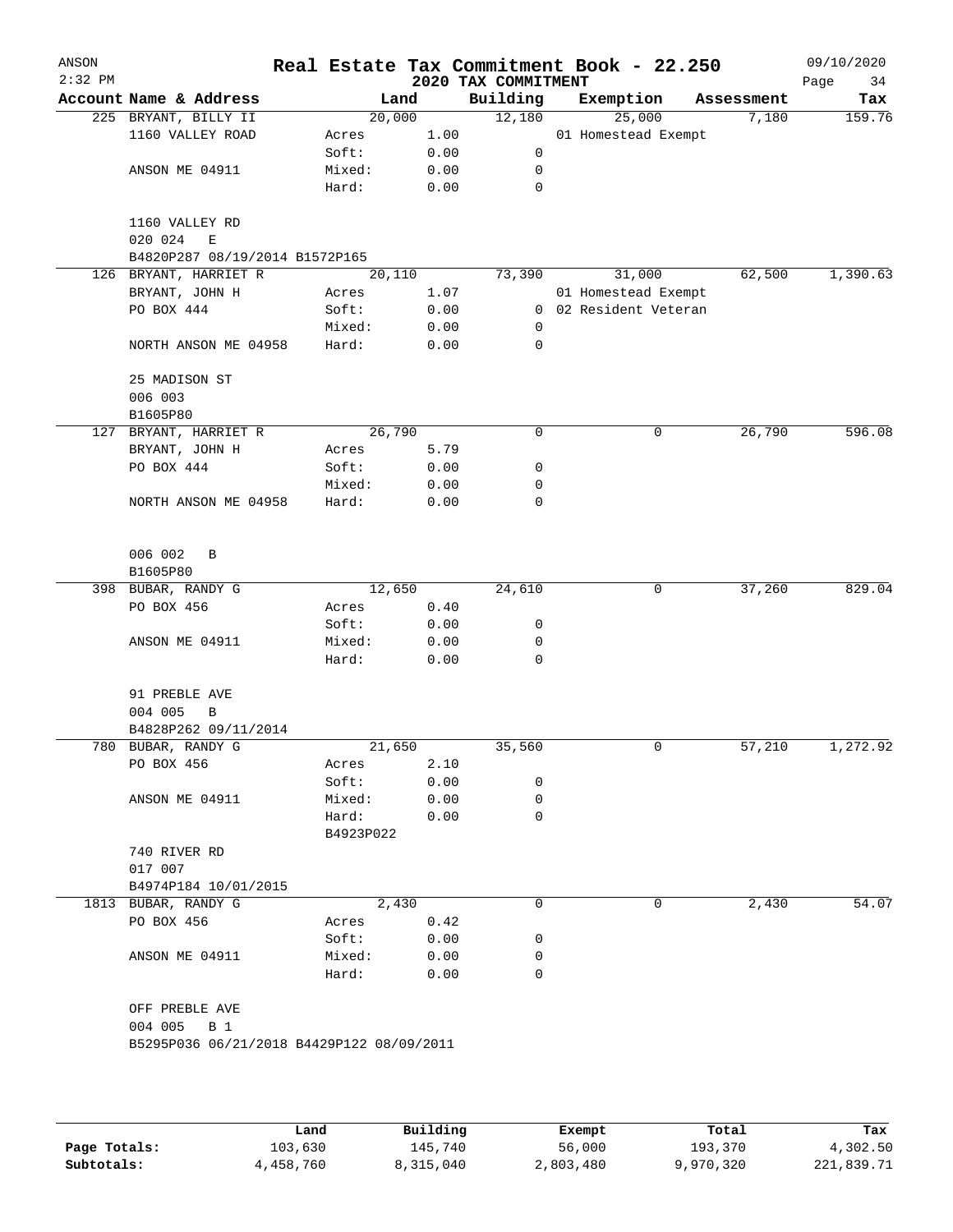| ANSON     |                                    |             |          |                                 | Real Estate Tax Commitment Book - 22.250 |            | 09/10/2020        |
|-----------|------------------------------------|-------------|----------|---------------------------------|------------------------------------------|------------|-------------------|
| $2:32$ PM | Account Name & Address             |             | Land     | 2020 TAX COMMITMENT<br>Building | Exemption                                | Assessment | Page<br>35<br>Tax |
|           | 131 BUNKER, CHARLES ESTATE         |             | 15,000   | $\mathbf 0$                     | $\Omega$                                 | 15,000     | 333.75            |
|           | OF &                               |             |          |                                 |                                          |            |                   |
|           | BUNKER RICHARD I                   | Acres       | 3.00     |                                 |                                          |            |                   |
|           |                                    | Soft:       | 0.00     | 0                               |                                          |            |                   |
|           | 92 JOHN EWER RD                    | Mixed:      | 0.00     | 0                               |                                          |            |                   |
|           | SANDWICH MA 02563 0000             | Hard:       | 0.00     | 0                               |                                          |            |                   |
|           | 022 025                            |             |          |                                 |                                          |            |                   |
|           | B725P385                           |             |          |                                 |                                          |            |                   |
|           | 1784 BUNNEY, JOHN P &              |             | 35,500   | 13,080                          | 0                                        | 48,580     | 1,080.91          |
|           | LUCAS, EILEEN V                    | Acres       | 40.00    |                                 |                                          |            |                   |
|           |                                    | Soft:       | 0.00     | 0                               |                                          |            |                   |
|           | 129 CHESTNUT HILL RD               | Mixed:      | 0.00     | 0                               |                                          |            |                   |
|           | GROTON MA 01450 0000               | Hard:       | 0.00     | $\mathbf 0$                     |                                          |            |                   |
|           | CLARK ROAD                         |             |          |                                 |                                          |            |                   |
|           | 022 035                            |             |          |                                 |                                          |            |                   |
|           | B2645P153<br>654 BURBANK, VALERIE  |             | 26,900   | 4,200                           | 0                                        | 31,100     | 691.98            |
|           | 1818 LONG FALLS DAM                | Acres       | 15.00    |                                 |                                          |            |                   |
|           | ROAD                               | Soft:       | 0.00     | 0                               |                                          |            |                   |
|           | LEXINGTON ME 04961                 | Mixed:      | 0.00     | 0                               |                                          |            |                   |
|           |                                    | Hard:       | 0.00     | $\Omega$                        |                                          |            |                   |
|           | 449 FOUR MILE SQUARE RD<br>021 019 |             |          |                                 |                                          |            |                   |
|           | 286 BURNETT, JOANN                 |             | 51,000   | 0                               | 0                                        | 51,000     | 1,134.75          |
|           |                                    | Acres       | 54.00    |                                 |                                          |            |                   |
|           | NEW BEDFORD MA 02745<br>3514       | Soft:       | 0.00     | 0                               |                                          |            |                   |
|           | 139 STEVENSON ST                   | Mixed:      | 0.00     | 0                               |                                          |            |                   |
|           |                                    | Hard:       | 0.00     | $\mathbf 0$                     |                                          |            |                   |
|           | 019 017<br>5                       |             |          |                                 |                                          |            |                   |
|           | B1462P11                           |             |          |                                 |                                          |            |                   |
|           | 105 BURNS, BRIAN E                 |             | 16,500   | 0                               | 0                                        | 16,500     | 367.13            |
|           | BURNS, ALICE E                     | Acres       | 68.00    |                                 |                                          |            |                   |
|           | PO BOX 334                         | Soft:       | 24.00    | 2,688                           |                                          |            |                   |
|           |                                    | Mixed:      | 21.00    | 3,339                           |                                          |            |                   |
|           | ANSON ME 04911                     | Hard:       | 21.00    | 3,570                           |                                          |            |                   |
|           |                                    | TREE GROWTH |          |                                 |                                          |            |                   |
|           | BURNS RD<br>011 019                |             |          |                                 |                                          |            |                   |
|           | B889P1022                          |             |          |                                 |                                          |            |                   |
|           | 1287 BURNS, BRIAN E                |             | 20,000   | 39,830                          | 0                                        | 59,830     | 1,331.22          |
|           | BURNS, ALICE E                     | Acres       | 1.00     |                                 |                                          |            |                   |
|           | PO BOX 334                         | Soft:       | 0.00     | 0                               |                                          |            |                   |
|           |                                    | Mixed:      | 0.00     | 0                               |                                          |            |                   |
|           | ANSON ME 04911                     | Hard:       | 0.00     | 0                               |                                          |            |                   |
|           | 21 SPEAR HILL RD                   |             |          |                                 |                                          |            |                   |
|           | 001 103<br>B3758P167 10/16/2006    |             |          |                                 |                                          |            |                   |
|           |                                    |             |          |                                 |                                          |            |                   |
|           |                                    |             |          |                                 |                                          |            |                   |
|           | Land                               |             | Building |                                 | Exempt                                   | Total      | Tax               |

**Page Totals:** 164,900 57,110 0 222,010 4,939.74 **Subtotals:** 4,623,660 8,372,150 2,803,480 10,192,330 226,779.45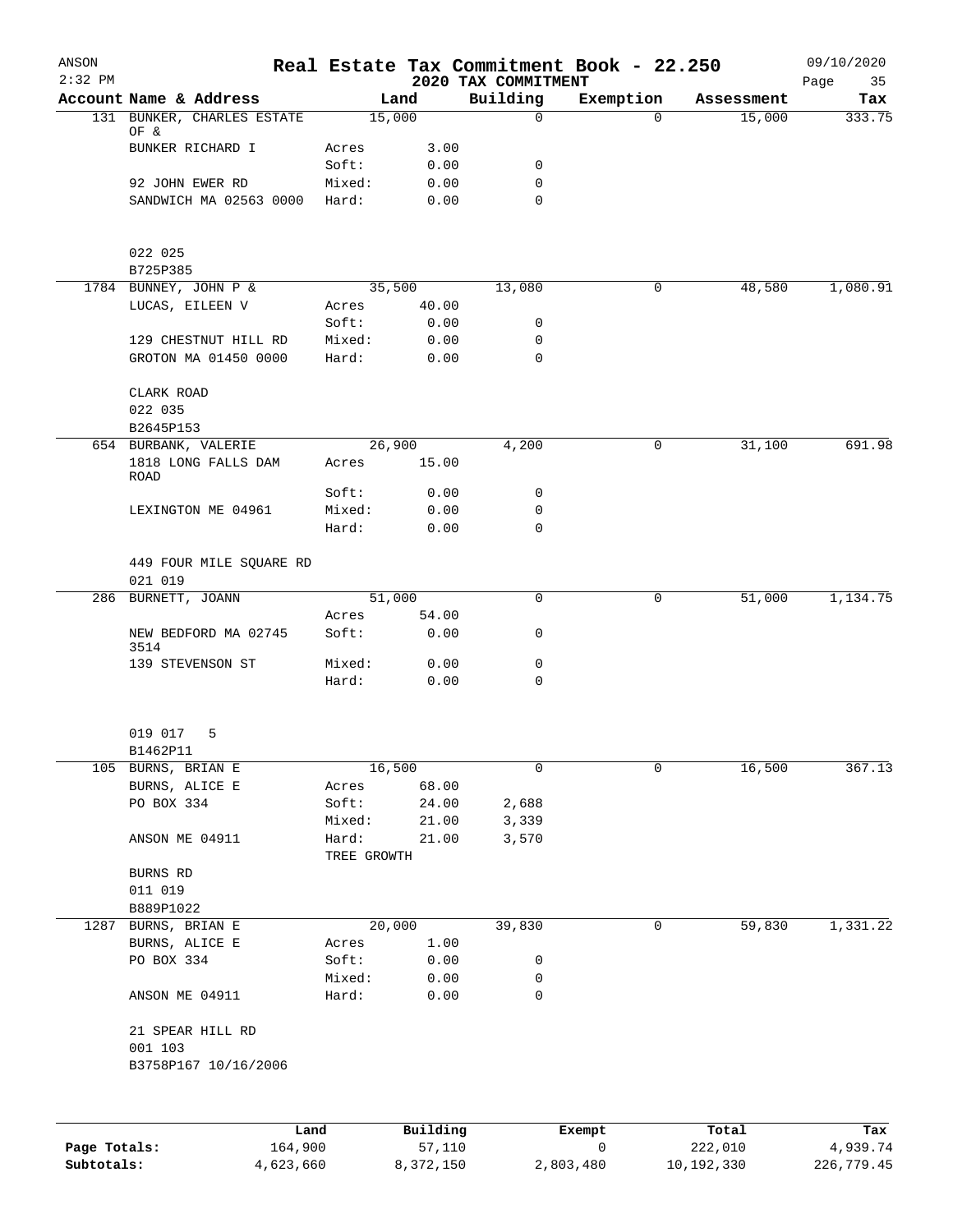|                                                          | Real Estate Tax Commitment Book - 22.250                       |                                                                          |                                                                                                  |                                                                                                                                                                                                                                      |                     |                                                   | 09/10/2020<br>Page<br>36                                                                                         |
|----------------------------------------------------------|----------------------------------------------------------------|--------------------------------------------------------------------------|--------------------------------------------------------------------------------------------------|--------------------------------------------------------------------------------------------------------------------------------------------------------------------------------------------------------------------------------------|---------------------|---------------------------------------------------|------------------------------------------------------------------------------------------------------------------|
| Account Name & Address                                   |                                                                |                                                                          | Building                                                                                         |                                                                                                                                                                                                                                      |                     |                                                   | Tax                                                                                                              |
| 98 BURNS, BRIAN E                                        |                                                                |                                                                          | 0                                                                                                |                                                                                                                                                                                                                                      | $\Omega$            | 35,840                                            | 797.44                                                                                                           |
| BURNS, ALICE E                                           | Acres                                                          |                                                                          |                                                                                                  |                                                                                                                                                                                                                                      |                     |                                                   |                                                                                                                  |
|                                                          | Soft:                                                          |                                                                          |                                                                                                  |                                                                                                                                                                                                                                      |                     |                                                   |                                                                                                                  |
|                                                          | Mixed:                                                         |                                                                          |                                                                                                  |                                                                                                                                                                                                                                      |                     |                                                   |                                                                                                                  |
| ANSON ME 04911                                           | Hard:                                                          |                                                                          | 13,600                                                                                           |                                                                                                                                                                                                                                      |                     |                                                   |                                                                                                                  |
| BURNS ROAD                                               |                                                                |                                                                          |                                                                                                  |                                                                                                                                                                                                                                      |                     |                                                   |                                                                                                                  |
| 011 023                                                  |                                                                |                                                                          |                                                                                                  |                                                                                                                                                                                                                                      |                     |                                                   |                                                                                                                  |
| B859P443                                                 |                                                                |                                                                          |                                                                                                  |                                                                                                                                                                                                                                      |                     |                                                   |                                                                                                                  |
| 613 BURNS, BRIAN E                                       |                                                                |                                                                          | 39,730                                                                                           |                                                                                                                                                                                                                                      |                     | 21,360                                            | 475.26                                                                                                           |
| BURNS, ALICE E                                           | Acres                                                          |                                                                          |                                                                                                  |                                                                                                                                                                                                                                      |                     |                                                   |                                                                                                                  |
| PO BOX 334                                               | Soft:                                                          |                                                                          | 0                                                                                                |                                                                                                                                                                                                                                      |                     |                                                   |                                                                                                                  |
|                                                          | Mixed:                                                         |                                                                          | 0                                                                                                |                                                                                                                                                                                                                                      |                     |                                                   |                                                                                                                  |
| ANSON ME 04911                                           | Hard:                                                          |                                                                          | 0                                                                                                |                                                                                                                                                                                                                                      |                     |                                                   |                                                                                                                  |
| 2 BOW ST                                                 |                                                                |                                                                          |                                                                                                  |                                                                                                                                                                                                                                      |                     |                                                   |                                                                                                                  |
| 003 024                                                  |                                                                |                                                                          |                                                                                                  |                                                                                                                                                                                                                                      |                     |                                                   |                                                                                                                  |
| B1639P255                                                |                                                                |                                                                          |                                                                                                  |                                                                                                                                                                                                                                      |                     |                                                   |                                                                                                                  |
|                                                          |                                                                |                                                                          |                                                                                                  |                                                                                                                                                                                                                                      |                     |                                                   | 1,402.86                                                                                                         |
|                                                          |                                                                |                                                                          |                                                                                                  |                                                                                                                                                                                                                                      |                     |                                                   |                                                                                                                  |
|                                                          |                                                                |                                                                          |                                                                                                  |                                                                                                                                                                                                                                      |                     |                                                   |                                                                                                                  |
|                                                          |                                                                |                                                                          |                                                                                                  |                                                                                                                                                                                                                                      |                     |                                                   |                                                                                                                  |
| ANSON ME 04911                                           | Hard:                                                          |                                                                          | 0                                                                                                |                                                                                                                                                                                                                                      |                     |                                                   |                                                                                                                  |
| 572 WEST MILLS RD                                        |                                                                |                                                                          |                                                                                                  |                                                                                                                                                                                                                                      |                     |                                                   |                                                                                                                  |
| 011 017<br>C                                             |                                                                |                                                                          |                                                                                                  |                                                                                                                                                                                                                                      |                     |                                                   |                                                                                                                  |
|                                                          |                                                                |                                                                          |                                                                                                  |                                                                                                                                                                                                                                      |                     |                                                   |                                                                                                                  |
| 91 BURNS, DANNY E                                        |                                                                |                                                                          | 7,150                                                                                            |                                                                                                                                                                                                                                      | 0                   | 33,650                                            | 748.71                                                                                                           |
| CROSSTOWN ROAD                                           | Acres                                                          |                                                                          |                                                                                                  |                                                                                                                                                                                                                                      |                     |                                                   |                                                                                                                  |
|                                                          | Soft:                                                          |                                                                          | 0                                                                                                |                                                                                                                                                                                                                                      |                     |                                                   |                                                                                                                  |
| EMBDEN ME 04958                                          | Mixed:                                                         |                                                                          | 0                                                                                                |                                                                                                                                                                                                                                      |                     |                                                   |                                                                                                                  |
|                                                          | Hard:                                                          |                                                                          | 0                                                                                                |                                                                                                                                                                                                                                      |                     |                                                   |                                                                                                                  |
| 586 WEST MILLS RD                                        |                                                                |                                                                          |                                                                                                  |                                                                                                                                                                                                                                      |                     |                                                   |                                                                                                                  |
| 011 017<br>B                                             |                                                                |                                                                          |                                                                                                  |                                                                                                                                                                                                                                      |                     |                                                   |                                                                                                                  |
| B1450P184                                                |                                                                |                                                                          |                                                                                                  |                                                                                                                                                                                                                                      |                     |                                                   |                                                                                                                  |
| 694 BURNS, DANNY J                                       |                                                                |                                                                          | 61,760                                                                                           |                                                                                                                                                                                                                                      |                     | 57,890                                            | 1,288.05                                                                                                         |
| 137 FAHI POND ROAD                                       | Acres                                                          |                                                                          |                                                                                                  |                                                                                                                                                                                                                                      |                     |                                                   |                                                                                                                  |
|                                                          | Soft:                                                          |                                                                          | 0                                                                                                |                                                                                                                                                                                                                                      |                     |                                                   |                                                                                                                  |
| EMBDEN ME 04958                                          | Mixed:                                                         |                                                                          | 0                                                                                                |                                                                                                                                                                                                                                      |                     |                                                   |                                                                                                                  |
|                                                          | Hard:                                                          |                                                                          | 0                                                                                                |                                                                                                                                                                                                                                      |                     |                                                   |                                                                                                                  |
| 137 FAHI POND RD                                         |                                                                |                                                                          |                                                                                                  |                                                                                                                                                                                                                                      |                     |                                                   |                                                                                                                  |
| 024 010<br>B                                             |                                                                |                                                                          |                                                                                                  |                                                                                                                                                                                                                                      |                     |                                                   |                                                                                                                  |
|                                                          |                                                                |                                                                          |                                                                                                  |                                                                                                                                                                                                                                      |                     |                                                   |                                                                                                                  |
| BURNS, KEITH E<br>46                                     |                                                                |                                                                          | 29,570                                                                                           |                                                                                                                                                                                                                                      |                     | 33,180                                            | 738.26                                                                                                           |
| PO BOX 185                                               | Acres                                                          |                                                                          |                                                                                                  |                                                                                                                                                                                                                                      |                     |                                                   |                                                                                                                  |
|                                                          | Soft:                                                          |                                                                          | 0                                                                                                |                                                                                                                                                                                                                                      |                     |                                                   |                                                                                                                  |
| ANSON ME 04911                                           | Mixed:                                                         |                                                                          | 0                                                                                                |                                                                                                                                                                                                                                      |                     |                                                   |                                                                                                                  |
|                                                          | Hard:                                                          |                                                                          | 0                                                                                                |                                                                                                                                                                                                                                      |                     |                                                   |                                                                                                                  |
| 96 BURNS RD                                              |                                                                |                                                                          |                                                                                                  |                                                                                                                                                                                                                                      |                     |                                                   |                                                                                                                  |
|                                                          |                                                                |                                                                          |                                                                                                  |                                                                                                                                                                                                                                      |                     |                                                   |                                                                                                                  |
|                                                          |                                                                |                                                                          |                                                                                                  |                                                                                                                                                                                                                                      |                     |                                                   |                                                                                                                  |
| 011 019<br>Α<br>B5300P99 06/27/2018 B4612P109 12/21/2012 |                                                                |                                                                          |                                                                                                  |                                                                                                                                                                                                                                      |                     |                                                   |                                                                                                                  |
|                                                          | PO BOX 334<br>82 BURNS, DANA E<br>BURNS, SUSAN J<br>PO BOX 321 | Acres<br>Soft:<br>Mixed:<br>B4830P213 09/09/2014<br>B4648P138 04/12/2013 | Land<br>35,840<br>TREE GROWTH<br>6,630<br>30,580<br>26,500<br>21,130<br>28,610<br>FARMLAND CLASS | 96.00<br>336<br>3.00<br>12.00<br>1,908<br>80.00<br>0.11<br>0.00<br>0.00<br>0.00<br>57,470<br>9.08<br>0.00<br>0<br>0<br>0.00<br>0.00<br>9.00<br>0.00<br>0.00<br>0.00<br>1.75<br>0.00<br>0.00<br>0.00<br>50.80<br>0.00<br>0.00<br>0.00 | 2020 TAX COMMITMENT | Exemption<br>25,000<br>25,000<br>25,000<br>25,000 | Assessment<br>01 Homestead Exempt<br>63,050<br>01 Homestead Exempt<br>01 Homestead Exempt<br>01 Homestead Exempt |

|              | Land      | Building  | Exempt    | Total      | Tax        |
|--------------|-----------|-----------|-----------|------------|------------|
| Page Totals: | 149,290   | 195,680   | 100,000   | 244,970    | 5,450.58   |
| Subtotals:   | 4,772,950 | 8,567,830 | 2,903,480 | 10,437,300 | 232,230.03 |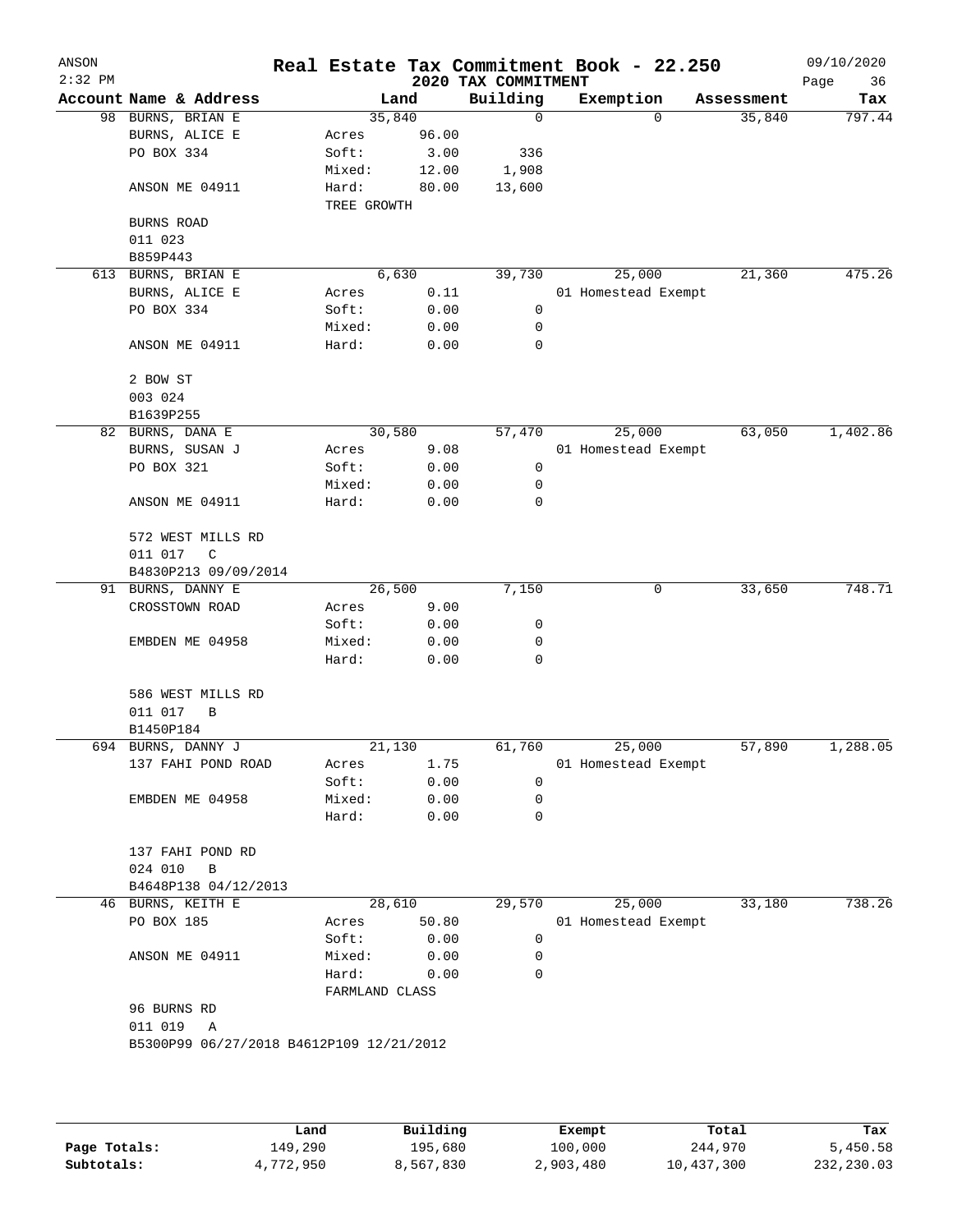| ANSON<br>$2:32$ PM |                                      |                      |               |                                 | Real Estate Tax Commitment Book - 22.250 |            | 09/10/2020        |
|--------------------|--------------------------------------|----------------------|---------------|---------------------------------|------------------------------------------|------------|-------------------|
|                    | Account Name & Address               | Land                 |               | 2020 TAX COMMITMENT<br>Building | Exemption                                | Assessment | Page<br>37<br>Tax |
|                    | 140 BURNS, RUSSELL A II              | 45,090               |               | 124,870                         | 25,000                                   | 144,960    | 3,225.36          |
|                    | BURNS, JOANNE M                      | Acres                | 67.32         |                                 | 01 Homestead Exempt                      |            |                   |
|                    | PO BOX 45                            | Soft:                | 0.00          | 0                               |                                          |            |                   |
|                    |                                      | Mixed:               | 52.00         | 8,268                           |                                          |            |                   |
|                    | ANSON ME 04911                       | Hard:<br>TREE GROWTH | 0.00          | 0                               |                                          |            |                   |
|                    | 515 WEST MILLS RD                    |                      |               |                                 |                                          |            |                   |
|                    | 011 025                              |                      |               |                                 |                                          |            |                   |
|                    | B1912P184<br>141 BURNS, RUSSELL A II | 3,980                |               | 0                               | 0                                        | 3,980      | 88.56             |
|                    | BURNS, JOANNE M                      | Acres                | 25.00         |                                 |                                          |            |                   |
|                    | PO BOX 45                            | Soft:                | 0.00          | 0                               |                                          |            |                   |
|                    |                                      | Mixed:               |               | 3,975                           |                                          |            |                   |
|                    |                                      | Hard:                | 25.00<br>0.00 | 0                               |                                          |            |                   |
|                    | ANSON ME 04911                       | TREE GROWTH          |               |                                 |                                          |            |                   |
|                    | 011 024                              |                      |               |                                 |                                          |            |                   |
|                    | B1924P47                             |                      |               |                                 |                                          |            |                   |
|                    | 827 BURNS, RUSSELL A II              | 20,000               |               | 11,720                          | 0                                        | 31,720     | 705.77            |
|                    | BURNS, JOANNE M                      | Acres                | 1.00          |                                 |                                          |            |                   |
|                    | PO BOX 45                            | Soft:                | 0.00          | 0                               |                                          |            |                   |
|                    |                                      | Mixed:               | 0.00          | 0                               |                                          |            |                   |
|                    | ANSON ME 04911                       | Hard:                | 0.00          | 0                               |                                          |            |                   |
|                    | 92 UNION ST                          |                      |               |                                 |                                          |            |                   |
|                    | 008 009                              |                      |               |                                 |                                          |            |                   |
|                    | B2124P117                            |                      |               |                                 |                                          |            | 714.23            |
|                    | 1163 BURNS, RUSSELL A II             | 13,420               |               | 18,680                          | 0                                        | 32,100     |                   |
|                    | BURNS, JOANNE M                      | Acres                | 0.45          |                                 |                                          |            |                   |
|                    | PO BOX 45                            | Soft:                | 0.00          | 0                               |                                          |            |                   |
|                    |                                      | Mixed:               | 0.00          | 0                               |                                          |            |                   |
|                    | ANSON ME 04911                       | Hard:                | 0.00          | 0                               |                                          |            |                   |
|                    | 197 RIVER RD                         |                      |               |                                 |                                          |            |                   |
|                    | 015 070<br>B                         |                      |               |                                 |                                          |            |                   |
|                    | B2613P196                            |                      |               |                                 |                                          |            |                   |
|                    | 1175 BURNS, RUSSELL A II             | 8,250                |               | 44,410                          | 0                                        | 52,660     | 1,171.69          |
|                    | BURNS, JOANNE M                      | Acres                | 0.17          |                                 |                                          |            |                   |
|                    | PO BOX 45                            | Soft:                | 0.00          | 0                               |                                          |            |                   |
|                    |                                      | Mixed:               | 0.00          | 0                               |                                          |            |                   |
|                    | ANSON ME 04911                       | Hard:                | 0.00          | 0                               |                                          |            |                   |
|                    | 7 ARNOLDS LN                         |                      |               |                                 |                                          |            |                   |
|                    | 001 020 A                            |                      |               |                                 |                                          |            |                   |
|                    | B2750P61                             |                      |               |                                 |                                          |            |                   |
|                    | 1270 BURNS, STEPHEN J                | 19,390               |               | 85,330                          | 0                                        | 104,720    | 2,330.02          |
|                    | 34 PEPPERELL ROAD                    | Acres                | 0.94          |                                 |                                          |            |                   |
|                    |                                      | Soft:                | 0.00          | 0                               |                                          |            |                   |
|                    | HOLLIS NH 03049                      | Mixed:               | 0.00          | 0                               |                                          |            |                   |
|                    |                                      | Hard:<br>BK3456PG36  | 0.00          | $\mathbf 0$                     |                                          |            |                   |
|                    | 17 OAK ST                            |                      |               |                                 |                                          |            |                   |
|                    | 003 003                              |                      |               |                                 |                                          |            |                   |
|                    | B5529P199 03/26/2020                 |                      |               |                                 |                                          |            |                   |
|                    |                                      |                      |               |                                 |                                          |            |                   |
|                    |                                      |                      |               |                                 |                                          |            |                   |
|                    |                                      |                      |               |                                 |                                          |            |                   |

|              | Land      | Building  | Exempt    | Total      | Tax        |
|--------------|-----------|-----------|-----------|------------|------------|
| Page Totals: | 110,130   | 285,010   | 25,000    | 370,140    | 8,235.63   |
| Subtotals:   | 4,883,080 | 8,852,840 | 2,928,480 | 10,807,440 | 240,465.66 |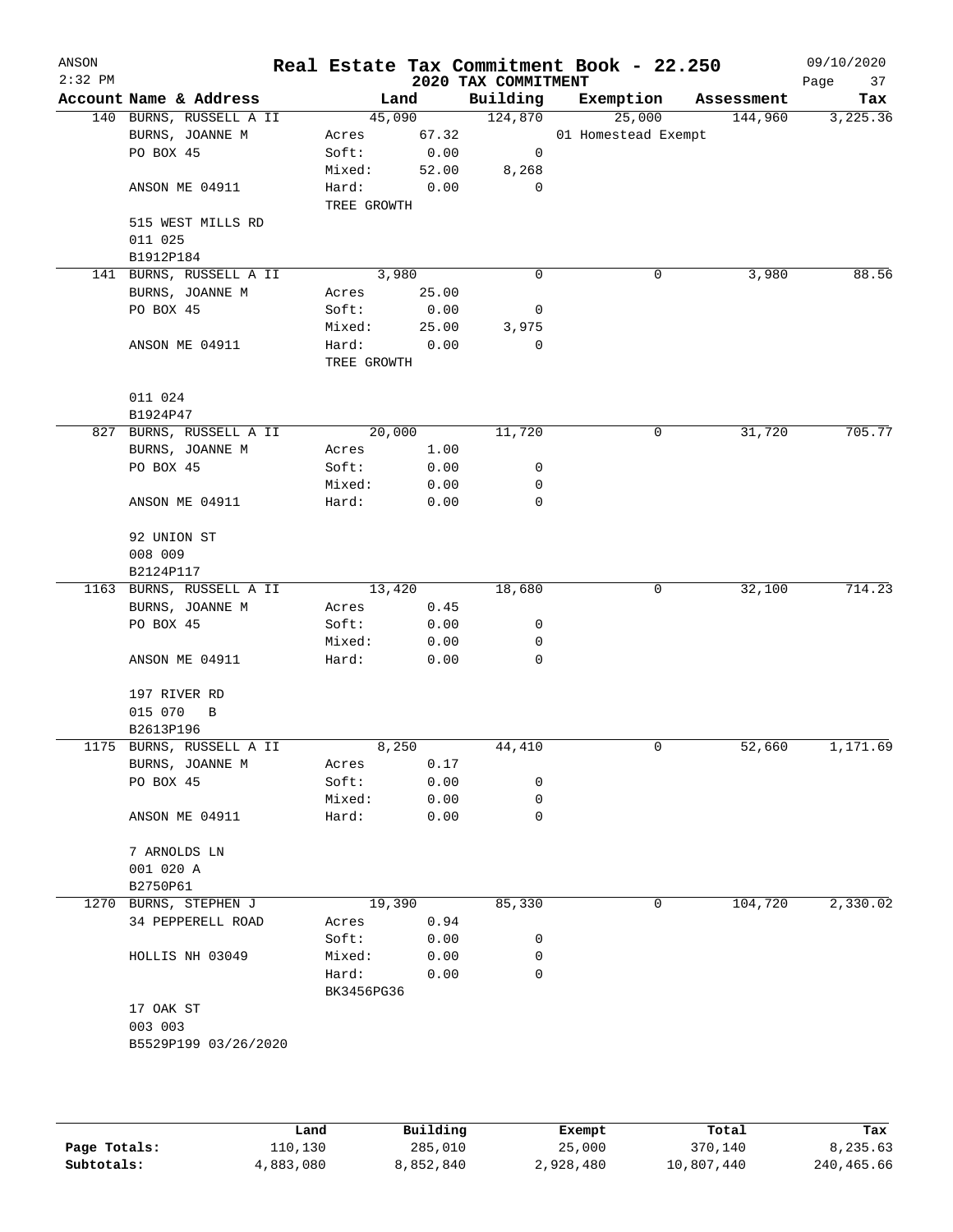| ANSON<br>$2:32$ PM |                           |                 |              | 2020 TAX COMMITMENT | Real Estate Tax Commitment Book - 22.250 |            | 09/10/2020<br>Page<br>38 |
|--------------------|---------------------------|-----------------|--------------|---------------------|------------------------------------------|------------|--------------------------|
|                    | Account Name & Address    |                 | Land         | Building            | Exemption                                | Assessment | Tax                      |
|                    | 1939 BURPEE, BETSY L      |                 | 26,840       | 108,620             | 31,000                                   | 104,460    | 2,324.23                 |
|                    |                           | Acres           | 5.56         |                     | 01 Homestead Exempt                      |            |                          |
|                    | NORTH ANSON ME 04958      | Soft:           | 0.00         |                     | 0 03 Resident Veteran Widow              |            |                          |
|                    | 7424<br>58 EMBDEN POND RD | Mixed:          | 0.00         | 0                   |                                          |            |                          |
|                    |                           | Hard:           | 0.00         | $\mathbf 0$         |                                          |            |                          |
|                    |                           |                 |              |                     |                                          |            |                          |
|                    | 58 EMBDEN POND RD         |                 |              |                     |                                          |            |                          |
|                    | 018 043<br>D              |                 |              |                     |                                          |            |                          |
|                    | B3504P82 06/16/2005       |                 |              |                     |                                          |            |                          |
|                    | 285 BURRIS, CHASELLOR F   |                 | 0            | 14,090              | 14,090                                   | $\Omega$   | 0.00                     |
|                    | BURRIS, JESSICA           |                 |              |                     | 01 Homestead Exempt                      |            |                          |
|                    | 81 HILLTOP ROAD           |                 |              |                     |                                          |            |                          |
|                    | ANSON ME 04911            |                 |              |                     |                                          |            |                          |
|                    |                           |                 |              |                     |                                          |            |                          |
|                    | 81 HILLTOP RD             |                 |              |                     |                                          |            |                          |
|                    | 004 026 ON1               |                 |              |                     |                                          |            |                          |
|                    | 1467 BURRIS, WILLIAM D    |                 | 22,730       | 26,840              | 25,000                                   | 24,570     | 546.68                   |
|                    | 85 HOLLIN WAITE HILL      | Acres           | 2.82         |                     | 01 Homestead Exempt                      |            |                          |
|                    | <b>ROAD</b>               | Soft:           | 0.00         | 0                   |                                          |            |                          |
|                    | ANSON ME 04911            | Mixed:          | 0.00         | 0                   |                                          |            |                          |
|                    |                           | Hard:           | 0.00         | $\Omega$            |                                          |            |                          |
|                    |                           |                 |              |                     |                                          |            |                          |
|                    | 85 HOLLIN WAITE HILL RD   |                 |              |                     |                                          |            |                          |
|                    | 014 045<br>$\mathbf{1}$   |                 |              |                     |                                          |            |                          |
|                    | B2610P69                  |                 |              |                     |                                          |            |                          |
|                    | 649 BURROWS, VERNIE W     |                 | 15,650       | 6,780               | 0                                        | 22,430     | 499.07                   |
|                    | PO BOX 3                  | Acres           | 1.43         |                     |                                          |            |                          |
|                    | SOLON ME 04979            | Soft:<br>Mixed: | 0.00<br>0.00 | 0<br>0              |                                          |            |                          |
|                    |                           | Hard:           | 0.00         | $\mathbf 0$         |                                          |            |                          |
|                    |                           | B4932P085       |              |                     |                                          |            |                          |
|                    |                           |                 |              |                     |                                          |            |                          |
|                    | 023 041<br>L              |                 |              |                     |                                          |            |                          |
|                    | B4932P85 07/08/2015       |                 |              |                     |                                          |            |                          |
|                    | 182 BURTT, SHAWN          |                 | 13,500       | 0                   |                                          | 13,500     | 300.38                   |
|                    | 7 MARCY ROAD              | Acres           | 2.00         |                     |                                          |            |                          |
|                    |                           | Soft:<br>Mixed: | 0.00<br>0.00 | 0<br>0              |                                          |            |                          |
|                    | HOLLAND MA 01521 2100     | Hard:           | 0.00         | 0                   |                                          |            |                          |
|                    |                           |                 |              |                     |                                          |            |                          |
|                    | OFF GREENLEAF ROAD        |                 |              |                     |                                          |            |                          |
|                    | 013 021                   |                 |              |                     |                                          |            |                          |
|                    | B4660P313 05/13/2013      |                 |              |                     |                                          |            |                          |
|                    | 257 BURTT, VAUGHN A       |                 | 43,800       | 90,080              | 25,000                                   | 108,880    | 2,422.58                 |
|                    | BURTT, ROBERTA H          | Acres           | 23.60        |                     | 01 Homestead Exempt                      |            |                          |
|                    | 35 BARTON HILL ROAD       | Soft:           | 0.00         | 0                   |                                          |            |                          |
|                    | ANSON ME 04911            | Mixed:<br>Hard: | 0.00<br>0.00 | 0<br>$\mathbf 0$    |                                          |            |                          |
|                    |                           |                 |              |                     |                                          |            |                          |
|                    | 35 BARTON HILL RD         |                 |              |                     |                                          |            |                          |
|                    | 013 006<br>$\mathbb{C}$   |                 |              |                     |                                          |            |                          |
|                    | B2106P250                 |                 |              |                     |                                          |            |                          |
|                    |                           |                 |              |                     |                                          |            |                          |
|                    |                           |                 |              |                     |                                          |            |                          |
|                    |                           |                 |              |                     |                                          |            |                          |
|                    |                           |                 |              |                     |                                          |            |                          |

|              | Land      | Building  | Exempt    | Total      | Tax        |
|--------------|-----------|-----------|-----------|------------|------------|
| Page Totals: | 122,520   | 246,410   | 95,090    | 273,840    | 6,092.94   |
| Subtotals:   | 5,005,600 | 9,099,250 | 3,023,570 | 11,081,280 | 246,558.60 |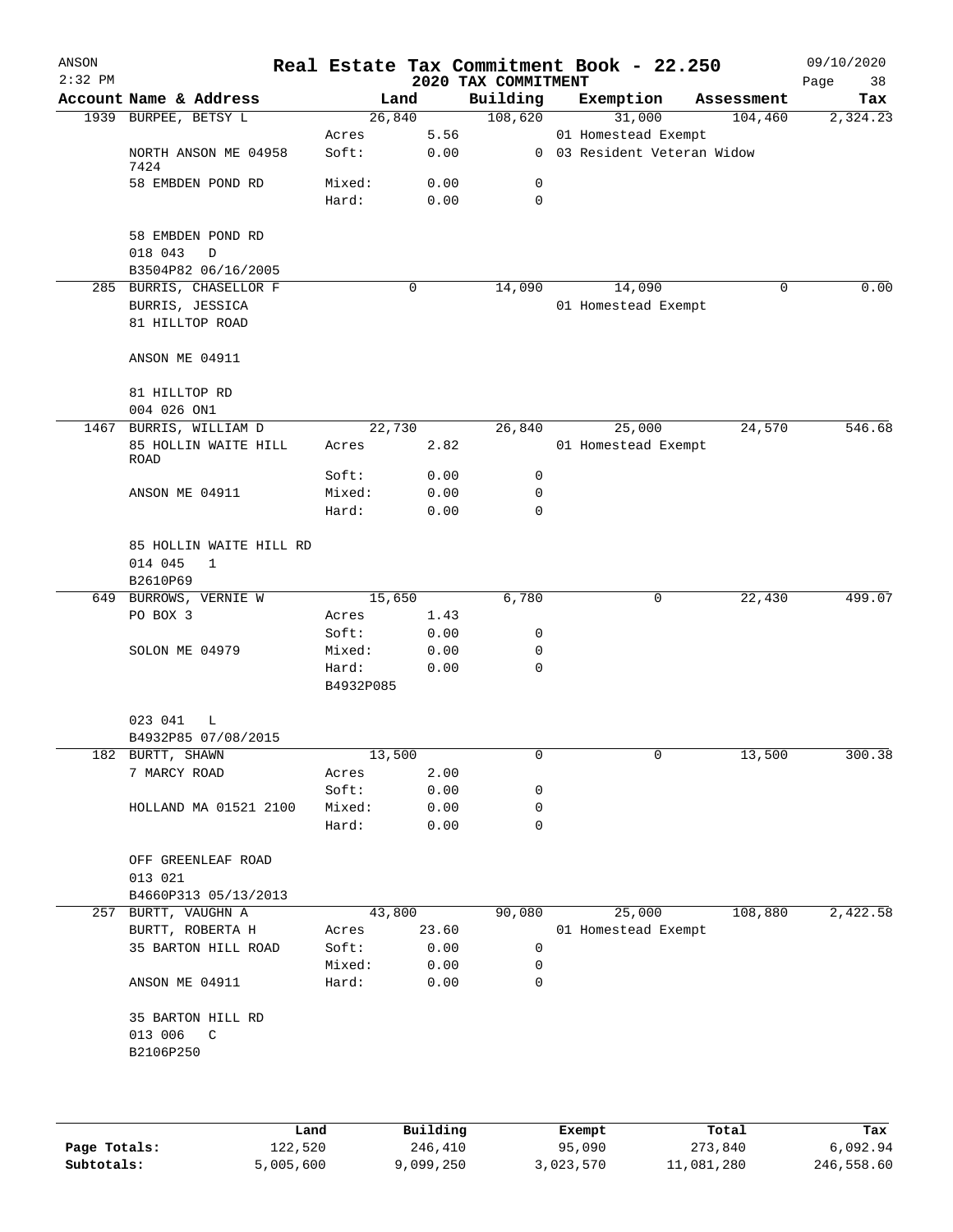| ANSON<br>$2:32$ PM |                               |        |                               | 2020 TAX COMMITMENT | Real Estate Tax Commitment Book - 22.250 |            | 09/10/2020<br>Page<br>39 |
|--------------------|-------------------------------|--------|-------------------------------|---------------------|------------------------------------------|------------|--------------------------|
|                    | Account Name & Address        |        | Land                          | Building            | Exemption                                | Assessment | Tax                      |
|                    | 143 BUSBY, ARCHIBALD H        |        | 79,500                        | 11,350              | $\mathbf{0}$                             | 90,850     | 2,021.41                 |
|                    |                               | Acres  | 95.00                         |                     |                                          |            |                          |
|                    | DOVER NH 03821 0000           | Soft:  | 0.00                          | 0                   |                                          |            |                          |
|                    | PO BOX 1251                   | Mixed: | 0.00                          | $\mathbf 0$         |                                          |            |                          |
|                    |                               | Hard:  | 0.00                          | $\mathbf 0$         |                                          |            |                          |
|                    | 785 PEASE HILL RD             |        |                               |                     |                                          |            |                          |
|                    | 013 012                       |        |                               |                     |                                          |            |                          |
|                    | B820P133                      |        |                               |                     |                                          |            |                          |
|                    | 806 BUZZELL, DONALD E, JR,    |        | 17,000                        | 17,400              | 0                                        | 34,400     | 765.40                   |
|                    | & CYNTHIA A                   |        |                               |                     |                                          |            |                          |
|                    |                               | Acres  | 3.00                          |                     |                                          |            |                          |
|                    | KENNEBUNK ME 04043 0000 Soft: |        | 0.00                          | 0                   |                                          |            |                          |
|                    | 8 BALSAM LN                   | Mixed: | 0.00                          | 0                   |                                          |            |                          |
|                    |                               | Hard:  | 0.00                          | 0                   |                                          |            |                          |
|                    | 538 VALLEY RD<br>019 033 A    |        |                               |                     |                                          |            |                          |
|                    |                               |        |                               |                     |                                          |            |                          |
|                    | B4251P268 03/25/2010          |        | 27,490                        | 15,090              | 0                                        | 42,580     | 947.41                   |
|                    | 470 BYTHER, LICIA             |        |                               |                     |                                          |            |                          |
|                    |                               | Acres  | 75.00                         |                     |                                          |            |                          |
|                    | LYMAN ME 04002 0000           | Soft:  | 1.50                          | 168<br>$\mathbf 0$  |                                          |            |                          |
|                    | 231 SOUTH WATERBORO RD        | Mixed: | 0.00                          | 12,325              |                                          |            |                          |
|                    |                               |        | Hard:<br>72.50<br>TREE GROWTH |                     |                                          |            |                          |
|                    |                               |        |                               |                     |                                          |            |                          |
|                    | 020 011 A 1                   |        |                               |                     |                                          |            |                          |
|                    | B4631P14 02/22/2013           |        |                               |                     |                                          |            |                          |
|                    | 1656 CABECEIRAS, MELISSA A    |        | 23,750                        | 1,540               | 0                                        | 25,290     | 562.70                   |
|                    | 84 CHURCH ST, 2ND FLOOR Acres |        | 3.50                          |                     |                                          |            |                          |
|                    |                               | Soft:  | 0.00                          | 0                   |                                          |            |                          |
|                    | FALL RIVER MA 02724<br>0000   | Mixed: | 0.00                          | 0                   |                                          |            |                          |
|                    |                               | Hard:  | 0.00                          | $\mathbf 0$         |                                          |            |                          |
|                    | 98 SMITH RD                   |        |                               |                     |                                          |            |                          |
|                    | 010 011<br>6                  |        |                               |                     |                                          |            |                          |
|                    | B3266P303                     |        |                               |                     |                                          |            |                          |
| 714                | CABRAL, CATHERINE R           |        | 19,180                        | 63,110              | 25,000                                   | 57,290     | 1,274.70                 |
|                    | 45 UNION STREET               | Acres  | 0.92                          |                     | 01 Homestead Exempt                      |            |                          |
|                    |                               | Soft:  | 0.00                          | 0                   |                                          |            |                          |
|                    | NORTH ANSON ME 04958          | Mixed: | 0.00                          | 0                   |                                          |            |                          |
|                    |                               | Hard:  | 0.00                          | 0                   |                                          |            |                          |
|                    | 45 UNION ST                   |        |                               |                     |                                          |            |                          |
|                    | 005 031                       |        |                               |                     |                                          |            |                          |
|                    | B4916P283 06/08/2015          |        |                               |                     |                                          |            |                          |
| 889                | CAHILL, DOUGLAS O SR          |        | 28,050                        | 54,280              | 25,000                                   | 57,330     | 1,275.59                 |
|                    | CAHILL, DONNA L               | Acres  | 1.03                          |                     | 01 Homestead Exempt                      |            |                          |
|                    | PO BOX 297                    | Soft:  | 0.00                          | 0                   |                                          |            |                          |
|                    |                               | Mixed: | 0.00                          | 0                   |                                          |            |                          |
|                    | NORTH ANSON ME 04958          | Hard:  | 0.00                          | 0                   |                                          |            |                          |
|                    | 26 EMBDEN POND RD             |        |                               |                     |                                          |            |                          |
|                    | 009 010                       |        |                               |                     |                                          |            |                          |
|                    | B868P496                      |        |                               |                     |                                          |            |                          |
|                    |                               |        |                               |                     |                                          |            |                          |
|                    | Land                          |        | Building                      |                     | Exempt                                   | Total      | Tax                      |
| Page Totals:       | 194,970                       |        | 162,770                       |                     | 50,000                                   | 307,740    | 6,847.21                 |
| Subtotals:         | 5,200,570                     |        | 9,262,020                     |                     | 3,073,570                                | 11,389,020 | 253, 405.81              |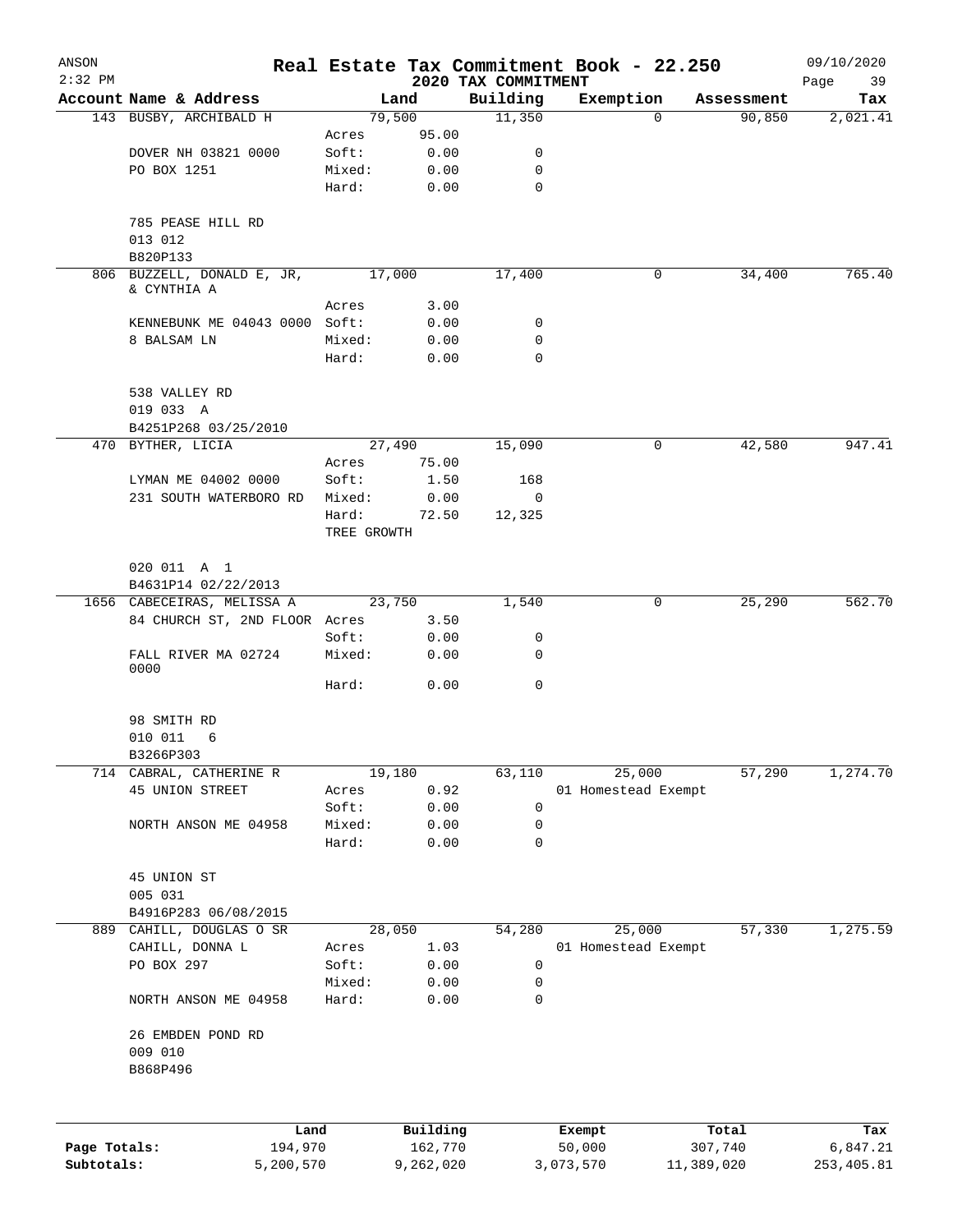| ANSON     |                                            |                    |       |                     | Real Estate Tax Commitment Book - 22.250 |            | 09/10/2020 |
|-----------|--------------------------------------------|--------------------|-------|---------------------|------------------------------------------|------------|------------|
| $2:32$ PM |                                            |                    |       | 2020 TAX COMMITMENT |                                          |            | Page<br>40 |
|           | Account Name & Address                     | Land               |       | Building            | Exemption                                | Assessment | Tax        |
|           | 57 CAHILL, DOUGLAS O SR<br>CAHILL, DONNA L | 16,490             | 0.39  | 60,510              | $\Omega$                                 | 77,000     | 1,713.25   |
|           | PO BOX 297                                 | Acres<br>Soft:     | 0.00  | 0                   |                                          |            |            |
|           |                                            | Mixed:             | 0.00  | 0                   |                                          |            |            |
|           | NORTH ANSON ME 04958                       | Hard:              | 0.00  | $\mathbf 0$         |                                          |            |            |
|           | 13 EMBDEN POND RD                          |                    |       |                     |                                          |            |            |
|           | 009 022                                    |                    |       |                     |                                          |            |            |
|           | B2299P315                                  |                    |       |                     |                                          |            |            |
|           | 115 CAHILL, DOUGLAS O SR                   | 14,420             |       | 3,290               | 0                                        | 17,710     | 394.05     |
|           | CAHILL, DONNA L                            | Acres              | 0.52  |                     |                                          |            |            |
|           | PO BOX 297                                 | Soft:              | 0.00  | 0                   |                                          |            |            |
|           |                                            | Mixed:             | 0.00  | 0                   |                                          |            |            |
|           | NORTH ANSON ME 04958                       | Hard:              | 0.00  | 0                   |                                          |            |            |
|           | 15 EMBDEN POND RD<br>009 021               |                    |       |                     |                                          |            |            |
|           | 2050 CAHILL, PAIGE                         |                    | 0     | 7,000               | 0                                        | 7,000      | 155.75     |
|           | PO BOX 202                                 |                    |       |                     |                                          |            |            |
|           |                                            |                    |       |                     |                                          |            |            |
|           | N ANSON ME 04958                           |                    |       |                     |                                          |            |            |
|           |                                            |                    |       |                     |                                          |            |            |
|           | PAGE DRIVE                                 |                    |       |                     |                                          |            |            |
|           | 009 010 ON                                 | 15,100             |       |                     |                                          | 20,790     | 462.58     |
|           | 879 CALDWELL, DANIEL E<br>PO BOX 703       | Acres              | 0.57  | 30,690              | 25,000<br>01 Homestead Exempt            |            |            |
|           |                                            | Soft:              | 0.00  | $\mathbf 0$         |                                          |            |            |
|           | NORTH ANSON ME 04958                       | Mixed:             | 0.00  | 0                   |                                          |            |            |
|           |                                            | Hard:              | 0.00  | 0                   |                                          |            |            |
|           | 78 NORTH MAIN ST                           |                    |       |                     |                                          |            |            |
|           | 006 067                                    |                    |       |                     |                                          |            |            |
|           | B4280P224 06/09/2010                       |                    |       |                     |                                          |            |            |
|           | 1923 CAMARA, ROGER J.                      | 53,600             |       | 9,980               | 0                                        | 63,580     | 1,414.66   |
|           | 17 FIELDING STREET                         | Acres              | 53.20 |                     |                                          |            |            |
|           |                                            | Soft:              | 0.00  | 0                   |                                          |            |            |
|           | NEW BEDFORD MA 02745                       | Mixed:             | 0.00  | 0                   |                                          |            |            |
|           |                                            | Hard:<br>B5188P085 | 0.00  | 0                   |                                          |            |            |
|           | 934 VALLEY RD                              |                    |       |                     |                                          |            |            |
|           | 020 017                                    |                    |       |                     |                                          |            |            |
|           | B5365P232 12/18/2018                       |                    |       |                     |                                          |            |            |
|           | 1206 CAMELIO, NANCY M                      | 21,430             |       | 88,050              | 25,000                                   | 84,480     | 1,879.68   |
|           | HINKLEY, PETER S                           | Acres              | 1.95  |                     | 01 Homestead Exempt                      |            |            |
|           |                                            | Soft:              | 0.00  | 0                   |                                          |            |            |
|           | 208 FAHI POND RD                           | Mixed:             | 0.00  | 0                   |                                          |            |            |
|           | NORTH ANSON ME 04958<br>7634               | Hard:              | 0.00  | 0                   |                                          |            |            |
|           | 208 FAHI POND RD                           |                    |       |                     |                                          |            |            |
|           | 023 009<br>D                               |                    |       |                     |                                          |            |            |
|           | B5517P127 02/12/2020 B4613P325 12/31/2012  |                    |       |                     |                                          |            |            |
|           |                                            |                    |       |                     |                                          |            |            |
|           |                                            |                    |       |                     |                                          |            |            |
|           |                                            |                    |       |                     |                                          |            |            |

|              | Land      | Building | Exempt    | Total      | Tax          |
|--------------|-----------|----------|-----------|------------|--------------|
| Page Totals: | ⊥21,040   | 199,520  | 50,000    | 270,560    | 6,019.97     |
| Subtotals:   | 5,321,610 | ,461,540 | 3,123,570 | 11,659,580 | 259, 425. 78 |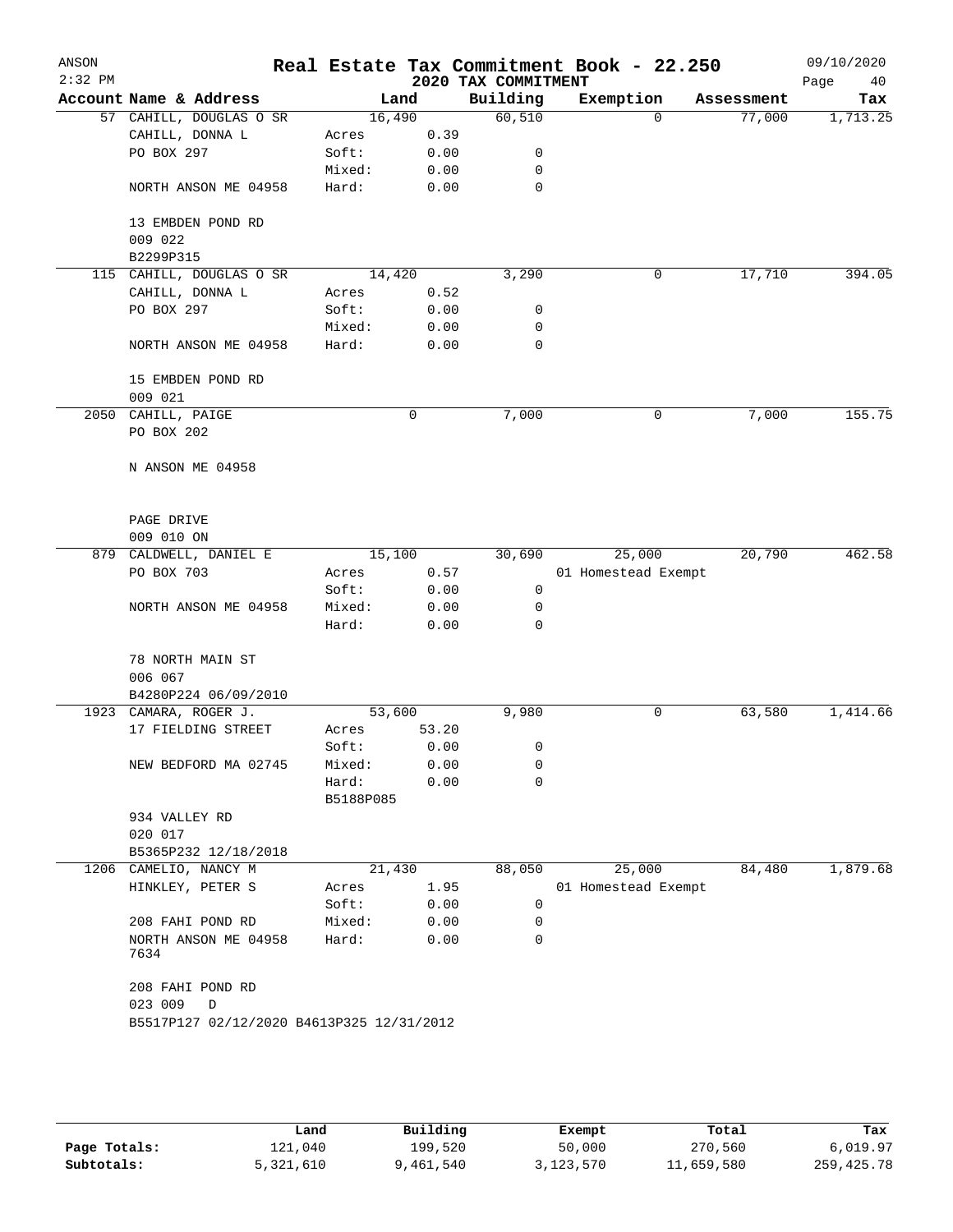| ANSON<br>$2:32$ PM |                                           |                      |        | 2020 TAX COMMITMENT | Real Estate Tax Commitment Book - 22.250 |            | 09/10/2020<br>Page<br>41 |
|--------------------|-------------------------------------------|----------------------|--------|---------------------|------------------------------------------|------------|--------------------------|
|                    | Account Name & Address                    |                      | Land   | Building            | Exemption                                | Assessment | Tax                      |
|                    | 1293 CAMPBELL, ALAN S                     | 13,080               |        | 0                   | $\Omega$                                 | 13,080     | 291.03                   |
|                    | CAMPBELL, COLIN D JR                      | Acres                | 100.00 |                     |                                          |            |                          |
|                    |                                           | Soft:                | 60.00  | 6,720               |                                          |            |                          |
|                    | PO BOX 154                                | Mixed:               | 40.00  | 6,360               |                                          |            |                          |
|                    | ANSON ME 04911 0154                       | Hard:                | 0.00   | 0                   |                                          |            |                          |
|                    |                                           | TREE GROWTH          |        |                     |                                          |            |                          |
|                    | 014 048                                   |                      |        |                     |                                          |            |                          |
|                    | B3407P160 11/15/2004                      |                      |        |                     |                                          |            |                          |
|                    | 164 CAMPBELL, ALAN S                      |                      | 2,010  | 0                   | 0                                        | 2,010      | 44.72                    |
|                    | CAMPBELL, ELIZABETH N                     | Acres                | 14.00  |                     |                                          |            |                          |
|                    |                                           | Soft:                | 2.00   | 224                 |                                          |            |                          |
|                    | PO BOX 154                                | Mixed:               | 10.00  | 1,590               |                                          |            |                          |
|                    | ANSON ME 04911 0154                       | Hard:                | 0.00   | 0                   |                                          |            |                          |
|                    |                                           | TREE GROWTH          |        |                     |                                          |            |                          |
|                    | 014 024                                   |                      |        |                     |                                          |            |                          |
|                    | B880P415                                  |                      |        |                     |                                          |            |                          |
|                    | 165 CAMPBELL, ALAN S                      |                      | 36,520 | 120,620             | 31,000                                   | 126,140    | 2,806.62                 |
|                    | CAMPBELL, ELIZABETH N                     | Acres                | 99.00  |                     | 01 Homestead Exempt                      |            |                          |
|                    |                                           | Soft:                | 0.00   |                     | 0 02 Resident Veteran                    |            |                          |
|                    | PO BOX 154                                | Mixed:               | 13.00  | 2,067               |                                          |            |                          |
|                    | ANSON ME 04911 0154                       | Hard:<br>TREE GROWTH | 85.00  | 14,450              |                                          |            |                          |
|                    | 218 MILLER RD                             |                      |        |                     |                                          |            |                          |
|                    | 014 022                                   |                      |        |                     |                                          |            |                          |
|                    | B1910P211                                 |                      |        |                     |                                          |            |                          |
|                    | 166 CAMPBELL, BEVERLY                     |                      | 3,980  | $\mathbf 0$         | 0                                        | 3,980      | 88.56                    |
|                    |                                           | Acres                | 29.00  |                     |                                          |            |                          |
|                    | WINTHROP ME 04364 0000                    | Soft:                | 15.00  | 1,680               |                                          |            |                          |
|                    | 34 BERNIER LN                             | Mixed:               | 7.00   | 1,113               |                                          |            |                          |
|                    |                                           |                      |        |                     |                                          |            |                          |
|                    |                                           | Hard:<br>TREE GROWTH | 7.00   | 1,190               |                                          |            |                          |
|                    | 014 045<br>B                              |                      |        |                     |                                          |            |                          |
|                    | B927P193                                  |                      |        |                     |                                          |            |                          |
|                    | 1554 CAMPBELL, BRANDON                    | 21,500               |        | 58,310              | 0                                        | 79,810     | 1,775.77                 |
|                    | DANIEL                                    |                      |        |                     |                                          |            |                          |
|                    | 255 WEST MILLS ROAD                       | Acres                | 2.00   |                     |                                          |            |                          |
|                    |                                           | Soft:                | 0.00   | 0                   |                                          |            |                          |
|                    | ANSON ME 04911-3100                       | Mixed:               | 0.00   | 0                   |                                          |            |                          |
|                    |                                           | Hard:                | 0.00   | $\Omega$            |                                          |            |                          |
|                    |                                           | LIFE ESTATE          |        |                     |                                          |            |                          |
|                    | 255 WEST MILLS RD                         |                      |        |                     |                                          |            |                          |
|                    | 011 033                                   |                      |        |                     |                                          |            |                          |
|                    | B4212P136 11/06/2009                      |                      |        |                     |                                          |            |                          |
|                    | 1289 CAMPBELL, COLIN D JR                 |                      | 7,560  | 0                   | 0                                        | 7,560      | 168.21                   |
|                    | CAMPBELL, REGINA P                        | Acres                | 63.50  |                     |                                          |            |                          |
|                    | 72 DINSMORE ROAD                          | Soft:                | 52.00  | 5,824               |                                          |            |                          |
|                    |                                           | Mixed:               | 10.00  | 1,590               |                                          |            |                          |
|                    | ANSON ME 04911                            | Hard:                | 0.00   | 0                   |                                          |            |                          |
|                    |                                           | TREE GROWTH          |        |                     |                                          |            |                          |
|                    |                                           |                      |        |                     |                                          |            |                          |
|                    | 014 046<br>B                              |                      |        |                     |                                          |            |                          |
|                    | B3716P341 01/01/2004 B3716P339 01/01/2004 |                      |        |                     |                                          |            |                          |
|                    |                                           |                      |        |                     |                                          |            |                          |
|                    |                                           |                      |        |                     |                                          |            |                          |
|                    |                                           |                      |        |                     |                                          |            |                          |
|                    |                                           |                      |        |                     |                                          |            |                          |

|              | Land      | Building  | Exempt    | Total      | Tax        |
|--------------|-----------|-----------|-----------|------------|------------|
| Page Totals: | 84,650    | 178,930   | 31,000    | 232,580    | 5,174.91   |
| Subtotals:   | 5,406,260 | 9,640,470 | 3,154,570 | 11,892,160 | 264,600.69 |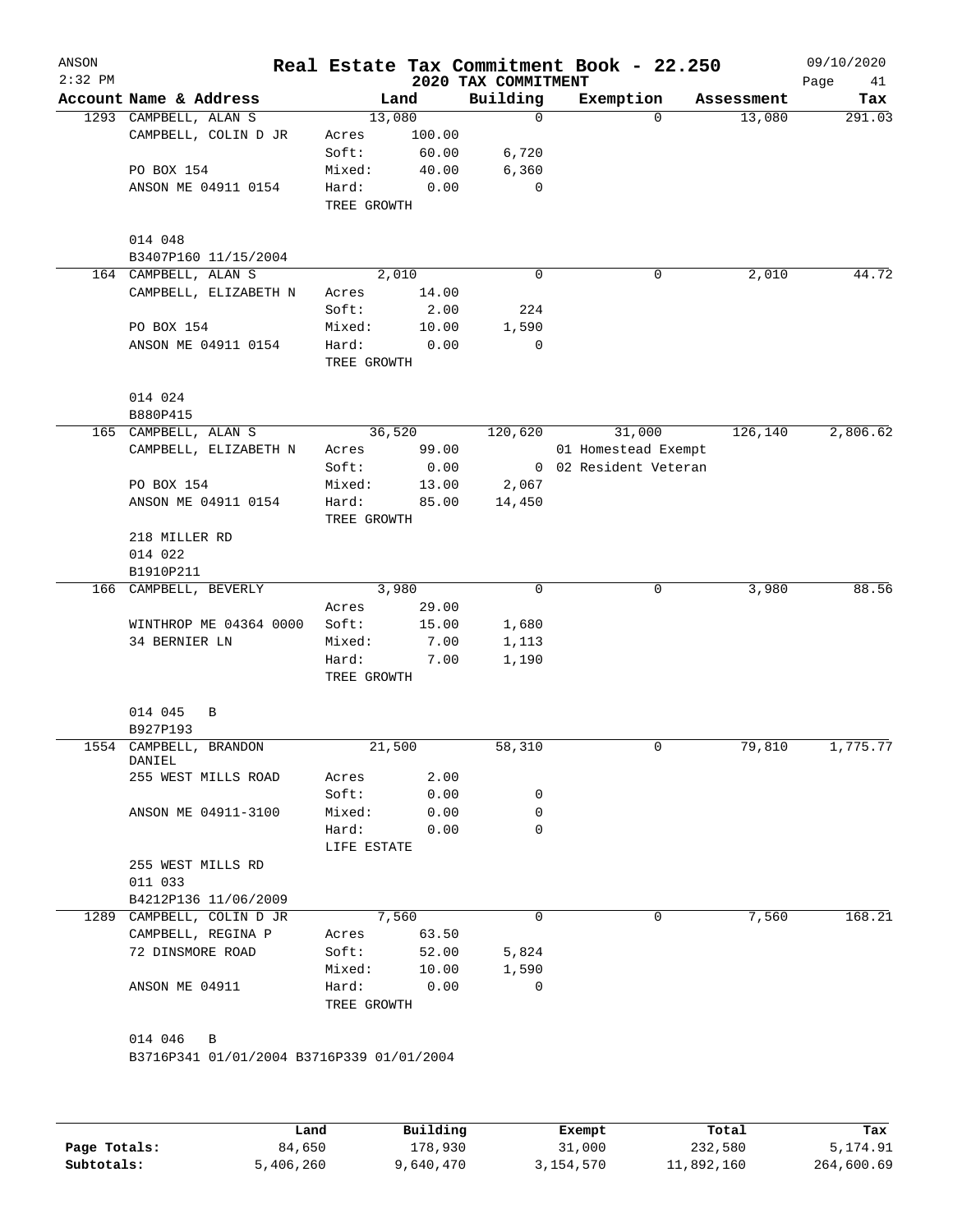| ANSON<br>$2:32$ PM |                                                                   |                      |                 |                                 | Real Estate Tax Commitment Book - 22.250 |          |            | 09/10/2020        |  |
|--------------------|-------------------------------------------------------------------|----------------------|-----------------|---------------------------------|------------------------------------------|----------|------------|-------------------|--|
|                    | Account Name & Address                                            |                      | Land            | 2020 TAX COMMITMENT<br>Building | Exemption                                |          | Assessment | Page<br>42<br>Tax |  |
|                    | 167 CAMPBELL, COLIN D JR                                          |                      | 26,500          | 0                               |                                          | $\Omega$ | 26,500     | 589.63            |  |
|                    | 72 DINSMORE ROAD                                                  | Acres                | 13.00           |                                 |                                          |          |            |                   |  |
|                    |                                                                   | Soft:                | 0.00            | 0                               |                                          |          |            |                   |  |
|                    | ANSON ME 04911                                                    | Mixed:               | 0.00            | 0                               |                                          |          |            |                   |  |
|                    |                                                                   | Hard:                | 0.00            | 0                               |                                          |          |            |                   |  |
|                    | 011 040                                                           |                      |                 |                                 |                                          |          |            |                   |  |
|                    | B929P191                                                          |                      |                 |                                 |                                          |          |            |                   |  |
|                    | 168 CAMPBELL, COLIN D JR<br>CAMPBELL, REGINA P                    |                      | 37,500<br>16.00 | 177,980                         | 25,000                                   |          | 190,480    | 4,238.18          |  |
|                    | 72 DINSMORE ROAD                                                  | Acres<br>Soft:       | 0.00            | 0                               | 01 Homestead Exempt                      |          |            |                   |  |
|                    |                                                                   | Mixed:               | 0.00            | 0                               |                                          |          |            |                   |  |
|                    | ANSON ME 04911                                                    | Hard:                | 0.00            | $\Omega$                        |                                          |          |            |                   |  |
|                    | 72 DINSMORE RD                                                    |                      |                 |                                 |                                          |          |            |                   |  |
|                    | 014 046                                                           |                      |                 |                                 |                                          |          |            |                   |  |
|                    | B829P418<br>169 CAMPBELL, COLIN D JR                              |                      | 33,900          | 0                               |                                          | 0        | 33,900     | 754.28            |  |
|                    | CAMPBELL, REGINA P                                                | Acres                | 220.00          |                                 |                                          |          |            |                   |  |
|                    | 72 DINSMORE ROAD                                                  | Soft:                | 33.00           | 3,696                           |                                          |          |            |                   |  |
|                    |                                                                   | Mixed:               | 144.00          | 22,896                          |                                          |          |            |                   |  |
|                    | ANSON ME 04911                                                    | Hard:                | 43.00           | 7,310                           |                                          |          |            |                   |  |
|                    |                                                                   |                      | TREE GROWTH     |                                 |                                          |          |            |                   |  |
|                    | 014 028                                                           |                      |                 |                                 |                                          |          |            |                   |  |
|                    | B4813P71 08/04/2014 B874P581                                      |                      |                 |                                 |                                          |          |            |                   |  |
|                    | 1054 CAMPBELL, COLIN D JR                                         |                      | 15,900          | $\Omega$                        |                                          | 0        | 15,900     | 353.78            |  |
|                    | CAMPBELL, REGINA P                                                | Acres                | 100.00          |                                 |                                          |          |            |                   |  |
|                    | 72 DINSMORE ROAD                                                  | Soft:                | 0.00            | 0                               |                                          |          |            |                   |  |
|                    |                                                                   | Mixed:               | 100.00          | 15,900<br>0                     |                                          |          |            |                   |  |
|                    | ANSON ME 04911                                                    | Hard:<br>TREE GROWTH | 0.00            |                                 |                                          |          |            |                   |  |
|                    | 014 047                                                           |                      |                 |                                 |                                          |          |            |                   |  |
|                    | B3878P87 07/10/2007                                               |                      |                 |                                 |                                          |          |            |                   |  |
|                    | 1128 CAMPBELL, COLIN D. SR.,                                      |                      | 31,500          | 0                               |                                          | 0        | 31,500     | 700.88            |  |
|                    | COLLIN D. JR, ALAN S.<br>CAMPBELL, BROCK,<br>REGINA, DOUGLAS S. & | Acres                | 10.00           |                                 |                                          |          |            |                   |  |
|                    | KRISTEN T.D.                                                      |                      |                 |                                 |                                          |          |            |                   |  |
|                    | 72 DINSMORE ROAD                                                  | Soft:                | 0.00            | 0                               |                                          |          |            |                   |  |
|                    |                                                                   | Mixed:               | 0.00            | 0                               |                                          |          |            |                   |  |
|                    | ANSON ME 04911                                                    | Hard:                | 0.00            | $\mathbf 0$                     |                                          |          |            |                   |  |
|                    | 209 MILLER RD                                                     | B5211P032            |                 |                                 |                                          |          |            |                   |  |
|                    | 014 021                                                           |                      |                 |                                 |                                          |          |            |                   |  |
|                    | B5211P33 09/11/2017                                               |                      |                 |                                 |                                          |          |            |                   |  |
|                    | 1122 CAMPBELL, COLIN D;<br>REGINA P                               |                      | 8,310           | 0                               |                                          | 0        | 8,310      | 184.90            |  |
|                    | CAMPBELL, COLIN D JR                                              | Acres                | 50.00           |                                 |                                          |          |            |                   |  |
|                    | 72 DINSMORE ROAD                                                  | Soft:                | 0.00            | 0                               |                                          |          |            |                   |  |
|                    |                                                                   | Mixed:               | 17.00           | 2,703                           |                                          |          |            |                   |  |
|                    | ANSON ME 04911 0000                                               | Hard:<br>B5013P0164  | 33.00           | 5,610                           |                                          |          |            |                   |  |
|                    | 014 001 3                                                         |                      |                 |                                 |                                          |          |            |                   |  |
|                    | B5013P164 02/19/2016 B2103P251                                    |                      |                 |                                 |                                          |          |            |                   |  |
|                    |                                                                   | Land                 | Building        |                                 | Exempt                                   |          | Total      | Tax               |  |
| Page Totals:       | 153,610                                                           |                      | 177,980         |                                 | 25,000                                   |          | 306,590    | 6,821.65          |  |
| Subtotals:         | 5,559,870                                                         |                      | 9,818,450       |                                 | 3,179,570                                |          | 12,198,750 | 271, 422.34       |  |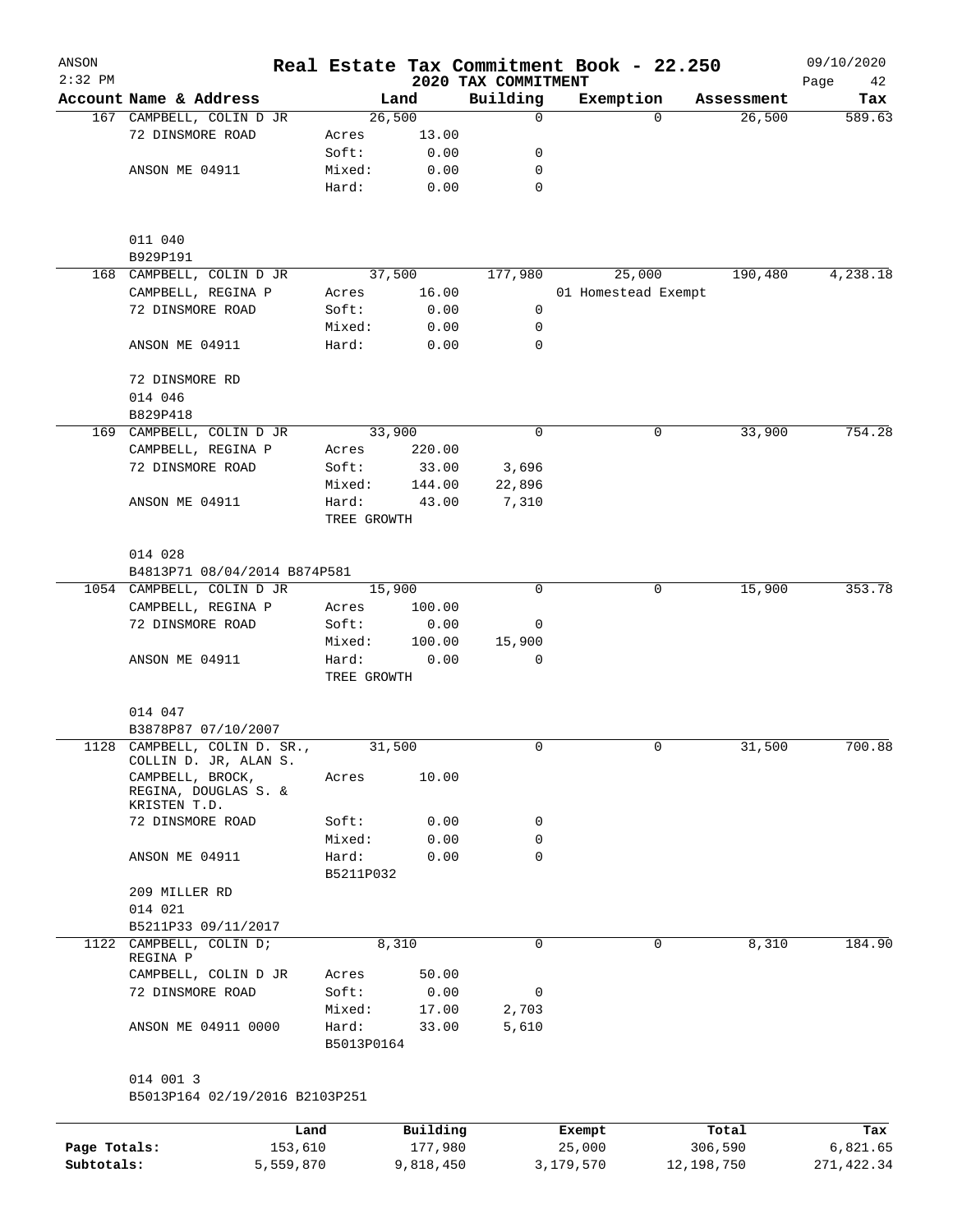| ANSON<br>$2:32$ PM |                                 |                      |          | 2020 TAX COMMITMENT | Real Estate Tax Commitment Book - 22.250 |             |            | 09/10/2020<br>Page<br>43 |
|--------------------|---------------------------------|----------------------|----------|---------------------|------------------------------------------|-------------|------------|--------------------------|
|                    | Account Name & Address          |                      | Land     | Building            | Exemption                                |             | Assessment | Tax                      |
|                    | 980 CAMPBELL, COLIN SR.,        | 29,800               |          | 0                   |                                          | $\Omega$    | 29,800     | 663.05                   |
|                    | COLIN JR., &<br>BROCK & DOUGLAS | Acres                | 176.00   |                     |                                          |             |            |                          |
|                    |                                 | Soft:                | 0.00     | 0                   |                                          |             |            |                          |
|                    | 72 DINSMORE RD                  | Mixed:               | 5.00     | 795                 |                                          |             |            |                          |
|                    | ANSON ME 04911 0000             | Hard:                | 170.00   | 28,900              |                                          |             |            |                          |
|                    |                                 | TREE GROWTH          |          |                     |                                          |             |            |                          |
|                    | 014 020                         |                      |          |                     |                                          |             |            |                          |
|                    | B4601P257 11/22/2012            |                      |          |                     |                                          |             |            |                          |
|                    | 1683 CAMPBELL, CRAIG I          | 36,500               |          | 97,690              | 25,000                                   |             | 109,190    | 2,429.48                 |
|                    | CAMPBELL, CAROL A               | Acres                | 24.00    |                     | 01 Homestead Exempt                      |             |            |                          |
|                    | 60 HOLLIN WAITE HILL<br>ROAD    | Soft:                | 0.00     | $\mathbf 0$         |                                          |             |            |                          |
|                    |                                 | Mixed:               | 0.00     | 0                   |                                          |             |            |                          |
|                    | ANSON ME 04911                  | Hard:                | 0.00     | 0                   |                                          |             |            |                          |
|                    | 60 HOLLIN WAITE HILL RD         |                      |          |                     |                                          |             |            |                          |
|                    | 014 044                         |                      |          |                     |                                          |             |            |                          |
|                    | 1514 CAMPBELL, MARK L           | 16,600               |          | 0                   |                                          | 0           | 16,600     | 369.35                   |
|                    | CAMPBELL, DONNA A               | Acres                | 5.00     |                     |                                          |             |            |                          |
|                    | 43 CAMPBELL ROAD                | Soft:                | 0.00     | 0                   |                                          |             |            |                          |
|                    |                                 | Mixed:               | 0.00     | 0                   |                                          |             |            |                          |
|                    | ANSON ME 04911                  | Hard:                | 0.00     | 0                   |                                          |             |            |                          |
|                    | 014 037                         |                      |          |                     |                                          |             |            |                          |
|                    | B4846P10 08/31/2014 B2293P316   |                      |          |                     |                                          |             |            |                          |
|                    | 1292 CAMPBELL, MARK L           | 40,580               |          | 79,310              |                                          | $\mathbf 0$ | 119,890    | 2,667.55                 |
|                    | CAMPBELL, DONNA A               | Acres                | 100.00   |                     |                                          |             |            |                          |
|                    | 43 CAMPBELL ROAD                | Soft:                | 20.00    | 2,240               |                                          |             |            |                          |
|                    |                                 | Mixed:               | 37.00    | 5,883               |                                          |             |            |                          |
|                    | ANSON ME 04911                  | Hard:<br>TREE GROWTH | 38.00    | 6,460               |                                          |             |            |                          |
|                    | 112 CAMPBELL RD                 |                      |          |                     |                                          |             |            |                          |
|                    | 014 025                         |                      |          |                     |                                          |             |            |                          |
|                    | B3953P49 04/26/2007             |                      |          |                     |                                          |             |            |                          |
|                    | 171 CAMPBELL, MARK L            | 31,600               |          | 95,190              | 25,000                                   |             | 101,790    | 2, 264.83                |
|                    | CAMPBELL, DONNA A               | Acres                | 29.00    |                     | 01 Homestead Exempt                      |             |            |                          |
|                    | 43 CAMPBELL ROAD                | Soft:                | 0.00     | 0                   |                                          |             |            |                          |
|                    |                                 | Mixed:               | 0.00     | 0                   |                                          |             |            |                          |
|                    | ANSON ME 04911                  | Hard:                | 0.00     | 0                   |                                          |             |            |                          |
|                    | 43 CAMPBELL RD                  |                      |          |                     |                                          |             |            |                          |
|                    | 014 027                         |                      |          |                     |                                          |             |            |                          |
|                    | B1497P190                       |                      |          |                     |                                          |             |            |                          |
|                    | 1394 CANCEMI, DINA              | 10,000               |          | 50,550              |                                          | 0           | 60,550     | 1,347.24                 |
|                    |                                 | Acres                | 0.25     |                     |                                          |             |            |                          |
|                    | NORRIDGEWOCK ME 04957<br>3709   | Soft:                | 0.00     | 0                   |                                          |             |            |                          |
|                    | 685 MADISON ROAD                | Mixed:               | 0.00     | 0                   |                                          |             |            |                          |
|                    |                                 | Hard:                | 0.00     | $\mathbf 0$         |                                          |             |            |                          |
|                    | 9 WILSON ST<br>001 114          |                      |          |                     |                                          |             |            |                          |
|                    | B4984P283 12/11/2015 B2548P321  |                      |          |                     |                                          |             |            |                          |
|                    |                                 |                      |          |                     |                                          |             |            |                          |
|                    |                                 | Land                 | Building |                     | Exempt                                   |             | Total      | Tax                      |

|              | Land      | Building   | Exempt    | Total      | тах        |
|--------------|-----------|------------|-----------|------------|------------|
| Page Totals: | 165,080   | 322,740    | 50,000    | 437,820    | 9,741.50   |
| Subtotals:   | 5,724,950 | 10,141,190 | 3,229,570 | 12,636,570 | 281,163.84 |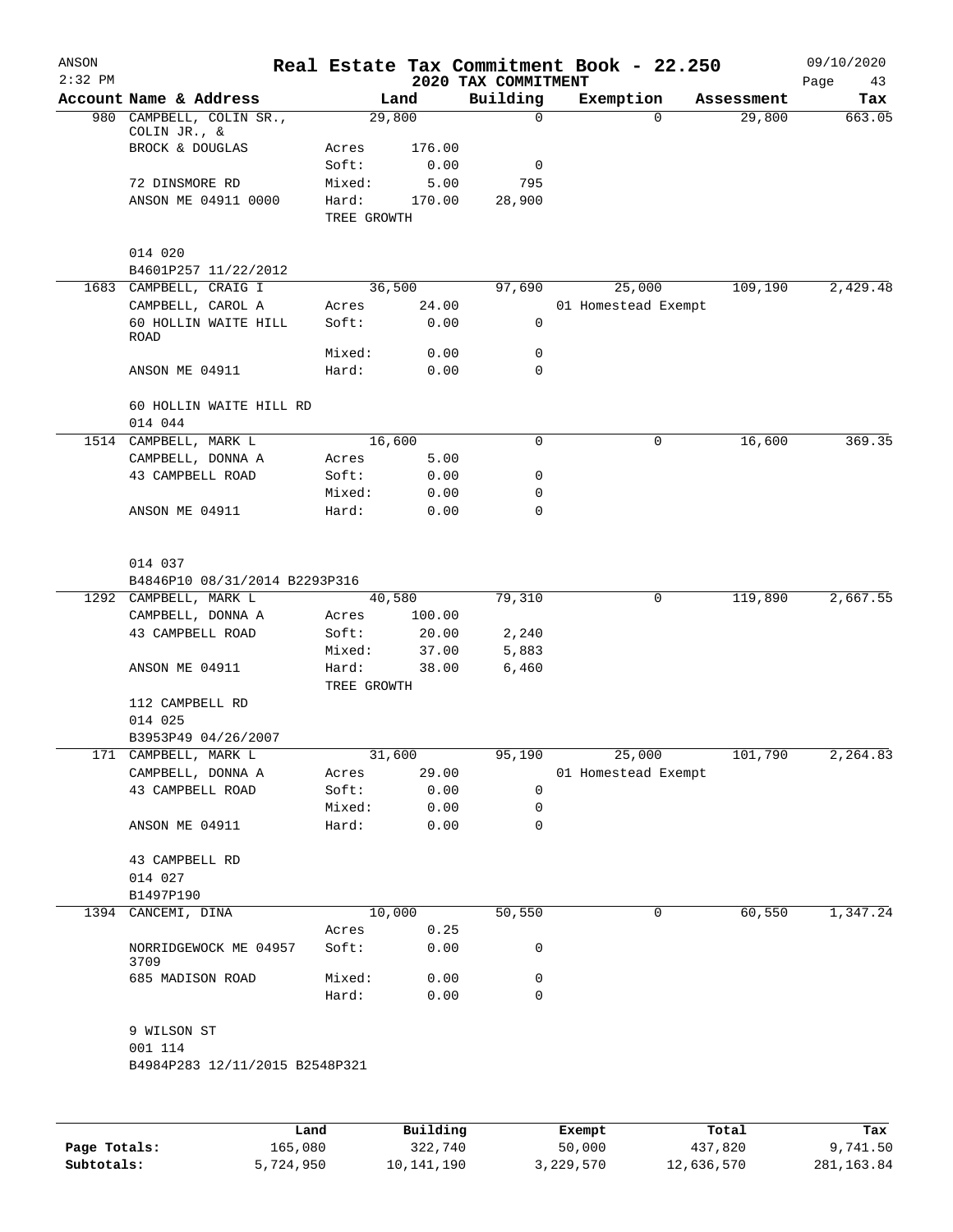| ANSON     |                                           |               |          |                                 | Real Estate Tax Commitment Book - 22.250 |                      | 09/10/2020      |
|-----------|-------------------------------------------|---------------|----------|---------------------------------|------------------------------------------|----------------------|-----------------|
| $2:32$ PM | Account Name & Address                    |               | Land     | 2020 TAX COMMITMENT<br>Building |                                          |                      | Page<br>44      |
|           | 473 CANCEMI, JOSEPH                       |               | 14,830   | 63,340                          | Exemption<br>25,000                      | Assessment<br>53,170 | Tax<br>1,183.03 |
|           | 17 CENTER ST                              | Acres         | 0.55     |                                 | 01 Homestead Exempt                      |                      |                 |
|           |                                           | Soft:         | 0.00     | 0                               |                                          |                      |                 |
|           | NORTH ANSON ME 04958                      | Mixed:        |          | 0                               |                                          |                      |                 |
|           |                                           |               | 0.00     | $\mathbf 0$                     |                                          |                      |                 |
|           |                                           | Hard:         | 0.00     |                                 |                                          |                      |                 |
|           | 17 CENTER ST                              |               |          |                                 |                                          |                      |                 |
|           | 006 018                                   |               |          |                                 |                                          |                      |                 |
|           | B3945P259 12/20/2007                      |               |          |                                 |                                          |                      |                 |
|           | 1291 CANNON, JOHN P                       |               | 41,500   | 201,340                         | 0                                        | 242,840              | 5,403.19        |
|           | CANNON, KRISTINA M                        | Acres         | 20.00    |                                 |                                          |                      |                 |
|           | 671 RIVER ROAD                            | Soft:         | 0.00     | 0                               |                                          |                      |                 |
|           |                                           | Mixed:        | 0.00     | 0                               |                                          |                      |                 |
|           | ANSON ME 04911                            | Hard:         | 0.00     | $\Omega$                        |                                          |                      |                 |
|           |                                           | B5029P0145 JT |          |                                 |                                          |                      |                 |
|           | 671 RIVER RD                              |               |          |                                 |                                          |                      |                 |
|           | 016 017                                   |               |          |                                 |                                          |                      |                 |
|           |                                           |               |          |                                 |                                          |                      |                 |
|           | B5029P145 05/20/2016 B4188P250 09/03/2009 |               |          |                                 |                                          |                      |                 |
|           | 1019 CANTRELL, JANE A                     |               | 9,800    | 28,380                          | 31,000                                   | 7,180                | 159.76          |
|           | 732 RIVER ROAD                            | Acres         | 0.24     |                                 | 01 Homestead Exempt                      |                      |                 |
|           |                                           | Soft:         | 0.00     | $\mathbf{0}$                    | 04 Non-resident Veteran                  |                      |                 |
|           | NORTH ANSON ME 04958                      | Mixed:        | 0.00     | 0                               |                                          |                      |                 |
|           |                                           | Hard:         | 0.00     | 0                               |                                          |                      |                 |
|           |                                           |               |          |                                 |                                          |                      |                 |
|           | 732 RIVER RD                              |               |          |                                 |                                          |                      |                 |
|           | 017 005                                   |               |          |                                 |                                          |                      |                 |
|           | B3864P6 05/09/2007                        |               |          |                                 |                                          |                      |                 |
|           | 173 CARBONE, ANNA-ROSE                    |               | 10,770   | 2,230                           | 13,000                                   | $\Omega$             | 0.00            |
|           | 426 RIVER ROAD                            | Acres         | 0.29     |                                 | 01 Homestead Exempt                      |                      |                 |
|           |                                           | Soft:         | 0.00     | 0                               |                                          |                      |                 |
|           | NORTH ANSON ME 04958                      | Mixed:        | 0.00     | 0                               |                                          |                      |                 |
|           |                                           | Hard:         | 0.00     | 0                               |                                          |                      |                 |
|           |                                           |               |          |                                 |                                          |                      |                 |
|           | 426 RIVER RD                              |               |          |                                 |                                          |                      |                 |
|           | 016 008<br>B                              |               |          |                                 |                                          |                      |                 |
|           | B1737P110                                 |               |          |                                 |                                          |                      |                 |
|           | 955 CARBONE, JUANITA S                    |               | 9,380    | 37,200                          | 0                                        | 46,580               | 1,036.41        |
|           | CARBONE, JOSEPH F                         | Acres         | 0.22     |                                 |                                          |                      |                 |
|           | <b>36 RANDALL STREET</b>                  | Soft:         | 0.00     | 0                               |                                          |                      |                 |
|           | PO BOX 386                                | Mixed:        | 0.00     | 0                               |                                          |                      |                 |
|           | ANSON ME 04911                            | Hard:         | 0.00     | 0                               |                                          |                      |                 |
|           |                                           | B4748 P146    |          |                                 |                                          |                      |                 |
|           | 36 RANDALL ST                             |               |          |                                 |                                          |                      |                 |
|           | 003 055                                   |               |          |                                 |                                          |                      |                 |
|           | B5465P5465 09/17/2019                     |               |          |                                 |                                          |                      |                 |
| 258       | CARDOZA, LOUISE Trustee                   |               | 26,250   | 45,360                          | 25,000                                   | 46,610               | 1,037.07        |
|           | BERNARD P. MELANCON                       | Acres         | 2.50     |                                 | 01 Homestead Exempt                      |                      |                 |
|           | IRREVOCABLE TRUST                         |               |          |                                 |                                          |                      |                 |
|           | 05/23/2018                                |               |          |                                 |                                          |                      |                 |
|           | PO BOX 501                                | Soft:         | 0.00     | 0                               |                                          |                      |                 |
|           |                                           | Mixed:        | 0.00     | 0                               |                                          |                      |                 |
|           | ANSON ME 04911 0501                       | Hard:         | 0.00     | 0                               |                                          |                      |                 |
|           |                                           |               |          |                                 |                                          |                      |                 |
|           | 182 MAIN ST                               |               |          |                                 |                                          |                      |                 |
|           | 002 021                                   |               |          |                                 |                                          |                      |                 |
|           | B4362P13 01/24/2011 B2525P184             |               |          |                                 |                                          |                      |                 |
|           |                                           |               |          |                                 |                                          |                      |                 |
|           |                                           |               |          |                                 |                                          |                      |                 |
|           | Land                                      |               | Building |                                 | Exempt                                   | Total                | Tax             |

|              | Land      | Building   | Exempt    | Total      | Tax        |
|--------------|-----------|------------|-----------|------------|------------|
| Page Totals: | 112,530   | 377,850    | 94,000    | 396,380    | 8,819.46   |
| Subtotals:   | 5,837,480 | 10,519,040 | 3,323,570 | 13,032,950 | 289,983.30 |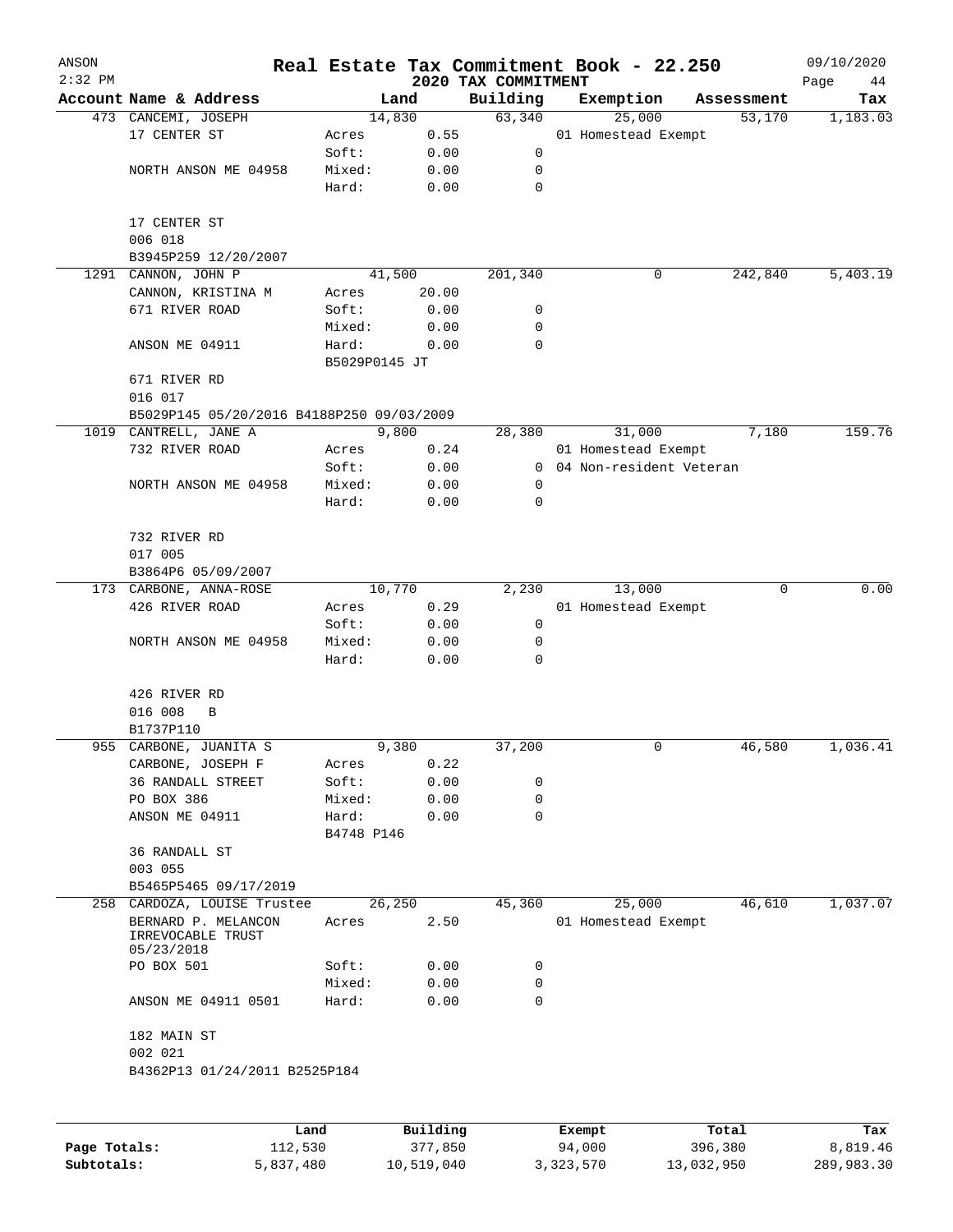| ANSON<br>$2:32$ PM |                                          |        |        | 2020 TAX COMMITMENT | Real Estate Tax Commitment Book - 22.250 |            | 09/10/2020<br>Page<br>45 |
|--------------------|------------------------------------------|--------|--------|---------------------|------------------------------------------|------------|--------------------------|
|                    | Account Name & Address                   |        | Land   | Building            | Exemption                                | Assessment | Tax                      |
|                    | 1765 CAREY, ROSE M                       |        | 12,650 | 81,830              | 25,000                                   | 69,480     | 1,545.93                 |
|                    | PO BOX 383                               | Acres  | 0.40   |                     | 01 Homestead Exempt                      |            |                          |
|                    |                                          | Soft:  | 0.00   | 0                   |                                          |            |                          |
|                    | ANSON ME 04911                           | Mixed: | 0.00   | 0                   |                                          |            |                          |
|                    |                                          | Hard:  | 0.00   | $\mathbf 0$         |                                          |            |                          |
|                    | 12 HIGHLAND AVE                          |        |        |                     |                                          |            |                          |
|                    | 003 040                                  |        |        |                     |                                          |            |                          |
|                    | B3033P110<br>261 CARLSON, NORMAN R       |        | 10,000 | 47,040              | 25,000                                   | 32,040     | 712.89                   |
|                    |                                          | Acres  | 0.25   |                     | 01 Homestead Exempt                      |            |                          |
|                    | ANSON ME 04911 0121                      | Soft:  | 0.00   | 0                   |                                          |            |                          |
|                    | PO BOX 121                               | Mixed: | 0.00   | 0                   |                                          |            |                          |
|                    |                                          | Hard:  | 0.00   | 0                   |                                          |            |                          |
|                    | 29 WILSON ST                             |        |        |                     |                                          |            |                          |
|                    | 003 029                                  |        |        |                     |                                          |            |                          |
|                    | B4887P11 03/16/2016 B4164P317 07/20/2009 |        |        |                     |                                          |            |                          |
|                    | 175 CARMICHAEL, WELDON                   |        | 14,280 | 490                 | 0                                        | 14,770     | 328.63                   |
|                    |                                          | Acres  | 0.51   |                     |                                          |            |                          |
|                    | SKOWHEGAN ME 04976 2000 Soft:            |        | 0.00   | 0                   |                                          |            |                          |
|                    | PO BOX 2000                              | Mixed: | 0.00   | 0                   |                                          |            |                          |
|                    |                                          | Hard:  | 0.00   | 0                   |                                          |            |                          |
|                    | HILTON HILL ROAD                         |        |        |                     |                                          |            |                          |
|                    | 010 022<br>B                             |        |        |                     |                                          |            |                          |
|                    | B1817P92                                 |        |        |                     |                                          |            |                          |
|                    | 40 CARON, DENNIS L                       |        | 12,810 | 40,870              | 0                                        | 53,680     | 1,194.38                 |
|                    | CARON, HELEN V                           | Acres  | 0.41   |                     |                                          |            |                          |
|                    | 80 FOX RUN ROAD                          | Soft:  | 0.00   | 0                   |                                          |            |                          |
|                    |                                          | Mixed: | 0.00   | 0                   |                                          |            |                          |
|                    | MADISON ME 04950                         | Hard:  | 0.00   | 0                   |                                          |            |                          |
|                    | 29 ARNOLDS LN                            |        |        |                     |                                          |            |                          |
|                    | 001 017                                  |        |        |                     |                                          |            |                          |
|                    | B4817P204 07/22/2014                     |        |        |                     |                                          |            |                          |
|                    | 2046 CARON, DENNIS L                     |        | 51,870 | 0                   | 0                                        | 51,870     | 1,154.11                 |
|                    | CARON, HELEN V                           | Acres  | 55.74  |                     |                                          |            |                          |
|                    | 80 FOX RUN ROAD                          | Soft:  | 0.00   | 0                   |                                          |            |                          |
|                    |                                          | Mixed: | 0.00   | 0                   |                                          |            |                          |
|                    | MADISON ME 04950                         | Hard:  | 0.00   | 0                   |                                          |            |                          |
|                    | PEASE HILL RD                            |        |        |                     |                                          |            |                          |
|                    | 011 045 A                                |        |        |                     |                                          |            |                          |
|                    | B5282P41 05/16/2018                      |        |        |                     |                                          |            |                          |
|                    | 1361 CARON, FRANCES L                    |        | 20,180 | 115,290             | 25,000                                   | 110,470    | 2,457.96                 |
|                    | PO BOX 234                               | Acres  | 1.12   |                     | 01 Homestead Exempt                      |            |                          |
|                    |                                          | Soft:  | 0.00   | 0                   |                                          |            |                          |
|                    | NORTH ANSON ME 04958                     | Mixed: | 0.00   | 0                   |                                          |            |                          |
|                    |                                          | Hard:  | 0.00   | 0                   |                                          |            |                          |
|                    | 3 SUMMER ST                              |        |        |                     |                                          |            |                          |
|                    | 006 097                                  |        |        |                     |                                          |            |                          |
|                    | B2910P242                                |        |        |                     |                                          |            |                          |
|                    |                                          |        |        |                     |                                          |            |                          |
|                    |                                          |        |        |                     |                                          |            |                          |

|              | Land      | Building   | Exempt    | Total      | Tax        |
|--------------|-----------|------------|-----------|------------|------------|
| Page Totals: | 121,790   | 285,520    | 75,000    | 332,310    | 7,393.90   |
| Subtotals:   | 5,959,270 | 10,804,560 | 3,398,570 | 13,365,260 | 297,377.20 |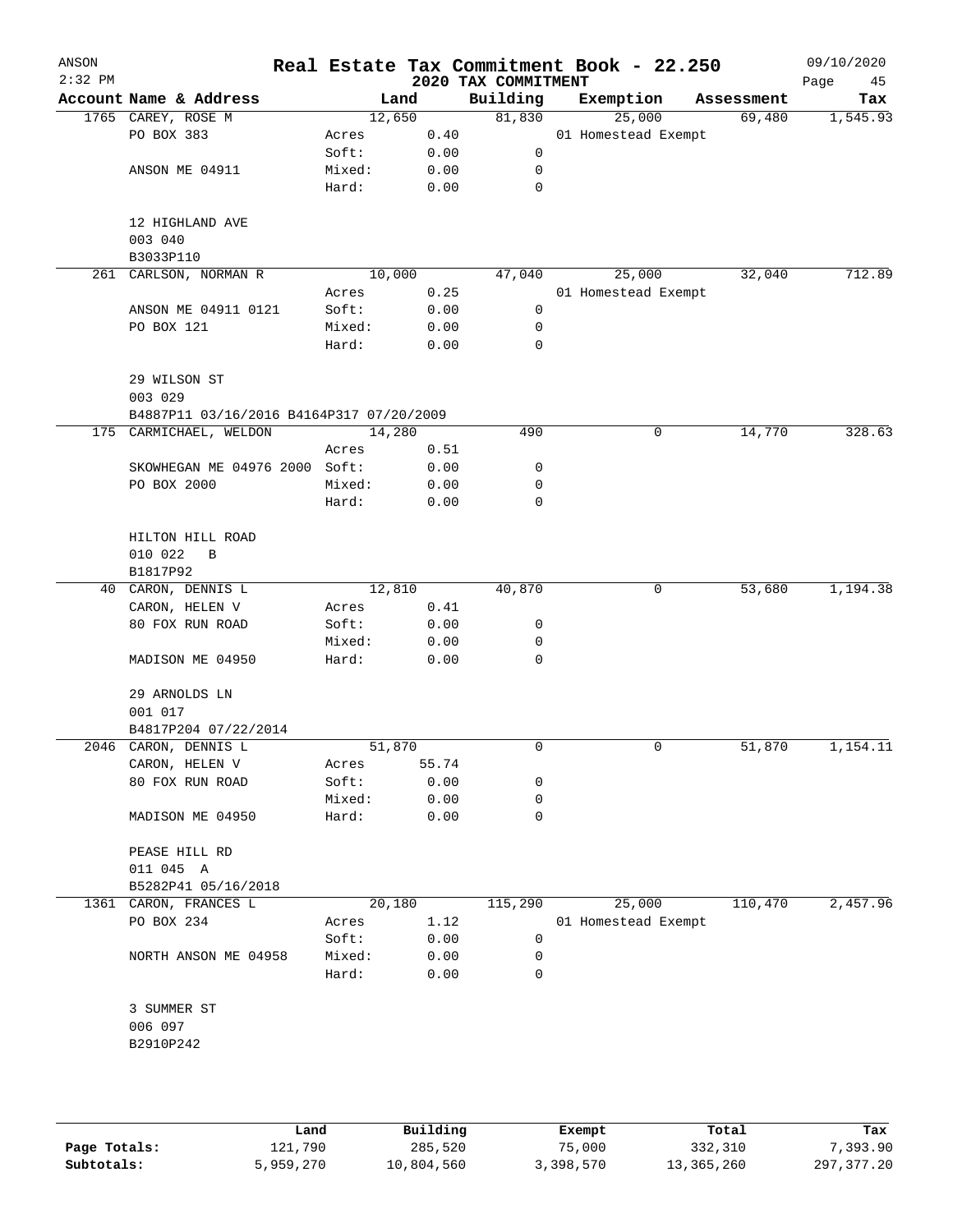| ANSON<br>$2:32$ PM |                                                |                       |                |                                 | Real Estate Tax Commitment Book - 22.250 |   |            | 09/10/2020        |
|--------------------|------------------------------------------------|-----------------------|----------------|---------------------------------|------------------------------------------|---|------------|-------------------|
|                    | Account Name & Address                         |                       | Land           | 2020 TAX COMMITMENT<br>Building | Exemption                                |   | Assessment | Page<br>46<br>Tax |
|                    | 174 CARPENTER, SHIRLEY                         | 20,000                |                | 39,650                          | 25,000                                   |   | 34,650     | 770.96            |
|                    |                                                | Acres                 | 1.00           |                                 | 01 Homestead Exempt                      |   |            |                   |
|                    | NORTH ANSON ME 04958<br>0267                   | Soft:                 | 0.00           | 0                               |                                          |   |            |                   |
|                    | PO BOX 267                                     | Mixed:                | 0.00           | 0                               |                                          |   |            |                   |
|                    |                                                | Hard:                 | 0.00           | 0                               |                                          |   |            |                   |
|                    | 679 RIVER RD                                   |                       |                |                                 |                                          |   |            |                   |
|                    | 016 016                                        |                       |                |                                 |                                          |   |            |                   |
| 1867               | B1370P1<br>CARRABEC HIGH SCHOOL                |                       | 23,000         | 0                               | 23,000                                   |   | $\Omega$   | 0.00              |
|                    |                                                | Acres                 | 9.50           |                                 | 12 Public Municipal Corp                 |   |            |                   |
|                    | NORTH ANSON ME 04958<br>0220                   | Soft:                 | 0.00           | 0                               |                                          |   |            |                   |
|                    | PO BOX 220                                     | Mixed:                | 0.00           | 0                               |                                          |   |            |                   |
|                    |                                                | Hard:                 | 0.00           | $\mathbf 0$                     |                                          |   |            |                   |
|                    | 017 050                                        |                       |                |                                 |                                          |   |            |                   |
|                    | 151 CARREIRO, GRACE N &                        |                       | 49,890         | 57,720                          | 25,000                                   |   | 82,610     | 1,838.07          |
|                    | BEAULIEU, MARIE S                              | Acres                 | 30.77          |                                 | 01 Homestead Exempt                      |   |            |                   |
|                    |                                                | Soft:                 | 0.00           | 0                               |                                          |   |            |                   |
|                    | 370 CAMPGROUND RD                              | Mixed:                | 0.00           | 0                               |                                          |   |            |                   |
|                    | NORTH ANSON ME 04958<br>0000                   | Hard:                 | 0.00           | $\mathbf 0$                     |                                          |   |            |                   |
|                    | 370 CAMPGROUND RD                              |                       |                |                                 |                                          |   |            |                   |
|                    | 015 045 1                                      |                       |                |                                 |                                          |   |            |                   |
|                    | B3980P24 04/01/2008<br>1422 CARRIGAN, JOSEPH F | 16,500                |                | $\mathbf 0$                     |                                          | 0 | 16,500     | 367.13            |
|                    | 126 PREBLE AVE                                 | Acres                 | 4.00           |                                 |                                          |   |            |                   |
|                    |                                                | Soft:                 | 0.00           | 0                               |                                          |   |            |                   |
|                    | ANSON ME 04911 3346                            | Mixed:                | 0.00           | 0                               |                                          |   |            |                   |
|                    |                                                | Hard:                 | 0.00           | $\mathbf 0$                     |                                          |   |            |                   |
|                    | RIVER ROAD                                     |                       |                |                                 |                                          |   |            |                   |
|                    | 015 032                                        |                       |                |                                 |                                          |   |            |                   |
|                    | B5004P264 02/25/2016 B4957P320 08/25/2015      |                       |                |                                 |                                          |   |            |                   |
| 1097               | CARRIGAN, VICTOR H<br>PO BOX 42                | Acres                 | 12,170<br>0.37 | 58,620                          |                                          | 0 | 70,790     | 1,575.08          |
|                    |                                                | Soft:                 | 0.00           | 0                               |                                          |   |            |                   |
|                    | MADISON ME 04950                               | Mixed:                | 0.00           | 0                               |                                          |   |            |                   |
|                    |                                                | Hard:                 | 0.00           | 0                               |                                          |   |            |                   |
|                    | 167 RIVER RD                                   |                       |                |                                 |                                          |   |            |                   |
|                    | 004 010<br>B                                   |                       |                |                                 |                                          |   |            |                   |
|                    | B5060P132 08/10/2016 B2264P80                  |                       |                |                                 |                                          |   |            |                   |
|                    | 54 CARTER, KENNETH R                           |                       | 31,800         | 50,050                          |                                          | 0 | 81,850     | 1,821.16          |
|                    | CARTER, BETH-ANN                               | Acres                 | 10.30          |                                 |                                          |   |            |                   |
|                    | 754 LOWELL STREET                              | Soft:<br>Mixed:       | 0.00<br>0.00   | 0<br>0                          |                                          |   |            |                   |
|                    | PEABODY MA 01960                               | Hard:<br>BK 4764/PG 8 | 0.00           | 0                               |                                          |   |            |                   |
|                    | 204 SKIDMORE RD                                |                       |                |                                 |                                          |   |            |                   |
|                    | 023 015<br>E<br>B5001P145 02/16/2016           |                       |                |                                 |                                          |   |            |                   |
|                    |                                                |                       |                |                                 |                                          |   |            |                   |
|                    | Land                                           |                       | Building       |                                 | Exempt                                   |   | Total      | Tax               |
| Page Totals:       | 153,360                                        |                       | 206,040        |                                 | 73,000                                   |   | 286,400    | 6,372.40          |

**Subtotals:** 6,112,630 11,010,600 3,471,570 13,651,660 303,749.60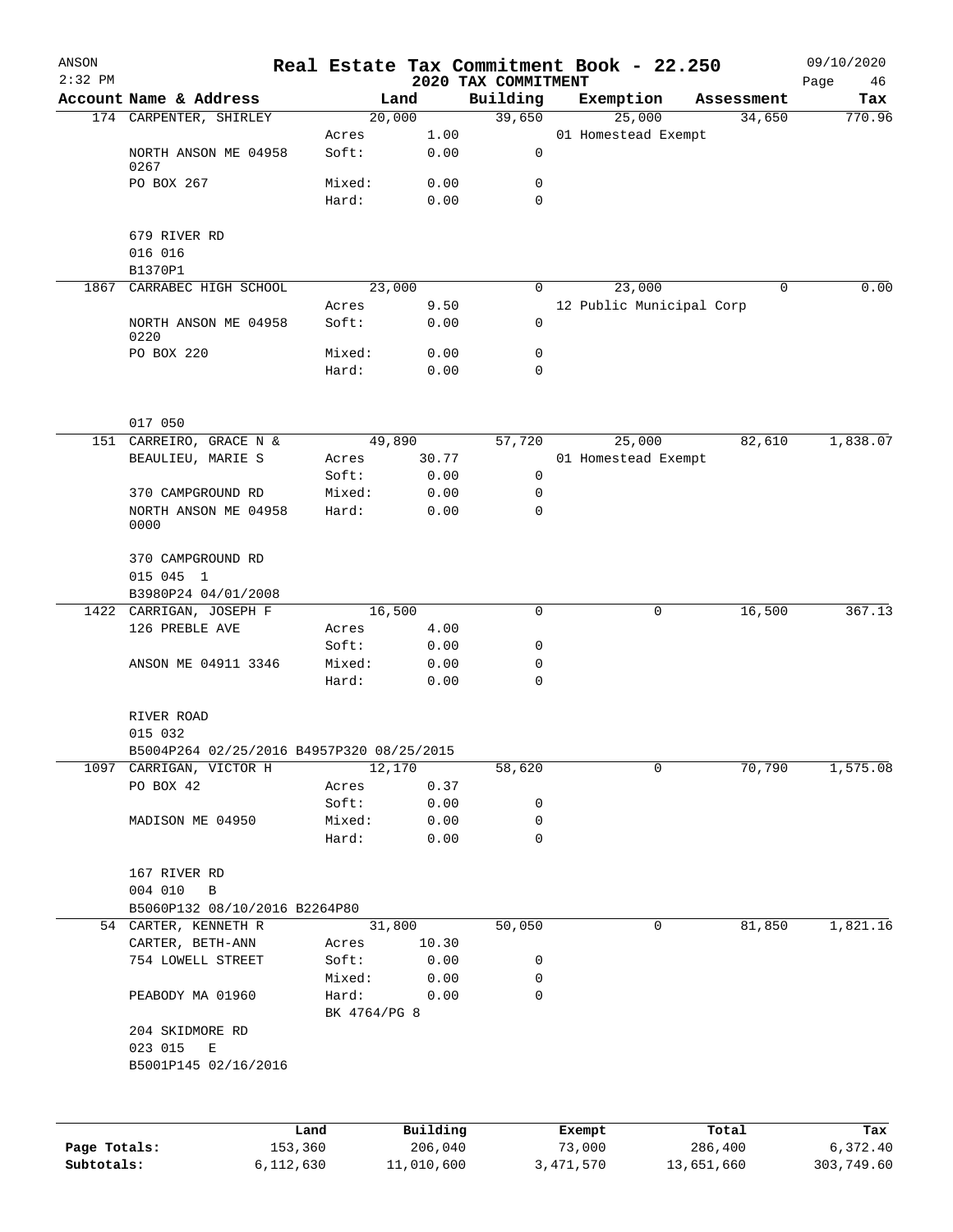| ANSON<br>$2:32$ PM |                                           |             |             | 2020 TAX COMMITMENT | Real Estate Tax Commitment Book - 22.250 |             | 09/10/2020<br>Page<br>47 |
|--------------------|-------------------------------------------|-------------|-------------|---------------------|------------------------------------------|-------------|--------------------------|
|                    | Account Name & Address                    |             | Land        | Building            | Exemption                                | Assessment  | Tax                      |
|                    | 1871 CARTER, RENEE M                      |             | $\mathbf 0$ | 7,250               | 7,250                                    | $\mathbf 0$ | 0.00                     |
|                    | 703 HORSEBACK ROAD                        |             |             |                     | 01 Homestead Exempt                      |             |                          |
|                    |                                           |             |             |                     |                                          |             |                          |
|                    | ANSON ME 04911                            |             |             |                     |                                          |             |                          |
|                    |                                           | MOBILE HOME |             |                     |                                          |             |                          |
|                    | 703 HORSEBACK RD                          |             |             |                     |                                          |             |                          |
|                    | 019 004<br>B<br>ON                        |             |             |                     |                                          |             |                          |
| 249                | CARVER, DONNA J                           | 11,490      |             | $\mathbf 0$         | 0                                        | 11,490      | 255.65                   |
|                    | 1 KIRLIN PLACE, APT 202 Acres             |             | 0.33        |                     |                                          |             |                          |
|                    |                                           | Soft:       | 0.00        | 0                   |                                          |             |                          |
|                    | PELHAM NH 03076 0000                      | Mixed:      | 0.00        | 0                   |                                          |             |                          |
|                    |                                           | Hard:       | 0.00        | 0                   |                                          |             |                          |
|                    |                                           | B5155P0217  |             |                     |                                          |             |                          |
|                    | 834 RIVER RD                              |             |             |                     |                                          |             |                          |
|                    | 018 006                                   |             |             |                     |                                          |             |                          |
|                    | B5155P217 04/24/2017 B2311P123 08/29/1997 |             |             |                     |                                          |             |                          |
|                    | 487 CASALETTO, FRANK J JR                 | 21,500      |             | 72,620              | 25,000                                   | 69,120      | 1,537.92                 |
|                    | 293 CAMPGROUND ROAD                       | Acres       | 2.00        |                     | 01 Homestead Exempt                      |             |                          |
|                    |                                           | Soft:       | 0.00        | 0                   |                                          |             |                          |
|                    | NORTH ANSON ME 04958                      | Mixed:      | 0.00        | 0                   |                                          |             |                          |
|                    | 0000                                      | Hard:       | 0.00        | $\mathbf 0$         |                                          |             |                          |
|                    |                                           | B5131P0104  |             |                     |                                          |             |                          |
|                    | 293 CAMPGROUND RD                         |             |             |                     |                                          |             |                          |
|                    | 015 047<br>Е                              |             |             |                     |                                          |             |                          |
|                    | B5131P104 02/17/2017 B3148P29 07/03/2003  |             |             |                     |                                          |             |                          |
|                    | 1077 CASALETTO, FRANK SR                  | 21,470      |             | 27,470              | 25,000                                   | 23,940      | 532.67                   |
|                    | 1177 VALLEY ROAD                          | Acres       | 1.98        |                     | 01 Homestead Exempt                      |             |                          |
|                    |                                           | Soft:       | 0.00        | $\mathbf 0$         |                                          |             |                          |
|                    | ANSON ME 04911                            | Mixed:      | 0.00        | 0                   |                                          |             |                          |
|                    |                                           | Hard:       | 0.00        | 0                   |                                          |             |                          |
|                    |                                           | B5211P030   |             |                     |                                          |             |                          |
|                    | 1177 VALLEY RD                            |             |             |                     |                                          |             |                          |
|                    | 020 027<br>B 5                            |             |             |                     |                                          |             |                          |
|                    | B5211P030 10/02/2017 B4595P34 10/26/2012  |             |             |                     |                                          |             |                          |
|                    | 477 CASAVOLA, JOSEPH P                    | 11,660      |             | 64,990              | 25,000                                   | 51,650      | 1,149.21                 |
|                    | 10 EMBDEN POND RD                         | Acres       | 0.34        |                     | 01 Homestead Exempt                      |             |                          |
|                    |                                           | Soft:       | 0.00        | 0                   |                                          |             |                          |
|                    | N ANSON ME 04958                          | Mixed:      | 0.00        | 0                   |                                          |             |                          |
|                    |                                           | Hard:       | 0.00        | $\mathbf 0$         |                                          |             |                          |
|                    | 10 EMBDEN POND RD                         |             |             |                     |                                          |             |                          |
|                    | 009 007                                   |             |             |                     |                                          |             |                          |
|                    | B3956P109 01/02/2008                      |             |             |                     |                                          |             |                          |
|                    | 176 CASEY, ALEXIS M JR                    | 13,420      |             | 82,570              | 0                                        | 95,990      | 2,135.78                 |
|                    |                                           | Acres       | 0.20        |                     |                                          |             |                          |
|                    | ANSON ME 04911 0372                       | Soft:       | 0.00        | 0                   |                                          |             |                          |
|                    | PO BOX 372                                | Mixed:      | 0.00        | 0                   |                                          |             |                          |
|                    |                                           | Hard:       | 0.00        | $\mathbf 0$         |                                          |             |                          |
|                    |                                           |             |             |                     |                                          |             |                          |
|                    | 3 MAIN ST                                 |             |             |                     |                                          |             |                          |
|                    | 003 074                                   |             |             |                     |                                          |             |                          |
|                    | B2255P59                                  |             |             |                     |                                          |             |                          |
|                    |                                           |             |             |                     |                                          |             |                          |
|                    |                                           |             |             |                     |                                          |             |                          |
|                    |                                           |             |             |                     |                                          |             |                          |

|              | Land      | Building   | Exempt    | Total      | Tax        |
|--------------|-----------|------------|-----------|------------|------------|
| Page Totals: | 79,540    | 254,900    | 82,250    | 252,190    | 5,611.23   |
| Subtotals:   | 6,192,170 | 11,265,500 | 3,553,820 | 13,903,850 | 309,360.83 |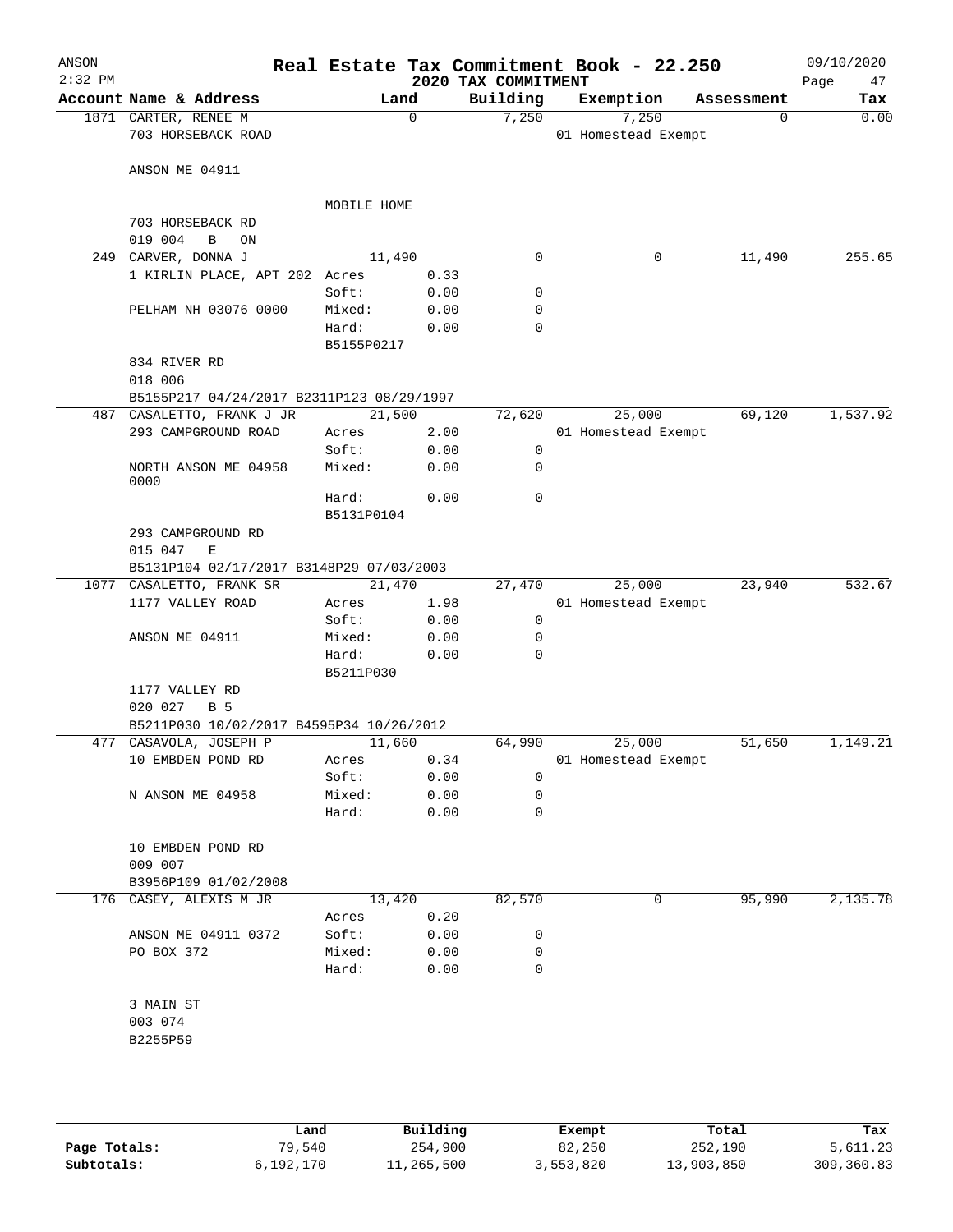| ANSON<br>$2:32$ PM |                            |               |       | 2020 TAX COMMITMENT | Real Estate Tax Commitment Book - 22.250 |            | 09/10/2020<br>Page<br>48 |
|--------------------|----------------------------|---------------|-------|---------------------|------------------------------------------|------------|--------------------------|
|                    | Account Name & Address     |               | Land  | Building            | Exemption                                | Assessment | Tax                      |
|                    | 899 CASEY, ALEXIS M JR     |               | 9,060 | 0                   | $\Omega$                                 | 9,060      | 201.58                   |
|                    | CASEY, LISA                | Acres         | 0.57  |                     |                                          |            |                          |
|                    |                            | Soft:         | 0.00  | 0                   |                                          |            |                          |
|                    | PO BOX 372                 | Mixed:        | 0.00  | $\mathbf 0$         |                                          |            |                          |
|                    | ANSON ME 04911 0372        | Hard:         | 0.00  | 0                   |                                          |            |                          |
|                    |                            | B4979P0157 JT |       |                     |                                          |            |                          |
|                    | 9 RANDALL ST               |               |       |                     |                                          |            |                          |
|                    | 003 051                    |               |       |                     |                                          |            |                          |
|                    | B4979P157 11/24/2015       |               |       |                     |                                          |            |                          |
| 785                | CASEY'S MARKET, LLC        | 15,270        |       | 0                   | 0                                        | 15,270     | 339.76                   |
|                    |                            | Acres         | 0.72  |                     |                                          |            |                          |
|                    | ANSON ME 04911 0000        | Soft:         | 0.00  | 0                   |                                          |            |                          |
|                    | PO BOX 372                 | Mixed:        | 0.00  | 0                   |                                          |            |                          |
|                    |                            | Hard:         | 0.00  | 0                   |                                          |            |                          |
|                    | 7 MAIN ST                  |               |       |                     |                                          |            |                          |
|                    | 003 073                    |               |       |                     |                                          |            |                          |
|                    | B4388P108 04/27/2011       |               |       |                     |                                          |            |                          |
|                    | 178 CASWELL, LINTON A      | 26,150        |       | 83,370              | 31,000                                   | 78,520     | 1,747.07                 |
|                    | CASWELL, MARLENE E         | Acres         | 5.10  |                     | 01 Homestead Exempt                      |            |                          |
|                    |                            | Soft:         | 0.00  | 0                   | 08 Vietnam Veteran                       |            |                          |
|                    | PO BOX 144                 | Mixed:        | 0.00  | 0                   |                                          |            |                          |
|                    | ANSON ME 04911 0144        | Hard:         | 0.00  | 0                   |                                          |            |                          |
|                    | 40 CAMPGROUND RD           |               |       |                     |                                          |            |                          |
|                    | 015 036<br>$\mathbf{1}$    |               |       |                     |                                          |            |                          |
|                    | B1072P338                  |               |       |                     |                                          |            |                          |
|                    | 177 CASWELL, SHAWN L       | 21,650        |       | 61,870              | 25,000                                   | 58,520     | 1,302.07                 |
|                    | PO BOX 216                 | Acres         | 2.10  |                     | 01 Homestead Exempt                      |            |                          |
|                    |                            | Soft:         | 0.00  | 0                   |                                          |            |                          |
|                    | NORTH ANSON ME 04958       | Mixed:        | 0.00  | 0                   |                                          |            |                          |
|                    |                            | Hard:         | 0.00  | 0                   |                                          |            |                          |
|                    | 230 FAHI POND RD           |               |       |                     |                                          |            |                          |
|                    | 023 013                    |               |       |                     |                                          |            |                          |
|                    | B2522P94                   |               |       |                     |                                          |            |                          |
|                    | 187 CATES, AGNES E, ESTATE | 15,490        |       | 37,980              | 0                                        | 53,470     | 1,189.71                 |
|                    | C/O JAMES FRENCH, II       | Acres         | 0.60  |                     |                                          |            |                          |
|                    | 1121 RIVER RD              | Soft:         | 0.00  | 0                   |                                          |            |                          |
|                    | SOLON ME 04979 0000        | Mixed:        | 0.00  | 0                   |                                          |            |                          |
|                    |                            | Hard:         | 0.00  | 0                   |                                          |            |                          |
|                    | 115 NORTH MAIN ST          |               |       |                     |                                          |            |                          |
|                    | 007 007                    |               |       |                     |                                          |            |                          |
|                    | B806P1128                  |               |       |                     |                                          |            |                          |
| 984                | CATES, BRANDON R           | 21,200        |       | 62,870              | 25,000                                   | 59,070     | 1,314.31                 |
|                    | CATES, AMY E               | Acres         | 1.80  |                     | 01 Homestead Exempt                      |            |                          |
|                    | PO BOX 37                  | Soft:         | 0.00  | 0                   |                                          |            |                          |
|                    |                            | Mixed:        | 0.00  | 0                   |                                          |            |                          |
|                    | ANSON ME 04911             | Hard:         | 0.00  | 0                   |                                          |            |                          |
|                    | 248 RIVER RD               |               |       |                     |                                          |            |                          |
|                    | 015 067                    |               |       |                     |                                          |            |                          |
|                    | B3072P67                   |               |       |                     |                                          |            |                          |
|                    |                            |               |       |                     |                                          |            |                          |
|                    |                            |               |       |                     |                                          |            |                          |
|                    |                            |               |       |                     |                                          |            |                          |

|              | Land      | Building   | Exempt    | Total      | Tax          |
|--------------|-----------|------------|-----------|------------|--------------|
| Page Totals: | 108,820   | 246,090    | 81,000    | 273,910    | 6,094.50     |
| Subtotals:   | 6,300,990 | 11,511,590 | 3,634,820 | 14,177,760 | 315, 455. 33 |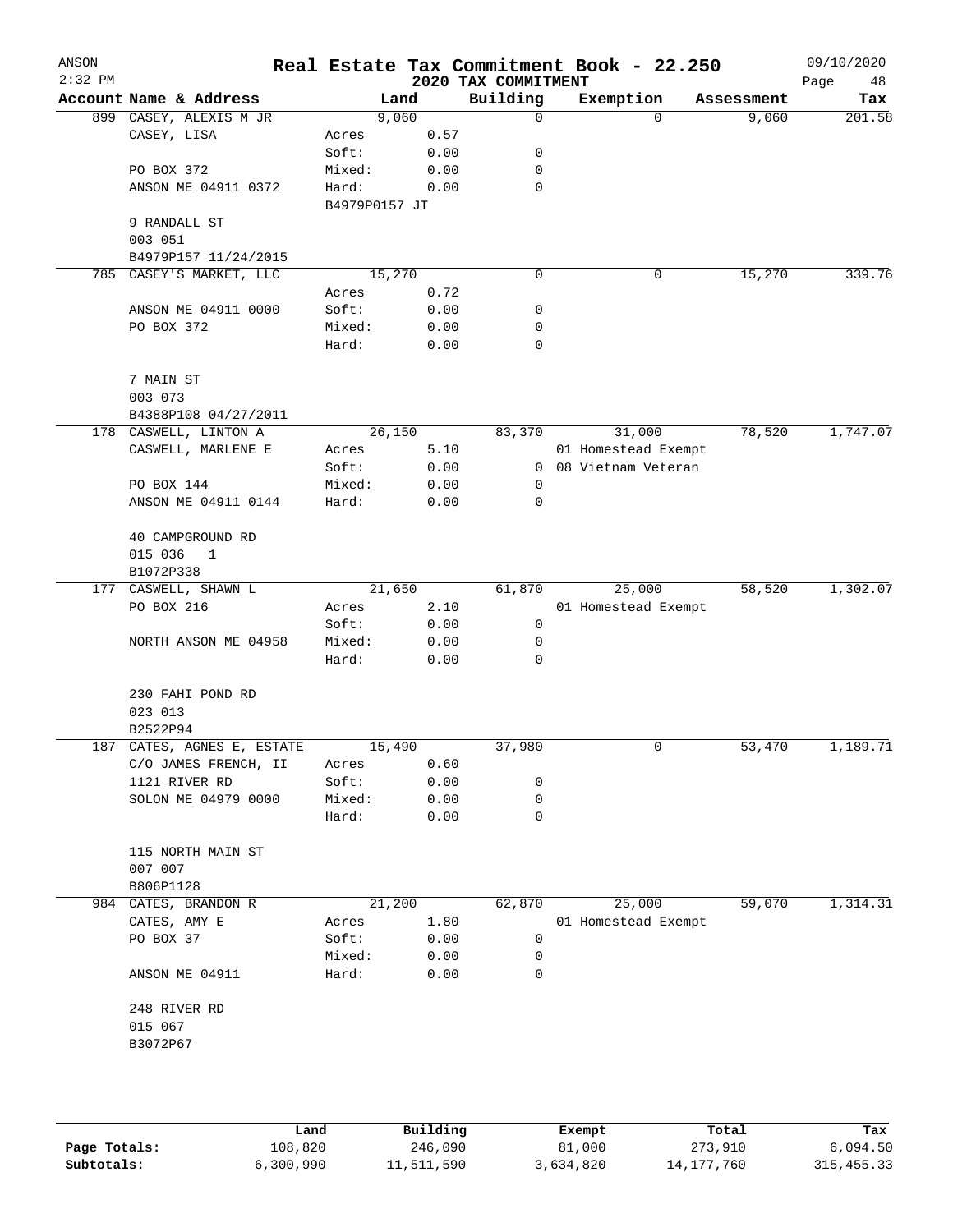| ANSON<br>$2:32$ PM |                                                    |                 |              | 2020 TAX COMMITMENT | Real Estate Tax Commitment Book - 22.250 |   |            | 09/10/2020<br>Page<br>49 |
|--------------------|----------------------------------------------------|-----------------|--------------|---------------------|------------------------------------------|---|------------|--------------------------|
|                    | Account Name & Address                             |                 | Land         | Building            | Exemption                                |   | Assessment | Tax                      |
|                    | 310 Cates, Cathy L. &<br>Desrosier, Brendalee      | 33,500          |              | 44,860              | 25,000                                   |   | 53,360     | 1,187.26                 |
|                    | Palmer, Pamela J. &<br>Weiss, Bonita F.            | Acres           | 12.00        |                     | 01 Homestead Exempt                      |   |            |                          |
|                    |                                                    | Soft:           | 0.00         | 0                   |                                          |   |            |                          |
|                    | 243 FAHI POND RD                                   | Mixed:          | 0.00         | 0                   |                                          |   |            |                          |
|                    | NORTH ANSON ME 04958<br>0000                       | Hard:           | 0.00         | $\mathbf 0$         |                                          |   |            |                          |
|                    | 243 FAHI POND RD                                   |                 |              |                     |                                          |   |            |                          |
|                    | 024 015<br>B4532P64 05/31/2012                     |                 |              |                     |                                          |   |            |                          |
|                    | 184 CATES, DEAN F                                  | 36,500          |              | 109,310             | 25,000                                   |   | 120,810    | 2,688.02                 |
|                    | CATES, LINDA M                                     | Acres           | 15.00        |                     | 01 Homestead Exempt                      |   |            |                          |
|                    | 628 VALLE ROAD                                     | Soft:           | 0.00         | 0                   |                                          |   |            |                          |
|                    |                                                    | Mixed:          | 0.00         | 0                   |                                          |   |            |                          |
|                    | ANSON ME 04911                                     | Hard:           | 0.00         | 0                   |                                          |   |            |                          |
|                    | 628 VALLEY RD                                      |                 |              |                     |                                          |   |            |                          |
|                    | 019 028<br>$\, {\bf B}$                            |                 |              |                     |                                          |   |            |                          |
|                    | B1873P35                                           |                 |              |                     |                                          |   |            |                          |
| 1298               | CATES, DEAN F                                      | 23,000          |              | 1,260               |                                          | 0 | 24,260     | 539.79                   |
|                    | CATES, LINDA M                                     | Acres           | 3.00         |                     |                                          |   |            |                          |
|                    | 628 VALLE ROAD                                     | Soft:           | 0.00         | 0                   |                                          |   |            |                          |
|                    | ANSON ME 04911                                     | Mixed:<br>Hard: | 0.00<br>0.00 | 0<br>0              |                                          |   |            |                          |
|                    | 606 VALLEY RD<br>019 028<br>Α                      |                 |              |                     |                                          |   |            |                          |
|                    | B1025P32                                           |                 |              |                     |                                          |   |            |                          |
|                    | 744 CATES, ZACHARY B                               | 21,950          |              | 40,390              |                                          | 0 | 62,340     | 1,387.06                 |
|                    | PO BOX 37                                          | Acres           | 2.30         |                     |                                          |   |            |                          |
|                    |                                                    | Soft:           | 0.00         | 0                   |                                          |   |            |                          |
|                    | ANSON ME 04911                                     | Mixed:          | 0.00         | 0                   |                                          |   |            |                          |
|                    |                                                    | Hard:           | 0.00         | $\mathbf 0$         |                                          |   |            |                          |
|                    | 234 RIVER RD<br>015 066                            |                 |              |                     |                                          |   |            |                          |
|                    | B5272P345 04/24/2018                               |                 |              |                     |                                          |   |            |                          |
|                    | 542 CENTERPOINT COMMUNITY                          | 13,270          |              | 12,150              |                                          | 0 | 25,420     | 565.60                   |
|                    | CHURCH                                             |                 |              |                     |                                          |   |            |                          |
|                    | PO BOX 114                                         | Acres           | 0.44         |                     |                                          |   |            |                          |
|                    |                                                    | Soft:           | 0.00         | 0                   |                                          |   |            |                          |
|                    | ANSON ME 04911                                     | Mixed:<br>Hard: | 0.00<br>0.00 | 0<br>0              |                                          |   |            |                          |
|                    | 15 CHURCH ST                                       |                 |              |                     |                                          |   |            |                          |
|                    | 001 077                                            |                 |              |                     |                                          |   |            |                          |
|                    | B5410P120 05/17/2019                               |                 |              |                     |                                          |   |            |                          |
|                    | 1303 CENTRAL MAINE POWER CO                        | 7,350           |              | 0                   |                                          | 0 | 7,350      | 163.54                   |
|                    | C/O AVANGRID MANAGEMENT Acres<br>COMPABY-LOCAL TAX |                 | 0.06         |                     |                                          |   |            |                          |
|                    | ONE CITY CENTER                                    | Soft:           | 0.00         | 0                   |                                          |   |            |                          |
|                    | 5TH FLOOR                                          | Mixed:          | 0.00         | 0                   |                                          |   |            |                          |
|                    | PORTLAND ME 04101 0000                             | Hard:           | 0.00         | 0                   |                                          |   |            |                          |
|                    |                                                    |                 |              |                     |                                          |   |            |                          |

005 038

|              | Land      | Building   | Exempt    | Total        | Tax        |
|--------------|-----------|------------|-----------|--------------|------------|
| Page Totals: | 135,570   | 207,970    | 50,000    | 293,540      | 6,531.27   |
| Subtotals:   | 6,436,560 | 11,719,560 | 3,684,820 | 14, 471, 300 | 321,986.60 |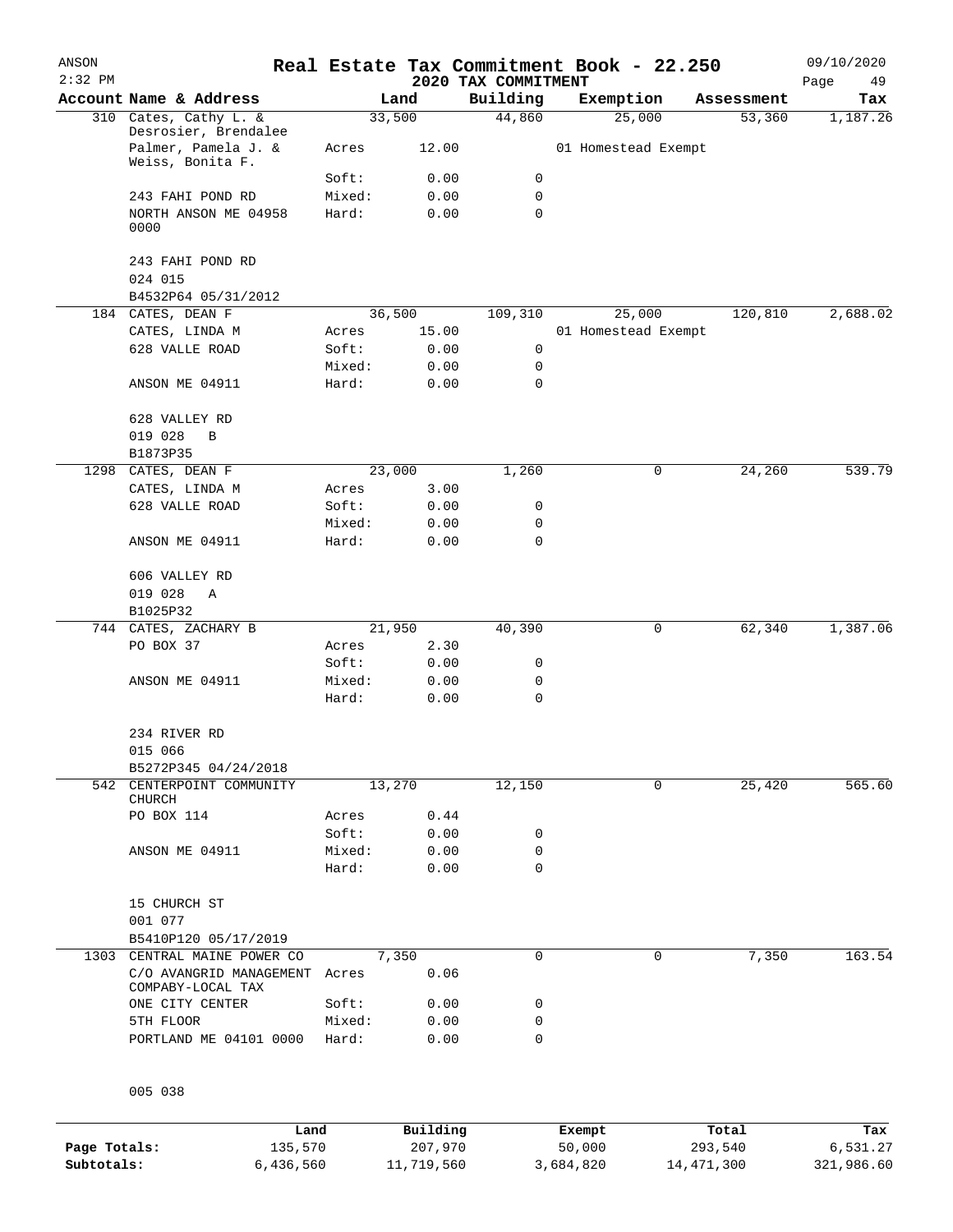| ANSON<br>$2:32$ PM |                                                                 |                                  |           |        | 2020 TAX COMMITMENT     | Real Estate Tax Commitment Book - 22.250 |            | 09/10/2020<br>Page<br>50 |
|--------------------|-----------------------------------------------------------------|----------------------------------|-----------|--------|-------------------------|------------------------------------------|------------|--------------------------|
|                    | Account Name & Address                                          |                                  | Land      |        | Building                | Exemption                                | Assessment | Tax                      |
|                    | 1304 CENTRAL MAINE POWER CO                                     |                                  | 5,740     |        | $\Omega$                | $\Omega$                                 | 5,740      | 127.71                   |
|                    | C/O AVANGRID MANAGEMENT                                         | Acres                            |           | 0.26   |                         |                                          |            |                          |
|                    | COMPABY-LOCAL TAX                                               |                                  |           |        |                         |                                          |            |                          |
|                    | ONE CITY CENTER                                                 | Soft:                            |           | 0.00   | $\mathbf 0$             |                                          |            |                          |
|                    | 5TH FLOOR                                                       | Mixed:                           |           | 0.00   | $\mathbf 0$<br>$\Omega$ |                                          |            |                          |
|                    | PORTLAND ME 04101 0000                                          | Hard:                            |           | 0.00   |                         |                                          |            |                          |
|                    | 005 024<br>B                                                    |                                  |           |        |                         |                                          |            |                          |
| 1338               | CENTRAL MAINE POWER CO                                          |                                  | 5,770,900 |        | $\mathbf 0$             | 0                                        | 5,770,900  | 128,402.53               |
|                    | C/O AVANGRID MANAGEMENT<br>COMPABY-LOCAL TAX<br>ONE CITY CENTER |                                  |           |        |                         |                                          |            |                          |
|                    | 5TH FLOOR                                                       |                                  |           |        |                         |                                          |            |                          |
|                    | PORTLAND ME 04101 0000                                          |                                  |           |        |                         |                                          |            |                          |
|                    |                                                                 | TRANS & DIST SYSTEM, SUBSTATIONS |           |        |                         |                                          |            |                          |
|                    | DISTRIBUTION                                                    |                                  |           |        |                         |                                          |            |                          |
|                    | 000 000                                                         |                                  |           |        |                         |                                          |            |                          |
| 1830               | CENTRAL MAINE POWER CO                                          |                                  | 378,000   |        | $\mathbf 0$             | 0                                        | 378,000    | 8,410.50                 |
|                    | C/O AVANGRID MANAGEMENT Acres<br>COMPABY-LOCAL TAX              |                                  |           | 420.00 |                         |                                          |            |                          |
|                    | ONE CITY CENTER                                                 | Soft:                            |           | 0.00   | 0                       |                                          |            |                          |
|                    | 5TH FLOOR                                                       | Mixed:                           |           | 0.00   | $\Omega$                |                                          |            |                          |
|                    | PORTLAND ME 04101 0000                                          | Hard:                            |           | 0.00   | $\Omega$                |                                          |            |                          |
|                    |                                                                 | TRANSMISSION LINE LAND           |           |        |                         |                                          |            |                          |
|                    |                                                                 |                                  |           |        |                         |                                          |            |                          |
|                    | 010 008                                                         |                                  |           |        |                         |                                          |            |                          |
|                    | B5247P211 12/29/2017<br>1782 CHADWICK, GLENN A                  |                                  | 29,680    |        | 63,270                  | 25,000                                   | 67,950     | 1,511.89                 |
|                    | CHADWICK, ANNETTE G                                             | Acres                            |           | 8.18   |                         | 01 Homestead Exempt                      |            |                          |
|                    | 501 FOUR MILE SQUARE RD                                         | Soft:                            |           | 0.00   | $\mathbf 0$             |                                          |            |                          |
|                    |                                                                 | Mixed:                           |           | 0.00   | $\mathbf 0$             |                                          |            |                          |
|                    | ANSON ME 04911                                                  | Hard:                            |           | 0.00   | $\Omega$                |                                          |            |                          |
|                    |                                                                 |                                  |           |        |                         |                                          |            |                          |
|                    | 501 FOUR MILE SQUARE RD                                         |                                  |           |        |                         |                                          |            |                          |
|                    | 021 022 & 22B                                                   |                                  |           |        |                         |                                          |            |                          |
|                    | B3378P108 09/16/2004                                            |                                  |           |        |                         |                                          |            |                          |
|                    | 1311 CHAMPION, ROGER L                                          |                                  | 44,630    |        | 243,280                 | 31,000                                   | 256,910    | 5,716.25                 |
|                    | CHAMPION, LORRAINE I                                            | Acres                            |           | 25.25  |                         | 01 Homestead Exempt                      |            |                          |
|                    | PO BOX 166                                                      | Soft: 0.00                       |           |        |                         | 0 02 Resident Veteran                    |            |                          |
|                    |                                                                 | Mixed: 0.00                      |           |        | 0                       |                                          |            |                          |
|                    | NORTH ANSON ME 04911                                            | Hard: 0.00                       |           |        | 0                       |                                          |            |                          |
|                    | 461 SOLON RD                                                    |                                  |           |        |                         |                                          |            |                          |
|                    | 024 034 B                                                       |                                  |           |        |                         |                                          |            |                          |
|                    | B1390P97                                                        |                                  |           |        |                         |                                          |            |                          |
|                    | 156 CHAPMAN, BRADY T                                            |                                  | 10,950    |        | 81,090                  | 0                                        | 92,040     | 2,047.89                 |
|                    | CHAPMAN, JENNIFER L                                             | Acres 0.30                       |           |        |                         |                                          |            |                          |
|                    | 59 MT PLEASANT AVENUE                                           | Soft:                            |           | 0.00   | 0                       |                                          |            |                          |
|                    |                                                                 | Mixed:                           |           | 0.00   | 0                       |                                          |            |                          |
|                    | SKOWHEGAN ME 04976 0400 Hard:                                   |                                  |           | 0.00   | 0                       |                                          |            |                          |
|                    | 28 WILLOW ST                                                    |                                  |           |        |                         |                                          |            |                          |
|                    | 006 048 B                                                       |                                  |           |        |                         |                                          |            |                          |
|                    |                                                                 |                                  |           |        |                         |                                          |            |                          |
|                    |                                                                 |                                  |           |        |                         |                                          |            |                          |
|                    |                                                                 |                                  |           |        |                         |                                          |            |                          |

|              | Land       | Building   | Exempt    | Total      | Tax          |  |
|--------------|------------|------------|-----------|------------|--------------|--|
| Page Totals: | 6,239,900  | 387,640    | 56,000    | 6,571,540  | 146, 216. 77 |  |
| Subtotals:   | 12,676,460 | 12,107,200 | 3,740,820 | 21,042,840 | 468, 203. 37 |  |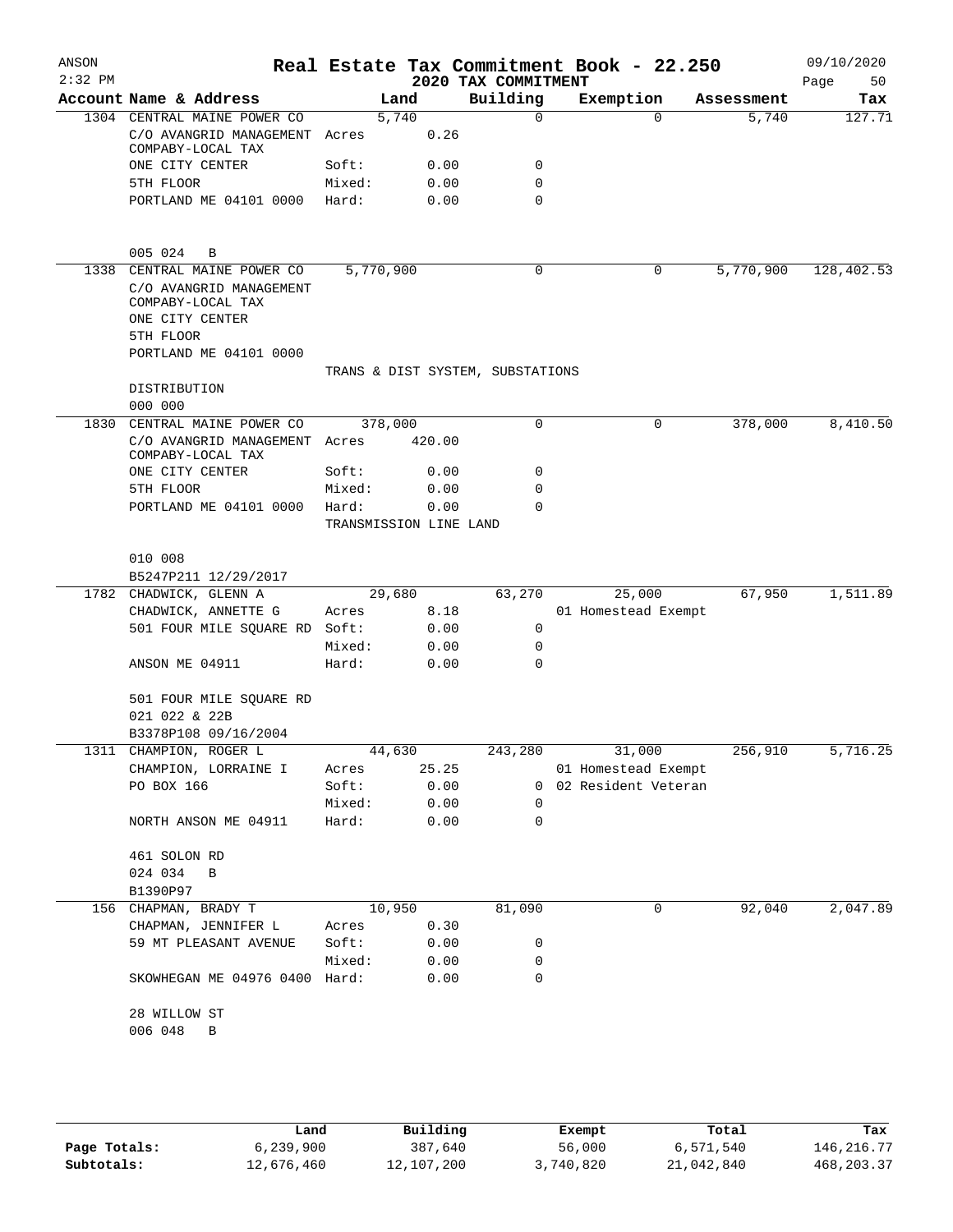| ANSON<br>$2:32$ PM |                                           |            |        | Real Estate Tax Commitment Book - 22.250<br>2020 TAX COMMITMENT |                     |            | 09/10/2020<br>Page<br>51 |
|--------------------|-------------------------------------------|------------|--------|-----------------------------------------------------------------|---------------------|------------|--------------------------|
|                    | Account Name & Address                    |            | Land   | Building                                                        | Exemption           | Assessment | Tax                      |
|                    | 367 CHAPMAN, BRADY T                      |            | 12,000 | 86,280                                                          | $\Omega$            | 98,280     | 2,186.73                 |
|                    | CHAPMAN, JENNIFER L                       | Acres      | 0.16   |                                                                 |                     |            |                          |
|                    | 59 MT PLEASANT AVENUE                     | Soft:      | 0.00   | 0                                                               |                     |            |                          |
|                    |                                           | Mixed:     | 0.00   | 0                                                               |                     |            |                          |
|                    | SKOWHEGAN ME 04976 0400 Hard:             |            | 0.00   | $\mathbf 0$                                                     |                     |            |                          |
|                    |                                           | B5131P0127 | JТ     |                                                                 |                     |            |                          |
|                    | 7 CENTER ST                               |            |        |                                                                 |                     |            |                          |
|                    | 006 021                                   |            |        |                                                                 |                     |            |                          |
|                    | B5131P127 02/17/2017 B3335P303 06/30/2004 |            |        |                                                                 |                     |            |                          |
| 1312               | CHAREST, ROBERT T                         |            | 26,750 | 46,960                                                          | 25,000              | 48,710     | 1,083.80                 |
|                    | CHAREST, PATRICIA                         | Acres      | 5.50   |                                                                 | 01 Homestead Exempt |            |                          |
|                    |                                           | Soft:      | 0.00   | 0                                                               |                     |            |                          |
|                    | PO BOX 464                                | Mixed:     | 0.00   | 0                                                               |                     |            |                          |
|                    | NORTH ANSON ME 04958                      | Hard:      | 0.00   | 0                                                               |                     |            |                          |
|                    | 0464                                      |            |        |                                                                 |                     |            |                          |
|                    | 311 VALLEY RD                             |            |        |                                                                 |                     |            |                          |
|                    | 023 044<br>E                              |            |        |                                                                 |                     |            |                          |
| 188                | CHARETTE, JOHN E                          |            | 67,000 | 0                                                               | 0                   | 67,000     | 1,490.75                 |
|                    | CHARETTE, KRISTIE S                       | Acres      | 111.00 |                                                                 |                     |            |                          |
|                    |                                           | Soft:      | 0.00   | 0                                                               |                     |            |                          |
|                    | 28 MIGHTY ST                              | Mixed:     | 0.00   | 0                                                               |                     |            |                          |
|                    | GORHAM ME 04038 0000                      | Hard:      | 0.00   | $\Omega$                                                        |                     |            |                          |
|                    |                                           |            |        |                                                                 |                     |            |                          |
|                    | 021 012                                   |            |        |                                                                 |                     |            |                          |
|                    | B2059P316                                 |            |        |                                                                 |                     |            |                          |
|                    | 385 CHARTIER, GLORIA J                    |            | 21,520 | 163,370                                                         | 25,000              | 159,890    | 3,557.55                 |
|                    | PLOURDE, DONNA R                          | Acres      | 2.01   |                                                                 | 01 Homestead Exempt |            |                          |
|                    | 27 PARKSWOOD DRIVE                        | Soft:      | 0.00   | $\mathbf 0$                                                     |                     |            |                          |
|                    |                                           | Mixed:     | 0.00   | 0                                                               |                     |            |                          |
|                    | ANSON Maine 04911                         | Hard:      | 0.00   | 0                                                               |                     |            |                          |
|                    |                                           | B5016P0240 |        |                                                                 |                     |            |                          |
|                    | 27 PARKWOODS DR                           |            |        |                                                                 |                     |            |                          |
|                    | 9<br>010 007                              |            |        |                                                                 |                     |            |                          |
|                    | B5016P240 04/07/2016 B3020P77 10/11/2002  |            |        |                                                                 |                     |            |                          |
|                    | 2025 CHASE, TYSON I                       |            | 3,400  | 0                                                               | 0                   | 3,400      | 75.65                    |
|                    | PO BOX 75                                 | Acres      | 20.00  |                                                                 |                     |            |                          |
|                    |                                           | Soft:      | 0.00   | 0                                                               |                     |            |                          |
|                    | STRONG ME 04983 0075                      | Mixed:     | 0.00   | 0                                                               |                     |            |                          |
|                    |                                           | Hard:      | 20.00  | 3,400                                                           |                     |            |                          |
|                    | GREENLEAF RD                              |            |        |                                                                 |                     |            |                          |
|                    | 013 025 C                                 |            |        |                                                                 |                     |            |                          |
|                    | B5059P273 08/05/2016                      |            |        |                                                                 |                     |            |                          |
| 297                | CHASE, WILLIAM D                          |            | 37,000 | 0                                                               | 0                   | 37,000     | 823.25                   |
|                    | CHASE, EVA S                              |            | 26.00  |                                                                 |                     |            |                          |
|                    |                                           | Acres      |        |                                                                 |                     |            |                          |
|                    |                                           | Soft:      | 0.00   | 0                                                               |                     |            |                          |
|                    | 22 GRAY ST                                | Mixed:     | 0.00   | 0                                                               |                     |            |                          |
|                    | WATERVILLE ME 04901<br>0000               | Hard:      | 0.00   | 0                                                               |                     |            |                          |
|                    |                                           |            |        |                                                                 |                     |            |                          |
|                    | 020 029                                   |            |        |                                                                 |                     |            |                          |
|                    | B3518P101 07/15/2005                      |            |        |                                                                 |                     |            |                          |
|                    |                                           |            |        |                                                                 |                     |            |                          |
|                    |                                           |            |        |                                                                 |                     |            |                          |
|                    |                                           |            |        |                                                                 |                     |            |                          |

|              | Land       | Building   | Exempt    | Total        | Tax        |
|--------------|------------|------------|-----------|--------------|------------|
| Page Totals: | 167,670    | 296,610    | 50,000    | 414,280      | 9,217.73   |
| Subtotals:   | 12,844,130 | 12,403,810 | 3,790,820 | 21, 457, 120 | 477,421.10 |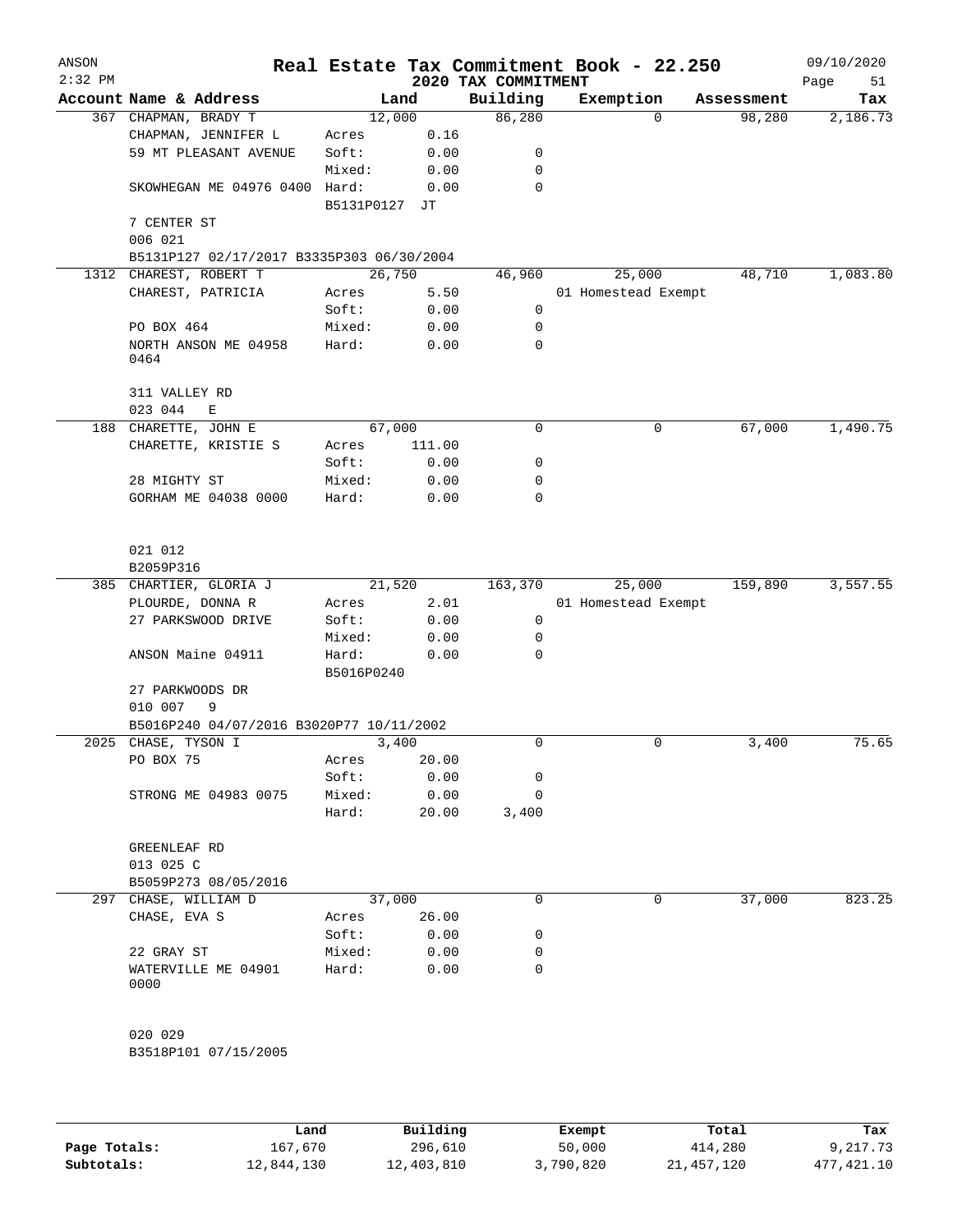| ANSON<br>$2:32$ PM |                                                     |                 |              | 2020 TAX COMMITMENT | Real Estate Tax Commitment Book - 22.250 |            | 09/10/2020<br>Page<br>52 |
|--------------------|-----------------------------------------------------|-----------------|--------------|---------------------|------------------------------------------|------------|--------------------------|
|                    | Account Name & Address                              |                 | Land         | Building            | Exemption                                | Assessment | Tax                      |
|                    | 1349 CHESSMAN, JAMES C                              |                 | 27,200       | 48,610              | 25,000                                   | 50,810     | 1,130.52                 |
|                    |                                                     | Acres           | 5.80         |                     | 01 Homestead Exempt                      |            |                          |
|                    | ANSON ME 04911 0000                                 | Soft:           | 0.00         | 0                   |                                          |            |                          |
|                    | 106 FLETCHER RD                                     | Mixed:          | 0.00         | 0                   |                                          |            |                          |
|                    |                                                     | Hard:           | 0.00         | $\mathbf 0$         |                                          |            |                          |
|                    | 106 FLETCHER RD<br>013 011<br>$\mathsf{C}$          |                 |              |                     |                                          |            |                          |
|                    | B4654P274 B4236P172 01/26/2010                      |                 |              |                     |                                          |            |                          |
|                    | 1099 CHESTNUT, GEORGE E III                         |                 | 47,500       | 0                   | 0                                        | 47,500     | 1,056.88                 |
|                    | 28 NICHOLS STREET                                   | Acres           | 47.00        |                     |                                          |            |                          |
|                    |                                                     | Soft:           | 0.00         | 0                   |                                          |            |                          |
|                    | MADISON ME 04950                                    | Mixed:<br>Hard: | 0.00<br>0.00 | 0<br>0              |                                          |            |                          |
|                    |                                                     |                 |              |                     |                                          |            |                          |
|                    | OFF VALLEY ROAD                                     |                 |              |                     |                                          |            |                          |
|                    | 019 032<br>B5021P91 04/28/2016 B3807P114 01/26/2007 |                 |              |                     |                                          |            |                          |
|                    | 1474 CHIADO, DEBORAH                                |                 | 17,320       | 37,410              | 0                                        | 54,730     | 1,217.74                 |
|                    | 14 FRONT STREET                                     | Acres           | 0.75         |                     |                                          |            |                          |
|                    |                                                     | Soft:           | 0.00         | 0                   |                                          |            |                          |
|                    | ANSON ME 04911                                      | Mixed:          | 0.00         | 0                   |                                          |            |                          |
|                    |                                                     | Hard:           | 0.00         | 0                   |                                          |            |                          |
|                    |                                                     |                 |              |                     |                                          |            |                          |
|                    | 14 FRONT ST                                         |                 |              |                     |                                          |            |                          |
|                    | 001 050                                             |                 |              |                     |                                          |            |                          |
|                    | B5492P320 11/08/2019                                |                 |              |                     |                                          |            |                          |
|                    | 912 CHICK, FREEEMAN T                               |                 | 37,900       | $\mathbf 0$         | 0                                        | 37,900     | 843.28                   |
|                    | CHICK, FREEMAN L                                    | Acres           | 27.80        |                     |                                          |            |                          |
|                    | 61 RAND ROAD                                        | Soft:           | 0.00         | 0                   |                                          |            |                          |
|                    |                                                     | Mixed:          | 0.00         | 0                   |                                          |            |                          |
|                    | INDUSTRY ME 04938                                   | Hard:           | 0.00         | 0                   |                                          |            |                          |
|                    | EMBDEN POND ROAD<br>018 045                         |                 |              |                     |                                          |            |                          |
|                    | B5431P59 07/01/2019                                 |                 |              |                     |                                          |            |                          |
|                    | 561 CHICK, FREEMAN I                                |                 | 35,140       | 0                   | 0                                        | 35,140     | 781.87                   |
|                    |                                                     | Acres           | 9.64         |                     |                                          |            |                          |
|                    | INDUSTRY ME 04938 0000                              | Soft:           | 0.00         | 0                   |                                          |            |                          |
|                    | 96 CHICK RD                                         | Mixed:          | 0.00         | 0                   |                                          |            |                          |
|                    |                                                     | Hard:           | 0.00         | 0                   |                                          |            |                          |
|                    | 703 HORSEBACK RD                                    |                 |              |                     |                                          |            |                          |
|                    | 019 004<br>B                                        |                 |              |                     |                                          |            |                          |
|                    | B2376P245                                           |                 |              |                     |                                          |            |                          |
|                    | 1573 CHICK, FREEMAN I                               |                 | 16,500       | 0                   | 0                                        | 16,500     | 367.13                   |
|                    |                                                     | Acres           | 4.00         |                     |                                          |            |                          |
|                    | INDUSTRY ME 04938 0000                              | Soft:           | 0.00         | 0                   |                                          |            |                          |
|                    | 96 CHICK RD                                         | Mixed:          | 0.00         | 0                   |                                          |            |                          |
|                    |                                                     | Hard:           | 0.00         | 0                   |                                          |            |                          |
|                    |                                                     |                 |              |                     |                                          |            |                          |
|                    |                                                     |                 |              |                     |                                          |            |                          |
|                    | 019 040<br>D                                        |                 |              |                     |                                          |            |                          |
|                    | B22376P245                                          |                 |              |                     |                                          |            |                          |

**Page Totals:** 181,560 86,020 25,000 242,580 5,397.42<br>**Subtotals:** 13,025,690 12,489,830 3,815,820 21,699,700 482,818.52 **Subtotals:** 13,025,690 12,489,830 3,815,820 21,699,700 482,818.52 **Land Building Exempt Total Tax**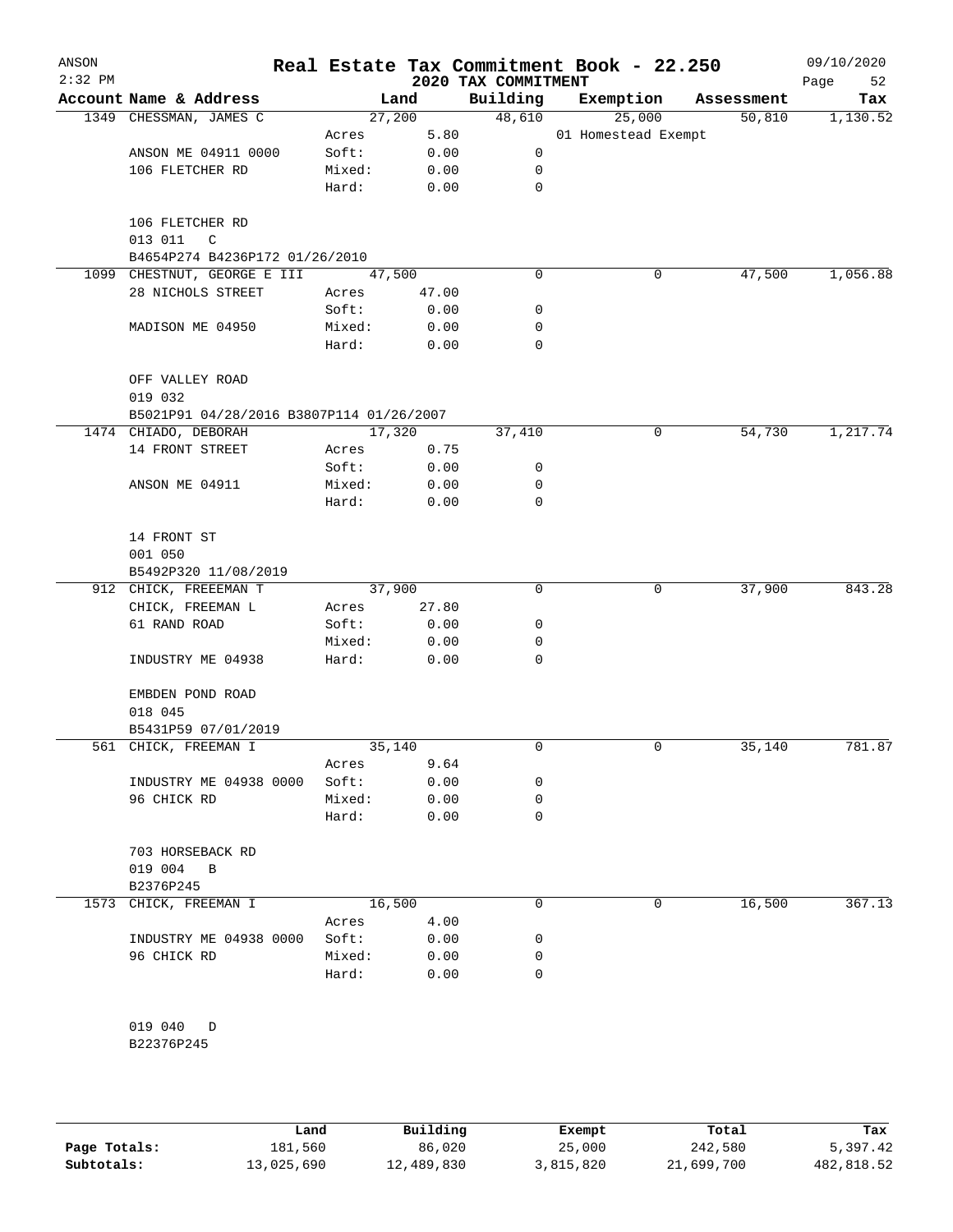| ANSON<br>$2:32$ PM |                                                         |                     |              | 2020 TAX COMMITMENT | Real Estate Tax Commitment Book - 22.250 |            | 09/10/2020<br>Page<br>53 |
|--------------------|---------------------------------------------------------|---------------------|--------------|---------------------|------------------------------------------|------------|--------------------------|
|                    | Account Name & Address                                  | Land                |              | Building            | Exemption                                | Assessment | Tax                      |
|                    | 1574 CHICK, FREEMAN I                                   | 27,500              |              | 0                   | $\Omega$                                 | 27,500     | 611.88                   |
|                    |                                                         | Acres               | 36.00        |                     |                                          |            |                          |
|                    | INDUSTRY ME 04938 0000                                  | Soft:               | 0.00         | 0                   |                                          |            |                          |
|                    | 96 CHICK RD                                             | Mixed:              | 0.00         | 0                   |                                          |            |                          |
|                    |                                                         | Hard:               | 0.00         | 0                   |                                          |            |                          |
|                    | 019 040<br>Е<br>B2376P245                               |                     |              |                     |                                          |            |                          |
|                    | 1191 CHICK, FREEMAN L                                   | 21,500              |              | 13,790              | 0                                        | 35,290     | 785.20                   |
|                    | CHICK, FREEMAN T                                        | Acres               | 2.00         |                     |                                          |            |                          |
|                    |                                                         | Soft:               | 0.00         | 0                   |                                          |            |                          |
|                    | 97 CHICK ROAD                                           | Mixed:              | 0.00         | 0                   |                                          |            |                          |
|                    | INDUSTRY ME 04938                                       | Hard:<br>B5158P0321 | 0.00         | 0                   |                                          |            |                          |
|                    | 180 HORSEBACK RD                                        |                     |              |                     |                                          |            |                          |
|                    | 015 010<br>B                                            |                     |              |                     |                                          |            |                          |
|                    | B5158P321 05/18/2017 B5132P194 02/14/2017               |                     |              |                     |                                          |            |                          |
|                    | 771 CHICK, FREEMAN L                                    | 14,580              |              | 15,630              | 0                                        | 30,210     | 672.17                   |
|                    | CHICK, FREEMAN T                                        | Acres               | 0.83         |                     |                                          |            |                          |
|                    |                                                         | Soft:               | 0.00         | 0                   |                                          |            |                          |
|                    | 97 CHICK ROAD                                           | Mixed:              | 0.00         | 0                   |                                          |            |                          |
|                    | INDUSTRY ME 04938                                       | Hard:               | 0.00         | 0                   |                                          |            |                          |
|                    | 118 RIVER RD<br>004 030                                 |                     |              |                     |                                          |            |                          |
|                    | B4674P155 06/17/2013                                    |                     |              |                     |                                          |            |                          |
|                    | 1074 CHICK, FREEMAN L                                   | 22,010              |              | 0                   | 0                                        | 22,010     | 489.72                   |
|                    | CHICK, FREEMAN T                                        | Acres               | 2.34         |                     |                                          |            |                          |
|                    |                                                         | Soft:               | 0.00         | 0                   |                                          |            |                          |
|                    | 97 CHICK ROAD                                           | Mixed:              | 0.00         | 0                   |                                          |            |                          |
|                    | INDUSTRY ME 04938                                       | Hard:               | 0.00         | 0                   |                                          |            |                          |
|                    | 1195 VALLEY RD                                          |                     |              |                     |                                          |            |                          |
|                    | 020 027<br>B 2                                          |                     |              |                     |                                          |            |                          |
|                    | B4632P176 05/27/2008 B2893P256                          |                     |              |                     |                                          |            |                          |
|                    | 1075 CHICK, FREEMAN L                                   | 14,420              |              | 0                   | 0                                        | 14,420     | 320.84                   |
|                    | CHICK, FREEMAN T                                        | Acres               | 2.61         |                     |                                          |            |                          |
|                    | 97 CHICK ROAD                                           | Soft:<br>Mixed:     | 0.00<br>0.00 | 0<br>0              |                                          |            |                          |
|                    | INDUSTRY ME 04938                                       | Hard:               | 0.00         | 0                   |                                          |            |                          |
|                    |                                                         |                     |              |                     |                                          |            |                          |
|                    | 020 027 B 3                                             |                     |              |                     |                                          |            |                          |
|                    | B4362P176 05/27/2008 B2893P256                          |                     |              |                     |                                          |            |                          |
|                    | 1735 CHIPMAN, WADE R                                    | 4,950               |              | 0                   | 0                                        | 4,950      | 110.14                   |
|                    | 54 BARRON ROAD                                          | Acres               | 3.30         |                     |                                          |            |                          |
|                    |                                                         | Soft:               | 0.00         | 0                   |                                          |            |                          |
|                    | EMBDEN ME 04958                                         | Mixed:              | 0.00         | 0                   |                                          |            |                          |
|                    |                                                         | Hard:               | 0.00         | 0                   |                                          |            |                          |
|                    | OFF BARRON ROAD                                         |                     |              |                     |                                          |            |                          |
|                    | 022 002<br>2<br>B5030P304 05/27/2016 B3040P5 11/13/2002 |                     |              |                     |                                          |            |                          |
|                    |                                                         |                     |              |                     |                                          |            |                          |
|                    |                                                         |                     |              |                     |                                          |            |                          |

|              | Land       | Building   | Exempt    | Total      | Tax        |
|--------------|------------|------------|-----------|------------|------------|
| Page Totals: | 104,960    | 29,420     |           | 134,380    | 2,989.95   |
| Subtotals:   | 13,130,650 | 12,519,250 | 3,815,820 | 21,834,080 | 485,808.47 |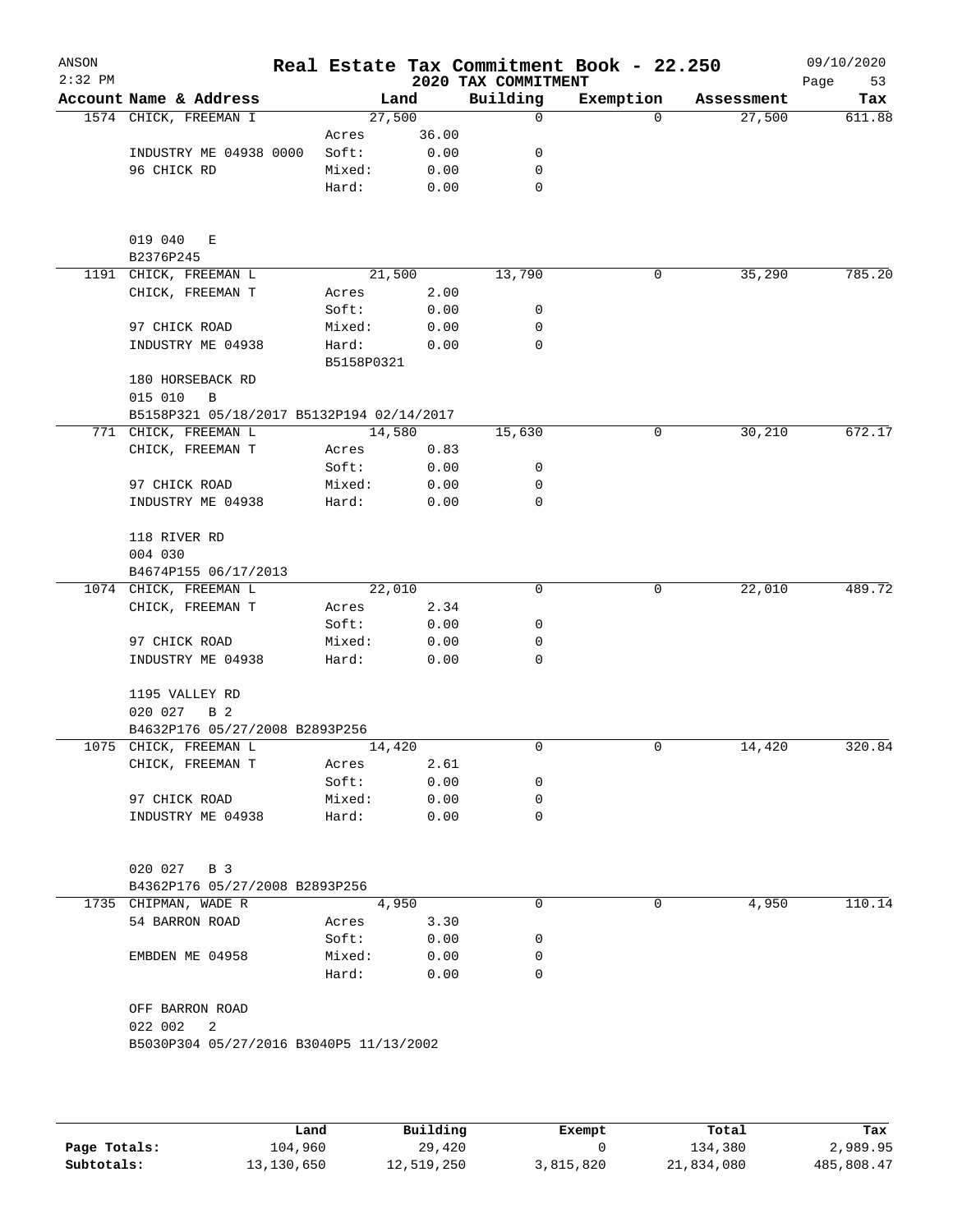|                                          |                      |        | 2020 TAX COMMITMENT | Real Estate Tax Commitment Book - 22.250  |            | 09/10/2020<br>Page<br>54 |
|------------------------------------------|----------------------|--------|---------------------|-------------------------------------------|------------|--------------------------|
| Account Name & Address                   |                      | Land   | Building            | Exemption                                 | Assessment | Tax                      |
| 1317 CHURCHILL, EDWIN B JR               |                      | 18,500 | 0                   | $\Omega$                                  | 18,500     | 411.63                   |
| CHURCHILL, EDWIN B SR                    | Acres                | 16.00  |                     |                                           |            |                          |
|                                          | Soft:                | 0.00   | 0                   |                                           |            |                          |
| PO BOX 167                               | Mixed:               | 0.00   | 0                   |                                           |            |                          |
| ANSON ME 04911 0167                      | Hard:                | 0.00   | 0                   |                                           |            |                          |
|                                          |                      |        |                     |                                           |            |                          |
| 010 004                                  |                      |        |                     |                                           |            |                          |
| B4834P106 09/23/2014                     |                      |        |                     |                                           |            |                          |
| 193 CHURCHILL, EDWIN B JR                |                      | 15,360 | 43,970              | 25,000                                    | 34,330     | 763.84                   |
| CHURCHILL, EDWIN B SR                    | Acres                | 0.59   |                     | 01 Homestead Exempt                       |            |                          |
|                                          | Soft:                | 0.00   | 0                   |                                           |            |                          |
| PO BOX 167                               | Mixed:               | 0.00   | 0                   |                                           |            |                          |
| ANSON ME 04911 0167                      | Hard:<br>LIFE ESTATE | 0.00   | 0                   |                                           |            |                          |
| 11 BEANE ST<br>002 015                   |                      |        |                     |                                           |            |                          |
| B4834P106 09/23/2014                     |                      |        |                     |                                           |            |                          |
| 194 CHURCHILL, EDWIN B JR                |                      | 15,990 | 10,230              | 0                                         | 26,220     | 583.40                   |
| CHURCHILL, EDWIN B SR                    | Acres                | 1.66   |                     |                                           |            |                          |
|                                          | Soft:                | 0.00   | 0                   |                                           |            |                          |
| PO BOX 167                               | Mixed:               | 0.00   | 0                   |                                           |            |                          |
| ANSON ME 04911 0167                      | Hard:                | 0.00   | 0                   |                                           |            |                          |
|                                          |                      |        |                     |                                           |            |                          |
| 002 014                                  |                      |        |                     |                                           |            |                          |
| B4834P106 09/23/2014                     |                      |        |                     |                                           |            |                          |
| 301 CICCHINO, JOSHUA                     |                      | 21,470 | 58,640              | 31,000                                    | 49,110     | 1,092.70                 |
| MOORE, IMAGE F                           | Acres                | 1.98   |                     | 01 Homestead Exempt                       |            |                          |
| PO BOX 95                                | Soft:                | 0.00   | $\mathbf{0}$        | 04 Non-resident Veteran                   |            |                          |
|                                          | Mixed:               | 0.00   | 0                   |                                           |            |                          |
| NORTH ANSON ME 04958                     | Hard:                | 0.00   | 0                   |                                           |            |                          |
| 461 FOUR MILE SQUARE RD<br>021 019<br>В  |                      |        |                     |                                           |            |                          |
| B4938P188 08/03/2015                     |                      |        |                     |                                           |            |                          |
| 412 CICHOCKI, TIMOTHY S                  |                      | 49,900 | 20,770              | 25,000                                    | 45,670     | 1,016.16                 |
| 483 PEASE HILL ROAD                      | Acres                | 43.00  |                     | 01 Homestead Exempt                       |            |                          |
|                                          | Soft:                | 0.00   | 0                   |                                           |            |                          |
| ANSON ME 04911                           | Mixed:               | 0.00   | 0                   |                                           |            |                          |
|                                          | Hard:                | 0.00   | 0                   |                                           |            |                          |
|                                          | B5015P083            |        |                     |                                           |            |                          |
|                                          |                      |        |                     |                                           |            |                          |
| 483 PEASE HILL RD                        |                      |        |                     |                                           |            |                          |
| 014 042                                  |                      |        |                     |                                           |            |                          |
| B5015P083 03/28/2016 B4283P51 06/18/2010 |                      |        |                     |                                           |            |                          |
| 375 CILLEY, MARSHALL A                   |                      | 26,000 | 1,400               | 0                                         | 27,400     | 609.65                   |
| ROBERTS, SIERRA M                        | Acres                | 5.00   |                     |                                           |            |                          |
| 174 NEAL STREET                          | Soft:                | 0.00   | 0                   |                                           |            |                          |
| UNIT <sub>6</sub>                        | Mixed:               | 0.00   | 0                   |                                           |            |                          |
| PORTLAND ME 04102                        | Hard:                | 0.00   | 0                   |                                           |            |                          |
| 177 FOUR MILE SQUARE RD                  |                      |        |                     |                                           |            |                          |
| 021 009<br>$\overline{1}$                |                      |        |                     |                                           |            |                          |
|                                          |                      |        |                     |                                           |            |                          |
|                                          |                      |        |                     |                                           |            |                          |
|                                          |                      |        |                     | B5524P143 03/09/2020 B3707P259 07/06/2006 |            |                          |

|              | Land       | Building   | Exempt    | Total      | Tax        |
|--------------|------------|------------|-----------|------------|------------|
| Page Totals: | 147,220    | 135,010    | 81,000    | 201,230    | 4,477.38   |
| Subtotals:   | 13,277,870 | 12,654,260 | 3,896,820 | 22,035,310 | 490,285.85 |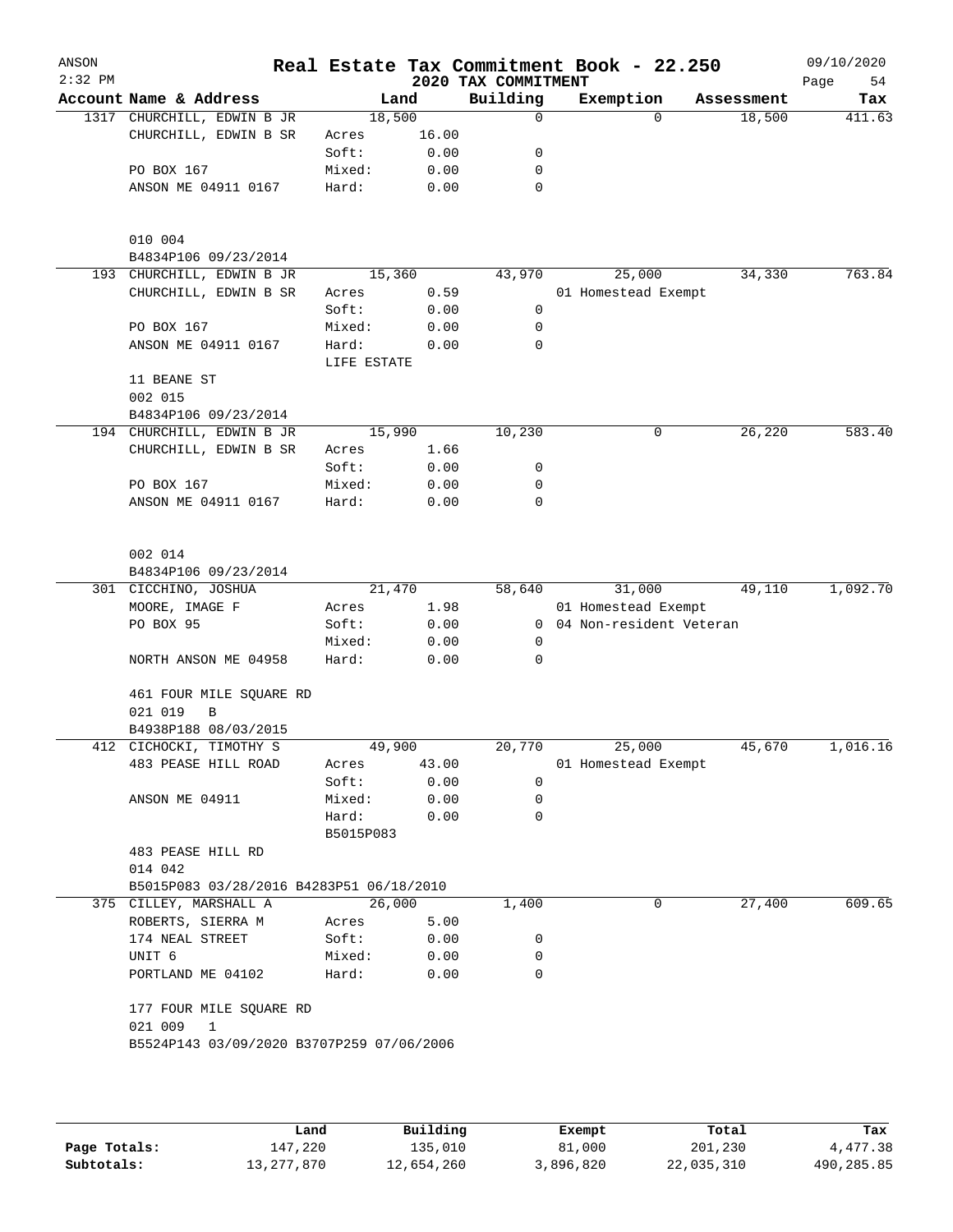| ANSON<br>$2:32$ PM |                                        |                |        | 2020 TAX COMMITMENT | Real Estate Tax Commitment Book - 22.250 |            | 09/10/2020<br>Page<br>55 |
|--------------------|----------------------------------------|----------------|--------|---------------------|------------------------------------------|------------|--------------------------|
|                    | Account Name & Address                 |                | Land   | Building            | Exemption                                | Assessment | Tax                      |
|                    | 769 CINSOV, JAMES                      |                | 25,950 | 0                   | $\Omega$                                 | 25,950     | 577.39                   |
|                    | BURKE-CINSOV, LINDSAY E Acres          |                | 12.45  |                     |                                          |            |                          |
|                    | 147 GREENLEAF ROAD                     | Soft:          | 0.00   | 0                   |                                          |            |                          |
|                    |                                        | Mixed:         | 0.00   | 0                   |                                          |            |                          |
|                    | ANSON ME 04911                         | Hard:          | 0.00   | 0                   |                                          |            |                          |
|                    | 013 023<br>8                           |                |        |                     |                                          |            |                          |
|                    | B4912P35 06/06/2015                    |                |        |                     |                                          |            |                          |
|                    | 596 CINSOV, JAMES &                    |                | 33,910 | 60,680              | 25,000                                   | 69,590     | 1,548.38                 |
|                    | BURKE-CINSOV, LINDSAY E Acres          |                | 12.41  |                     | 01 Homestead Exempt                      |            |                          |
|                    | 147 GREENLEAF RD                       | Soft:          | 0.00   | 0                   |                                          |            |                          |
|                    |                                        | Mixed:         | 0.00   | 0                   |                                          |            |                          |
|                    | ANSON ME 04911 0000                    | Hard:          | 0.00   | $\Omega$            |                                          |            |                          |
|                    | 147 GREENLEAF RD                       |                |        |                     |                                          |            |                          |
|                    | 013 023<br>7                           |                |        |                     |                                          |            |                          |
|                    | B4627P261 02/05/2013                   |                | 12,650 | 700                 |                                          |            | 163.54                   |
|                    | 195 CLARK, ALTON S<br>1147 VALLEY ROAD |                | 0.40   |                     | 6,000                                    | 7,350      |                          |
|                    |                                        | Acres<br>Soft: | 0.00   | $\Omega$            | 06 Disabled Vet. Res.                    |            |                          |
|                    | ANSON ME 04911                         | Mixed:         | 0.00   | 0                   |                                          |            |                          |
|                    |                                        | Hard:          | 0.00   | 0                   |                                          |            |                          |
|                    |                                        |                |        |                     |                                          |            |                          |
|                    | 1147 VALLEY RD                         |                |        |                     |                                          |            |                          |
|                    | 020 025<br>Е                           |                |        |                     |                                          |            |                          |
|                    | B5060P140 08/10/2016 B821P1050         |                |        |                     |                                          |            |                          |
|                    | 196 CLARK, ARNOLD ESTATE               |                | 11,830 | 0                   | 0                                        | 11,830     | 263.22                   |
|                    | C/O SUSAN NILE WHITE                   | Acres          | 0.35   |                     |                                          |            |                          |
|                    | 15 SHELBY LANE                         | Soft:          | 0.00   | 0                   |                                          |            |                          |
|                    | SO PORTLAND ME 04106                   | Mixed:         | 0.00   | 0                   |                                          |            |                          |
|                    |                                        | Hard:          | 0.00   | 0                   |                                          |            |                          |
|                    | 1142 VALLEY RD                         |                |        |                     |                                          |            |                          |
|                    | 020 024<br>C                           |                |        |                     |                                          |            |                          |
|                    | B1028P11                               |                |        |                     |                                          |            |                          |
|                    | 1634 CLARK, CARLTON F                  |                | 9,800  | 0                   | 0                                        | 9,800      | 218.05                   |
|                    | CLARK, PATRICIA H                      | Acres          | 0.24   |                     |                                          |            |                          |
|                    | PO BOX 306                             | Soft:          | 0.00   | 0                   |                                          |            |                          |
|                    |                                        | Mixed:         | 0.00   | 0                   |                                          |            |                          |
|                    | ANSON ME 04911                         | Hard:          | 0.00   | 0                   |                                          |            |                          |
|                    | 58 RANDALL STREET                      |                |        |                     |                                          |            |                          |
|                    | 003 035<br>B2646P216 B1872P43          |                |        |                     |                                          |            |                          |
| 1320               | CLARK, CARLTON F                       |                | 14,970 | 53,170              | 25,000                                   | 43,140     | 959.87                   |
|                    | CLARK, PATRICIA H                      | Acres          | 0.56   |                     | 01 Homestead Exempt                      |            |                          |
|                    | PO BOX 306                             | Soft:          | 0.00   | 0                   |                                          |            |                          |
|                    |                                        | Mixed:         | 0.00   | 0                   |                                          |            |                          |
|                    | ANSON ME 04911                         | Hard:          | 0.00   | 0                   |                                          |            |                          |
|                    | 52 RANDALL ST                          |                |        |                     |                                          |            |                          |
|                    | 003 034                                |                |        |                     |                                          |            |                          |
|                    |                                        |                |        |                     |                                          |            |                          |

|              | Land       | Building   | Exempt    | Total      | Tax        |
|--------------|------------|------------|-----------|------------|------------|
| Page Totals: | 109,110    | 114,550    | 56,000    | 167,660    | 3,730.45   |
| Subtotals:   | 13,386,980 | 12,768,810 | 3,952,820 | 22,202,970 | 494,016.30 |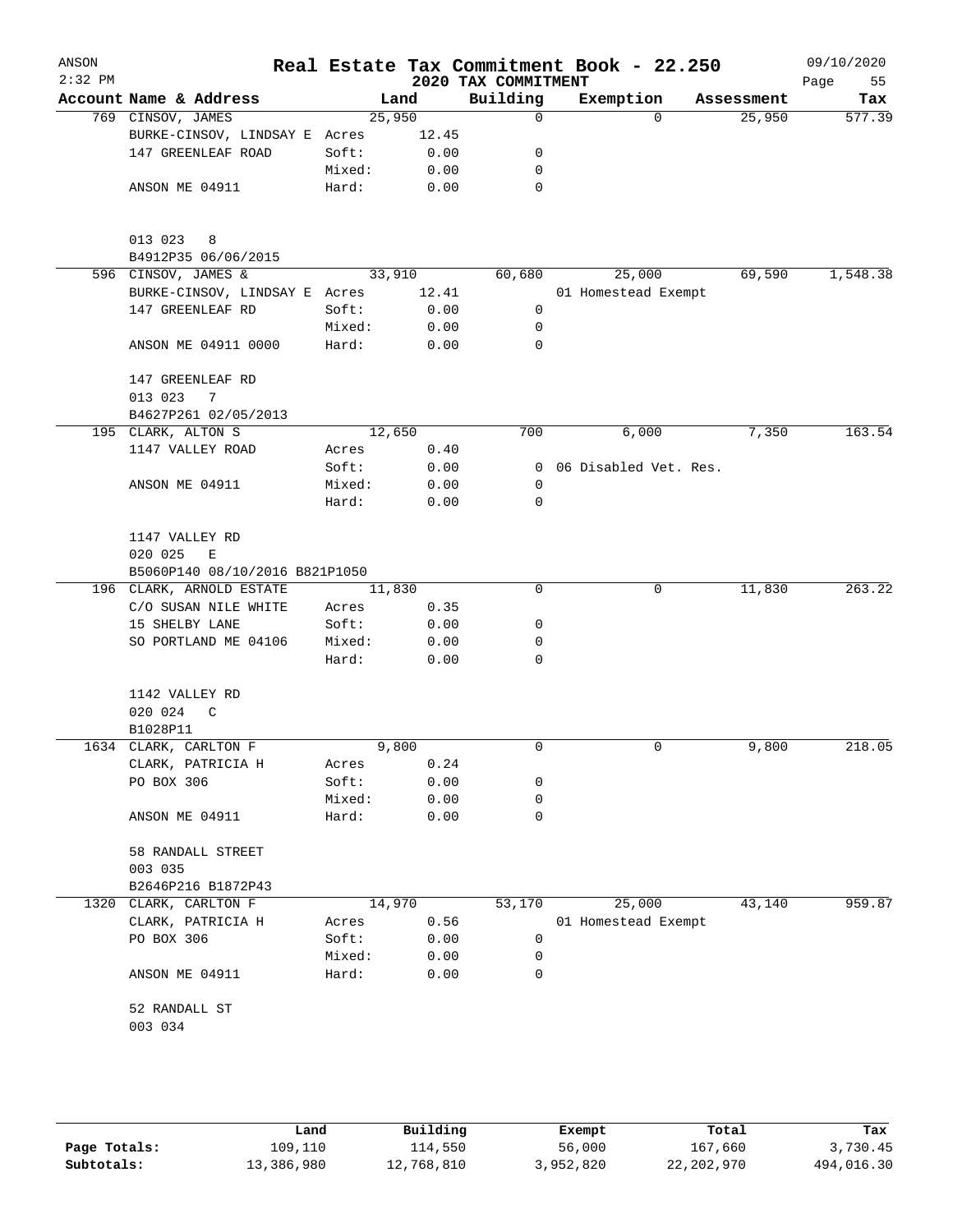| ANSON<br>$2:32$ PM |                                           |                 |        |              | 2020 TAX COMMITMENT | Real Estate Tax Commitment Book - 22.250 |             |            | 09/10/2020<br>Page<br>56 |
|--------------------|-------------------------------------------|-----------------|--------|--------------|---------------------|------------------------------------------|-------------|------------|--------------------------|
|                    | Account Name & Address                    |                 | Land   |              | Building            | Exemption                                |             | Assessment | Tax                      |
|                    | 456 CLARK, CARLTON F                      |                 | 4,160  |              | 0                   |                                          | $\mathbf 0$ | 4,160      | 92.56                    |
|                    | CLARK, PATRICIA H                         | Acres           |        | 0.12         |                     |                                          |             |            |                          |
|                    | PO BOX 306                                | Soft:           |        | 0.00         | 0                   |                                          |             |            |                          |
|                    |                                           | Mixed:          |        | 0.00         | 0                   |                                          |             |            |                          |
|                    | ANSON ME 04911                            | Hard:           |        | 0.00         | 0                   |                                          |             |            |                          |
|                    | 24 BOW ST                                 |                 |        |              |                     |                                          |             |            |                          |
|                    | 003 032                                   |                 |        |              |                     |                                          |             |            |                          |
|                    | B2279P350                                 |                 |        |              |                     |                                          |             |            |                          |
|                    | 457 CLARK, CARLTON F                      |                 | 5,630  |              | 0                   |                                          | 0           | 5,630      | 125.27                   |
|                    | CLARK, PATRICIA H                         | Acres           |        | 0.22         |                     |                                          |             |            |                          |
|                    | PO BOX 306                                | Soft:           |        | 0.00         | 0                   |                                          |             |            |                          |
|                    | ANSON ME 04911                            | Mixed:<br>Hard: |        | 0.00<br>0.00 | 0<br>0              |                                          |             |            |                          |
|                    |                                           |                 |        |              |                     |                                          |             |            |                          |
|                    | 003 033                                   |                 |        |              |                     |                                          |             |            |                          |
|                    | B2279P348                                 |                 |        |              |                     |                                          |             |            |                          |
|                    | 1109 CLARK, CARROL                        |                 | 0      |              | 5,980               |                                          | 0           | 5,980      | 133.06                   |
|                    | CLARK, KELLY                              |                 |        |              |                     |                                          |             |            |                          |
|                    | 243 EAST MADRID RD                        |                 |        |              |                     |                                          |             |            |                          |
|                    | PHILLIPS ME 04966 0000                    |                 |        |              |                     |                                          |             |            |                          |
|                    | 580 FOUR MILE SQUARE RD                   |                 |        |              |                     |                                          |             |            |                          |
|                    | 020 025<br>ON                             |                 |        |              |                     |                                          |             |            |                          |
|                    | 200 CLARK, DALE F                         |                 | 27,650 |              | 108,310             | 25,000                                   |             | 110,960    | 2,468.86                 |
|                    | 221 FOUR MILE SQUARE<br><b>ROAD</b>       | Acres           |        | 6.10         |                     | 01 Homestead Exempt                      |             |            |                          |
|                    |                                           | Soft:           |        | 0.00         | 0                   |                                          |             |            |                          |
|                    | ANSON ME 04911                            | Mixed:<br>Hard: |        | 0.00<br>0.00 | 0<br>0              |                                          |             |            |                          |
|                    |                                           |                 |        |              |                     |                                          |             |            |                          |
|                    | 221 FOUR MILE SQUARE RD<br>021 009<br>5   |                 |        |              |                     |                                          |             |            |                          |
|                    | B2720P45 B1364P19                         |                 |        |              |                     |                                          |             |            |                          |
|                    | 202 CLARK, DANA E                         |                 | 24,500 |              | 7,480               | 25,000                                   |             | 6,980      | 155.31                   |
|                    |                                           | Acres           |        | 4.00         |                     | 01 Homestead Exempt                      |             |            |                          |
|                    | ANSON ME 04911                            | Soft:           |        | 0.00         | 0                   |                                          |             |            |                          |
|                    | 1139 VALLEY ROAD                          | Mixed:          |        | 0.00         | 0                   |                                          |             |            |                          |
|                    |                                           | Hard:           |        | 0.00         | 0                   |                                          |             |            |                          |
|                    | 1139 VALLEY RD                            |                 |        |              |                     |                                          |             |            |                          |
|                    | 020 025<br>C & D                          |                 |        |              |                     |                                          |             |            |                          |
|                    | B5080P206 09/22/2016 B4282P313 06/08/2010 |                 |        |              |                     |                                          |             |            |                          |
|                    | 1682 CLARK, DANIEL W                      |                 | 32,000 |              | 0                   |                                          | 0           | 32,000     | 712.00                   |
|                    | CLARK, TRAVIS T                           | Acres           |        | 25.00        |                     |                                          |             |            |                          |
|                    |                                           | Soft:           |        | 0.00         | 0                   |                                          |             |            |                          |
|                    | PO BOX 1142                               | Mixed:          |        | 0.00         | 0                   |                                          |             |            |                          |
|                    | DOUGLAS MA 01516 1142                     | Hard:           |        | 0.00         | 0                   |                                          |             |            |                          |
|                    | 014 001 4                                 |                 |        |              |                     |                                          |             |            |                          |
|                    | B4592P291 08/23/2012                      |                 |        |              |                     |                                          |             |            |                          |
|                    |                                           |                 |        |              |                     |                                          |             |            |                          |
|                    |                                           |                 |        |              |                     |                                          |             |            |                          |

|              | Land       | Building   | Exempt    | Total      | Tax        |
|--------------|------------|------------|-----------|------------|------------|
| Page Totals: | 93,940     | 121,770    | 50,000    | 165,710    | 3,687.06   |
| Subtotals:   | 13,480,920 | 12,890,580 | 4,002,820 | 22,368,680 | 497,703.36 |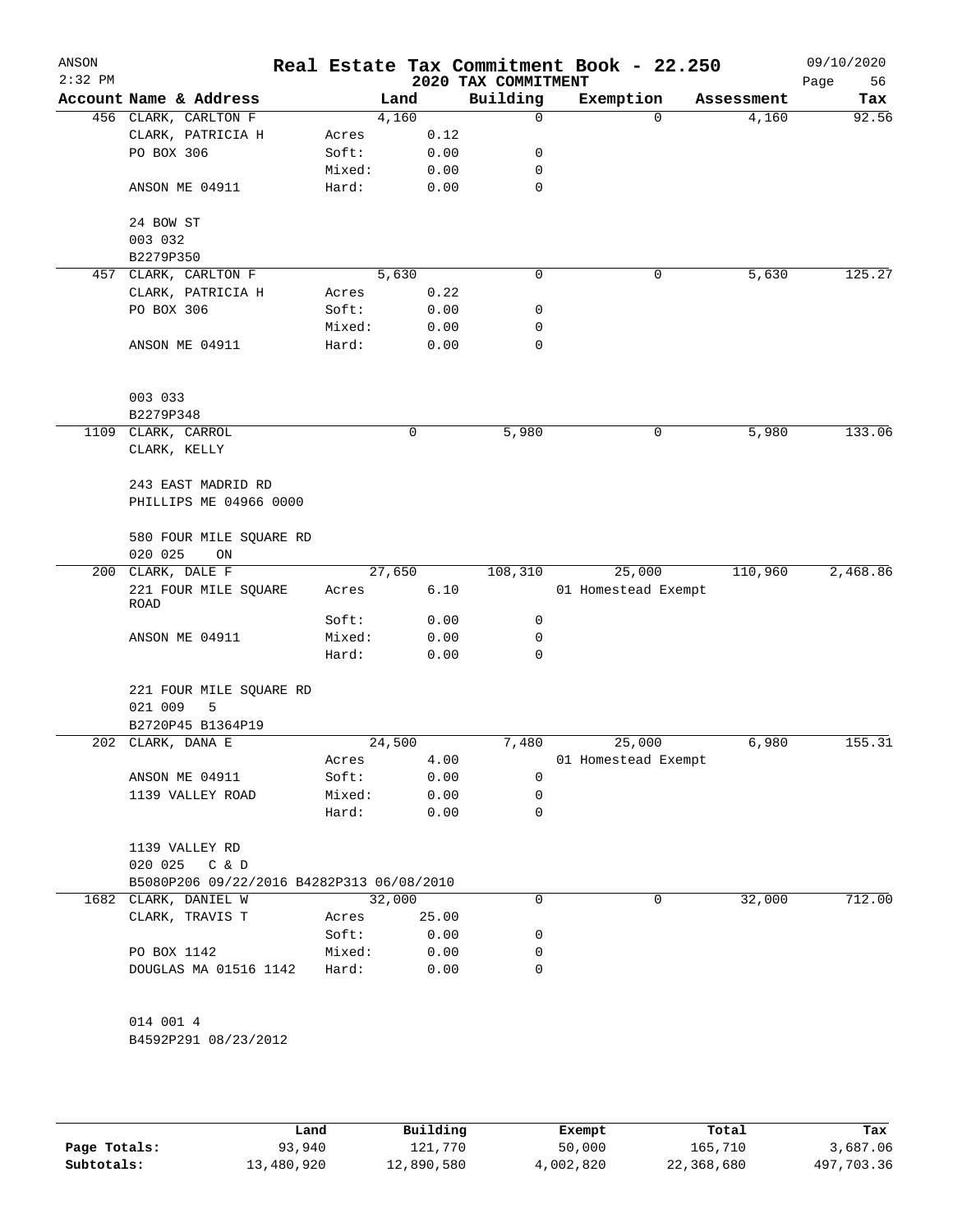| ANSON<br>$2:32$ PM |                                                      |            |        | 2020 TAX COMMITMENT | Real Estate Tax Commitment Book - 22.250 |            | 09/10/2020<br>57<br>Page |
|--------------------|------------------------------------------------------|------------|--------|---------------------|------------------------------------------|------------|--------------------------|
|                    | Account Name & Address                               |            | Land   | Building            | Exemption                                | Assessment | Tax                      |
|                    | 201 CLARK, DARRELL L                                 |            | 18,000 | 22,540              | 25,000                                   | 15,540     | 345.77                   |
|                    | CLARK, TROY L                                        | Acres      | 0.81   |                     | 01 Homestead Exempt                      |            |                          |
|                    | 602 CAMPGROUND ROAD                                  | Soft:      | 0.00   | 0                   |                                          |            |                          |
|                    |                                                      | Mixed:     | 0.00   | 0                   |                                          |            |                          |
|                    | NORTH ANSON ME 04958                                 | Hard:      | 0.00   | 0                   |                                          |            |                          |
|                    | 602 CAMPGROUND RD                                    |            |        |                     |                                          |            |                          |
|                    | 008 003                                              |            |        |                     |                                          |            |                          |
|                    | B1298P177                                            |            |        |                     |                                          |            |                          |
|                    | 599 CLARK, ELLOUISE A                                |            | 0      | 9,920               | 9,920                                    | 0          | 0.00                     |
|                    | CLARK, JAMMIE M SR                                   |            |        |                     | 01 Homestead Exempt                      |            |                          |
|                    | 4 CARRIGAN DRIVE APT 8                               |            |        |                     |                                          |            |                          |
|                    | NORTH ANSON ME 04958                                 |            |        |                     |                                          |            |                          |
|                    | 612 FOUR MILE SQUARE RD                              |            |        |                     |                                          |            |                          |
|                    | 020 025<br>G<br>ON                                   |            |        |                     |                                          |            |                          |
|                    | 1962 CLARK, ELLOUISE A                               |            | 7,950  | 0                   | 0                                        | 7,950      | 176.89                   |
|                    | 4 CARRIGAN DRIVE APT 8                               | Acres      | 1.80   |                     |                                          |            |                          |
|                    |                                                      | Soft:      | 0.00   | 0                   |                                          |            |                          |
|                    | NORTH ANSON ME 04958                                 | Mixed:     | 0.00   | 0                   |                                          |            |                          |
|                    |                                                      | Hard:      | 0.00   | $\mathbf 0$         |                                          |            |                          |
|                    | FOUR MILE SQUARE ROAD                                |            |        |                     |                                          |            |                          |
|                    | 020 025<br>$H_1$                                     |            |        |                     |                                          |            |                          |
|                    | B5060P154 08/10/2016 B2826P337                       |            |        |                     |                                          |            |                          |
|                    | 1331 CLARK, GLADYS, HEIRS                            |            | 31,500 | 8,970               | 0                                        | 40,470     | 900.46                   |
|                    | C/O CARROLL CLARK                                    | Acres      | 10.00  |                     |                                          |            |                          |
|                    | 243 EAST MADRID RD                                   | Soft:      | 0.00   | 0                   |                                          |            |                          |
|                    | PHILLIPS ME 04966 0000                               | Mixed:     | 0.00   | 0                   |                                          |            |                          |
|                    |                                                      | Hard:      | 0.00   | $\Omega$            |                                          |            |                          |
|                    | 582 FOUR MILE SQUARE RD<br>020 025                   |            |        |                     |                                          |            |                          |
|                    | 546 CLARK, JASON D                                   |            | 24,880 | 0                   | 0                                        | 24,880     | 553.58                   |
|                    | 350 HOLLIN WAITE HILL<br>ROAD                        | Acres      | 4.25   |                     |                                          |            |                          |
|                    |                                                      | Soft:      | 0.00   | 0                   |                                          |            |                          |
|                    | ANSON ME 04911                                       | Mixed:     | 0.00   | 0                   |                                          |            |                          |
|                    |                                                      | Hard:      | 0.00   | 0                   |                                          |            |                          |
|                    |                                                      | B5196P0103 |        |                     |                                          |            |                          |
|                    | 354 HOLLIN WAITE HILL                                |            |        |                     |                                          |            |                          |
|                    | 014 030<br>2                                         |            |        |                     |                                          |            |                          |
|                    | B5196P103 08/18/2017 B3327P270 06/17/2004            |            |        |                     |                                          |            |                          |
|                    | 1329 CLARK, JASON D                                  |            | 24,880 | 34,750              | 25,000                                   | 34,630     | 770.52                   |
|                    | 350 HOLLIN WAITE HILL<br>ROAD                        | Acres      | 4.25   |                     | 01 Homestead Exempt                      |            |                          |
|                    |                                                      | Soft:      | 0.00   | 0                   |                                          |            |                          |
|                    | ANSON ME 04911                                       | Mixed:     | 0.00   | 0                   |                                          |            |                          |
|                    |                                                      | Hard:      | 0.00   | 0                   |                                          |            |                          |
|                    | 350 HOLLIN WAITE HILL<br>014 030<br>2 A<br>B3146P253 |            |        |                     |                                          |            |                          |
|                    |                                                      |            |        |                     |                                          |            |                          |

|              | Land       | Building   | Exempt    | Total      | Tax        |
|--------------|------------|------------|-----------|------------|------------|
| Page Totals: | 107,210    | 76,180     | 59,920    | 123,470    | 2,747.22   |
| Subtotals:   | 13,588,130 | 12,966,760 | 4,062,740 | 22,492,150 | 500,450.58 |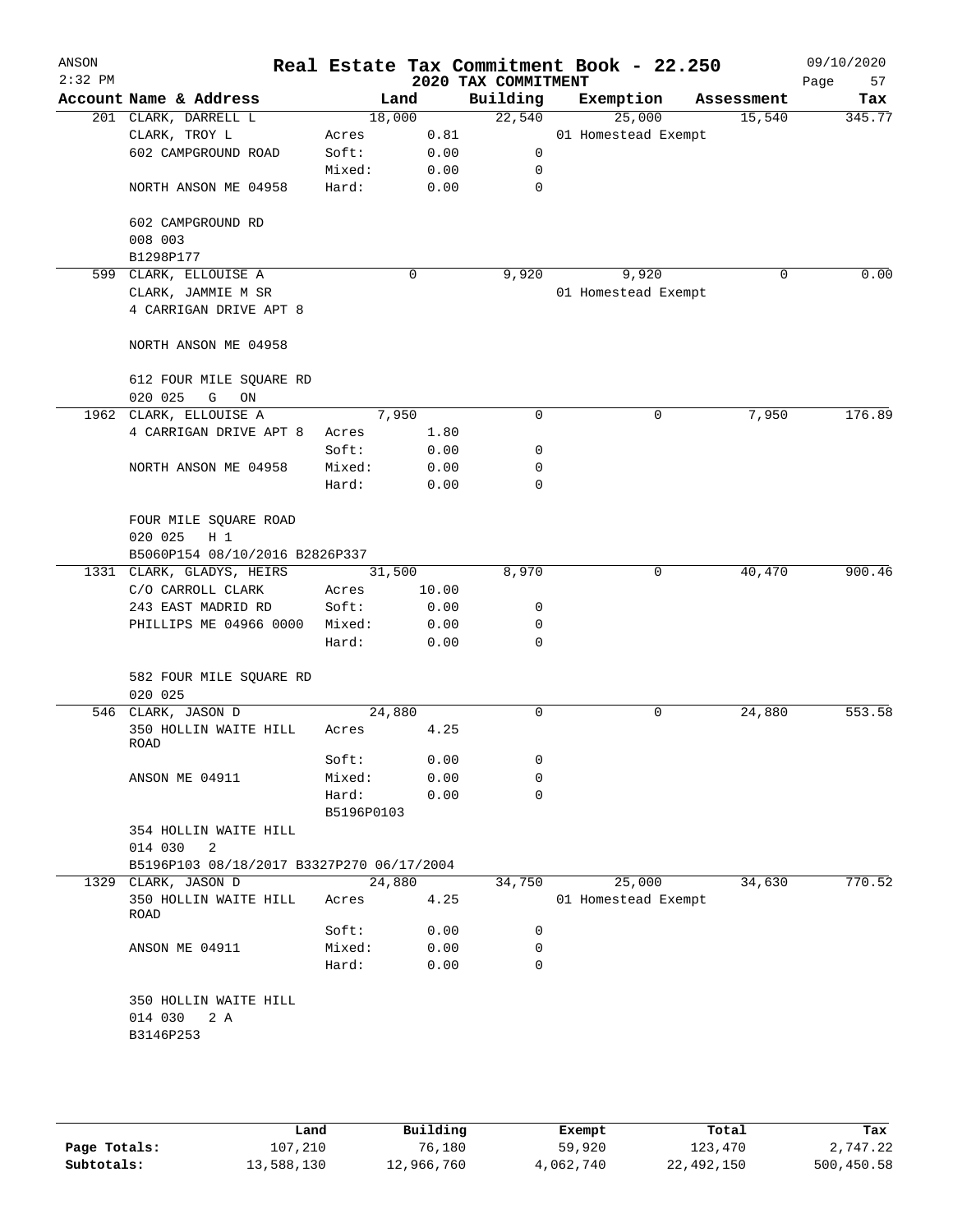| ANSON<br>$2:32$ PM |                                                    |                 |              | 2020 TAX COMMITMENT | Real Estate Tax Commitment Book - 22.250 |            | 09/10/2020<br>58<br>Page |
|--------------------|----------------------------------------------------|-----------------|--------------|---------------------|------------------------------------------|------------|--------------------------|
|                    | Account Name & Address                             |                 | Land         | Building            | Exemption                                | Assessment | Tax                      |
|                    | 210 CLARK, LINDA                                   | 19,490          |              | 43,360              | 25,000                                   | 37,850     | 842.16                   |
|                    | 604 FOUR MILE SQUARE RD Acres                      |                 | 0.60         |                     | 01 Homestead Exempt                      |            |                          |
|                    |                                                    | Soft:           | 0.00         | 0                   |                                          |            |                          |
|                    | ANSON ME 04911                                     | Mixed:          | 0.00         | 0                   |                                          |            |                          |
|                    |                                                    | Hard:           | 0.00         | 0                   |                                          |            |                          |
|                    |                                                    |                 |              |                     |                                          |            |                          |
|                    | 604 FOUR MILE SQUARE RD<br>020 025<br>G            |                 |              |                     |                                          |            |                          |
|                    | B5060P139 08/10/2016 B4984P287 12/11/2015 B856P979 |                 |              |                     |                                          |            |                          |
|                    | 2030 CLARK, MOLLY                                  |                 | 0            | 11,860              | 0                                        | 11,860     | 263.89                   |
|                    | PO BOX 494                                         |                 |              |                     |                                          |            |                          |
|                    |                                                    |                 |              |                     |                                          |            |                          |
|                    | ANSON ME 04911                                     |                 |              |                     |                                          |            |                          |
|                    |                                                    |                 |              |                     |                                          |            |                          |
|                    | 61 EMBDEN POND RD                                  |                 |              |                     |                                          |            |                          |
|                    | 009 016 ON                                         |                 |              |                     |                                          |            |                          |
|                    | 736 CLARK, NATHAN R                                | 26,750          |              | $\mathbf 0$         | 0                                        | 26,750     | 595.19                   |
|                    | CLARK, MICHELLE L                                  | Acres           | 26.00        |                     |                                          |            |                          |
|                    |                                                    | Soft:           | 0.00         | 0                   |                                          |            |                          |
|                    | 11 HEMLOCK DR<br>MILLBURY MA 01527 0000            | Mixed:<br>Hard: | 0.00<br>0.00 | 0<br>$\mathbf 0$    |                                          |            |                          |
|                    |                                                    |                 |              |                     |                                          |            |                          |
|                    | 011 044                                            |                 |              |                     |                                          |            |                          |
|                    | B3095P94                                           |                 |              |                     |                                          |            |                          |
|                    | 209 CLARK, PAMELA L                                |                 | 8,000        | 50,360              | 25,000                                   | 33,360     | 742.26                   |
|                    | PO BOX 307                                         | Acres           | 0.16         |                     | 01 Homestead Exempt                      |            |                          |
|                    |                                                    | Soft:           | 0.00         | 0                   |                                          |            |                          |
|                    | ANSON Maine 04911                                  | Mixed:          | 0.00         | 0                   |                                          |            |                          |
|                    |                                                    | Hard:           | 0.00         | $\mathbf 0$         |                                          |            |                          |
|                    | 24 FINCH ST                                        |                 |              |                     |                                          |            |                          |
|                    | 003 065                                            |                 |              |                     |                                          |            |                          |
|                    | B853P444                                           |                 |              |                     |                                          |            |                          |
|                    | 203 CLARK, RICHARD R                               | 13,050          |              | 0                   | 0                                        | 13,050     | 290.36                   |
|                    | 395 FOUR MILE SQUARE<br><b>ROAD</b>                | Acres           | 1.70         |                     |                                          |            |                          |
|                    |                                                    | Soft:           | 0.00         | 0                   |                                          |            |                          |
|                    | ANSON ME 04911                                     | Mixed:          | 0.00         | 0                   |                                          |            |                          |
|                    |                                                    | Hard:           | 0.00         | 0                   |                                          |            |                          |
|                    |                                                    |                 |              |                     |                                          |            |                          |
|                    | 020 023                                            |                 |              |                     |                                          |            |                          |
|                    | B3212P184                                          |                 |              |                     |                                          |            |                          |
|                    | 1166 CLARK, RICHARD R, JR.                         | 28,750          |              | 9,480               | 25,000                                   | 13,230     | 294.37                   |
|                    |                                                    | Acres           | 7.25         |                     | 01 Homestead Exempt                      |            |                          |
|                    | ANSON ME 04911 0000                                | Soft:           | 0.00         | 0                   |                                          |            |                          |
|                    | 395 FOUR MILE SQUARE RD                            | Mixed:          | 0.00         | 0                   |                                          |            |                          |
|                    |                                                    | Hard:           | 0.00         | 0                   |                                          |            |                          |
|                    | 395 FOUR MILE SQUARE RD                            |                 |              |                     |                                          |            |                          |
|                    | 021 018<br>C                                       |                 |              |                     |                                          |            |                          |
|                    | B3698P223 06/21/2006                               |                 |              |                     |                                          |            |                          |
|                    |                                                    |                 |              |                     |                                          |            |                          |
|                    |                                                    |                 |              |                     |                                          |            |                          |
|                    |                                                    |                 |              |                     |                                          |            |                          |

|              | Land       | Building   | Exempt    | Total      | Tax        |
|--------------|------------|------------|-----------|------------|------------|
| Page Totals: | 96,040     | 115,060    | 75,000    | 136,100    | 3,028.23   |
| Subtotals:   | 13,684,170 | 13,081,820 | 4,137,740 | 22,628,250 | 503,478.81 |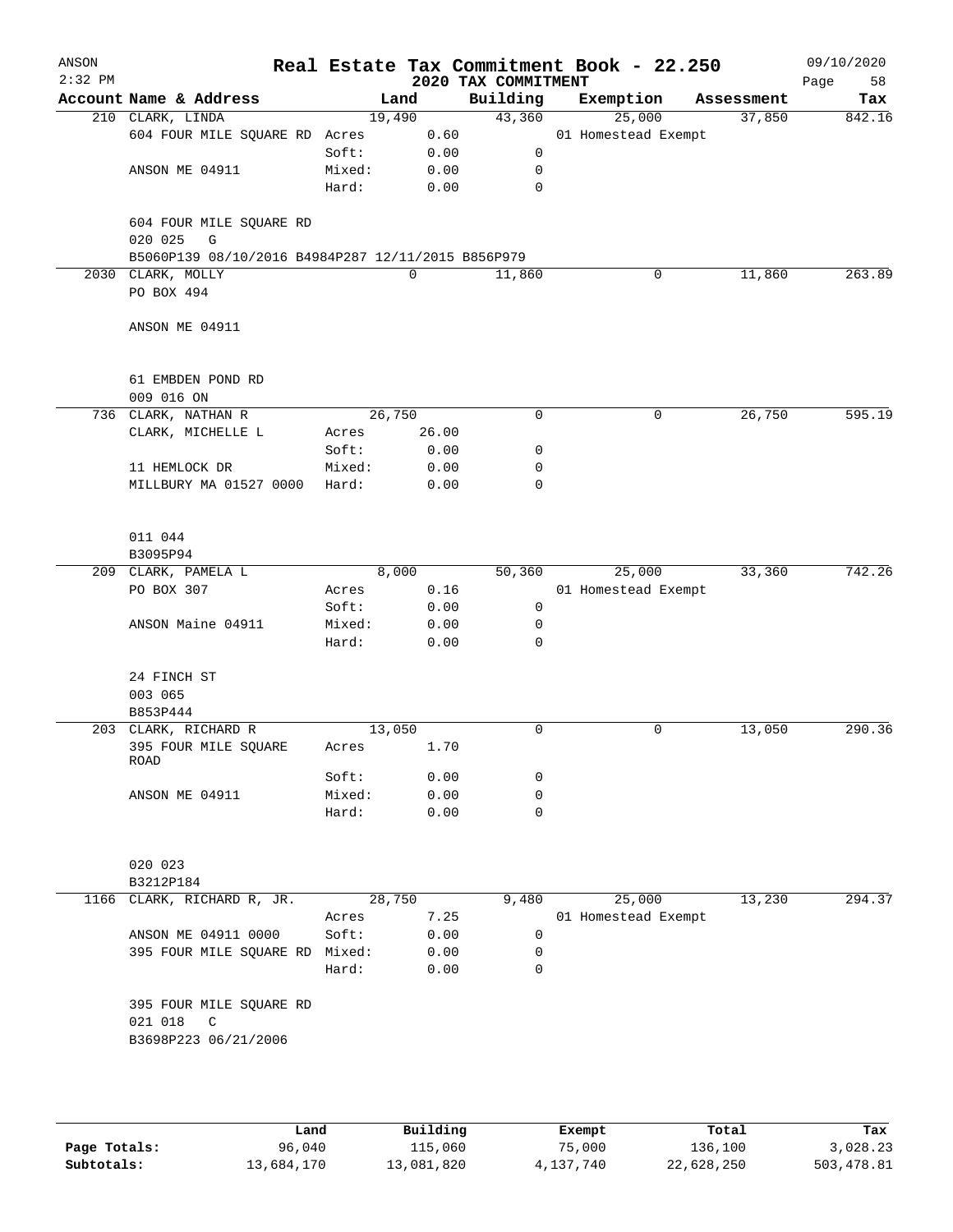| ANSON<br>$2:32$ PM |                               |                 |              | 2020 TAX COMMITMENT | Real Estate Tax Commitment Book - 22.250 |            | 09/10/2020<br>Page<br>59 |
|--------------------|-------------------------------|-----------------|--------------|---------------------|------------------------------------------|------------|--------------------------|
|                    | Account Name & Address        |                 | Land         | Building            | Exemption                                | Assessment | Tax                      |
|                    | 206 CLARKE, JUANITA A         | 39,260          |              | 28,630              | 0                                        | 67,890     | 1,510.55                 |
|                    | C/O ROBERT LECLAIR            | Acres           | 13.76        |                     |                                          |            |                          |
|                    | 64 PEASE HILL ROAD            | Soft:           | 0.00         | 0                   |                                          |            |                          |
|                    | ANSON ME 04911 0000           | Mixed:          | 0.00         | 0                   |                                          |            |                          |
|                    |                               | Hard:           | 0.00         | 0                   |                                          |            |                          |
|                    | 64 PEASE HILL RD              |                 |              |                     |                                          |            |                          |
|                    | 010 015<br>3                  |                 |              |                     |                                          |            |                          |
|                    | B1954P209                     |                 |              |                     |                                          |            |                          |
|                    | 207 CLARKE, JUANITA A         | 20,510          |              | $\mathbf 0$         | 0                                        | 20,510     | 456.35                   |
|                    | C/O ROBERT LECLAIR            | Acres           | 7.01         |                     |                                          |            |                          |
|                    | 64 PEASE HILL ROAD            | Soft:           | 0.00         | 0                   |                                          |            |                          |
|                    | ANSON ME 04911 0000           | Mixed:          | 0.00         | 0                   |                                          |            |                          |
|                    |                               | Hard:           | 0.00         | 0                   |                                          |            |                          |
|                    | PEASE HILL ROAD               |                 |              |                     |                                          |            |                          |
|                    | 010 015<br>2                  |                 |              |                     |                                          |            |                          |
|                    | B1954P209                     |                 |              |                     |                                          |            |                          |
|                    | 1924 CLARKIN, DAVID D         | 27,780          |              | 24,400              | 25,000                                   | 27,180     | 604.76                   |
|                    | PO BOX 655                    | Acres           | 6.28         |                     | 01 Homestead Exempt                      |            |                          |
|                    |                               | Soft:           | 0.00         | 0                   |                                          |            |                          |
|                    | ANSON ME 04911                | Mixed:          | 0.00         | 0                   |                                          |            |                          |
|                    |                               | Hard:           | 0.00         | 0                   |                                          |            |                          |
|                    | 70 MOUNTAIN VIEW RD           |                 |              |                     |                                          |            |                          |
|                    | 012 009<br>9                  |                 |              |                     |                                          |            |                          |
|                    | B3336P243 07/01/2004          |                 |              |                     |                                          |            |                          |
|                    | 198 CLARK-MOODY, DEBORAH J    |                 | 0            | 22,750              | 0                                        | 22,750     | 506.19                   |
|                    | MOODY, FRAZIER W              |                 |              |                     |                                          |            |                          |
|                    | PO BOX 399                    |                 |              |                     |                                          |            |                          |
|                    | ANSON ME 04911                |                 |              |                     |                                          |            |                          |
|                    |                               |                 |              |                     |                                          |            |                          |
|                    | 58 RANDALL ST                 |                 |              |                     |                                          |            |                          |
|                    | 003 035<br>ON                 |                 |              |                     |                                          |            |                          |
|                    | B1872P43                      |                 |              |                     |                                          |            |                          |
|                    | 1922 CLEMENT, JOEL            | 16,700          |              | 0                   | 0                                        | 16,700     | 371.58                   |
|                    |                               | Acres<br>Soft:  | 10.40        |                     |                                          |            |                          |
|                    | SKOWHEGAN ME 04976 0000       |                 | 0.00         | 0                   |                                          |            |                          |
|                    | 14 EAST DYER ST               | Mixed:<br>Hard: | 0.00<br>0.00 | 0<br>0              |                                          |            |                          |
|                    |                               |                 |              |                     |                                          |            |                          |
|                    | 019 037<br>E                  |                 |              |                     |                                          |            |                          |
|                    | B3936P198 11/21/2007          |                 |              |                     |                                          |            |                          |
|                    | 856 CLEMENT, JOEL K           |                 | 9,390        | 0                   | 0                                        | 9,390      | 208.93                   |
|                    |                               | Acres           | 5.90         |                     |                                          |            |                          |
|                    | SKOWHEGAN ME 04976 0000 Soft: |                 | 0.00         | 0                   |                                          |            |                          |
|                    | 14 E DYER ST                  | Mixed:          | 0.00         | 0                   |                                          |            |                          |
|                    |                               | Hard:           | 0.00         | $\Omega$            |                                          |            |                          |
|                    |                               |                 |              |                     |                                          |            |                          |
|                    | 019 037 C                     |                 |              |                     |                                          |            |                          |
|                    | B4209P264 10/14/2009          |                 |              |                     |                                          |            |                          |
|                    |                               |                 |              |                     |                                          |            |                          |
|                    |                               |                 |              |                     |                                          |            |                          |

|              | Land       | Building   | Exempt    | Total      | Tax        |
|--------------|------------|------------|-----------|------------|------------|
| Page Totals: | 113,640    | 75,780     | 25,000    | 164,420    | 3,658.36   |
| Subtotals:   | 13,797,810 | 13,157,600 | 4,162,740 | 22,792,670 | 507,137.17 |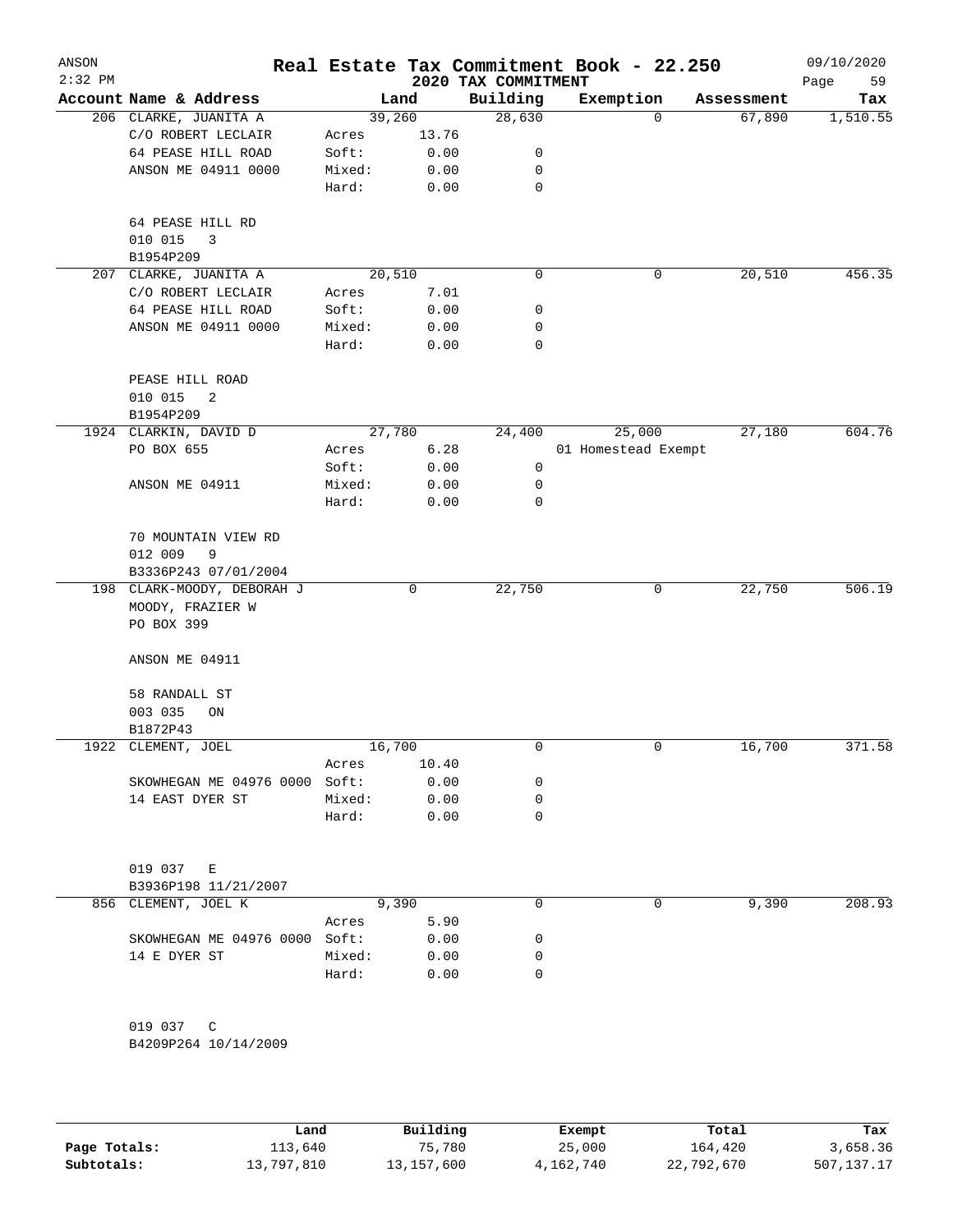| ANSON        |                                                 |            |             |                |                     | Real Estate Tax Commitment Book - 22.250 |                      | 09/10/2020    |
|--------------|-------------------------------------------------|------------|-------------|----------------|---------------------|------------------------------------------|----------------------|---------------|
| $2:32$ PM    |                                                 |            |             |                | 2020 TAX COMMITMENT |                                          |                      | Page<br>60    |
|              | Account Name & Address                          |            |             | Land<br>21,380 | Building<br>7,450   | Exemption<br>$\Omega$                    | Assessment<br>28,830 | Tax<br>641.47 |
|              | 498 CLIFFORD, DAVID C<br>CLIFFORD, VIRGINIA C   |            | Acres       | 1.92           |                     |                                          |                      |               |
|              | P.O. BOX 584                                    |            | Soft:       | 0.00           | 0                   |                                          |                      |               |
|              |                                                 |            | Mixed:      | 0.00           | 0                   |                                          |                      |               |
|              | ANSON ME 04911                                  |            | Hard:       | 0.00           | $\mathbf 0$         |                                          |                      |               |
|              |                                                 |            | JТ          |                |                     |                                          |                      |               |
|              | 326 PEASE HILL RD                               |            |             |                |                     |                                          |                      |               |
|              | 011 042<br>5 4                                  |            |             |                |                     |                                          |                      |               |
|              | B5265P82 03/27/2018 B5263P9 03/23/2018          |            |             |                |                     |                                          |                      |               |
|              | 138 CLOUGH, NORRIS                              |            |             | 13,360         | $\mathbf 0$         | $\mathbf{0}$                             | 13,360               | 297.26        |
|              |                                                 |            | Acres       | 84.00          |                     |                                          |                      |               |
|              | MADISON ME 04950 0000                           |            | Soft:       | 0.00           | 0                   |                                          |                      |               |
|              | 644 WHITE SCHOOLHOUSE                           |            | Mixed:      | 84.00          | 13,356              |                                          |                      |               |
|              | RD                                              |            |             |                |                     |                                          |                      |               |
|              |                                                 |            | Hard:       | 0.00           | $\mathbf 0$         |                                          |                      |               |
|              |                                                 |            | TREE GROWTH |                |                     |                                          |                      |               |
|              |                                                 |            |             |                |                     |                                          |                      |               |
|              | 019 027                                         |            |             |                |                     |                                          |                      |               |
|              | B2341P258                                       |            |             |                |                     |                                          |                      |               |
|              | 197 CLOUGH, NORRIS A                            |            |             | 7,180          | $\mathbf 0$         | 0                                        | 7,180                | 159.76        |
|              | CLOUGH, MARY C                                  |            | Acres       | 26.00          |                     |                                          |                      |               |
|              |                                                 |            | Soft:       | 0.00           | 0                   |                                          |                      |               |
|              | 644 WHITE SCHOOLHOUSE<br><b>RD</b>              |            | Mixed:      | 25.00          | 3,975               |                                          |                      |               |
|              | MADISON ME 04950 0000                           |            | Hard:       | 0.00           | $\mathbf 0$         |                                          |                      |               |
|              |                                                 |            | TREE GROWTH |                |                     |                                          |                      |               |
|              |                                                 |            |             |                |                     |                                          |                      |               |
|              | 019 030                                         |            |             |                |                     |                                          |                      |               |
|              | B1811P39                                        |            |             |                |                     |                                          |                      |               |
|              | 213 CLOUGH, NORRIS A                            |            |             | 18,550         | $\mathbf 0$         | 0                                        | 18,550               | 412.74        |
|              | CLOUGH, MARY C                                  |            | Acres       | 33.00          |                     |                                          |                      |               |
|              |                                                 |            | Soft:       | 0.00           | 0                   |                                          |                      |               |
|              | 644 WHITE SCHOOLHOUSE                           |            | Mixed:      | 28.00          | 4,452               |                                          |                      |               |
|              | <b>RD</b>                                       |            |             |                |                     |                                          |                      |               |
|              | MADISON ME 04950 0000                           |            | Hard:       | 0.00           | $\mathbf 0$         |                                          |                      |               |
|              |                                                 |            | TREE GROWTH |                |                     |                                          |                      |               |
|              | 596 VALLEY RD                                   |            |             |                |                     |                                          |                      |               |
|              | 019 029                                         |            |             |                |                     |                                          |                      |               |
|              | B2073P191                                       |            |             |                |                     |                                          |                      |               |
|              | 575 CLOUTIER, BRIAN D                           |            |             | 9,170          | 59,350              | 25,000                                   | 43,520               | 968.32        |
|              | CLOUTIER, THERESA A                             |            | Acres       | 0.21           |                     | 01 Homestead Exempt                      |                      |               |
|              |                                                 |            | Soft:       | 0.00           | 0                   |                                          |                      |               |
|              | PO BOX 555                                      |            | Mixed:      | 0.00           | 0                   |                                          |                      |               |
|              | NORTH ANSON ME 04958                            |            | Hard:       | 0.00           | $\mathbf 0$         |                                          |                      |               |
|              | 0555                                            |            |             |                |                     |                                          |                      |               |
|              |                                                 |            |             |                |                     |                                          |                      |               |
|              | 12 HALL ST                                      |            |             |                |                     |                                          |                      |               |
|              | 009 028                                         |            |             |                |                     |                                          |                      |               |
|              | B3561P238 09/26/2005<br>354 CLOUTIER, RAYMOND J |            |             | 23,450         | 64,790              | 25,000                                   | 63,240               | 1,407.09      |
|              |                                                 |            | Acres       | 3.30           |                     | 01 Homestead Exempt                      |                      |               |
|              | NORTH ANSON ME 04958                            |            | Soft:       | 0.00           | $\mathbf 0$         |                                          |                      |               |
|              | 0543                                            |            |             |                |                     |                                          |                      |               |
|              | PO BOX 543                                      |            | Mixed:      | 0.00           | 0                   |                                          |                      |               |
|              |                                                 |            | Hard:       | 0.00           | $\mathbf 0$         |                                          |                      |               |
|              |                                                 |            |             |                |                     |                                          |                      |               |
|              | 297 VALLEY RD                                   |            |             |                |                     |                                          |                      |               |
|              | 023 044<br>$\, {\bf B}$                         |            |             |                |                     |                                          |                      |               |
|              | B2784P236                                       |            |             |                |                     |                                          |                      |               |
|              |                                                 | Land       |             | Building       |                     | Exempt                                   | Total                | Tax           |
| Page Totals: |                                                 | 93,090     |             | 131,590        |                     | 50,000                                   | 174,680              | 3,886.64      |
| Subtotals:   |                                                 | 13,890,900 |             | 13,289,190     |                     | 4, 212, 740                              | 22,967,350           | 511,023.81    |
|              |                                                 |            |             |                |                     |                                          |                      |               |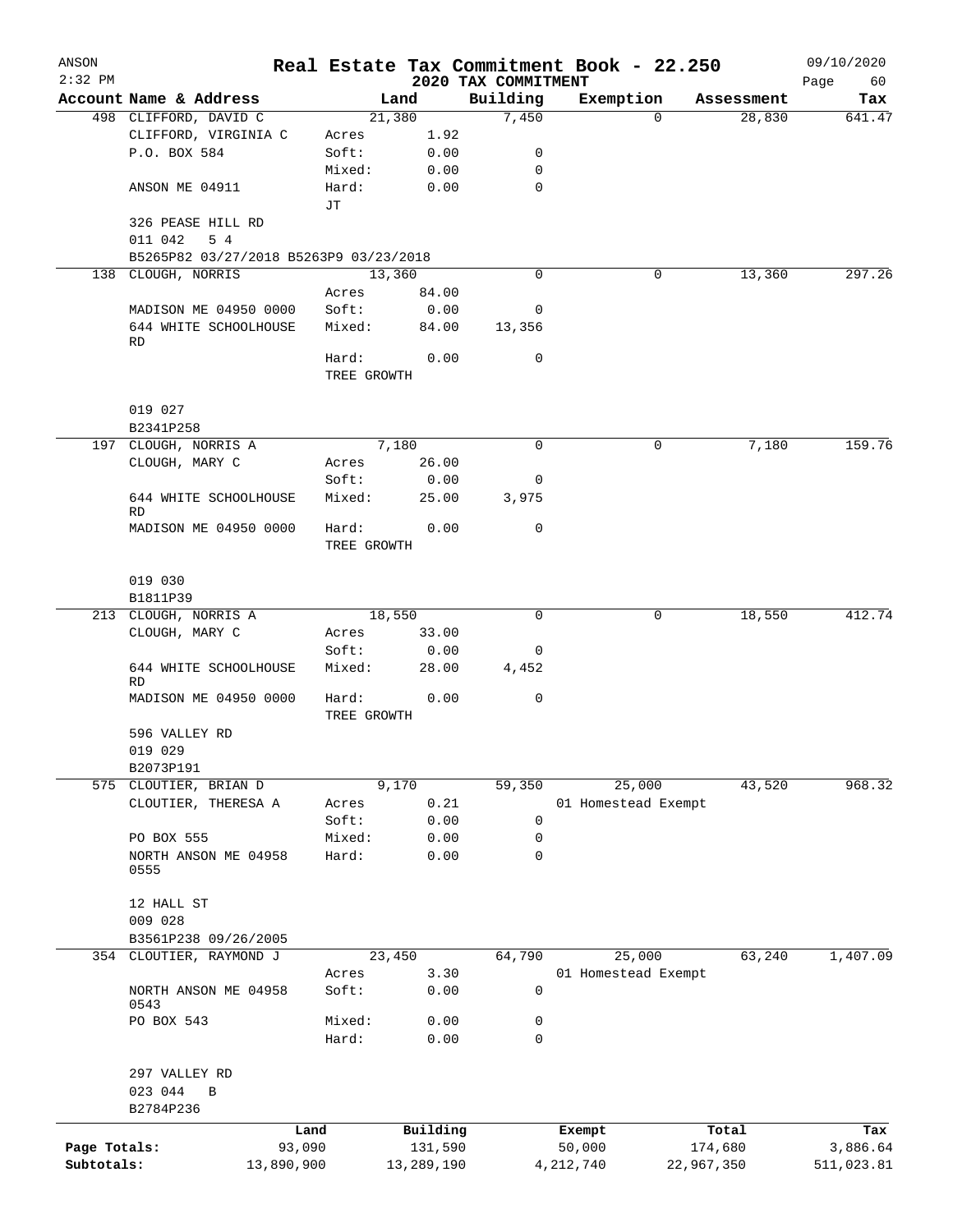| ANSON<br>$2:32$ PM |                                          |                     |      | 2020 TAX COMMITMENT | Real Estate Tax Commitment Book - 22.250 |            | 09/10/2020<br>Page<br>61 |
|--------------------|------------------------------------------|---------------------|------|---------------------|------------------------------------------|------------|--------------------------|
|                    | Account Name & Address                   | Land                |      | Building            | Exemption                                | Assessment | Tax                      |
|                    | 454 COBB, DARRELL W                      | 10,950              |      | 46,540              | 25,000                                   | 32,490     | 722.90                   |
|                    | COBB, SHARON A                           | Acres               | 0.30 |                     | 01 Homestead Exempt                      |            |                          |
|                    | PO BOX 5                                 | Soft:               | 0.00 | 0                   |                                          |            |                          |
|                    |                                          | Mixed:              | 0.00 | 0                   |                                          |            |                          |
|                    | ANSON ME 04911                           | Hard:<br>B5197P0274 | 0.00 | 0                   |                                          |            |                          |
|                    | 37 WILSON ST<br>003 027                  |                     |      |                     |                                          |            |                          |
|                    | B5318P295 08/15/2018                     |                     |      |                     |                                          |            |                          |
| 488                | COBB, NATHAN T                           | 15,490              |      | 52,390              | 25,000                                   | 42,880     | 954.08                   |
|                    | COBB, JESSICA L                          | Acres               | 0.60 |                     | 01 Homestead Exempt                      |            |                          |
|                    | 19 PINE STREET                           | Soft:               | 0.00 | 0                   |                                          |            |                          |
|                    |                                          | Mixed:              | 0.00 | 0                   |                                          |            |                          |
|                    | ANSON Maine 04911                        | Hard:               | 0.00 | 0                   |                                          |            |                          |
|                    | 19 PINE ST                               |                     |      |                     |                                          |            |                          |
|                    | 002 040                                  |                     |      |                     |                                          |            |                          |
|                    | B2541P151                                |                     |      |                     |                                          |            |                          |
|                    | 215 CODY, BRUCE E                        | 8,940               |      | 49,420              | 31,000                                   | 27,360     | 608.76                   |
|                    | CODY, ALBERTA L                          | Acres               | 0.20 |                     | 01 Homestead Exempt                      |            |                          |
|                    | PO BOX 214                               | Soft:               | 0.00 | 0                   | 08 Vietnam Veteran                       |            |                          |
|                    |                                          | Mixed:              | 0.00 | 0                   |                                          |            |                          |
|                    | ANSON ME 04911                           | Hard:               | 0.00 | 0                   |                                          |            |                          |
|                    | 33 RANDALL ST                            |                     |      |                     |                                          |            |                          |
|                    | 003 045                                  |                     |      |                     |                                          |            |                          |
|                    | B1847P171                                |                     |      |                     |                                          |            |                          |
|                    | 219 COLE, BETTY J                        | 17,550              |      | 89,210              | 25,000                                   | 81,760     | 1,819.16                 |
|                    | COLE, JEROME R SR                        | Acres               | 0.77 |                     | 01 Homestead Exempt                      |            |                          |
|                    | 110 PREBLE AVENUE                        | Soft:               | 0.00 | 0                   |                                          |            |                          |
|                    |                                          | Mixed:              | 0.00 | 0                   |                                          |            |                          |
|                    | ANSON ME 04911                           | Hard:               | 0.00 | 0                   |                                          |            |                          |
|                    | 110 PREBLE AVE                           |                     |      |                     |                                          |            |                          |
|                    | 004 003<br>Ε                             |                     |      |                     |                                          |            |                          |
|                    | B3764P207 10/25/2006                     |                     |      |                     |                                          |            |                          |
|                    | 666 COLE, CHRISTOPHER M                  | 6,630               |      | 29,390              | 0                                        | 36,020     | 801.45                   |
|                    | COLE, RHONDA                             | Acres               | 0.11 |                     |                                          |            |                          |
|                    | 56 MADISON STREET                        | Soft:               | 0.00 | 0                   |                                          |            |                          |
|                    |                                          | Mixed:              | 0.00 | 0                   |                                          |            |                          |
|                    | NORTH ANSON ME 04958                     | Hard:               | 0.00 | 0                   |                                          |            |                          |
|                    | 29 BOW ST                                |                     |      |                     |                                          |            |                          |
|                    | 003 056<br>B                             |                     |      |                     |                                          |            |                          |
|                    | B5021P090 04/28/2016 B4038P93 07/14/2008 |                     |      |                     |                                          |            |                          |
| 608                | COLE, JEAN H                             | 20,000              |      | 19,390              | 31,000                                   | 8,390      | 186.68                   |
|                    | 51 MADISON STREET                        | Acres               | 1.00 |                     | 01 Homestead Exempt                      |            |                          |
|                    |                                          | Soft:               | 0.00 | 0                   | 03 Resident Veteran Widow                |            |                          |
|                    | NORTH ANSON ME 04958                     | Mixed:              | 0.00 | 0                   |                                          |            |                          |
|                    |                                          | Hard:               | 0.00 | 0                   |                                          |            |                          |
|                    | 51 MADISON ST                            |                     |      |                     |                                          |            |                          |
|                    | 006 001                                  |                     |      |                     |                                          |            |                          |
|                    | B3321P5 06/08/2004                       |                     |      |                     |                                          |            |                          |
|                    |                                          |                     |      |                     |                                          |            |                          |
|                    |                                          |                     |      |                     |                                          |            |                          |

|              | Land       | Building   | Exempt    | Total      | Tax         |
|--------------|------------|------------|-----------|------------|-------------|
| Page Totals: | 79,560     | 286,340    | 137,000   | 228,900    | 5,093.03    |
| Subtotals:   | 13,970,460 | 13,575,530 | 4,349,740 | 23,196,250 | 516, 116.84 |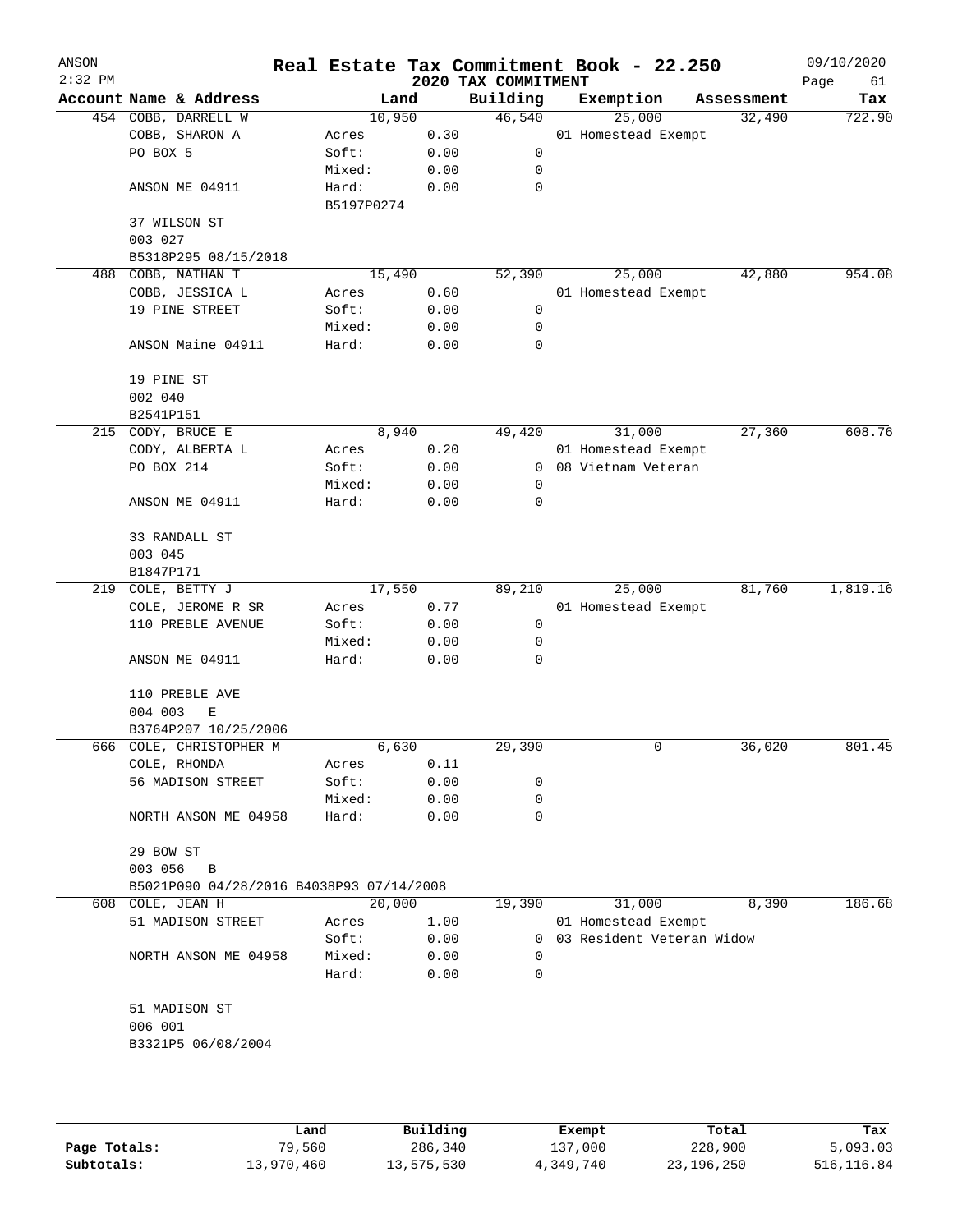| ANSON<br>$2:32$ PM |                                                                     |                 |              | Real Estate Tax Commitment Book - 22.250 |        |                     |                           | 09/10/2020        |
|--------------------|---------------------------------------------------------------------|-----------------|--------------|------------------------------------------|--------|---------------------|---------------------------|-------------------|
|                    | Account Name & Address                                              | Land            |              | 2020 TAX COMMITMENT<br>Building          |        | Exemption           | Assessment                | Page<br>62<br>Tax |
|                    | 763 COLE, JESSE R &                                                 | 14,140          |              | 24,010                                   |        | 25,000              | 13,150                    | 292.59            |
|                    | COLE, CARRIE E                                                      | Acres           | 0.50         |                                          |        | 01 Homestead Exempt |                           |                   |
|                    | 124 SOLON ROAD                                                      | Soft:           | 0.00         | 0                                        |        |                     |                           |                   |
|                    |                                                                     | Mixed:          | 0.00         | 0                                        |        |                     |                           |                   |
|                    | NORTH ANSON ME 04958<br>7620                                        | Hard:           | 0.00         | 0                                        |        |                     |                           |                   |
|                    | 124 SOLON RD                                                        |                 |              |                                          |        |                     |                           |                   |
|                    | 017 044<br>$\mathbf F$                                              |                 |              |                                          |        |                     |                           |                   |
|                    | B4908P112 05/26/2015 B3336P217 07/01/2004<br>392 COLLINS, DEBORAH S | 48,000          |              | 48,690                                   |        | 25,000              | 71,690                    | 1,595.10          |
|                    | 386 WEST MILLS ROAD                                                 | Acres           | 32.00        |                                          |        | 01 Homestead Exempt |                           |                   |
|                    |                                                                     | Soft:           | 0.00         | $\mathbf 0$                              |        |                     |                           |                   |
|                    | ANSON ME 04911 0520                                                 | Mixed:          | 0.00         | $\mathbf 0$                              |        |                     |                           |                   |
|                    |                                                                     | Hard:           | 0.00         | $\mathbf 0$                              |        |                     |                           |                   |
|                    | 386 WEST MILLS RD<br>011 013<br>B                                   |                 |              |                                          |        |                     |                           |                   |
|                    | B2858P90                                                            |                 |              |                                          |        |                     |                           |                   |
|                    | 223 COLLINS, RAYMOND A SR                                           | 26,000          |              | 23,690                                   |        | 25,000              | 24,690                    | 549.35            |
|                    | COLLINS, CAROL J                                                    | Acres           | 5.00         |                                          |        | 01 Homestead Exempt |                           |                   |
|                    | PO BOX 64                                                           | Soft:           | 0.00         | 0                                        |        |                     |                           |                   |
|                    |                                                                     | Mixed:          | 0.00         | 0                                        |        |                     |                           |                   |
|                    | NORTH ANSON ME 04958                                                | Hard:           | 0.00         | 0                                        |        |                     |                           |                   |
|                    | 156 EMBDEN POND RD                                                  |                 |              |                                          |        |                     |                           |                   |
|                    | 023 034 C                                                           |                 |              |                                          |        |                     |                           |                   |
|                    | B9111P117                                                           |                 |              |                                          |        |                     |                           |                   |
|                    | 882 COLON, ZAIDA &                                                  | 26,300          |              | 0                                        |        | 0                   | 26,300                    | 585.17            |
|                    | MELENDEZ, SONIA                                                     | Acres           | 5.20         |                                          |        |                     |                           |                   |
|                    |                                                                     | Soft:           | 0.00         | 0                                        |        |                     |                           |                   |
|                    | 61 CHARLES ST                                                       | Mixed:          | 0.00         | 0<br>0                                   |        |                     |                           |                   |
|                    | HYDE PARK MA 02136 0000 Hard:                                       |                 | 0.00         |                                          |        |                     |                           |                   |
|                    | 149 CARRABASSETT RD                                                 |                 |              |                                          |        |                     |                           |                   |
|                    | 022 022<br>4                                                        |                 |              |                                          |        |                     |                           |                   |
|                    | B2965P343                                                           |                 |              |                                          |        |                     |                           |                   |
|                    | 1339 COMEAU, CHRYSTAL A                                             | 9,590           |              | 39,790                                   |        | 25,000              | 24,380                    | 542.45            |
|                    | PO BOX 156                                                          | Acres           | 0.23         |                                          |        | 01 Homestead Exempt |                           |                   |
|                    | ANSON ME 04911                                                      | Soft:<br>Mixed: | 0.00<br>0.00 | 0<br>0                                   |        |                     |                           |                   |
|                    |                                                                     | Hard:           | 0.00         | $\mathbf 0$                              |        |                     |                           |                   |
|                    |                                                                     |                 |              |                                          |        |                     |                           |                   |
|                    | 55 RANDALL ST                                                       |                 |              |                                          |        |                     |                           |                   |
|                    | 003 036<br>$\mathbb{C}$                                             |                 |              |                                          |        |                     |                           |                   |
|                    | B3826P338 01/14/2007                                                |                 |              |                                          |        |                     |                           |                   |
|                    | 224 COMEAU, GLORIA A                                                | 10,390          |              | 25,750                                   |        | 31,000              | 5,140                     | 114.37            |
|                    |                                                                     | Acres           | 0.27         |                                          |        | 01 Homestead Exempt |                           |                   |
|                    | ANSON ME 04911 0362                                                 | Soft:           | 0.00         | $\overline{0}$                           |        |                     | 03 Resident Veteran Widow |                   |
|                    | PO BOX 362                                                          | Mixed:          | 0.00         | 0                                        |        |                     |                           |                   |
|                    |                                                                     | Hard:           | 0.00         | 0                                        |        |                     |                           |                   |
|                    | 59 RANDALL ST                                                       |                 |              |                                          |        |                     |                           |                   |
|                    | 003 036                                                             |                 |              |                                          |        |                     |                           |                   |
|                    | B1470P280                                                           |                 |              |                                          |        |                     |                           |                   |
|                    |                                                                     |                 |              |                                          |        |                     |                           |                   |
|                    | Land                                                                |                 | Building     |                                          | Exempt |                     | Total                     | Tax               |

**Page Totals:** 134,420 161,930 131,000 165,350 3,679.03 **Subtotals:** 14,104,880 13,737,460 4,480,740 23,361,600 519,795.87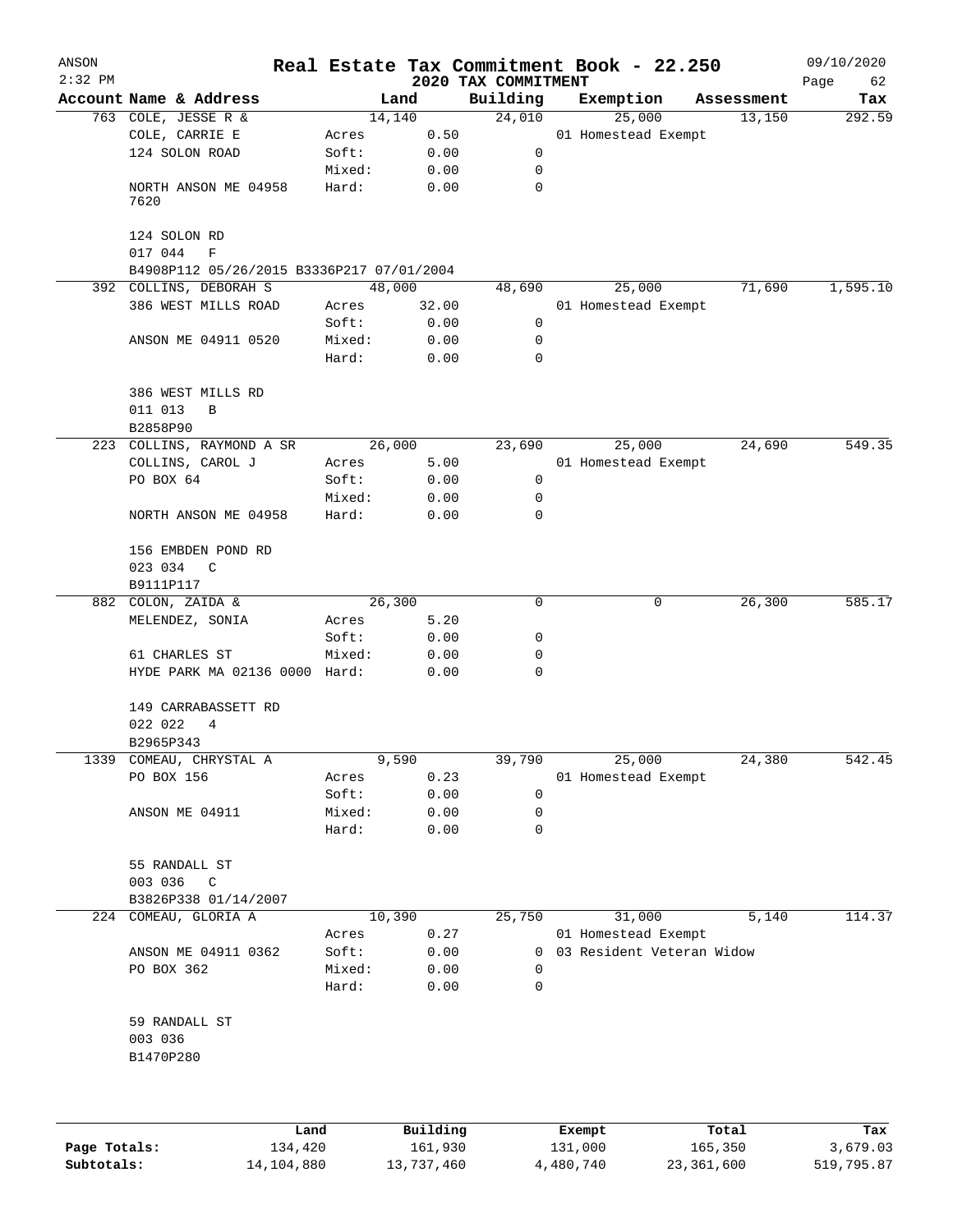| ANSON<br>$2:32$ PM |                                          |           |        | 2020 TAX COMMITMENT | Real Estate Tax Commitment Book - 22.250 |            | 09/10/2020<br>Page<br>63 |
|--------------------|------------------------------------------|-----------|--------|---------------------|------------------------------------------|------------|--------------------------|
|                    | Account Name & Address                   |           | Land   | Building            | Exemption                                | Assessment | Tax                      |
| 1413               | CONCORD LAND COMPANY                     |           | 2,750  | 0                   | $\Omega$                                 | 2,750      | 61.19                    |
|                    | LLC,<br>PO BOX 481                       | Acres     | 17.00  |                     |                                          |            |                          |
|                    |                                          | Soft:     | 0.00   | 0                   |                                          |            |                          |
|                    | NORTH ANSON ME 04958<br>0000             | Mixed:    | 13.00  | 2,067               |                                          |            |                          |
|                    |                                          | Hard:     | 4.00   | 680                 |                                          |            |                          |
|                    | 015 016                                  |           |        |                     |                                          |            |                          |
|                    | B4865P284 12/30/2014                     |           |        |                     |                                          |            |                          |
|                    | 1332 CONNERS, GLENN D                    |           | 18,550 | 7,620               | 0                                        | 26,170     | 582.28                   |
|                    | CONNERS, TAMMY L                         | Acres     | 0.86   |                     |                                          |            |                          |
|                    | 46 FAHI POND ROAD                        | Soft:     | 0.00   | 0                   |                                          |            |                          |
|                    |                                          | Mixed:    |        | 0                   |                                          |            |                          |
|                    | NORTH ANSON ME 04958                     | Hard:     | 0.00   | 0                   |                                          |            |                          |
|                    |                                          |           | 0.00   |                     |                                          |            |                          |
|                    | 52 FAHI POND RD                          |           |        |                     |                                          |            |                          |
|                    | 007 009                                  |           |        |                     |                                          |            |                          |
|                    | B5436P97 07/17/2019                      |           |        |                     |                                          |            |                          |
|                    | 227 CONNERS, GLENN D                     |           | 24,850 | 81,860              | 25,000                                   | 81,710     | 1,818.05                 |
|                    | CONNERS, TAMMY L                         | Acres     | 4.23   |                     | 01 Homestead Exempt                      |            |                          |
|                    | 46 FAHI POND ROAD                        | Soft:     | 0.00   | 0                   |                                          |            |                          |
|                    |                                          | Mixed:    | 0.00   | 0                   |                                          |            |                          |
|                    | NORTH ANSON ME 04958                     | Hard:     | 0.00   | 0                   |                                          |            |                          |
|                    | 46 FAHI POND RD                          |           |        |                     |                                          |            |                          |
|                    | 007 009<br>$\, {\bf B}$                  |           |        |                     |                                          |            |                          |
|                    | B1690P282 B1077P215                      |           |        |                     |                                          |            |                          |
|                    | 1931 CONNOR, SEAN R                      |           | 22,250 | 12,680              | 25,000                                   | 9,930      | 220.94                   |
|                    | 948 VALLEY RD                            | Acres     | 2.50   |                     | 01 Homestead Exempt                      |            |                          |
|                    |                                          | Soft:     | 0.00   | 0                   |                                          |            |                          |
|                    | ANSON ME 04911                           | Mixed:    | 0.00   | 0                   |                                          |            |                          |
|                    |                                          | Hard:     | 0.00   | 0                   |                                          |            |                          |
|                    | 948 VALLEY RD                            |           |        |                     |                                          |            |                          |
|                    | 020 017 B ON                             |           |        |                     |                                          |            |                          |
|                    | B4380P225 11/12/2010                     |           |        |                     |                                          |            |                          |
|                    | 632 CONNOR, WILLIAM J                    |           | 26,150 | 20,110              | 25,000                                   | 21,260     | 473.04                   |
|                    | 87 MOUNTAIN VIEW ROAD                    | Acres     | 5.10   |                     | 01 Homestead Exempt                      |            |                          |
|                    |                                          | Soft:     | 0.00   | $\mathbf 0$         |                                          |            |                          |
|                    | ANSON ME 04911                           | Mixed:    | 0.00   | 0                   |                                          |            |                          |
|                    |                                          | Hard:     | 0.00   | 0                   |                                          |            |                          |
|                    |                                          | B4981P057 |        |                     |                                          |            |                          |
|                    | 87 MOUNTAIN VIEW RD                      |           |        |                     |                                          |            |                          |
|                    | 012 009 15                               |           |        |                     |                                          |            |                          |
|                    | B4981P57 11/19/2015 B3942P283 12/10/2007 |           |        |                     |                                          |            |                          |
|                    | 230 CONTOIS, SHARON R                    |           | 5,060  | 0                   | 0                                        | 5,060      | 112.59                   |
|                    | CONTOIS, THOMAS                          | Acres     | 3.37   |                     |                                          |            |                          |
|                    |                                          | Soft:     | 0.00   | 0                   |                                          |            |                          |
|                    | 200 BARRON ROAD                          | Mixed:    | 0.00   | 0                   |                                          |            |                          |
|                    | EMBDEN ME 04958                          | Hard:     | 0.00   | 0                   |                                          |            |                          |
|                    | 022 002 1                                |           |        |                     |                                          |            |                          |
|                    | B3450P172 02/25/2005                     |           |        |                     |                                          |            |                          |
|                    |                                          |           |        |                     |                                          |            |                          |
|                    |                                          |           |        |                     |                                          |            |                          |

|              | Land       | Building   | Exempt    | Total      | Tax        |
|--------------|------------|------------|-----------|------------|------------|
| Page Totals: | 99,610     | 122,270    | 75,000    | 146,880    | 3,268.09   |
| Subtotals:   | 14,204,490 | 13,859,730 | 4,555,740 | 23,508,480 | 523,063.96 |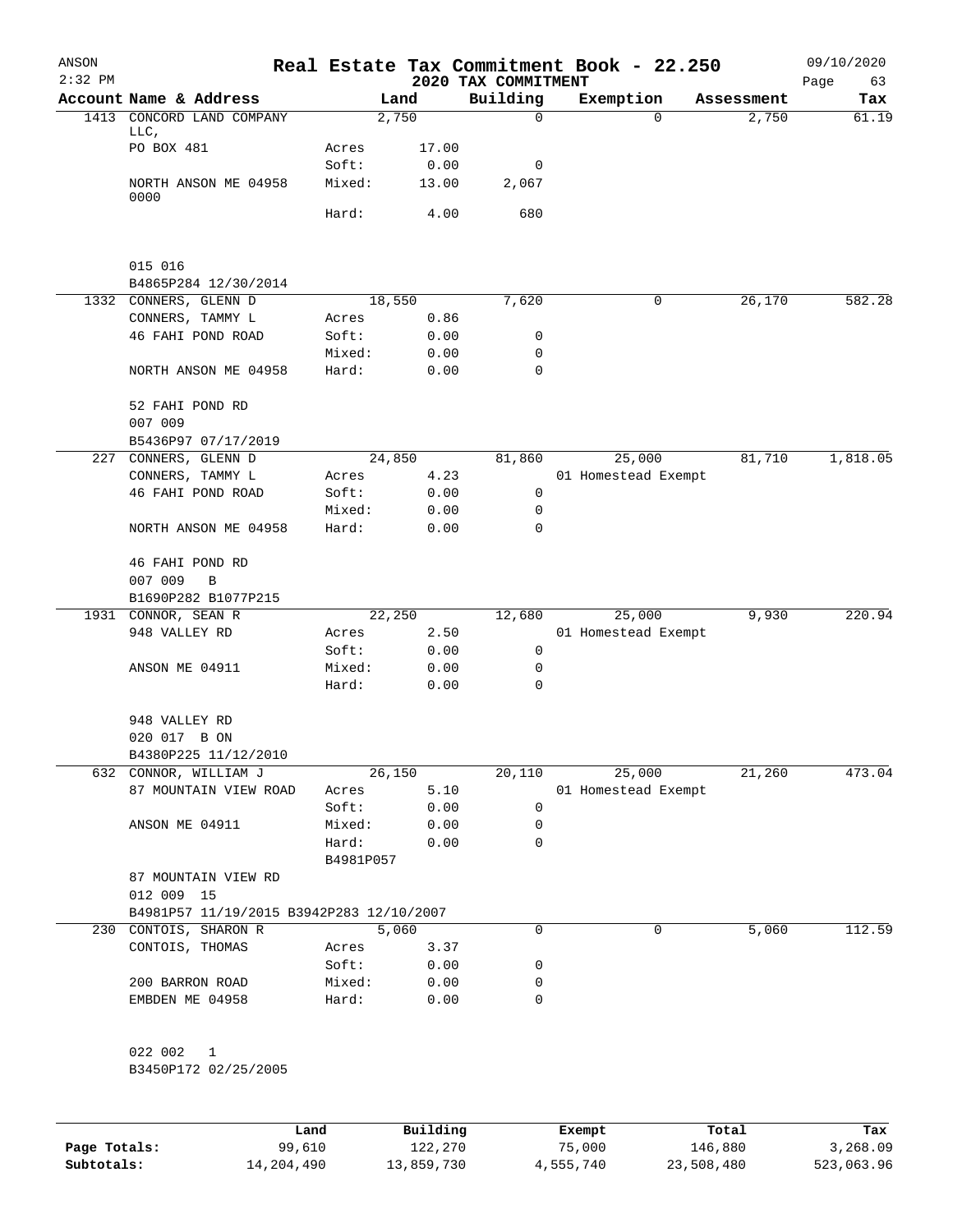| ANSON<br>$2:32$ PM |                                               |             |        | 2020 TAX COMMITMENT | Real Estate Tax Commitment Book - 22.250 |            | 09/10/2020<br>Page<br>64 |
|--------------------|-----------------------------------------------|-------------|--------|---------------------|------------------------------------------|------------|--------------------------|
|                    | Account Name & Address                        |             | Land   | Building            | Exemption                                | Assessment | Tax                      |
|                    | 1625 COOKINHAM, HARRY, III &<br>PAULA         |             | 26,000 | 31,270              | $\Omega$                                 | 57,270     | 1,274.26                 |
|                    |                                               | Acres       | 5.00   |                     |                                          |            |                          |
|                    | TIVERTON RI 02878 0000                        | Soft:       | 0.00   | 0                   |                                          |            |                          |
|                    | 898 CRANDALL RD                               | Mixed:      | 0.00   | 0                   |                                          |            |                          |
|                    |                                               | Hard:       | 0.00   | $\mathbf 0$         |                                          |            |                          |
|                    | 32 BROWN HILL RD<br>014 034<br>$\overline{4}$ |             |        |                     |                                          |            |                          |
|                    | B3461P83 03/24/2005                           |             |        |                     |                                          |            |                          |
|                    | 231 COOLEY, GLYNES W                          |             | 15,490 | 4,230               | 19,720                                   | 0          | 0.00                     |
|                    | 727 RIVER ROAD                                | Acres       | 0.60   |                     | 01 Homestead Exempt                      |            |                          |
|                    |                                               | Soft:       |        | 0                   |                                          |            |                          |
|                    |                                               |             | 0.00   |                     |                                          |            |                          |
|                    | NORTH ANSON ME 04958                          | Mixed:      | 0.00   | 0                   |                                          |            |                          |
|                    |                                               | Hard:       | 0.00   | $\mathbf 0$         |                                          |            |                          |
|                    | 727 RIVER RD                                  |             |        |                     |                                          |            |                          |
|                    | 017 003                                       |             |        |                     |                                          |            |                          |
|                    | B579P454                                      |             |        |                     |                                          |            |                          |
|                    | 1694 CORNELIA, RAINBOW                        |             | 35,260 | 11,240              | 0                                        | 46,500     | 1,034.63                 |
|                    | 3 CATHERDAL SQUARE APT Acres 97.00<br>9A      |             |        |                     |                                          |            |                          |
|                    |                                               | Soft:       | 0.00   | 0                   |                                          |            |                          |
|                    | BERLINGTON VT 05401                           | Mixed:      | 96.00  | 15,264              |                                          |            |                          |
|                    |                                               | Hard:       | 0.00   | $\mathbf 0$         |                                          |            |                          |
|                    |                                               | TREE GROWTH |        |                     |                                          |            |                          |
|                    | 157 SPENCER RD                                |             |        |                     |                                          |            |                          |
|                    | 020 009                                       |             |        |                     |                                          |            |                          |
|                    | 1649 CORNELL, STEPHEN &                       |             | 8,740  | 0                   | 0                                        | 8,740      | 194.47                   |
|                    | KRAUSE, KAREN D                               |             | 11.28  |                     |                                          |            |                          |
|                    |                                               | Acres       |        |                     |                                          |            |                          |
|                    | 205 GREENLEAF RD                              | Soft:       | 0.00   | 0                   |                                          |            |                          |
|                    |                                               | Mixed:      | 0.00   | 0                   |                                          |            |                          |
|                    | ANSON ME 04911 0000                           | Hard:       | 0.00   | 0                   |                                          |            |                          |
|                    | 013 023<br>2                                  |             |        |                     |                                          |            |                          |
|                    | B3291P215 04/09/2004                          |             |        |                     |                                          |            |                          |
|                    | 480 CORNELL, STEPHEN T &                      |             | 36,310 | 20,440              | 25,000                                   | 31,750     | 706.44                   |
|                    | KRAUSE, KAREN D                               | Acres       | 14.81  |                     | 01 Homestead Exempt                      |            |                          |
|                    |                                               | Soft:       | 0.00   | 0                   |                                          |            |                          |
|                    | 205 GREENLEAF RD                              | Mixed:      | 0.00   | 0                   |                                          |            |                          |
|                    | ANSON ME 04911 0000                           | Hard:       | 0.00   | 0                   |                                          |            |                          |
|                    |                                               |             |        |                     |                                          |            |                          |
|                    | 205 GREENLEAF RD                              |             |        |                     |                                          |            |                          |
|                    | 013 023 3                                     |             |        |                     |                                          |            |                          |
|                    | B2819P122                                     |             |        |                     |                                          |            |                          |
|                    | 220 CORRIGAN, JEFRY B                         |             | 15,490 | 25,870              | 0                                        | 41,360     | 920.26                   |
|                    | 16 MANSON STREET                              | Acres       | 0.60   |                     |                                          |            |                          |
|                    |                                               | Soft:       | 0.00   | 0                   |                                          |            |                          |
|                    | SWAMPSCOTT MA 01907                           | Mixed:      | 0.00   | 0                   |                                          |            |                          |
|                    |                                               | Hard:       | 0.00   | 0                   |                                          |            |                          |
|                    | 503 CAMPGROUND RD                             |             |        |                     |                                          |            |                          |
|                    | 018 012<br>$\overline{B}$                     |             |        |                     |                                          |            |                          |
|                    | B5235P352 12/01/2017                          |             |        |                     |                                          |            |                          |
|                    |                                               |             |        |                     |                                          |            |                          |
|                    |                                               |             |        |                     |                                          |            |                          |
|                    |                                               |             |        |                     |                                          |            |                          |

|              | Land       | Building   | Exempt    | Total      | Tax        |
|--------------|------------|------------|-----------|------------|------------|
| Page Totals: | 137,290    | 93,050     | 44,720    | 185,620    | 4,130.06   |
| Subtotals:   | 14,341,780 | 13,952,780 | 4,600,460 | 23,694,100 | 527,194.02 |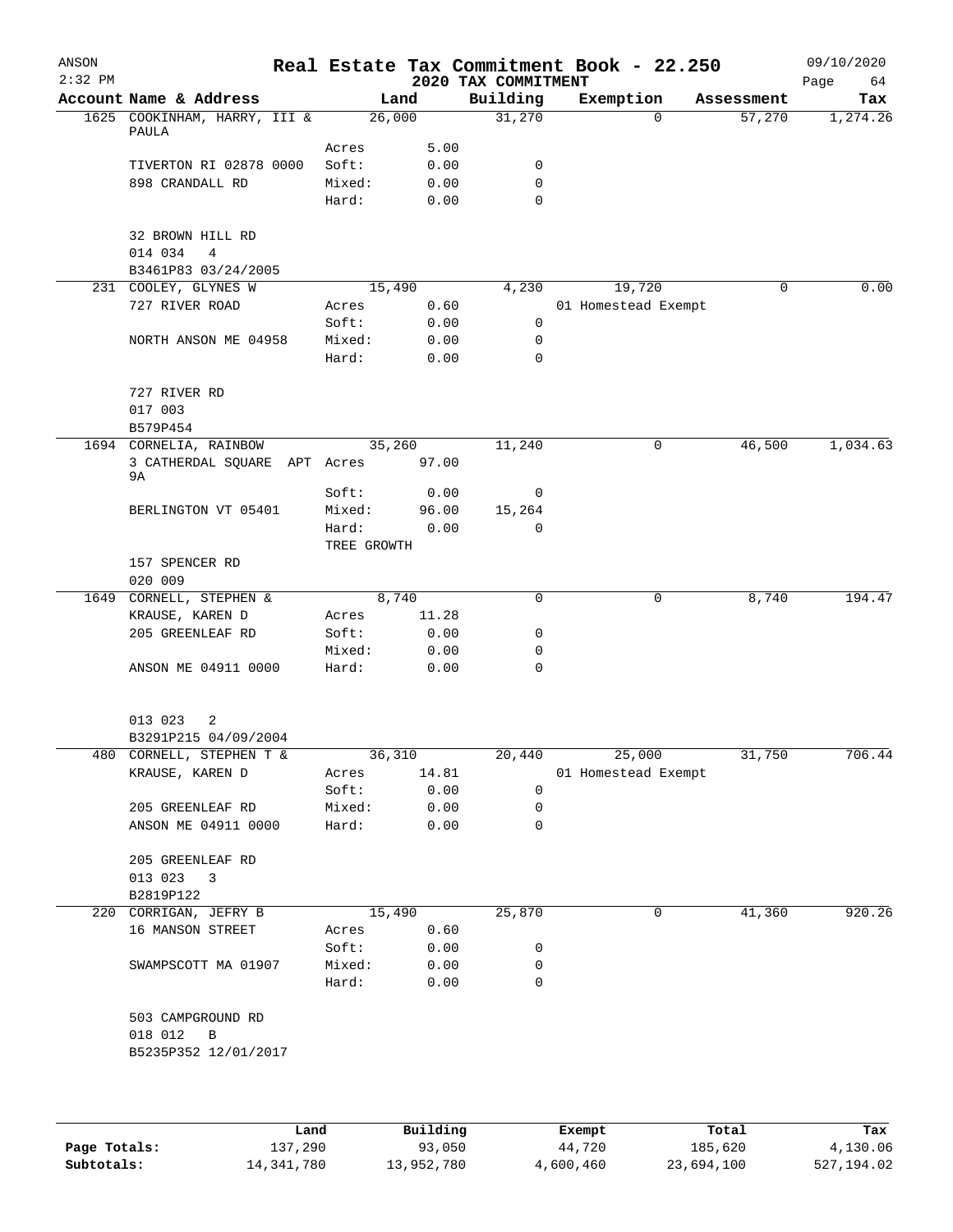| ANSON<br>$2:32$ PM |                                           |            |      | 2020 TAX COMMITMENT | Real Estate Tax Commitment Book - 22.250 |            | 09/10/2020<br>Page<br>65 |
|--------------------|-------------------------------------------|------------|------|---------------------|------------------------------------------|------------|--------------------------|
|                    | Account Name & Address                    | Land       |      | Building            | Exemption                                | Assessment | Tax                      |
|                    | 489 CORSON, GREGORY G                     | 13,860     |      | 23,790              | $\Omega$                                 | 37,650     | 837.71                   |
|                    | 116 CAMPGROUND ROAD                       | Acres      | 0.48 |                     |                                          |            |                          |
|                    |                                           | Soft:      | 0.00 | 0                   |                                          |            |                          |
|                    | NORTH ANSON ME 04958                      | Mixed:     | 0.00 | 0                   |                                          |            |                          |
|                    |                                           | Hard:      | 0.00 | 0                   |                                          |            |                          |
|                    |                                           |            |      |                     |                                          |            |                          |
|                    | 108 CAMPGROUND RD                         |            |      |                     |                                          |            |                          |
|                    | 015 036<br>7 <sub>1</sub>                 |            |      |                     |                                          |            |                          |
|                    | B3819P299 03/07/2007                      |            |      |                     |                                          |            |                          |
| 507                | CORSON, GREGORY G                         | 20,000     |      | 82,240              | 25,000                                   | 77,240     | 1,718.59                 |
|                    | 116 CAMPGROUND ROAD                       | Acres      | 1.00 |                     | 01 Homestead Exempt                      |            |                          |
|                    |                                           | Soft:      | 0.00 | 0                   |                                          |            |                          |
|                    | NORTH ANSON ME 04958                      | Mixed:     | 0.00 | 0                   |                                          |            |                          |
|                    |                                           | Hard:      | 0.00 | 0                   |                                          |            |                          |
|                    | 116 CAMPGROUND RD                         |            |      |                     |                                          |            |                          |
|                    | 015 036<br>9                              |            |      |                     |                                          |            |                          |
| 548                | CORSON, GREGORY G                         | 10,390     |      | 44,830              | 0                                        | 55,220     | 1,228.65                 |
|                    | 116 CAMPGROUND ROAD                       | Acres      | 0.27 |                     |                                          |            |                          |
|                    |                                           | Soft:      | 0.00 | 0                   |                                          |            |                          |
|                    | NORTH ANSON ME 04958                      | Mixed:     | 0.00 | 0                   |                                          |            |                          |
|                    |                                           | Hard:      | 0.00 | 0                   |                                          |            |                          |
|                    |                                           |            |      |                     |                                          |            |                          |
|                    | 87 MAIN ST                                |            |      |                     |                                          |            |                          |
|                    | 001 045                                   |            |      |                     |                                          |            |                          |
|                    | B2294P83                                  |            |      |                     |                                          |            |                          |
|                    | 236 CORSON, MARIE S                       | 14,070     |      | 89,640              | 0                                        | 103,710    | 2,307.55                 |
|                    | PO BOX 322                                | Acres      | 0.22 |                     |                                          |            |                          |
|                    |                                           | Soft:      | 0.00 | 0                   |                                          |            |                          |
|                    | ANSON ME 04911                            | Mixed:     | 0.00 | 0                   |                                          |            |                          |
|                    |                                           | Hard:      | 0.00 | 0                   |                                          |            |                          |
|                    |                                           |            |      |                     |                                          |            |                          |
|                    | 7 CHURCH ST                               |            |      |                     |                                          |            |                          |
|                    | 001 079                                   |            |      |                     |                                          |            |                          |
|                    | B1672P46                                  |            |      |                     |                                          |            |                          |
|                    | 233 CORSON, ROBIN, & DENNIS               | 6,000      |      | 33,320              | 0                                        | 39,320     | 874.87                   |
|                    | MCNALLY, DANIELLE L                       | Acres      | 0.09 |                     |                                          |            |                          |
|                    | PO BOX 155                                | Soft:      | 0.00 | 0                   |                                          |            |                          |
|                    |                                           | Mixed:     | 0.00 | 0                   |                                          |            |                          |
|                    | NORTH ANSON ME 04958                      | Hard:      | 0.00 | 0                   |                                          |            |                          |
|                    | 4 COURT ST                                | B5251P0232 | JТ   |                     |                                          |            |                          |
|                    | 006 028                                   |            |      |                     |                                          |            |                          |
|                    | B5251P232 01/31/2018 B3731P217 08/24/2006 |            |      |                     |                                          |            |                          |
|                    | 334 COSTELLO, MYLES                       | 13,570     |      | 52,000              | 0                                        | 65,570     | 1,458.93                 |
|                    | 208 LAWRENCE STREET                       | Acres      | 0.46 |                     |                                          |            |                          |
|                    |                                           | Soft:      | 0.00 | 0                   |                                          |            |                          |
|                    | HAVERILL MA 01830                         | Mixed:     | 0.00 | 0                   |                                          |            |                          |
|                    |                                           | Hard:      | 0.00 | $\Omega$            |                                          |            |                          |
|                    |                                           |            |      |                     |                                          |            |                          |
|                    | 45 ELM ST                                 |            |      |                     |                                          |            |                          |
|                    | 006 042                                   |            |      |                     |                                          |            |                          |
|                    | B5275P1 04/30/2018                        |            |      |                     |                                          |            |                          |
|                    |                                           |            |      |                     |                                          |            |                          |
|                    |                                           |            |      |                     |                                          |            |                          |

|              | Land       | Building   | Exempt    | Total      | Tax        |
|--------------|------------|------------|-----------|------------|------------|
| Page Totals: | 77,890     | 325,820    | 25,000    | 378,710    | 8,426.30   |
| Subtotals:   | 14,419,670 | 14,278,600 | 4,625,460 | 24,072,810 | 535,620.32 |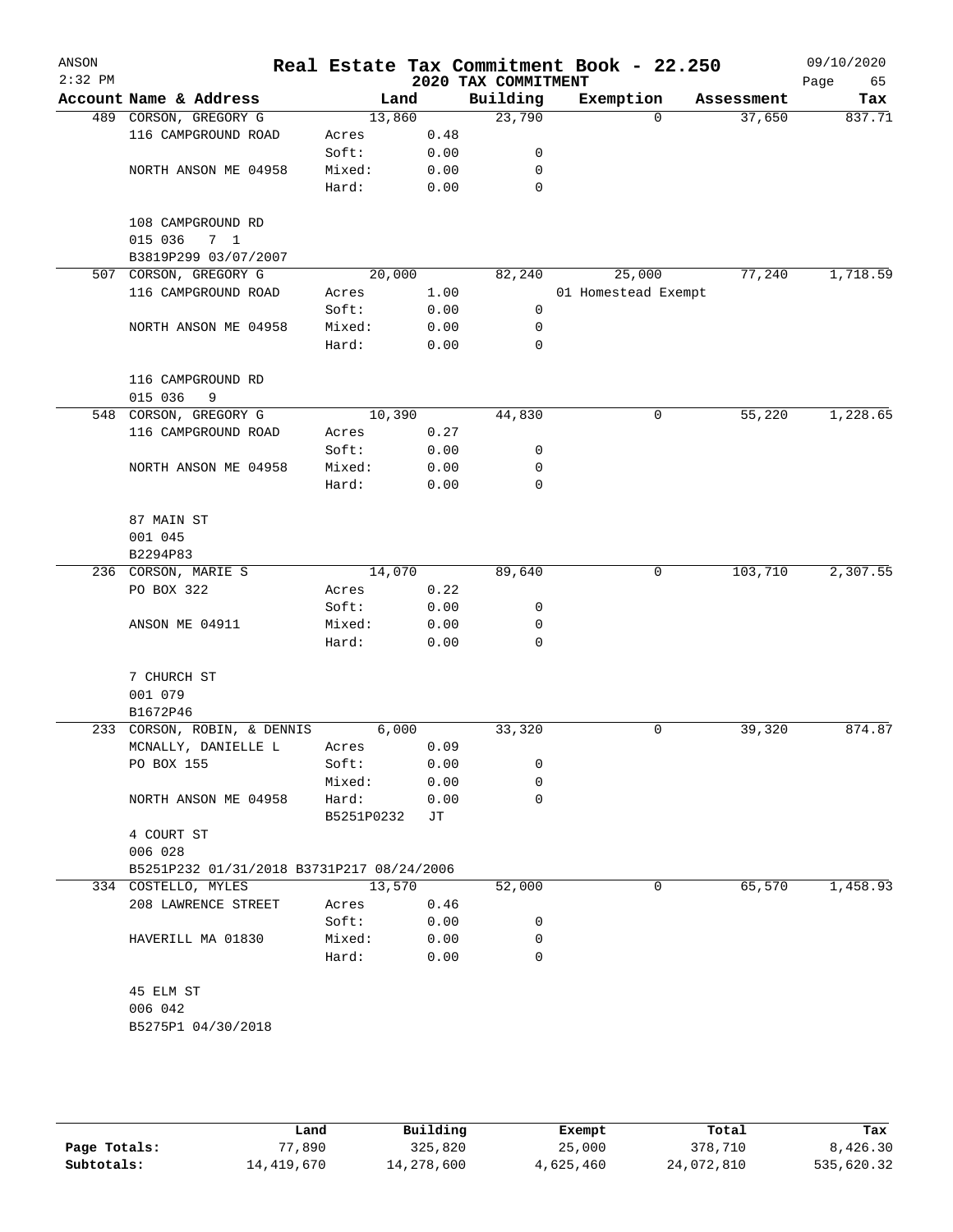| ANSON<br>$2:32$ PM         |                                      |                       |                 |                         |                                 | Real Estate Tax Commitment Book - 22.250 |          |                         | 09/10/2020               |
|----------------------------|--------------------------------------|-----------------------|-----------------|-------------------------|---------------------------------|------------------------------------------|----------|-------------------------|--------------------------|
|                            | Account Name & Address               |                       |                 | Land                    | 2020 TAX COMMITMENT<br>Building | Exemption                                |          | Assessment              | Page<br>66<br>Tax        |
|                            | 232 COULTHARD, BRIANE                |                       |                 | 36,000                  | 0                               |                                          | $\Omega$ | 36,000                  | 801.00                   |
|                            | COULTHARD, JUDITH E                  |                       | Acres           | 27.00                   |                                 |                                          |          |                         |                          |
|                            |                                      |                       | Soft:           | 0.00                    | 0                               |                                          |          |                         |                          |
|                            | PO BOX 366                           |                       | Mixed:          | 0.00                    | 0                               |                                          |          |                         |                          |
|                            | BUCKFIELD ME 04220 0366 Hard:        |                       |                 | 0.00                    | 0                               |                                          |          |                         |                          |
|                            | 024 026<br>D                         |                       |                 |                         |                                 |                                          |          |                         |                          |
|                            | B613P403<br>796 COURTNEY, AMOS R     |                       |                 | 16,000                  | 55,220                          | 25,000                                   |          | 46,220                  | 1,028.40                 |
|                            | PO BOX 353 64 UNION<br><b>STREET</b> |                       | Acres           | 0.64                    |                                 | 01 Homestead Exempt                      |          |                         |                          |
|                            |                                      |                       | Soft:           | 0.00                    | 0                               |                                          |          |                         |                          |
|                            | MADISON ME 04950                     |                       | Mixed:          | 0.00                    | 0                               |                                          |          |                         |                          |
|                            |                                      |                       | Hard:           | 0.00                    | $\mathbf 0$                     |                                          |          |                         |                          |
|                            | 64 UNION ST<br>005 004               |                       |                 |                         |                                 |                                          |          |                         |                          |
|                            | B3589P204 11/10/2005                 |                       |                 |                         |                                 |                                          |          |                         |                          |
| 1172                       | COURTNEY, THOMAS J VIII              |                       |                 | 8,490                   | 46,090                          |                                          | 0        | 54,580                  | 1,214.41                 |
|                            |                                      |                       | Acres           | 0.18                    |                                 |                                          |          |                         |                          |
|                            | ANSON ME 04911 0000                  |                       | Soft:           | 0.00                    | 0                               |                                          |          |                         |                          |
|                            | PO BOX 117                           |                       | Mixed:          | 0.00                    | 0                               |                                          |          |                         |                          |
|                            |                                      |                       | Hard:           | 0.00                    | 0                               |                                          |          |                         |                          |
|                            | 3 HILLTOP RD<br>003 018              |                       |                 |                         |                                 |                                          |          |                         |                          |
|                            | B4199P133 10/05/2009                 |                       |                 |                         |                                 |                                          |          |                         |                          |
|                            | 241 COURTNEY, THOMAS VII             |                       |                 | 32,940                  | 25,580                          | 25,000                                   |          | 33,520                  | 745.82                   |
|                            | 242 PEASE HILL ROAD                  |                       | Acres           | 11.44                   |                                 | 01 Homestead Exempt                      |          |                         |                          |
|                            |                                      |                       | Soft:           | 0.00                    | 0                               |                                          |          |                         |                          |
|                            | ANSON ME 04911                       |                       | Mixed:<br>Hard: | 0.00                    | 0<br>$\mathbf 0$                |                                          |          |                         |                          |
|                            |                                      |                       |                 | 0.00                    |                                 |                                          |          |                         |                          |
|                            | 242 PEASE HILL RD                    |                       |                 |                         |                                 |                                          |          |                         |                          |
|                            | 011 042<br>1                         |                       |                 |                         |                                 |                                          |          |                         |                          |
|                            | B1247P109                            |                       |                 |                         |                                 |                                          |          |                         |                          |
| 1008                       | COUSINEAU WOOD<br>PRODUCTS, LLC      |                       |                 | 60,000                  | 840,250                         |                                          | 0        | 900,250                 | 20,030.56                |
|                            | PO BOX 58                            |                       | Acres           | 34.00                   |                                 |                                          |          |                         |                          |
|                            |                                      |                       | Soft:           | 0.00                    | 0                               |                                          |          |                         |                          |
|                            | NORTH ANSON ME 04958<br>0058         |                       | Mixed:          | 0.00                    | 0                               |                                          |          |                         |                          |
|                            |                                      |                       | Hard:           | 0.00                    | 0                               |                                          |          |                         |                          |
|                            | 3 VALLEY RD                          |                       |                 |                         |                                 |                                          |          |                         |                          |
|                            | 008 015                              |                       |                 |                         |                                 |                                          |          |                         |                          |
|                            | B2875P197                            |                       |                 |                         |                                 |                                          |          |                         |                          |
| 1009                       | COUSINEAU WOOD<br>PRODUCTS, LLC      |                       |                 | 14,370                  | 0                               |                                          | 0        | 14,370                  | 319.73                   |
|                            | PO BOX 58                            |                       | Acres           | 2.58                    |                                 |                                          |          |                         |                          |
|                            |                                      |                       | Soft:           | 0.00                    | 0                               |                                          |          |                         |                          |
|                            | NORTH ANSON ME 04958<br>0058         |                       | Mixed:          | 0.00                    | $\mathbf 0$                     |                                          |          |                         |                          |
|                            |                                      |                       | Hard:           | 0.00                    | 0                               |                                          |          |                         |                          |
|                            | 008 005<br>Α                         |                       |                 |                         |                                 |                                          |          |                         |                          |
|                            | B2875P197                            |                       |                 |                         |                                 |                                          |          |                         |                          |
|                            |                                      | Land                  |                 | Building                |                                 | Exempt                                   |          | Total                   | Tax                      |
| Page Totals:<br>Subtotals: |                                      | 167,800<br>14,587,470 |                 | 967,140<br>15, 245, 740 |                                 | 50,000<br>4,675,460                      |          | 1,084,940<br>25,157,750 | 24, 139.92<br>559,760.24 |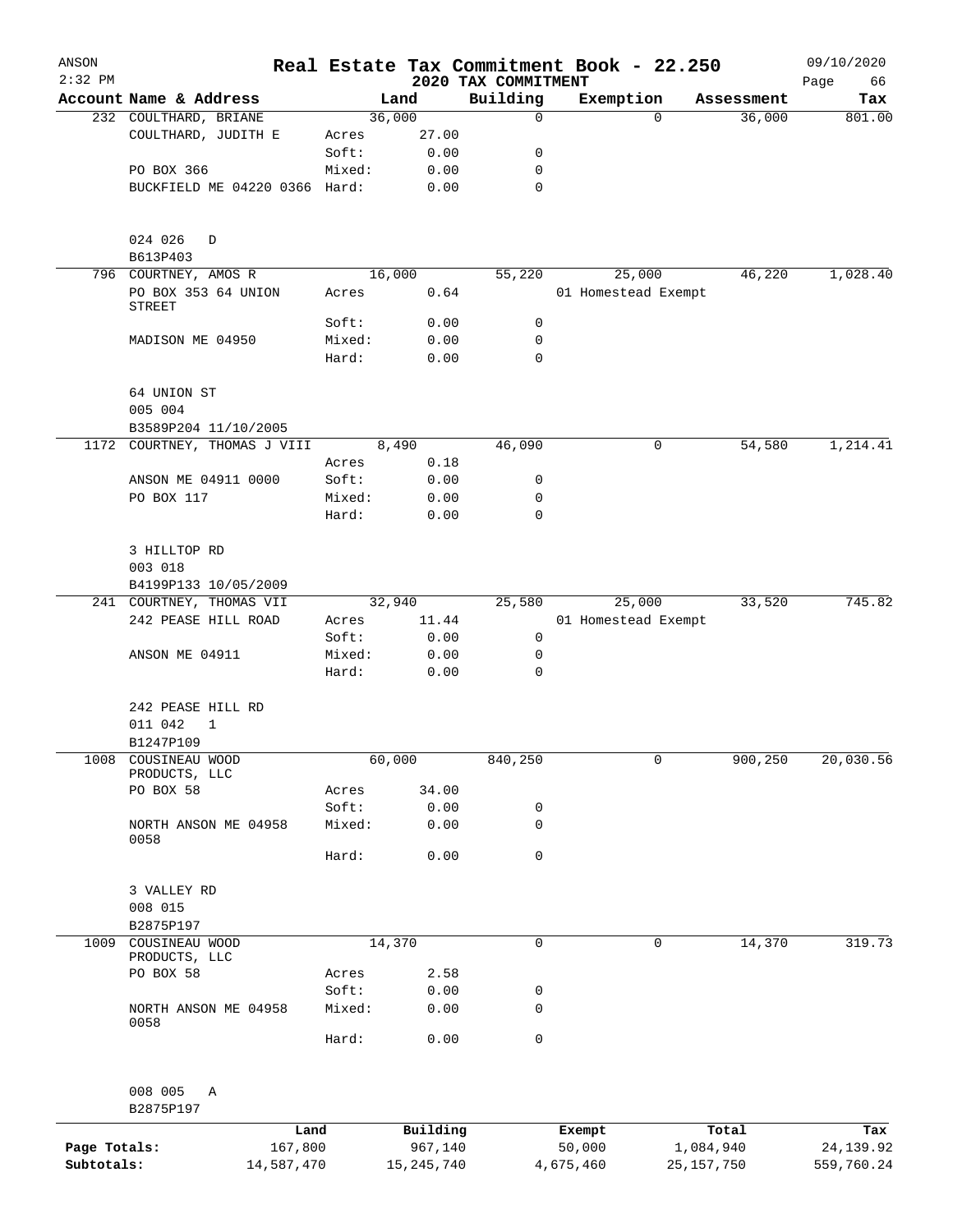| ANSON<br>$2:32$ PM         |                                                         |                 |                      | 2020 TAX COMMITMENT | Real Estate Tax Commitment Book - 22.250 |                         | 09/10/2020<br>67<br>Page |
|----------------------------|---------------------------------------------------------|-----------------|----------------------|---------------------|------------------------------------------|-------------------------|--------------------------|
|                            | Account Name & Address                                  |                 | Land                 | Building            | Exemption                                | Assessment              | Tax                      |
|                            | 1010 COUSINEAU WOOD                                     |                 | 11,000               | $\mathbf 0$         | $\Omega$                                 | 11,000                  | 244.75                   |
|                            | PRODUCTS, LLC                                           |                 |                      |                     |                                          |                         |                          |
|                            | PO BOX 58                                               | Acres<br>Soft:  | 22.00<br>0.00        | 0                   |                                          |                         |                          |
|                            | NORTH ANSON ME 04958                                    | Mixed:          | 0.00                 | $\mathbf 0$         |                                          |                         |                          |
|                            | 0058                                                    |                 |                      |                     |                                          |                         |                          |
|                            |                                                         | Hard:           | 0.00                 | $\mathbf 0$         |                                          |                         |                          |
|                            | 018 026<br>B2875P197                                    |                 |                      |                     |                                          |                         |                          |
|                            | 1011 COUSINEAU WOOD                                     |                 | 4,500                | 0                   | 0                                        | 4,500                   | 100.13                   |
|                            | PRODUCTS, LLC                                           |                 |                      |                     |                                          |                         |                          |
|                            | PO BOX 58                                               | Acres           | 3.00                 |                     |                                          |                         |                          |
|                            |                                                         | Soft:           | 0.00                 | 0                   |                                          |                         |                          |
|                            | NORTH ANSON ME 04958<br>0058                            | Mixed:          | 0.00                 | 0                   |                                          |                         |                          |
|                            |                                                         | Hard:           | 0.00                 | $\mathbf 0$         |                                          |                         |                          |
|                            | 008 016                                                 |                 |                      |                     |                                          |                         |                          |
|                            | B2875P197                                               |                 |                      |                     |                                          |                         |                          |
|                            | 1953 COUTU, MICHAEL L                                   |                 | 18,140               | $\mathbf 0$         | 0                                        | 18,140                  | 403.62                   |
|                            |                                                         | Acres           | 5.09                 |                     |                                          |                         |                          |
|                            | HARRISVILLE RI 02830                                    | Soft:           | 0.00                 | 0                   |                                          |                         |                          |
|                            | 620 COLWELL RD                                          | Mixed:<br>Hard: | 0.00<br>0.00         | 0<br>$\mathbf 0$    |                                          |                         |                          |
|                            | 653 HOLLIN WAITE HILL<br>020 015 3                      |                 |                      |                     |                                          |                         |                          |
|                            | B3629P225 02/03/2006<br>1954 COUTU, MICHAEL L           |                 | 18,090               | 0                   | 0                                        | 18,090                  | 402.50                   |
|                            |                                                         | Acres           | 5.06                 |                     |                                          |                         |                          |
|                            | HARRISVILLE RI 02830                                    | Soft:           | 0.00                 | 0                   |                                          |                         |                          |
|                            | 620 COLWELL RD                                          | Mixed:          | 0.00                 | 0                   |                                          |                         |                          |
|                            |                                                         | Hard:           | 0.00                 | 0                   |                                          |                         |                          |
|                            | 651 HOLLIN WAITE HILL<br>020 015 4                      |                 |                      |                     |                                          |                         |                          |
|                            | B3629P225 02/03/2006                                    |                 |                      |                     | $\mathbf 0$                              |                         | 386.48                   |
|                            | 1955 COUTU, MICHAEL L                                   | Acres           | 17,370<br>4.58       | 0                   |                                          | 17,370                  |                          |
|                            | HARRISVILLE RI 02830                                    | Soft:           | 0.00                 | 0                   |                                          |                         |                          |
|                            | 620 COLWELL RD                                          | Mixed:          | 0.00                 | 0                   |                                          |                         |                          |
|                            |                                                         | Hard:           | 0.00                 | 0                   |                                          |                         |                          |
|                            | 637 HOLLIN WAITE HILL<br>020 015 5                      |                 |                      |                     |                                          |                         |                          |
|                            | B3629P225 02/03/2006                                    |                 |                      |                     |                                          |                         |                          |
|                            | 381 COWAN, LOGAN M                                      |                 | 22,840               | 74,940              | 0                                        | 97,780                  | 2,175.61                 |
|                            | MCKINNEY, EMILY M                                       | Acres           | 2.89                 |                     |                                          |                         |                          |
|                            | 46 PARKWOOD DRIVE                                       | Soft:           | 0.00                 | 0                   |                                          |                         |                          |
|                            | ANSON ME 04911                                          | Mixed:<br>Hard: | 0.00<br>0.00         | 0<br>$\mathbf 0$    |                                          |                         |                          |
|                            | 46 PARKWOODS DR<br>010 007<br>4<br>B5484P321 10/30/2019 |                 |                      |                     |                                          |                         |                          |
|                            |                                                         |                 |                      |                     |                                          |                         |                          |
|                            |                                                         | Land            | Building             |                     | Exempt                                   | Total                   | Tax                      |
| Page Totals:<br>Subtotals: | 91,940<br>14,679,410                                    |                 | 74,940<br>15,320,680 |                     | 0<br>4,675,460                           | 166,880<br>25, 324, 630 | 3,713.09<br>563, 473.33  |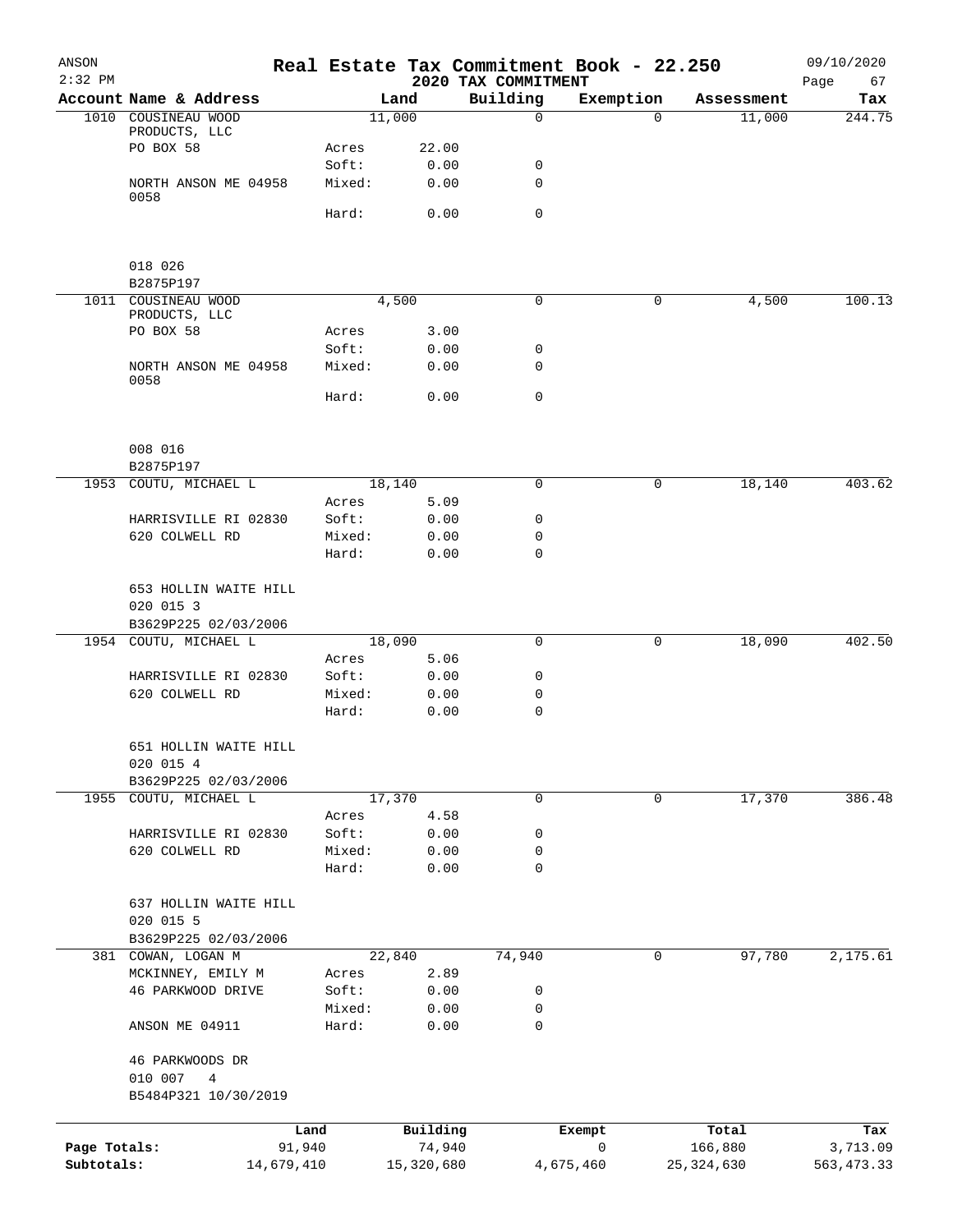| $2:32$ PM<br>1730 COWETTE, SALLY<br>016 005<br>245<br>018 021<br>0308<br>020 022<br>B3203P138<br>234 CRAWFORD, JOSHUA D<br>018 005 | Account Name & Address<br>NORTH ANSON ME 04958<br>382 RIVER ROAD LOT #1<br>Α<br>ON<br>COYLE, LORETTA M<br>NORWOOD MA 02062 0000<br>460 WASHINGTON ST<br>B<br>B2922P150<br>246 CRAFFEY, MICHAEL &<br>SPARROW, LAVINIA G | 1991 FAIRMONT<br>Acres<br>Soft:<br>Mixed:<br>Hard: | Land<br>0<br>17,600<br>10.50<br>0.00<br>0.00<br>0.00 | 2020 TAX COMMITMENT<br>Building<br>25, 240<br>$\mathbf 0$<br>0<br>0<br>$\mathbf 0$ | Exemption<br>25,000<br>01 Homestead Exempt<br>0 | Assessment<br>240<br>17,600 | 68<br>Page<br>Tax<br>5.34 |
|------------------------------------------------------------------------------------------------------------------------------------|------------------------------------------------------------------------------------------------------------------------------------------------------------------------------------------------------------------------|----------------------------------------------------|------------------------------------------------------|------------------------------------------------------------------------------------|-------------------------------------------------|-----------------------------|---------------------------|
|                                                                                                                                    |                                                                                                                                                                                                                        |                                                    |                                                      |                                                                                    |                                                 |                             |                           |
|                                                                                                                                    |                                                                                                                                                                                                                        |                                                    |                                                      |                                                                                    |                                                 |                             | 391.60                    |
|                                                                                                                                    |                                                                                                                                                                                                                        |                                                    |                                                      |                                                                                    |                                                 |                             |                           |
|                                                                                                                                    |                                                                                                                                                                                                                        |                                                    |                                                      |                                                                                    |                                                 |                             |                           |
|                                                                                                                                    |                                                                                                                                                                                                                        |                                                    |                                                      |                                                                                    |                                                 |                             |                           |
|                                                                                                                                    |                                                                                                                                                                                                                        |                                                    |                                                      |                                                                                    |                                                 |                             |                           |
|                                                                                                                                    |                                                                                                                                                                                                                        |                                                    |                                                      |                                                                                    |                                                 |                             |                           |
|                                                                                                                                    |                                                                                                                                                                                                                        |                                                    |                                                      |                                                                                    |                                                 |                             |                           |
|                                                                                                                                    |                                                                                                                                                                                                                        |                                                    |                                                      |                                                                                    |                                                 |                             |                           |
|                                                                                                                                    |                                                                                                                                                                                                                        |                                                    |                                                      |                                                                                    |                                                 |                             |                           |
|                                                                                                                                    |                                                                                                                                                                                                                        |                                                    |                                                      |                                                                                    |                                                 |                             |                           |
|                                                                                                                                    |                                                                                                                                                                                                                        |                                                    |                                                      |                                                                                    |                                                 |                             |                           |
|                                                                                                                                    |                                                                                                                                                                                                                        |                                                    |                                                      |                                                                                    |                                                 |                             |                           |
|                                                                                                                                    |                                                                                                                                                                                                                        |                                                    | 37,200                                               | 0                                                                                  | 0                                               | 37,200                      | 827.70                    |
|                                                                                                                                    |                                                                                                                                                                                                                        | Acres                                              | 26.40                                                |                                                                                    |                                                 |                             |                           |
|                                                                                                                                    |                                                                                                                                                                                                                        | Soft:                                              | 0.00                                                 | 0                                                                                  |                                                 |                             |                           |
|                                                                                                                                    | PO BOX 308                                                                                                                                                                                                             | Mixed:                                             | 0.00                                                 | 0                                                                                  |                                                 |                             |                           |
|                                                                                                                                    | SOUTH CHATHAM MA 02659                                                                                                                                                                                                 | Hard:                                              | 0.00                                                 | 0                                                                                  |                                                 |                             |                           |
|                                                                                                                                    | VALLEY RD                                                                                                                                                                                                              |                                                    |                                                      |                                                                                    |                                                 |                             |                           |
|                                                                                                                                    |                                                                                                                                                                                                                        |                                                    |                                                      |                                                                                    |                                                 |                             |                           |
|                                                                                                                                    |                                                                                                                                                                                                                        |                                                    | 6,000                                                | 10,730                                                                             | 0                                               | 16,730                      | 372.24                    |
|                                                                                                                                    | 830 RIVER ROAD                                                                                                                                                                                                         | Acres                                              | 0.09                                                 |                                                                                    |                                                 |                             |                           |
|                                                                                                                                    |                                                                                                                                                                                                                        | Soft:                                              | 0.00                                                 | 0                                                                                  |                                                 |                             |                           |
|                                                                                                                                    | NORTH ANSON ME 04958                                                                                                                                                                                                   | Mixed:                                             | 0.00                                                 | 0                                                                                  |                                                 |                             |                           |
|                                                                                                                                    |                                                                                                                                                                                                                        | Hard:                                              | 0.00                                                 | $\mathbf 0$                                                                        |                                                 |                             |                           |
|                                                                                                                                    | 830 RIVER RD                                                                                                                                                                                                           |                                                    |                                                      |                                                                                    |                                                 |                             |                           |
|                                                                                                                                    | C                                                                                                                                                                                                                      |                                                    |                                                      |                                                                                    |                                                 |                             |                           |
|                                                                                                                                    | B5331P334 09/20/2018                                                                                                                                                                                                   |                                                    |                                                      |                                                                                    |                                                 |                             |                           |
|                                                                                                                                    | 247 CRAWFORD, WILLIAM JR                                                                                                                                                                                               |                                                    | 15,360                                               | 29,230                                                                             | 25,000                                          | 19,590                      | 435.88                    |
|                                                                                                                                    | CRAWFORD, VICKI L<br>41 EMBDEN POND ROAD                                                                                                                                                                               | Acres<br>Soft:                                     | 0.59<br>0.00                                         | 0                                                                                  | 01 Homestead Exempt                             |                             |                           |
|                                                                                                                                    |                                                                                                                                                                                                                        | Mixed:                                             | 0.00                                                 | 0                                                                                  |                                                 |                             |                           |
|                                                                                                                                    | NORTH ANSON ME 04958                                                                                                                                                                                                   | Hard:                                              | 0.00                                                 | $\mathbf 0$                                                                        |                                                 |                             |                           |
| 009 019                                                                                                                            | 41 EMBDEN POND RD                                                                                                                                                                                                      |                                                    |                                                      |                                                                                    |                                                 |                             |                           |
| B956P332                                                                                                                           |                                                                                                                                                                                                                        |                                                    |                                                      |                                                                                    |                                                 |                             |                           |
|                                                                                                                                    | 384 CROCKER, CROCKER A                                                                                                                                                                                                 |                                                    | 8,650                                                | 0                                                                                  | 0                                               | 8,650                       | 192.46                    |
|                                                                                                                                    | IRELAND, TENA M                                                                                                                                                                                                        | Acres                                              | 0.52                                                 |                                                                                    |                                                 |                             |                           |
|                                                                                                                                    | 43 HILL TOP ROAD                                                                                                                                                                                                       | Soft:                                              | 0.00                                                 | 0                                                                                  |                                                 |                             |                           |
|                                                                                                                                    |                                                                                                                                                                                                                        | Mixed:                                             | 0.00                                                 | 0                                                                                  |                                                 |                             |                           |
|                                                                                                                                    | ANSON ME 04911 3358                                                                                                                                                                                                    | Hard:                                              | 0.00                                                 | $\mathbf 0$                                                                        |                                                 |                             |                           |
|                                                                                                                                    |                                                                                                                                                                                                                        |                                                    | B5249P0190 LIFE ESTATE                               |                                                                                    |                                                 |                             |                           |
|                                                                                                                                    | 41 HILLTOP RD                                                                                                                                                                                                          |                                                    |                                                      |                                                                                    |                                                 |                             |                           |
| 003 014                                                                                                                            |                                                                                                                                                                                                                        |                                                    |                                                      |                                                                                    |                                                 |                             |                           |
|                                                                                                                                    |                                                                                                                                                                                                                        | B5249P190 01/30/2018 B5231P257 11/30/2017          |                                                      |                                                                                    |                                                 |                             |                           |

|              | Land       | Building   | Exempt    | Total        | Tax        |
|--------------|------------|------------|-----------|--------------|------------|
| Page Totals: | 84,810     | 65,200     | 50,000    | 100,010      | 2,225.22   |
| Subtotals:   | 14,764,220 | 15,385,880 | 4,725,460 | 25, 424, 640 | 565,698.55 |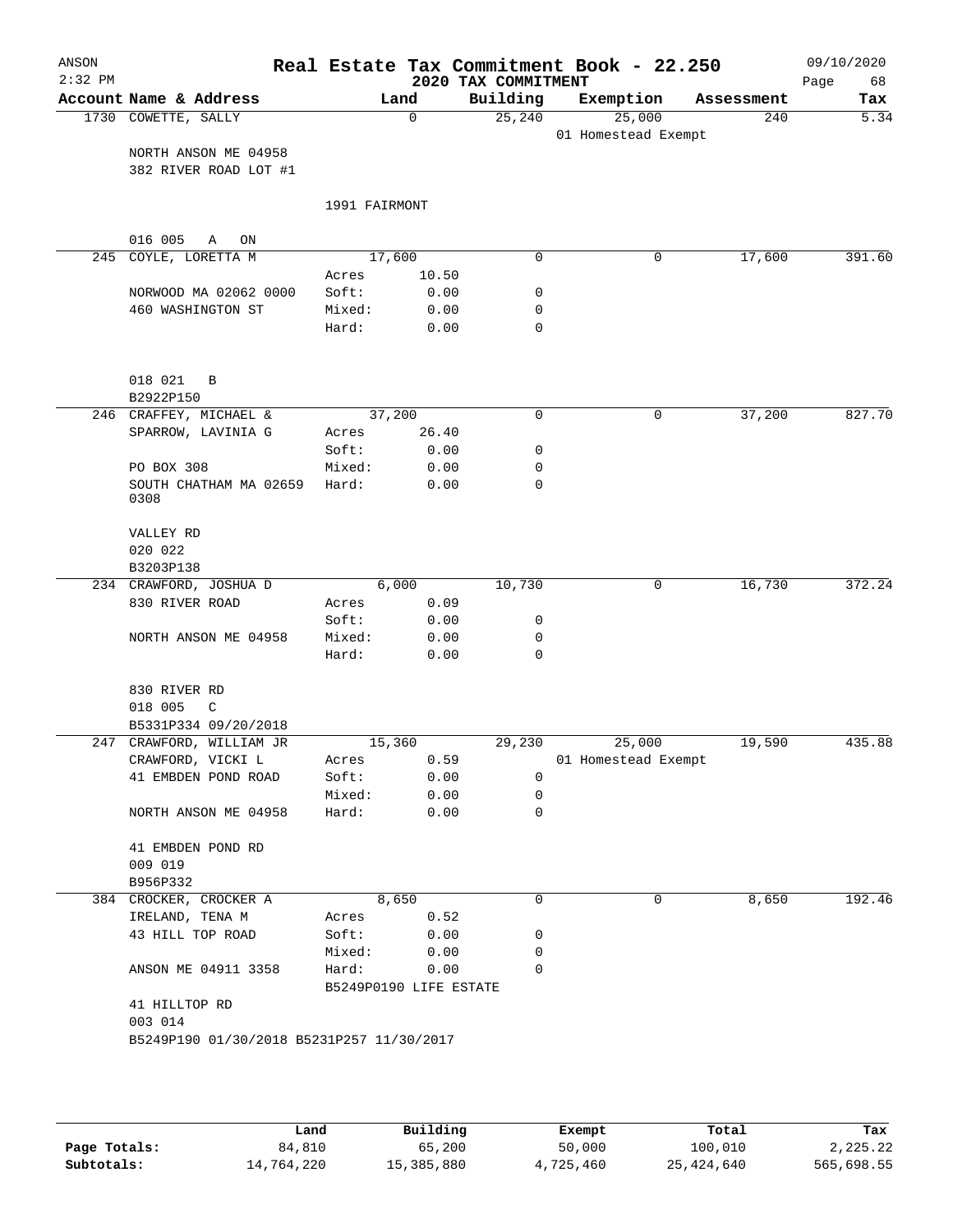| ANSON        |                                                                  |                     |            |                                 | Real Estate Tax Commitment Book - 22.250 |            | 09/10/2020        |
|--------------|------------------------------------------------------------------|---------------------|------------|---------------------------------|------------------------------------------|------------|-------------------|
| $2:32$ PM    | Account Name & Address                                           |                     | Land       | 2020 TAX COMMITMENT<br>Building | Exemption                                | Assessment | Page<br>69<br>Tax |
|              | 250 CROCKER, ROBIN A                                             |                     | 22,700     | 38,500                          | 25,000                                   | 36,200     | 805.45            |
|              | IRELAND, TENA M                                                  | Acres               | 2.80       |                                 | 01 Homestead Exempt                      |            |                   |
|              | 43 HILLTOP ROAD                                                  | Soft:               | 0.00       | 0                               |                                          |            |                   |
|              |                                                                  |                     |            |                                 |                                          |            |                   |
|              |                                                                  | Mixed:              | 0.00       | 0                               |                                          |            |                   |
|              | ANSON ME 04911 3358                                              | Hard:<br>B5196P0293 | 0.00       | 0                               |                                          |            |                   |
|              | 43 HILLTOP RD<br>003 013                                         |                     |            |                                 |                                          |            |                   |
|              | B5196P293 08/23/2017 B3326P196 06/16/2004 B1516P251              |                     |            |                                 |                                          |            |                   |
|              | 05/03/1989<br>950 CROSBY, RONALD                                 |                     | 20,000     | 28,440                          | 25,000                                   | 23,440     | 521.54            |
|              | 1153 VALLEY ROAD                                                 | Acres               | 1.00       |                                 | 01 Homestead Exempt                      |            |                   |
|              |                                                                  | Soft:               | 0.00       | 0                               |                                          |            |                   |
|              | ANSON ME 04911                                                   | Mixed:              | 0.00       | 0                               |                                          |            |                   |
|              |                                                                  | Hard:               | 0.00       | 0                               |                                          |            |                   |
|              | 1153 VALLEY RD                                                   |                     |            |                                 |                                          |            |                   |
|              | 020 026<br>B                                                     |                     |            |                                 |                                          |            |                   |
|              | B4527P254 05/04/2012                                             |                     |            |                                 |                                          |            |                   |
|              | 251 CROWE, KENNETH M                                             |                     | 60,630     | 10,960                          | 0                                        | 71,590     | 1,592.88          |
|              |                                                                  | Acres               | 57.26      |                                 |                                          |            |                   |
|              | HUDSON NH 03051 3433                                             | Soft:               | 0.00       | 0                               |                                          |            |                   |
|              | 19 CHAGNON LN                                                    | Mixed:              | 0.00       | 0                               |                                          |            |                   |
|              |                                                                  | Hard:               | 0.00       | 0                               |                                          |            |                   |
|              | 165 FOUR MILE SQUARE RD<br>021 008                               |                     |            |                                 |                                          |            |                   |
|              | B5060P156 08/10/2016 B1415P343 03/11/1988                        |                     |            |                                 |                                          |            |                   |
|              | 254 CROWE, WILLIAM L                                             |                     | 27,110     | 0                               | 0                                        | 27,110     | 603.20            |
|              |                                                                  | Acres               | 33.72      |                                 |                                          |            |                   |
|              | HUDSON NH 03051 3433                                             | Soft:               | 0.00       | 0                               |                                          |            |                   |
|              | 19 CHAGNON LN                                                    | Mixed:              | 0.00       | 0                               |                                          |            |                   |
|              |                                                                  | Hard:               | 0.00       | 0                               |                                          |            |                   |
|              | 021 011<br>4                                                     |                     |            |                                 |                                          |            |                   |
|              | B1601P223                                                        |                     |            |                                 |                                          |            |                   |
|              | 1053 CROWE, ZACHARY                                              |                     | 13,710     | 107,250                         | 0                                        | 120,960    | 2,691.36          |
|              |                                                                  | Acres               | 0.47       |                                 |                                          |            |                   |
|              | ANDREWS AFB MD 20762                                             | Soft:               | 0.00       | 0                               |                                          |            |                   |
|              | 4456 MAPLE LANE, UNIT 4 Mixed:                                   |                     | 0.00       | 0                               |                                          |            |                   |
|              |                                                                  | Hard:               | 0.00       | 0                               |                                          |            |                   |
|              | 16 MADISON ST                                                    |                     |            |                                 |                                          |            |                   |
|              | 006 094                                                          |                     |            |                                 |                                          |            |                   |
|              | B4741P151 11/25/2013                                             |                     |            |                                 |                                          |            |                   |
| 1578         | CULVER, JEAN B. (Life<br>Estate)                                 |                     | 27,290     | 212,860                         | 25,000                                   | 215,150    | 4,787.09          |
|              | NEWTON, SHAWN & LEEANNE<br>Υ.                                    | Acres               | 3.19       |                                 | 01 Homestead Exempt                      |            |                   |
|              | P.O. BOX 155                                                     | Soft:               | 0.00       | 0                               |                                          |            |                   |
|              |                                                                  | Mixed:              | 0.00       | 0                               |                                          |            |                   |
|              | ANSON ME 04911 0000                                              | Hard:               | 0.00       | 0                               |                                          |            |                   |
|              | 42 HILLTOP RD<br>010 036                                         |                     |            |                                 |                                          |            |                   |
|              | B5229P357 11/27/2017 B5225P28 11/08/2017 B3942P278<br>12/12/2007 |                     |            |                                 |                                          |            |                   |
|              |                                                                  | Land                | Building   |                                 | Exempt                                   | Total      | Tax               |
| Page Totals: | 171,440                                                          |                     | 398,010    |                                 | 75,000                                   | 494,450    | 11,001.52         |
| Subtotals:   | 14,935,660                                                       |                     | 15,783,890 |                                 | 4,800,460                                | 25,919,090 | 576,700.07        |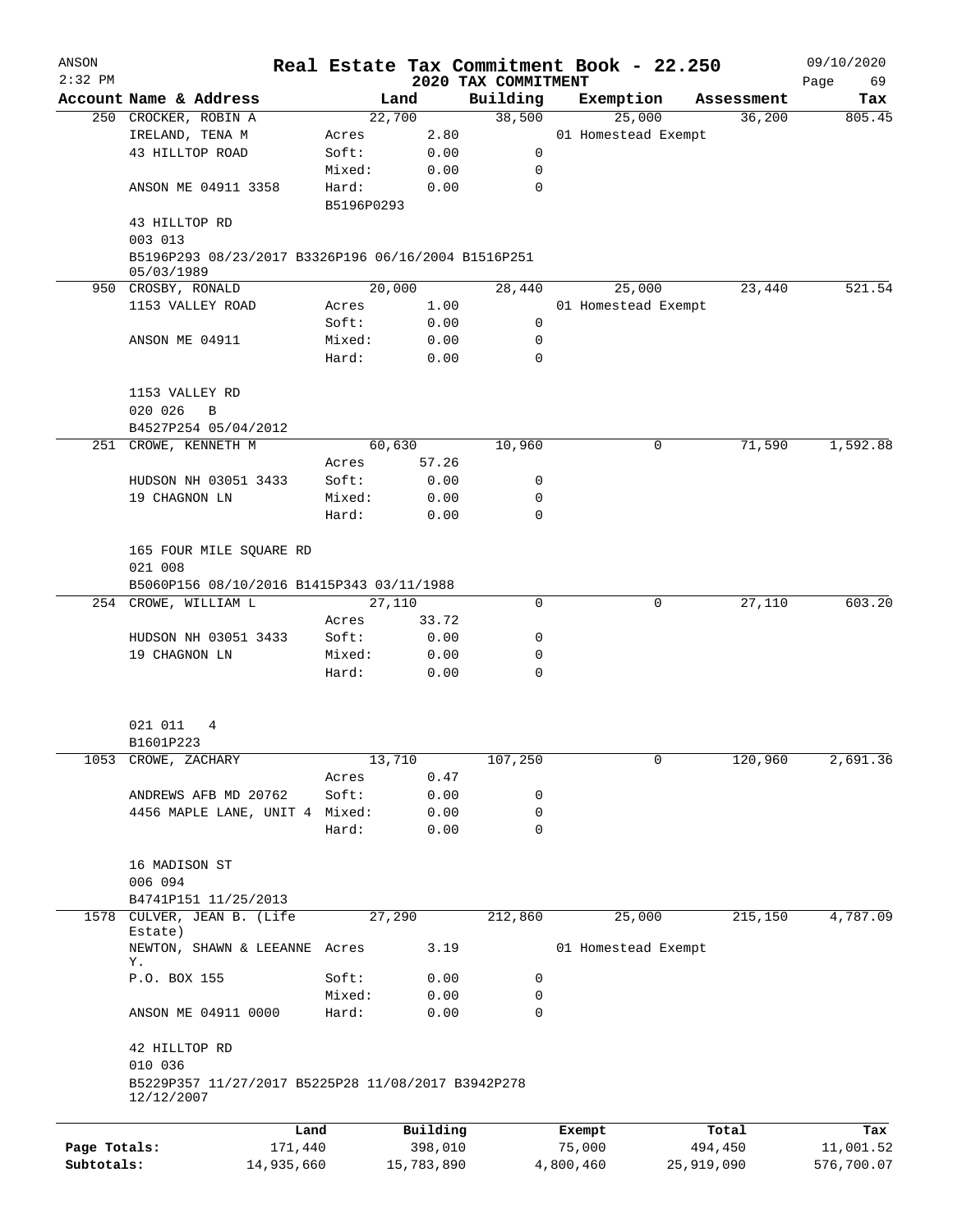| ANSON<br>$2:32$ PM |                                                       |                 |              | 2020 TAX COMMITMENT | Real Estate Tax Commitment Book - 22.250 |              | 09/10/2020<br>Page<br>70 |
|--------------------|-------------------------------------------------------|-----------------|--------------|---------------------|------------------------------------------|--------------|--------------------------|
|                    | Account Name & Address                                |                 | Land         | Building            | Exemption                                | Assessment   | Tax                      |
|                    | 1388 CULVER, JEAN B. (Life                            |                 | 23,000       | 10,000              | $\mathbf{0}$                             | 33,000       | 734.25                   |
|                    | Estate)                                               |                 |              |                     |                                          |              |                          |
|                    | VERMETTE, DORIS & DAVID Acres                         |                 | 3.00         |                     |                                          |              |                          |
|                    | PO BOX 363                                            | Soft:           | 0.00         | 0                   |                                          |              |                          |
|                    |                                                       | Mixed:          | 0.00         | 0<br>$\Omega$       |                                          |              |                          |
|                    | BINGHAM ME 04920                                      | Hard:           | 0.00         |                     |                                          |              |                          |
|                    | 132 PATTERSON BRIDGE                                  |                 |              |                     |                                          |              |                          |
|                    | 017 041<br>B                                          |                 |              |                     |                                          |              |                          |
|                    | B5225P26 B3942P278 12/12/2007                         |                 |              |                     |                                          |              |                          |
|                    | 260 CURRIE, STEPHEN A                                 |                 | 57,500       | 49,980              | 0                                        | 107,480      | 2,391.43                 |
|                    | CURRIE, JANE E                                        | Acres           | 53.00        |                     |                                          |              |                          |
|                    |                                                       | Soft:           | 0.00         | 0                   |                                          |              |                          |
|                    | 412 THOMPSON ST                                       | Mixed:          | 0.00         | 0                   |                                          |              |                          |
|                    | HALIFAX MA 02338 0000                                 | Hard:           | 0.00         | 0                   |                                          |              |                          |
|                    |                                                       |                 |              |                     |                                          |              |                          |
|                    | 1060 PEASE HILL RD                                    |                 |              |                     |                                          |              |                          |
|                    | 012 018                                               |                 |              |                     |                                          |              |                          |
|                    | B2006P205                                             |                 |              |                     |                                          |              |                          |
|                    | 1532 CURRIER, SCOTT J                                 |                 | 23,750       | 22,140              | 0                                        | 45,890       | 1,021.05                 |
|                    | NORRIDGEWOCK ME 04957                                 | Acres<br>Soft:  | 3.50<br>0.00 | 0                   |                                          |              |                          |
|                    | 0000                                                  |                 |              |                     |                                          |              |                          |
|                    | 33 FOREST AVE                                         | Mixed:          | 0.00         | $\mathbf 0$         |                                          |              |                          |
|                    |                                                       | Hard:           | 0.00         | 0                   |                                          |              |                          |
|                    |                                                       |                 |              |                     |                                          |              |                          |
|                    | 294 RIVER RD                                          |                 |              |                     |                                          |              |                          |
|                    | 016 001<br>Е                                          |                 |              |                     |                                          |              |                          |
|                    | B3036P151                                             |                 |              |                     |                                          |              |                          |
|                    | 133 CURRIER, WENDY L                                  |                 | 24,500       | 79,840              | 0                                        | 104,340      | 2,321.57                 |
|                    | PO BOX 374                                            | Acres           | 4.00         |                     |                                          |              |                          |
|                    | ANSON ME 04911                                        | Soft:           | 0.00         | 0<br>0              |                                          |              |                          |
|                    |                                                       | Mixed:<br>Hard: | 0.00<br>0.00 | 0                   |                                          |              |                          |
|                    |                                                       | B5093P0198      |              |                     |                                          |              |                          |
|                    | 54 HILTON HILL RD                                     |                 |              |                     |                                          |              |                          |
|                    | 010 014<br>Α                                          |                 |              |                     |                                          |              |                          |
|                    | B5093P198 10/26/2016                                  |                 |              |                     |                                          |              |                          |
| 137                | CURRY, KAREN A                                        |                 | 21,800       | 35,310              | 25,000                                   | 32,110       | 714.45                   |
|                    | PO BOX 313                                            | Acres           | 2.20         |                     | 01 Homestead Exempt                      |              |                          |
|                    |                                                       | Soft:           | 0.00         | 0                   |                                          |              |                          |
|                    | NORTH ANSON ME 04958                                  | Mixed:          | 0.00         | 0                   |                                          |              |                          |
|                    |                                                       | Hard:           | 0.00         | $\mathbf 0$         |                                          |              |                          |
|                    |                                                       |                 |              |                     |                                          |              |                          |
|                    | 269 SOLON RD                                          |                 |              |                     |                                          |              |                          |
|                    | 024 021                                               |                 |              |                     |                                          |              |                          |
|                    | B5143P228 03/31/2017 B2746P215<br>513 CWIKLA, JASON E |                 | 29,280       | 44,630              | 25,000                                   | 48,910       | 1,088.25                 |
|                    | 25 FOUR MILE SQUARE                                   | Acres           | 7.78         |                     | 01 Homestead Exempt                      |              |                          |
|                    | ROAD                                                  |                 |              |                     |                                          |              |                          |
|                    |                                                       | Soft:           | 0.00         | 0                   |                                          |              |                          |
|                    | ANSON ME 04911                                        | Mixed:          | 0.00         | 0                   |                                          |              |                          |
|                    |                                                       | Hard:           | 0.00         | $\mathbf 0$         |                                          |              |                          |
|                    |                                                       |                 |              |                     |                                          |              |                          |
|                    | 25 FOUR MILE SQUARE RD                                |                 |              |                     |                                          |              |                          |
|                    | 020 022<br>2 4                                        |                 |              |                     |                                          |              |                          |
|                    | B5491P236 09/24/2019                                  |                 |              |                     |                                          |              |                          |
|                    |                                                       |                 |              |                     |                                          |              |                          |
|                    |                                                       | Land            | Building     |                     | Exempt                                   | Total        | Tax                      |
| Page Totals:       | 179,830                                               |                 | 241,900      |                     | 50,000                                   | 371,730      | 8,271.00                 |
| Subtotals:         | 15, 115, 490                                          |                 | 16,025,790   |                     | 4,850,460                                | 26, 290, 820 | 584,971.07               |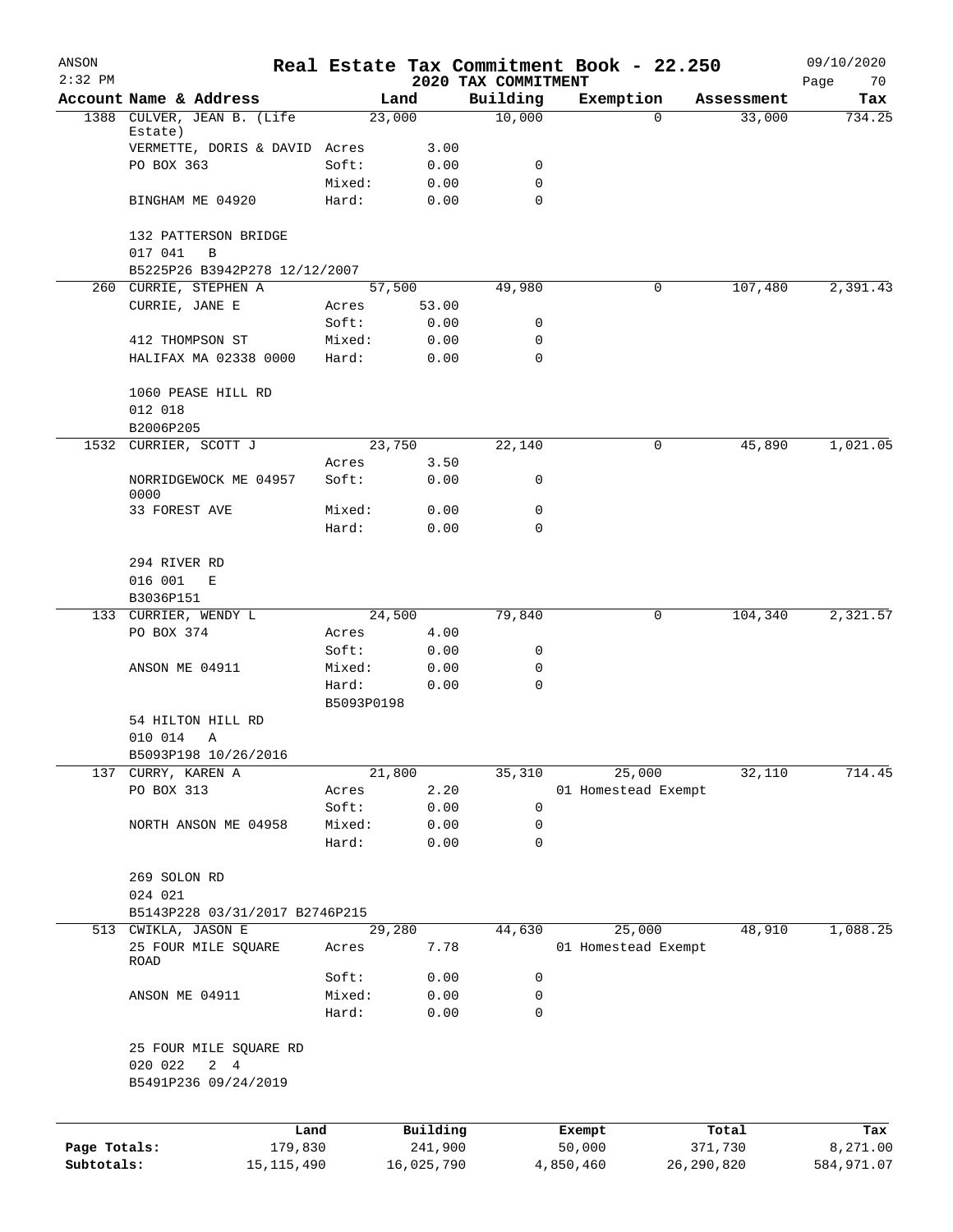| ANSON<br>$2:32$ PM |                                                         |        |          | 2020 TAX COMMITMENT | Real Estate Tax Commitment Book - 22.250 |          |            | 09/10/2020<br>Page<br>71 |
|--------------------|---------------------------------------------------------|--------|----------|---------------------|------------------------------------------|----------|------------|--------------------------|
|                    | Account Name & Address                                  |        | Land     | Building            | Exemption                                |          | Assessment | Tax                      |
|                    | 266 CYRUS, WM THOMAS &                                  | 32,500 |          | 10,720              |                                          | $\Omega$ | 43,220     | 961.65                   |
|                    | GERHARDT-CYRUS, JEANNE                                  | Acres  | 11.00    |                     |                                          |          |            |                          |
|                    |                                                         | Soft:  | 0.00     | 0                   |                                          |          |            |                          |
|                    | PO BOX 15                                               | Mixed: | 0.00     | 0                   |                                          |          |            |                          |
|                    | KIANA AK 99749 0015                                     | Hard:  | 0.00     | $\mathbf 0$         |                                          |          |            |                          |
|                    | 90 FISH RD                                              |        |          |                     |                                          |          |            |                          |
|                    | 013 017                                                 |        |          |                     |                                          |          |            |                          |
|                    | B995P159                                                |        |          |                     |                                          |          |            |                          |
| 268                | DAGGETT, GERALD D.<br>(Life Estate)                     | 10,950 |          | 66,490              | 25,000                                   |          | 52,440     | 1,166.79                 |
|                    | DAGGETT, R. HOWARD                                      | Acres  | 0.30     |                     | 01 Homestead Exempt                      |          |            |                          |
|                    |                                                         | Soft:  | 0.00     | $\mathbf 0$         |                                          |          |            |                          |
|                    | PO BOX 275                                              | Mixed: | 0.00     | 0                   |                                          |          |            |                          |
|                    | ANSON ME 04911 0275                                     | Hard:  | 0.00     | 0                   |                                          |          |            |                          |
|                    | 25 KENNEBEC ST                                          |        |          |                     |                                          |          |            |                          |
|                    | 001 006                                                 |        |          |                     |                                          |          |            |                          |
|                    | B5337P358 10/03/2018                                    |        |          |                     |                                          |          |            |                          |
|                    | 270 DAIGLE, PATRICK J                                   | 22,280 |          | 0                   |                                          | 0        | 22, 280    | 495.73                   |
|                    |                                                         | Acres  | 24.28    |                     |                                          |          |            |                          |
|                    | MADISON ME 04950 0000                                   | Soft:  | 0.00     | 0                   |                                          |          |            |                          |
|                    | 168 OLD POINT AVE                                       | Mixed: | 0.00     | 0                   |                                          |          |            |                          |
|                    |                                                         | Hard:  | 0.00     | 0                   |                                          |          |            |                          |
|                    | 010 028                                                 |        |          |                     |                                          |          |            |                          |
|                    | B4188P142 09/08/2009                                    |        |          |                     |                                          |          |            |                          |
|                    | 271 DAIGLE, PATRICK JASON                               | 46,300 |          | 126,410             | 25,000                                   |          | 147,710    | 3,286.55                 |
|                    |                                                         | Acres  | 25.30    |                     | 01 Homestead Exempt                      |          |            |                          |
|                    | MADISON ME 04950 0000                                   | Soft:  | 0.00     | 0                   |                                          |          |            |                          |
|                    | 168 OLD POINT AVE                                       | Mixed: | 0.00     | 0                   |                                          |          |            |                          |
|                    |                                                         | Hard:  | 0.00     | 0                   |                                          |          |            |                          |
|                    | 18 DAIGLE DR                                            |        |          |                     |                                          |          |            |                          |
|                    | 010 040<br>3&2                                          |        |          |                     |                                          |          |            |                          |
|                    | B4188P142 09/08/2009 B3992P127 04/30/2008 B1768P32      |        |          |                     |                                          |          |            |                          |
|                    | 272 DAIGLE, PAUL J III                                  | 23,950 |          | 100,400             | 25,000                                   |          | 99,350     | 2,210.54                 |
|                    | DAIGLE, CHERYL M                                        | Acres  | 3.63     |                     | 01 Homestead Exempt                      |          |            |                          |
|                    |                                                         | Soft:  | 0.00     | 0                   |                                          |          |            |                          |
|                    | 221 MAIN ST                                             | Mixed: | 0.00     | 0                   |                                          |          |            |                          |
|                    | ANSON ME 04911 0000                                     | Hard:  | 0.00     | 0                   |                                          |          |            |                          |
|                    | 221 MAIN ST                                             |        |          |                     |                                          |          |            |                          |
|                    | 010 040<br>5                                            |        |          |                     |                                          |          |            |                          |
|                    | B3984P39 04/04/2008                                     |        |          |                     |                                          |          |            |                          |
| 273                | DAIGLE, PRESCOTT HEIRS<br>DAIGLE, DEVAN J. JARRAD Acres | 27,500 | 6.00     | 65,660              | 25,000<br>01 Homestead Exempt            |          | 68,160     | 1,516.56                 |
|                    | JOSEPH                                                  |        |          |                     |                                          |          |            |                          |
|                    | C/O JENNIFER FOTTER                                     | Soft:  | 0.00     | 0                   |                                          |          |            |                          |
|                    | 9 DAIGLE DR                                             | Mixed: | 0.00     | 0                   |                                          |          |            |                          |
|                    | ANSON ME 04911 0000                                     | Hard:  | 0.00     | 0                   |                                          |          |            |                          |
|                    | 9 DAIGLE DR                                             |        |          |                     |                                          |          |            |                          |
|                    | 010 040<br>4                                            |        |          |                     |                                          |          |            |                          |
|                    | B4948P183 08/28/2015                                    |        |          |                     |                                          |          |            |                          |
|                    |                                                         |        |          |                     |                                          |          |            |                          |
|                    | Land                                                    |        | Building |                     | Exempt                                   |          | Total      | Tax                      |
| Page Totals:       | 163,480                                                 |        | 369,680  |                     | 100,000                                  |          | 433,160    | 9,637.82                 |

**Subtotals:** 15,278,970 16,395,470 4,950,460 26,723,980 594,608.89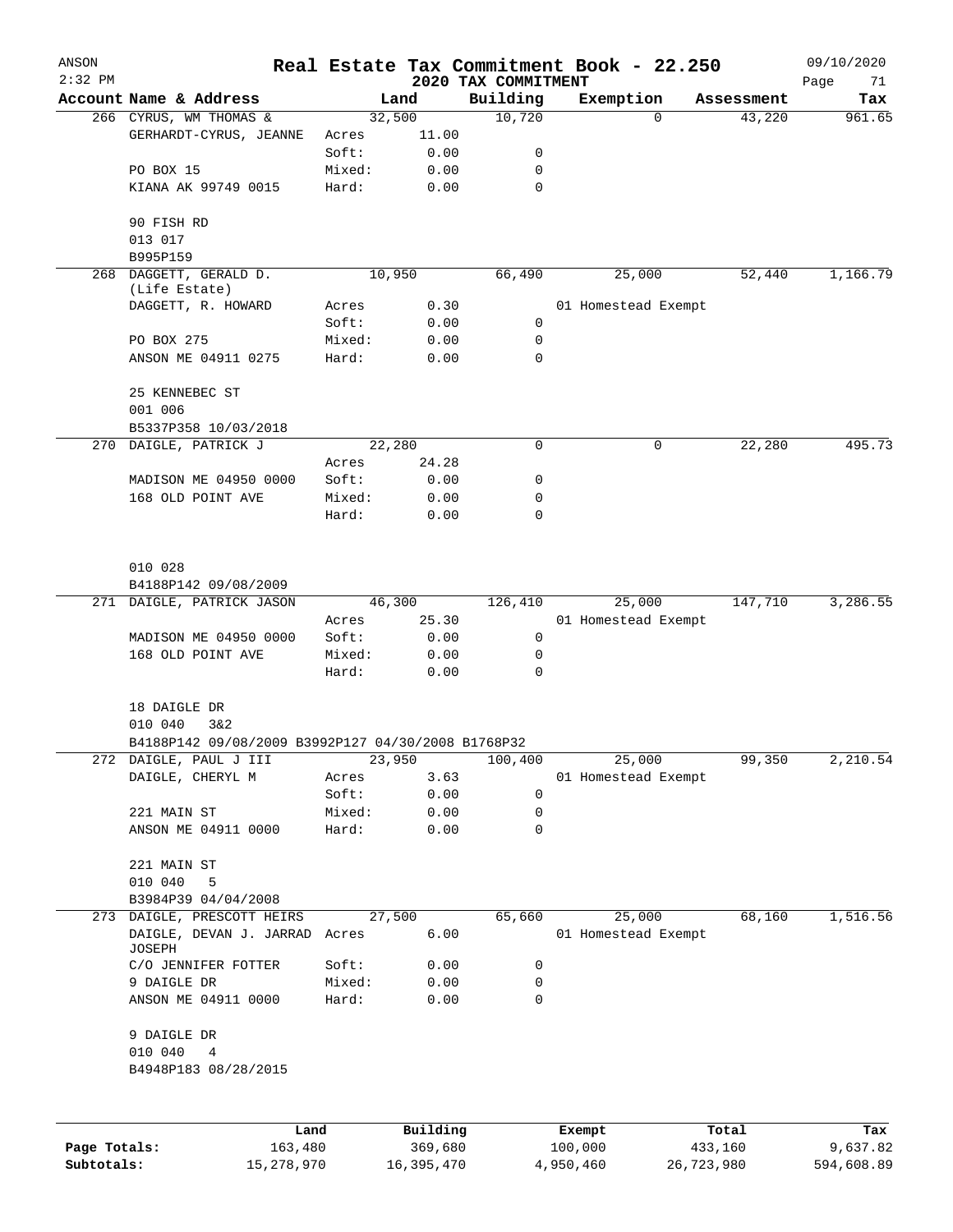| ANSON<br>$2:32$ PM |                              |        |          | 2020 TAX COMMITMENT | Real Estate Tax Commitment Book - 22.250 |            | 09/10/2020<br>Page<br>72 |
|--------------------|------------------------------|--------|----------|---------------------|------------------------------------------|------------|--------------------------|
|                    | Account Name & Address       |        | Land     | Building            | Exemption                                | Assessment | Tax                      |
|                    | 1173 Davenport, Melissa      |        | 22,600   | 28,900              | $\mathbf 0$                              | 51,500     | 1,145.88                 |
|                    | 21 Messalonskee Avenue       | Acres  | 2.73     |                     |                                          |            |                          |
|                    |                              | Soft:  | 0.00     | 0                   |                                          |            |                          |
|                    | Waterville ME 04901          | Mixed: | 0.00     | 0                   |                                          |            |                          |
|                    |                              | Hard:  | 0.00     | $\mathbf 0$         |                                          |            |                          |
|                    | 494 FOUR MILE SQUARE RD      |        |          |                     |                                          |            |                          |
|                    | 021 020<br>$\mathbf{1}$      |        |          |                     |                                          |            |                          |
|                    | B5402P75 04/09/2019          |        |          |                     |                                          |            |                          |
| 1544               | DAVIS, ANDREW L              |        | 28,760   | 0                   | 0                                        | 28,760     | 639.91                   |
|                    | DAVIS, JENNIFER L            | Acres  | 15.26    |                     |                                          |            |                          |
|                    |                              | Soft:  | 0.00     | 0                   |                                          |            |                          |
|                    | 44 HARRIS ROAD               | Mixed: | 0.00     | 0                   |                                          |            |                          |
|                    | MINOT ME 04258               | Hard:  | 0.00     | 0                   |                                          |            |                          |
|                    | 550 NEW PORTLAND ROAD        |        |          |                     |                                          |            |                          |
|                    | 022 005<br><b>B</b> 1        |        |          |                     |                                          |            |                          |
|                    | B4802P124 06/30/2014         |        |          |                     |                                          |            |                          |
|                    | 42 DAVIS, JOHN P             |        | 9,380    | 49,840              | 25,000                                   | 34,220     | 761.40                   |
|                    | 19 CHURCH STREET             | Acres  | 0.22     |                     | 01 Homestead Exempt                      |            |                          |
|                    |                              | Soft:  | 0.00     | 0                   |                                          |            |                          |
|                    | ANSON ME 04911               | Mixed: | 0.00     | 0                   |                                          |            |                          |
|                    |                              | Hard:  | 0.00     | 0                   |                                          |            |                          |
|                    | 19 CHURCH ST                 |        |          |                     |                                          |            |                          |
|                    | 001 076                      |        |          |                     |                                          |            |                          |
|                    | B4021P19 07/03/2008          |        |          |                     |                                          |            |                          |
|                    | 370 DAVIS, KIM               |        | 33,000   | 15,190              | 25,000                                   | 23,190     | 515.98                   |
|                    | 607 FOUR MILE SQUARE<br>ROAD | Acres  | 7.50     |                     | 01 Homestead Exempt                      |            |                          |
|                    |                              | Soft:  | 0.00     | 0                   |                                          |            |                          |
|                    | ANSON ME 04911               | Mixed: | 0.00     | 0                   |                                          |            |                          |
|                    |                              | Hard:  | 0.00     | 0                   |                                          |            |                          |
|                    | 607 FOUR MILE SQUARE RD      |        |          |                     |                                          |            |                          |
|                    | 020 026<br>Е<br>B2303P348    |        |          |                     |                                          |            |                          |
|                    | 278 DAVIS, LAWNY A           |        | 21,230   | 65,540              | 25,000                                   | 61,770     | 1,374.38                 |
|                    | DAVIS, CHARLENE E            | Acres  | 1.82     |                     | 01 Homestead Exempt                      |            |                          |
|                    | PO BOX 518                   | Soft:  | 0.00     | 0                   |                                          |            |                          |
|                    |                              | Mixed: | 0.00     | 0                   |                                          |            |                          |
|                    | ANSON ME 04911               | Hard:  | 0.00     | 0                   |                                          |            |                          |
|                    | 10 WARD ST                   |        |          |                     |                                          |            |                          |
|                    | 004 036                      |        |          |                     |                                          |            |                          |
|                    | B4131P201 05/08/2009         |        |          |                     |                                          |            |                          |
|                    | 515 DAVIS, MARY LOU          |        | 8,940    | 38,930              | 0                                        | 47,870     | 1,065.11                 |
|                    | C/O OLIVER PELLETIER         | Acres  | 0.20     |                     |                                          |            |                          |
|                    | 132 MAIN STREET              | Soft:  | 0.00     | 0                   |                                          |            |                          |
|                    | ANSON ME 04911 0000          | Mixed: | 0.00     | 0                   |                                          |            |                          |
|                    |                              | Hard:  | 0.00     | 0                   |                                          |            |                          |
|                    | 132 MAIN ST                  |        |          |                     |                                          |            |                          |
|                    | 002 005                      |        |          |                     |                                          |            |                          |
|                    | B4661P6 05/16/2013           |        |          |                     |                                          |            |                          |
|                    |                              |        |          |                     |                                          |            |                          |
|                    | Land                         |        | Building |                     | Exempt                                   | Total      | Tax                      |

|              | -----      | --------   | -------   | -----      | .          |
|--------------|------------|------------|-----------|------------|------------|
| Page Totals: | 123,910    | 198,400    | 75,000    | 247,310    | 5,502.66   |
| Subtotals:   | 15,402,880 | 16,593,870 | 5,025,460 | 26,971,290 | 600,111.55 |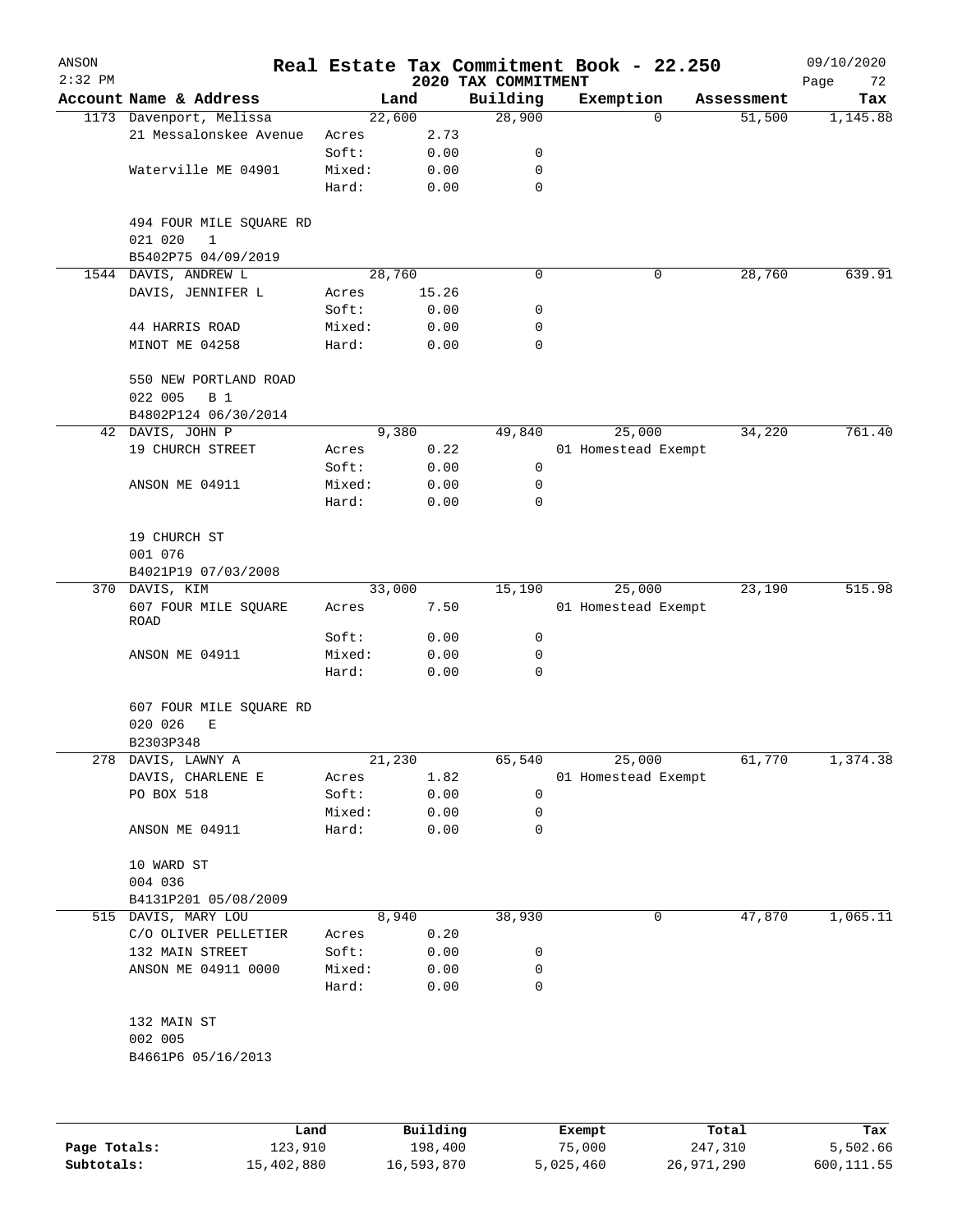| ANSON<br>$2:32$ PM |                                      |        |        |      | 2020 TAX COMMITMENT | Real Estate Tax Commitment Book - 22.250 |          |            | 09/10/2020<br>Page<br>73 |
|--------------------|--------------------------------------|--------|--------|------|---------------------|------------------------------------------|----------|------------|--------------------------|
|                    | Account Name & Address               |        | Land   |      | Building            | Exemption                                |          | Assessment | Tax                      |
|                    | 1025 DAWES, AARON A                  |        | 3,370  |      | 0                   |                                          | $\Omega$ | 3,370      | 74.98                    |
|                    | PO BOX 115                           | Acres  |        | 0.25 |                     |                                          |          |            |                          |
|                    |                                      | Soft:  |        | 0.00 | 0                   |                                          |          |            |                          |
|                    | ANSON ME 04911                       | Mixed: |        | 0.00 | 0                   |                                          |          |            |                          |
|                    |                                      | Hard:  |        | 0.00 | 0                   |                                          |          |            |                          |
|                    | 001 031<br>B<br>B5299P343 06/28/2018 |        |        |      |                     |                                          |          |            |                          |
| 1417               | DAWES, AARON A                       |        | 10,200 |      | 72,690              |                                          | 0        | 82,890     | 1,844.30                 |
|                    | PO BOX 115                           | Acres  |        | 0.26 |                     |                                          |          |            |                          |
|                    |                                      | Soft:  |        | 0.00 | 0                   |                                          |          |            |                          |
|                    | ANSON ME 04911                       | Mixed: |        | 0.00 | 0                   |                                          |          |            |                          |
|                    |                                      | Hard:  |        | 0.00 | $\mathbf 0$         |                                          |          |            |                          |
|                    | 94 MAIN ST                           |        |        |      |                     |                                          |          |            |                          |
|                    | 001 031                              |        |        |      |                     |                                          |          |            |                          |
|                    | B4241P8 02/16/2010                   |        |        |      |                     |                                          |          |            |                          |
|                    | 282 DAWES, KENNETH A                 |        | 14,420 |      | 42,770              | 25,000                                   |          | 32,190     | 716.23                   |
|                    | DAWES, MARY                          | Acres  |        | 0.52 |                     | 01 Homestead Exempt                      |          |            |                          |
|                    | PO BOX 82                            | Soft:  |        | 0.00 | 0                   |                                          |          |            |                          |
|                    |                                      | Mixed: |        | 0.00 | $\mathbf 0$         |                                          |          |            |                          |
|                    | ANSON ME 04911                       | Hard:  |        | 0.00 | 0                   |                                          |          |            |                          |
|                    | 14 PINE ST                           |        |        |      |                     |                                          |          |            |                          |
|                    | 002 045                              |        |        |      |                     |                                          |          |            |                          |
|                    | B2113P279                            |        |        |      |                     |                                          |          |            |                          |
|                    | 725 DAWES, TRACY A                   |        | 10,130 |      | 3,780               |                                          | 0        | 13,910     | 309.50                   |
|                    | 36 UNION STREET                      | Acres  |        | 2.00 |                     |                                          |          |            |                          |
|                    |                                      | Soft:  |        | 0.00 | 0                   |                                          |          |            |                          |
|                    | NORTH ANSON ME 04958                 | Mixed: |        | 0.00 | 0                   |                                          |          |            |                          |
|                    |                                      | Hard:  |        | 0.00 | 0                   |                                          |          |            |                          |
|                    | 1322 VALLEY RD                       |        |        |      |                     |                                          |          |            |                          |
|                    | 020 031                              |        |        |      |                     |                                          |          |            |                          |
|                    | B4694P324 07/30/2013                 |        |        |      |                     |                                          |          |            |                          |
|                    | 1283 DAWES, TRACY A                  |        | 8,720  |      | 50,090              | 25,000                                   |          | 33,810     | 752.27                   |
|                    | 36 UNION STREET                      | Acres  |        | 0.19 |                     | 01 Homestead Exempt                      |          |            |                          |
|                    |                                      | Soft:  |        | 0.00 | 0                   |                                          |          |            |                          |
|                    | NORTH ANSON ME 04958                 | Mixed: |        | 0.00 | 0                   |                                          |          |            |                          |
|                    |                                      | Hard:  |        | 0.00 | 0                   |                                          |          |            |                          |
|                    | 36 UNION ST                          |        |        |      |                     |                                          |          |            |                          |
|                    | 005 009                              |        |        |      |                     |                                          |          |            |                          |
|                    | B2376P97                             |        |        |      |                     |                                          |          |            |                          |
|                    | 991 DEAL, HOLLY M                    |        | 13,710 |      | 42,010              |                                          | 0        | 55,720     | 1,239.77                 |
|                    | P.O. BOX 107                         | Acres  |        | 0.47 |                     |                                          |          |            |                          |
|                    |                                      | Soft:  |        | 0.00 | 0                   |                                          |          |            |                          |
|                    | ANSON ME 04911                       | Mixed: |        | 0.00 | 0                   |                                          |          |            |                          |
|                    |                                      | Hard:  |        | 0.00 | 0                   |                                          |          |            |                          |
|                    | 26 BUSWELL ST                        |        |        |      |                     |                                          |          |            |                          |
|                    | 002 026                              |        |        |      |                     |                                          |          |            |                          |
|                    |                                      |        |        |      |                     |                                          |          |            |                          |
|                    |                                      |        |        |      |                     |                                          |          |            |                          |

|              | Land       | Building   | Exempt    | Total      | Tax        |
|--------------|------------|------------|-----------|------------|------------|
| Page Totals: | 60,550     | 211,340    | 50,000    | 221,890    | 4,937.05   |
| Subtotals:   | 15,463,430 | 16,805,210 | 5,075,460 | 27,193,180 | 605,048.60 |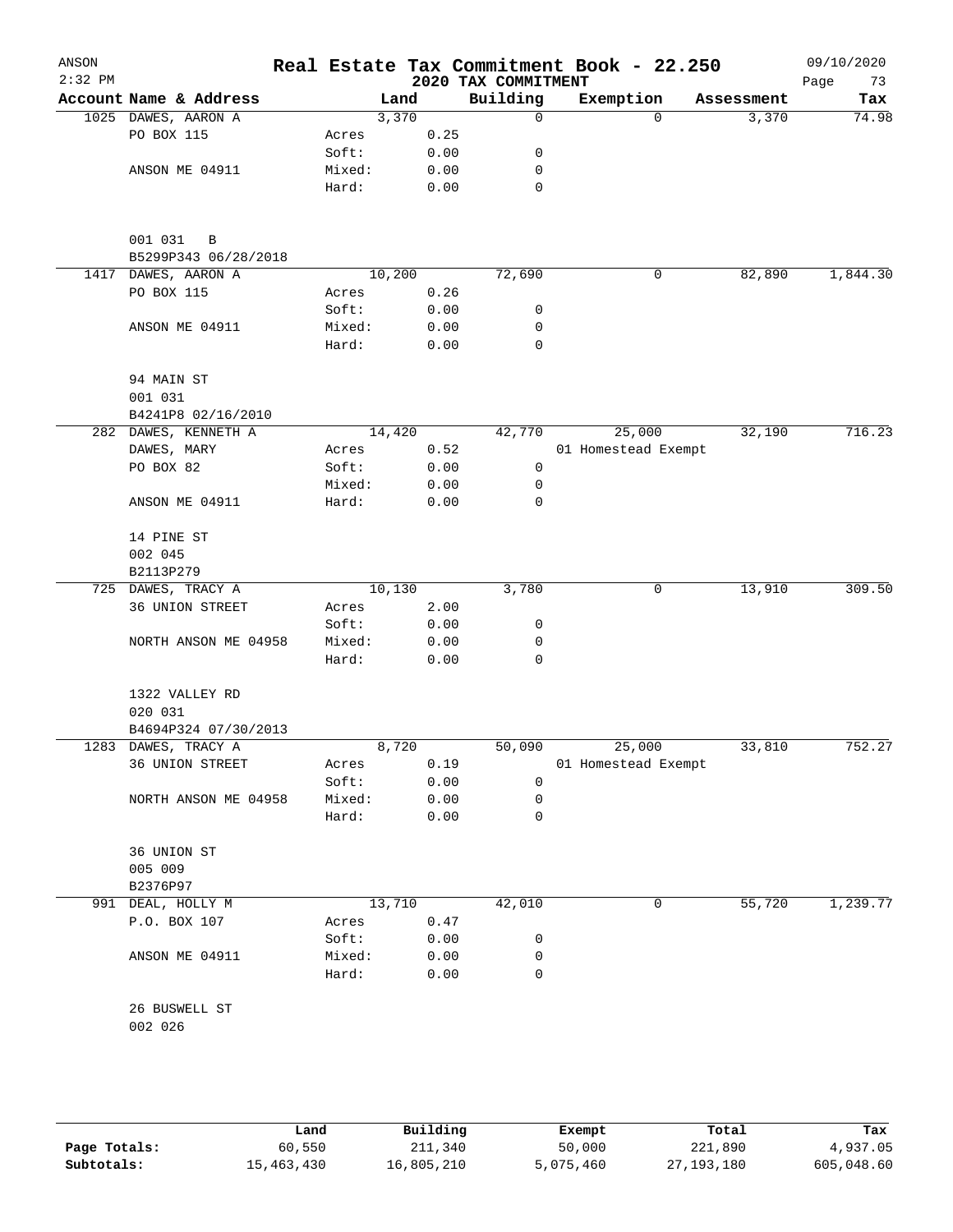| ANSON<br>$2:32$ PM |                                |             |            |                                 | Real Estate Tax Commitment Book - 22.250 |            | 09/10/2020        |
|--------------------|--------------------------------|-------------|------------|---------------------------------|------------------------------------------|------------|-------------------|
|                    | Account Name & Address         |             | Land       | 2020 TAX COMMITMENT<br>Building | Exemption                                | Assessment | Page<br>74<br>Tax |
|                    | 284 DEANE, ROBERT A &          |             | 34,120     | $\mathbf 0$                     | 0                                        | 34,120     | 759.17            |
|                    | RANDALL, BERNARD C             | Acres       | 114.80     |                                 |                                          |            |                   |
|                    |                                | Soft:       | 0.00       | 0                               |                                          |            |                   |
|                    |                                |             |            |                                 |                                          |            |                   |
|                    | PO BOX 433                     | Mixed:      | 110.80     | 17,617                          |                                          |            |                   |
|                    | BERNARDSTON MA 01337<br>0433   | Hard:       | 0.00       | 0                               |                                          |            |                   |
|                    |                                | TREE GROWTH |            |                                 |                                          |            |                   |
|                    | 021 015 & 16                   |             |            |                                 |                                          |            |                   |
|                    | B1455P258                      |             |            |                                 |                                          |            |                   |
|                    | 730 DEBLOIS, TRAVIS N          |             | 36,770     | 1,500                           | 0                                        | 38,270     | 851.51            |
|                    | DEBLOIS, BERDINA L             | Acres       | 40.22      |                                 |                                          |            |                   |
|                    |                                | Soft:       | 4.30       | 482                             |                                          |            |                   |
|                    | 445 ROUTE 133, WAYNE RD Mixed: |             | 4.70       | 747                             |                                          |            |                   |
|                    | WINTHROP ME 04364 0000         | Hard:       | 20.70      | 3,519                           |                                          |            |                   |
|                    |                                | TREE GROWTH |            |                                 |                                          |            |                   |
|                    | 825 VALLEY RD                  |             |            |                                 |                                          |            |                   |
|                    | 019 017<br>$\overline{4}$      |             |            |                                 |                                          |            |                   |
|                    | B4754P269 01/14/2014           |             |            |                                 |                                          |            |                   |
|                    | 287 DELEONARDIS, ANNA L/E      |             | 22,550     | 22,300                          | 25,000                                   | 19,850     | 441.66            |
|                    | DELEONARDIS, FREDERICK         | Acres       | 0.86       |                                 | 01 Homestead Exempt                      |            |                   |
|                    | Α                              |             |            |                                 |                                          |            |                   |
|                    |                                | Soft:       | 0.00       | 0                               |                                          |            |                   |
|                    | 197 EMBDEN POND RD             | Mixed:      | 0.00       | 0                               |                                          |            |                   |
|                    | NORTH ANSON ME 04958           | Hard:       | 0.00       | 0                               |                                          |            |                   |
|                    | 0000                           |             |            |                                 |                                          |            |                   |
|                    | 197 EMBDEN POND RD             |             |            |                                 |                                          |            |                   |
|                    | 023 020<br>B                   |             |            |                                 |                                          |            |                   |
|                    | B5273P117 04/25/2018           |             |            |                                 |                                          |            |                   |
|                    | 360 DELEONARDIS, FREDERICK     |             | 0          | 12,430                          | 0                                        | 12,430     | 276.57            |
|                    | NORTH ANSON ME 04958           |             |            |                                 |                                          |            |                   |
|                    | 0000                           |             |            |                                 |                                          |            |                   |
|                    | PO BOX 362                     |             |            |                                 |                                          |            |                   |
|                    |                                |             |            |                                 |                                          |            |                   |
|                    |                                |             |            |                                 |                                          |            |                   |
|                    | 199 EMBDEN POND RD             |             |            |                                 |                                          |            |                   |
|                    | 023 020<br>$\, {\bf B}$<br>ON  |             |            |                                 |                                          |            |                   |
| 757                | DELEONARDIS, FREDERICK         |             | 10,950     | 44,110                          | 25,000                                   | 30,060     | 668.83            |
|                    | DELEONARDIS, AMANDA L          | Acres       | 0.30       |                                 | 01 Homestead Exempt                      |            |                   |
|                    |                                | Soft:       | 0.00       | 0                               |                                          |            |                   |
|                    | PO BOX 362                     | Mixed:      | 0.00       | 0                               |                                          |            |                   |
|                    | NORTH ANSON ME 04958           | Hard:       | 0.00       | 0                               |                                          |            |                   |
|                    | 0000                           |             |            |                                 |                                          |            |                   |
|                    |                                |             |            |                                 |                                          |            |                   |
|                    | 23 SUMMER ST                   |             |            |                                 |                                          |            |                   |
|                    | 006 084                        |             |            |                                 |                                          |            |                   |
|                    | B3779P281 11/16/2006           |             |            |                                 |                                          |            |                   |
|                    | 1185 DEMCHAK, ROBERT E         |             | 28,500     | 73,290                          | 31,000                                   | 70,790     | 1,575.08          |
|                    | DEMCHAK, MARGARET A            | Acres       | 7.00       |                                 | 01 Homestead Exempt                      |            |                   |
|                    | 790 HORSEBACK ROAD             | Soft:       | 0.00       | 0                               | 02 Resident Veteran                      |            |                   |
|                    |                                | Mixed:      | 0.00       | 0                               |                                          |            |                   |
|                    | ANSON ME 04911                 | Hard:       | 0.00       | 0                               |                                          |            |                   |
|                    | 790 HORSEBACK RD               |             |            |                                 |                                          |            |                   |
|                    | 019 037<br>В                   |             |            |                                 |                                          |            |                   |
|                    | B3257P237                      |             |            |                                 |                                          |            |                   |
|                    |                                |             |            |                                 |                                          |            |                   |
|                    | Land                           |             | Building   |                                 |                                          | Total      | Tax               |
| Page Totals:       | 132,890                        |             | 153,630    |                                 | Exempt<br>81,000                         | 205,520    | 4,572.82          |
| Subtotals:         |                                |             |            |                                 |                                          |            |                   |
|                    | 15,596,320                     |             | 16,958,840 |                                 | 5,156,460                                | 27,398,700 | 609,621.42        |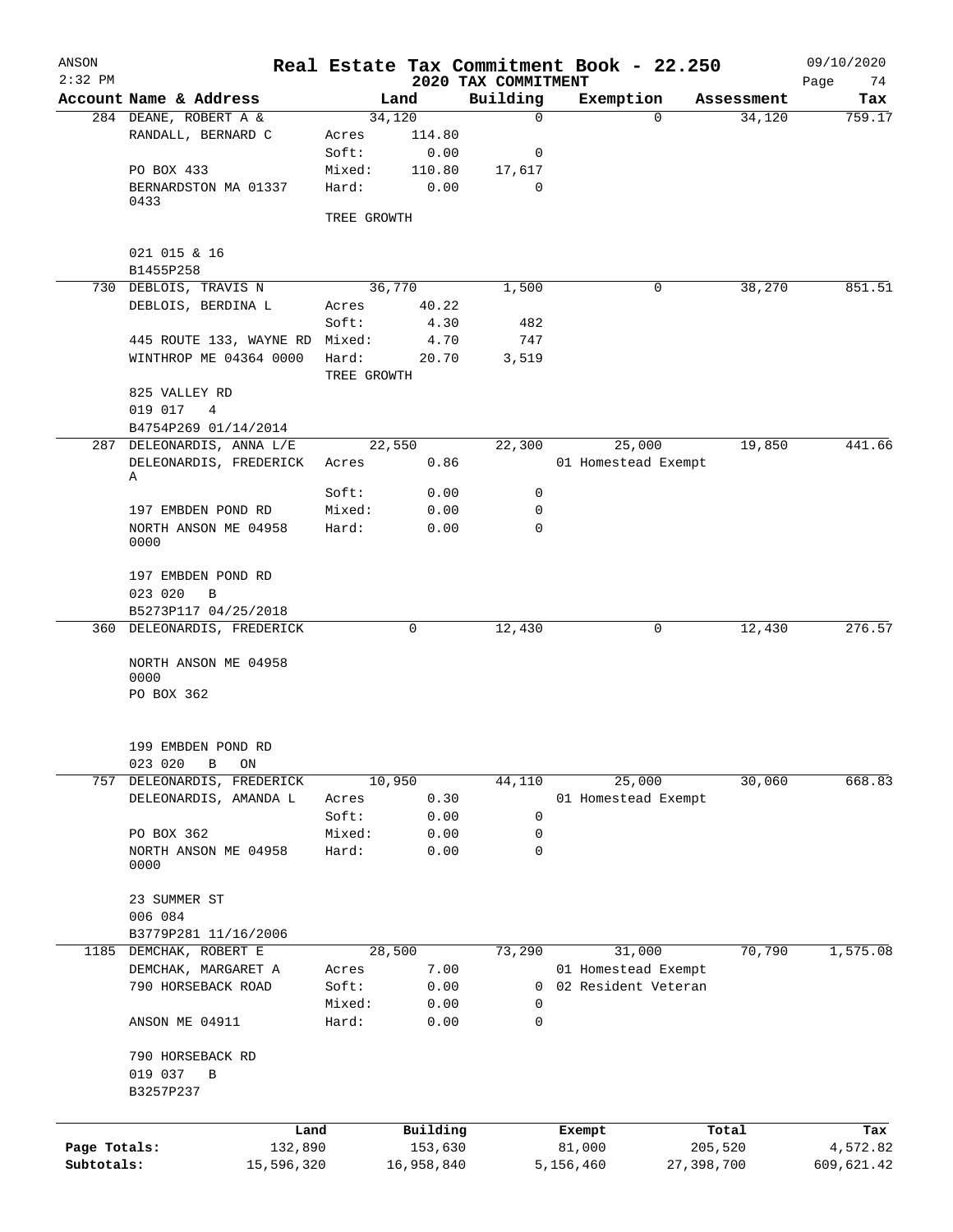| ANSON<br>$2:32$ PM |                                         |                 |              | 2020 TAX COMMITMENT | Real Estate Tax Commitment Book - 22.250 |            | 09/10/2020<br>Page<br>75 |
|--------------------|-----------------------------------------|-----------------|--------------|---------------------|------------------------------------------|------------|--------------------------|
|                    | Account Name & Address                  |                 | Land         | Building            | Exemption                                | Assessment | Tax                      |
|                    | 290 DENNER, JOHN J JR                   | 33,500          |              | 0                   | $\Omega$                                 | 33,500     | 745.38                   |
|                    |                                         | Acres           | 28.00        |                     |                                          |            |                          |
|                    | GREENWICH CT 06831 0000                 | Soft:           | 0.00         | 0                   |                                          |            |                          |
|                    | 565 STANWICH ROAD                       | Mixed:          | 0.00         | 0                   |                                          |            |                          |
|                    |                                         | Hard:           | 0.00         | $\mathbf 0$         |                                          |            |                          |
|                    | 020 030                                 |                 |              |                     |                                          |            |                          |
|                    | B778P999                                | 26,750          |              | 31,460              | 699.99                                   |            |                          |
|                    | 1299 DESILVA, MAUREEN L<br>PO BOX 393   | Acres           | 5.50         | 29,710              | 25,000<br>01 Homestead Exempt            |            |                          |
|                    |                                         | Soft:           | 0.00         | 0                   |                                          |            |                          |
|                    | NORTH ANSON ME 04958                    | Mixed:          | 0.00         | 0                   |                                          |            |                          |
|                    |                                         | Hard:           | 0.00         | 0                   |                                          |            |                          |
|                    | 111 CAMPGROUND RD                       |                 |              |                     |                                          |            |                          |
|                    | 015 037<br>4<br>B3123P68                |                 |              |                     |                                          |            |                          |
|                    | 462 DESROCHERS, ROGER L                 | 13,950          |              | 0                   | 0                                        | 13,950     | 310.39                   |
|                    | DESROCHERS, BETTY E                     | Acres           | 2.30         |                     |                                          |            |                          |
|                    |                                         | Soft:           | 0.00         | 0                   |                                          |            |                          |
|                    | 151 EMERY CORNER RD                     | Mixed:          | 0.00         | 0                   |                                          |            |                          |
|                    | LIMERICK ME 04048 0000                  | Hard:           | 0.00         | $\mathbf 0$         |                                          |            |                          |
|                    | 022 029<br>B                            |                 |              |                     |                                          |            |                          |
|                    | B3962P346 02/05/2008                    |                 |              |                     |                                          |            |                          |
|                    | 293 DEVINE, LAWRENCE                    | 61,000          |              | 57,960              | 0                                        | 118,960    | 2,646.86                 |
|                    | ATTN: AMANDA<br>TERWILLIGER             | Acres           | 58.00        |                     |                                          |            |                          |
|                    | PO BOX 853                              | Soft:           | 0.00         | 0                   |                                          |            |                          |
|                    | BRIDGEHAMPTON NY 11932                  | Mixed:<br>Hard: | 0.00<br>0.00 | 0<br>0              |                                          |            |                          |
|                    | 25 DEER WANDER RIDGE RD                 |                 |              |                     |                                          |            |                          |
|                    | 011 046<br>B830P452                     |                 |              |                     |                                          |            |                          |
|                    | 697 DEVINE, LAWRENCE L                  | 39,500          |              | 32,460              | 0                                        | 71,960     | 1,601.11                 |
|                    | ATTN: AMANDA<br>TERWILLIGER             | Acres           | 18.00        |                     |                                          |            |                          |
|                    | PO BOX 853                              | Soft:           | 0.00         | 0                   |                                          |            |                          |
|                    | BRIDGEHAMPTON NY 11932                  | Mixed:<br>Hard: | 0.00<br>0.00 | 0<br>0              |                                          |            |                          |
|                    | 51 DEER WANDER RIDGE RD<br>011 046<br>B |                 |              |                     |                                          |            |                          |
|                    | B4319P262 09/15/2010                    |                 |              |                     |                                          |            |                          |
|                    | 860 DEVINENI, SRIDHAR                   | 18,150          |              | 0                   | 0                                        | 18,150     | 403.84                   |
|                    | 22 LINCOLN ROAD                         | Acres           | 5.10         |                     |                                          |            |                          |
|                    |                                         | Soft:           | 0.00         | 0                   |                                          |            |                          |
|                    | MANSFIEL MA 02048                       | Mixed:          | 0.00         | 0                   |                                          |            |                          |
|                    |                                         | Hard:           | 0.00         | 0                   |                                          |            |                          |
|                    | 012 009 19                              |                 |              |                     |                                          |            |                          |
|                    | B5362P124 11/29/2018                    |                 |              |                     |                                          |            |                          |
|                    |                                         |                 |              |                     |                                          |            |                          |

|              | Land       | Building   | Exempt    | Total      | Tax        |
|--------------|------------|------------|-----------|------------|------------|
| Page Totals: | 192,850    | 120,130    | 25,000    | 287,980    | 6,407.57   |
| Subtotals:   | 15,789,170 | 17,078,970 | 5,181,460 | 27,686,680 | 616,028.99 |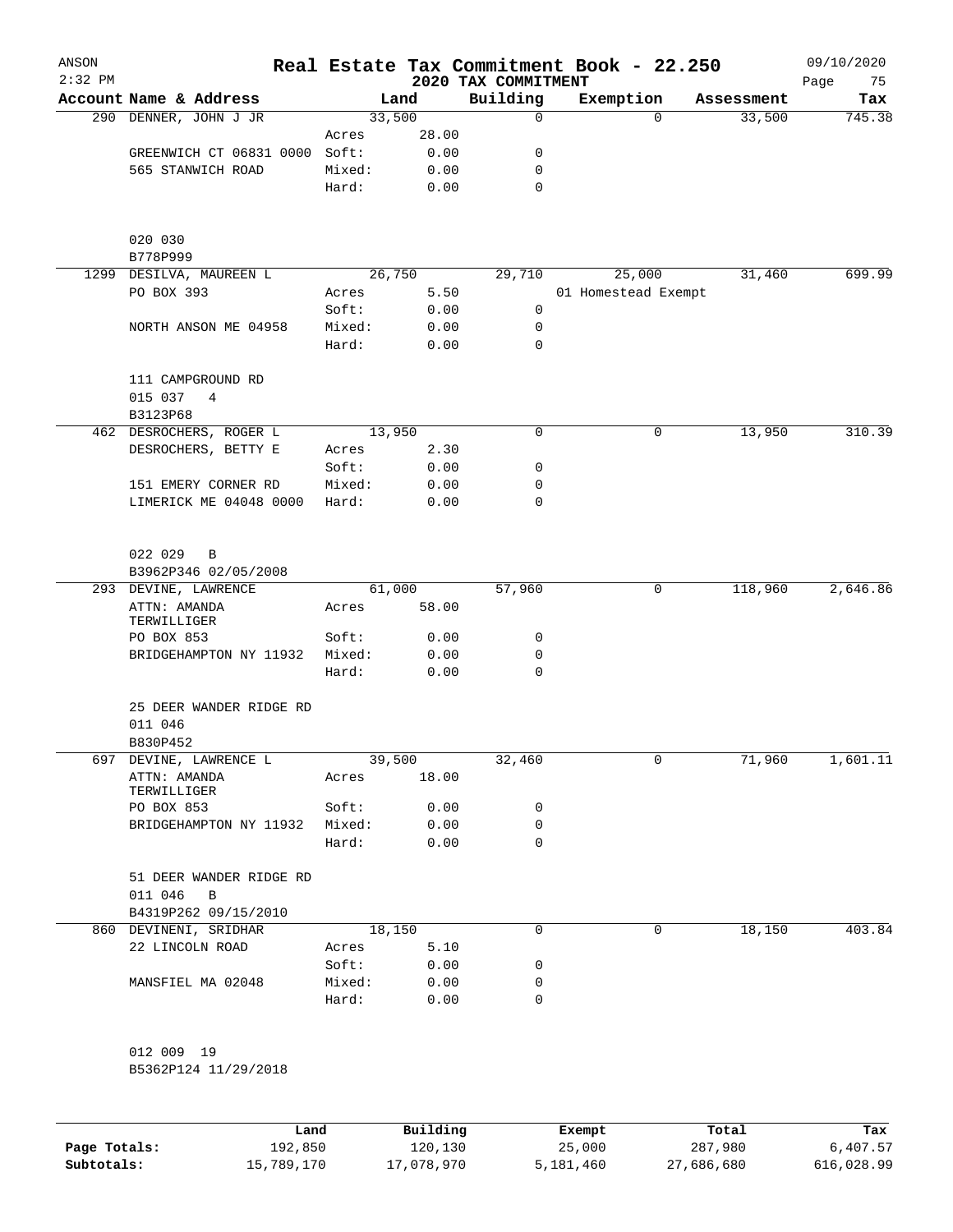| ANSON<br>$2:32$ PM |                                                                  |            |        | 2020 TAX COMMITMENT | Real Estate Tax Commitment Book - 22.250 |            | 09/10/2020<br>76<br>Page |
|--------------------|------------------------------------------------------------------|------------|--------|---------------------|------------------------------------------|------------|--------------------------|
|                    | Account Name & Address                                           |            | Land   | Building            | Exemption                                | Assessment | Tax                      |
|                    | 298 DEXTER, RICKY A                                              |            | 23,050 | 27,630              | 0                                        | 50,680     | 1,127.63                 |
|                    | 268 SOLON ROAD                                                   | Acres      | 3.03   |                     |                                          |            |                          |
|                    |                                                                  | Soft:      | 0.00   | 0                   |                                          |            |                          |
|                    | NORTH ANSON ME 04958                                             | Mixed:     | 0.00   | 0                   |                                          |            |                          |
|                    |                                                                  | Hard:      | 0.00   | $\mathbf 0$         |                                          |            |                          |
|                    | 268 SOLON RD<br>024 024                                          |            |        |                     |                                          |            |                          |
|                    | B2685P261 06/20/2000                                             |            |        |                     |                                          |            |                          |
|                    | 306 DICKEY, CHRISTOPHER A,<br>JOSEPH P. &                        |            | 18,600 | 2,940               | 0                                        | 21,540     | 479.27                   |
|                    | PARADIS, ANGEL D                                                 | Acres      | 3.40   |                     |                                          |            |                          |
|                    |                                                                  | Soft:      | 0.00   | 0                   |                                          |            |                          |
|                    | 29 TROLLEY LINE DR                                               | Mixed:     | 0.00   | 0                   |                                          |            |                          |
|                    | MADISON ME 04950 0000                                            | Hard:      | 0.00   | 0                   |                                          |            |                          |
|                    | 023 041<br>$_{\rm H}$                                            |            |        |                     |                                          |            |                          |
|                    | B3430P24 12/30/2004 B918P245                                     |            |        |                     |                                          |            |                          |
|                    | 313 DICKEY, DALE W                                               |            | 8,980  | 14,790              | 0                                        | 23,770     | 528.88                   |
|                    | 670 PREBLE AVE                                                   | Acres      | 0.56   |                     |                                          |            |                          |
|                    |                                                                  | Soft:      | 0.00   | 0                   |                                          |            |                          |
|                    | MADISON ME 04950                                                 | Mixed:     | 0.00   | 0                   |                                          |            |                          |
|                    |                                                                  | Hard:      | 0.00   | 0                   |                                          |            |                          |
|                    |                                                                  | B5189P0249 |        |                     |                                          |            |                          |
|                    | 255 SOLON RD                                                     |            |        |                     |                                          |            |                          |
|                    | 024 021 B                                                        |            |        |                     |                                          |            |                          |
|                    | B5189P249 06/28/2017 B5036P297 09/13/2015 B2744P49               |            |        |                     |                                          |            |                          |
|                    | 205 DICKEY, DALE W                                               |            | 12,000 | 0                   | 0                                        | 12,000     | 267.00                   |
|                    | 670 PREBLE AVE                                                   | Acres      | 1.00   |                     |                                          |            |                          |
|                    |                                                                  | Soft:      | 0.00   | 0                   |                                          |            |                          |
|                    | MADISON ME 04950                                                 | Mixed:     | 0.00   | 0                   |                                          |            |                          |
|                    |                                                                  | Hard:      | 0.00   | $\mathsf{O}$        |                                          |            |                          |
|                    |                                                                  |            |        |                     |                                          |            |                          |
|                    | 017 007<br>Α                                                     |            |        |                     |                                          |            |                          |
|                    | B4542P177 06/26/2012                                             |            |        |                     |                                          |            |                          |
|                    | 458 DICKEY, DALE W                                               |            | 11,660 | 67,650              | 0                                        | 79,310     | 1,764.65                 |
|                    | 670 PREBLE AVE                                                   | Acres      | 0.34   |                     |                                          |            |                          |
|                    |                                                                  | Soft:      | 0.00   | 0                   |                                          |            |                          |
|                    | MADISON ME 04950                                                 | Mixed:     | 0.00   | 0                   |                                          |            |                          |
|                    |                                                                  | Hard:      | 0.00   | 0                   |                                          |            |                          |
|                    | 24 WILSON ST                                                     |            |        |                     |                                          |            |                          |
|                    | 001 101                                                          |            |        |                     |                                          |            |                          |
|                    | B4921P233 06/11/2015                                             |            |        |                     |                                          |            |                          |
|                    | 482 DICKEY, DALE W                                               |            | 0      | 2,000               | 0                                        | 2,000      | 44.50                    |
|                    | 670 PREBLE AVE                                                   |            |        |                     |                                          |            |                          |
|                    | MADISON ME 04950                                                 |            |        |                     |                                          |            |                          |
|                    | 99 CAMPGROUND RD<br>015 037<br>$\overline{3}$<br>ON<br>B2087P282 |            |        |                     |                                          |            |                          |
|                    |                                                                  |            |        |                     |                                          |            |                          |

|              | Land       | Building   | Exempt    | Total      | Tax        |
|--------------|------------|------------|-----------|------------|------------|
| Page Totals: | 74,290     | 115,010    |           | 189,300    | 4,211.93   |
| Subtotals:   | 15,863,460 | 17,193,980 | 5,181,460 | 27,875,980 | 620,240.92 |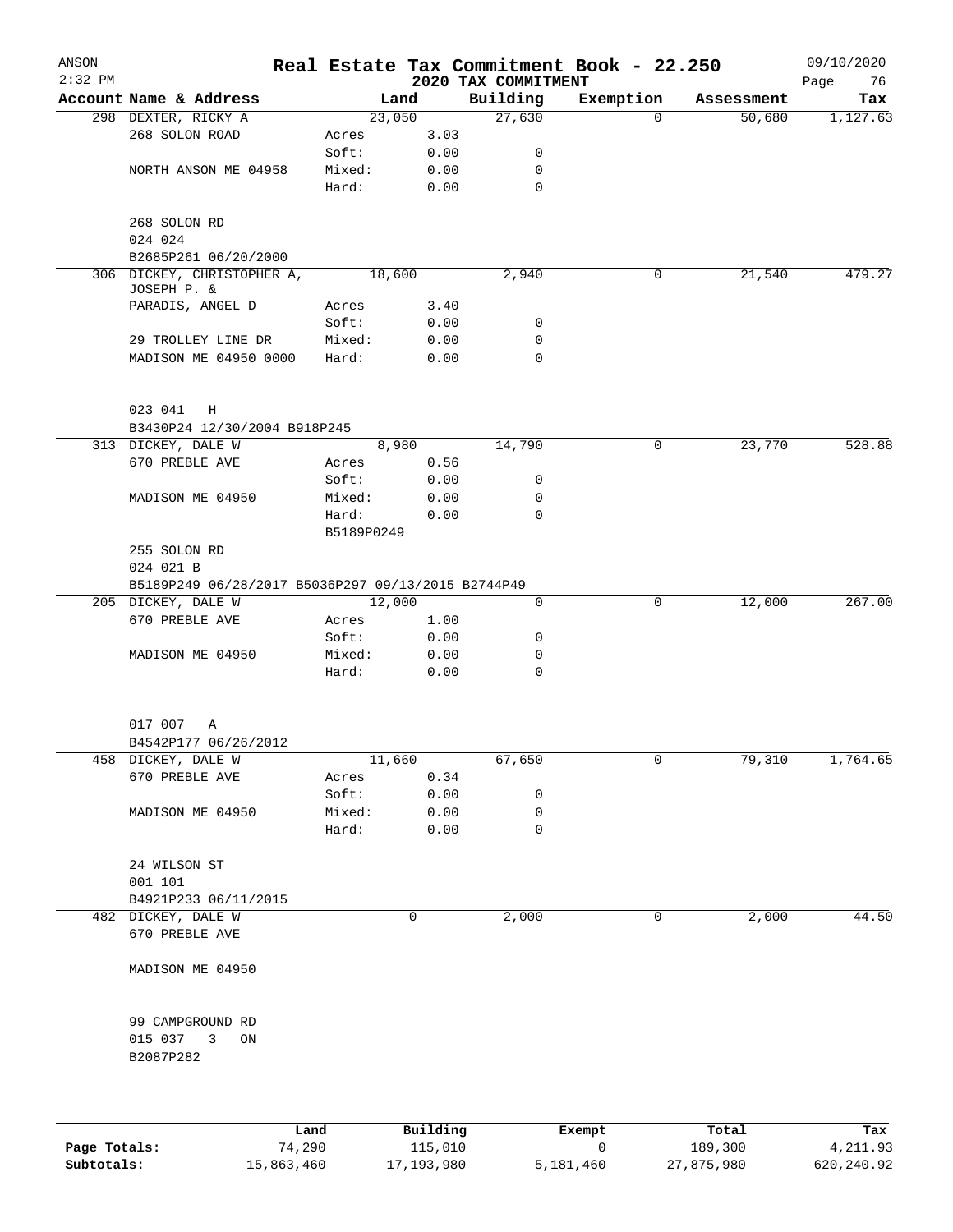| ANSON<br>$2:32$ PM |                                    |                     |              | 2020 TAX COMMITMENT | Real Estate Tax Commitment Book - 22.250 |            | 09/10/2020<br>Page<br>77 |
|--------------------|------------------------------------|---------------------|--------------|---------------------|------------------------------------------|------------|--------------------------|
|                    | Account Name & Address             | Land                |              | Building            | Exemption                                | Assessment | Tax                      |
|                    | 483 DICKEY, DALE W                 | 39,770              |              | 55,780              | 0                                        | 95,550     | 2,125.99                 |
|                    | 670 PREBLE AVE                     | Acres               | 10.27        |                     |                                          |            |                          |
|                    |                                    | Soft:               | 0.00         | 0                   |                                          |            |                          |
|                    | MADISON ME 04950                   | Mixed:              | 0.00         | 0                   |                                          |            |                          |
|                    |                                    | Hard:<br>B5065P099  | 0.00         | 0                   |                                          |            |                          |
|                    | 89 CAMPGROUND RD                   |                     |              |                     |                                          |            |                          |
|                    | 015 037<br>3                       |                     |              |                     |                                          |            |                          |
|                    | B5065P099 08/15/2016               |                     |              |                     |                                          |            |                          |
|                    | 189 DICKEY, DALE W                 | 12,650              |              | 0                   | 0                                        | 12,650     | 281.46                   |
|                    | 670 PREBLE AVE                     | Acres               | 0.40         |                     |                                          |            |                          |
|                    |                                    | Soft:               | 0.00         | 0                   |                                          |            |                          |
|                    | MADISON ME 04950                   | Mixed:              | 0.00         | 0                   |                                          |            |                          |
|                    |                                    | Hard:<br>B5083P0310 | 0.00         | 0                   |                                          |            |                          |
|                    | 563 RIVER RD                       |                     |              |                     |                                          |            |                          |
|                    | 016 023<br>Α                       |                     |              |                     |                                          |            |                          |
|                    | B53070P163 11/09/2018              |                     |              |                     |                                          |            |                          |
|                    | 1513 DICKEY, DALE W                | 8,940               |              | 20, 290             | 0                                        | 29,230     | 650.37                   |
|                    | DICKEY, DAWN A                     | Acres               | 0.20         |                     |                                          |            |                          |
|                    | 670 PREBLE AVE                     | Soft:               | 0.00         | 0                   |                                          |            |                          |
|                    |                                    | Mixed:              | 0.00         | 0                   |                                          |            |                          |
|                    | MADISON ME 04950                   | Hard:               | 0.00         | 0                   |                                          |            |                          |
|                    | 16 CENTER ST                       |                     |              |                     |                                          |            |                          |
|                    | 006 014                            |                     |              |                     |                                          |            |                          |
|                    | B4071P54 11/06/2008                |                     |              |                     |                                          |            |                          |
|                    | 1771 DICKEY, DALE W                | 4,900               |              | 2,000               | 0                                        | 6,900      | 153.53                   |
|                    | DICKEY, DAWN A<br>670 PREBLE AVE   | Acres<br>Soft:      | 0.06<br>0.00 | 0                   |                                          |            |                          |
|                    |                                    | Mixed:              | 0.00         | 0                   |                                          |            |                          |
|                    | MADISON ME 04950                   | Hard:               | 0.00         | 0                   |                                          |            |                          |
|                    | 31 EMBDEN POND RD                  |                     |              |                     |                                          |            |                          |
|                    | 009 020<br>В                       |                     |              |                     |                                          |            |                          |
|                    | B4271P163 04/06/2010               |                     |              |                     |                                          |            |                          |
|                    | 1778 DICKEY, DAVID                 |                     | 0            | 2,410               | 0                                        | 2,410      | 53.62                    |
|                    | PO BOX 357                         |                     |              |                     |                                          |            |                          |
|                    | NORTH ANSON ME 04958               |                     |              |                     |                                          |            |                          |
|                    | 11 EMBDEN POND RD<br>009 023<br>ON |                     |              |                     |                                          |            |                          |
|                    | 836 DICKEY, MYRON R                | 30,050              |              | 132,920             | 25,000                                   | 137,970    | 3,069.83                 |
|                    | DICKEY, SANDRA J                   | Acres               | 52.00        |                     | 01 Homestead Exempt                      |            |                          |
|                    | 301 FAHI POND ROAD                 | Soft:               | 12.00        | 1,344               |                                          |            |                          |
|                    |                                    | Mixed:              | 34.00        | 5,406               |                                          |            |                          |
|                    | NORTH ANSON ME 04958               | Hard:               | 0.00         | 0                   |                                          |            |                          |
|                    | 301 FAHI POND RD<br>024 017        |                     |              |                     |                                          |            |                          |
|                    | B3303P119 05/06/2004               |                     |              |                     |                                          |            |                          |
|                    |                                    |                     |              |                     |                                          |            |                          |

|              | Land       | Building   | Exempt    | Total      | Tax         |
|--------------|------------|------------|-----------|------------|-------------|
| Page Totals: | 96,310     | 213,400    | 25,000    | 284,710    | 6,334.80    |
| Subtotals:   | 15,959,770 | 17,407,380 | 5,206,460 | 28,160,690 | 626, 575.72 |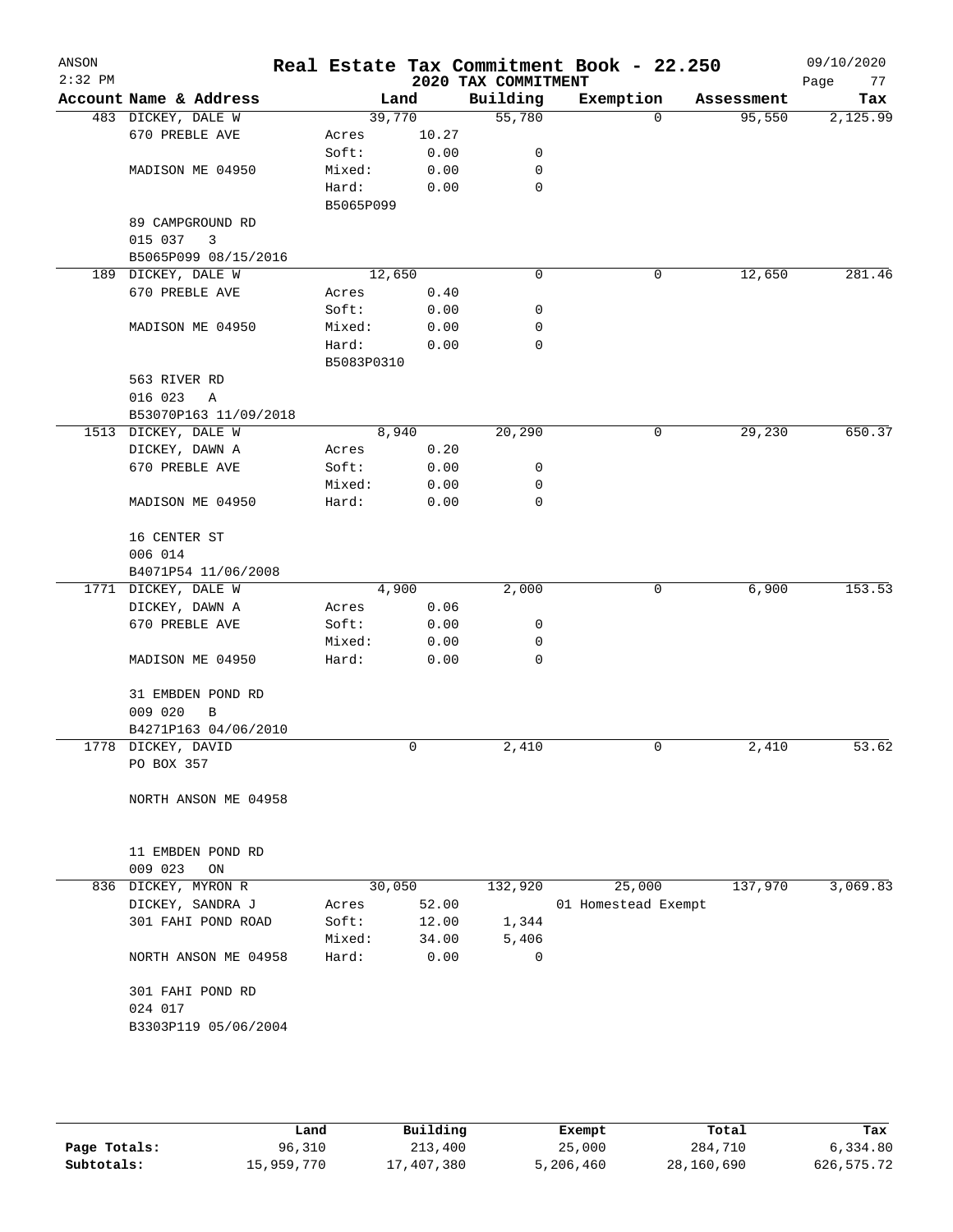| ANSON<br>$2:32$ PM |                                     |        |       | 2020 TAX COMMITMENT | Real Estate Tax Commitment Book - 22.250 |            | 09/10/2020<br>Page<br>78 |
|--------------------|-------------------------------------|--------|-------|---------------------|------------------------------------------|------------|--------------------------|
|                    | Account Name & Address              | Land   |       | Building            | Exemption                                | Assessment | Tax                      |
|                    | 269 DICKEY, PAMELA J                | 25,500 |       | 82,210              | 25,000                                   | 82,710     | 1,840.30                 |
|                    | PO BOX 317                          | Acres  | 2.00  |                     | 01 Homestead Exempt                      |            |                          |
|                    |                                     | Soft:  | 0.00  | 0                   |                                          |            |                          |
|                    | MADISON ME 04950                    | Mixed: | 0.00  | 0                   |                                          |            |                          |
|                    |                                     | Hard:  | 0.00  | 0                   |                                          |            |                          |
|                    | 171 MAIN ST                         |        |       |                     |                                          |            |                          |
|                    | 010 040                             |        |       |                     |                                          |            |                          |
|                    | B4188P145 09/08/2009                |        |       |                     |                                          |            |                          |
|                    | 314 DICKEY, PHILLIP W SR &          | 19,180 |       | 34,160              | 0                                        | 53,340     | 1,186.82                 |
|                    | TAYLOR, JUDY                        | Acres  | 0.92  |                     |                                          |            |                          |
|                    | 33 SUMMER ST, APT 1                 | Soft:  | 0.00  | 0                   |                                          |            |                          |
|                    |                                     | Mixed: | 0.00  | 0                   |                                          |            |                          |
|                    | WATERVILLE ME 04901<br>6479         | Hard:  | 0.00  | 0                   |                                          |            |                          |
|                    | 383 NEW PORTLAND RD<br>023 042<br>Α |        |       |                     |                                          |            |                          |
|                    | B4907P49 05/22/2015                 |        |       |                     |                                          |            |                          |
|                    | 304 DICKEY, SHIRLEY                 | 16,500 |       | 770                 | 0                                        | 17,270     | 384.26                   |
|                    | C/O CLAYTON DICKEY                  | Acres  | 2.00  |                     |                                          |            |                          |
|                    | 2 BASS ROAD                         | Soft:  | 0.00  | 0                   |                                          |            |                          |
|                    | MADISON ME 04950 0000               | Mixed: | 0.00  | 0                   |                                          |            |                          |
|                    |                                     | Hard:  | 0.00  | 0                   |                                          |            |                          |
|                    | 402 NEW PORTLAND RD<br>023 041<br>E |        |       |                     |                                          |            |                          |
|                    | B2504P346 B1470P218                 |        |       |                     |                                          |            |                          |
|                    | 316 DICKEY, TIMOTHY S               | 22,700 |       | 28,780              | 25,000                                   | 26,480     | 589.18                   |
|                    | PO BOX 46                           | Acres  | 2.80  |                     | 01 Homestead Exempt                      |            |                          |
|                    |                                     | Soft:  | 0.00  | 0                   |                                          |            |                          |
|                    | NORTH ANSON ME 04958                | Mixed: | 0.00  | 0                   |                                          |            |                          |
|                    |                                     | Hard:  | 0.00  | 0                   |                                          |            |                          |
|                    | 410 NEW PORTLAND RD<br>023 041<br>D |        |       |                     |                                          |            |                          |
|                    | B1133P235                           |        |       |                     |                                          |            |                          |
|                    | 1780 DICKEY, TIMOTHY S              | 5,090  |       | 0                   | 0                                        | 5,090      | 113.25                   |
|                    | PO BOX 46                           | Acres  | 3.39  |                     |                                          |            |                          |
|                    |                                     | Soft:  | 0.00  | 0                   |                                          |            |                          |
|                    | NORTH ANSON ME 04958                | Mixed: | 0.00  | 0                   |                                          |            |                          |
|                    |                                     | Hard:  | 0.00  | 0                   |                                          |            |                          |
|                    | 023 041 D 1                         |        |       |                     |                                          |            |                          |
|                    | B4531P306 05/25/2012                |        |       |                     |                                          |            |                          |
|                    | 1810 DICKEY, WAYNE A                | 31,990 |       | 0                   | 0                                        | 31,990     | 711.78                   |
|                    | 88 FAHI POND ROAD                   | Acres  | 35.59 |                     |                                          |            |                          |
|                    |                                     | Soft:  | 0.00  | 0                   |                                          |            |                          |
|                    | ANSON ME 04911                      | Mixed: | 0.00  | 0                   |                                          |            |                          |
|                    |                                     | Hard:  | 0.00  | 0                   |                                          |            |                          |
|                    | 023 002                             |        |       |                     |                                          |            |                          |
|                    | B3324P86 06/14/2004 B2837P312       |        |       |                     |                                          |            |                          |
|                    |                                     |        |       |                     |                                          |            |                          |

|              | Land       | Building   | Exempt    | Total      | Tax        |
|--------------|------------|------------|-----------|------------|------------|
| Page Totals: | 120,960    | 145,920    | 50,000    | 216,880    | 4,825.59   |
| Subtotals:   | 16,080,730 | 17,553,300 | 5,256,460 | 28,377,570 | 631,401.31 |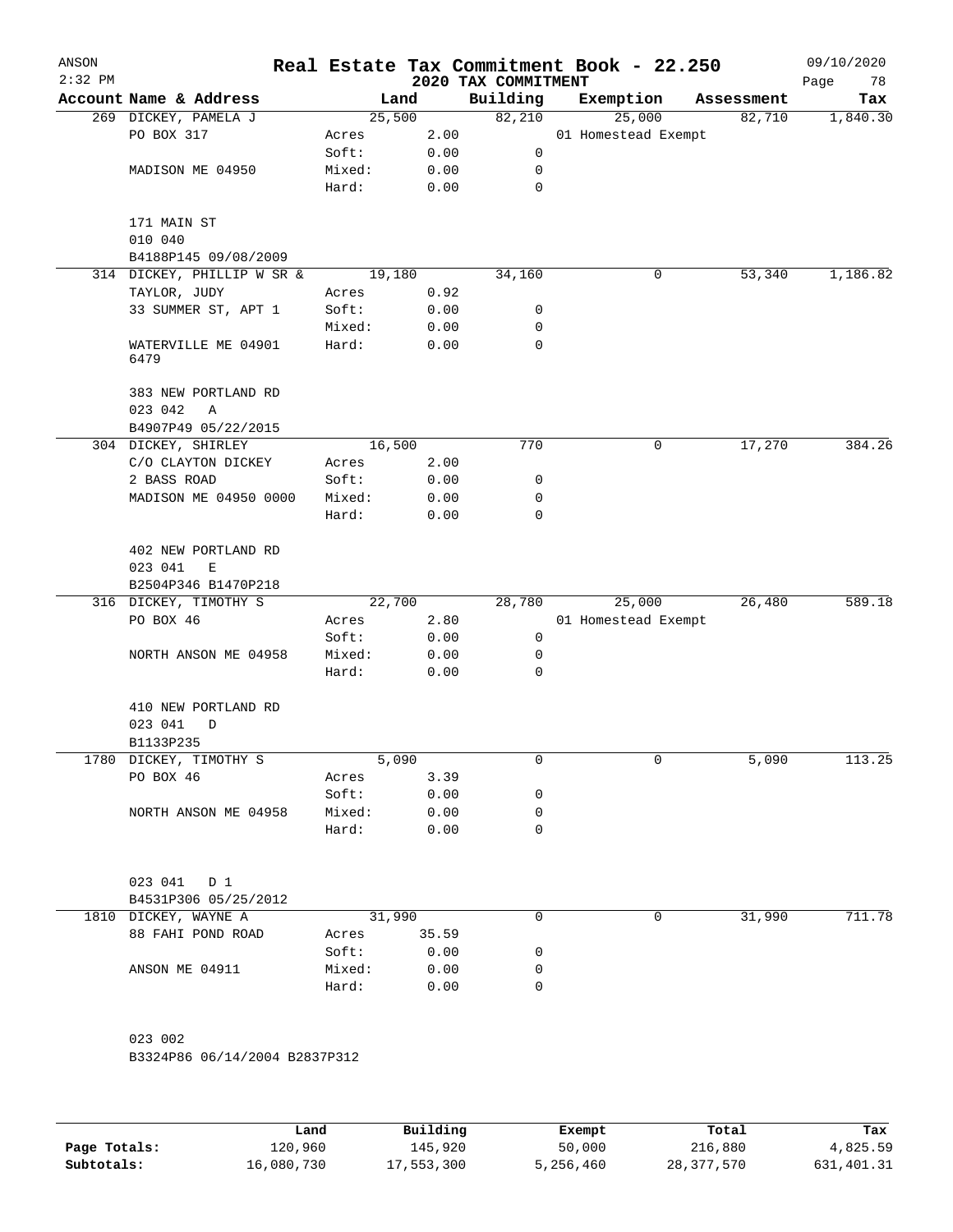| ANSON<br>$2:32$ PM |                               |                 |              | 2020 TAX COMMITMENT | Real Estate Tax Commitment Book - 22.250 |            | 09/10/2020<br>Page<br>79 |
|--------------------|-------------------------------|-----------------|--------------|---------------------|------------------------------------------|------------|--------------------------|
|                    | Account Name & Address        | Land            |              | Building            | Exemption                                | Assessment | Tax                      |
|                    | 1350 DICKEY, WAYNE A          | 14,140          |              | 41,620              | 31,000                                   | 24,760     | 550.91                   |
|                    | 88 FAHI POND ROAD             | Acres           | 0.50         |                     | 01 Homestead Exempt                      |            |                          |
|                    |                               | Soft:           | 0.00         |                     | 0 02 Resident Veteran                    |            |                          |
|                    | ANSON ME 04911                | Mixed:          | 0.00         | 0                   |                                          |            |                          |
|                    |                               | Hard:           | 0.00         | $\mathsf{O}$        |                                          |            |                          |
|                    | 88 FAHI POND RD               |                 |              |                     |                                          |            |                          |
|                    | 023 004                       |                 |              |                     |                                          |            |                          |
|                    | B795P44                       |                 |              |                     |                                          |            |                          |
|                    | 317 DICKEY, WAYNE A           | 13,600          |              | 0                   | 0                                        | 13,600     | 302.60                   |
|                    | 88 FAHI POND ROAD             | Acres           | 6.00         |                     |                                          |            |                          |
|                    |                               | Soft:           | 0.00         | 0                   |                                          |            |                          |
|                    | ANSON ME 04911                | Mixed:          | 0.00         | 0                   |                                          |            |                          |
|                    |                               | Hard:           | 0.00         | 0                   |                                          |            |                          |
|                    | 023 001                       |                 |              |                     |                                          |            |                          |
|                    | B847P229                      |                 |              |                     |                                          |            |                          |
|                    | 309 DICKEY, WAYNE A           | 20,300          |              | 2,800               | 0                                        | 23,100     | 513.98                   |
|                    | 88 FAHI POND ROAD             | Acres           | 1.20         |                     |                                          |            |                          |
|                    |                               | Soft:           | 0.00         | 0                   |                                          |            |                          |
|                    | ANSON ME 04911                | Mixed:          | 0.00         | 0                   |                                          |            |                          |
|                    |                               | Hard:           | 0.00         | $\mathbf 0$         |                                          |            |                          |
|                    | 251 FAHI POND RD              |                 |              |                     |                                          |            |                          |
|                    | 024 016                       |                 |              |                     |                                          |            |                          |
|                    | B2300P68                      |                 |              |                     |                                          |            |                          |
|                    | 351 DICKEY, WAYNE A           | 14,830          |              | 20,900              | 0                                        | 35,730     | 794.99                   |
|                    | DICKEY, DALE W                | Acres           |              |                     |                                          |            |                          |
|                    | 88 FAHI POND ROAD             | Soft:           | 0.55<br>0.00 | 0                   |                                          |            |                          |
|                    |                               |                 |              | 0                   |                                          |            |                          |
|                    | ANSON ME 04911                | Mixed:<br>Hard: | 0.00<br>0.00 | $\mathbf 0$         |                                          |            |                          |
|                    |                               |                 |              |                     |                                          |            |                          |
|                    | 84 FAHI POND RD               |                 |              |                     |                                          |            |                          |
|                    | 023 002<br>Α                  |                 |              |                     |                                          |            |                          |
|                    | B5228P95 11/16/2017           |                 |              |                     |                                          |            |                          |
|                    | 1595 DICKMAN, ROBERT J        | 34,760          |              | 94,160              | 25,000                                   | 103,920    | 2,312.22                 |
|                    | 229 HILTON HILL ROAD          | Acres           | 13.26        |                     | 01 Homestead Exempt                      |            |                          |
|                    |                               | Soft:           | 0.00         | 0                   |                                          |            |                          |
|                    | ANSON ME 04911                | Mixed:          | 0.00         | 0                   |                                          |            |                          |
|                    |                               | Hard:           | 0.00         | 0                   |                                          |            |                          |
|                    | 229 HILTON HILL RD            |                 |              |                     |                                          |            |                          |
|                    | 010 023                       |                 |              |                     |                                          |            |                          |
|                    | B5366P230 12/24/2018          |                 |              |                     |                                          |            |                          |
|                    | 1405 DILLINGHAM, REBECCA J    | 21,350          |              | 8,370               | 0                                        | 29,720     | 661.27                   |
|                    |                               | Acres           | 1.90         |                     |                                          |            |                          |
|                    | SKOWHEGAN ME 04976 0000 Soft: |                 | 0.00         | 0                   |                                          |            |                          |
|                    | 1074 CANAAN RD                | Mixed:          | 0.00         | 0                   |                                          |            |                          |
|                    |                               | Hard:           | 0.00         | $\mathbf 0$         |                                          |            |                          |
|                    | 312 PEASE HILL RD             |                 |              |                     |                                          |            |                          |
|                    | 011 042<br>5 3                |                 |              |                     |                                          |            |                          |
|                    | B4442P150 09/21/2011          |                 |              |                     |                                          |            |                          |
|                    |                               |                 |              |                     |                                          |            |                          |
|                    |                               |                 |              |                     |                                          |            |                          |
|                    |                               |                 |              |                     |                                          |            |                          |

|              | Land       | Building   | Exempt    | Total      | Tax        |
|--------------|------------|------------|-----------|------------|------------|
| Page Totals: | 118,980    | 167,850    | 56,000    | 230,830    | 5,135.97   |
| Subtotals:   | 16,199,710 | 17,721,150 | 5,312,460 | 28,608,400 | 636,537.28 |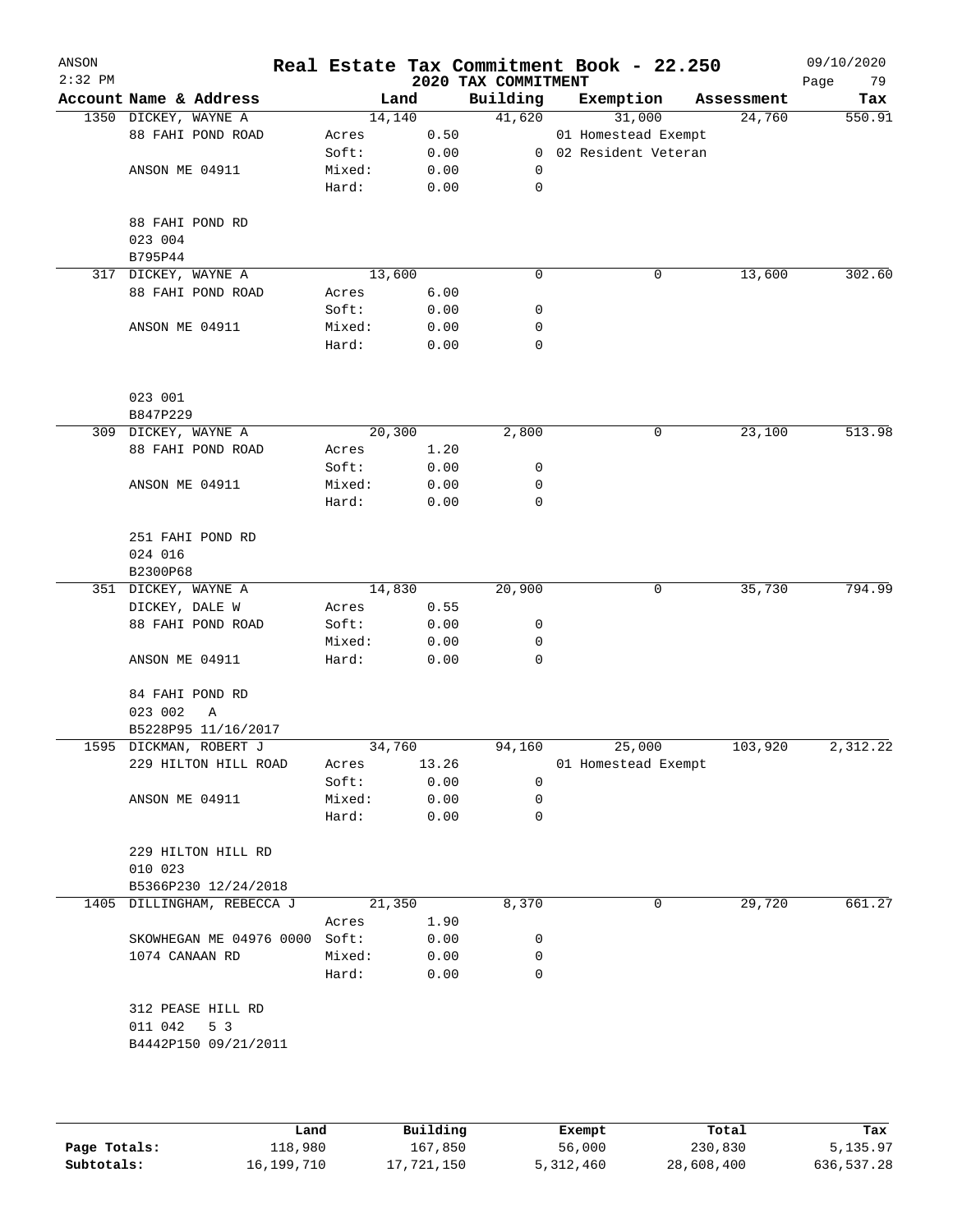| ANSON<br>$2:32$ PM |                                                     |                 |        | 2020 TAX COMMITMENT | Real Estate Tax Commitment Book - 22.250 |            | 09/10/2020<br>Page<br>80 |
|--------------------|-----------------------------------------------------|-----------------|--------|---------------------|------------------------------------------|------------|--------------------------|
|                    | Account Name & Address                              |                 | Land   | Building            | Exemption                                | Assessment | Tax                      |
|                    | 318 DILLON, GERALD R                                | 13,570          |        | 57,720              | 25,000                                   | 46,290     | 1,029.95                 |
|                    | DILLON, CYNTHIA                                     | Acres           | 0.46   |                     | 01 Homestead Exempt                      |            |                          |
|                    |                                                     | Soft:           | 0.00   | $\mathsf{O}$        |                                          |            |                          |
|                    | 87 EMBDEN POND RD                                   | Mixed:          | 0.00   | 0                   |                                          |            |                          |
|                    | NORTH ANSON ME 04958                                | Hard:           | 0.00   | 0                   |                                          |            |                          |
|                    | 0000                                                |                 |        |                     |                                          |            |                          |
|                    | 87 EMBDEN POND RD                                   |                 |        |                     |                                          |            |                          |
|                    | 018 044<br>C                                        |                 |        |                     |                                          |            |                          |
|                    | B1178P287                                           |                 |        |                     |                                          |            |                          |
|                    | 221 DILLON, THOMAS R &                              | 15,000          |        | 0                   | 0                                        | 15,000     | 333.75                   |
|                    | JOYCE G, TRUSTEES                                   |                 |        |                     |                                          |            |                          |
|                    |                                                     | Acres           | 3.00   |                     |                                          |            |                          |
|                    | ANSON ME 04911 0296                                 | Soft:           | 0.00   | 0                   |                                          |            |                          |
|                    | PO BOX 296                                          | Mixed:<br>Hard: | 0.00   | 0                   |                                          |            |                          |
|                    |                                                     |                 | 0.00   | $\mathbf 0$         |                                          |            |                          |
|                    | 001 057                                             |                 |        |                     |                                          |            |                          |
|                    | B4069P36 10/31/2008                                 |                 |        |                     |                                          |            |                          |
|                    | 1347 DILLON, THOMAS R JR,<br>TRUSTEE &              | 26,450          |        | 171,230             | 25,000                                   | 172,680    | 3,842.13                 |
|                    | DILLON, JOYCE G.,<br>TRUSTEE                        | Acres           | 5.30   |                     | 01 Homestead Exempt                      |            |                          |
|                    |                                                     | Soft:           | 0.00   | 0                   |                                          |            |                          |
|                    | PO BOX 296                                          | Mixed:          | 0.00   | 0                   |                                          |            |                          |
|                    | ANSON ME 04911 0296                                 | Hard:           | 0.00   | 0                   |                                          |            |                          |
|                    | 84 RANDALL ST                                       |                 |        |                     |                                          |            |                          |
|                    | 010 039<br>$\mathbb{C}$                             |                 |        |                     |                                          |            |                          |
|                    | B4069P36 10/31/2008                                 |                 |        |                     |                                          |            |                          |
|                    | 319 DILLON, THOMAS R<br>JR, TRUSTEE &               | 38,400          |        | 0                   | 0                                        | 38,400     | 854.40                   |
|                    | DILLON, JOYCE G,<br>TRUSTEE                         | Acres           | 41.00  |                     |                                          |            |                          |
|                    |                                                     | Soft:           | 0.00   | 0                   |                                          |            |                          |
|                    | PO BOX 296                                          | Mixed:          | 0.00   | 0                   |                                          |            |                          |
|                    | ANSON ME 04911 0296                                 | Hard:           | 0.00   | 0                   |                                          |            |                          |
|                    | 010 039                                             |                 |        |                     |                                          |            |                          |
|                    | B4069P36 10/31/2008                                 |                 |        |                     |                                          |            |                          |
|                    | 1472 DIRIGO TIMBERLANDS                             |                 | 16,160 | 77,460              | 0                                        | 93,620     | 2,083.05                 |
|                    | PO BOX 481                                          | Acres           | 0.29   |                     |                                          |            |                          |
|                    |                                                     | Soft:           | 0.00   | 0                   |                                          |            |                          |
|                    | NORTH ANSON ME 04958                                | Mixed:          | 0.00   | 0                   |                                          |            |                          |
|                    |                                                     | Hard:           | 0.00   | $\Omega$            |                                          |            |                          |
|                    | 18 NORTH MAIN ST<br>006 059<br>B3880P182 07/16/2007 |                 |        |                     |                                          |            |                          |
|                    |                                                     |                 |        |                     |                                          |            |                          |

|              | Land       | Building   | Exempt    | Total      | Tax        |
|--------------|------------|------------|-----------|------------|------------|
| Page Totals: | 109,580    | 306,410    | 50,000    | 365,990    | 8, 143, 28 |
| Subtotals:   | 16,309,290 | 18,027,560 | 5,362,460 | 28,974,390 | 644,680.56 |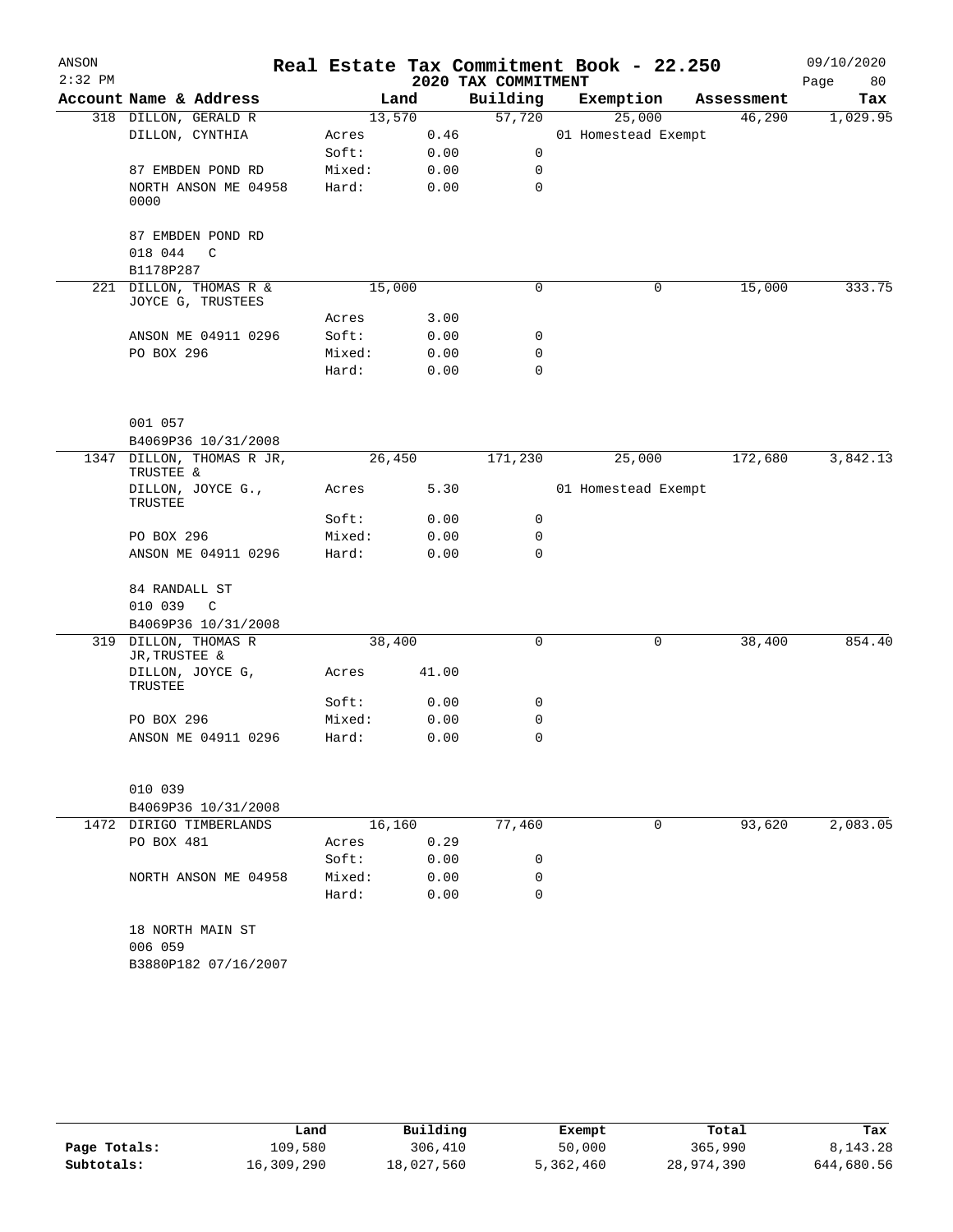| ANSON<br>$2:32$ PM |                                                               |             |        | 2020 TAX COMMITMENT | Real Estate Tax Commitment Book - 22.250 |            | 09/10/2020<br>Page<br>81 |
|--------------------|---------------------------------------------------------------|-------------|--------|---------------------|------------------------------------------|------------|--------------------------|
|                    | Account Name & Address                                        |             | Land   | Building            | Exemption                                | Assessment | Tax                      |
|                    | 956 DIRIGO WOODLANDS, LLC                                     |             | 4,260  | 0                   | $\Omega$                                 | 4,260      | 94.79                    |
|                    | PO BOX 481                                                    | Acres       | 26.00  |                     |                                          |            |                          |
|                    |                                                               | Soft:       | 0.00   | 0                   |                                          |            |                          |
|                    | NORTH ANSON ME 04958<br>0000                                  | Mixed:      | 8.00   | 1,272               |                                          |            |                          |
|                    |                                                               | Hard:       | 17.00  | 2,890               |                                          |            |                          |
|                    | 019 031                                                       |             |        |                     |                                          |            |                          |
|                    | B4841P56 09/30/2014                                           |             |        |                     |                                          |            |                          |
|                    | 957 DIRIGO WOODLANDS, LLC                                     |             | 9,680  | $\mathbf 0$         | $\mathsf{O}$                             | 9,680      | 215.38                   |
|                    | PO BOX 481                                                    | Acres       | 40.00  |                     |                                          |            |                          |
|                    |                                                               | Soft:       | 6.00   | 672                 |                                          |            |                          |
|                    | NORTH ANSON ME 04958<br>0000                                  | Mixed:      | 6.00   | 954                 |                                          |            |                          |
|                    |                                                               | Hard:       | 0.00   | 0                   |                                          |            |                          |
|                    | 019 039<br>B4861P194 12/15/2014 B4846P311 08/10/2014 B4827P78 |             |        |                     |                                          |            |                          |
|                    | 08/10/2014<br>321 DIRKMAN, JOHN                               |             | 11,250 | $\mathbf 0$         | 0                                        | 11,250     | 250.31                   |
|                    |                                                               | Acres       | 72.00  |                     |                                          |            |                          |
|                    | WATERVILLE ME 04901<br>0000                                   | Soft:       | 10.00  | 1,120               |                                          |            |                          |
|                    | 17 MERRILL ST                                                 | Mixed:      | 37.00  | 5,883               |                                          |            |                          |
|                    |                                                               | Hard:       | 25.00  | 4,250               |                                          |            |                          |
|                    |                                                               | TREE GROWTH |        |                     |                                          |            |                          |
|                    | ROUTE 148                                                     |             |        |                     |                                          |            |                          |
|                    | 011 017                                                       |             |        |                     |                                          |            |                          |
|                    | 323 DOBSON, DANIEL                                            |             | 18,140 | 10,500              | 0                                        | 28,640     | 637.24                   |
|                    | DOBSON, RANDY                                                 | Acres       | 6.12   |                     |                                          |            |                          |
|                    | 24 NOTTINGHAM AVENUE                                          | Soft:       | 0.00   | 0                   |                                          |            |                          |
|                    |                                                               | Mixed:      | 0.00   | 0                   |                                          |            |                          |
|                    | PORTLAND ME 04103                                             | Hard:       | 0.00   | $\mathbf 0$         |                                          |            |                          |
|                    | 35 GRAY RD                                                    |             |        |                     |                                          |            |                          |
|                    | 022 038<br>6                                                  |             |        |                     |                                          |            |                          |
|                    | B5452P136 08/15/2019                                          |             |        |                     |                                          |            |                          |
|                    | 113 DODGE, JEREMIAH N                                         |             | 35,500 | $\mathbf 0$         | 0                                        | 35,500     | 789.88                   |
|                    |                                                               | Acres       | 10.00  |                     |                                          |            |                          |
|                    | MADISON ME 04950                                              | Soft:       | 0.00   | 0                   |                                          |            |                          |
|                    | 18 EAST HOUGHTON STREET                                       | Mixed:      | 0.00   | 0                   |                                          |            |                          |
|                    |                                                               | Hard:       | 0.00   | $\mathbf 0$         |                                          |            |                          |
|                    | 342 HOLLIN WAITE HILL                                         |             |        |                     |                                          |            |                          |
|                    | 014 030<br>3                                                  |             |        |                     |                                          |            |                          |
|                    | B4348P216 11/24/2010                                          |             |        |                     |                                          |            |                          |
|                    | 1872 DOMER, DEBRA                                             |             | 0      | 26,840              | 25,000                                   | 1,840      | 40.94                    |
|                    | PO BOX 534                                                    |             |        |                     | 01 Homestead Exempt                      |            |                          |
|                    | ANSON ME 04911                                                |             |        |                     |                                          |            |                          |
|                    | 14 PEASE HILL RD                                              |             |        |                     |                                          |            |                          |
|                    | 010 015 ON                                                    |             |        |                     |                                          |            |                          |
|                    |                                                               |             |        |                     |                                          |            |                          |

|              | Land       | Building   | Exempt    | Total      | Tax        |
|--------------|------------|------------|-----------|------------|------------|
| Page Totals: | 78,830     | 37,340     | 25,000    | 91,170     | 2,028.54   |
| Subtotals:   | 16,388,120 | 18,064,900 | 5,387,460 | 29,065,560 | 646,709.10 |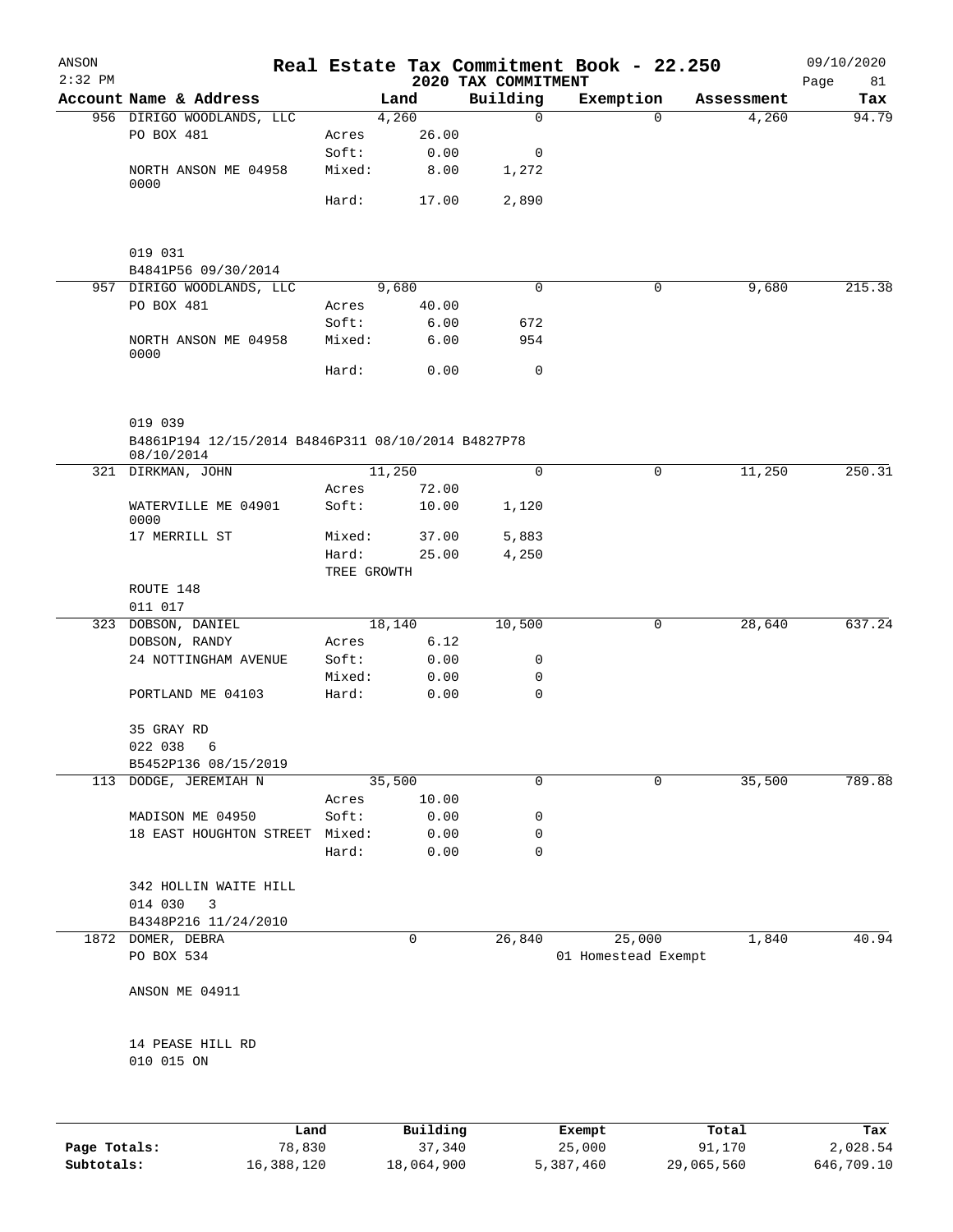| ANSON<br>$2:32$ PM |                                          |        |        |       | 2020 TAX COMMITMENT | Real Estate Tax Commitment Book - 22.250 |            | 09/10/2020<br>Page<br>82 |
|--------------------|------------------------------------------|--------|--------|-------|---------------------|------------------------------------------|------------|--------------------------|
|                    | Account Name & Address                   |        | Land   |       | Building            | Exemption                                | Assessment | Tax                      |
|                    | 56 DOMINSKI, ROBERT J                    |        | 14,830 |       | 56,270              | 25,000                                   | 46,100     | 1,025.72                 |
|                    | DOMINSKI, BRENDA L                       | Acres  |        | 0.55  |                     | 01 Homestead Exempt                      |            |                          |
|                    | <b>36 PREBLE AVE</b>                     | Soft:  |        | 0.00  | 0                   |                                          |            |                          |
|                    |                                          | Mixed: |        | 0.00  | 0                   |                                          |            |                          |
|                    | ANSON ME 04911                           | Hard:  |        | 0.00  | 0                   |                                          |            |                          |
|                    | 36 PREBLE AVE                            |        |        |       |                     |                                          |            |                          |
|                    | 004 021<br>B2194P265                     |        |        |       |                     |                                          |            |                          |
| 327                | DONOVAN, JACK W                          |        | 9,000  |       | 71,850              | 0                                        | 80,850     | 1,798.91                 |
|                    |                                          | Acres  |        | 0.09  |                     |                                          |            |                          |
|                    | GORHAM ME 04038 0000                     | Soft:  |        | 0.00  | 0                   |                                          |            |                          |
|                    | 21 NASON RD                              | Mixed: |        | 0.00  | 0                   |                                          |            |                          |
|                    |                                          | Hard:  |        | 0.00  | 0                   |                                          |            |                          |
|                    |                                          |        |        |       |                     |                                          |            |                          |
|                    | 6 ELM ST                                 |        |        |       |                     |                                          |            |                          |
|                    | 006 035                                  |        |        |       |                     |                                          |            |                          |
|                    | B1001P58                                 |        |        |       |                     |                                          |            |                          |
|                    | 669 DOUCETTE, LORIE K                    |        | 25,850 |       | 54,530              | 25,000                                   | 55,380     | 1,232.21                 |
|                    | PO BOX 58                                | Acres  |        | 4.90  |                     | 01 Homestead Exempt                      |            |                          |
|                    |                                          | Soft:  |        | 0.00  | 0                   |                                          |            |                          |
|                    | MADISON Maine 04950                      | Mixed: |        | 0.00  | 0                   |                                          |            |                          |
|                    |                                          | Hard:  |        | 0.00  | 0                   |                                          |            |                          |
|                    | 129 CAMPGROUND RD                        |        |        |       |                     |                                          |            |                          |
|                    | 015 037<br>6 A                           |        |        |       |                     |                                          |            |                          |
|                    | B4812P51 07/23/2014                      |        |        |       |                     |                                          |            |                          |
|                    | 330 DOUGLAS, DEBORAH A                   |        | 39,030 |       | 110,700             | 0                                        | 149,730    | 3,331.49                 |
|                    | DOUGLAS, ROLAND H                        | Acres  |        | 17.53 |                     |                                          |            |                          |
|                    | PO BOX 137                               | Soft:  |        | 0.00  | 0                   |                                          |            |                          |
|                    |                                          | Mixed: |        | 0.00  | 0                   |                                          |            |                          |
|                    | NORTH ANSON ME 04958                     | Hard:  |        | 0.00  | 0                   |                                          |            |                          |
|                    | 288 CAMPGROUND RD                        |        |        |       |                     |                                          |            |                          |
|                    | 015 043<br>C                             |        |        |       |                     |                                          |            |                          |
|                    | B4878P228 02/11/2015 B4668P14 05/28/2013 |        |        |       |                     |                                          |            |                          |
|                    | 1528 DOVER, MARK III                     |        | 23,560 |       | 33,490              | 25,000                                   | 32,050     | 713.11                   |
|                    | LIBBY, ERIN A                            | Acres  |        | 3.37  |                     | 01 Homestead Exempt                      |            |                          |
|                    | PO BOX 269                               | Soft:  |        | 0.00  | 0                   |                                          |            |                          |
|                    |                                          | Mixed: |        | 0.00  | 0                   |                                          |            |                          |
|                    | ANSON ME 04911                           | Hard:  |        | 0.00  | 0                   |                                          |            |                          |
|                    | 8 DOVER LANE                             |        |        |       |                     |                                          |            |                          |
|                    | 018 014 1                                |        |        |       |                     |                                          |            |                          |
|                    | B5521P140 02/28/2020 B3006P9             |        |        |       |                     |                                          |            |                          |
|                    | 1501 DOW, LAWRENCE E                     |        | 35,770 |       | 0                   | 0                                        | 35,770     | 795.88                   |
|                    | 103 VIRGINIA COURT                       | Acres  |        | 23.53 |                     |                                          |            |                          |
|                    |                                          | Soft:  |        | 0.00  | 0                   |                                          |            |                          |
|                    | NEW BERN NC 28562                        | Mixed: |        | 0.00  | 0                   |                                          |            |                          |
|                    |                                          | Hard:  |        | 0.00  | 0                   |                                          |            |                          |
|                    |                                          |        |        |       |                     |                                          |            |                          |
|                    | 011 043                                  |        |        |       |                     |                                          |            |                          |
|                    | B5268P335 03/01/2018 B837P373            |        |        |       |                     |                                          |            |                          |
|                    |                                          |        |        |       |                     |                                          |            |                          |
|                    |                                          |        |        |       |                     |                                          |            |                          |

|              | Land       | Building   | Exempt    | Total      | Tax        |
|--------------|------------|------------|-----------|------------|------------|
| Page Totals: | 148,040    | 326,840    | 75,000    | 399,880    | 8,897.32   |
| Subtotals:   | 16,536,160 | 18,391,740 | 5,462,460 | 29,465,440 | 655,606.42 |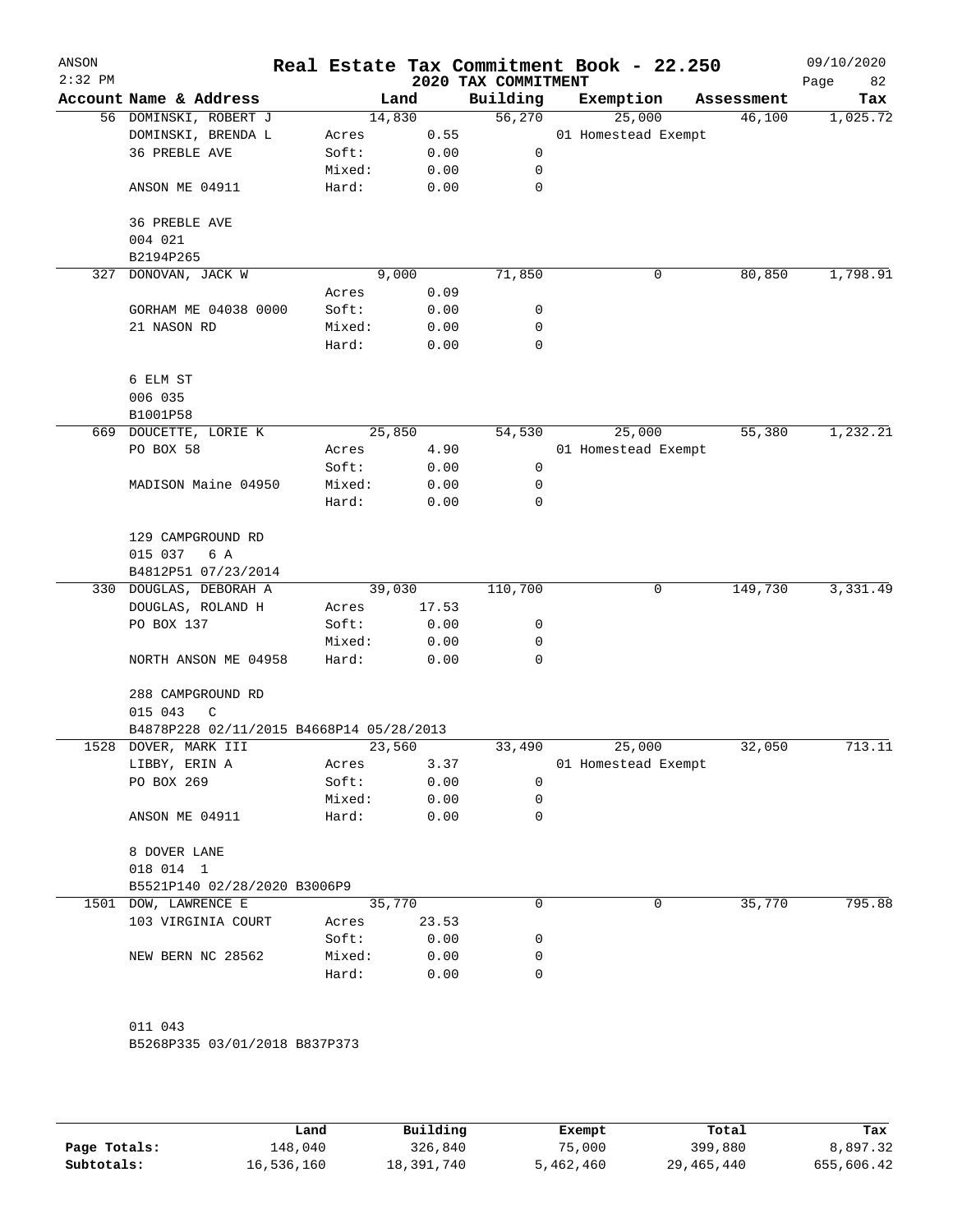| ANSON<br>$2:32$ PM |                               |        |        |        | Real Estate Tax Commitment Book - 22.250<br>2020 TAX COMMITMENT |                     |             |            | 09/10/2020<br>Page<br>83 |
|--------------------|-------------------------------|--------|--------|--------|-----------------------------------------------------------------|---------------------|-------------|------------|--------------------------|
|                    | Account Name & Address        |        | Land   |        | Building                                                        |                     | Exemption   | Assessment | Tax                      |
|                    | 935 DOW, PETER N              |        | 9,800  |        | 50,950                                                          |                     | 25,000      | 35,750     | 795.44                   |
|                    | DOW, DORCAS M                 | Acres  |        | 0.24   |                                                                 | 01 Homestead Exempt |             |            |                          |
|                    | PO BOX 384                    | Soft:  |        | 0.00   | $\mathsf{O}$                                                    |                     |             |            |                          |
|                    |                               | Mixed: |        | 0.00   | $\mathbf 0$                                                     |                     |             |            |                          |
|                    | NORTH ANSON ME 04958          | Hard:  |        | 0.00   | 0                                                               |                     |             |            |                          |
|                    | 11 UNION ST                   |        |        |        |                                                                 |                     |             |            |                          |
|                    | 005 026<br>B2999P335          |        |        |        |                                                                 |                     |             |            |                          |
|                    | 1177 DOWD, GREGG A            |        | 18,280 |        | 1,000                                                           |                     | 0           | 19,280     | 428.98                   |
|                    | 301 STATE STREET              | Acres  |        | 10.10  |                                                                 |                     |             |            |                          |
|                    |                               | Soft:  |        | 0.00   | 0                                                               |                     |             |            |                          |
|                    | GUILFORD CT 06437             | Mixed: |        | 0.00   | 0                                                               |                     |             |            |                          |
|                    |                               | Hard:  |        | 0.00   | $\mathbf 0$                                                     |                     |             |            |                          |
|                    |                               |        |        |        |                                                                 |                     |             |            |                          |
|                    | 018 021<br>Α                  |        |        |        |                                                                 |                     |             |            |                          |
|                    | B5021P88 04/28/2016 B2876P114 |        |        |        |                                                                 |                     |             |            |                          |
|                    | 337 DRAFFIN, ROBERT E         |        | 63,700 |        | $\mathbf 0$                                                     |                     | 0           | 63,700     | 1,417.33                 |
|                    |                               | Acres  |        | 122.00 |                                                                 |                     |             |            |                          |
|                    | BAYPORT NY 11705              | Soft:  |        | 0.00   | 0                                                               |                     |             |            |                          |
|                    | 493 SECOND AVENUE             | Mixed: |        | 0.00   | 0                                                               |                     |             |            |                          |
|                    |                               | Hard:  |        | 0.00   | $\mathbf 0$                                                     |                     |             |            |                          |
|                    | 023 003                       |        |        |        |                                                                 |                     |             |            |                          |
|                    | B1187P125 04/29/1985          |        |        |        |                                                                 |                     |             |            |                          |
| 1089               | DREW, REBECCA L               |        | 21,860 |        | $\mathbf 0$                                                     |                     | 0           | 21,860     | 486.39                   |
|                    |                               | Acres  |        | 8.36   |                                                                 |                     |             |            |                          |
|                    | WESTBROOK ME 04092 0000 Soft: |        |        | 0.00   | 0                                                               |                     |             |            |                          |
|                    | 30 DEARBORN ST                | Mixed: |        | 0.00   | 0                                                               |                     |             |            |                          |
|                    |                               | Hard:  |        | 0.00   | $\mathbf 0$                                                     |                     |             |            |                          |
|                    | 013 022<br>$\mathbf 1$        |        |        |        |                                                                 |                     |             |            |                          |
|                    | B4377P155 02/25/2011          |        |        |        |                                                                 |                     |             |            |                          |
|                    | 1090 DREW, REBECCA L          |        | 22,050 |        | 0                                                               |                     | $\mathbf 0$ | 22,050     | 490.61                   |
|                    |                               | Acres  |        | 8.55   |                                                                 |                     |             |            |                          |
|                    | WESTBROOK ME 04092 0000 Soft: |        |        | 0.00   | 0                                                               |                     |             |            |                          |
|                    | 30 DEARBORN ST                | Mixed: |        | 0.00   | 0                                                               |                     |             |            |                          |
|                    |                               | Hard:  |        | 0.00   | $\mathbf 0$                                                     |                     |             |            |                          |
|                    |                               |        |        |        |                                                                 |                     |             |            |                          |
|                    | 013 022<br>2                  |        |        |        |                                                                 |                     |             |            |                          |
|                    | B4377P155 02/25/2011          |        |        |        |                                                                 |                     |             |            |                          |
|                    | 812 DRISCOLL, ROBERT J        |        | 21,600 |        | 15,170                                                          |                     | 0           | 36,770     | 818.13                   |
|                    | DRISCOLL, PATRICIA A          | Acres  |        | 8.10   |                                                                 |                     |             |            |                          |
|                    | PO BOX 40                     | Soft:  |        | 0.00   | 0                                                               |                     |             |            |                          |
|                    |                               | Mixed: |        | 0.00   | 0                                                               |                     |             |            |                          |
|                    | GREENE ME 04236 0000          | Hard:  |        | 0.00   | 0                                                               |                     |             |            |                          |
|                    | 023 044 H                     |        |        |        |                                                                 |                     |             |            |                          |
|                    | B4828P264 09/12/2014          |        |        |        |                                                                 |                     |             |            |                          |
|                    |                               |        |        |        |                                                                 |                     |             |            |                          |
|                    |                               |        |        |        |                                                                 |                     |             |            |                          |

|              | Land       | Building   | Exempt    | Total      | Tax        |
|--------------|------------|------------|-----------|------------|------------|
| Page Totals: | 157,290    | 67,120     | 25,000    | 199,410    | 4,436.88   |
| Subtotals:   | 16,693,450 | 18,458,860 | 5,487,460 | 29,664,850 | 660,043.30 |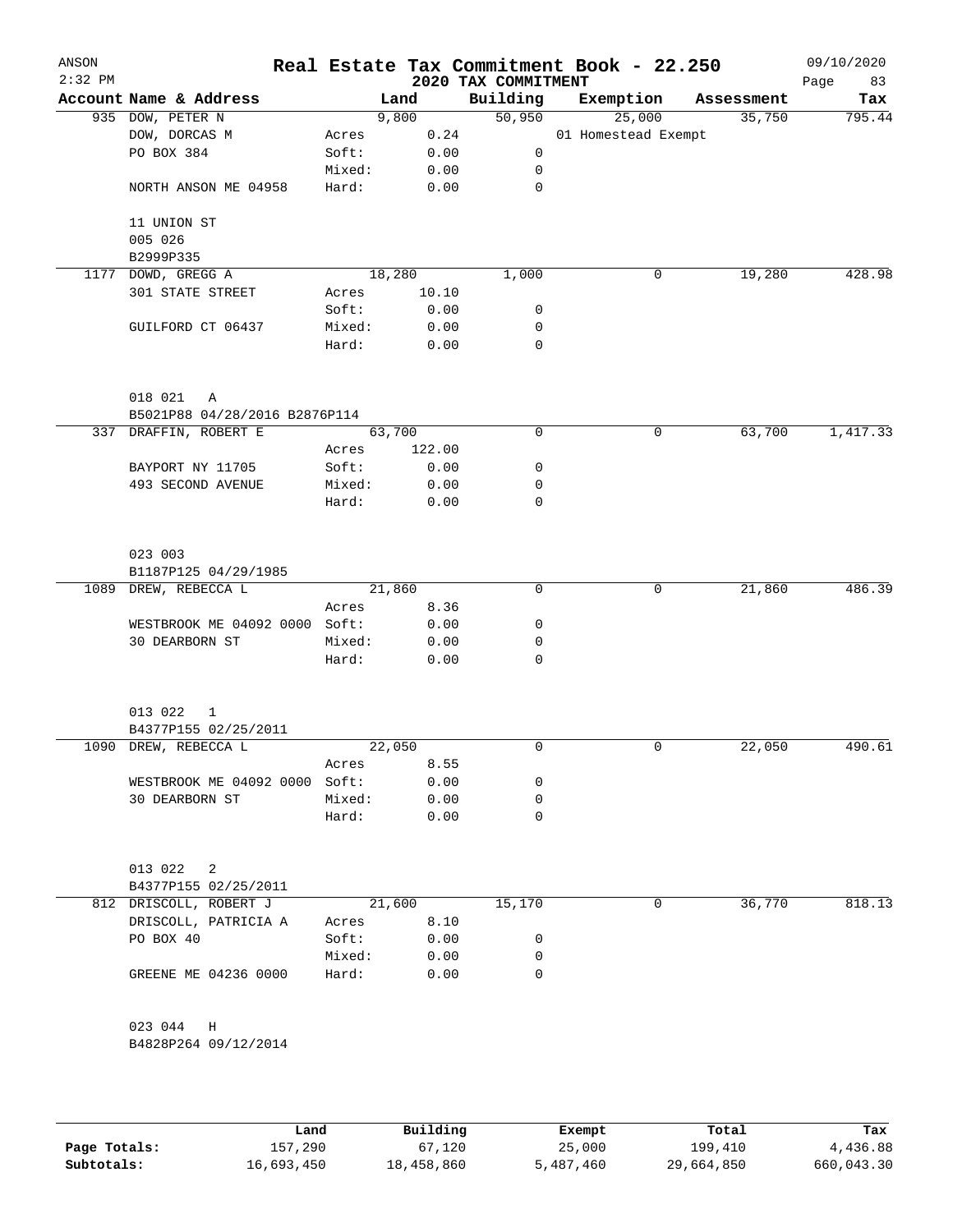| ANSON<br>$2:32$ PM |                                                                    |                     |              | Real Estate Tax Commitment Book - 22.250 |                     |          |            | 09/10/2020        |
|--------------------|--------------------------------------------------------------------|---------------------|--------------|------------------------------------------|---------------------|----------|------------|-------------------|
|                    | Account Name & Address                                             |                     | Land         | 2020 TAX COMMITMENT<br>Building          | Exemption           |          | Assessment | Page<br>84<br>Tax |
|                    | 959 DRIVER, BILLIE A                                               | 17,510              |              | 0                                        |                     | $\Omega$ | 17,510     | 389.60            |
|                    |                                                                    | Acres               | 4.67         |                                          |                     |          |            |                   |
|                    | WINSLOW ME 04901                                                   | Soft:               | 0.00         | 0                                        |                     |          |            |                   |
|                    | 10 WHIPPLE STREET                                                  | Mixed:              | 0.00         | 0                                        |                     |          |            |                   |
|                    |                                                                    | Hard:               | 0.00         | $\mathbf 0$                              |                     |          |            |                   |
|                    | 014 030<br>$\mathbf{1}$                                            |                     |              |                                          |                     |          |            |                   |
|                    | B4685P355 04/12/2013                                               |                     |              |                                          |                     |          |            |                   |
|                    | 1494 DUBE, HONORE G SR                                             | 24,460              |              | 31,250                                   |                     | 31,000   | 24,710     | 549.80            |
|                    | DUBE, MAXINE REBECCA                                               | Acres               | 3.97         |                                          | 02 Resident Veteran |          |            |                   |
|                    | PO BOX 585                                                         | Soft:               | 0.00         | 0                                        | 01 Homestead Exempt |          |            |                   |
|                    |                                                                    | Mixed:              | 0.00         | 0                                        |                     |          |            |                   |
|                    | ANSON ME 04911                                                     | Hard:<br>B5011P0225 | 0.00         | $\Omega$                                 |                     |          |            |                   |
|                    | 6 COUNTY RD                                                        |                     |              |                                          |                     |          |            |                   |
|                    | 014 041<br>5<br>B5011P225 03/28/2016 B5011P223 03/04/2016 B2720P60 |                     |              |                                          |                     |          |            |                   |
|                    | 07/28/2000                                                         |                     |              |                                          |                     |          |            | 325.29            |
| 1526               | DUBE, TRACY A                                                      |                     | 8,250        | 31,370                                   |                     | 25,000   | 14,620     |                   |
|                    | 27 RANDALL STREET                                                  | Acres<br>Soft:      | 0.17         | 0                                        | 01 Homestead Exempt |          |            |                   |
|                    | ANSON ME 04911                                                     | Mixed:              | 0.00<br>0.00 | 0                                        |                     |          |            |                   |
|                    |                                                                    | Hard:               | 0.00         | $\mathbf 0$                              |                     |          |            |                   |
|                    | 27 RANDALL ST                                                      |                     |              |                                          |                     |          |            |                   |
|                    | 003 047                                                            |                     |              |                                          |                     |          |            |                   |
|                    | B4172P223 07/30/2009                                               |                     |              |                                          |                     |          |            | 20.25             |
|                    | 31 DULEY, HAROLD CRAIG<br>PO BOX 517                               |                     | 910<br>0.15  | 0                                        |                     | 0        | 910        |                   |
|                    |                                                                    | Acres<br>Soft:      | 0.00         | 0                                        |                     |          |            |                   |
|                    | ANSON ME 04911                                                     | Mixed:              | 0.00         | 0                                        |                     |          |            |                   |
|                    |                                                                    | Hard:               | 0.00         | $\mathbf 0$                              |                     |          |            |                   |
|                    |                                                                    | B5124P0197          |              |                                          |                     |          |            |                   |
|                    | WILSON STREET<br>001 111                                           |                     |              |                                          |                     |          |            |                   |
|                    | B5124P0197 01/24/2017 B4910P285 05/12/2015                         |                     |              |                                          |                     |          |            |                   |
|                    | 34 DULEY, HAROLD CRAIG                                             | 11,140              |              | 47,460                                   |                     | 0        | 58,600     | 1,303.85          |
|                    | PO BOX 517                                                         | Acres               | 0.31         |                                          |                     |          |            |                   |
|                    |                                                                    | Soft:               | 0.00         | 0                                        |                     |          |            |                   |
|                    | ANSON ME 04911                                                     | Mixed:              | 0.00         | 0                                        |                     |          |            |                   |
|                    |                                                                    | Hard:               | 0.00         | $\mathbf 0$                              |                     |          |            |                   |
|                    |                                                                    | B5124P0197          |              |                                          |                     |          |            |                   |
|                    | 29 MAIN ST<br>001 110                                              |                     |              |                                          |                     |          |            |                   |
|                    | B5124P197 01/24/2017 B4910P287 05/12/2015                          |                     |              |                                          |                     |          |            |                   |
|                    | 869 DULEY, ROSE A                                                  | 10,000              |              | 30,930                                   |                     | 25,000   | 15,930     | 354.44            |
|                    | DULEY, ROBERT T                                                    | Acres               | 0.25         |                                          | 01 Homestead Exempt |          |            |                   |
|                    | 14 THIRD STREET                                                    | Soft:               | 0.00         | 0                                        |                     |          |            |                   |
|                    |                                                                    | Mixed:              | 0.00         | $\mathbf 0$                              |                     |          |            |                   |
|                    | ANSON ME 04911                                                     | Hard:<br>B5118P042  | 0.00         | $\mathbf 0$                              |                     |          |            |                   |
|                    | 14 THIRD ST                                                        |                     |              |                                          |                     |          |            |                   |
|                    | 001 060<br>B5118P042 01/09/2017 B5118P042 01/12/2017 B5060P131     |                     |              |                                          |                     |          |            |                   |
|                    | 08/10/2016 B3532P150 08/04/2005                                    |                     |              |                                          |                     |          |            |                   |
|                    |                                                                    | Land                | Building     |                                          | Exempt              |          | Total      | Tax               |
|                    |                                                                    |                     |              |                                          |                     |          |            |                   |

| Page Totals: | 72,270     | 141,010    | 81,000    | 132,280    | 2,943.23   |
|--------------|------------|------------|-----------|------------|------------|
| Subtotals:   | 16,765,720 | 18,599,870 | 5,568,460 | 29,797,130 | 662,986.53 |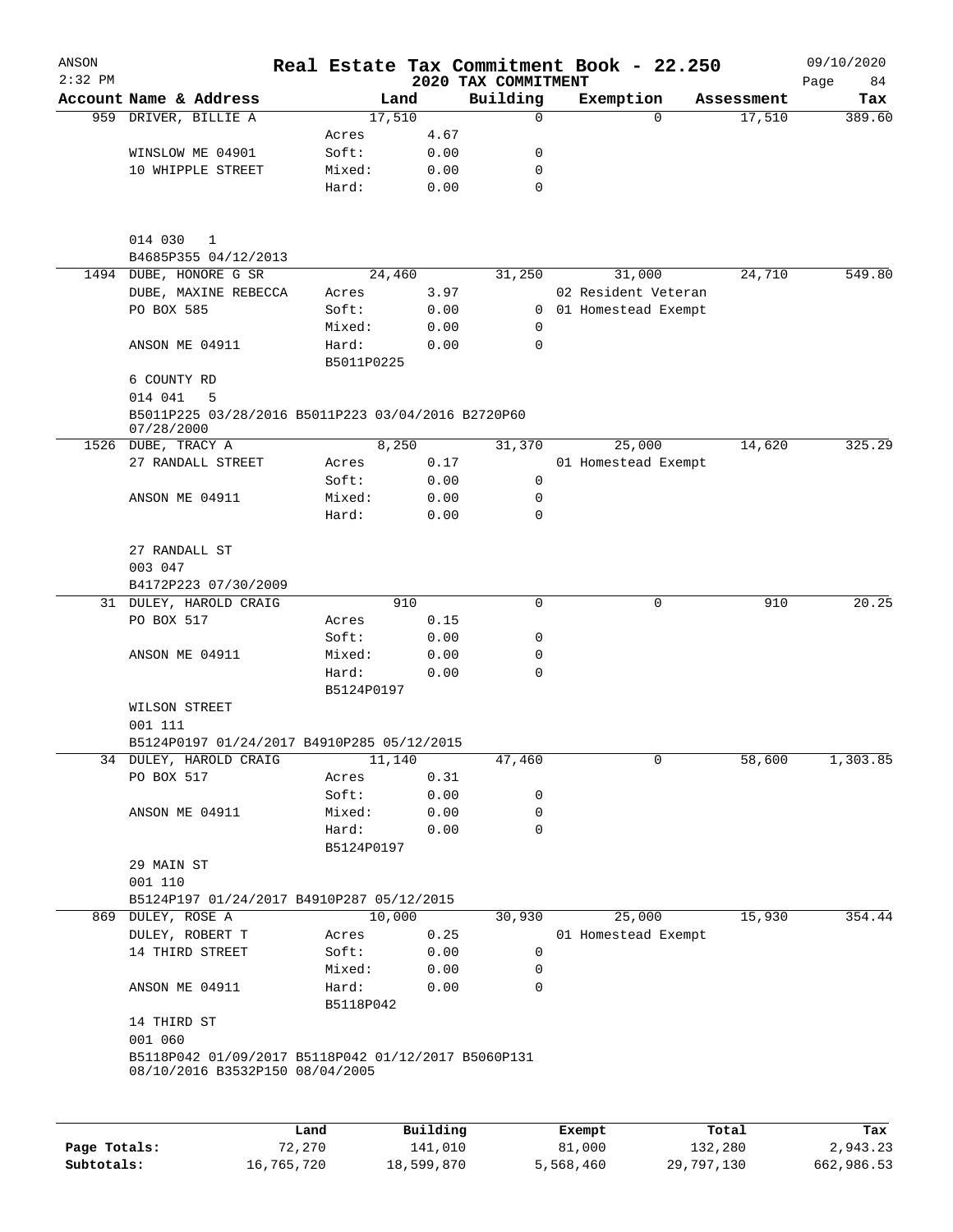| ANSON<br>$2:32$ PM |                                           |                 |                        |                                 | Real Estate Tax Commitment Book - 22.250 |            | 09/10/2020         |
|--------------------|-------------------------------------------|-----------------|------------------------|---------------------------------|------------------------------------------|------------|--------------------|
|                    | Account Name & Address                    |                 | Land                   | 2020 TAX COMMITMENT<br>Building | Exemption                                | Assessment | Page<br>85<br>Tax  |
|                    | 340 DULEY, SHIRLEY A                      |                 | 12,810                 | 68,630                          | 31,000                                   |            | 1,122.29<br>50,440 |
|                    |                                           | Acres           | 0.41                   |                                 | 01 Homestead Exempt                      |            |                    |
|                    | ANSON ME 04911 0072                       | Soft:           | 0.00                   |                                 | 0 03 Resident Veteran Widow              |            |                    |
|                    | PO BOX 72                                 | Mixed:          | 0.00                   | 0                               |                                          |            |                    |
|                    |                                           | Hard:           | 0.00                   | $\mathbf 0$                     |                                          |            |                    |
|                    |                                           |                 | B5050P0348 LIFE ESTATE |                                 |                                          |            |                    |
|                    | 5 SCHOOL ST                               |                 |                        |                                 |                                          |            |                    |
|                    | 001 030                                   |                 |                        |                                 |                                          |            |                    |
|                    | B5050P348 07/11/2016 B1421P93 03/28/1988  |                 |                        |                                 |                                          |            |                    |
|                    | 1203 DUNHAM, KENNETH W                    |                 | 22,850                 | 10,930                          |                                          | 0          | 33,780<br>751.61   |
|                    | DUNHAM, DIANE L                           | Acres           | 2.90                   |                                 |                                          |            |                    |
|                    | 115 INTERVALE ROAD                        | Soft:           | 0.00                   | 0                               |                                          |            |                    |
|                    |                                           | Mixed:          | 0.00                   | 0                               |                                          |            |                    |
|                    | TEMPLE ME 04984                           | Hard:           | 0.00                   | $\mathbf 0$                     |                                          |            |                    |
|                    | 132 GREENLEAF RD                          |                 |                        |                                 |                                          |            |                    |
|                    | 013 022 10                                |                 |                        |                                 |                                          |            |                    |
|                    | B4823P26 08/27/2014                       |                 |                        |                                 |                                          |            |                    |
|                    | 1881 DUNHAM, REBEKAH K                    |                 | 10,500                 | 0                               |                                          | 0          | 10,500<br>233.63   |
|                    |                                           | Acres           | 3.00                   |                                 |                                          |            |                    |
|                    | TEMPLE ME 04984 0000                      | Soft:           | 0.00                   | 0                               |                                          |            |                    |
|                    | 115 INTERVALE RD                          | Mixed:          | 0.00                   | 0                               |                                          |            |                    |
|                    |                                           | Hard:           | 0.00                   | 0                               |                                          |            |                    |
|                    | 013 022 10 A                              |                 |                        |                                 |                                          |            |                    |
|                    | B3003P193                                 |                 |                        |                                 |                                          |            |                    |
|                    | 153 DUNLAP VEGETABLE FARM,                |                 | 17,860                 | 30,860                          |                                          | 0          | 48,720<br>1,084.02 |
|                    | LLC                                       |                 |                        |                                 |                                          |            |                    |
|                    | 438 SOLON ROAD                            | Acres           | 20.10                  |                                 |                                          |            |                    |
|                    |                                           | Soft:           | 0.00                   | 0                               |                                          |            |                    |
|                    | ANSON ME 04958                            | Mixed:<br>Hard: | 0.00<br>0.00           | 0<br>$\mathbf 0$                |                                          |            |                    |
|                    |                                           |                 |                        |                                 |                                          |            |                    |
|                    | 398 SOLON RD                              |                 |                        |                                 |                                          |            |                    |
|                    | 024 032                                   |                 |                        |                                 |                                          |            |                    |
|                    | B5143P143 03/31/2017 B5143P100 03/31/2017 |                 |                        |                                 |                                          |            |                    |
| 353                | DUNLAP VEGETABLE FARM,<br>LLC             |                 | 11,130                 | 13,140                          |                                          | 0          | 24,270<br>540.01   |
|                    | 438 SOLON ROAD                            | Acres           | 0.86                   |                                 |                                          |            |                    |
|                    |                                           | Soft:           | 0.00                   | 0                               |                                          |            |                    |
|                    | ANSON ME 04958                            | Mixed:          | 0.00                   | 0                               |                                          |            |                    |
|                    |                                           | Hard:           | 0.00                   | $\mathbf 0$                     |                                          |            |                    |
|                    | 390 SOLON RD                              |                 |                        |                                 |                                          |            |                    |
|                    | 024 027<br>В                              |                 |                        |                                 |                                          |            |                    |
|                    | B5143P95 03/31/2017                       |                 |                        |                                 |                                          |            |                    |
| 1779               | DUNLAP VEGETABLE FARM,                    |                 | 8,740                  | 0                               |                                          | 0          | 8,740<br>194.47    |
|                    | LLC<br>438 SOLON ROAD                     | Acres           | 17.70                  |                                 |                                          |            |                    |
|                    |                                           | Soft:           | 0.00                   | 0                               |                                          |            |                    |
|                    | ANSON ME 04958                            | Mixed:          | 0.00                   | 0                               |                                          |            |                    |
|                    |                                           | Hard:           | 0.00                   | 0                               |                                          |            |                    |
|                    | SOLON RD                                  |                 |                        |                                 |                                          |            |                    |
|                    | 024 027<br>Α                              |                 |                        |                                 |                                          |            |                    |
|                    | B5143P95 03/31/2017                       |                 |                        |                                 |                                          |            |                    |
|                    |                                           | Land            | Building               |                                 | Exempt                                   | Total      | Tax                |
| Page Totals:       | 83,890                                    |                 | 123,560                |                                 | 31,000                                   | 176,450    | 3,926.03           |

**Subtotals:** 16,849,610 18,723,430 5,599,460 29,973,580 666,912.56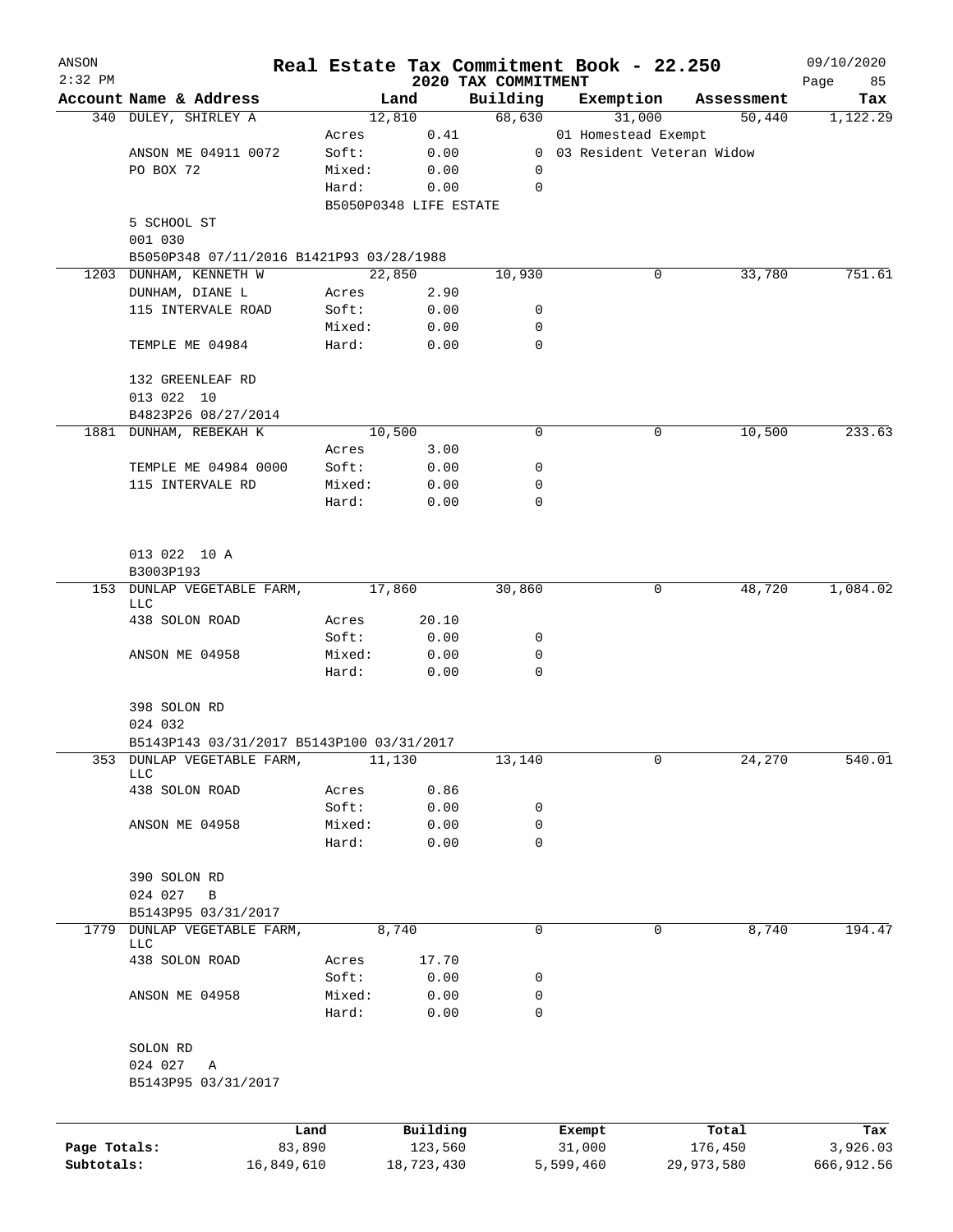| Account Name & Address<br>345 DUNLAP, EVERETT G<br>DUNLAP, GLENDA A<br>438 SOLON ROAD<br>N ANSON ME 04958<br>438 SOLON RD<br>024 035<br>B<br>B1833P177<br>344 DUNLAP, WENDELL E<br>438 SOLON ROAD<br>NORTH ANSON ME 04958<br>374 SOLON RD<br>024 027<br>B2852P133<br>709 DUNLAP, WENDELL E<br>438 SOLON ROAD | Acres<br>Soft:<br>Mixed:<br>Hard:<br>Acres<br>Soft:<br>Mixed:<br>Hard:                                                                                                                             | Land<br>19,080<br>0.91<br>0.00<br>0.00<br>0.00<br>27,320<br>5.88<br>0.00<br>0.00<br>0.00 | Building<br>78,050<br>0<br>0<br>0<br>91,780<br>0<br>0<br>0                                            |                                                                                                                                                                      | Exemption<br>25,000<br>01 Homestead Exempt<br>25,000<br>01 Homestead Exempt | Assessment<br>72,130<br>94,100 | Tax<br>1,604.89<br>2,093.73 |
|--------------------------------------------------------------------------------------------------------------------------------------------------------------------------------------------------------------------------------------------------------------------------------------------------------------|----------------------------------------------------------------------------------------------------------------------------------------------------------------------------------------------------|------------------------------------------------------------------------------------------|-------------------------------------------------------------------------------------------------------|----------------------------------------------------------------------------------------------------------------------------------------------------------------------|-----------------------------------------------------------------------------|--------------------------------|-----------------------------|
|                                                                                                                                                                                                                                                                                                              |                                                                                                                                                                                                    |                                                                                          |                                                                                                       |                                                                                                                                                                      |                                                                             |                                |                             |
|                                                                                                                                                                                                                                                                                                              |                                                                                                                                                                                                    |                                                                                          |                                                                                                       |                                                                                                                                                                      |                                                                             |                                |                             |
|                                                                                                                                                                                                                                                                                                              |                                                                                                                                                                                                    |                                                                                          |                                                                                                       |                                                                                                                                                                      |                                                                             |                                |                             |
|                                                                                                                                                                                                                                                                                                              |                                                                                                                                                                                                    |                                                                                          |                                                                                                       |                                                                                                                                                                      |                                                                             |                                |                             |
|                                                                                                                                                                                                                                                                                                              |                                                                                                                                                                                                    |                                                                                          |                                                                                                       |                                                                                                                                                                      |                                                                             |                                |                             |
|                                                                                                                                                                                                                                                                                                              |                                                                                                                                                                                                    |                                                                                          |                                                                                                       |                                                                                                                                                                      |                                                                             |                                |                             |
|                                                                                                                                                                                                                                                                                                              |                                                                                                                                                                                                    |                                                                                          |                                                                                                       |                                                                                                                                                                      |                                                                             |                                |                             |
|                                                                                                                                                                                                                                                                                                              |                                                                                                                                                                                                    |                                                                                          |                                                                                                       |                                                                                                                                                                      |                                                                             |                                |                             |
|                                                                                                                                                                                                                                                                                                              |                                                                                                                                                                                                    |                                                                                          |                                                                                                       |                                                                                                                                                                      |                                                                             |                                |                             |
|                                                                                                                                                                                                                                                                                                              |                                                                                                                                                                                                    |                                                                                          |                                                                                                       |                                                                                                                                                                      |                                                                             |                                |                             |
|                                                                                                                                                                                                                                                                                                              |                                                                                                                                                                                                    |                                                                                          |                                                                                                       |                                                                                                                                                                      |                                                                             |                                |                             |
|                                                                                                                                                                                                                                                                                                              |                                                                                                                                                                                                    |                                                                                          |                                                                                                       |                                                                                                                                                                      |                                                                             |                                |                             |
|                                                                                                                                                                                                                                                                                                              |                                                                                                                                                                                                    |                                                                                          |                                                                                                       |                                                                                                                                                                      |                                                                             |                                |                             |
|                                                                                                                                                                                                                                                                                                              |                                                                                                                                                                                                    |                                                                                          |                                                                                                       |                                                                                                                                                                      |                                                                             |                                |                             |
|                                                                                                                                                                                                                                                                                                              |                                                                                                                                                                                                    |                                                                                          |                                                                                                       |                                                                                                                                                                      |                                                                             |                                |                             |
|                                                                                                                                                                                                                                                                                                              |                                                                                                                                                                                                    |                                                                                          |                                                                                                       |                                                                                                                                                                      |                                                                             |                                |                             |
|                                                                                                                                                                                                                                                                                                              |                                                                                                                                                                                                    |                                                                                          |                                                                                                       |                                                                                                                                                                      |                                                                             |                                |                             |
|                                                                                                                                                                                                                                                                                                              |                                                                                                                                                                                                    | 1,920                                                                                    | 0                                                                                                     |                                                                                                                                                                      | 0                                                                           | 1,920                          | 42.72                       |
|                                                                                                                                                                                                                                                                                                              | Acres                                                                                                                                                                                              | 11.60                                                                                    |                                                                                                       |                                                                                                                                                                      |                                                                             |                                |                             |
|                                                                                                                                                                                                                                                                                                              | Soft:                                                                                                                                                                                              | 0.00                                                                                     | 0                                                                                                     |                                                                                                                                                                      |                                                                             |                                |                             |
| NORTH ANSON ME 04958                                                                                                                                                                                                                                                                                         | Mixed:                                                                                                                                                                                             | 5.00                                                                                     | 795                                                                                                   |                                                                                                                                                                      |                                                                             |                                |                             |
|                                                                                                                                                                                                                                                                                                              |                                                                                                                                                                                                    |                                                                                          |                                                                                                       |                                                                                                                                                                      |                                                                             |                                |                             |
|                                                                                                                                                                                                                                                                                                              |                                                                                                                                                                                                    |                                                                                          |                                                                                                       |                                                                                                                                                                      |                                                                             |                                |                             |
|                                                                                                                                                                                                                                                                                                              |                                                                                                                                                                                                    |                                                                                          |                                                                                                       |                                                                                                                                                                      |                                                                             |                                |                             |
|                                                                                                                                                                                                                                                                                                              |                                                                                                                                                                                                    |                                                                                          |                                                                                                       |                                                                                                                                                                      |                                                                             |                                |                             |
|                                                                                                                                                                                                                                                                                                              |                                                                                                                                                                                                    |                                                                                          |                                                                                                       |                                                                                                                                                                      |                                                                             |                                | 538.01                      |
|                                                                                                                                                                                                                                                                                                              |                                                                                                                                                                                                    |                                                                                          |                                                                                                       |                                                                                                                                                                      |                                                                             |                                |                             |
|                                                                                                                                                                                                                                                                                                              |                                                                                                                                                                                                    |                                                                                          |                                                                                                       |                                                                                                                                                                      |                                                                             |                                |                             |
|                                                                                                                                                                                                                                                                                                              |                                                                                                                                                                                                    |                                                                                          |                                                                                                       |                                                                                                                                                                      |                                                                             |                                |                             |
|                                                                                                                                                                                                                                                                                                              |                                                                                                                                                                                                    |                                                                                          |                                                                                                       |                                                                                                                                                                      |                                                                             |                                |                             |
|                                                                                                                                                                                                                                                                                                              |                                                                                                                                                                                                    |                                                                                          |                                                                                                       |                                                                                                                                                                      |                                                                             |                                |                             |
|                                                                                                                                                                                                                                                                                                              |                                                                                                                                                                                                    |                                                                                          |                                                                                                       |                                                                                                                                                                      |                                                                             |                                |                             |
|                                                                                                                                                                                                                                                                                                              |                                                                                                                                                                                                    |                                                                                          |                                                                                                       |                                                                                                                                                                      |                                                                             |                                |                             |
|                                                                                                                                                                                                                                                                                                              |                                                                                                                                                                                                    |                                                                                          |                                                                                                       |                                                                                                                                                                      |                                                                             |                                |                             |
|                                                                                                                                                                                                                                                                                                              |                                                                                                                                                                                                    |                                                                                          |                                                                                                       |                                                                                                                                                                      |                                                                             |                                | 872.20                      |
|                                                                                                                                                                                                                                                                                                              |                                                                                                                                                                                                    |                                                                                          |                                                                                                       |                                                                                                                                                                      |                                                                             |                                |                             |
|                                                                                                                                                                                                                                                                                                              |                                                                                                                                                                                                    |                                                                                          |                                                                                                       |                                                                                                                                                                      |                                                                             |                                |                             |
| NORTH ANSON ME 04958                                                                                                                                                                                                                                                                                         | Mixed:                                                                                                                                                                                             |                                                                                          | 0                                                                                                     |                                                                                                                                                                      |                                                                             |                                |                             |
|                                                                                                                                                                                                                                                                                                              | Hard:                                                                                                                                                                                              |                                                                                          | 0                                                                                                     |                                                                                                                                                                      |                                                                             |                                |                             |
| 46 BEAVER DAM RD                                                                                                                                                                                                                                                                                             |                                                                                                                                                                                                    |                                                                                          |                                                                                                       |                                                                                                                                                                      |                                                                             |                                |                             |
| 015 043                                                                                                                                                                                                                                                                                                      |                                                                                                                                                                                                    |                                                                                          |                                                                                                       |                                                                                                                                                                      |                                                                             |                                |                             |
| B3446P343 02/15/2005                                                                                                                                                                                                                                                                                         |                                                                                                                                                                                                    |                                                                                          |                                                                                                       |                                                                                                                                                                      |                                                                             |                                |                             |
| 908 DUNPHY, BRYCE K                                                                                                                                                                                                                                                                                          |                                                                                                                                                                                                    |                                                                                          | 63,290                                                                                                |                                                                                                                                                                      | 0                                                                           | 91,420                         | 2,034.09                    |
| DUNPHY, TAMERA A                                                                                                                                                                                                                                                                                             | Acres                                                                                                                                                                                              |                                                                                          |                                                                                                       |                                                                                                                                                                      |                                                                             |                                |                             |
| 34 TOWN FARM ROAD                                                                                                                                                                                                                                                                                            | Soft:                                                                                                                                                                                              |                                                                                          | 0                                                                                                     |                                                                                                                                                                      |                                                                             |                                |                             |
|                                                                                                                                                                                                                                                                                                              | Mixed:                                                                                                                                                                                             |                                                                                          | 0                                                                                                     |                                                                                                                                                                      |                                                                             |                                |                             |
| NORTH ANSON ME 04958                                                                                                                                                                                                                                                                                         | Hard:                                                                                                                                                                                              |                                                                                          | 0                                                                                                     |                                                                                                                                                                      |                                                                             |                                |                             |
| 34 TOWN FARM RD                                                                                                                                                                                                                                                                                              |                                                                                                                                                                                                    |                                                                                          |                                                                                                       |                                                                                                                                                                      |                                                                             |                                |                             |
| 019 008<br>3                                                                                                                                                                                                                                                                                                 |                                                                                                                                                                                                    |                                                                                          |                                                                                                       |                                                                                                                                                                      |                                                                             |                                |                             |
|                                                                                                                                                                                                                                                                                                              |                                                                                                                                                                                                    |                                                                                          |                                                                                                       |                                                                                                                                                                      |                                                                             |                                |                             |
|                                                                                                                                                                                                                                                                                                              |                                                                                                                                                                                                    |                                                                                          |                                                                                                       |                                                                                                                                                                      |                                                                             |                                |                             |
|                                                                                                                                                                                                                                                                                                              | 024 038<br>B4735P215 11/22/2013<br>1884 DUNLAP, WENDELL E<br>438 SOLON ROAD<br>NORTH ANSON ME 04958<br>024 031 A<br>B4735P215 11/22/2013<br>917 DUNN, SCOTT E<br>46 BEAVER DAM ROAD<br>$\mathbf I$ | Hard:<br>Acres<br>Soft:<br>Mixed:<br>Hard:<br>Acres<br>Soft:                             | TREE GROWTH<br>24,180<br>TREE GROWTH<br>24,700<br>28,130<br>B4125P216 04/23/2009 B4067P111 10/27/2008 | 6.60<br>1,122<br>0<br>120.80<br>11.00<br>1,232<br>7,314<br>46.00<br>60.20<br>10,234<br>14,500<br>11.20<br>0.00<br>0<br>0.00<br>0.00<br>19.96<br>0.00<br>0.00<br>0.00 |                                                                             | 0<br>0                         | 24,180<br>39,200            |

|              | Land       | Building   | Exempt    | Total      | Tax        |
|--------------|------------|------------|-----------|------------|------------|
|              |            |            |           |            |            |
| Page Totals: | 125,330    | 247,620    | 50,000    | 322,950    | 7,185.64   |
| Subtotals:   | 16,974,940 | 18,971,050 | 5,649,460 | 30,296,530 | 674,098.20 |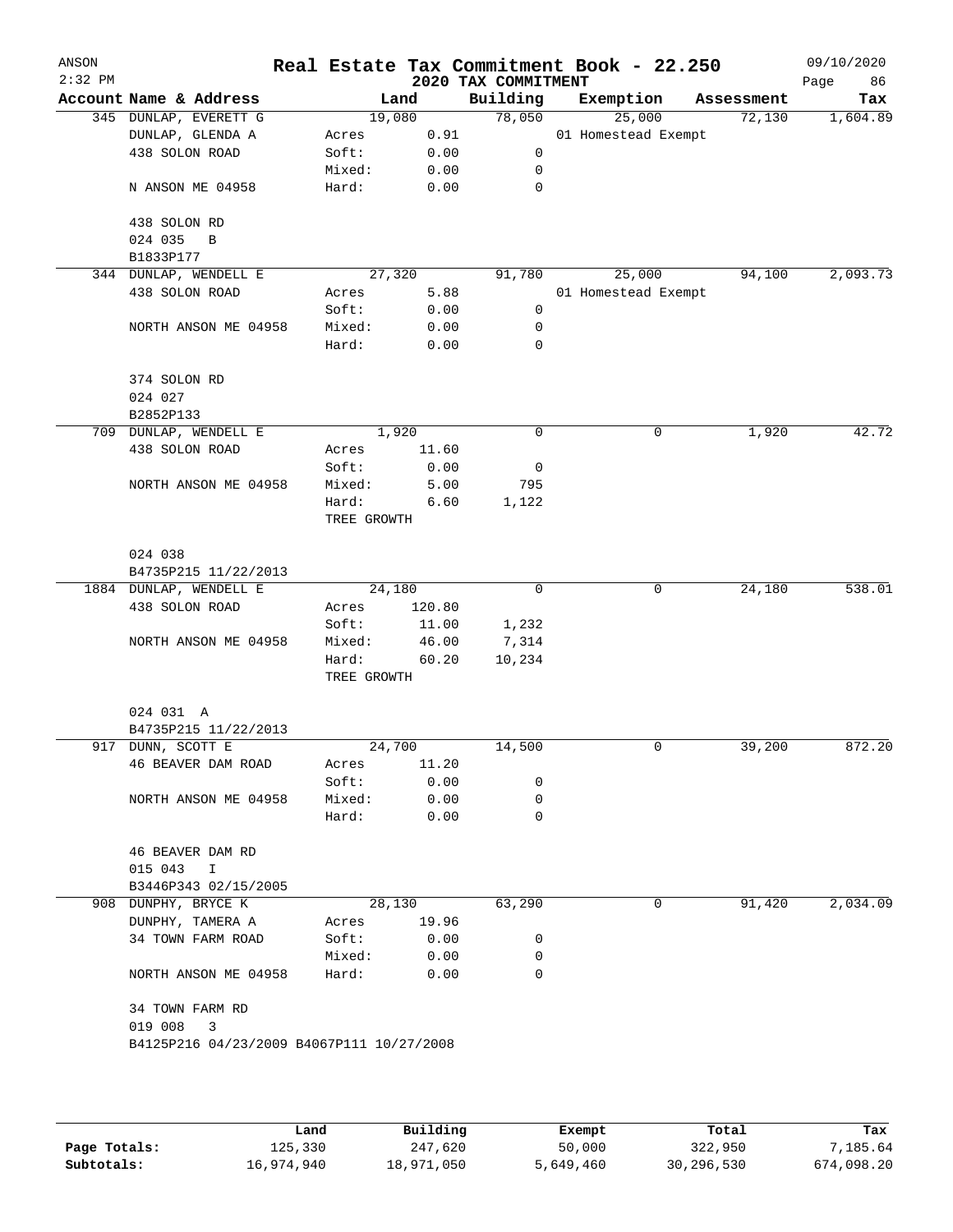| ANSON<br>$2:32$ PM |                               |        |             | 2020 TAX COMMITMENT | Real Estate Tax Commitment Book - 22.250 |            | 09/10/2020<br>Page<br>87 |
|--------------------|-------------------------------|--------|-------------|---------------------|------------------------------------------|------------|--------------------------|
|                    | Account Name & Address        | Land   |             | Building            | Exemption                                | Assessment | Tax                      |
|                    | 346 DUNPHY, GARY L            | 14,000 |             | $\Omega$            | $\Omega$                                 | 14,000     | 311.50                   |
|                    | PO BOX 339                    | Acres  | 2.33        |                     |                                          |            |                          |
|                    |                               | Soft:  | 0.00        | 0                   |                                          |            |                          |
|                    | NORTH ANSON ME 04958          | Mixed: | 0.00        | 0                   |                                          |            |                          |
|                    |                               | Hard:  | 0.00        | 0                   |                                          |            |                          |
|                    |                               |        |             |                     |                                          |            |                          |
|                    |                               |        |             |                     |                                          |            |                          |
|                    | 017 033 B                     |        |             |                     |                                          |            |                          |
|                    | B1951P246                     |        |             |                     |                                          |            |                          |
|                    | 347 DUNPHY, GARY L            | 30,000 |             | 99,500              | 25,000                                   | 104,500    | 2,325.13                 |
|                    | PO BOX 339                    | Acres  | 8.50        |                     | 01 Homestead Exempt                      |            |                          |
|                    |                               | Soft:  | 0.00        | 0                   |                                          |            |                          |
|                    | NORTH ANSON ME 04958          | Mixed: | 0.00        | 0                   |                                          |            |                          |
|                    |                               | Hard:  | 0.00        | 0                   |                                          |            |                          |
|                    |                               |        |             |                     |                                          |            |                          |
|                    | 5 HANNAH'S WAY                |        |             |                     |                                          |            |                          |
|                    | 017 031<br>$\overline{C}$     |        |             |                     |                                          |            |                          |
|                    | B2424P97                      |        |             |                     |                                          |            |                          |
|                    | 1419 DUNPHY, GARY L           |        | $\mathbf 0$ | 9,310               | 0                                        | 9,310      | 207.15                   |
|                    | PO BOX 339                    |        |             |                     |                                          |            |                          |
|                    |                               |        |             |                     |                                          |            |                          |
|                    | NORTH ANSON ME 04958          |        |             |                     |                                          |            |                          |
|                    |                               |        |             |                     |                                          |            |                          |
|                    | 6 HANNAH'S WAY                |        |             |                     |                                          |            |                          |
|                    | 017 031<br>ON                 |        |             |                     |                                          |            |                          |
|                    | 679 DUNPHY, LARRY             | 31,500 |             | 145,680             | 0                                        | 177,180    | 3,942.25                 |
|                    | 209 KENNEBEC RIVER ROAD Acres |        | 2.00        |                     |                                          |            |                          |
|                    |                               | Soft:  | 0.00        | 0                   |                                          |            |                          |
|                    | EMBDEN ME 04958               | Mixed: | 0.00        | 0                   |                                          |            |                          |
|                    |                               | Hard:  | 0.00        | $\mathbf 0$         |                                          |            |                          |
|                    |                               |        |             |                     |                                          |            |                          |
|                    | 167 NORTH MAIN ST             |        |             |                     |                                          |            |                          |
|                    | 017 019<br>C                  |        |             |                     |                                          |            |                          |
|                    | B5482P203 10/31/2019          |        |             |                     |                                          |            |                          |
|                    | 735 DUNPHY, TROY T            | 7,740  |             | 0                   | 0                                        | 7,740      | 172.22                   |
|                    | DUNPHY, JUDITH R              | Acres  | 1.16        |                     |                                          |            |                          |
|                    | PO BOX 490                    | Soft:  | 0.00        | 0                   |                                          |            |                          |
|                    |                               | Mixed: | 0.00        | 0                   |                                          |            |                          |
|                    | NORTH ANSON ME 04958          | Hard:  | 0.00        | 0                   |                                          |            |                          |
|                    |                               |        |             |                     |                                          |            |                          |
|                    |                               |        |             |                     |                                          |            |                          |
|                    | 008 014 B                     |        |             |                     |                                          |            |                          |
|                    | B2348P172                     |        |             |                     |                                          |            |                          |
|                    | 923 DUNPHY, TROY T            | 16,750 |             | 0                   | 0                                        | 16,750     | 372.69                   |
|                    | DUNPHY, JUDITH R              | Acres  | 8.25        |                     |                                          |            |                          |
|                    | PO BOX 490                    | Soft:  | 0.00        | 0                   |                                          |            |                          |
|                    |                               | Mixed: | 0.00        | 0                   |                                          |            |                          |
|                    | NORTH ANSON ME 04958          | Hard:  | 0.00        | 0                   |                                          |            |                          |
|                    |                               |        |             |                     |                                          |            |                          |
|                    |                               |        |             |                     |                                          |            |                          |
|                    | 005 037                       |        |             |                     |                                          |            |                          |
|                    | B2348P169                     |        |             |                     |                                          |            |                          |
|                    |                               |        |             |                     |                                          |            |                          |
|                    |                               |        |             |                     |                                          |            |                          |

|              | Land       | Building   | Exempt    | Total      | Tax         |
|--------------|------------|------------|-----------|------------|-------------|
| Page Totals: | 99,990     | 254,490    | 25,000    | 329,480    | 7,330.94    |
| Subtotals:   | 17,074,930 | 19,225,540 | 5,674,460 | 30,626,010 | 681, 429.14 |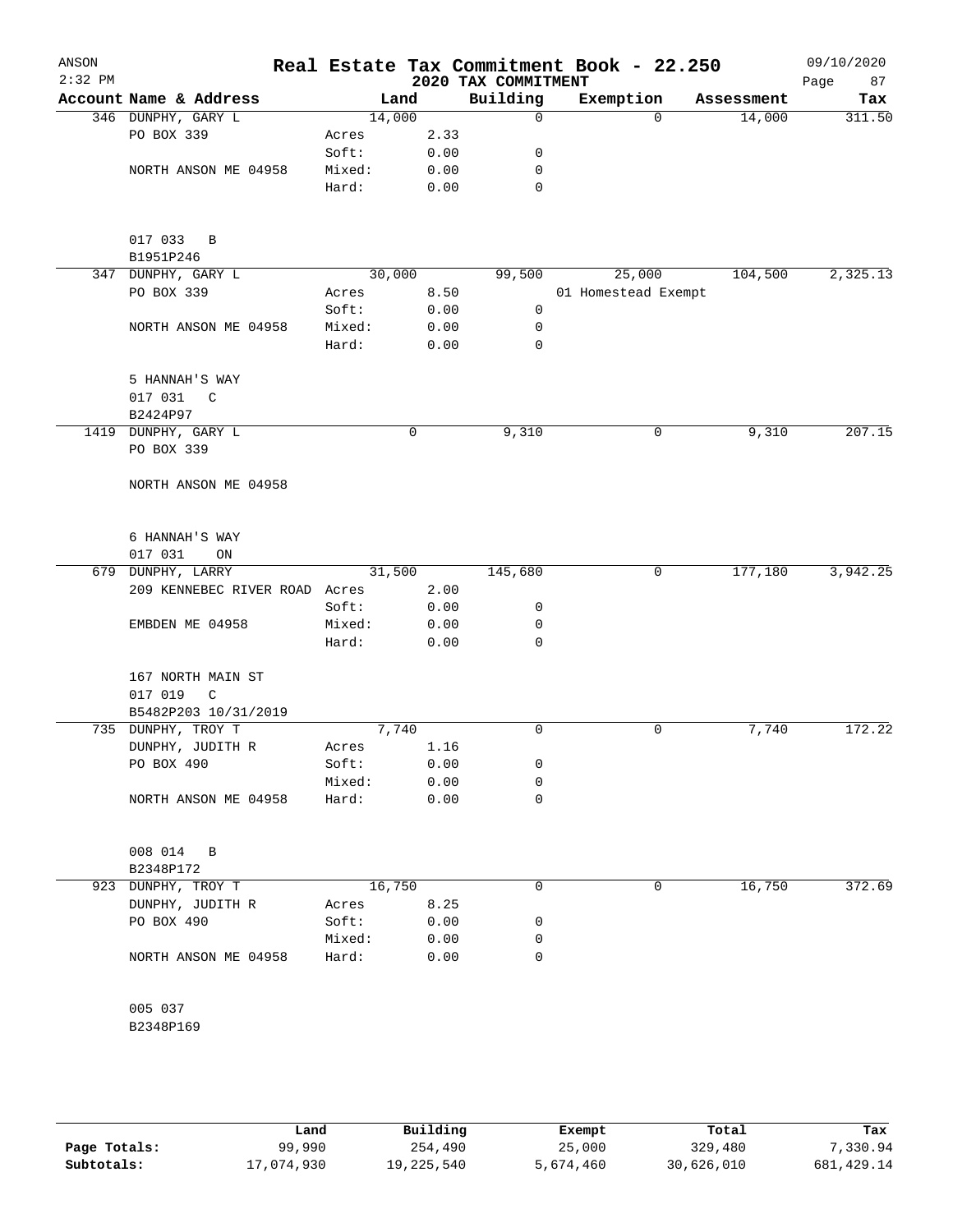| ANSON<br>$2:32$ PM |                                           |            |        |       | 2020 TAX COMMITMENT | Real Estate Tax Commitment Book - 22.250 |            | 09/10/2020<br>88<br>Page |
|--------------------|-------------------------------------------|------------|--------|-------|---------------------|------------------------------------------|------------|--------------------------|
|                    | Account Name & Address                    |            | Land   |       | Building            | Exemption                                | Assessment | Tax                      |
|                    | 913 DUNPHY, TROY T                        |            | 14,100 |       | $\mathbf 0$         | $\Omega$                                 | 14,100     | 313.72                   |
|                    | DUNPHY, JUDITH R                          | Acres      |        | 2.40  |                     |                                          |            |                          |
|                    | PO BOX 490                                | Soft:      |        | 0.00  | 0                   |                                          |            |                          |
|                    |                                           | Mixed:     |        | 0.00  | 0                   |                                          |            |                          |
|                    | NORTH ANSON ME 04958                      | Hard:      |        | 0.00  | 0                   |                                          |            |                          |
|                    | 005 035                                   |            |        |       |                     |                                          |            |                          |
|                    | B2348P169                                 |            |        |       |                     |                                          |            |                          |
|                    | 336 DUNPHY, TROY T                        |            | 20,260 |       | 93,760              | 25,000                                   | 89,020     | 1,980.70                 |
|                    | PO BOX 490                                | Acres      |        | 1.17  |                     | 01 Homestead Exempt                      |            |                          |
|                    |                                           | Soft:      |        | 0.00  | 0                   |                                          |            |                          |
|                    | NORTH ANSON ME 04958                      | Mixed:     |        | 0.00  | 0                   |                                          |            |                          |
|                    |                                           | Hard:      |        | 0.00  | 0                   |                                          |            |                          |
|                    | 71 NORTH MAIN ST                          |            |        |       |                     |                                          |            |                          |
|                    | 006 076                                   |            |        |       |                     |                                          |            |                          |
|                    | B2120P259                                 |            |        |       |                     |                                          |            |                          |
|                    | 409 DUNPHY, TROY T                        |            | 8,000  |       | 0                   | 0                                        | 8,000      | 178.00                   |
|                    | DUNPHY, JUDITH R                          | Acres      |        | 0.16  |                     |                                          |            |                          |
|                    | PO BOX 490                                | Soft:      |        | 0.00  | 0                   |                                          |            |                          |
|                    |                                           | Mixed:     |        | 0.00  | 0                   |                                          |            |                          |
|                    | NORTH ANSON ME 04958                      | Hard:      |        | 0.00  | 0                   |                                          |            |                          |
|                    | 75 NORTH MAIN ST                          |            |        |       |                     |                                          |            |                          |
|                    | 006 075                                   |            |        |       |                     |                                          |            |                          |
|                    | B4827P54 09/03/2014                       |            |        |       |                     |                                          |            |                          |
|                    | 1869 DUNPHY, TROY T                       |            | 57,120 |       | 172,330             | 0                                        | 229,450    | 5,105.26                 |
|                    | DUNPHY, JUDITH R                          | Acres      |        | 42.23 |                     |                                          |            |                          |
|                    | PO BOX 490                                | Soft:      |        | 0.00  | 0                   |                                          |            |                          |
|                    |                                           | Mixed:     |        | 0.00  | 0                   |                                          |            |                          |
|                    | NORTH ANSON ME 04958                      | Hard:      |        | 0.00  | 0                   |                                          |            |                          |
|                    | 56 HANNAH'S WAY                           |            |        |       |                     |                                          |            |                          |
|                    | 017 031                                   |            |        |       |                     |                                          |            |                          |
|                    | B4542P299 06/28/2012 B2914P282            |            |        |       |                     |                                          |            |                          |
|                    | 1589 DURRELL, JOHN A                      |            | 20,750 |       | 30,910              | 0                                        | 51,660     | 1,149.44                 |
|                    | PO BOX 194                                | Acres      |        | 1.50  |                     |                                          |            |                          |
|                    |                                           | Soft:      |        | 0.00  | 0                   |                                          |            |                          |
|                    | SOLON ME 04979 0000                       | Mixed:     |        | 0.00  | 0                   |                                          |            |                          |
|                    |                                           | Hard:      |        | 0.00  | 0                   |                                          |            |                          |
|                    | 349 SOLON RD                              | B5021P0265 |        |       |                     |                                          |            |                          |
|                    | 024 026<br>A                              |            |        |       |                     |                                          |            |                          |
|                    | B5021P265 05/02/2016 B4255P135 04/01/2010 |            |        |       |                     |                                          |            |                          |
|                    | 1570 DW LLC,                              |            | 27,470 |       | 49,450              | 0                                        | 76,920     | 1,711.47                 |
|                    | P O BOX 8018                              | Acres      |        | 5.98  |                     |                                          |            |                          |
|                    |                                           | Soft:      |        | 0.00  | 0                   |                                          |            |                          |
|                    | WINSLOW ME 04901                          | Mixed:     |        | 0.00  | 0                   |                                          |            |                          |
|                    |                                           | Hard:      |        | 0.00  | 0                   |                                          |            |                          |
|                    | 66 LLOYD RD                               |            |        |       |                     |                                          |            |                          |
|                    | 010 034<br>G                              |            |        |       |                     |                                          |            |                          |
|                    | B5448P50 08/06/2019                       |            |        |       |                     |                                          |            |                          |
|                    |                                           |            |        |       |                     |                                          |            |                          |
|                    |                                           |            |        |       |                     |                                          |            |                          |
|                    |                                           |            |        |       |                     |                                          |            |                          |

|              | Land       | Building   | Exempt    | Total      | Tax        |
|--------------|------------|------------|-----------|------------|------------|
| Page Totals: | 147.700    | 346,450    | 25,000    | 469,150    | 10,438.59  |
| Subtotals:   | 17,222,630 | 19,571,990 | 5,699,460 | 31,095,160 | 691,867.73 |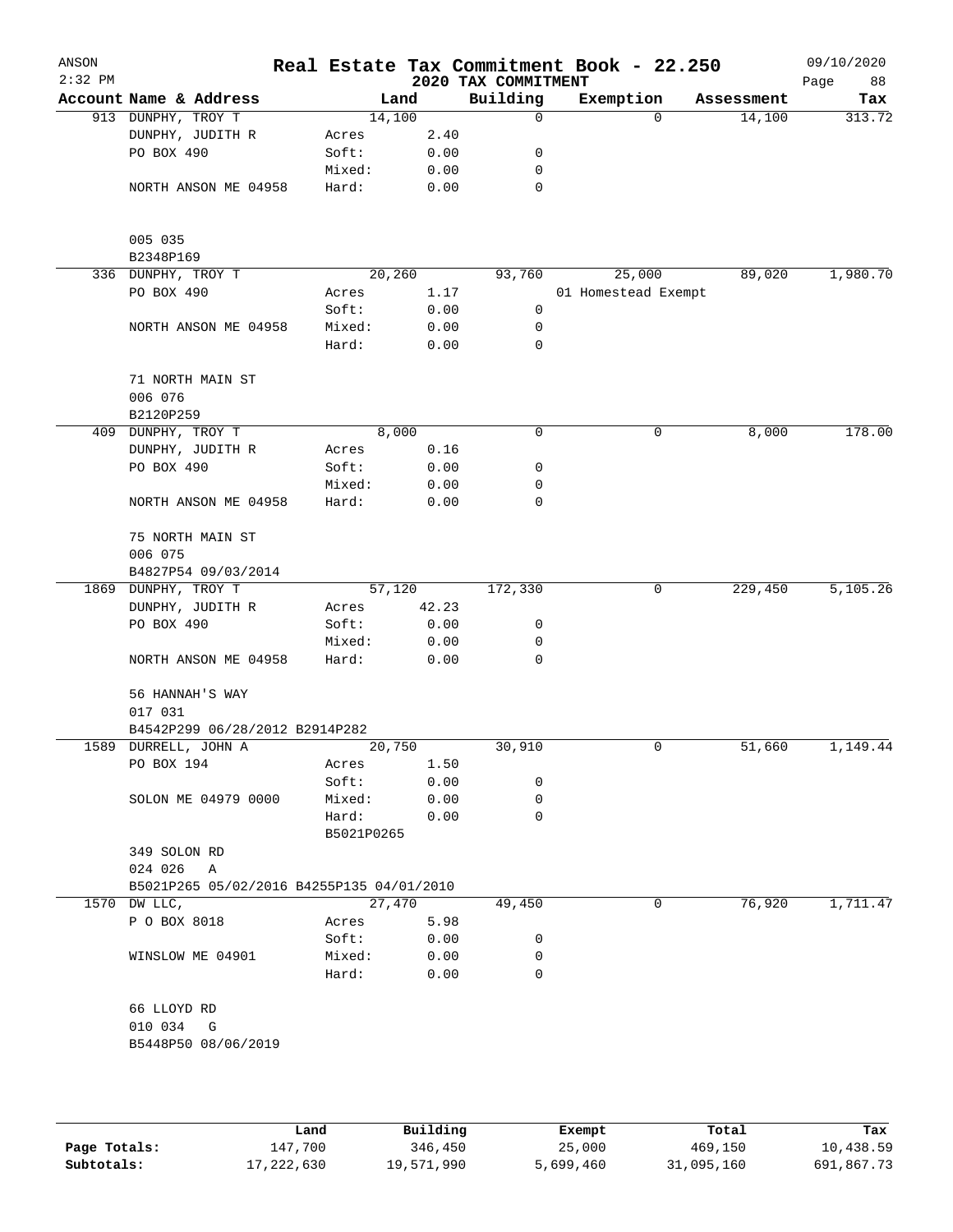| ANSON<br>$2:32$ PM |                                           |                        |      | Real Estate Tax Commitment Book - 22.250<br>2020 TAX COMMITMENT |                         |            | 09/10/2020<br>Page<br>89 |
|--------------------|-------------------------------------------|------------------------|------|-----------------------------------------------------------------|-------------------------|------------|--------------------------|
|                    | Account Name & Address                    | Land                   |      | Building                                                        | Exemption               | Assessment | Tax                      |
|                    | 1241 DWYER-CORSON, AMY E                  | 24,880                 |      | 80,160                                                          | 25,000                  | 80,040     | 1,780.89                 |
|                    | 175 EMBDEN POND ROAD                      | Acres                  | 4.25 |                                                                 | 01 Homestead Exempt     |            |                          |
|                    |                                           | Soft:                  | 0.00 | 0                                                               |                         |            |                          |
|                    | NORTH ANSON ME 04958                      | Mixed:                 | 0.00 | 0                                                               |                         |            |                          |
|                    |                                           | Hard:                  | 0.00 | 0                                                               |                         |            |                          |
|                    | 175 EMBDEN POND RD<br>023 019<br>B        |                        |      |                                                                 |                         |            |                          |
|                    | B3441P1 02/07/2005                        |                        |      |                                                                 |                         |            |                          |
|                    | 357 DYER, GARY R                          | 10,390                 |      | 0                                                               | 0                       | 10,390     | 231.18                   |
|                    | DYER, TERRI M                             | Acres                  | 0.75 |                                                                 |                         |            |                          |
|                    |                                           | Soft:                  | 0.00 | 0                                                               |                         |            |                          |
|                    | 6 FALL ST                                 | Mixed:                 | 0.00 | 0                                                               |                         |            |                          |
|                    | MADISON ME 04950 0000                     | Hard:                  | 0.00 | 0                                                               |                         |            |                          |
|                    | 001 086<br>B1548P176                      |                        |      |                                                                 |                         |            |                          |
|                    | 361 DYER, STAFFORD                        | 16,500                 |      | 0                                                               | 0                       | 16,500     | 367.13                   |
|                    |                                           | Acres                  | 4.00 |                                                                 |                         |            |                          |
|                    | MADISON ME 04950 0000                     | Soft:                  | 0.00 | 0                                                               |                         |            |                          |
|                    | 24 EAST HOUGHTON ST                       | Mixed:                 | 0.00 | 0                                                               |                         |            |                          |
|                    |                                           | Hard:                  | 0.00 | 0                                                               |                         |            |                          |
|                    |                                           | B5207P0131 LIFE ESTATE |      |                                                                 |                         |            |                          |
|                    | HORSEBACK ROAD                            |                        |      |                                                                 |                         |            |                          |
|                    | 015 025                                   |                        |      |                                                                 |                         |            |                          |
|                    | B5207P131 09/11/2017                      |                        |      |                                                                 |                         |            |                          |
|                    | 423 EAGEN, AARON T                        | 12,810                 |      | 34,640                                                          | 31,000                  | 16,450     | 366.01                   |
|                    | 41 ELM STREET                             | Acres                  | 0.41 |                                                                 | 01 Homestead Exempt     |            |                          |
|                    |                                           | Soft:                  | 0.00 | 0                                                               | 06 Disabled Vet. Res.   |            |                          |
|                    | NORTH ANSON ME 04958                      | Mixed:                 | 0.00 | 0                                                               |                         |            |                          |
|                    |                                           | Hard:                  | 0.00 | 0                                                               |                         |            |                          |
|                    |                                           | B4933P0159             |      |                                                                 |                         |            |                          |
|                    | 15 RANDALL ST                             |                        |      |                                                                 |                         |            |                          |
|                    | 003 050                                   |                        |      |                                                                 |                         |            |                          |
|                    | B4999P349 11/24/2015                      |                        |      |                                                                 |                         |            |                          |
|                    | 708 EAGEN, AARON T                        | 24,500                 |      | 98,280                                                          | 6,000                   | 116,780    | 2,598.36                 |
|                    | 41 ELM STREET                             | Acres                  | 4.00 |                                                                 |                         |            |                          |
|                    |                                           | Soft:                  | 0.00 |                                                                 | 0 06 Disabled Vet. Res. |            |                          |
|                    | NORTH ANSON ME 04958                      | Mixed:                 | 0.00 | 0                                                               |                         |            |                          |
|                    |                                           | Hard:                  | 0.00 | 0                                                               |                         |            |                          |
|                    | 70 NORTH MAIN ST<br>006 066               |                        |      |                                                                 |                         |            |                          |
|                    | B4861P145 12/16/2014 B3715P258 07/26/2006 |                        |      |                                                                 |                         |            |                          |
|                    | 1601 EAGLE CREEK MADISON                  | 5,826,600              |      | 1,660,000                                                       | 0                       | 7,486,600  | 166, 576.85              |
|                    | HYDRO, LLC                                |                        |      |                                                                 |                         |            |                          |
|                    | PO BOX 167                                |                        |      |                                                                 |                         |            |                          |
|                    | NESHKORO WI 54960                         |                        |      |                                                                 |                         |            |                          |
|                    | 60 MAIN ST                                |                        |      |                                                                 |                         |            |                          |
|                    | 001 003                                   |                        |      |                                                                 |                         |            |                          |
|                    | B5187P43 07/31/2017 B5170P329             |                        |      |                                                                 |                         |            |                          |
|                    |                                           |                        |      |                                                                 |                         |            |                          |
|                    |                                           |                        |      |                                                                 |                         |            |                          |
|                    |                                           |                        |      |                                                                 |                         |            |                          |

|              | Land         | Building   | Exempt    | Total      | Tax        |
|--------------|--------------|------------|-----------|------------|------------|
| Page Totals: | 5,915,680    | 1,873,080  | 62,000    | 7,726,760  | 171,920.42 |
| Subtotals:   | 23, 138, 310 | 21,445,070 | 5,761,460 | 38,821,920 | 863,788.15 |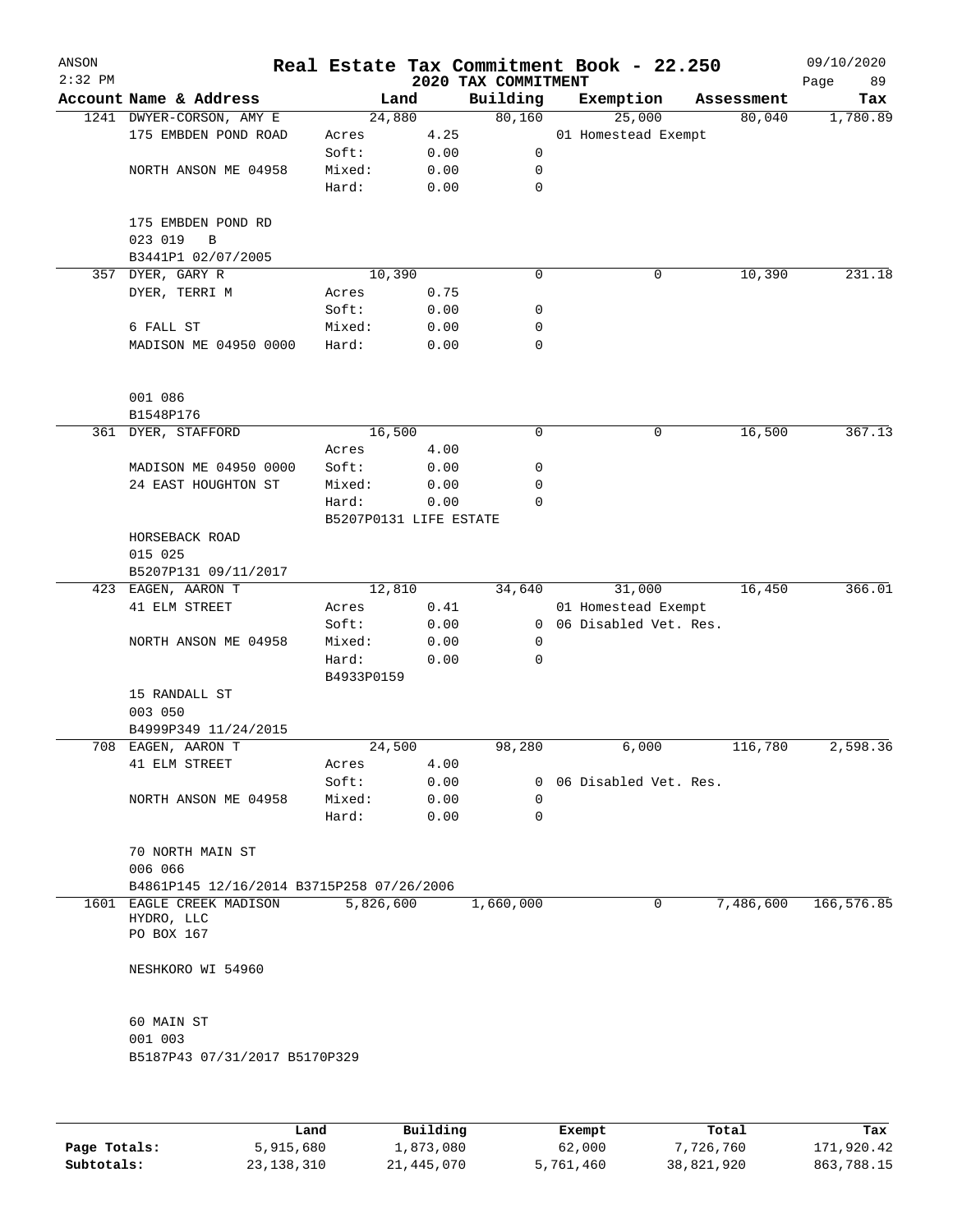| ANSON     |                                        |        |           |       | Real Estate Tax Commitment Book - 22.250 |           |            | 09/10/2020 |
|-----------|----------------------------------------|--------|-----------|-------|------------------------------------------|-----------|------------|------------|
| $2:32$ PM |                                        |        |           |       | 2020 TAX COMMITMENT                      |           |            | Page<br>90 |
|           | Account Name & Address                 |        | Land      |       | Building                                 | Exemption | Assessment | Tax        |
|           | 1607 EAGLE CREEK MADISON<br>HYDRO, LLC |        | 8,490     |       | $\mathbf 0$                              | $\Omega$  | 8,490      | 188.90     |
|           | PO BOX 167                             | Acres  |           | 0.50  |                                          |           |            |            |
|           |                                        | Soft:  |           | 0.00  | 0                                        |           |            |            |
|           | NESHKORO WI 54960                      | Mixed: |           | 0.00  | 0                                        |           |            |            |
|           |                                        | Hard:  |           | 0.00  | 0                                        |           |            |            |
|           | 003 075                                |        |           |       |                                          |           |            |            |
|           | B5187P43 07/31/2017                    |        |           |       |                                          |           |            |            |
|           | 1608 EAGLE CREEK MADISON               |        | 18,380    |       | 0                                        | 0         | 18,380     | 408.96     |
|           | HYDRO, LLC                             |        |           |       |                                          |           |            |            |
|           | PO BOX 167                             | Acres  |           | 5.25  |                                          |           |            |            |
|           |                                        | Soft:  |           | 0.00  | 0                                        |           |            |            |
|           | NESHKORO WI 54960                      | Mixed: |           | 0.00  | 0                                        |           |            |            |
|           |                                        | Hard:  |           | 0.00  | 0                                        |           |            |            |
|           | 015 070                                |        |           |       |                                          |           |            |            |
|           | B5187P43 07/31/2017                    |        |           |       |                                          |           |            |            |
|           | 1604 EAGLE CREEK MADISON<br>HYDRO, LLC |        | 6,426,000 |       | 0                                        | 0         | 6,426,000  | 142,978.50 |
|           | PO BOX 167                             | Acres  |           | 14.00 |                                          |           |            |            |
|           |                                        | Soft:  |           | 0.00  | 0                                        |           |            |            |
|           | NESHKORO WI 54960                      | Mixed: |           | 0.00  | 0                                        |           |            |            |
|           |                                        | Hard:  |           | 0.00  | $\mathbf 0$                              |           |            |            |
|           | ABENAKI                                |        |           |       |                                          |           |            |            |
|           | 010 001                                |        |           |       |                                          |           |            |            |
|           | B5187P43 07/31/2017                    |        |           |       |                                          |           |            |            |
|           | 1610 EAGLE CREEK MADISON<br>HYDRO, LLC |        | 12,000    |       | 0                                        | 0         | 12,000     | 267.00     |
|           | PO BOX 167                             | Acres  |           | 0.36  |                                          |           |            |            |
|           |                                        | Soft:  |           | 0.00  | 0                                        |           |            |            |
|           | NESHKORO WI 54960                      | Mixed: |           | 0.00  | 0                                        |           |            |            |
|           |                                        | Hard:  |           | 0.00  | 0                                        |           |            |            |
|           | 001 001                                |        |           |       |                                          |           |            |            |
|           | B5187P43 07/31/2017                    |        |           |       |                                          |           |            |            |
|           | 1940 EAGLE CREEK MADISON               |        | 7,200     |       | $\mathbf 0$                              | 0         | 7,200      | 160.20     |
|           | HYDRO, LLC                             |        |           |       |                                          |           |            |            |
|           | PO BOX 167                             | Acres  |           | 0.36  |                                          |           |            |            |
|           |                                        | Soft:  |           | 0.00  | 0                                        |           |            |            |
|           | NESHKORO WI 54960                      | Mixed: |           | 0.00  | 0                                        |           |            |            |
|           |                                        | Hard:  |           | 0.00  | $\mathbf 0$                              |           |            |            |
|           | 017 023<br>C                           |        |           |       |                                          |           |            |            |
|           | B5187P43 07/31/2017                    |        |           |       |                                          |           |            |            |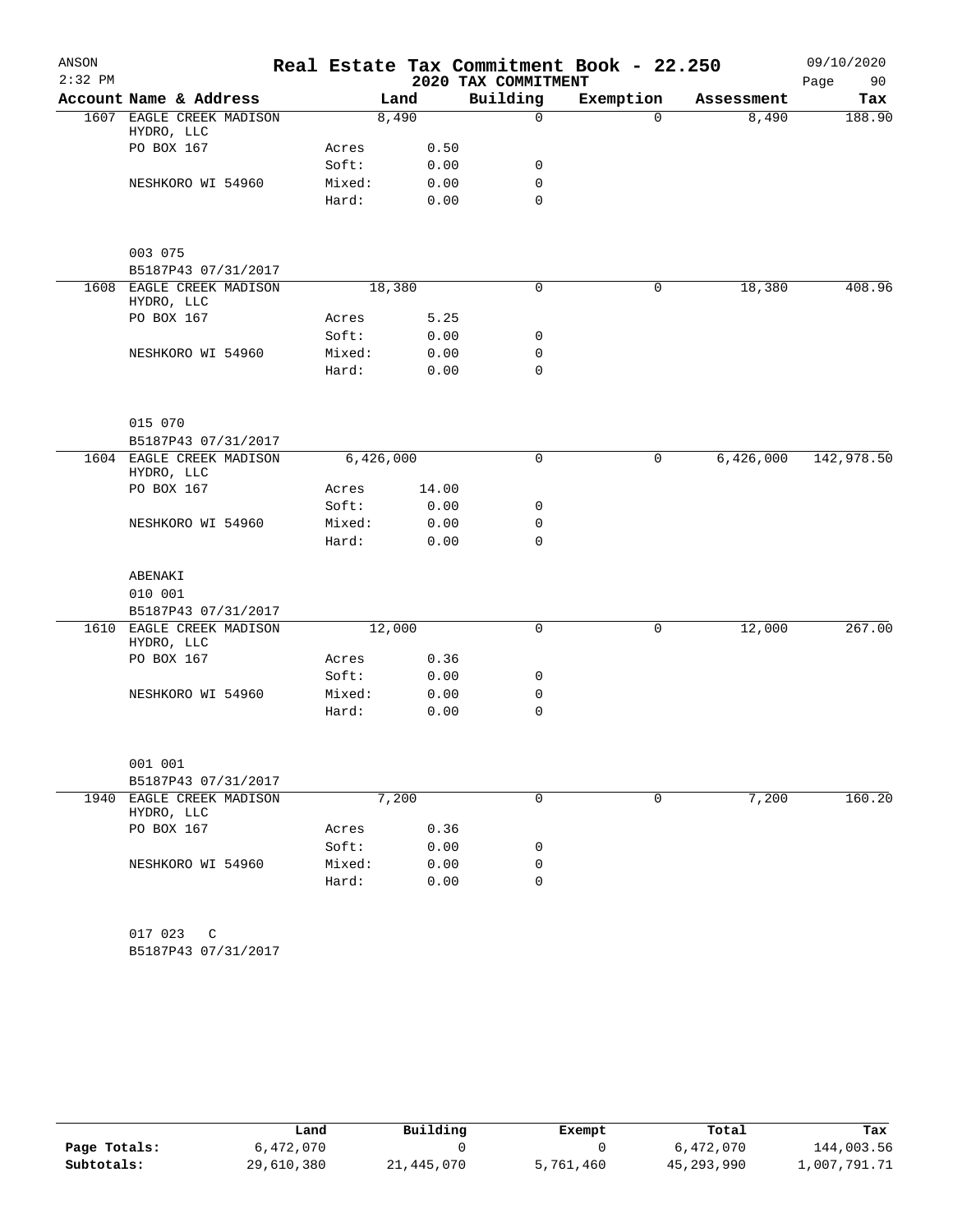|     | Account Name & Address<br>1941 EAGLE CREEK MADISON<br>HYDRO, LLC<br>PO BOX 167<br>NESHKORO WI 54960<br>017 024<br>Α<br>B5187P43 07/31/2017<br>1029 EASTMAN, RICHARD | Land<br>15,740<br>Acres<br>Soft:<br>Mixed:<br>Hard: | 3.49<br>0.00<br>0.00<br>0.00 | 2020 TAX COMMITMENT<br>Building<br>0<br>0<br>0 | Exemption<br>$\Omega$ | Assessment<br>15,740 | Tax<br>350.22 |
|-----|---------------------------------------------------------------------------------------------------------------------------------------------------------------------|-----------------------------------------------------|------------------------------|------------------------------------------------|-----------------------|----------------------|---------------|
|     |                                                                                                                                                                     |                                                     |                              |                                                |                       |                      |               |
|     |                                                                                                                                                                     |                                                     |                              |                                                |                       |                      |               |
|     |                                                                                                                                                                     |                                                     |                              |                                                |                       |                      |               |
|     |                                                                                                                                                                     |                                                     |                              |                                                |                       |                      |               |
|     |                                                                                                                                                                     |                                                     |                              |                                                |                       |                      |               |
|     |                                                                                                                                                                     |                                                     |                              | $\Omega$                                       |                       |                      |               |
|     |                                                                                                                                                                     |                                                     |                              |                                                |                       |                      |               |
|     |                                                                                                                                                                     |                                                     |                              |                                                |                       |                      |               |
|     |                                                                                                                                                                     | 17,000                                              |                              | 18,250                                         | 0                     | 35,250               | 784.31        |
|     | EASTMAN, KATHRYN                                                                                                                                                    | Acres                                               | 3.00                         |                                                |                       |                      |               |
|     | 37 WEST VIEW DRIVE                                                                                                                                                  | Soft:                                               | 0.00                         | 0                                              |                       |                      |               |
|     |                                                                                                                                                                     | Mixed:                                              | 0.00                         | 0                                              |                       |                      |               |
|     | FRYEBURG ME 04037 0000                                                                                                                                              | Hard:<br>B5196P029 JT                               | 0.00                         | $\mathbf 0$                                    |                       |                      |               |
|     | 269 CARRABASSETT RD                                                                                                                                                 |                                                     |                              |                                                |                       |                      |               |
|     | 022 028                                                                                                                                                             |                                                     |                              |                                                |                       |                      |               |
|     | B5196P29 08/16/2017 B4907P238 05/13/2015                                                                                                                            |                                                     |                              |                                                |                       |                      |               |
| 363 | EDES, DONALD W. TRUSTEE                                                                                                                                             | 13,420                                              |                              | 50,040                                         | 31,000                | 32,460               | 722.24        |
|     | DARRELL W & ELLEANOR A. Acres<br>EDES LIVING TRUST                                                                                                                  |                                                     | 0.45                         |                                                | 01 Homestead Exempt   |                      |               |
|     | 79 EMBDEN POND ROAD                                                                                                                                                 | Soft:                                               | 0.00                         | $\overline{0}$                                 | 02 Resident Veteran   |                      |               |
|     |                                                                                                                                                                     | Mixed:                                              | 0.00                         | $\mathbf 0$                                    |                       |                      |               |
|     | NORTH ANSON ME 04958                                                                                                                                                | Hard:<br>LIFE ESTATE TO DARRELL & ELEANOR           | 0.00                         | 0                                              |                       |                      |               |
|     | 79 EMBDEN POND RD                                                                                                                                                   |                                                     |                              |                                                |                       |                      |               |
|     | 009 015                                                                                                                                                             |                                                     |                              |                                                |                       |                      |               |
|     | B4840P240 10/09/2014                                                                                                                                                |                                                     |                              |                                                |                       |                      |               |
|     | 1041 EDES, KENNETH F &                                                                                                                                              | 25,480                                              |                              | 69,400                                         | 25,000                | 69,880               | 1,554.83      |
|     | HERTLEIN, CHANTELL M                                                                                                                                                | Acres                                               | 4.65                         |                                                | 01 Homestead Exempt   |                      |               |
|     |                                                                                                                                                                     | Soft:                                               | 0.00                         | 0                                              |                       |                      |               |
|     | 246 HORSEBACK RD                                                                                                                                                    | Mixed:                                              | 0.00                         | 0                                              |                       |                      |               |
|     | ANSON ME 04911 0000                                                                                                                                                 | Hard:                                               | 0.00                         | 0                                              |                       |                      |               |
|     | 246 HORSEBACK RD<br>015 010<br>D                                                                                                                                    |                                                     |                              |                                                |                       |                      |               |
|     | B5417P177 06/04/2019                                                                                                                                                |                                                     |                              |                                                |                       |                      |               |
|     | 1594 EDGERLY, DONALD J                                                                                                                                              | 23,050                                              |                              | 9,310                                          | 0                     | 32,360               | 720.01        |
|     | EDGERLY, CHERYL E                                                                                                                                                   | Acres                                               | 5.70                         |                                                |                       |                      |               |
|     |                                                                                                                                                                     | Soft:                                               | 0.00                         | 0                                              |                       |                      |               |
|     | PO BOX 5                                                                                                                                                            | Mixed:                                              | 0.00                         | 0                                              |                       |                      |               |
|     | LIMERICK ME 04048 0005 Hard:                                                                                                                                        |                                                     | 0.00                         | $\Omega$                                       |                       |                      |               |
|     | 321 CARRABASSETT RD                                                                                                                                                 |                                                     |                              |                                                |                       |                      |               |
|     | 022 029                                                                                                                                                             |                                                     |                              |                                                |                       |                      |               |
|     | B3180P238                                                                                                                                                           |                                                     |                              |                                                |                       |                      |               |
|     | 1804 EDINGTON, LORI ELLEN<br>AKA TOZIER                                                                                                                             | 25,140                                              |                              | 0                                              | 0                     | 25,140               | 559.37        |
|     | 5331 HUMBOLDT DRIVE                                                                                                                                                 | Acres                                               | 85.00                        |                                                |                       |                      |               |
|     |                                                                                                                                                                     | Soft:                                               | 6.00                         | 672                                            |                       |                      |               |
|     | ROCKLIN CA 95765                                                                                                                                                    | Mixed:                                              |                              | 66.00 10,494                                   |                       |                      |               |
|     |                                                                                                                                                                     | Hard:<br>TREE GROWTH B4960P0345                     |                              | 11.00 1,870                                    |                       |                      |               |
|     | 013 009                                                                                                                                                             |                                                     |                              |                                                |                       |                      |               |
|     | B4960P345 09/30/2015 B3701P316 05/30/2006 B2594P193                                                                                                                 |                                                     |                              |                                                |                       |                      |               |
|     |                                                                                                                                                                     |                                                     |                              |                                                |                       |                      |               |

|              | Land       | Building   | Exempt    | Total      | Tax          |
|--------------|------------|------------|-----------|------------|--------------|
| Page Totals: | 119,830    | 147,000    | 56,000    | 210,830    | 4,690.98     |
| Subtotals:   | 29,730,210 | 21,592,070 | 5,817,460 | 45,504,820 | 1,012,482.69 |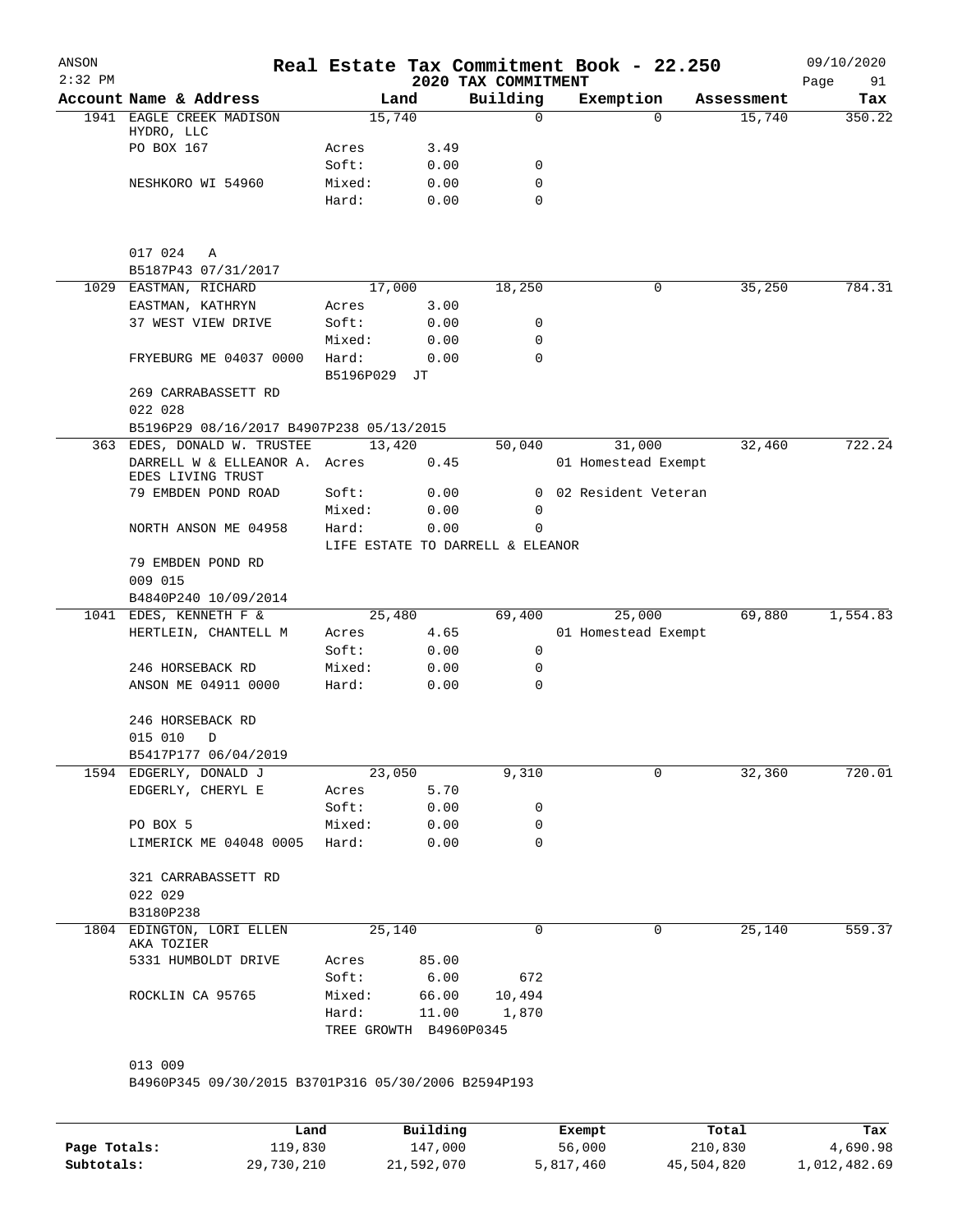| ANSON<br>$2:32$ PM |                                                     |                |                                 |                                 | Real Estate Tax Commitment Book - 22.250 |            | 09/10/2020        |
|--------------------|-----------------------------------------------------|----------------|---------------------------------|---------------------------------|------------------------------------------|------------|-------------------|
|                    | Account Name & Address                              |                | Land                            | 2020 TAX COMMITMENT<br>Building | Exemption                                | Assessment | Page<br>92<br>Tax |
| 1087               | EDINGTON, LORI ELLEN                                |                | 41,770                          | 0                               | $\mathbf 0$                              | 41,770     | 929.38            |
|                    | AKA TOZIER                                          |                |                                 |                                 |                                          |            |                   |
|                    | 5331 HUMBOLDT DRIVE                                 | Acres          | 94.00                           |                                 |                                          |            |                   |
|                    |                                                     | Soft:          | 13.00                           | 1,456                           |                                          |            |                   |
|                    | ROCKLIN CA 95765                                    | Mixed:         | 2.00                            | 318                             |                                          |            |                   |
|                    |                                                     | Hard:          | 60.00<br>TREE GROWTH B4960P0345 | 10,200                          |                                          |            |                   |
|                    | FLETCHER RD                                         |                |                                 |                                 |                                          |            |                   |
|                    | 013 002                                             |                |                                 |                                 |                                          |            |                   |
|                    | B4960P345 09/30/2015 B3701P316 05/30/2006 B2594P193 |                |                                 |                                 |                                          |            |                   |
|                    | 365 EDWARDS, JANET B                                |                | 26,750                          | 32,750                          | 25,000                                   | 34,500     | 767.63            |
|                    | 858 PEASE HILL ROAD                                 | Acres          | 5.50                            |                                 | 01 Homestead Exempt                      |            |                   |
|                    |                                                     | Soft:          | 0.00                            | 0                               |                                          |            |                   |
|                    | ANSON ME 04911                                      | Mixed:         | 0.00                            | 0                               |                                          |            |                   |
|                    |                                                     | Hard:          | 0.00                            | $\mathbf 0$                     |                                          |            |                   |
|                    | 858 PEASE HILL RD                                   |                |                                 |                                 |                                          |            |                   |
|                    | 012 015<br>E                                        |                |                                 |                                 |                                          |            |                   |
|                    | B1016P210                                           |                |                                 |                                 |                                          |            |                   |
| 144                | ELA, DAVID C                                        |                | 22,060                          | 72,210                          | 25,000                                   | 69,270     | 1,541.26          |
|                    |                                                     | Acres          | 2.37                            |                                 | 01 Homestead Exempt                      |            |                   |
|                    | ANSON ME 04911                                      | Soft:          | 0.00                            | 0                               |                                          |            |                   |
|                    | 51 PARKWOODS DRIVE                                  | Mixed:         | 0.00                            | 0                               |                                          |            |                   |
|                    |                                                     | Hard:          | 0.00                            | $\mathbf 0$                     |                                          |            |                   |
|                    | 51 Parkwoods Drive                                  |                |                                 |                                 |                                          |            |                   |
|                    | 010 007<br>6                                        |                |                                 |                                 |                                          |            |                   |
|                    | B4609P119 12/17/2012                                |                |                                 |                                 |                                          |            |                   |
| 1587               | ELLIS, ALLEN J                                      |                | 43,500                          | 111,260                         | 25,000                                   | 129,760    | 2,887.16          |
|                    | LUCE, JAMIE L                                       | Acres          | 23.00                           |                                 | 01 Homestead Exempt                      |            |                   |
|                    | 25 GREENLEAF ROAD                                   | Soft:          | 0.00                            | 0                               |                                          |            |                   |
|                    |                                                     | Mixed:         | 0.00                            | 0                               |                                          |            |                   |
|                    | ANSON ME 04911                                      | Hard:          | 0.00                            | 0                               |                                          |            |                   |
|                    | 25 GREENLEAF RD                                     |                |                                 |                                 |                                          |            |                   |
|                    | 013 013<br>Α                                        |                |                                 |                                 |                                          |            |                   |
|                    | B4410P150 06/01/2010                                |                |                                 |                                 |                                          |            |                   |
|                    | 371 ELLIS, EDWARD R JR                              |                | 20,650                          | 74,090                          | 25,000                                   | 69,740     | 1,551.72          |
|                    | ELLIS, PRISCILLA G                                  | Acres          | 1.43                            |                                 | 01 Homestead Exempt                      |            |                   |
|                    | PO BOX 275                                          | Soft:          | 0.00                            | 0                               |                                          |            |                   |
|                    |                                                     | Mixed:         | 0.00                            | 0                               |                                          |            |                   |
|                    | NORTH ANSON ME 04958                                | Hard:          | 0.00                            | 0                               |                                          |            |                   |
|                    | 40 EMBDEN POND RD                                   |                |                                 |                                 |                                          |            |                   |
|                    | 009 013                                             |                |                                 |                                 |                                          |            |                   |
|                    | B821P512                                            |                |                                 |                                 |                                          |            |                   |
|                    | 854 EMERY, BRIAN I                                  |                | 10,580                          | 47,530                          | 0                                        | 58,110     | 1,292.95          |
|                    | EMERY, BRANDI A<br>275 LAKE VIEW DRIVE              | Acres<br>Soft: | 0.28                            |                                 |                                          |            |                   |
|                    |                                                     | Mixed:         | 0.00<br>0.00                    | 0<br>0                          |                                          |            |                   |
|                    | SMITHFIELD ME 04978                                 | Hard:          | 0.00                            | 0                               |                                          |            |                   |
|                    | 51 SPEAR HILL RD                                    |                |                                 |                                 |                                          |            |                   |
|                    | 003 020                                             |                |                                 |                                 |                                          |            |                   |
|                    | B3689P9 06/02/2006                                  |                |                                 |                                 |                                          |            |                   |
|                    |                                                     |                |                                 |                                 |                                          |            |                   |
|                    |                                                     |                |                                 |                                 |                                          |            |                   |
|                    | Land                                                |                | Building                        |                                 | Exempt                                   | Total      | Tax               |
| Page Totals:       | 165,310                                             |                | 337,840                         |                                 | 100,000                                  | 403,150    | 8,970.10          |

**Subtotals:** 29,895,520 21,929,910 5,917,460 45,907,970 1,021,452.79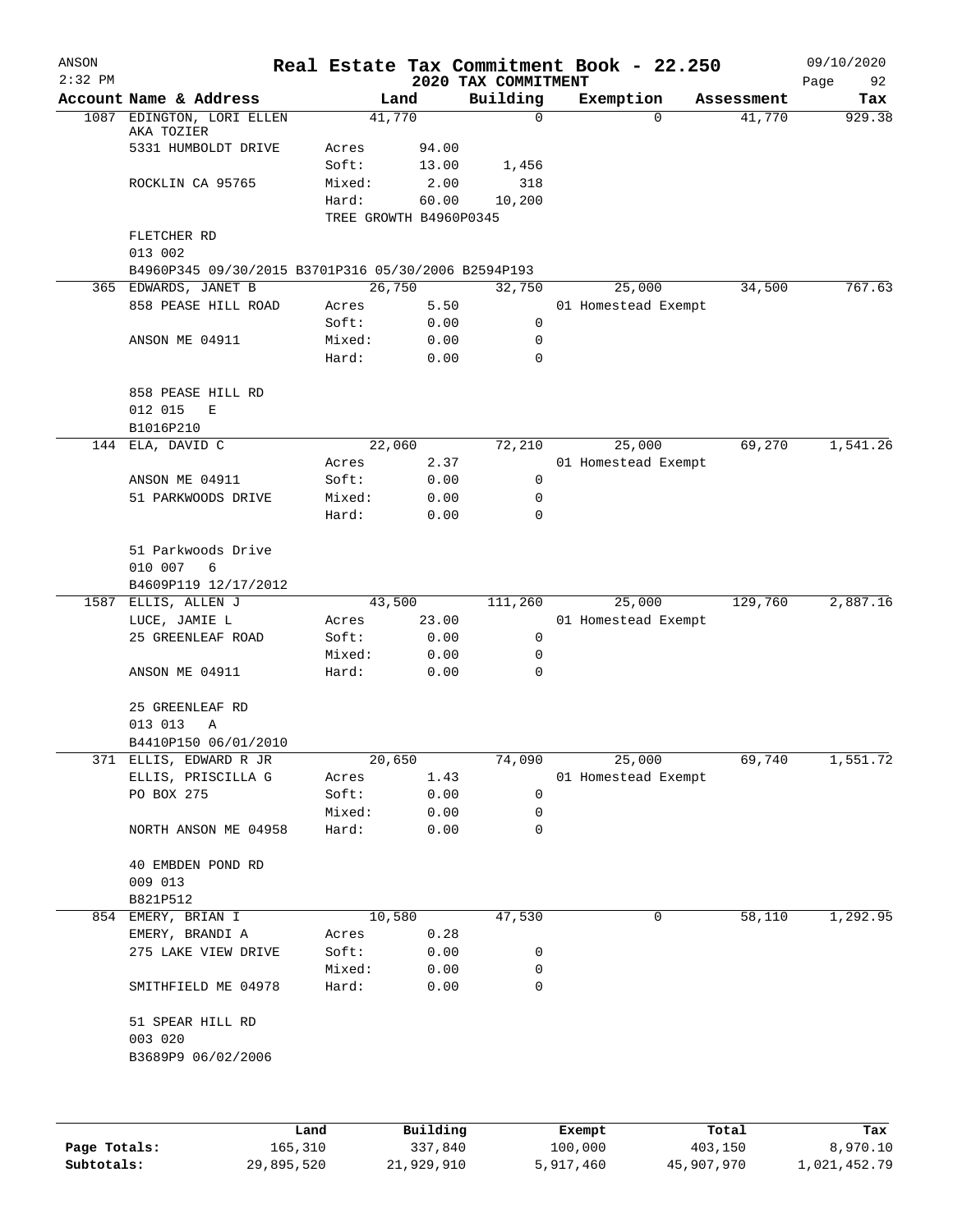| ANSON        |                                                    |                 |              |                                 | Real Estate Tax Commitment Book - 22.250 |                      | 09/10/2020      |
|--------------|----------------------------------------------------|-----------------|--------------|---------------------------------|------------------------------------------|----------------------|-----------------|
| $2:32$ PM    | Account Name & Address                             |                 | Land         | 2020 TAX COMMITMENT<br>Building |                                          |                      | Page<br>93      |
|              | 373 EMERY, CHARLES H                               |                 | 29,760       | 56,880                          | Exemption<br>31,000                      | Assessment<br>55,640 | Tax<br>1,237.99 |
|              | EMERY, MARTHA K                                    | Acres           | 8.26         |                                 | 01 Homestead Exempt                      |                      |                 |
|              | 323 FOUR MILE SQUARE<br>ROAD                       | Soft:           | 0.00         |                                 | 0 04 Non-resident Veteran                |                      |                 |
|              |                                                    | Mixed:          | 0.00         | 0                               |                                          |                      |                 |
|              | ANSON ME 04911                                     | Hard:           | 0.00         | 0                               |                                          |                      |                 |
|              | 323 FOUR MILE SQUARE RD<br>021 016<br>$\mathbf{1}$ |                 |              |                                 |                                          |                      |                 |
|              | 1747 EMERY, RODNEY                                 |                 | 21,500       | 0                               | $\mathbf 0$                              | 21,500               | 478.38          |
|              | EMERY, HEIDI A                                     | Acres           | 8.00         |                                 |                                          |                      |                 |
|              | PO BOX 150                                         | Soft:           | 0.00         | 0                               |                                          |                      |                 |
|              |                                                    | Mixed:          | 0.00         | 0                               |                                          |                      |                 |
|              | NORTH NEW PORTLAND ME<br>04961                     | Hard:           | 0.00         | 0                               |                                          |                      |                 |
|              |                                                    | B5077P0288 JT   |              |                                 |                                          |                      |                 |
|              | CARRABASSETT RD<br>022 029<br>A                    |                 |              |                                 |                                          |                      |                 |
|              | B5077P288 09/16/2016 B2096P278 05/10/1995          |                 |              |                                 |                                          |                      |                 |
|              | 765 EMERY, RODNEY S                                |                 | 7,750        | 33,660                          | 0                                        | 41,410               | 921.37          |
|              | EMERY, HEIDI A                                     | Acres           | 0.15         |                                 |                                          |                      |                 |
|              | PO BOX 150                                         | Soft:           | 0.00         | 0                               |                                          |                      |                 |
|              |                                                    | Mixed:          | 0.00         | 0                               |                                          |                      |                 |
|              | NORTH NEW PORTLAND ME<br>04961                     | Hard:           | 0.00         | $\mathbf 0$                     |                                          |                      |                 |
|              | 16 SPEAR HILL RD                                   |                 |              |                                 |                                          |                      |                 |
|              | 001 100                                            |                 |              |                                 |                                          |                      |                 |
|              | B5448P41 06/19/2019                                |                 |              |                                 |                                          |                      |                 |
|              | 432 ERICKSON, CHRISTOPHER                          |                 | 26,300       | 3,110                           | 0                                        | 29,410               | 654.37          |
|              | ERICKSON, PAULA                                    | Acres           | 5.20         |                                 |                                          |                      |                 |
|              | 209 FOUR MILE SQUARE<br>ROAD                       | Soft:           | 0.00         | 0                               |                                          |                      |                 |
|              |                                                    | Mixed:          | 0.00         | 0                               |                                          |                      |                 |
|              | NORTH ANSON ME 04911                               | Hard:           | 0.00         | $\mathbf 0$                     |                                          |                      |                 |
|              | 203 FOUR MILE SQUARE RD<br>021 009<br>3            |                 |              |                                 |                                          |                      |                 |
|              | B5483P212 10/26/2019 B3196P112                     |                 |              |                                 |                                          |                      |                 |
|              | 374 ERICKSON, CHRISTOPHER R                        |                 | 26,300       | 73,540                          | 25,000                                   | 74,840               | 1,665.19        |
|              |                                                    | Acres           | 5.20         |                                 | 01 Homestead Exempt                      |                      |                 |
|              | ANSON ME 04911 0342                                | Soft:           | 0.00         | 0                               |                                          |                      |                 |
|              | PO BOX 342                                         | Mixed:          | 0.00         | 0                               |                                          |                      |                 |
|              |                                                    | Hard:           | 0.00         | 0                               |                                          |                      |                 |
|              | 209 FOUR MILE SQUARE RD                            |                 |              |                                 |                                          |                      |                 |
|              | 021 009<br>4                                       |                 |              |                                 |                                          |                      |                 |
|              | B1354P202                                          |                 |              |                                 |                                          |                      |                 |
|              | 85 ESTES, RICHARD E                                |                 | 21,500       | 57,880                          | 25,000                                   | 54,380               | 1,209.96        |
|              | 358 VALLEY ROAD                                    | Acres           | 2.00         |                                 | 01 Homestead Exempt                      |                      |                 |
|              |                                                    | Soft:           | 0.00         | 0                               |                                          |                      |                 |
|              | ANSON ME 04911                                     | Mixed:<br>Hard: | 0.00<br>0.00 | 0<br>0                          |                                          |                      |                 |
|              | 358 VALLEY RD                                      |                 |              |                                 |                                          |                      |                 |
|              | 018 039<br>C                                       |                 |              |                                 |                                          |                      |                 |
|              | B4720P298 10/08/2013                               |                 |              |                                 |                                          |                      |                 |
|              | Land                                               |                 | Building     |                                 | Exempt                                   | Total                | Tax             |
| Page Totals: | 133,110                                            |                 | 225,070      |                                 | 81,000                                   | 277,180              | 6,167.26        |
| Subtotals:   | 30,028,630                                         |                 | 22, 154, 980 |                                 | 5,998,460                                | 46, 185, 150         | 1,027,620.05    |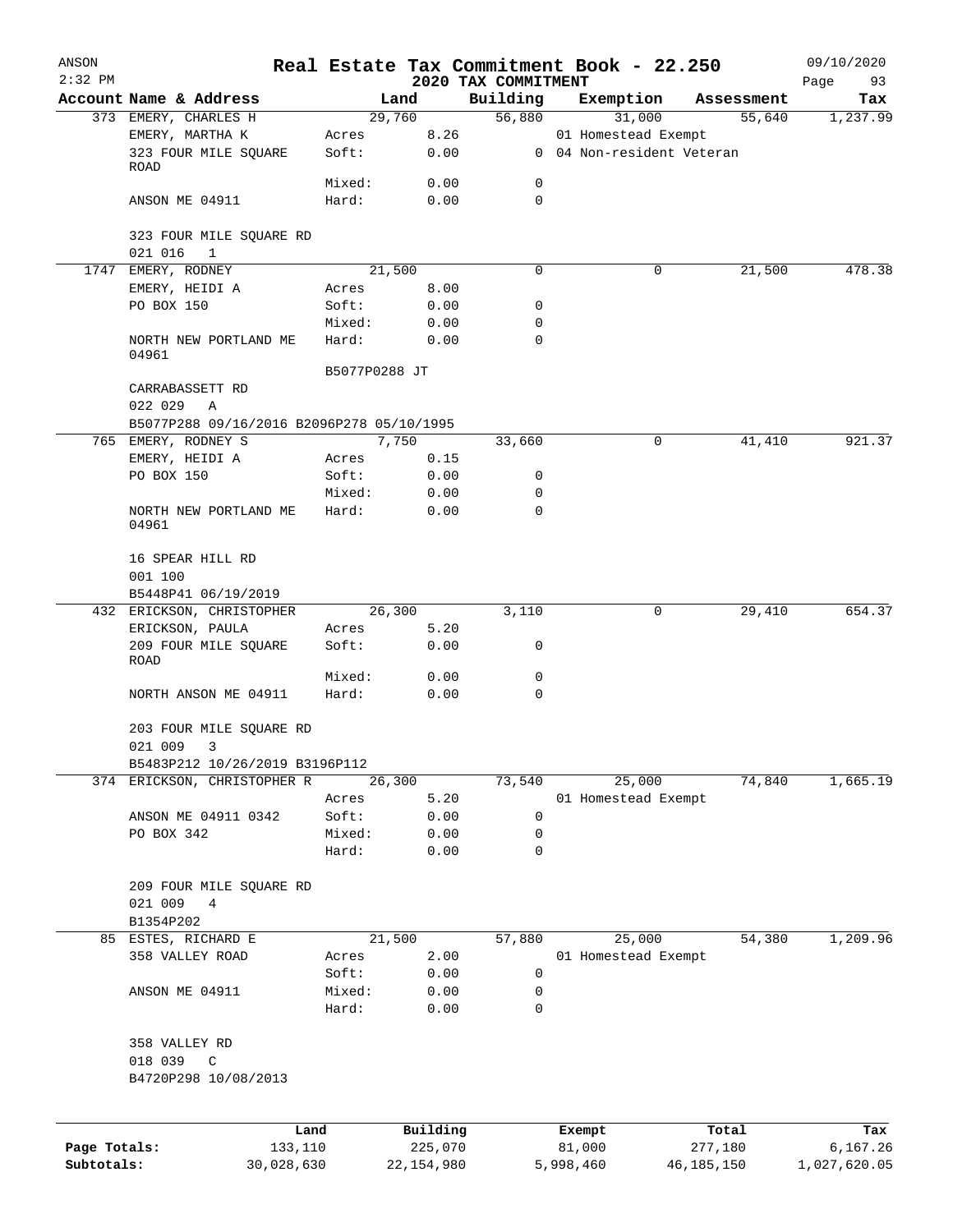| ANSON<br>$2:32$ PM |                              |        |        | Real Estate Tax Commitment Book - 22.250<br>2020 TAX COMMITMENT |                     |            | 09/10/2020<br>94<br>Page |
|--------------------|------------------------------|--------|--------|-----------------------------------------------------------------|---------------------|------------|--------------------------|
|                    | Account Name & Address       |        | Land   | Building                                                        | Exemption           | Assessment | Tax                      |
|                    | 376 ESTY, HENRY A JR         | 45,630 |        | 85,370                                                          | 25,000              | 106,000    | 2,358.50                 |
|                    | ESTY, BETTY A                | Acres  | 27.25  |                                                                 | 01 Homestead Exempt |            |                          |
|                    | 469 CAMPGROUND ROAD          | Soft:  | 0.00   | 0                                                               |                     |            |                          |
|                    |                              | Mixed: | 0.00   | 0                                                               |                     |            |                          |
|                    | NORTH ANSON ME 04958         | Hard:  | 0.00   | 0                                                               |                     |            |                          |
|                    | 469 CAMPGROUND RD            |        |        |                                                                 |                     |            |                          |
|                    | 018 013                      |        |        |                                                                 |                     |            |                          |
| 1300               | B1375P300<br>EVANS, WALTER E |        | 27,970 | 7,270                                                           | 25,000              | 10,240     | 227.84                   |
|                    |                              | Acres  | 6.47   |                                                                 | 01 Homestead Exempt |            |                          |
|                    | ANSON ME 04911 0220          | Soft:  | 0.00   | 0                                                               |                     |            |                          |
|                    | PO BOX 220                   | Mixed: | 0.00   | 0                                                               |                     |            |                          |
|                    |                              | Hard:  | 0.00   | 0                                                               |                     |            |                          |
|                    | 1203 VALLEY RD               |        |        |                                                                 |                     |            |                          |
|                    | 020 027<br>B                 |        |        |                                                                 |                     |            |                          |
|                    | B3059P242                    |        |        |                                                                 |                     |            |                          |
|                    | 383 EVERETT, LEVI ESTATE OF  |        | 23,000 | 3,500                                                           | 0                   | 26,500     | 589.63                   |
|                    | C/O JOSEPH A EVERETTE        | Acres  | 3.00   |                                                                 |                     |            |                          |
|                    | ΙI                           |        |        |                                                                 |                     |            |                          |
|                    | 5600 MANOR DRIVE             | Soft:  | 0.00   | 0                                                               |                     |            |                          |
|                    |                              | Mixed: | 0.00   | 0                                                               |                     |            |                          |
|                    | WOODBINE MD 21797            | Hard:  | 0.00   | 0                                                               |                     |            |                          |
|                    | 50 VALLEY RD                 |        |        |                                                                 |                     |            |                          |
|                    | 018 024                      |        |        |                                                                 |                     |            |                          |
|                    | B819P610                     |        |        |                                                                 |                     |            |                          |
|                    | 388 EVERETT, STEVEN A        |        | 23,300 | 105,630                                                         | 25,000              | 103,930    | 2,312.44                 |
|                    | PO BOX 198                   | Acres  | 3.20   |                                                                 | 01 Homestead Exempt |            |                          |
|                    |                              | Soft:  | 0.00   | 0                                                               |                     |            |                          |
|                    | ANSON ME 04911               | Mixed: | 0.00   | 0                                                               |                     |            |                          |
|                    |                              | Hard:  | 0.00   | 0                                                               |                     |            |                          |
|                    | 54 SPEAR HILL RD             |        |        |                                                                 |                     |            |                          |
|                    | 003 007<br>B                 |        |        |                                                                 |                     |            |                          |
|                    | B2168P52                     |        |        |                                                                 |                     |            |                          |
|                    | 389 EVERETT, STEVEN A        |        | 7,940  | 47,420                                                          | 0                   | 55,360     | 1,231.76                 |
|                    | ANSON COIN LAUNDRY           | Acres  | 0.07   |                                                                 |                     |            |                          |
|                    | PO BOX 198                   | Soft:  | 0.00   | 0                                                               |                     |            |                          |
|                    |                              | Mixed: | 0.00   | 0                                                               |                     |            |                          |
|                    | ANSON ME 04911               | Hard:  | 0.00   | 0                                                               |                     |            |                          |
|                    | 49 MAIN ST                   |        |        |                                                                 |                     |            |                          |
|                    | 001 098                      |        |        |                                                                 |                     |            |                          |
|                    | B2168P52                     |        |        |                                                                 |                     |            |                          |
|                    | 378 EVERETT, STEVEN A        |        | 48,620 | 0                                                               | 0                   | 48,620     | 1,081.79                 |
|                    | PO BOX 198                   | Acres  | 63.14  |                                                                 |                     |            |                          |
|                    |                              | Soft:  | 0.00   | 0                                                               |                     |            |                          |
|                    | ANSON ME 04911               | Mixed: | 0.00   | 0                                                               |                     |            |                          |
|                    |                              | Hard:  | 0.00   | 0                                                               |                     |            |                          |
|                    |                              |        |        |                                                                 |                     |            |                          |
|                    | 010 007                      |        |        |                                                                 |                     |            |                          |
|                    | B1504P85                     |        |        |                                                                 |                     |            |                          |
|                    |                              |        |        |                                                                 |                     |            |                          |
|                    |                              |        |        |                                                                 |                     |            |                          |

|              | Land       | Building   | Exempt    | Total      | Tax          |
|--------------|------------|------------|-----------|------------|--------------|
| Page Totals: | 176,460    | 249,190    | 75,000    | 350,650    | 7,801.96     |
| Subtotals:   | 30,205,090 | 22,404,170 | 6,073,460 | 46,535,800 | 1,035,422.01 |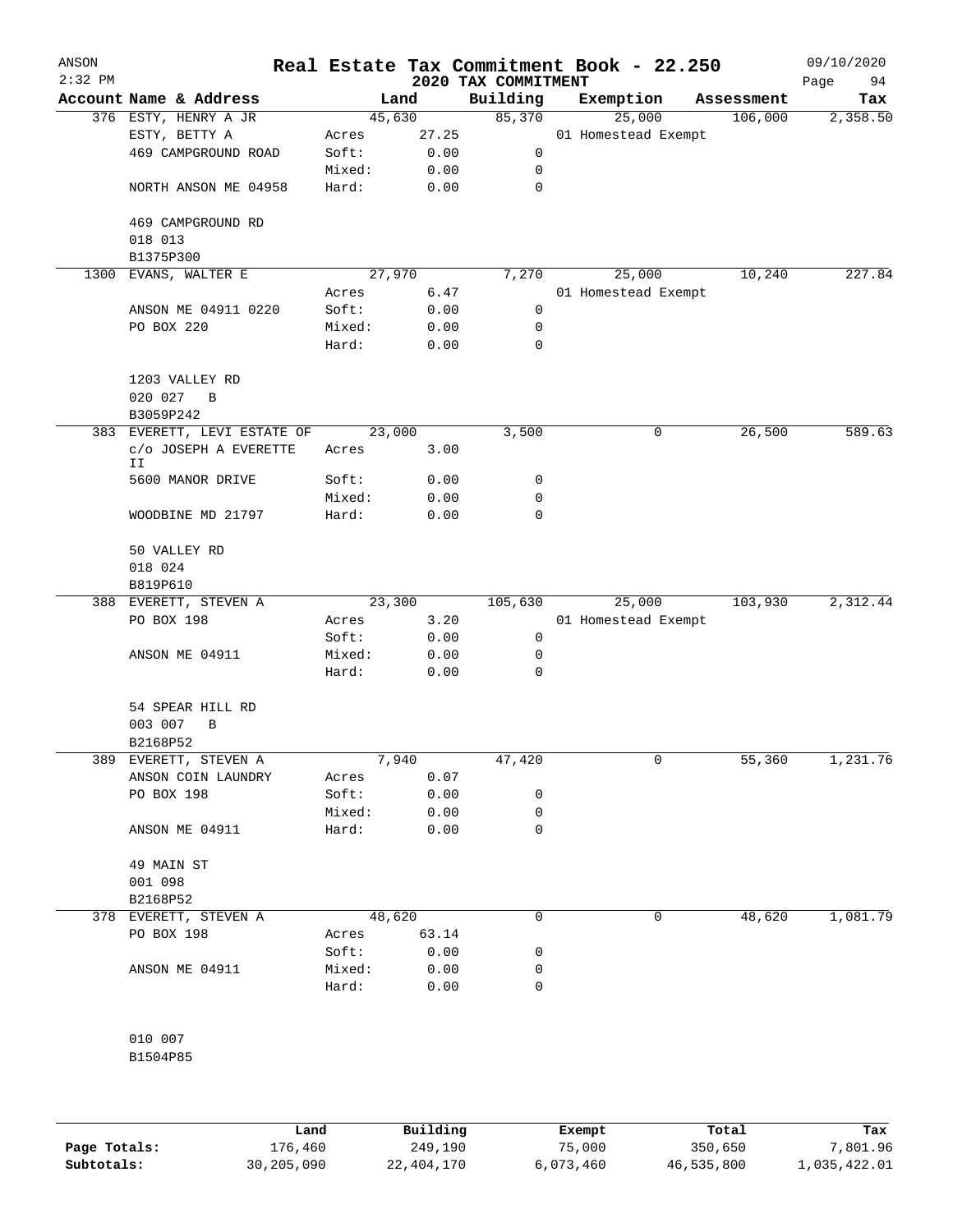| ANSON<br>$2:32$ PM |                                          |                 |        |                     | 2020 TAX COMMITMENT        | Real Estate Tax Commitment Book - 22.250 |          |                  | 09/10/2020<br>95 |
|--------------------|------------------------------------------|-----------------|--------|---------------------|----------------------------|------------------------------------------|----------|------------------|------------------|
|                    | Account Name & Address                   |                 | Land   |                     | Building                   | Exemption                                |          | Assessment       | Page<br>Tax      |
|                    | 1457 EVERETT, STEVEN A                   |                 | 9,060  |                     | $\mathbf 0$                |                                          | $\Omega$ | 9,060            | 201.58           |
|                    | PO BOX 198                               | Acres           |        | 0.57                |                            |                                          |          |                  |                  |
|                    |                                          | Soft:           |        | 0.00                | 0                          |                                          |          |                  |                  |
|                    | ANSON ME 04911                           | Mixed:          |        | 0.00                | 0                          |                                          |          |                  |                  |
|                    |                                          | Hard:           |        | 0.00                | 0                          |                                          |          |                  |                  |
|                    | 003 008<br>B2355P45                      |                 |        |                     |                            |                                          |          |                  |                  |
|                    | 382 EVERETT, STEVEN A.,<br>TRUSTEE       |                 | 27,800 |                     | 113,040                    |                                          | 0        | 140,840          | 3,133.69         |
|                    |                                          | Acres           |        | 6.80                |                            |                                          |          |                  |                  |
|                    | ANSON ME 04911 0198                      | Soft:           |        | 0.00                | 0                          |                                          |          |                  |                  |
|                    | PO BOX 198                               | Mixed:<br>Hard: |        | 0.00<br>0.00        | $\mathbf 0$<br>$\mathbf 0$ |                                          |          |                  |                  |
|                    | 61 HILLTOP RD<br>004 027                 |                 |        |                     |                            |                                          |          |                  |                  |
|                    | B4647P93 04/09/2013                      |                 |        |                     |                            |                                          |          |                  |                  |
|                    | 145 EVERETT, STEVEN A.,<br>TRUSTEE       |                 | 23,830 |                     | 0                          |                                          | 0        | 23,830           | 530.22           |
|                    |                                          | Acres           |        | 10.33               |                            |                                          |          |                  |                  |
|                    | ANSON ME 04911 0198                      | Soft:           |        | 0.00                | 0                          |                                          |          |                  |                  |
|                    | PO BOX 198                               | Mixed:          |        | 0.00                | $\mathbf 0$                |                                          |          |                  |                  |
|                    |                                          | Hard:           |        | 0.00                | $\Omega$                   |                                          |          |                  |                  |
|                    | 010 040<br>1                             |                 |        |                     |                            |                                          |          |                  |                  |
|                    | B4647P93 04/09/2013                      |                 |        |                     |                            |                                          |          |                  |                  |
|                    | 147 EVERETT, STEVEN A.,                  |                 | 7,780  |                     | $\mathsf{O}$               |                                          | 0        | 7,780            | 173.11           |
|                    | TRUSTEE                                  | Acres           |        | 0.42                |                            |                                          |          |                  |                  |
|                    | ANSON ME 04911 0198                      | Soft:           |        | 0.00                | 0                          |                                          |          |                  |                  |
|                    | PO BOX 198                               | Mixed:          |        | 0.00                | 0                          |                                          |          |                  |                  |
|                    |                                          | Hard:           |        | 0.00                | $\mathsf{O}$               |                                          |          |                  |                  |
|                    | 002 032<br>B4647P93 04/09/2013           |                 |        |                     |                            |                                          |          |                  |                  |
| 387                | EVERLITH, RONALD                         |                 | 25,700 |                     | 33,610                     | 25,000                                   |          | 34,310           | 763.40           |
|                    |                                          | Acres           |        | 4.80                |                            | 01 Homestead Exempt                      |          |                  |                  |
|                    | ANSON ME 04911 0382                      | Soft:           |        | 0.00                | 0                          |                                          |          |                  |                  |
|                    | PO BOX 382                               | Mixed:          |        | 0.00                | 0                          |                                          |          |                  |                  |
|                    |                                          | Hard:           |        | 0.00                | 0                          |                                          |          |                  |                  |
|                    | 230 SPENCER RD<br>020 009<br>$\mathbf F$ |                 |        |                     |                            |                                          |          |                  |                  |
|                    | B1997P212                                |                 |        |                     |                            |                                          |          |                  |                  |
|                    | 121 FAHY, THOMAS E                       |                 | 11,800 |                     | 0                          |                                          | 0        | 11,800           | 262.55           |
|                    | FAHY, FARON D                            | Acres           |        | 12.00               |                            |                                          |          |                  |                  |
|                    |                                          | Soft:           |        | 0.00                | 0                          |                                          |          |                  |                  |
|                    | 2017 FOX HOLLOW RD                       | Mixed:          |        | 0.00                | 0                          |                                          |          |                  |                  |
|                    | CARRABASSETT VALLEY ME<br>04947 0000     | Hard:           |        | 0.00                | 0                          |                                          |          |                  |                  |
|                    | 023 016                                  |                 |        |                     |                            |                                          |          |                  |                  |
|                    | B4090P327 01/21/2009                     |                 |        |                     |                            |                                          |          |                  |                  |
| Page Totals:       | 105,970                                  | Land            |        | Building<br>146,650 |                            | Exempt<br>25,000                         |          | Total<br>227,620 | Tax<br>5,064.55  |

**Subtotals:** 30,311,060 22,550,820 6,098,460 46,763,420 1,040,486.56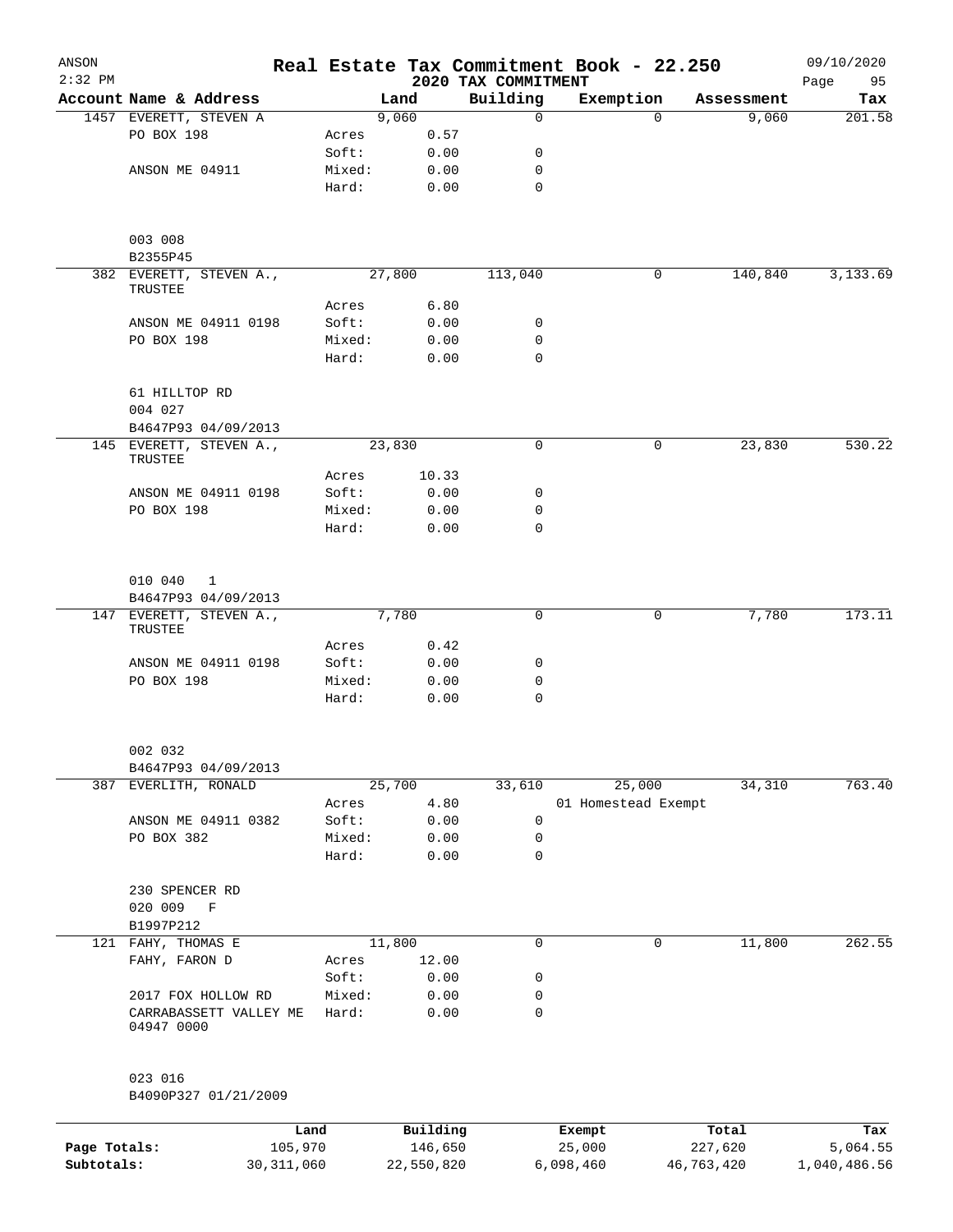| ANSON     |                                                         |             |      |                     | Real Estate Tax Commitment Book - 22.250 |            | 09/10/2020 |
|-----------|---------------------------------------------------------|-------------|------|---------------------|------------------------------------------|------------|------------|
| $2:32$ PM |                                                         |             |      | 2020 TAX COMMITMENT |                                          |            | Page<br>96 |
|           | Account Name & Address                                  |             | Land | Building            | Exemption                                | Assessment | Tax        |
|           | 391 FANCY, ERIC N                                       | 21,040      |      | 103,280             | 25,000                                   | 99,320     | 2,209.87   |
|           | BERGERON, MARY ANN                                      | Acres       | 1.69 |                     | 01 Homestead Exempt                      |            |            |
|           |                                                         | Soft:       | 0.00 | $\mathbf 0$         |                                          |            |            |
|           | PO BOX 1                                                | Mixed:      | 0.00 | 0                   |                                          |            |            |
|           | ANSON ME 04911 0001                                     | Hard:       | 0.00 | 0                   |                                          |            |            |
|           | 85 RANDALL ST                                           |             |      |                     |                                          |            |            |
|           | 010 039 D                                               |             |      |                     |                                          |            |            |
|           | B1694P316                                               |             |      |                     |                                          |            |            |
|           | 394 FARINA, FRANK J                                     | 10,000      |      | 55,570              | 25,000                                   | 40,570     | 902.68     |
|           | FARINA, LINDA                                           | Acres       | 0.25 |                     | 01 Homestead Exempt                      |            |            |
|           |                                                         | Soft:       | 0.00 | 0                   |                                          |            |            |
|           | PO BOX 286                                              | Mixed:      | 0.00 | 0                   |                                          |            |            |
|           | ANSON ME 04911                                          | Hard:       | 0.00 | 0                   |                                          |            |            |
|           | 46 RIVER RD                                             |             |      |                     |                                          |            |            |
|           | 003 083                                                 |             |      |                     |                                          |            |            |
|           | B5060P153 08/10/2016 B4681P172 06/28/2013               |             |      |                     |                                          |            |            |
|           | 779 FARISH, DOUGLAS                                     | 6,500       |      | 0                   | 0                                        | 6,500      | 144.63     |
|           | P O BOX 125                                             | Acres       | 6.00 |                     |                                          |            |            |
|           |                                                         | Soft:       | 0.00 | 0                   |                                          |            |            |
|           | BELGRADE ME 04958                                       | Mixed:      | 0.00 | 0                   |                                          |            |            |
|           |                                                         | Hard:       | 0.00 | 0                   |                                          |            |            |
|           | 017 038                                                 |             |      |                     |                                          |            |            |
|           | B5113P130 12/23/2016                                    |             |      |                     |                                          |            |            |
|           | 343 FARLEY DUNTON, MARY E.                              | 21,780      |      | 49,570              | 25,000                                   | 46,350     | 1,031.29   |
|           | (Life Estate)                                           |             |      |                     |                                          |            |            |
|           | LIVINGSTON, SHARON &<br>LARRY, DUNTON, CLAUDE C<br>JR   | Acres       | 0.79 |                     | 01 Homestead Exempt                      |            |            |
|           |                                                         | Soft:       | 0.00 | 0                   |                                          |            |            |
|           | PO BOX 104                                              | Mixed:      | 0.00 | 0                   |                                          |            |            |
|           | NORTH ANSON ME 04958<br>0104                            | Hard:       | 0.00 | 0                   |                                          |            |            |
|           |                                                         | LIFE ESTATE |      |                     |                                          |            |            |
|           | 5 DEPOT ST                                              |             |      |                     |                                          |            |            |
|           | 005 002                                                 |             |      |                     |                                          |            |            |
|           | B1404P60                                                |             |      |                     |                                          |            |            |
|           | 1069 FARMER, DEREK E                                    | 14,300      |      | 0                   | 0                                        | 14,300     | 318.18     |
|           | 542 FOUR MILE SQUARE<br>ROAD                            | Acres       | 2.53 |                     |                                          |            |            |
|           |                                                         | Soft:       | 0.00 | 0                   |                                          |            |            |
|           | ANSON ME 04950                                          | Mixed:      | 0.00 | 0                   |                                          |            |            |
|           |                                                         | Hard:       | 0.00 | $\Omega$            |                                          |            |            |
|           |                                                         | B5129P0238  |      |                     |                                          |            |            |
|           | 542 FOUR MILE SQUARE RD                                 |             |      |                     |                                          |            |            |
|           | 021 025<br>$\mathbf{1}$<br>B5129P238 02/10/2017 B2473P3 |             |      |                     |                                          |            |            |
|           |                                                         |             |      |                     |                                          |            |            |

|              | Land       | Building   | Exempt    | Total      | Tax          |
|--------------|------------|------------|-----------|------------|--------------|
| Page Totals: | 73,620     | 208,420    | 75,000    | 207,040    | 4,606.65     |
| Subtotals:   | 30,384,680 | 22,759,240 | 6,173,460 | 46,970,460 | 1,045,093.21 |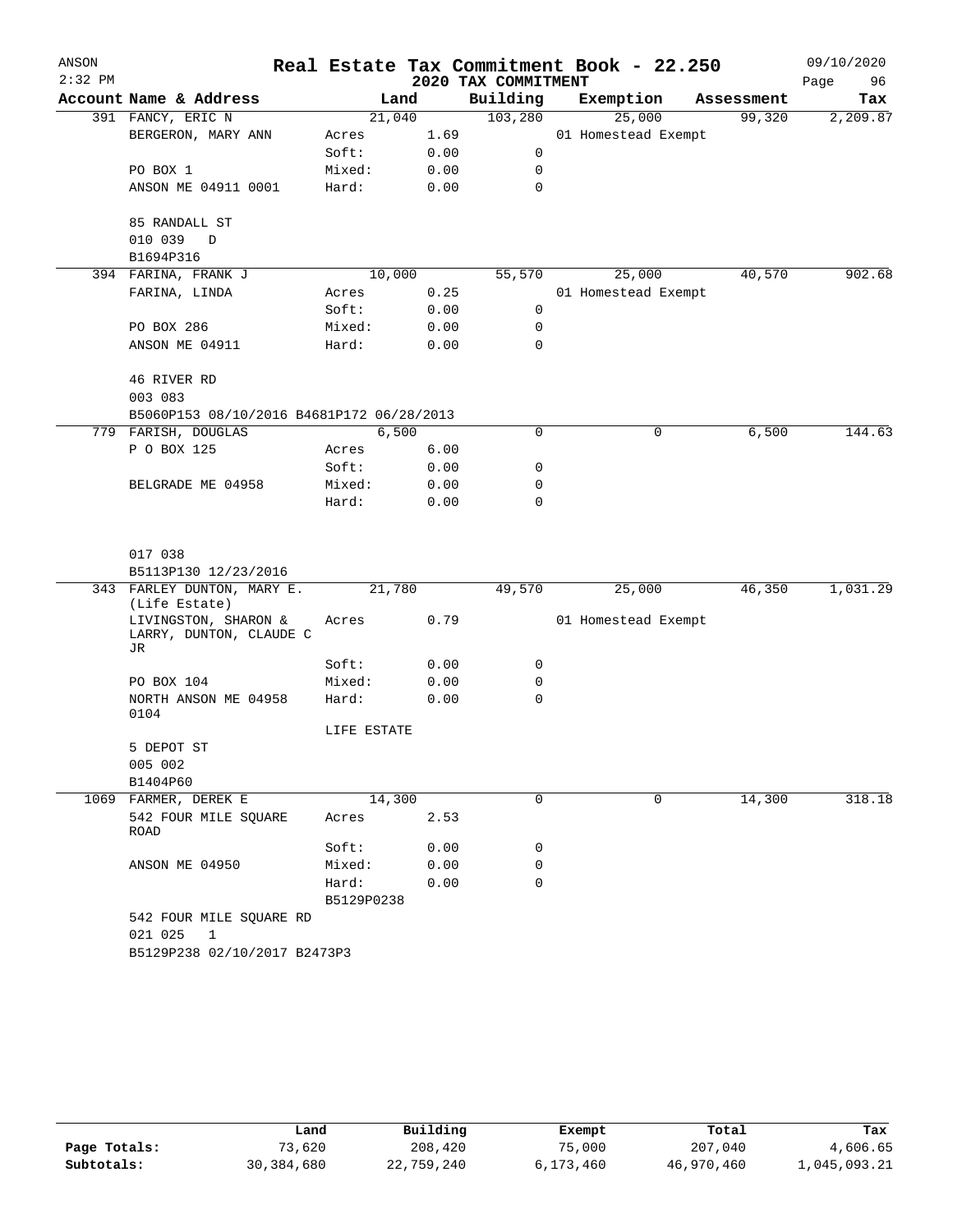| ANSON        |                                                    |                |              |                                 | Real Estate Tax Commitment Book - 22.250 |                     | 09/10/2020        |
|--------------|----------------------------------------------------|----------------|--------------|---------------------------------|------------------------------------------|---------------------|-------------------|
| $2:32$ PM    | Account Name & Address                             |                | Land         | 2020 TAX COMMITMENT<br>Building | Exemption                                | Assessment          | 97<br>Page<br>Tax |
|              | 1070 FARMER, DEREK E                               |                | 31,480       | 82,780                          |                                          | $\Omega$<br>114,260 | 2,542.29          |
|              | 542 FOUR MILE SQUARE<br><b>ROAD</b>                | Acres          | 9.98         |                                 |                                          |                     |                   |
|              |                                                    | Soft:          | 0.00         | 0                               |                                          |                     |                   |
|              | ANSON ME 04950                                     | Mixed:         | 0.00         | 0                               |                                          |                     |                   |
|              |                                                    | Hard:          | 0.00         | 0                               |                                          |                     |                   |
|              |                                                    | B5129P0238     |              |                                 |                                          |                     |                   |
|              | 542 FOUR MILE SQUARE RD<br>021 025                 |                |              |                                 |                                          |                     |                   |
|              | B5129P238 02/10/2017 B4875P324 12/02/2014 B2261P40 |                |              |                                 |                                          |                     |                   |
|              | 332 FARRELL, STEVEN D                              |                | 9,170        | 38,820                          |                                          | 47,990<br>0         | 1,067.78          |
|              | P.O. BOX 134                                       | Acres          | 0.21         |                                 |                                          |                     |                   |
|              |                                                    | Soft:          | 0.00         | 0                               |                                          |                     |                   |
|              | ANSON ME 04911                                     | Mixed:         | 0.00         | 0                               |                                          |                     |                   |
|              |                                                    | Hard:          | 0.00         | 0                               |                                          |                     |                   |
|              |                                                    | B4964P0230     |              |                                 |                                          |                     |                   |
|              | 73 MAIN ST                                         |                |              |                                 |                                          |                     |                   |
|              | 001 092                                            |                |              |                                 |                                          |                     |                   |
|              | B5515P177 01/31/2020                               |                |              |                                 |                                          |                     |                   |
|              | 1470 FARRINGTON, DEBORAH L &                       |                | 23,000       | 74,780                          | 25,000                                   | 72,780              | 1,619.36          |
|              | LEVASSEUR, KATHLEEN L                              | Acres<br>Soft: | 3.00<br>0.00 | 0                               | 01 Homestead Exempt                      |                     |                   |
|              | PO BOX 195                                         | Mixed:         | 0.00         | 0                               |                                          |                     |                   |
|              | ANSON ME 04911 0195                                | Hard:          | 0.00         | 0                               |                                          |                     |                   |
|              |                                                    |                |              |                                 |                                          |                     |                   |
|              | 133 CAMPGROUND RD                                  |                |              |                                 |                                          |                     |                   |
|              | 015 037<br>6                                       |                |              |                                 |                                          |                     |                   |
|              | B3112P321                                          |                |              |                                 |                                          |                     |                   |
| 2036         | FECTEAU, MARK M & JONI<br>L                        |                | 26,000       | 18,660                          |                                          | 0<br>44,660         | 993.69            |
|              | 925 POLAND SPRING ROAD                             | Acres          | 5.00         |                                 |                                          |                     |                   |
|              |                                                    | Soft:          | 0.00         | 0                               |                                          |                     |                   |
|              | CASCO ME 04015                                     | Mixed:         | 0.00         | 0                               |                                          |                     |                   |
|              |                                                    | Hard:          | 0.00         | 0                               |                                          |                     |                   |
|              |                                                    | B5153P033 JT   |              |                                 |                                          |                     |                   |
|              | 595 FOUR MILE SQUARE RD                            |                |              |                                 |                                          |                     |                   |
|              | 020 026<br>G                                       |                |              |                                 |                                          |                     |                   |
| 393          | B5259P162 03/05/2018<br>FEDERAL HOME LOAN          |                |              |                                 |                                          | 0                   | 1,746.63          |
|              | MORTAGE CORPORATION                                | 31,110         |              | 47,390                          |                                          | 78,500              |                   |
|              | 8200 JONES BRANCH DRIVE                            | Acres          | 9.61         |                                 |                                          |                     |                   |
|              |                                                    | Soft:          | 0.00         | 0                               |                                          |                     |                   |
|              | MCLEAN VA 22102                                    | Mixed:         | 0.00         | 0                               |                                          |                     |                   |
|              |                                                    | Hard:          | 0.00         | $\mathbf 0$                     |                                          |                     |                   |
|              | 574 FOUR MILE SQUARE RD                            |                |              |                                 |                                          |                     |                   |
|              | 020 025<br>J                                       |                |              |                                 |                                          |                     |                   |
|              | B5523P222 12/02/2019 B1880P246                     |                |              |                                 |                                          |                     |                   |
|              | 395 FENLASON, RONALD B                             | 24,000         |              | 37,160                          | 31,000                                   | 30,160              | 671.06            |
|              | FENLASON, GAIL A                                   | Acres          | 1.00         |                                 | 01 Homestead Exempt                      |                     |                   |
|              | 326 TOWN FARM ROAD                                 | Soft:          | 0.00         | 0                               | 02 Resident Veteran                      |                     |                   |
|              |                                                    | Mixed:         | 0.00         | $\mathbf 0$                     |                                          |                     |                   |
|              | ANSON ME 04911                                     | Hard:          | 0.00         | 0                               |                                          |                     |                   |
|              | 326 TOWN FARM RD                                   |                |              |                                 |                                          |                     |                   |
|              | 022 014<br>В                                       |                |              |                                 |                                          |                     |                   |
|              | B1921P1 B1034P97                                   |                |              |                                 |                                          |                     |                   |
|              |                                                    |                |              |                                 |                                          |                     |                   |
|              | Land                                               |                | Building     |                                 | Exempt                                   | Total               | Tax               |
| Page Totals: | 144,760                                            |                | 299,590      |                                 | 56,000                                   | 388,350             | 8,640.81          |
| Subtotals:   | 30,529,440                                         |                | 23,058,830   |                                 | 6,229,460                                | 47, 358, 810        | 1,053,734.02      |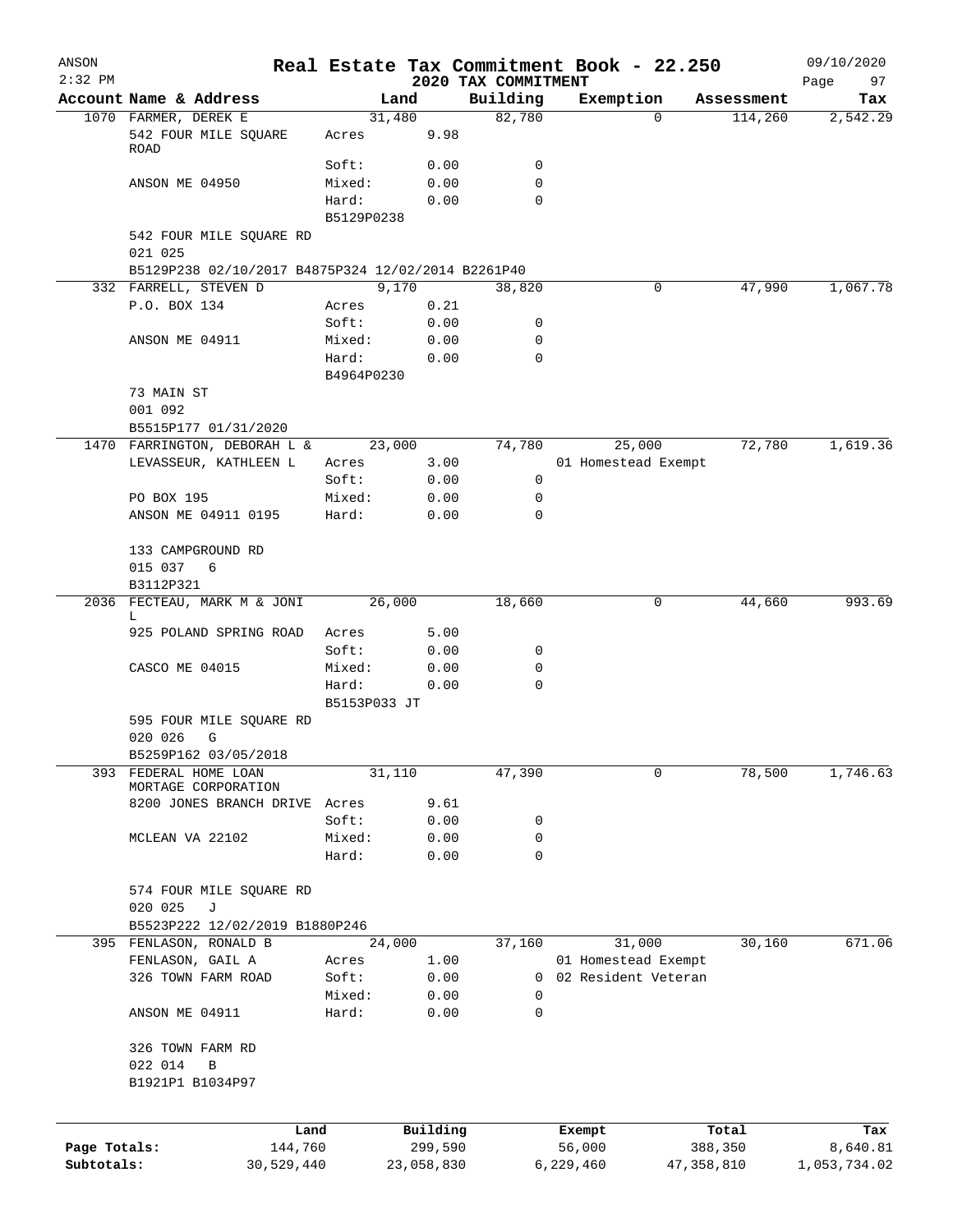| ANSON     |                                                                            |        |        |                     | Real Estate Tax Commitment Book - 22.250 |            | 09/10/2020 |
|-----------|----------------------------------------------------------------------------|--------|--------|---------------------|------------------------------------------|------------|------------|
| $2:32$ PM |                                                                            |        |        | 2020 TAX COMMITMENT |                                          |            | Page<br>98 |
|           | Account Name & Address                                                     |        | Land   | Building            | Exemption                                | Assessment | Tax        |
|           | 1144 FERNALD, JOHN R &                                                     |        | 42,750 | 125,920             | 25,000                                   | 143,670    | 3,196.66   |
|           | COWAN, TERI J                                                              | Acres  | 21.50  |                     | 01 Homestead Exempt                      |            |            |
|           |                                                                            | Soft:  | 0.00   | 0                   |                                          |            |            |
|           | 948 MAYHEW RD                                                              | Mixed: | 0.00   | 0                   |                                          |            |            |
|           | ANSON ME 04911                                                             | Hard:  | 0.00   | 0                   |                                          |            |            |
|           | 948 MAYHEW RD<br>011 009<br>$\mathbb D$                                    |        |        |                     |                                          |            |            |
|           | B4310P78 06/16/2010 B4171P138 07/29/2009 B4163P167<br>07/14/2009 B2258P229 |        |        |                     |                                          |            |            |
|           | 400 FIFIELD, MICHAEL G                                                     | 48,250 |        | 15,790              | 0                                        | 64,040     | 1,424.89   |
|           |                                                                            | Acres  | 50.00  |                     |                                          |            |            |
|           | FAIRLEE VT 05045 0000                                                      | Soft:  | 0.00   | 0                   |                                          |            |            |
|           | 1123 TERRY HILL RD                                                         | Mixed: | 0.00   | $\mathbf 0$         |                                          |            |            |
|           |                                                                            | Hard:  | 0.00   | 0                   |                                          |            |            |
|           | 204 PARLIN ROAD                                                            |        |        |                     |                                          |            |            |
|           | 019 025                                                                    |        |        |                     |                                          |            |            |
|           | B1645P292                                                                  |        |        |                     |                                          |            |            |
|           | 1271 FILES, CATHERINE                                                      |        | 1,750  | 0                   | 0                                        | 1,750      | 38.94      |
|           |                                                                            | Acres  | 11.00  |                     |                                          |            |            |
|           | N. STONINGTON CT 06359<br>0000                                             | Soft:  | 0.00   | 0                   |                                          |            |            |
|           | 62 BUTTON RD                                                               | Mixed: | 11.00  | 1,749               |                                          |            |            |
|           |                                                                            | Hard:  | 0.00   | 0                   |                                          |            |            |
|           |                                                                            | TG     |        |                     |                                          |            |            |
|           | 023 015<br>G                                                               |        |        |                     |                                          |            |            |
|           | B3996P140 04/17/2008                                                       |        |        |                     |                                          |            |            |
|           | 1272 FILES, CATHERINE                                                      | 13,590 |        | 0                   | 0                                        | 13,590     | 302.38     |
|           |                                                                            | Acres  | 11.00  |                     |                                          |            |            |
|           | N. STONINGTON CT 06359<br>0000                                             | Soft:  | 0.00   | 0                   |                                          |            |            |
|           | 62 BUTTON RD                                                               | Mixed: | 10.00  | 1,590               |                                          |            |            |
|           |                                                                            | Hard:  | 0.00   | 0                   |                                          |            |            |
|           |                                                                            | TG     |        |                     |                                          |            |            |
|           | 242 FAHI POND RD<br>023 015 3                                              |        |        |                     |                                          |            |            |
|           | B3996P140 04/17/2008                                                       |        |        |                     |                                          |            |            |
| 1340      | FIRST CONGREGATIONAL                                                       | 21,500 |        | 82,770              | 20,000                                   | 84,270     | 1,875.01   |
|           | CHURCH                                                                     |        |        |                     |                                          |            |            |
|           | CHURCH OF NORTH ANSON                                                      | Acres  | 2.00   |                     | 16 Parsonage 652-1G                      |            |            |
|           |                                                                            | Soft:  | 0.00   | 0                   |                                          |            |            |
|           | PO BOX 247                                                                 | Mixed: | 0.00   | 0                   |                                          |            |            |
|           | NORTH ANSON ME 04958<br>0247                                               | Hard:  | 0.00   | 0                   |                                          |            |            |
|           | 23 ELM ST                                                                  |        |        |                     |                                          |            |            |
|           | 006 053                                                                    |        |        |                     |                                          |            |            |
|           | B1936P1                                                                    |        |        |                     |                                          |            |            |

|              | Land       | Building     | Exempt    | Total      | Tax          |  |
|--------------|------------|--------------|-----------|------------|--------------|--|
| Page Totals: | 127.840    | 224,480      | 45,000    | 307,320    | 6,837.88     |  |
| Subtotals:   | 30,657,280 | 23, 283, 310 | 6,274,460 | 47,666,130 | l,060,571.90 |  |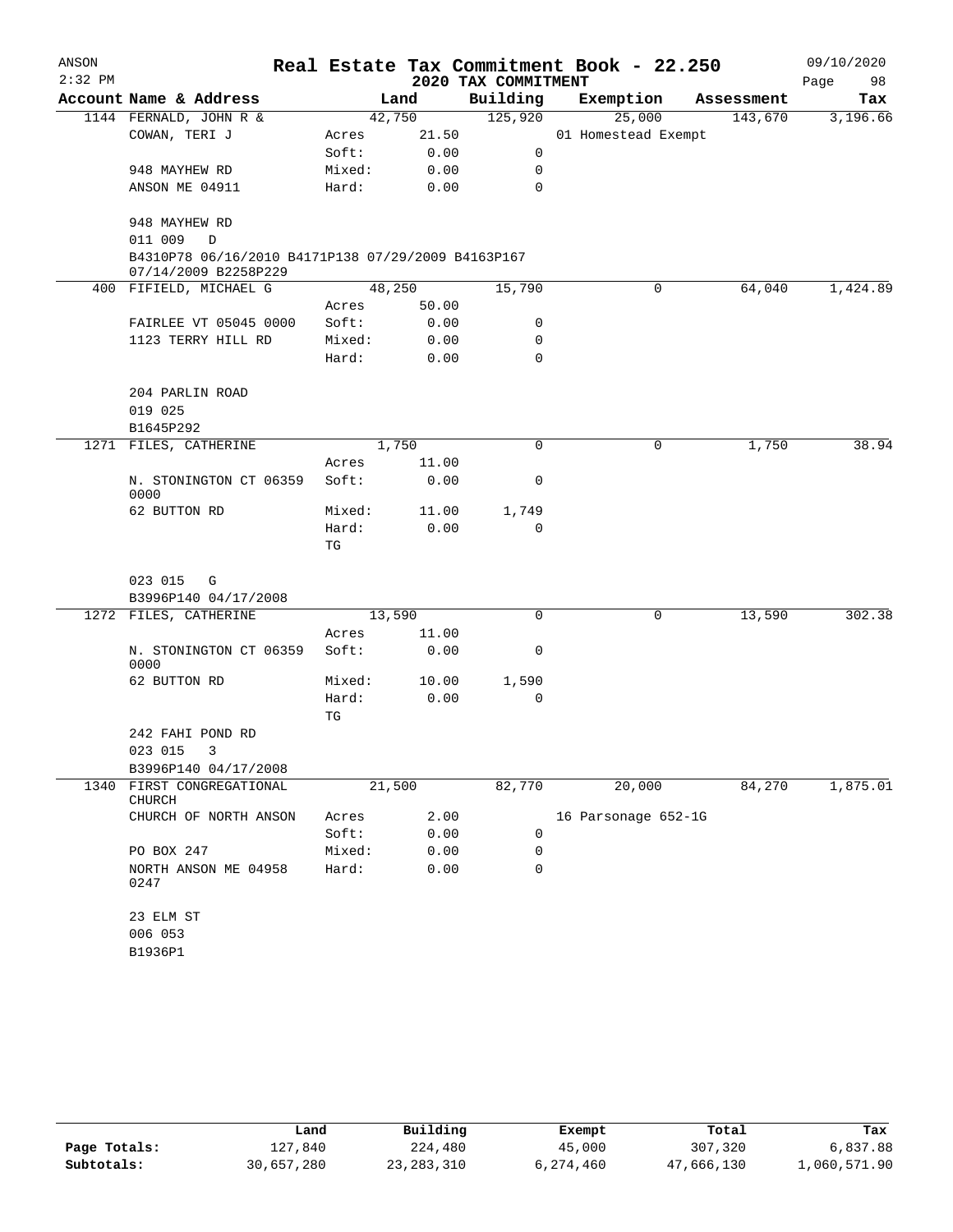| ANSON<br>$2:32$ PM |                                               |                |                 | 2020 TAX COMMITMENT | Real Estate Tax Commitment Book - 22.250 |            | 09/10/2020<br>99<br>Page |
|--------------------|-----------------------------------------------|----------------|-----------------|---------------------|------------------------------------------|------------|--------------------------|
|                    | Account Name & Address                        |                | Land            | Building            | Exemption                                | Assessment | Tax                      |
|                    | 1859 FIRST CONGREGATIONAL<br>CHURCH           |                | 9,590           | 206,370             | 215,960                                  | 0          | 0.00                     |
|                    | <b>CHURCH</b>                                 | Acres          | 0.23            |                     | 14 Church 652-1G                         |            |                          |
|                    |                                               | Soft:          | 0.00            | 0                   |                                          |            |                          |
|                    | PO BOX 247                                    | Mixed:         | 0.00            | 0                   |                                          |            |                          |
|                    | NORTH ANSON ME 04958<br>0247                  | Hard:          | 0.00            | 0                   |                                          |            |                          |
|                    | 21 ELM ST                                     |                |                 |                     |                                          |            |                          |
|                    | 006 055                                       |                |                 |                     |                                          |            |                          |
|                    | 401 FISHER, ALBERT G III<br>PO BOX 594        | Acres          | 35,500<br>14.00 | 50,510              | 25,000<br>01 Homestead Exempt            | 61,010     | 1,357.47                 |
|                    |                                               | Soft:          | 0.00            | 0                   |                                          |            |                          |
|                    | NORTH ANSON ME 04958                          | Mixed:         | 0.00            | 0                   |                                          |            |                          |
|                    |                                               | Hard:          | 0.00            | $\mathbf 0$         |                                          |            |                          |
|                    | 140 SKIDMORE RD                               |                |                 |                     |                                          |            |                          |
|                    | 023 014<br>1                                  |                |                 |                     |                                          |            |                          |
|                    | B1453P119                                     |                |                 |                     |                                          |            |                          |
|                    | 871 FISHER, W CLIFFORD                        |                | 21,500          | 69,310              | 0                                        | 90,810     | 2,020.52                 |
|                    |                                               | Acres          | 2.00            |                     |                                          |            |                          |
|                    | BRUNSWICK ME 04011 0000 Soft:<br>13 SCHOOL ST | Mixed:         | 0.00            | 0<br>0              |                                          |            |                          |
|                    |                                               | Hard:          | 0.00<br>0.00    | 0                   |                                          |            |                          |
|                    | 26 UNION ST                                   |                |                 |                     |                                          |            |                          |
|                    | 005 011                                       |                |                 |                     |                                          |            |                          |
|                    | B1733P156                                     |                |                 |                     |                                          |            |                          |
|                    | 1134 FISHER, WAYNE E<br>FISHER, MARIA         | Acres          | 53,500<br>47.00 | 22,450              | 0                                        | 75,950     | 1,689.89                 |
|                    |                                               | Soft:          | 0.00            | 0                   |                                          |            |                          |
|                    | 26 PEQUOT RD                                  | Mixed:         | 0.00            | 0                   |                                          |            |                          |
|                    | MASHPEE MA 02649 0000                         | Hard:          | 0.00            | $\mathbf 0$         |                                          |            |                          |
|                    | 838 HORSEBACK RD                              |                |                 |                     |                                          |            |                          |
|                    | 019 036                                       |                |                 |                     |                                          |            |                          |
|                    | B2982P290                                     |                |                 |                     |                                          |            |                          |
|                    | 404 FITZGERALD, SALMA<br>9 FAYETTE ST         | 40,280         | 21.78           | 3,110               |                                          | 43,390     | 965.43                   |
|                    | UNIT <sub>2</sub>                             | Acres<br>Soft: | 0.00            | 0                   |                                          |            |                          |
|                    | BEVERLY MA 01915 0000                         | Mixed:         | 0.00            | $\mathsf{O}$        |                                          |            |                          |
|                    |                                               | Hard:          | 0.00            | $\mathbf 0$         |                                          |            |                          |
|                    | 151 FOUR MILE SQUARE RD                       |                |                 |                     |                                          |            |                          |
|                    | 021 008<br>2<br>B2861P7                       |                |                 |                     |                                          |            |                          |
|                    | 1731 FITZMAURICE, CYNTHIA L                   |                | 35,250          | 99,530              | 25,000                                   | 109,780    | 2,442.61                 |
|                    | FITZMAURICE, ALLAN R                          | Acres          | 13.75           |                     | 01 Homestead Exempt                      |            |                          |
|                    | 611 HORSEBACK ROAD                            | Soft:          | 0.00            | 0                   |                                          |            |                          |
|                    |                                               | Mixed:         | 0.00            | 0                   |                                          |            |                          |
|                    | ANSON ME 04911                                | Hard:          | 0.00            | 0                   |                                          |            |                          |
|                    | 611 HORSEBACK RD                              |                |                 |                     |                                          |            |                          |
|                    | 019 001 1<br>B5273P216 04/25/2018             |                |                 |                     |                                          |            |                          |
|                    |                                               |                |                 |                     |                                          |            |                          |

|              | Land       | Building   | Exempt    | Total      | Tax          |
|--------------|------------|------------|-----------|------------|--------------|
| Page Totals: | 195,620    | 451,280    | 265,960   | 380,940    | 8,475.92     |
| Subtotals:   | 30,852,900 | 23,734,590 | 6,540,420 | 48,047,070 | 1,069,047.82 |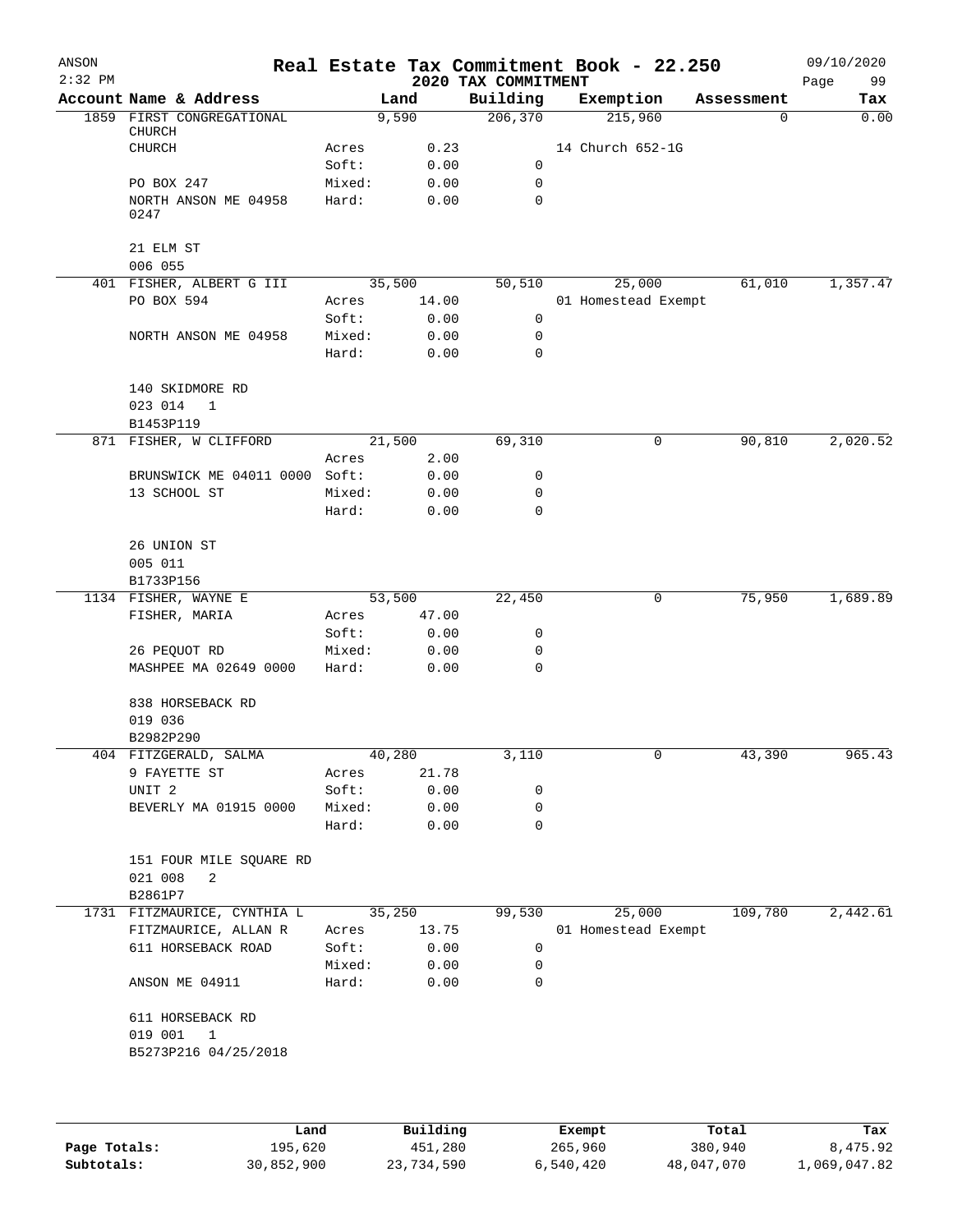| ANSON     |                          |             |       |                     | Real Estate Tax Commitment Book - 22.250 |          |            | 09/10/2020  |
|-----------|--------------------------|-------------|-------|---------------------|------------------------------------------|----------|------------|-------------|
| $2:32$ PM |                          |             |       | 2020 TAX COMMITMENT |                                          |          |            | 100<br>Page |
|           | Account Name & Address   | Land        |       | Building            | Exemption                                |          | Assessment | Tax         |
|           | 894 FLAGG, MELISSA &     | 17,750      |       | 30,860              |                                          | $\Omega$ | 48,610     | 1,081.57    |
|           | VOTER, MICHAEL           | Acres       | 2.83  |                     |                                          |          |            |             |
|           |                          | Soft:       | 0.00  | 0                   |                                          |          |            |             |
|           | PO BOX 287               | Mixed:      | 0.00  | 0                   |                                          |          |            |             |
|           | ANSON ME 04911 0000      | Hard:       | 0.00  | $\mathbf 0$         |                                          |          |            |             |
|           | 195 FAHI POND RD         |             |       |                     |                                          |          |            |             |
|           | 024 011 C                |             |       |                     |                                          |          |            |             |
|           | B2355P79                 |             |       |                     |                                          |          |            |             |
|           | 406 FLANAGIN, CHESTER E  | 31,500      |       | 69,540              | 25,000                                   |          | 76,040     | 1,691.89    |
|           | FLANAGIN, ELAINE D       | Acres       | 6.50  |                     | 01 Homestead Exempt                      |          |            |             |
|           |                          | Soft:       | 0.00  | 0                   |                                          |          |            |             |
|           | PO BOX 278               | Mixed:      | 0.00  | 0                   |                                          |          |            |             |
|           | ANSON ME 04911 0278      | Hard:       | 0.00  | 0                   |                                          |          |            |             |
|           |                          | LIFE ESTATE |       |                     |                                          |          |            |             |
|           | 101 PREBLE AVE           |             |       |                     |                                          |          |            |             |
|           | 004 004                  |             |       |                     |                                          |          |            |             |
|           | B4001P63 05/22/2008      |             |       |                     |                                          |          |            |             |
|           | 407 FLANAGIN, CHESTER E  |             | 0     | 9,460               |                                          | 0        | 9,460      | 210.49      |
|           |                          |             |       |                     |                                          |          |            |             |
|           | ANSON ME 04911 0278      |             |       |                     |                                          |          |            |             |
|           | PO BOX 278               |             |       |                     |                                          |          |            |             |
|           |                          |             |       |                     |                                          |          |            |             |
|           |                          | LIFE ESTATE |       |                     |                                          |          |            |             |
|           | 107 PREBLE AVE           |             |       |                     |                                          |          |            |             |
|           | 004 004<br>ON            |             |       |                     |                                          |          |            |             |
|           | 1773 FLANAGIN, CINDY J   | 22,700      |       | 46,980              | 25,000                                   |          | 44,680     | 994.13      |
|           | FLANAGIN, JASON P        | Acres       | 2.80  |                     | 01 Homestead Exempt                      |          |            |             |
|           | 524 HORSEBACK ROAD       | Soft:       | 0.00  | 0                   |                                          |          |            |             |
|           |                          | Mixed:      | 0.00  | 0                   |                                          |          |            |             |
|           | ANSON ME 04911           | Hard:       | 0.00  | 0                   |                                          |          |            |             |
|           |                          |             |       |                     |                                          |          |            |             |
|           | 524 HORSEBACK RD         |             |       |                     |                                          |          |            |             |
|           | 014 011 E                |             |       |                     |                                          |          |            |             |
|           | B3191P308                |             |       |                     |                                          |          |            |             |
|           | 2010 FLANAGIN, CINDY J   | 17,470      |       | 0                   |                                          | 0        | 17,470     | 388.71      |
|           | 524 HORSEBACK ROAD       | Acres       | 19.20 |                     |                                          |          |            |             |
|           |                          | Soft:       | 1.00  | 112                 |                                          |          |            |             |
|           | ANSON ME 04911           | Mixed:      | 14.20 | 2,258               |                                          |          |            |             |
|           |                          | Hard:       | 0.00  | 0                   |                                          |          |            |             |
|           | HORSEBACK ROAD           |             |       |                     |                                          |          |            |             |
|           | 014 011 I                |             |       |                     |                                          |          |            |             |
|           | 848 FLANAGIN, JONATHAN J | 6,630       |       | 47,310              |                                          | 0        | 53,940     | 1,200.17    |
|           | PO BOX 619               | Acres       | 0.11  |                     |                                          |          |            |             |
|           |                          | Soft:       | 0.00  | 0                   |                                          |          |            |             |
|           | ANSON ME 04911           | Mixed:      | 0.00  | 0                   |                                          |          |            |             |
|           |                          | Hard:       | 0.00  | 0                   |                                          |          |            |             |
|           |                          |             |       |                     |                                          |          |            |             |
|           | 17 FINCH ST              |             |       |                     |                                          |          |            |             |
|           | 003 060                  |             |       |                     |                                          |          |            |             |
|           | B5469P154 09/30/2019     |             |       |                     |                                          |          |            |             |
|           |                          |             |       |                     |                                          |          |            |             |
|           |                          |             |       |                     |                                          |          |            |             |
|           |                          |             |       |                     |                                          |          |            |             |
|           |                          |             |       |                     |                                          |          |            |             |

|              | Land       | Building   | Exempt    | Total      | Tax          |
|--------------|------------|------------|-----------|------------|--------------|
| Page Totals: | 96,050     | 204,150    | 50,000    | 250,200    | 5,566.96     |
| Subtotals:   | 30,948,950 | 23,938,740 | 6,590,420 | 48,297,270 | l,074,614.78 |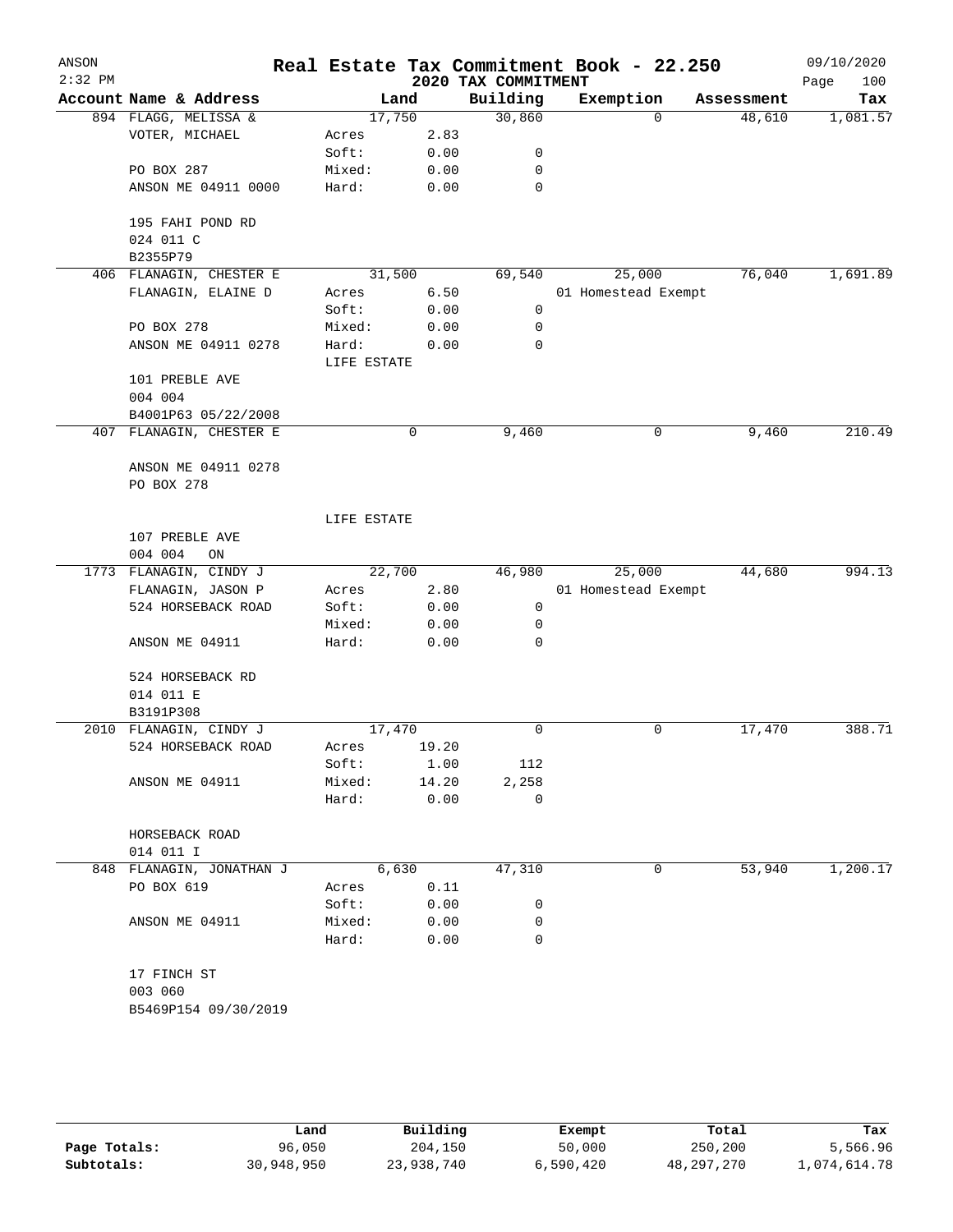| ANSON<br>$2:32$ PM |                                          |           |        | 2020 TAX COMMITMENT | Real Estate Tax Commitment Book - 22.250 |            | 09/10/2020<br>Page<br>101 |
|--------------------|------------------------------------------|-----------|--------|---------------------|------------------------------------------|------------|---------------------------|
|                    | Account Name & Address                   |           | Land   | Building            | Exemption                                | Assessment | Tax                       |
|                    | 628 FLANAGIN, MELISSA L                  |           | 18,550 | 61,040              | 0                                        | 79,590     | 1,770.88                  |
|                    | PO BOX 184                               | Acres     | 0.86   |                     |                                          |            |                           |
|                    |                                          | Soft:     | 0.00   | 0                   |                                          |            |                           |
|                    | ANSON ME 04911                           | Mixed:    | 0.00   | 0                   |                                          |            |                           |
|                    |                                          | Hard:     | 0.00   | 0                   |                                          |            |                           |
|                    |                                          | B5037P032 |        |                     |                                          |            |                           |
|                    | 539 HORSEBACK RD                         |           |        |                     |                                          |            |                           |
|                    | 014 010 1                                |           |        |                     |                                          |            |                           |
|                    | B5037P32 06/10/2016 B5060P125 08/10/2016 |           |        |                     |                                          |            |                           |
|                    | 833 FLANAGIN, PATRICK M                  |           | 10,770 | 52,840              | 25,000                                   | 38,610     | 859.07                    |
|                    | PO BOX 522                               | Acres     | 0.29   |                     | 01 Homestead Exempt                      |            |                           |
|                    |                                          | Soft:     | 0.00   | 0                   |                                          |            |                           |
|                    | ANSON ME 04911                           | Mixed:    | 0.00   | 0                   |                                          |            |                           |
|                    |                                          | Hard:     | 0.00   | $\mathbf 0$         |                                          |            |                           |
|                    |                                          |           |        |                     |                                          |            |                           |
|                    | 13 FINCH ST                              |           |        |                     |                                          |            |                           |
|                    | 003 061                                  |           |        |                     |                                          |            |                           |
|                    | B4050P282 09/05/2008                     |           |        |                     |                                          |            |                           |
|                    | 2042 FLECK, DOUGLAS J                    |           | 11,460 | 0                   | 0                                        | 11,460     | 254.99                    |
|                    | 600 COUNTY ROAD                          | Acres     | 68.40  |                     |                                          |            |                           |
|                    |                                          | Soft:     | 0.00   | 0                   |                                          |            |                           |
|                    | POCASSET MA 02559                        | Mixed:    | 15.00  | 2,385               |                                          |            |                           |
|                    |                                          | Hard:     | 53.40  | 9,078               |                                          |            |                           |
|                    |                                          |           |        |                     |                                          |            |                           |
|                    | OFF GREENFEAF ROAD                       |           |        |                     |                                          |            |                           |
|                    | 013 025 D                                |           |        |                     |                                          |            |                           |
|                    | B5392P51 03/18/2019                      |           |        |                     |                                          |            |                           |
|                    | 627 FLETCHER, CHRISTINE                  |           | 15,490 | 9,100               | 0                                        | 24,590     | 547.13                    |
|                    | PO BOX 493                               | Acres     | 0.60   |                     |                                          |            |                           |
|                    |                                          | Soft:     | 0.00   | 0                   |                                          |            |                           |
|                    | ANSON ME 04911                           | Mixed:    | 0.00   | 0                   |                                          |            |                           |
|                    |                                          | Hard:     | 0.00   | $\mathbf 0$         |                                          |            |                           |
|                    |                                          |           |        |                     |                                          |            |                           |
|                    | 306 RIVER RD                             |           |        |                     |                                          |            |                           |
|                    | 016 003                                  |           |        |                     |                                          |            |                           |
|                    | B5482P164 10/30/2019                     |           |        |                     |                                          |            |                           |
|                    | 410 FLETCHER, DAVID W                    |           | 42,500 | $\mathbf 0$         | 0                                        | 42,500     | 945.63                    |
|                    | 160 HILTON HILL ROAD                     | Acres     | 53.00  |                     |                                          |            |                           |
|                    |                                          | Soft:     | 0.00   | 0                   |                                          |            |                           |
|                    | ANSON ME 04911                           | Mixed:    | 0.00   | 0                   |                                          |            |                           |
|                    |                                          | Hard:     | 0.00   | $\mathbf 0$         |                                          |            |                           |
|                    |                                          |           |        |                     |                                          |            |                           |
|                    | HILTON HILL ROAD                         |           |        |                     |                                          |            |                           |
|                    | 010 025                                  |           |        |                     |                                          |            |                           |
|                    | B4872P246 B4109P163 03/12/2009           |           |        |                     |                                          |            |                           |
|                    | 411 FLETCHER, DAVID W                    |           | 40,000 | 78,240              | 25,000                                   | 93,240     | 2,074.59                  |
|                    | 160 HILTON HILL ROAD                     | Acres     | 14.50  |                     | 01 Homestead Exempt                      |            |                           |
|                    |                                          | Soft:     | 0.00   | 0                   |                                          |            |                           |
|                    | ANSON ME 04911                           | Mixed:    | 0.00   | 0                   |                                          |            |                           |
|                    |                                          | Hard:     | 0.00   | 0                   |                                          |            |                           |
|                    |                                          |           |        |                     |                                          |            |                           |
|                    | 160 HILTON HILL RD                       |           |        |                     |                                          |            |                           |
|                    | 010 018                                  |           |        |                     |                                          |            |                           |
|                    | B4872P246 01/26/2015                     |           |        |                     |                                          |            |                           |
|                    |                                          |           |        |                     |                                          |            |                           |
|                    |                                          |           |        |                     |                                          |            |                           |
|                    |                                          |           |        |                     |                                          |            |                           |
|                    |                                          |           |        |                     |                                          |            |                           |

|              | Land       | Building     | Exempt    | Total      | Tax          |
|--------------|------------|--------------|-----------|------------|--------------|
| Page Totals: | 138,770    | 201,220      | 50,000    | 289,990    | 6,452.29     |
| Subtotals:   | 31,087,720 | 24, 139, 960 | 6,640,420 | 48,587,260 | 1,081,067.07 |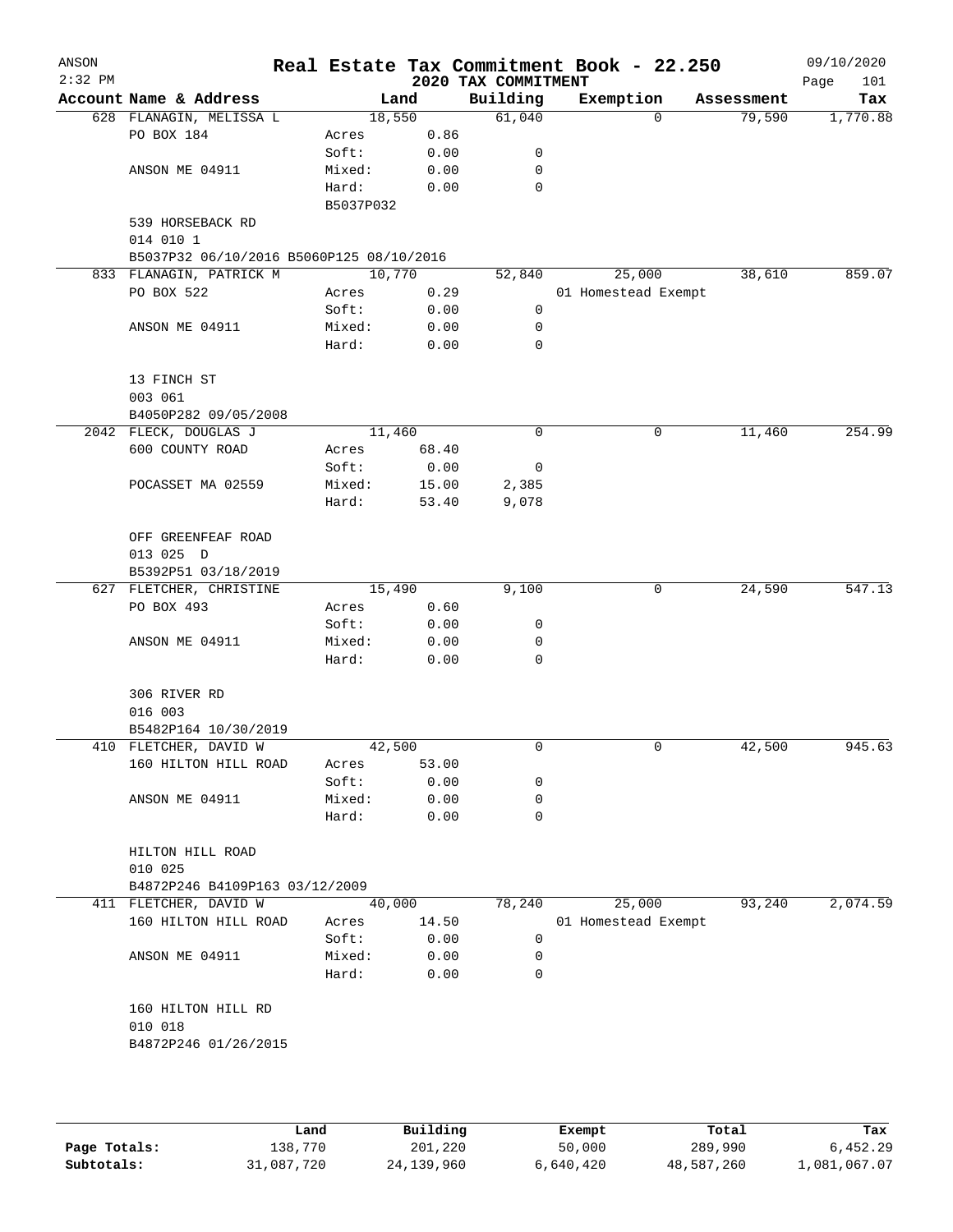| ANSON<br>$2:32$ PM |                         |        |         | 2020 TAX COMMITMENT | Real Estate Tax Commitment Book - 22.250 |            | 09/10/2020<br>102<br>Page |
|--------------------|-------------------------|--------|---------|---------------------|------------------------------------------|------------|---------------------------|
|                    | Account Name & Address  |        | Land    | Building            | Exemption                                | Assessment | Tax                       |
|                    | 408 FLETCHER, DENNIS E  |        | 19,360  | 89,940              | 25,000                                   | 84,300     | 1,875.68                  |
|                    | FLETCHER, LINDA S       | Acres  | 0.59    |                     | 01 Homestead Exempt                      |            |                           |
|                    | 221 RIVER ROAD          | Soft:  | 0.00    | 0                   |                                          |            |                           |
|                    |                         | Mixed: | 0.00    | 0                   |                                          |            |                           |
|                    | NORTH ANSON ME 04958    | Hard:  | 0.00    | 0                   |                                          |            |                           |
|                    | 221 RIVER RD            |        |         |                     |                                          |            |                           |
|                    | 015 069<br>A            |        |         |                     |                                          |            |                           |
|                    | B1105P143               |        |         |                     |                                          |            |                           |
|                    | 2005 FLETCHER, DENNIS E |        | 72, 300 | 19,270              | 0                                        | 91,570     | 2,037.43                  |
|                    | 221 RIVER ROAD          | Acres  | 83.00   |                     |                                          |            |                           |
|                    |                         | Soft:  | 0.00    | 0                   |                                          |            |                           |
|                    | NORTH ANSON ME 04958    | Mixed: | 0.00    | 0                   |                                          |            |                           |
|                    |                         | Hard:  | 0.00    | 0                   |                                          |            |                           |
|                    | PEASE HILL ROAD         |        |         |                     |                                          |            |                           |
|                    | 010 018<br>Α            |        |         |                     |                                          |            |                           |
|                    | B4872P245 01/26/2015    |        |         |                     |                                          |            |                           |
|                    | 1042 FLINT, ANDREW      |        | 31,500  | 51,390              | 0                                        | 82,890     | 1,844.30                  |
|                    | GILMAN, HALLIE          | Acres  | 10.00   |                     |                                          |            |                           |
|                    | 29 PARK STREET          | Soft:  | 0.00    | 0                   |                                          |            |                           |
|                    |                         | Mixed: | 0.00    | 0                   |                                          |            |                           |
|                    | PORTLAND ME 04101       | Hard:  | 0.00    | 0                   |                                          |            |                           |
|                    | 333 SOLON RD            |        |         |                     |                                          |            |                           |
|                    | 024 026                 |        |         |                     |                                          |            |                           |
|                    | B5488P270 11/15/2019    |        |         |                     |                                          |            |                           |
|                    | 417 FORRISTER, GLEN P   |        | 23,900  | 0                   | 0                                        | 23,900     | 531.78                    |
|                    | 95 CARRABASSETT ROAD    | Acres  | 10.40   |                     |                                          |            |                           |
|                    |                         | Soft:  | 0.00    | 0                   |                                          |            |                           |
|                    | NORTH ANSON ME 04958    | Mixed: | 0.00    | 0                   |                                          |            |                           |
|                    |                         | Hard:  | 0.00    | 0                   |                                          |            |                           |
|                    |                         |        |         |                     |                                          |            |                           |
|                    | 022 021                 |        |         |                     |                                          |            |                           |
|                    | B1179P116               |        |         |                     |                                          |            |                           |
|                    | 418 FORRISTER, GLEN P   |        | 28,800  | 35,010              | 0                                        | 63,810     | 1,419.77                  |
|                    | 95 CARRABASSETT ROAD    | Acres  | 7.30    |                     |                                          |            |                           |
|                    |                         | Soft:  | 0.00    | 0                   |                                          |            |                           |
|                    | NORTH ANSON ME 04958    | Mixed: | 0.00    | 0                   |                                          |            |                           |
|                    |                         | Hard:  | 0.00    | 0                   |                                          |            |                           |
|                    | 95 CARRABASSETT RD      |        |         |                     |                                          |            |                           |
|                    | 022 022<br>- 9          |        |         |                     |                                          |            |                           |
|                    | B1179P116               |        |         |                     |                                          |            |                           |
|                    | 1957 FORTIER, BRUCE R   |        | 17,250  | 0                   | 0                                        | 17,250     | 383.81                    |
|                    | 183 EMBDEN POND ROAD    | Acres  | 4.50    |                     |                                          |            |                           |
|                    |                         | Soft:  | 0.00    | 0                   |                                          |            |                           |
|                    | NORTH ANSON ME 04958    | Mixed: | 0.00    | 0                   |                                          |            |                           |
|                    |                         | Hard:  | 0.00    | 0                   |                                          |            |                           |
|                    | HORSEBACK ROAD          |        |         |                     |                                          |            |                           |
|                    | 015 010 2               |        |         |                     |                                          |            |                           |
|                    | B5446P222 08/06/2019    |        |         |                     |                                          |            |                           |
|                    |                         |        |         |                     |                                          |            |                           |
|                    |                         |        |         |                     |                                          |            |                           |
|                    |                         |        |         |                     |                                          |            |                           |

|              | Land       | Building   | Exempt    | Total      | Tax          |
|--------------|------------|------------|-----------|------------|--------------|
| Page Totals: | 193,110    | 195.610    | 25,000    | 363,720    | 8,092.77     |
| Subtotals:   | 31,280,830 | 24,335,570 | 6,665,420 | 48,950,980 | l,089,159.84 |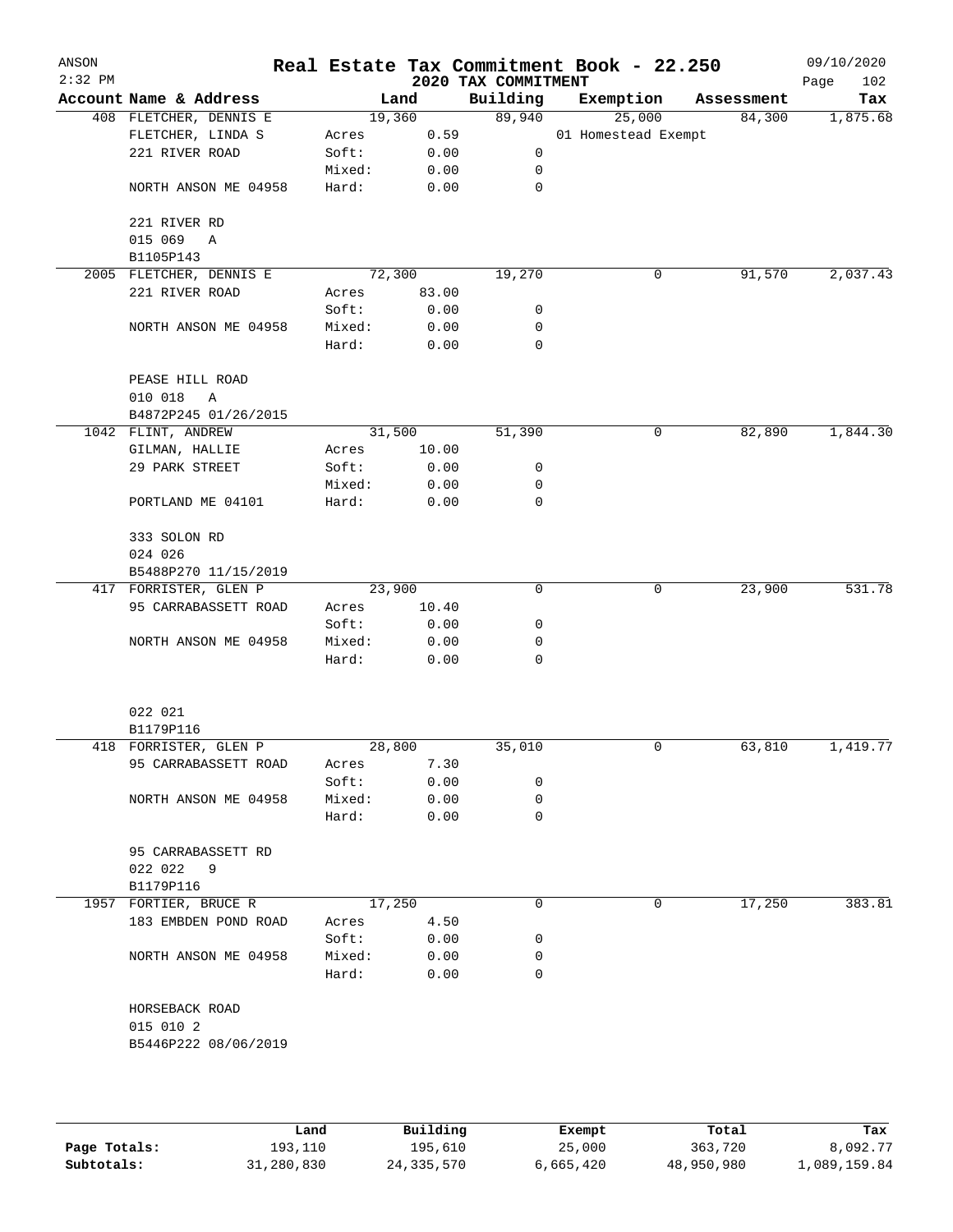| ANSON<br>$2:32$ PM |                                                    |                     |          |                                 | Real Estate Tax Commitment Book - 22.250 |   |            | 09/10/2020         |
|--------------------|----------------------------------------------------|---------------------|----------|---------------------------------|------------------------------------------|---|------------|--------------------|
|                    | Account Name & Address                             |                     | Land     | 2020 TAX COMMITMENT<br>Building | Exemption                                |   | Assessment | 103<br>Page<br>Tax |
|                    | 99 FORTIER, JOSEPH                                 |                     | 9,170    | 36,570                          |                                          | 0 | 45,740     | 1,017.71           |
|                    | PO BOX 103                                         | Acres               | 0.21     |                                 |                                          |   |            |                    |
|                    |                                                    | Soft:               | 0.00     | 0                               |                                          |   |            |                    |
|                    | ANSON ME 04911                                     | Mixed:              | 0.00     | 0                               |                                          |   |            |                    |
|                    |                                                    | Hard:               | 0.00     | 0                               |                                          |   |            |                    |
|                    | 25 ARNOLDS LN<br>001 018                           |                     |          |                                 |                                          |   |            |                    |
|                    | B4801P241 07/30/2014                               |                     |          |                                 |                                          |   |            |                    |
|                    | 362 FORTIER, LEE C                                 |                     | 13,710   | 36,130                          | 25,000                                   |   | 24,840     | 552.69             |
|                    | FORTIER, IRENE M                                   | Acres               | 0.47     |                                 | 01 Homestead Exempt                      |   |            |                    |
|                    |                                                    | Soft:               | 0.00     | 0                               |                                          |   |            |                    |
|                    | 183 EMBDEN POND RD                                 | Mixed:              | 0.00     | 0                               |                                          |   |            |                    |
|                    | NORTH ANSON ME 04958<br>0000                       | Hard:               | 0.00     | 0                               |                                          |   |            |                    |
|                    | 183 EMBDEN POND RD<br>023 019                      |                     |          |                                 |                                          |   |            |                    |
|                    | B3606P347 11/28/2005 B3606P343 11/28/2005          |                     |          |                                 |                                          |   |            |                    |
|                    | 415 FORTIN, BARRY S                                |                     | 26,170   | 87,150                          | 25,000                                   |   | 88,320     | 1,965.12           |
|                    | 52 SMITH ROAD                                      | Acres               | 5.11     |                                 | 01 Homestead Exempt                      |   |            |                    |
|                    |                                                    | Soft:               | 0.00     | 0                               |                                          |   |            |                    |
|                    | ANSON ME 04911                                     | Mixed:              | 0.00     | 0                               |                                          |   |            |                    |
|                    |                                                    | Hard:               | 0.00     | 0                               |                                          |   |            |                    |
|                    | 52 SMITH RD                                        |                     |          |                                 |                                          |   |            |                    |
|                    | 010 011<br>4                                       |                     |          |                                 |                                          |   |            |                    |
|                    | B992P100                                           |                     |          |                                 |                                          |   |            |                    |
|                    | 1925 FORTIN, COLBY R                               |                     | 15,770   | 0                               |                                          | 0 | 15,770     | 350.88             |
|                    | 52 SMITH ROAD                                      | Acres               | 20.10    |                                 |                                          |   |            |                    |
|                    |                                                    | Soft:               | 0.00     | 0                               |                                          |   |            |                    |
|                    | ANSON ME 04911                                     | Mixed:              | 13.00    | 2,067                           |                                          |   |            |                    |
|                    |                                                    | Hard:               | 5.60     | 952                             |                                          |   |            |                    |
|                    | CROSS RD                                           |                     |          |                                 |                                          |   |            |                    |
|                    | 011 035 A                                          |                     |          |                                 |                                          |   |            |                    |
|                    | B5436P72 07/18/2019                                |                     |          |                                 |                                          |   |            |                    |
| 419                | FORTIN, JEFFREY L                                  |                     | 24,650   | 75,500                          | 25,000                                   |   | 75,150     | 1,672.09           |
|                    | FORTIN, NORMA J                                    | Acres               | 4.10     |                                 | 01 Homestead Exempt                      |   |            |                    |
|                    | 113 FAHI POND ROAD                                 | Soft:               | 0.00     | 0                               |                                          |   |            |                    |
|                    |                                                    | Mixed:              | 0.00     | 0                               |                                          |   |            |                    |
|                    | NORTH ANSON ME 04958                               | Hard:               | 0.00     | 0                               |                                          |   |            |                    |
|                    | 113 FAHI POND RD<br>024 007                        |                     |          |                                 |                                          |   |            |                    |
|                    | B4294P289 07/21/2010 B3818P266 03/05/2007 B890P792 |                     |          |                                 |                                          |   |            |                    |
|                    | 380 FORTIN, JORDAN T                               |                     | 21,860   | 84,230                          | 25,000                                   |   | 81,090     | 1,804.25           |
|                    | 43 PARKWOODS DRIVE                                 | Acres               | 2.24     |                                 | 01 Homestead Exempt                      |   |            |                    |
|                    |                                                    | Soft:               | 0.00     | 0                               |                                          |   |            |                    |
|                    | ANSON ME 04911                                     | Mixed:              | 0.00     | 0                               |                                          |   |            |                    |
|                    |                                                    | Hard:<br>B4974P0145 | 0.00     | 0                               |                                          |   |            |                    |
|                    | 43 PARKWOODS DR                                    |                     |          |                                 |                                          |   |            |                    |
|                    | 010 007<br>7                                       |                     |          |                                 |                                          |   |            |                    |
|                    | B4974P145 11/06/2015                               |                     |          |                                 |                                          |   |            |                    |
|                    |                                                    |                     |          |                                 |                                          |   |            |                    |
|                    |                                                    | Land                | Building |                                 | Exempt                                   |   | Total      | Tax                |

|              | Land         | Building   | Exempt    | Total      | Tax          |
|--------------|--------------|------------|-----------|------------|--------------|
| Page Totals: | 111,330      | 319,580    | 100,000   | 330,910    | 7.362.74     |
| Subtotals:   | 31, 392, 160 | 24,655,150 | 6,765,420 | 49,281,890 | 1,096,522.58 |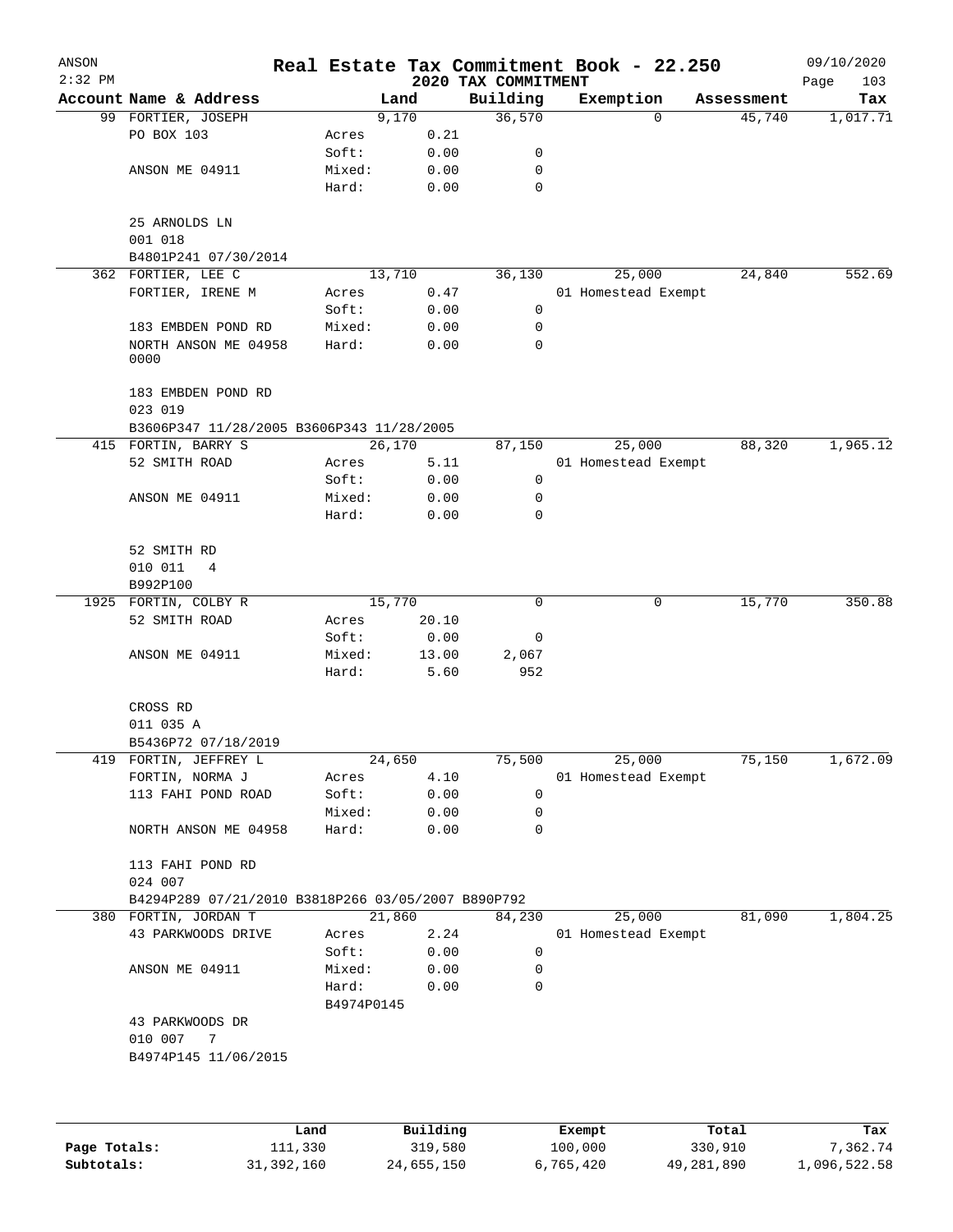| ANSON        |                                   |                |          |                                 | Real Estate Tax Commitment Book - 22.250 |            | 09/10/2020         |
|--------------|-----------------------------------|----------------|----------|---------------------------------|------------------------------------------|------------|--------------------|
| $2:32$ PM    | Account Name & Address            | Land           |          | 2020 TAX COMMITMENT<br>Building | Exemption                                | Assessment | 104<br>Page<br>Tax |
|              | 1829 FOSKETT, RICHARD D           | 26,150         |          | 29,930                          | 0                                        | 56,080     | 1,247.78           |
|              | FOSKETT, WANDA SUE                | Acres          | 5.10     |                                 |                                          |            |                    |
|              |                                   | Soft:          | 0.00     | 0                               |                                          |            |                    |
|              | 488 STAFFORD ST                   | Mixed:         | 0.00     | 0                               |                                          |            |                    |
|              | CHARLTON MA 01507 0000            | Hard:          | 0.00     | $\mathbf 0$                     |                                          |            |                    |
|              |                                   |                |          |                                 |                                          |            |                    |
|              | 99 MOUNTAIN VIEW RD               |                |          |                                 |                                          |            |                    |
|              | 012 009 13                        |                |          |                                 |                                          |            |                    |
|              | B3641P253 03/04/2006              |                |          |                                 |                                          |            |                    |
| 1487         | FOSKETT, RICHARD D                | 26,150         |          | 0                               | 0                                        | 26,150     | 581.84             |
|              | FOSKETT, WANDA SUE                | Acres          | 5.10     |                                 |                                          |            |                    |
|              |                                   | Soft:          | 0.00     | 0                               |                                          |            |                    |
|              | 488 STAFFORD ST                   | Mixed:         | 0.00     | 0                               |                                          |            |                    |
|              | CHARLTON MA 01507 0000            | Hard:          | 0.00     | 0                               |                                          |            |                    |
|              |                                   | JТ             |          |                                 |                                          |            |                    |
|              |                                   |                |          |                                 |                                          |            |                    |
|              | 012 009 12<br>B5261P55 03/19/2018 |                |          |                                 |                                          |            |                    |
|              | 1704 FOSS, DANVILLE G &           | 12,000         |          | 44,830                          | 25,000                                   | 31,830     | 708.22             |
|              | FOSS, JESSICA LYNN                | Acres          | 0.36     |                                 | 01 Homestead Exempt                      |            |                    |
|              |                                   | Soft:          | 0.00     | 0                               |                                          |            |                    |
|              | 147 N MAIN STREET                 | Mixed:         | 0.00     | 0                               |                                          |            |                    |
|              | NORTH ANSON ME 04958              | Hard:          | 0.00     | 0                               |                                          |            |                    |
|              | 7626                              |                |          |                                 |                                          |            |                    |
|              |                                   | BK 2649 PG 204 |          |                                 |                                          |            |                    |
|              | 147 NORTH MAIN ST                 |                |          |                                 |                                          |            |                    |
|              | 007 001                           |                |          |                                 |                                          |            |                    |
|              | B2649P204                         |                |          |                                 |                                          |            |                    |
|              | 424 FOSS, JAMES D                 | 10,950         |          | 57,810                          | 25,000                                   | 43,760     | 973.66             |
|              | FOSS, BEVERLY A                   | Acres          | 0.30     |                                 | 01 Homestead Exempt                      |            |                    |
|              | PO BOX 195                        | Soft:          | 0.00     | 0                               |                                          |            |                    |
|              |                                   | Mixed:         | 0.00     | 0                               |                                          |            |                    |
|              | NORTH ANSON ME 04958              | Hard:          | 0.00     | $\mathbf 0$                     |                                          |            |                    |
|              | 98 NORTH MAIN ST                  |                |          |                                 |                                          |            |                    |
|              | 006 070                           |                |          |                                 |                                          |            |                    |
|              | B867P711                          |                |          |                                 |                                          |            |                    |
|              | 62 FOSS, RICHARD E                | 15,000         |          | 0                               | 0                                        | 15,000     | 333.75             |
|              | FOSS, TERRY L                     | Acres          | 3.00     |                                 |                                          |            |                    |
|              |                                   | Soft:          | 0.00     | 0                               |                                          |            |                    |
|              | 13 OLD SUMNER RD                  | Mixed:         | 0.00     | 0                               |                                          |            |                    |
|              | BUCKFIELD ME 04220 0000 Hard:     |                | 0.00     | $\mathbf 0$                     |                                          |            |                    |
|              |                                   |                |          |                                 |                                          |            |                    |
|              |                                   |                |          |                                 |                                          |            |                    |
|              | 023 015<br>F                      |                |          |                                 |                                          |            |                    |
|              | B4678P260 06/17/2013              |                |          |                                 |                                          |            |                    |
|              | 2014 FOSTER, HENRY M              | 2,940          |          | 0                               | 0                                        | 2,940      | 65.41              |
|              |                                   | Acres          | 19.00    |                                 |                                          |            |                    |
|              | RUMFORD ME 04276 0000             | Soft:          | 3.00     | 336                             |                                          |            |                    |
|              | 15 RUMFORD AVENUE                 | Mixed:         | 11.00    | 1,749                           |                                          |            |                    |
|              |                                   | Hard:          | 5.00     | 850                             |                                          |            |                    |
|              | HOLLIN WAITE HILL ROAD            |                |          |                                 |                                          |            |                    |
|              | 014 038 003                       |                |          |                                 |                                          |            |                    |
|              | B4999P60 01/26/2016               |                |          |                                 |                                          |            |                    |
|              |                                   |                |          |                                 |                                          |            |                    |
|              |                                   |                |          |                                 |                                          |            |                    |
|              |                                   |                |          |                                 |                                          |            |                    |
|              | Land                              |                | Building |                                 | Exempt                                   | Total      | Tax                |
| Page Totals: | 93,190                            |                | 132,570  |                                 | 50,000                                   | 175,760    | 3,910.66           |

**Subtotals:** 31,485,350 24,787,720 6,815,420 49,457,650 1,100,433.24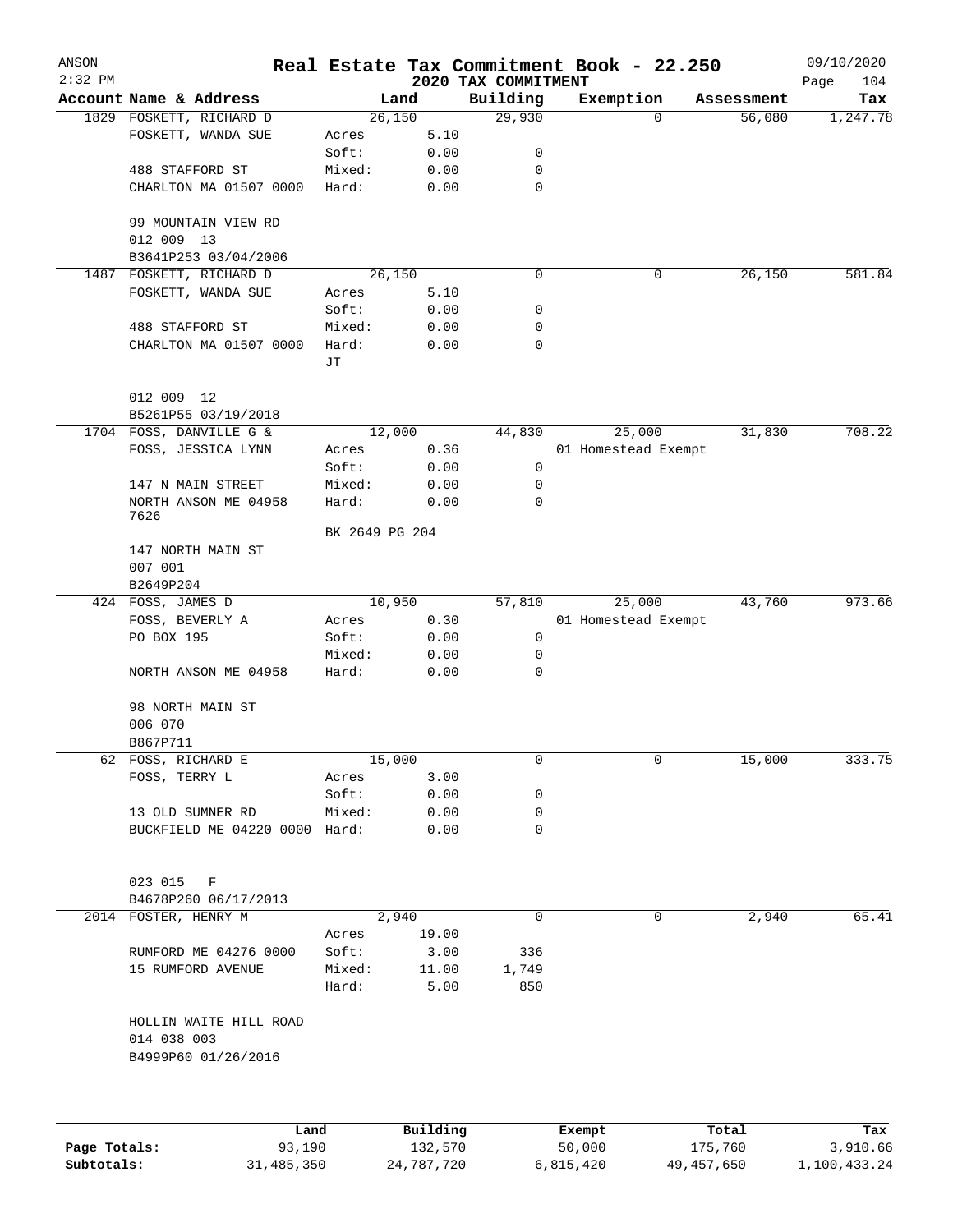| ANSON<br>$2:32$ PM |                                              |                |          |                                 | Real Estate Tax Commitment Book - 22.250 |              |            | 09/10/2020         |
|--------------------|----------------------------------------------|----------------|----------|---------------------------------|------------------------------------------|--------------|------------|--------------------|
|                    | Account Name & Address                       |                | Land     | 2020 TAX COMMITMENT<br>Building | Exemption                                |              | Assessment | Page<br>105<br>Tax |
|                    | 691 FOSTER, HENRY M                          |                | 47,800   | 0                               |                                          | $\Omega$     | 47,800     | 1,063.55           |
|                    |                                              | Acres          | 59.00    |                                 |                                          |              |            |                    |
|                    | RUMFORD ME 04276 0000                        | Soft:          | 0.00     | 0                               |                                          |              |            |                    |
|                    | 15 RUMFORD AVENUE                            | Mixed:         | 0.00     | 0                               |                                          |              |            |                    |
|                    |                                              | Hard:          | 0.00     | 0                               |                                          |              |            |                    |
|                    |                                              | Henry M Foster |          |                                 |                                          |              |            |                    |
|                    |                                              |                |          |                                 |                                          |              |            |                    |
|                    | 022 010                                      |                |          |                                 |                                          |              |            |                    |
|                    | B5282P259 05/03/2018<br>2013 FOSTER, HENRY M |                | 22,170   | 0                               |                                          | 0            | 22,170     | 493.28             |
|                    |                                              | Acres          | 15.00    |                                 |                                          |              |            |                    |
|                    | RUMFORD ME 04276 0000                        | Soft:          | 3.00     | 336                             |                                          |              |            |                    |
|                    | 15 RUMFORD AVENUE                            | Mixed:         | 3.00     | 477                             |                                          |              |            |                    |
|                    |                                              | Hard:          | 8.00     | 1,360                           |                                          |              |            |                    |
|                    | 102 HOLLIN WAITE HILL                        |                |          |                                 |                                          |              |            |                    |
|                    | 014 038 002                                  |                |          |                                 |                                          |              |            |                    |
|                    | B4999P60 01/26/2016                          |                |          |                                 |                                          |              |            |                    |
|                    | 427 FOTTER, LAWRENCE G                       |                | 21,500   | 36,650                          | 25,000                                   |              | 33,150     | 737.59             |
|                    | FOTTER, SHIRLEY A                            | Acres          | 2.00     |                                 | 01 Homestead Exempt                      |              |            |                    |
|                    | 250 WEST MILLS ROAD                          | Soft:          | 0.00     | 0                               |                                          |              |            |                    |
|                    |                                              | Mixed:         | 0.00     | 0                               |                                          |              |            |                    |
|                    | ANSON ME 04911                               | Hard:          | 0.00     | $\mathbf 0$                     |                                          |              |            |                    |
|                    | 250 WEST MILLS RD                            |                |          |                                 |                                          |              |            |                    |
|                    | 011 009<br>Α                                 |                |          |                                 |                                          |              |            |                    |
|                    | B2334P109                                    |                |          |                                 |                                          |              |            |                    |
|                    | 170 FRAPPIER, LINDA M                        |                | 20,600   | 41,100                          | 25,000                                   |              | 36,700     | 816.58             |
|                    |                                              | Acres          | 1.40     |                                 | 01 Homestead Exempt                      |              |            |                    |
|                    | NORRIDGEWOCK ME 04957<br>0000                | Soft:          | 0.00     | 0                               |                                          |              |            |                    |
|                    | PO BOX 696                                   | Mixed:         | 0.00     | 0                               |                                          |              |            |                    |
|                    |                                              | Hard:          | 0.00     | $\mathbf 0$                     |                                          |              |            |                    |
|                    | 53 UNION ST                                  |                |          |                                 |                                          |              |            |                    |
|                    | 005 034                                      |                |          |                                 |                                          |              |            |                    |
|                    | B3498P70 06/08/2005                          |                |          |                                 |                                          |              |            |                    |
| 429                | FRATERNITY HALL                              |                | 10,390   | 0                               |                                          | $\mathbf{0}$ | 10,390     | 231.18             |
|                    |                                              | Acres          | 0.12     |                                 |                                          |              |            |                    |
|                    | ANSON ME 04911 0355                          | Soft:          | 0.00     | 0                               |                                          |              |            |                    |
|                    | PO BOX 355                                   | Mixed:         | 0.00     | 0                               |                                          |              |            |                    |
|                    |                                              | Hard:          | 0.00     | 0                               |                                          |              |            |                    |
|                    | 13 NORTH MAIN ST                             |                |          |                                 |                                          |              |            |                    |
|                    | 006 027                                      |                |          |                                 |                                          |              |            |                    |
|                    | B1392P73                                     |                |          |                                 |                                          |              | 0          |                    |
|                    | 1015 FRATERNITY HALL ASSOC.,<br>LTD          |                | 20,600   | 237,360                         | 257,960                                  |              |            | 0.00               |
|                    |                                              | Acres          | 1.40     |                                 | 15 Fraternal Organization                |              |            |                    |
|                    | ANSON ME 04911 0000                          | Soft:          | 0.00     | 0                               |                                          |              |            |                    |
|                    | PO BOX 355                                   | Mixed:         | 0.00     | 0                               |                                          |              |            |                    |
|                    |                                              | Hard:          | 0.00     | 0                               |                                          |              |            |                    |
|                    | 173 NORTH MAIN ST                            |                |          |                                 |                                          |              |            |                    |
|                    | 017 019<br>$C-1$                             |                |          |                                 |                                          |              |            |                    |
|                    | B4280P356 08/27/2009                         |                |          |                                 |                                          |              |            |                    |
|                    |                                              |                |          |                                 |                                          |              |            |                    |
|                    | Land                                         |                | Building |                                 | Exempt                                   | Total        |            | Tax                |
| Page Totals:       | 143,060                                      |                | 315,110  |                                 | 307,960                                  | 150,210      |            | 3,342.18           |

**Subtotals:** 31,628,410 25,102,830 7,123,380 49,607,860 1,103,775.42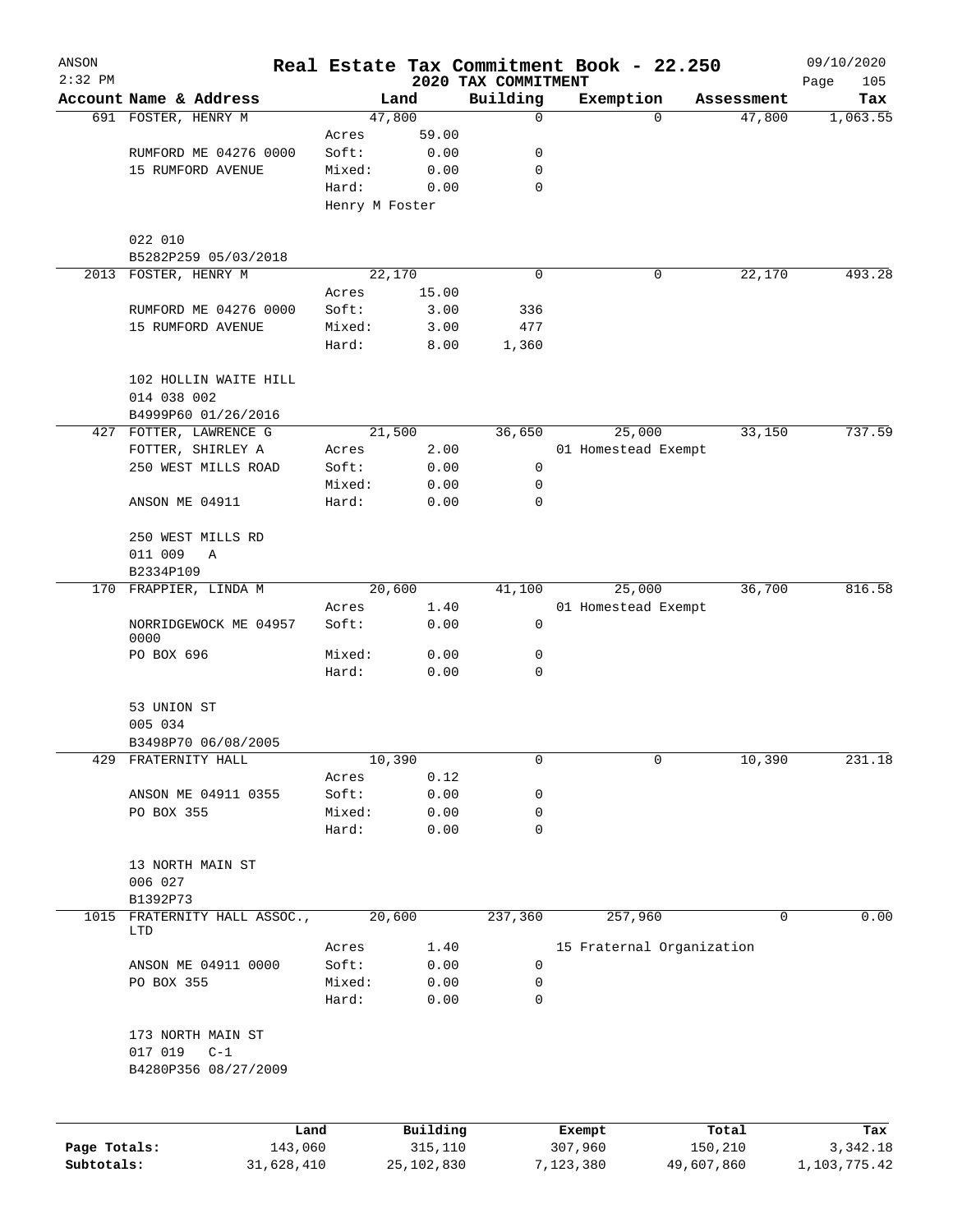| ANSON<br>$2:32$ PM |                                                                   |                 |        |              | 2020 TAX COMMITMENT | Real Estate Tax Commitment Book - 22.250 |            |            | 09/10/2020         |
|--------------------|-------------------------------------------------------------------|-----------------|--------|--------------|---------------------|------------------------------------------|------------|------------|--------------------|
|                    | Account Name & Address                                            |                 | Land   |              | Building            | Exemption                                |            | Assessment | Page<br>106<br>Tax |
|                    | 433 FREITAS, CAETANO L                                            |                 | 95,700 |              | 17,990              |                                          | $\Omega$   | 113,690    | 2,529.60           |
|                    |                                                                   | Acres           |        | 134.00       |                     |                                          |            |            |                    |
|                    | E TAUNTON MA 02718 0000                                           | Soft:           |        | 0.00         | 0                   |                                          |            |            |                    |
|                    | 30 BIRCHWOOD DR                                                   | Mixed:          |        | 0.00         | 0                   |                                          |            |            |                    |
|                    |                                                                   | Hard:           |        | 0.00         | $\mathbf 0$         |                                          |            |            |                    |
|                    | 718 PEASE HILL RD                                                 |                 |        |              |                     |                                          |            |            |                    |
|                    | 012 013<br>D                                                      |                 |        |              |                     |                                          |            |            |                    |
|                    | B1226P316                                                         |                 |        |              |                     |                                          |            |            |                    |
|                    | 431 FREITAS, CAETANO L                                            |                 | 7,510  |              | 0                   |                                          | 0          | 7,510      | 167.10             |
|                    |                                                                   | Acres           |        | 0.80         |                     |                                          |            |            |                    |
|                    | E TAUNTON MA 02718 0000 Soft:                                     |                 |        | 0.00         | 0                   |                                          |            |            |                    |
|                    | 30 BIRCHWOOD DR                                                   | Mixed:<br>Hard: |        | 0.00<br>0.00 | 0<br>0              |                                          |            |            |                    |
|                    | 012 013                                                           |                 |        |              |                     |                                          |            |            |                    |
|                    | B2073P144                                                         |                 |        |              |                     |                                          |            |            |                    |
|                    | 212 FRENCH, ERICA L                                               |                 | 10,000 |              | 61,320              |                                          | 0          | 71,320     | 1,586.87           |
|                    | PO BOX 225                                                        | Acres           |        | 0.25         |                     |                                          |            |            |                    |
|                    |                                                                   | Soft:           |        | 0.00         | 0                   |                                          |            |            |                    |
|                    | ANSON ME 04911                                                    | Mixed:          |        | 0.00         | 0                   |                                          |            |            |                    |
|                    |                                                                   | Hard:           |        | 0.00         | $\Omega$            |                                          |            |            |                    |
|                    |                                                                   |                 |        |              |                     |                                          |            |            |                    |
|                    | 13 SECOND ST                                                      |                 |        |              |                     |                                          |            |            |                    |
|                    | 001 066                                                           |                 |        |              |                     |                                          |            |            |                    |
|                    | B5229P197 11/21/2017                                              |                 |        |              |                     |                                          |            |            |                    |
|                    | 1942 FRENCH, ROBERT P                                             |                 | 23,600 |              | 69,190              | 25,000                                   |            | 67,790     | 1,508.33           |
|                    | FRENCH, LAURIE A                                                  | Acres           |        | 3.40         |                     | 01 Homestead Exempt                      |            |            |                    |
|                    | PO BOX 225                                                        | Soft:           |        | 0.00         | 0                   |                                          |            |            |                    |
|                    | ANSON ME 04911                                                    | Mixed:<br>Hard: |        | 0.00<br>0.00 | 0<br>0              |                                          |            |            |                    |
|                    |                                                                   |                 |        |              |                     |                                          |            |            |                    |
|                    | 272 RIVER RD                                                      |                 |        |              |                     |                                          |            |            |                    |
|                    | 015 068<br>C                                                      |                 |        |              |                     |                                          |            |            |                    |
|                    | B4908P295 05/21/2015 B4908P293 05/21/2015 B4067P128<br>10/22/2008 |                 |        |              |                     |                                          |            |            |                    |
|                    | 146 FRIEND, ANGELA M<br>Trustee                                   |                 | 12,650 |              | 76,590              |                                          | 0          | 89,240     | 1,985.59           |
|                    | BUZZELL FAMILY                                                    | Acres           |        | 0.40         |                     |                                          |            |            |                    |
|                    | IRREVOCABLE TRUST                                                 |                 |        |              |                     |                                          |            |            |                    |
|                    | 35 WALKER HILL ROAD                                               | Soft:           |        | 0.00         | 0                   |                                          |            |            |                    |
|                    |                                                                   | Mixed:          |        | 0.00         | 0                   |                                          |            |            |                    |
|                    | WILTON ME 04294                                                   | Hard:           |        | 0.00         | $\mathsf{O}$        |                                          |            |            |                    |
|                    | 11 BUSWELL ST                                                     |                 |        |              |                     |                                          |            |            |                    |
|                    | 002 058<br>B                                                      |                 |        |              |                     |                                          |            |            |                    |
|                    | B5418P298 04/11/2019                                              |                 |        |              |                     |                                          |            |            |                    |
|                    | 439 FRIEND, DARREN L                                              |                 | 16,150 |              | 0                   |                                          | 0          | 16,150     | 359.34             |
|                    | 194 HILTON HILL ROAD                                              | Acres           |        | 8.50         |                     |                                          |            |            |                    |
|                    |                                                                   | Soft:           |        | 0.00         | 0                   |                                          |            |            |                    |
|                    | ANSON ME 04911                                                    | Mixed:          |        | 0.00         | 0                   |                                          |            |            |                    |
|                    |                                                                   | Hard:           |        | 0.00         | 0                   |                                          |            |            |                    |
|                    | 022 017                                                           |                 |        |              |                     |                                          |            |            |                    |
|                    | B2237P99                                                          |                 |        |              |                     |                                          |            |            |                    |
|                    |                                                                   | Land            |        | Building     |                     | Exempt                                   |            | Total      | Tax                |
| Page Totals:       |                                                                   | 165,610         |        | 225,090      |                     | 25,000                                   |            | 365,700    | 8,136.83           |
| Subtotals:         | 31,794,020                                                        |                 |        | 25, 327, 920 |                     | 7,148,380                                | 49,973,560 |            | 1, 111, 912. 25    |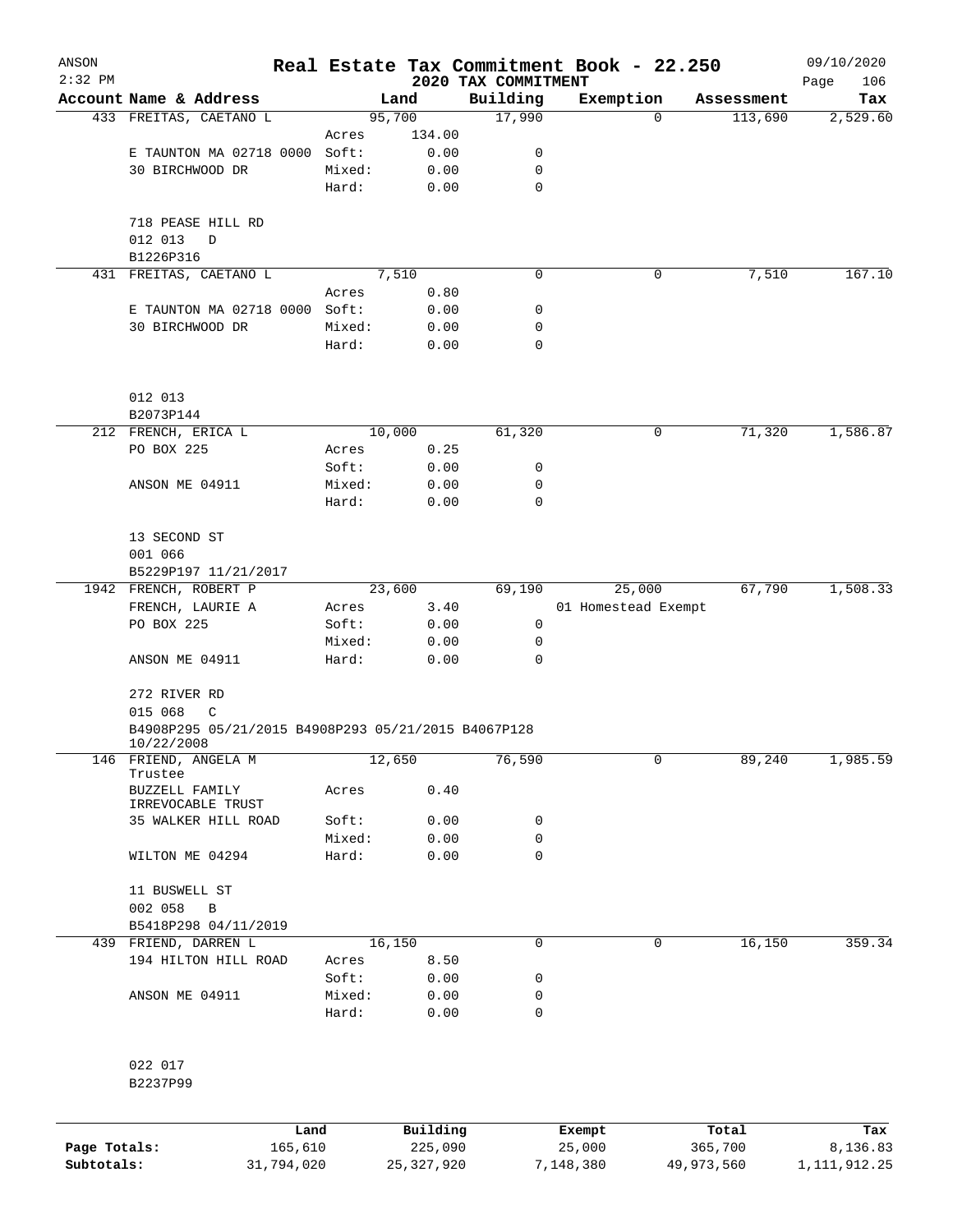| ANSON<br>$2:32$ PM |                          |                                            |                     |        | 2020 TAX COMMITMENT | Real Estate Tax Commitment Book - 22.250 |          |            | 09/10/2020<br>Page<br>107 |
|--------------------|--------------------------|--------------------------------------------|---------------------|--------|---------------------|------------------------------------------|----------|------------|---------------------------|
|                    |                          | Account Name & Address                     |                     | Land   | Building            | Exemption                                |          | Assessment | Tax                       |
|                    |                          | 442 FRIEND, DARREN L                       | 22,720              |        | $\mathbf 0$         |                                          | $\Omega$ | 22,720     | 505.52                    |
|                    |                          | FRIEND, BERTHA R                           | Acres               | 18.22  |                     |                                          |          |            |                           |
|                    |                          | 194 HILTON HILL ROAD                       | Soft:               | 0.00   | 0                   |                                          |          |            |                           |
|                    |                          |                                            | Mixed:              | 0.00   | 0                   |                                          |          |            |                           |
|                    | ANSON ME 04911           |                                            | Hard:               | 0.00   | 0                   |                                          |          |            |                           |
|                    | 010 024                  |                                            |                     |        |                     |                                          |          |            |                           |
|                    |                          | 443 FRIEND, DARREN L                       | 50,400              |        | 43,980              | 25,000                                   |          | 69,380     | 1,543.71                  |
|                    |                          | FRIEND, BERTHA R                           | Acres               | 32.00  |                     | 01 Homestead Exempt                      |          |            |                           |
|                    |                          | 194 HILTON HILL ROAD                       | Soft:               | 0.00   | 0                   |                                          |          |            |                           |
|                    |                          |                                            | Mixed:              | 0.00   | 0                   |                                          |          |            |                           |
|                    | ANSON ME 04911           |                                            | Hard:               | 0.00   | 0                   |                                          |          |            |                           |
|                    | 010 019                  | 194 HILTON HILL RD                         |                     |        |                     |                                          |          |            |                           |
|                    |                          | 445 FRIEND, DOROTHY M                      | 124,100             |        | 0                   |                                          | 0        | 124,100    | 2,761.23                  |
|                    |                          | FRIEND, KELVIN R                           | Acres               | 205.00 |                     |                                          |          |            |                           |
|                    |                          |                                            | Soft:               | 0.00   | 0                   |                                          |          |            |                           |
|                    | RD                       | 699 NEW PORTLAND HILL                      | Mixed:              | 0.00   | 0                   |                                          |          |            |                           |
|                    | 0000                     | NEW PORTLAND ME 04961                      | Hard:               | 0.00   | $\mathbf 0$         |                                          |          |            |                           |
|                    | 868 VALLEY RD<br>019 018 |                                            |                     |        |                     |                                          |          |            |                           |
|                    |                          | B4122P257 04/10/2009                       |                     |        |                     |                                          |          |            |                           |
|                    |                          | 68 FRIEND, KELVIN R                        |                     | 0      | 101,080             | 25,000                                   |          | 76,080     | 1,692.78                  |
|                    |                          | 868 VALLEY ROAD                            |                     |        |                     | 01 Homestead Exempt                      |          |            |                           |
|                    | ANSON ME 04911           |                                            |                     |        |                     |                                          |          |            |                           |
|                    | 868 VALLEY RD            |                                            |                     |        |                     |                                          |          |            |                           |
|                    | 019 018 ON               |                                            |                     |        |                     |                                          |          |            |                           |
|                    |                          | 832 FRIEND, KRISTIN L                      | 17,780              |        | 87,220              |                                          | 0        | 105,000    | 2,336.25                  |
|                    |                          | 84 EMBDEN POND ROAD                        | Acres               | 0.79   |                     |                                          |          |            |                           |
|                    |                          |                                            | Soft:               | 0.00   | 0                   |                                          |          |            |                           |
|                    |                          | NORTH ANSON ME 04958                       | Mixed:              | 0.00   | 0                   |                                          |          |            |                           |
|                    |                          |                                            | Hard:<br>B5191P0118 | 0.00   | $\mathbf 0$         |                                          |          |            |                           |
|                    |                          | 84 EMBDEN POND RD                          |                     |        |                     |                                          |          |            |                           |
|                    | 018 043 C                |                                            |                     |        |                     |                                          |          |            |                           |
|                    |                          | B5191P0118 08/07/2017 B5184P348 07/27/2017 |                     |        |                     |                                          |          |            |                           |
|                    |                          | 2032 FRIEND, KRISTIN L                     | 15,000              |        | 0                   |                                          | 0        | 15,000     | 333.75                    |
|                    |                          | 84 EMBDEN POND ROAD                        | Acres               | 3.00   |                     |                                          |          |            |                           |
|                    |                          |                                            | Soft:               | 0.00   | 0                   |                                          |          |            |                           |
|                    |                          | NORTH ANSON ME 04958                       | Mixed:              | 0.00   | 0                   |                                          |          |            |                           |
|                    |                          |                                            | Hard:               | 0.00   | 0                   |                                          |          |            |                           |
|                    |                          |                                            | B5016P0242          |        |                     |                                          |          |            |                           |
|                    | EMBDEN POND RD           |                                            |                     |        |                     |                                          |          |            |                           |
|                    | 018 043 F                |                                            |                     |        |                     |                                          |          |            |                           |
|                    |                          | B5281P359 05/16/2018                       |                     |        |                     |                                          |          |            |                           |
|                    |                          |                                            |                     |        |                     |                                          |          |            |                           |
|                    |                          |                                            |                     |        |                     |                                          |          |            |                           |

**Page Totals:** 230,000 232,280 50,000 412,280 9,173.24<br>**232,024,020** 25,560,200 7,198,380 50,385,840 1,121,085.49 **Subtotals:** 32,024,020 25,560,200 7,198,380 50,385,840 1,121,085.49 **Land Building Exempt Total Tax**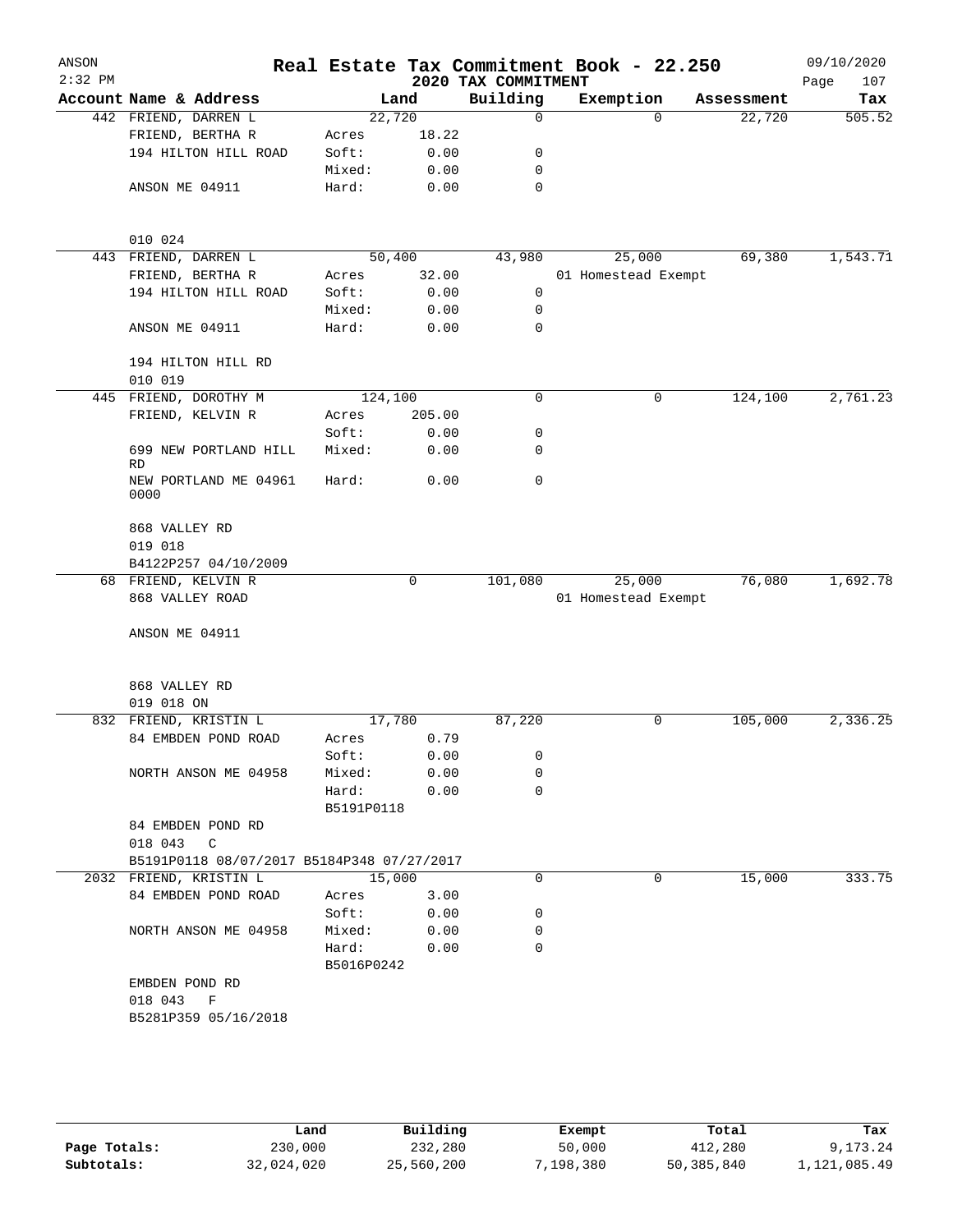| ANSON<br>$2:32$ PM |                                                           |                       |                | 2020 TAX COMMITMENT | Real Estate Tax Commitment Book - 22.250 |            | 09/10/2020<br>Page<br>108 |
|--------------------|-----------------------------------------------------------|-----------------------|----------------|---------------------|------------------------------------------|------------|---------------------------|
|                    | Account Name & Address                                    |                       | Land           | Building            | Exemption                                | Assessment | Tax                       |
|                    | 447 FRIEND, RALPH EST OF                                  |                       | 63,200         | $\mathbf 0$         | $\Omega$                                 | 63,200     | 1,406.20                  |
|                    |                                                           | Acres                 | 88.00          |                     |                                          |            |                           |
|                    | NEW PORTLAND ME 04961<br>0000                             | Soft:                 | 0.00           | 0                   |                                          |            |                           |
|                    | 699 NEW PORTLAND HILL<br>RD                               | Mixed:                | 0.00           | 0                   |                                          |            |                           |
|                    |                                                           | Hard:                 | 0.00           | $\mathsf{O}$        |                                          |            |                           |
|                    | 022 033 & 34                                              |                       |                |                     |                                          |            |                           |
|                    | B1034P91<br>446 FRIEND, RALPH EST OF &                    |                       | 13,500         | 0                   | 0                                        | 13,500     | 300.38                    |
|                    | FRIEND, DARREN L                                          | Acres                 | 2.00           |                     |                                          |            |                           |
|                    |                                                           | Soft:                 | 0.00           | 0                   |                                          |            |                           |
|                    | 699 NEW PORTLAND HILL<br>RD                               | Mixed:                | 0.00           | 0                   |                                          |            |                           |
|                    | NEW PORTLAND ME 04961<br>0000                             | Hard:                 | 0.00           | $\mathbf 0$         |                                          |            |                           |
|                    | 020 009<br>B                                              |                       |                |                     |                                          |            |                           |
|                    | B1034P92                                                  |                       |                |                     | 25,000                                   |            | 1,081.13                  |
|                    | 1154 FRIEND, STEPHEN M<br>FRIEND, ANGELA M                | Acres                 | 17,320<br>0.75 | 56,270              | 01 Homestead Exempt                      | 48,590     |                           |
|                    | PO BOX 593                                                | Soft:                 | 0.00           | 0                   |                                          |            |                           |
|                    |                                                           | Mixed:                | 0.00           | 0                   |                                          |            |                           |
|                    | ANSON ME 04911                                            | Hard:                 | 0.00           | 0                   |                                          |            |                           |
|                    | 168 MAIN ST                                               |                       |                |                     |                                          |            |                           |
|                    | 002 019                                                   |                       |                |                     |                                          |            |                           |
|                    | B2310P153                                                 |                       |                | 76,650              |                                          | 76,150     | 1,694.34                  |
|                    | 1256 FRITH, BERNARD P<br>FRITH, MONICA L                  | Acres                 | 24,500<br>4.00 |                     | 25,000<br>01 Homestead Exempt            |            |                           |
|                    | 262 EMBDEN POND ROAD                                      | Soft:                 | 0.00           | 0                   |                                          |            |                           |
|                    |                                                           | Mixed:                | 0.00           | 0                   |                                          |            |                           |
|                    | NORTH ANSON ME 04958                                      | Hard:                 | 0.00           | 0                   |                                          |            |                           |
|                    | 262 EMBDEN POND RD                                        |                       |                |                     |                                          |            |                           |
|                    | 023 030                                                   |                       |                |                     |                                          |            |                           |
|                    | B4534P328 06/07/2012<br>1960 FRITH, DONALD A              |                       | 28,890         | 72,980              | 25,000                                   | 76,870     | 1,710.36                  |
|                    | FRITH, CRYSTAL A                                          | Acres                 | 16.89          |                     | 01 Homestead Exempt                      |            |                           |
|                    | PO BOX 35                                                 | Soft:                 | 0.00           | 0                   |                                          |            |                           |
|                    |                                                           | Mixed:                | 0.00           | 0                   |                                          |            |                           |
|                    | ANSON ME 04911                                            | Hard:                 | 0.00           | 0                   |                                          |            |                           |
|                    | 29 Whitetail Way                                          |                       |                |                     |                                          |            |                           |
|                    | 015 010 5<br>B3725P155 08/10/2006                         |                       |                |                     |                                          |            |                           |
|                    | 179 FROST, DIANE M                                        |                       | 17,320         | 32,090              | 25,000                                   | 24,410     | 543.12                    |
|                    | BAUM, LAWRENCE J                                          | Acres                 | 0.75           |                     | 01 Homestead Exempt                      |            |                           |
|                    | 168 GOLF COURSE ROAD                                      | Soft:                 | 0.00           | 0                   |                                          |            |                           |
|                    |                                                           | Mixed:                | 0.00           | 0                   |                                          |            |                           |
|                    | HAMILTON MT 59840 3029                                    | Hard:<br>B5013P070 JT | 0.00           | 0                   |                                          |            |                           |
|                    | 387 RIVER RD                                              |                       |                |                     |                                          |            |                           |
|                    | 016 030<br>C<br>B5013P070 03/30/2016 B3425P318 12/21/2004 |                       |                |                     |                                          |            |                           |
|                    |                                                           | Land                  | Building       |                     | Exempt                                   | Total      | Tax                       |
| Page Totals:       | 164,730                                                   |                       | 237,990        |                     | 100,000                                  | 302,720    | 6,735.53                  |
| Subtotals:         | 32,188,750                                                |                       | 25,798,190     |                     | 7,298,380                                | 50,688,560 | 1,127,821.02              |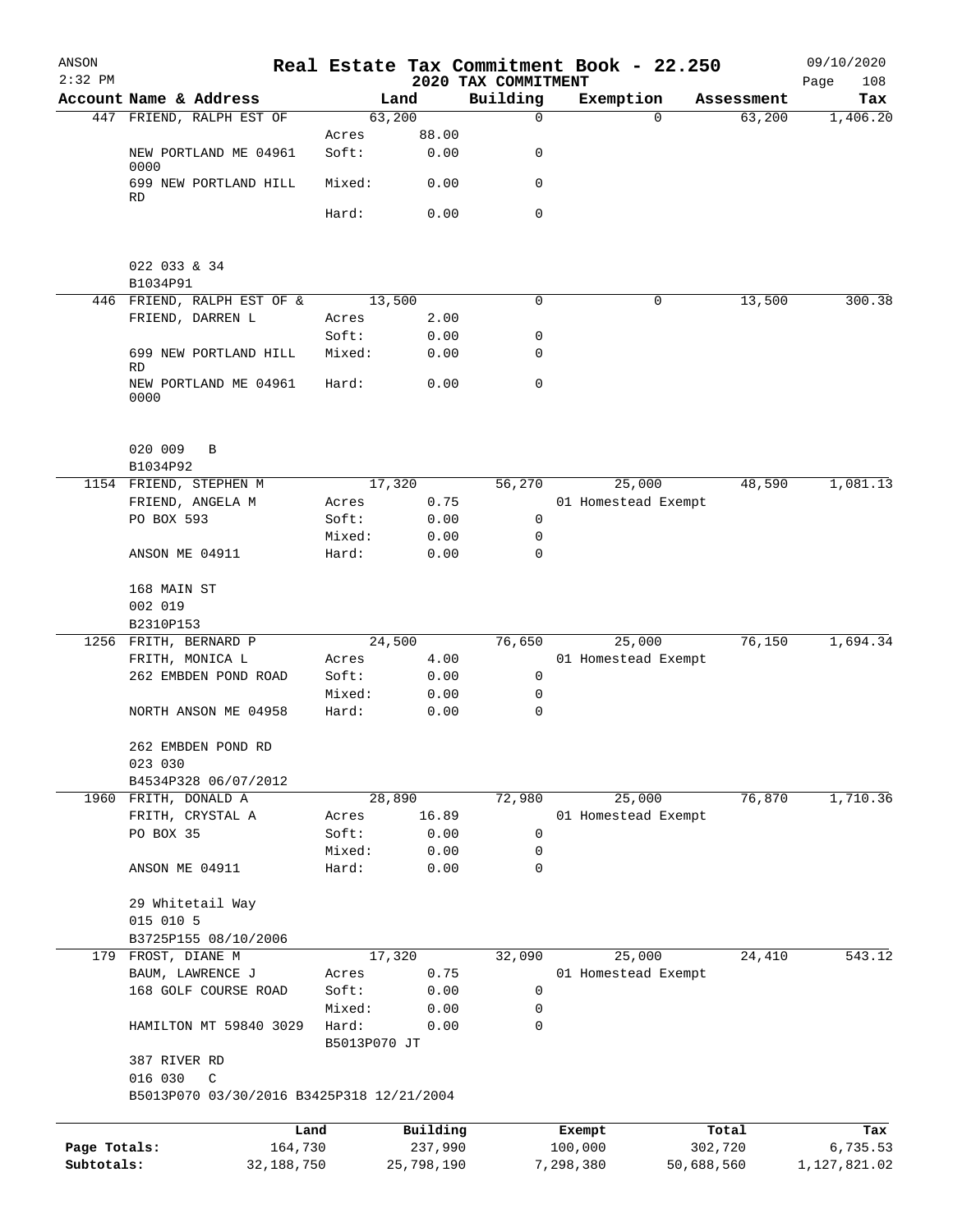| ANSON<br>$2:32$ PM |                           | Real Estate Tax Commitment Book - 22.250 |      | 2020 TAX COMMITMENT |                       |            | 09/10/2020<br>109<br>Page |
|--------------------|---------------------------|------------------------------------------|------|---------------------|-----------------------|------------|---------------------------|
|                    | Account Name & Address    | Land                                     |      | Building            | Exemption             | Assessment | Tax                       |
|                    | 449 FROST, JACK H         | 16,490                                   |      | 59,040              | 25,000                | 50,530     | 1,124.29                  |
|                    | FROST, ROBIN M            | Acres                                    | 0.39 |                     | 01 Homestead Exempt   |            |                           |
|                    |                           | Soft:                                    | 0.00 | 0                   |                       |            |                           |
|                    | PO BOX 445                | Mixed:                                   | 0.00 | 0                   |                       |            |                           |
|                    | ANSON ME 04911 0062       | Hard:                                    | 0.00 | 0                   |                       |            |                           |
|                    | 23 FINCH ST               |                                          |      |                     |                       |            |                           |
|                    | 003 058                   |                                          |      |                     |                       |            |                           |
|                    | B876P816                  |                                          |      |                     |                       |            |                           |
|                    | 450 FROST, JACK H         | 3,980                                    |      | $\mathbf 0$         | 0                     | 3,980      | 88.56                     |
|                    | FROST, ROBIN M            | Acres                                    | 0.11 |                     |                       |            |                           |
|                    |                           | Soft:                                    | 0.00 | 0                   |                       |            |                           |
|                    | PO BOX 445                | Mixed:                                   | 0.00 | 0                   |                       |            |                           |
|                    | ANSON ME 04911 0062       | Hard:                                    | 0.00 | $\mathbf 0$         |                       |            |                           |
|                    | 003 057                   |                                          |      |                     |                       |            |                           |
|                    | B876P816                  |                                          |      |                     |                       |            |                           |
|                    | 847 FROST, PHILLIP L SR & | 20,600                                   |      | 47,210              | 31,000                | 36,810     | 819.02                    |
|                    | FROST, CLAUDETTE G        | Acres                                    | 1.40 |                     | 01 Homestead Exempt   |            |                           |
|                    |                           | Soft:                                    | 0.00 |                     | 0 02 Resident Veteran |            |                           |
|                    | PO BOX 512                | Mixed:                                   | 0.00 | 0                   |                       |            |                           |
|                    | ANSON ME 04911 0512       | Hard:                                    | 0.00 | 0                   |                       |            |                           |
|                    | 652 HORSEBACK RD          |                                          |      |                     |                       |            |                           |
|                    | 019 042<br>B<br>B1384P117 |                                          |      |                     |                       |            |                           |
| 1280               | FROST, ROBIN M            | 6,630                                    |      | 3,050               | 0                     | 9,680      | 215.38                    |
|                    |                           | Acres                                    | 0.11 |                     |                       |            |                           |
|                    | ANSON ME 04911 0062       | Soft:                                    | 0.00 | 0                   |                       |            |                           |
|                    | PO BOX 445                | Mixed:                                   | 0.00 | 0                   |                       |            |                           |
|                    |                           | Hard:                                    | 0.00 | 0                   |                       |            |                           |
|                    | 29 FINCH ST               |                                          |      |                     |                       |            |                           |
|                    | 003 056                   |                                          |      |                     |                       |            |                           |
|                    | B3162P214                 |                                          |      |                     |                       |            |                           |
|                    | 1365 FROST, TIFFANY L     | 4,200                                    |      | 0                   | 0                     | 4,200      | 93.45                     |
|                    | 174 BARRON ROAD           | Acres                                    | 2.80 |                     |                       |            |                           |
|                    |                           | Soft:                                    | 0.00 | 0                   |                       |            |                           |
|                    | EMBDEN ME 04958           | Mixed:                                   | 0.00 | 0                   |                       |            |                           |
|                    |                           | Hard:                                    | 0.00 | 0                   |                       |            |                           |
|                    | 022 002<br>3              |                                          |      |                     |                       |            |                           |
|                    | B5072P97 08/22/2016       |                                          |      |                     |                       |            |                           |
|                    | 485 FURLONG, JOHN E       | 22,550                                   |      | 210,120             | 25,000                | 207,670    | 4,620.66                  |
|                    | FURLONG, JEANNINE A       | Acres                                    | 2.70 |                     | 01 Homestead Exempt   |            |                           |
|                    | PO BOX 146                | Soft:                                    | 0.00 | 0                   |                       |            |                           |
|                    |                           | Mixed:                                   | 0.00 | 0                   |                       |            |                           |
|                    | NORTH ANSON ME 04958      | Hard:                                    | 0.00 | 0                   |                       |            |                           |
|                    | 132 NORTH MAIN ST         |                                          |      |                     |                       |            |                           |
|                    | 007 019 B                 |                                          |      |                     |                       |            |                           |
|                    | B3715P328 07/25/2006      |                                          |      |                     |                       |            |                           |
|                    |                           |                                          |      |                     |                       |            |                           |
|                    |                           |                                          |      |                     |                       |            |                           |
|                    |                           |                                          |      |                     |                       |            |                           |

|              | Land       | Building     | Exempt    | Total      | Tax          |
|--------------|------------|--------------|-----------|------------|--------------|
| Page Totals: | 74,450     | 319,420      | 81,000    | 312,870    | 6,961.36     |
| Subtotals:   | 32,263,200 | 26, 117, 610 | 7,379,380 | 51,001,430 | 1,134,782.38 |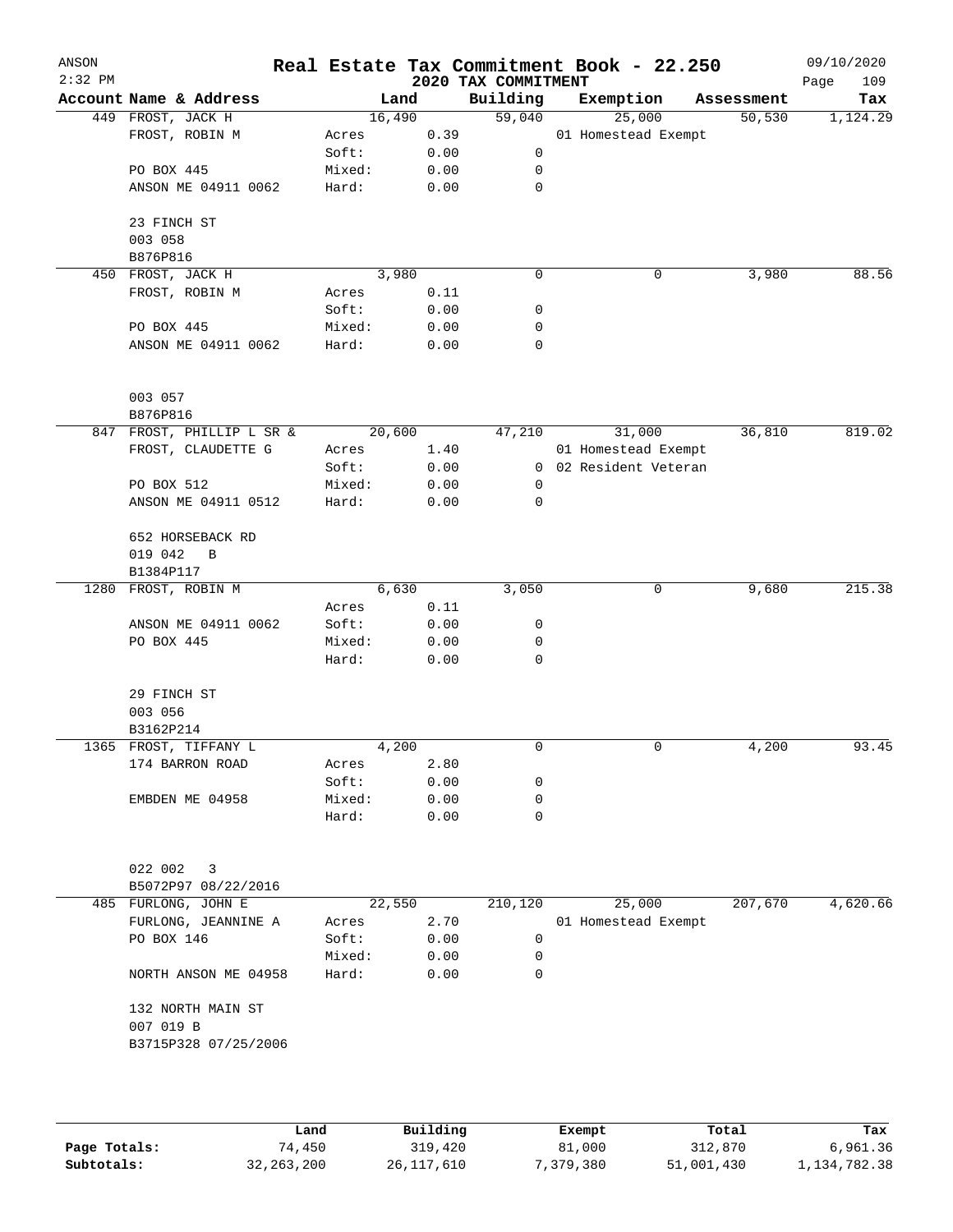| ANSON<br>$2:32$ PM |                                                      |                 |              |                                 | Real Estate Tax Commitment Book - 22.250 |              | 09/10/2020         |
|--------------------|------------------------------------------------------|-----------------|--------------|---------------------------------|------------------------------------------|--------------|--------------------|
|                    | Account Name & Address                               |                 | Land         | 2020 TAX COMMITMENT<br>Building | Exemption                                | Assessment   | Page<br>110<br>Tax |
|                    | 724 GALLANT, RONALD H &                              |                 | 13,420       | 45,630                          | 25,000                                   | 34,050       | 757.61             |
|                    | GALLANT, CHRISTINE A                                 | Acres           | 0.45         |                                 | 01 Homestead Exempt                      |              |                    |
|                    |                                                      | Soft:           | 0.00         | 0                               |                                          |              |                    |
|                    | PO BOX 388                                           | Mixed:          | 0.00         | 0                               |                                          |              |                    |
|                    | ANSON ME 04911 0388                                  | Hard:           | 0.00         | $\mathbf 0$                     |                                          |              |                    |
|                    | 4 BEANE ST                                           |                 |              |                                 |                                          |              |                    |
|                    | 002 012                                              |                 |              |                                 |                                          |              |                    |
|                    | B2789P161 B2640P84 B2607P342                         |                 |              |                                 |                                          |              |                    |
|                    | 453 GARGAS, JOHN A                                   |                 | 26,170       | $\Omega$                        | 0                                        | 26,170       | 582.28             |
|                    | 19 CAMBRIA ROAD                                      | Acres           | 5.11         |                                 |                                          |              |                    |
|                    |                                                      | Soft:           | 0.00         | 0                               |                                          |              |                    |
|                    | WEST NEWTON MA 02465                                 | Mixed:<br>Hard: | 0.00<br>0.00 | 0<br>$\Omega$                   |                                          |              |                    |
|                    | MOUNTAIN VIEW ROAD<br>012 009 11                     |                 |              |                                 |                                          |              |                    |
|                    | B5222P202 10/16/2017 B1420P128                       |                 |              |                                 |                                          |              |                    |
|                    | 1917 GARIS, HARRY J., JR. &<br>HORTON, WILLIAM J JR. | 22,350          |              | 12,310                          | 0                                        | 34,660       | 771.19             |
|                    | 187 DORAN TOWN ROAD                                  | Acres           | 5.90         |                                 |                                          |              |                    |
|                    |                                                      | Soft:           | 0.00         | 0                               |                                          |              |                    |
|                    | COVINGTON TOWNSHIP PA<br>18444                       | Mixed:          | 0.00         | $\Omega$                        |                                          |              |                    |
|                    |                                                      | Hard:           | 0.00         | $\mathbf 0$                     |                                          |              |                    |
|                    |                                                      | B5069P036 JT    |              |                                 |                                          |              |                    |
|                    | 24 FIREFLY LANE                                      |                 |              |                                 |                                          |              |                    |
|                    | 020 014<br>9                                         |                 |              |                                 |                                          |              |                    |
|                    | B5069P36 08/19/2016 B4715P142 09/11/2013             |                 |              |                                 |                                          |              |                    |
|                    | 1464 GARLAND, BRENDA L                               |                 | 31,910       | 73,160                          | 0                                        | 105,070      | 2,337.81           |
|                    | PO BOX 85                                            | Acres           | 10.41        |                                 |                                          |              |                    |
|                    | ANSON ME 04911                                       | Soft:<br>Mixed: | 0.00<br>0.00 | 0<br>0                          |                                          |              |                    |
|                    |                                                      | Hard:           | 0.00         | 0                               |                                          |              |                    |
|                    | 42 HORSEBACK RD                                      |                 |              |                                 |                                          |              |                    |
|                    | 015 003<br>2                                         |                 |              |                                 |                                          |              |                    |
|                    | B2420P233                                            |                 |              |                                 |                                          |              |                    |
| 464                | GARLAND, BRENDA L                                    |                 | 10,950       | 70,850                          | 31,000                                   | 50,800       | 1,130.30           |
|                    | PO BOX 85                                            | Acres           | 0.30         |                                 | 01 Homestead Exempt                      |              |                    |
|                    |                                                      | Soft:           | 0.00         | 0                               | 03 Resident Veteran Widow                |              |                    |
|                    | ANSON ME 04911                                       | Mixed:          | 0.00         | 0                               |                                          |              |                    |
|                    |                                                      | Hard:           | 0.00         | $\mathbf 0$                     |                                          |              |                    |
|                    | 3 BUSWELL ST                                         |                 |              |                                 |                                          |              |                    |
|                    | 002 059                                              |                 |              |                                 |                                          |              |                    |
|                    | B1742P44                                             |                 |              |                                 |                                          |              |                    |
| 749                | GARLOFF, CHRISTY M                                   |                 | 11,010       | $\mathbf 0$                     | 0                                        | 11,010       | 244.97             |
|                    |                                                      | Acres           | 3.34         |                                 |                                          |              |                    |
|                    | WINDSOR CA 95492                                     | Soft:           | 0.00         | 0                               |                                          |              |                    |
|                    | 7646 8TH HOLE DRIVE                                  | Mixed:          | 0.00         | 0                               |                                          |              |                    |
|                    |                                                      | Hard:           | 0.00         | 0                               |                                          |              |                    |
|                    | 024 024<br>2 A                                       |                 |              |                                 |                                          |              |                    |
|                    | B2418P125                                            |                 |              |                                 |                                          |              |                    |
|                    |                                                      | Land            | Building     |                                 | Exempt                                   | Total        | Tax                |
| Page Totals:       | 115,810                                              |                 | 201,950      |                                 | 56,000                                   | 261,760      | 5,824.16           |
| Subtotals:         | 32, 379, 010                                         |                 | 26, 319, 560 |                                 | 7,435,380                                | 51, 263, 190 | 1,140,606.54       |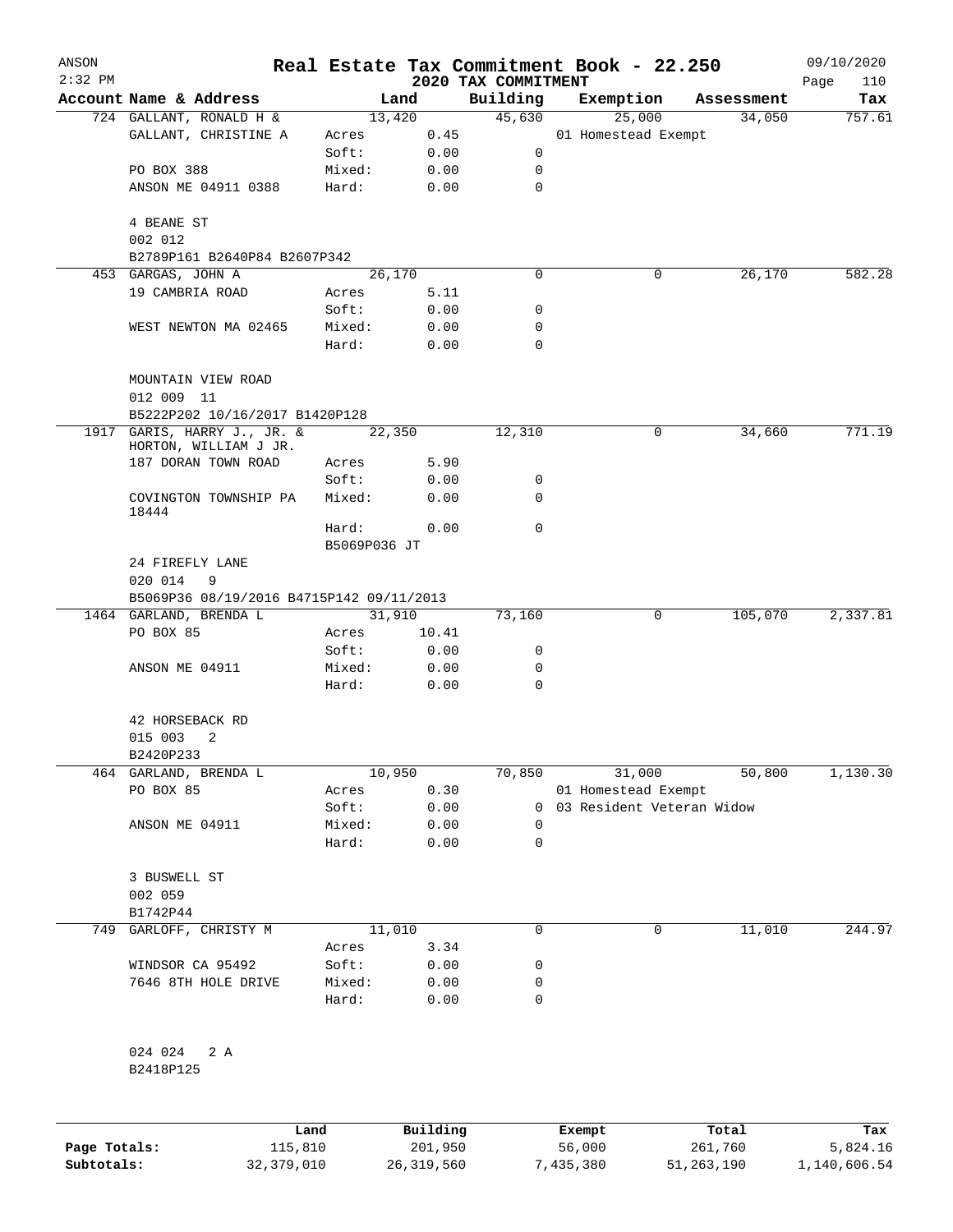| ANSON<br>$2:32$ PM |                                         |             |       | 2020 TAX COMMITMENT | Real Estate Tax Commitment Book - 22.250 |            | 09/10/2020<br>Page<br>111 |
|--------------------|-----------------------------------------|-------------|-------|---------------------|------------------------------------------|------------|---------------------------|
|                    | Account Name & Address                  | Land        |       | Building            | Exemption                                | Assessment | Tax                       |
|                    | 463 GARNETT, ROBERT E                   | 20,080      |       | 61,540              | 31,000                                   | 50,620     | 1,126.29                  |
|                    | GARNETT, ADELAIDE G                     | Acres       | 1.05  |                     | 01 Homestead Exempt                      |            |                           |
|                    | 36 EMBDEN POND ROAD                     | Soft:       | 0.00  |                     | 0 02 Resident Veteran                    |            |                           |
|                    |                                         | Mixed:      | 0.00  | 0                   |                                          |            |                           |
|                    | NORTH ANSON ME 04958                    | Hard:       | 0.00  | $\mathbf 0$         |                                          |            |                           |
|                    | 36 EMBDEN POND RD                       |             |       |                     |                                          |            |                           |
|                    | 009 012<br>B821P573                     |             |       |                     |                                          |            |                           |
|                    | 618 GASSERT, WILLIAM K                  | 10,000      |       | 52,480              | 0                                        | 62,480     | 1,390.18                  |
|                    | GASSERT, KAREN A                        | Acres       | 0.25  |                     |                                          |            |                           |
|                    |                                         | Soft:       | 0.00  |                     |                                          |            |                           |
|                    |                                         |             |       | 0                   |                                          |            |                           |
|                    | 776 FAHI POND ROAD                      | Mixed:      | 0.00  | 0                   |                                          |            |                           |
|                    | EMBDEN ME 04958 3313                    | Hard:       | 0.00  | 0                   |                                          |            |                           |
|                    | 51 UNION ST                             |             |       |                     |                                          |            |                           |
|                    | 005 033                                 |             |       |                     |                                          |            |                           |
|                    | B3112P288                               |             |       |                     |                                          |            |                           |
|                    | 1883 GAUDETTE, JAY G                    | 26,240      |       | 38,670              | 25,000                                   | 39,910     | 888.00                    |
|                    | GAUDETTE, AMY M                         | Acres       | 5.16  |                     | 01 Homestead Exempt                      |            |                           |
|                    |                                         | Soft:       | 0.00  | 0                   |                                          |            |                           |
|                    | 13 ROLLING RIDGE DR                     | Mixed:      | 0.00  | 0                   |                                          |            |                           |
|                    | ANSON ME 04911                          | Hard:       | 0.00  | 0                   |                                          |            |                           |
|                    | 13 ROLLING RIDGE DR                     |             |       |                     |                                          |            |                           |
|                    | 010 036<br>A 1                          |             |       |                     |                                          |            |                           |
|                    | B4501P12 03/07/2012 B4485P99 01/17/2012 |             |       |                     |                                          |            |                           |
|                    | 466 GAYNE, DAVID A                      | 8,480       |       | 0                   | 0                                        | 8,480      | 188.68                    |
|                    |                                         | Acres       | 51.00 |                     |                                          |            |                           |
|                    | MADISON ME 04950 0000                   | Soft:       | 0.00  | 0                   |                                          |            |                           |
|                    | 645 MAIN ST                             | Mixed:      | 17.00 | 2,703               |                                          |            |                           |
|                    |                                         | Hard:       | 34.00 | 5,780               |                                          |            |                           |
|                    |                                         | TREE GROWTH |       |                     |                                          |            |                           |
|                    | 020 005                                 |             |       |                     |                                          |            |                           |
|                    | B1617P45                                |             |       |                     |                                          |            |                           |
|                    | 468 GEHRKE, ERIC E                      | 28,500      |       | 0                   | 0                                        | 28,500     | 634.13                    |
|                    |                                         | Acres       | 15.00 |                     |                                          |            |                           |
|                    | SKOWHEGAN ME 04976 0000                 | Soft:       | 0.00  | 0                   |                                          |            |                           |
|                    | 197 MOORES MILL RD                      | Mixed:      | 0.00  | 0                   |                                          |            |                           |
|                    |                                         | Hard:       | 0.00  | 0                   |                                          |            |                           |
|                    | 118 MILLER RD                           |             |       |                     |                                          |            |                           |
|                    | 014 019                                 |             |       |                     |                                          |            |                           |
|                    | B4347P131 12/06/2010                    |             |       |                     |                                          |            |                           |
| 469                | GEHRKE, JEANETTE WACOME                 | 27,500      |       | 7,040               | 25,000                                   | 9,540      | 212.27                    |
|                    |                                         | Acres       | 6.00  |                     | 01 Homestead Exempt                      |            |                           |
|                    | ANSON ME 04911                          | Soft:       | 0.00  | 0                   |                                          |            |                           |
|                    | 44 FOUR MILE SQUARE RD                  | Mixed:      | 0.00  | 0                   |                                          |            |                           |
|                    |                                         | Hard:       | 0.00  | $\Omega$            |                                          |            |                           |
|                    | 44 FOUR MILE SQUARE RD                  |             |       |                     |                                          |            |                           |
|                    | 020 025<br>B                            |             |       |                     |                                          |            |                           |
|                    | B1274P218                               |             |       |                     |                                          |            |                           |
|                    |                                         |             |       |                     |                                          |            |                           |
|                    |                                         |             |       |                     |                                          |            |                           |
|                    |                                         |             |       |                     |                                          |            |                           |
|                    |                                         |             |       |                     |                                          |            |                           |

|              | Land       | Building   | Exempt    | Total      | Tax          |
|--------------|------------|------------|-----------|------------|--------------|
| Page Totals: | 120,800    | 159,730    | 81,000    | 199,530    | 4,439.55     |
| Subtotals:   | 32,499,810 | 26,479,290 | 7,516,380 | 51,462,720 | 1,145,046.09 |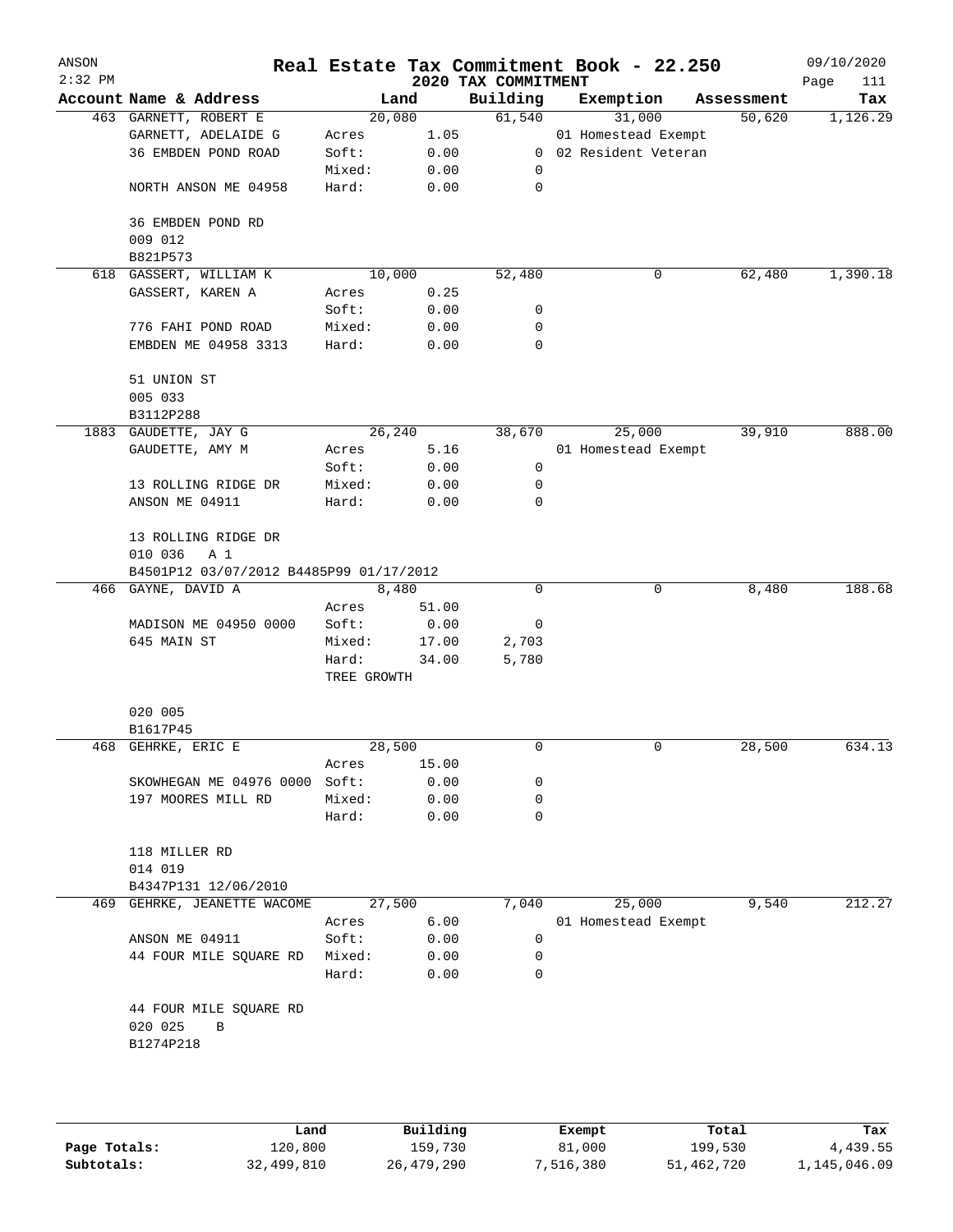| ANSON     |                                           |                |               |                           | Real Estate Tax Commitment Book - 22.250 |                                   | 09/10/2020  |
|-----------|-------------------------------------------|----------------|---------------|---------------------------|------------------------------------------|-----------------------------------|-------------|
| $2:32$ PM |                                           |                |               | 2020 TAX COMMITMENT       |                                          |                                   | Page<br>112 |
|           | Account Name & Address                    |                | Land          | Building                  | Exemption                                | Assessment<br>105,020<br>$\Omega$ | Tax         |
|           | 465 GEISSER, MOLLY L<br>GEISSER, NATHAN A | 54,200         | 46.00         | 50,820                    |                                          |                                   | 2,336.69    |
|           | 343 TOWN FARM ROAD                        | Acres<br>Soft: | 0.00          | 0                         |                                          |                                   |             |
|           |                                           | Mixed:         | 0.00          | $\mathbf 0$               |                                          |                                   |             |
|           | ANSON ME 04911                            | Hard:          | 0.00          | $\mathbf 0$               |                                          |                                   |             |
|           |                                           |                |               |                           |                                          |                                   |             |
|           | 343 TOWN FARM RD                          |                |               |                           |                                          |                                   |             |
|           | 022 037                                   |                |               |                           |                                          |                                   |             |
|           | B5407P235 05/10/2019                      |                |               |                           |                                          |                                   |             |
|           | 471 GERMINI, DAVID A                      | 13,350         |               | $\mathbf 0$               |                                          | 13,350<br>0                       | 297.04      |
|           |                                           | Acres          | 1.90          |                           |                                          |                                   |             |
|           | FAIRBANKS AK 99701 0000 Soft:             |                | 0.00          | 0                         |                                          |                                   |             |
|           | 1708 RICKERT ST                           | Mixed:         | 0.00          | 0                         |                                          |                                   |             |
|           |                                           | Hard:          | 0.00          | $\mathbf 0$               |                                          |                                   |             |
|           |                                           |                |               |                           |                                          |                                   |             |
|           |                                           |                |               |                           |                                          |                                   |             |
|           | 013 018<br>B                              |                |               |                           |                                          |                                   |             |
|           | B1629P287                                 |                |               |                           |                                          |                                   |             |
|           | 1964 GERVAIS, JENNIFER P                  | 23,350         |               | 7,440                     | 25,000                                   | 5,790                             | 128.83      |
|           |                                           | Acres          | 21.00         |                           | 01 Homestead Exempt                      |                                   |             |
|           | ALBION ME 04910                           | Soft:          | 0.00          | $\overline{0}$            |                                          |                                   |             |
|           | PO BOX 121                                | Mixed:         | 5.00          | 795                       |                                          |                                   |             |
|           |                                           | Hard:          | 15.00         | 2,550                     |                                          |                                   |             |
|           |                                           |                |               |                           |                                          |                                   |             |
|           | 563 HORSEBACK RD                          |                |               |                           |                                          |                                   |             |
|           | 014 010 C                                 |                |               |                           |                                          |                                   |             |
|           | B4798P85 06/11/2014                       |                |               |                           |                                          |                                   |             |
|           | 47 GIESE, WILLIAM                         | 30,310         |               | 38,230                    |                                          | 68,540<br>0                       | 1,525.02    |
|           | GIESE, DIANE DOREMAN                      | Acres          | 52.00         |                           |                                          |                                   |             |
|           | 1851 W MARSHALL ST                        | Soft:          | 0.00<br>48.00 | $\overline{0}$<br>7,632   |                                          |                                   |             |
|           | JEFFERSONVILLE PA 19403 Hard:             | Mixed:         | 0.00          | $\overline{0}$            |                                          |                                   |             |
|           |                                           |                |               | B5204P0337 TREE GROWTH JT |                                          |                                   |             |
|           | 314 FOUR MILE SQUARE RD                   |                |               |                           |                                          |                                   |             |
|           | 021 017                                   |                |               |                           |                                          |                                   |             |
|           | B5204P337 08/23/2017 B2863P98 10/31/2001  |                |               |                           |                                          |                                   |             |
|           | 1430 GIGUERE, CHRISTINE M                 | 14,200         |               | 11,020                    | 25,000                                   | 220                               | 4.89        |
|           | 211 RIVER ROAD                            | Acres          | 0.26          |                           | 01 Homestead Exempt                      |                                   |             |
|           |                                           | Soft:          | 0.00          | $\mathbf 0$               |                                          |                                   |             |
|           | NORTH ANSON ME 04958                      | Mixed:         | 0.00          | $\mathbf 0$               |                                          |                                   |             |
|           |                                           | Hard:          | 0.00          | $\mathbf 0$               |                                          |                                   |             |
|           |                                           |                |               |                           |                                          |                                   |             |
|           | 211 RIVER RD                              |                |               |                           |                                          |                                   |             |
|           | 015 064<br>B                              |                |               |                           |                                          |                                   |             |
|           | B5060P116 08/10/2016 B2091P341            |                |               |                           |                                          |                                   |             |
|           | 476 GIGUERE, SCOTT J                      | 29,000         |               | 58,620                    | 25,000                                   | 62,620                            | 1,393.29    |
|           | PO BOX 433                                | Acres          | 7.50          |                           | 01 Homestead Exempt                      |                                   |             |
|           |                                           | Soft:          | 0.00          | 0                         |                                          |                                   |             |
|           | NORTH ANSON ME 04958                      | Mixed:         | 0.00          | 0                         |                                          |                                   |             |
|           |                                           | Hard:          | 0.00          | 0                         |                                          |                                   |             |
|           |                                           |                |               |                           |                                          |                                   |             |
|           | 64 CAMPGROUND RD                          |                |               |                           |                                          |                                   |             |
|           | 015 036<br>4                              |                |               |                           |                                          |                                   |             |
|           | B1963P236                                 |                |               |                           |                                          |                                   |             |
|           |                                           |                |               |                           |                                          |                                   |             |
|           |                                           |                |               |                           |                                          |                                   |             |
|           |                                           |                |               |                           |                                          |                                   |             |
|           |                                           |                |               |                           |                                          |                                   |             |

|              | Land       | Building   | Exempt    | Total      | Tax          |
|--------------|------------|------------|-----------|------------|--------------|
| Page Totals: | 164,410    | 166,130    | 75,000    | 255,540    | 5,685.76     |
| Subtotals:   | 32,664,220 | 26,645,420 | 7,591,380 | 51,718,260 | 1,150,731.85 |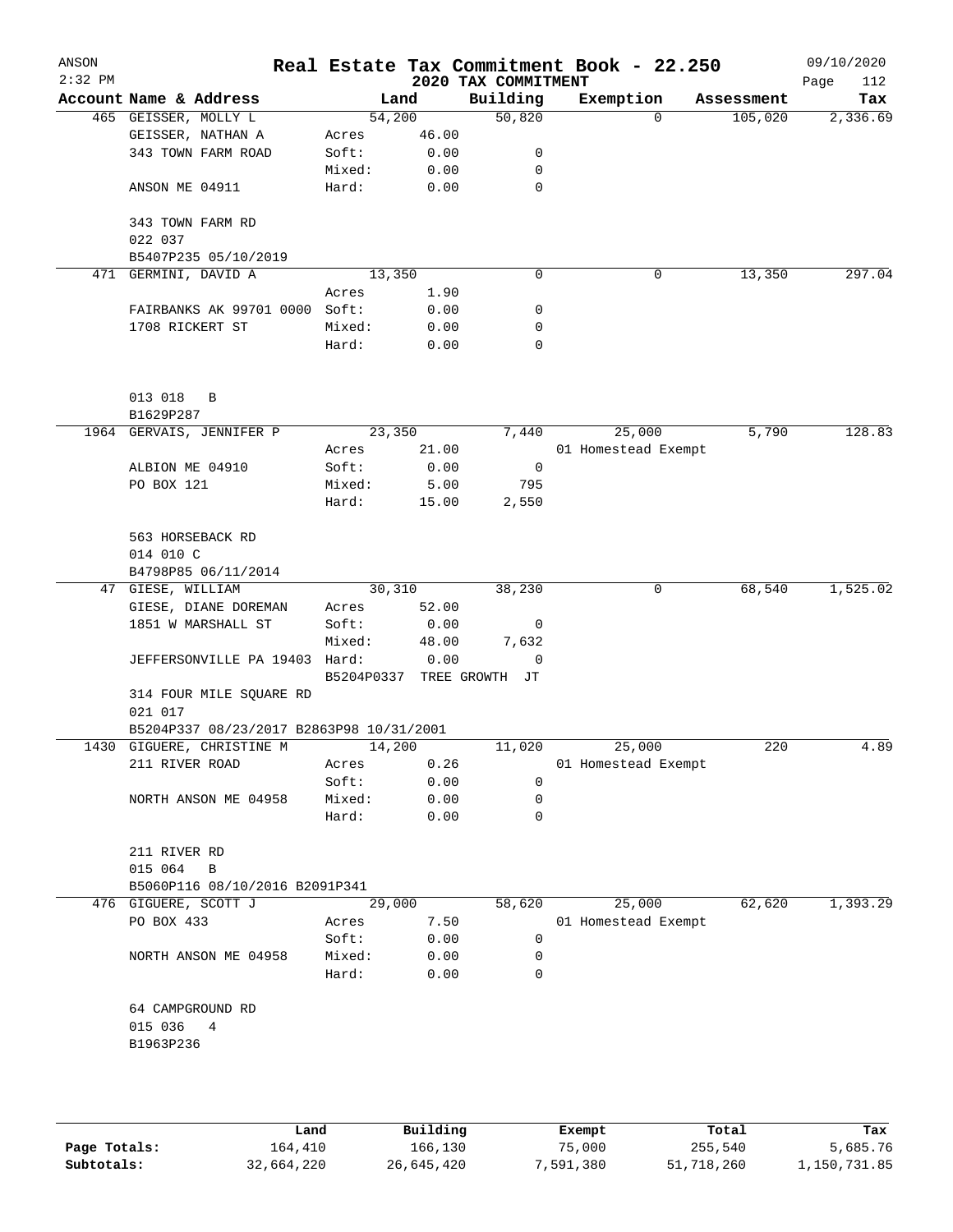| ANSON<br>$2:32$ PM |                                           |               |        | Real Estate Tax Commitment Book - 22.250<br>2020 TAX COMMITMENT |                     |        |            | 09/10/2020<br>Page<br>113 |
|--------------------|-------------------------------------------|---------------|--------|-----------------------------------------------------------------|---------------------|--------|------------|---------------------------|
|                    | Account Name & Address                    |               | Land   | Building                                                        | Exemption           |        | Assessment | Tax                       |
|                    | 479 GILBERT, DAVID W                      |               | 37,600 | 28,560                                                          |                     | 25,000 | 41,160     | 915.81                    |
|                    | GILBERT, GERTRUDE M                       | Acres         | 12.10  |                                                                 | 01 Homestead Exempt |        |            |                           |
|                    | 134 CARRABASSETT ROAD                     | Soft:         | 0.00   | 0                                                               |                     |        |            |                           |
|                    |                                           | Mixed:        | 0.00   | 0                                                               |                     |        |            |                           |
|                    | NORTH ANSON ME 04958                      | Hard:         | 0.00   | 0                                                               |                     |        |            |                           |
|                    | 134 CARRABASSETT RD                       |               |        |                                                                 |                     |        |            |                           |
|                    | 022 021 2                                 |               |        |                                                                 |                     |        |            |                           |
|                    | B5426P256 06/11/2019 B3951P225 12/18/2008 |               |        |                                                                 |                     |        |            |                           |
|                    | 1355 GILBERT, DAVID W                     |               | 0      | 9,610                                                           |                     | 0      | 9,610      | 213.82                    |
|                    | GILBERT, GERTRUDE M                       |               |        |                                                                 |                     |        |            |                           |
|                    | 134 CARRABASSETT ROAD                     |               |        |                                                                 |                     |        |            |                           |
|                    | NORTH ANSON ME 04958                      |               |        |                                                                 |                     |        |            |                           |
|                    | 126 CARRABASSETT RD                       |               |        |                                                                 |                     |        |            |                           |
|                    | 022 021 2 ON                              |               |        |                                                                 |                     |        |            |                           |
|                    | B5426P256 06/11/2019                      |               |        |                                                                 |                     |        |            |                           |
|                    | 444 GILE, BRANDON W                       |               | 10,580 | 49,450                                                          |                     | 0      | 60,030     | 1,335.67                  |
|                    | GILE, HEATHER L                           | Acres         | 0.28   |                                                                 |                     |        |            |                           |
|                    | 20 CHURCH STREET                          | Soft:         | 0.00   | 0                                                               |                     |        |            |                           |
|                    |                                           | Mixed:        | 0.00   | 0                                                               |                     |        |            |                           |
|                    | ANSON ME 04911                            | Hard:         | 0.00   | 0                                                               |                     |        |            |                           |
|                    | 20 CHURCH ST                              |               |        |                                                                 |                     |        |            |                           |
|                    | 001 085                                   |               |        |                                                                 |                     |        |            |                           |
|                    | B4819P61 08/14/2014                       |               |        |                                                                 |                     |        |            |                           |
|                    | 804 GIROUX, KATHY M                       |               | 28,200 | 75,290                                                          |                     | 25,000 | 78,490     | 1,746.40                  |
|                    | GIROUX, ANDREW J                          | Acres         | 6.70   |                                                                 | 01 Homestead Exempt |        |            |                           |
|                    |                                           | Soft:         | 0.00   | 0                                                               |                     |        |            |                           |
|                    | 32 HORSEBACK RD                           | Mixed:        | 0.00   | 0                                                               |                     |        |            |                           |
|                    | ANSON ME 04911 0000                       | Hard:         | 0.00   | 0                                                               |                     |        |            |                           |
|                    |                                           | B5060P075     |        |                                                                 |                     |        |            |                           |
|                    | 32 HORSEBACK RD                           |               |        |                                                                 |                     |        |            |                           |
|                    | 015 003<br>1                              |               |        |                                                                 |                     |        |            |                           |
|                    | B5060P075 04/26/2016 B3844P99 04/26/2007  |               |        |                                                                 |                     |        |            |                           |
|                    | 484 GLEASON, MARY ALICE                   | 20,000        |        | 59,300                                                          |                     | 25,000 | 54,300     | 1,208.18                  |
|                    | PO BOX 59                                 | Acres         | 1.00   |                                                                 | 01 Homestead Exempt |        |            |                           |
|                    |                                           | Soft:         | 0.00   | 0                                                               |                     |        |            |                           |
|                    | ANSON ME 04911                            | Mixed:        | 0.00   | 0                                                               |                     |        |            |                           |
|                    |                                           | Hard:         | 0.00   | 0                                                               |                     |        |            |                           |
|                    | 479 WEST MILLS RD                         |               |        |                                                                 |                     |        |            |                           |
|                    | 011 025<br>C                              |               |        |                                                                 |                     |        |            |                           |
|                    | B890P25                                   |               |        |                                                                 |                     |        |            |                           |
|                    | 222 GODFREY, MICHELE M                    |               | 21,600 | 28,290                                                          |                     | 25,000 | 24,890     | 553.80                    |
|                    | 175 PULLEN CORNER ROAD                    | Acres         | 10.50  |                                                                 | 01 Homestead Exempt |        |            |                           |
|                    |                                           | Soft:         | 0.00   | 0                                                               |                     |        |            |                           |
|                    | NORTH ANSON ME 04958                      | Mixed:        | 0.00   | 0                                                               |                     |        |            |                           |
|                    |                                           | Hard:         | 0.00   | $\Omega$                                                        |                     |        |            |                           |
|                    |                                           | B5016P0149 JT |        |                                                                 |                     |        |            |                           |
|                    | 175 PULLEN CORNER RD                      |               |        |                                                                 |                     |        |            |                           |
|                    | 018 021<br>L                              |               |        |                                                                 |                     |        |            |                           |
|                    |                                           |               |        |                                                                 |                     |        |            |                           |

|              | Land       | Building   | Exempt    | Total      | Tax          |
|--------------|------------|------------|-----------|------------|--------------|
| Page Totals: | 117,980    | 250,500    | 100,000   | 268,480    | 5,973.68     |
| Subtotals:   | 32,782,200 | 26,895,920 | 7,691,380 | 51,986,740 | L,156,705.53 |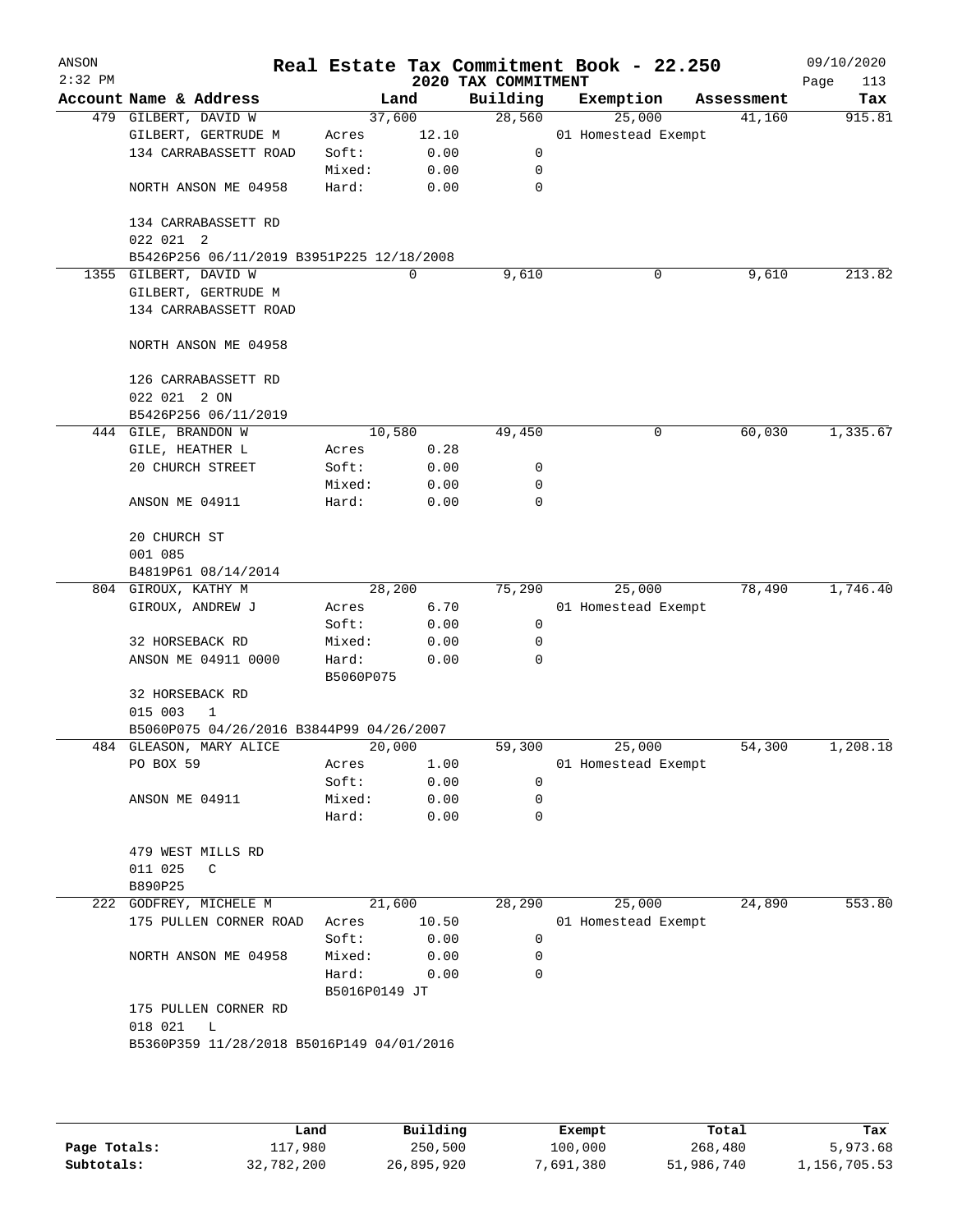| ANSON        |                                         |                |                |                     | Real Estate Tax Commitment Book - 22.250 |                                  | 09/10/2020   |
|--------------|-----------------------------------------|----------------|----------------|---------------------|------------------------------------------|----------------------------------|--------------|
| $2:32$ PM    |                                         |                |                | 2020 TAX COMMITMENT |                                          |                                  | Page<br>114  |
|              | Account Name & Address                  |                | Land           | Building            | Exemption                                | Assessment<br>63,510<br>$\Omega$ | Tax          |
|              | 276 GOODINE, LUKE S<br>GOODINE, JOANN M |                | 10,770<br>0.29 | 52,740              |                                          |                                  | 1,413.10     |
|              | PO BOX 122                              | Acres<br>Soft: | 0.00           | 0                   |                                          |                                  |              |
|              |                                         | Mixed:         | 0.00           | 0                   |                                          |                                  |              |
|              | ANSON ME 04911                          | Hard:          | 0.00           | $\mathbf 0$         |                                          |                                  |              |
|              |                                         |                |                |                     |                                          |                                  |              |
|              | 76 PREBLE AVE                           |                |                |                     |                                          |                                  |              |
|              | 004 002                                 |                |                |                     |                                          |                                  |              |
|              | B3758P334 10/17/2006                    |                |                |                     |                                          |                                  |              |
| 1305         | GOOGINS, ROBERT G SR                    |                | 21,500         | 61,250              |                                          | 0<br>82,750                      | 1,841.19     |
|              | GOOGINS, CAROL A                        | Acres          | 2.00           |                     |                                          |                                  |              |
|              |                                         | Soft:          | 0.00           | 0                   |                                          |                                  |              |
|              | 62 LAWN AVE                             | Mixed:         | 0.00           | 0                   |                                          |                                  |              |
|              | SOUTH PORTLAND ME 04106 Hard:           |                | 0.00           | $\Omega$            |                                          |                                  |              |
|              | 0000                                    |                |                |                     |                                          |                                  |              |
|              | 313 TOWN FARM RD                        |                |                |                     |                                          |                                  |              |
|              | 022 019<br>$\mathbf{1}$                 |                |                |                     |                                          |                                  |              |
|              | B3031P97                                |                |                |                     |                                          |                                  |              |
|              | 1324 GORDON, ANNE F                     |                | 43,110         | 19,600              | 31,000                                   | 31,710                           | 705.55       |
|              | 264 HILTON HILL ROAD                    | Acres          | 70.90          |                     | 01 Homestead Exempt                      |                                  |              |
|              |                                         | Soft:          | 0.00           |                     | 0 03 Resident Veteran Widow              |                                  |              |
|              | ANSON ME 04911                          | Mixed:         | 29.00          | 4,611               |                                          |                                  |              |
|              |                                         | Hard:          | 30.00          | 5,100               |                                          |                                  |              |
|              |                                         | TREE GROWTH    |                |                     |                                          |                                  |              |
|              | 264 HILTON HILL RD                      |                |                |                     |                                          |                                  |              |
|              | 010 021                                 |                |                |                     |                                          |                                  |              |
|              | B1281P287                               |                |                |                     |                                          |                                  |              |
|              | 1325 GORDON, ANNE F                     |                | 27,360         | 0                   |                                          | 27,360<br>0                      | 608.76       |
|              | 264 HILTON HILL ROAD                    | Acres          | 46.75          |                     |                                          |                                  |              |
|              |                                         | Soft:          | 0.00           | 0                   |                                          |                                  |              |
|              | ANSON ME 04911                          | Mixed:         | 10.00          | 1,590               |                                          |                                  |              |
|              |                                         | Hard:          | 29.50          | 5,015               |                                          |                                  |              |
|              |                                         | TREE GROWTH    |                |                     |                                          |                                  |              |
|              | HILTON HILL ROAD                        |                |                |                     |                                          |                                  |              |
|              | 010 022                                 |                |                |                     |                                          |                                  |              |
|              | B1281P287                               |                |                |                     |                                          |                                  |              |
|              | 572 GORDON, DANNY B                     |                | 33,450         | 53,410              |                                          | 0<br>86,860                      | 1,932.64     |
|              | GORDON, JENNIFER S                      | Acres          | 11.95          |                     |                                          |                                  |              |
|              | 5 JACKSON POND ROAD                     | Soft:          | 0.00           | 0                   |                                          |                                  |              |
|              |                                         | Mixed:         | 0.00           | 0                   |                                          |                                  |              |
|              | CONCORD TWP ME 04920<br>6159            | Hard:          | 0.00           | 0                   |                                          |                                  |              |
|              |                                         |                |                |                     |                                          |                                  |              |
|              | 340 CAMPGROUND RD                       |                |                |                     |                                          |                                  |              |
|              | 015 043<br>G                            |                |                |                     |                                          |                                  |              |
|              | B3230P144                               |                |                |                     |                                          |                                  |              |
| 496          | GORDON, EDWARD M. &                     |                | 65,580         | 35,590              |                                          | 0<br>101,170                     | 2,251.03     |
|              | RICHARD M. Trustees                     | Acres          | 196.00         |                     |                                          |                                  |              |
|              | GORDON, NANCY M. TRUST<br>7/17/2015     |                |                |                     |                                          |                                  |              |
|              |                                         | Soft:          | 21.00          | 2,352               |                                          |                                  |              |
|              | PO BOX 594                              | Mixed:         | 118.00         | 18,762              |                                          |                                  |              |
|              | AMHERST MA 01004 0594                   | Hard:          | 41.00          | 6,970               |                                          |                                  |              |
|              |                                         | TREE GROWTH    |                |                     |                                          |                                  |              |
|              | 31 MUTTON HILL RD                       |                |                |                     |                                          |                                  |              |
|              | 015 027                                 |                |                |                     |                                          |                                  |              |
|              | B4998P153 01/21/2016                    |                |                |                     |                                          |                                  |              |
|              |                                         | Land           | Building       |                     | Exempt                                   | Total                            | Tax          |
| Page Totals: |                                         | 201,770        | 222,590        |                     | 31,000                                   | 393,360                          | 8,752.27     |
| Subtotals:   | 32,983,970                              |                | 27,118,510     |                     | 7,722,380                                | 52,380,100                       | 1,165,457.80 |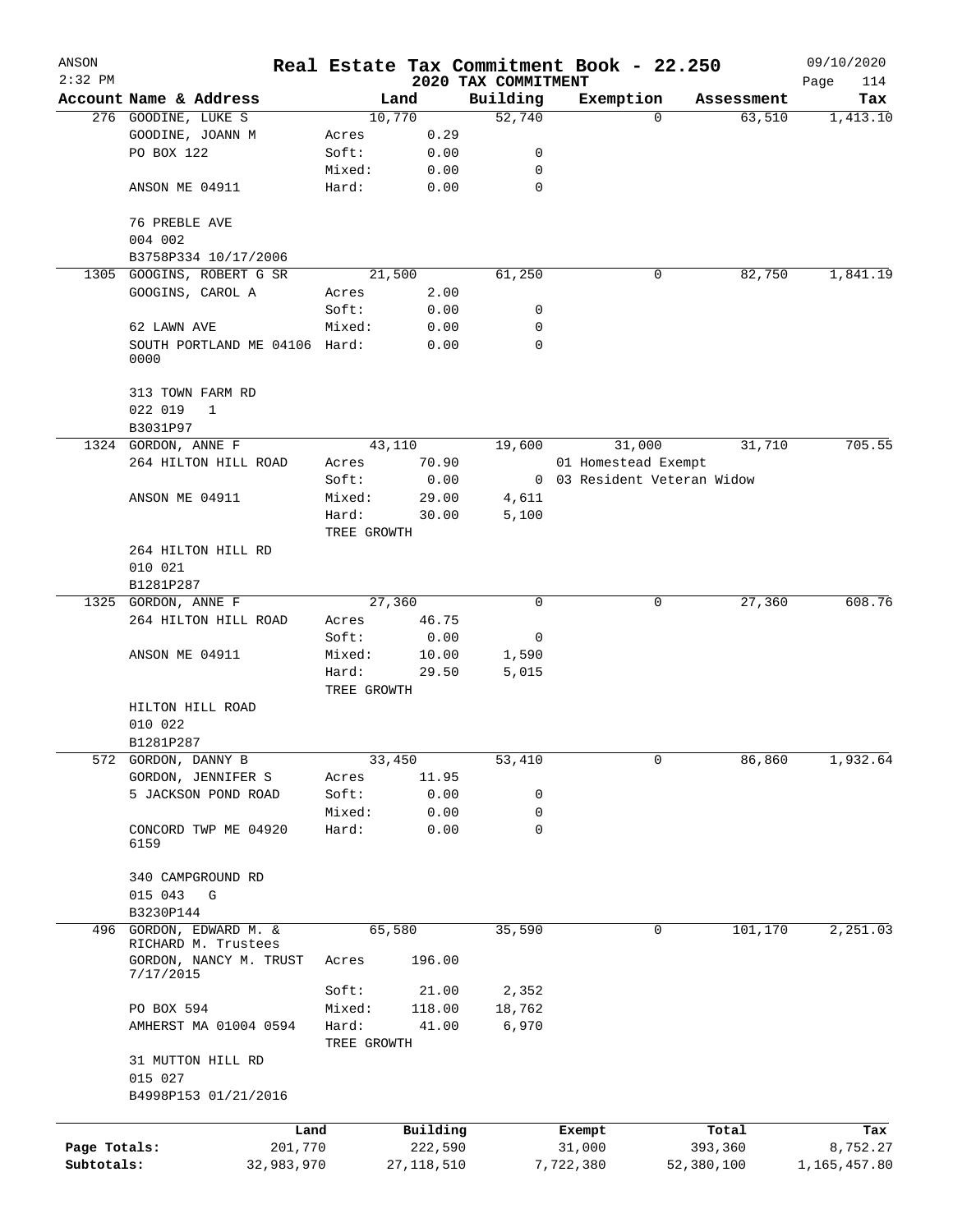| ANSON<br>$2:32$ PM |                                |               |          | 2020 TAX COMMITMENT | Real Estate Tax Commitment Book - 22.250 |            | 09/10/2020<br>Page |
|--------------------|--------------------------------|---------------|----------|---------------------|------------------------------------------|------------|--------------------|
|                    | Account Name & Address         |               | Land     | Building            | Exemption                                | Assessment | 115<br>Tax         |
|                    | 953 GORDON, GEORGETTE L        |               | 20,000   | 59,980              | 25,000                                   | 54,980     | 1,223.30           |
|                    | PO BOX 12                      | Acres         | 1.00     |                     | 01 Homestead Exempt                      |            |                    |
|                    |                                | Soft:         | 0.00     | 0                   |                                          |            |                    |
|                    | ANSON ME 04911                 | Mixed:        | 0.00     | 0                   |                                          |            |                    |
|                    |                                | Hard:         | 0.00     | $\mathbf 0$         |                                          |            |                    |
|                    |                                | MH AND GARAGE |          |                     |                                          |            |                    |
|                    | 1037 VALLEY RD                 |               |          |                     |                                          |            |                    |
|                    | 020 021                        |               |          |                     |                                          |            |                    |
|                    | B2354P240                      |               |          |                     |                                          |            |                    |
|                    | 1663 GORDON, HAZEL L           |               | 23,900   | 23,900              | 0                                        | 47,800     | 1,063.55           |
|                    | 264 HILTON HILL ROAD           | Acres         | 3.60     |                     |                                          |            |                    |
|                    |                                | Soft:         | 0.00     | 0                   |                                          |            |                    |
|                    | ANSON ME 04911                 | Mixed:        | 0.00     | 0                   |                                          |            |                    |
|                    |                                | Hard:         | 0.00     | $\mathbf 0$         |                                          |            |                    |
|                    |                                |               |          |                     |                                          |            |                    |
|                    | 280 HILTON HILL ROAD           |               |          |                     |                                          |            |                    |
|                    | 010 021<br>$\, {\bf B}$        |               |          |                     |                                          |            |                    |
|                    | B2654P19                       |               |          |                     |                                          |            |                    |
| 1507               | GORDON, JAMES D                |               | 0        | 8,810               | 0                                        | 8,810      | 196.02             |
|                    |                                |               |          |                     |                                          |            |                    |
|                    | ANSON ME 04911 0411            |               |          |                     |                                          |            |                    |
|                    | PO BOX 411                     |               |          |                     |                                          |            |                    |
|                    |                                |               |          |                     |                                          |            |                    |
|                    |                                |               |          |                     |                                          |            |                    |
|                    | 26 CROSS RD                    |               |          |                     |                                          |            |                    |
|                    | 011 032 3 ON                   |               |          |                     |                                          |            |                    |
|                    | 70 GORDON, KENNETH P.,         |               | 13,710   | 500                 | 0                                        | 14,210     | 316.17             |
|                    | <b>ESTATE</b>                  |               |          |                     |                                          |            |                    |
|                    | C/O CHARLEEN H. GORDON         | Acres         | 0.47     |                     |                                          |            |                    |
|                    | 556 BROWNS CORNER ROAD         | Soft:         | 0.00     | 0                   |                                          |            |                    |
|                    | CANAAN ME 04924 3060           | Mixed:        | 0.00     | 0                   |                                          |            |                    |
|                    |                                | Hard:         | 0.00     | $\mathbf 0$         |                                          |            |                    |
|                    |                                |               |          |                     |                                          |            |                    |
|                    | <b>45 PREBLE AVE</b>           |               |          |                     |                                          |            |                    |
|                    | 004 017                        |               |          |                     |                                          |            |                    |
|                    | B3631P207 02/08/2006           |               |          |                     |                                          |            |                    |
|                    | 630 GORDON, MATTHEW J          |               | 21,500   | 12,040              | 0                                        | 33,540     | 746.27             |
|                    | 475 FOUR MILE SQUARE           | Acres         | 2.00     |                     |                                          |            |                    |
|                    | ROAD                           |               |          |                     |                                          |            |                    |
|                    |                                | Soft:         | 0.00     | 0                   |                                          |            |                    |
|                    | ANSON ME 04911                 | Mixed:        | 0.00     | 0                   |                                          |            |                    |
|                    |                                | Hard:         | 0.00     | 0                   |                                          |            |                    |
|                    |                                |               |          |                     |                                          |            |                    |
|                    | 475 FOUR MILE SQUARE RD        |               |          |                     |                                          |            |                    |
|                    | 021 019 A                      |               |          |                     |                                          |            |                    |
|                    | B5495P124 12/05/2019           |               |          |                     |                                          |            |                    |
|                    | 2039 GORDON, MATTHEW J         |               | 15,750   | $\mathbf 0$         | 0                                        | 15,750     | 350.44             |
|                    | 475 FOUR MILE SQUARE           | Acres         | 3.50     |                     |                                          |            |                    |
|                    | ROAD                           | Soft:         | 0.00     | 0                   |                                          |            |                    |
|                    | ANSON ME 04911                 | Mixed:        | 0.00     | 0                   |                                          |            |                    |
|                    |                                | Hard:         | 0.00     | 0                   |                                          |            |                    |
|                    |                                |               |          |                     |                                          |            |                    |
|                    | HILTON HILL RD                 |               |          |                     |                                          |            |                    |
|                    | 010 021 C                      |               |          |                     |                                          |            |                    |
|                    | B5325P304 08/31/2018 B1281P287 |               |          |                     |                                          |            |                    |
|                    |                                |               |          |                     |                                          |            |                    |
|                    |                                |               |          |                     |                                          |            |                    |
|                    |                                |               |          |                     |                                          |            |                    |
|                    |                                | Land          | Building |                     | Exempt                                   | Total      | Tax                |

|              | Land       | Building   | Exempt    | Total      | Tax          |
|--------------|------------|------------|-----------|------------|--------------|
| Page Totals: | 94,860     | 105,230    | 25,000    | 175,090    | 3,895.75     |
| Subtotals:   | 33,078,830 | 27,223,740 | 7,747,380 | 52,555,190 | 1,169,353.55 |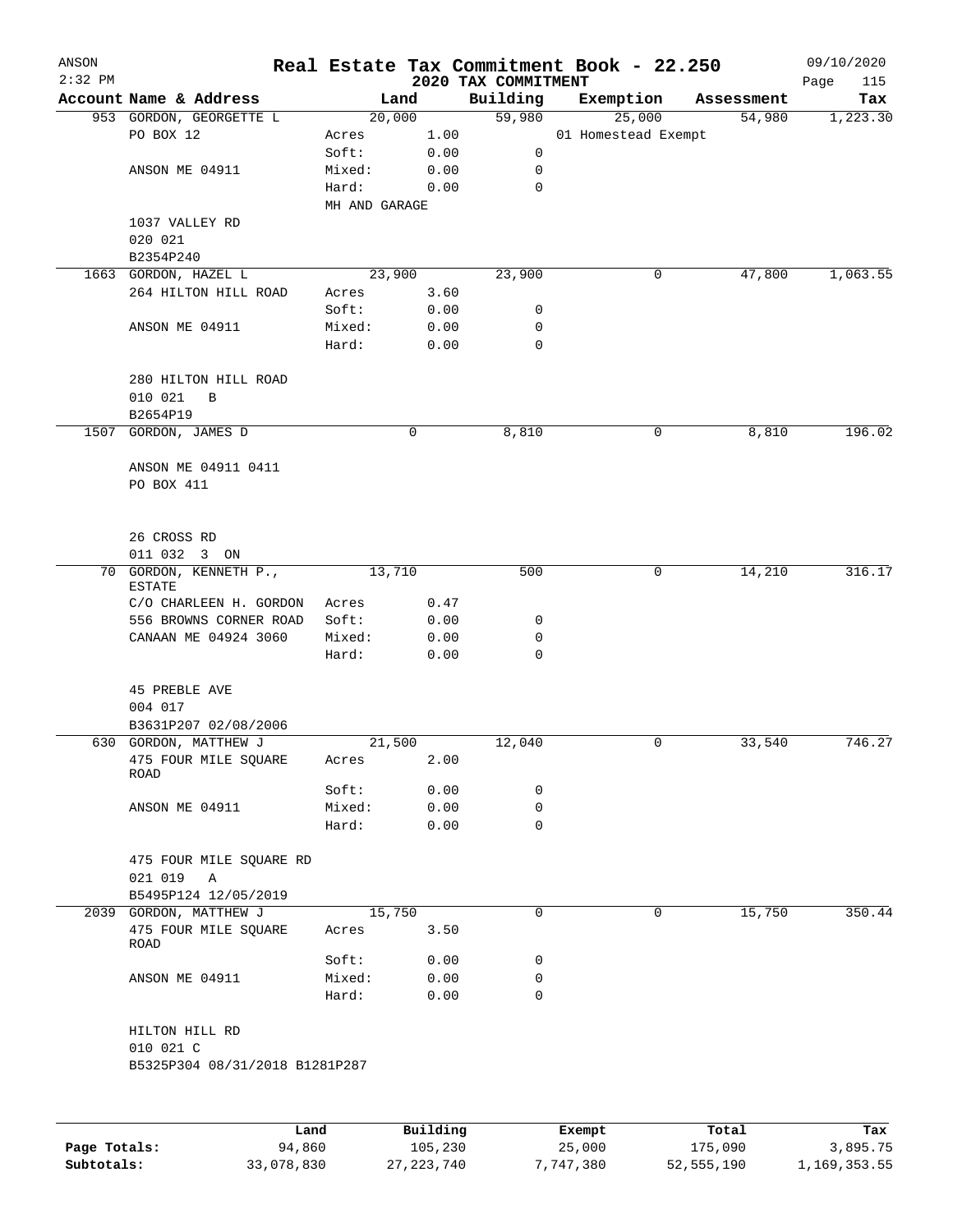| ANSON<br>$2:32$ PM |                                          |                 |              | 2020 TAX COMMITMENT | Real Estate Tax Commitment Book - 22.250 |            | 09/10/2020<br>116<br>Page |
|--------------------|------------------------------------------|-----------------|--------------|---------------------|------------------------------------------|------------|---------------------------|
|                    | Account Name & Address                   |                 | Land         | Building            | Exemption                                | Assessment | Tax                       |
|                    | 1933 GORDON, RAYMOND F<br>26 PATTEN LANE |                 | $\mathbf 0$  | 5,060               | $\Omega$                                 | 5,060      | 112.59                    |
|                    | NORTH ANSON ME 04958                     |                 |              |                     |                                          |            |                           |
|                    | 41 PATTEN LN<br>023 026<br>C 1 ON        |                 |              |                     |                                          |            |                           |
|                    | 495 GORDON, REGINAL A                    |                 | 12,300       | $\mathbf 0$         | 0                                        | 12,300     | 273.68                    |
|                    | 264 HILTON HILL ROAD                     | Acres           | 2.20         |                     |                                          |            |                           |
|                    |                                          | Soft:           | 0.00         | 0                   |                                          |            |                           |
|                    | ANSON ME 04911                           | Mixed:          | 0.00         | 0                   |                                          |            |                           |
|                    |                                          | Hard:           | 0.00         | $\mathbf 0$         |                                          |            |                           |
|                    | 015 007 A                                |                 |              |                     |                                          |            |                           |
|                    | B2604P336                                |                 |              |                     |                                          |            |                           |
|                    | 948 GORDON, RICKY E SR                   |                 | 26,300       | 59,600              | 25,000                                   | 60,900     | 1,355.03                  |
|                    | GORDON, SUSAN V                          | Acres           | 5.20         |                     | 01 Homestead Exempt                      |            |                           |
|                    | PO BOX 411                               | Soft:           | 0.00         | 0                   |                                          |            |                           |
|                    |                                          | Mixed:          | 0.00         | 0                   |                                          |            |                           |
|                    | ANSON ME 04911                           | Hard:           | 0.00         | $\mathbf 0$         |                                          |            |                           |
|                    | 36 CROSS RD                              |                 |              |                     |                                          |            |                           |
|                    | 011 032<br>2<br>B3647P166 03/17/2006     |                 |              |                     |                                          |            |                           |
|                    | 12 GORDON, RICKY E, SR, &<br>SUSAN V     |                 | 30,450       | $\mathbf 0$         | 0                                        | 30,450     | 677.51                    |
|                    |                                          | Acres           | 5.30         |                     |                                          |            |                           |
|                    | ANSON ME 04911 0000                      | Soft:           | 0.00         | 0                   |                                          |            |                           |
|                    | PO BOX 411                               | Mixed:<br>Hard: | 0.00<br>0.00 | 0<br>$\mathbf 0$    |                                          |            |                           |
|                    | 26 CROSS RD<br>011 032<br>3              |                 |              |                     |                                          |            |                           |
|                    | B3844P267 05/09/2007                     |                 |              |                     |                                          |            |                           |
|                    | 1505 GORDON, RICKY E., JR.               |                 | 0            | 9,220               | 0                                        | 9,220      | 205.15                    |
|                    |                                          | Acres           | 17.53        |                     |                                          |            |                           |
|                    | ANSON ME 04911                           | Soft:           | 0.00         | 0                   |                                          |            |                           |
|                    | PO BOX 411                               | Mixed:          | 0.00         | 0                   |                                          |            |                           |
|                    |                                          | Hard:           | 0.00         | $\mathbf 0$         |                                          |            |                           |
|                    | 26 CROSS RD                              |                 |              |                     |                                          |            |                           |
|                    | 011 032 3 ON                             |                 |              |                     |                                          |            |                           |
|                    | 1296 GORDON, ROBERT B JR                 |                 | 20,380       | 63,700              | 0                                        | 84,080     | 1,870.78                  |
|                    | 265 HILTON HILL ROAD                     | Acres           | 1.25         |                     |                                          |            |                           |
|                    |                                          | Soft:           | 0.00         | 0                   |                                          |            |                           |
|                    | ANSON ME 04911                           | Mixed:          | 0.00         | 0                   |                                          |            |                           |
|                    |                                          | Hard:           | 0.00         | 0                   |                                          |            |                           |
|                    | 265 HILTON HILL RD                       |                 |              |                     |                                          |            |                           |
|                    | 010 022 D<br>B4044P324 06/23/2007        |                 |              |                     |                                          |            |                           |
|                    |                                          |                 |              |                     |                                          |            |                           |

|              | Land         | Building     | Exempt  | Total      | Tax             |
|--------------|--------------|--------------|---------|------------|-----------------|
| Page Totals: | 89,430       | 137,580      | 25,000  | 202,010    | 4,494.74        |
| Subtotals:   | 33, 168, 260 | 27, 361, 320 | 772,380 | 52,757,200 | 1, 173, 848. 29 |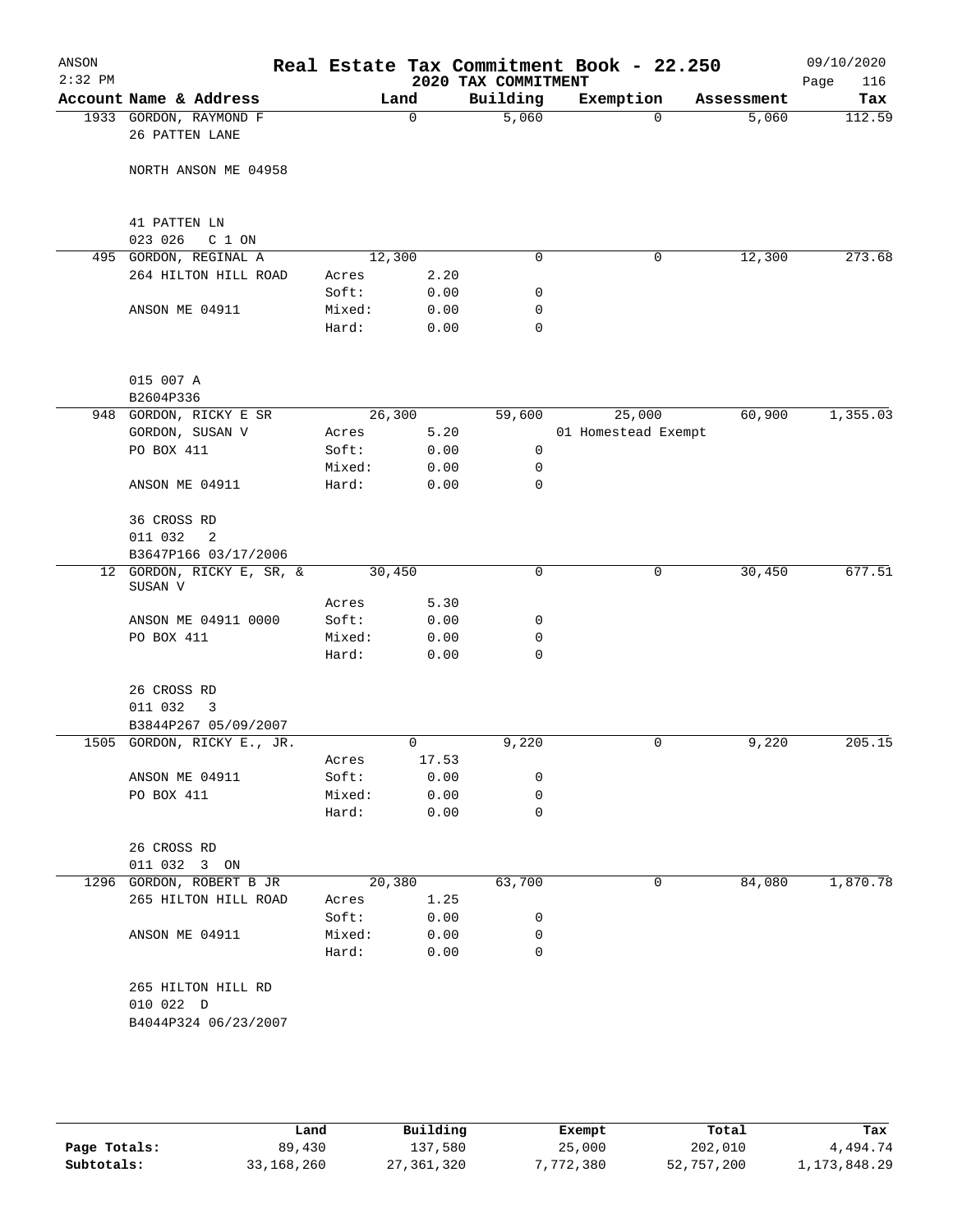| ANSON<br>$2:32$ PM |                                               |             |          | 2020 TAX COMMITMENT | Real Estate Tax Commitment Book - 22.250 |            | 09/10/2020<br>117 |
|--------------------|-----------------------------------------------|-------------|----------|---------------------|------------------------------------------|------------|-------------------|
|                    | Account Name & Address                        |             | Land     | Building            | Exemption                                | Assessment | Page<br>Tax       |
|                    | 2007 GORDON, ROBERT B JR                      |             | 17,000   | 0                   | $\Omega$                                 | 17,000     | 378.25            |
|                    | 265 HILTON HILL ROAD                          | Acres       | 17.00    |                     |                                          |            |                   |
|                    |                                               | Soft:       | 0.00     | 0                   |                                          |            |                   |
|                    | ANSON ME 04911                                |             |          | 0                   |                                          |            |                   |
|                    |                                               | Mixed:      | 0.00     | $\mathbf 0$         |                                          |            |                   |
|                    |                                               | Hard:       | 0.00     |                     |                                          |            |                   |
|                    | 015 004 A<br>B4891P90 03/27/2015              |             |          |                     |                                          |            |                   |
|                    | 1559 GORDON, ROBERT B SR                      |             | 38,140   | 43,340              | 0                                        | 81,480     | 1,812.93          |
|                    | 279 HILTON HILL ROAD                          | Acres       | 16.64    |                     |                                          |            |                   |
|                    |                                               | Soft:       | 0.00     | 0                   |                                          |            |                   |
|                    | ANSON ME 04911                                | Mixed:      | 0.00     | 0                   |                                          |            |                   |
|                    |                                               | Hard:       | 0.00     | $\mathbf 0$         |                                          |            |                   |
|                    | 279 HILTON HILL RD<br>010 022<br>$\mathbf{1}$ |             |          |                     |                                          |            |                   |
|                    | B3919P201 10/03/2007 B1457P23                 |             |          |                     |                                          |            |                   |
|                    | 1644 GORDON, ROBERT B SR                      |             | 26,500   | 3,360               | 0                                        | 29,860     | 664.39            |
|                    | 279 HILTON HILL ROAD                          | Acres       | 9.00     |                     |                                          |            |                   |
|                    |                                               | Soft:       | 0.00     | 0                   |                                          |            |                   |
|                    | ANSON ME 04911                                | Mixed:      | 0.00     | 0                   |                                          |            |                   |
|                    |                                               | Hard:       | 0.00     | 0                   |                                          |            |                   |
|                    | 023 044<br>F                                  |             |          |                     |                                          |            |                   |
|                    | B2589P317                                     |             |          |                     |                                          |            |                   |
|                    | 1621 GORDON, SHIRLEY &                        |             | 28,500   | 39,210              | 25,000                                   | 42,710     | 950.30            |
|                    | PATTEN, MERTON L                              | Acres       | 7.00     |                     | 01 Homestead Exempt                      |            |                   |
|                    |                                               | Soft:       | 0.00     | $\mathbf 0$         |                                          |            |                   |
|                    | 26 PATTEN LN                                  | Mixed:      | 0.00     | 0                   |                                          |            |                   |
|                    | NORTH ANSON ME 04958                          | Hard:       | 0.00     | 0                   |                                          |            |                   |
|                    | 7652                                          |             |          |                     |                                          |            |                   |
|                    | 26 PATTEN LN                                  |             |          |                     |                                          |            |                   |
|                    | 023 026<br>C <sub>2</sub>                     |             |          |                     |                                          |            |                   |
|                    | B1835P35                                      |             |          |                     |                                          |            |                   |
|                    | 494 GORDON, TRACY L                           |             | 17,020   | 0                   | 0                                        | 17,020     | 378.70            |
|                    |                                               | Acres       | 101.00   |                     |                                          |            |                   |
|                    | STRONG ME 04983 0483                          | Soft:       | 0.00     | 0                   |                                          |            |                   |
|                    | PO BOX 483                                    | Mixed:      | 14.00    | 2,226               |                                          |            |                   |
|                    |                                               | Hard:       | 87.00    | 14,790              |                                          |            |                   |
|                    |                                               | TREE GROWTH |          |                     |                                          |            |                   |
|                    | 020 007                                       |             |          |                     |                                          |            |                   |
|                    | B4101P136 02/10/2009                          |             |          |                     |                                          |            |                   |
|                    | 139 GOREY, DAVID A                            |             | 10,000   | 1,960               | 0                                        | 11,960     | 266.11            |
|                    | GOREY, JOANNE D                               | Acres       | 1.00     |                     |                                          |            |                   |
|                    | 546 ELVA DR                                   | Soft:       | 0.00     | 0                   |                                          |            |                   |
|                    |                                               | Mixed:      | 0.00     | 0                   |                                          |            |                   |
|                    | BURLINGTON NC<br>27217-8307                   | Hard:       | 0.00     | 0                   |                                          |            |                   |
|                    | 011 015                                       |             |          |                     |                                          |            |                   |
|                    | B3819P132 02/28/2007                          |             |          |                     |                                          |            |                   |
|                    |                                               |             |          |                     |                                          |            |                   |
|                    |                                               | Land        | Building |                     | Exempt                                   | Total      | Tax               |

|              | Land         | Building   | Exempt    | Total      | тах          |
|--------------|--------------|------------|-----------|------------|--------------|
| Page Totals: | 137,160      | 87,870     | 25,000    | 200,030    | 4,450.68     |
| Subtotals:   | 33, 305, 420 | 27,449,190 | 7,797,380 | 52,957,230 | 1,178,298.97 |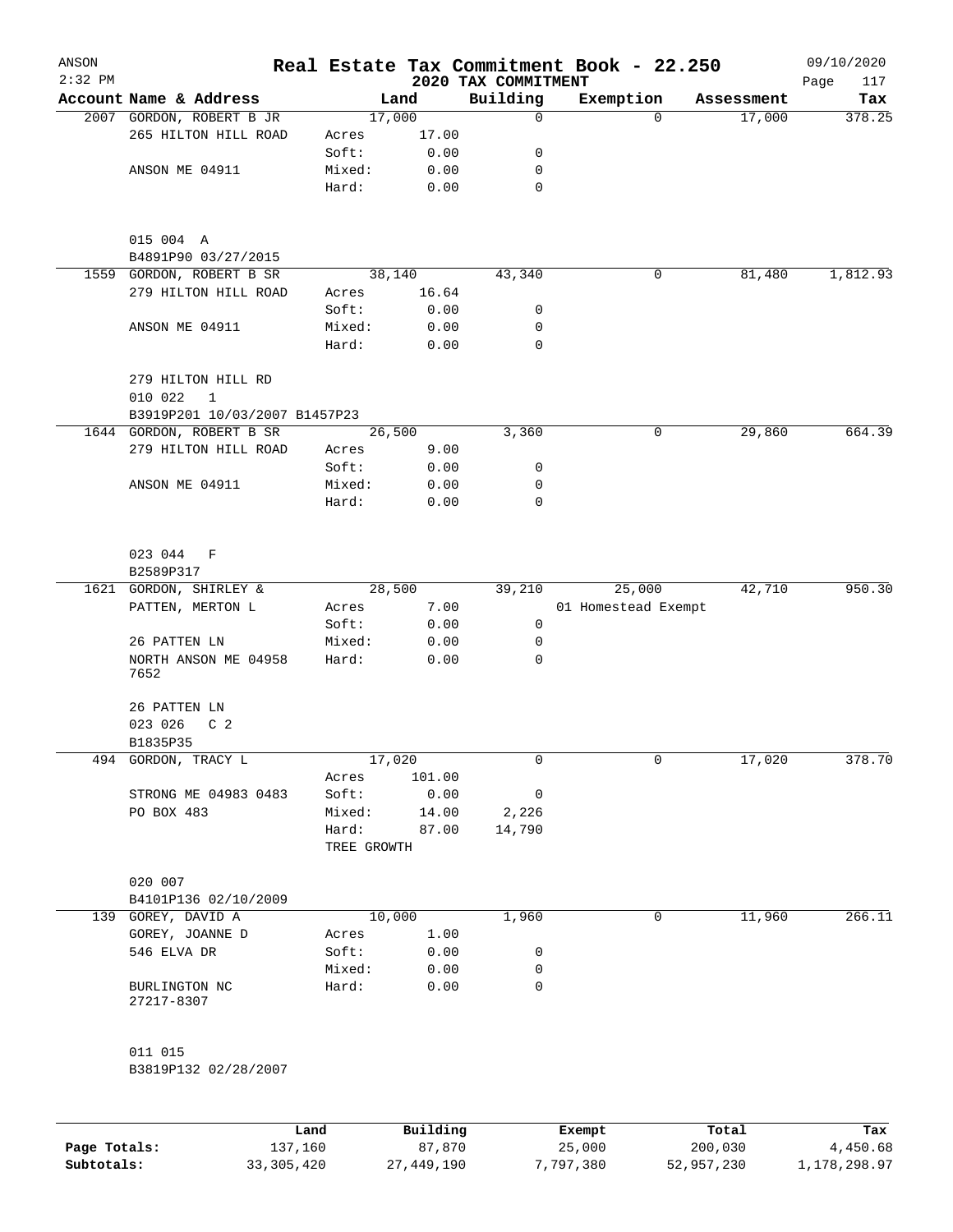| ANSON<br>$2:32$ PM |                                                  |             |        | 2020 TAX COMMITMENT | Real Estate Tax Commitment Book - 22.250 |            | 09/10/2020<br>118<br>Page |
|--------------------|--------------------------------------------------|-------------|--------|---------------------|------------------------------------------|------------|---------------------------|
|                    | Account Name & Address                           |             | Land   | Building            | Exemption                                | Assessment | Tax                       |
|                    | 142 GOREY, DAVID A                               |             | 30,180 | 49,360              | $\mathbf 0$                              | 79,540     | 1,769.77                  |
|                    | GOREY, JOANNE D                                  | Acres       | 8.68   |                     |                                          |            |                           |
|                    | 546 ELVA DR                                      | Soft:       | 0.00   | 0                   |                                          |            |                           |
|                    |                                                  | Mixed:      | 0.00   | $\mathbf 0$         |                                          |            |                           |
|                    | BURLINGTON NC<br>27217-8307                      | Hard:       | 0.00   | 0                   |                                          |            |                           |
|                    | 495 WEST MILLS RD<br>011 025<br>D                |             |        |                     |                                          |            |                           |
|                    | B3819P132 02/28/2007                             |             |        |                     |                                          |            |                           |
|                    | 1044 GORISS, TRACIE L                            |             | 20,230 | 5,390               | 0                                        | 25,620     | 570.04                    |
|                    |                                                  | Acres       | 1.15   |                     |                                          |            |                           |
|                    | GORHAM ME 04038 0000                             | Soft:       | 0.00   | 0                   |                                          |            |                           |
|                    | 41 NARRAGANSETT ST                               | Mixed:      | 0.00   | 0                   |                                          |            |                           |
|                    |                                                  | Hard:       | 0.00   | 0                   |                                          |            |                           |
|                    | 170 VALLEY RD                                    |             |        |                     |                                          |            |                           |
|                    | 018 035<br>Α                                     |             |        |                     |                                          |            |                           |
|                    | B5263P255 03/19/2018 B3233P128                   |             |        |                     |                                          |            |                           |
|                    | 1076 GORMAN, FLORENCE E                          |             | 0      | 13,110              | 0                                        | 13,110     | 291.70                    |
|                    |                                                  |             |        |                     |                                          |            |                           |
|                    | MADISON ME 04950 0000<br>ONE MADISON AVE, APT 3B |             |        |                     |                                          |            |                           |
|                    |                                                  | MOBILE HOME |        |                     |                                          |            |                           |
|                    | 4 GORMAN RD                                      |             |        |                     |                                          |            |                           |
|                    | 013 001<br>B<br>ON                               |             |        |                     |                                          |            |                           |
| 1036               | GOSPODAREK, MICHAEL                              |             | 26,960 | 0                   | $\mathbf 0$                              | 26,960     | 599.86                    |
|                    | GOSPODAREK, ROBIN                                | Acres       | 13.46  |                     |                                          |            |                           |
|                    |                                                  | Soft:       | 0.00   | 0                   |                                          |            |                           |
|                    | 19 CARSON CIRCLE                                 | Mixed:      | 0.00   | 0                   |                                          |            |                           |
|                    | NASHUA NH 03062 0000                             | Hard:       | 0.00   | 0                   |                                          |            |                           |
|                    | 011 042<br>7                                     |             |        |                     |                                          |            |                           |
|                    | B1249P194                                        |             |        |                     |                                          |            |                           |
|                    | 1674 GOULD, FRANCES J                            |             | 25,920 | 92,600              | 25,000                                   | 93,520     | 2,080.82                  |
|                    |                                                  | Acres       | 2.28   |                     | 01 Homestead Exempt                      |            |                           |
|                    | NORTH ANSON ME 04958<br>0000                     | Soft:       | 0.00   | 0                   |                                          |            |                           |
|                    | 125 NORTH MAIN ST                                | Mixed:      | 0.00   | 0                   |                                          |            |                           |
|                    |                                                  | Hard:       | 0.00   | $\Omega$            |                                          |            |                           |
|                    |                                                  | LIFE ESTATE |        |                     |                                          |            |                           |
|                    | 125 NORTH MAIN ST<br>007 005                     |             |        |                     |                                          |            |                           |
|                    | B3896P43 08/06/2007                              |             |        |                     |                                          |            |                           |
|                    | 504 GOUTHRO, THOMAS                              |             | 40,600 | 0                   | 0                                        | 40,600     | 903.35                    |
|                    | NEGRI, DOMINIC R &<br>THOMAS M (6/7 int)         | Acres       | 50.00  |                     |                                          |            |                           |
|                    | 5 MAWN DRIVE                                     | Soft:       | 0.00   | 0                   |                                          |            |                           |
|                    |                                                  | Mixed:      | 0.00   | 0                   |                                          |            |                           |
|                    | WOBURN MA 01801 0000                             | Hard:       | 0.00   | 0                   |                                          |            |                           |
|                    | 020 018                                          |             |        |                     |                                          |            |                           |
|                    | B5352P17 11/15/2018 B5261P71 B5261P70 B5261P69   |             |        |                     |                                          |            |                           |
|                    | B5158P196 B5158P193 B5158P195 B903P941           |             |        |                     |                                          |            |                           |
|                    |                                                  |             |        |                     |                                          |            |                           |

|              | Land       | Building   | Exempt    | Total      | Tax          |
|--------------|------------|------------|-----------|------------|--------------|
| Page Totals: | 143,890    | 160,460    | 25,000    | 279,350    | 6,215.54     |
| Subtotals:   | 33,449,310 | 27,609,650 | 7,822,380 | 53,236,580 | 1,184,514.51 |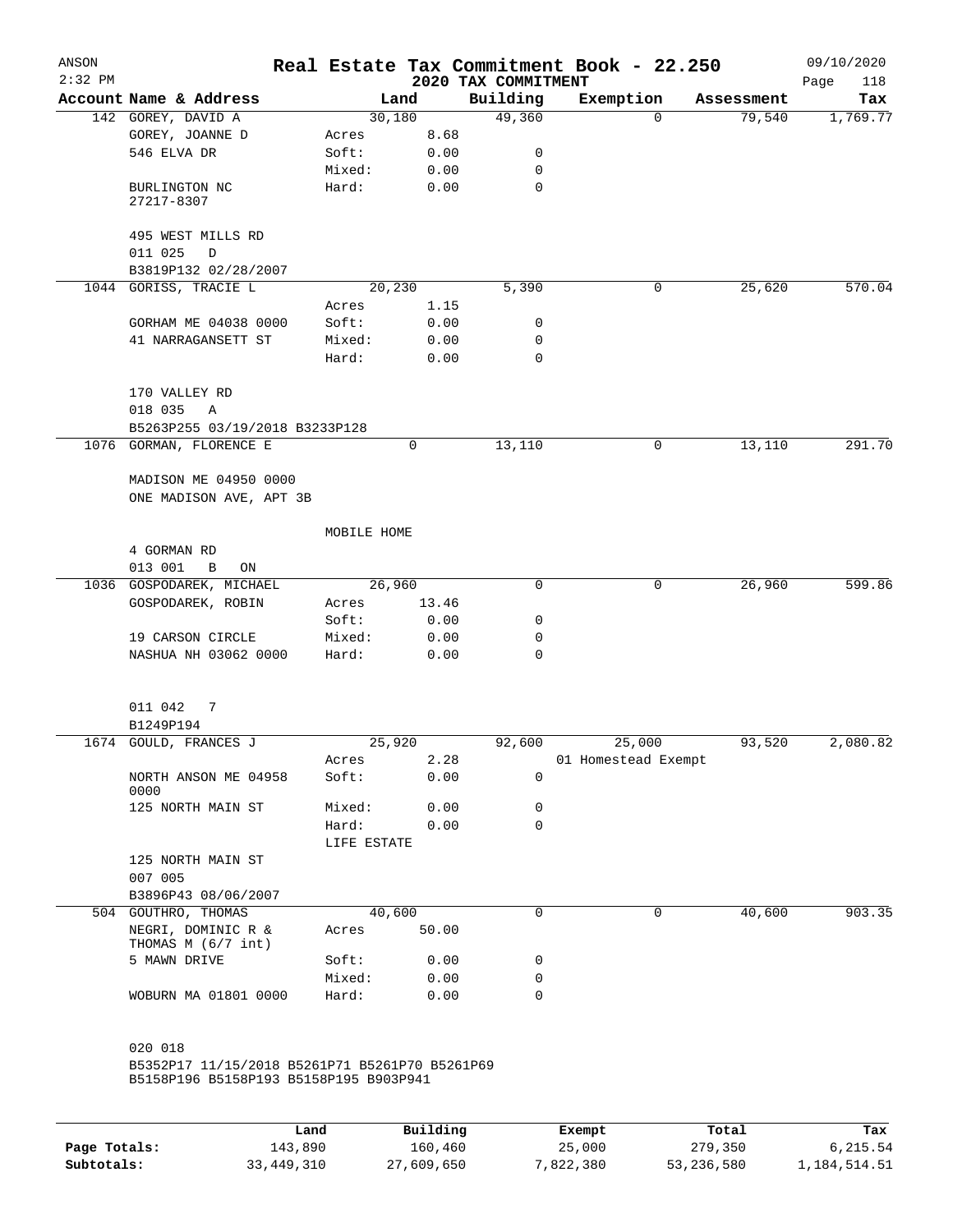| ANSON        |                                                                   |                       |            |                     | Real Estate Tax Commitment Book - 22.250 |                             |                  | 09/10/2020      |
|--------------|-------------------------------------------------------------------|-----------------------|------------|---------------------|------------------------------------------|-----------------------------|------------------|-----------------|
| $2:32$ PM    |                                                                   |                       |            |                     | 2020 TAX COMMITMENT                      |                             |                  | Page<br>119     |
|              | Account Name & Address                                            |                       |            | Land                | Building                                 | Exemption                   | Assessment       | Tax             |
|              | 1127 GOWER, DUSTIN D                                              |                       |            | 21,000              | 7,500                                    | $\mathbf 0$                 | 28,500           | 634.13          |
|              | DAISEY, ELIZABETH A                                               |                       | Acres      | 7.00                |                                          |                             |                  |                 |
|              | 56 LLOYD ROAD                                                     |                       | Soft:      | 0.00                | 0                                        |                             |                  |                 |
|              |                                                                   |                       | Mixed:     | 0.00                | 0                                        |                             |                  |                 |
|              | ANSON ME 04911                                                    |                       | Hard:      | 0.00                | $\mathbf 0$                              |                             |                  |                 |
|              |                                                                   |                       | B5048P0145 |                     |                                          |                             |                  |                 |
|              | HORSEBACK ROAD                                                    |                       |            |                     |                                          |                             |                  |                 |
|              | 019 037<br>D                                                      |                       |            |                     |                                          |                             |                  |                 |
|              | B5048P145 07/12/2016 B2595P140 08/24/1999                         |                       |            |                     |                                          |                             |                  |                 |
|              | 41 GOWER, LISA                                                    |                       |            | 11,660              | 29,950                                   | 0                           | 41,610           | 925.82          |
|              | DAVIS, DEAN A                                                     |                       | Acres      | 0.34                |                                          |                             |                  |                 |
|              | PO BOX 257                                                        |                       | Soft:      | 0.00                | 0                                        |                             |                  |                 |
|              |                                                                   |                       | Mixed:     | 0.00                | 0                                        |                             |                  |                 |
|              | SHAWMUT ME 04975                                                  |                       | Hard:      | 0.00                | $\mathbf 0$                              |                             |                  |                 |
|              | 18 RIVER RD<br>003 077                                            |                       |            |                     |                                          |                             |                  |                 |
|              | B5485P154 10/28/2019 B4274P311 04/15/2010 B4274P309               |                       |            |                     |                                          |                             |                  |                 |
|              | 04/14/2010<br>348 GOWER, T. EDWRD                                 |                       |            | 18,150              | $\mathbf 0$                              | 0                           | 18,150           | 403.84          |
|              | 17 FALL STREET                                                    |                       | Acres      | 5.10                |                                          |                             |                  |                 |
|              |                                                                   |                       | Soft:      | 0.00                | 0                                        |                             |                  |                 |
|              | MADISON ME 04950                                                  |                       | Mixed:     | 0.00                | 0                                        |                             |                  |                 |
|              |                                                                   |                       | Hard:      | 0.00                | $\Omega$                                 |                             |                  |                 |
|              |                                                                   |                       |            |                     |                                          |                             |                  |                 |
|              | MOUNTAIN VIEW ROAD                                                |                       |            |                     |                                          |                             |                  |                 |
|              | 012 009 18                                                        |                       |            |                     |                                          |                             |                  |                 |
|              | B5452P287 08/13/2019 B5414P181 05/21/2019 B5334P271<br>09/25/2018 |                       |            |                     |                                          |                             |                  |                 |
|              | 597 GRAF, PAMELA H                                                |                       |            | 20,900              | 70,460                                   | 31,000                      | 60,360           | 1,343.01        |
|              | 56 FAHI POND ROAD                                                 |                       | Acres      | 1.60                |                                          | 01 Homestead Exempt         |                  |                 |
|              |                                                                   |                       | Soft:      | 0.00                |                                          | 0 03 Resident Veteran Widow |                  |                 |
|              | NORTH ANSON ME 04958                                              |                       | Mixed:     | 0.00                | 0                                        |                             |                  |                 |
|              |                                                                   |                       | Hard:      | 0.00                | 0                                        |                             |                  |                 |
|              | 56 FAHI POND RD                                                   |                       |            |                     |                                          |                             |                  |                 |
|              | 007 010                                                           |                       |            |                     |                                          |                             |                  |                 |
|              | B2010P115                                                         |                       |            |                     |                                          |                             |                  |                 |
| 1285         | GRAHAM, DOUGLAS                                                   |                       |            | 36,500              | 0                                        | 0                           | 36,500           | 812.13          |
|              | GRAHAM, SHIRLEY J                                                 |                       | Acres      | 15.00               |                                          |                             |                  |                 |
|              | 52 LYNBROOK DRIVE                                                 |                       | Soft:      | 0.00                | 0                                        |                             |                  |                 |
|              |                                                                   |                       | Mixed:     | 0.00                | 0                                        |                             |                  |                 |
|              | SOUND BEACH NY 11789                                              |                       | Hard:      | 0.00                | 0                                        |                             |                  |                 |
|              | 0000                                                              |                       |            |                     |                                          |                             |                  |                 |
|              |                                                                   |                       |            | TENANTS IN COMMON   |                                          |                             |                  |                 |
|              | 107 EMBDEN POND RD                                                |                       |            |                     |                                          |                             |                  |                 |
|              | 018 044                                                           |                       |            |                     |                                          |                             |                  |                 |
|              | B4883P250 03/05/2015                                              |                       |            |                     |                                          |                             |                  |                 |
|              | 116 GRAHAM, STEPHEN                                               |                       |            | 34,100              | 0                                        | 0                           | 34,100           | 758.72          |
|              | GRAHAM, LIZA                                                      |                       | Acres      | 12.60               |                                          |                             |                  |                 |
|              | 119 WEST ELM STREET                                               |                       | Soft:      | 0.00                | 0                                        |                             |                  |                 |
|              |                                                                   |                       | Mixed:     | 0.00                | 0                                        |                             |                  |                 |
|              | READING MI 49274                                                  |                       | Hard:      | 0.00                | 0                                        |                             |                  |                 |
|              |                                                                   |                       | B5120P0323 |                     |                                          |                             |                  |                 |
|              | CARRABASSET ROAD                                                  |                       |            |                     |                                          |                             |                  |                 |
|              | 022 021 4                                                         |                       |            |                     |                                          |                             |                  |                 |
|              | B5120P0323 04/01/2016 B1974P181                                   |                       |            |                     |                                          |                             |                  |                 |
|              |                                                                   |                       |            |                     |                                          |                             |                  |                 |
| Page Totals: |                                                                   | Land                  |            | Building<br>107,910 |                                          | Exempt<br>31,000            | Total<br>219,220 | Tax<br>4,877.65 |
| Subtotals:   |                                                                   | 142,310<br>33,591,620 |            | 27,717,560          |                                          | 7,853,380                   | 53, 455, 800     | 1,189,392.16    |
|              |                                                                   |                       |            |                     |                                          |                             |                  |                 |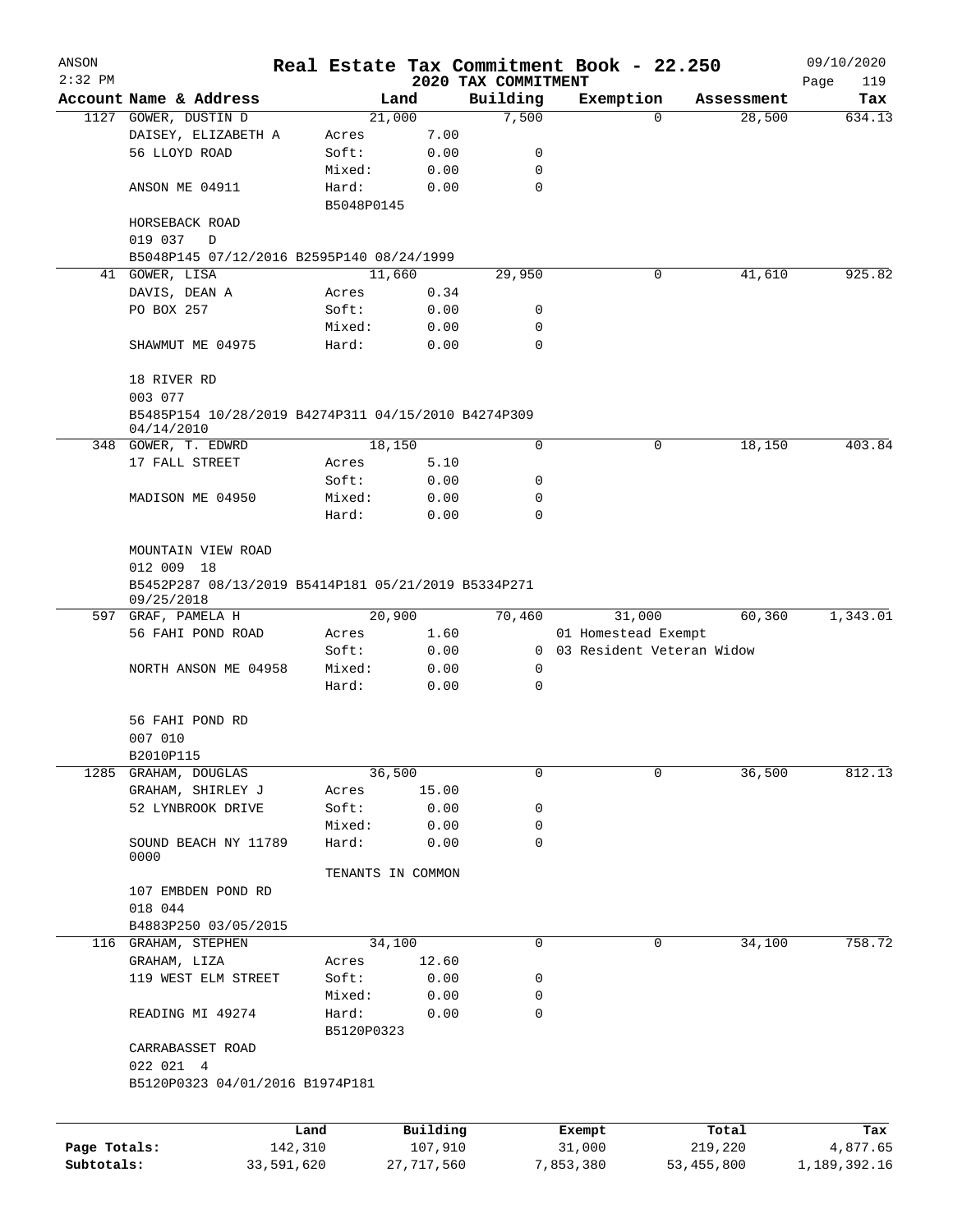| ANSON<br>$2:32$ PM |                                                                   |            |          | 2020 TAX COMMITMENT | Real Estate Tax Commitment Book - 22.250 |             | 09/10/2020<br>Page<br>120 |
|--------------------|-------------------------------------------------------------------|------------|----------|---------------------|------------------------------------------|-------------|---------------------------|
|                    | Account Name & Address                                            |            | Land     | Building            | Exemption                                | Assessment  | Tax                       |
| 1629               | GRAM, CHRISTOPHER                                                 |            | 41,000   | 0                   |                                          | 41,000<br>0 | 912.25                    |
|                    |                                                                   | Acres      | 34.00    |                     |                                          |             |                           |
|                    | FAIRFIELD ME 04937 0000                                           | Soft:      | 0.00     | 0                   |                                          |             |                           |
|                    | 2 MCKENZIE AVENUE                                                 | Mixed:     | 0.00     | 0                   |                                          |             |                           |
|                    |                                                                   | Hard:      | 0.00     | $\mathbf 0$         |                                          |             |                           |
|                    | 218 HILTON HILL RD                                                |            |          |                     |                                          |             |                           |
|                    | 010 020 B&C                                                       |            |          |                     |                                          |             |                           |
|                    | B2573P206                                                         |            |          |                     |                                          |             |                           |
| 829                | GRAVEL, KURTIS W. &                                               |            | 4,900    | 44,460              |                                          | 49,360<br>0 | 1,098.26                  |
|                    | GRAVEL, AMY L                                                     | Acres      | 0.06     |                     |                                          |             |                           |
|                    | 634 SANDY RIVER ROAD                                              | Soft:      | 0.00     | 0                   |                                          |             |                           |
|                    |                                                                   | Mixed:     | 0.00     | 0                   |                                          |             |                           |
|                    | STARKS ME 04911 0476                                              | Hard:      | 0.00     | 0                   |                                          |             |                           |
|                    | 31 SPEAR HILL RD                                                  |            |          |                     |                                          |             |                           |
|                    | 003 023                                                           |            |          |                     |                                          |             |                           |
|                    | B3816P299 02/28/2007                                              |            |          |                     |                                          |             |                           |
|                    | 1539 GRAY, BARRY A                                                |            | 21,710   | 103,760             | 25,000                                   | 100,470     | 2, 235.46                 |
|                    | GRAY, SUSAN E                                                     | Acres      | 2.14     |                     | 01 Homestead Exempt                      |             |                           |
|                    |                                                                   | Soft:      | 0.00     | 0                   |                                          |             |                           |
|                    | PO BOX 353                                                        | Mixed:     | 0.00     | 0                   |                                          |             |                           |
|                    | ANSON ME 04911 0353                                               | Hard:      | 0.00     | 0                   |                                          |             |                           |
|                    | 35 PARKWOODS DR                                                   |            |          |                     |                                          |             |                           |
|                    | 010 007<br>8                                                      |            |          |                     |                                          |             |                           |
|                    | B1504P85                                                          |            |          |                     |                                          |             |                           |
| 58                 | GRAY, CAROLYN J                                                   |            | 22,210   | 48,170              |                                          | 70,380<br>0 | 1,565.96                  |
|                    | 9 INDIAN ROAD                                                     | Acres      | 2.47     |                     |                                          |             |                           |
|                    |                                                                   | Soft:      | 0.00     | 0                   |                                          |             |                           |
|                    | MARSFIELD MA 02050 1729                                           | Mixed:     | 0.00     | 0                   |                                          |             |                           |
|                    |                                                                   | Hard:      | 0.00     | 0                   |                                          |             |                           |
|                    |                                                                   | B5083P0308 |          |                     |                                          |             |                           |
|                    | 241 HILTON HILL RD                                                |            |          |                     |                                          |             |                           |
|                    | 010 022<br>C                                                      |            |          |                     |                                          |             |                           |
|                    | B5083P308 09/29/2016 B5055P322 08/01/2014 B4982P139<br>12/04/2015 |            |          |                     |                                          |             |                           |
|                    | 523 GRAY, DANA A                                                  |            | 21,500   | 35,010              | 25,000                                   | 31,510      | 701.10                    |
|                    | 561 CAMPGROUND ROAD                                               | Acres      | 2.00     |                     | 01 Homestead Exempt                      |             |                           |
|                    |                                                                   | Soft:      | 0.00     | 0                   |                                          |             |                           |
|                    | NORTH ANSON ME 04958                                              | Mixed:     | 0.00     | 0                   |                                          |             |                           |
|                    |                                                                   | Hard:      | 0.00     | 0                   |                                          |             |                           |
|                    | 561 CAMPGROUND RD                                                 |            |          |                     |                                          |             |                           |
|                    | 018 010<br>Α                                                      |            |          |                     |                                          |             |                           |
|                    | B4280P23 05/17/2010                                               |            |          |                     |                                          |             |                           |
| 1614               | GRAY, DARLENE A                                                   |            | 36,990   | 85,590              | 31,000                                   | 91,580      | 2,037.66                  |
|                    | 242 HILTON HILL ROAD                                              | Acres      | 15.49    |                     | 01 Homestead Exempt                      |             |                           |
|                    |                                                                   | Soft:      | 0.00     | 0                   | 02 Resident Veteran                      |             |                           |
|                    | ANSON ME 04911                                                    | Mixed:     | 0.00     | 0                   |                                          |             |                           |
|                    |                                                                   | Hard:      | 0.00     | 0                   |                                          |             |                           |
|                    | 242 HILTON HILL RD                                                |            |          |                     |                                          |             |                           |
|                    | 010 021<br>Α                                                      |            |          |                     |                                          |             |                           |
|                    | B1634P8                                                           |            |          |                     |                                          |             |                           |
|                    |                                                                   |            |          |                     |                                          |             |                           |
|                    |                                                                   |            |          |                     |                                          |             |                           |
|                    | Land                                                              |            | Building |                     | Exempt                                   | Total       | Tax                       |

**Page Totals:** 148,310 316,990 81,000 384,300 8,550.69 **Subtotals:** 33,739,930 28,034,550 7,934,380 53,840,100 1,197,942.85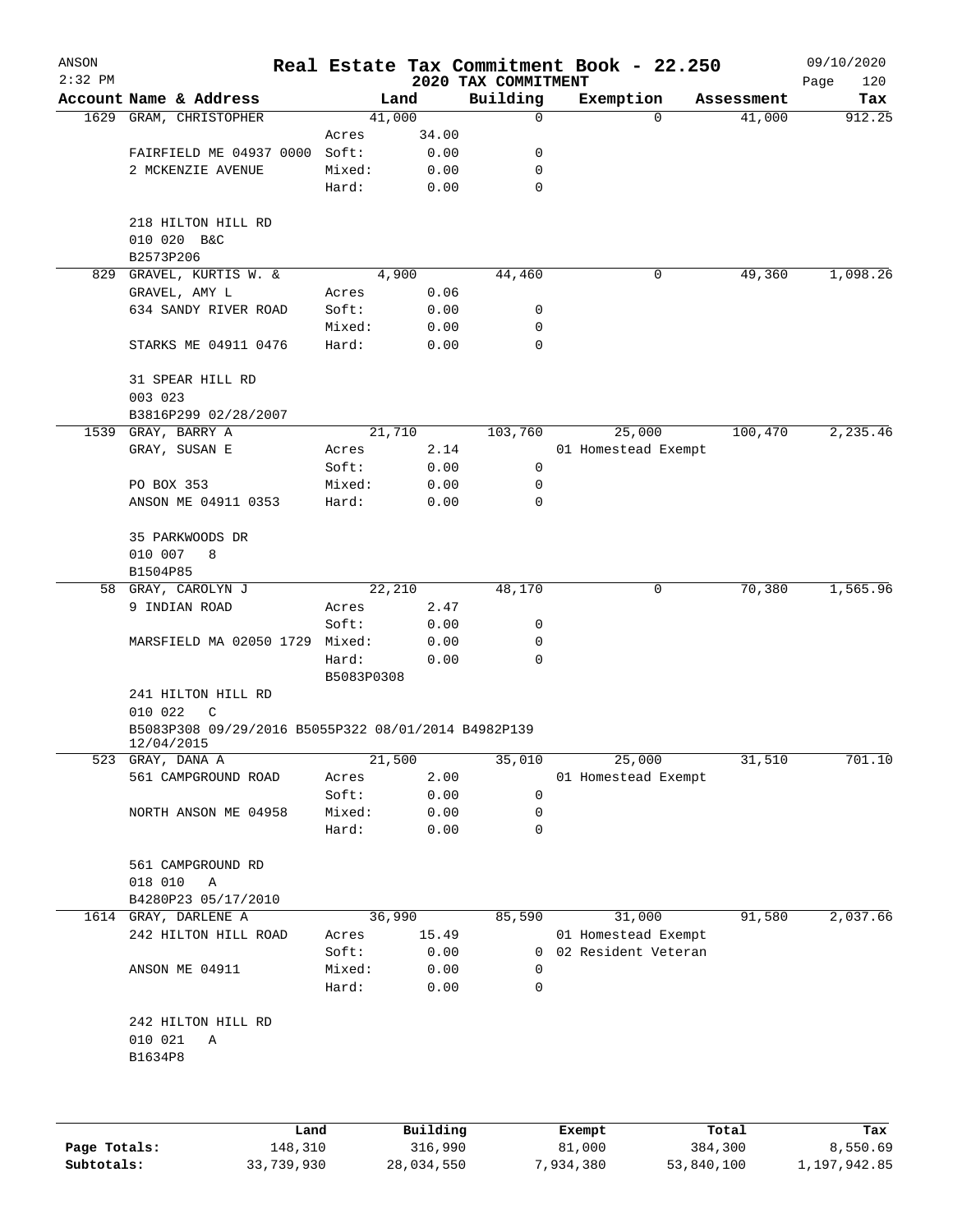| ANSON<br>$2:32$ PM |                                                    |                     |                     | 2020 TAX COMMITMENT | Real Estate Tax Commitment Book - 22.250 |                  | 09/10/2020<br>Page<br>121 |
|--------------------|----------------------------------------------------|---------------------|---------------------|---------------------|------------------------------------------|------------------|---------------------------|
|                    | Account Name & Address                             |                     | Land                | Building            | Exemption                                | Assessment       | Tax                       |
|                    | 1288 GRAY, RICHARD E                               | 32,830              |                     | $\mathbf 0$         | $\Omega$                                 | 32,830           | 730.47                    |
|                    | 1294 ANSON ROAD                                    | Acres               | 33.00               |                     |                                          |                  |                           |
|                    |                                                    | Soft:               | 0.00                | 0                   |                                          |                  |                           |
|                    | STARKS ME 04911                                    | Mixed:              | 4.00                | 636                 |                                          |                  |                           |
|                    |                                                    | Hard:               | 7.00                | 1,190               |                                          |                  |                           |
|                    |                                                    | TREE GROWTH         |                     |                     |                                          |                  |                           |
|                    |                                                    |                     |                     |                     |                                          |                  |                           |
|                    | 010 010<br>B4237P5 01/22/2010 B4236P357 01/22/2010 |                     |                     |                     |                                          |                  |                           |
| 112                | GRAY, TAMMY J                                      | 26,150              |                     | 0                   | 0                                        | 26,150           | 581.84                    |
|                    | GRAY, ALAN                                         | Acres               | 5.10                |                     |                                          |                  |                           |
|                    | 11 ORDWAY ST                                       | Soft:               | 0.00                | 0                   |                                          |                  |                           |
|                    |                                                    | Mixed:              | 0.00                | 0                   |                                          |                  |                           |
|                    | GEORGETOWN MA 01833                                | Hard:               | 0.00                | 0                   |                                          |                  |                           |
|                    | 1225                                               |                     |                     |                     |                                          |                  |                           |
|                    | 015 036<br>5                                       |                     |                     |                     |                                          |                  |                           |
|                    | B2175P86                                           |                     |                     |                     |                                          |                  |                           |
| 1260               | GREEN, GLORIA J                                    | 19,620              |                     | 36,850              | 25,000                                   | 31,470           | 700.21                    |
|                    |                                                    | Acres               | 0.61                |                     | 01 Homestead Exempt                      |                  |                           |
|                    | NORTH ANSON ME 04958                               | Soft:               | 0.00                | 0                   |                                          |                  |                           |
|                    | 0014                                               |                     |                     |                     |                                          |                  |                           |
|                    | PO BOX 14                                          | Mixed:              | 0.00                | 0                   |                                          |                  |                           |
|                    |                                                    | Hard:               | 0.00                | $\mathbf 0$         |                                          |                  |                           |
|                    | 50 UNION ST                                        |                     |                     |                     |                                          |                  |                           |
|                    | 005 005<br>B                                       |                     |                     |                     |                                          |                  |                           |
|                    | B791P478                                           |                     |                     |                     |                                          |                  |                           |
|                    | 721 GREENE, JAMES L                                | 14,140              |                     | 43,330              | 25,000                                   | 32,470           | 722.46                    |
|                    | GREENE, PATRICIA L                                 | Acres               | 0.50                |                     | 01 Homestead Exempt                      |                  |                           |
|                    | PO BOX 185                                         | Soft:               | 0.00                | $\mathbf 0$         |                                          |                  |                           |
|                    |                                                    | Mixed:              | 0.00                | 0                   |                                          |                  |                           |
|                    | NORTH ANSON ME 04958                               | Hard:<br>B5006P230  | 0.00                | 0                   |                                          |                  |                           |
|                    | 110 EMBDEN POND RD                                 |                     |                     |                     |                                          |                  |                           |
|                    | 018 043<br>Ε                                       |                     |                     |                     |                                          |                  |                           |
|                    | B5006P230 03/08/2016 B4759P45 02/20/2014           |                     |                     |                     |                                          |                  |                           |
| 1469               | GREENE, ROBERT B JR.                               | 30,270              |                     | 95,870              | 25,000                                   | 101,140          | 2,250.36                  |
|                    | 25 CAMPGROUND ROAD                                 | Acres               | 8.77                |                     | 01 Homestead Exempt                      |                  |                           |
|                    |                                                    | Soft:               | 0.00                | $\mathbf 0$         |                                          |                  |                           |
|                    | NORTH ANSON ME 04958                               | Mixed:              | 0.00                | 0                   |                                          |                  |                           |
|                    |                                                    | Hard:               | 0.00                | 0                   |                                          |                  |                           |
|                    | 25 CAMPGROUND RD                                   | B5053P0329          |                     |                     |                                          |                  |                           |
|                    | 015 063                                            |                     |                     |                     |                                          |                  |                           |
|                    | B5479P285 10/15/2019                               |                     |                     |                     |                                          |                  |                           |
|                    | 1442 GREENHALGE, JOHN JR                           | 20,000              |                     | 69,820              | 25,000                                   | 64,820           | 1,442.25                  |
|                    | GREENHALGE, REBECCA A                              | Acres               | 1.00                |                     | 01 Homestead Exempt                      |                  |                           |
|                    | 18 NEW PORTLAND ROAD                               | Soft:               | 0.00                | 0                   |                                          |                  |                           |
|                    |                                                    | Mixed:              | 0.00                | 0                   |                                          |                  |                           |
|                    | NORTH ANSON ME 04958                               | Hard:<br>B5101P0263 | 0.00<br>JТ          | 0                   |                                          |                  |                           |
|                    | 18 NEW PORTLAND RD<br>008 021                      |                     |                     |                     |                                          |                  |                           |
|                    | B5101P263 11/18/2016 B4908P167 05/12/2015          |                     |                     |                     |                                          |                  |                           |
|                    |                                                    |                     |                     |                     |                                          |                  |                           |
|                    |                                                    |                     |                     |                     |                                          |                  |                           |
| Page Totals:       | Land<br>143,010                                    |                     | Building<br>245,870 |                     | Exempt<br>100,000                        | Total<br>288,880 | Tax<br>6,427.59           |
|                    |                                                    |                     |                     |                     |                                          |                  |                           |

**Subtotals:** 33,882,940 28,280,420 8,034,380 54,128,980 1,204,370.44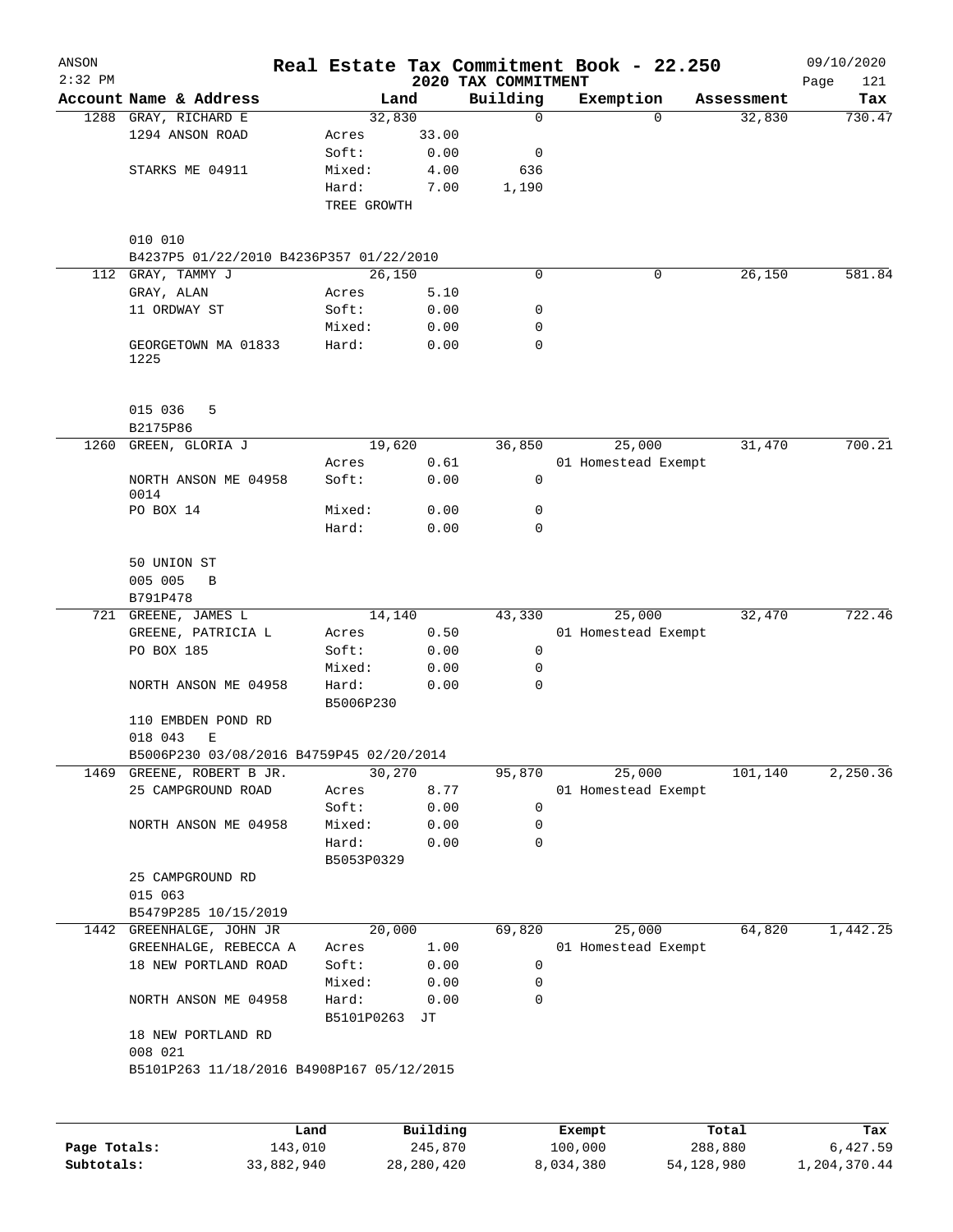| ANSON<br>$2:32$ PM |                                         |                 |              | 2020 TAX COMMITMENT | Real Estate Tax Commitment Book - 22.250 |            | 09/10/2020<br>Page<br>122 |
|--------------------|-----------------------------------------|-----------------|--------------|---------------------|------------------------------------------|------------|---------------------------|
|                    | Account Name & Address                  |                 | Land         | Building            | Exemption                                | Assessment | Tax                       |
|                    | 1928 GREENLAW, JARRET                   |                 | 10,580       | 16,230              | 25,000                                   | 1,810      | 40.27                     |
|                    | 328 TOWN FARM ROAD                      | Acres           | 0.28         |                     | 01 Homestead Exempt                      |            |                           |
|                    |                                         | Soft:           | 0.00         | 0                   |                                          |            |                           |
|                    | ANSON ME 04911                          | Mixed:          | 0.00         | 0                   |                                          |            |                           |
|                    |                                         | Hard:           | 0.00         | $\mathbf 0$         |                                          |            |                           |
|                    | 27 PINE ST                              |                 |              |                     |                                          |            |                           |
|                    | 002 037A                                |                 |              |                     |                                          |            |                           |
|                    | B4418P54 07/22/2011                     |                 |              |                     |                                          |            |                           |
|                    | 1937 GREENLAW, SIRENA                   |                 | 43,200       | 0                   | 0                                        | 43,200     | 961.20                    |
|                    | 328 TOWN FARM ROAD                      | Acres           | 56.00        |                     |                                          |            |                           |
|                    |                                         | Soft:           | 0.00         | 0                   |                                          |            |                           |
|                    | ANSON ME 04911                          | Mixed:          | 0.00         | 0                   |                                          |            |                           |
|                    |                                         | Hard:           | 0.00         | 0                   |                                          |            |                           |
|                    | TOWN FARM RD<br>022 014                 |                 |              |                     |                                          |            |                           |
|                    | B5442P331 07/31/2019                    |                 |              |                     |                                          |            |                           |
|                    | 1120 GREENLAW, SIRENA                   |                 | 29,700       | 0                   | 0                                        | 29,700     | 660.83                    |
|                    | 328 TOWN FARM ROAD                      | Acres           | 16.20        |                     |                                          |            |                           |
|                    |                                         | Soft:           | 0.00         | 0                   |                                          |            |                           |
|                    | ANSON ME 04911                          | Mixed:          | 0.00         | 0                   |                                          |            |                           |
|                    |                                         | Hard:           | 0.00         | 0                   |                                          |            |                           |
|                    |                                         |                 |              |                     |                                          |            |                           |
|                    | 022 013<br>Α                            |                 |              |                     |                                          |            |                           |
|                    | B5442P331 07/31/2019                    |                 |              |                     |                                          |            |                           |
|                    | 438 GREENLAW, SIRENA O                  |                 | 28,300       | 32,560              | 25,000                                   | 35,860     | 797.89                    |
|                    | 328 TOWN FARM ROAD                      | Acres           | 6.80         |                     | 01 Homestead Exempt                      |            |                           |
|                    |                                         | Soft:           | 0.00         | 0                   |                                          |            |                           |
|                    | ANSON ME 04911                          | Mixed:<br>Hard: | 0.00<br>0.00 | 0<br>0              |                                          |            |                           |
|                    | 259 TOWN FARM RD                        |                 |              |                     |                                          |            |                           |
|                    | 022 013                                 |                 |              |                     |                                          |            |                           |
|                    | B4452P8 10/17/2011 B3325P307 06/12/2004 |                 |              |                     |                                          |            |                           |
|                    | 1254 GREENLEAF, LESLIE E                |                 | 22,700       | 78,050              | 31,000                                   | 69,750     | 1,551.94                  |
|                    | GREENLEAF, MARIE J                      | Acres           | 2.80         |                     | 01 Homestead Exempt                      |            |                           |
|                    | PO BOX 477                              | Soft:           | 0.00         | 0                   | 02 Resident Veteran                      |            |                           |
|                    |                                         | Mixed:          | 0.00         | 0                   |                                          |            |                           |
|                    | ANSON ME 04911                          | Hard:           | 0.00         | 0                   |                                          |            |                           |
|                    |                                         | LIFE ESTATE     |              |                     |                                          |            |                           |
|                    | 232 MAIN ST                             |                 |              |                     |                                          |            |                           |
|                    | 010 007<br>A                            |                 |              |                     |                                          |            |                           |
|                    | B4442P45 09/19/2011                     |                 |              |                     |                                          |            |                           |
|                    | 1951 GREGOIRE, STEVE D. &<br>DONNA M.   |                 | 16,460       | 0                   | 0                                        | 16,460     | 366.23                    |
|                    | 179 CENTRAL AVE.                        | Acres           | 3.97         |                     |                                          |            |                           |
|                    |                                         | Soft:           | 0.00         | 0                   |                                          |            |                           |
|                    | LEWISTON ME 04240                       | Mixed:          | 0.00         | 0                   |                                          |            |                           |
|                    |                                         | Hard:           | 0.00         | $\mathbf 0$         |                                          |            |                           |
|                    | 675 HOLLIN WAITE HILL                   |                 |              |                     |                                          |            |                           |
|                    | 020 015 1                               |                 |              |                     |                                          |            |                           |
|                    | B5319P291 08/16/2018                    |                 |              |                     |                                          |            |                           |
|                    |                                         |                 |              |                     |                                          |            |                           |
|                    |                                         | Land,           | Building     |                     | Exempt                                   | Total      | Tax                       |

|              | Land       | Building   | Exempt    | Total        | Tax          |
|--------------|------------|------------|-----------|--------------|--------------|
| Page Totals: | 150,940    | 126,840    | 81,000    | 196,780      | 4,378.36     |
| Subtotals:   | 34,033,880 | 28,407,260 | 8,115,380 | 54, 325, 760 | 1,208,748.80 |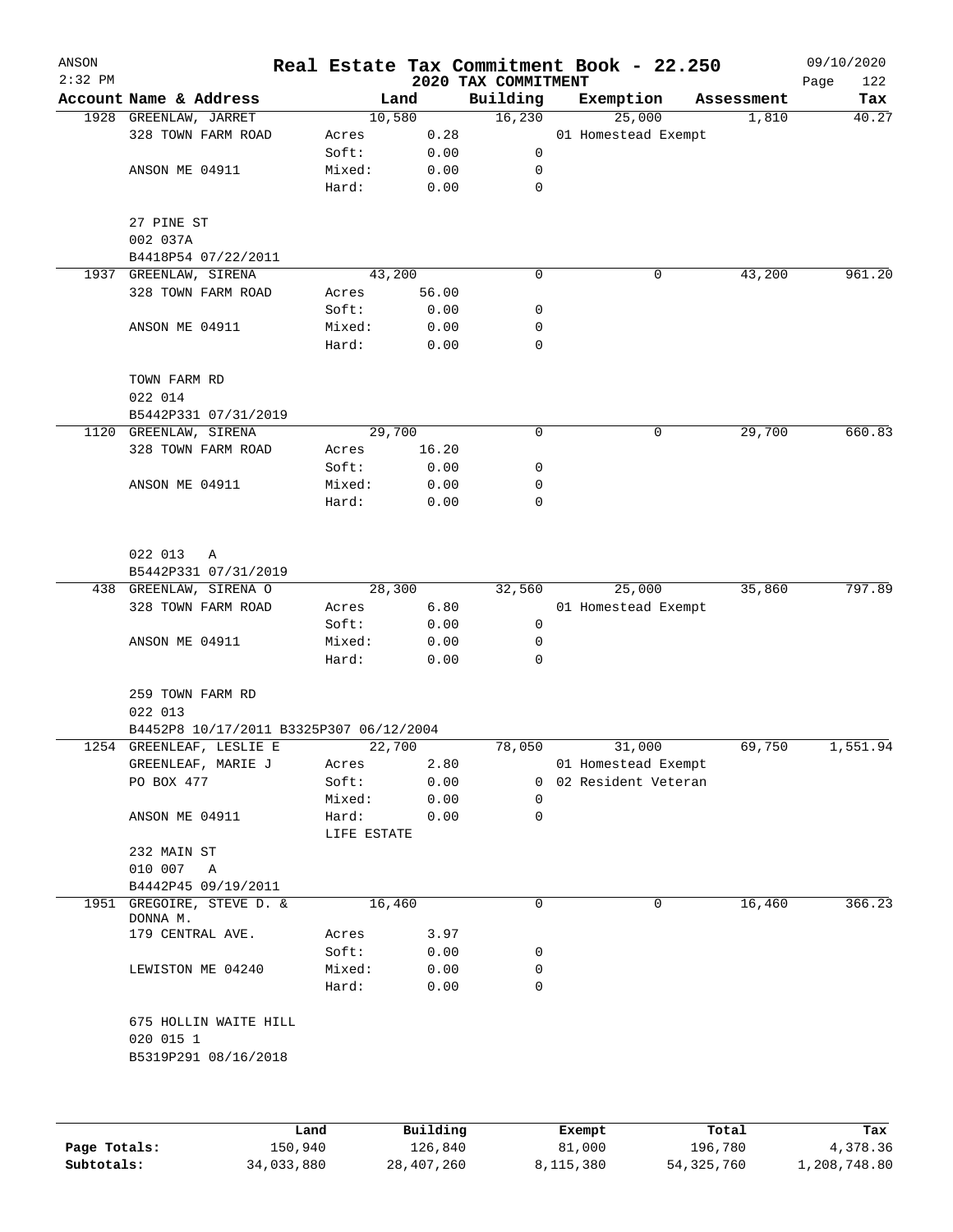| ANSON<br>$2:32$ PM |                                                                                 |               |        | 2020 TAX COMMITMENT | Real Estate Tax Commitment Book - 22.250 |            | 09/10/2020<br>Page<br>123 |
|--------------------|---------------------------------------------------------------------------------|---------------|--------|---------------------|------------------------------------------|------------|---------------------------|
|                    | Account Name & Address                                                          |               | Land   | Building            | Exemption                                | Assessment | Tax                       |
|                    | 1952 GREGOIRE, STEVE D. &<br>DONNA M.                                           |               | 17,640 | 0                   | 0                                        | 17,640     | 392.49                    |
|                    | 179 CENTRAL AVE.                                                                | Acres         | 4.76   |                     |                                          |            |                           |
|                    |                                                                                 | Soft:         | 0.00   | 0                   |                                          |            |                           |
|                    | LEWISTON ME 04240                                                               | Mixed:        | 0.00   | 0                   |                                          |            |                           |
|                    |                                                                                 | Hard:         | 0.00   | $\Omega$            |                                          |            |                           |
|                    | 673 HOLLIN WAITE HILL<br>020 015 2<br>B5319P291 08/16/2018 B3629P225 02/03/2006 |               |        |                     |                                          |            |                           |
|                    | 1346 GRIMES, LORI L                                                             |               | 10,580 | 59,220              | 25,000                                   | 44,800     | 996.80                    |
|                    | GRIMES, TIMOTHY B                                                               | Acres         | 0.28   |                     | 01 Homestead Exempt                      |            |                           |
|                    |                                                                                 | Soft:         | 0.00   | 0                   |                                          |            |                           |
|                    | PO BOX 177                                                                      | Mixed:        | 0.00   | 0                   |                                          |            |                           |
|                    | ANSON ME 04911 0177                                                             | Hard:         | 0.00   | 0                   |                                          |            |                           |
|                    |                                                                                 | B5246P0354 JT |        |                     |                                          |            |                           |
|                    | 13 ARNOLDS LN<br>001 019                                                        |               |        |                     |                                          |            |                           |
|                    | B5246P354 01/21/2018 B2408P179                                                  |               |        |                     |                                          |            |                           |
|                    | 1033 GRODER, TIMOTHY A                                                          |               | 12,650 | 55,480              | 25,000                                   | 43,130     | 959.64                    |
|                    |                                                                                 | Acres         | 0.40   |                     | 01 Homestead Exempt                      |            |                           |
|                    | ANSON ME 04911 0404                                                             | Soft:         | 0.00   | 0                   |                                          |            |                           |
|                    | PO BOX 404                                                                      | Mixed:        | 0.00   | 0                   |                                          |            |                           |
|                    |                                                                                 | Hard:         | 0.00   | 0                   |                                          |            |                           |
|                    | 10 INGALLS ST<br>002 051<br>B3969P334 02/29/2008                                |               |        |                     |                                          |            |                           |
| 1489               | GRONDIN, RUBY J                                                                 |               | 10,000 | 57,640              | 0                                        | 67,640     | 1,504.99                  |
|                    | 17 SECOUND STREET                                                               | Acres         | 0.25   |                     |                                          |            |                           |
|                    |                                                                                 | Soft:         | 0.00   | 0                   |                                          |            |                           |
|                    | ANSON ME 04911                                                                  | Mixed:        | 0.00   | 0                   |                                          |            |                           |
|                    |                                                                                 | Hard:         | 0.00   | 0                   |                                          |            |                           |
|                    | 17 SECOND ST<br>001 065                                                         |               |        |                     |                                          |            |                           |
|                    | B5518P23 02/12/2020                                                             |               |        |                     |                                          |            |                           |
|                    | 1354 GROVER, GALEN G II                                                         |               | 24,290 | 41,100              | 25,000                                   | 40,390     | 898.68                    |
|                    | GROVER, JULIE A                                                                 | Acres         | 3.86   |                     | 01 Homestead Exempt                      |            |                           |
|                    | 539 PEASE HILL ROAD                                                             | Soft:         | 0.00   | 0                   |                                          |            |                           |
|                    |                                                                                 | Mixed:        | 0.00   | 0                   |                                          |            |                           |
|                    | ANSON ME 04911                                                                  | Hard:         | 0.00   | 0                   |                                          |            |                           |
|                    | 539 PEASE HILL RD                                                               |               |        |                     |                                          |            |                           |
|                    | 014 041<br>3                                                                    |               |        |                     |                                          |            |                           |
|                    | B1830P301                                                                       |               |        |                     |                                          |            |                           |
|                    | 1849 GROVER, RONALD M                                                           |               | 0      | 12,320              | 0                                        | 12,320     | 274.12                    |
|                    | 347 EMBDEN POND ROAD                                                            |               |        |                     |                                          |            |                           |
|                    | NORTH ANSON ME 04958                                                            |               |        |                     |                                          |            |                           |
|                    | 347 EMBDEN POND RD                                                              |               |        |                     |                                          |            |                           |
|                    | 023 026 D ON                                                                    |               |        |                     |                                          |            |                           |

|              | Land       | Building   | Exempt    | Total      | Tax          |
|--------------|------------|------------|-----------|------------|--------------|
| Page Totals: | 75,160     | 225,760    | 75,000    | 225,920    | 5,026.72     |
| Subtotals:   | 34,109,040 | 28,633,020 | 8,190,380 | 54,551,680 | 1,213,775.52 |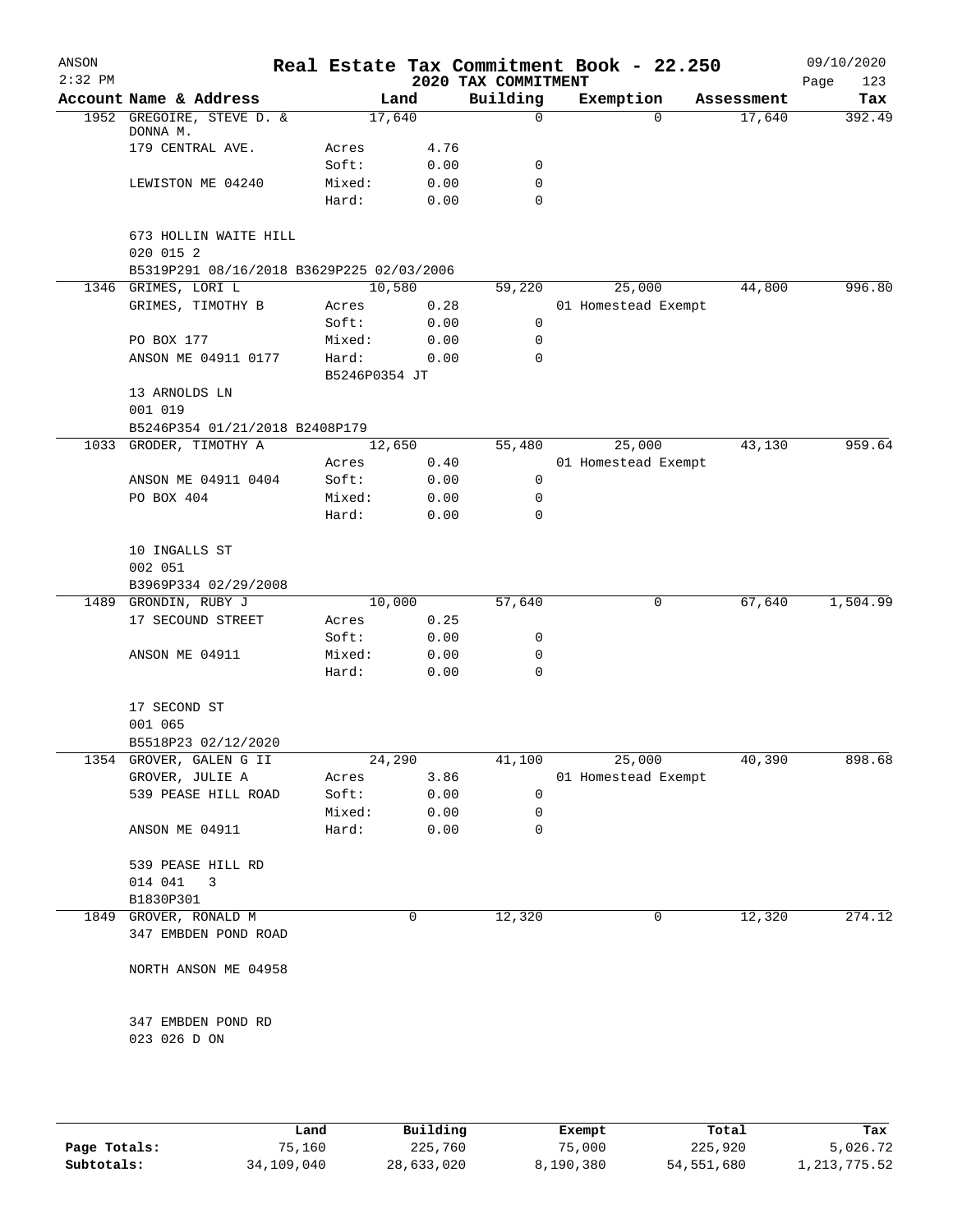| ANSON        |                                                                |                 |              |                     | Real Estate Tax Commitment Book - 22.250 |              | 09/10/2020   |
|--------------|----------------------------------------------------------------|-----------------|--------------|---------------------|------------------------------------------|--------------|--------------|
| $2:32$ PM    |                                                                |                 |              | 2020 TAX COMMITMENT |                                          |              | Page<br>124  |
|              | Account Name & Address                                         |                 | Land         | Building            | Exemption                                | Assessment   | Tax          |
|              | 1356 GUBBINS, DAVID R                                          |                 | 11,310       | 27,520              | 25,000                                   | 13,830       | 307.72       |
|              | GUBBINS, CHRISTINE<br>PO BOX 6                                 | Acres<br>Soft:  | 0.32         | 0                   | 01 Homestead Exempt                      |              |              |
|              |                                                                |                 | 0.00         | 0                   |                                          |              |              |
|              |                                                                | Mixed:          | 0.00         | $\mathbf 0$         |                                          |              |              |
|              | ANSON ME 04911                                                 | Hard:           | 0.00         |                     |                                          |              |              |
|              | 17 RANDALL ST                                                  |                 |              |                     |                                          |              |              |
|              | 003 049                                                        |                 |              |                     |                                          |              |              |
|              | B963P158                                                       |                 |              |                     |                                          |              |              |
| 1359         | GUTOWSKI, DONALD H.,                                           |                 | 17,280       | 0                   |                                          | 17,280<br>0  | 384.48       |
|              | ROBERT K.<br>GUTOWSKI, DAVID T. &                              | Acres           | 10.10        |                     |                                          |              |              |
|              | WALTER                                                         |                 |              | 0                   |                                          |              |              |
|              | 111 LILAC STREET                                               | Soft:           | 0.00         | 0                   |                                          |              |              |
|              | PENACOOK NH 03303 0000                                         | Mixed:<br>Hard: | 0.00<br>0.00 | 0                   |                                          |              |              |
|              |                                                                |                 |              |                     |                                          |              |              |
|              | 015 044<br>G                                                   |                 |              |                     |                                          |              |              |
|              | B5174P198 B5174P197 B5174P196 B5174P195 B5174P194<br>B5174P191 |                 |              |                     |                                          |              |              |
|              | 1363 HALEY, CHARLES J JR                                       |                 | 24,860       | 96,350              |                                          | 0<br>121,210 | 2,696.92     |
|              | HALEY, LINDA S                                                 | Acres           | 1.57         |                     |                                          |              |              |
|              | 4873 ITALY AVENUE                                              | Soft:           | 0.00         | 0                   |                                          |              |              |
|              |                                                                | Mixed:          | 0.00         | 0                   |                                          |              |              |
|              | NORTH PORT FL 34288                                            | Hard:           | 0.00         | 0                   |                                          |              |              |
|              |                                                                |                 |              |                     |                                          |              |              |
|              | 162 MAIN ST                                                    |                 |              |                     |                                          |              |              |
|              | 002 018                                                        |                 |              |                     |                                          |              |              |
|              | B1516P242                                                      |                 |              |                     |                                          |              |              |
|              | 1971 HALL, MICHAEL T                                           |                 | 41,860       | 34,490              |                                          | 76,350<br>0  | 1,698.79     |
|              | HALL, JESSICA                                                  | Acres           | 25.76        |                     |                                          |              |              |
|              | 351 EMBDEN POND ROAD                                           | Soft:           | 0.00         | 0                   |                                          |              |              |
|              |                                                                | Mixed:          | 0.00         | 0                   |                                          |              |              |
|              | NORTH ANSON ME 04958                                           | Hard:           | 0.00         | $\mathbf 0$         |                                          |              |              |
|              | 351 EMBDEN POND RD                                             |                 |              |                     |                                          |              |              |
|              | 023 026 C                                                      |                 |              |                     |                                          |              |              |
|              | B5514P66 09/24/2019                                            |                 |              |                     |                                          |              |              |
|              |                                                                |                 | 14,700       | 31,000              |                                          | 20,700       | 460.58       |
|              | 559 HANDLEY, CARROLL E SR<br>13 FREDERICK STREET               | Acres           | 0.54         |                     | 25,000<br>01 Homestead Exempt            |              |              |
|              |                                                                | Soft:           |              |                     |                                          |              |              |
|              |                                                                |                 | 0.00         | 0                   |                                          |              |              |
|              | ANSON ME 04911                                                 | Mixed:<br>Hard: | 0.00<br>0.00 | 0<br>$\mathbf 0$    |                                          |              |              |
|              |                                                                |                 |              |                     |                                          |              |              |
|              | 13 FREDRICK ST                                                 |                 |              |                     |                                          |              |              |
|              | 001 037                                                        |                 |              |                     |                                          |              |              |
|              | B2947P75                                                       |                 |              |                     |                                          |              |              |
|              | 1372 HANNAN, RICHARD L                                         |                 | 27,740       | 87,260              |                                          | 0<br>115,000 | 2,558.75     |
|              | HANNAN, LINDA B                                                | Acres           | 6.16         |                     |                                          |              |              |
|              |                                                                | Soft:           | 0.00         | 0                   |                                          |              |              |
|              | 41 BURNHAM RD                                                  | Mixed:          | 0.00         | 0                   |                                          |              |              |
|              | SCARBOROUGH ME 04074                                           | Hard:           | 0.00         | 0                   |                                          |              |              |
|              | 0000                                                           |                 |              |                     |                                          |              |              |
|              | 76 TOWN FARM RD                                                |                 |              |                     |                                          |              |              |
|              | 019 008<br>$\mathbf{1}$                                        |                 |              |                     |                                          |              |              |
|              | B1545P249                                                      |                 |              |                     |                                          |              |              |
|              |                                                                |                 |              |                     |                                          |              |              |
|              |                                                                | Land            | Building     |                     | Exempt                                   | Total        | Tax          |
| Page Totals: |                                                                | 137,750         | 276,620      |                     | 50,000                                   | 364,370      | 8,107.24     |
| Subtotals:   | 34, 246, 790                                                   |                 | 28,909,640   |                     | 8,240,380                                | 54,916,050   | 1,221,882.76 |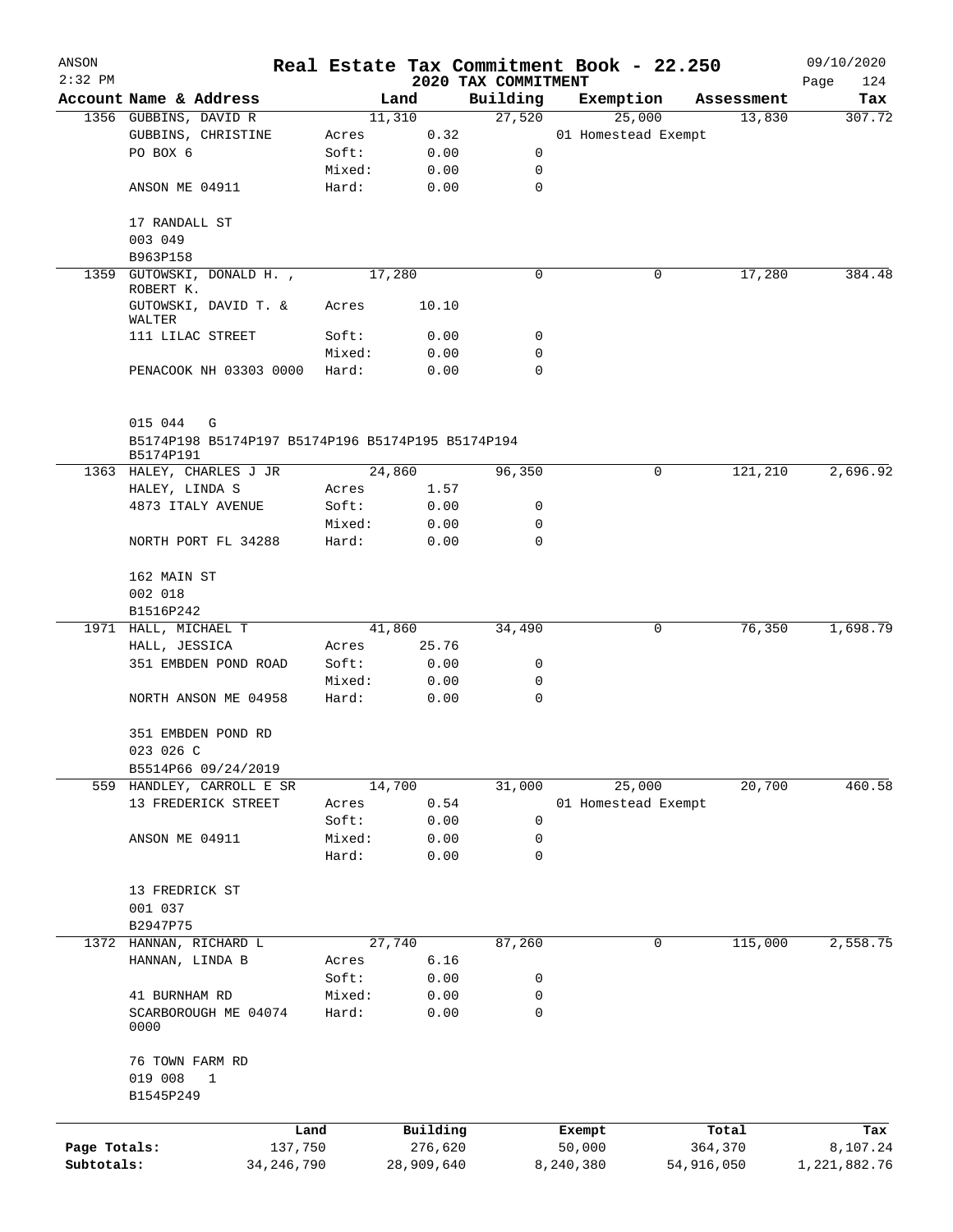| ANSON        |                                                                                 |                    |                |                     | Real Estate Tax Commitment Book - 22.250 |                       | 09/10/2020      |
|--------------|---------------------------------------------------------------------------------|--------------------|----------------|---------------------|------------------------------------------|-----------------------|-----------------|
| $2:32$ PM    |                                                                                 |                    |                | 2020 TAX COMMITMENT |                                          |                       | Page<br>125     |
|              | Account Name & Address                                                          |                    | Land<br>30,640 | Building<br>83,770  | Exemption<br>$\Omega$                    | Assessment<br>114,410 | Tax<br>2,545.62 |
|              | 1432 HANSEN, JOSHUA<br>STAMM, CHARLIE-MARIE                                     | Acres              | 9.14           |                     |                                          |                       |                 |
|              | 582 RIVER ROAD                                                                  | Soft:              | 0.00           | 0                   |                                          |                       |                 |
|              |                                                                                 | Mixed:             | 0.00           | 0                   |                                          |                       |                 |
|              | NORTH ANSON ME 04958                                                            | Hard:              | 0.00           | $\mathbf 0$         |                                          |                       |                 |
|              |                                                                                 | B4924P0256         |                |                     |                                          |                       |                 |
|              | 582 RIVER RD                                                                    |                    |                |                     |                                          |                       |                 |
|              | 016 011<br>B                                                                    |                    |                |                     |                                          |                       |                 |
|              | B5443P327 07/29/2019                                                            |                    |                |                     |                                          |                       |                 |
|              | 277 HANSON, CHERYL G                                                            |                    | 13,200         | 0                   | 0                                        | 13,200                | 293.70          |
|              | PO BOX 40                                                                       | Acres              | 1.80           |                     |                                          |                       |                 |
|              |                                                                                 | Soft:              | 0.00           | 0                   |                                          |                       |                 |
|              | N. WATERBORO ME 04061                                                           | Mixed:             | 0.00           | 0                   |                                          |                       |                 |
|              | 0000                                                                            |                    |                |                     |                                          |                       |                 |
|              |                                                                                 | Hard:              | 0.00           | 0                   |                                          |                       |                 |
|              | 015 036<br>2 A                                                                  |                    |                |                     |                                          |                       |                 |
|              | B4201P197 10/07/2009                                                            |                    |                |                     |                                          |                       |                 |
|              | 602 HARDIN, KATHLEEN F                                                          |                    | 31,500         | 61,020              | 0                                        | 92,520                | 2,058.57        |
|              | P O BOX 158                                                                     | Acres              | 10.00          |                     |                                          |                       |                 |
|              |                                                                                 | Soft:              | 0.00           | 0                   |                                          |                       |                 |
|              | NORTH ANSON ME 04958                                                            | Mixed:             | 0.00           | 0                   |                                          |                       |                 |
|              |                                                                                 | Hard:              | 0.00           | 0                   |                                          |                       |                 |
|              |                                                                                 |                    |                |                     |                                          |                       |                 |
|              | 321 NEW PORTLAND RD<br>023 039                                                  |                    |                |                     |                                          |                       |                 |
|              | B5482P301 10/31/2019                                                            |                    |                |                     |                                          |                       |                 |
|              | 1384 HARDY, RUTH L (Life                                                        |                    | 24,500         | 31,190              | 25,000                                   | 30,690                | 682.85          |
|              | Estate)                                                                         |                    |                |                     |                                          |                       |                 |
|              | CATES, JOHN CHANDLER                                                            | Acres              | 4.00           |                     | 01 Homestead Exempt                      |                       |                 |
|              |                                                                                 | Soft:              | 0.00           | 0                   |                                          |                       |                 |
|              | 822 HORSEBACK RD                                                                | Mixed:             | 0.00           | 0                   |                                          |                       |                 |
|              | ANSON ME 04911 0000                                                             | Hard:              | 0.00           | 0                   |                                          |                       |                 |
|              | 822 HORSEBACK RD                                                                |                    |                |                     |                                          |                       |                 |
|              | 019 037                                                                         |                    |                |                     |                                          |                       |                 |
|              | B5026P80 05/13/2016 B1471P201                                                   |                    |                |                     |                                          |                       |                 |
| 1401         | HARMON, BETSY BROWN<br>Trustee                                                  |                    | 36,750         | 0                   | $\mathbf 0$                              | 36,750                | 817.69          |
|              | 806 NORTH FREDRICK ST                                                           | Acres              | 25.50          |                     |                                          |                       |                 |
|              |                                                                                 | Soft:              | 0.00           | 0                   |                                          |                       |                 |
|              | ARLINGTON VA 22205 0000                                                         | Mixed:             | 0.00           | 0                   |                                          |                       |                 |
|              |                                                                                 | Hard:              | 0.00           | 0                   |                                          |                       |                 |
|              | 011 046<br>Ε<br>B4772P73 04/08/2014 B4771P174 03/24/2014 B1212P55<br>03/27/1985 |                    |                |                     |                                          |                       |                 |
|              | 328 HARNEY, JAMES SR                                                            |                    | 26,030         | 32,850              | 0                                        | 58,880                | 1,310.08        |
|              | HARNEY, JAMES JR                                                                | Acres              | 5.02           |                     |                                          |                       |                 |
|              | 102A JOHN EWER ROAD                                                             | Soft:              | 0.00           | 0                   |                                          |                       |                 |
|              |                                                                                 | Mixed:             | 0.00           | 0                   |                                          |                       |                 |
|              | SANDWICH MA 02563 0000                                                          | Hard:<br>B4966P029 | 0.00           | 0                   |                                          |                       |                 |
|              | 678 PEASE HILL RD                                                               |                    |                |                     |                                          |                       |                 |
|              | 012 009<br>2                                                                    |                    |                |                     |                                          |                       |                 |
|              | B4966P299 10/16/2015                                                            |                    |                |                     |                                          |                       |                 |
|              |                                                                                 | Land               | Building       |                     | Exempt                                   | Total                 | Tax             |
| Page Totals: | 162,620                                                                         |                    | 208,830        |                     | 25,000                                   | 346,450               | 7,708.51        |
| Subtotals:   | 34,409,410                                                                      |                    | 29, 118, 470   |                     | 8,265,380                                | 55,262,500            | 1,229,591.27    |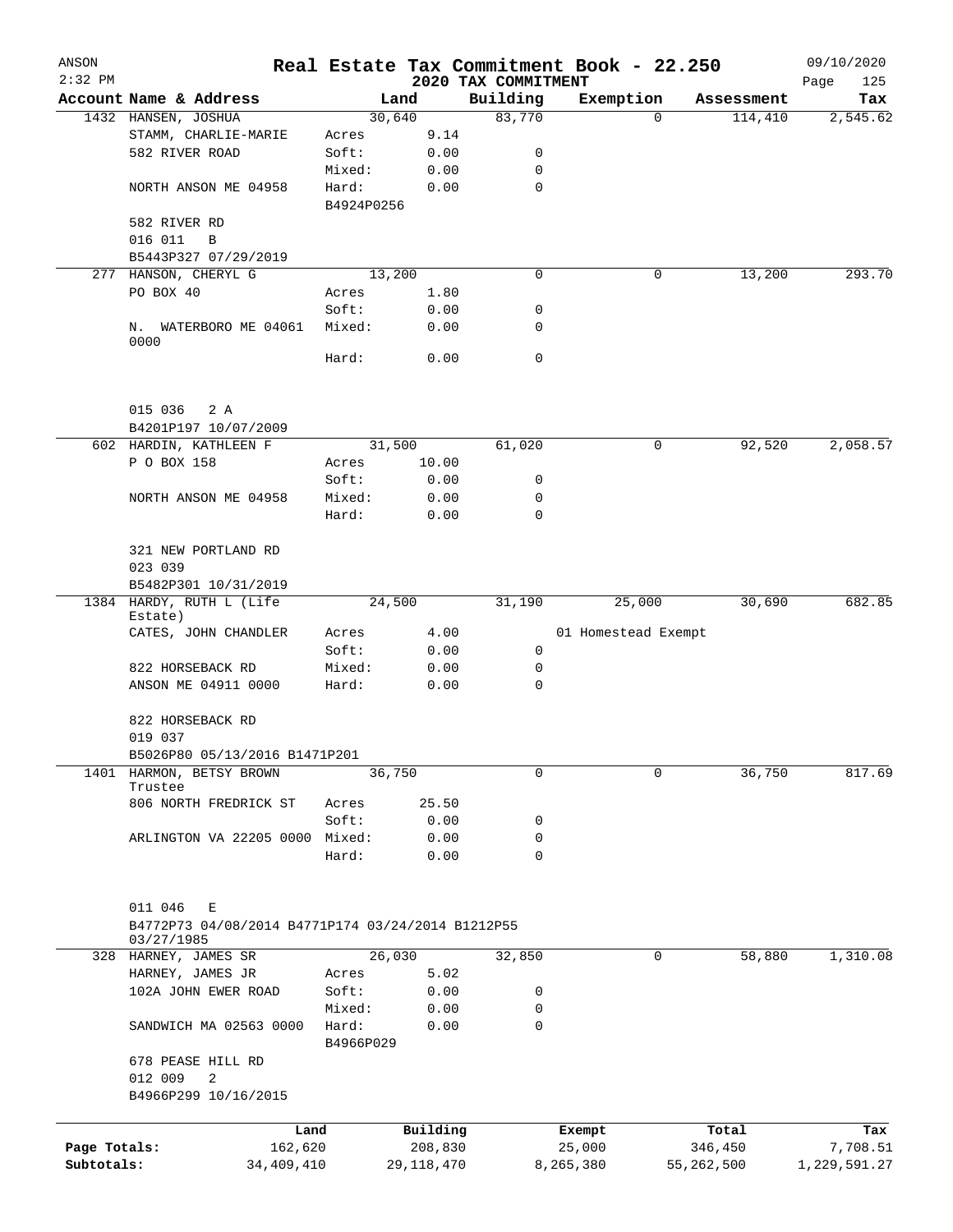| ANSON<br>$2:32$ PM |                                                    |               |              | 2020 TAX COMMITMENT | Real Estate Tax Commitment Book - 22.250 |            | 09/10/2020<br>Page<br>126 |
|--------------------|----------------------------------------------------|---------------|--------------|---------------------|------------------------------------------|------------|---------------------------|
|                    | Account Name & Address                             |               | Land         | Building            | Exemption                                | Assessment | Tax                       |
|                    | 1373 HARRINGTON, DAVID M                           |               | 18,000       | 0                   | $\Omega$                                 | 18,000     | 400.50                    |
|                    | HARRINGTON, DEBORAH                                | Acres         | 5.00         |                     |                                          |            |                           |
|                    |                                                    | Soft:         | 0.00         | 0                   |                                          |            |                           |
|                    | 24 MEADOW LN                                       | Mixed:        | 0.00         | 0                   |                                          |            |                           |
|                    | WESTFORD MA 01886 0000                             | Hard:         | 0.00         | $\mathbf 0$         |                                          |            |                           |
|                    | 023 044<br>J                                       |               |              |                     |                                          |            |                           |
|                    | B1295P181                                          |               |              |                     |                                          |            |                           |
| 1700               | HARRIS, GREGORY J                                  |               | 37,890       | 41,970              | 0                                        | 79,860     | 1,776.89                  |
|                    | HARRIS, ANDREA                                     | Acres         | 24.49        |                     |                                          |            |                           |
|                    |                                                    | Soft:         | 0.00         | 0                   |                                          |            |                           |
|                    | 9 BRIERWOOD CT                                     | Mixed:        | 0.00         | 0                   |                                          |            |                           |
|                    | GLOUCESTER MA 01930                                | Hard:         | 0.00         | $\mathbf 0$         |                                          |            |                           |
|                    | 0000                                               |               |              |                     |                                          |            |                           |
|                    | 247 FOUR MILE SQUARE RD                            |               |              |                     |                                          |            |                           |
|                    | 021 014<br>B                                       |               |              |                     |                                          |            |                           |
|                    | B2249P64                                           |               |              |                     |                                          |            |                           |
|                    | 413 HARRIS, GREGORY J                              |               | 37,650       | $\mathbf 0$         | 0                                        | 37,650     | 837.71                    |
|                    | HARRIS, ANDREA M                                   | Acres         | 43.50        |                     |                                          |            |                           |
|                    |                                                    | Soft:         | 0.00         | 0                   |                                          |            |                           |
|                    | 9 BRIERWOOD CT                                     | Mixed:        | 0.00         | 0                   |                                          |            |                           |
|                    | GLOUCESTER MA 01930<br>0000                        | Hard:         | 0.00         | 0                   |                                          |            |                           |
|                    |                                                    |               |              |                     |                                          |            |                           |
|                    | 021 014                                            |               |              |                     |                                          |            |                           |
|                    | B5516P122 01/24/2020                               |               |              |                     |                                          |            |                           |
|                    | 204 HARRIS, NELSON N III                           |               | 20,000       | 0                   | 0                                        | 20,000     | 445.00                    |
|                    | HARRIS-ROWE, ANNIE E                               | Acres         | 1.00         |                     |                                          |            |                           |
|                    | 590 FOUR MILE SQUARE<br>ROAD                       | Soft:         | 0.00         | 0                   |                                          |            |                           |
|                    |                                                    | Mixed:        | 0.00         | 0                   |                                          |            |                           |
|                    | ANSON ME 04911                                     | Hard:         | 0.00         | 0                   |                                          |            |                           |
|                    |                                                    | B4992P0138 JT |              |                     |                                          |            |                           |
|                    | 590 FOUR MILE SQUARE RD<br>020 025<br>$\mathbf{I}$ |               |              |                     |                                          |            |                           |
|                    | B5528P40 03/25/2020                                |               |              |                     |                                          |            |                           |
|                    | 1834 HARTE, LAURETTA A                             |               | 32,200       | 93,020              | 0                                        | 125,220    | 2,786.15                  |
|                    | 4 CLARK ROAD                                       | Acres         | 10.70        |                     |                                          |            |                           |
|                    |                                                    | Soft:         | 0.00         | 0                   |                                          |            |                           |
|                    | ANSON ME 04911                                     | Mixed:        | 0.00         | 0                   |                                          |            |                           |
|                    |                                                    | Hard:         | 0.00         | 0                   |                                          |            |                           |
|                    | 4 CLARK RD                                         |               |              |                     |                                          |            |                           |
|                    | 021 009<br>В                                       |               |              |                     |                                          |            |                           |
|                    | B3941P167 12/07/2007                               |               |              |                     |                                          |            |                           |
|                    | 1375 HARTWICK, RICHARD A                           |               | 10,580       | 31,750              | 25,000                                   | 17,330     | 385.59                    |
|                    | PO BOX 445                                         | Acres         | 0.28         |                     | 01 Homestead Exempt                      |            |                           |
|                    |                                                    | Soft:         | 0.00         | 0                   |                                          |            |                           |
|                    | NORTH ANSON ME 04958                               | Mixed:        | 0.00         | 0                   |                                          |            |                           |
|                    |                                                    | Hard:         | 0.00         | 0                   |                                          |            |                           |
|                    | 63 NEW PORTLAND RD                                 |               |              |                     |                                          |            |                           |
|                    | 009 001<br>B3352P237 07/30/2004                    |               |              |                     |                                          |            |                           |
|                    |                                                    |               |              |                     |                                          |            |                           |
|                    | Land                                               |               | Building     |                     | Exempt                                   | Total      | Tax                       |
| Page Totals:       | 156,320                                            |               | 166,740      |                     | 25,000                                   | 298,060    | 6,631.84                  |
| Subtotals:         | 34,565,730                                         |               | 29, 285, 210 |                     | 8,290,380                                | 55,560,560 | 1,236,223.11              |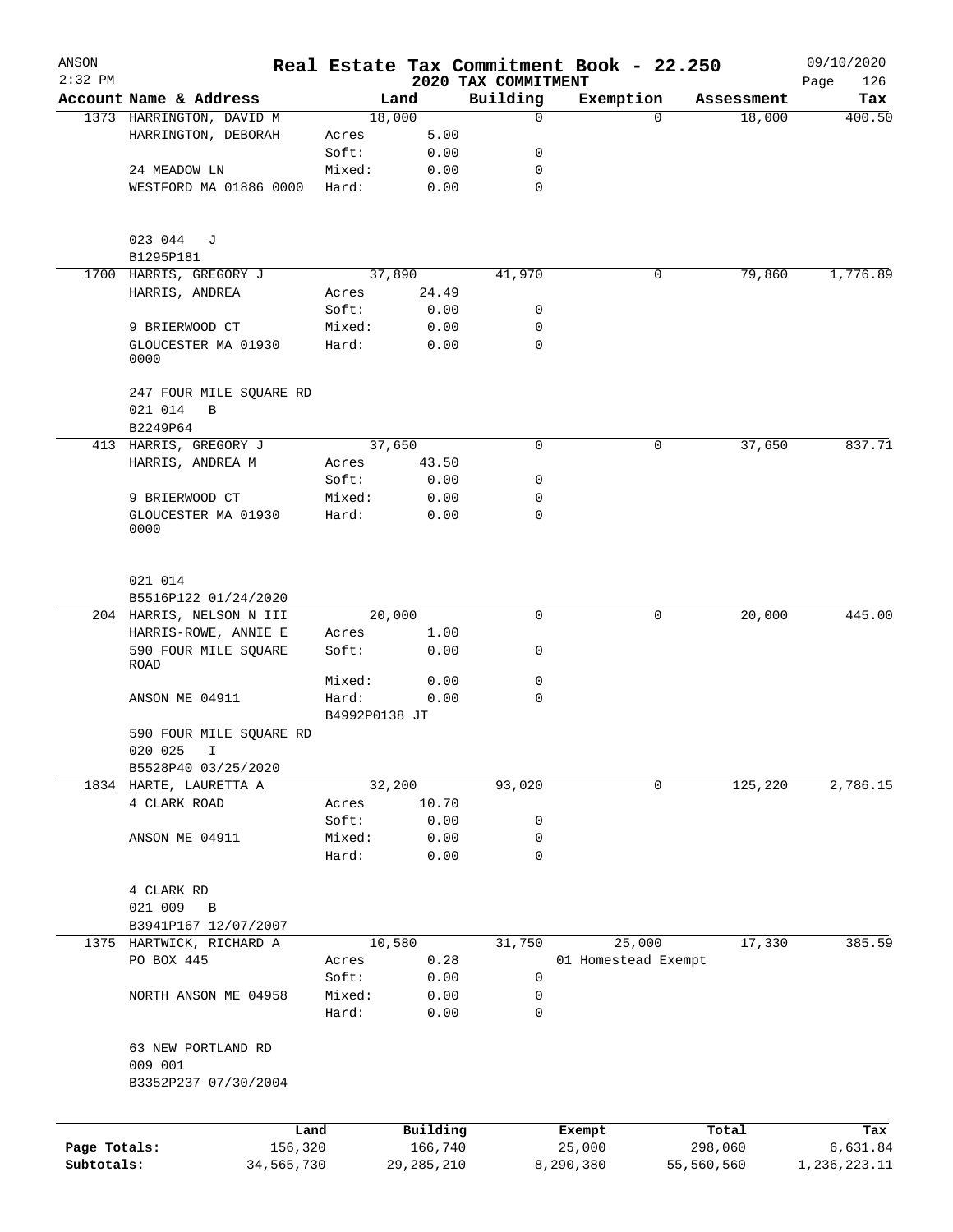| Account Name & Address<br>567 HARVIE, LINDA<br>171 EMBDEN POND ROAD<br>NORTH ANSON ME 04958<br>171 EMBDEN POND RD<br>023 018<br>ON<br>1366 HARWOOD, LYNN<br>608 PEASE HILL RD<br>ANSON ME 04911 | Acres                      | Land<br>0<br>21,500                                        | 2020 TAX COMMITMENT<br>Building<br>17,490 |                                                                                                                                                             | Exemption<br>17,490<br>01 Homestead Exempt | Assessment<br>0 | Tax      |
|-------------------------------------------------------------------------------------------------------------------------------------------------------------------------------------------------|----------------------------|------------------------------------------------------------|-------------------------------------------|-------------------------------------------------------------------------------------------------------------------------------------------------------------|--------------------------------------------|-----------------|----------|
|                                                                                                                                                                                                 |                            |                                                            |                                           |                                                                                                                                                             |                                            |                 | 0.00     |
|                                                                                                                                                                                                 |                            |                                                            |                                           |                                                                                                                                                             |                                            |                 |          |
|                                                                                                                                                                                                 |                            |                                                            |                                           |                                                                                                                                                             |                                            |                 |          |
|                                                                                                                                                                                                 |                            |                                                            |                                           |                                                                                                                                                             |                                            |                 |          |
|                                                                                                                                                                                                 |                            |                                                            | 48,220                                    |                                                                                                                                                             | 25,000                                     | 44,720          | 995.02   |
|                                                                                                                                                                                                 | Soft:                      | 2.00<br>0.00                                               | 0                                         |                                                                                                                                                             | 01 Homestead Exempt                        |                 |          |
|                                                                                                                                                                                                 | Mixed:<br>Hard:            | 0.00<br>0.00                                               | 0<br>$\mathbf 0$                          |                                                                                                                                                             |                                            |                 |          |
| 608 PEASE HILL RD<br>011 046<br>C                                                                                                                                                               |                            |                                                            |                                           |                                                                                                                                                             |                                            |                 |          |
| B1067P307                                                                                                                                                                                       |                            |                                                            |                                           |                                                                                                                                                             |                                            |                 |          |
| 1440 HARWOOD, LYNN                                                                                                                                                                              |                            | 8,150                                                      | 0                                         |                                                                                                                                                             | 0                                          | 8,150           | 181.34   |
| 608 PEASE HILL RD                                                                                                                                                                               | Acres                      | 50.00                                                      |                                           |                                                                                                                                                             |                                            |                 |          |
|                                                                                                                                                                                                 | Soft:                      | 0.00                                                       | 0                                         |                                                                                                                                                             |                                            |                 |          |
| ANSON ME 04911                                                                                                                                                                                  | Mixed:<br>Hard:            | 0.00<br>45.00                                              | 0<br>7,650                                |                                                                                                                                                             |                                            |                 |          |
|                                                                                                                                                                                                 | TREE GROWTH                |                                                            |                                           |                                                                                                                                                             |                                            |                 |          |
| 012 010<br>B1108P62                                                                                                                                                                             |                            |                                                            |                                           |                                                                                                                                                             |                                            |                 |          |
| 928 HATCH, STACEY E                                                                                                                                                                             |                            | 14,140                                                     | 97,120                                    |                                                                                                                                                             | 0                                          | 111,260         | 2,475.54 |
| C/O SELECT PORTFOLIO<br><b>SERVICES</b>                                                                                                                                                         | Acres                      |                                                            |                                           |                                                                                                                                                             |                                            |                 |          |
| PO BOX 65250                                                                                                                                                                                    |                            |                                                            |                                           |                                                                                                                                                             |                                            |                 |          |
|                                                                                                                                                                                                 | Hard:                      |                                                            | $\mathbf 0$                               |                                                                                                                                                             |                                            |                 |          |
| 20 MADISON ST                                                                                                                                                                                   |                            |                                                            |                                           |                                                                                                                                                             |                                            |                 |          |
| 006 095                                                                                                                                                                                         |                            |                                                            |                                           |                                                                                                                                                             |                                            |                 |          |
|                                                                                                                                                                                                 |                            |                                                            |                                           |                                                                                                                                                             | 0                                          |                 | 1,507.88 |
| PO BOX 306                                                                                                                                                                                      |                            | 0.53                                                       |                                           |                                                                                                                                                             |                                            |                 |          |
|                                                                                                                                                                                                 | Soft:                      |                                                            | 0                                         |                                                                                                                                                             |                                            |                 |          |
| NORTH ANSON ME 04958                                                                                                                                                                            | Mixed:                     |                                                            | 0                                         |                                                                                                                                                             |                                            |                 |          |
|                                                                                                                                                                                                 | Hard:                      |                                                            | 0                                         |                                                                                                                                                             |                                            |                 |          |
| 51 ELM ST<br>009 043                                                                                                                                                                            |                            |                                                            |                                           |                                                                                                                                                             |                                            |                 |          |
| B1392P249                                                                                                                                                                                       |                            |                                                            |                                           |                                                                                                                                                             |                                            |                 |          |
| 1411 HATHEWAY, EDWIN R III                                                                                                                                                                      |                            |                                                            | 6,430                                     |                                                                                                                                                             | 0                                          | 21,160          | 470.81   |
| PO BOX 306                                                                                                                                                                                      | Acres                      |                                                            |                                           |                                                                                                                                                             |                                            |                 |          |
|                                                                                                                                                                                                 | Soft:                      |                                                            | 0                                         |                                                                                                                                                             |                                            |                 |          |
| NORTH ANSON ME 04958                                                                                                                                                                            | Hard:                      |                                                            | $\mathbf 0$                               |                                                                                                                                                             |                                            |                 |          |
| 49 ELM ST<br>009 044                                                                                                                                                                            |                            |                                                            |                                           |                                                                                                                                                             |                                            |                 |          |
|                                                                                                                                                                                                 | 1387 HATHEWAY, EDWIN R III | Soft:<br>SALT LAKE CITY UT 84165 Mixed:<br>Acres<br>Mixed: | 14,560<br>14,730                          | 0.50<br>0.00<br>0<br>0.00<br>0<br>0.00<br>B5452P0288 08/13/2019 B3508P112 06/24/2005<br>53,210<br>0.00<br>0.00<br>0.00<br>0.67<br>0.00<br>0.00<br>0<br>0.00 |                                            |                 | 67,770   |

|              | Land       | Building   | Exempt    | Total      | Tax          |
|--------------|------------|------------|-----------|------------|--------------|
| Page Totals: | 73,080     | 222,470    | 42,490    | 253,060    | 5,630.59     |
| Subtotals:   | 34,638,810 | 29,507,680 | 8,332,870 | 55,813,620 | l,241,853.70 |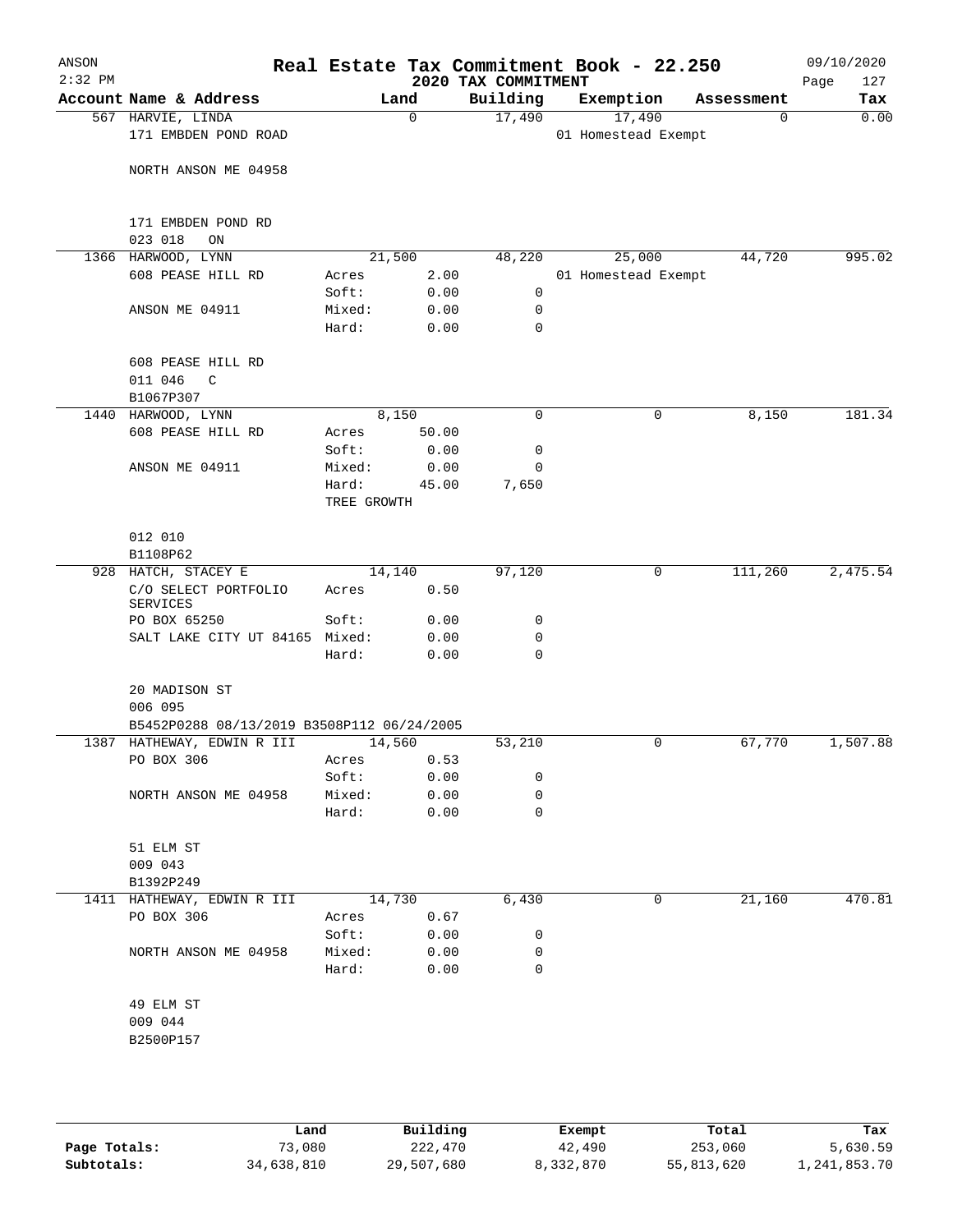| ANSON<br>$2:32$ PM |                                                                  |        |       | 2020 TAX COMMITMENT | Real Estate Tax Commitment Book - 22.250 |            | 09/10/2020<br>Page<br>128 |
|--------------------|------------------------------------------------------------------|--------|-------|---------------------|------------------------------------------|------------|---------------------------|
|                    | Account Name & Address                                           |        | Land  | Building            | Exemption                                | Assessment | Tax                       |
|                    | 1680 HATT, MARGARET M                                            | 33,200 |       | $\Omega$            | $\Omega$                                 | 33,200     | 738.70                    |
|                    | 47 STARBOARD DR                                                  | Acres  | 33.40 |                     |                                          |            |                           |
|                    |                                                                  | Soft:  | 0.00  | 0                   |                                          |            |                           |
|                    | CAPE ELIZABETH ME 04107 Mixed:                                   |        | 0.00  | 0                   |                                          |            |                           |
|                    | 9648                                                             |        |       |                     |                                          |            |                           |
|                    |                                                                  | Hard:  | 0.00  | $\mathbf 0$         |                                          |            |                           |
|                    |                                                                  |        |       |                     |                                          |            |                           |
|                    | 015 044 1                                                        |        |       |                     |                                          |            |                           |
|                    | B1388P75                                                         |        |       |                     |                                          |            |                           |
|                    | 1395 HAYDEN, DOROTHY G                                           | 11,140 |       | 15,070              | 26,210                                   | 0          | 0.00                      |
|                    | 33 NEW PORTLAND ROAD                                             | Acres  | 0.31  |                     | 01 Homestead Exempt                      |            |                           |
|                    |                                                                  | Soft:  | 0.00  |                     | 0 03 Resident Veteran Widow              |            |                           |
|                    | NORTH ANSON ME 04958                                             | Mixed: | 0.00  | $\mathbf 0$         |                                          |            |                           |
|                    |                                                                  | Hard:  | 0.00  | 0                   |                                          |            |                           |
|                    | 33 NEW PORTLAND RD                                               |        |       |                     |                                          |            |                           |
|                    | 009 004                                                          |        |       |                     |                                          |            |                           |
|                    | B2011P81                                                         |        |       |                     |                                          |            |                           |
|                    | 1121 HAYDEN, JEFFREY S., JR.                                     | 22,500 |       | 44,250              | 0                                        | 66,750     | 1,485.19                  |
|                    | 24 HEALD ROAD                                                    | Acres  | 6.00  |                     |                                          |            |                           |
|                    |                                                                  | Soft:  | 0.00  | 0                   |                                          |            |                           |
|                    | ANSON ME 04911 3231                                              | Mixed: | 0.00  | 0                   |                                          |            |                           |
|                    |                                                                  | Hard:  | 0.00  | 0                   |                                          |            |                           |
|                    |                                                                  |        |       |                     |                                          |            |                           |
|                    | 24 HEALD ROAD                                                    |        |       |                     |                                          |            |                           |
|                    | 011 009 G                                                        |        |       |                     |                                          |            |                           |
|                    | B5021P87 04/28/2016 B4920P310 06/18/2015 B4339P270<br>11/04/2010 |        |       |                     |                                          |            |                           |
|                    | 1974 HAYNES, JOEL A                                              |        | 0     | 13,000              | 0                                        | 13,000     | 289.25                    |
|                    | 47 FLETCHER ROAD                                                 |        |       |                     |                                          |            |                           |
|                    |                                                                  |        |       |                     |                                          |            |                           |
|                    | ANSON ME 04911                                                   |        |       |                     |                                          |            |                           |
|                    |                                                                  |        |       |                     |                                          |            |                           |
|                    | 47 FLETCHER RD                                                   |        |       |                     |                                          |            |                           |
|                    | 013 001 ON                                                       |        |       |                     |                                          |            |                           |
|                    | 712 HAYNES, JONATHAN P                                           | 50,000 |       | 25,050              | 25,000                                   | 50,050     | 1,113.61                  |
|                    | HAYNES, TIMOTHY A                                                | Acres  | 28.00 |                     | 01 Homestead Exempt                      |            |                           |
|                    | 49 FLETCHER ROAD                                                 | Soft:  | 0.00  | 0                   |                                          |            |                           |
|                    |                                                                  | Mixed: | 0.00  | 0                   |                                          |            |                           |
|                    | ANSON ME 04911                                                   | Hard:  | 0.00  | 0                   |                                          |            |                           |
|                    | 49 FLETCHER RD                                                   |        |       |                     |                                          |            |                           |
|                    | 013 001                                                          |        |       |                     |                                          |            |                           |
|                    | B3340P281 07/09/2004                                             |        |       |                     |                                          |            |                           |
|                    | 75 HAYNES, SAMUEL D                                              | 14,830 |       | 47,500              | 0                                        | 62,330     | 1,386.84                  |
|                    | HAYNES, HARMONY S                                                | Acres  | 0.55  |                     |                                          |            |                           |
|                    | 121 MAIN STREET                                                  | Soft:  | 0.00  | 0                   |                                          |            |                           |
|                    |                                                                  | Mixed: | 0.00  | 0                   |                                          |            |                           |
|                    | ANSON ME 04911                                                   | Hard:  | 0.00  | 0                   |                                          |            |                           |
|                    |                                                                  |        |       |                     |                                          |            |                           |
|                    | 121 MAIN ST                                                      |        |       |                     |                                          |            |                           |
|                    | 002 048                                                          |        |       |                     |                                          |            |                           |
|                    | B4515P267 04/17/2012                                             |        |       |                     |                                          |            |                           |
|                    |                                                                  |        |       |                     |                                          |            |                           |
|                    |                                                                  |        |       |                     |                                          |            |                           |
|                    |                                                                  |        |       |                     |                                          |            |                           |

|              | Land       | Building   | Exempt    | Total      | Tax          |
|--------------|------------|------------|-----------|------------|--------------|
| Page Totals: | 131,670    | 144.870    | 51,210    | 225,330    | 5,013.59     |
| Subtotals:   | 34,770,480 | 29,652,550 | 8,384,080 | 56,038,950 | 1,246,867.29 |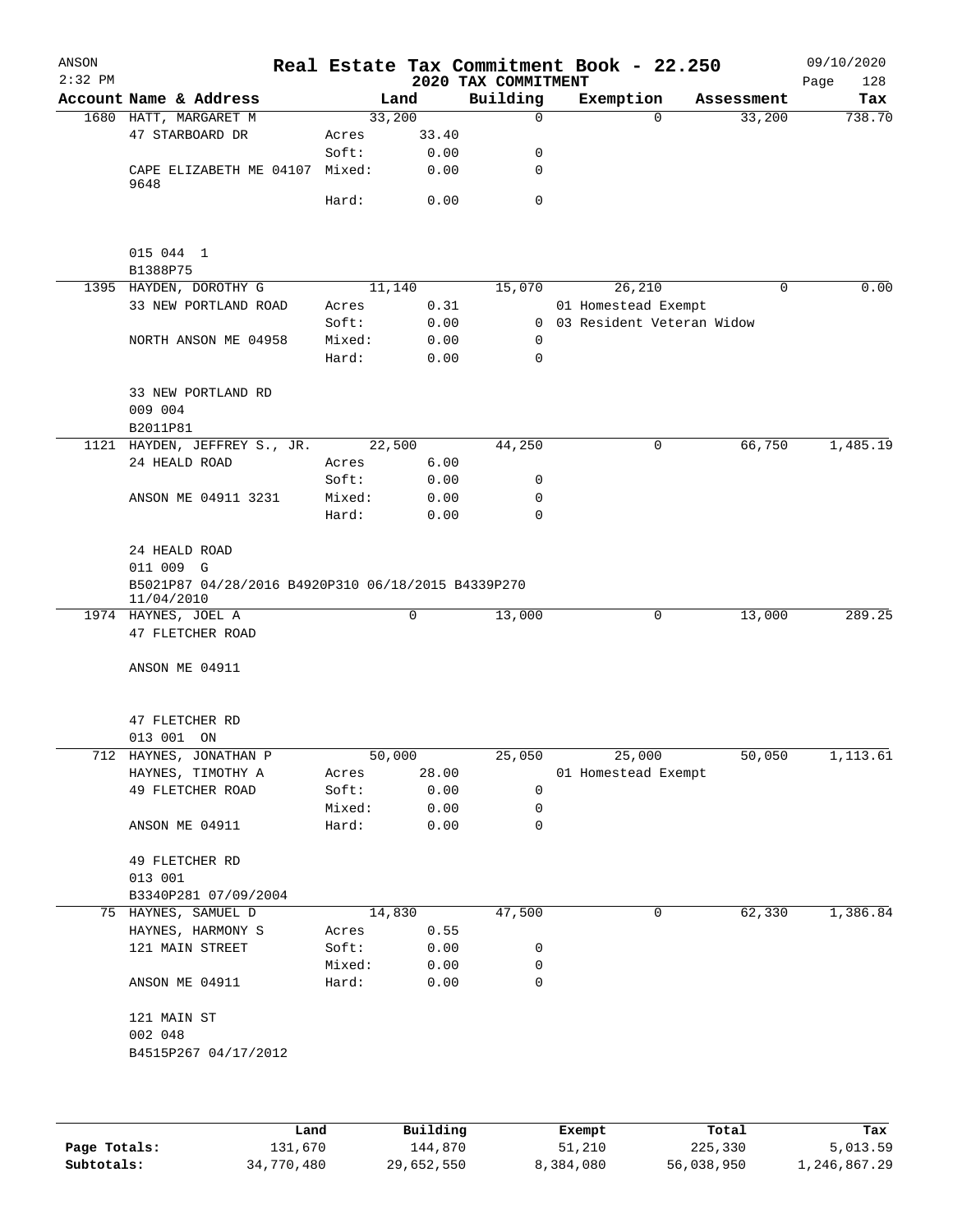| ANSON<br>$2:32$ PM |                                                              |                     |             | 2020 TAX COMMITMENT | Real Estate Tax Commitment Book - 22.250 |            | 09/10/2020<br>129<br>Page |
|--------------------|--------------------------------------------------------------|---------------------|-------------|---------------------|------------------------------------------|------------|---------------------------|
|                    | Account Name & Address                                       |                     | Land        | Building            | Exemption                                | Assessment | Tax                       |
|                    | 1986 HAYNES, TIMOTHY A<br>HAYNES, SUSAN L<br>5 FLETCHER ROAD |                     | $\mathbf 0$ | 41,480              | $\Omega$                                 | 41,480     | 922.93                    |
|                    | ANSON ME 04911                                               |                     |             |                     |                                          |            |                           |
|                    | 677 PEASE HILL RD<br>013 001<br>D ON                         |                     |             |                     |                                          |            |                           |
| 1398               | HAYNES, TIMOTHY A                                            |                     | 44,000      | 61,380              | 25,000                                   | 80,380     | 1,788.46                  |
|                    | HAYNES, SUSAN L                                              | Acres               | 18.50       |                     | 01 Homestead Exempt                      |            |                           |
|                    | 5 FLETCHER ROAD                                              | Soft:               | 0.00        | $\mathbf 0$         |                                          |            |                           |
|                    |                                                              | Mixed:              | 0.00        | $\mathbf 0$         |                                          |            |                           |
|                    | ANSON ME 04911                                               | Hard:               | 0.00        | $\Omega$            |                                          |            |                           |
|                    | 5 FLETCHER RD                                                |                     |             |                     |                                          |            |                           |
|                    | 013 001<br>D                                                 |                     |             |                     |                                          |            |                           |
|                    | B2200P12 B1920P268                                           |                     |             |                     |                                          |            |                           |
|                    | 1596 HAYNES, TIMOTHY A                                       |                     | 10,000      | 80,850              | 0                                        | 90,850     | 2,021.41                  |
|                    | HAYNES, SUSAN L                                              | Acres               | 0.25        |                     |                                          |            |                           |
|                    | 5 FLETCHER ROAD                                              | Soft:               | 0.00        | 0                   |                                          |            |                           |
|                    |                                                              | Mixed:              | 0.00        | 0                   |                                          |            |                           |
|                    | ANSON ME 04911                                               | Hard:<br>B5079P0175 | 0.00        | $\mathbf 0$         |                                          |            |                           |
|                    | 120 MAIN ST                                                  |                     |             |                     |                                          |            |                           |
|                    | 002 001                                                      |                     |             |                     |                                          |            |                           |
|                    | B5079P175 09/16/2016 B4768P340 03/03/2014                    |                     |             |                     |                                          |            |                           |
| 1399               | HAYWARD, DAVID A                                             |                     | 26,000      | 53,700              | 25,000                                   | 54,700     | 1,217.08                  |
|                    | HAYWARD, PATRICIA L                                          | Acres               | 5.00        |                     | 01 Homestead Exempt                      |            |                           |
|                    | 74 HORSEBACK RD                                              | Soft:               | 0.00        | 0                   |                                          |            |                           |
|                    |                                                              | Mixed:              | 0.00        | 0                   |                                          |            |                           |
|                    | ANSON ME 04911                                               | Hard:               | 0.00        | $\Omega$            |                                          |            |                           |
|                    | 74 HORSEBACK RD                                              |                     |             |                     |                                          |            |                           |
|                    | 015 008<br>1                                                 |                     |             |                     |                                          |            |                           |
|                    | B1491P59                                                     |                     |             |                     |                                          |            |                           |
|                    | 686 HAYWARD, SUMNER H                                        |                     | 14,140      | 67,330              | 0                                        | 81,470     | 1,812.71                  |
|                    | HAYWARD, BARBARA H                                           | Acres               | 0.50        |                     |                                          |            |                           |
|                    |                                                              | Soft:               | 0.00        | 0                   |                                          |            |                           |
|                    | 40 MORRILL AVENUE                                            | Mixed:              | 0.00        | 0                   |                                          |            |                           |
|                    | WATERVILLE ME 04901<br>0000                                  | Hard:               | 0.00        | 0                   |                                          |            |                           |
|                    | 10 SECOND ST<br>001 071                                      |                     |             |                     |                                          |            |                           |
|                    | B4088P32 12/18/2008                                          |                     |             |                     |                                          |            |                           |
| 1403               | HEALD, FRED L                                                |                     | 29,500      | 33,900              | 25,000                                   | 38,400     | 854.40                    |
|                    | HEALD, PAULETT A                                             | Acres               | 8.00        |                     | 01 Homestead Exempt                      |            |                           |
|                    | 23 HEALD RD                                                  | Soft:               | 0.00        | 0                   |                                          |            |                           |
|                    |                                                              | Mixed:              | 0.00        | 0                   |                                          |            |                           |
|                    | ANSON ME 04911 0000                                          | Hard:               | 0.00        | 0                   |                                          |            |                           |
|                    | 23 HEALD RD                                                  |                     |             |                     |                                          |            |                           |
|                    | 011 009                                                      |                     |             |                     |                                          |            |                           |
|                    | B2660P104                                                    |                     |             |                     |                                          |            |                           |
|                    |                                                              |                     |             |                     |                                          |            |                           |
|                    |                                                              |                     |             |                     |                                          |            |                           |
|                    |                                                              |                     |             |                     |                                          |            |                           |

|              | Land       | Building   | Exempt    | Total      | Tax          |
|--------------|------------|------------|-----------|------------|--------------|
| Page Totals: | 123,640    | 338,640    | 75,000    | 387,280    | 8,616.99     |
| Subtotals:   | 34,894,120 | 29,991,190 | 8,459,080 | 56,426,230 | l,255,484.28 |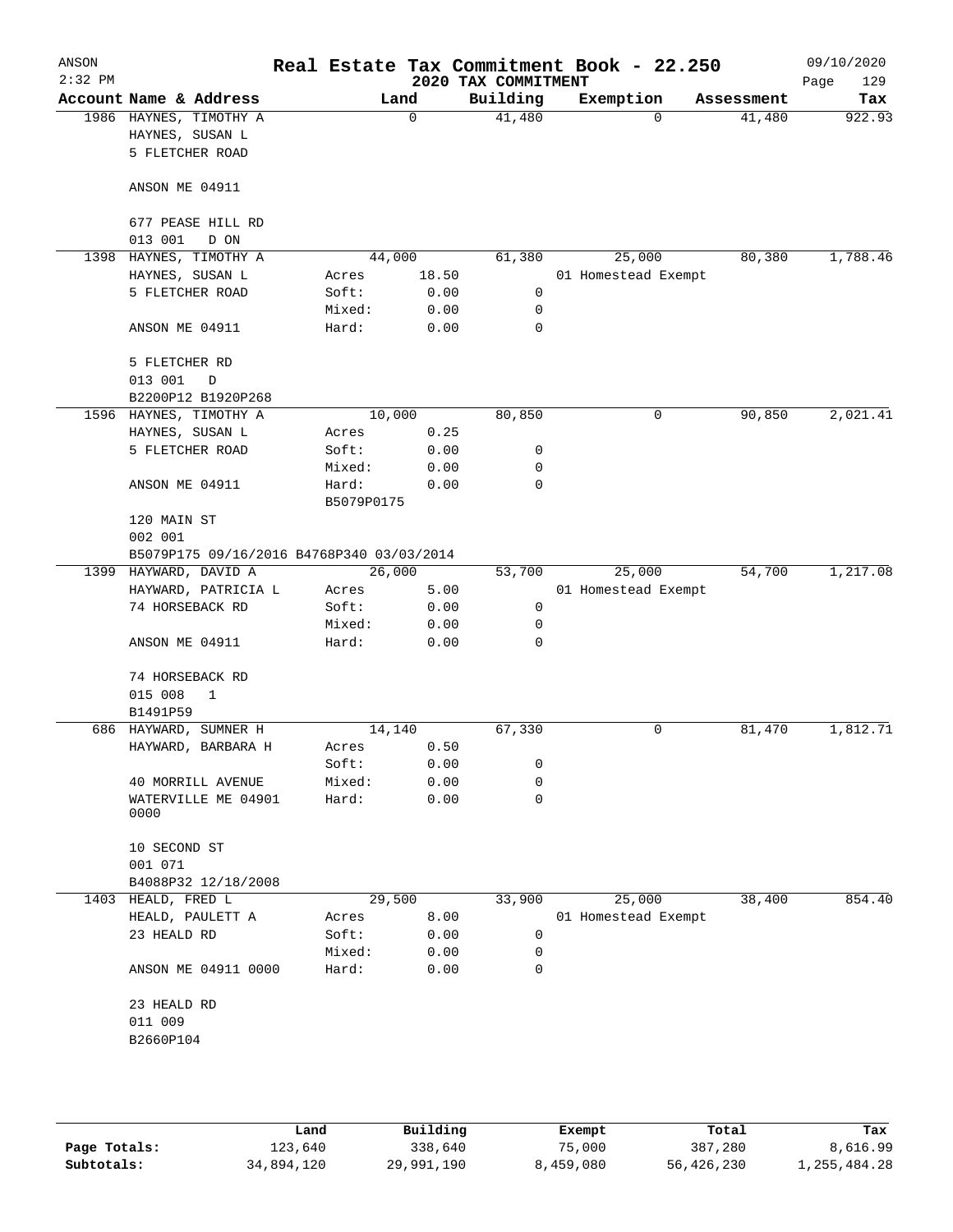| ANSON     |                                                      |             |        |                     | Real Estate Tax Commitment Book - 22.250 |            | 09/10/2020  |
|-----------|------------------------------------------------------|-------------|--------|---------------------|------------------------------------------|------------|-------------|
| $2:32$ PM |                                                      |             |        | 2020 TAX COMMITMENT |                                          |            | 130<br>Page |
|           | Account Name & Address                               |             | Land   | Building            | Exemption                                | Assessment | Tax         |
|           | 1802 HEALD, FRED L                                   |             | 21,850 | 0                   | 0                                        | 21,850     | 486.16      |
|           | HEALD, PAULETT A                                     | Acres       | 26.70  |                     |                                          |            |             |
|           | 23 HEALD ST.                                         | Soft:       | 0.00   | 0                   |                                          |            |             |
|           |                                                      | Mixed:      | 0.00   | 0                   |                                          |            |             |
|           | ANSON ME 04911 0000                                  | Hard:       | 0.00   | 0                   |                                          |            |             |
|           | 011 032 A                                            |             |        |                     |                                          |            |             |
|           | B4914P267 06/09/2015                                 |             |        |                     |                                          |            |             |
|           | 516 HEALD, KRISTIAN F                                |             | 39,000 | 86,350              | 0                                        | 125,350    | 2,789.04    |
|           |                                                      | Acres       | 24.00  |                     |                                          |            |             |
|           | ALBION ME 04910                                      | Soft:       | 0.00   | 0                   |                                          |            |             |
|           | PO BOX 346                                           | Mixed:      | 0.00   | 0                   |                                          |            |             |
|           |                                                      | Hard:       | 0.00   | 0                   |                                          |            |             |
|           | 276 B WEST MILLS RD                                  |             |        |                     |                                          |            |             |
|           | 011 009<br>$\mathbf F$                               |             |        |                     |                                          |            |             |
|           | B4410P63 06/28/2011                                  |             |        |                     |                                          |            |             |
|           | 14 HEATH, WENDY S                                    |             | 19,180 | 11,100              | 0                                        | 30,280     | 673.73      |
|           | 119 HILLTOP ROAD                                     | Acres       | 0.92   |                     |                                          |            |             |
|           |                                                      | Soft:       | 0.00   | 0                   |                                          |            |             |
|           | ANSON ME 04911                                       | Mixed:      | 0.00   | 0                   |                                          |            |             |
|           |                                                      | Hard:       | 0.00   | 0                   |                                          |            |             |
|           | 119 HILLTOP RD                                       |             |        |                     |                                          |            |             |
|           | 004 012                                              |             |        |                     |                                          |            |             |
|           | B5492P130 12/02/2019                                 |             |        |                     |                                          |            |             |
|           | 1406 HEBERT, DAVID L                                 |             | 19,860 | 0                   | 0                                        | 19,860     | 441.89      |
|           | HEBERT, JILLANE M                                    | Acres       | 6.36   |                     |                                          |            |             |
|           | 3108 FARRIOR CIRCLE                                  | Soft:       | 0.00   | 0                   |                                          |            |             |
|           |                                                      | Mixed:      | 0.00   | 0                   |                                          |            |             |
|           | NEW BERN NC 28562                                    | Hard:       | 0.00   | 0                   |                                          |            |             |
|           |                                                      |             |        |                     |                                          |            |             |
|           | 014 030<br>Α                                         |             |        |                     |                                          |            |             |
|           | B4708P250 09/09/2013                                 |             |        |                     |                                          |            |             |
|           | 1408 HEBERT, ERROL K.<br>Trustee E.K.H. Trust<br>1/2 |             | 12,050 | 0                   | $\mathbf 0$                              | 12,050     | 268.11      |
|           | HEBERT, SUN JA Trustee<br>SUN JA HEBERT Trust        | Acres       | 72.00  |                     |                                          |            |             |
|           | 901 BANFIELD ROAD                                    | Soft:       | 0.00   | 0                   |                                          |            |             |
|           |                                                      | Mixed:      | 17.00  | 2,703               |                                          |            |             |
|           | PORTSMOUTH NH 03801                                  | Hard:       | 55.00  | 9,350               |                                          |            |             |
|           |                                                      | TREE GROWTH |        |                     |                                          |            |             |
|           |                                                      |             |        |                     |                                          |            |             |
|           | 019 047                                              |             |        |                     |                                          |            |             |
|           | B5176P241 06/28/2017 B4983P349 12/08/2015            |             |        |                     |                                          |            |             |

|              | Land       | Building   | Exempt    | Total      | Tax          |
|--------------|------------|------------|-----------|------------|--------------|
| Page Totals: | 111,940    | 97,450     |           | 209,390    | 4,658.93     |
| Subtotals:   | 35,006,060 | 30,088,640 | 8,459,080 | 56,635,620 | 1,260,143.21 |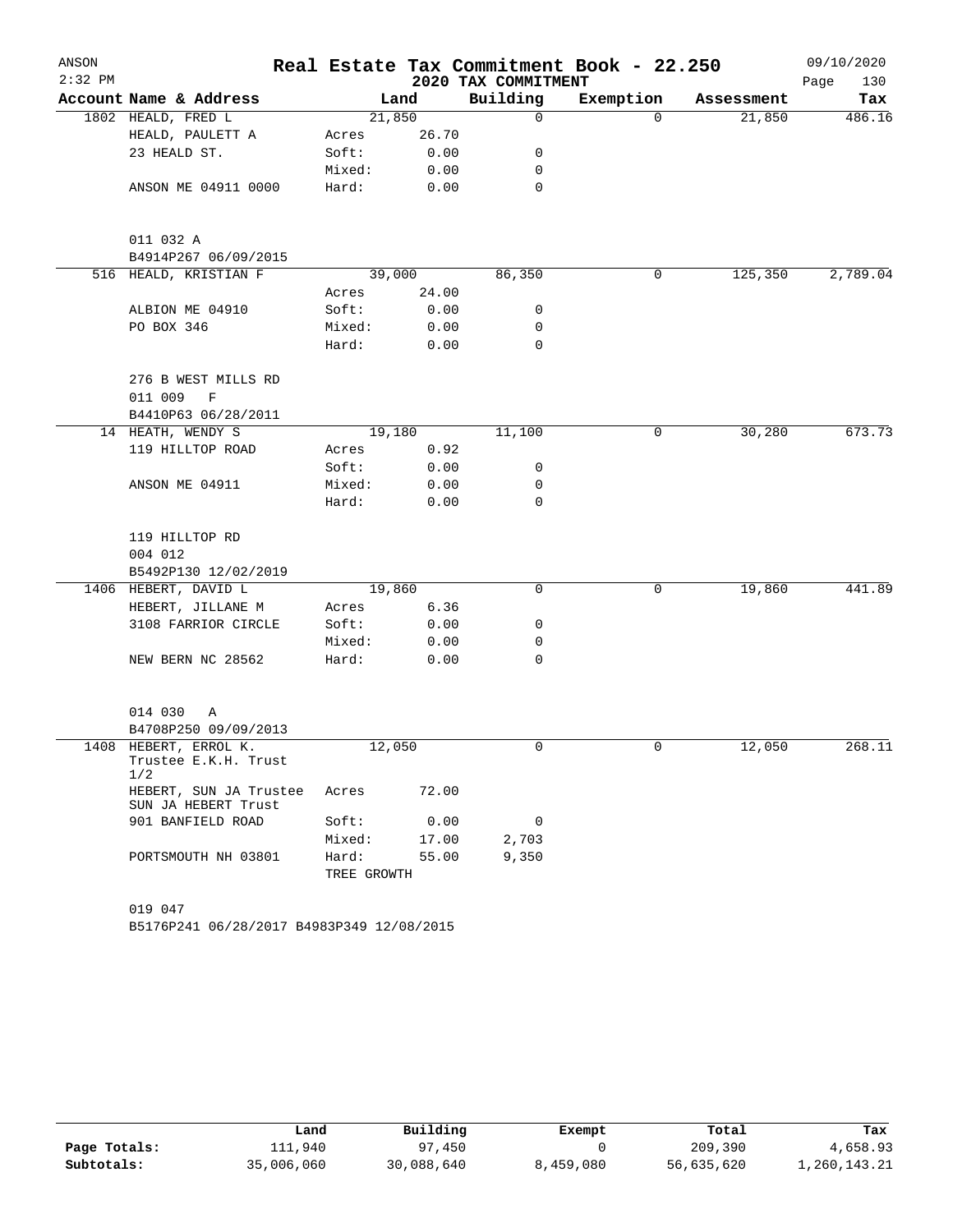| ANSON<br>$2:32$ PM |                                                      |                     |        | 2020 TAX COMMITMENT | Real Estate Tax Commitment Book - 22.250 |            | 09/10/2020<br>Page<br>131 |
|--------------------|------------------------------------------------------|---------------------|--------|---------------------|------------------------------------------|------------|---------------------------|
|                    | Account Name & Address                               |                     | Land   | Building            | Exemption                                | Assessment | Tax                       |
|                    | 2022 HEBERT, ERROL K.<br>Trustee E.K.H. Trust<br>1/2 |                     | 7,450  | $\Omega$            | $\Omega$                                 | 7,450      | 165.76                    |
|                    | HEBERT, SUN JA Trustee<br>SUN JA HEBERT Trust        | Acres               | 52.00  |                     |                                          |            |                           |
|                    | 901 BANFIELD ROAD                                    | Soft:               | 21.00  | 2,352               |                                          |            |                           |
|                    |                                                      | Mixed:              | 16.00  | 2,544               |                                          |            |                           |
|                    | PORTSMOUTH NH 03801                                  | Hard:               | 15.00  | 2,550               |                                          |            |                           |
|                    | 014 029<br>C                                         |                     |        |                     |                                          |            |                           |
|                    | B5176P241 06/28/2017 B4983P349 12/08/2015            |                     |        |                     |                                          |            |                           |
|                    | 478 HEBERT, JENNIFER A<br>ZWEIG                      |                     | 38,150 | 0                   | 0                                        | 38,150     | 848.84                    |
|                    |                                                      | Acres               | 157.28 |                     |                                          |            |                           |
|                    | ANSON ME 04911 0582                                  | Soft:               | 87.00  | 9,744               |                                          |            |                           |
|                    | PO BOX 582                                           | Mixed:              | 59.00  | 9,381               |                                          |            |                           |
|                    |                                                      | Hard:               | 0.00   | $\Omega$            |                                          |            |                           |
|                    | 023 020                                              |                     |        |                     |                                          |            |                           |
|                    | B5331P110 09/17/2018 B3061P41                        |                     |        |                     |                                          |            |                           |
|                    | 123 HEFFNER, THOMAS A                                |                     | 8,940  | 28,810              | 0                                        | 37,750     | 839.94                    |
|                    | HEFFNER, NOREEN M                                    | Acres               | 0.20   |                     |                                          |            |                           |
|                    | 5560 WATSON COURT                                    | Soft:               | 0.00   | 0                   |                                          |            |                           |
|                    |                                                      | Mixed:              | 0.00   | 0                   |                                          |            |                           |
|                    | ELDERSBURG MD 21784<br>0000                          | Hard:               | 0.00   | 0                   |                                          |            |                           |
|                    | 6 KEN TAYLOR ST                                      |                     |        |                     |                                          |            |                           |
|                    | 001 034                                              |                     |        |                     |                                          |            |                           |
|                    | B3364P280 08/19/2004                                 |                     |        |                     |                                          |            |                           |
|                    | 1905 HEIDENSTROM, MELISSA                            |                     | 16,530 | 14,820              | 0                                        | 31,350     | 697.54                    |
|                    | PO BOX 1037                                          | Acres               | 5.02   |                     |                                          |            |                           |
|                    |                                                      | Soft:               | 0.00   | 0                   |                                          |            |                           |
|                    | ALFRED ME 04002                                      | Mixed:              | 0.00   | 0                   |                                          |            |                           |
|                    |                                                      | Hard:               | 0.00   | 0                   |                                          |            |                           |
|                    | 53 DOVER LANE<br>018 014 3                           |                     |        |                     |                                          |            |                           |
|                    | B5264P311 03/30/2018 B4046P188 08/15/2008            |                     |        |                     |                                          |            |                           |
|                    | 969 HENDERLY, SHAWN                                  |                     | 31,560 | 51,660              | 25,000                                   | 58,220     | 1,295.40                  |
|                    | 288 SOLON ROAD                                       | Acres               | 10.06  |                     | 01 Homestead Exempt                      |            |                           |
|                    |                                                      | Soft:               | 0.00   | 0                   |                                          |            |                           |
|                    | NORTH ANSON ME<br>04958-7621                         | Mixed:              | 0.00   | 0                   |                                          |            |                           |
|                    |                                                      | Hard:<br>B5206P0212 | 0.00   | $\Omega$            |                                          |            |                           |
|                    | 288 SOLON RD                                         |                     |        |                     |                                          |            |                           |
|                    | 024 024<br>$\overline{\mathbf{3}}$                   |                     |        |                     |                                          |            |                           |
|                    | B5206P212 09/15/2017 B3212P193 10/15/2003            |                     |        |                     |                                          |            |                           |
|                    |                                                      |                     |        |                     |                                          |            |                           |

|              | Land       | Building   | Exempt    | Total      | Tax          |
|--------------|------------|------------|-----------|------------|--------------|
| Page Totals: | 102,630    | 95,290     | 25,000    | 172,920    | 3,847.48     |
| Subtotals:   | 35,108,690 | 30,183,930 | 8,484,080 | 56,808,540 | 1,263,990.69 |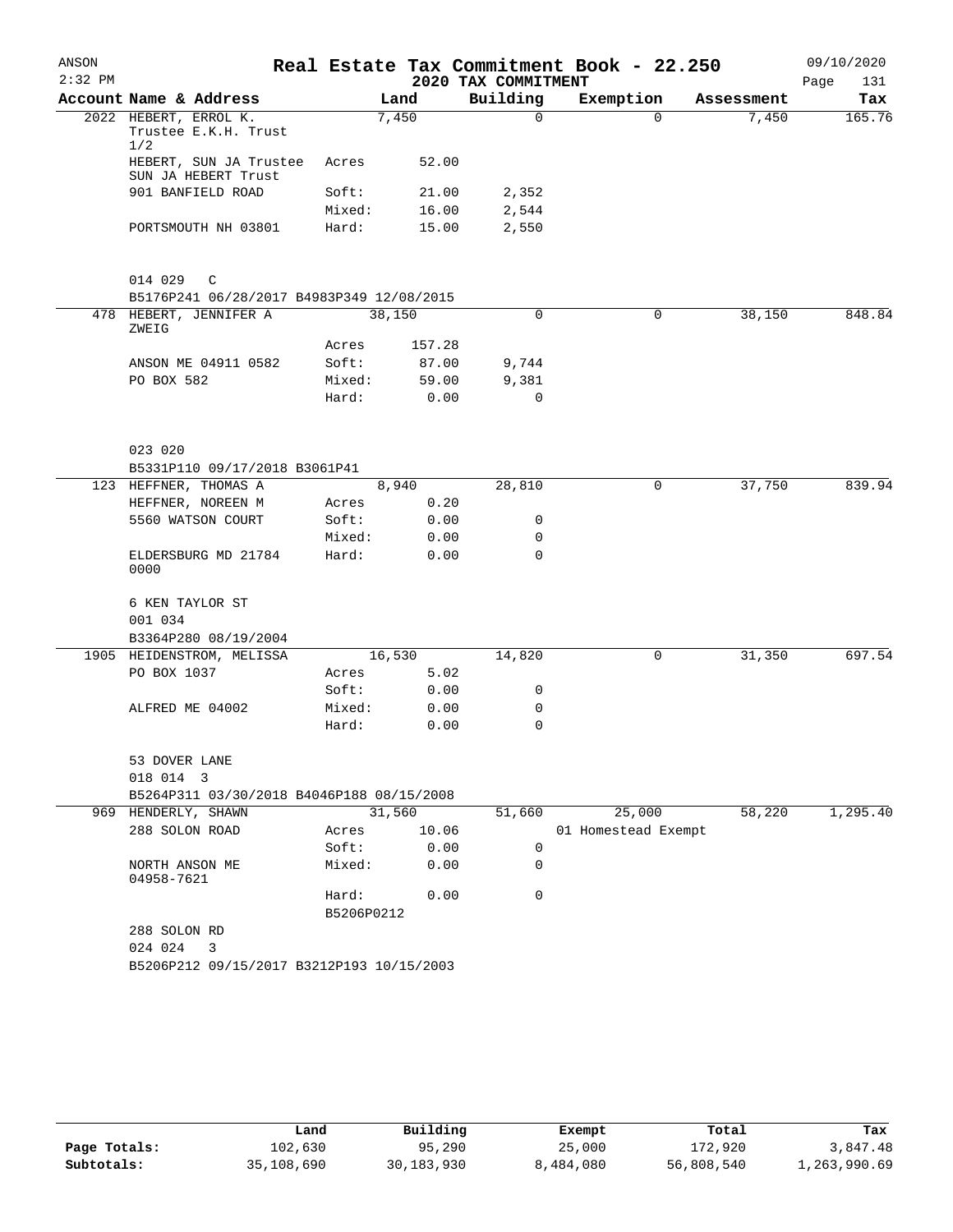| ANSON     |                                            |                      |        |                     | Real Estate Tax Commitment Book - 22.250 |   |            | 09/10/2020  |
|-----------|--------------------------------------------|----------------------|--------|---------------------|------------------------------------------|---|------------|-------------|
| $2:32$ PM |                                            |                      |        | 2020 TAX COMMITMENT |                                          |   |            | Page<br>132 |
|           | Account Name & Address                     |                      | Land   | Building            | Exemption                                |   | Assessment | Tax         |
|           | 1415 HENRY, JOHN R                         | 44,400               |        | 75,730              | 25,000                                   |   | 95,130     | 2,116.64    |
|           | 81 BARTON HILL ROAD                        | Acres                | 24.80  |                     | 01 Homestead Exempt                      |   |            |             |
|           |                                            | Soft:                | 0.00   | 0                   |                                          |   |            |             |
|           | ANSON ME 04911                             | Mixed:               | 0.00   | 0                   |                                          |   |            |             |
|           |                                            | Hard:                | 0.00   | 0                   |                                          |   |            |             |
|           | 81 BARTON HILL RD                          |                      |        |                     |                                          |   |            |             |
|           | 013 006<br>Е                               |                      |        |                     |                                          |   |            |             |
|           | B1748P98                                   |                      |        |                     |                                          |   |            |             |
| 1169      | Henry, Mark C                              | 16,970               |        | 26,770              |                                          | 0 | 43,740     | 973.21      |
|           | 108 River Road                             | Acres                | 0.72   |                     |                                          |   |            |             |
|           |                                            | Soft:                | 0.00   | 0                   |                                          |   |            |             |
|           | Anson ME 04911                             | Mixed:               | 0.00   | 0                   |                                          |   |            |             |
|           |                                            | Hard:                | 0.00   | $\mathbf 0$         |                                          |   |            |             |
|           |                                            |                      |        |                     |                                          |   |            |             |
|           | 108 RIVER RD                               |                      |        |                     |                                          |   |            |             |
|           | 004 029                                    |                      |        |                     |                                          |   |            |             |
| 1737      | B5469P208 09/27/2019<br>HERRMANN, ROBIN J. | 17,000               |        | 0                   |                                          | 0 | 17,000     | 378.25      |
|           | Trustee                                    |                      |        |                     |                                          |   |            |             |
|           | SPENCER FARM TRUST<br>4/25/13              | Acres                | 100.00 |                     |                                          |   |            |             |
|           | C/O WILLIAM SPENCER                        | Soft:                | 0.00   | 0                   |                                          |   |            |             |
|           | 85 ANDOVER ROAD                            | Mixed:               | 0.00   | 0                   |                                          |   |            |             |
|           | BILLERICA MA 01821                         | Hard:<br>TREE GROWTH | 100.00 | 17,000              |                                          |   |            |             |
|           |                                            |                      |        |                     |                                          |   |            |             |
|           | 020 008                                    |                      |        |                     |                                          |   |            |             |
|           | B5230P190 11/21/2017 B2132P85              |                      |        |                     |                                          |   |            |             |
|           | 1738 HERRMANN, ROBIN J.<br>Trustee         | 17,000               |        | 0                   |                                          | 0 | 17,000     | 378.25      |
|           | SPENCER FARM TRUST<br>4/25/13              | Acres                | 100.00 |                     |                                          |   |            |             |
|           | C/O WILLIAM SPENCER                        | Soft:                | 0.00   | 0                   |                                          |   |            |             |
|           | 85 ANDOVER ROAD                            | Mixed:               | 0.00   | 0                   |                                          |   |            |             |
|           | BILLERICA MA 01821                         | Hard:                | 100.00 | 17,000              |                                          |   |            |             |
|           |                                            | B5066P0194           |        |                     |                                          |   |            |             |
|           | SPENCER ROAD                               |                      |        |                     |                                          |   |            |             |
|           | 020 004                                    |                      |        |                     |                                          |   |            |             |
|           | B5230P190 11/21/2017 B2132P85              |                      |        |                     |                                          |   |            |             |
| 1739      | HERRMANN, ROBIN J.                         | 45,810               |        | 42,980              |                                          | 0 | 88,790     | 1,975.58    |
|           | Trustee<br>SPENCER FARM TRUST<br>4/25/13   | Acres                | 100.00 |                     |                                          |   |            |             |
|           | C/O WILLIAM SPENCER                        | Soft:                | 0.00   | 0                   |                                          |   |            |             |
|           | 85 ANDOVER ROAD                            | Mixed:               | 90.00  | 14,310              |                                          |   |            |             |
|           | BILLERICA MA 01821                         | Hard:                | 0.00   | 0                   |                                          |   |            |             |
|           |                                            | TREE GROWTH          |        |                     |                                          |   |            |             |
|           | 105 SPENCER RD                             |                      |        |                     |                                          |   |            |             |
|           | 020 013                                    |                      |        |                     |                                          |   |            |             |
|           | B5230P190 11/21/2017 B2132P85              |                      |        |                     |                                          |   |            |             |

|              | Land       | Building     | Exempt    | Total      | Tax          |
|--------------|------------|--------------|-----------|------------|--------------|
| Page Totals: | 141,180    | 145,480      | 25,000    | 261,660    | 5,821.93     |
| Subtotals:   | 35,249,870 | 30, 329, 410 | 8,509,080 | 57,070,200 | 1,269,812.62 |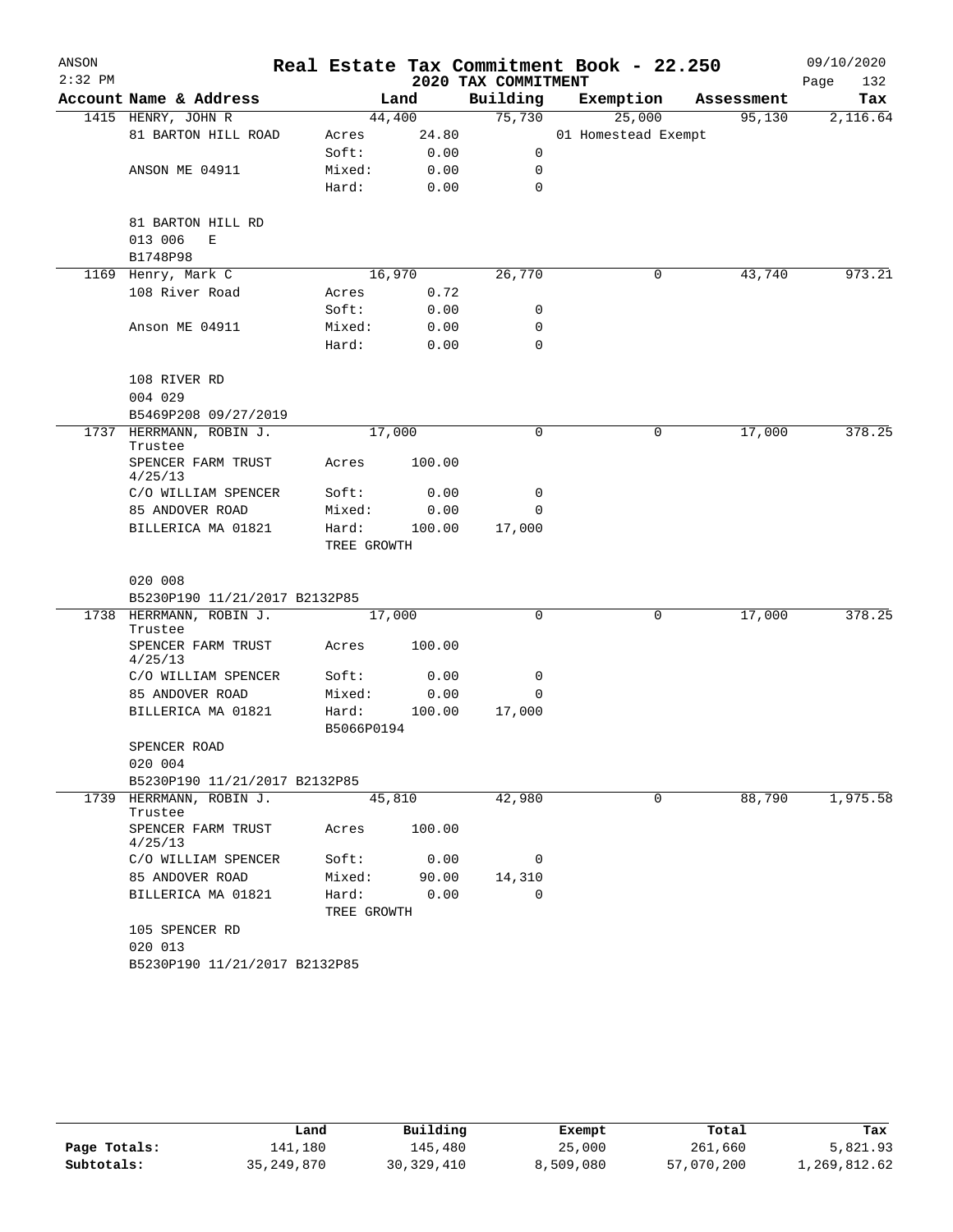| ANSON<br>$2:32$ PM |                                                                   | Real Estate Tax Commitment Book - 22.250 |                       | 2020 TAX COMMITMENT |                                                  |          |              | 09/10/2020<br>133 |
|--------------------|-------------------------------------------------------------------|------------------------------------------|-----------------------|---------------------|--------------------------------------------------|----------|--------------|-------------------|
|                    | Account Name & Address                                            |                                          | Land                  | Building            | Exemption                                        |          | Assessment   | Page<br>Tax       |
|                    | 2011 HERRMANN, ROBIN J.                                           |                                          | 25,800                | $\mathbf 0$         |                                                  | $\Omega$ | 25,800       | 574.05            |
|                    | Trustee<br>SPENCER FARM TRUST                                     | Acres                                    | 12.30                 |                     |                                                  |          |              |                   |
|                    | 4/25/13<br>C/O WILLIAM SPENCER                                    | Soft:                                    | 0.00                  | 0                   |                                                  |          |              |                   |
|                    | 85 ANDOVER ROAD                                                   | Mixed:                                   | 0.00                  | 0                   |                                                  |          |              |                   |
|                    | BILLERICA MA 01821                                                | Hard:                                    | 0.00                  | 0                   |                                                  |          |              |                   |
|                    |                                                                   | B5066P0194                               |                       |                     |                                                  |          |              |                   |
|                    | TOWN FARM ROAD<br>022 012 002                                     |                                          |                       |                     |                                                  |          |              |                   |
|                    | B5230P190 11/21/2017 B5066P194 08/18/2016 B4958P205<br>09/25/2015 |                                          |                       |                     |                                                  |          |              |                   |
|                    | 1785 HERRMANN, ROBIN J.<br>Trustee                                |                                          | 7,400                 | $\mathbf 0$         |                                                  | 0        | 7,400        | 164.65            |
|                    | SPENCER FARM TRUST<br>4/25/13                                     | Acres                                    | 43.50                 |                     |                                                  |          |              |                   |
|                    | C/O WILLIAM SPENCER                                               | Soft:                                    | 0.00                  | $\mathbf 0$         |                                                  |          |              |                   |
|                    | 85 ANDOVER ROAD                                                   | Mixed:                                   | 0.00                  | 0                   |                                                  |          |              |                   |
|                    | BILLERICA MA 01821                                                | Hard:                                    | 43.50                 | 7,395               |                                                  |          |              |                   |
|                    |                                                                   | TREE GROWTH                              |                       |                     |                                                  |          |              |                   |
|                    | 020 020                                                           |                                          |                       |                     |                                                  |          |              |                   |
|                    | B5230P190 11/21/2017 B3885P343 07/26/2007                         |                                          |                       |                     |                                                  |          |              |                   |
|                    | 1720 HESSE FARMS, LLC<br>440 MIDDLESEX ROAD                       |                                          | 49,660                | $\Omega$            |                                                  | 0        | 49,660       | 1,104.94          |
|                    |                                                                   | Acres<br>Soft:                           | 355.00<br>31.00       | 3,472               |                                                  |          |              |                   |
|                    | DARIEN CT 06820                                                   | Mixed:                                   | 108.00                | 17,172              |                                                  |          |              |                   |
|                    |                                                                   | Hard:                                    | 106.00                | 18,020              |                                                  |          |              |                   |
|                    |                                                                   |                                          | TREE GROWTH B5174P251 |                     |                                                  |          |              |                   |
|                    | WEST MILLS ROAD                                                   |                                          |                       |                     |                                                  |          |              |                   |
|                    | 012 007                                                           |                                          |                       |                     |                                                  |          |              |                   |
|                    | B5174P251 06/26/2017                                              |                                          |                       |                     |                                                  |          |              |                   |
|                    | 1269 HESSE, BENJAMIN A                                            |                                          | 4,700                 | $\mathbf 0$         |                                                  | 0        | 4,700        | 104.57            |
|                    | 11 RIVER LANE                                                     | Acres                                    | 5.00                  |                     |                                                  |          |              |                   |
|                    |                                                                   | Soft:                                    | 0.00                  | 0                   |                                                  |          |              |                   |
|                    | DUXBURY MA 02332                                                  | Mixed:                                   | 0.00                  | 0                   |                                                  |          |              |                   |
|                    |                                                                   | Hard:                                    | 0.00                  | 0                   |                                                  |          |              |                   |
|                    | OFF WEST MILLS ROAD<br>012 011                                    |                                          |                       |                     |                                                  |          |              |                   |
|                    | B5295P035 06/21/2018 B1377P286                                    |                                          |                       |                     |                                                  |          |              |                   |
|                    | 1875 HEWEY, PAULINE                                               |                                          | 20,110                | 56,360              |                                                  | 31,000   | 45,470       | 1,011.71          |
|                    |                                                                   | Acres                                    | 1.07                  |                     | 01 Homestead Exempt                              |          |              |                   |
|                    | ANSON ME 04911 0123                                               | Soft:                                    | 0.00                  | $\mathbf{0}$        | 03 Resident Veteran Widow                        |          |              |                   |
|                    | PO BOX 123                                                        | Mixed:                                   | 0.00                  | $\mathbf 0$         |                                                  |          |              |                   |
|                    |                                                                   | Hard:                                    | 0.00                  | 0                   |                                                  |          |              |                   |
|                    |                                                                   | LIFE ESTATE                              |                       |                     |                                                  |          |              |                   |
|                    | 10 BEANE ST                                                       |                                          |                       |                     |                                                  |          |              |                   |
|                    | 002 013                                                           |                                          |                       |                     |                                                  |          |              |                   |
|                    | B4410P290 06/03/2011                                              |                                          |                       |                     |                                                  |          |              |                   |
|                    | 331 HEWITT, III, HAROLD D                                         |                                          | 20,180                | 60,100              |                                                  | 31,000   | 49,280       | 1,096.48          |
|                    | 12 SPEAR HILL ROAD                                                | Acres<br>Soft:                           | 1.12<br>0.00          |                     | 04 Non-resident Veteran<br>0 01 Homestead Exempt |          |              |                   |
|                    | ANSON ME 04911 0000                                               | Mixed:                                   | 0.00                  | 0                   |                                                  |          |              |                   |
|                    |                                                                   | Hard:                                    | 0.00                  | 0                   |                                                  |          |              |                   |
|                    |                                                                   | B5176P017                                |                       |                     |                                                  |          |              |                   |
|                    | 12 SPEAR HILL RD                                                  |                                          |                       |                     |                                                  |          |              |                   |
|                    | 001 099<br>B5176P17 06/30/2017 B1583P75 01/25/1990                |                                          |                       |                     |                                                  |          |              |                   |
|                    |                                                                   | Land                                     | Building              |                     | Exempt                                           |          | Total        | Tax               |
| Page Totals:       |                                                                   | 127,850                                  | 116,460               |                     | 62,000                                           |          | 182,310      | 4,056.40          |
| Subtotals:         |                                                                   | 35, 377, 720                             | 30, 445, 870          |                     | 8,571,080                                        |          | 57, 252, 510 | 1,273,869.02      |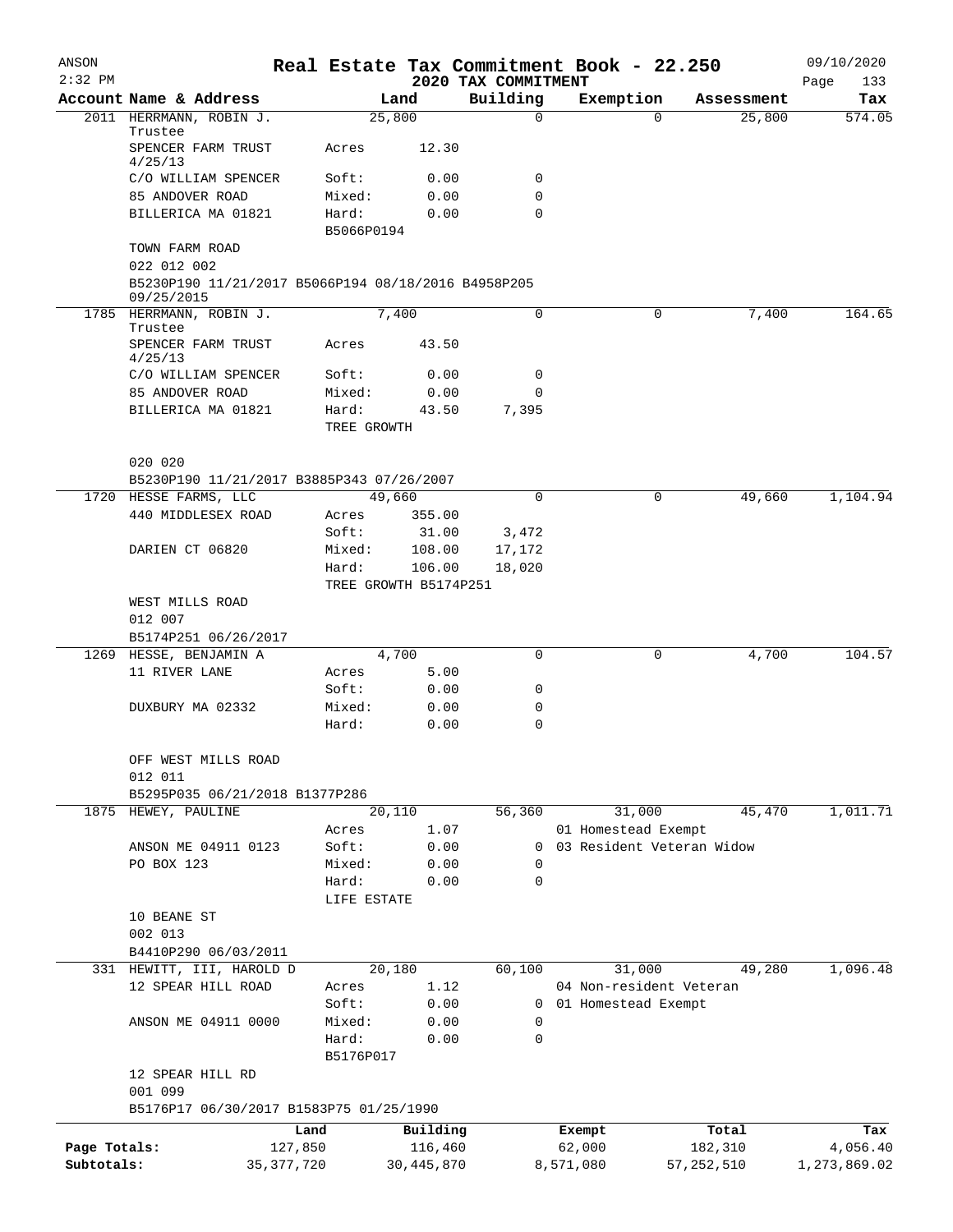| ANSON<br>$2:32$ PM |                                           |            |                      |              |                                 | Real Estate Tax Commitment Book - 22.250 |              | 09/10/2020          |
|--------------------|-------------------------------------------|------------|----------------------|--------------|---------------------------------|------------------------------------------|--------------|---------------------|
|                    | Account Name & Address                    |            |                      | Land         | 2020 TAX COMMITMENT<br>Building | Exemption                                | Assessment   | Page<br>134<br>Tax  |
|                    | 1920 HEWITT, MICHAEL A                    |            |                      | 25,070       | 0                               | 0                                        |              | 25,070<br>557.81    |
|                    |                                           |            | Acres                | 11.57        |                                 |                                          |              |                     |
|                    | WARWICK RI 02889 0000                     |            | Soft:                | 0.00         | 0                               |                                          |              |                     |
|                    | 544 OAKLAND BEACH AVE                     |            | Mixed:               | 0.00         | 0                               |                                          |              |                     |
|                    |                                           |            | Hard:                | 0.00         | $\mathbf 0$                     |                                          |              |                     |
|                    | HOLLIN WAITE HILL RD<br>020 014 12        |            |                      |              |                                 |                                          |              |                     |
|                    | B3420P179 12/10/2004                      |            |                      |              |                                 |                                          |              |                     |
|                    | 891 HIETSCH, THOMAS M &                   |            |                      | 36,500       | 91,960                          | 0                                        |              | 128,460<br>2,858.23 |
|                    | EVELYN M, TR.                             |            | Acres                | 15.00        |                                 |                                          |              |                     |
|                    | WALTHAM MA 02451                          |            | Soft:                | 0.00         | 0                               |                                          |              |                     |
|                    | 111 GREGORY ST                            |            | Mixed:               | 0.00         | 0                               |                                          |              |                     |
|                    |                                           |            | Hard:                | 0.00         | $\mathbf 0$                     |                                          |              |                     |
|                    | 111 FLETCHER RD<br>013 002<br>Α           |            |                      |              |                                 |                                          |              |                     |
|                    | B4698P25 08/13/2013                       |            |                      |              |                                 |                                          |              |                     |
|                    | 1938 HILBERT, BRUCE B                     |            |                      | 32,000       | $\mathbf 0$                     | 0                                        |              | 32,000<br>712.00    |
|                    | 627 BATTLE STREET                         |            | Acres                | 25.00        |                                 |                                          |              |                     |
|                    |                                           |            | Soft:                | 0.00         | 0                               |                                          |              |                     |
|                    | WEBSTER NH 03303 7709                     |            | Mixed:               | 0.00         | 0                               |                                          |              |                     |
|                    |                                           |            | Hard:                | 0.00         | $\mathbf 0$                     |                                          |              |                     |
|                    |                                           |            | B5151P0270           |              |                                 |                                          |              |                     |
|                    | 014 001 4A                                |            |                      |              |                                 |                                          |              |                     |
|                    | B5151P270 04/06/2017 B3502P273 06/14/2005 |            |                      |              |                                 |                                          |              |                     |
|                    | 1446 HILL, NOREEN                         |            |                      | 15,100       | 40,640                          | 0                                        |              | 1,240.21<br>55,740  |
|                    |                                           |            | Acres                | 0.57         |                                 |                                          |              |                     |
|                    | NORTH ANSON ME 04958                      |            | Soft:                | 0.00         | 0                               |                                          |              |                     |
|                    | PO BOX 604                                |            | Mixed:<br>Hard:      | 0.00<br>0.00 | 0<br>$\mathbf 0$                |                                          |              |                     |
|                    | 4 DEPOT ST                                |            |                      |              |                                 |                                          |              |                     |
|                    | 005 003                                   |            |                      |              |                                 |                                          |              |                     |
|                    | B3649P238 03/17/2006                      |            |                      |              |                                 |                                          |              |                     |
|                    | 1309 HILPERT, LAURIE K                    |            |                      | 31,700       | 26,560                          | $\overline{0}$                           |              | 58,260<br>1,296.28  |
|                    |                                           |            | Acres                | 10.20        |                                 |                                          |              |                     |
|                    | WATERVILLE ME 04903<br>1734               |            | Soft:                | 0.00         | 0                               |                                          |              |                     |
|                    | PO BOX 1734                               |            | Mixed:               | 0.00         | 0                               |                                          |              |                     |
|                    |                                           |            | Hard:                | 0.00         | $\mathbf 0$                     |                                          |              |                     |
|                    |                                           |            | LIFE ESTATE          |              |                                 |                                          |              |                     |
|                    | 797 VALLEY RD                             |            |                      |              |                                 |                                          |              |                     |
|                    | 019 017 2                                 |            |                      |              |                                 |                                          |              |                     |
|                    | B2446P284                                 |            |                      |              |                                 |                                          |              |                     |
|                    | 1310 HILPERT, LAURIE K                    |            |                      | 23,700       | 0                               | 0                                        |              | 23,700<br>527.32    |
|                    |                                           |            | Acres                | 10.20        |                                 |                                          |              |                     |
|                    | WATERVILLE ME 04903<br>1734               |            | Soft:                | 0.00         | 0                               |                                          |              |                     |
|                    | PO BOX 1734                               |            | Mixed:               | 0.00         | 0                               |                                          |              |                     |
|                    |                                           |            | Hard:<br>LIFE ESTATE | 0.00         | 0                               |                                          |              |                     |
|                    | 019 017 3<br>B2446P284                    |            |                      |              |                                 |                                          |              |                     |
|                    |                                           | Land       |                      | Building     |                                 | Exempt                                   | Total        | Tax                 |
| Page Totals:       |                                           | 164,070    |                      | 159,160      |                                 | $\mathbf 0$                              | 323,230      | 7,191.85            |
| Subtotals:         |                                           | 35,541,790 |                      | 30,605,030   |                                 | 8,571,080                                | 57, 575, 740 | 1,281,060.87        |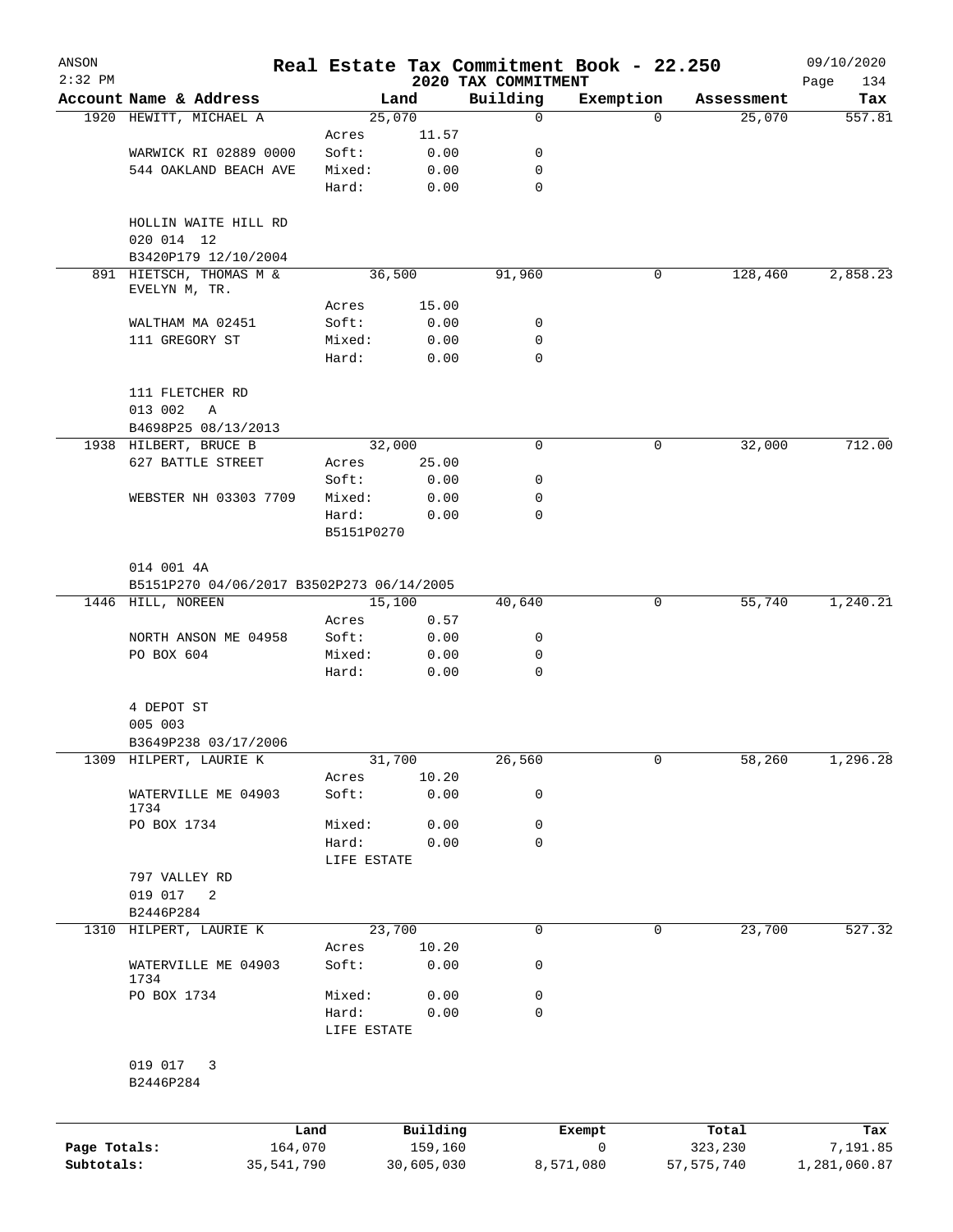| ANSON<br>$2:32$ PM |                                               |                 |                     | 2020 TAX COMMITMENT | Real Estate Tax Commitment Book - 22.250 |          |            | 09/10/2020<br>Page<br>135 |
|--------------------|-----------------------------------------------|-----------------|---------------------|---------------------|------------------------------------------|----------|------------|---------------------------|
|                    | Account Name & Address                        |                 | Land                | Building            | Exemption                                |          | Assessment | Tax                       |
|                    | 655 HILPERT, LAURIE K                         |                 | 18,180              | $\mathsf{O}$        |                                          | $\Omega$ | 18,180     | 404.51                    |
|                    | WATERVILLE ME 04903                           | Acres<br>Soft:  | 5.12<br>0.00        | 0                   |                                          |          |            |                           |
|                    | 1734<br>PO BOX 1734                           | Mixed:          | 0.00                | $\mathbf 0$         |                                          |          |            |                           |
|                    |                                               | Hard:           | 0.00                | $\Omega$            |                                          |          |            |                           |
|                    | 019 022<br>6<br>B2825P167 B2446P284           |                 |                     |                     |                                          |          |            |                           |
|                    | 656 HILPERT, LAURIE K                         |                 | 8,310               | $\Omega$            |                                          | 0        | 8,310      | 184.90                    |
|                    |                                               | Acres           | 5.81                |                     |                                          |          |            |                           |
|                    | WATERVILLE ME 04903<br>1734                   | Soft:           | 0.00                | 0                   |                                          |          |            |                           |
|                    | PO BOX 1734                                   | Mixed:          | 0.00                | $\mathbf 0$         |                                          |          |            |                           |
|                    |                                               | Hard:           | 0.00                | $\Omega$            |                                          |          |            |                           |
|                    | 019 022<br>7                                  |                 |                     |                     |                                          |          |            |                           |
|                    | B2825P167 B2446P284                           |                 |                     |                     |                                          |          |            |                           |
|                    | 1429 HILTON, BERNARD L &                      |                 | 10,490              | $\Omega$            |                                          | 0        | 10,490     | 233.40                    |
|                    | GUILLETTE, ROSEMARY                           | Acres           | 66.00               |                     |                                          |          |            |                           |
|                    |                                               | Soft:           | 0.00                | 0                   |                                          |          |            |                           |
|                    | 151 UPPER RD<br>DEERFIELD MA 01342 0000 Hard: | Mixed:          | 66.00               | 10,494<br>$\Omega$  |                                          |          |            |                           |
|                    |                                               | TREE GROWTH     | 0.00                |                     |                                          |          |            |                           |
|                    | 011 016                                       |                 |                     |                     |                                          |          |            |                           |
|                    | B3584P101 10/29/2005                          |                 |                     |                     |                                          |          |            |                           |
|                    | 366 HILTON, KENNETH A JR<br>PO BOX 1980       | 18,110<br>Acres | 0.82                | 0                   |                                          | 0        | 18,110     | 402.95                    |
|                    |                                               | Soft:           | 0.00                | 0                   |                                          |          |            |                           |
|                    | WATERVILLE ME 04903                           | Mixed:          | 0.00                | 0                   |                                          |          |            |                           |
|                    |                                               | Hard:           | 0.00                | $\mathbf 0$         |                                          |          |            |                           |
|                    | 14 SUMMER ST<br>006 087                       |                 |                     |                     |                                          |          |            |                           |
|                    | B4425P207 08/01/2011                          |                 |                     |                     |                                          |          |            |                           |
|                    | 1822 HILTON, LEISA C                          |                 | 17,100              | 61,630              | 25,000                                   |          | 53,730     | 1,195.49                  |
|                    | 56 LLOYD ROAD                                 | Acres           | 2.40                |                     | 01 Homestead Exempt                      |          |            |                           |
|                    |                                               | Soft:           | 0.00                | 0                   |                                          |          |            |                           |
|                    | ANSON ME 04911                                | Mixed:          | 0.00                | 0                   |                                          |          |            |                           |
|                    |                                               | Hard:           | 0.00                | 0                   |                                          |          |            |                           |
|                    | 56 LLOYD RD                                   |                 |                     |                     |                                          |          |            |                           |
|                    | 010 034<br>Α                                  |                 |                     |                     |                                          |          |            |                           |
|                    | B5264P317 03/30/2018 B3474P151 04/26/2005     |                 |                     |                     |                                          |          |            |                           |
|                    | 1439 HINES, ROBERT E                          |                 | 15,490              | 62,310              | 25,000                                   |          | 52,800     | 1,174.80                  |
|                    | HINES, PRISCILLA A                            | Acres           | 0.60                |                     | 01 Homestead Exempt                      |          |            |                           |
|                    | PO BOX 183                                    | Soft:           | 0.00                | 0                   |                                          |          |            |                           |
|                    | NORTH ANSON ME 04958                          | Mixed:<br>Hard: | 0.00<br>0.00        | 0<br>0              |                                          |          |            |                           |
|                    | 121 NORTH MAIN ST                             |                 |                     |                     |                                          |          |            |                           |
|                    | 007 006<br>B2555P100                          |                 |                     |                     |                                          |          |            |                           |
|                    |                                               |                 |                     |                     |                                          |          |            |                           |
| Page Totals:       | Land<br>87,680                                |                 | Building<br>123,940 |                     | Exempt<br>50,000                         | 161,620  | Total      | Tax<br>3,596.05           |

**Subtotals:** 35,629,470 30,728,970 8,621,080 57,737,360 1,284,656.92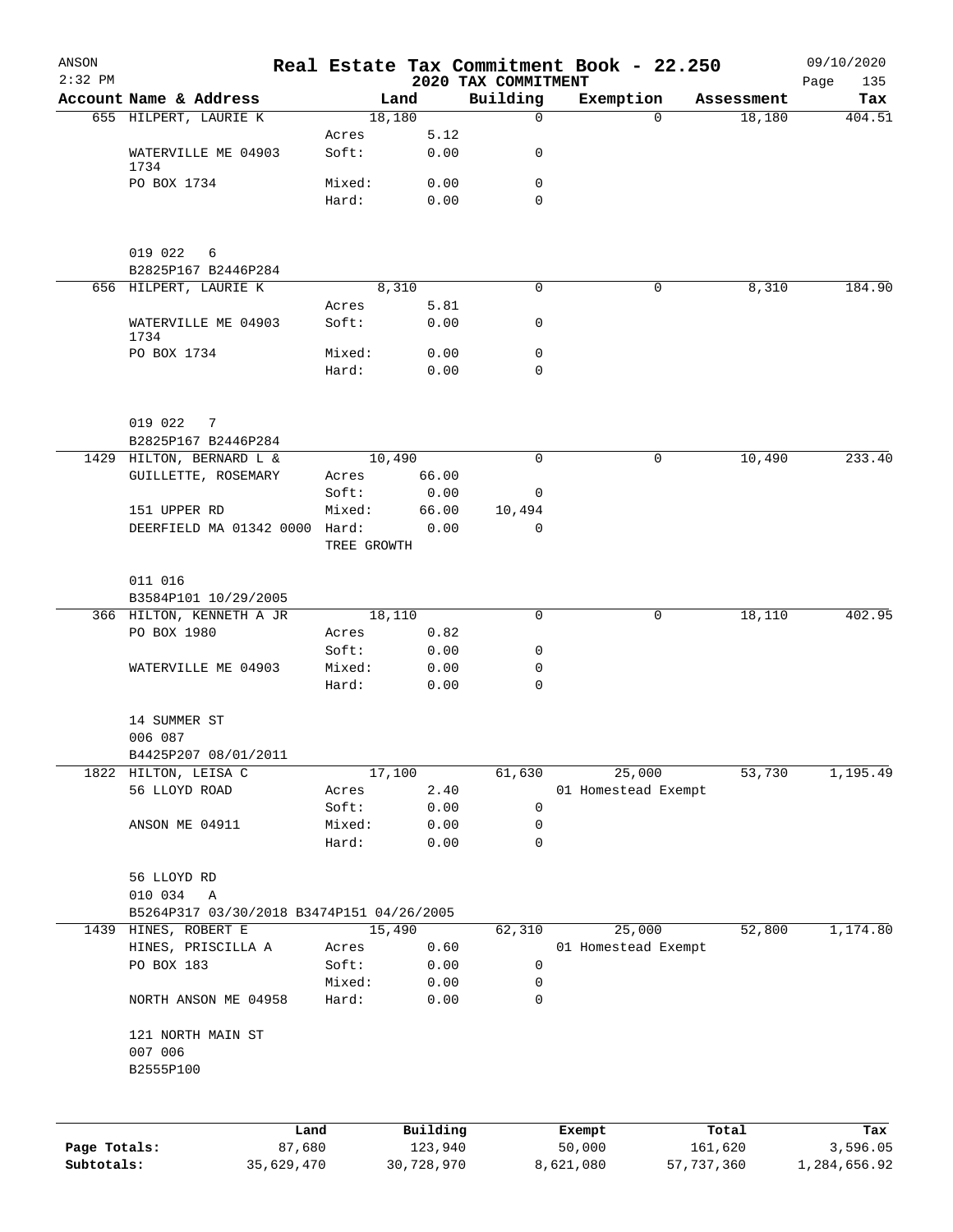| ANSON<br>$2:32$ PM |                                             |                 |       | 2020 TAX COMMITMENT | Real Estate Tax Commitment Book - 22.250 |            | 09/10/2020<br>136<br>Page |
|--------------------|---------------------------------------------|-----------------|-------|---------------------|------------------------------------------|------------|---------------------------|
|                    | Account Name & Address                      | Land            |       | Building            | Exemption                                | Assessment | Tax                       |
|                    | 1438 HINKLE, ROBERT L                       | 17,600          |       | $\mathbf 0$         | $\Omega$                                 | 17,600     | 391.60                    |
|                    | HINKLE, IRENE F                             | Acres           | 10.50 |                     |                                          |            |                           |
|                    |                                             | Soft:           | 0.00  | 0                   |                                          |            |                           |
|                    | 16 DEBBIE DR                                | Mixed:          | 0.00  | 0                   |                                          |            |                           |
|                    | PELHAM NH 03076 0000                        | Hard:           | 0.00  | 0                   |                                          |            |                           |
|                    |                                             |                 |       |                     |                                          |            |                           |
|                    |                                             |                 |       |                     |                                          |            |                           |
|                    | 018 021<br>E                                |                 |       |                     |                                          |            |                           |
|                    | B1289P24<br>1745 HOBSON, ERIC               | 72,500          |       | 82,990              | 0                                        | 155,490    | 3,459.65                  |
|                    | 1103 LEBANON ROAD                           | Acres           | 85.00 |                     |                                          |            |                           |
|                    |                                             | Soft:           | 0.00  | 0                   |                                          |            |                           |
|                    | NORTH BERWICK ME 03906                      | Mixed:          | 0.00  | 0                   |                                          |            |                           |
|                    | 0000                                        |                 |       |                     |                                          |            |                           |
|                    |                                             | Hard:           | 0.00  | $\mathbf 0$         |                                          |            |                           |
|                    |                                             |                 |       |                     |                                          |            |                           |
|                    |                                             |                 |       |                     |                                          |            |                           |
|                    | 022 031                                     |                 |       |                     |                                          |            |                           |
|                    | B4064P200 10/14/2008                        |                 |       |                     | 0                                        | 100,840    | 2,243.69                  |
|                    | 1389 HODGES, RYAN P<br>61 HOPKINS HILL ROAD | 28,070<br>Acres | 10.57 | 72,770              |                                          |            |                           |
|                    |                                             | Soft:           | 0.00  | 0                   |                                          |            |                           |
|                    | EXETER RI 02822 0000                        | Mixed:          | 0.00  | 0                   |                                          |            |                           |
|                    |                                             | Hard:           | 0.00  | 0                   |                                          |            |                           |
|                    |                                             | B5067P0257      |       |                     |                                          |            |                           |
|                    | 47 BEAVER DAM RD                            |                 |       |                     |                                          |            |                           |
|                    | 015 044                                     |                 |       |                     |                                          |            |                           |
|                    | B5067P257 08/17/2016 B4696P230 08/07/2013   |                 |       |                     |                                          |            |                           |
|                    | 673 HODGES, RYAN P                          | 26,800          |       | 0                   | $\mathbf 0$                              | 26,800     | 596.30                    |
|                    | 61 HOPKINS HILL ROAD                        | Acres           | 10.30 |                     |                                          |            |                           |
|                    |                                             | Soft:           | 0.00  | 0                   |                                          |            |                           |
|                    | <b>EXETER RI 02822 0000</b>                 | Mixed:          | 0.00  | 0                   |                                          |            |                           |
|                    |                                             | Hard:           | 0.00  | $\mathbf 0$         |                                          |            |                           |
|                    |                                             | B5213P0169      |       |                     |                                          |            |                           |
|                    |                                             |                 |       |                     |                                          |            |                           |
|                    | 015 044<br>Α                                |                 |       |                     |                                          |            |                           |
|                    | B5213P169 10/10/2017 B2879P149 11/15/2001   |                 |       |                     |                                          |            |                           |
|                    | 1972 HOLMES, WILLIAM G JR                   |                 | 0     | 67,880              | 25,000                                   | 42,880     | 954.08                    |
|                    | HOLMES, JENNIFER N                          |                 |       |                     | 01 Homestead Exempt                      |            |                           |
|                    | 95 N MAIN STREET                            |                 |       |                     |                                          |            |                           |
|                    | NORTH ANSON ME 04958                        |                 |       |                     |                                          |            |                           |
|                    |                                             |                 |       |                     |                                          |            |                           |
|                    | 95 NORTH MAIN ST                            |                 |       |                     |                                          |            |                           |
|                    | 006 072<br>ON                               |                 |       |                     |                                          |            |                           |
| 335                | HOLT, DONALD E SR                           | 6,930           |       | 48,940              | 25,000                                   | 30,870     | 686.86                    |
|                    | HOLT, DONALD E JR                           | Acres           | 0.12  |                     | 01 Homestead Exempt                      |            |                           |
|                    | PO BOX 624                                  | Soft:           | 0.00  | 0                   |                                          |            |                           |
|                    |                                             | Mixed:          | 0.00  | 0                   |                                          |            |                           |
|                    | ANSON ME 04911                              | Hard:           | 0.00  | 0                   |                                          |            |                           |
|                    |                                             |                 |       |                     |                                          |            |                           |
|                    | 69 MAIN ST                                  |                 |       |                     |                                          |            |                           |
|                    | 001 093                                     |                 |       |                     |                                          |            |                           |
|                    | B3350P355 07/29/2004                        |                 |       |                     |                                          |            |                           |
|                    |                                             |                 |       |                     |                                          |            |                           |
|                    |                                             |                 |       |                     |                                          |            |                           |
|                    |                                             |                 |       |                     |                                          |            |                           |

|              | Land       | Building   | Exempt    | Total      | Tax          |
|--------------|------------|------------|-----------|------------|--------------|
| Page Totals: | 151,900    | 272,580    | 50,000    | 374,480    | 8,332.18     |
| Subtotals:   | 35,781,370 | 31,001,550 | 8,671,080 | 58,111,840 | 1,292,989.10 |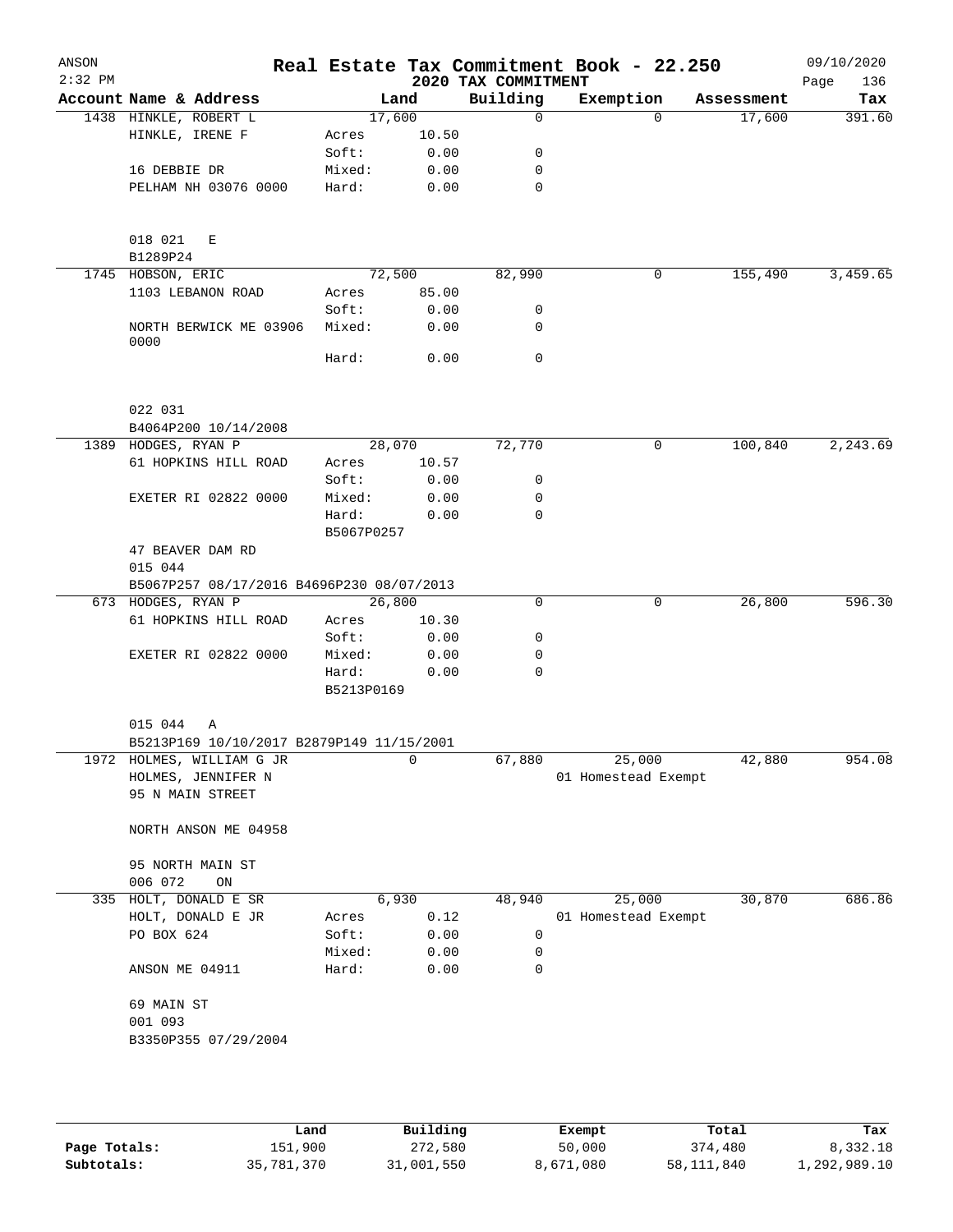| ANSON<br>$2:32$ PM |                                |            |                     |                                 | Real Estate Tax Commitment Book - 22.250 |                  | 09/10/2020         |
|--------------------|--------------------------------|------------|---------------------|---------------------------------|------------------------------------------|------------------|--------------------|
|                    | Account Name & Address         |            | Land                | 2020 TAX COMMITMENT<br>Building | Exemption                                | Assessment       | Page<br>137<br>Tax |
|                    | 305 HOLT, KAYLA J              |            | 10,000              | 36,960                          | 25,000                                   | 21,960           | 488.61             |
|                    | HOLT, CHRISTOPHER B            | Acres      | 0.25                |                                 | 01 Homestead Exempt                      |                  |                    |
|                    | 26 OAK STREET                  | Soft:      | 0.00                | 0                               |                                          |                  |                    |
|                    |                                | Mixed:     | 0.00                | 0                               |                                          |                  |                    |
|                    | ANSON ME 04911                 | Hard:      | 0.00                | $\mathbf 0$                     |                                          |                  |                    |
|                    |                                |            |                     |                                 |                                          |                  |                    |
|                    | 26 OAK ST                      |            |                     |                                 |                                          |                  |                    |
|                    | 001 058                        |            |                     |                                 |                                          |                  |                    |
|                    | B4690P302 07/19/2013           |            |                     |                                 |                                          |                  |                    |
|                    | 1701 HOLT, MICHAEL D           |            | 22,100              | 46,270                          | 25,000                                   | 43,370           | 964.98             |
|                    | HOLT, DALENE L                 | Acres      | 2.40                |                                 | 01 Homestead Exempt                      |                  |                    |
|                    | 296 VALLEY ROAD                | Soft:      | 0.00                | 0                               |                                          |                  |                    |
|                    |                                | Mixed:     | 0.00                | 0                               |                                          |                  |                    |
|                    | NORTH ANSON ME 04958           | Hard:      | 0.00                | 0                               |                                          |                  |                    |
|                    |                                |            |                     |                                 |                                          |                  |                    |
|                    | 296 VALLEY RD                  |            |                     |                                 |                                          |                  |                    |
|                    |                                |            |                     |                                 |                                          |                  |                    |
|                    | 018 039<br>Α                   |            |                     |                                 |                                          |                  |                    |
|                    | B4122P319 04/14/2009           |            |                     |                                 |                                          |                  | 1,146.76           |
|                    | 1926 HOMAN, CHRISTOPHER J      |            | 27,630              | 23,910                          | 0                                        | 51,540           |                    |
|                    | PO BOX 385                     | Acres      | 7.30                |                                 |                                          |                  |                    |
|                    |                                | Soft:      | 0.00                | 0                               |                                          |                  |                    |
|                    | ANSON ME 04911                 | Mixed:     | 0.00                | 0                               |                                          |                  |                    |
|                    |                                | Hard:      | 0.00                | 0                               |                                          |                  |                    |
|                    |                                |            |                     |                                 |                                          |                  |                    |
|                    | 523 HORSEBACK ROAD             |            |                     |                                 |                                          |                  |                    |
|                    | 014 010 A                      |            |                     |                                 |                                          |                  |                    |
|                    | B5316P237 08/10/2018           |            |                     |                                 |                                          |                  |                    |
|                    | 1013 HOMINSKI, JOHN W JR       |            | 60,500              | 13,110                          | 0                                        | 73,610           | 1,637.82           |
|                    | HOMISKI, GLORIA A              | Acres      | 57.00               |                                 |                                          |                  |                    |
|                    | 377 OLD JEWETT CITY RD         | Soft:      | 0.00                | 0                               |                                          |                  |                    |
|                    |                                | Mixed:     | 0.00                | 0                               |                                          |                  |                    |
|                    | PRESTON CT 06365               | Hard:      | 0.00                | 0                               |                                          |                  |                    |
|                    |                                | B4930P0168 |                     |                                 |                                          |                  |                    |
|                    | 144 VALLEY RD                  |            |                     |                                 |                                          |                  |                    |
|                    | 018 031                        |            |                     |                                 |                                          |                  |                    |
|                    | B4930P168 06/30/2015           |            |                     |                                 |                                          |                  |                    |
|                    | 1444 HOOKER, DAVID             |            | 15,450              | 0                               | 0                                        | 15,450           | 343.76             |
|                    | 137 WILLARD RD                 | Acres      | 6.45                |                                 |                                          |                  |                    |
|                    |                                | Soft:      | 0.00                | 0                               |                                          |                  |                    |
|                    | NEW IPSWICH NH 03071           | Mixed:     | 0.00                | $\mathbf 0$                     |                                          |                  |                    |
|                    | 0481                           |            |                     |                                 |                                          |                  |                    |
|                    |                                | Hard:      | 0.00                | 0                               |                                          |                  |                    |
|                    |                                |            |                     |                                 |                                          |                  |                    |
|                    |                                |            |                     |                                 |                                          |                  |                    |
|                    | 015 036<br>3A                  |            |                     |                                 |                                          |                  |                    |
|                    | B1530P192                      |            |                     |                                 |                                          |                  |                    |
|                    | 1314 HOOPER, DAVID E (TC)      |            | 10,770              | 50,750                          | 31,000                                   | 30,520           | 679.07             |
|                    | HOOPER, ARLENE M (TC)          | Acres      | 0.29                |                                 | 01 Homestead Exempt                      |                  |                    |
|                    | PO BOX 43                      | Soft:      | 0.00                | 0                               | 02 Resident Veteran                      |                  |                    |
|                    |                                | Mixed:     | 0.00                | $\Omega$                        |                                          |                  |                    |
|                    | NORTH ANSON ME 04958           | Hard:      | 0.00                | 0                               |                                          |                  |                    |
|                    | 24 WILLOW ST                   |            |                     |                                 |                                          |                  |                    |
|                    | 006 047                        |            |                     |                                 |                                          |                  |                    |
|                    | B5522P258 02/18/2020 B2480P266 |            |                     |                                 |                                          |                  |                    |
|                    |                                |            |                     |                                 |                                          |                  |                    |
|                    |                                |            |                     |                                 |                                          |                  |                    |
| Page Totals:       | 146,450                        | Land       | Building<br>171,000 |                                 | Exempt<br>81,000                         | Total<br>236,450 | Tax<br>5,261.00    |
|                    |                                |            |                     |                                 |                                          |                  |                    |

**Subtotals:** 35,927,820 31,172,550 8,752,080 58,348,290 1,298,250.10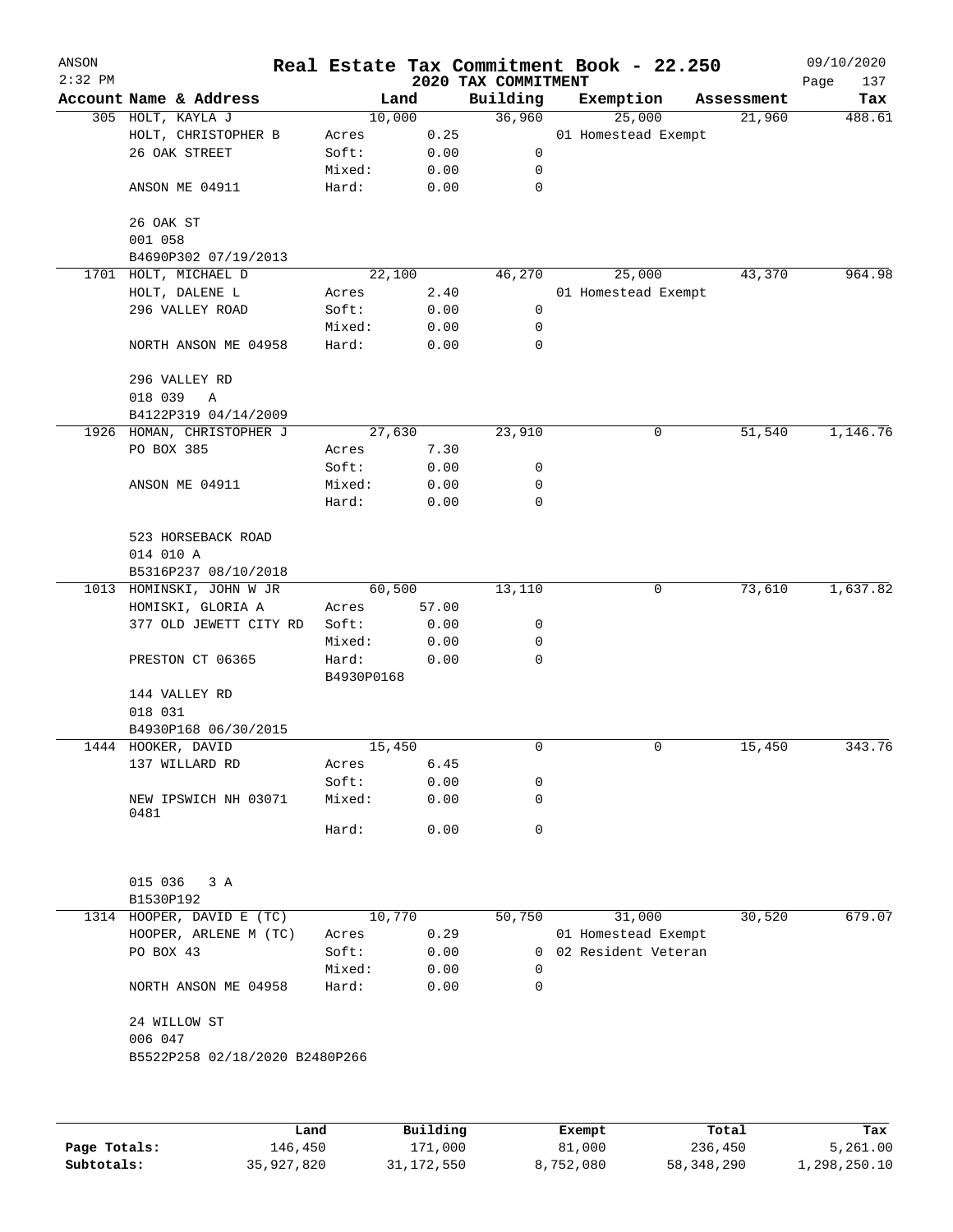| ANSON        |                                 |            |                 |                |              | Real Estate Tax Commitment Book - 22.250 |           |                     |            |                      | 09/10/2020    |
|--------------|---------------------------------|------------|-----------------|----------------|--------------|------------------------------------------|-----------|---------------------|------------|----------------------|---------------|
| $2:32$ PM    | Account Name & Address          |            |                 |                |              | 2020 TAX COMMITMENT                      |           |                     |            |                      | Page<br>138   |
|              | 190 HOOPER, SCOTT E             |            |                 | Land<br>17,550 |              | Building<br>38,660                       |           | Exemption<br>25,000 |            | Assessment<br>31,210 | Tax<br>694.42 |
|              | PO BOX 131                      |            | Acres           |                | 0.77         |                                          |           | 01 Homestead Exempt |            |                      |               |
|              |                                 |            | Soft:           |                | 0.00         | 0                                        |           |                     |            |                      |               |
|              | NORTH ANSON ME 04958            |            | Mixed:          |                | 0.00         | 0                                        |           |                     |            |                      |               |
|              |                                 |            | Hard:           |                | 0.00         | $\mathbf 0$                              |           |                     |            |                      |               |
|              | 39 ELM ST                       |            |                 |                |              |                                          |           |                     |            |                      |               |
|              | 006 043<br>B                    |            |                 |                |              |                                          |           |                     |            |                      |               |
|              | B3892P315 08/10/2007            |            |                 |                |              |                                          |           |                     |            |                      |               |
|              | 1468 HORR, JANICE L             |            |                 | 21,650         |              | 50,260                                   |           | 25,000              |            | 46,910               | 1,043.75      |
|              | 145 FAHI POND ROAD              |            | Acres           |                | 2.10         |                                          |           | 01 Homestead Exempt |            |                      |               |
|              |                                 |            | Soft:           |                | 0.00         | 0                                        |           |                     |            |                      |               |
|              | N ANSON Maine 04958             |            | Mixed:<br>Hard: |                | 0.00<br>0.00 | 0<br>0                                   |           |                     |            |                      |               |
|              | 145 FAHI POND RD                |            |                 |                |              |                                          |           |                     |            |                      |               |
|              | 024 010<br>D                    |            |                 |                |              |                                          |           |                     |            |                      |               |
|              | B2524P67                        |            |                 |                |              |                                          |           |                     |            |                      |               |
|              | 1916 HORTON, WILLIAM J., JR.    |            |                 | 30,230         |              | 23,090                                   |           |                     | 0          | 53,320               | 1,186.37      |
|              | 1876 HIGHPOINT ROAD             |            | Acres           |                | 8.73         |                                          |           |                     |            |                      |               |
|              | <b>GUEST HOUSE</b>              |            | Soft:           |                | 0.00         | 0                                        |           |                     |            |                      |               |
|              | COOPERSBURGH PA 18036<br>5934   |            | Mixed:          |                | 0.00         | 0                                        |           |                     |            |                      |               |
|              |                                 |            | Hard:           |                | 0.00         | 0                                        |           |                     |            |                      |               |
|              | 3 FIREFLY LANE                  |            |                 |                |              |                                          |           |                     |            |                      |               |
|              | 020 014<br>8                    |            |                 |                |              |                                          |           |                     |            |                      |               |
|              | B4707P45 08/27/2013             |            |                 |                |              |                                          |           |                     |            |                      |               |
|              | 784 HOSKINS, NEAL P             |            |                 | 20,080         |              | 15,460                                   |           |                     | 0          | 35,540               | 790.77        |
|              | C/O JOSEPH HOULE                |            | Acres           |                | 1.05         |                                          |           |                     |            |                      |               |
|              | 30 EMBDEN POND RD               |            | Soft:           |                | 0.00         | 0                                        |           |                     |            |                      |               |
|              | NORTH ANSON ME 04958<br>0000    |            | Mixed:          |                | 0.00         | 0                                        |           |                     |            |                      |               |
|              |                                 |            | Hard:           |                | 0.00         | 0                                        |           |                     |            |                      |               |
|              | 30 EMBDEN POND RD               |            |                 |                |              |                                          |           |                     |            |                      |               |
|              | 009 011<br>B3942P305 12/13/2007 |            |                 |                |              |                                          |           |                     |            |                      |               |
| 1510         | HOULE, EUGENE O                 |            |                 | 11,140         |              | 81,230                                   |           | 25,000              |            | 67,370               | 1,498.98      |
|              | HOULE, WANDA L                  |            | Acres           |                | 0.31         |                                          |           | 01 Homestead Exempt |            |                      |               |
|              | 40 NEW PORTLAND ROAD            |            | Soft:           |                | 0.00         | 0                                        |           |                     |            |                      |               |
|              |                                 |            | Mixed:          |                | 0.00         | 0                                        |           |                     |            |                      |               |
|              | NORTH ANSON ME 04958            |            | Hard:           |                | 0.00         | 0                                        |           |                     |            |                      |               |
|              | 40 NEW PORTLAND RD              |            |                 |                |              |                                          |           |                     |            |                      |               |
|              | 008 023<br>Α                    |            |                 |                |              |                                          |           |                     |            |                      |               |
|              | B3932P126 10/31/2007            |            |                 |                |              |                                          |           |                     |            |                      |               |
| 1147         | HOWARD, JUDITH G                |            |                 | 26,050         |              | 57,890                                   |           | 25,000              |            | 58,940               | 1,311.42      |
|              | 116 SMITH ROAD                  |            | Acres           |                | 5.03         |                                          |           | 01 Homestead Exempt |            |                      |               |
|              |                                 |            | Soft:           |                | 0.00         | 0                                        |           |                     |            |                      |               |
|              | ANSON Maine 04911               |            | Mixed:          |                | 0.00         | 0                                        |           |                     |            |                      |               |
|              |                                 |            | Hard:           |                | 0.00         | 0                                        |           |                     |            |                      |               |
|              | 116 SMITH RD                    |            |                 |                |              |                                          |           |                     |            |                      |               |
|              | 010 011<br>7<br>B2338P116       |            |                 |                |              |                                          |           |                     |            |                      |               |
|              |                                 |            |                 |                |              |                                          |           |                     |            |                      |               |
|              |                                 | Land       |                 | Building       |              |                                          | Exempt    |                     |            | Total                | Tax           |
| Page Totals: |                                 | 126,700    |                 | 266,590        |              |                                          | 100,000   |                     |            | 293,290              | 6,525.71      |
| Subtotals:   |                                 | 36,054,520 |                 | 31, 439, 140   |              |                                          | 8,852,080 |                     | 58,641,580 |                      | 1,304,775.81  |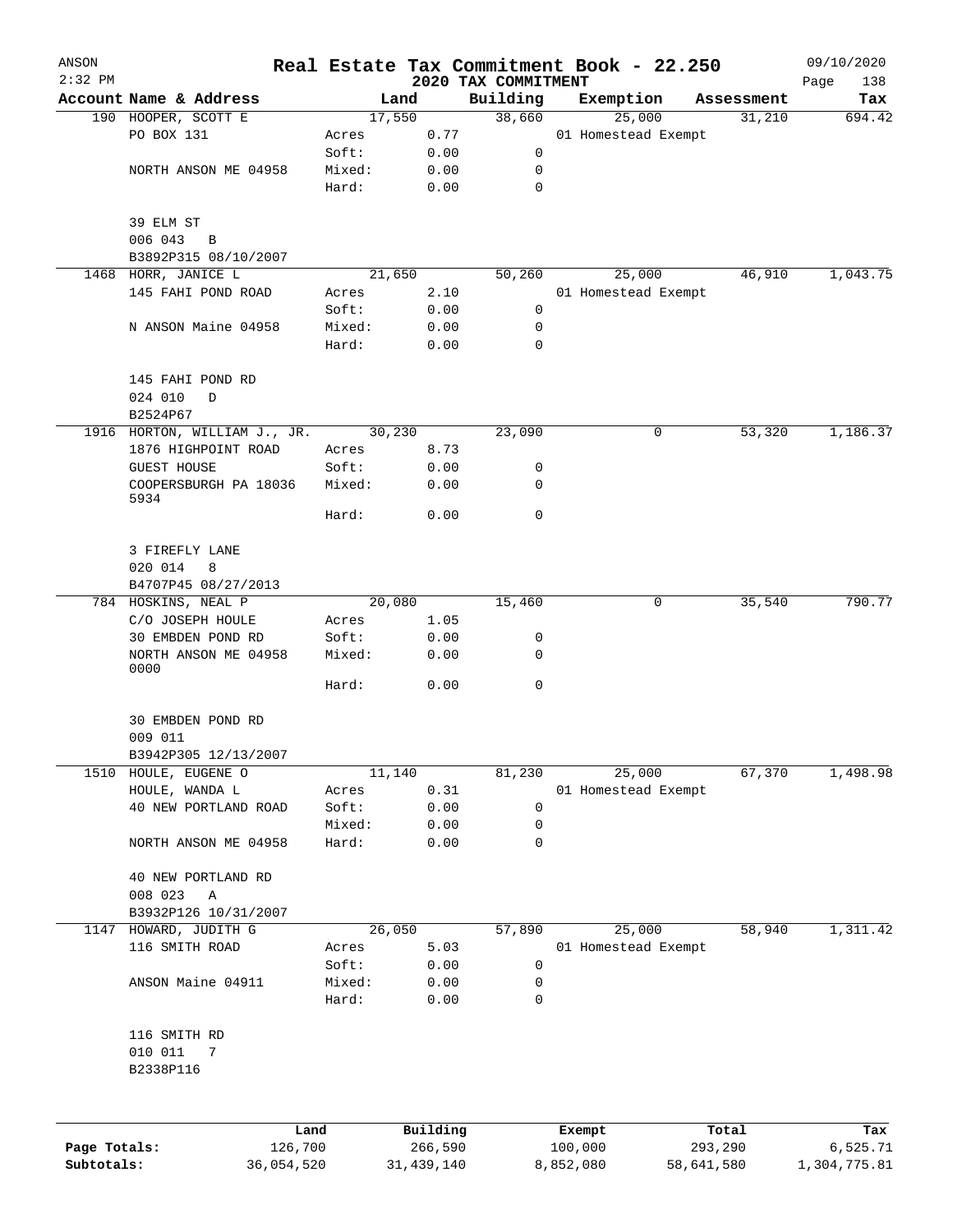| ANSON        |                                        |              |                 |                |              |                     |             | Real Estate Tax Commitment Book - 22.250 |            |                      | 09/10/2020   |
|--------------|----------------------------------------|--------------|-----------------|----------------|--------------|---------------------|-------------|------------------------------------------|------------|----------------------|--------------|
| $2:32$ PM    |                                        |              |                 |                |              | 2020 TAX COMMITMENT |             |                                          |            |                      | Page<br>139  |
|              | Account Name & Address                 |              |                 | Land<br>18,000 |              | Building<br>49,690  |             | Exemption<br>$\Omega$                    |            | Assessment<br>67,690 | Tax          |
|              | 1548 HOWARD, SAMANTHA K<br>PO BOX 442  |              | Acres           |                | 0.81         |                     |             |                                          |            |                      | 1,506.10     |
|              |                                        |              | Soft:           |                | 0.00         |                     | 0           |                                          |            |                      |              |
|              | ANSON ME 04911                         |              | Mixed:          |                | 0.00         |                     | 0           |                                          |            |                      |              |
|              |                                        |              | Hard:           |                | 0.00         |                     | $\mathbf 0$ |                                          |            |                      |              |
|              |                                        |              |                 |                |              |                     |             |                                          |            |                      |              |
|              | 566 RIVER RD                           |              |                 |                |              |                     |             |                                          |            |                      |              |
|              | 016 010<br>D                           |              |                 |                |              |                     |             |                                          |            |                      |              |
|              | B5481P217 10/28/2019                   |              |                 |                |              |                     |             |                                          |            |                      |              |
|              | 1908 HOYT, GAIL & MICHAEL              |              |                 | 16,610         |              |                     | $\mathbf 0$ | 0                                        |            | 16,610               | 369.57       |
|              | LTD PART                               |              |                 |                |              |                     |             |                                          |            |                      |              |
|              |                                        |              | Acres           |                | 4.07         |                     |             |                                          |            |                      |              |
|              | WINTHROP ME 04364 0000                 |              | Soft:           |                | 0.00         |                     | 0<br>0      |                                          |            |                      |              |
|              | 1354 US RT 202                         |              | Mixed:<br>Hard: |                | 0.00<br>0.00 |                     | 0           |                                          |            |                      |              |
|              |                                        |              |                 |                |              |                     |             |                                          |            |                      |              |
|              | HORSEBACK RD                           |              |                 |                |              |                     |             |                                          |            |                      |              |
|              | 019 005 3                              |              |                 |                |              |                     |             |                                          |            |                      |              |
|              | B1922P220                              |              |                 |                |              |                     |             |                                          |            |                      |              |
|              | 1909 HOYT, GAIL & MICHAEL              |              |                 | 18,470         |              |                     | 0           | 0                                        |            | 18,470               | 410.96       |
|              | LTD PART                               |              |                 |                |              |                     |             |                                          |            |                      |              |
|              |                                        |              | Acres           |                | 5.31         |                     |             |                                          |            |                      |              |
|              | WINTHROP ME 04364 0000                 |              | Soft:           |                | 0.00         |                     | 0           |                                          |            |                      |              |
|              | 1354 US RT 202                         |              | Mixed:          |                | 0.00         |                     | 0           |                                          |            |                      |              |
|              |                                        |              | Hard:           |                | 0.00         |                     | $\mathbf 0$ |                                          |            |                      |              |
|              |                                        |              |                 |                |              |                     |             |                                          |            |                      |              |
|              | HORSEBACK RD                           |              |                 |                |              |                     |             |                                          |            |                      |              |
|              | 019 005 5                              |              |                 |                |              |                     |             |                                          |            |                      |              |
|              | B1922P220<br>1910 HOYT, GAIL & MICHAEL |              |                 | 18,960         |              |                     | $\mathbf 0$ | 0                                        |            | 18,960               | 421.86       |
|              | LTD PART                               |              |                 |                |              |                     |             |                                          |            |                      |              |
|              |                                        |              | Acres           |                | 5.64         |                     |             |                                          |            |                      |              |
|              | WINTHROP ME 04364 0000                 |              | Soft:           |                | 0.00         |                     | 0           |                                          |            |                      |              |
|              | 1354 US RT 202                         |              | Mixed:          |                | 0.00         |                     | 0           |                                          |            |                      |              |
|              |                                        |              | Hard:           |                | 0.00         |                     | $\mathbf 0$ |                                          |            |                      |              |
|              |                                        |              |                 |                |              |                     |             |                                          |            |                      |              |
|              | HORSEBACK RD                           |              |                 |                |              |                     |             |                                          |            |                      |              |
|              | 019 005 6                              |              |                 |                |              |                     |             |                                          |            |                      |              |
|              | B1922P220                              |              |                 |                |              |                     |             |                                          |            |                      |              |
|              | 998 HOYT, GAIL R                       |              |                 | 20,000         |              | 46,230              |             | 0                                        |            | 66,230               | 1,473.62     |
|              | 1354 US RT 202                         |              | Acres           |                | 1.00         |                     |             |                                          |            |                      |              |
|              |                                        |              | Soft:           |                | 0.00         |                     | 0           |                                          |            |                      |              |
|              | WINTHROP ME 04364 0000                 |              | Mixed:          |                | 0.00         |                     | 0<br>0      |                                          |            |                      |              |
|              |                                        |              | Hard:           |                | 0.00         |                     |             |                                          |            |                      |              |
|              | 12 MILLER RD                           |              |                 |                |              |                     |             |                                          |            |                      |              |
|              | 014 005 B                              |              |                 |                |              |                     |             |                                          |            |                      |              |
|              | B3628P193 02/02/2006                   |              |                 |                |              |                     |             |                                          |            |                      |              |
|              | 1449 HOYT, IVAN E                      |              |                 | 6,930          |              | 63,480              |             | 31,000                                   |            | 39,410               | 876.87       |
|              | HOYT, ARLENE D                         |              | Acres           |                | 0.12         |                     |             | 01 Homestead Exempt                      |            |                      |              |
|              | PO BOX 351                             |              | Soft:           |                | 0.00         |                     | 0           | 02 Resident Veteran                      |            |                      |              |
|              |                                        |              | Mixed:          |                | 0.00         |                     | 0           |                                          |            |                      |              |
|              | ANSON ME 04911                         |              | Hard:           |                | 0.00         |                     | 0           |                                          |            |                      |              |
|              |                                        |              |                 |                |              |                     |             |                                          |            |                      |              |
|              | 7 SCHOOL ST                            |              |                 |                |              |                     |             |                                          |            |                      |              |
|              | 001 029                                |              |                 |                |              |                     |             |                                          |            |                      |              |
|              | B818P901                               |              |                 |                |              |                     |             |                                          |            |                      |              |
|              |                                        |              |                 |                |              |                     |             |                                          |            |                      |              |
|              |                                        | Land         |                 |                | Building     |                     |             | Exempt                                   |            | Total                | Tax          |
| Page Totals: |                                        | 98,970       |                 |                | 159,400      |                     |             | 31,000                                   |            | 227,370              | 5,058.98     |
| Subtotals:   |                                        | 36, 153, 490 |                 |                | 31,598,540   |                     |             | 8,883,080                                | 58,868,950 |                      | 1,309,834.79 |
|              |                                        |              |                 |                |              |                     |             |                                          |            |                      |              |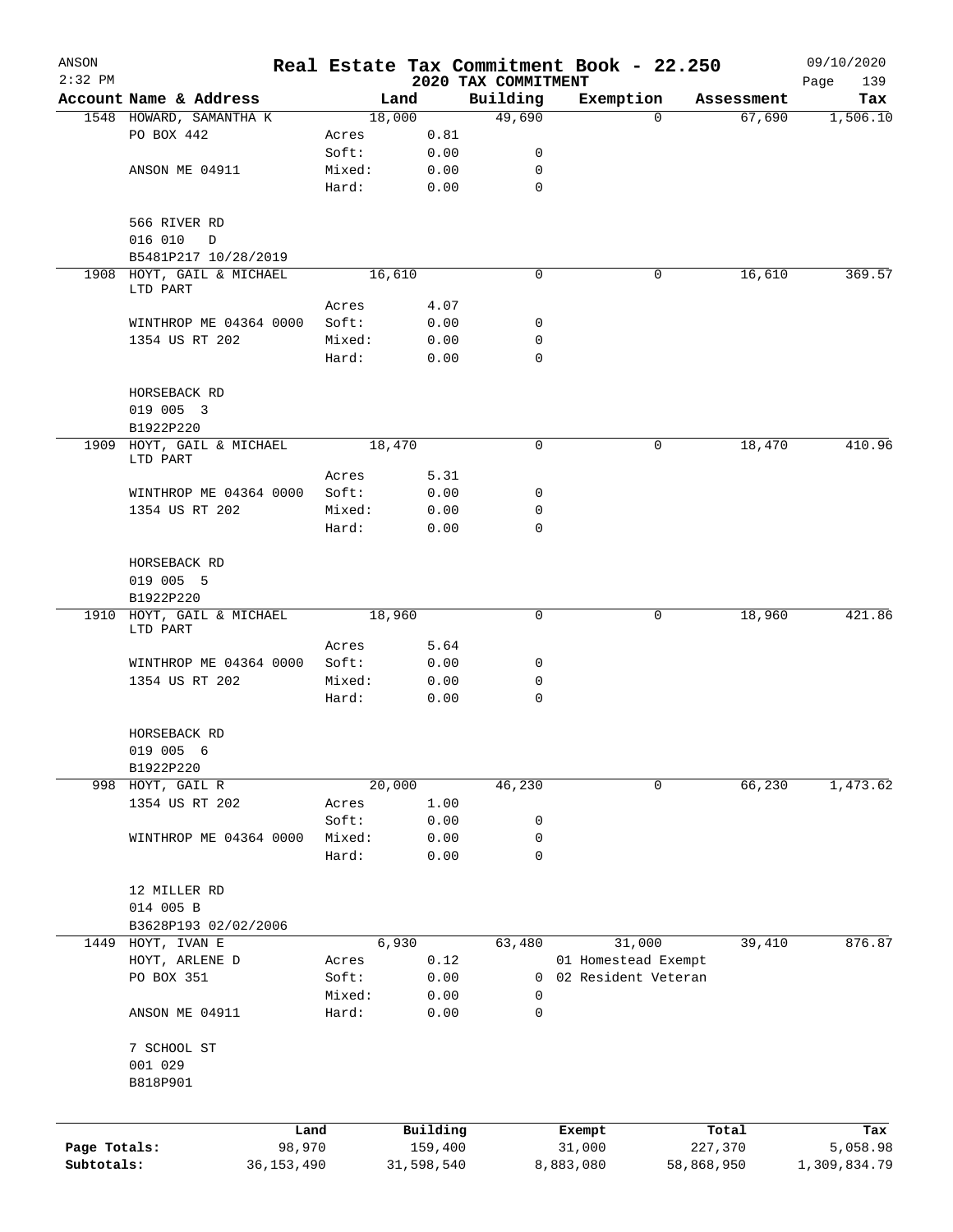| ANSON<br>$2:32$ PM |                                           |                     |          | 2020 TAX COMMITMENT | Real Estate Tax Commitment Book - 22.250 |            | 09/10/2020         |
|--------------------|-------------------------------------------|---------------------|----------|---------------------|------------------------------------------|------------|--------------------|
|                    | Account Name & Address                    |                     | Land     | Building            | Exemption                                | Assessment | Page<br>140<br>Tax |
|                    | 1450 HOYT, MICHAEL A                      |                     | 12,490   | 44,510              | 25,000                                   | 32,000     | 712.00             |
|                    | HOYT, GAIL R                              | Acres               | 0.39     |                     | 01 Homestead Exempt                      |            |                    |
|                    | 1354 US Rt 202                            | Soft:               | 0.00     | 0                   |                                          |            |                    |
|                    |                                           | Mixed:              | 0.00     | 0                   |                                          |            |                    |
|                    | Winthrop ME 04364                         | Hard:               | 0.00     | $\mathsf{O}$        |                                          |            |                    |
|                    | 158 RIVER RD                              |                     |          |                     |                                          |            |                    |
|                    | 004 007                                   |                     |          |                     |                                          |            |                    |
|                    | B3130P355                                 |                     |          |                     |                                          |            |                    |
|                    | 1451 HOYT, MICHAEL A                      |                     | 6,350    | 0                   | 0                                        | 6,350      | 141.29             |
|                    | HOYT, GAIL R                              | Acres               | 0.28     |                     |                                          |            |                    |
|                    | 1354 US Rt 202                            | Soft:               | 0.00     | 0                   |                                          |            |                    |
|                    |                                           | Mixed:              | 0.00     | 0                   |                                          |            |                    |
|                    | Winthrop ME 04364                         | Hard:               | 0.00     | $\mathbf 0$         |                                          |            |                    |
|                    | 004 008                                   |                     |          |                     |                                          |            |                    |
|                    | B3130P355                                 |                     |          |                     |                                          |            |                    |
|                    | 892 HUBBARD, CLARE C                      |                     | 18,500   | 0                   | 0                                        | 18,500     | 411.63             |
|                    |                                           | Acres               | 9.50     |                     |                                          |            |                    |
|                    | NORTH ANSON ME 04958<br>0213              | Soft:               | 0.00     | 0                   |                                          |            |                    |
|                    | PO BOX 213                                | Mixed:              | 0.00     | 0                   |                                          |            |                    |
|                    |                                           | Hard:               | 0.00     | 0                   |                                          |            |                    |
|                    | 187 CARRABASSETT RD                       |                     |          |                     |                                          |            |                    |
|                    | 022 023<br>B4364P158 01/28/2011           |                     |          |                     |                                          |            |                    |
|                    | 1420 HUFF, JR., CLINTON F.                |                     | 5,290    | 21,390              | 0                                        | 26,680     | 593.63             |
|                    | 5 BROOK STREET                            | Acres               | 0.07     |                     |                                          |            |                    |
|                    |                                           | Soft:               | 0.00     | 0                   |                                          |            |                    |
|                    | ANSON ME 04911                            | Mixed:              | 0.00     | 0                   |                                          |            |                    |
|                    |                                           | Hard:<br>B5208P0195 | 0.00     | 0                   |                                          |            |                    |
|                    | 5 BROOK ST                                |                     |          |                     |                                          |            |                    |
|                    | 001 088                                   |                     |          |                     |                                          |            |                    |
|                    | B5208P195 09/20/2017 B5111P294 12/20/2016 |                     |          |                     |                                          |            |                    |
|                    | 538 HUNTER, ANSON S                       |                     | 31,380   | 8,600               | 0                                        | 39,980     | 889.56             |
|                    | PO BOX 8                                  | Acres               | 5.92     |                     |                                          |            |                    |
|                    |                                           | Soft:               | 0.00     | 0                   |                                          |            |                    |
|                    | ANSON ME 04911                            | Mixed:              | 0.00     | 0                   |                                          |            |                    |
|                    |                                           | Hard:               | 0.00     | 0                   |                                          |            |                    |
|                    | 627 PEASE HILL RD<br>013 001<br>E         |                     |          |                     |                                          |            |                    |
|                    | B3907P36 09/12/2007 B3224P309             |                     |          |                     |                                          |            |                    |
|                    | 1421 HUPPER, BLANCHARD G                  |                     | 10,000   | 19,590              | 0                                        | 29,590     | 658.38             |
|                    | HUPPER, DAVID P. &<br>JUSTIN D.           | Acres               | 0.25     |                     |                                          |            |                    |
|                    | 693 PEASE HILL ROAD                       | Soft:               | 0.00     | 0                   |                                          |            |                    |
|                    |                                           | Mixed:              | 0.00     | 0                   |                                          |            |                    |
|                    | ANSON ME 04911                            | Hard:               | 0.00     | $\mathbf 0$         |                                          |            |                    |
|                    | 76 FLETCHER RD<br>013 010                 |                     |          |                     |                                          |            |                    |
|                    | B4808P201 03/10/2014                      |                     |          |                     |                                          |            |                    |
|                    |                                           |                     |          |                     |                                          |            |                    |
|                    |                                           | Land                | Building |                     | Exempt                                   | Total      | Tax                |

|              | Land         | Building   | Exempt    | Total      | тах          |
|--------------|--------------|------------|-----------|------------|--------------|
| Page Totals: | 84,010       | 94,090     | 25,000    | 153,100    | 3,406.49     |
| Subtotals:   | 36, 237, 500 | 31,692,630 | 8,908,080 | 59,022,050 | 1,313,241.28 |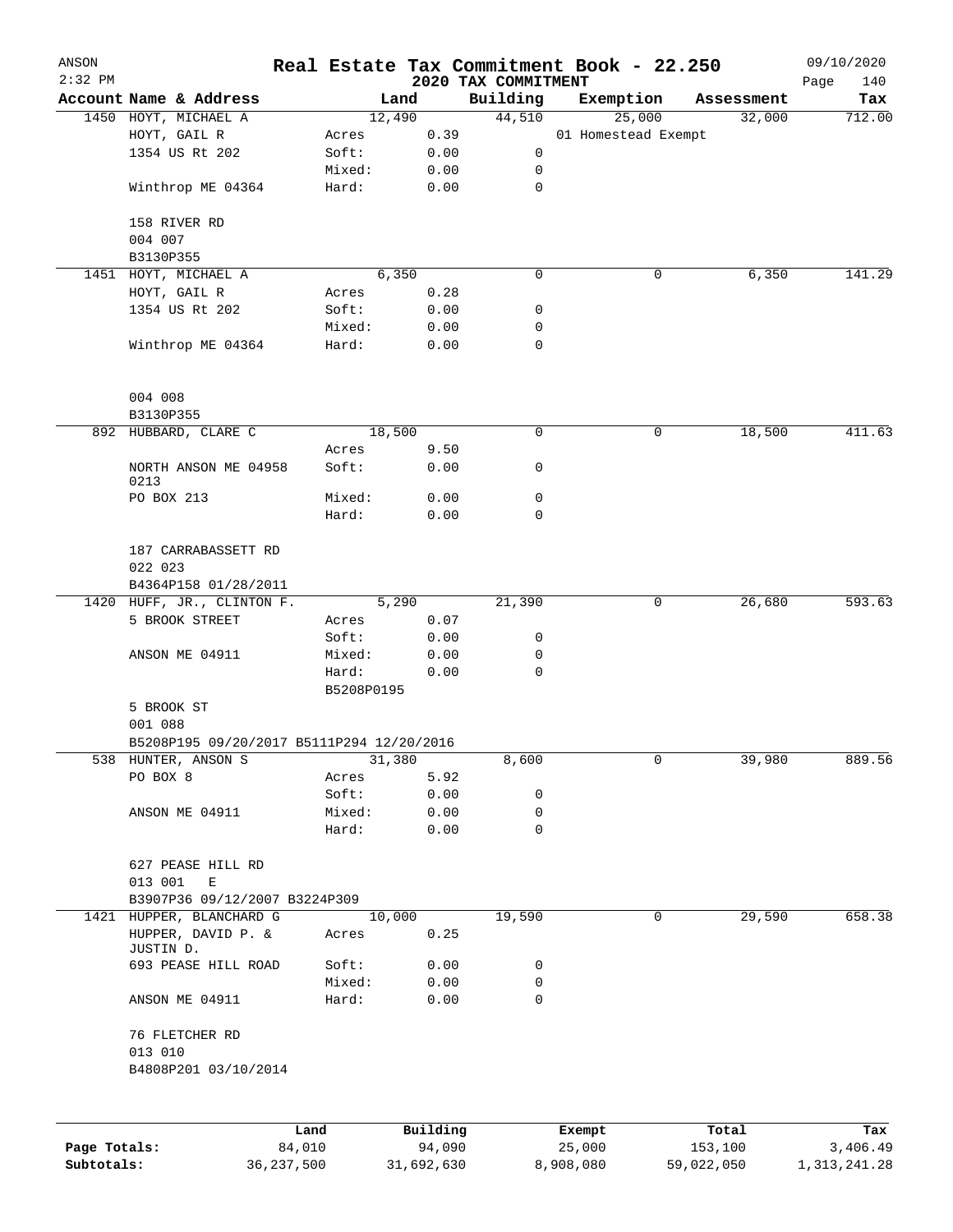| ANSON     |                                  |                 |              |                                 | Real Estate Tax Commitment Book - 22.250 |            | 09/10/2020         |
|-----------|----------------------------------|-----------------|--------------|---------------------------------|------------------------------------------|------------|--------------------|
| $2:32$ PM | Account Name & Address           |                 | Land         | 2020 TAX COMMITMENT<br>Building |                                          | Assessment | Page<br>141<br>Tax |
|           | 1463 HUPPER, BLANCHARD G         |                 | 74,000       | 58,230                          | Exemption<br>25,000                      | 107,230    | 2,385.87           |
|           | 693 PEASE HILL ROAD              | Acres           | 84.00        |                                 | 01 Homestead Exempt                      |            |                    |
|           |                                  | Soft:           | 0.00         | 0                               |                                          |            |                    |
|           | ANSON ME 04911                   | Mixed:          | 0.00         | 0                               |                                          |            |                    |
|           |                                  | Hard:           | 0.00         | 0                               |                                          |            |                    |
|           | 693 PEASE HILL RD                |                 |              |                                 |                                          |            |                    |
|           | 013 011                          |                 |              |                                 |                                          |            |                    |
|           | B822P949                         |                 |              |                                 |                                          |            |                    |
|           | 1665 HUPPER, DAVID P             |                 | 25,100       | 36,900                          | 25,000                                   | 37,000     | 823.25             |
|           | 80 Fletcher Road                 | Acres           | 4.40         |                                 | 01 Homestead Exempt                      |            |                    |
|           |                                  | Soft:<br>Mixed: | 0.00<br>0.00 | 0<br>0                          |                                          |            |                    |
|           | Anson Maine 04911                | Hard:           | 0.00         | 0                               |                                          |            |                    |
|           | 80 FLETCHER RD<br>013 011<br>D   |                 |              |                                 |                                          |            |                    |
|           | B4945P359 08/19/2015 B2122P260   |                 |              |                                 |                                          |            |                    |
|           | 93 HUPPER, RAMONA A              |                 | 20,000       | 70,140                          | 25,000                                   | 65,140     | 1,449.37           |
|           | 716 HORSEBACK ROAD               | Acres           | 1.00         |                                 | 01 Homestead Exempt                      |            |                    |
|           |                                  | Soft:           | 0.00         | $\mathsf{O}$                    |                                          |            |                    |
|           | ANSON ME 04911                   | Mixed:          | 0.00         | 0                               |                                          |            |                    |
|           |                                  | Hard:           | 0.00         | 0                               |                                          |            |                    |
|           | 716 HORSEBACK RD<br>019 038<br>Α |                 |              |                                 |                                          |            |                    |
|           | B4799P168 06/18/2014             |                 |              |                                 |                                          |            |                    |
|           | 1385 HURD, HOWARD D., JR.        |                 | 6,890        | 0                               | 0                                        | 6,890      | 153.30             |
|           |                                  | Acres           | 0.33         |                                 |                                          |            |                    |
|           | NORTH ANSON ME 04958<br>0181     | Soft:           | 0.00         | 0                               |                                          |            |                    |
|           | PO BOX 181                       | Mixed:          | 0.00         | 0                               |                                          |            |                    |
|           |                                  | Hard:           | 0.00         | 0                               |                                          |            |                    |
|           | 10 HIGH STREET<br>006 048        |                 |              |                                 |                                          |            |                    |
|           | B4475P319 12/20/2011             |                 |              |                                 |                                          |            |                    |
|           | 1111 HURD, LINDA J               |                 | 14,140       | 5,730                           | 19,870                                   | 0          | 0.00               |
|           | PO BOX 602                       | Acres           | 0.50         |                                 | 01 Homestead Exempt                      |            |                    |
|           |                                  | Soft:           | 0.00         | 0                               |                                          |            |                    |
|           | NORTH ANSON ME 04958             | Mixed:          | 0.00         | 0                               |                                          |            |                    |
|           |                                  | Hard:           | 0.00         | 0                               |                                          |            |                    |
|           | 12 HIGH ST<br>006 049            |                 |              |                                 |                                          |            |                    |
|           | B3331P50 06/22/2004              |                 |              |                                 |                                          |            |                    |
|           | 325 HYDE, ROBERT R JR            |                 | 20,900       | 81,300                          | 25,000                                   | 77,200     | 1,717.70           |
|           | HYDE, CHARLENE                   | Acres           | 1.60         |                                 | 01 Homestead Exempt                      |            |                    |
|           | 4 NEW PORTLAND ROAD              | Soft:           | 0.00         | 0                               |                                          |            |                    |
|           |                                  | Mixed:          | 0.00         | 0                               |                                          |            |                    |
|           | NORTH ANSON ME 04958             | Hard:           | 0.00         | 0                               |                                          |            |                    |
|           | 4 NEW PORTLAND RD<br>008 020     |                 |              |                                 |                                          |            |                    |
|           | B5149P138 04/18/2017             |                 |              |                                 |                                          |            |                    |
|           |                                  |                 |              |                                 |                                          |            |                    |
|           |                                  |                 |              |                                 |                                          |            |                    |
|           |                                  | Land.           | Building     |                                 | <b>Ryomnt</b>                            | $T0+21$    | Tav                |

|              | Land       | Building   | Exempt    | Total        | Tax          |
|--------------|------------|------------|-----------|--------------|--------------|
| Page Totals: | 161,030    | 252,300    | 119,870   | 293,460      | 6,529.49     |
| Subtotals:   | 36,398,530 | 31,944,930 | 9,027,950 | 59, 315, 510 | 1,319,770.77 |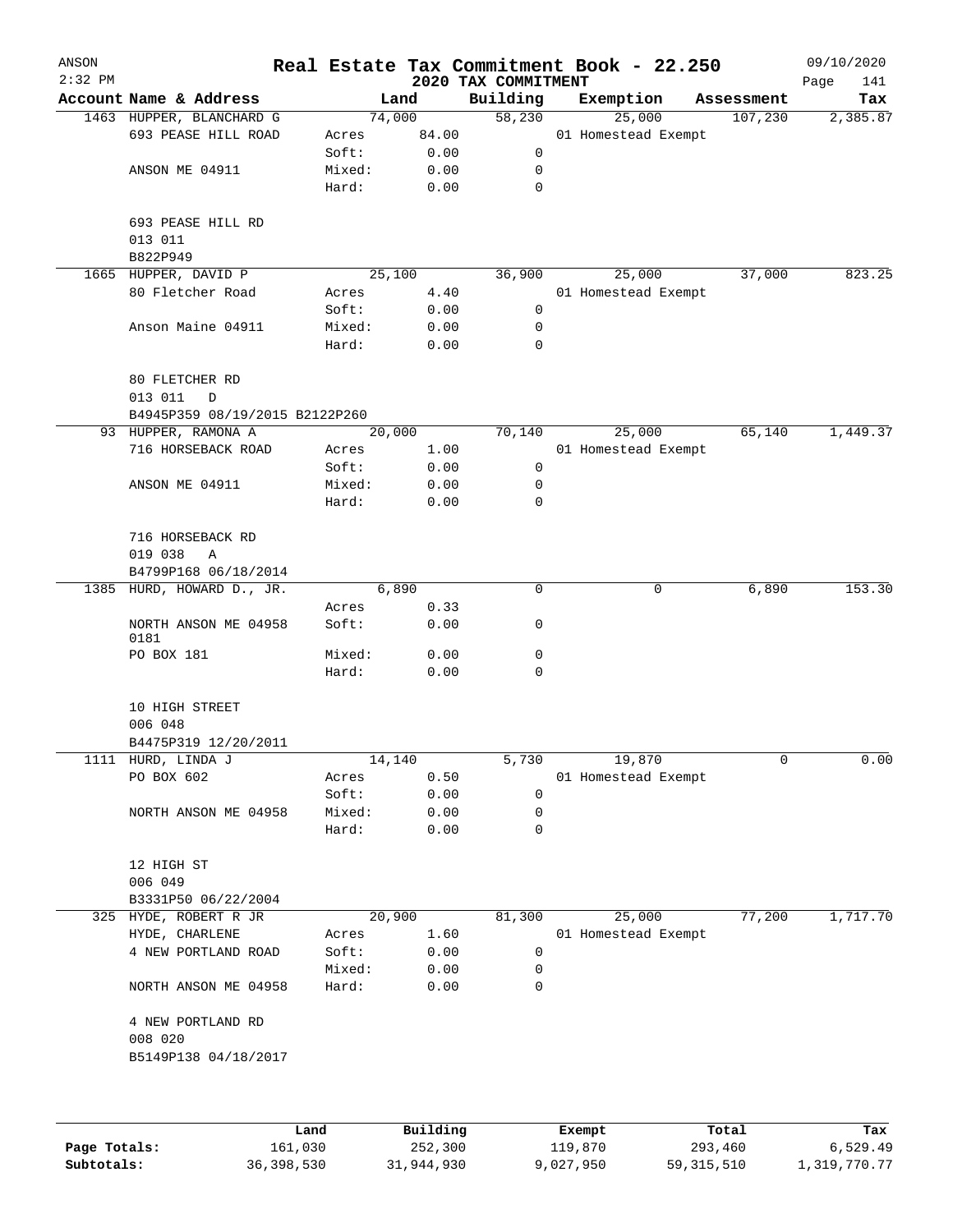| ANSON<br>$2:32$ PM |                                                                                    |                |                |                                 | Real Estate Tax Commitment Book - 22.250 |            | 09/10/2020         |
|--------------------|------------------------------------------------------------------------------------|----------------|----------------|---------------------------------|------------------------------------------|------------|--------------------|
|                    | Account Name & Address                                                             |                | Land           | 2020 TAX COMMITMENT<br>Building | Exemption                                | Assessment | Page<br>142<br>Tax |
|                    | 560 IANNONE, AUGUSTO J. JR                                                         |                | 25,030         | 66,630                          | $\mathbf 0$                              | 91,660     | 2,039.44           |
|                    | &                                                                                  |                |                |                                 |                                          |            |                    |
|                    | IANNONE, JILL M<br>10 MEADOWLARK TERR                                              | Acres<br>Soft: | 4.35<br>0.00   | 0                               |                                          |            |                    |
|                    |                                                                                    | Mixed:         | 0.00           | 0                               |                                          |            |                    |
|                    | RICHMOND RI 02898 0000                                                             | Hard:          | 0.00           | 0                               |                                          |            |                    |
|                    | 242 CAMPGROUND RD                                                                  |                |                |                                 |                                          |            |                    |
|                    | 015 041                                                                            |                |                |                                 |                                          |            |                    |
|                    | B3332P107 06/24/2004                                                               |                |                |                                 |                                          |            |                    |
|                    | 1058 IBANEZ, JEANNETTE                                                             | Acres          | 23,080<br>5.05 | 9,090                           | 0                                        | 32,170     | 715.78             |
|                    | LAKE IN THE HILLS IL<br>60156                                                      | Soft:          | 0.00           | 0                               |                                          |            |                    |
|                    | 5754 FOXFIELD LANE                                                                 | Mixed:         | 0.00           | 0                               |                                          |            |                    |
|                    |                                                                                    | Hard:          | 0.00           | $\mathbf 0$                     |                                          |            |                    |
|                    | 383 TOWN FARM RD<br>022 038<br>4                                                   |                |                |                                 |                                          |            |                    |
|                    | B2470P184                                                                          |                |                |                                 |                                          |            |                    |
|                    | 1686 INGERSOLL, ERIN N. &<br>DUBE, PATRICK H                                       | Acres          | 23,110<br>3.07 | 16,880                          | 25,000<br>01 Homestead Exempt            | 14,990     | 333.53             |
|                    |                                                                                    | Soft:          | 0.00           | 0                               |                                          |            |                    |
|                    | 103 HOLLIN WAITE HILL<br>RD.                                                       | Mixed:         | 0.00           | 0                               |                                          |            |                    |
|                    | ANSON ME 04911 0000                                                                | Hard:          | 0.00           | $\mathbf 0$                     |                                          |            |                    |
|                    | 103 HOLLIN WAITE HILL<br>014 045<br>3<br>B4984P286 12/11/2015 B3493P106 06/01/2005 |                |                |                                 |                                          |            |                    |
|                    | 1805 INGERSOLL, GERRY L. &                                                         |                | 22,550         | 12,210                          | 25,000                                   | 9,760      | 217.16             |
|                    | THIBODEAU, MICHELE M                                                               | Acres          | 2.70           |                                 | 01 Homestead Exempt                      |            |                    |
|                    | C/O RICHARD GOULD                                                                  | Soft:          | 0.00           | 0                               |                                          |            |                    |
|                    | 663 BIGELOW HILL RD<br>SKOWHEGAN ME 04976 5227 Hard:                               | Mixed:         | 0.00<br>0.00   | 0<br>$\mathbf 0$                |                                          |            |                    |
|                    |                                                                                    |                |                |                                 |                                          |            |                    |
|                    | 317 WEST MILLS RD<br>011 032<br>6 A                                                |                |                |                                 |                                          |            |                    |
|                    | B3996P65 05/12/2008                                                                |                |                |                                 |                                          |            |                    |
|                    | 875 IRELAND, JEANICE T                                                             |                | 14,550         | $\mathbf 0$                     | 0                                        | 14,550     | 323.74             |
|                    | IRELAND, JAYDEN G                                                                  | Acres          | 2.70           |                                 |                                          |            |                    |
|                    |                                                                                    | Soft:          | 0.00           | 0                               |                                          |            |                    |
|                    | PO BOX 12                                                                          | Mixed:         | 0.00           | 0                               |                                          |            |                    |
|                    | ATHENS ME 04912 0000                                                               | Hard:          | 0.00           | 0                               |                                          |            |                    |
|                    | 011 009<br>Е<br>B2700P157                                                          |                |                |                                 |                                          |            |                    |
| 839                | IRISH, CYNTHIA M                                                                   |                | 14,140         | 47,140                          | 25,000                                   | 36,280     | 807.23             |
|                    |                                                                                    | Acres          | 0.50           |                                 | 01 Homestead Exempt                      |            |                    |
|                    | NORTH ANSON ME 04958                                                               | Soft:          | 0.00           | 0                               |                                          |            |                    |
|                    | 36 SOLON ROAD                                                                      | Mixed:         | 0.00           | 0                               |                                          |            |                    |
|                    |                                                                                    | Hard:          | 0.00           | 0                               |                                          |            |                    |
|                    | 36 SOLON RD<br>017 046                                                             |                |                |                                 |                                          |            |                    |
|                    | B2421P218                                                                          |                |                |                                 |                                          |            |                    |
|                    |                                                                                    | Land           | Building       |                                 | Exempt                                   | Total      | Tax                |
| Page Totals:       | 122,460                                                                            |                | 151,950        |                                 | 75,000                                   | 199,410    | 4,436.88           |
| Subtotals:         | 36,520,990                                                                         |                | 32,096,880     |                                 | 9,102,950                                | 59,514,920 | 1,324,207.65       |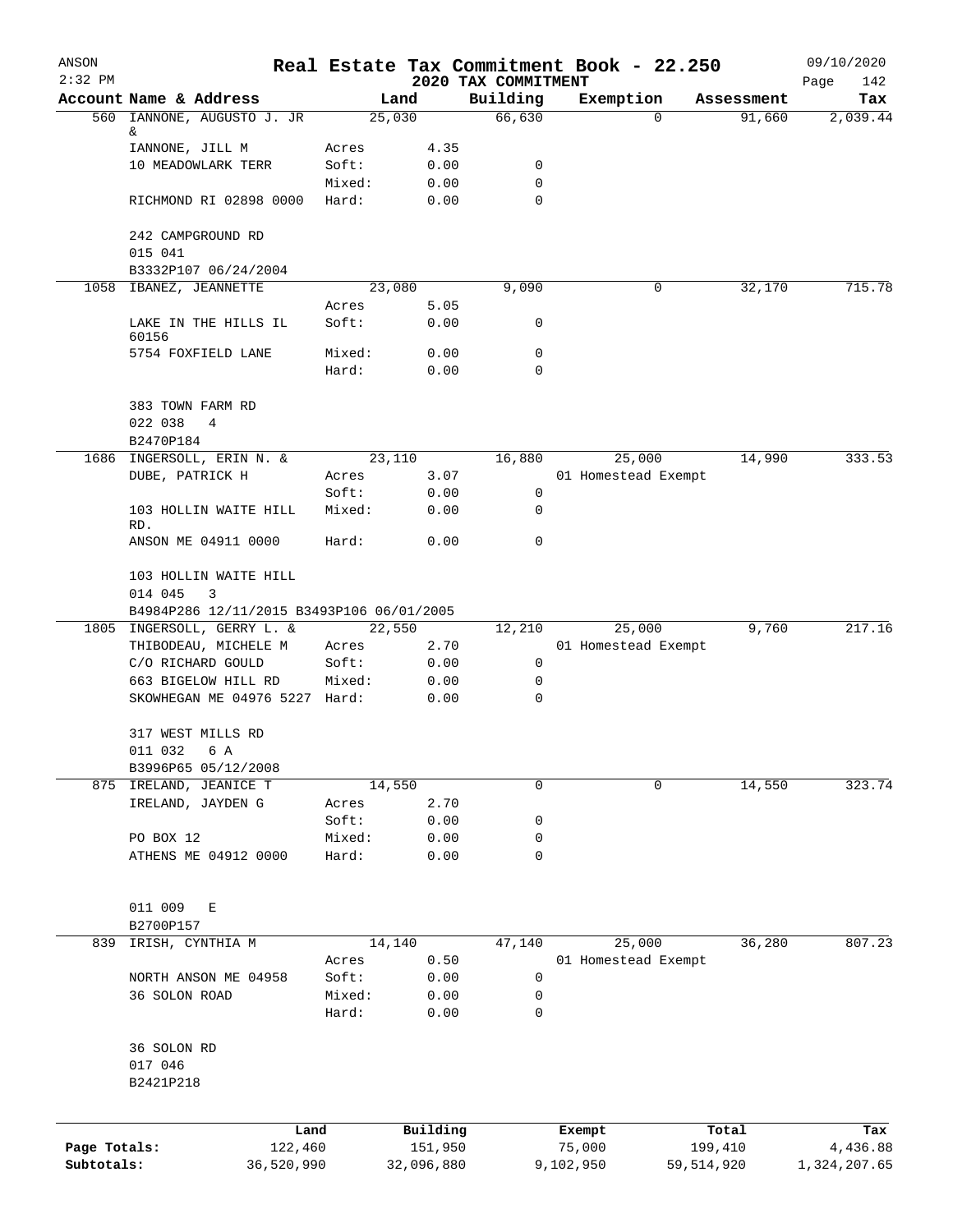| ANSON<br>$2:32$ PM |                                           |             |      | 2020 TAX COMMITMENT | Real Estate Tax Commitment Book - 22.250 |            | 09/10/2020<br>Page<br>143 |
|--------------------|-------------------------------------------|-------------|------|---------------------|------------------------------------------|------------|---------------------------|
|                    | Account Name & Address                    | Land        |      | Building            | Exemption                                | Assessment | Tax                       |
|                    | 1282 IRISH, TINA M                        | 22,630      |      | 9,360               | $\Omega$                                 | 31,990     | 711.78                    |
|                    | 52 CALLAHAN ROAD                          | Acres       | 2.75 |                     |                                          |            |                           |
|                    |                                           | Soft:       | 0.00 | 0                   |                                          |            |                           |
|                    | BUXTON ME 04093                           | Mixed:      | 0.00 | 0                   |                                          |            |                           |
|                    |                                           | Hard:       | 0.00 | $\mathbf 0$         |                                          |            |                           |
|                    |                                           | B5206P0342  |      |                     |                                          |            |                           |
|                    | 37 FOUR MILE SQUARE RD                    |             |      |                     |                                          |            |                           |
|                    | 2 <sup>3</sup><br>020 022                 |             |      |                     |                                          |            |                           |
|                    | B5206P342 09/18/2017 B1889P193 05/18/1993 |             |      |                     |                                          |            |                           |
|                    | 695 IVONE, BRANDON J                      | 20,740      |      | 15,090              | 0                                        | 35,830     | 797.22                    |
|                    | IVONE, NICHOLE M                          | Acres       | 0.85 |                     |                                          |            |                           |
|                    | 540 NORTH STREET                          | Soft:       | 0.00 | 0                   |                                          |            |                           |
|                    |                                           | Mixed:      | 0.00 | 0                   |                                          |            |                           |
|                    | GEORGETOWN MA 01833                       | Hard:       | 0.00 | $\mathbf 0$         |                                          |            |                           |
|                    | FRANK DICKEY LANE                         |             |      |                     |                                          |            |                           |
|                    | 023 041<br>J                              |             |      |                     |                                          |            |                           |
|                    | B5427P255 06/28/2019                      |             |      |                     |                                          |            |                           |
|                    | 874 JACKSON, CRAIG L                      | 23,980      |      | 81,790              | 31,000                                   | 74,770     | 1,663.63                  |
|                    | JACKSON, CECELIA O                        | Acres       | 3.65 |                     | 01 Homestead Exempt                      |            |                           |
|                    | 226 EMBDEN POND ROAD                      | Soft:       | 0.00 | $\mathbf{0}$        | 04 Non-resident Veteran                  |            |                           |
|                    |                                           | Mixed:      | 0.00 | 0                   |                                          |            |                           |
|                    | NORTH ANSON ME 04958                      | Hard:       | 0.00 | 0                   |                                          |            |                           |
|                    | 226 EMBDEN POND RD                        |             |      |                     |                                          |            |                           |
|                    | 023 034<br>Α                              |             |      |                     |                                          |            |                           |
|                    | B2686P133                                 |             |      |                     |                                          |            |                           |
|                    | 1475 JACKSON, DAVID L                     | 20,110      |      | 71,070              | 25,000                                   | 66,180     | 1,472.51                  |
|                    | JACKSON, JEFFREY A                        | Acres       | 1.07 |                     | 01 Homestead Exempt                      |            |                           |
|                    | PO BOX 293                                | Soft:       | 0.00 | 0                   |                                          |            |                           |
|                    |                                           | Mixed:      | 0.00 | 0                   |                                          |            |                           |
|                    | ANSON ME 04911                            | Hard:       | 0.00 | 0                   |                                          |            |                           |
|                    |                                           | LIFE ESTATE |      |                     |                                          |            |                           |
|                    | 176 MAIN ST                               |             |      |                     |                                          |            |                           |
|                    | 002 020                                   |             |      |                     |                                          |            |                           |
|                    | B2817P87                                  |             |      |                     |                                          |            |                           |
|                    | 1473 JACOBS, ARLENE A                     | 13,860      |      | 41,820              | 25,000                                   | 30,680     | 682.63                    |
|                    | PO BOX 174                                | Acres       | 0.48 |                     | 01 Homestead Exempt                      |            |                           |
|                    |                                           | Soft:       | 0.00 | 0                   |                                          |            |                           |
|                    | ANSON ME 04911                            | Mixed:      | 0.00 | 0                   |                                          |            |                           |
|                    |                                           | Hard:       | 0.00 | 0                   |                                          |            |                           |
|                    | 7 WILSON ST                               |             |      |                     |                                          |            |                           |
|                    | 003 069                                   |             |      |                     |                                          |            |                           |
|                    | B1374P66                                  |             |      |                     |                                          |            |                           |
|                    | 1376 Jacoby, Karl E                       | 21,010      |      | 78,120              | 0                                        | 99,130     | 2,205.64                  |
|                    | 18 Union Street                           | Acres       | 1.67 |                     |                                          |            |                           |
|                    |                                           | Soft:       | 0.00 | 0                   |                                          |            |                           |
|                    | North Anson ME 04958                      | Mixed:      | 0.00 | 0                   |                                          |            |                           |
|                    |                                           | Hard:       | 0.00 | 0                   |                                          |            |                           |
|                    | 18 UNION ST                               |             |      |                     |                                          |            |                           |
|                    | 005 013                                   |             |      |                     |                                          |            |                           |
|                    | B5502P86 12/20/2019                       |             |      |                     |                                          |            |                           |
|                    |                                           |             |      |                     |                                          |            |                           |
|                    |                                           |             |      |                     |                                          |            |                           |
|                    |                                           |             |      |                     |                                          |            |                           |
|                    |                                           |             |      |                     |                                          |            |                           |

|              | Land       | Building   | Exempt    | Total      | Tax          |
|--------------|------------|------------|-----------|------------|--------------|
| Page Totals: | 122,330    | 297,250    | 81,000    | 338,580    | 7,533.41     |
| Subtotals:   | 36,643,320 | 32,394,130 | 9,183,950 | 59,853,500 | 1,331,741.06 |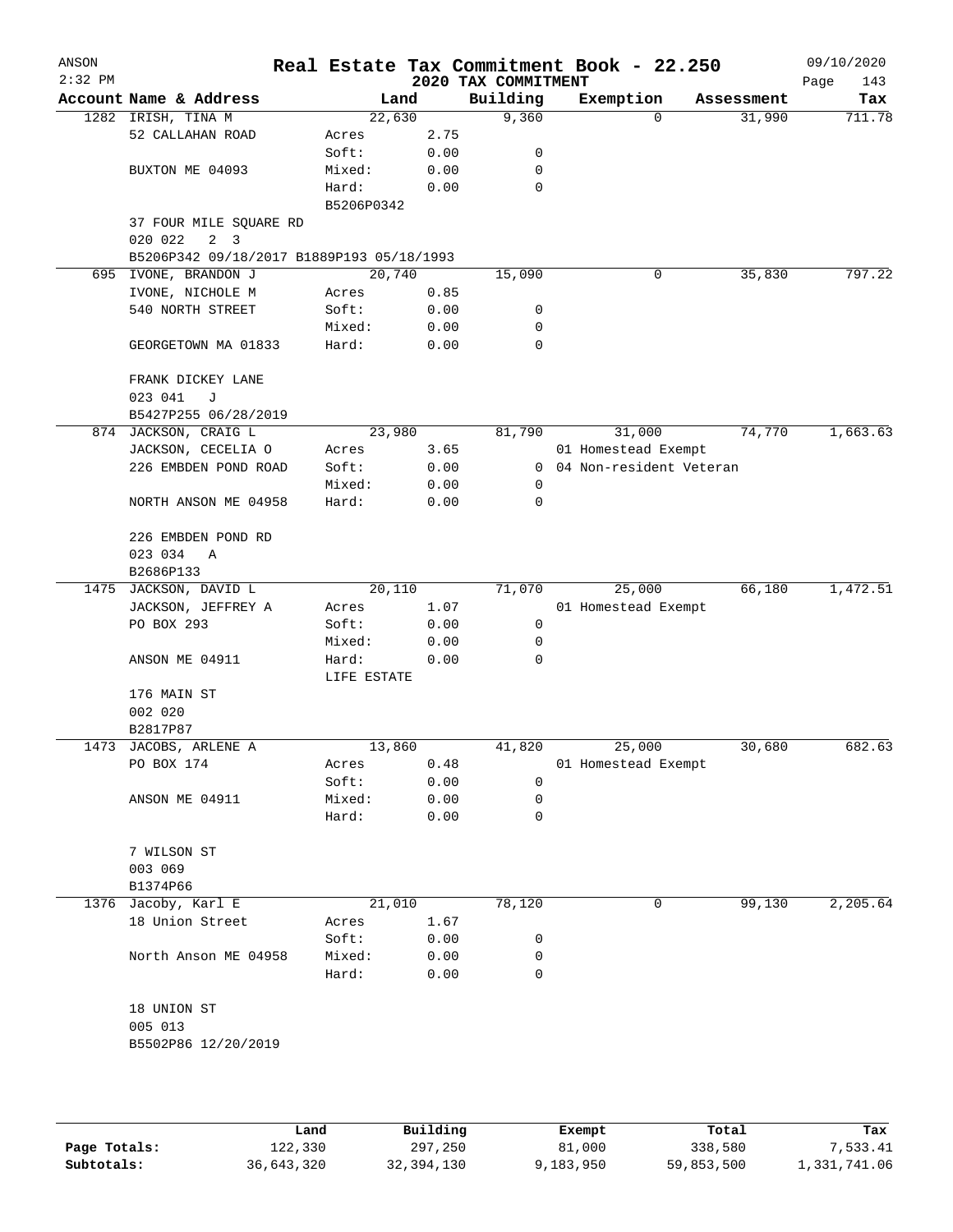| ANSON<br>$2:32$ PM |                                 |             |       | 2020 TAX COMMITMENT | Real Estate Tax Commitment Book - 22.250 |            | 09/10/2020<br>Page<br>144 |
|--------------------|---------------------------------|-------------|-------|---------------------|------------------------------------------|------------|---------------------------|
|                    | Account Name & Address          |             | Land  | Building            | Exemption                                | Assessment | Tax                       |
|                    | 279 JACYSSIN, KYLE E            | 12,650      |       | 46,380              | $\Omega$                                 | 59,030     | 1,313.42                  |
|                    | 39 LINDA RD                     | Acres       | 0.40  |                     |                                          |            |                           |
|                    |                                 | Soft:       | 0.00  | 0                   |                                          |            |                           |
|                    | TIVERTON RI 02878 0000          | Mixed:      | 0.00  | 0                   |                                          |            |                           |
|                    |                                 | Hard:       | 0.00  | 0                   |                                          |            |                           |
|                    | 21 KENNEBEC ST                  |             |       |                     |                                          |            |                           |
|                    | 001 007                         |             |       |                     |                                          |            |                           |
|                    | B3632P328 02/09/2006            |             |       |                     |                                          |            |                           |
| 897                | JARVIS, JONATHAN M              | 10,500      |       | 0                   | 0                                        | 10,500     | 233.63                    |
|                    |                                 | Acres       | 3.00  |                     |                                          |            |                           |
|                    | WATERVILLE ME 04901<br>0000     | Soft:       | 0.00  | 0                   |                                          |            |                           |
|                    | PO BOX 2838                     | Mixed:      | 0.00  | 0                   |                                          |            |                           |
|                    |                                 | Hard:       | 0.00  | 0                   |                                          |            |                           |
|                    |                                 |             |       |                     |                                          |            |                           |
|                    | 011 009<br>F <sub>2</sub>       |             |       |                     |                                          |            |                           |
|                    | B4410P62 06/28/2011             |             |       |                     |                                          |            |                           |
|                    | 1525 JENKS, GERALDINE L         | 14,000      |       | 94,680              | 31,000                                   | 77,680     | 1,728.38                  |
|                    | JENKS, JOSEPH M                 | Acres       | 0.49  |                     | 01 Homestead Exempt                      |            |                           |
|                    | 6 UNION STREET                  | Soft:       | 0.00  | $\Omega$            | 04 Non-resident Veteran                  |            |                           |
|                    |                                 | Mixed:      | 0.00  | 0                   |                                          |            |                           |
|                    | NORTH ANSON ME 04958            | Hard:       | 0.00  | 0                   |                                          |            |                           |
|                    | 6 UNION ST                      |             |       |                     |                                          |            |                           |
|                    | 005 015                         |             |       |                     |                                          |            |                           |
|                    | B5266P229 04/02/2018            |             |       |                     |                                          |            |                           |
| 467                | JENNINGS, RYAN A                | 14,560      |       | 71,480              | 25,000                                   | 61,040     | 1,358.14                  |
|                    | JENNINGS, GLORIA J<br>ROBERTSON | Acres       | 0.53  |                     | 01 Homestead Exempt                      |            |                           |
|                    |                                 | Soft:       | 0.00  | 0                   |                                          |            |                           |
|                    | PO BOX 52                       | Mixed:      | 0.00  | 0                   |                                          |            |                           |
|                    | ANSON ME 04911 0052             | Hard:       | 0.00  | 0                   |                                          |            |                           |
|                    | 15 PINE ST                      |             |       |                     |                                          |            |                           |
|                    | 002 041                         |             |       |                     |                                          |            |                           |
|                    | B4360P57 01/18/2011             |             |       |                     |                                          |            |                           |
|                    | 86 JOHNSON, BONNIE J            | 39,290      |       | 63,460              | 25,000                                   | 77,750     | 1,729.94                  |
|                    | 523 HORSEBACK ROAD              | Acres       | 23.00 |                     | 01 Homestead Exempt                      |            |                           |
|                    |                                 | Soft:       | 7.00  | 784                 |                                          |            |                           |
|                    | ANSON ME 04911                  | Mixed:      | 12.00 | 1,908               |                                          |            |                           |
|                    |                                 | Hard:       | 0.00  | 0                   |                                          |            |                           |
|                    |                                 | TREE GROWTH |       |                     |                                          |            |                           |
|                    | 523 HORSEBACK RD<br>014 010     |             |       |                     |                                          |            |                           |
|                    | B4794P219 06/11/2014            |             |       |                     |                                          |            |                           |
|                    | 672 JOHNSON, HARRY J            | 13,500      |       | 0                   | $\mathbf 0$                              | 13,500     | 300.38                    |
|                    | JOHNSON, DEBORAH L              | Acres       | 2.00  |                     |                                          |            |                           |
|                    |                                 | Soft:       | 0.00  | 0                   |                                          |            |                           |
|                    | PO BOX 157                      | Mixed:      | 0.00  | 0                   |                                          |            |                           |
|                    | KINGFIELD ME 04947 0000 Hard:   |             | 0.00  | 0                   |                                          |            |                           |
|                    | 013 023 B                       |             |       |                     |                                          |            |                           |
|                    | B3601P241 10/24/2005            |             |       |                     |                                          |            |                           |
|                    |                                 |             |       |                     |                                          |            |                           |
|                    |                                 |             |       |                     |                                          |            |                           |

|              | Land       | Building   | Exempt    | Total      | Tax          |
|--------------|------------|------------|-----------|------------|--------------|
| Page Totals: | 104,500    | 276,000    | 81,000    | 299,500    | 6,663.89     |
| Subtotals:   | 36,747,820 | 32,670,130 | 9,264,950 | 60,153,000 | 1,338,404.95 |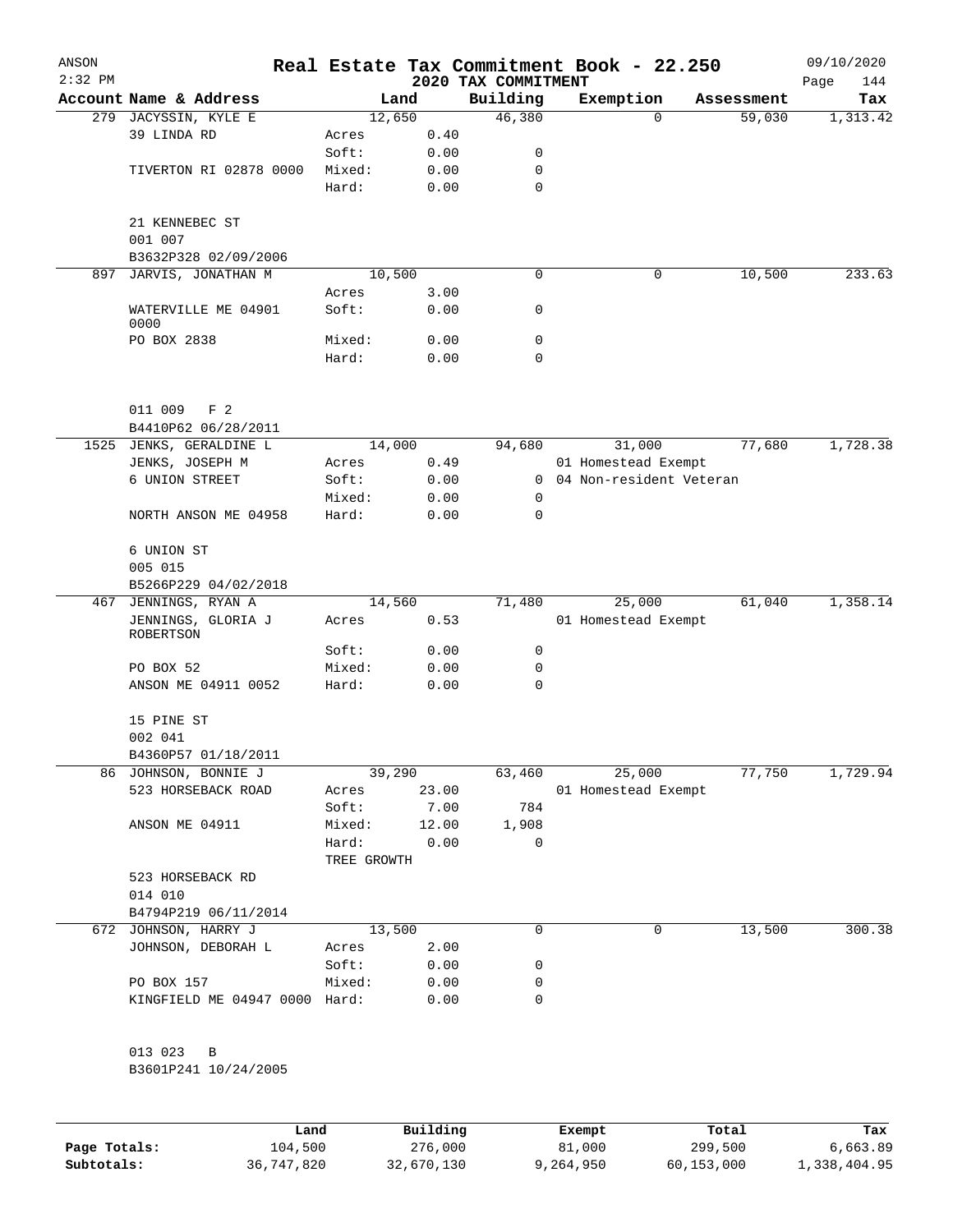| ANSON        |                                                     |            |                 |                |              |                     | Real Estate Tax Commitment Book - 22.250 |             |                      | 09/10/2020    |
|--------------|-----------------------------------------------------|------------|-----------------|----------------|--------------|---------------------|------------------------------------------|-------------|----------------------|---------------|
| $2:32$ PM    |                                                     |            |                 |                |              | 2020 TAX COMMITMENT |                                          |             |                      | Page<br>145   |
|              | Account Name & Address                              |            |                 | Land<br>17,400 |              | Building<br>0       | Exemption                                | $\Omega$    | Assessment<br>17,400 | Tax<br>387.15 |
|              | 1377 JOHNSON, JEREMY L<br>2324 BEAR POND RD         |            | Acres           |                | 4.60         |                     |                                          |             |                      |               |
|              |                                                     |            | Soft:           |                | 0.00         | 0                   |                                          |             |                      |               |
|              | HARTFORD ME 04220 5534                              |            | Mixed:          |                | 0.00         | 0                   |                                          |             |                      |               |
|              |                                                     |            | Hard:           |                | 0.00         | $\mathbf 0$         |                                          |             |                      |               |
|              |                                                     |            |                 |                |              |                     |                                          |             |                      |               |
|              | OFF VALLEY ROAD                                     |            |                 |                |              |                     |                                          |             |                      |               |
|              | 020 024<br>D                                        |            |                 |                |              |                     |                                          |             |                      |               |
|              | B3378P347 09/17/2004                                |            |                 |                |              |                     |                                          |             |                      |               |
|              | 1326 JOHNSON, PHILLIP S                             |            |                 | 20,780         |              | 82,100              | 25,000                                   |             | 77,880               | 1,732.83      |
|              | JOHNSON, DEBORAH L                                  |            | Acres           |                | 1.52         |                     | 01 Homestead Exempt                      |             |                      |               |
|              | PO BOX 312                                          |            | Soft:           |                | 0.00         | 0                   |                                          |             |                      |               |
|              |                                                     |            | Mixed:          |                | 0.00         | 0                   |                                          |             |                      |               |
|              | NORTH ANSON ME 04958                                |            | Hard:           |                | 0.00         | 0                   |                                          |             |                      |               |
|              |                                                     |            |                 |                |              |                     |                                          |             |                      |               |
|              | 22 UNION ST                                         |            |                 |                |              |                     |                                          |             |                      |               |
|              | 005 012                                             |            |                 |                |              |                     |                                          |             |                      |               |
|              | B4495P25 02/17/2012                                 |            |                 |                |              |                     |                                          |             |                      |               |
|              | 1718 JOHNSON, ROBERT W                              |            |                 | 20,600         |              | 24,080              |                                          | 0           | 44,680               | 994.13        |
|              | 548 HORSEBACK ROAD                                  |            | Acres           |                | 1.40         |                     |                                          |             |                      |               |
|              |                                                     |            | Soft:           |                | 0.00         | 0                   |                                          |             |                      |               |
|              | ANSON ME 04911                                      |            | Mixed:          |                | 0.00         | 0                   |                                          |             |                      |               |
|              |                                                     |            | Hard:           |                | 0.00         | 0                   |                                          |             |                      |               |
|              |                                                     |            |                 |                |              |                     |                                          |             |                      |               |
|              | 548 HORSEBACK RD                                    |            |                 |                |              |                     |                                          |             |                      |               |
|              | 014 011 D                                           |            |                 |                |              |                     |                                          |             |                      |               |
|              | B4699P214 08/15/2013                                |            |                 |                |              |                     |                                          |             |                      |               |
| 1880         | JOHNSON, TERRY V                                    |            |                 | 21,200         |              | 0                   |                                          | 0           | 21,200               | 471.70        |
|              | JOHNSON, DONNA                                      |            | Acres           |                | 7.70         |                     |                                          |             |                      |               |
|              |                                                     |            | Soft:           |                | 0.00         | 0                   |                                          |             |                      |               |
|              | 1622 RICHMOND RD                                    |            | Mixed:          |                | 0.00         | 0                   |                                          |             |                      |               |
|              | LITCHFIELD ME 04350                                 |            | Hard:           |                | 0.00         | 0                   |                                          |             |                      |               |
|              | 0000                                                |            |                 |                |              |                     |                                          |             |                      |               |
|              |                                                     |            |                 |                |              |                     |                                          |             |                      |               |
|              | 019 036<br>Е                                        |            |                 |                |              |                     |                                          |             |                      |               |
|              | B4138P185 05/19/2009                                |            |                 |                |              |                     |                                          |             |                      |               |
|              | 1274 JONES, ROBIN                                   |            |                 | 7,040          |              | 23,360              | 25,000                                   |             | 5,400                | 120.15        |
|              | 205 RIVER ROAD                                      |            | Acres           |                | 0.22         |                     | 01 Homestead Exempt                      |             |                      |               |
|              |                                                     |            | Soft:           |                | 0.00         | 0                   |                                          |             |                      |               |
|              | NORTH ANSON ME 04958                                |            | Mixed:          |                | 0.00         | 0                   |                                          |             |                      |               |
|              | 7117                                                |            |                 |                |              |                     |                                          |             |                      |               |
|              |                                                     |            | Hard:           |                | 0.00         | 0                   |                                          |             |                      |               |
|              |                                                     |            | B5054P0232      |                |              |                     |                                          |             |                      |               |
|              | 205 RIVER RD                                        |            |                 |                |              |                     |                                          |             |                      |               |
|              | 015 064<br>Α                                        |            |                 |                |              |                     |                                          |             |                      |               |
|              | B5420P345 05/28/2019 B5054P232 07/29/2016 B4942P139 |            |                 |                |              |                     |                                          |             |                      |               |
|              | 08/11/2015                                          |            |                 | 10,000         |              | 0                   |                                          | $\mathbf 0$ |                      |               |
|              | 687 JONES, SCOTT C                                  |            |                 |                |              |                     |                                          |             | 10,000               | 222.50        |
|              | JONES, LARRY A                                      |            | Acres           |                | 0.25         |                     |                                          |             |                      |               |
|              | PO BOX 361                                          |            | Soft:<br>Mixed: |                | 0.00<br>0.00 | 0<br>0              |                                          |             |                      |               |
|              | NORRIDGEWOCK ME 04957                               |            | Hard:           |                | 0.00         | 0                   |                                          |             |                      |               |
|              | 0361                                                |            |                 |                |              |                     |                                          |             |                      |               |
|              |                                                     |            |                 |                |              |                     |                                          |             |                      |               |
|              | 38 UNION ST                                         |            |                 |                |              |                     |                                          |             |                      |               |
|              | 005 008                                             |            |                 |                |              |                     |                                          |             |                      |               |
|              | B3048P326                                           |            |                 |                |              |                     |                                          |             |                      |               |
|              |                                                     |            |                 |                |              |                     |                                          |             |                      |               |
|              |                                                     | Land       |                 |                | Building     |                     | Exempt                                   |             | Total                | Tax           |
| Page Totals: |                                                     | 97,020     |                 |                | 129,540      |                     | 50,000                                   |             | 176,560              | 3,928.46      |
| Subtotals:   |                                                     | 36,844,840 |                 |                | 32,799,670   |                     | 9,314,950                                |             | 60,329,560           | 1,342,333.41  |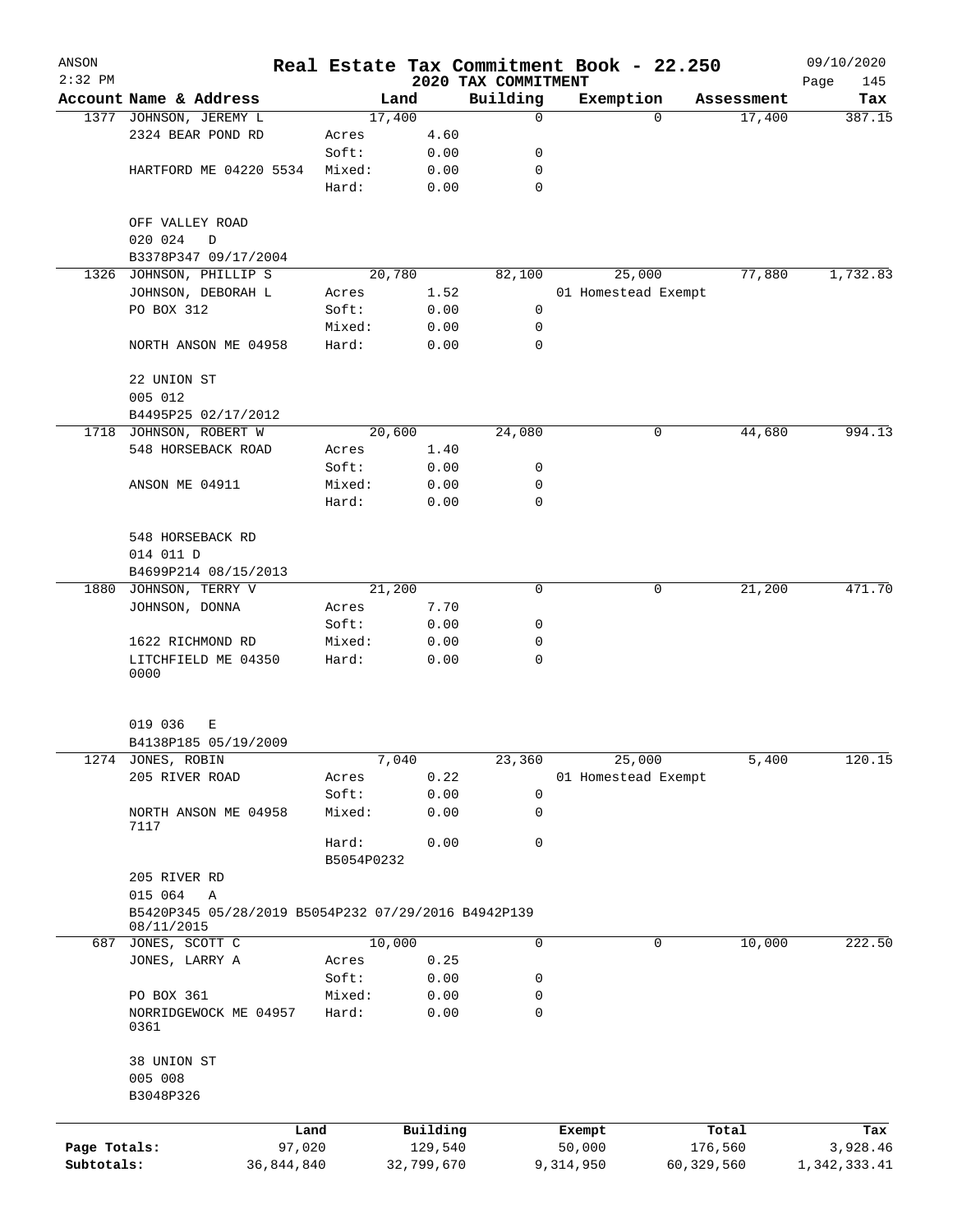| ANSON<br>$2:32$ PM |                                         |        |      | 2020 TAX COMMITMENT | Real Estate Tax Commitment Book - 22.250 |            | 09/10/2020<br>Page<br>146 |
|--------------------|-----------------------------------------|--------|------|---------------------|------------------------------------------|------------|---------------------------|
|                    | Account Name & Address                  | Land   |      | Building            | Exemption                                | Assessment | Tax                       |
|                    | 118 JORDAN, JOHN B                      | 12,750 |      | 0                   | $\mathbf 0$                              | 12,750     | 283.69                    |
|                    | JORDAN, REBECCA B                       | Acres  | 2.00 |                     |                                          |            |                           |
|                    |                                         | Soft:  | 0.00 | 0                   |                                          |            |                           |
|                    | PO BOX 607                              | Mixed: | 0.00 | 0                   |                                          |            |                           |
|                    | SKOWHEGAN ME 04976 0000 Hard:           |        | 0.00 | $\mathbf 0$         |                                          |            |                           |
|                    | 019 024<br>B                            |        |      |                     |                                          |            |                           |
|                    | B3833P246 04/10/2007                    |        |      |                     |                                          |            |                           |
| 119                | JORDAN, JOHN B                          | 12,650 |      | 28,420              | 0                                        | 41,070     | 913.81                    |
|                    | JORDAN, REBECCA B                       | Acres  | 0.40 |                     |                                          |            |                           |
|                    |                                         | Soft:  | 0.00 | 0                   |                                          |            |                           |
|                    | PO BOX 607                              | Mixed: | 0.00 | 0                   |                                          |            |                           |
|                    | SKOWHEGAN ME 04976 0000 Hard:           |        | 0.00 | $\mathbf 0$         |                                          |            |                           |
|                    | 4 MAIN ST<br>003 072                    |        |      |                     |                                          |            |                           |
|                    | B3833P246 04/10/2007                    |        |      |                     |                                          |            |                           |
|                    | 1276 JORDAN, JOHN B                     | 12,000 |      | 83,820              | 0                                        | 95,820     | 2,132.00                  |
|                    | JORDAN, REBECCA B                       | Acres  | 0.36 |                     |                                          |            |                           |
|                    |                                         | Soft:  | 0.00 | 0                   |                                          |            |                           |
|                    | PO BOX 607                              | Mixed: | 0.00 | 0                   |                                          |            |                           |
|                    | SKOWHEGAN ME 04976 0000 Hard:           |        | 0.00 | 0                   |                                          |            |                           |
|                    | 13 MAIN ST                              |        |      |                     |                                          |            |                           |
|                    | 003 070                                 |        |      |                     |                                          |            |                           |
|                    | B3833P246 04/10/2007                    |        |      |                     |                                          |            |                           |
|                    | 1393 JORDAN, MARK A                     | 12,650 |      | 11,920              | 0                                        | 24,570     | 546.68                    |
|                    | JORDAN, BARBARA C                       | Acres  | 0.40 |                     |                                          |            |                           |
|                    |                                         | Soft:  | 0.00 | 0                   |                                          |            |                           |
|                    | PO BOX 71                               | Mixed: | 0.00 | 0                   |                                          |            |                           |
|                    | ANSON ME 04911 0071                     | Hard:  | 0.00 | 0                   |                                          |            |                           |
|                    | 11 WILSON ST<br>003 068                 |        |      |                     |                                          |            |                           |
|                    | B3972P14 03/06/2008 B3881P30 07/12/2007 |        |      |                     |                                          |            |                           |
|                    | 1484 JORDAN, MARK A                     | 12,490 |      | 72,310              | 25,000                                   | 59,800     | 1,330.55                  |
|                    | JORDAN, BARBARA C                       | Acres  | 0.39 |                     | 01 Homestead Exempt                      |            |                           |
|                    |                                         | Soft:  | 0.00 | 0                   |                                          |            |                           |
|                    | PO BOX 71                               | Mixed: | 0.00 | 0                   |                                          |            |                           |
|                    | ANSON ME 04911 0071                     | Hard:  | 0.00 | 0                   |                                          |            |                           |
|                    | 19 FINCH ST                             |        |      |                     |                                          |            |                           |
|                    | 003 059<br>B1230P168                    |        |      |                     |                                          |            |                           |
|                    | 192 JORDAN, MARK A                      | 18,740 |      | 65,630              | 0                                        | 84,370     | 1,877.23                  |
|                    | JORDAN, BARBARA C                       | Acres  | 0.39 |                     |                                          |            |                           |
|                    |                                         | Soft:  | 0.00 | 0                   |                                          |            |                           |
|                    | PO BOX 71                               | Mixed: | 0.00 | 0                   |                                          |            |                           |
|                    | ANSON ME 04911 0071                     | Hard:  | 0.00 | 0                   |                                          |            |                           |
|                    | 18 FINCH ST                             |        |      |                     |                                          |            |                           |
|                    | 003 064<br>B2479P18                     |        |      |                     |                                          |            |                           |
|                    |                                         |        |      |                     |                                          |            |                           |
|                    |                                         |        |      |                     |                                          |            |                           |
|                    |                                         |        |      |                     |                                          |            |                           |

|              | Land       | Building   | Exempt    | Total      | Tax          |
|--------------|------------|------------|-----------|------------|--------------|
| Page Totals: | 81,280     | 262,100    | 25,000    | 318,380    | 7,083.96     |
| Subtotals:   | 36,926,120 | 33,061,770 | 9,339,950 | 60,647,940 | 1,349,417.37 |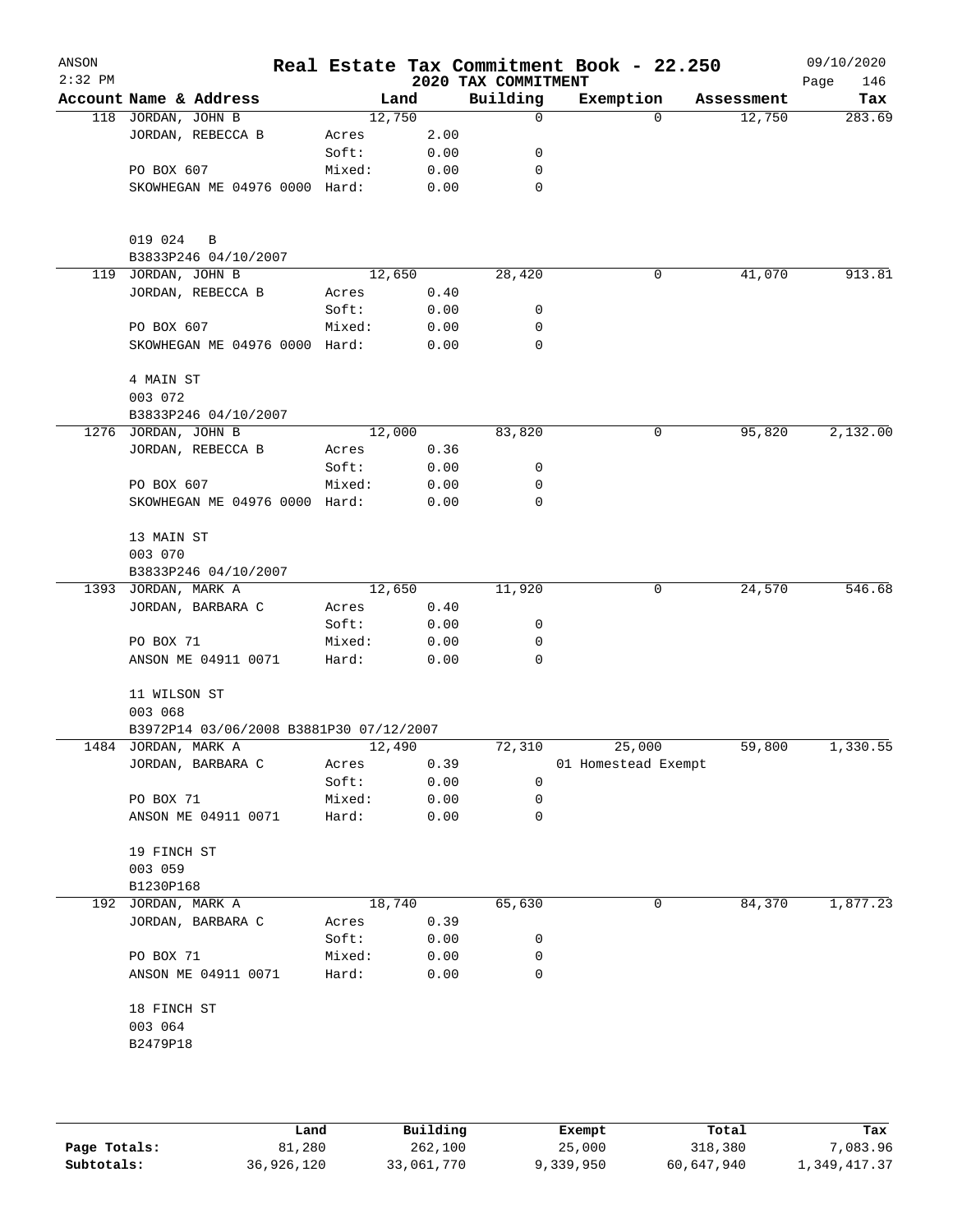| ANSON<br>$2:32$ PM |                                           |                 |              |                                 | Real Estate Tax Commitment Book - 22.250 |            | 09/10/2020         |
|--------------------|-------------------------------------------|-----------------|--------------|---------------------------------|------------------------------------------|------------|--------------------|
|                    | Account Name & Address                    |                 | Land         | 2020 TAX COMMITMENT<br>Building | Exemption                                | Assessment | Page<br>147<br>Tax |
|                    | 79 JORDAN, MARK A                         | 16,000          |              | 31,510                          | $\Omega$                                 | 47,510     | 1,057.10           |
|                    | JORDAN, BARBARA C                         | Acres           | 0.36         |                                 |                                          |            |                    |
|                    |                                           | Soft:           | 0.00         | 0                               |                                          |            |                    |
|                    | PO BOX 71                                 | Mixed:          | 0.00         | 0                               |                                          |            |                    |
|                    | ANSON ME 04911 0071                       | Hard:           | 0.00         | $\mathbf 0$                     |                                          |            |                    |
|                    |                                           | B4950P0351 JT   |              |                                 |                                          |            |                    |
|                    | 4 FINCH ST                                |                 |              |                                 |                                          |            |                    |
|                    | 003 071                                   |                 |              |                                 |                                          |            |                    |
|                    | B4950P351 09/01/2015 B3760P136 08/15/2006 |                 |              |                                 |                                          |            |                    |
|                    | 718 JORDAN, MARK A                        | 26,300          |              | 19,960                          | 0                                        | 46, 260    | 1,029.28           |
|                    | JORDAN, BARBARA C                         | Acres           | 5.20         |                                 |                                          |            |                    |
|                    |                                           | Soft:           | 0.00         | 0                               |                                          |            |                    |
|                    | PO BOX 71                                 | Mixed:          | 0.00         | 0                               |                                          |            |                    |
|                    | ANSON ME 04911 0071                       | Hard:           | 0.00         | 0                               |                                          |            |                    |
|                    | 50 CROSS RD                               |                 |              |                                 |                                          |            |                    |
|                    | 011 032<br>$\overline{1}$                 |                 |              |                                 |                                          |            |                    |
|                    | B3836P174 04/18/2007                      |                 |              |                                 |                                          |            |                    |
|                    | 390 JORDAN, MICHAEL D                     |                 | 49,200       | 86,100                          | 0                                        | 135,300    | 3,010.43           |
|                    | JORDAN, KAYLA D                           | Acres           | 34.40        |                                 |                                          |            |                    |
|                    | 101 NEW PORTALAND ROAD                    | Soft:           | 0.00         | 0                               |                                          |            |                    |
|                    |                                           | Mixed:          | 0.00         | 0                               |                                          |            |                    |
|                    | NORTH ANSON ME 04958                      | Hard:           | 0.00         | 0                               |                                          |            |                    |
|                    |                                           | B5205P0124 JT   |              |                                 |                                          |            |                    |
|                    | 101 NEW PORTLAND RD                       |                 |              |                                 |                                          |            |                    |
|                    | 018 042                                   |                 |              |                                 |                                          |            |                    |
|                    | B5205P124 09/15/2017 B1523P233 05/26/1989 |                 |              |                                 |                                          |            |                    |
|                    | 1485 JORDAN, MICHAEL S                    | 18,300          |              | 0                               | 0                                        | 18,300     | 407.17             |
|                    |                                           | Acres           | 5.20         |                                 |                                          |            |                    |
|                    | EAST PROVIDENCE RI<br>02914 0000          | Soft:           | 0.00         | 0                               |                                          |            |                    |
|                    | 32 ANTHONY ST                             | Mixed:          | 0.00         | 0                               |                                          |            |                    |
|                    |                                           | Hard:           | 0.00         | $\mathbf 0$                     |                                          |            |                    |
|                    |                                           |                 |              |                                 |                                          |            |                    |
|                    | 023 044<br>Ρ<br>B1393P158                 |                 |              |                                 |                                          |            |                    |
| 1488               | JUBILEE REVIVALS, INC                     | 42,500          |              | 100,760                         | 119,640                                  | 23,620     | 525.54             |
|                    | C/O FLORENCE GORMAN                       | Acres           | 17.00        |                                 | 17 Jubilee                               |            |                    |
|                    | ONE MADISON AVE APT 3B                    | Soft:           | 0.00         | 0                               |                                          |            |                    |
|                    | MADISON ME 04950                          | Mixed:          | 0.00         | 0                               |                                          |            |                    |
|                    |                                           | Hard:           | 0.00         | 0                               |                                          |            |                    |
|                    |                                           |                 |              |                                 |                                          |            |                    |
|                    | 54 GORMAN RD                              |                 |              |                                 |                                          |            |                    |
|                    | 013 001<br>B                              |                 |              |                                 |                                          |            |                    |
|                    | B1553P198                                 |                 |              |                                 |                                          |            |                    |
|                    | 264 KACHNOVICH, TOBY J                    |                 | 48,900       | 4,930                           | 0                                        | 53,830     | 1,197.72           |
|                    | KACHNOVICH, JENNIFER                      | Acres           | 45.00        |                                 |                                          |            |                    |
|                    | 216 MACOMBER HILL RD                      | Soft:<br>Mixed: | 0.00<br>0.00 | 0<br>0                          |                                          |            |                    |
|                    | JAY ME 04239 0000                         | Hard:           | 0.00         | 0                               |                                          |            |                    |
|                    | 223 SOLON RD                              |                 |              |                                 |                                          |            |                    |
|                    | 024 020                                   |                 |              |                                 |                                          |            |                    |
|                    | B3931P190 11/02/2007                      |                 |              |                                 |                                          |            |                    |
|                    |                                           |                 |              |                                 |                                          |            |                    |
|                    | Land                                      |                 | Building     |                                 | Exempt                                   | Total      | Tax                |
| Page Totals:       | 201,200                                   |                 | 243,260      |                                 | 119,640                                  | 324,820    | 7,227.24           |

**Subtotals:** 37,127,320 33,305,030 9,459,590 60,972,760 1,356,644.61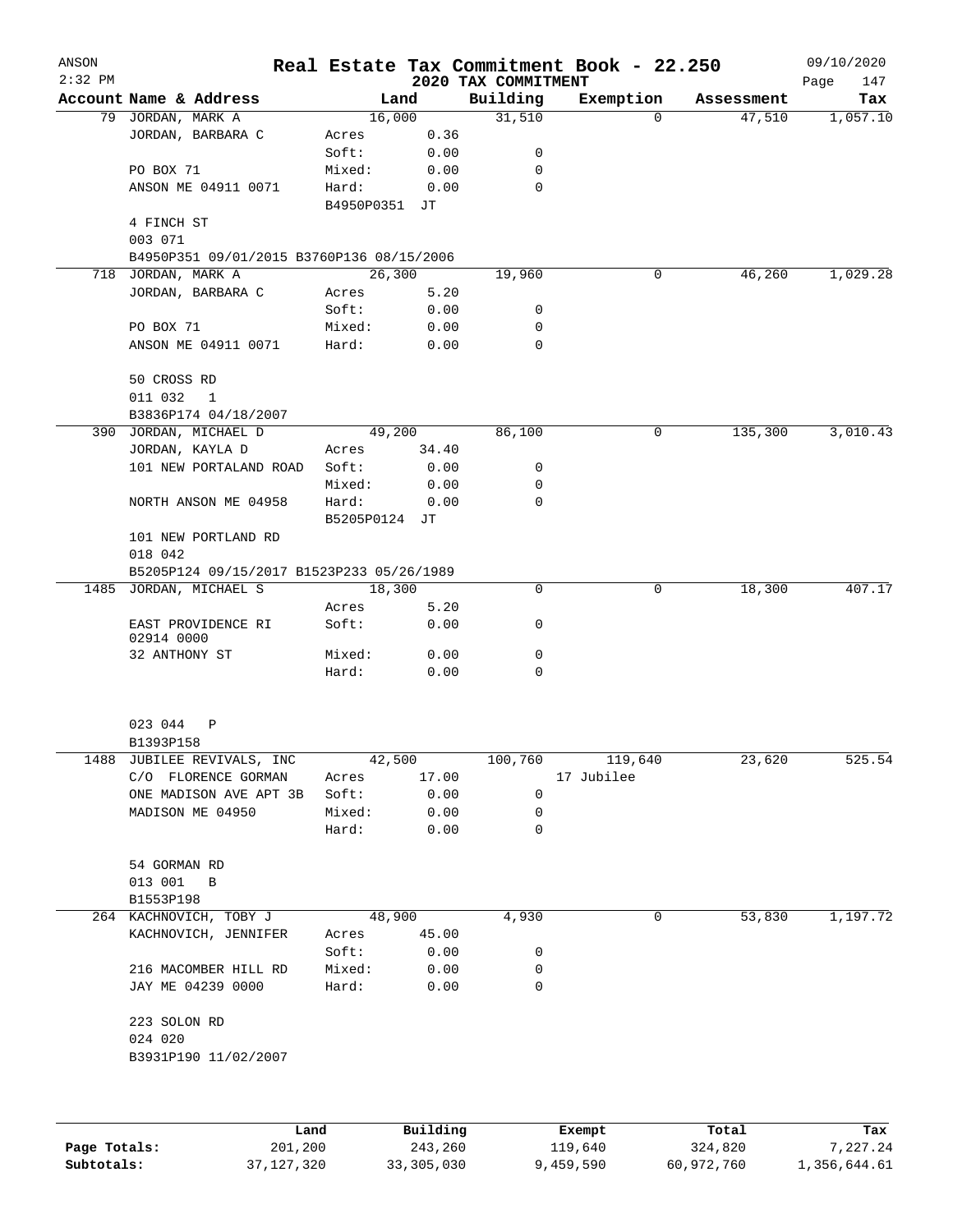| ANSON        |                                                  |            |                     |                                 | Real Estate Tax Commitment Book - 22.250 |            |                  | 09/10/2020         |
|--------------|--------------------------------------------------|------------|---------------------|---------------------------------|------------------------------------------|------------|------------------|--------------------|
| $2:32$ PM    | Account Name & Address                           |            | Land                | 2020 TAX COMMITMENT<br>Building | Exemption                                |            | Assessment       | Page<br>148<br>Tax |
|              | 1073 KAKUK, LASZLO SR                            | 14,720     |                     | 5,700                           |                                          | 0          | 20,420           | 454.35             |
|              | 1309 EAST MADISON ROAD                           | Acres      | 2.81                |                                 |                                          |            |                  |                    |
|              |                                                  | Soft:      | 0.00                | 0                               |                                          |            |                  |                    |
|              | MADISON ME 04950                                 | Mixed:     | 0.00                | 0                               |                                          |            |                  |                    |
|              |                                                  | Hard:      | 0.00                | $\mathbf 0$                     |                                          |            |                  |                    |
|              |                                                  | B5152P0285 |                     |                                 |                                          |            |                  |                    |
|              | 562 FOUR MILE SQUARE RD                          |            |                     |                                 |                                          |            |                  |                    |
|              | 4<br>021 025                                     |            |                     |                                 |                                          |            |                  |                    |
|              | B5152P285 02/10/2017 B5139P60 11/07/2016 B4865P1 |            |                     |                                 |                                          |            |                  |                    |
|              | 01/02/2015                                       |            |                     |                                 |                                          |            |                  |                    |
|              | 1491 KALDRO, RANDY J                             | 17,550     |                     | 58,590                          | 25,000                                   |            | 51,140           | 1,137.87           |
|              | 17 ELM STREET                                    | Acres      | 0.77                |                                 | 01 Homestead Exempt                      |            |                  |                    |
|              |                                                  | Soft:      | 0.00                | 0                               |                                          |            |                  |                    |
|              | NORTH ANSON ME 04958                             | Mixed:     | 0.00                | 0                               |                                          |            |                  |                    |
|              |                                                  | Hard:      | 0.00                | 0                               |                                          |            |                  |                    |
|              | 17 ELM ST                                        |            |                     |                                 |                                          |            |                  |                    |
|              | 006 056                                          |            |                     |                                 |                                          |            |                  |                    |
|              | B4380P31 03/25/2011                              |            |                     |                                 |                                          |            |                  |                    |
| 1762         | KANAGY, CURTISS L                                | 22,100     |                     | 25,710                          |                                          | 0          | 47,810           | 1,063.77           |
|              | KANAGY, ROBIN L                                  | Acres      | 5.73                |                                 |                                          |            |                  |                    |
|              |                                                  | Soft:      | 0.00                | 0                               |                                          |            |                  |                    |
|              | 707 WHITE SCHOOLHOUSE                            | Mixed:     | 0.00                | 0                               |                                          |            |                  |                    |
|              | <b>RD</b>                                        |            |                     |                                 |                                          |            |                  |                    |
|              | MADISON ME 04950 0000                            | Hard:      | 0.00                | $\mathbf 0$                     |                                          |            |                  |                    |
|              | 30 JOYVILLE LANE                                 |            |                     |                                 |                                          |            |                  |                    |
|              | 019 037<br>02                                    |            |                     |                                 |                                          |            |                  |                    |
|              | B4396P235 05/20/2011                             |            |                     |                                 |                                          |            |                  |                    |
|              | 1479 KANGAS, PETER W                             | 24,430     |                     | 63,840                          | 25,000                                   |            | 63,270           | 1,407.76           |
|              | KANGAS, KAREN                                    | Acres      | 3.95                |                                 | 01 Homestead Exempt                      |            |                  |                    |
|              | PO BOX 616                                       | Soft:      | 0.00                | 0                               |                                          |            |                  |                    |
|              |                                                  | Mixed:     | 0.00                | 0                               |                                          |            |                  |                    |
|              | NORTH ANSON ME 04958                             | Hard:      | 0.00                | 0                               |                                          |            |                  |                    |
|              | 23 WILLOW ST                                     |            |                     |                                 |                                          |            |                  |                    |
|              | 006 050                                          |            |                     |                                 |                                          |            |                  |                    |
|              | B2564P317                                        |            |                     |                                 |                                          |            |                  |                    |
| 1236         | KARIOTIS, DEANA L                                | 14,000     |                     | 53,890                          |                                          | 0          | 67,890           | 1,510.55           |
|              | 15 MAJESTIC WAY                                  | Acres      | 0.49                |                                 |                                          |            |                  |                    |
|              |                                                  | Soft:      | 0.00                | 0                               |                                          |            |                  |                    |
|              | NEW GLOUCESTER ME 04260<br>0000                  | Mixed:     | 0.00                | 0                               |                                          |            |                  |                    |
|              |                                                  | Hard:      | 0.00                | 0                               |                                          |            |                  |                    |
|              |                                                  | B4993P0145 |                     |                                 |                                          |            |                  |                    |
|              | 49 EMBDEN POND RD                                |            |                     |                                 |                                          |            |                  |                    |
|              | 009 017                                          |            |                     |                                 |                                          |            |                  |                    |
|              | B4993P145 01/15/2016                             |            |                     |                                 |                                          |            |                  |                    |
|              | 936 KARPOVICH, KRISTEN                           | 17,550     |                     | 99,410                          | 25,000                                   |            | 91,960           | 2,046.11           |
|              | 35 ELM STREET                                    | Acres      | 0.77                |                                 | 01 Homestead Exempt                      |            |                  |                    |
|              |                                                  | Soft:      | 0.00                | 0                               |                                          |            |                  |                    |
|              | NORTH ANSON ME 04958                             | Mixed:     | 0.00                | 0                               |                                          |            |                  |                    |
|              |                                                  | Hard:      | 0.00                | 0                               |                                          |            |                  |                    |
|              |                                                  | B5218B0312 |                     |                                 |                                          |            |                  |                    |
|              | 35 ELM ST                                        |            |                     |                                 |                                          |            |                  |                    |
|              | 006 046                                          |            |                     |                                 |                                          |            |                  |                    |
|              | B5218P312 09/27/2017                             |            |                     |                                 |                                          |            |                  |                    |
|              |                                                  |            |                     |                                 |                                          |            |                  |                    |
| Page Totals: | Land<br>110,350                                  |            | Building<br>307,140 |                                 | Exempt<br>75,000                         |            | Total<br>342,490 | Tax<br>7,620.41    |
| Subtotals:   | 37, 237, 670                                     |            | 33,612,170          |                                 | 9,534,590                                | 61,315,250 |                  | 1,364,265.02       |
|              |                                                  |            |                     |                                 |                                          |            |                  |                    |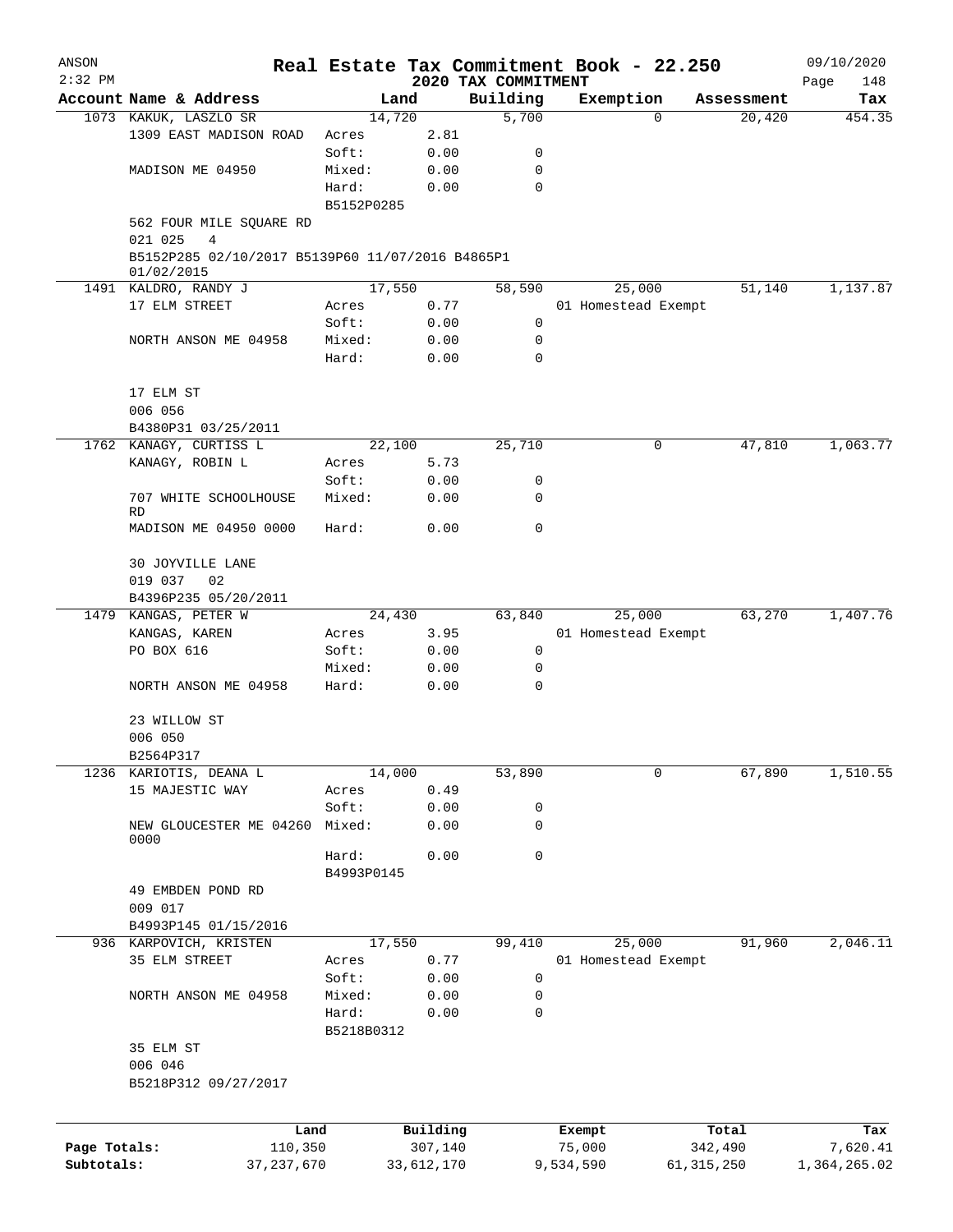| ANSON<br>$2:32$ PM |                                           |                       |              | 2020 TAX COMMITMENT |        | Real Estate Tax Commitment Book - 22.250 |            | 09/10/2020<br>Page<br>149 |
|--------------------|-------------------------------------------|-----------------------|--------------|---------------------|--------|------------------------------------------|------------|---------------------------|
|                    | Account Name & Address                    |                       | Land         | Building            |        | Exemption                                | Assessment | Tax                       |
|                    | 1749 KAWA, RUSSELL                        | 52,990                |              | 40,080              |        | $\Omega$                                 | 93,070     | 2,070.81                  |
|                    |                                           | Acres                 | 37.98        |                     |        |                                          |            |                           |
|                    | WEST GREENWICH RI 02817 Soft:<br>0000     |                       | 0.00         | 0                   |        |                                          |            |                           |
|                    | 225C WEAVER HILL RD                       | Mixed:                | 0.00         | 0                   |        |                                          |            |                           |
|                    |                                           | Hard:                 | 0.00         | $\Omega$            |        |                                          |            |                           |
|                    | 50 HILTON HILL RD                         |                       |              |                     |        |                                          |            |                           |
|                    | 010 014                                   |                       |              |                     |        |                                          |            |                           |
|                    | B4383P215 03/18/2011                      |                       |              |                     |        |                                          |            |                           |
|                    | 1219 KAY SCOTT M & CYNTHIA J              |                       | 16,550       | 15,000              |        | 0                                        | 31,550     | 701.99                    |
|                    | 955 LEWISTON ROAD                         | Acres                 | 15.00        |                     |        |                                          |            |                           |
|                    |                                           | Soft:                 | 0.00         | 0                   |        |                                          |            |                           |
|                    | TOPSHAM ME 04086                          | Mixed:                | 0.00         | 0                   |        |                                          |            |                           |
|                    |                                           | Hard:<br>B5055P054 JT | 0.00         | 0                   |        |                                          |            |                           |
|                    | CLARK ROAD                                |                       |              |                     |        |                                          |            |                           |
|                    | 022 035<br>$\overline{B}$                 |                       |              |                     |        |                                          |            |                           |
|                    | B5055P054 07/29/2016 B2645P148 01/21/2000 |                       |              |                     |        |                                          |            |                           |
|                    | 1498 KEEN, CAROLYN F                      |                       | 21,500       | 81,560              |        | 31,000                                   | 72,060     | 1,603.34                  |
|                    | KEEN, KIMBERLY A                          | Acres                 | 2.00         |                     |        | 01 Homestead Exempt                      |            |                           |
|                    | PO BOX 122                                | Soft:                 | 0.00<br>0.00 | $\overline{0}$<br>0 |        | 03 Resident Veteran Widow                |            |                           |
|                    | NORTH ANSON ME 04958                      | Mixed:<br>Hard:       | 0.00         | 0                   |        |                                          |            |                           |
|                    |                                           | LIFE ESTATE           |              |                     |        |                                          |            |                           |
|                    | 96 EMBDEN POND RD                         |                       |              |                     |        |                                          |            |                           |
|                    | 018 043<br>B                              |                       |              |                     |        |                                          |            |                           |
|                    | B3776P303 11/22/2006                      |                       |              |                     |        |                                          |            |                           |
|                    | 1323 KEENE, DONNA M, TRUSTEE              |                       | 16,730       | 40,550              |        | 0                                        | 57,280     | 1,274.48                  |
|                    | THE AXILLA REALTY TRUST                   | Acres<br>Soft:        | 0.70<br>0.00 | 0                   |        |                                          |            |                           |
|                    | 3 NIRA ST                                 | Mixed:                | 0.00         | 0                   |        |                                          |            |                           |
|                    | MALDEN MA 02148 0000                      | Hard:                 | 0.00         | $\mathbf 0$         |        |                                          |            |                           |
|                    |                                           |                       |              |                     |        |                                          |            |                           |
|                    | 38 QUINCY WOOD RD<br>014 009 1            |                       |              |                     |        |                                          |            |                           |
|                    | B2793P114                                 |                       |              |                     |        |                                          |            |                           |
|                    | 592 KEENE, ORIANA A                       | 26,000                |              | 52,560              |        | 0                                        | 78,560     | 1,747.96                  |
|                    | 540 PEAS HILL ROAD                        | Acres                 | 5.00         |                     |        |                                          |            |                           |
|                    |                                           | Soft:                 | 0.00         | 0                   |        |                                          |            |                           |
|                    | ANSON ME 04911                            | Mixed:                | 0.00         | 0                   |        |                                          |            |                           |
|                    |                                           | Hard:                 | 0.00         | 0                   |        |                                          |            |                           |
|                    | 540 PEASE HILL RD                         |                       |              |                     |        |                                          |            |                           |
|                    | 011 045                                   |                       |              |                     |        |                                          |            |                           |
|                    | B5530P52 03/20/2020                       |                       |              |                     |        |                                          |            |                           |
|                    | 668 KELLER, MELISSA M                     |                       | 14,140       | 77,880              |        | 25,000                                   | 67,020     | 1,491.20                  |
|                    | PO BOX 370                                | Acres                 | 0.50         |                     |        | 01 Homestead Exempt                      |            |                           |
|                    |                                           | Soft:                 | 0.00         | 0                   |        |                                          |            |                           |
|                    | ANSON ME 04911                            | Mixed:<br>Hard:       | 0.00<br>0.00 | 0<br>$\mathbf 0$    |        |                                          |            |                           |
|                    |                                           |                       |              |                     |        |                                          |            |                           |
|                    | 10 THIRD ST                               |                       |              |                     |        |                                          |            |                           |
|                    | 001 059<br>B3730P322 08/23/2006           |                       |              |                     |        |                                          |            |                           |
|                    |                                           |                       |              |                     |        |                                          |            |                           |
|                    |                                           |                       |              |                     |        |                                          |            |                           |
|                    |                                           | Land                  | Building     |                     | Exempt |                                          | Total      | Tax                       |

|              | Land         | Building   | Exempt    | Total      | Tax          |
|--------------|--------------|------------|-----------|------------|--------------|
| Page Totals: | 147.910      | 307,630    | 56,000    | 399,540    | 8,889.78     |
| Subtotals:   | 37, 385, 580 | 33,919,800 | 9,590,590 | 61,714,790 | 1,373,154.80 |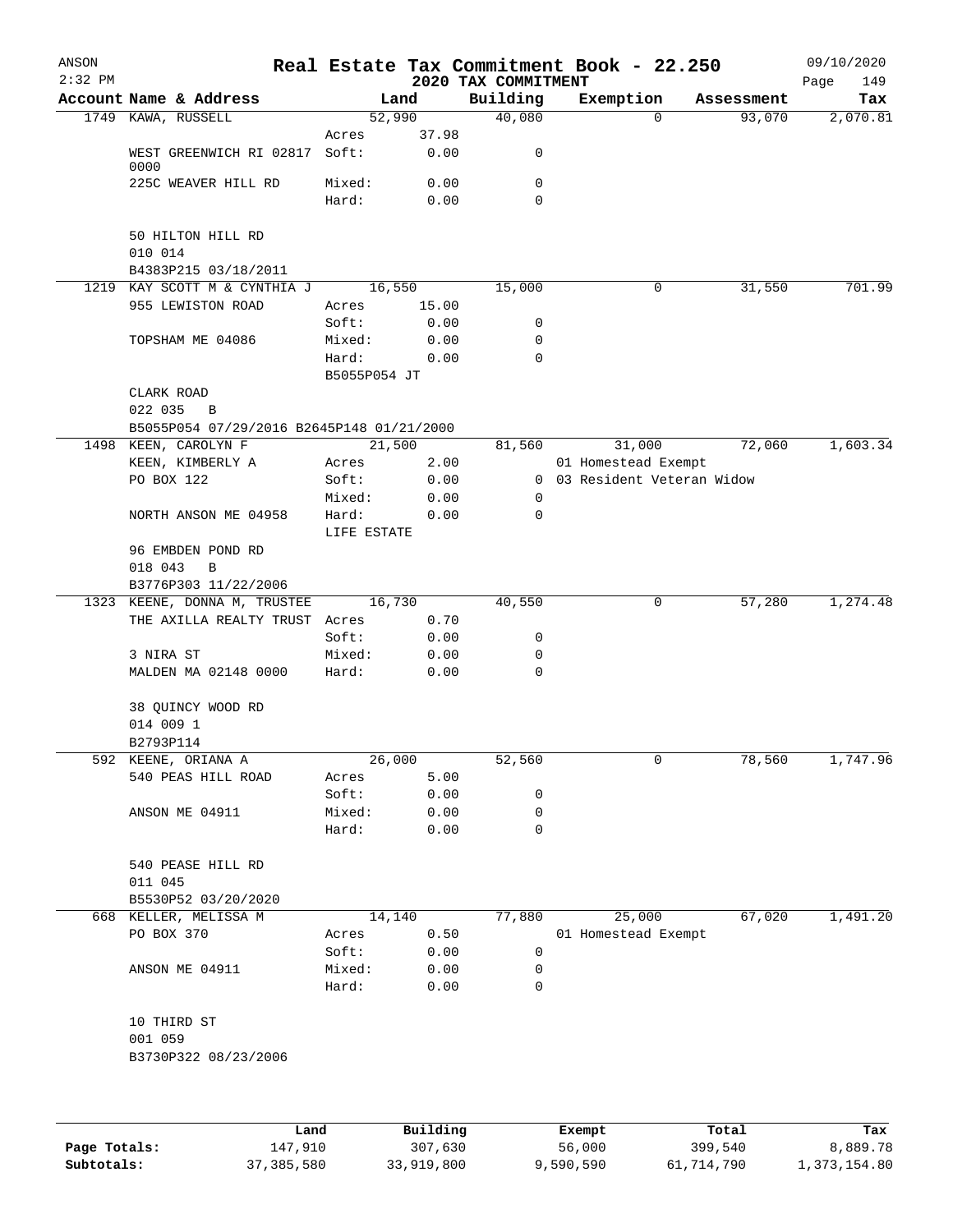| ANSON        |                                           |             |          |                                 | Real Estate Tax Commitment Book - 22.250 |   |                     | 09/10/2020         |
|--------------|-------------------------------------------|-------------|----------|---------------------------------|------------------------------------------|---|---------------------|--------------------|
| $2:32$ PM    | Account Name & Address                    |             | Land     | 2020 TAX COMMITMENT<br>Building |                                          |   |                     | 150<br>Page<br>Tax |
|              | 2021 KELLY, SHAWNA M                      |             | 5,620    | 0                               | Exemption                                | 0 | Assessment<br>5,620 | 125.04             |
|              | KELLY, HUGH M                             | Acres       | 38.00    |                                 |                                          |   |                     |                    |
|              | PO BOX 35                                 | Soft:       | 9.00     | 1,008                           |                                          |   |                     |                    |
|              |                                           | Mixed:      | 29.00    | 4,611                           |                                          |   |                     |                    |
|              | DETROIT ME 04929                          | Hard:       | 0.00     | $\mathbf 0$                     |                                          |   |                     |                    |
|              | HOLLAND WAITE ROAD                        |             |          |                                 |                                          |   |                     |                    |
|              | 014 029<br>B                              |             |          |                                 |                                          |   |                     |                    |
|              | B4983P348 12/08/2015                      |             |          |                                 |                                          |   |                     |                    |
|              | 359 KENNEDY, CAITLIN M                    |             | 23,380   | 24,380                          | 25,000                                   |   | 22,760              | 506.41             |
|              | PO BOX 327                                | Acres       | 3.25     |                                 | 01 Homestead Exempt                      |   |                     |                    |
|              |                                           | Soft:       | 0.00     | 0                               |                                          |   |                     |                    |
|              | ANSON Maine 04911                         | Mixed:      | 0.00     | 0                               |                                          |   |                     |                    |
|              |                                           | Hard:       | 0.00     | 0                               |                                          |   |                     |                    |
|              |                                           | B5098P0293  |          |                                 |                                          |   |                     |                    |
|              | 177 CAMPGROUND RD<br>015 050              |             |          |                                 |                                          |   |                     |                    |
|              | B5098P293 11/10/2016 B5098P292 11/16/2016 |             |          |                                 |                                          |   |                     |                    |
|              | 1503 KENNEY, EMIL                         |             | 17,890   | 62,940                          | 31,000                                   |   | 49,830              | 1,108.72           |
|              |                                           | Acres       | 0.80     |                                 | 01 Homestead Exempt                      |   |                     |                    |
|              | ANSON ME 04911 0011                       | Soft:       | 0.00     | $\overline{0}$                  | 02 Resident Veteran                      |   |                     |                    |
|              | PO BOX 11                                 | Mixed:      | 0.00     | 0                               |                                          |   |                     |                    |
|              |                                           | Hard:       | 0.00     | 0                               |                                          |   |                     |                    |
|              |                                           |             |          |                                 |                                          |   |                     |                    |
|              | 4 BUSWELL ST                              |             |          |                                 |                                          |   |                     |                    |
|              | 002 024                                   |             |          |                                 |                                          |   |                     |                    |
|              | B2533P1                                   |             |          |                                 |                                          |   |                     |                    |
|              | 1504 KERR, JOHN R                         |             | 30,150   | 18,220                          | 25,000                                   |   | 23,370              | 519.98             |
|              | 294 HOLLIN WAITE HILL<br>ROAD             | Acres       | 5.10     |                                 | 01 Homestead Exempt                      |   |                     |                    |
|              |                                           | Soft:       | 0.00     | 0                               |                                          |   |                     |                    |
|              | ANSON ME 04911                            | Mixed:      | 0.00     | 0                               |                                          |   |                     |                    |
|              |                                           | Hard:       | 0.00     | 0                               |                                          |   |                     |                    |
|              | 294 HOLLIN WAITE HILL                     |             |          |                                 |                                          |   |                     |                    |
|              | 014 030<br>5                              |             |          |                                 |                                          |   |                     |                    |
|              | B4601P312 11/21/2012                      |             |          |                                 |                                          |   |                     |                    |
|              | 1506 KIERNAN, EDWARD T                    |             | 44,400   | 0                               |                                          | 0 | 44,400              | 987.90             |
|              |                                           | Acres       | 44.00    |                                 |                                          |   |                     |                    |
|              | NEWTOWN CT 06470 0000                     | Soft:       | 0.00     | 0                               |                                          |   |                     |                    |
|              | 34 SCUDDER RD                             | Mixed:      | 0.00     | 0                               |                                          |   |                     |                    |
|              |                                           | Hard:       | 0.00     | 0                               |                                          |   |                     |                    |
|              |                                           |             |          |                                 |                                          |   |                     |                    |
|              | 020 009<br>CD                             |             |          |                                 |                                          |   |                     |                    |
|              | B2364P169                                 |             |          |                                 |                                          |   |                     |                    |
|              | 1541 KIERNAN, EDWARD T                    |             | 4,060    | 0                               |                                          | 0 | 4,060               | 90.34              |
|              |                                           | Acres       | 25.00    |                                 |                                          |   |                     |                    |
|              | NEWTOWN CT 06470 0000                     | Soft:       | 0.00     | 0                               |                                          |   |                     |                    |
|              | 34 SCUDDER RD                             | Mixed:      | 17.00    | 2,703                           |                                          |   |                     |                    |
|              |                                           | Hard:       | 8.00     | 1,360                           |                                          |   |                     |                    |
|              |                                           | TREE GROWTH |          |                                 |                                          |   |                     |                    |
|              | 014 029<br>Α                              |             |          |                                 |                                          |   |                     |                    |
|              | B4640P33 03/08/2013                       |             |          |                                 |                                          |   |                     |                    |
|              |                                           |             |          |                                 |                                          |   |                     |                    |
|              |                                           | Land        | Building |                                 | Exempt                                   |   | Total               | Tax                |
| Page Totals: | 125,500                                   |             | 105,540  |                                 | 81,000                                   |   | 150,040             | 3,338.39           |

**Subtotals:** 37,511,080 34,025,340 9,671,590 61,864,830 1,376,493.19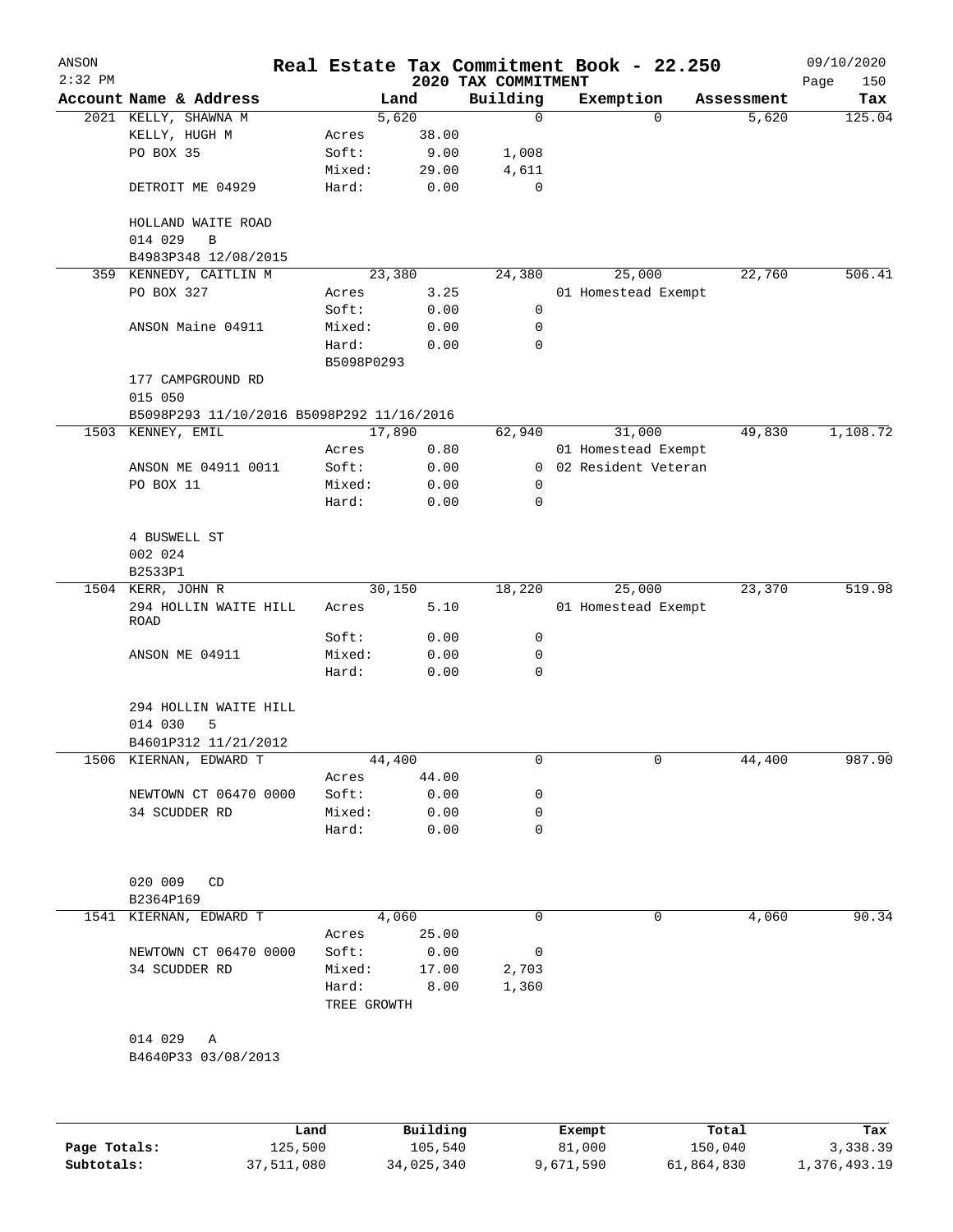| ANSON<br>$2:32$ PM |                                  |                 |              | 2020 TAX COMMITMENT | Real Estate Tax Commitment Book - 22.250 |            | 09/10/2020<br>Page<br>151 |
|--------------------|----------------------------------|-----------------|--------------|---------------------|------------------------------------------|------------|---------------------------|
|                    | Account Name & Address           |                 | Land         | Building            | Exemption                                | Assessment | Tax                       |
|                    | 501 KIERNAN, EDWARD T            |                 | 77,400       | 14,280              | $\Omega$                                 | 91,680     | 2,039.88                  |
|                    |                                  | Acres           | 122.00       |                     |                                          |            |                           |
|                    | NEWTOWN CT 06470 0000            | Soft:           | 0.00         | 0                   |                                          |            |                           |
|                    | 34 SCUDDER RD                    | Mixed:          | 0.00         | 0                   |                                          |            |                           |
|                    |                                  | Hard:           | 0.00         | 0                   |                                          |            |                           |
|                    | 514 HOLLIN WAITE HILL<br>020 001 |                 |              |                     |                                          |            |                           |
|                    | B2385P132                        |                 |              |                     |                                          |            |                           |
|                    | 1235 KIERNAN, JEDIDIAH E         |                 | 65,000       | 0                   | 0                                        | 65,000     | 1,446.25                  |
|                    | KIERNAN, MARIE P                 | Acres           | 82.00        |                     |                                          |            |                           |
|                    | PO BOX 405                       | Soft:           | 0.00         | 0                   |                                          |            |                           |
|                    |                                  | Mixed:          | 0.00         | 0                   |                                          |            |                           |
|                    | NORTH ANSON ME 04911             | Hard:           | 0.00         | 0                   |                                          |            |                           |
|                    | 013 004                          |                 |              |                     |                                          |            |                           |
|                    | B5408P270                        |                 |              |                     |                                          |            |                           |
|                    | 1115 KIGER, LAURIE A             |                 | 9,450        | 0                   | 0                                        | 9,450      | 210.26                    |
|                    | PORTER, ALSTON DALE              | Acres           | 6.95         |                     |                                          |            |                           |
|                    | 214 BARRON ROAD                  | Soft:           | 0.00         | 0                   |                                          |            |                           |
|                    |                                  | Mixed:          | 0.00         | 0                   |                                          |            |                           |
|                    | EMBDEN ME 04958                  | Hard:           | 0.00         | 0                   |                                          |            |                           |
|                    | 022 002                          |                 |              |                     |                                          |            |                           |
|                    | B5192P264 08/11/2017             |                 |              |                     |                                          |            |                           |
|                    | 738 KIMBALL, LEMUEL C            |                 | 23,510       | 13,470              | 25,000                                   | 11,980     | 266.56                    |
|                    | KIMBALL, MELISSA L               | Acres           | 3.34         |                     | 01 Homestead Exempt                      |            |                           |
|                    | PO BOX 601                       | Soft:           | 0.00         | 0                   |                                          |            |                           |
|                    |                                  | Mixed:          | 0.00         | 0                   |                                          |            |                           |
|                    | ANSON ME 04911                   | Hard:           | 0.00         | 0                   |                                          |            |                           |
|                    | 354 PEASE HILL RD<br>6 4         |                 |              |                     |                                          |            |                           |
|                    | 011 042<br>B4169P267 07/14/2009  |                 |              |                     |                                          |            |                           |
|                    | 425 KING, ROXANN                 |                 | 40,200       | 36,890              | 25,000                                   | 52,090     | 1,159.00                  |
|                    | KING, JOSEPH S                   | Acres           | 18.70        |                     | 01 Homestead Exempt                      |            |                           |
|                    |                                  | Soft:           | 0.00         | 0                   |                                          |            |                           |
|                    | 205 EMBDEN POND RD               | Mixed:          | 0.00         | 0                   |                                          |            |                           |
|                    | NORTH ANSON ME 04958             | Hard:           | 0.00         | 0                   |                                          |            |                           |
|                    | 0000                             | $\circ$         |              |                     |                                          |            |                           |
|                    | 205 EMBDEN POND RD               |                 |              |                     |                                          |            |                           |
|                    | 023 020<br>Ε                     |                 |              |                     |                                          |            |                           |
|                    | B3406P345 11/15/2004             |                 |              |                     |                                          |            |                           |
|                    | 1133 KNEELAND, MICHAEL A         |                 | 41,500       | 14,180              | 25,000                                   | 30,680     | 682.63                    |
|                    | PO BOX 113                       | Acres           | 27.00        |                     | 01 Homestead Exempt                      |            |                           |
|                    |                                  | Soft:           | 0.00         | 0                   |                                          |            |                           |
|                    | ANSON ME 04911                   |                 |              | 0                   |                                          |            |                           |
|                    |                                  | Mixed:<br>Hard: | 0.00<br>0.00 | 0                   |                                          |            |                           |
|                    | 847 HORSEBACK ROAD               |                 |              |                     |                                          |            |                           |
|                    | 019 007                          |                 |              |                     |                                          |            |                           |
|                    | B3325P357 06/15/2004             |                 |              |                     |                                          |            |                           |
|                    |                                  |                 |              |                     |                                          |            |                           |
|                    |                                  | Land            | Building     |                     | Exempt                                   | Total      | Tax                       |

|              | Land       | Building     | Exempt    | Total      | Tax          |
|--------------|------------|--------------|-----------|------------|--------------|
| Page Totals: | 257,060    | 78,820       | 75,000    | 260,880    | 5,804.58     |
| Subtotals:   | 37,768,140 | 34, 104, 160 | 9,746,590 | 62,125,710 | 1,382,297.77 |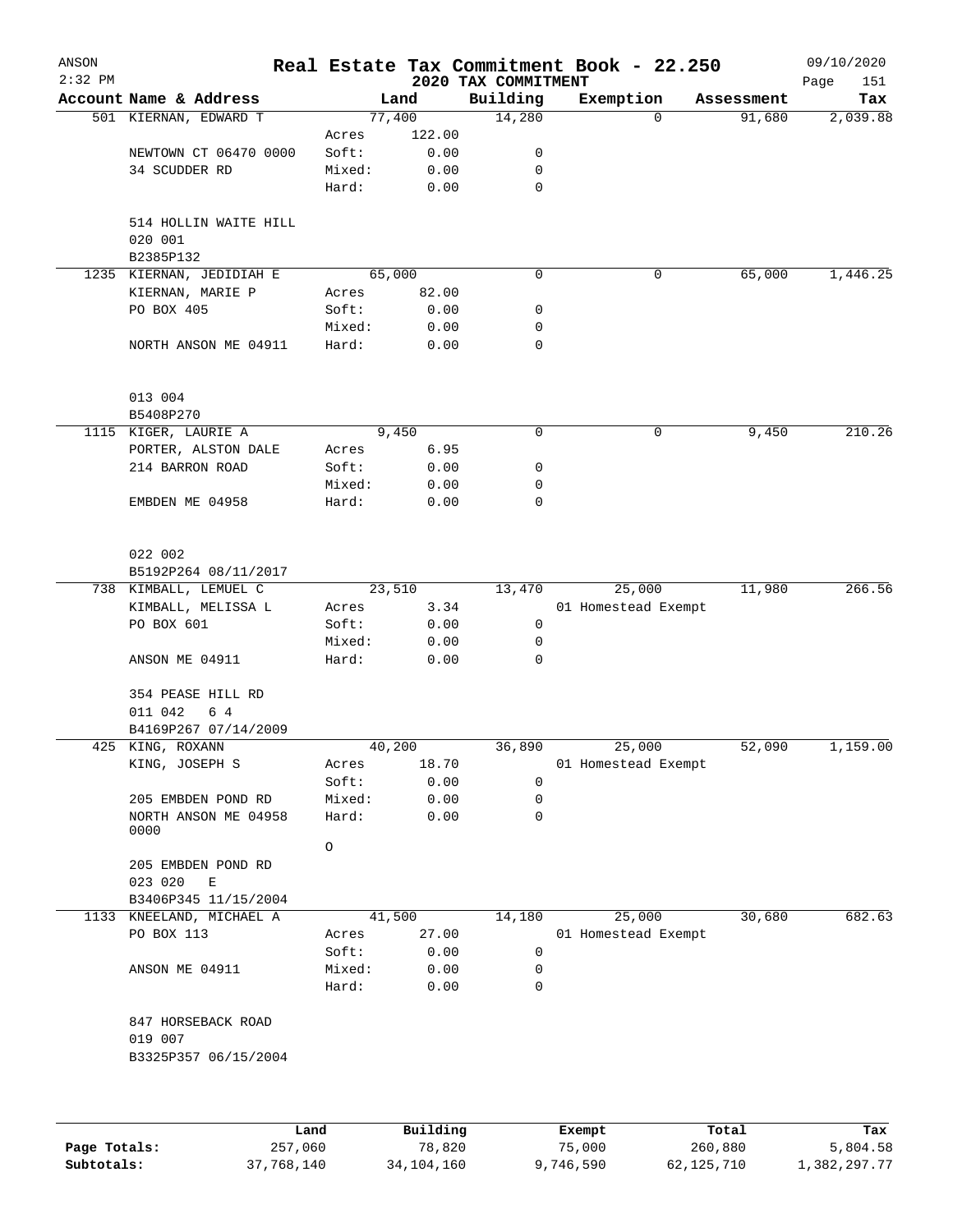| ANSON        |                                       |             |                |                      | Real Estate Tax Commitment Book - 22.250 |                       | 09/10/2020      |
|--------------|---------------------------------------|-------------|----------------|----------------------|------------------------------------------|-----------------------|-----------------|
| $2:32$ PM    | Account Name & Address                |             |                | 2020 TAX COMMITMENT  |                                          |                       | Page<br>152     |
|              | 1519 KNIFFIN, RICKY R                 |             | Land<br>44,500 | Building<br>108, 100 | Exemption<br>25,000                      | Assessment<br>127,600 | Tax<br>2,839.10 |
|              |                                       |             |                |                      |                                          |                       |                 |
|              | KNIFFIN, TRACY L                      | Acres       | 17.00          |                      | 01 Homestead Exempt                      |                       |                 |
|              | 388 LAKEWOOD ROAD                     | Soft:       | 0.00           | 0                    |                                          |                       |                 |
|              |                                       | Mixed:      | 0.00           | 0                    |                                          |                       |                 |
|              | MADISON ME 04950                      | Hard:       | 0.00           | 0                    |                                          |                       |                 |
|              | 404 EMBDEN POND RD                    |             |                |                      |                                          |                       |                 |
|              | 023 029<br>$\mathsf{C}$               |             |                |                      |                                          |                       |                 |
|              | B3229P283                             |             |                |                      |                                          |                       |                 |
| 2004         | KNIGHT, AMBYR D. N.<br>TRUST          |             | 23,000         | 22,600               | 25,000                                   | 20,600                | 458.35          |
|              | C/O LAURIE A. KNIGHT                  | Acres       | 3.00           |                      | 01 Homestead Exempt                      |                       |                 |
|              | P.O. BOX 46                           | Soft:       | 0.00           | $\mathbf 0$          |                                          |                       |                 |
|              |                                       | Mixed:      | 0.00           | 0                    |                                          |                       |                 |
|              | MADISON ME 04950                      | Hard:       | 0.00           | 0                    |                                          |                       |                 |
|              | 187 HORSEBACK ROAD                    |             |                |                      |                                          |                       |                 |
|              | 015 024<br>B                          |             |                |                      |                                          |                       |                 |
|              | B4855P188 11/24/2014                  |             |                |                      |                                          |                       |                 |
| 503          | KNIGHT, CRAIG L                       |             | 14,280         | 87,910               | 25,000                                   | 77,190                | 1,717.48        |
|              | KNIGHT, RAELYNNE                      | Acres       | 0.51           |                      | 01 Homestead Exempt                      |                       |                 |
|              | 47 SPEAR HILL ROAD                    | Soft:       | 0.00           | 0                    |                                          |                       |                 |
|              |                                       | Mixed:      | 0.00           | 0                    |                                          |                       |                 |
|              | ANSON ME 04911                        | Hard:       | 0.00           | 0                    |                                          |                       |                 |
|              | 47 SPEAR HILL RD                      |             |                |                      |                                          |                       |                 |
|              | 003 021                               |             |                |                      |                                          |                       |                 |
|              | B1696P297                             |             |                |                      |                                          |                       |                 |
|              | 557 KNIGHT, LAURIE                    |             | 27,750         | 19,430               | 0                                        | 47,180                | 1,049.75        |
|              | 282 RIVER ROAD                        | Acres       | 3.50           |                      |                                          |                       |                 |
|              |                                       | Soft:       | 0.00           | 0                    |                                          |                       |                 |
|              | ANSON ME 04911                        | Mixed:      | 0.00           | 0                    |                                          |                       |                 |
|              |                                       | Hard:       | 0.00           | $\mathbf 0$          |                                          |                       |                 |
|              | 282 RIVER RD                          |             |                |                      |                                          |                       |                 |
|              | 016 001<br>B                          |             |                |                      |                                          |                       |                 |
|              | B5466P332 09/12/2019                  |             |                |                      |                                          |                       |                 |
|              | 1080 KNIGHT, SAMUEL W. &              |             | 46,000         | 0                    | 0                                        | 46,000                | 1,023.50        |
|              | DEMERS, BRIGITTE H                    | Acres       | 53.00          |                      |                                          |                       |                 |
|              |                                       | Soft:       | 0.00           | 0                    |                                          |                       |                 |
|              | 1445 NORTH RD                         | Mixed:      | 0.00           | 0                    |                                          |                       |                 |
|              | NORTH YARMOUTH ME 04097 Hard:<br>0000 |             | 0.00           | $\mathbf 0$          |                                          |                       |                 |
|              | 021 022<br>Α                          |             |                |                      |                                          |                       |                 |
|              | B4187P217 09/04/2009                  |             |                |                      |                                          |                       |                 |
| 1523         | KNOWLES, CALVIN F                     |             | 48,750         | 0                    | 0                                        | 48,750                | 1,084.69        |
|              |                                       | Acres       | 171.00         |                      |                                          |                       |                 |
|              | WINTHROP ME 04364 0000                | Soft:       | 0.00           | 0                    |                                          |                       |                 |
|              |                                       |             |                |                      |                                          |                       |                 |
|              | 726 WILSON POND ROAD                  | Mixed:      | 42.00          | 6,678                |                                          |                       |                 |
|              |                                       | Hard:       | 121.00         | 20,570               |                                          |                       |                 |
|              | 591 HOLLIN WAITE HILL                 | TREE GROWTH |                |                      |                                          |                       |                 |
|              | 020 002<br>B2383P83                   |             |                |                      |                                          |                       |                 |
|              |                                       |             |                |                      |                                          |                       |                 |
|              | Land                                  |             | Building       |                      | Exempt                                   | Total                 | Tax             |
| Page Totals: | 204,280                               |             | 238,040        |                      | 75,000                                   | 367,320               | 8,172.87        |
| Subtotals:   | 37,972,420                            |             | 34, 342, 200   |                      | 9,821,590                                | 62,493,030            | 1,390,470.64    |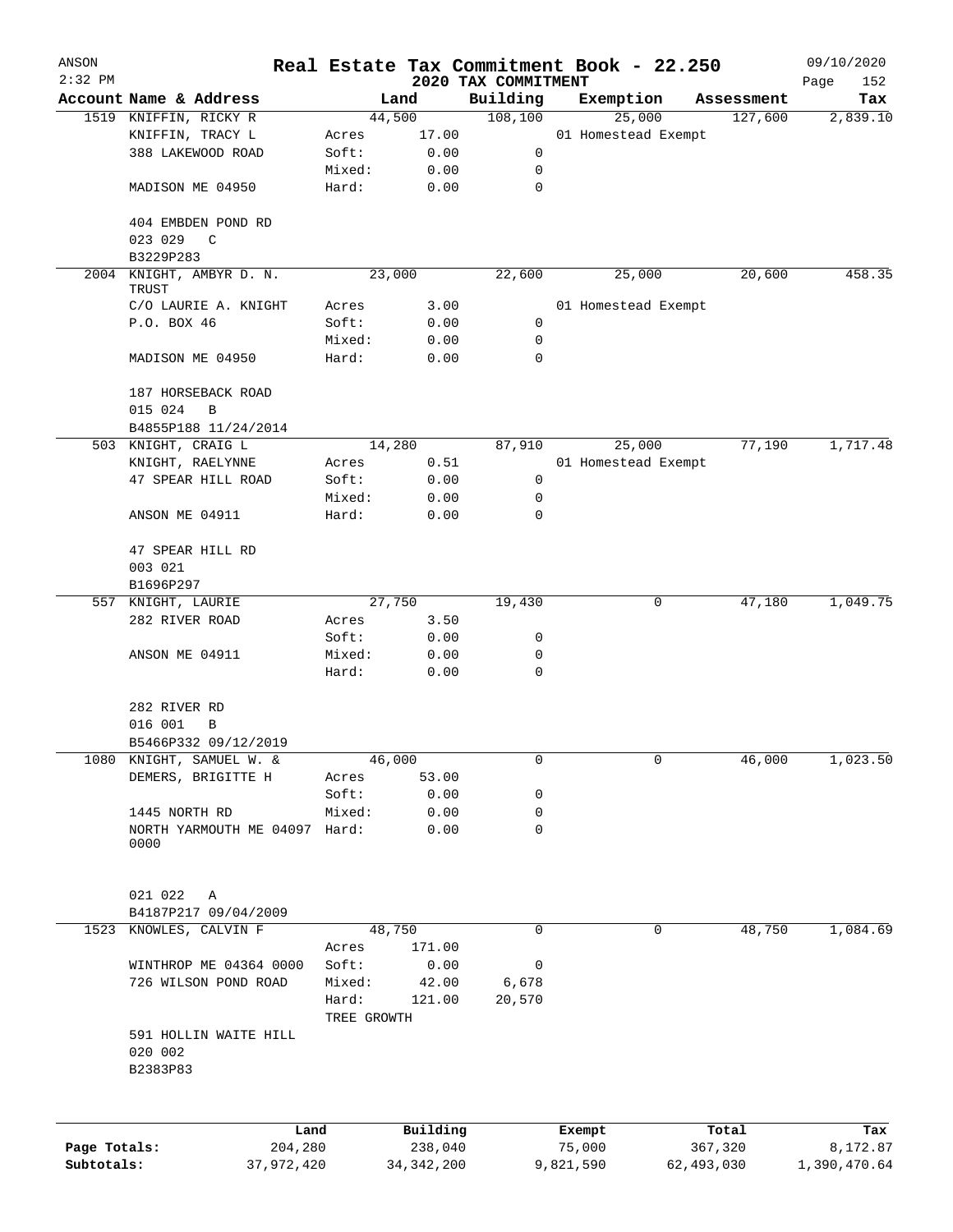| ANSON<br>$2:32$ PM |                                                                  |                     |          |                                 | Real Estate Tax Commitment Book - 22.250 |            | 09/10/2020         |
|--------------------|------------------------------------------------------------------|---------------------|----------|---------------------------------|------------------------------------------|------------|--------------------|
|                    | Account Name & Address                                           |                     | Land     | 2020 TAX COMMITMENT<br>Building | Exemption                                | Assessment | Page<br>153<br>Tax |
|                    | 1524 KNOWLES, CALVIN F                                           |                     | 5,470    | $\mathbf 0$                     | 0                                        | 5,470      | 121.71             |
|                    |                                                                  | Acres               | 33.00    |                                 |                                          |            |                    |
|                    | WINTHROP ME 04364 0000                                           | Soft:               | 0.00     | 0                               |                                          |            |                    |
|                    | 726 WILSON POND ROAD                                             | Mixed:              | 13.00    | 2,067                           |                                          |            |                    |
|                    |                                                                  | Hard:               | 20.00    | 3,400                           |                                          |            |                    |
|                    |                                                                  | TREE GROWTH         |          |                                 |                                          |            |                    |
|                    | 020 003                                                          |                     |          |                                 |                                          |            |                    |
|                    | B2383P83                                                         |                     |          |                                 |                                          |            |                    |
| 2006               | KNOX, LARRY WAYNE JR                                             |                     | 27,500   | 32,030                          | 25,000                                   | 34,530     | 768.29             |
|                    | 401 W. MILLS ROAD                                                | Acres               | 6.00     |                                 | 01 Homestead Exempt                      |            |                    |
|                    |                                                                  | Soft:               | 0.00     | 0                               |                                          |            |                    |
|                    | ANSON ME 04911 3103                                              | Mixed:              | 0.00     | 0                               |                                          |            |                    |
|                    |                                                                  | Hard:<br>B5062P0259 | 0.00     | 0                               |                                          |            |                    |
|                    | 401 WEST MILLS ROAD<br>011 028<br>A                              |                     |          |                                 |                                          |            |                    |
|                    | B5062P259 08/15/2016 B5062P259 08/15/2016 B4880P74<br>02/19/2015 |                     |          |                                 |                                          |            |                    |
| 228                | KOLLAR, FRANCIS                                                  |                     | 26,150   | $\mathbf 0$                     | 0                                        | 26,150     | 581.84             |
|                    | KOLLAR, SANDRA                                                   | Acres               | 5.10     |                                 |                                          |            |                    |
|                    |                                                                  | Soft:               | 0.00     | 0                               |                                          |            |                    |
|                    | 380 RUSSELL RD                                                   | Mixed:              | 0.00     | 0                               |                                          |            |                    |
|                    | SKOWHEGAN ME 04976                                               | Hard:               | 0.00     | 0                               |                                          |            |                    |
|                    | 86 CAMPGROUND RD                                                 |                     |          |                                 |                                          |            |                    |
|                    | 015 036<br>6                                                     |                     |          |                                 |                                          |            |                    |
|                    | B4284P9 06/18/2010                                               |                     |          |                                 |                                          |            |                    |
| 1441               | KOVACS, IRENE                                                    |                     | 0        | 17,600                          | 17,600                                   | 0          | 0.00               |
|                    |                                                                  |                     |          |                                 | 01 Homestead Exempt                      |            |                    |
|                    | NORTH ANSON ME 04958                                             |                     |          |                                 |                                          |            |                    |
|                    | 0002                                                             |                     |          |                                 |                                          |            |                    |
|                    | PO BOX 2                                                         |                     |          |                                 |                                          |            |                    |
|                    | 15 EMBDEN POND RD                                                |                     |          |                                 |                                          |            |                    |
|                    | 009 021 ON                                                       |                     |          |                                 |                                          |            |                    |
|                    | 1527 KREGER, ROBERTA M                                           |                     | 43,900   | 0                               | 0                                        | 43,900     | 976.78             |
|                    |                                                                  | Acres               | 39.80    |                                 |                                          |            |                    |
|                    | PORTLAND CT 06480 1747                                           | Soft:               | 0.00     | 0                               |                                          |            |                    |
|                    | 87 JOBS POND RD                                                  | Mixed:              | 0.00     | 0                               |                                          |            |                    |
|                    |                                                                  | Hard:               | 0.00     | 0                               |                                          |            |                    |
|                    |                                                                  |                     |          |                                 |                                          |            |                    |
|                    | 011 043 G                                                        |                     |          |                                 |                                          |            |                    |
|                    | B4352P210 12/14/2010                                             |                     |          |                                 |                                          |            |                    |
|                    | 355 LABAGH, TODD M                                               |                     | 44,500   | 21,430                          | 25,000                                   | 40,930     | 910.69             |
|                    | LABAGH, LISA A                                                   | Acres               | 25.00    |                                 | 01 Homestead Exempt                      |            |                    |
|                    | 98 HORSEBACK ROAD                                                | Soft:               | 0.00     | 0                               |                                          |            |                    |
|                    |                                                                  | Mixed:              | 0.00     | 0                               |                                          |            |                    |
|                    | ANSON ME 04911                                                   | Hard:               | 0.00     | 0                               |                                          |            |                    |
|                    | 98 HORSEBACK RD                                                  |                     |          |                                 |                                          |            |                    |
|                    | 015 008                                                          |                     |          |                                 |                                          |            |                    |
|                    | B3688P88 05/26/2006                                              |                     |          |                                 |                                          |            |                    |
|                    |                                                                  |                     |          |                                 |                                          |            |                    |
|                    |                                                                  |                     |          |                                 |                                          |            |                    |
|                    |                                                                  | Land                | Building |                                 | Exempt                                   | Total      | Tax                |

|              | Land       | Building   | Exempt    | Total      | Tax          |
|--------------|------------|------------|-----------|------------|--------------|
| Page Totals: | 147,520    | 71,060     | 67,600    | 150,980    | 3,359.31     |
| Subtotals:   | 38,119,940 | 34,413,260 | 9,889,190 | 62,644,010 | 1,393,829.95 |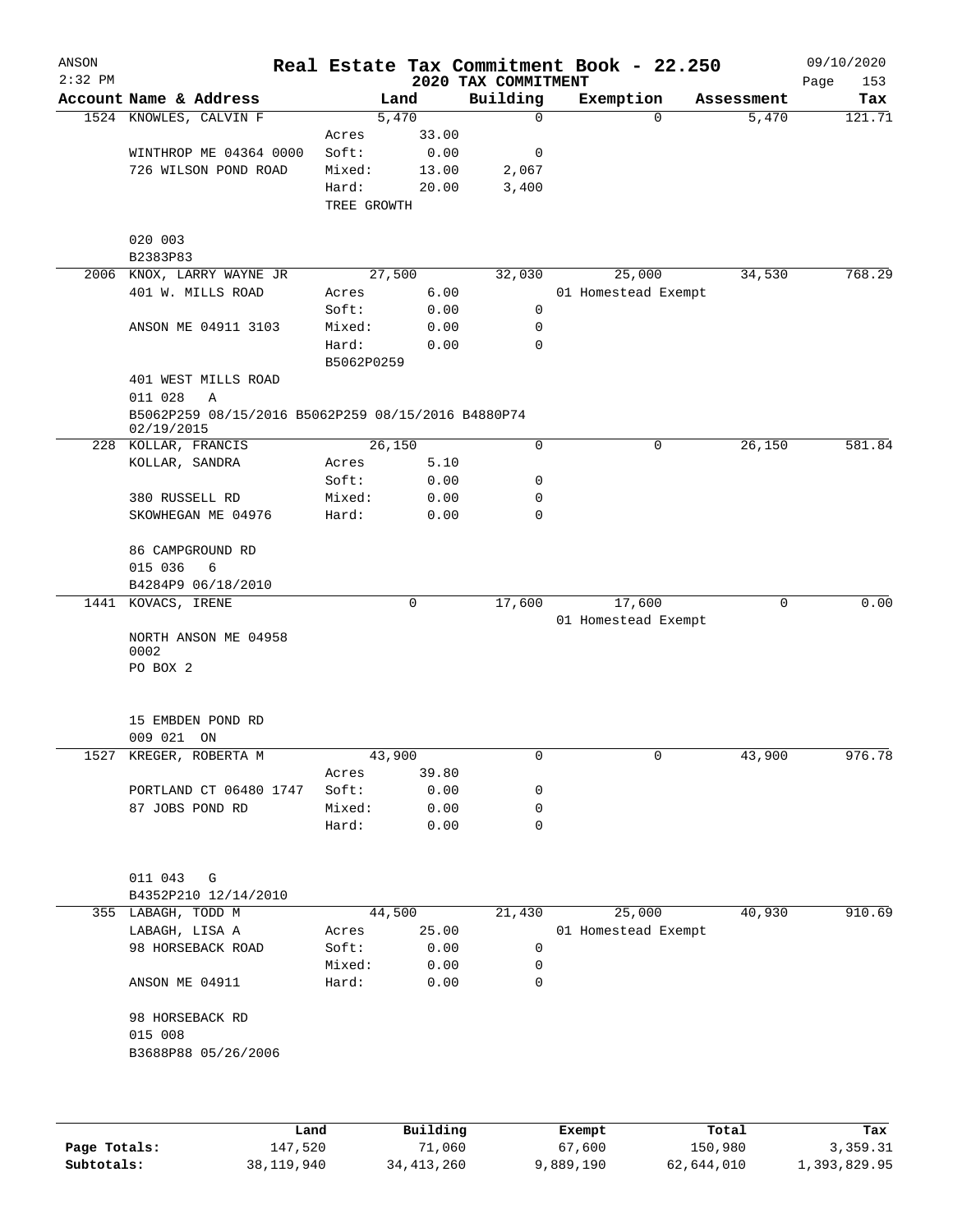| ANSON<br>$2:32$ PM |                                     |                       |        | 2020 TAX COMMITMENT                      | Real Estate Tax Commitment Book - 22.250 |            | 09/10/2020<br>154<br>Page |
|--------------------|-------------------------------------|-----------------------|--------|------------------------------------------|------------------------------------------|------------|---------------------------|
|                    | Account Name & Address              |                       | Land   | Building                                 | Exemption                                | Assessment | Tax                       |
|                    | 1534 LADD, JEFFREY O                | 29,000                |        | 0                                        | 0                                        | 29,000     | 645.25                    |
|                    | 587B RIVER ROAD                     | Acres                 | 7.50   |                                          |                                          |            |                           |
|                    |                                     | Soft:                 | 0.00   | 0                                        |                                          |            |                           |
|                    | NORTH ANSON ME 04958                | Mixed:                | 0.00   | 0                                        |                                          |            |                           |
|                    |                                     | Hard:                 | 0.00   | 0                                        |                                          |            |                           |
|                    | 1170 SKIDMORE ROAD                  |                       |        |                                          |                                          |            |                           |
|                    | 023 015<br>I<br>B5460P44 08/30/2019 |                       |        |                                          |                                          |            |                           |
|                    | 1201 LAKE, SHELLY L                 | 30, 250               |        | $\Omega$                                 | 0                                        | 30,250     | 673.06                    |
|                    |                                     | Acres                 | 40.00  |                                          |                                          |            |                           |
|                    | SCARBOROUGH ME 04074                | Soft:                 | 0.00   | 0                                        |                                          |            |                           |
|                    | 18 ROSS ROAD                        | Mixed:                | 0.00   | 0                                        |                                          |            |                           |
|                    |                                     | Hard:                 | 0.00   | 0                                        |                                          |            |                           |
|                    | CLARK ROAD                          |                       |        |                                          |                                          |            |                           |
|                    | 022 035<br>C                        |                       |        |                                          |                                          |            |                           |
|                    | B2645P146                           |                       |        |                                          |                                          |            |                           |
|                    | 292 LAKEVILLE SHORES, INC           | 36,550                |        | 0                                        | 0                                        | 36,550     | 813.24                    |
|                    | PO BOX 95                           | Acres                 | 215.00 |                                          |                                          |            |                           |
|                    |                                     | Soft:                 | 0.00   | 0                                        |                                          |            |                           |
|                    | WINN ME 04495                       | Mixed:                | 0.00   | 0                                        |                                          |            |                           |
|                    |                                     | Hard:                 | 215.00 | 36,550                                   |                                          |            |                           |
|                    |                                     | TREE GROWTH B4968P028 |        |                                          |                                          |            |                           |
|                    | 019 046                             |                       |        |                                          |                                          |            |                           |
|                    | B4968P28 10/19/2015                 |                       |        |                                          |                                          |            |                           |
|                    | 1333 LANCASTER, LAURA R             | 17,270                |        | 18,910                                   | 25,000                                   | 11,180     | 248.76                    |
|                    | 71 PARLIN ROAD                      | Acres                 | 1.18   |                                          | 01 Homestead Exempt                      |            |                           |
|                    |                                     | Soft:                 | 0.00   | $\mathbf 0$                              |                                          |            |                           |
|                    | ANSON ME 04911                      | Mixed:                | 0.00   | 0                                        |                                          |            |                           |
|                    |                                     | Hard:                 | 0.00   | 0                                        |                                          |            |                           |
|                    | 71 PARLIN RD                        |                       |        |                                          |                                          |            |                           |
|                    | 019 024<br>C                        |                       |        |                                          |                                          |            |                           |
|                    | B5060P147 08/10/2016 B2403P63       |                       |        |                                          |                                          |            |                           |
|                    | 505 LANDRY, ARMAND E                | 31,500                |        | 74,240                                   | 25,000                                   | 80,740     | 1,796.47                  |
|                    | LANDRY, SALLY A                     | Acres                 | 10.00  |                                          | 01 Homestead Exempt                      |            |                           |
|                    | PO BOX 442                          | Soft:                 | 0.00   | 0                                        |                                          |            |                           |
|                    |                                     | Mixed:                | 0.00   | 0                                        |                                          |            |                           |
|                    | NORTH ANSON ME 04958                | Hard:                 | 0.00   | 0                                        |                                          |            |                           |
|                    | 97 SKIDMORE RD                      |                       |        |                                          |                                          |            |                           |
|                    | 023 015 M                           |                       |        |                                          |                                          |            |                           |
|                    | B1417P158                           |                       |        |                                          |                                          |            |                           |
|                    | 312 LANDRY, CHARLES                 | 10,500                |        | 0                                        | 0                                        | 10,500     | 233.63                    |
|                    | 5 REDNECK ROAD                      | Acres                 | 3.00   |                                          |                                          |            |                           |
|                    |                                     | Soft:                 | 0.00   | 0                                        |                                          |            |                           |
|                    | STARKS ME 04911-4749                | Mixed:                | 0.00   | 0                                        |                                          |            |                           |
|                    |                                     | Hard:                 | 0.00   | 0                                        |                                          |            |                           |
|                    |                                     |                       |        | INCL. MAP 1 LOT 52 B5088P0197 B5128P0282 |                                          |            |                           |
|                    | OFF INGALLS STREET                  |                       |        |                                          |                                          |            |                           |
|                    | 002 039                             |                       |        |                                          |                                          |            |                           |
|                    |                                     |                       |        |                                          |                                          |            |                           |
|                    | B5088P197 10/14/2016 B1570P332      |                       |        |                                          |                                          |            |                           |
|                    |                                     |                       |        |                                          |                                          |            |                           |
|                    |                                     |                       |        |                                          |                                          |            |                           |
|                    |                                     |                       |        |                                          |                                          |            |                           |

|              | Land         | Building   | Exempt    | Total      | Tax          |
|--------------|--------------|------------|-----------|------------|--------------|
| Page Totals: | 155,070      | 93,150     | 50,000    | 198,220    | 4,410.41     |
| Subtotals:   | 38, 275, 010 | 34,506,410 | 9,939,190 | 62,842,230 | 1,398,240.36 |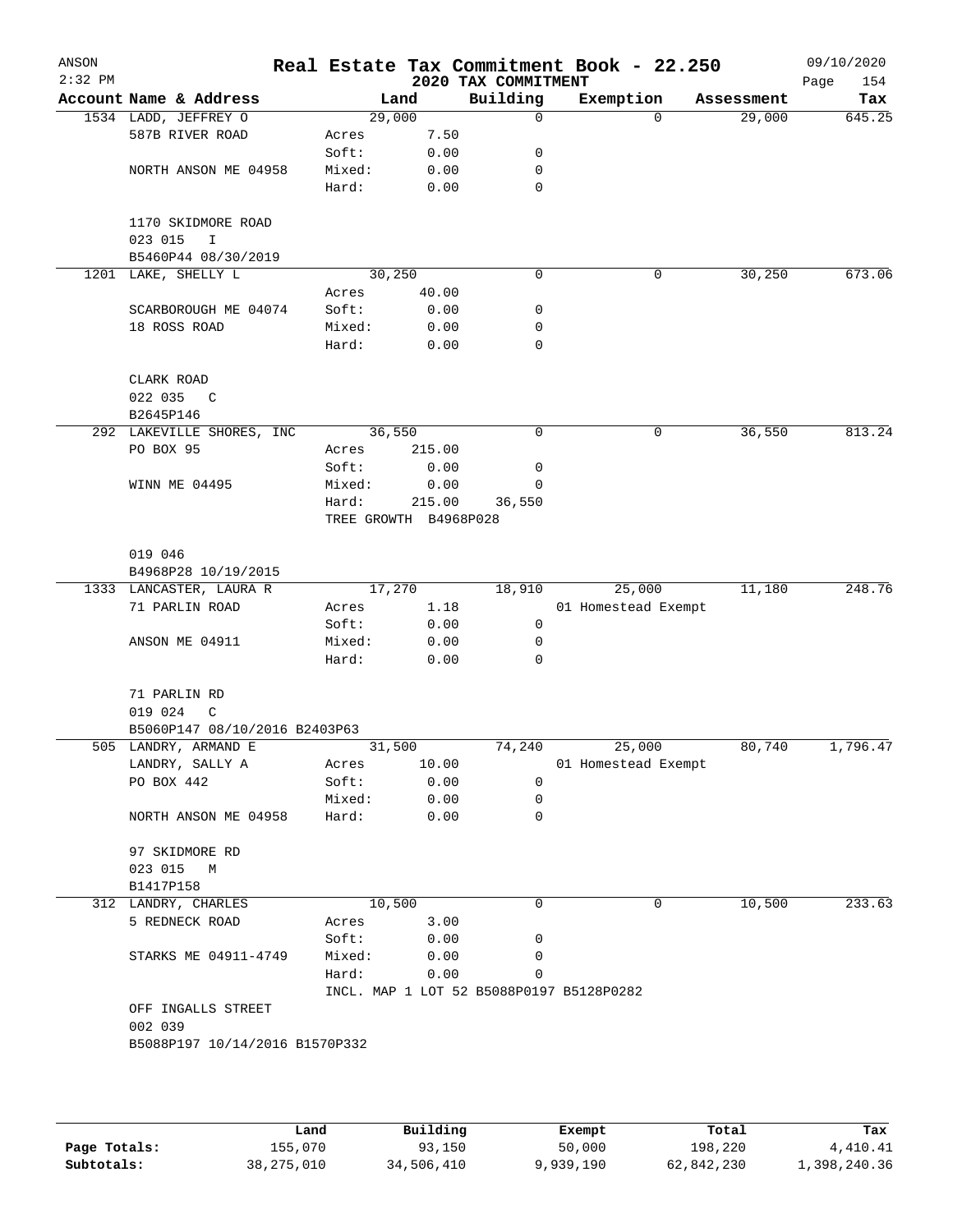| ANSON<br>$2:32$ PM |                                                   |              |                     | 2020 TAX COMMITMENT | Real Estate Tax Commitment Book - 22.250 |                  | 09/10/2020<br>155<br>Page |
|--------------------|---------------------------------------------------|--------------|---------------------|---------------------|------------------------------------------|------------------|---------------------------|
|                    | Account Name & Address                            |              | Land                | Building            | Exemption                                | Assessment       | Tax                       |
|                    | 506 LANDRY, CHARLES E                             |              | 48,000              | 25,720              | $\Omega$                                 | 73,720           | 1,640.27                  |
|                    | 18 PREBLE AVENUE                                  | Acres        | 32.00               |                     |                                          |                  |                           |
|                    |                                                   | Soft:        | 0.00                | 0                   |                                          |                  |                           |
|                    | ANSON ME 04911                                    | Mixed:       | 0.00                | 0                   |                                          |                  |                           |
|                    |                                                   | Hard:        | 0.00                | $\mathbf 0$         |                                          |                  |                           |
|                    | 015 039                                           |              |                     |                     |                                          |                  |                           |
|                    | B5151P182 04/25/2017                              |              |                     |                     |                                          |                  |                           |
|                    | 88 LANDRY, GARY F SR. &                           |              | 48,270              | 54,910              | 0                                        | 103,180          | 2,295.76                  |
|                    | YEVETT M. Life Estate                             |              |                     |                     |                                          |                  |                           |
|                    |                                                   | Acres        | 32.53               |                     |                                          |                  |                           |
|                    | NORTH ANSON ME 04958<br>0000                      | Soft:        | 0.00                | 0                   |                                          |                  |                           |
|                    | 166 CAMPGROUND RD                                 | Mixed:       | 0.00                | 0                   |                                          |                  |                           |
|                    |                                                   | Hard:        | 0.00                | $\Omega$            |                                          |                  |                           |
|                    | 166 CAMPGROUND RD<br>015 038                      |              |                     |                     |                                          |                  |                           |
|                    | B5158P331 05/19/2017 B2227P130                    |              |                     |                     |                                          | $\mathbf 0$      | 0.00                      |
|                    | 1667 LANDRY, JOSEPH A                             |              | 0                   | 4,850               | 4,850                                    |                  |                           |
|                    | 9 EMBDEN POND ROAD                                |              |                     |                     | 01 Homestead Exempt                      |                  |                           |
|                    | NORTH ANSON ME 04958                              |              |                     |                     |                                          |                  |                           |
|                    | 9 EMBDEN POND RD                                  |              |                     |                     |                                          |                  |                           |
|                    | 009 023<br>ON                                     |              |                     |                     |                                          |                  |                           |
|                    | 660 LANDRY, MAGEN L                               |              | 17,550              | 47,480              | 25,000                                   | 40,030           | 890.67                    |
|                    | 302 CAMPGROUND ROAD                               | Acres        | 0.77                |                     | 01 Homestead Exempt                      |                  |                           |
|                    |                                                   | Soft:        |                     | 0                   |                                          |                  |                           |
|                    | NORTH ANSON ME 04958                              | Mixed:       | 0.00<br>0.00        | $\mathbf 0$         |                                          |                  |                           |
|                    |                                                   | Hard:        | 0.00                | $\mathbf 0$         |                                          |                  |                           |
|                    | 302 CAMPGROUND RD                                 |              |                     |                     |                                          |                  |                           |
|                    | 015 043<br>D                                      |              |                     |                     |                                          |                  |                           |
|                    | B3720P214 08/04/2006                              |              |                     |                     |                                          |                  |                           |
|                    | 819 LANDRY, WILLIAM J                             |              | 32,500              | 4,760               |                                          | 37,260           | 829.04                    |
|                    | 595 FOUR MILE SQUARE<br>ROAD                      | Acres        | 11.00               |                     |                                          |                  |                           |
|                    |                                                   | Soft:        | 0.00                | 0                   |                                          |                  |                           |
|                    | ANSON ME 04911                                    | Mixed:       | 0.00                | 0                   |                                          |                  |                           |
|                    |                                                   | Hard:        | 0.00                | 0                   |                                          |                  |                           |
|                    |                                                   | B5153P033 JT |                     |                     |                                          |                  |                           |
|                    | 595 FOUR MILE SQUARE RD<br>020 026<br>$\mathbf F$ |              |                     |                     |                                          |                  |                           |
|                    | B5153P033 05/01/2017                              |              |                     |                     |                                          |                  |                           |
|                    | 1471 LANE, AARON M                                |              | 19,750              | 31,080              | 0                                        | 50,830           | 1,130.97                  |
|                    | LANE, TAMARA A                                    | Acres        | 3.50                |                     |                                          |                  |                           |
|                    | 627 VALLEY ROAD                                   | Soft:        | 0.00                | 0                   |                                          |                  |                           |
|                    |                                                   | Mixed:       | 0.00                | 0                   |                                          |                  |                           |
|                    | ANSON ME 04911                                    | Hard:        | 0.00                | $\mathbf 0$         |                                          |                  |                           |
|                    | 42 CAMPGROUND RD                                  |              |                     |                     |                                          |                  |                           |
|                    | 015 036<br>2                                      |              |                     |                     |                                          |                  |                           |
|                    | B4387P242 04/26/2011                              |              |                     |                     |                                          |                  |                           |
|                    |                                                   |              |                     |                     |                                          |                  |                           |
| Page Totals:       | Land<br>166,070                                   |              | Building<br>168,800 |                     | Exempt<br>29,850                         | Total<br>305,020 | Tax<br>6,786.71           |
|                    |                                                   |              |                     |                     |                                          |                  |                           |

**Subtotals:** 38,441,080 34,675,210 9,969,040 63,147,250 1,405,027.07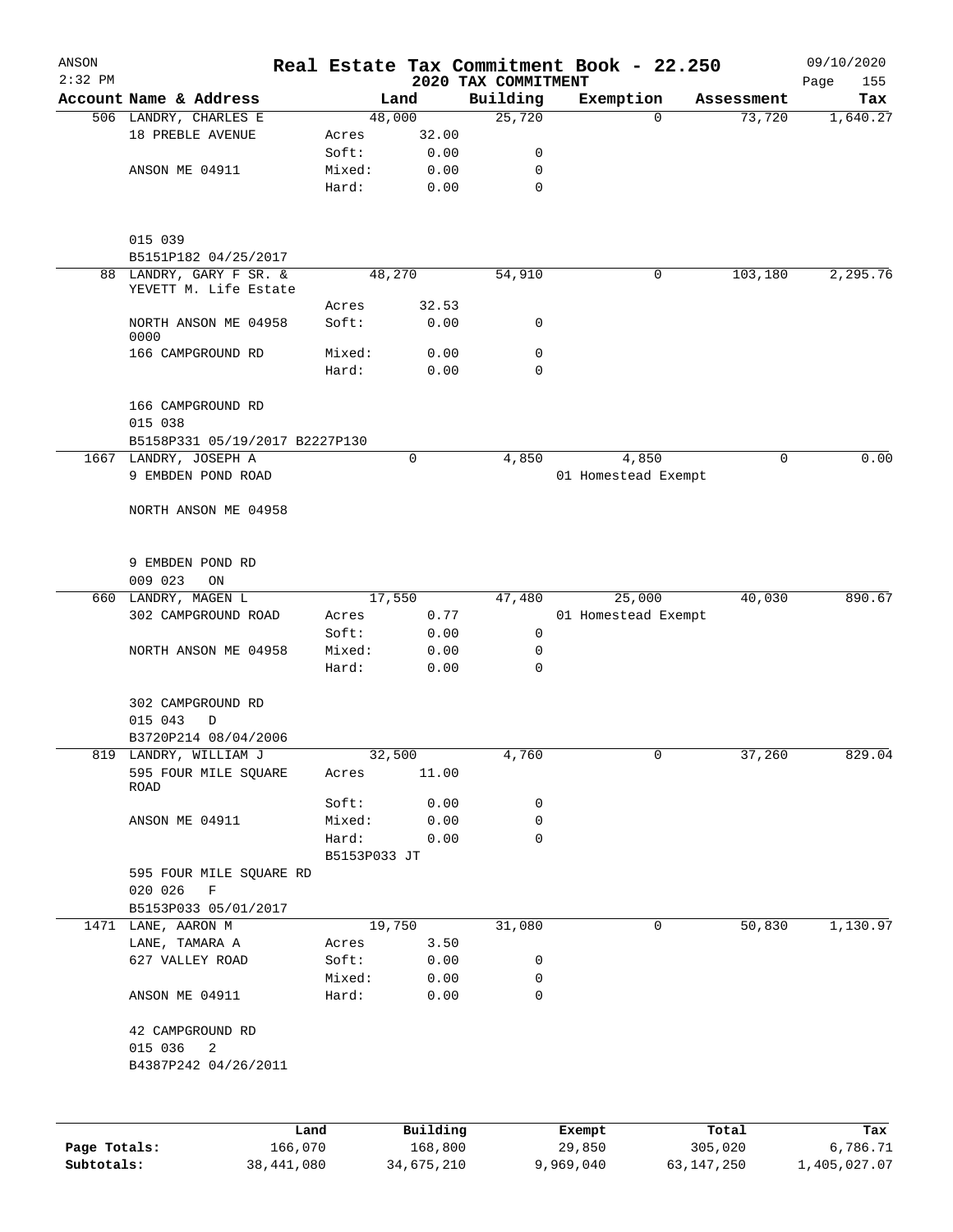| ANSON<br>$2:32$ PM |                                              |                 |               | 2020 TAX COMMITMENT | Real Estate Tax Commitment Book - 22.250 |            | 09/10/2020<br>Page<br>156 |
|--------------------|----------------------------------------------|-----------------|---------------|---------------------|------------------------------------------|------------|---------------------------|
|                    | Account Name & Address                       |                 | Land          | Building            | Exemption                                | Assessment | Tax                       |
|                    | 1043 LANE, BRANDON A                         | 22,220          |               | 53,880              | $\Omega$                                 | 76,100     | 1,693.23                  |
|                    | 928 ALLAGASH ROAD                            | Acres           | 2.48          |                     |                                          |            |                           |
|                    |                                              | Soft:           | 0.00          | 0                   |                                          |            |                           |
|                    | ALLAGASH ME 04774 4024                       | Mixed:          | 0.00          | $\mathbf 0$         |                                          |            |                           |
|                    |                                              | Hard:           | 0.00          | $\mathbf 0$         |                                          |            |                           |
|                    | 627 VALLEY RD                                |                 |               |                     |                                          |            |                           |
|                    | 019 014<br>A                                 |                 |               |                     |                                          |            |                           |
|                    | B4383P136 04/06/2011                         |                 |               |                     |                                          |            |                           |
|                    | 1895 LANE, CHARLOTTE W<br>WEBBER, TONY ALLEN | 19,180          | 0.92          | 81,800              | 25,000<br>01 Homestead Exempt            | 75,980     | 1,690.55                  |
|                    | 97 MERRY ROAD                                | Acres<br>Soft:  | 0.00          | $\mathbf 0$         |                                          |            |                           |
|                    |                                              | Mixed:          | 0.00          | 0                   |                                          |            |                           |
|                    | ANSON ME 04911                               | Hard:           | 0.00          | $\mathbf 0$         |                                          |            |                           |
|                    |                                              | B4955P0249 JT   |               |                     |                                          |            |                           |
|                    | 97 MERRY RD                                  |                 |               |                     |                                          |            |                           |
|                    | 014 049<br>$\mathbb{A}$                      |                 |               |                     |                                          |            |                           |
|                    | B4955P249 09/16/2015                         |                 |               |                     |                                          |            |                           |
|                    | 1536 LANE, FLOYD A                           | 20,600          |               | 71,200              | 25,000                                   | 66,800     | 1,486.30                  |
|                    | 655 VALLEY ROAD                              | Acres           | 1.40          |                     | 01 Homestead Exempt                      |            |                           |
|                    |                                              | Soft:           | 0.00          | 0                   |                                          |            |                           |
|                    | ANSON ME 04911                               | Mixed:          | 0.00          | 0                   |                                          |            |                           |
|                    |                                              | Hard:           | 0.00          | 0                   |                                          |            |                           |
|                    |                                              |                 |               |                     |                                          |            |                           |
|                    | 655 VALLEY RD                                |                 |               |                     |                                          |            |                           |
|                    | 019 014<br>$\overline{1}$                    |                 |               | 0                   |                                          |            | 795.44                    |
|                    | 440 LANE, FLOYD A                            | 35,750          |               |                     | 0                                        | 35,750     |                           |
|                    | LANE, TAMARA A<br>655 VALLEY ROAD            | Acres<br>Soft:  | 27.50<br>0.00 | 0                   |                                          |            |                           |
|                    |                                              | Mixed:          | 0.00          | 0                   |                                          |            |                           |
|                    | ANSON ME 04911                               | Hard:           | 0.00          | $\mathbf 0$         |                                          |            |                           |
|                    |                                              |                 |               |                     |                                          |            |                           |
|                    |                                              |                 |               |                     |                                          |            |                           |
|                    | 019 014                                      |                 |               |                     |                                          |            |                           |
|                    | B4383P134 04/06/2011                         |                 |               |                     | $\mathbf 0$                              |            | 2,069.47                  |
|                    | 1542 LANE, LAUREL A, TRUSTEE                 | 10,000<br>Acres | 0.25          | 83,010              |                                          | 93,010     |                           |
|                    | WINCHESTER MA 01890                          | Soft:           | 0.00          | 0                   |                                          |            |                           |
|                    | 0000                                         |                 |               |                     |                                          |            |                           |
|                    | 84 DUNSTER LN                                | Mixed:          | 0.00          | 0                   |                                          |            |                           |
|                    |                                              | Hard:           | 0.00          | 0                   |                                          |            |                           |
|                    |                                              |                 |               |                     |                                          |            |                           |
|                    | 3 SECOND ST                                  |                 |               |                     |                                          |            |                           |
|                    | 001 068                                      |                 |               |                     |                                          |            |                           |
|                    | B3514P14 07/07/2005                          |                 |               |                     |                                          |            |                           |
|                    | 414 LANE, LAUREL A, TRUSTEE                  | 24,010          |               | 50,880              | 0                                        | 74,890     | 1,666.30                  |
|                    |                                              | Acres           | 3.67          |                     |                                          |            |                           |
|                    | WINCHESTER MA 01890<br>0000                  | Soft:           | 0.00          | 0                   |                                          |            |                           |
|                    | 84 DUNSTER LN                                | Mixed:          | 0.00          | 0                   |                                          |            |                           |
|                    |                                              | Hard:           | 0.00          | 0                   |                                          |            |                           |
|                    |                                              |                 |               |                     |                                          |            |                           |
|                    | 77 PREBLE AVE                                |                 |               |                     |                                          |            |                           |
|                    | 004 005                                      |                 |               |                     |                                          |            |                           |
|                    | B3522P25 07/22/2005                          |                 |               |                     |                                          |            |                           |
|                    |                                              |                 |               |                     |                                          |            |                           |
|                    |                                              |                 |               |                     |                                          |            |                           |
|                    |                                              |                 |               |                     |                                          |            |                           |

|              | Land       | Building   | Exempt     | Total      | Tax          |
|--------------|------------|------------|------------|------------|--------------|
| Page Totals: | 131,760    | 340,770    | 50,000     | 422,530    | 9,401.29     |
| Subtotals:   | 38,572,840 | 35,015,980 | 10,019,040 | 63,569,780 | 1,414,428.36 |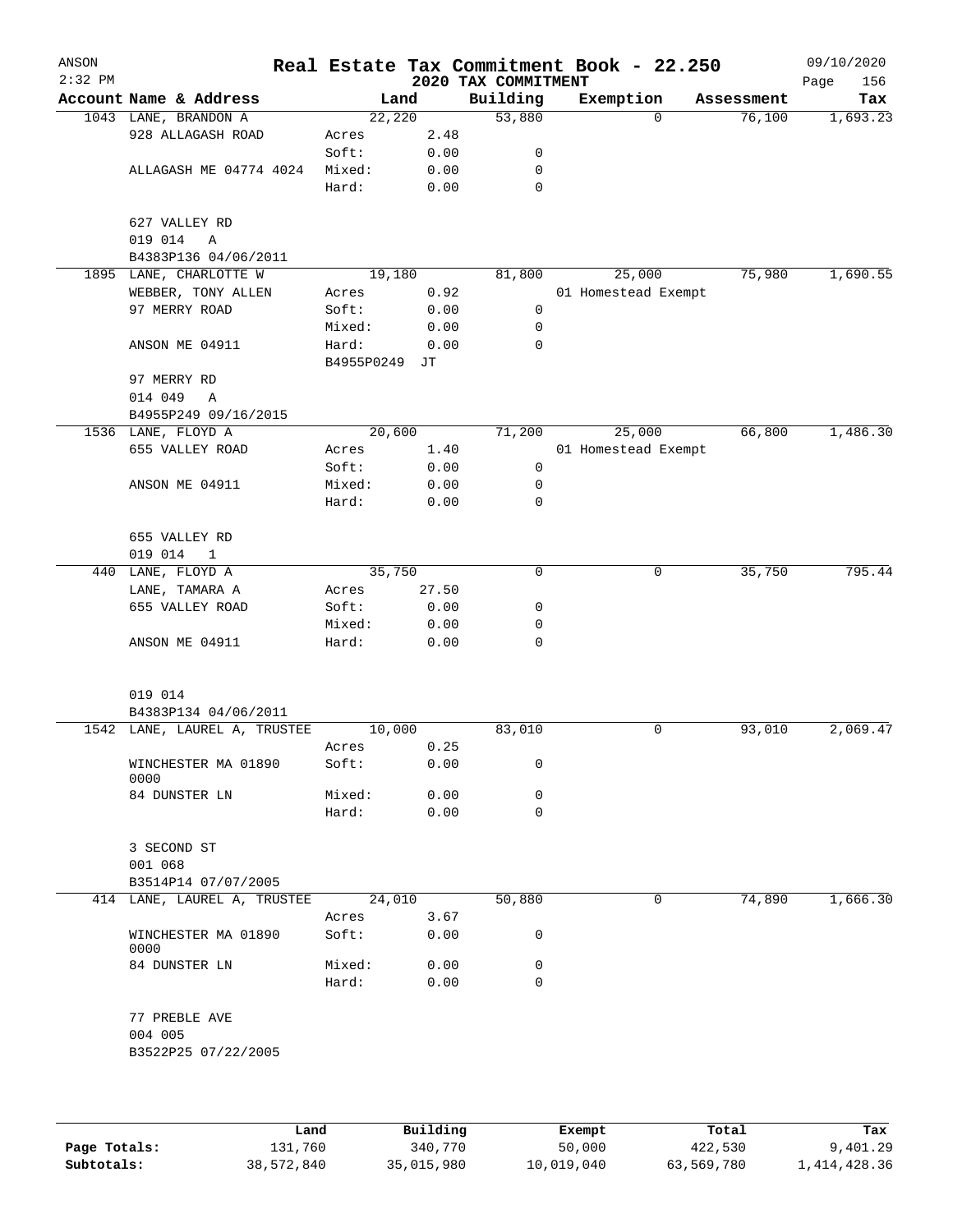| ANSON<br>$2:32$ PM |                                        |        |        | 2020 TAX COMMITMENT | Real Estate Tax Commitment Book - 22.250 |            | 09/10/2020<br>157<br>Page |
|--------------------|----------------------------------------|--------|--------|---------------------|------------------------------------------|------------|---------------------------|
|                    | Account Name & Address                 |        | Land   | Building            | Exemption                                | Assessment | Tax                       |
|                    | 1295 LANE, SHANE E                     |        | 24,700 | 34,540              | 0                                        | 59,240     | 1,318.09                  |
|                    | PO BOX 423                             | Acres  | 8.20   |                     |                                          |            |                           |
|                    |                                        | Soft:  | 0.00   | 0                   |                                          |            |                           |
|                    | NORTH ANSON ME 04958                   | Mixed: | 0.00   | 0                   |                                          |            |                           |
|                    |                                        | Hard:  | 0.00   | 0                   |                                          |            |                           |
|                    | 17 DOWN RANGE LANE<br>023 039<br>Α     |        |        |                     |                                          |            |                           |
|                    | B4745P266 12/18/2013                   |        |        |                     |                                          |            |                           |
|                    | 508 LANEY, JAMES P                     |        | 8,250  | 33,460              | 0                                        | 41,710     | 928.05                    |
|                    | 451 NORTH AVENUE                       | Acres  | 0.17   |                     |                                          |            |                           |
|                    |                                        | Soft:  | 0.00   | 0                   |                                          |            |                           |
|                    | SKOWHEGAN ME 04976                     | Mixed: | 0.00   | 0                   |                                          |            |                           |
|                    |                                        | Hard:  | 0.00   | 0                   |                                          |            |                           |
|                    | 22 HIGHLAND AVE<br>003 042             |        |        |                     |                                          |            |                           |
|                    | B2493P215                              |        |        |                     |                                          |            |                           |
|                    | 509 LANEY, JAMES P                     |        | 8,940  | 0                   | 0                                        | 8,940      | 198.92                    |
|                    | 451 NORTH AVENUE                       | Acres  | 0.20   |                     |                                          |            |                           |
|                    |                                        | Soft:  | 0.00   | 0                   |                                          |            |                           |
|                    | SKOWHEGAN ME 04976                     | Mixed: | 0.00   | 0                   |                                          |            |                           |
|                    |                                        | Hard:  | 0.00   | 0                   |                                          |            |                           |
|                    | 19 HIGHLAND AVE<br>003 038<br>B        |        |        |                     |                                          |            |                           |
|                    | B2493P215                              |        |        |                     |                                          |            |                           |
|                    | 805 LANEY, JAMES P                     |        | 6,930  | 12,600              | 0                                        | 19,530     | 434.54                    |
|                    | 451 NORTH AVENUE                       | Acres  | 0.12   |                     |                                          |            |                           |
|                    |                                        | Soft:  | 0.00   | 0                   |                                          |            |                           |
|                    | SKOWHEGAN ME 04976                     | Mixed: | 0.00   | 0                   |                                          |            |                           |
|                    |                                        | Hard:  | 0.00   | 0                   |                                          |            |                           |
|                    | 17 HIGHLAND AVE                        |        |        |                     |                                          |            |                           |
|                    | 003 038<br>Α                           |        |        |                     |                                          |            |                           |
|                    | B2493P215                              |        |        |                     |                                          |            |                           |
|                    | 1947 LANEY, RYAN W                     |        | 15,490 | 57,740              | 25,000                                   | 48,230     | 1,073.12                  |
|                    | LANEY, NONA B                          | Acres  | 0.60   |                     | 01 Homestead Exempt                      |            |                           |
|                    | PO BOX 431                             | Soft:  | 0.00   | 0                   |                                          |            |                           |
|                    |                                        | Mixed: | 0.00   | 0                   |                                          |            |                           |
|                    | NORTH ANSON ME 04958                   | Hard:  | 0.00   | 0                   |                                          |            |                           |
|                    | 107 NEW PORTLAND RD<br>018 042<br>A    |        |        |                     |                                          |            |                           |
|                    | B3589P156 11/02/2005                   |        |        |                     |                                          |            |                           |
|                    | 1538 LANGSTON, GLYNN WALLAS<br>TRUSTEE |        | 17,250 | 0                   | 0                                        | 17,250     | 383.81                    |
|                    | LANGSTON, ANN MARIE<br>TRUSTEE         | Acres  | 4.50   |                     |                                          |            |                           |
|                    |                                        | Soft:  | 0.00   | 0                   |                                          |            |                           |
|                    | 3805 MILLS ST                          | Mixed: | 0.00   | 0                   |                                          |            |                           |
|                    | CARENCRO LA 70520 0000                 | Hard:  | 0.00   | 0                   |                                          |            |                           |
|                    | 013 011<br>В                           |        |        |                     |                                          |            |                           |
|                    | B900P782                               |        |        |                     |                                          |            |                           |
|                    |                                        |        |        |                     |                                          |            |                           |

|              | Land       | Building     | Exempt     | Total      | Tax          |
|--------------|------------|--------------|------------|------------|--------------|
| Page Totals: | 81,560     | 138,340      | 25,000     | 194,900    | 4,336.53     |
| Subtotals:   | 38,654,400 | 35, 154, 320 | 10,044,040 | 63,764,680 | 1,418,764.89 |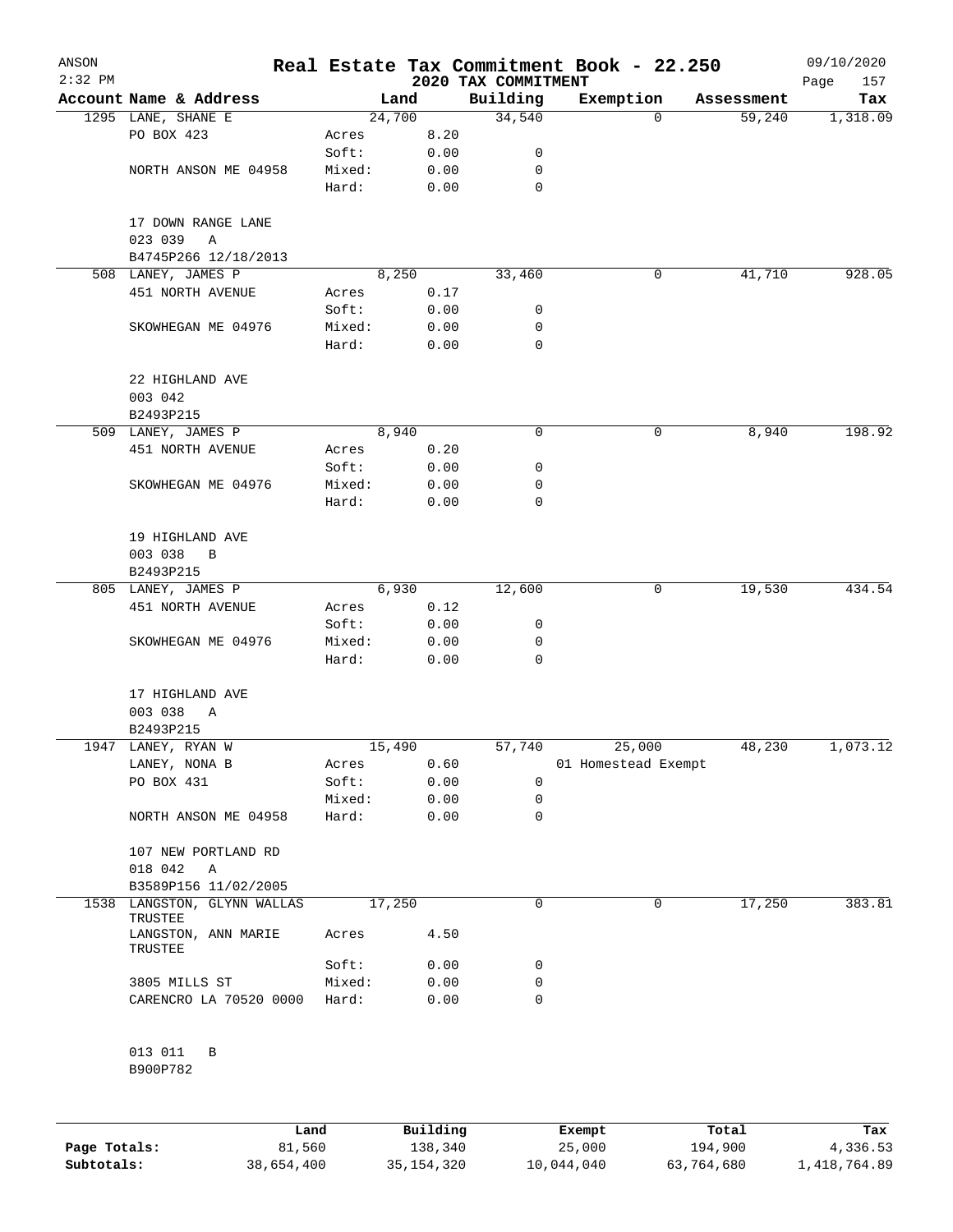| ANSON<br>$2:32$ PM |                                      |                 |              | 2020 TAX COMMITMENT | Real Estate Tax Commitment Book - 22.250 |            | 09/10/2020<br>Page<br>158 |
|--------------------|--------------------------------------|-----------------|--------------|---------------------|------------------------------------------|------------|---------------------------|
|                    | Account Name & Address               |                 | Land         | Building            | Exemption                                | Assessment | Tax                       |
|                    | 510 LAPOINTE, CHRISTINA M            |                 | 1,310        | 3,780               | 0                                        | 5,090      | 113.25                    |
|                    |                                      | Acres           | 0.87         |                     |                                          |            |                           |
|                    | ANSON ME 04911                       | Soft:           | 0.00         | 0                   |                                          |            |                           |
|                    | 23 MUTTON HILL ROAD                  | Mixed:          | 0.00         | 0                   |                                          |            |                           |
|                    |                                      | Hard:           | 0.00         | $\mathbf 0$         |                                          |            |                           |
|                    | 015 024<br>Α<br>B4726P232 10/28/2013 |                 |              |                     |                                          |            |                           |
|                    | 502 LAPOINTE, CHRISTINA M            |                 | 23,000       | 74,680              | 25,000                                   | 72,680     | 1,617.13                  |
|                    |                                      | Acres           | 3.00         |                     | 01 Homestead Exempt                      |            |                           |
|                    | ANSON ME 04911                       | Soft:           | 0.00         | 0                   |                                          |            |                           |
|                    | 23 MUTTON HILL ROAD                  | Mixed:          | 0.00         | 0                   |                                          |            |                           |
|                    |                                      | Hard:           | 0.00         | 0                   |                                          |            |                           |
|                    | 23 MUTTON HILL RD<br>015 027<br>B    |                 |              |                     |                                          |            |                           |
|                    | B4726P232 10/28/2013                 |                 |              |                     |                                          |            |                           |
|                    | 1092 LARLEE, HAL J                   |                 | 36,800       | 69,450              | 25,000                                   | 81,250     | 1,807.81                  |
|                    | LARLEE, ANGELA E                     | Acres           | 15.30        |                     | 01 Homestead Exempt                      |            |                           |
|                    | PO BOX 243                           | Soft:           | 0.00         | 0                   |                                          |            |                           |
|                    |                                      | Mixed:          | 0.00         | 0                   |                                          |            |                           |
|                    | NORTH ANSON ME 04958                 | Hard:           | 0.00         | 0                   |                                          |            |                           |
|                    | 186 FAHI POND RD                     |                 |              |                     |                                          |            |                           |
|                    | 023 009                              |                 |              |                     |                                          |            |                           |
|                    | B4431P169 08/19/2011                 |                 |              |                     |                                          |            |                           |
|                    | 152 LAROUCHE, JASON E                |                 | 47,000       | 68,180              | 0                                        | 115,180    | 2,562.75                  |
|                    | PO BOX 552                           | Acres           | 30.00        |                     |                                          |            |                           |
|                    |                                      | Soft:           | 0.00         | 0                   |                                          |            |                           |
|                    | NORTH ANSON ME 04958                 | Mixed:<br>Hard: | 0.00<br>0.00 | 0<br>0              |                                          |            |                           |
|                    | 411 SOLON RD                         |                 |              |                     |                                          |            |                           |
|                    | 024 033                              |                 |              |                     |                                          |            |                           |
|                    | B5231P8 11/28/2017                   |                 |              |                     |                                          |            |                           |
|                    | 1547 LASLOW, SHEILA A &<br>CATHY M & |                 | 11,830       | 40,980              | 25,000                                   | 27,810     | 618.77                    |
|                    | LASLOW, MICHAEL L                    | Acres           | 0.35         |                     | 01 Homestead Exempt                      |            |                           |
|                    | 35 SPEAR HILL ROAD                   | Soft:           | 0.00         | 0                   |                                          |            |                           |
|                    |                                      | Mixed:          | 0.00         | 0<br>0              |                                          |            |                           |
|                    | ANSON ME 04911                       | Hard:           | 0.00         |                     |                                          |            |                           |
|                    | 35 SPEAR HILL RD                     |                 |              |                     |                                          |            |                           |
|                    | 003 022                              |                 |              |                     |                                          |            |                           |
|                    | B1627P12                             |                 |              |                     |                                          |            |                           |
|                    | 1772 LATHAM, BONITA M                |                 | 17,680       | 135,210             | 25,000                                   | 127,890    | 2,845.55                  |
|                    |                                      | Acres           | 0.50         |                     | 01 Homestead Exempt                      |            |                           |
|                    | NORTH ANSON ME 04958<br>0000         | Soft:           | 0.00         | 0                   |                                          |            |                           |
|                    | PO BOX 86                            | Mixed:          | 0.00         | 0                   |                                          |            |                           |
|                    |                                      | Hard:           | 0.00         | $\mathbf 0$         |                                          |            |                           |
|                    | 1 WINTER ST<br>006 016               |                 |              |                     |                                          |            |                           |
|                    | B3747P258 09/18/2006 B2265P138       |                 |              |                     |                                          |            |                           |
|                    |                                      |                 |              |                     |                                          |            |                           |
|                    |                                      | Land            | Building     |                     | Exempt                                   | Total      | Tax                       |

|              | Land.      | Building   | Exempt     | тосат      | Tax.         |
|--------------|------------|------------|------------|------------|--------------|
| Page Totals: | 137,620    | 392,280    | 100,000    | 429,900    | 9,565.26     |
| Subtotals:   | 38,792,020 | 35,546,600 | 10,144,040 | 64,194,580 | 1,428,330.15 |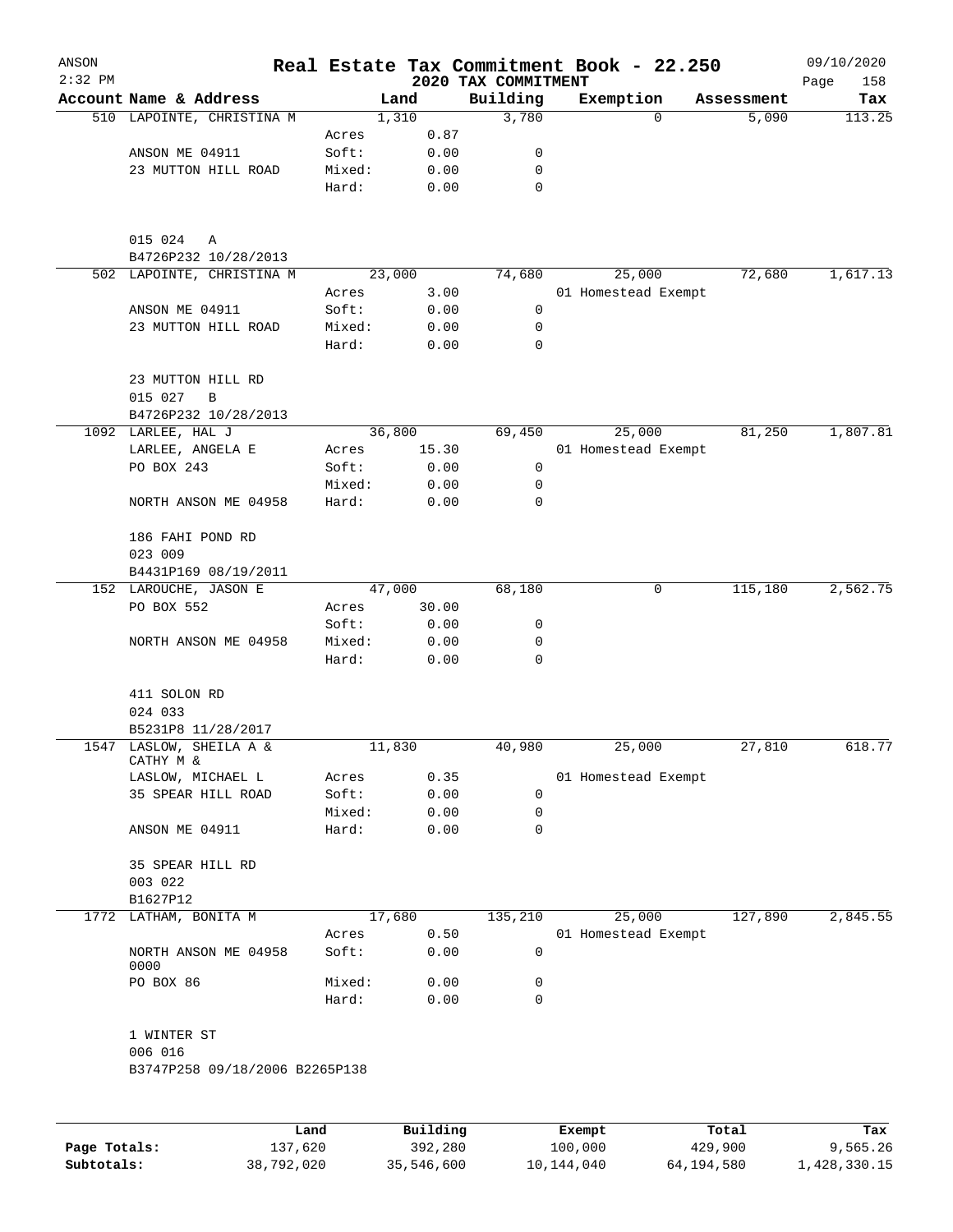| ANSON     |                                                    |             |        |                     | Real Estate Tax Commitment Book - 22.250 |            | 09/10/2020  |
|-----------|----------------------------------------------------|-------------|--------|---------------------|------------------------------------------|------------|-------------|
| $2:32$ PM |                                                    |             |        | 2020 TAX COMMITMENT |                                          |            | Page<br>159 |
|           | Account Name & Address                             |             | Land   | Building            | Exemption                                | Assessment | Tax         |
|           | 932 LATHROP, THEODORE S. &                         |             | 28,200 | 69,960              | $\Omega$                                 | 98,160     | 2,184.06    |
|           | BUCKLAND, LISA A                                   | Acres       | 6.70   |                     |                                          |            |             |
|           |                                                    | Soft:       | 0.00   | 0                   |                                          |            |             |
|           | 158 Skidmore Rd                                    | Mixed:      | 0.00   | 0                   |                                          |            |             |
|           | North Anson ME 04958<br>0000                       | Hard:       | 0.00   | 0                   |                                          |            |             |
|           | 158 SKIDMORE RD                                    |             |        |                     |                                          |            |             |
|           | 023 015<br>L                                       |             |        |                     |                                          |            |             |
|           | B3533P298 08/08/2005                               |             |        |                     |                                          |            |             |
|           | 568 LATOUCHE, CHRISAUNDRA L                        |             | 32,470 | 4,280               | 0                                        | 36,750     | 817.69      |
|           | 174 BARTON HILL ROAD                               | Acres       | 140.00 |                     |                                          |            |             |
|           |                                                    | Soft:       | 0.00   | 0                   |                                          |            |             |
|           | ANSON Maine 04911                                  | Mixed:      | 0.00   | 0                   |                                          |            |             |
|           |                                                    | Hard:       | 138.40 | 23,528              |                                          |            |             |
|           |                                                    | TREE GROWTH |        |                     |                                          |            |             |
|           | BARTON HILL RD                                     |             |        |                     |                                          |            |             |
|           | 013 006<br>B                                       |             |        |                     |                                          |            |             |
|           | B2726P64                                           |             |        |                     |                                          |            |             |
|           | 1983 LATOUCHE, CHRISAUNDRA<br>L. &                 |             | 23,270 | 75,350              | 25,000                                   | 73,620     | 1,638.04    |
|           | ROBBINS, CAROL L                                   | Acres       | 15.00  |                     | 01 Homestead Exempt                      |            |             |
|           |                                                    | Soft:       | 0.00   | 0                   |                                          |            |             |
|           | 174 BARTON HILL RD                                 | Mixed:      | 0.00   | $\mathbf 0$         |                                          |            |             |
|           | ANSON ME 04911 3425                                | Hard:       | 13.60  | 2,312               |                                          |            |             |
|           |                                                    | TREE GROWTH |        |                     |                                          |            |             |
|           | 174 BARTON HILL RD                                 |             |        |                     |                                          |            |             |
|           | 013 006<br>$B-1$                                   |             |        |                     |                                          |            |             |
|           | B3755P238 10/02/2006                               |             |        |                     |                                          |            |             |
|           | 644 LATOUCHE, RODNEY P                             |             | 33,500 | 0                   | 0                                        | 33,500     | 745.38      |
|           | LATOUCHE, NABELLA E                                | Acres       | 15.00  |                     |                                          |            |             |
|           |                                                    | Soft:       | 0.00   | 0                   |                                          |            |             |
|           | 170 COVENTRY RD                                    | Mixed:      | 0.00   | 0                   |                                          |            |             |
|           | MANSFIELD CENTER CT<br>06250 0000                  | Hard:       | 0.00   | 0                   |                                          |            |             |
|           | 688 PEASE HILL RD                                  |             |        |                     |                                          |            |             |
|           | 012 012                                            |             |        |                     |                                          |            |             |
|           | B4089P323 01/19/2009                               |             |        |                     |                                          |            |             |
|           | 262 LATTIN, JASON B.,<br>TRUSTEE                   |             | 9,490  | 64,520              | $\Omega$                                 | 74,010     | 1,646.72    |
|           |                                                    | Acres       | 0.10   |                     |                                          |            |             |
|           | NORTH NEW PORTLAND ME                              | Soft:       | 0.00   | 0                   |                                          |            |             |
|           | 04961 0000<br>627 NEW PORTLAND HILL                | Mixed:      | 0.00   | 0                   |                                          |            |             |
|           | <b>RD</b>                                          |             |        |                     |                                          |            |             |
|           |                                                    | Hard:       | 0.00   | 0                   |                                          |            |             |
|           | 19 NORTH MAIN ST<br>006 024<br>B4380P85 02/28/2011 |             |        |                     |                                          |            |             |

|              | Land       | Building   | Exempt     | Total      | Tax          |
|--------------|------------|------------|------------|------------|--------------|
| Page Totals: | 126,930    | 214,110    | 25,000     | 316,040    | ,031.89      |
| Subtotals:   | 38,918,950 | 35,760,710 | 10,169,040 | 64,510,620 | 1,435,362.04 |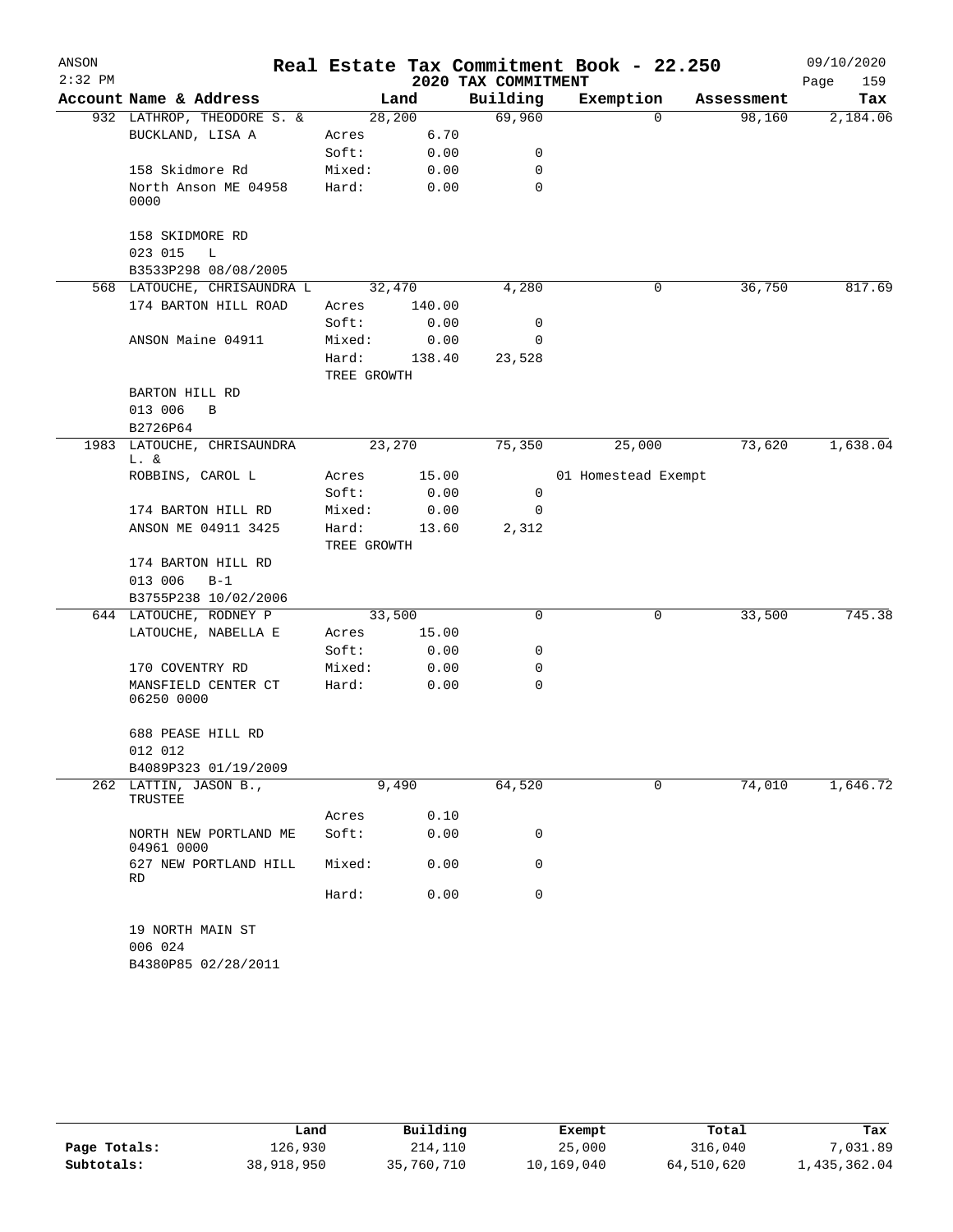| ANSON        |                                                     |                 |          |                     | Real Estate Tax Commitment Book - 22.250 |                       | 09/10/2020      |
|--------------|-----------------------------------------------------|-----------------|----------|---------------------|------------------------------------------|-----------------------|-----------------|
| $2:32$ PM    | Account Name & Address                              |                 |          | 2020 TAX COMMITMENT |                                          |                       | Page<br>160     |
|              | 1004 LATTIN, NATHAN A                               | Land<br>34,500  |          | Building<br>197,100 | Exemption<br>25,000                      | Assessment<br>206,600 | Tax<br>4,596.85 |
|              | 602 NEW PORTLAND ROAD                               | Acres           | 13.00    |                     | 01 Homestead Exempt                      |                       |                 |
|              |                                                     | Soft:           | 0.00     | 0                   |                                          |                       |                 |
|              | NEW PORTLAND ME 04961                               | Mixed:          | 0.00     | 0                   |                                          |                       |                 |
|              |                                                     | Hard:           | 0.00     | 0                   |                                          |                       |                 |
|              |                                                     |                 |          |                     |                                          |                       |                 |
|              | 379 CARRABASSETT RD                                 |                 |          |                     |                                          |                       |                 |
|              | 022 032                                             |                 |          |                     |                                          |                       |                 |
|              | B3923P138 10/10/2007                                |                 |          |                     |                                          |                       |                 |
|              | 1734 LAWRENCE, CHRISTOPHER P                        | 28,050          |          | 15,300              | 25,000                                   | 18,350                | 408.29          |
|              |                                                     | Acres           | 3.70     |                     | 01 Homestead Exempt                      |                       |                 |
|              | NORTH ANSON ME 04958                                | Soft:           | 0.00     | 0                   |                                          |                       |                 |
|              | 0000                                                |                 |          |                     |                                          |                       |                 |
|              | 133B SKIDMORE RD                                    | Mixed:          | 0.00     | 0                   |                                          |                       |                 |
|              |                                                     | Hard:           | 0.00     | $\mathbf 0$         |                                          |                       |                 |
|              | 133 B SKIDMORE RD                                   |                 |          |                     |                                          |                       |                 |
|              | 023 015<br>I <sub>1</sub>                           |                 |          |                     |                                          |                       |                 |
|              | B2710P201                                           |                 |          |                     |                                          |                       |                 |
|              | 1703 LAWRENCE, GORDON W                             | 18,180          |          | 0                   | 0                                        | 18,180                | 404.51          |
|              | 498 MEADOW ROAD                                     | Acres           | 5.12     |                     |                                          |                       |                 |
|              |                                                     | Soft:           | 0.00     | 0                   |                                          |                       |                 |
|              | TOPSHAM ME 04086                                    | Mixed:          | 0.00     | 0                   |                                          |                       |                 |
|              |                                                     | Hard:           | 0.00     | 0                   |                                          |                       |                 |
|              |                                                     | B5036P0312      |          |                     |                                          |                       |                 |
|              | VALLEY ROAD                                         |                 |          |                     |                                          |                       |                 |
|              | 019 022<br>1                                        |                 |          |                     |                                          |                       |                 |
|              | B5036P312 06/13/2016 B5060P123 08/10/2016 B5060P122 |                 |          |                     |                                          |                       |                 |
|              | 08/10/2016                                          |                 |          |                     |                                          |                       |                 |
|              | 326 LAWRENCE, GORDON W                              | 26,270          |          | 5,840               | 0                                        | 32,110                | 714.45          |
|              | 498 MEADOW ROAD                                     | Acres           | 5.18     |                     |                                          |                       |                 |
|              |                                                     | Soft:           | 0.00     | 0                   |                                          |                       |                 |
|              | TOPSHAM ME 04086                                    | Mixed:          | 0.00     | 0                   |                                          |                       |                 |
|              |                                                     | Hard:           | 0.00     | 0                   |                                          |                       |                 |
|              |                                                     |                 |          |                     |                                          |                       |                 |
|              | 730 VALLEY ROAD                                     |                 |          |                     |                                          |                       |                 |
|              | 019 022<br>2                                        |                 |          |                     |                                          |                       |                 |
|              | B4700P8 08/12/2013                                  |                 |          |                     |                                          |                       |                 |
|              | 1212 LEACH, TRAVIS C                                | 18,550          |          | 40,920              | 25,000                                   | 34,470                | 766.96          |
|              | LEACH, JENNIFER A                                   | Acres           | 0.86     |                     | 01 Homestead Exempt                      |                       |                 |
|              | 58 HILLTOP ROAD                                     | Soft:           | 0.00     | 0                   |                                          |                       |                 |
|              |                                                     | Mixed:<br>Hard: | 0.00     | 0<br>0              |                                          |                       |                 |
|              | ANSON ME 04911                                      |                 | 0.00     |                     |                                          |                       |                 |
|              | 58 HILLTOP RD                                       |                 |          |                     |                                          |                       |                 |
|              | 010 036<br>E                                        |                 |          |                     |                                          |                       |                 |
|              | B2453P319                                           |                 |          |                     |                                          |                       |                 |
|              | 520 LEBEAU, GERARD H                                | 20,750          |          | 88,560              | 25,000                                   | 84,310                | 1,875.90        |
|              | LEBEAU, LINDA L                                     | Acres           | 1.50     |                     | 01 Homestead Exempt                      |                       |                 |
|              | PO BOX 98                                           | Soft:           | 0.00     | 0                   |                                          |                       |                 |
|              |                                                     | Mixed:          | 0.00     | 0                   |                                          |                       |                 |
|              | NORTH ANSON ME 04958                                | Hard:           | 0.00     | 0                   |                                          |                       |                 |
|              |                                                     |                 |          |                     |                                          |                       |                 |
|              | 663 RIVER RD                                        |                 |          |                     |                                          |                       |                 |
|              | 016 017<br>Α                                        |                 |          |                     |                                          |                       |                 |
|              | B1734P77 10/30/1991                                 |                 |          |                     |                                          |                       |                 |
|              |                                                     |                 |          |                     |                                          |                       |                 |
|              |                                                     |                 |          |                     |                                          |                       |                 |
|              |                                                     |                 | Building |                     | Exempt                                   | Total                 |                 |
| Page Totals: | Land<br>146,300                                     |                 | 347,720  |                     | 100,000                                  | 394,020               | Tax<br>8,766.96 |
|              |                                                     |                 |          |                     |                                          |                       |                 |

**Subtotals:** 39,065,250 36,108,430 10,269,040 64,904,640 1,444,129.00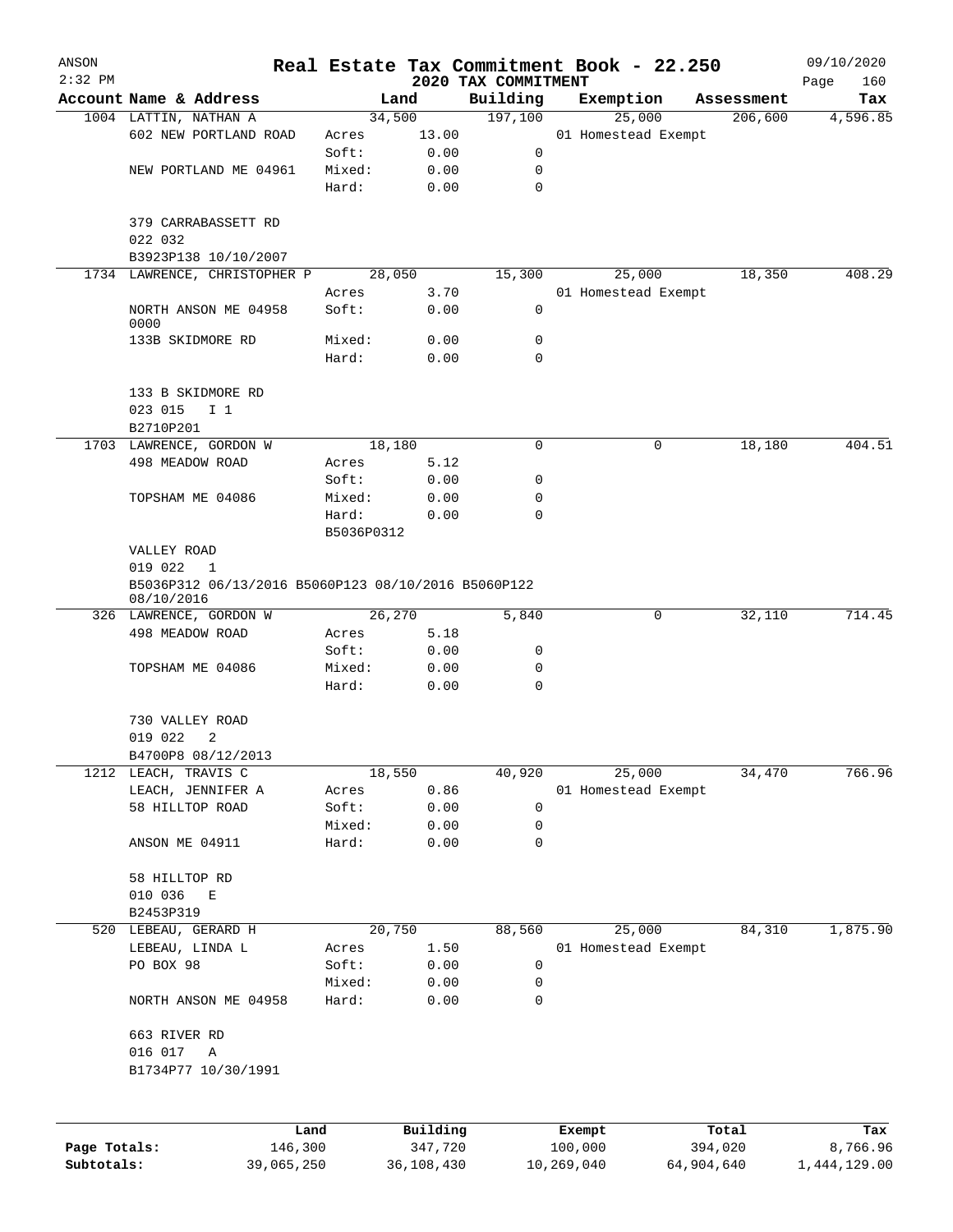| ANSON<br>$2:32$ PM |                                      |                       |               |                                 | Real Estate Tax Commitment Book - 22.250 |            | 09/10/2020         |
|--------------------|--------------------------------------|-----------------------|---------------|---------------------------------|------------------------------------------|------------|--------------------|
|                    | Account Name & Address               |                       | Land          | 2020 TAX COMMITMENT<br>Building | Exemption                                | Assessment | Page<br>161<br>Tax |
|                    | 522 LEBEAU, MARK R                   |                       | 20,000        | 79,280                          | 25,000                                   | 74,280     | 1,652.73           |
|                    |                                      | Acres                 | 1.00          |                                 | 01 Homestead Exempt                      |            |                    |
|                    | NORTH ANSON ME 04958<br>0144         | Soft:                 | 0.00          | 0                               |                                          |            |                    |
|                    | PO BOX 144                           | Mixed:                | 0.00          | 0                               |                                          |            |                    |
|                    |                                      | Hard:                 | 0.00          | $\mathbf 0$                     |                                          |            |                    |
|                    | 179 EMBDEN POND RD                   |                       |               |                                 |                                          |            |                    |
|                    | 023 019<br>$\mathbb{C}$<br>B1642P93  |                       |               |                                 |                                          |            |                    |
|                    | 798 LEEK, JAMES R                    |                       | 63,500        | 35,000                          | 0                                        | 98,500     | 2,191.63           |
|                    | LEEK, SABRE M                        | Acres                 | 63.00         |                                 |                                          |            |                    |
|                    |                                      | Soft:                 | 0.00          | 0                               |                                          |            |                    |
|                    | 158 MAIN ST.                         | Mixed:                | 0.00          | 0                               |                                          |            |                    |
|                    | KINGSTON NH 03848 0000               | Hard:                 | 0.00          | $\mathbf 0$                     |                                          |            |                    |
|                    | 475 VALLEY RD                        |                       |               |                                 |                                          |            |                    |
|                    | 019 010<br>B<br>B4719P313 10/04/2013 |                       |               |                                 |                                          |            |                    |
| 1537               | LEEK, JAMES R                        |                       | 36,500        | 0                               | 0                                        | 36,500     | 812.13             |
|                    | LEEK, SABRE M                        | Acres                 | 34.00         |                                 |                                          |            |                    |
|                    | 158 MAIN STREET                      | Soft:                 | 0.00          | 0                               |                                          |            |                    |
|                    |                                      | Mixed:                | 0.00          | 0                               |                                          |            |                    |
|                    | KINGSTON NH 03848                    | Hard:<br>B5092P038 JT | 0.00          | 0                               |                                          |            |                    |
|                    | TOWN FARM ROAD                       |                       |               |                                 |                                          |            |                    |
|                    | 019 011                              |                       |               |                                 |                                          |            |                    |
|                    | B5092P30 10/21/2016                  |                       |               |                                 |                                          |            |                    |
|                    | 781 LEEMAN, DIANE B                  |                       | 11,310        | 0                               | 0                                        | 11,310     | 251.65             |
|                    | PO BOX 226                           | Acres                 | 0.32          |                                 |                                          |            |                    |
|                    |                                      | Soft:                 | 0.00          | 0                               |                                          |            |                    |
|                    | ANSON ME 04911                       | Mixed:                | 0.00          | 0                               |                                          |            |                    |
|                    |                                      | Hard:                 | 0.00          | $\mathbf 0$                     |                                          |            |                    |
|                    | 22 ARNOLDS LN                        |                       |               |                                 |                                          |            |                    |
|                    | 001 012                              |                       |               |                                 |                                          |            |                    |
|                    | B4809P103 07/14/2014                 |                       |               |                                 |                                          |            |                    |
|                    | 715 LEEMAN, DIANE B<br>PO BOX 226    | Acres                 | 8,720<br>0.19 | 4,590                           | 0                                        | 13,310     | 296.15             |
|                    |                                      | Soft:                 | 0.00          | 0                               |                                          |            |                    |
|                    | ANSON ME 04911                       | Mixed:                | 0.00          | $\mathbf 0$                     |                                          |            |                    |
|                    |                                      | Hard:                 | 0.00          | $\mathbf 0$                     |                                          |            |                    |
|                    |                                      |                       |               |                                 |                                          |            |                    |
|                    | 16 ARNOLDS LN                        |                       |               |                                 |                                          |            |                    |
|                    | 001 010                              |                       |               |                                 |                                          |            |                    |
|                    | B5451P238 08/12/2019                 |                       |               |                                 |                                          |            |                    |
|                    | 525 LEEMAN, DIANE B                  |                       | 11,130        | 2,970                           | 0                                        | 14,100     | 313.72             |
|                    | PO BOX 226                           | Acres                 | 0.86          |                                 |                                          |            |                    |
|                    |                                      | Soft:                 | 0.00          | 0<br>0                          |                                          |            |                    |
|                    | ANSON ME 04911                       | Mixed:<br>Hard:       | 0.00<br>0.00  | 0                               |                                          |            |                    |
|                    | WEST MILLS ROAD                      |                       |               |                                 |                                          |            |                    |
|                    | 011 010 A                            |                       |               |                                 |                                          |            |                    |
|                    | B1509P222                            |                       |               |                                 |                                          |            |                    |
|                    |                                      |                       |               |                                 |                                          |            |                    |
|                    | Land                                 |                       | Building      |                                 | Exempt                                   | Total      | Tax                |
| Page Totals:       | 151,160                              |                       | 121,840       |                                 | 25,000                                   | 248,000    | 5,518.01           |

**Subtotals:** 39,216,410 36,230,270 10,294,040 65,152,640 1,449,647.01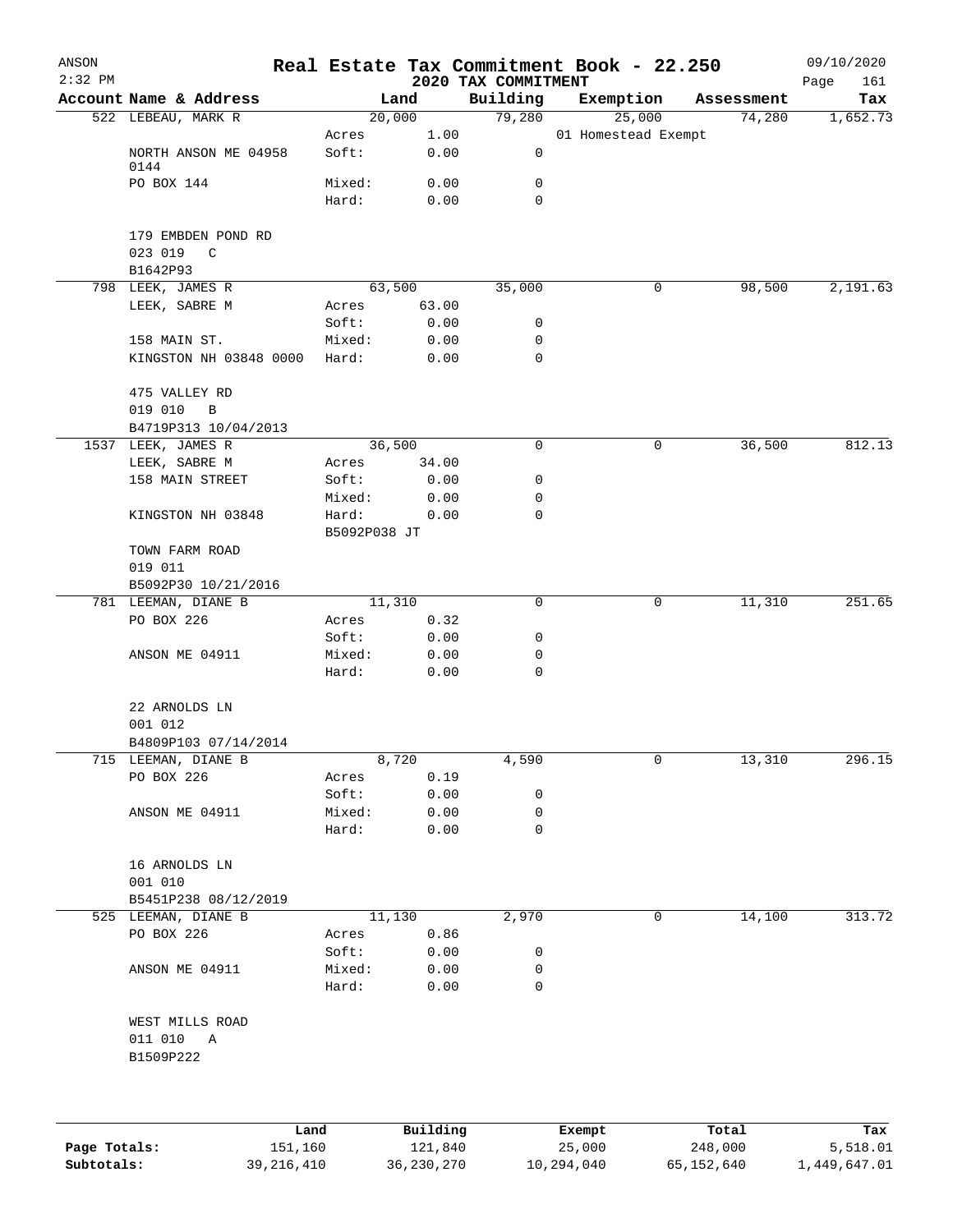| ANSON        |                                               |             |                 |                                 | Real Estate Tax Commitment Book - 22.250 |                      | 09/10/2020    |
|--------------|-----------------------------------------------|-------------|-----------------|---------------------------------|------------------------------------------|----------------------|---------------|
| $2:32$ PM    | Account Name & Address                        |             | Land            | 2020 TAX COMMITMENT<br>Building |                                          |                      | Page<br>162   |
|              |                                               |             |                 | 49,030                          | Exemption                                | Assessment<br>35,520 | Tax<br>790.32 |
|              | 524 LEEMAN, DIANE B<br>PO BOX 226             | Acres       | 11,490<br>0.33  |                                 | 25,000<br>01 Homestead Exempt            |                      |               |
|              |                                               | Soft:       | 0.00            | 0                               |                                          |                      |               |
|              | ANSON ME 04911                                |             |                 | 0                               |                                          |                      |               |
|              |                                               | Mixed:      | 0.00            | 0                               |                                          |                      |               |
|              |                                               | Hard:       | 0.00            |                                 |                                          |                      |               |
|              | 20 ARNOLDS LN                                 |             |                 |                                 |                                          |                      |               |
|              | 001 011                                       |             |                 |                                 |                                          |                      |               |
|              | B1617P58                                      |             |                 |                                 |                                          |                      |               |
| 157          | LEEMAN, JOSHUA R                              |             | 20,000          | 63,880                          | 25,000                                   | 58,880               | 1,310.08      |
|              | LEEMAN, HEATHER M                             | Acres       | 1.00            |                                 | 01 Homestead Exempt                      |                      |               |
|              | 20 CROSS ROAD                                 | Soft:       | 0.00            | 0                               |                                          |                      |               |
|              |                                               | Mixed:      | 0.00            | 0                               |                                          |                      |               |
|              | ANSON ME 04911                                | Hard:       | 0.00            | 0                               |                                          |                      |               |
|              |                                               |             |                 |                                 |                                          |                      |               |
|              | 20 CROSS RD                                   |             |                 |                                 |                                          |                      |               |
|              | 011 033 A                                     |             |                 |                                 |                                          |                      |               |
|              |                                               |             |                 |                                 |                                          |                      |               |
|              | B4022P109 07/03/2008<br>527 LEEMAN, RICHARD D |             |                 |                                 |                                          |                      | 2,810.18      |
|              |                                               |             | 38,000<br>16.50 | 113,300                         | 25,000                                   | 126,300              |               |
|              | LEEMAN, JAMIE A                               | Acres       |                 |                                 | 01 Homestead Exempt                      |                      |               |
|              | 468 WEST MILLS ROAD                           | Soft:       | 0.00            | 0                               |                                          |                      |               |
|              |                                               | Mixed:      | 0.00            | 0                               |                                          |                      |               |
|              | ANSON ME 04911                                | Hard:       | 0.00            | 0                               |                                          |                      |               |
|              |                                               |             |                 |                                 |                                          |                      |               |
|              | 468 WEST MILLS RD                             |             |                 |                                 |                                          |                      |               |
|              | 011 013<br>D                                  |             |                 |                                 |                                          |                      |               |
|              | B1808P270                                     |             |                 |                                 |                                          |                      |               |
| 2040         | LEEMAN, SHIRLEY E.                            |             | 13,500          | 0                               | 0                                        | 13,500               | 300.38        |
|              | <b>ETALS</b>                                  |             |                 |                                 |                                          |                      |               |
|              | C/O CAROL HAULK                               | Acres       | 2.00            |                                 |                                          |                      |               |
|              | 157 GOLF COURSE ROAD                          | Soft:       | 0.00            | 0                               |                                          |                      |               |
|              | MADISON ME 04950                              | Mixed:      | 0.00            | 0                               |                                          |                      |               |
|              |                                               | Hard:       | 0.00            | 0                               |                                          |                      |               |
|              |                                               | LIFE ESTATE |                 |                                 |                                          |                      |               |
|              | CROSS ROAD                                    |             |                 |                                 |                                          |                      |               |
|              | 011 033 B                                     |             |                 |                                 |                                          |                      |               |
|              | B4212P136 11/06/2009                          |             |                 |                                 |                                          |                      |               |
|              | 526 LEEMAN, STEVEN R                          |             | 20,690          | 66,020                          | 25,000                                   | 61,710               | 1,373.05      |
|              | LEEMAN, KATHARINE M                           | Acres       | 1.46            |                                 | 01 Homestead Exempt                      |                      |               |
|              | 268 WEST MILLS ROAD                           | Soft:       | 0.00            | 0                               |                                          |                      |               |
|              |                                               | Mixed:      | 0.00            | 0                               |                                          |                      |               |
|              | ANSON ME 04911                                | Hard:       | 0.00            | 0                               |                                          |                      |               |
|              |                                               |             |                 |                                 |                                          |                      |               |
|              | 268 WEST MILLS RD                             |             |                 |                                 |                                          |                      |               |
|              | 011 010                                       |             |                 |                                 |                                          |                      |               |
|              | B2812P209 B1642P10 B1608P244                  |             |                 |                                 |                                          |                      |               |
|              | 528 LEHAY, ANGELINE G                         |             | 1,850           | 0                               | 0                                        | 1,850                | 41.16         |
|              |                                               | Acres       | 12.00           |                                 |                                          |                      |               |
|              | ALBION ME 04910 0000                          | Soft:       | 0.00            | 0                               |                                          |                      |               |
|              | 640 WINSLOW RD                                | Mixed:      | 11.00           | 1,749                           |                                          |                      |               |
|              |                                               | Hard:       | 0.00            | 0                               |                                          |                      |               |
|              |                                               | TREE GROWTH |                 |                                 |                                          |                      |               |
|              |                                               |             |                 |                                 |                                          |                      |               |
|              | 018 001                                       |             |                 |                                 |                                          |                      |               |
|              | B2269P282                                     |             |                 |                                 |                                          |                      |               |
|              |                                               |             |                 |                                 |                                          |                      |               |
|              |                                               |             |                 |                                 |                                          |                      |               |
|              |                                               |             |                 |                                 |                                          |                      |               |
|              |                                               | Land        | Building        |                                 | Exempt                                   | Total                | Tax           |
| Page Totals: | 105,530                                       |             | 292,230         |                                 | 100,000                                  | 297,760              | 6,625.17      |

**Subtotals:** 39,321,940 36,522,500 10,394,040 65,450,400 1,456,272.18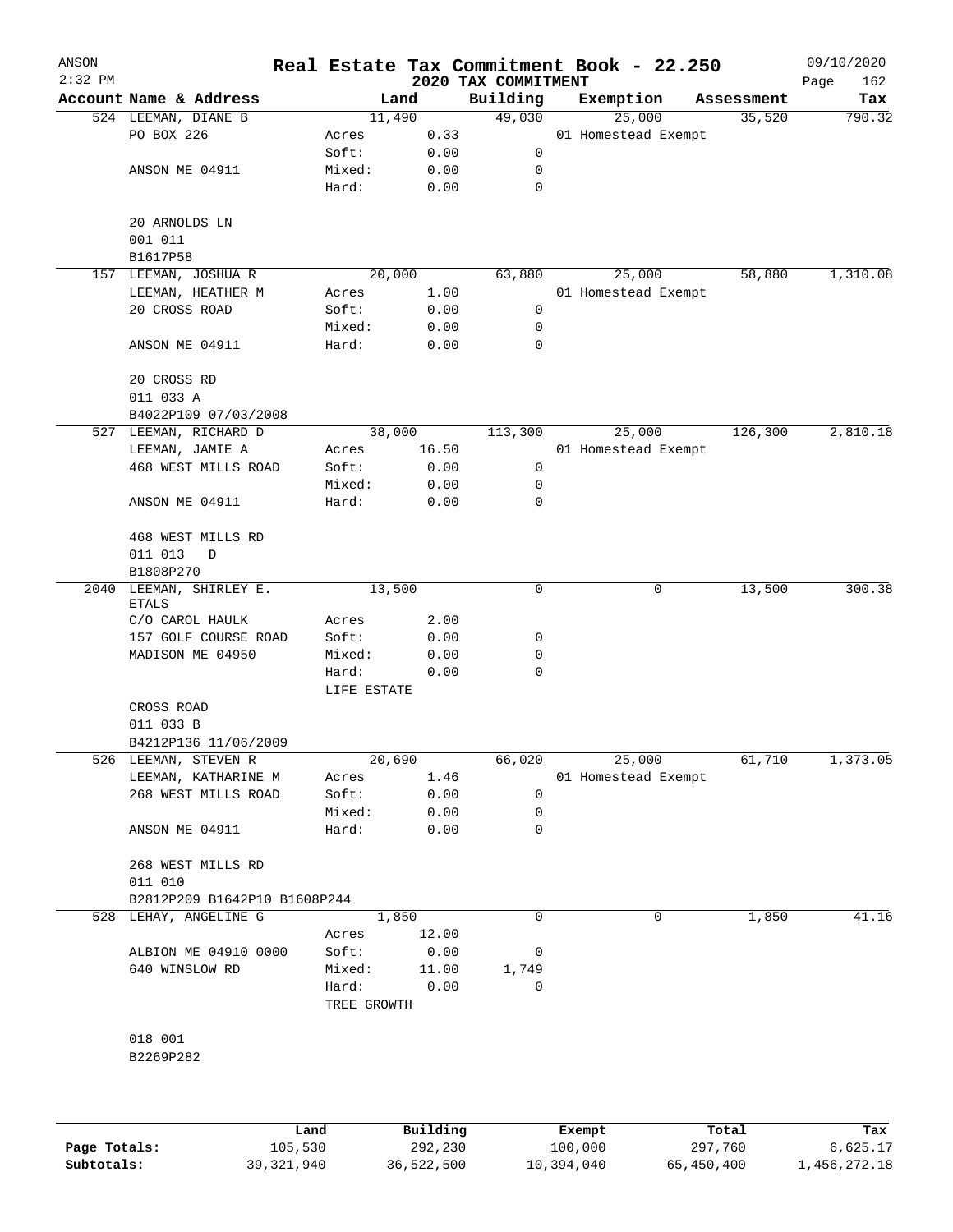| ANSON<br>$2:32$ PM |                              |             |          | 2020 TAX COMMITMENT | Real Estate Tax Commitment Book - 22.250 |            | 09/10/2020<br>163<br>Page |
|--------------------|------------------------------|-------------|----------|---------------------|------------------------------------------|------------|---------------------------|
|                    | Account Name & Address       |             | Land     | Building            | Exemption                                | Assessment | Tax                       |
|                    | 1617 LEHAY, MICHAEL A        |             | 14,140   | 57,640              | 25,000                                   | 46,780     | 1,040.86                  |
|                    | 8 CAMPGROUND RD              | Acres       | 0.50     |                     | 01 Homestead Exempt                      |            |                           |
|                    |                              | Soft:       | 0.00     | 0                   |                                          |            |                           |
|                    | NORTH ANSON ME 04958         | Mixed:      | 0.00     | 0                   |                                          |            |                           |
|                    |                              | Hard:       | 0.00     | 0                   |                                          |            |                           |
|                    | 8 CAMPGROUND RD              |             |          |                     |                                          |            |                           |
|                    | 015 034                      |             |          |                     |                                          |            |                           |
|                    | B3140P353                    |             |          |                     |                                          |            |                           |
|                    | 533 LEHAY, WILLIE E          |             | 16,730   | 13,680              | 0                                        | 30,410     | 676.62                    |
|                    | LEHAY, ANGELINE G            | Acres       | 13.00    |                     |                                          |            |                           |
|                    |                              | Soft:       | 0.00     | $\overline{0}$      |                                          |            |                           |
|                    | 640 WINSLOW RD               | Mixed:      | 9.00     | 1,431               |                                          |            |                           |
|                    | ALBION ME 04910 0000         | Hard:       | 0.00     | $\mathbf 0$         |                                          |            |                           |
|                    |                              | TREE GROWTH |          |                     |                                          |            |                           |
|                    | 714 RIVER RD                 |             |          |                     |                                          |            |                           |
|                    | 017 004                      |             |          |                     |                                          |            |                           |
|                    | B3097P41 B1814P43            |             |          |                     |                                          |            |                           |
|                    | 1560 LEHTO, CAROL A          |             | 33,910   | 89,070              | 0                                        | 122,980    | 2,736.31                  |
|                    | LEHTO, KATHRYN E             | Acres       | 12.91    |                     |                                          |            |                           |
|                    | PO BOX 164                   | Soft:       | 0.00     | 0                   |                                          |            |                           |
|                    |                              | Mixed:      | 0.00     | 0                   |                                          |            |                           |
|                    | NORTH ANSON ME 04958         | Hard:       | 0.00     | 0                   |                                          |            |                           |
|                    |                              |             |          |                     |                                          |            |                           |
|                    | 905 RIVER RD                 |             |          |                     |                                          |            |                           |
|                    | 005 023                      |             |          |                     |                                          |            |                           |
|                    | B5452P343 07/23/2019         |             |          |                     |                                          |            |                           |
|                    | 1714 LEHTO, CAROL A          |             | 18,750   | 0                   | 0                                        | 18,750     | 417.19                    |
|                    | PO BOX 164                   | Acres       | 5.50     |                     |                                          |            |                           |
|                    |                              | Soft:       | 0.00     | 0                   |                                          |            |                           |
|                    | NORTH ANSON ME 04958         | Mixed:      | 0.00     | 0                   |                                          |            |                           |
|                    |                              | Hard:       | 0.00     | 0                   |                                          |            |                           |
|                    |                              |             |          |                     |                                          |            |                           |
|                    | 005 024                      |             |          |                     |                                          |            |                           |
|                    | B4589P332 10/08/2012         |             |          |                     |                                          |            |                           |
|                    | 529 LEHTO, IRJA N            |             | 19,000   | 0                   | 0                                        | 19,000     | 422.75                    |
|                    |                              | Acres       | 10.00    |                     |                                          |            |                           |
|                    | NORTH ANSON ME 04958<br>0164 | Soft:       | 0.00     | 0                   |                                          |            |                           |
|                    | PO BOX 164                   | Mixed:      | 0.00     | 0                   |                                          |            |                           |
|                    |                              | Hard:       | 0.00     | 0                   |                                          |            |                           |
|                    | 017 016                      |             |          |                     |                                          |            |                           |
|                    | B1338P207                    |             |          |                     |                                          |            |                           |
| 530                | LEHTO, KATHRYN               |             | 25,150   | 0                   | 0                                        | 25,150     | 559.59                    |
|                    |                              | Acres       | 11.65    |                     |                                          |            |                           |
|                    | NORTH ANSON ME 04958         | Soft:       | 0.00     | 0                   |                                          |            |                           |
|                    | 0164                         |             |          |                     |                                          |            |                           |
|                    | PO BOX 164                   | Mixed:      | 0.00     | 0                   |                                          |            |                           |
|                    |                              | Hard:       | 0.00     | 0                   |                                          |            |                           |
|                    | 018 011<br>B                 |             |          |                     |                                          |            |                           |
|                    | B1226P315                    |             |          |                     |                                          |            |                           |
|                    |                              |             |          |                     |                                          |            |                           |
|                    |                              | Land        | Building |                     | Exempt                                   | Total      | Tax                       |

|              | Land.      | Building   | Exempt     | тосат      | rax.         |
|--------------|------------|------------|------------|------------|--------------|
| Page Totals: | 127,680    | 160,390    | 25,000     | 263,070    | 5,853.32     |
| Subtotals:   | 39,449,620 | 36,682,890 | 10,419,040 | 65,713,470 | 1,462,125.50 |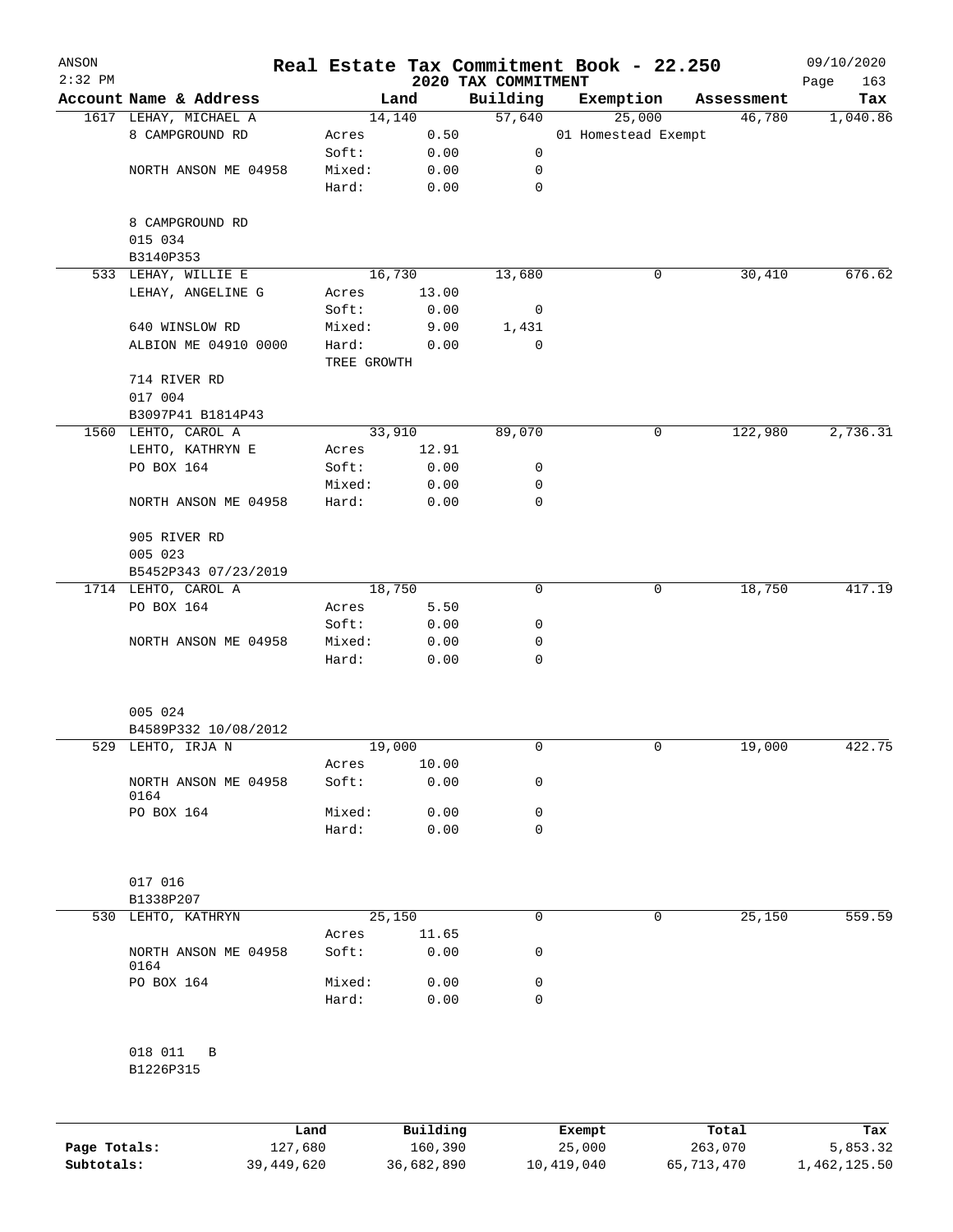| ANSON<br>$2:32$ PM |                                                           |                 |               | 2020 TAX COMMITMENT | Real Estate Tax Commitment Book - 22.250 |            | 09/10/2020<br>164<br>Page |
|--------------------|-----------------------------------------------------------|-----------------|---------------|---------------------|------------------------------------------|------------|---------------------------|
|                    | Account Name & Address                                    |                 | Land          | Building            | Exemption                                | Assessment | Tax                       |
|                    | 1231 LEHTO, KATHRYN E                                     | 38,790          |               | $\mathbf 0$         | $\Omega$                                 | 38,790     | 863.08                    |
|                    | NORTH ANSON ME 04958                                      | Acres<br>Soft:  | 29.58<br>0.00 | 0                   |                                          |            |                           |
|                    | 0164                                                      |                 |               |                     |                                          |            |                           |
|                    | PO BOX 164                                                | Mixed:          | 0.00          | 0                   |                                          |            |                           |
|                    |                                                           | Hard:           | 0.00          | $\mathbf 0$         |                                          |            |                           |
|                    | 018 011                                                   |                 |               |                     |                                          |            |                           |
|                    | B2259P333                                                 |                 |               |                     |                                          |            |                           |
|                    | 536 LEMAY, GEORGE E                                       | 36,220          |               | 36,830              | 25,000                                   | 48,050     | 1,069.11                  |
|                    |                                                           | Acres           | 14.72         | $\mathbf 0$         | 01 Homestead Exempt                      |            |                           |
|                    | ANSON ME 04911 0000<br>282 PEASE HILL ROAD                | Soft:<br>Mixed: | 0.00<br>0.00  | 0                   |                                          |            |                           |
|                    |                                                           | Hard:           | 0.00          | $\mathbf 0$         |                                          |            |                           |
|                    | 282 PEASE HILL RD<br>011 042<br>3                         |                 |               |                     |                                          |            |                           |
|                    | B1481P157                                                 |                 |               |                     |                                          |            |                           |
|                    | 823 LEPAGE, KATHRYN                                       | 26,000          |               | 86,350              | 25,000                                   | 87,350     | 1,943.54                  |
|                    | RICHARDSON, GARETT M<br>48 BENNETT AVE, APT 3             | Acres<br>Soft:  | 5.00<br>0.00  | 0                   | 01 Homestead Exempt                      |            |                           |
|                    |                                                           | Mixed:          | 0.00          | 0                   |                                          |            |                           |
|                    | SKOWHEGAN ME 04976 0000 Hard:                             |                 | 0.00          | 0                   |                                          |            |                           |
|                    | 64 SMITH RD<br>010 011<br>5                               |                 |               |                     |                                          |            |                           |
|                    | B4903P210 05/11/2015                                      |                 |               |                     |                                          |            |                           |
|                    | 1091 LESCAULT, MICHAEL J                                  | 23,300          |               | 48,760              | 25,000                                   | 47,060     | 1,047.09                  |
|                    | 64 MADISON STREET                                         | Acres           | 6.00          |                     | 01 Homestead Exempt                      |            |                           |
|                    |                                                           | Soft:           | 0.00          | $\mathbf 0$         |                                          |            |                           |
|                    | NORTH ANSON ME 04958                                      | Mixed:<br>Hard: | 0.00<br>0.00  | 0<br>0              |                                          |            |                           |
|                    | 64 MADISON ST                                             |                 |               |                     |                                          |            |                           |
|                    | 017 019                                                   |                 |               |                     |                                          |            |                           |
|                    | B4586P346 10/11/2012                                      |                 |               |                     |                                          |            |                           |
|                    | 1567 LESPERANCE, SEAN T                                   | 26,090          |               | 56,940              | 0                                        | 83,030     | 1,847.42                  |
|                    | PO BOX 222                                                | Acres           | 5.06          |                     |                                          |            |                           |
|                    |                                                           | Soft:           | 0.00          | 0                   |                                          |            |                           |
|                    | NORTH ANSON ME 04958                                      | Mixed:          | 0.00          | 0                   |                                          |            |                           |
|                    |                                                           | Hard:           | 0.00          | 0                   |                                          |            |                           |
|                    | 522 NEW PORTLAND RD<br>022 005<br>B                       |                 |               |                     |                                          |            |                           |
|                    | B4224P299 12/15/2009                                      |                 |               |                     |                                          |            |                           |
|                    | 541 LEWIS, EARLON V JR                                    | 29,900          |               | 55,860              | 25,000                                   | 60,760     | 1,351.91                  |
|                    | 520 FOUR MILE SQUARE<br>ROAD                              | Acres           | 8.40          |                     | 01 Homestead Exempt                      |            |                           |
|                    |                                                           | Soft:           | 0.00          | 0                   |                                          |            |                           |
|                    | ANSON ME 04911                                            | Mixed:          | 0.00          | 0                   |                                          |            |                           |
|                    |                                                           | Hard:           | 0.00          | 0                   |                                          |            |                           |
|                    | 520 FOUR MILE SQUARE RD<br>021 025<br>$\Box$<br>B1712P280 |                 |               |                     |                                          |            |                           |
|                    |                                                           |                 |               |                     |                                          |            |                           |
|                    | Land                                                      |                 | Building      |                     | Exempt                                   | Total      | Tax                       |
| Page Totals:       | 180,300                                                   |                 | 284,740       |                     | 100,000                                  | 365,040    | 8,122.15                  |

**Subtotals:** 39,629,920 36,967,630 10,519,040 66,078,510 1,470,247.65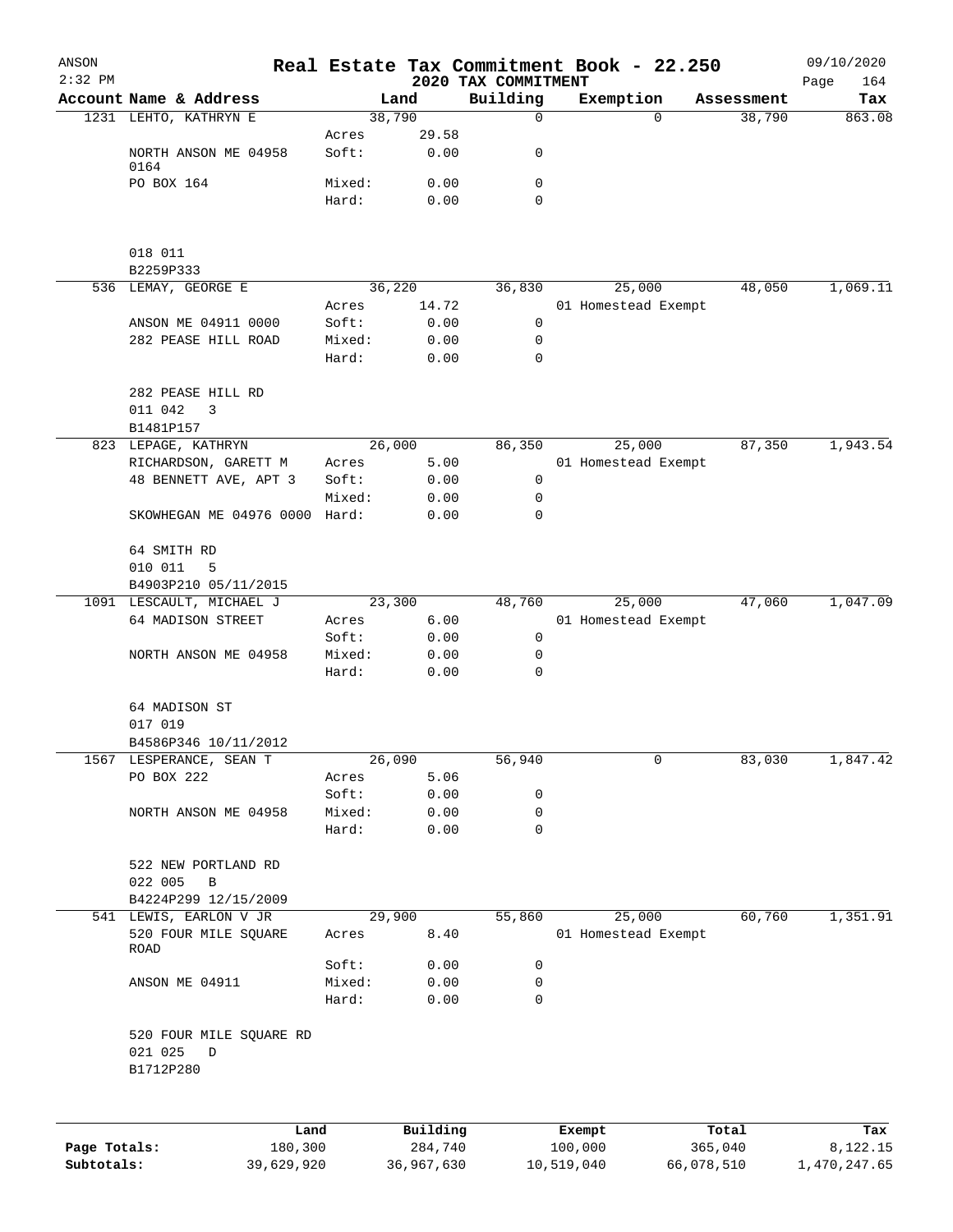| ANSON<br>$2:32$ PM |                                            |        |               |      | 2020 TAX COMMITMENT       | Real Estate Tax Commitment Book - 22.250 |          |            | 09/10/2020<br>Page<br>165 |
|--------------------|--------------------------------------------|--------|---------------|------|---------------------------|------------------------------------------|----------|------------|---------------------------|
|                    | Account Name & Address                     |        | Land          |      | Building                  | Exemption                                |          | Assessment | Tax                       |
|                    | 6 LEWIS, EARLON V SR                       |        | 9,900         |      | 0                         |                                          | $\Omega$ | 9,900      | 220.27                    |
|                    | LEWIS, ENID F                              | Acres  |               | 1.60 |                           |                                          |          |            |                           |
|                    | C/O EARLON LEWIS JR                        | Soft:  |               | 0.00 | 0                         |                                          |          |            |                           |
|                    | 520 FOUR MILE SQUARE RD                    | Mixed: |               | 0.00 | 0                         |                                          |          |            |                           |
|                    | ANSON ME 04911 0000                        | Hard:  |               | 0.00 | 0                         |                                          |          |            |                           |
|                    | 021 025<br>D 1<br>B2295P168                |        |               |      |                           |                                          |          |            |                           |
|                    | 2029 LEWIS, MARGARET                       |        | 23,810        |      | 119,810                   |                                          | 0        | 143,620    | 3,195.55                  |
|                    | HANSEN, HANSEN, SENA                       | Acres  |               | 3.54 |                           |                                          |          |            |                           |
|                    | 4 ROSEMARY COURT                           | Soft:  |               | 0.00 | 0                         |                                          |          |            |                           |
|                    |                                            | Mixed: |               | 0.00 | 0                         |                                          |          |            |                           |
|                    | NASHUA NH 06032                            | Hard:  | B5180P0115 JT | 0.00 | 0                         |                                          |          |            |                           |
|                    | SKIDMORE ROAD                              |        |               |      |                           |                                          |          |            |                           |
|                    | 023 014<br>C <sub>1</sub>                  |        |               |      |                           |                                          |          |            |                           |
|                    | B5180P115 07/17/2017 B521P219 01/13/2017   |        |               |      |                           |                                          |          |            |                           |
|                    | 2017 LEWIS, RICHARD M                      |        | 36,740        |      | 150,510                   | 25,000                                   |          | 162,250    | 3,610.06                  |
|                    | PO BOX 74                                  | Acres  | 39.36         |      |                           | 01 Homestead Exempt                      |          |            |                           |
|                    |                                            | Soft:  | 13.30         |      | 1,490                     |                                          |          |            |                           |
|                    | NORTH ANSON ME 04958                       | Mixed: | 10.00         |      | 1,590                     |                                          |          |            |                           |
|                    |                                            | Hard:  |               | 0.00 | 0                         |                                          |          |            |                           |
|                    | 34 SKIDMORE ROAD                           |        |               |      |                           |                                          |          |            |                           |
|                    | 023 014<br>C                               |        |               |      |                           |                                          |          |            |                           |
|                    | B4919P150 06/19/2015<br>1851 LIBBY, TINA M |        | 69,700        |      | 21,390                    | 31,000                                   |          | 60,090     | 1,337.00                  |
|                    | 382 RIVER ROAD LOT#8                       | Acres  |               | 6.20 |                           | 01 Homestead Exempt                      |          |            |                           |
|                    |                                            | Soft:  |               | 0.00 |                           | 0 03 Resident Veteran Widow              |          |            |                           |
|                    | NORTH ANSON ME 04958                       | Mixed: |               | 0.00 | $\mathbf 0$               |                                          |          |            |                           |
|                    |                                            | Hard:  |               | 0.00 | 0                         |                                          |          |            |                           |
|                    | 382 RIVER RD                               |        |               |      |                           |                                          |          |            |                           |
|                    | 016 005<br>Α                               |        |               |      |                           |                                          |          |            |                           |
|                    | B4830P194 09/12/2014                       |        |               |      |                           |                                          |          |            |                           |
|                    | 1517 LIBBY, TINA M                         |        | 0             |      | 28,240                    |                                          | 0        | 28,240     | 628.34                    |
|                    | 382 RIVER ROAD LOT#8                       |        |               |      |                           |                                          |          |            |                           |
|                    | NORTH ANSON ME 04958                       |        |               |      |                           |                                          |          |            |                           |
|                    |                                            |        |               |      |                           |                                          |          |            |                           |
|                    | 016 005<br>Α<br>ON                         |        |               |      |                           |                                          |          |            |                           |
|                    | 968 LIBBY, TINA M                          |        | 0             |      | 31,820                    |                                          | 0        | 31,820     | 708.00                    |
|                    | 382 RIVER ROAD LOT#8                       |        |               |      |                           |                                          |          |            |                           |
|                    | NORTH ANSON ME 04958                       |        |               |      |                           |                                          |          |            |                           |
|                    |                                            |        |               |      | 2 MOBILE HOMES AND GARAGE |                                          |          |            |                           |
|                    | 016 005<br>A<br>ON                         |        |               |      |                           |                                          |          |            |                           |
|                    | B4830P194 09/12/2014                       |        |               |      |                           |                                          |          |            |                           |
|                    |                                            |        |               |      |                           |                                          |          |            |                           |
|                    |                                            |        |               |      |                           |                                          |          |            |                           |

|              | Land       | Building     | Exempt     | Total      | Tax          |
|--------------|------------|--------------|------------|------------|--------------|
| Page Totals: | 140,150    | 351,770      | 56,000     | 435,920    | 9,699.22     |
| Subtotals:   | 39,770,070 | 37, 319, 400 | 10,575,040 | 66,514,430 | l,479,946.87 |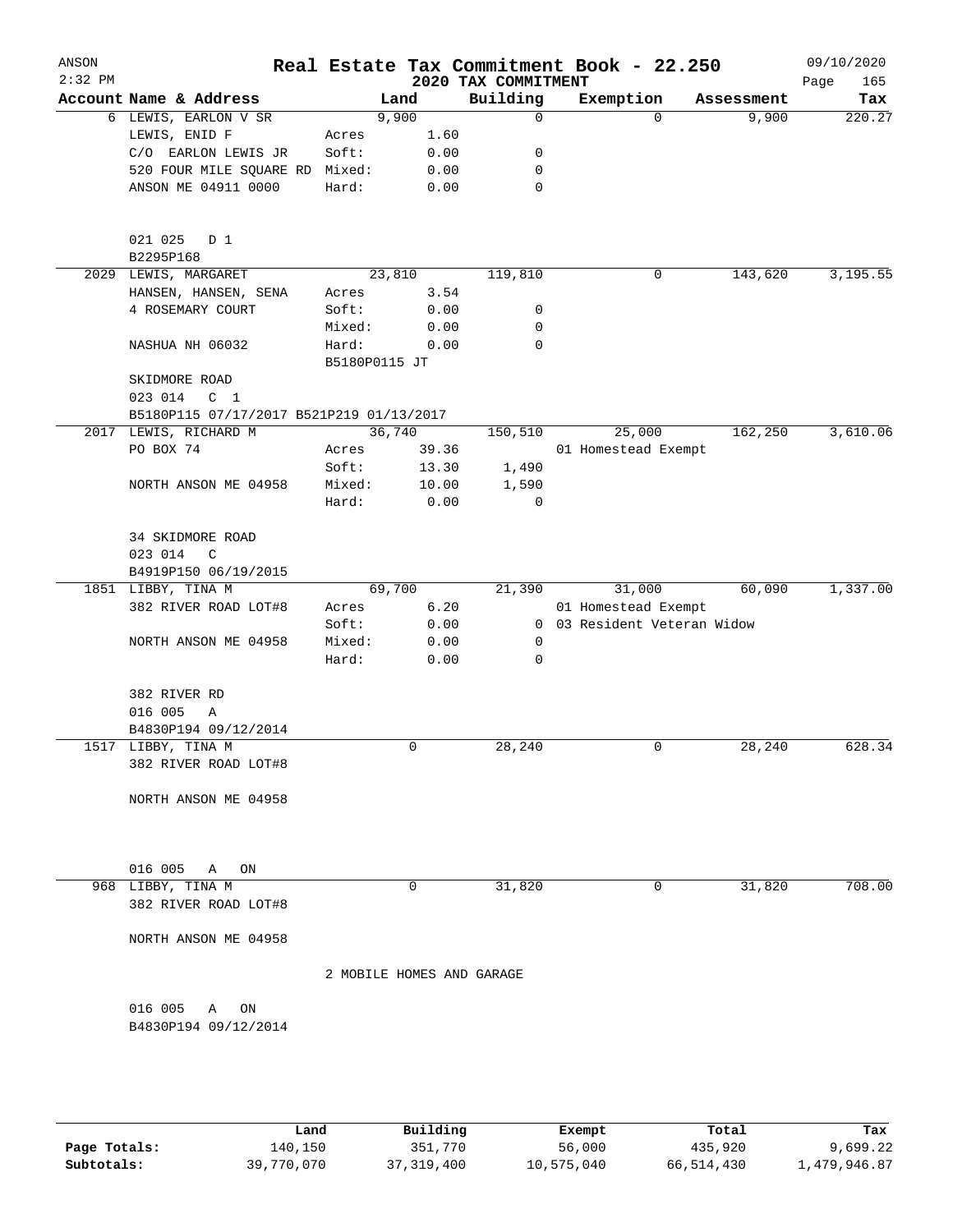| ANSON<br>$2:32$ PM |                               |        |        | Real Estate Tax Commitment Book - 22.250<br>2020 TAX COMMITMENT |                     |            | 09/10/2020<br>166<br>Page |
|--------------------|-------------------------------|--------|--------|-----------------------------------------------------------------|---------------------|------------|---------------------------|
|                    | Account Name & Address        |        | Land   | Building                                                        | Exemption           | Assessment | Tax                       |
|                    | 1893 LIBBY, TROY M            |        | 21,200 | 68,800                                                          | 25,000              | 65,000     | 1,446.25                  |
|                    | LIBBY, ERIN A                 | Acres  | 1.80   |                                                                 | 01 Homestead Exempt |            |                           |
|                    | PO BOX 269                    | Soft:  | 0.00   | 0                                                               |                     |            |                           |
|                    |                               | Mixed: | 0.00   | 0                                                               |                     |            |                           |
|                    | ANSON ME 04911                | Hard:  | 0.00   | 0                                                               |                     |            |                           |
|                    | 457 CAMPGROUND RD             |        |        |                                                                 |                     |            |                           |
|                    | 018 014 5<br>B3150P302        |        |        |                                                                 |                     |            |                           |
|                    | 543 LIBERTI, ANNE M           |        | 9,380  | 71,760                                                          | 25,000              | 56,140     | 1,249.12                  |
|                    | 23 CHURCH STREET              | Acres  | 0.22   |                                                                 | 01 Homestead Exempt |            |                           |
|                    |                               | Soft:  | 0.00   | 0                                                               |                     |            |                           |
|                    | ANSON ME 04911                | Mixed: | 0.00   | 0                                                               |                     |            |                           |
|                    |                               | Hard:  | 0.00   | 0                                                               |                     |            |                           |
|                    | 23 CHURCH ST                  |        |        |                                                                 |                     |            |                           |
|                    | 001 075                       |        |        |                                                                 |                     |            |                           |
|                    | B4807P97 06/30/2014 B2613P208 |        |        |                                                                 |                     |            |                           |
|                    | 1564 LIGHTBODY, ELIZABETH M   |        | 15,360 | 50,820                                                          | 25,000              | 41,180     | 916.26                    |
|                    | PO Box 23                     | Acres  | 0.59   |                                                                 | 01 Homestead Exempt |            |                           |
|                    |                               | Soft:  | 0.00   | 0                                                               |                     |            |                           |
|                    | North Anson ME 04958          | Mixed: | 0.00   | 0                                                               |                     |            |                           |
|                    |                               | Hard:  | 0.00   | 0                                                               |                     |            |                           |
|                    | 44 EMBDEN POND RD             |        |        |                                                                 |                     |            |                           |
|                    | 009 014                       |        |        |                                                                 |                     |            |                           |
|                    | B2673P261 B533P370            |        |        |                                                                 |                     |            |                           |
|                    | 1562 LIGHTBODY, KATHRYN A     |        | 19,600 | 39,860                                                          | 25,000              | 34,460     | 766.74                    |
|                    | PO BOX 54                     | Acres  | 0.96   |                                                                 | 01 Homestead Exempt |            |                           |
|                    |                               | Soft:  | 0.00   | 0                                                               |                     |            |                           |
|                    | NORTH ANSON ME 04958          | Mixed: | 0.00   | 0                                                               |                     |            |                           |
|                    |                               | Hard:  | 0.00   | 0                                                               |                     |            |                           |
|                    | 14 SOLON RD                   |        |        |                                                                 |                     |            |                           |
|                    | 017 047                       |        |        |                                                                 |                     |            |                           |
|                    | B3176P245                     |        |        |                                                                 |                     |            |                           |
|                    | 547 LIGHTBODY, LARRY W        |        | 8,000  | 63,380                                                          | 25,000              | 46,380     | 1,031.96                  |
|                    | LIGHTBODY, CAROLYN            | Acres  | 0.16   |                                                                 | 01 Homestead Exempt |            |                           |
|                    | PO BOX 263                    | Soft:  | 0.00   | 0                                                               |                     |            |                           |
|                    |                               | Mixed: | 0.00   | 0                                                               |                     |            |                           |
|                    | ANSON ME 04911                | Hard:  | 0.00   | 0                                                               |                     |            |                           |
|                    | 42 RIVER RD                   |        |        |                                                                 |                     |            |                           |
|                    | 003 082                       |        |        |                                                                 |                     |            |                           |
|                    | B1645P252                     |        |        |                                                                 |                     |            |                           |
|                    | 1249 LIGHTBODY, MEGHAN E      |        | 16,300 | 0                                                               | 0                   | 16,300     | 362.67                    |
|                    | 180 FAHI POND ROAD            | Acres  | 21.00  |                                                                 |                     |            |                           |
|                    |                               | Soft:  | 0.00   | 0                                                               |                     |            |                           |
|                    | NORTH ANSON ME 04958          | Mixed: | 0.00   | 0                                                               |                     |            |                           |
|                    |                               | Hard:  | 0.00   | 0                                                               |                     |            |                           |
|                    | 017 036                       |        |        |                                                                 |                     |            |                           |
|                    | B2654P233 03/08/2000          |        |        |                                                                 |                     |            |                           |
|                    |                               |        |        |                                                                 |                     |            |                           |
|                    |                               |        |        |                                                                 |                     |            |                           |

|              | Land       | Building   | Exempt     | Total      | Tax          |
|--------------|------------|------------|------------|------------|--------------|
| Page Totals: | 89,840     | 294,620    | 125,000    | 259,460    | 5,773.00     |
| Subtotals:   | 39,859,910 | 37,614,020 | 10,700,040 | 66,773,890 | l,485,719.87 |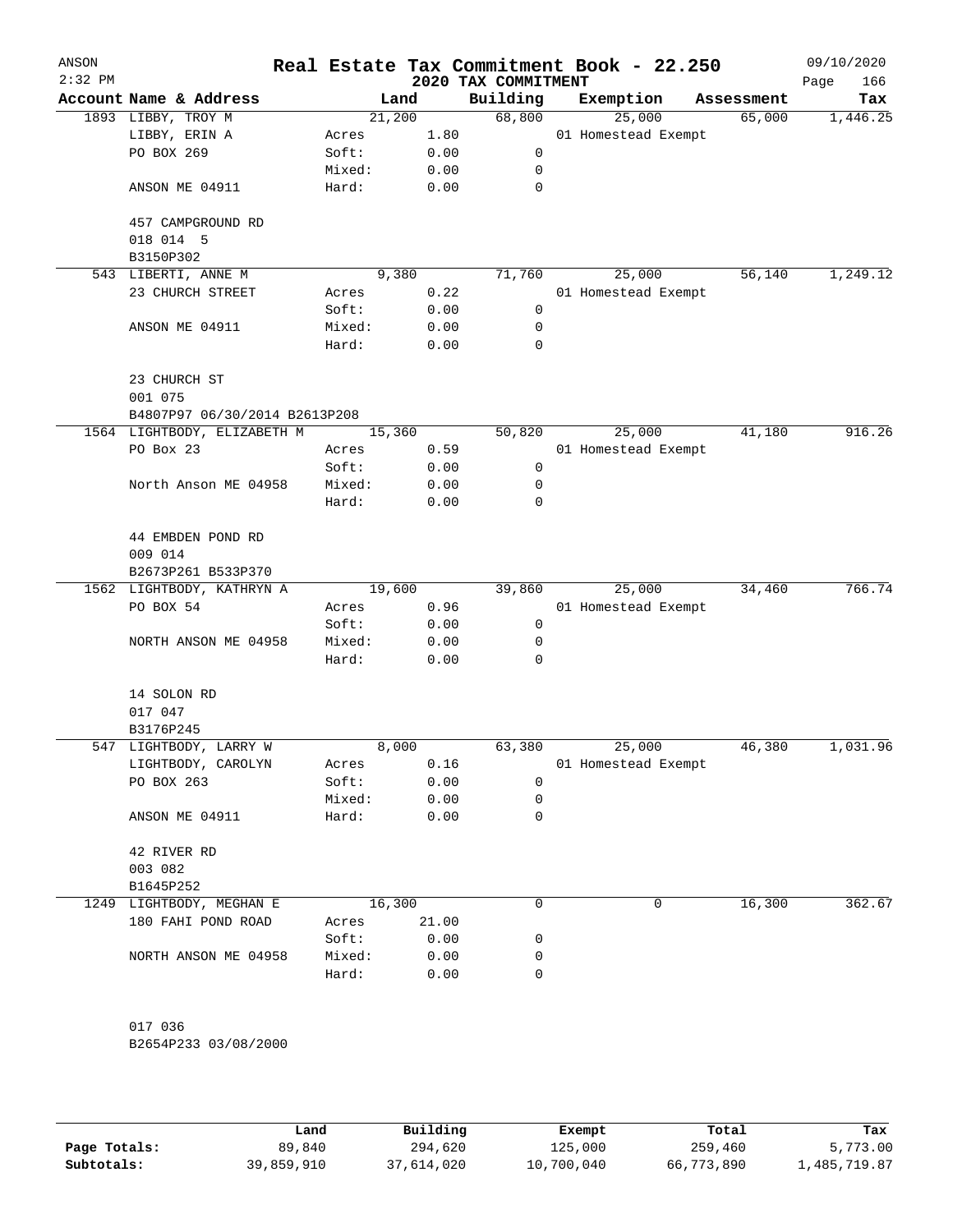| ANSON     |                                       |             |          |                     | Real Estate Tax Commitment Book - 22.250 |   |            | 09/10/2020  |
|-----------|---------------------------------------|-------------|----------|---------------------|------------------------------------------|---|------------|-------------|
| $2:32$ PM |                                       |             |          | 2020 TAX COMMITMENT |                                          |   |            | 167<br>Page |
|           | Account Name & Address                |             | Land     | Building            | Exemption                                |   | Assessment | Tax         |
|           | 1807 LIGHTBODY, ROBERT D              |             | 15,880   | 75,910              | 25,000                                   |   | 66,790     | 1,486.08    |
|           | LIGHTBODY, MEGHAN E                   | Acres       | 0.63     |                     | 01 Homestead Exempt                      |   |            |             |
|           | 180 FAHI POND ROAD                    | Soft:       | 0.00     | 0                   |                                          |   |            |             |
|           |                                       | Mixed:      | 0.00     | 0                   |                                          |   |            |             |
|           | NORTH ANSON ME 04958                  | Hard:       | 0.00     | 0                   |                                          |   |            |             |
|           | 180 FAHI POND RD                      |             |          |                     |                                          |   |            |             |
|           | 023 010                               |             |          |                     |                                          |   |            |             |
|           | B4102P138 02/23/2009                  |             |          |                     |                                          |   |            |             |
|           | 281 LINDHOLM, ROBERT R                |             | 12,330   | 94,050              | 25,000                                   |   | 81,380     | 1,810.71    |
|           | LINDHOLM, VALERIE J                   | Acres       | 0.38     |                     | 01 Homestead Exempt                      |   |            |             |
|           | PO BOX 68                             | Soft:       | 0.00     | 0                   |                                          |   |            |             |
|           |                                       | Mixed:      | 0.00     | 0                   |                                          |   |            |             |
|           | NORTH ANSON ME 04958                  | Hard:       | 0.00     | $\Omega$            |                                          |   |            |             |
|           |                                       | B5190P0304  |          |                     |                                          |   |            |             |
|           | 4 SUMMER ST                           |             |          |                     |                                          |   |            |             |
|           | 006 096                               |             |          |                     |                                          |   |            |             |
|           | B5221P329 10/31/2017                  |             |          |                     |                                          |   |            |             |
|           | 791 LINKLETTER TIMBERLANDS,           |             | 15,090   | 0                   |                                          | 0 | 15,090     | 335.75      |
|           | LLC                                   |             |          |                     |                                          |   |            |             |
|           | PO BOX 135                            | Acres       | 96.00    |                     |                                          |   |            |             |
|           |                                       | Soft:       | 0.00     | 0                   |                                          |   |            |             |
|           | ATHENS ME 04912 0135                  | Mixed:      | 93.00    | 14,787              |                                          |   |            |             |
|           |                                       | Hard:       | 0.00     | $\Omega$            |                                          |   |            |             |
|           |                                       | TREE GROWTH |          |                     |                                          |   |            |             |
|           | 021 011<br>Α                          |             |          |                     |                                          |   |            |             |
|           | B3317P120 06/01/2004                  |             |          | 0                   |                                          | 0 |            | 994.35      |
| 1647      | LINKLETTER TIMBERLANDS,<br><b>LLC</b> |             | 44,690   |                     |                                          |   | 44,690     |             |
|           | PO BOX 135                            | Acres       | 252.00   |                     |                                          |   |            |             |
|           |                                       | Soft:       | 0.00     | 0                   |                                          |   |            |             |
|           | ATHENS ME 04912 0135                  | Mixed:      | 161.00   | 25,599              |                                          |   |            |             |
|           |                                       | Hard:       | 87.00    | 14,790              |                                          |   |            |             |
|           |                                       | TREE GROWTH |          |                     |                                          |   |            |             |
|           | 020 028                               |             |          |                     |                                          |   |            |             |
|           | B3317P120 06/01/2004                  |             |          |                     |                                          |   |            |             |
|           | 550 LIVINGSTON, GARRY J               |             | 44,000   | 61,310              | 25,000                                   |   | 80,310     | 1,786.90    |
|           | LIVINGSTON, GLORIA                    | Acres       | 24.00    |                     | 01 Homestead Exempt                      |   |            |             |
|           |                                       | Soft:       | 0.00     | 0                   |                                          |   |            |             |
|           | PO BOX 37                             | Mixed:      | 0.00     | 0                   |                                          |   |            |             |
|           | NORTH ANSON ME 04958                  | Hard:       | 0.00     | 0                   |                                          |   |            |             |
|           | 0037                                  |             |          |                     |                                          |   |            |             |
|           | 192 CAMPGROUND RD                     |             |          |                     |                                          |   |            |             |
|           | 015 040<br>В                          |             |          |                     |                                          |   |            |             |
|           | B858P486                              |             |          |                     |                                          |   |            |             |
|           | 552 LIVINGSTON, LARRY                 |             | 12,000   | 0                   |                                          | 0 | 12,000     | 267.00      |
|           | LIVINGSTON, SHARON A                  | Acres       | 4.00     |                     |                                          |   |            |             |
|           |                                       | Soft:       | 0.00     | 0                   |                                          |   |            |             |
|           | 37 FOREST LANE                        | Mixed:      | 0.00     | 0                   |                                          |   |            |             |
|           | HOLLIS ME 04042                       | Hard:       | 0.00     | 0                   |                                          |   |            |             |
|           |                                       |             |          |                     |                                          |   |            |             |
|           | 024 002                               |             |          |                     |                                          |   |            |             |
|           | B4020P339 05/21/2008                  |             |          |                     |                                          |   |            |             |
|           |                                       |             |          |                     |                                          |   |            |             |
|           |                                       | Land        | Building |                     | Exempt                                   |   | Total      | Tax         |
|           |                                       |             |          |                     |                                          |   |            |             |

**Page Totals:** 143,990 231,270 75,000 300,260 6,680.79 **Subtotals:** 40,003,900 37,845,290 10,775,040 67,074,150 1,492,400.66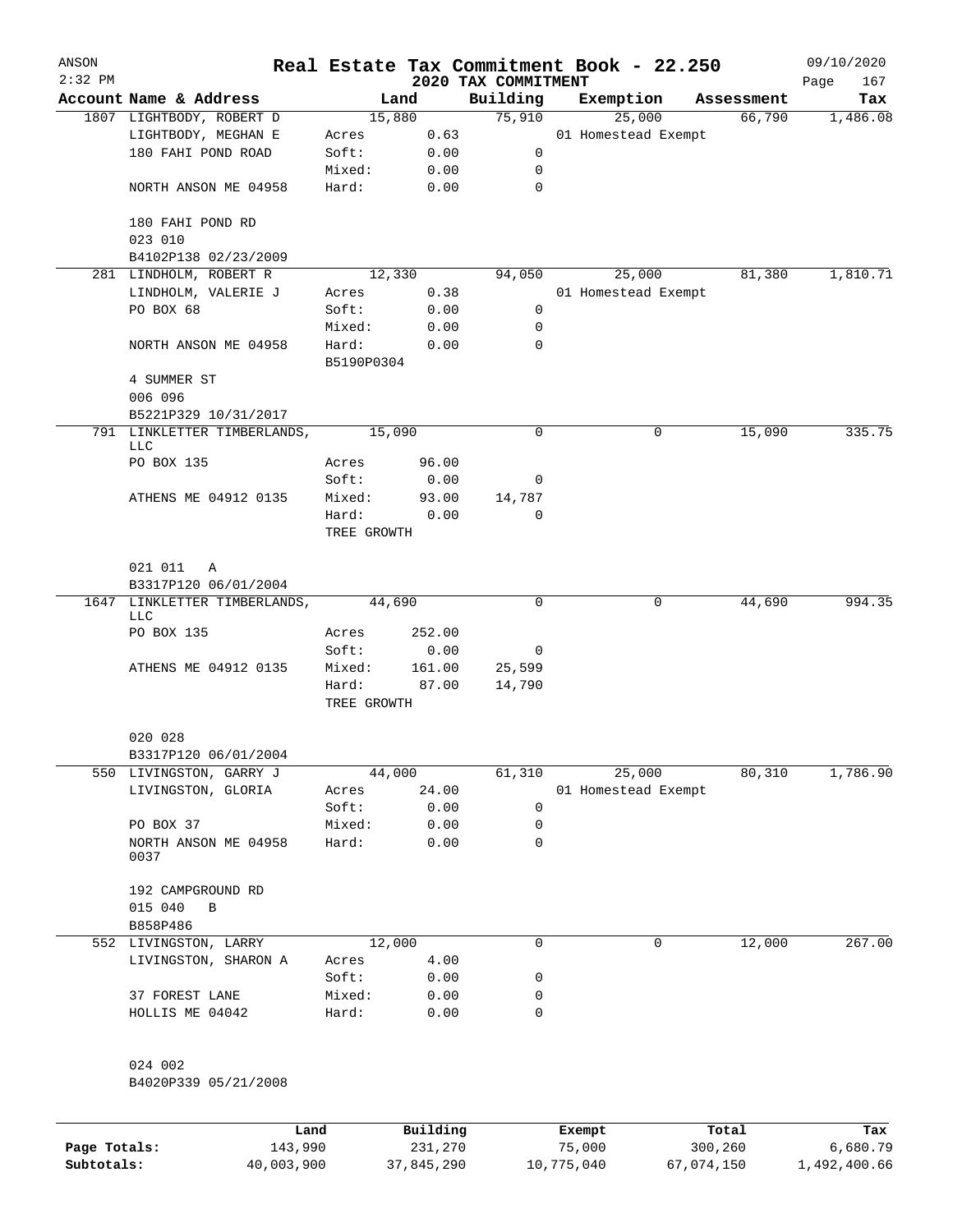| ANSON<br>$2:32$ PM |                                          |        |            |                                 | Real Estate Tax Commitment Book - 22.250 |              | 09/10/2020         |
|--------------------|------------------------------------------|--------|------------|---------------------------------|------------------------------------------|--------------|--------------------|
|                    | Account Name & Address                   |        | Land       | 2020 TAX COMMITMENT<br>Building | Exemption                                | Assessment   | Page<br>168<br>Tax |
|                    | 1568 LIVINGSTON, MURRAY O JR             |        | 22,390     | 51,590                          | 31,000                                   | 42,980       | 956.31             |
|                    | PO BOX 37                                | Acres  | 2.59       |                                 | 01 Homestead Exempt                      |              |                    |
|                    |                                          | Soft:  | 0.00       |                                 | 0 02 Resident Veteran                    |              |                    |
|                    | NORTH ANSON ME                           | Mixed: | 0.00       | 0                               |                                          |              |                    |
|                    | 04958-0037                               | Hard:  | 0.00       | 0                               |                                          |              |                    |
|                    | 26 SUMMER ST                             |        |            |                                 |                                          |              |                    |
|                    | 006 080                                  |        |            |                                 |                                          |              |                    |
|                    | B1555P123<br>554 LLOYD, JEFFERY A &      |        | 12,000     | 63,740                          | 0                                        | 75,740       | 1,685.22           |
|                    | HENDERSON, LINDA L, ET                   | Acres  | 0.16       |                                 |                                          |              |                    |
|                    | UX                                       | Soft:  | 0.00       | 0                               |                                          |              |                    |
|                    | PO BOX 421                               | Mixed: | 0.00       | 0                               |                                          |              |                    |
|                    | ANSON ME 04911 0421                      | Hard:  | 0.00       | $\mathbf 0$                     |                                          |              |                    |
|                    | 45 MAIN ST                               |        |            |                                 |                                          |              |                    |
|                    | 001 106                                  |        |            |                                 |                                          |              |                    |
|                    | B4328P356 10/18/2010 B2926P316           |        |            |                                 |                                          |              |                    |
|                    | 556 LLOYD, JEFFERY A &                   |        | 64,370     | $\mathbf 0$                     | 0                                        | 64,370       | 1,432.23           |
|                    | HENDERSON, LINDA L, ET<br>UX             | Acres  | 86.94      |                                 |                                          |              |                    |
|                    |                                          | Soft:  | 0.00       | 0                               |                                          |              |                    |
|                    | PO BOX 421                               | Mixed: | 0.00       | 0                               |                                          |              |                    |
|                    | ANSON ME 04911 0421                      | Hard:  | 0.00       | 0                               |                                          |              |                    |
|                    | 010 033                                  |        |            |                                 |                                          |              |                    |
|                    | B4328P356 10/18/2010 B2926P316           |        |            |                                 |                                          |              |                    |
|                    | 226 LOCKE, CHRISTINE L                   |        | 15,490     | 58,580                          | 25,000                                   | 49,070       | 1,091.81           |
|                    |                                          | Acres  | 0.60       |                                 | 01 Homestead Exempt                      |              |                    |
|                    | ANSON ME 04911 0219                      | Soft:  | 0.00       | 0                               |                                          |              |                    |
|                    | PO BOX 219                               | Mixed: | 0.00       | 0                               |                                          |              |                    |
|                    |                                          | Hard:  | 0.00       | $\mathbf 0$                     |                                          |              |                    |
|                    | 13 GARDNER ST<br>002 053                 |        |            |                                 |                                          |              |                    |
|                    | B2545P187                                |        |            |                                 |                                          |              |                    |
| 1418               | LONGFELLOW MOUNTAINVIEW<br><b>ESTATE</b> |        | 7,420      | 0                               | 0                                        | 7,420        | 165.10             |
|                    | C/O JOHN SIMON                           | Acres  | 3.09       |                                 |                                          |              |                    |
|                    | 23 RIVER MEADOWS DR                      | Soft:  | 0.00       | 0                               |                                          |              |                    |
|                    | STEEP FALLS ME 04085<br>0000             | Mixed: | 0.00       | 0                               |                                          |              |                    |
|                    |                                          | Hard:  | 0.00       | $\mathbf 0$                     |                                          |              |                    |
|                    | 012 Mt View Rd                           |        |            |                                 |                                          |              |                    |
|                    | B2150P218                                |        |            |                                 |                                          |              |                    |
|                    | 1370 LONGLEY, SHARON K                   |        | 9,590      | 56,460                          | 25,000                                   | 41,050       | 913.36             |
|                    | PO BOX 374                               | Acres  | 0.23       |                                 | 01 Homestead Exempt                      |              |                    |
|                    |                                          | Soft:  | 0.00       | 0                               |                                          |              |                    |
|                    | NORTH ANSON ME 04958                     | Mixed: | 0.00       | 0                               |                                          |              |                    |
|                    |                                          | Hard:  | 0.00       | $\mathbf 0$                     |                                          |              |                    |
|                    | 900 RIVER RD                             |        |            |                                 |                                          |              |                    |
|                    | 005 016<br>B3642P319 02/08/2006          |        |            |                                 |                                          |              |                    |
|                    |                                          | Land   | Building   |                                 | Exempt                                   | Total        | Tax                |
| Page Totals:       | 131,260                                  |        | 230,370    |                                 | 81,000                                   | 280,630      | 6,244.03           |
| Subtotals:         | 40, 135, 160                             |        | 38,075,660 |                                 | 10,856,040                               | 67, 354, 780 | 1,498,644.69       |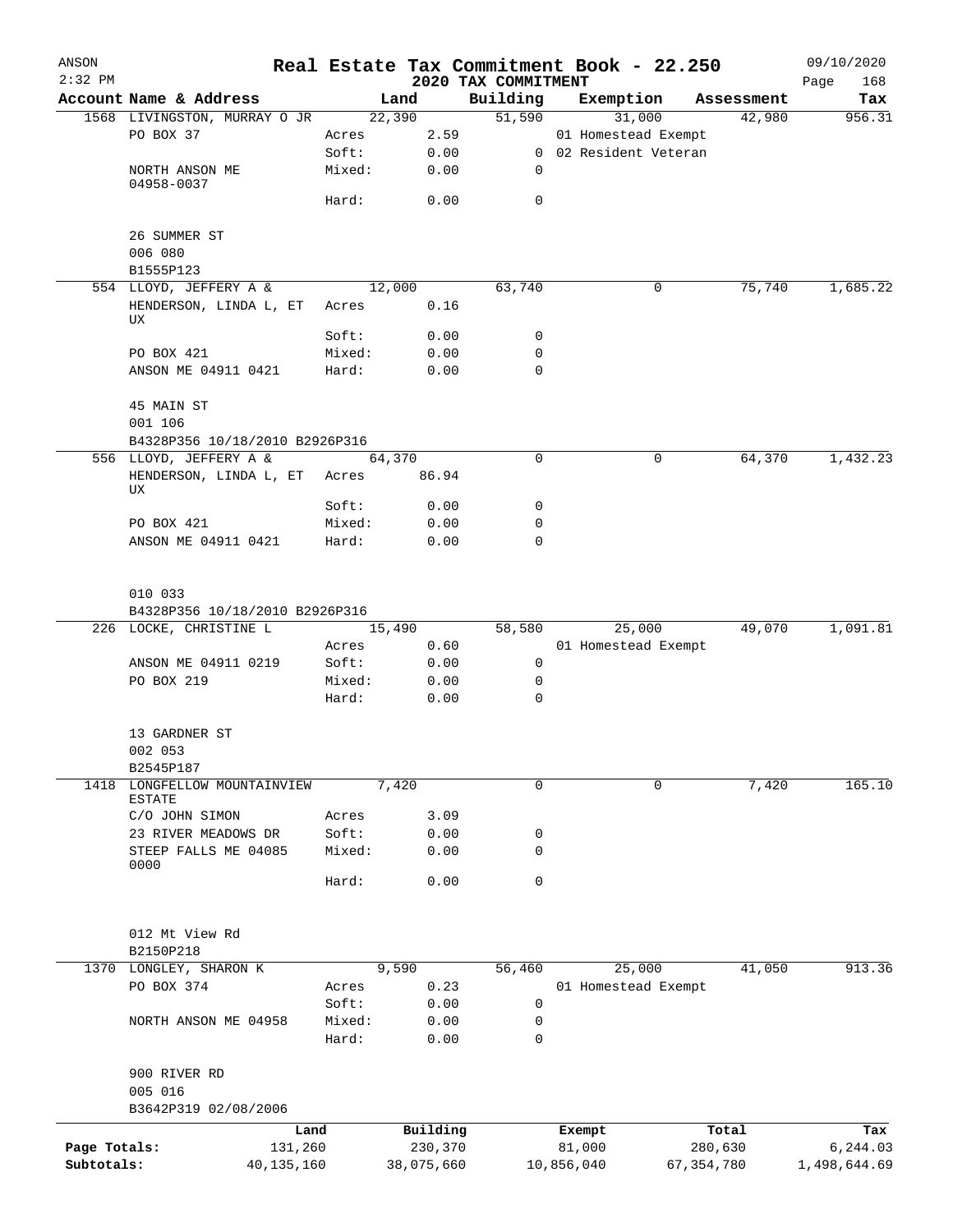| ANSON<br>$2:32$ PM |                                                                                        |            |        |              |                                 |             | Real Estate Tax Commitment Book - 22.250 |            | 09/10/2020         |
|--------------------|----------------------------------------------------------------------------------------|------------|--------|--------------|---------------------------------|-------------|------------------------------------------|------------|--------------------|
|                    | Account Name & Address                                                                 |            |        | Land         | 2020 TAX COMMITMENT<br>Building |             | Exemption                                | Assessment | 169<br>Page<br>Tax |
|                    | 1806 LONGLEY, TERRY L                                                                  |            |        | 42,080       | 38,090                          |             | $\Omega$                                 | 80,170     | 1,783.78           |
|                    | PO BOX 254                                                                             |            | Acres  | 20.58        |                                 |             |                                          |            |                    |
|                    |                                                                                        |            | Soft:  | 0.00         |                                 | 0           |                                          |            |                    |
|                    | NORTH ANSON ME 04958                                                                   |            | Mixed: | 0.00         |                                 | 0           |                                          |            |                    |
|                    |                                                                                        |            | Hard:  | 0.00         |                                 | 0           |                                          |            |                    |
|                    | 74 MADISON ST                                                                          |            |        |              |                                 |             |                                          |            |                    |
|                    | 017 019<br>$\Box$                                                                      |            |        |              |                                 |             |                                          |            |                    |
|                    | B5309P328 07/25/2018                                                                   |            |        |              |                                 |             |                                          |            |                    |
|                    | 1081 LONGLEY, WENDY                                                                    |            |        | $\mathbf 0$  | 7,510                           |             | 0                                        | 7,510      | 167.10             |
|                    | 117 DOGTOWN ROAD                                                                       |            |        |              |                                 |             |                                          |            |                    |
|                    | DETROIT ME 04929                                                                       |            |        |              |                                 |             |                                          |            |                    |
|                    | 606 VALLEY RD<br>019 028<br>A ON<br>B5513P138 01/28/2020 B5185P48 07/27/2017 B5060P151 |            |        |              |                                 |             |                                          |            |                    |
|                    | 08/10/2016                                                                             |            |        |              |                                 |             |                                          |            |                    |
|                    | 563 LORD, MARY ROSE L &                                                                |            |        | 18,300       |                                 | $\mathbf 0$ | 0                                        | 18,300     | 407.17             |
|                    | MERRITHEW, JANA                                                                        |            | Acres  | 5.20         |                                 |             |                                          |            |                    |
|                    |                                                                                        |            | Soft:  | 0.00         |                                 | 0           |                                          |            |                    |
|                    | 114 OLD FIELDS RD                                                                      |            | Mixed: | 0.00         |                                 | 0           |                                          |            |                    |
|                    | SOUTH BERWICK ME 03908<br>0000                                                         |            | Hard:  | 0.00         |                                 | 0           |                                          |            |                    |
|                    | 023 044<br>$\circ$                                                                     |            |        |              |                                 |             |                                          |            |                    |
|                    | B1409P347                                                                              |            |        |              |                                 |             |                                          |            |                    |
|                    | 564 LORD, MARY ROSE L &                                                                |            |        | 18,300       |                                 | 0           | 0                                        | 18,300     | 407.17             |
|                    | MERRITHEW, JANA                                                                        |            | Acres  | 5.20         |                                 |             |                                          |            |                    |
|                    |                                                                                        |            | Soft:  | 0.00         |                                 | 0           |                                          |            |                    |
|                    | 114 OLD FIELDS RD                                                                      |            | Mixed: | 0.00         |                                 | 0           |                                          |            |                    |
|                    | SOUTH BERWICK ME 03908<br>0000                                                         |            | Hard:  | 0.00         |                                 | $\mathbf 0$ |                                          |            |                    |
|                    | 023 044 N                                                                              |            |        |              |                                 |             |                                          |            |                    |
|                    | B1409P347                                                                              |            |        |              |                                 |             |                                          |            |                    |
|                    | 437 LORD, MICHAEL D                                                                    |            |        | 20,640       | 26,630                          |             | 0                                        | 47,270     | 1,051.76           |
|                    | LORD, JENNIFER L                                                                       |            | Acres  | 10.50        |                                 |             |                                          |            |                    |
|                    | 49 DAY RD                                                                              |            | Soft:  | 0.00         |                                 | 0           |                                          |            |                    |
|                    |                                                                                        |            | Mixed: | 0.00         |                                 | 0           |                                          |            |                    |
|                    | LYMAN ME 04002 0000                                                                    |            | Hard:  | 0.00         |                                 | 0           |                                          |            |                    |
|                    | 180 PULLEN CORNER RD                                                                   |            |        |              |                                 |             |                                          |            |                    |
|                    | 018 021<br>C                                                                           |            |        |              |                                 |             |                                          |            |                    |
|                    | B3315P46 05/28/2004                                                                    |            |        |              |                                 |             |                                          |            |                    |
|                    | 565 LOVELL, MARY N                                                                     |            |        | 16,370       | 65,940                          |             | 31,000                                   | 51,310     | 1,141.65           |
|                    |                                                                                        |            | Acres  | 0.67         |                                 |             | 01 Homestead Exempt                      |            |                    |
|                    | ANSON ME 04911 0000                                                                    |            | Soft:  | 0.00         |                                 | 0           | 03 Resident Veteran Widow                |            |                    |
|                    | 111 MAIN ST                                                                            |            | Mixed: | 0.00         |                                 | 0           |                                          |            |                    |
|                    |                                                                                        |            | Hard:  | 0.00         |                                 | 0           |                                          |            |                    |
|                    | 111 MAIN ST<br>001 040                                                                 |            |        |              |                                 |             |                                          |            |                    |
|                    | B611P324                                                                               |            |        |              |                                 |             |                                          |            |                    |
|                    |                                                                                        | Land       |        | Building     |                                 | Exempt      |                                          | Total      | Tax                |
| Page Totals:       |                                                                                        | 115,690    |        | 138,170      |                                 | 31,000      |                                          | 222,860    | 4,958.63           |
| Subtotals:         |                                                                                        | 40,250,850 |        | 38, 213, 830 |                                 | 10,887,040  |                                          | 67,577,640 | 1,503,603.32       |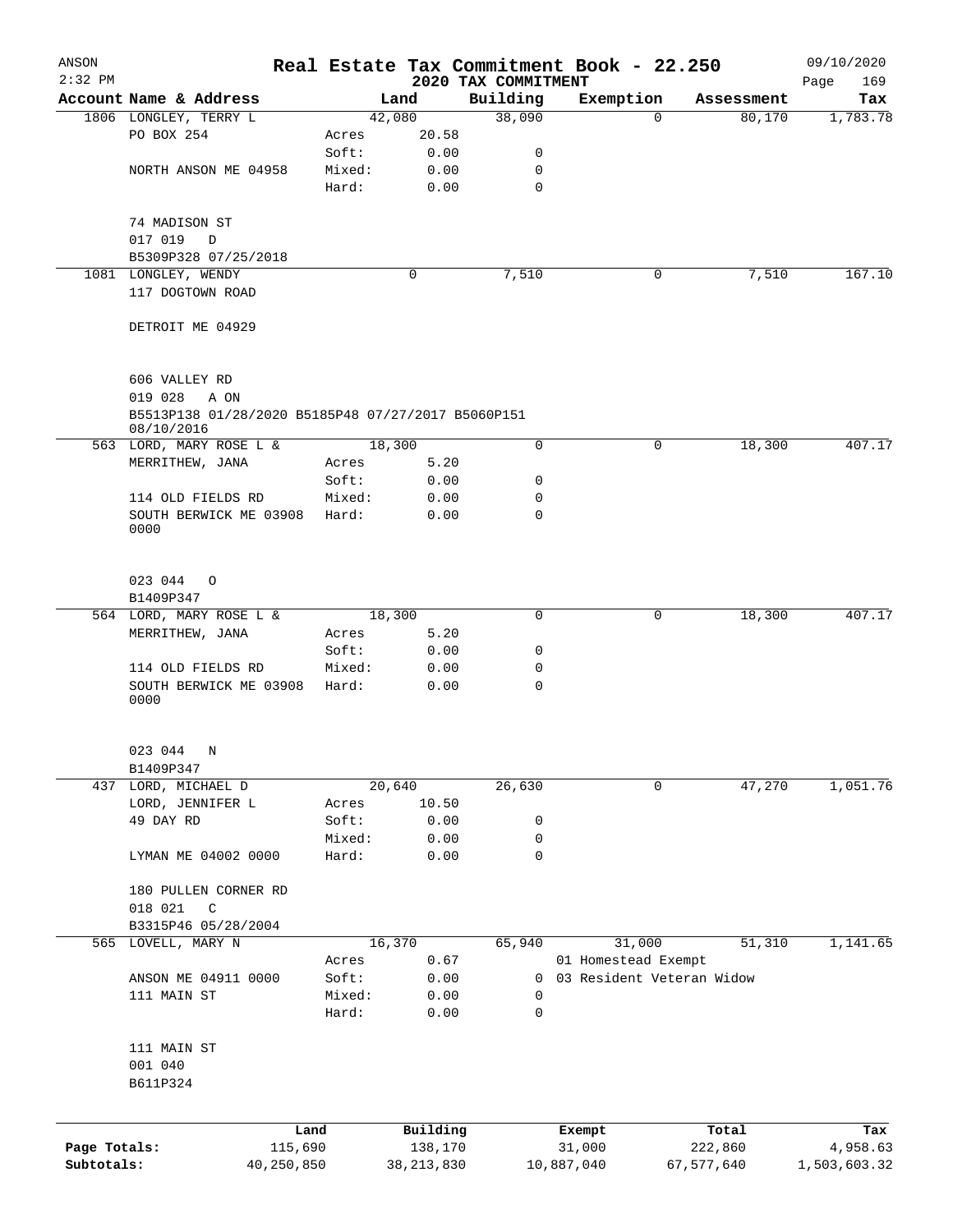| ANSON<br>$2:32$ PM |                                            |                      |        | 2020 TAX COMMITMENT | Real Estate Tax Commitment Book - 22.250 |            | 09/10/2020<br>170<br>Page |
|--------------------|--------------------------------------------|----------------------|--------|---------------------|------------------------------------------|------------|---------------------------|
|                    | Account Name & Address                     |                      | Land   | Building            | Exemption                                | Assessment | Tax                       |
|                    | 1153 LUCE, ADAM F                          | 28,400               |        | 63,310              | 25,000                                   | 66,710     | 1,484.30                  |
|                    | LUCE, MICHELLE N                           | Acres                | 6.90   |                     | 01 Homestead Exempt                      |            |                           |
|                    | 366 EMBDEN POND ROAD                       | Soft:                | 0.00   | 0                   |                                          |            |                           |
|                    |                                            | Mixed:               | 0.00   | 0                   |                                          |            |                           |
|                    | NORTH ANSON ME 04958                       | Hard:                | 0.00   | $\mathbf 0$         |                                          |            |                           |
|                    |                                            | B5108P0122 JT        |        |                     |                                          |            |                           |
|                    | 44 FISH RD                                 |                      |        |                     |                                          |            |                           |
|                    | 013 016<br>1                               |                      |        |                     |                                          |            |                           |
|                    | B5108P122 12/06/2016 B4927P0342 07/10/2015 |                      |        |                     |                                          |            |                           |
| 1328               | LUCE, ARNOLD P                             | 10,750               |        | 14,490              | 0                                        | 25,240     | 561.59                    |
|                    | LUCE, ELAINE A                             | Acres                | 0.40   |                     |                                          |            |                           |
|                    | 54 SUGAR MAPLE DRIVE                       | Soft:                | 0.00   | 0                   |                                          |            |                           |
|                    |                                            | Mixed:               | 0.00   | 0                   |                                          |            |                           |
|                    | ANSON ME 04911                             | Hard:                | 0.00   | 0                   |                                          |            |                           |
|                    | 3 FISH RD                                  |                      |        |                     |                                          |            |                           |
|                    | 013 016<br>Α                               |                      |        |                     |                                          |            |                           |
|                    | B1535P229                                  |                      |        |                     |                                          |            |                           |
|                    | 566 LUCE, ARNOLD P                         |                      | 33,810 | 119,690             | 25,000                                   | 128,500    | 2,859.13                  |
|                    | LUCE, ELAINE A                             | Acres                | 24.00  |                     | 01 Homestead Exempt                      |            |                           |
|                    | 54 SUGAR MAPLE DRIVE                       | Soft:                | 0.00   | 0                   |                                          |            |                           |
|                    |                                            | Mixed:               | 6.00   | 954                 |                                          |            |                           |
|                    | ANSON ME 04911                             | Hard:<br>TREE GROWTH | 8.00   | 1,360               |                                          |            |                           |
|                    | 54 SUGAR MAPLE DR                          |                      |        |                     |                                          |            |                           |
|                    | 013 016                                    |                      |        |                     |                                          |            |                           |
|                    | B1535P229                                  |                      |        |                     |                                          |            |                           |
|                    | 862 LUCE, ARNOLD P                         |                      | 52,000 | 115,780             | 0                                        | 167,780    | 3,733.11                  |
|                    | LUCE, ELAINE A                             | Acres                | 40.00  |                     |                                          |            |                           |
|                    | 54 SUGAR MAPLE DRIVE                       | Soft:                | 0.00   | 0                   |                                          |            |                           |
|                    |                                            | Mixed:               | 0.00   | 0                   |                                          |            |                           |
|                    | ANSON ME 04911                             | Hard:                | 0.00   | 0                   |                                          |            |                           |
|                    | 366 EMBDEN POND RD                         |                      |        |                     |                                          |            |                           |
|                    | 023 029<br>B                               |                      |        |                     |                                          |            |                           |
|                    | B2733P246                                  |                      |        |                     |                                          |            |                           |
|                    | 1803 LUCE, BRIAN                           | 16,500               |        | 0                   | 0                                        | 16,500     | 367.13                    |
|                    |                                            | Acres                | 4.00   |                     |                                          |            |                           |
|                    | ANSON ME 04911 0022                        | Soft:                | 0.00   | 0                   |                                          |            |                           |
|                    | PO BOX 22                                  | Mixed:               | 0.00   | 0                   |                                          |            |                           |
|                    |                                            | Hard:                | 0.00   | 0                   |                                          |            |                           |
|                    | 021 024                                    |                      |        |                     |                                          |            |                           |
|                    | B2589P316                                  |                      |        |                     |                                          |            |                           |
| 53                 | LUCE, BRIAN R                              | 17,250               |        | 0                   | 0                                        | 17,250     | 383.81                    |
|                    | LUCE, NORMAN F                             | Acres                | 4.50   |                     |                                          |            |                           |
|                    |                                            | Soft:                | 0.00   | 0                   |                                          |            |                           |
|                    | PO BOX 22                                  | Mixed:               | 0.00   | 0                   |                                          |            |                           |
|                    | ANSON ME 04911 0022                        |                      | 0.00   | 0                   |                                          |            |                           |
|                    |                                            | Hard:                |        |                     |                                          |            |                           |
|                    | 012 015<br>Α                               |                      |        |                     |                                          |            |                           |
|                    | B2442P324                                  |                      |        |                     |                                          |            |                           |
|                    |                                            |                      |        |                     |                                          |            |                           |
|                    |                                            |                      |        |                     |                                          |            |                           |

|              | Land       | Building   | Exempt     | Total      | Tax          |
|--------------|------------|------------|------------|------------|--------------|
| Page Totals: | 158,710    | 313,270    | 50,000     | 421,980    | 9,389.07     |
| Subtotals:   | 40,409,560 | 38,527,100 | 10,937,040 | 67,999,620 | 1,512,992.39 |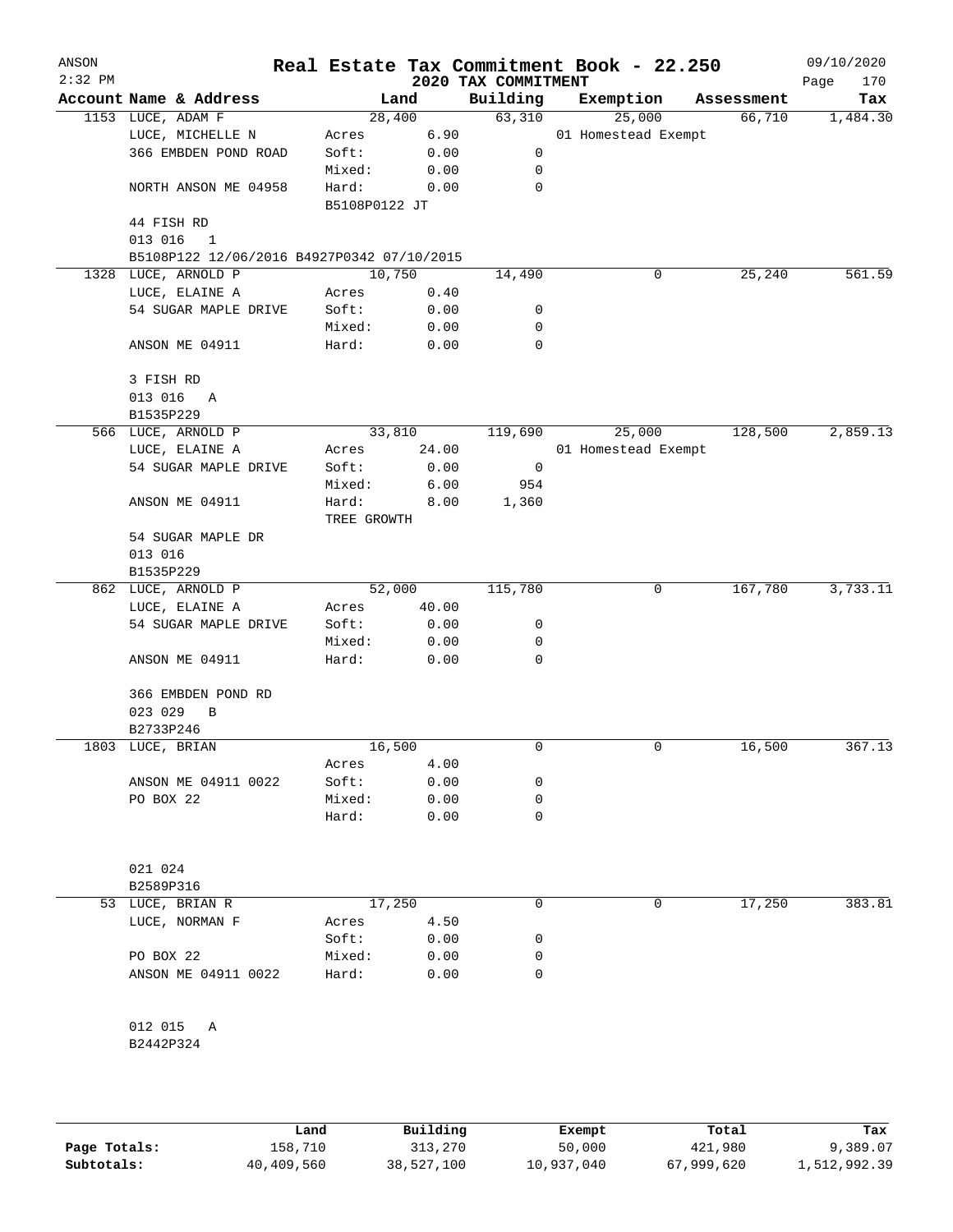| ANSON<br>$2:32$ PM |                         |                |       |                                 | Real Estate Tax Commitment Book - 22.250 |            | 09/10/2020         |
|--------------------|-------------------------|----------------|-------|---------------------------------|------------------------------------------|------------|--------------------|
|                    | Account Name & Address  |                | Land  | 2020 TAX COMMITMENT<br>Building | Exemption                                | Assessment | 171<br>Page<br>Tax |
|                    | 2034 LUCE, DALE E       | 31,280         |       | 65,440                          | $\Omega$                                 | 96,720     | 2,152.02           |
|                    | P.O. BOX 102            | Acres          | 9.78  |                                 |                                          |            |                    |
|                    |                         | Soft:          | 0.00  | 0                               |                                          |            |                    |
|                    | ANSON ME 04911          | Mixed:         | 0.00  | $\mathbf 0$                     |                                          |            |                    |
|                    |                         | Hard:          | 0.00  | $\mathbf 0$                     |                                          |            |                    |
|                    |                         | FARMLAND CLASS |       |                                 |                                          |            |                    |
|                    |                         |                |       |                                 |                                          |            |                    |
|                    | 013 013<br>D            |                |       |                                 |                                          |            |                    |
|                    | B5143P201 03/31/2017    |                |       |                                 |                                          |            |                    |
|                    | 1157 LUCE, GARY R       | 14,830         |       | 44,510                          | 0                                        | 59,340     | 1,320.31           |
|                    | LUCE, MARY W            | Acres          | 0.55  |                                 |                                          |            |                    |
|                    | 212 MAIN STREET         | Soft:          | 0.00  | 0                               |                                          |            |                    |
|                    |                         | Mixed:         | 0.00  | 0                               |                                          |            |                    |
|                    | ANSON ME 04911          | Hard:          | 0.00  | $\mathbf 0$                     |                                          |            |                    |
|                    |                         |                |       |                                 |                                          |            |                    |
|                    | 10 FREDRICK ST          |                |       |                                 |                                          |            |                    |
|                    | 002 044                 |                |       |                                 |                                          |            |                    |
|                    | B3606P154 12/08/2005    |                |       |                                 |                                          |            |                    |
|                    | 1581 LUCE, GARY R       | 22,700         |       | 85,760                          | 25,000                                   | 83,460     | 1,856.99           |
|                    | LUCE, MARY W            | Acres          | 2.80  |                                 | 01 Homestead Exempt                      |            |                    |
|                    | 212 MAIN STREET         | Soft:          | 0.00  | 0                               |                                          |            |                    |
|                    |                         | Mixed:         | 0.00  | 0                               |                                          |            |                    |
|                    |                         |                |       | 0                               |                                          |            |                    |
|                    | ANSON ME 04911          | Hard:          | 0.00  |                                 |                                          |            |                    |
|                    | 212 MAIN ST             |                |       |                                 |                                          |            |                    |
|                    | 010 007<br>$\, {\bf B}$ |                |       |                                 |                                          |            |                    |
| 1592               | LUCE, NORMA S           | 26,260         |       | 58,380                          | 35,000                                   | 49,640     | 1,104.49           |
|                    |                         |                | 5.17  |                                 |                                          |            |                    |
|                    |                         | Acres          |       |                                 | 01 Homestead Exempt                      |            |                    |
|                    | ANSON ME 04911 0000     | Soft:          | 0.00  |                                 | 0 03 Resident Veteran Widow<br>09 Blind  |            |                    |
|                    | 984 PEASE HILL RD       | Mixed:         | 0.00  | 0                               |                                          |            |                    |
|                    |                         | Hard:          | 0.00  | 0                               |                                          |            |                    |
|                    |                         | LIFE STATE     |       |                                 |                                          |            |                    |
|                    | 984 PEASE HILL RD       |                |       |                                 |                                          |            |                    |
|                    | 012 016<br>$\mathbf 1$  |                |       |                                 |                                          |            |                    |
|                    | B3329P175 06/21/2004    |                |       |                                 |                                          |            |                    |
|                    | 1583 LUCE, NORMAN       | 28,720         |       | 0                               | 0                                        | 28,720     | 639.02             |
|                    |                         | Acres          | 24.40 |                                 |                                          |            |                    |
|                    | ANSON ME 04911 0022     | Soft:          | 0.00  | 0                               |                                          |            |                    |
|                    | PO BOX 22               | Mixed:         | 0.00  | 0                               |                                          |            |                    |
|                    |                         | Hard:          | 0.00  | $\mathbf 0$                     |                                          |            |                    |
|                    |                         |                |       |                                 |                                          |            |                    |
|                    | 010 011 10              |                |       |                                 |                                          |            |                    |
|                    | B801P934                |                |       |                                 |                                          |            |                    |
| 1591               | LUCE, NORMAN            | 26,570         |       | 39,700                          | 0                                        | 66,270     | 1,474.51           |
|                    |                         | Acres          | 5.38  |                                 |                                          |            |                    |
|                    | ANSON ME 04911 0022     | Soft:          | 0.00  | 0                               |                                          |            |                    |
|                    | PO BOX 22               | Mixed:         | 0.00  | 0                               |                                          |            |                    |
|                    |                         | Hard:          | 0.00  | $\mathbf 0$                     |                                          |            |                    |
|                    |                         |                |       |                                 |                                          |            |                    |
|                    | 4 WEST MILLS RD         |                |       |                                 |                                          |            |                    |
|                    | 010 011<br>2            |                |       |                                 |                                          |            |                    |
|                    | B801P934                |                |       |                                 |                                          |            |                    |
|                    |                         |                |       |                                 |                                          |            |                    |
|                    |                         |                |       |                                 |                                          |            |                    |
|                    |                         |                |       |                                 |                                          |            |                    |
|                    |                         |                |       |                                 |                                          |            |                    |
|                    |                         |                |       |                                 |                                          |            |                    |

|              | Land       | Building   | Exempt     | Total      | Tax          |
|--------------|------------|------------|------------|------------|--------------|
| Page Totals: | 150,360    | 293,790    | 60,000     | 384,150    | 8,547.34     |
| Subtotals:   | 40,559,920 | 38,820,890 | 10,997,040 | 68,383,770 | 1,521,539.73 |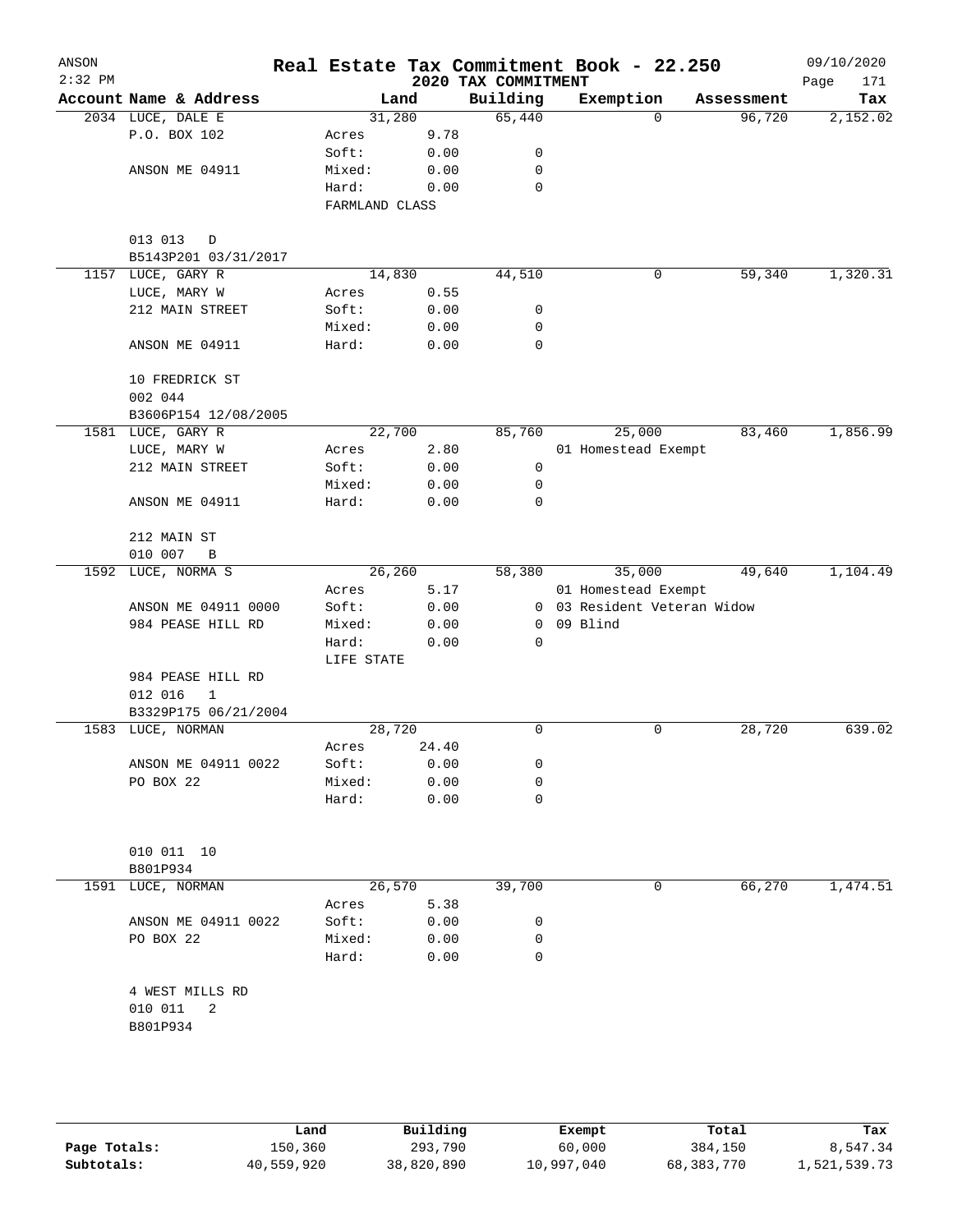| ANSON<br>$2:32$ PM |                         |                         |        | 2020 TAX COMMITMENT | Real Estate Tax Commitment Book - 22.250 |            | 09/10/2020<br>Page<br>172 |
|--------------------|-------------------------|-------------------------|--------|---------------------|------------------------------------------|------------|---------------------------|
|                    | Account Name & Address  |                         | Land   | Building            | Exemption                                | Assessment | Tax                       |
|                    | 2031 LUCE, NORMAN F     |                         | 64,100 | $\mathsf{O}$        | $\Omega$                                 | 64,100     | 1,426.23                  |
|                    | LUCE, BETH B            | Acres                   | 100.00 |                     |                                          |            |                           |
|                    |                         | Soft:                   | 0.00   | 0                   |                                          |            |                           |
|                    | PO BOX 22               | Mixed:                  | 0.00   | 0                   |                                          |            |                           |
|                    | ANSON ME 04911 0022     | Hard:                   | 0.00   | $\mathbf 0$         |                                          |            |                           |
|                    |                         | FARMLAND CLASS          |        |                     |                                          |            |                           |
|                    | 013 013 C               |                         |        |                     |                                          |            |                           |
|                    | B1535P231               |                         |        |                     |                                          |            |                           |
|                    | 274 LUCE, NORMAN F      |                         | 26,980 | 5,310               | 0                                        | 32,290     | 718.45                    |
|                    | LUCE, BETH B            | Acres                   | 31.00  |                     |                                          |            |                           |
|                    | PO BOX 22               | Soft:                   | 0.00   | 0                   |                                          |            |                           |
|                    |                         | Mixed:                  | 0.00   | 0                   |                                          |            |                           |
|                    | ANSON ME 04911 0000     | Hard:                   | 0.00   | $\mathbf 0$         |                                          |            |                           |
|                    | 843 PEASE HILL RD       |                         |        |                     |                                          |            |                           |
|                    | 013 013<br>$\, {\bf B}$ |                         |        |                     |                                          |            |                           |
|                    | B4871P316 01/20/2015    |                         |        |                     |                                          |            |                           |
|                    | 569 LUCE, NORMAN F      |                         | 15,960 | 0                   | 0                                        | 15,960     | 355.11                    |
|                    | LUCE, BETH B            | Acres                   | 71.00  |                     |                                          |            |                           |
|                    |                         | Soft:                   | 0.00   | 0                   |                                          |            |                           |
|                    | PO BOX 22               | Mixed:                  | 0.00   | 0                   |                                          |            |                           |
|                    | ANSON ME 04911 0022     | Hard:<br>FARMLAND CLASS | 0.00   | 0                   |                                          |            |                           |
|                    |                         |                         |        |                     |                                          |            |                           |
|                    | 013 015<br>B1535P231    |                         |        |                     |                                          |            |                           |
|                    | 570 LUCE, NORMAN F      |                         | 98,540 | 27,710              | 0                                        | 126,250    | 2,809.06                  |
|                    |                         |                         |        |                     |                                          |            |                           |
|                    | LUCE, BETH B            | Acres                   | 387.00 |                     |                                          |            |                           |
|                    |                         | Soft:                   | 0.00   | 0                   |                                          |            |                           |
|                    | PO BOX 22               | Mixed:                  | 0.00   | 0                   |                                          |            |                           |
|                    | ANSON ME 04911 0022     | Hard:<br>FARMLAND CLASS | 0.00   | 0                   |                                          |            |                           |
|                    | 902 PEASE HILL RD       |                         |        |                     |                                          |            |                           |
|                    | 012 016                 |                         |        |                     |                                          |            |                           |
|                    | B1535P231               |                         |        |                     |                                          |            |                           |
|                    | 755 LUCE, NORMAN F      |                         | 40,500 | 0                   | 0                                        | 40,500     | 901.13                    |
|                    | LUCE, BETH B            | Acres                   | 33.00  |                     |                                          |            |                           |
|                    |                         | Soft:                   | 0.00   | 0                   |                                          |            |                           |
|                    | PO BOX 22               | Mixed:                  | 0.00   | 0                   |                                          |            |                           |
|                    | ANSON ME 04911 0022     | Hard:                   | 0.00   | $\mathbf 0$         |                                          |            |                           |
|                    |                         |                         |        |                     |                                          |            |                           |
|                    | 013 018<br>Α            |                         |        |                     |                                          |            |                           |
|                    | B2735P188               |                         |        |                     |                                          |            |                           |
|                    | 606 LUCE, PATRICIA G    |                         | 24,050 | 79,490              | 25,000                                   | 78,540     | 1,747.52                  |
|                    | 824 PEASE HILL RD       | Acres                   | 3.70   |                     | 01 Homestead Exempt                      |            |                           |
|                    |                         | Soft:                   | 0.00   | 0                   |                                          |            |                           |
|                    | ANSON ME 04911          | Mixed:                  | 0.00   | 0                   |                                          |            |                           |
|                    |                         | Hard:                   | 0.00   | $\mathbf 0$         |                                          |            |                           |
|                    | 824 PEASE HILL RD       |                         |        |                     |                                          |            |                           |
|                    | 012 015<br>D            |                         |        |                     |                                          |            |                           |
|                    | B2887P309               |                         |        |                     |                                          |            |                           |
|                    |                         |                         |        |                     |                                          |            |                           |
|                    |                         |                         |        |                     |                                          |            |                           |
|                    |                         |                         |        |                     |                                          |            |                           |

|              | Land       | Building   | Exempt     | Total      | Tax          |
|--------------|------------|------------|------------|------------|--------------|
| Page Totals: | 270,130    | 112,510    | 25,000     | 357,640    | 7,957.50     |
| Subtotals:   | 40,830,050 | 38,933,400 | 11,022,040 | 68,741,410 | 1,529,497.23 |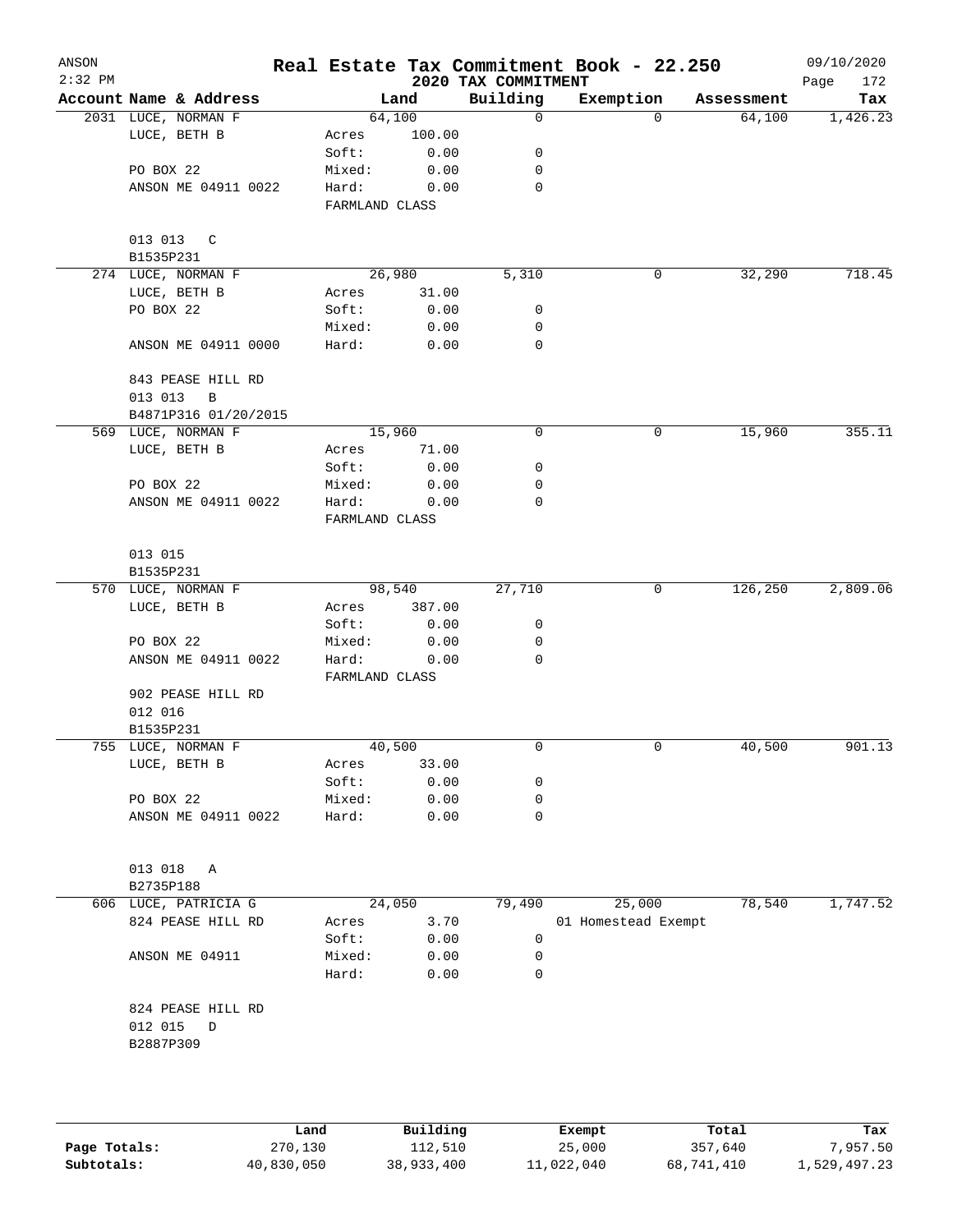| ANSON        |                                           |            |                      |              |                     | Real Estate Tax Commitment Book - 22.250 |              | 09/10/2020   |
|--------------|-------------------------------------------|------------|----------------------|--------------|---------------------|------------------------------------------|--------------|--------------|
| $2:32$ PM    |                                           |            |                      |              | 2020 TAX COMMITMENT |                                          |              | Page<br>173  |
|              | Account Name & Address                    |            |                      | Land         | Building            | Exemption                                | Assessment   | Tax          |
|              | 517 LUKER, BRADFORD                       |            |                      | 21,760       | 32,720              | $\mathbf 0$                              | 54,480       | 1,212.18     |
|              | LUKER, CHANDA                             |            | Acres                | 47.00        |                     |                                          |              |              |
|              | 9 TAYLOR ROAD                             |            | Soft:                | 1.00         | 112                 |                                          |              |              |
|              |                                           |            | Mixed:               | 0.00         | 0                   |                                          |              |              |
|              | INDUSTRY ME 04938                         |            | Hard:<br>TREE GROWTH | 45.00        | 7,650               |                                          |              |              |
|              |                                           |            |                      |              |                     |                                          |              |              |
|              | 020 011 A                                 |            |                      |              |                     |                                          |              |              |
|              | B4525P85 04/24/2012                       |            |                      |              |                     |                                          |              |              |
|              | 1367 LUKER, BRADFORD                      |            |                      | 64,500       | $\Omega$            | 0                                        | 64,500       | 1,435.13     |
|              | LUKER, CHANDA                             |            | Acres                | 90.00        |                     |                                          |              |              |
|              | 9 TAYLOR ROAD                             |            | Soft:                | 0.00         | 0                   |                                          |              |              |
|              |                                           |            | Mixed:               | 0.00         | 0                   |                                          |              |              |
|              | INDUSTRY ME 04938                         |            | Hard:                | 0.00         | 0                   |                                          |              |              |
|              |                                           |            | B5173P0122 JT        |              |                     |                                          |              |              |
|              | 020 010                                   |            |                      |              |                     |                                          |              |              |
|              | B5173P122 06/26/2017 B893P848 06/13/1978  |            |                      |              |                     |                                          |              |              |
|              | 1448 LUMBERT, CORA                        |            |                      | 13,570       | 39,840              | 0                                        | 53,410       | 1,188.37     |
|              | PO BOX 69                                 |            | Acres                | 0.46         |                     |                                          |              |              |
|              |                                           |            | Soft:                | 0.00         | 0                   |                                          |              |              |
|              | SOLON ME 04979                            |            | Mixed:               | 0.00         | 0                   |                                          |              |              |
|              |                                           |            | Hard:                | 0.00         | 0                   |                                          |              |              |
|              | 15 SUMMER ST                              |            |                      |              |                     |                                          |              |              |
|              | 006 086                                   |            |                      |              |                     |                                          |              |              |
|              | B5418P48 06/04/2019                       |            |                      |              |                     |                                          |              |              |
|              | 671 LYNCH, JOHNATHAN P                    |            |                      | 34,150       | 194,560             | 25,000                                   | 203,710      | 4,532.55     |
|              | LYNCH, HELEN R                            |            | Acres                | 90.00        |                     | 01 Homestead Exempt                      |              |              |
|              | 321 HOLLIN WAITE HILL<br>ROAD             |            | Soft:                | 0.00         | 0                   |                                          |              |              |
|              |                                           |            | Mixed:               | 0.00         | 0                   |                                          |              |              |
|              | ANSON ME 04911                            |            | Hard:                | 0.00         | 0                   |                                          |              |              |
|              |                                           |            | FARMLAND B4968P032   |              |                     |                                          |              |              |
|              | 321 HOLLIN WAITE HILL<br>014 025 B        |            |                      |              |                     |                                          |              |              |
|              | B4968P32 10/16/2015 B4461P63 11/04/2011   |            |                      |              |                     |                                          |              |              |
| 1248         | LYNDS, WILLIAM I &<br>JANETTE F, TRUSTEES |            |                      | 27,740       | 126,140             | 25,000                                   | 128,880      | 2,867.58     |
|              |                                           |            | Acres                | 6.24         |                     | 01 Homestead Exempt                      |              |              |
|              | ANSON ME 04911 0094                       |            | Soft:                | 0.00         | 0                   |                                          |              |              |
|              | PO BOX 94                                 |            | Mixed:               | 0.00         | 0                   |                                          |              |              |
|              |                                           |            | Hard:                | 0.00         | 0                   |                                          |              |              |
|              | 21 ROLLING RIDGE DR                       |            |                      |              |                     |                                          |              |              |
|              | 010 036<br>A 2                            |            |                      |              |                     |                                          |              |              |
|              | B4509P151 03/27/2012                      |            |                      |              |                     |                                          |              |              |
| 49           | MADDEN, BRENDA G                          |            |                      | 32,680       | 110,360             | 25,000                                   | 118,040      | 2,626.39     |
|              | 807 HORSEBACK ROAD                        |            | Acres                | 47.00        |                     | 01 Homestead Exempt                      |              |              |
|              |                                           |            | Soft:                | 0.00         | 0                   |                                          |              |              |
|              | ANSON ME 04911                            |            | Mixed:               | 42.00        | 6,678               |                                          |              |              |
|              |                                           |            | Hard:                | 0.00         | 0                   |                                          |              |              |
|              | 807 HORSEBACK RD                          |            | TREE GROWTH          |              |                     |                                          |              |              |
|              | 019 006                                   |            |                      |              |                     |                                          |              |              |
|              | B2750P196                                 |            |                      |              |                     |                                          |              |              |
|              |                                           |            |                      |              |                     |                                          |              |              |
|              |                                           | Land       |                      | Building     |                     | Exempt                                   | Total        | Tax          |
| Page Totals: |                                           | 194,400    |                      | 503,620      |                     | 75,000                                   | 623,020      | 13,862.20    |
| Subtotals:   |                                           | 41,024,450 |                      | 39, 437, 020 |                     | 11,097,040                               | 69, 364, 430 | 1,543,359.43 |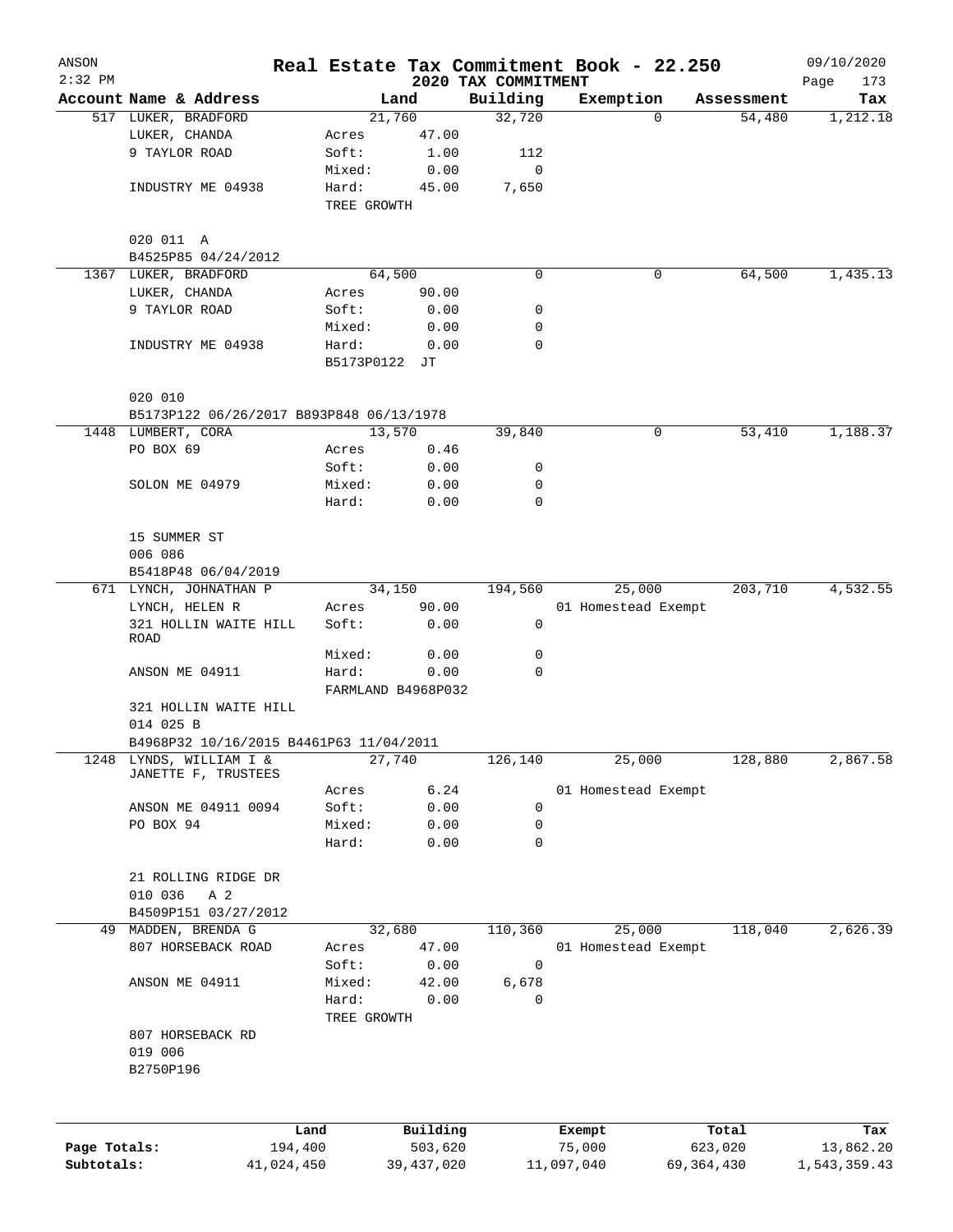| ANSON<br>$2:32$ PM |                                                    |                 |              | 2020 TAX COMMITMENT | Real Estate Tax Commitment Book - 22.250 |             | 09/10/2020<br>174<br>Page |
|--------------------|----------------------------------------------------|-----------------|--------------|---------------------|------------------------------------------|-------------|---------------------------|
|                    | Account Name & Address                             |                 | Land         | Building            | Exemption                                | Assessment  | Tax                       |
|                    | 1876 MADISON ELECTRIC WORKS                        | 20,680          |              | $\mathbf 0$         | 20,680                                   | $\mathbf 0$ | 0.00                      |
|                    |                                                    | Acres           | 11.68        |                     | 12 Public Municipal Corp                 |             |                           |
|                    | MADISON ME 04950 0000                              | Soft:           | 0.00         | 0                   |                                          |             |                           |
|                    | 6 BUSINESS PARK DR                                 | Mixed:          | 0.00         | 0                   |                                          |             |                           |
|                    |                                                    | Hard:           | 0.00         | 0                   |                                          |             |                           |
|                    |                                                    |                 |              |                     |                                          |             |                           |
|                    | 190 MAIN ST<br>010 003<br>Α                        |                 |              |                     |                                          |             |                           |
|                    | B3823P322 03/15/2007 B3709P121 07/13/2006 B987P228 |                 |              |                     |                                          |             |                           |
| 1877               | MADISON, TOWN OF                                   | 14,000          |              | $\Omega$            | 14,000                                   | $\Omega$    | 0.00                      |
|                    |                                                    | Acres           | 10.00        |                     | 12 Public Municipal Corp                 |             |                           |
|                    | MADISON ME 04950 0190                              | Soft:           | 0.00         | 0                   |                                          |             |                           |
|                    | PO BOX 190                                         | Mixed:          | 0.00         | 0                   |                                          |             |                           |
|                    |                                                    | Hard:           | 0.00         | 0                   |                                          |             |                           |
|                    |                                                    |                 |              |                     |                                          |             |                           |
|                    | 190 MAIN ST                                        |                 |              |                     |                                          |             |                           |
|                    | 010 005                                            |                 |              |                     |                                          |             |                           |
| 1886               | B897P76<br>MADISON, TOWN OF                        | 17,500          |              | 0                   | 17,500                                   | 0           | 0.00                      |
|                    |                                                    | Acres           | 13.00        |                     | 12 Public Municipal Corp                 |             |                           |
|                    | MADISON ME 04950 0190                              | Soft:           | 0.00         | 0                   |                                          |             |                           |
|                    | PO BOX 190                                         | Mixed:          | 0.00         | 0                   |                                          |             |                           |
|                    |                                                    | Hard:           | 0.00         | 0                   |                                          |             |                           |
|                    |                                                    |                 |              |                     |                                          |             |                           |
|                    | 190 MAIN ST                                        |                 |              |                     |                                          |             |                           |
|                    | 010 005 A                                          |                 |              |                     |                                          |             |                           |
|                    | B3493P68 05/31/2005                                |                 |              |                     |                                          |             |                           |
|                    | 1712 MADORE, BRUCE A                               | 12,960          |              | 35,620              | 25,000                                   | 23,580      | 524.66                    |
|                    | MADORE, TINA M                                     | Acres           | 0.42         |                     | 01 Homestead Exempt                      |             |                           |
|                    | 44 UNION STREET                                    | Soft:           | 0.00         | 0<br>0              |                                          |             |                           |
|                    | NORTH ANSON ME 04958                               | Mixed:<br>Hard: | 0.00<br>0.00 | 0                   |                                          |             |                           |
|                    |                                                    |                 |              |                     |                                          |             |                           |
|                    | 44 UNION ST                                        |                 |              |                     |                                          |             |                           |
|                    | 005 006                                            |                 |              |                     |                                          |             |                           |
|                    | B4226P139 12/17/2009                               |                 |              |                     |                                          |             |                           |
|                    | 1613 MAGEE, WALTER S                               | 43,800          |              | 80,430              | 25,000                                   | 99,230      | 2,207.87                  |
|                    | MAGEE, LAURIE ANN                                  | Acres           | 26.00        |                     | 01 Homestead Exempt                      |             |                           |
|                    | 168 HOLLIN WAITE HILL                              | Soft:           | 0.00         | 0                   |                                          |             |                           |
|                    | ROAD                                               | Mixed:          | 0.00         | 0                   |                                          |             |                           |
|                    | ANSON ME 04911                                     | Hard:           | 0.00         | 0                   |                                          |             |                           |
|                    |                                                    |                 |              |                     |                                          |             |                           |
|                    | 168 HOLLIN WAITE HILL                              |                 |              |                     |                                          |             |                           |
|                    | 014 036                                            |                 |              |                     |                                          |             |                           |
| 1818               | MAGNIFICO, MARK B                                  | 27,500          |              | 86,300              | $\mathbf 0$                              | 113,800     | 2,532.05                  |
|                    | MAGNIFICO, KAREN G                                 | Acres           | 6.00         |                     |                                          |             |                           |
|                    |                                                    | Soft:           | 0.00         | 0                   |                                          |             |                           |
|                    | 31 FOREST ST                                       | Mixed:          | 0.00         | 0                   |                                          |             |                           |
|                    | MIDDLETON MA 01949 0000 Hard:                      |                 | 0.00         | 0                   |                                          |             |                           |
|                    |                                                    |                 |              |                     |                                          |             |                           |
|                    | 431 HORSEBACK RD<br>014 006                        |                 |              |                     |                                          |             |                           |
|                    | B4907P179 04/08/2015 B2334P125                     |                 |              |                     |                                          |             |                           |
|                    |                                                    |                 |              |                     |                                          |             |                           |
|                    |                                                    |                 |              |                     |                                          |             |                           |
|                    |                                                    |                 |              |                     |                                          |             |                           |
|                    |                                                    |                 |              |                     |                                          |             |                           |

|              | Land       | Building   | Exempt     | Total      | Tax          |
|--------------|------------|------------|------------|------------|--------------|
| Page Totals: | 136,440    | 202,350    | 102,180    | 236,610    | 5,264.58     |
| Subtotals:   | 41,160,890 | 39,639,370 | 11,199,220 | 69,601,040 | 1,548,624.01 |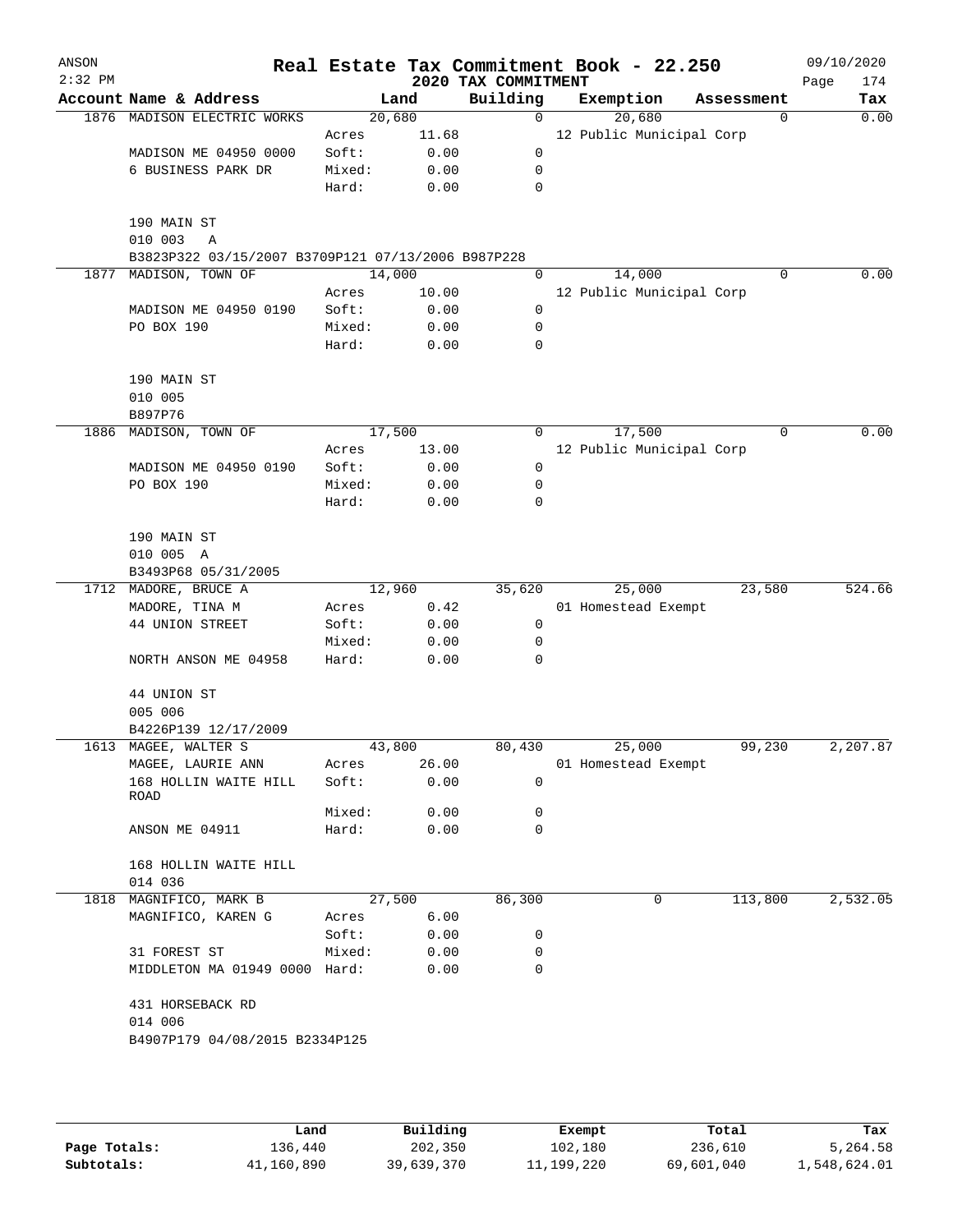| ANSON<br>$2:32$ PM |                                     |                 |              |                                 | Real Estate Tax Commitment Book - 22.250 |            | 09/10/2020         |
|--------------------|-------------------------------------|-----------------|--------------|---------------------------------|------------------------------------------|------------|--------------------|
|                    | Account Name & Address              |                 | Land         | 2020 TAX COMMITMENT<br>Building | Exemption                                | Assessment | Page<br>175<br>Tax |
|                    | 2044 MAGNIFICO, MARK B              |                 | 1,590        | 0                               | $\Omega$                                 | 1,590      | 35.38              |
|                    | MAGNIFICO, KAREN G                  | Acres           | 10.00        |                                 |                                          |            |                    |
|                    |                                     | Soft:           | 0.00         | 0                               |                                          |            |                    |
|                    | 31 FOREST ST                        | Mixed:          | 10.00        | 1,590                           |                                          |            |                    |
|                    | MIDDLETON MA 01949 0000 Hard:       |                 | 0.00         | 0                               |                                          |            |                    |
|                    |                                     | Tree Growth     |              |                                 |                                          |            |                    |
|                    | HORSEBACK RD                        |                 |              |                                 |                                          |            |                    |
|                    | 015 020 A                           |                 |              |                                 |                                          |            |                    |
|                    | B5434P336                           |                 |              |                                 |                                          |            |                    |
| 1220               | MAHER, ELLEN L                      |                 | 20,750       | 37,980                          | 0                                        | 58,730     | 1,306.74           |
|                    | 110 BRIDGE STREET                   | Acres           | 1.50         |                                 |                                          |            |                    |
|                    |                                     | Soft:           | 0.00         | 0                               |                                          |            |                    |
|                    | YARMOUTH ME 04096                   | Mixed:          | 0.00         | 0                               |                                          |            |                    |
|                    |                                     | Hard:           | 0.00         | 0                               |                                          |            |                    |
|                    | 558 RIVER RD                        |                 |              |                                 |                                          |            |                    |
|                    | 016 010<br>B                        |                 |              |                                 |                                          |            |                    |
|                    | B5442P327 07/20/2019                |                 |              |                                 |                                          |            |                    |
|                    | 1615 MAHEU, ROBERT R                |                 | 9,800        | 24,400                          | 31,000                                   | 3,200      | 71.20              |
|                    | MAHEU, CATHERINE S                  | Acres           | 0.24         |                                 | 01 Homestead Exempt                      |            |                    |
|                    |                                     | Soft:           | 0.00         |                                 | 0 03 Resident Veteran Widow              |            |                    |
|                    | PO BOX 228                          | Mixed:          | 0.00         | 0                               |                                          |            |                    |
|                    | ANSON ME 04911 0228                 | Hard:           | 0.00         | 0                               |                                          |            |                    |
|                    |                                     |                 |              |                                 |                                          |            |                    |
|                    | 36 RIVER RD                         |                 |              |                                 |                                          |            |                    |
|                    | 003 080                             |                 |              |                                 |                                          |            |                    |
|                    | B1350P93                            |                 |              |                                 |                                          |            |                    |
|                    | 1179 MAHONEY, DANIEL F              |                 | 35,000       | 3,300                           | 0                                        | 38,300     | 852.18             |
|                    | 16 VETERANS WAY                     | Acres           | 16.50        |                                 |                                          |            |                    |
|                    |                                     | Soft:           | 0.00         | 0                               |                                          |            |                    |
|                    | MERRIMAC MA 01860-1642              | Mixed:<br>Hard: | 0.00<br>0.00 | 0<br>0                          |                                          |            |                    |
|                    |                                     |                 |              |                                 |                                          |            |                    |
|                    | 013 019<br>1                        |                 |              |                                 |                                          |            |                    |
|                    | B2503P184                           |                 |              |                                 |                                          |            |                    |
|                    | 578 MAHONEY, PATRICK                |                 | 18,230       | 0                               | 0                                        | 18,230     | 405.62             |
|                    | 246 BEECH RIDGE ROAD                | Acres           | 5.15         |                                 |                                          |            |                    |
|                    |                                     | Soft:           | 0.00         | 0                               |                                          |            |                    |
|                    | YORK ME 03909                       | Mixed:          | 0.00         | 0                               |                                          |            |                    |
|                    |                                     | Hard:           | 0.00         | $\mathbf 0$                     |                                          |            |                    |
|                    |                                     |                 |              |                                 |                                          |            |                    |
|                    | 019 022<br>5                        |                 |              |                                 |                                          |            |                    |
|                    | B5264P314 03/30/2018 B2820P86       |                 |              |                                 |                                          |            |                    |
| 589                | MAINE CENTRAL RAILROAD              |                 | 13,500       | 0                               | $\mathbf 0$                              | 13,500     | 300.38             |
|                    | CO                                  |                 |              |                                 |                                          |            |                    |
|                    | C/O GUILFORD TRAN IND<br><b>INC</b> | Acres           | 2.00         |                                 |                                          |            |                    |
|                    | REAL ESTATE DEPT-CARL<br>PLOURDE    | Soft:           | 0.00         | 0                               |                                          |            |                    |
|                    | IRON HORSE PARK                     | Mixed:          | 0.00         | 0                               |                                          |            |                    |
|                    | NORTH BILLERICA MA<br>01862 1676    | Hard:           | 0.00         | 0                               |                                          |            |                    |
|                    | RANDALL STREET<br>003 088           |                 |              |                                 |                                          |            |                    |
|                    |                                     |                 | Building     |                                 |                                          | Total      |                    |
| Page Totals:       | Land<br>98,870                      |                 | 65,680       |                                 | Exempt<br>31,000                         | 133,550    | Tax<br>2,971.50    |
| Subtotals:         | 41,259,760                          |                 | 39,705,050   |                                 | 11,230,220                               | 69,734,590 | 1,551,595.51       |
|                    |                                     |                 |              |                                 |                                          |            |                    |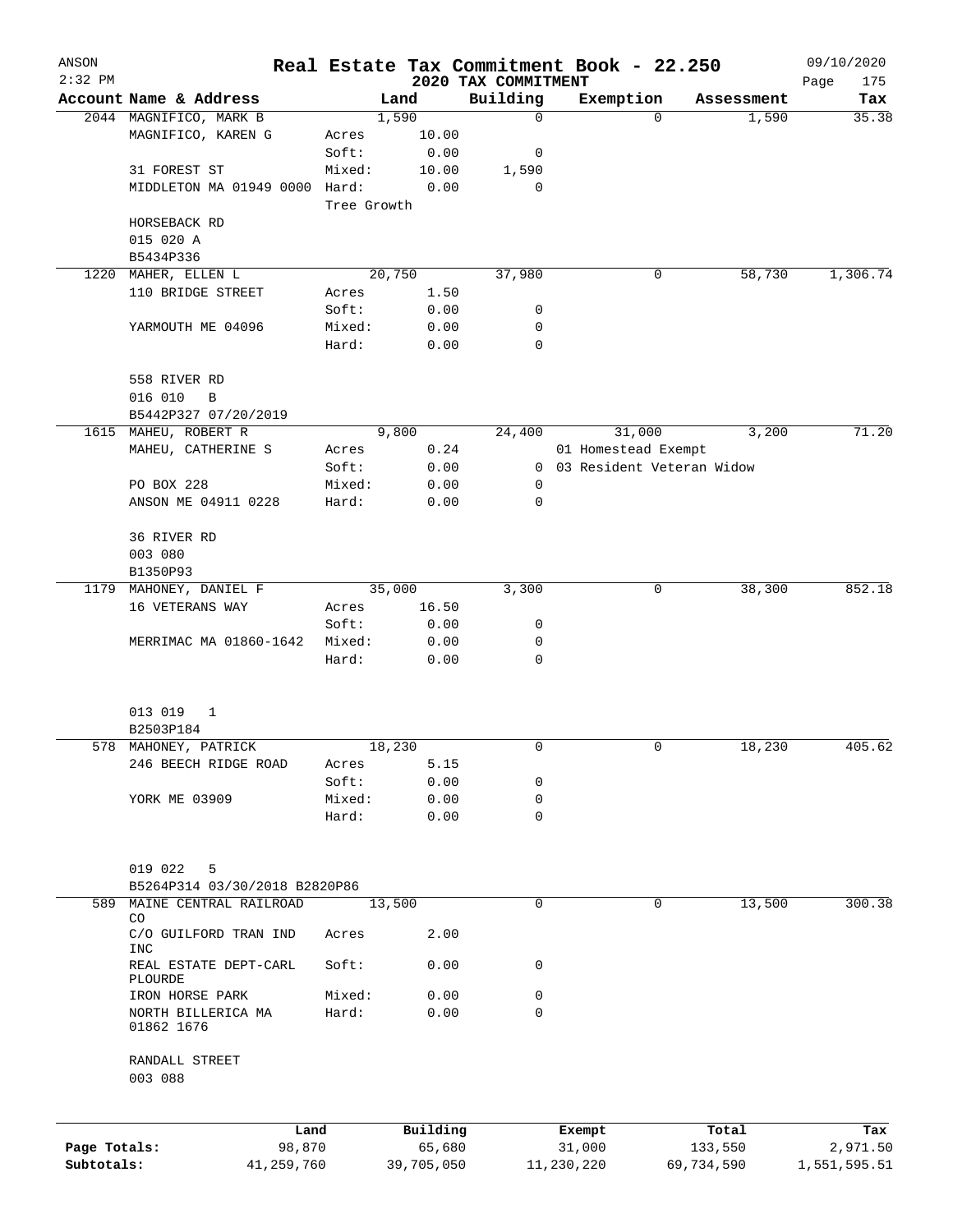| ANSON     |                                             |                 |                      |                     | Real Estate Tax Commitment Book - 22.250 |            | 09/10/2020  |
|-----------|---------------------------------------------|-----------------|----------------------|---------------------|------------------------------------------|------------|-------------|
| $2:32$ PM |                                             |                 |                      | 2020 TAX COMMITMENT |                                          |            | Page<br>176 |
|           | Account Name & Address                      |                 | Land                 | Building            | Exemption                                | Assessment | Tax         |
|           | 634 MAINE CENTRAL RAILROAD<br>CO.           |                 | 35,070               | $\Omega$            | $\Omega$                                 | 35,070     | 780.31      |
|           | C/O GUILFORD TRAN IND<br><b>INC</b>         | Acres           | 25.62                |                     |                                          |            |             |
|           | REAL ESTATE DEPT-CARL<br>PLOURDE            | Soft:           | 0.00                 | $\Omega$            |                                          |            |             |
|           | IRON HORSE PARK                             | Mixed:          | 0.00                 | 0                   |                                          |            |             |
|           | NORTH BILLERICA MA<br>01862 1676            | Hard:           | 0.00                 | 0                   |                                          |            |             |
|           | 009 038<br>B1793P321                        |                 |                      |                     |                                          |            |             |
|           | 1896 MAINE RSA #1, INC                      |                 | 9,590                | 145,770             | 0                                        | 155,360    | 3,456.76    |
|           | $C/O$ $D\&P$ #:<br>444-ME-0000444368        | Acres           | 0.23                 |                     |                                          |            |             |
|           | PO BOX 2629                                 | Soft:           | 0.00                 | 0                   |                                          |            |             |
|           | ADDISON TX 75001                            | Mixed:          | 0.00                 | 0                   |                                          |            |             |
|           |                                             | Hard:           | 0.00                 | $\Omega$            |                                          |            |             |
|           |                                             |                 | TENANT IN POSSESSION |                     |                                          |            |             |
|           | 448 CAMPGROUND RD                           |                 |                      |                     |                                          |            |             |
|           | 018 015<br>ON                               |                 |                      |                     |                                          |            |             |
| 729       | MAINE STATE HOUSING<br><b>AUTHORITY</b>     | Acres           | 25,100<br>5.73       | 33,540              | 0                                        | 58,640     | 1,304.74    |
|           | C/O CHARLES NICKERSON,<br>JR                |                 |                      |                     |                                          |            |             |
|           | 1647 LAKEWOOD ROAD<br>MADISON ME 04950 0000 | Soft:<br>Mixed: | 0.00<br>0.00         | 0<br>0              |                                          |            |             |
|           |                                             | Hard:           | 0.00                 | 0                   |                                          |            |             |
|           | 517 CAMPGROUND RD                           |                 |                      |                     |                                          |            |             |
|           | 018 012<br>D                                |                 |                      |                     |                                          |            |             |
|           | B2567P198                                   |                 |                      |                     |                                          |            |             |
|           | 583 MALONEY, DALE R<br>PO BOX 324           | Acres           | 13,500<br>5.00       | 0                   | 0                                        | 13,500     | 300.38      |
|           |                                             | Soft:           | 0.00                 | 0                   |                                          |            |             |
|           | ANSON ME 04911                              | Mixed:          | 0.00                 | 0                   |                                          |            |             |
|           |                                             | Hard:           | 0.00                 | 0                   |                                          |            |             |
|           | 020 024<br>F<br>B1478P286                   |                 |                      |                     |                                          |            |             |
|           | 584 MALONEY, DALE R                         |                 | 26,000               | 17,920              | 25,000                                   | 18,920     | 420.97      |
|           | PO BOX 324                                  | Acres           | 5.00                 |                     | 01 Homestead Exempt                      |            |             |
|           |                                             | Soft:           | 0.00                 | $\mathbf 0$         |                                          |            |             |
|           | ANSON ME 04911                              | Mixed:          | 0.00                 | 0                   |                                          |            |             |
|           |                                             | Hard:           | 0.00                 | 0                   |                                          |            |             |
|           | 183 SPENCER RD<br>020 012<br>B              |                 |                      |                     |                                          |            |             |
|           | B870P756                                    |                 |                      |                     |                                          |            |             |
|           |                                             |                 |                      |                     |                                          |            |             |

|              | Land       | Building   | Exempt     | Total      | Tax          |
|--------------|------------|------------|------------|------------|--------------|
| Page Totals: | 109,260    | 197,230    | 25,000     | 281,490    | 6,263.16     |
| Subtotals:   | 41,369,020 | 39,902,280 | 11,255,220 | 70,016,080 | 1,557,858.67 |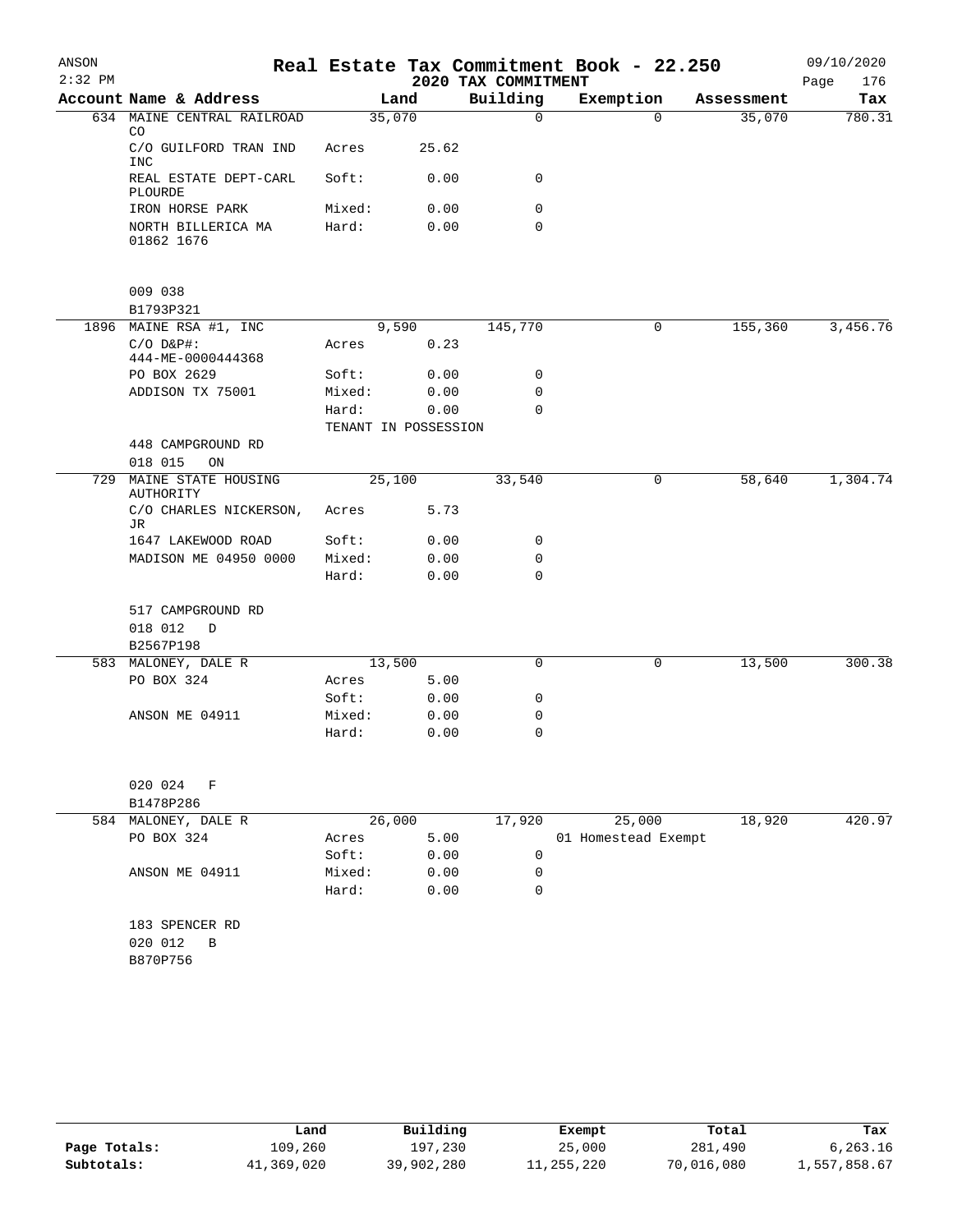| ANSON<br>$2:32$ PM |                                   |                      |       | 2020 TAX COMMITMENT | Real Estate Tax Commitment Book - 22.250 |            | 09/10/2020<br>Page<br>177 |
|--------------------|-----------------------------------|----------------------|-------|---------------------|------------------------------------------|------------|---------------------------|
|                    | Account Name & Address            |                      | Land  | Building            | Exemption                                | Assessment | Tax                       |
|                    | 1809 MALONEY, KEVIN G             | 34,400               |       | 4,240               | 0                                        | 38,640     | 859.74                    |
|                    | 1291 TARA LANE                    | Acres                | 12.90 |                     |                                          |            |                           |
|                    |                                   | Soft:                | 0.00  | 0                   |                                          |            |                           |
|                    | TERRY MS 39170-8419               | Mixed:               | 0.00  | 0                   |                                          |            |                           |
|                    |                                   | Hard:                | 0.00  | $\mathbf 0$         |                                          |            |                           |
|                    | 255 VALLEY RD<br>018 037          |                      |       |                     |                                          |            |                           |
|                    | B4789P299 05/28/2014              |                      |       |                     |                                          |            |                           |
|                    | 253 MANZER, ALAN BLAKE            | 34,400               |       | 68,140              | 0                                        | 102,540    | 2,281.52                  |
|                    | 1298 RIVER ROAD                   | Acres                | 12.90 |                     |                                          |            |                           |
|                    |                                   | Soft:                | 0.00  | 0                   |                                          |            |                           |
|                    | SOLON ME 04979                    | Mixed:               | 0.00  | 0                   |                                          |            |                           |
|                    |                                   | Hard:                | 0.00  | $\mathbf 0$         |                                          |            |                           |
|                    | 158 GREENLEAF RD<br>013 022<br>8  |                      |       |                     |                                          |            |                           |
|                    | B5177P77 07/11/2017               |                      |       |                     |                                          |            |                           |
|                    | 492 MANZER, BRUCE A               | 26,150               |       | 110,180             | 0                                        | 136,330    | 3,033.34                  |
|                    | MANZER, CRYSTAL D                 | Acres                | 5.10  |                     |                                          |            |                           |
|                    | 32 BARTON HILL ROAD               | Soft:                | 0.00  | 0                   |                                          |            |                           |
|                    |                                   | Mixed:               | 0.00  | 0                   |                                          |            |                           |
|                    | ANSON ME 04911                    | Hard:                | 0.00  | $\mathbf 0$         |                                          |            |                           |
|                    | 51 NEW PORTLAND RD                |                      |       |                     |                                          |            |                           |
|                    | 018 042<br>B<br>B2955P343         |                      |       |                     |                                          |            |                           |
|                    | 1031 MANZER, BRUCE A              | 30,460               |       | 94,670              | 0                                        | 125,130    | 2,784.14                  |
|                    | MANZER, CRYSTAL D                 | Acres                | 23.90 |                     |                                          |            |                           |
|                    | 32 BARTON HILL ROAD               | Soft:                | 0.00  | 0                   |                                          |            |                           |
|                    |                                   | Mixed:               | 7.60  | 1,208               |                                          |            |                           |
|                    | ANSON ME 04911                    | Hard:                | 10.30 | 1,751               |                                          |            |                           |
|                    |                                   | TREE GROWTH          |       |                     |                                          |            |                           |
|                    | 71 BARTON HILL RD<br>013 006<br>D |                      |       |                     |                                          |            |                           |
|                    | B4666P299 04/23/2013              |                      |       |                     |                                          |            |                           |
|                    | 585 MANZER, BRUCE A               | 15,640               |       | 23,740              | 0                                        | 39,380     | 876.21                    |
|                    | MANZER, CRYSTAL D                 | Acres                | 32.00 |                     |                                          |            |                           |
|                    | 32 BARTON HILL ROAD               | Soft:                | 0.00  | 0                   |                                          |            |                           |
|                    |                                   | Mixed:               | 11.70 | 1,860               |                                          |            |                           |
|                    | ANSON ME 04911                    | Hard:<br>TREE GROWTH | 19.30 | 3,281               |                                          |            |                           |
|                    |                                   |                      |       |                     |                                          |            |                           |
|                    | 013 006<br>– F<br>B2034P217       |                      |       |                     |                                          |            |                           |
| 586                | MANZER, BRUCE A                   | 37,160               |       | 85,110              | 0                                        | 122,270    | 2,720.51                  |
|                    | MANZER, CRYSTAL D                 | Acres                | 20.00 |                     |                                          |            |                           |
|                    | 32 BARTON HILL ROAD               | Soft:                | 1.00  | 112                 |                                          |            |                           |
|                    |                                   | Mixed:               | 0.00  | 0                   |                                          |            |                           |
|                    | ANSON ME 04911                    | Hard:<br>TREE GROWTH | 15.00 | 2,550               |                                          |            |                           |
|                    | 54 BARTON HILL RD                 |                      |       |                     |                                          |            |                           |
|                    | 013 008                           |                      |       |                     |                                          |            |                           |
|                    | B2034P217                         |                      |       |                     |                                          |            |                           |
|                    |                                   |                      |       |                     |                                          |            |                           |
|                    |                                   |                      |       |                     |                                          |            |                           |
|                    |                                   |                      |       |                     |                                          |            |                           |

|              | Land       | Building   | Exempt     | Total      | Tax          |
|--------------|------------|------------|------------|------------|--------------|
| Page Totals: | 178,210    | 386,080    |            | 564,290    | 12,555.46    |
| Subtotals:   | 41,547,230 | 40,288,360 | 11,255,220 | 70,580,370 | 1,570,414.13 |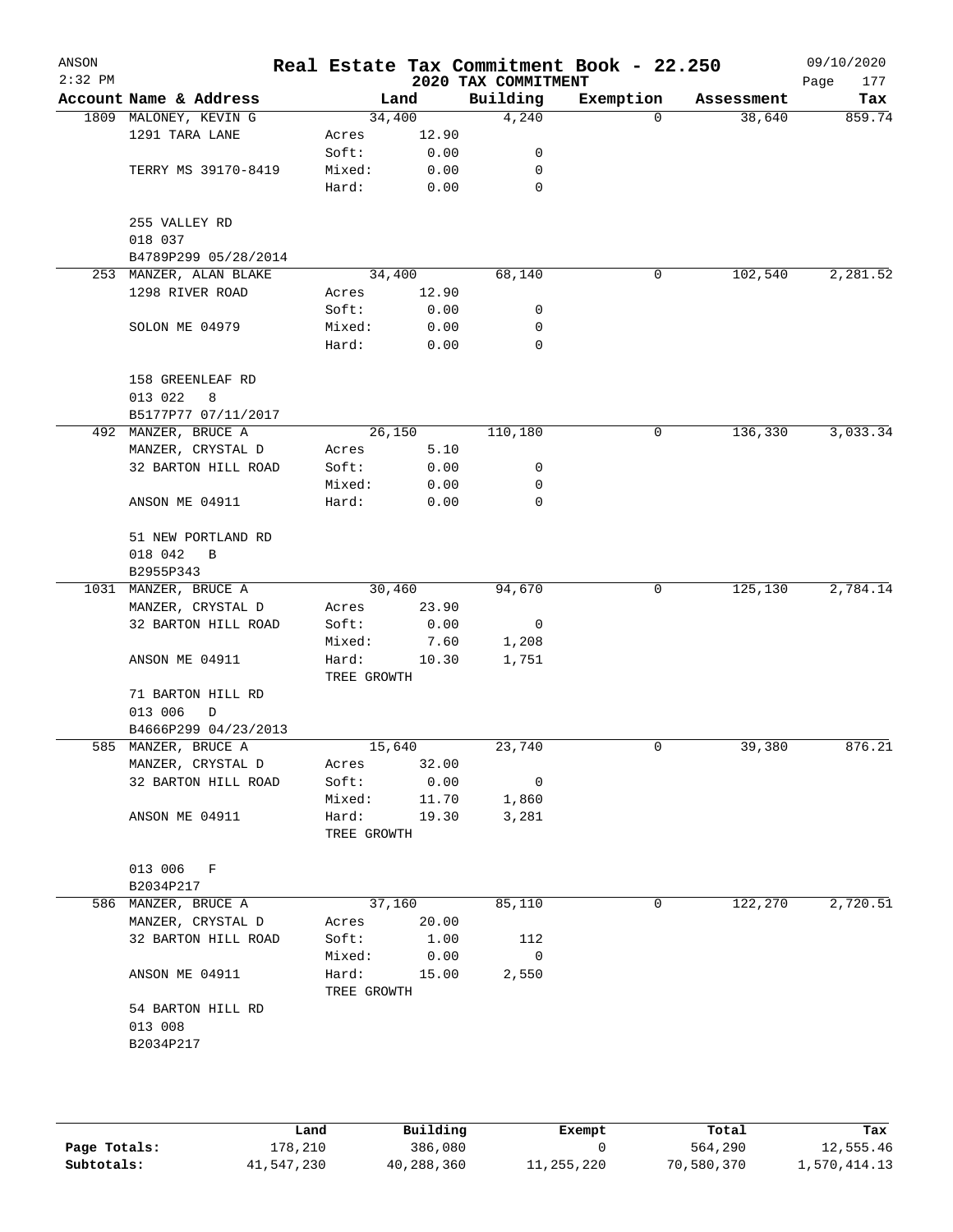| ANSON<br>$2:32$ PM |                                |                      |        | 2020 TAX COMMITMENT | Real Estate Tax Commitment Book - 22.250 |            | 09/10/2020<br>Page<br>178 |
|--------------------|--------------------------------|----------------------|--------|---------------------|------------------------------------------|------------|---------------------------|
|                    | Account Name & Address         |                      | Land   | Building            | Exemption                                | Assessment | Tax                       |
|                    | 587 MANZER, BRUCE A            |                      | 31,500 | 160, 120            | 25,000                                   | 166,620    | 3,707.29                  |
|                    | MANZER, CRYSTAL D              | Acres                | 10.00  |                     | 01 Homestead Exempt                      |            |                           |
|                    | 32 BARTON HILL ROAD            | Soft:                | 0.00   | 0                   |                                          |            |                           |
|                    |                                | Mixed:               | 0.00   | 0                   |                                          |            |                           |
|                    | ANSON ME 04911                 | Hard:                | 0.00   | 0                   |                                          |            |                           |
|                    | 32 BARTON HILL RD              |                      |        |                     |                                          |            |                           |
|                    | 013 008<br>A                   |                      |        |                     |                                          |            |                           |
|                    | B1741P164                      |                      |        |                     |                                          |            |                           |
|                    | 682 MANZER, BRUCE A            | 21,600               |        | $\mathbf 0$         | 0                                        | 21,600     | 480.60                    |
|                    | 32 BARTON HILL ROAD            | Acres                | 8.10   |                     |                                          |            |                           |
|                    |                                | Soft:                | 0.00   | 0                   |                                          |            |                           |
|                    | ANSON ME 04911                 | Mixed:               | 0.00   | 0                   |                                          |            |                           |
|                    |                                | Hard:                | 0.00   | 0                   |                                          |            |                           |
|                    | 009 003                        |                      |        |                     |                                          |            |                           |
|                    | B4370P18 02/16/2011            |                      |        |                     |                                          |            |                           |
|                    | 841 MANZER, BRUCE A            |                      | 32,780 | 0                   | 0                                        | 32,780     | 729.36                    |
|                    | 32 BARTON HILL ROAD            | Acres                | 79.00  |                     |                                          |            |                           |
|                    |                                | Soft:                | 0.00   | 0                   |                                          |            |                           |
|                    | ANSON ME 04911                 | Mixed:               | 18.80  | 2,989               |                                          |            |                           |
|                    |                                | Hard:                | 52.90  | 8,993               |                                          |            |                           |
|                    |                                | TREE GROWTH          |        |                     |                                          |            |                           |
|                    | 013 007                        |                      |        |                     |                                          |            |                           |
|                    | B2510P242                      |                      |        |                     |                                          |            |                           |
|                    | 845 MANZER, BRUCE A            | 18,120               |        | 1,050               | 0                                        | 19,170     | 426.53                    |
|                    | MANZER, CRYSTAL D              | Acres                | 88.50  |                     |                                          |            |                           |
|                    | 32 BARTON HILL ROAD            | Soft:                | 0.00   | 0                   |                                          |            |                           |
|                    |                                | Mixed:               | 0.00   | 0                   |                                          |            |                           |
|                    | ANSON ME 04911                 | Hard:<br>TREE GROWTH | 0.00   | $\mathbf 0$         |                                          |            |                           |
|                    | 015 020                        |                      |        |                     |                                          |            |                           |
|                    | B5431P5 06/28/2019 B758P306    |                      |        |                     |                                          |            |                           |
|                    | 1787 MANZER, BRUCE A           | 87,000               |        | 138,390             | 0                                        | 225,390    | 5,014.93                  |
|                    | MANZER, CRYSTAL D              | Acres                | 32.00  |                     |                                          |            |                           |
|                    | 32 BARTON HILL ROAD            | Soft:                | 0.00   | 0                   |                                          |            |                           |
|                    |                                | Mixed:               | 0.00   | 0                   |                                          |            |                           |
|                    | ANSON ME 04911                 | Hard:<br>B5251P0280  | 0.00   | 0                   |                                          |            |                           |
|                    | 86 STARKS RD<br>010 009        |                      |        |                     |                                          |            |                           |
|                    | B5251P280 02/02/2018 B2975P335 |                      |        |                     |                                          |            |                           |
|                    | 1428 MANZER, BRUCE A           |                      | 52,100 | 172,220             | 0                                        | 224,320    | 4,991.12                  |
|                    | MANZER, CRYSTAL D              | Acres                | 45.00  |                     |                                          |            |                           |
|                    | 32 BARTON HILL ROAD            | Soft:                | 0.00   | 0                   |                                          |            |                           |
|                    |                                | Mixed:               | 0.00   | 0                   |                                          |            |                           |
|                    | ANSON ME 04911                 | Hard:                | 0.00   | 0                   |                                          |            |                           |
|                    | 27 HILTON HILL RD              |                      |        |                     |                                          |            |                           |
|                    | 010 027                        |                      |        |                     |                                          |            |                           |
|                    | B4884P345 03/10/2015           |                      |        |                     |                                          |            |                           |
|                    |                                |                      |        |                     |                                          |            |                           |
|                    |                                |                      |        |                     |                                          |            |                           |

|              | Land       | Building   | Exempt     | Total      | Tax          |
|--------------|------------|------------|------------|------------|--------------|
| Page Totals: | 243,100    | 471,780    | 25,000     | 689,880    | 15,349.83    |
| Subtotals:   | 41,790,330 | 40,760,140 | 11,280,220 | 71,270,250 | 1,585,763.96 |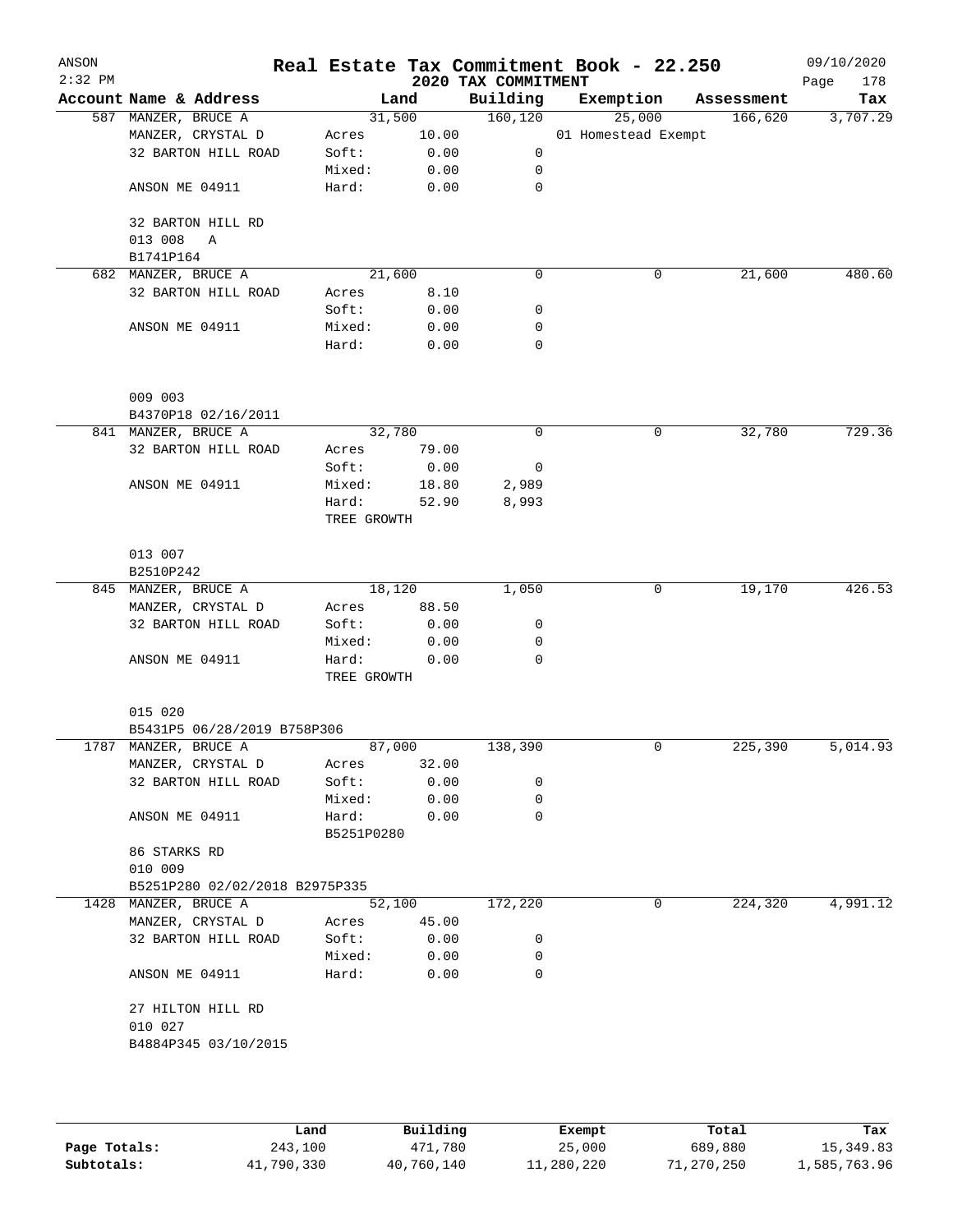| ANSON<br>$2:32$ PM |                         |                |                | 2020 TAX COMMITMENT | Real Estate Tax Commitment Book - 22.250       |            | 09/10/2020<br>Page<br>179 |
|--------------------|-------------------------|----------------|----------------|---------------------|------------------------------------------------|------------|---------------------------|
|                    | Account Name & Address  |                | Land           | Building            | Exemption                                      | Assessment | Tax                       |
|                    | 1362 MANZER, BRUCE A    |                | 4,010          | $\mathbf 0$         | 0                                              | 4,010      | 89.22                     |
|                    | MANZER, CRYSTAL D       | Acres          | 24.50          |                     |                                                |            |                           |
|                    | 32 BARTON HILL ROAD     | Soft:          | 0.00           | 0                   |                                                |            |                           |
|                    |                         | Mixed:         | 13.90          | 2,210               |                                                |            |                           |
|                    | ANSON ME 04911          | Hard:          | 10.60          | 1,802               |                                                |            |                           |
|                    |                         | TREE GROWTH    |                |                     |                                                |            |                           |
|                    | 013 006                 |                |                |                     |                                                |            |                           |
|                    | B4695P129 07/30/2013    |                |                |                     |                                                |            |                           |
|                    | 1673 MANZER, BRUCE A    |                | 68,770         | 229,770             | 0                                              | 298,540    | 6,642.52                  |
|                    | MANZER, CRYSTAL D       | Acres          | 297.50         |                     |                                                |            |                           |
|                    | 32 BARTON HILL ROAD     | Soft:          | 0.00           | 0                   |                                                |            |                           |
|                    |                         | Mixed:         | 0.00           | 0                   |                                                |            |                           |
|                    | ANSON ME 04911          | Hard:          | 0.00           | $\mathbf 0$         |                                                |            |                           |
|                    |                         |                |                |                     | INCL. M18, L22&23, &M19, M15L14, 15TREE GROWTH |            |                           |
|                    | 100 QUINCY WOOD RD      |                |                |                     |                                                |            |                           |
|                    | 015 013                 |                |                |                     |                                                |            |                           |
|                    | B5431P5 06/28/2019      |                |                |                     |                                                |            |                           |
|                    | 368 MANZER, CARL E &    |                | 46,500         | 53,040              | 0                                              | 99,540     | 2, 214.77                 |
|                    | WALTHER, FREDERICK J    | Acres          | 21.00          |                     |                                                |            |                           |
|                    |                         | Soft:          | 0.00           | 0                   |                                                |            |                           |
|                    | 756 HORSEBACK ROAD      | Mixed:         | 0.00           | 0                   |                                                |            |                           |
|                    | ANSON ME 04911          | Hard:          | 0.00           | 0                   |                                                |            |                           |
|                    | 734 HORSEBACK RD        |                |                |                     |                                                |            |                           |
|                    | 019 038                 |                |                |                     |                                                |            |                           |
|                    | B2546P285               |                |                |                     |                                                |            |                           |
|                    | 748 MANZER, CARL E SR   |                | 16,500         | 75,050              | 25,000                                         | 66,550     | 1,480.74                  |
|                    | 756 HORSEBACK ROAD      | Acres          | 2.00           |                     | 01 Homestead Exempt                            |            |                           |
|                    |                         | Soft:          | 0.00           | 0                   |                                                |            |                           |
|                    | ANSON ME 04911          | Mixed:         | 0.00           | 0                   |                                                |            |                           |
|                    |                         | Hard:          | 0.00           | 0                   |                                                |            |                           |
|                    |                         |                |                |                     |                                                |            |                           |
|                    | 756 HORSEBACK RD        |                |                |                     |                                                |            |                           |
|                    | 019 038<br>B            |                |                |                     |                                                |            |                           |
|                    | B2749P147               |                |                |                     |                                                |            |                           |
|                    | 842 MANZER, CARL E., II |                | 23,000<br>3.00 | 32,060              | 0                                              | 55,060     | 1,225.09                  |
|                    | ANSON ME 04911 0284     | Acres<br>Soft: | 0.00           | 0                   |                                                |            |                           |
|                    | PO BOX 284              | Mixed:         | 0.00           | 0                   |                                                |            |                           |
|                    |                         | Hard:          | 0.00           | 0                   |                                                |            |                           |
|                    |                         |                |                |                     |                                                |            |                           |
|                    | 1169 VALLEY RD          |                |                |                     |                                                |            |                           |
|                    | 020 027 C               |                |                |                     |                                                |            |                           |
|                    | B4741P13 12/09/2013     |                |                |                     |                                                |            |                           |
|                    | 577 MANZER, CHARLES A   |                | 63,500         | 61,240              | 0                                              | 124,740    | 2,775.46                  |
|                    | 135 MAPLE AVENUE        | Acres          | 63.00          |                     |                                                |            |                           |
|                    |                         | Soft:          | 0.00           | 0                   |                                                |            |                           |
|                    | ATKINSON NH 03811-2246  | Mixed:         | 0.00           | 0                   |                                                |            |                           |
|                    |                         | Hard:          | 0.00           | 0                   |                                                |            |                           |
|                    |                         |                |                |                     |                                                |            |                           |
|                    | 119 QUINCY WOOD RD      |                |                |                     |                                                |            |                           |
|                    | 015 020<br>B            |                |                |                     |                                                |            |                           |
|                    | B1407P302               |                |                |                     |                                                |            |                           |
|                    |                         |                |                |                     |                                                |            |                           |
|                    |                         |                |                |                     |                                                |            |                           |
|                    |                         |                |                |                     |                                                |            |                           |

|              | Land       | Building   | Exempt     | Total      | Tax          |
|--------------|------------|------------|------------|------------|--------------|
| Page Totals: | 222,280    | 451,160    | 25,000     | 648,440    | 14,427.80    |
| Subtotals:   | 42,012,610 | 41,211,300 | 11,305,220 | 71,918,690 | l,600,191.76 |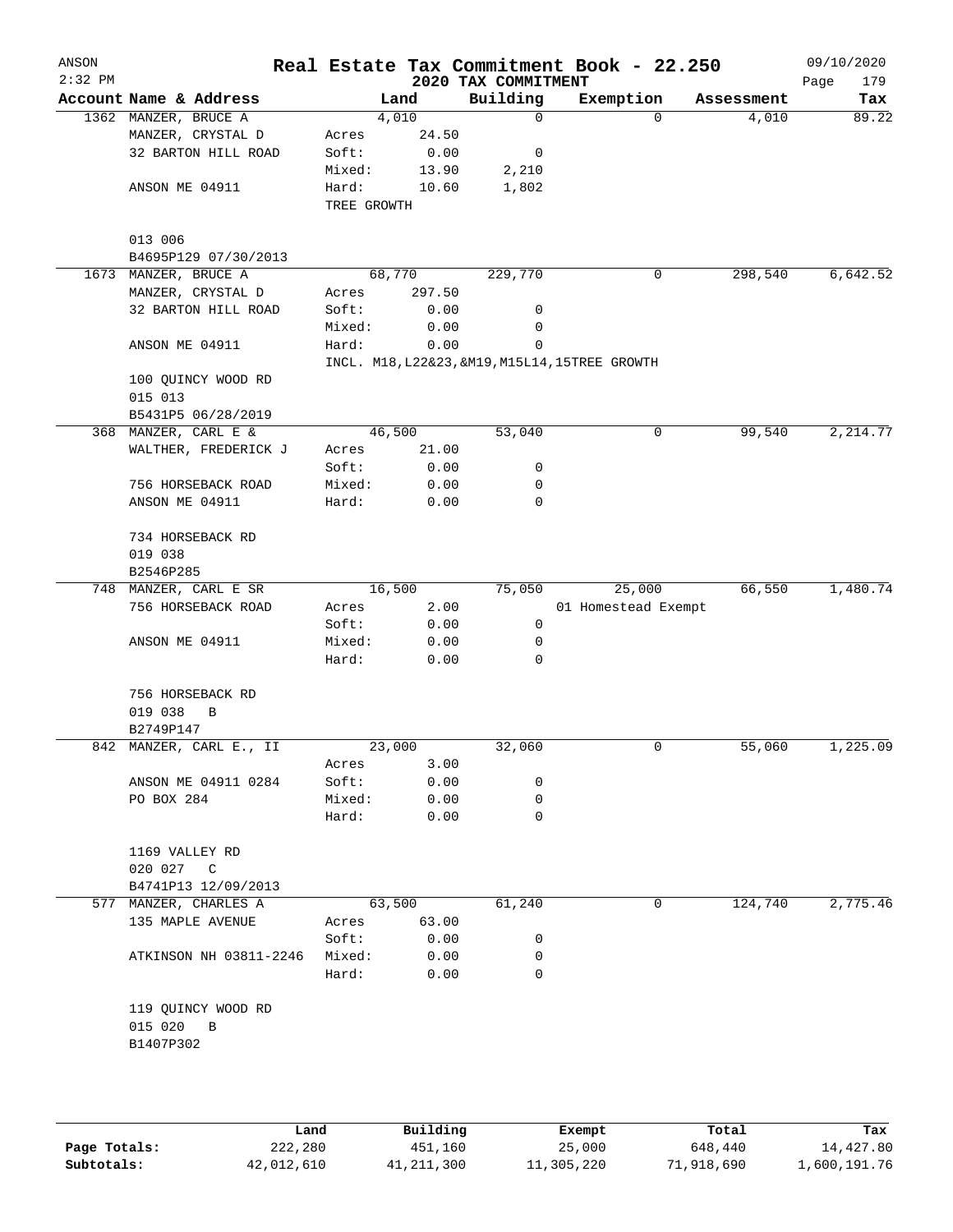| ANSON<br>$2:32$ PM |                                   |                 |        |                     |                                 | Real Estate Tax Commitment Book - 22.250 |                  | 09/10/2020         |
|--------------------|-----------------------------------|-----------------|--------|---------------------|---------------------------------|------------------------------------------|------------------|--------------------|
|                    | Account Name & Address            |                 |        | Land                | 2020 TAX COMMITMENT<br>Building | Exemption                                | Assessment       | Page<br>180<br>Tax |
|                    | 573 MANZER, CHRIS A               |                 |        | 28,500              | 0                               | $\Omega$                                 | 28,500           | 634.13             |
|                    | MANZER, GEORGIANA L               |                 | Acres  | 15.00               |                                 |                                          |                  |                    |
|                    | 119 QUINCY WOOD ROAD              |                 | Soft:  | 0.00                | 0                               |                                          |                  |                    |
|                    |                                   |                 | Mixed: | 0.00                | 0                               |                                          |                  |                    |
|                    | ANSON ME 04911                    |                 | Hard:  | 0.00                | 0                               |                                          |                  |                    |
|                    |                                   |                 |        |                     |                                 |                                          |                  |                    |
|                    | 366 HORSEBACK RD                  |                 |        |                     |                                 |                                          |                  |                    |
|                    | 015 012                           |                 |        |                     |                                 |                                          |                  |                    |
|                    | B3829P221 03/30/2007              |                 |        |                     |                                 |                                          |                  |                    |
| 396                | MANZER, CLINTON A                 |                 |        | 23,600              | 76,130                          | 25,000                                   | 74,730           | 1,662.74           |
|                    | PO BOX 138                        |                 | Acres  | 3.40                |                                 | 01 Homestead Exempt                      |                  |                    |
|                    |                                   |                 | Soft:  | 0.00                | 0                               |                                          |                  |                    |
|                    |                                   |                 | Mixed: | 0.00                | 0                               |                                          |                  |                    |
|                    | ANSON ME 04911                    |                 |        |                     | 0                               |                                          |                  |                    |
|                    |                                   |                 | Hard:  | 0.00                |                                 |                                          |                  |                    |
|                    |                                   |                 |        |                     |                                 |                                          |                  |                    |
|                    | 476 NEW PORTLAND RD               |                 |        |                     |                                 |                                          |                  |                    |
|                    | 022 005<br>C <sub>1</sub>         |                 |        |                     |                                 |                                          |                  |                    |
| 537                | MANZER, DEAN A                    |                 |        | 21, 200             | 62,360                          | 25,000                                   | 58,560           | 1,302.96           |
|                    | MANZER, ANGELA L                  |                 | Acres  | 1.80                |                                 | 01 Homestead Exempt                      |                  |                    |
|                    | PO BOX 609                        |                 | Soft:  | 0.00                | 0                               |                                          |                  |                    |
|                    |                                   |                 | Mixed: | 0.00                | 0                               |                                          |                  |                    |
|                    | ANSON ME 04911                    |                 | Hard:  | 0.00                | 0                               |                                          |                  |                    |
|                    |                                   |                 |        |                     |                                 |                                          |                  |                    |
|                    | 31 OAK ST                         |                 |        |                     |                                 |                                          |                  |                    |
|                    | 003 001                           |                 |        |                     |                                 |                                          |                  |                    |
|                    | B3844P119 04/30/2007              |                 |        |                     |                                 |                                          |                  |                    |
| 1670               | MANZER, FRANK A &<br>DOROTHY P TR |                 |        | 20,000              | 73,820                          | 31,000                                   | 62,820           | 1,397.75           |
|                    |                                   |                 | Acres  | 1.00                |                                 | 01 Homestead Exempt                      |                  |                    |
|                    | NORTH ANSON ME 04958<br>0000      |                 | Soft:  | 0.00                |                                 | 0 02 Resident Veteran                    |                  |                    |
|                    | 141 NORTH MAIN ST                 |                 | Mixed: | 0.00                | 0                               |                                          |                  |                    |
|                    |                                   |                 | Hard:  | 0.00                | 0                               |                                          |                  |                    |
|                    |                                   |                 |        |                     |                                 |                                          |                  |                    |
|                    | 141 NORTH MAIN ST                 |                 |        |                     |                                 |                                          |                  |                    |
|                    | 007 003                           |                 |        |                     |                                 |                                          |                  |                    |
|                    | B3100P216                         |                 |        |                     |                                 |                                          |                  |                    |
|                    | 1618 MANZER, FRANK A &            |                 |        | 68,000              | 0                               | 0                                        | 68,000           | 1,513.00           |
|                    | DOROTHY P TR                      |                 |        |                     |                                 |                                          |                  |                    |
|                    |                                   |                 | Acres  | 88.00               |                                 |                                          |                  |                    |
|                    | NORTH ANSON ME 04958              |                 | Soft:  | 0.00                | 0                               |                                          |                  |                    |
|                    | 0000                              |                 |        |                     |                                 |                                          |                  |                    |
|                    | 141 NORTH MAIN ST                 |                 | Mixed: | 0.00                | 0                               |                                          |                  |                    |
|                    |                                   |                 | Hard:  | 0.00                | 0                               |                                          |                  |                    |
|                    |                                   |                 |        |                     |                                 |                                          |                  |                    |
|                    | 014 018                           |                 |        |                     |                                 |                                          |                  |                    |
|                    | B3100P220                         |                 |        |                     |                                 |                                          |                  |                    |
| 1619               | MANZER, FRANK A &                 |                 |        | 7,000               | 0                               | 0                                        | 7,000            | 155.75             |
|                    | DOROTHY P TR                      |                 |        |                     |                                 |                                          |                  |                    |
|                    |                                   |                 | Acres  | 0.34                |                                 |                                          |                  |                    |
|                    | NORTH ANSON ME 04958<br>0000      |                 | Soft:  | 0.00                | 0                               |                                          |                  |                    |
|                    | 141 NORTH MAIN ST                 |                 | Mixed: | 0.00                | 0                               |                                          |                  |                    |
|                    |                                   |                 | Hard:  | 0.00                | 0                               |                                          |                  |                    |
|                    |                                   |                 |        |                     |                                 |                                          |                  |                    |
|                    | 007 002                           |                 |        |                     |                                 |                                          |                  |                    |
|                    | B3100P218                         |                 |        |                     |                                 |                                          |                  |                    |
| Page Totals:       |                                   | Land<br>168,300 |        | Building<br>212,310 |                                 | Exempt<br>81,000                         | Total<br>299,610 | Tax<br>6,666.33    |
| Subtotals:         |                                   | 42,180,910      |        | 41, 423, 610        |                                 | 11,386,220                               | 72, 218, 300     | 1,606,858.09       |
|                    |                                   |                 |        |                     |                                 |                                          |                  |                    |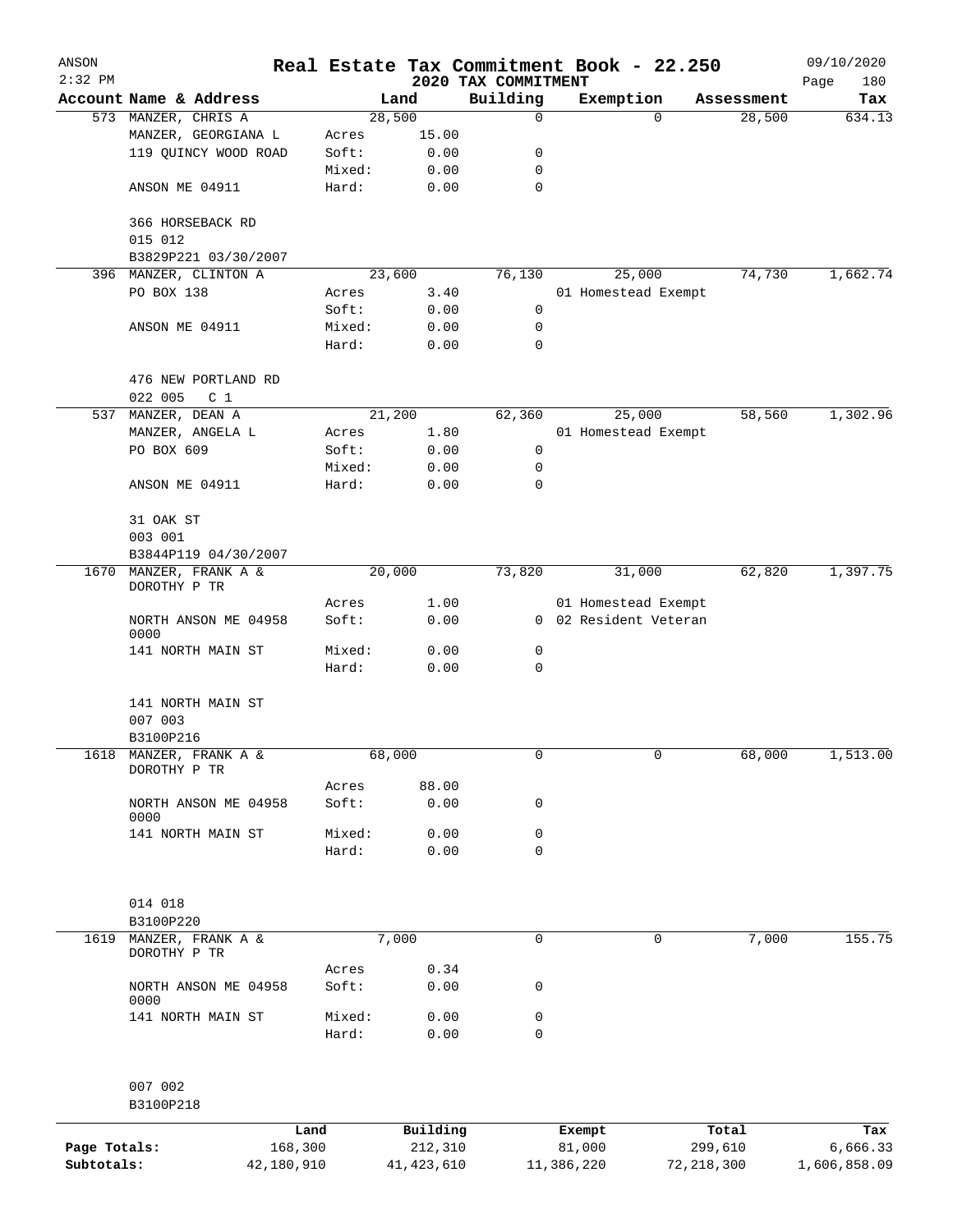| ANSON<br>$2:32$ PM |                                           |                        |        |       | Real Estate Tax Commitment Book - 22.250<br>2020 TAX COMMITMENT |                     |            | 09/10/2020<br>Page<br>181 |
|--------------------|-------------------------------------------|------------------------|--------|-------|-----------------------------------------------------------------|---------------------|------------|---------------------------|
|                    | Account Name & Address                    |                        | Land   |       | Building                                                        | Exemption           | Assessment | Tax                       |
|                    | 590 MANZER, GENE M                        |                        | 21,500 |       | 53,060                                                          | 25,000              | 49,560     | 1,102.71                  |
|                    | 61 PREBLE AVE                             | Acres                  |        | 2.00  |                                                                 | 01 Homestead Exempt |            |                           |
|                    |                                           | Soft:                  |        | 0.00  | 0                                                               |                     |            |                           |
|                    | ANSON ME 04911                            | Mixed:                 |        | 0.00  | 0                                                               |                     |            |                           |
|                    |                                           | Hard:                  |        | 0.00  | $\mathbf 0$                                                     |                     |            |                           |
|                    |                                           |                        |        |       |                                                                 |                     |            |                           |
|                    | 61 PREBLE AVE<br>004 015                  |                        |        |       |                                                                 |                     |            |                           |
|                    | B548P470                                  |                        |        |       |                                                                 |                     |            |                           |
|                    | 598 MANZER, JAMES R                       |                        | 31,500 |       | 164,480                                                         | 25,000              | 170,980    | 3,804.31                  |
|                    | PO BOX 264                                | Acres                  |        | 10.00 |                                                                 | 01 Homestead Exempt |            |                           |
|                    |                                           | Soft:                  |        | 0.00  | 0                                                               |                     |            |                           |
|                    | ANSON ME 04911                            | Mixed:                 |        | 0.00  | 0                                                               |                     |            |                           |
|                    |                                           | Hard:                  |        | 0.00  | 0                                                               |                     |            |                           |
|                    |                                           |                        |        |       |                                                                 |                     |            |                           |
|                    | 290 HORSEBACK RD                          |                        |        |       |                                                                 |                     |            |                           |
|                    | 015 011<br>Α                              |                        |        |       |                                                                 |                     |            |                           |
|                    | B1801P54                                  |                        |        |       |                                                                 |                     |            |                           |
|                    | 1623 MANZER, JAMES R                      |                        | 13,610 |       | 0                                                               | 0                   | 13,610     | 302.82                    |
|                    | MANZER, LAURIE A                          | Acres                  |        | 44.12 |                                                                 |                     |            |                           |
|                    | PO BOX 264                                | Soft:                  |        | 41.12 | 4,605                                                           |                     |            |                           |
|                    |                                           | Mixed:                 |        | 0.00  | 0                                                               |                     |            |                           |
|                    | ANSON ME 04911                            | Hard:                  |        | 0.00  | 0                                                               |                     |            |                           |
|                    |                                           | TREE GROWTH            |        |       |                                                                 |                     |            |                           |
|                    |                                           |                        |        |       |                                                                 |                     |            |                           |
|                    | 015 011                                   |                        |        |       |                                                                 |                     |            |                           |
|                    | B5113P162 12/14/2016                      |                        |        |       |                                                                 |                     |            |                           |
|                    | 2027 MANZER, JEREMY E                     |                        | 24,980 |       | 137,230                                                         | 0                   | 162,210    | 3,609.17                  |
|                    | MARCOTTE, MALLORI M                       | Acres                  |        | 4.32  |                                                                 |                     |            |                           |
|                    | 44 GETCHELL POND ROAD                     | Soft:                  |        | 0.00  | 0                                                               |                     |            |                           |
|                    |                                           | Mixed:                 |        | 0.00  | 0                                                               |                     |            |                           |
|                    | ANSON ME 04911                            | Hard:                  |        | 0.00  | 0                                                               |                     |            |                           |
|                    | 44 GETCHELL POND ROAD                     |                        |        |       |                                                                 |                     |            |                           |
|                    | 015 022 D                                 |                        |        |       |                                                                 |                     |            |                           |
|                    | B5285P349 05/25/2018                      |                        |        |       |                                                                 |                     |            |                           |
|                    | 1622 MANZER, JERRY E                      |                        | 8,110  |       | 0                                                               | 0                   | 8,110      | 180.45                    |
|                    | MANZER, ELLEN                             | Acres                  |        | 72.44 |                                                                 |                     |            |                           |
|                    | 1688 RIVER ROAD                           | Soft:                  |        | 72.44 | 8,113                                                           |                     |            |                           |
|                    |                                           | Mixed:                 |        | 0.00  | 0                                                               |                     |            |                           |
|                    | SOLON ME 04979 0000                       | Hard:                  |        | 0.00  | 0                                                               |                     |            |                           |
|                    |                                           | TREE GROWTH B5101P0327 |        |       | JT                                                              |                     |            |                           |
|                    |                                           |                        |        |       |                                                                 |                     |            |                           |
|                    | 015 021                                   |                        |        |       |                                                                 |                     |            |                           |
|                    | B5101P327 11/03/2016 B4383P335 03/30/2011 |                        |        |       |                                                                 |                     |            |                           |
|                    | 1555 MANZER, JODY A                       |                        | 29,860 |       | $\mathbf 0$                                                     | 0                   | 29,860     | 664.39                    |
|                    | MANZER, SHIRLEY A                         | Acres                  |        | 93.00 |                                                                 |                     |            |                           |
|                    | 275 HORSEBACK ROAD                        | Soft:                  |        | 6.00  | 672                                                             |                     |            |                           |
|                    |                                           | Mixed:                 |        | 8.00  | 1,272                                                           |                     |            |                           |
|                    | ANSON ME 04911                            | Hard:                  |        | 76.00 | 12,920                                                          |                     |            |                           |
|                    |                                           | TREE GROWTH            |        |       |                                                                 |                     |            |                           |
|                    |                                           |                        |        |       |                                                                 |                     |            |                           |
|                    | 015 042                                   |                        |        |       |                                                                 |                     |            |                           |
|                    | B4310P72 08/26/2010                       |                        |        |       |                                                                 |                     |            |                           |
|                    |                                           |                        |        |       |                                                                 |                     |            |                           |
|                    |                                           |                        |        |       |                                                                 |                     |            |                           |

|              | Land       | Building   | Exempt     | Total      | Tax          |
|--------------|------------|------------|------------|------------|--------------|
| Page Totals: | 129,560    | 354,770    | 50,000     | 434,330    | 9,663.85     |
| Subtotals:   | 42,310,470 | 41,778,380 | 11,436,220 | 72,652,630 | 1,616,521.94 |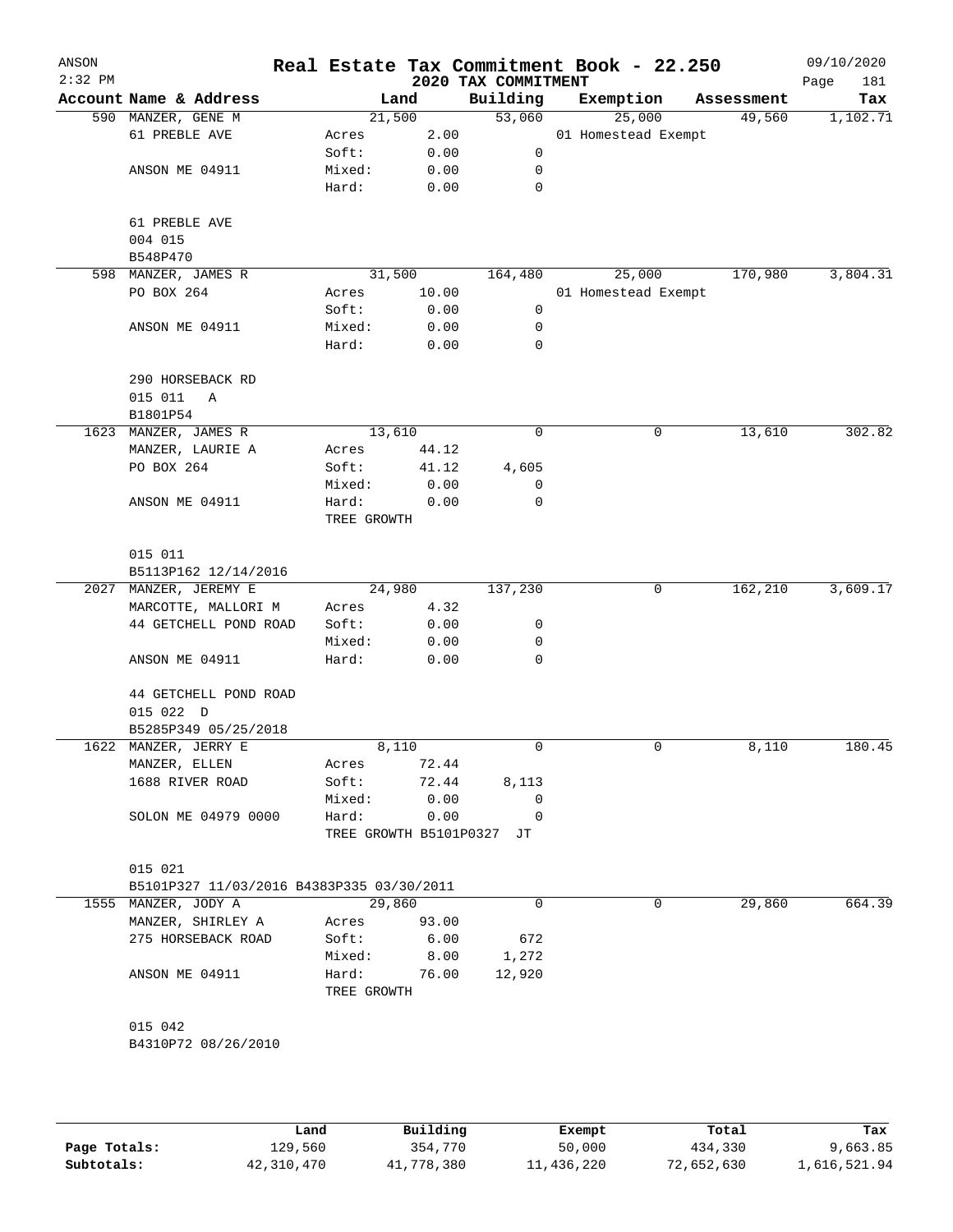| ANSON        |                                           |                |          |                                 | Real Estate Tax Commitment Book - 22.250 |                    | 09/10/2020         |
|--------------|-------------------------------------------|----------------|----------|---------------------------------|------------------------------------------|--------------------|--------------------|
| $2:32$ PM    | Account Name & Address                    |                | Land     | 2020 TAX COMMITMENT<br>Building | Exemption                                | Assessment         | Page<br>182<br>Tax |
|              | 2026 MANZER, JODY A                       |                | 14,440   | 31,920                          |                                          | 46,360<br>$\Omega$ | 1,031.51           |
|              | 275 HORSEBACK ROAD                        | Acres          | 64.00    |                                 |                                          |                    |                    |
|              |                                           | Soft:          | 62.00    | 6,944                           |                                          |                    |                    |
|              | ANSON ME 04911                            | Mixed:         | 0.00     | 0                               |                                          |                    |                    |
|              |                                           | Hard:          | 0.00     | $\mathbf 0$                     |                                          |                    |                    |
|              | HORSEBACK RD                              |                |          |                                 |                                          |                    |                    |
|              | 015 022 C                                 |                |          |                                 |                                          |                    |                    |
|              | B5101P329 10/03/2016                      |                |          |                                 |                                          |                    |                    |
|              | 591 MANZER, JODY A                        |                | 32,230   | 120,260                         | 25,000                                   | 127,490            | 2,836.65           |
|              | 275 HORSEBACK ROAD                        | Acres          | 10.73    |                                 | 01 Homestead Exempt                      |                    |                    |
|              |                                           | Soft:          | 0.00     | 0                               |                                          |                    |                    |
|              | ANSON ME 04911                            | Mixed:         | 0.00     | 0                               |                                          |                    |                    |
|              |                                           | Hard:          | 0.00     | 0                               |                                          |                    |                    |
|              |                                           | B5165P0324     |          |                                 |                                          |                    |                    |
|              | 11 GETCHELL POND ROAD                     |                |          |                                 |                                          |                    |                    |
|              | 015 022 A                                 |                |          |                                 |                                          |                    |                    |
|              | B5165P324 05/26/2017 B4310P72 08/26/2010  |                |          |                                 |                                          |                    |                    |
|              | 1626 MANZER, JOHN M                       |                | 4,920    | $\mathbf 0$                     |                                          | 0<br>4,920         | 109.47             |
|              | 1120 MANCHESTER ROAD                      | Acres          | 30.95    |                                 |                                          |                    |                    |
|              |                                           | Soft:          | 0.00     | 0                               |                                          |                    |                    |
|              | BELGRADE ME 04917 0000                    | Mixed:         | 30.95    | 4,921                           |                                          |                    |                    |
|              |                                           | Hard:          | 0.00     | $\mathbf 0$                     |                                          |                    |                    |
|              |                                           | TREE GROWTH    |          |                                 |                                          |                    |                    |
|              | 014 003                                   |                |          |                                 |                                          |                    |                    |
|              | B5113P157 12/14/2016                      |                |          |                                 |                                          |                    |                    |
|              | 1713 MANZER, NATHAN M                     | 137,670        |          | 91,730                          | 25,000                                   | 204,400            | 4,547.90           |
|              | MANZER, CRYSTAL D                         |                | 365.00   |                                 | 01 Homestead Exempt                      |                    |                    |
|              | 1 BLUE VEIN LANE                          | Acres<br>Soft: | 0.00     | 0                               |                                          |                    |                    |
|              |                                           | Mixed:         | 0.00     | 0                               |                                          |                    |                    |
|              | ANSON ME 04911                            | Hard:          | 0.00     | 0                               |                                          |                    |                    |
|              |                                           |                |          | TREE GROWTH B4922P0146 JT       |                                          |                    |                    |
|              | 146 BLUE VEIN LANE                        |                |          |                                 |                                          |                    |                    |
|              | 020 011                                   |                |          |                                 |                                          |                    |                    |
|              | B4922P146 06/24/2015                      |                |          |                                 |                                          |                    |                    |
|              | 1624 MANZER, RALPH A., JR.                |                | 21,500   | 43,850                          | 25,000                                   | 40,350             | 897.79             |
|              | MANZER, J.R. & L., J.M. Acres             |                | 2.00     |                                 | 01 Homestead Exempt                      |                    |                    |
|              | & STEWART, J.A.                           |                |          |                                 |                                          |                    |                    |
|              | 279 HORSEBACK RD                          | Soft:          | 0.00     | 0                               |                                          |                    |                    |
|              |                                           | Mixed:         | 0.00     | 0                               |                                          |                    |                    |
|              | ANSON ME 04911 0000                       | Hard:          | 0.00     | 0                               |                                          |                    |                    |
|              |                                           | LIFE ESTATE    |          |                                 |                                          |                    |                    |
|              | 279 HORSEBACK RD                          |                |          |                                 |                                          |                    |                    |
|              | 015 022                                   |                |          |                                 |                                          |                    |                    |
|              | B5113P160 12/14/2016 B4383P335 03/30/2011 |                |          |                                 |                                          |                    |                    |
| 1455         | MANZER, SHERMAN A. &                      |                | 8,030    | 0                               |                                          | 8,030<br>0         | 178.67             |
|              | JUNE M. Trustees                          |                |          |                                 |                                          |                    |                    |
|              | MANZER FAMILY LIVING<br>TRUST 7/31/18     | Acres          | 50.00    |                                 |                                          |                    |                    |
|              |                                           | Soft:          | 3.00     | 336                             |                                          |                    |                    |
|              | 37 DUDLEY CORNER RD                       | Mixed:         | 27.00    | 4,293                           |                                          |                    |                    |
|              | SKOWHEGAN ME 04976 0000                   | Hard:          | 20.00    | 3,400                           |                                          |                    |                    |
|              |                                           | TREE GROWTH    |          |                                 |                                          |                    |                    |
|              | 015 019                                   |                |          |                                 |                                          |                    |                    |
|              | B5314P97 B628P43                          |                |          |                                 |                                          |                    |                    |
|              |                                           |                |          |                                 |                                          |                    |                    |
|              |                                           |                |          |                                 |                                          |                    |                    |
|              | Land                                      |                | Building |                                 | Exempt                                   | Total              | Tax                |
| Page Totals: | 218,790                                   |                | 287,760  |                                 | 75,000                                   | 431,550            | 9,601.99           |

**Subtotals:** 42,529,260 42,066,140 11,511,220 73,084,180 1,626,123.93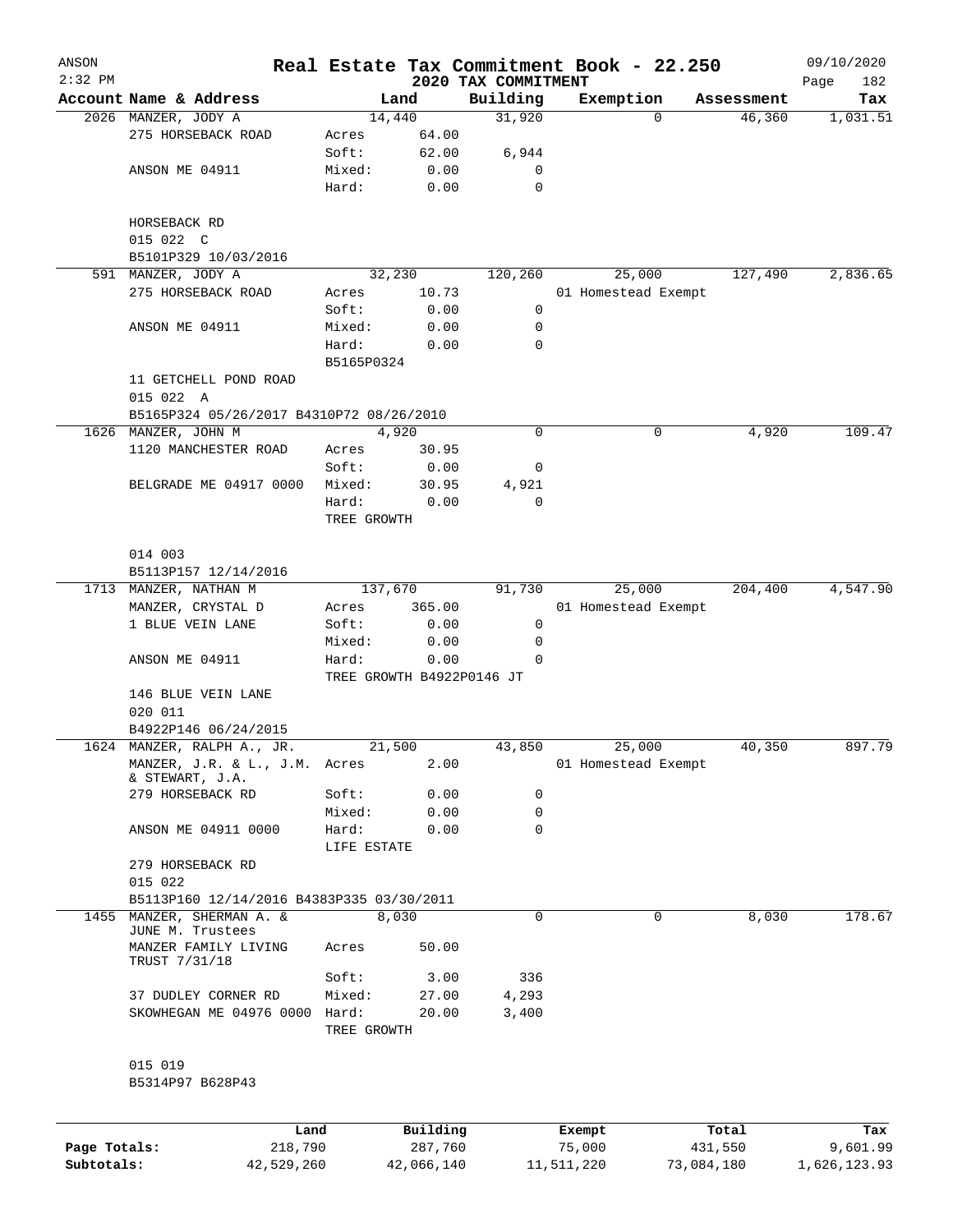| ANSON     |                                               |             |                 |                           | Real Estate Tax Commitment Book - 22.250 |            | 09/10/2020  |
|-----------|-----------------------------------------------|-------------|-----------------|---------------------------|------------------------------------------|------------|-------------|
| $2:32$ PM |                                               |             |                 | 2020 TAX COMMITMENT       |                                          |            | Page<br>183 |
|           | Account Name & Address                        |             | Land            | Building                  | Exemption                                | Assessment | Tax         |
|           | 1294 MARCHAND-RAYN, CURTIS<br>905 VALLEY ROAD | Acres       | 38,550          | 63,760                    | 0                                        | 102,310    | 2,276.40    |
|           |                                               | Soft:       | 118.00<br>38.00 | 4,256                     |                                          |            |             |
|           | ANSON ME 04911                                | Mixed:      | 55.00           | 8,745                     |                                          |            |             |
|           |                                               | Hard:       | 5.00            | 850                       |                                          |            |             |
|           |                                               | TREE GROWTH |                 |                           |                                          |            |             |
|           | 905 VALLEY RD                                 |             |                 |                           |                                          |            |             |
|           | 021 001                                       |             |                 |                           |                                          |            |             |
|           | B5503P219 12/19/2019                          |             |                 |                           |                                          |            |             |
|           | 1284 MARCO, EDWARD J                          |             | 25,980          | 34,750                    | 0                                        | 60,730     | 1,351.24    |
|           | MARCO, LILY W                                 | Acres       | 2.32            |                           |                                          |            |             |
|           | 17320 SW LISA STREET                          | Soft:       | 0.00            | 0                         |                                          |            |             |
|           |                                               | Mixed:      | 0.00            | 0                         |                                          |            |             |
|           | BEAVERTON OR 97006                            | Hard:       | 0.00            | $\mathbf 0$               |                                          |            |             |
|           | 26 NEW PORTLAND RD                            |             |                 |                           |                                          |            |             |
|           | 008 023                                       |             |                 |                           |                                          |            |             |
|           | B5521P320 02/28/2020                          |             |                 |                           |                                          |            |             |
|           | 162 MARIOTTI, JASON E.<br>Trustee             |             | 50,390          | 144,600                   | 25,000                                   | 169,990    | 3,782.28    |
|           | MORIOTTI FAMILY TRUST                         | Acres       | 36.78           |                           | 01 Homestead Exempt                      |            |             |
|           | PO BOX 57                                     | Soft:       | 0.00            | 0                         |                                          |            |             |
|           |                                               | Mixed:      | 0.00            | 0                         |                                          |            |             |
|           | NORTH ANSON ME 04958<br>0000                  | Hard:       | 0.00            | 0                         |                                          |            |             |
|           | 104 SKIDMORE RD<br>023 014<br>B               |             |                 |                           |                                          |            |             |
|           | B4919P147 06/19/2015                          |             |                 |                           |                                          |            |             |
|           | 793 MARKEY, DANIEL &                          |             | 43,600          | 7,210                     | 0                                        | 50,810     | 1,130.52    |
|           | WHITEHOUSE, KEITH                             | Acres       | 43.00           |                           |                                          |            |             |
|           | PO BOX 55                                     | Soft:       | 0.00            | 0                         |                                          |            |             |
|           |                                               | Mixed:      | 0.00            | 0                         |                                          |            |             |
|           | NEW VINEYARD ME 04956<br>0055                 | Hard:       | 0.00            | 0                         |                                          |            |             |
|           |                                               |             |                 | OPEN SPACE CLASSIFICATION |                                          |            |             |
|           | FISH ROAD                                     |             |                 |                           |                                          |            |             |
|           | 013 018                                       |             |                 |                           |                                          |            |             |
|           | B2926P106                                     |             |                 |                           |                                          |            |             |
|           | 1651 MAROBELLA, MICHAEL R                     |             | 33,890          | 55,860                    | 25,000                                   | 64,750     | 1,440.69    |
|           | 219 GREENLEAF ROAD                            | Acres       | 12.39           |                           | 01 Homestead Exempt                      |            |             |
|           |                                               | Soft:       | 0.00            | 0                         |                                          |            |             |
|           | ANSON Maine 04911                             | Mixed:      | 0.00            | 0                         |                                          |            |             |
|           |                                               | Hard:       | 0.00            | 0                         |                                          |            |             |
|           | 219 GREENLEAF RD                              |             |                 |                           |                                          |            |             |
|           | 013 023<br>$\mathbf{1}$                       |             |                 |                           |                                          |            |             |
|           | B3557P251 09/20/2005                          |             |                 |                           |                                          |            |             |
|           | 1380 MARSHALL, STEPHEN P                      |             | 27,260          | 0                         | 0                                        | 27,260     | 606.54      |
|           |                                               | Acres       | 13.76           |                           |                                          |            |             |
|           | ELIOT ME 03903                                | Soft:       | 0.00            | 0                         |                                          |            |             |
|           | 38 MARSHALL FARM LN                           | Mixed:      | 0.00            | 0                         |                                          |            |             |
|           |                                               | Hard:       | 0.00            | 0                         |                                          |            |             |
|           | 013 023<br>4                                  |             |                 |                           |                                          |            |             |
|           | B4681P252 07/05/2013                          |             |                 |                           |                                          |            |             |
|           |                                               |             |                 |                           |                                          |            |             |

|              | Land       | Building   | Exempt     | Total      | Tax          |
|--------------|------------|------------|------------|------------|--------------|
| Page Totals: | 219,670    | 306,180    | 50,000     | 475,850    | 10,587.67    |
| Subtotals:   | 42,748,930 | 42,372,320 | 11,561,220 | 73,560,030 | 1,636,711.60 |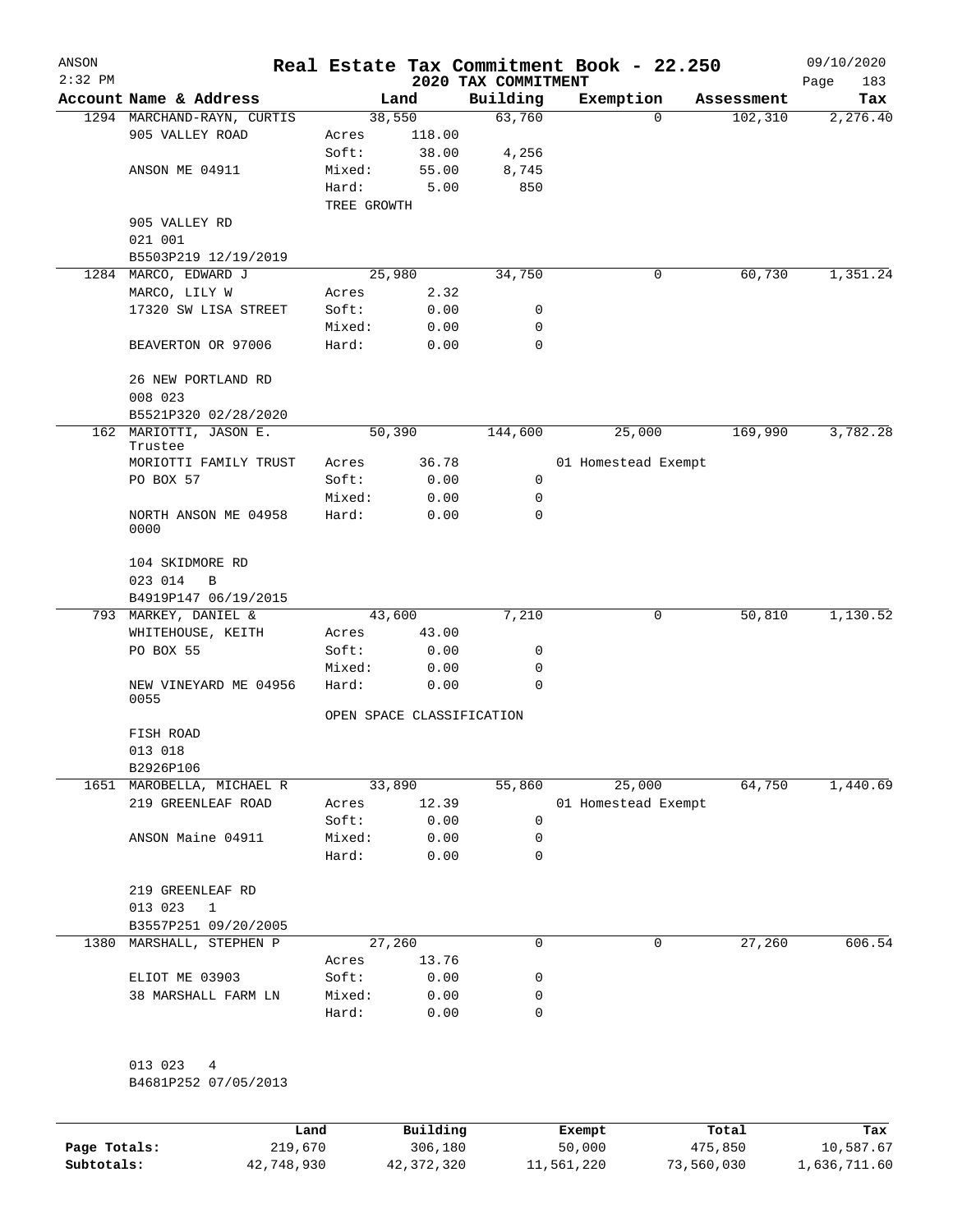| ANSON<br>$2:32$ PM |                                      |            |       | 2020 TAX COMMITMENT | Real Estate Tax Commitment Book - 22.250 |            | 09/10/2020<br>Page<br>184 |
|--------------------|--------------------------------------|------------|-------|---------------------|------------------------------------------|------------|---------------------------|
|                    | Account Name & Address               |            | Land  | Building            | Exemption                                | Assessment | Tax                       |
|                    | 1499 MARTIN, KEITH                   | 21,500     |       | 68,890              | 0                                        | 90,390     | 2,011.18                  |
|                    | 62 FAHI POND ROAD                    | Acres      | 2.00  |                     |                                          |            |                           |
|                    |                                      | Soft:      | 0.00  | 0                   |                                          |            |                           |
|                    | NORTH ANSON ME 04958                 | Mixed:     | 0.00  | 0                   |                                          |            |                           |
|                    |                                      | Hard:      | 0.00  | 0                   |                                          |            |                           |
|                    | 62 FAHI POND RD<br>007 011           |            |       |                     |                                          |            |                           |
|                    | B5529P204 03/26/2020                 |            |       |                     |                                          |            |                           |
| 1956               | MARTINS, JOHN                        | 17,790     |       | 0                   | 0                                        | 17,790     | 395.83                    |
|                    | MARTINS, LAURA N                     | Acres      | 4.86  |                     |                                          |            |                           |
|                    | 26 MCLELLAN STREET                   | Soft:      | 0.00  | 0                   |                                          |            |                           |
|                    |                                      | Mixed:     | 0.00  | 0                   |                                          |            |                           |
|                    | SKOWHEGAN ME 04976                   | Hard:      | 0.00  | 0                   |                                          |            |                           |
|                    | HORSEBACK ROAD                       |            |       |                     |                                          |            |                           |
|                    | 015 010 1                            |            |       |                     |                                          |            |                           |
|                    | B3940P146 12/05/2007                 |            |       |                     |                                          |            |                           |
| 1914               | MASON, PETER J                       | 18,590     |       | 0                   | 0                                        | 18,590     | 413.63                    |
|                    |                                      | Acres      | 5.39  |                     |                                          |            |                           |
|                    | OXFORD MA 01540 0000                 | Soft:      | 0.00  | 0                   |                                          |            |                           |
|                    | 56 JOE JENNY RD                      | Mixed:     | 0.00  | 0                   |                                          |            |                           |
|                    |                                      | Hard:      | 0.00  | 0                   |                                          |            |                           |
|                    | HOLLIN WAITE HILL RD<br>020 014<br>6 |            |       |                     |                                          |            |                           |
|                    | B3421P46 12/13/2004                  |            |       |                     |                                          |            |                           |
|                    | 661 MASON, RICHARD E                 | 35,400     |       | 93,180              | 25,000                                   | 103,580    | 2,304.65                  |
|                    | MASON, MARIE C                       | Acres      | 13.90 |                     | 01 Homestead Exempt                      |            |                           |
|                    | 112 MERRY ROAD                       | Soft:      | 0.00  | 0                   |                                          |            |                           |
|                    |                                      | Mixed:     | 0.00  | 0                   |                                          |            |                           |
|                    | ANSON ME 04911                       | Hard:      | 0.00  | 0                   |                                          |            |                           |
|                    | 112 MERRY RD                         |            |       |                     |                                          |            |                           |
|                    | 014 049                              |            |       |                     |                                          |            |                           |
|                    | B3153P176                            |            |       |                     |                                          |            |                           |
|                    | 600 MASON, ROBERT A                  | 12,810     |       | 60,610              | 31,000                                   | 42,420     | 943.84                    |
|                    | PO BOX 141                           | Acres      | 0.41  |                     | 01 Homestead Exempt                      |            |                           |
|                    |                                      | Soft:      | 0.00  | 0                   | 04 Non-resident Veteran                  |            |                           |
|                    | ANSON ME 04911                       | Mixed:     | 0.00  | $\Omega$            |                                          |            |                           |
|                    |                                      | Hard:      | 0.00  | 0                   |                                          |            |                           |
|                    | 27 KENNEBEC ST<br>001 005            |            |       |                     |                                          |            |                           |
|                    | B1359P65                             |            |       |                     |                                          |            |                           |
| 683                | MASSE, LETA D                        | 16,970     |       | 32,970              | 25,000                                   | 24,940     | 554.92                    |
|                    | 616 CAMPGROUND ROAD                  | Acres      | 0.72  |                     | 01 Homestead Exempt                      |            |                           |
|                    |                                      | Soft:      | 0.00  | 0                   |                                          |            |                           |
|                    | NORTH ANSON ME 04958                 | Mixed:     | 0.00  | 0                   |                                          |            |                           |
|                    |                                      | Hard:      | 0.00  | 0                   |                                          |            |                           |
|                    |                                      | B4961P0279 |       |                     |                                          |            |                           |
|                    | 616 CAMPGROUND RD<br>008 002         |            |       |                     |                                          |            |                           |
|                    | B4961P279 10/02/2015                 |            |       |                     |                                          |            |                           |

|              | Land       | Building   | Exempt     | Total      | Tax          |
|--------------|------------|------------|------------|------------|--------------|
| Page Totals: | 123,060    | 255,650    | 81,000     | 297,710    | 6,624.05     |
| Subtotals:   | 42,871,990 | 42,627,970 | 11,642,220 | 73,857,740 | 1,643,335.65 |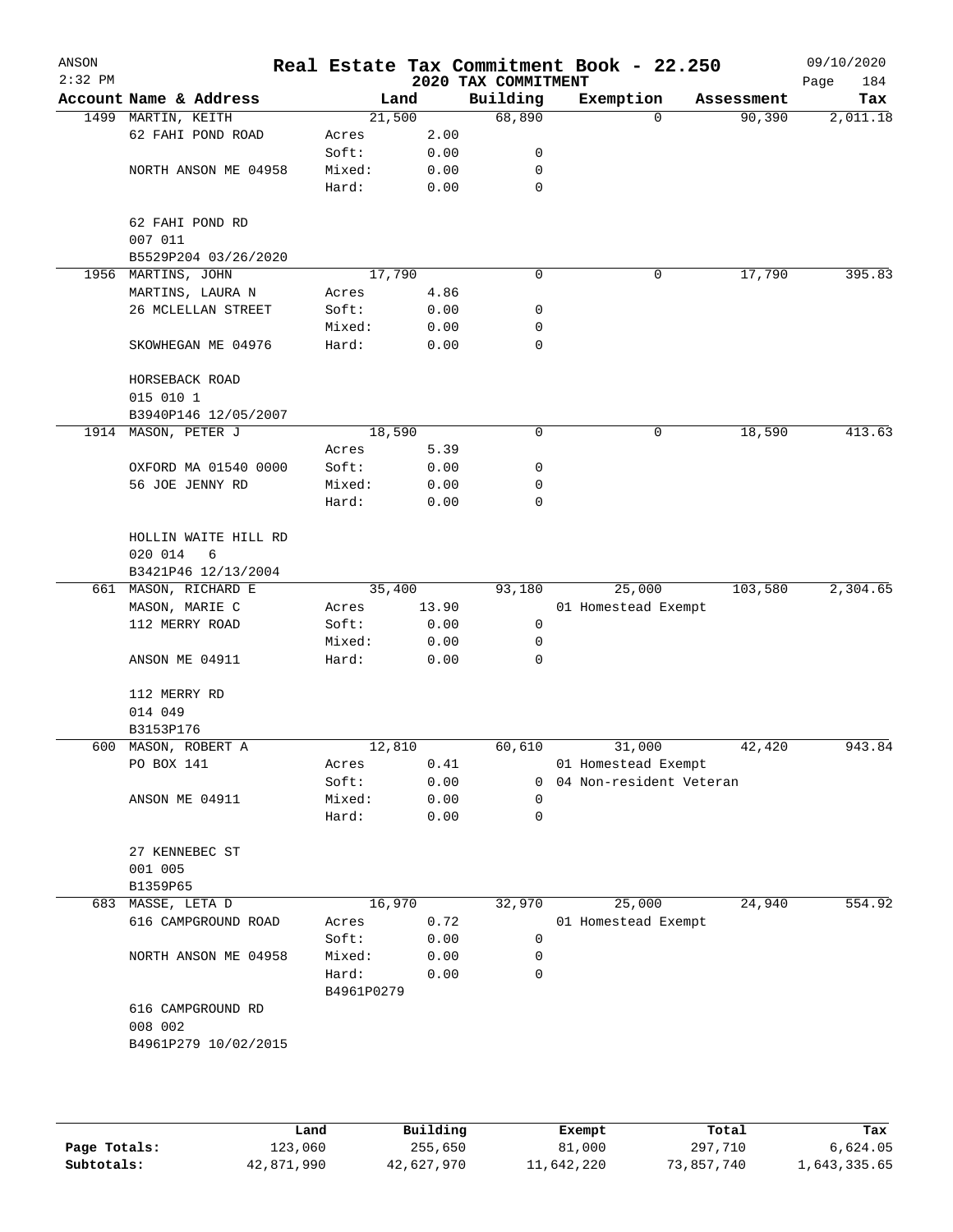| ANSON<br>$2:32$ PM |                                                                  |               |         | 2020 TAX COMMITMENT | Real Estate Tax Commitment Book - 22.250 |            | 09/10/2020<br>Page<br>185 |
|--------------------|------------------------------------------------------------------|---------------|---------|---------------------|------------------------------------------|------------|---------------------------|
|                    | Account Name & Address                                           |               | Land    | Building            | Exemption                                | Assessment | Tax                       |
|                    | 1546 MASSE, LETA D                                               |               | 18,000  | 0                   | 0                                        | 18,000     | 400.50                    |
|                    | 616 CAMPGROUND ROAD                                              | Acres         | 5.00    |                     |                                          |            |                           |
|                    |                                                                  | Soft:         | 0.00    | 0                   |                                          |            |                           |
|                    | NORTH ANSON ME 04958                                             | Mixed:        | 0.00    | 0                   |                                          |            |                           |
|                    |                                                                  | Hard:         | 0.00    | 0                   |                                          |            |                           |
|                    | 235 SPENCER RD                                                   |               |         |                     |                                          |            |                           |
|                    | 020 012<br>D                                                     |               |         |                     |                                          |            |                           |
|                    | B4730P351 11/04/2013                                             |               |         |                     |                                          |            |                           |
|                    | 475 MATHIEU, DOUGLAS E                                           |               | 21,670  | 57,720              | 25,000                                   | 54,390     | 1,210.18                  |
|                    | MATHIEU, SARAH                                                   | Acres         | 2.11    |                     | 01 Homestead Exempt                      |            |                           |
|                    | 219 CAMPGROUND ROAD                                              | Soft:         | 0.00    | 0                   |                                          |            |                           |
|                    |                                                                  | Mixed:        | 0.00    | 0                   |                                          |            |                           |
|                    | NORTH ANSON ME 04958                                             | Hard:         | 0.00    | 0                   |                                          |            |                           |
|                    |                                                                  | B5017P0205 JT |         |                     |                                          |            |                           |
|                    | 219 CAMPGROUND RD                                                |               |         |                     |                                          |            |                           |
|                    | 015 049<br>B                                                     |               |         |                     |                                          |            |                           |
|                    | B5084P354 10/06/2016 B5017P205 04/14/2016 B4183P11<br>08/21/2009 |               |         |                     |                                          |            |                           |
|                    | 303 MATTINGLY LAND                                               |               | 30,720  | 0                   | 0                                        | 30,720     | 683.52                    |
|                    | HOLDINGS, LLC                                                    |               |         |                     |                                          |            |                           |
|                    |                                                                  | Acres         | 12.72   |                     |                                          |            |                           |
|                    | NORTH ANSON ME 04958                                             | Soft:         | 0.00    | 0                   |                                          |            |                           |
|                    | PO BOX 105                                                       | Mixed:        | 0.00    | 0                   |                                          |            |                           |
|                    |                                                                  | Hard:         | 0.00    | 0                   |                                          |            |                           |
|                    |                                                                  |               |         |                     |                                          |            |                           |
|                    | 419 NEW PORTLAND RD                                              |               |         |                     |                                          |            |                           |
|                    | 023 042<br>B                                                     |               |         |                     |                                          |            |                           |
|                    | B2370P186                                                        |               |         |                     |                                          |            |                           |
|                    | 616 MATTINGLY LAND                                               |               | 5,570   | 0                   | 0                                        | 5,570      | 123.93                    |
|                    | HOLDINGS, LLC                                                    |               |         |                     |                                          |            |                           |
|                    |                                                                  | Acres         | 36.90   |                     |                                          |            |                           |
|                    | NORTH ANSON ME 04958                                             | Soft:         | 2.70    | 302                 |                                          |            |                           |
|                    | PO BOX 105                                                       | Mixed:        | 27.20   | 4,325               |                                          |            |                           |
|                    |                                                                  | Hard:         | 3.50    | 595                 |                                          |            |                           |
|                    |                                                                  | TREE GROWTH   |         |                     |                                          |            |                           |
|                    | 023 036<br>Е                                                     |               |         |                     |                                          |            |                           |
|                    | B4502P69 03/01/2012                                              |               |         |                     |                                          |            |                           |
| 740                | MATTINGLY LAND<br>HOLDINGS, LLC                                  |               | 274,830 | 314,750             | 0                                        | 589,580    | 13, 118. 16               |
|                    |                                                                  | Acres         | 85.66   |                     |                                          |            |                           |
|                    | NORTH ANSON ME 04958                                             | Soft:         | 0.00    | 0                   |                                          |            |                           |
|                    | PO BOX 105                                                       | Mixed:        | 0.00    | 0                   |                                          |            |                           |
|                    |                                                                  | Hard:         | 0.00    | 0                   |                                          |            |                           |
|                    | 419 NEW PORTLAND RD                                              |               |         |                     |                                          |            |                           |
|                    | 023 042<br>$\mathsf{C}$                                          |               |         |                     |                                          |            |                           |
|                    | B4481P222 12/15/2011                                             |               |         |                     |                                          |            |                           |
| 1630               | MATTINGLY LAND                                                   |               | 5,500   | 0                   | 0                                        | 5,500      | 122.38                    |
|                    | HOLDINGS, LLC                                                    |               |         |                     |                                          |            |                           |
|                    |                                                                  | Acres         | 4.60    |                     |                                          |            |                           |
|                    | NORTH ANSON ME 04958                                             | Soft:         | 0.00    | 0                   |                                          |            |                           |
|                    | PO BOX 105                                                       | Mixed:        | 0.00    | 0                   |                                          |            |                           |
|                    |                                                                  | Hard:         | 0.00    | 0                   |                                          |            |                           |
|                    |                                                                  |               |         |                     |                                          |            |                           |
|                    |                                                                  |               |         |                     |                                          |            |                           |
|                    | 023 040                                                          |               |         |                     |                                          |            |                           |
|                    | B4769P265 03/31/2014                                             |               |         |                     |                                          |            |                           |

|              | Land       | Building   | Exempt     | Total      | Tax          |
|--------------|------------|------------|------------|------------|--------------|
| Page Totals: | 356,290    | 372,470    | 25,000     | 703,760    | 15,658.67    |
| Subtotals:   | 43,228,280 | 43,000,440 | 11,667,220 | 74,561,500 | 1,658,994.32 |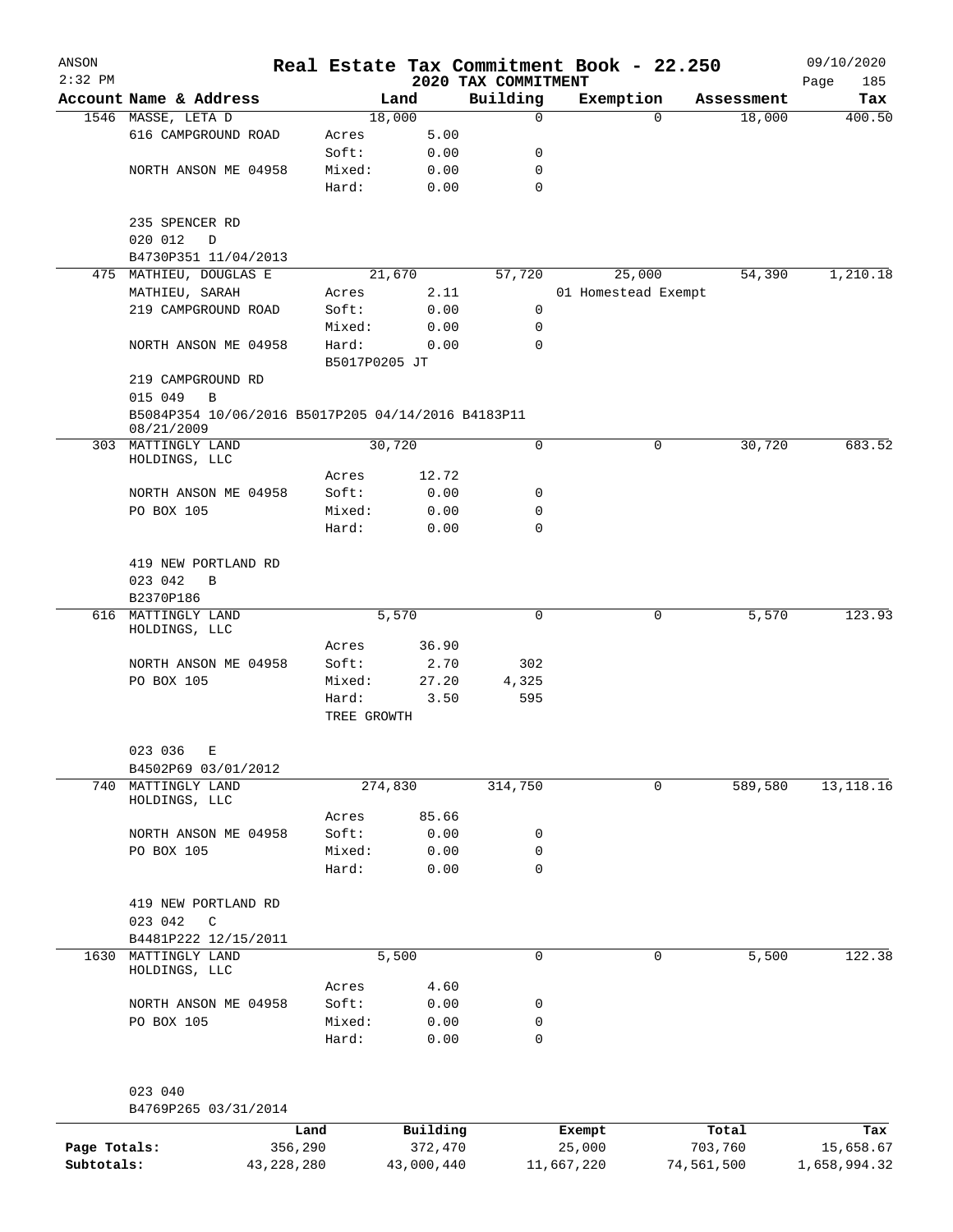| ANSON<br>$2:32$ PM |                                      |                      |                 | 2020 TAX COMMITMENT | Real Estate Tax Commitment Book - 22.250 |            | 09/10/2020<br>Page<br>186 |
|--------------------|--------------------------------------|----------------------|-----------------|---------------------|------------------------------------------|------------|---------------------------|
|                    | Account Name & Address               |                      | Land            | Building            | Exemption                                | Assessment | Tax                       |
|                    | 1302 MATTINGLY LAND<br>HOLDINGS, LLC |                      | 4,790           | $\mathbf 0$         | 0                                        | 4,790      | 106.58                    |
|                    |                                      | Acres                | 31.00           |                     |                                          |            |                           |
|                    | NORTH ANSON ME 04958                 | Soft:                | 5.00            | 560                 |                                          |            |                           |
|                    | PO BOX 105                           | Mixed:               | 11.00           | 1,749               |                                          |            |                           |
|                    |                                      | Hard:<br>TREE GROWTH | 14.00           | 2,380               |                                          |            |                           |
|                    | 010 032<br>Α                         |                      |                 |                     |                                          |            |                           |
|                    | B4698P106 08/13/2013                 |                      |                 |                     |                                          |            |                           |
| 1996               | MATTINGLY LAND                       |                      | 14,100          | $\mathbf 0$         | 0                                        | 14,100     | 313.72                    |
|                    | HOLDINGS, LLC<br>PO BOX 105          |                      |                 |                     |                                          |            |                           |
|                    |                                      | Acres<br>Soft:       | 2.40<br>0.00    | 0                   |                                          |            |                           |
|                    | NORTH ANSON ME 04958                 | Mixed:               | 0.00            | 0                   |                                          |            |                           |
|                    | 0105                                 | Hard:                | 0.00            | $\mathbf 0$         |                                          |            |                           |
|                    | 20 DOWN RANGE LANE                   |                      |                 |                     |                                          |            |                           |
|                    | 023 039<br>C                         |                      |                 |                     |                                          |            |                           |
|                    | B4769P265 03/31/2014                 |                      |                 |                     |                                          |            |                           |
|                    | 601 MATTINGLY, JOSHUA P              |                      | 24,700          | 124,350             | 0                                        | 149,050    | 3,316.36                  |
|                    | MATTINGLY, BROOKE A                  | Acres                | 4.13            |                     |                                          |            |                           |
|                    | PO BOX 94                            | Soft:                | 0.00            | 0                   |                                          |            |                           |
|                    | NORTH ANSON ME 04958                 | Mixed:<br>Hard:      | 0.00<br>0.00    | 0<br>0              |                                          |            |                           |
|                    | 377 NEW PORTLAND RD                  |                      |                 |                     |                                          |            |                           |
|                    | 023 039<br>1                         |                      |                 |                     |                                          |            |                           |
|                    | B5530P148 03/31/2020                 |                      |                 |                     |                                          |            |                           |
|                    | 1495 MATTINGLY, KAREN                |                      | 12,650          | 31,390              | 25,000                                   | 19,040     | 423.64                    |
|                    | NORTH ANSON ME 04958<br>0402         | Acres<br>Soft:       | 0.40<br>0.00    | 0                   | 01 Homestead Exempt                      |            |                           |
|                    | PO BOX 402                           | Mixed:               | 0.00            | 0                   |                                          |            |                           |
|                    |                                      | Hard:                | 0.00            | 0                   |                                          |            |                           |
|                    | 8 MADISON ST                         |                      |                 |                     |                                          |            |                           |
|                    | 006 091                              |                      |                 |                     |                                          |            |                           |
|                    | B2298P26                             |                      |                 |                     |                                          |            | 598.75                    |
| 1580               | MATTINGLY, PHILLIP P<br>PO BOX 105   | Acres                | 26,910<br>50.70 | 0                   | 0                                        | 26,910     |                           |
|                    |                                      | Soft:                | 3.00            | 336                 |                                          |            |                           |
|                    | NORTH ANSON ME 04958                 | Mixed:               | 21.00           | 3,339               |                                          |            |                           |
|                    |                                      | Hard:                | 17.00           | 2,890               |                                          |            |                           |
|                    |                                      | TREE GROWTH          |                 |                     |                                          |            |                           |
|                    | 010 031                              |                      |                 |                     |                                          |            |                           |
|                    | B4283P56 06/17/2010                  |                      |                 |                     |                                          |            |                           |
| 1258               | MATTINGLY, PHILLIP P                 |                      | 29,940          | 44,390              | 0                                        | 74,330     | 1,653.84                  |
|                    | PO BOX 105                           | Acres                | 8.44            |                     |                                          |            |                           |
|                    |                                      | Soft:                | 0.00            | 0                   |                                          |            |                           |
|                    | NORTH ANSON ME 04958                 | Mixed:<br>Hard:      | 0.00<br>0.00    | 0<br>$\mathbf 0$    |                                          |            |                           |
|                    | 31 ROLLING RIDGE DR                  |                      |                 |                     |                                          |            |                           |
|                    | 010 036<br>A 3                       |                      |                 |                     |                                          |            |                           |
|                    | B4485P99                             |                      |                 |                     |                                          |            |                           |
|                    |                                      | Land                 | Building        |                     | Exempt                                   | Total      | Tax                       |
| Page Totals:       |                                      | 113,090              | 200,130         |                     | 25,000                                   | 288,220    | 6,412.89                  |
| Subtotals:         | 43, 341, 370                         |                      | 43,200,570      |                     | 11,692,220                               | 74,849,720 | 1,665,407.21              |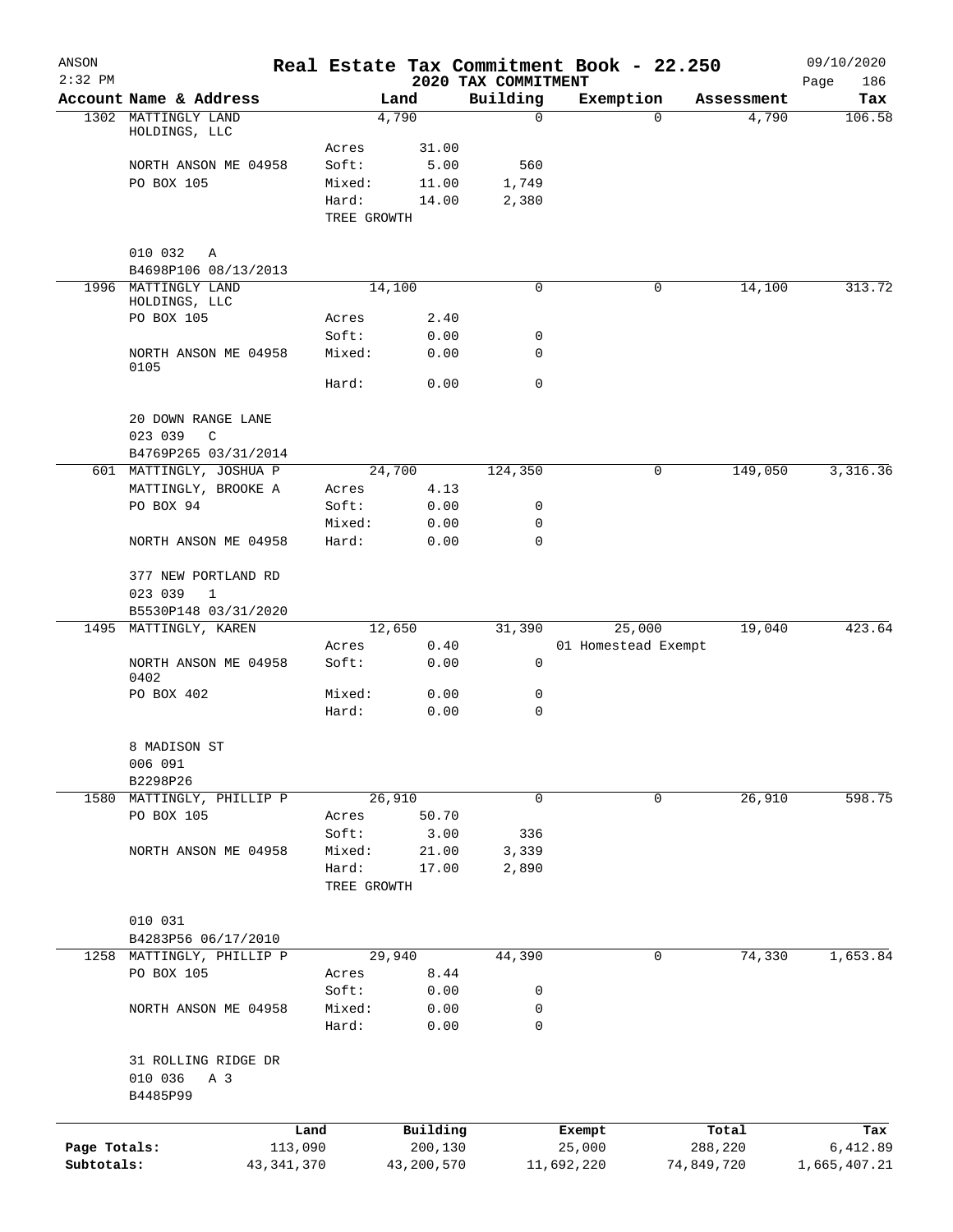| ANSON<br>$2:32$ PM |                             |             |       | 2020 TAX COMMITMENT | Real Estate Tax Commitment Book - 22.250 |            | 09/10/2020<br>187<br>Page |
|--------------------|-----------------------------|-------------|-------|---------------------|------------------------------------------|------------|---------------------------|
|                    | Account Name & Address      |             | Land  | Building            | Exemption                                | Assessment | Tax                       |
|                    | 1259 MATTINGLY, PHILLIP P   | 38,770      |       | $\mathbf 0$         | $\Omega$                                 | 38,770     | 862.63                    |
|                    | MATTINGLY, BONNIE J         | Acres       | 51.00 |                     |                                          |            |                           |
|                    | PO BOX 105                  | Soft:       | 4.00  | 448                 |                                          |            |                           |
|                    |                             | Mixed:      | 28.00 | 4,452               |                                          |            |                           |
|                    | NORTH ANSON ME 04958        | Hard:       | 11.00 | 1,870               |                                          |            |                           |
|                    |                             | TREE GROWTH |       |                     |                                          |            |                           |
|                    | 024 005<br>B2874P172        |             |       |                     |                                          |            |                           |
|                    | 1197 MATTINGLY, PHILLIP P   | 31,500      |       | 68,820              | 0                                        | 100,320    | 2,232.12                  |
|                    | MATTINGLY, BONNIE J         | Acres       | 14.00 |                     |                                          |            |                           |
|                    | PO BOX 105                  | Soft:       | 0.00  | 0                   |                                          |            |                           |
|                    |                             | Mixed:      | 0.00  | 0                   |                                          |            |                           |
|                    | NORTH ANSON ME 04958        | Hard:       | 0.00  | $\mathbf 0$         |                                          |            |                           |
|                    |                             |             |       |                     |                                          |            |                           |
|                    | 26 SOLON RD<br>017 047<br>A |             |       |                     |                                          |            |                           |
|                    | B2969P244                   |             |       |                     |                                          |            |                           |
|                    | 1414 MATTINGLY, PHILLIP P   | 46,500      |       | 251,090             | 0                                        | 297,590    | 6,621.38                  |
|                    | MATTINGLY, BONNIE P         | Acres       | 22.00 |                     |                                          |            |                           |
|                    | PO BOX 105                  | Soft:       | 0.00  | 0                   |                                          |            |                           |
|                    |                             | Mixed:      | 0.00  | 0                   |                                          |            |                           |
|                    | NORTH ANSON ME 04958        | Hard:       | 0.00  | 0                   |                                          |            |                           |
|                    |                             |             |       |                     |                                          |            |                           |
|                    | 25 SOLON RD                 |             |       |                     |                                          |            |                           |
|                    | 017 028                     |             |       |                     |                                          |            |                           |
|                    | B2527P209                   |             |       |                     |                                          |            |                           |
|                    | 2016 MATTINGLY, PHILLIP P   | 47,000      |       | 0                   | 0                                        | 47,000     | 1,045.75                  |
|                    | MATTINGLY, BONNIE P         | Acres       | 45.00 |                     |                                          |            |                           |
|                    | PO BOX 105                  | Soft:       | 0.00  | 0                   |                                          |            |                           |
|                    |                             | Mixed:      | 0.00  | 0                   |                                          |            |                           |
|                    | NORTH ANSON ME 04958        | Hard:       | 0.00  | 0                   |                                          |            |                           |
|                    |                             |             |       |                     |                                          |            |                           |
|                    | 024 019 A                   |             |       |                     |                                          |            |                           |
|                    | B4900P284 04/30/2015        |             |       |                     |                                          |            |                           |
|                    | 2048 MATTINGLY, PHILLIP P   | 22,680      |       | 0                   | 0                                        | 22,680     | 504.63                    |
|                    | MATTINGLY, BONNIE P         | Acres       | 9.18  |                     |                                          |            |                           |
|                    | PO BOX 105                  | Soft:       | 0.00  | 0                   |                                          |            |                           |
|                    |                             | Mixed:      | 0.00  | 0                   |                                          |            |                           |
|                    | NORTH ANSON ME 04958        | Hard:       | 0.00  | 0                   |                                          |            |                           |
|                    | NEW PORTLAND RD             |             |       |                     |                                          |            |                           |
|                    | 023 039 1 A                 |             |       |                     |                                          |            |                           |
|                    | B5530P148 03/31/2020        |             |       |                     |                                          |            |                           |
|                    | 1798 MATTINGLY, PHILLIP P   | 25,300      |       | 0                   | 0                                        | 25,300     | 562.92                    |
|                    | MATTINGLY, BONNIE P         | Acres       | 15.40 |                     |                                          |            |                           |
|                    | PO BOX 105                  | Soft:       | 0.00  | 0                   |                                          |            |                           |
|                    |                             | Mixed:      | 0.00  | 0                   |                                          |            |                           |
|                    | NORTH ANSON ME 04958        | Hard:       | 0.00  | 0                   |                                          |            |                           |
|                    |                             |             |       |                     |                                          |            |                           |
|                    | 023 040<br>A                |             |       |                     |                                          |            |                           |
|                    | B2312P198                   |             |       |                     |                                          |            |                           |
|                    |                             |             |       |                     |                                          |            |                           |

|              | Land       | Building   | Exempt     | Total      | Tax          |
|--------------|------------|------------|------------|------------|--------------|
| Page Totals: | 211,750    | 319,910    |            | 531,660    | 11,829.43    |
| Subtotals:   | 43,553,120 | 43,520,480 | 11,692,220 | 75,381,380 | 1,677,236.64 |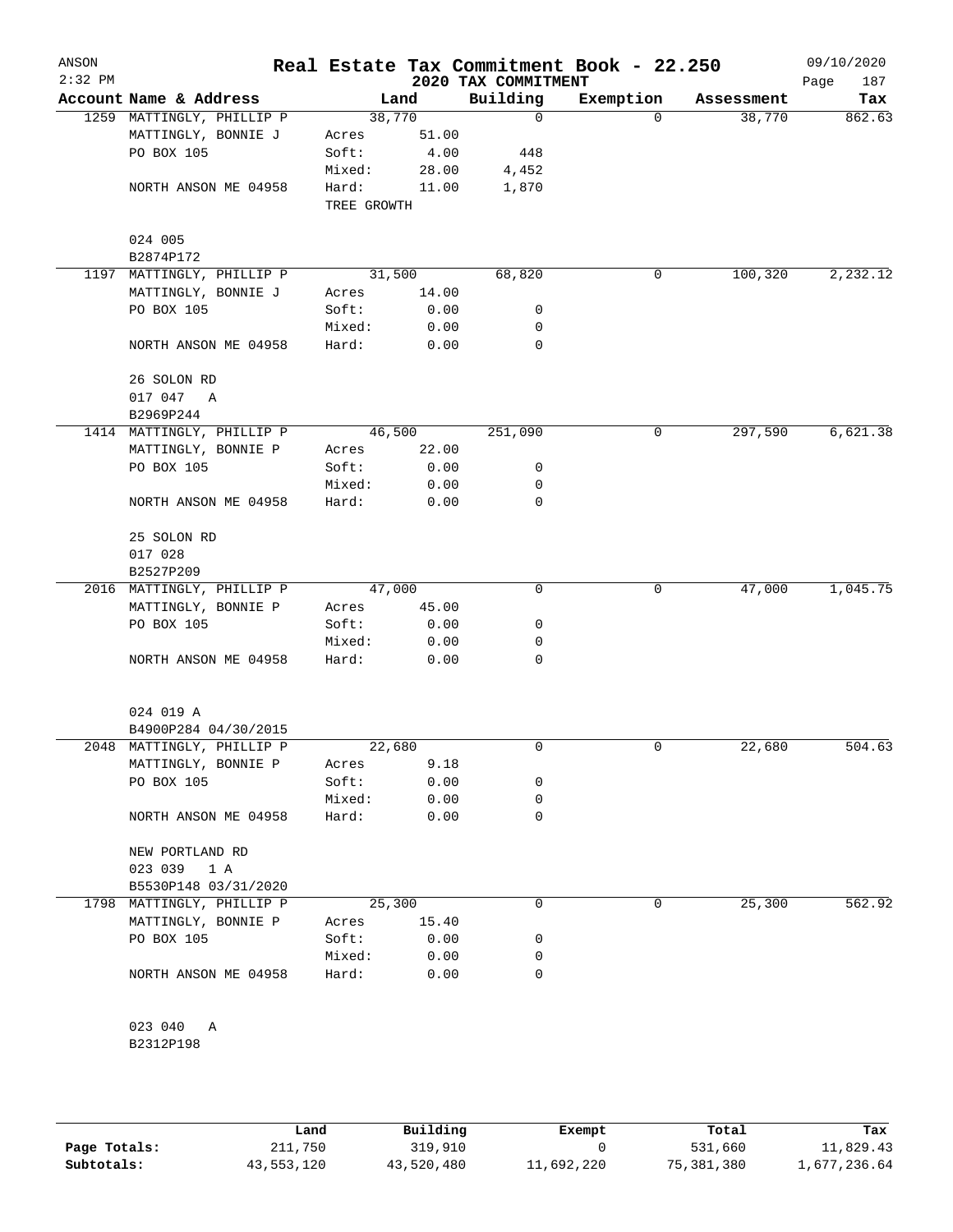| $2:32$ PM<br>Building<br>Account Name & Address<br>Exemption<br>Land<br>Assessment<br>23,840<br>1819 MATTINGLY, PHILLIP P<br>$\mathbf 0$<br>$\Omega$<br>23,840<br>MATTINGLY, BONNIE J<br>3.56<br>Acres<br>PO BOX 105<br>Soft:<br>0.00<br>0<br>Mixed:<br>0.00<br>0<br>Hard:<br>0.00<br>0<br>NORTH ANSON ME 04958<br>417 NEW PORTLAND RD<br>023 042<br>B4804P104 07/08/2014<br>688 MATTINGLY, PHILLIP P<br>23,490<br>0<br>0<br>23,490<br>MATTINGLY, BONNIE P<br>9.99<br>Acres<br>PO BOX 105<br>Soft:<br>0.00<br>0<br>Mixed:<br>0.00<br>0<br>Hard:<br>0<br>NORTH ANSON ME 04958<br>0.00<br>017 022<br>B2516P316<br>960 MATTINGLY, PHILLIP P<br>20,180<br>0<br>0<br>20,180<br>MATTINGLY, BONNIE J<br>11.18<br>Acres<br>PO BOX 105<br>0<br>Soft:<br>0.00<br>0<br>Mixed:<br>0.00<br>Hard:<br>0<br>NORTH ANSON ME 04958<br>0.00<br>017 045 A<br>B3470P219 04/14/2005<br>62,100<br>278,650<br>25,000<br>315,750<br>1083 MATTINGLY, PHILLIP P<br>MATTINGLY, BONNIE P<br>81.80<br>01 Homestead Exempt<br>Acres<br>PO BOX 105<br>Soft:<br>0.00<br>0<br>0.00<br>0<br>Mixed:<br>0.00<br>0<br>NORTH ANSON ME 04958<br>Hard:<br>347 NEW PORTLAND RD<br>023 039<br>B<br>B2312P198<br>603 MAURICE, OVIDE E<br>6,930<br>36,110<br>25,000<br>18,040<br>0.12<br>01 Homestead Exempt<br>Acres<br>0.00<br>ANSON ME 04911 0448<br>Soft:<br>0<br>PO BOX 448<br>Mixed:<br>0.00<br>0<br>0<br>Hard:<br>0.00<br>45 HILLTOP RD<br>003 012<br>B1520P154<br>1633 MAYO, ALFRED J<br>20,650<br>70,150<br>31,000<br>59,800<br>MAYO, ROBERTA A<br>1.43<br>01 Homestead Exempt<br>Acres<br>0.00<br>02 Resident Veteran<br>64 PREBLE AVE<br>Soft:<br>$\overline{0}$<br>Mixed:<br>0.00<br>0<br>0.00<br>ANSON ME 04911<br>Hard:<br>0<br>64 PREBLE AVE<br>004 025<br>B647P366 |  |  |                     | 09/10/2020<br>Page<br>188                |
|---------------------------------------------------------------------------------------------------------------------------------------------------------------------------------------------------------------------------------------------------------------------------------------------------------------------------------------------------------------------------------------------------------------------------------------------------------------------------------------------------------------------------------------------------------------------------------------------------------------------------------------------------------------------------------------------------------------------------------------------------------------------------------------------------------------------------------------------------------------------------------------------------------------------------------------------------------------------------------------------------------------------------------------------------------------------------------------------------------------------------------------------------------------------------------------------------------------------------------------------------------------------------------------------------------------------------------------------------------------------------------------------------------------------------------------------------------------------------------------------------------------------------------------------------------------------------------------------------------------------------------------------------------------------------------------------------------------------------------------|--|--|---------------------|------------------------------------------|
|                                                                                                                                                                                                                                                                                                                                                                                                                                                                                                                                                                                                                                                                                                                                                                                                                                                                                                                                                                                                                                                                                                                                                                                                                                                                                                                                                                                                                                                                                                                                                                                                                                                                                                                                       |  |  |                     | Tax                                      |
|                                                                                                                                                                                                                                                                                                                                                                                                                                                                                                                                                                                                                                                                                                                                                                                                                                                                                                                                                                                                                                                                                                                                                                                                                                                                                                                                                                                                                                                                                                                                                                                                                                                                                                                                       |  |  |                     | 530.44                                   |
|                                                                                                                                                                                                                                                                                                                                                                                                                                                                                                                                                                                                                                                                                                                                                                                                                                                                                                                                                                                                                                                                                                                                                                                                                                                                                                                                                                                                                                                                                                                                                                                                                                                                                                                                       |  |  |                     |                                          |
|                                                                                                                                                                                                                                                                                                                                                                                                                                                                                                                                                                                                                                                                                                                                                                                                                                                                                                                                                                                                                                                                                                                                                                                                                                                                                                                                                                                                                                                                                                                                                                                                                                                                                                                                       |  |  |                     |                                          |
|                                                                                                                                                                                                                                                                                                                                                                                                                                                                                                                                                                                                                                                                                                                                                                                                                                                                                                                                                                                                                                                                                                                                                                                                                                                                                                                                                                                                                                                                                                                                                                                                                                                                                                                                       |  |  |                     |                                          |
|                                                                                                                                                                                                                                                                                                                                                                                                                                                                                                                                                                                                                                                                                                                                                                                                                                                                                                                                                                                                                                                                                                                                                                                                                                                                                                                                                                                                                                                                                                                                                                                                                                                                                                                                       |  |  |                     |                                          |
|                                                                                                                                                                                                                                                                                                                                                                                                                                                                                                                                                                                                                                                                                                                                                                                                                                                                                                                                                                                                                                                                                                                                                                                                                                                                                                                                                                                                                                                                                                                                                                                                                                                                                                                                       |  |  |                     |                                          |
|                                                                                                                                                                                                                                                                                                                                                                                                                                                                                                                                                                                                                                                                                                                                                                                                                                                                                                                                                                                                                                                                                                                                                                                                                                                                                                                                                                                                                                                                                                                                                                                                                                                                                                                                       |  |  |                     |                                          |
|                                                                                                                                                                                                                                                                                                                                                                                                                                                                                                                                                                                                                                                                                                                                                                                                                                                                                                                                                                                                                                                                                                                                                                                                                                                                                                                                                                                                                                                                                                                                                                                                                                                                                                                                       |  |  |                     |                                          |
|                                                                                                                                                                                                                                                                                                                                                                                                                                                                                                                                                                                                                                                                                                                                                                                                                                                                                                                                                                                                                                                                                                                                                                                                                                                                                                                                                                                                                                                                                                                                                                                                                                                                                                                                       |  |  |                     | 522.65                                   |
|                                                                                                                                                                                                                                                                                                                                                                                                                                                                                                                                                                                                                                                                                                                                                                                                                                                                                                                                                                                                                                                                                                                                                                                                                                                                                                                                                                                                                                                                                                                                                                                                                                                                                                                                       |  |  |                     |                                          |
|                                                                                                                                                                                                                                                                                                                                                                                                                                                                                                                                                                                                                                                                                                                                                                                                                                                                                                                                                                                                                                                                                                                                                                                                                                                                                                                                                                                                                                                                                                                                                                                                                                                                                                                                       |  |  |                     |                                          |
|                                                                                                                                                                                                                                                                                                                                                                                                                                                                                                                                                                                                                                                                                                                                                                                                                                                                                                                                                                                                                                                                                                                                                                                                                                                                                                                                                                                                                                                                                                                                                                                                                                                                                                                                       |  |  |                     |                                          |
|                                                                                                                                                                                                                                                                                                                                                                                                                                                                                                                                                                                                                                                                                                                                                                                                                                                                                                                                                                                                                                                                                                                                                                                                                                                                                                                                                                                                                                                                                                                                                                                                                                                                                                                                       |  |  |                     |                                          |
|                                                                                                                                                                                                                                                                                                                                                                                                                                                                                                                                                                                                                                                                                                                                                                                                                                                                                                                                                                                                                                                                                                                                                                                                                                                                                                                                                                                                                                                                                                                                                                                                                                                                                                                                       |  |  |                     |                                          |
|                                                                                                                                                                                                                                                                                                                                                                                                                                                                                                                                                                                                                                                                                                                                                                                                                                                                                                                                                                                                                                                                                                                                                                                                                                                                                                                                                                                                                                                                                                                                                                                                                                                                                                                                       |  |  |                     |                                          |
|                                                                                                                                                                                                                                                                                                                                                                                                                                                                                                                                                                                                                                                                                                                                                                                                                                                                                                                                                                                                                                                                                                                                                                                                                                                                                                                                                                                                                                                                                                                                                                                                                                                                                                                                       |  |  |                     | 449.01                                   |
|                                                                                                                                                                                                                                                                                                                                                                                                                                                                                                                                                                                                                                                                                                                                                                                                                                                                                                                                                                                                                                                                                                                                                                                                                                                                                                                                                                                                                                                                                                                                                                                                                                                                                                                                       |  |  |                     |                                          |
|                                                                                                                                                                                                                                                                                                                                                                                                                                                                                                                                                                                                                                                                                                                                                                                                                                                                                                                                                                                                                                                                                                                                                                                                                                                                                                                                                                                                                                                                                                                                                                                                                                                                                                                                       |  |  |                     |                                          |
|                                                                                                                                                                                                                                                                                                                                                                                                                                                                                                                                                                                                                                                                                                                                                                                                                                                                                                                                                                                                                                                                                                                                                                                                                                                                                                                                                                                                                                                                                                                                                                                                                                                                                                                                       |  |  |                     |                                          |
|                                                                                                                                                                                                                                                                                                                                                                                                                                                                                                                                                                                                                                                                                                                                                                                                                                                                                                                                                                                                                                                                                                                                                                                                                                                                                                                                                                                                                                                                                                                                                                                                                                                                                                                                       |  |  |                     |                                          |
|                                                                                                                                                                                                                                                                                                                                                                                                                                                                                                                                                                                                                                                                                                                                                                                                                                                                                                                                                                                                                                                                                                                                                                                                                                                                                                                                                                                                                                                                                                                                                                                                                                                                                                                                       |  |  |                     |                                          |
|                                                                                                                                                                                                                                                                                                                                                                                                                                                                                                                                                                                                                                                                                                                                                                                                                                                                                                                                                                                                                                                                                                                                                                                                                                                                                                                                                                                                                                                                                                                                                                                                                                                                                                                                       |  |  |                     |                                          |
|                                                                                                                                                                                                                                                                                                                                                                                                                                                                                                                                                                                                                                                                                                                                                                                                                                                                                                                                                                                                                                                                                                                                                                                                                                                                                                                                                                                                                                                                                                                                                                                                                                                                                                                                       |  |  |                     | 7,025.44                                 |
|                                                                                                                                                                                                                                                                                                                                                                                                                                                                                                                                                                                                                                                                                                                                                                                                                                                                                                                                                                                                                                                                                                                                                                                                                                                                                                                                                                                                                                                                                                                                                                                                                                                                                                                                       |  |  |                     |                                          |
|                                                                                                                                                                                                                                                                                                                                                                                                                                                                                                                                                                                                                                                                                                                                                                                                                                                                                                                                                                                                                                                                                                                                                                                                                                                                                                                                                                                                                                                                                                                                                                                                                                                                                                                                       |  |  |                     |                                          |
|                                                                                                                                                                                                                                                                                                                                                                                                                                                                                                                                                                                                                                                                                                                                                                                                                                                                                                                                                                                                                                                                                                                                                                                                                                                                                                                                                                                                                                                                                                                                                                                                                                                                                                                                       |  |  |                     |                                          |
|                                                                                                                                                                                                                                                                                                                                                                                                                                                                                                                                                                                                                                                                                                                                                                                                                                                                                                                                                                                                                                                                                                                                                                                                                                                                                                                                                                                                                                                                                                                                                                                                                                                                                                                                       |  |  |                     |                                          |
|                                                                                                                                                                                                                                                                                                                                                                                                                                                                                                                                                                                                                                                                                                                                                                                                                                                                                                                                                                                                                                                                                                                                                                                                                                                                                                                                                                                                                                                                                                                                                                                                                                                                                                                                       |  |  |                     |                                          |
|                                                                                                                                                                                                                                                                                                                                                                                                                                                                                                                                                                                                                                                                                                                                                                                                                                                                                                                                                                                                                                                                                                                                                                                                                                                                                                                                                                                                                                                                                                                                                                                                                                                                                                                                       |  |  |                     |                                          |
|                                                                                                                                                                                                                                                                                                                                                                                                                                                                                                                                                                                                                                                                                                                                                                                                                                                                                                                                                                                                                                                                                                                                                                                                                                                                                                                                                                                                                                                                                                                                                                                                                                                                                                                                       |  |  |                     |                                          |
|                                                                                                                                                                                                                                                                                                                                                                                                                                                                                                                                                                                                                                                                                                                                                                                                                                                                                                                                                                                                                                                                                                                                                                                                                                                                                                                                                                                                                                                                                                                                                                                                                                                                                                                                       |  |  |                     | 401.39                                   |
|                                                                                                                                                                                                                                                                                                                                                                                                                                                                                                                                                                                                                                                                                                                                                                                                                                                                                                                                                                                                                                                                                                                                                                                                                                                                                                                                                                                                                                                                                                                                                                                                                                                                                                                                       |  |  |                     |                                          |
|                                                                                                                                                                                                                                                                                                                                                                                                                                                                                                                                                                                                                                                                                                                                                                                                                                                                                                                                                                                                                                                                                                                                                                                                                                                                                                                                                                                                                                                                                                                                                                                                                                                                                                                                       |  |  |                     |                                          |
|                                                                                                                                                                                                                                                                                                                                                                                                                                                                                                                                                                                                                                                                                                                                                                                                                                                                                                                                                                                                                                                                                                                                                                                                                                                                                                                                                                                                                                                                                                                                                                                                                                                                                                                                       |  |  |                     |                                          |
|                                                                                                                                                                                                                                                                                                                                                                                                                                                                                                                                                                                                                                                                                                                                                                                                                                                                                                                                                                                                                                                                                                                                                                                                                                                                                                                                                                                                                                                                                                                                                                                                                                                                                                                                       |  |  |                     |                                          |
|                                                                                                                                                                                                                                                                                                                                                                                                                                                                                                                                                                                                                                                                                                                                                                                                                                                                                                                                                                                                                                                                                                                                                                                                                                                                                                                                                                                                                                                                                                                                                                                                                                                                                                                                       |  |  |                     |                                          |
|                                                                                                                                                                                                                                                                                                                                                                                                                                                                                                                                                                                                                                                                                                                                                                                                                                                                                                                                                                                                                                                                                                                                                                                                                                                                                                                                                                                                                                                                                                                                                                                                                                                                                                                                       |  |  |                     |                                          |
|                                                                                                                                                                                                                                                                                                                                                                                                                                                                                                                                                                                                                                                                                                                                                                                                                                                                                                                                                                                                                                                                                                                                                                                                                                                                                                                                                                                                                                                                                                                                                                                                                                                                                                                                       |  |  |                     |                                          |
|                                                                                                                                                                                                                                                                                                                                                                                                                                                                                                                                                                                                                                                                                                                                                                                                                                                                                                                                                                                                                                                                                                                                                                                                                                                                                                                                                                                                                                                                                                                                                                                                                                                                                                                                       |  |  |                     | 1,330.55                                 |
|                                                                                                                                                                                                                                                                                                                                                                                                                                                                                                                                                                                                                                                                                                                                                                                                                                                                                                                                                                                                                                                                                                                                                                                                                                                                                                                                                                                                                                                                                                                                                                                                                                                                                                                                       |  |  |                     |                                          |
|                                                                                                                                                                                                                                                                                                                                                                                                                                                                                                                                                                                                                                                                                                                                                                                                                                                                                                                                                                                                                                                                                                                                                                                                                                                                                                                                                                                                                                                                                                                                                                                                                                                                                                                                       |  |  |                     |                                          |
|                                                                                                                                                                                                                                                                                                                                                                                                                                                                                                                                                                                                                                                                                                                                                                                                                                                                                                                                                                                                                                                                                                                                                                                                                                                                                                                                                                                                                                                                                                                                                                                                                                                                                                                                       |  |  |                     |                                          |
|                                                                                                                                                                                                                                                                                                                                                                                                                                                                                                                                                                                                                                                                                                                                                                                                                                                                                                                                                                                                                                                                                                                                                                                                                                                                                                                                                                                                                                                                                                                                                                                                                                                                                                                                       |  |  |                     |                                          |
|                                                                                                                                                                                                                                                                                                                                                                                                                                                                                                                                                                                                                                                                                                                                                                                                                                                                                                                                                                                                                                                                                                                                                                                                                                                                                                                                                                                                                                                                                                                                                                                                                                                                                                                                       |  |  |                     |                                          |
|                                                                                                                                                                                                                                                                                                                                                                                                                                                                                                                                                                                                                                                                                                                                                                                                                                                                                                                                                                                                                                                                                                                                                                                                                                                                                                                                                                                                                                                                                                                                                                                                                                                                                                                                       |  |  |                     |                                          |
|                                                                                                                                                                                                                                                                                                                                                                                                                                                                                                                                                                                                                                                                                                                                                                                                                                                                                                                                                                                                                                                                                                                                                                                                                                                                                                                                                                                                                                                                                                                                                                                                                                                                                                                                       |  |  |                     |                                          |
|                                                                                                                                                                                                                                                                                                                                                                                                                                                                                                                                                                                                                                                                                                                                                                                                                                                                                                                                                                                                                                                                                                                                                                                                                                                                                                                                                                                                                                                                                                                                                                                                                                                                                                                                       |  |  | 2020 TAX COMMITMENT | Real Estate Tax Commitment Book - 22.250 |

|              | Land       | Building   | Exempt     | Total      | Tax          |
|--------------|------------|------------|------------|------------|--------------|
| Page Totals: | 157,190    | 384,910    | 81,000     | 461,100    | 10,259.48    |
| Subtotals:   | 43,710,310 | 43,905,390 | 11,773,220 | 75,842,480 | l,687,496.12 |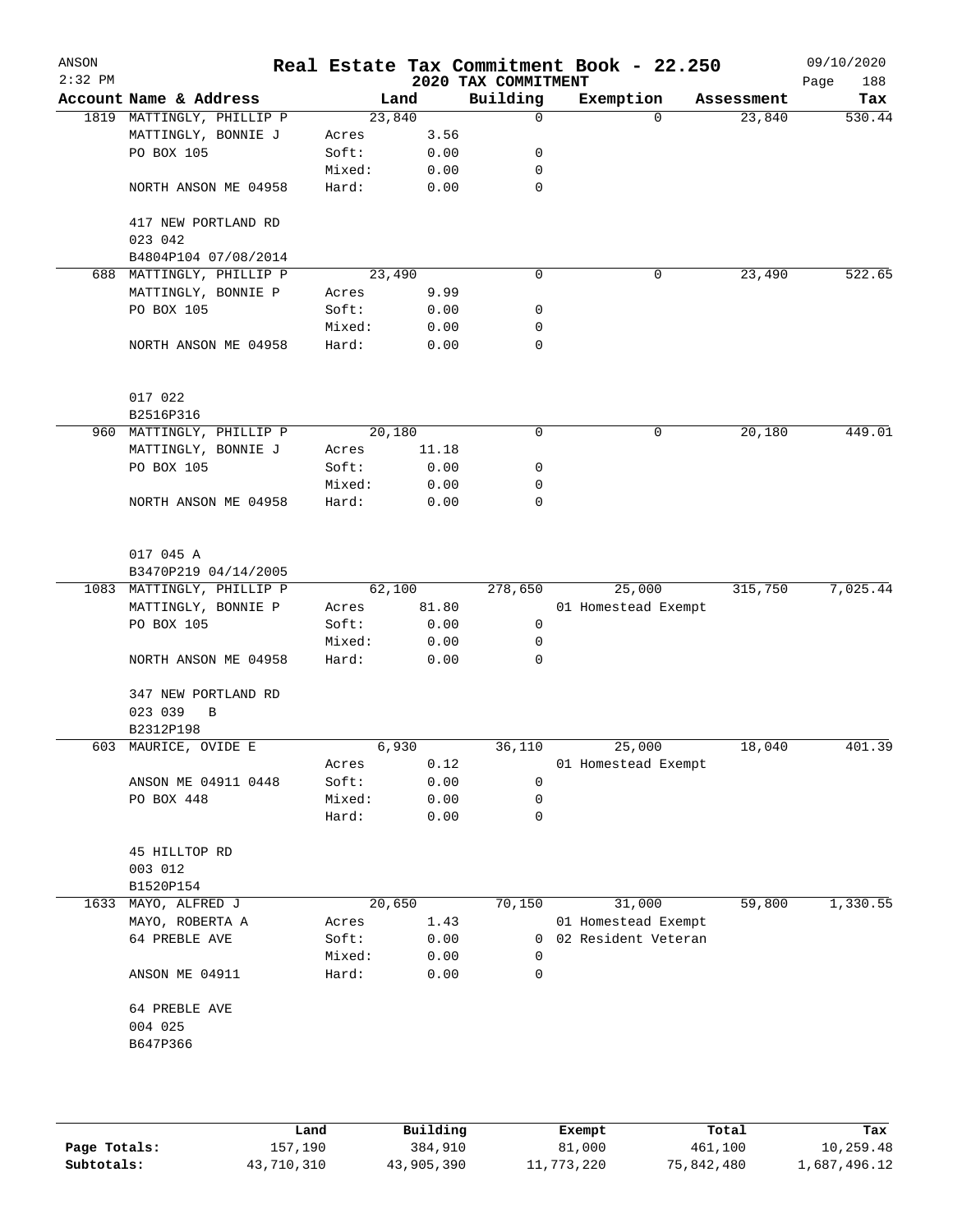| ANSON        |                                     |                     |          |                                 | Real Estate Tax Commitment Book - 22.250 |            | 09/10/2020         |
|--------------|-------------------------------------|---------------------|----------|---------------------------------|------------------------------------------|------------|--------------------|
| $2:32$ PM    | Account Name & Address              |                     | Land     | 2020 TAX COMMITMENT<br>Building | Exemption                                | Assessment | 189<br>Page<br>Tax |
|              | 610 MAYO, DAVID E                   |                     | 18,550   | 55,850                          | 25,000                                   | 49,400     | 1,099.15           |
|              | 54 HILLTOP ROAD                     | Acres               | 0.86     |                                 | 01 Homestead Exempt                      |            |                    |
|              |                                     | Soft:               | 0.00     | 0                               |                                          |            |                    |
|              | ANSON ME 04911                      | Mixed:              | 0.00     | 0                               |                                          |            |                    |
|              |                                     | Hard:               | 0.00     | 0                               |                                          |            |                    |
|              | 54 HILLTOP RD                       |                     |          |                                 |                                          |            |                    |
|              | 010 036<br>$\Box$                   |                     |          |                                 |                                          |            |                    |
|              | B2333P178                           |                     |          |                                 |                                          |            |                    |
|              | 1616 MAYO, EVERETT D                |                     | 20,100   | 22,360                          | 25,000                                   | 17,460     | 388.48             |
|              | PO BOX 305                          | Acres               | 2.00     |                                 | 01 Homestead Exempt                      |            |                    |
|              |                                     | Soft:               | 0.00     | 0                               |                                          |            |                    |
|              | NORTH ANSON ME 04958                | Mixed:              | 0.00     | 0                               |                                          |            |                    |
|              |                                     | Hard:               | 0.00     | $\mathbf 0$                     |                                          |            |                    |
|              | 584 VALLEY RD                       |                     |          |                                 |                                          |            |                    |
|              | 019 032<br>A                        |                     |          |                                 |                                          |            |                    |
|              | B1690P327                           |                     |          |                                 |                                          |            |                    |
|              | 611 MAYO, RICHARD, SR., &<br>GLORIA |                     | 20,000   | 17,930                          | 25,000                                   | 12,930     | 287.69             |
|              | PO BOX 435                          | Acres               | 1.00     |                                 | 01 Homestead Exempt                      |            |                    |
|              |                                     | Soft:               | 0.00     | 0                               |                                          |            |                    |
|              | NORTH ANSON ME 04958<br>0435        | Mixed:              | 0.00     | 0                               |                                          |            |                    |
|              |                                     | Hard:               | 0.00     | 0                               |                                          |            |                    |
|              | 145 VALLEY RD                       |                     |          |                                 |                                          |            |                    |
|              | 018 030<br>B                        |                     |          |                                 |                                          |            |                    |
|              | B1195P227                           |                     |          |                                 |                                          |            |                    |
|              | 1759 MAYO, TERRY L                  |                     | 0        | 20,190                          | 20,190                                   | 0          | 0.00               |
|              | PO BOX 435                          |                     |          |                                 | 01 Homestead Exempt                      |            |                    |
|              | NORTH ANSON ME 04958                |                     |          |                                 |                                          |            |                    |
|              |                                     | MOBILE HOME         |          |                                 |                                          |            |                    |
|              | 86 CAMPGROUND RD                    |                     |          |                                 |                                          |            |                    |
|              | 015 036<br>6 ON                     |                     |          |                                 |                                          |            |                    |
|              | 604 MAYOU, BRIAN M                  |                     | 26,630   | 26,210                          | 25,000                                   | 27,840     | 619.44             |
|              | PO BOX 580                          | Acres               | 5.42     |                                 | 01 Homestead Exempt                      |            |                    |
|              |                                     | Soft:               | 0.00     | $\mathbf 0$                     |                                          |            |                    |
|              | ANSON ME 04911                      | Mixed:              | 0.00     | 0                               |                                          |            |                    |
|              |                                     | Hard:               | 0.00     | 0                               |                                          |            |                    |
|              | 1 GRAY RD                           |                     |          |                                 |                                          |            |                    |
|              | 022 038 3                           |                     |          |                                 |                                          |            |                    |
|              | B1909P177                           |                     |          |                                 |                                          |            |                    |
|              | 461 MCCAFFERY, CINDY L              |                     | 7,750    | 66,940                          | 0                                        | 74,690     | 1,661.85           |
|              | PO BOX 163                          | Acres               | 0.15     |                                 |                                          |            |                    |
|              |                                     | Soft:               | 0.00     | 0                               |                                          |            |                    |
|              | NORTH ANSON ME<br>04958-0163        | Mixed:              | 0.00     | 0                               |                                          |            |                    |
|              |                                     | Hard:<br>B5241P0237 | 0.00     | 0                               |                                          |            |                    |
|              | 12 MADISON ST                       |                     |          |                                 |                                          |            |                    |
|              | 006 093                             |                     |          |                                 |                                          |            |                    |
|              | B5326P70 09/04/2018                 |                     |          |                                 |                                          |            |                    |
|              |                                     |                     |          |                                 |                                          |            |                    |
|              |                                     | Land                | Building |                                 | Exempt                                   | Total      | Tax                |
| Page Totals: |                                     | 93,030              | 209,480  |                                 | 120,190                                  | 182,320    | 4,056.61           |

**Subtotals:** 43,803,340 44,114,870 11,893,410 76,024,800 1,691,552.73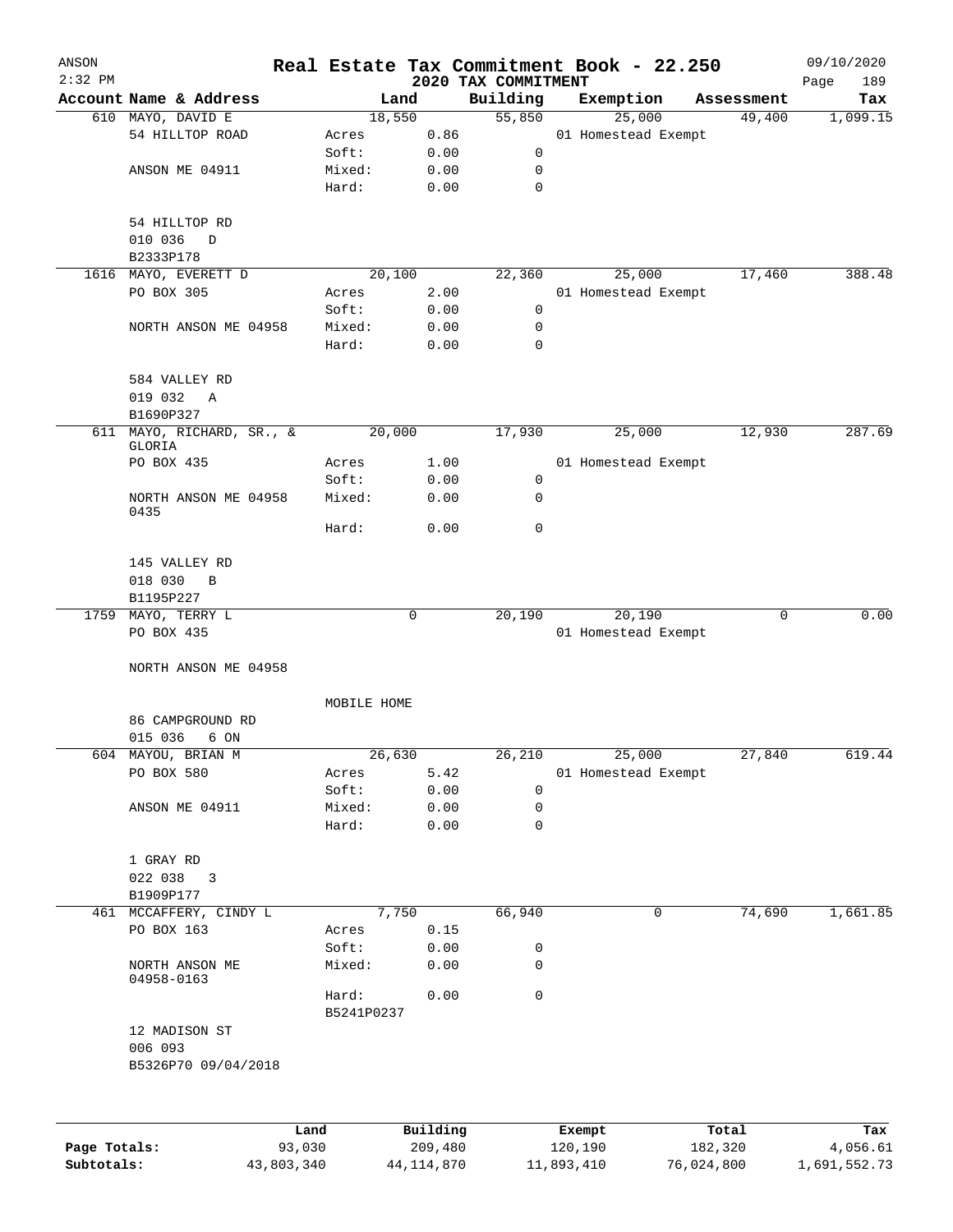| ANSON<br>$2:32$ PM |                                         |                      |              | 2020 TAX COMMITMENT | Real Estate Tax Commitment Book - 22.250 |            | 09/10/2020<br>190<br>Page |
|--------------------|-----------------------------------------|----------------------|--------------|---------------------|------------------------------------------|------------|---------------------------|
|                    | Account Name & Address                  |                      | Land         | Building            | Exemption                                | Assessment | Tax                       |
|                    | 1344 MCCARTY, ROBERT A                  |                      | 14,140       | 47,070              | 25,000                                   | 36,210     | 805.67                    |
|                    | DENTON, CAROL A                         | Acres                | 0.50         |                     | 01 Homestead Exempt                      |            |                           |
|                    | PO BOX 573                              | Soft:                | 0.00         | 0                   |                                          |            |                           |
|                    |                                         | Mixed:               | 0.00         | 0                   |                                          |            |                           |
|                    | SKOWHEGAN ME 04976                      | Hard:                | 0.00         | 0                   |                                          |            |                           |
|                    | 808 RIVER RD                            |                      |              |                     |                                          |            |                           |
|                    | 018 005<br>Α                            |                      |              |                     |                                          |            |                           |
|                    | B5270P343 04/18/2018                    |                      |              |                     |                                          |            |                           |
| 1379               | MCCOLLOR, MERLE E.,<br>JR., & RACHEL A. |                      | 9,380        | 25,370              | 0                                        | 34,750     | 773.19                    |
|                    |                                         | Acres                | 0.22         |                     |                                          |            |                           |
|                    | ANSON ME 04911 0000                     | Soft:                | 0.00         | 0                   |                                          |            |                           |
|                    | PO BOX 46                               | Mixed:               | 0.00         | 0                   |                                          |            |                           |
|                    |                                         | Hard:                | 0.00         | 0                   |                                          |            |                           |
|                    | 129 MAIN ST                             |                      |              |                     |                                          |            |                           |
|                    | 002 047<br>B                            |                      |              |                     |                                          |            |                           |
|                    | B4526P78 05/17/2012                     |                      |              |                     |                                          |            |                           |
| 1410               | MCCONNELL, PEGEEN S                     |                      | 8,580        | $\mathbf 0$         | 0                                        | 8,580      | 190.91                    |
|                    | MCCONNELL, MALCOLM S                    | Acres                | 56.00        |                     |                                          |            |                           |
|                    | 342 FOYE ROAD                           | Soft:                | 7.00         | 784                 |                                          |            |                           |
|                    |                                         | Mixed:               | 49.00        | 7,791               |                                          |            |                           |
|                    | WISCASSET ME 04578 0000                 | Hard:<br>TREE GROWTH | 0.00         | 0                   |                                          |            |                           |
|                    | HOLLIN WAITE HILL ROAD                  |                      |              |                     |                                          |            |                           |
|                    | 014 029                                 |                      |              |                     |                                          |            |                           |
|                    | B4983P351 12/08/2015                    |                      |              |                     |                                          |            |                           |
|                    | 614 MCCOURT, JOYCE E                    |                      | 23,800       | 0                   | 0                                        | 23,800     | 529.55                    |
|                    |                                         | Acres                | 10.30        |                     |                                          |            |                           |
|                    | AMESBURY MA 01913 0000                  | Soft:                | 0.00         | 0                   |                                          |            |                           |
|                    | 291 LIONS MOUTH RD                      | Mixed:               | 0.00         | 0                   |                                          |            |                           |
|                    |                                         | Hard:                | 0.00         | 0                   |                                          |            |                           |
|                    | 015 043<br>Α                            |                      |              |                     |                                          |            |                           |
|                    | B1007P10                                |                      |              |                     |                                          |            |                           |
|                    | 24 MCCOY, TIMOTHY S                     |                      | 23,800       | 0                   | 0                                        | 23,800     | 529.55                    |
|                    | MCCOY, ELISSA K                         | Acres                | 10.30        |                     |                                          |            |                           |
|                    |                                         | Soft:                | 0.00         | 0                   |                                          |            |                           |
|                    | 389 GORE RD                             | Mixed:               | 0.00         | 0                   |                                          |            |                           |
|                    | ALFRED ME 04002 0000                    | Hard:                | 0.00         | 0                   |                                          |            |                           |
|                    | 176 CARRABASSETT RD                     |                      |              |                     |                                          |            |                           |
|                    | 022 021 5                               |                      |              |                     |                                          |            |                           |
|                    | B3404P12 11/08/2004                     |                      |              |                     |                                          |            |                           |
|                    | 1358 MCDONALD, JOSEPH M                 |                      | 40,150       | 0                   | 0                                        | 40,150     | 893.34                    |
|                    | 34 ORCHARD STREET                       | Acres                | 32.30        |                     |                                          |            |                           |
|                    |                                         | Soft:                | 0.00         | 0                   |                                          |            |                           |
|                    | AVON CT 06001                           | Mixed:<br>Hard:      | 0.00<br>0.00 | 0<br>0              |                                          |            |                           |
|                    | 639 HOLLIN WAITE HILL<br>020 015 6      |                      |              |                     |                                          |            |                           |
|                    | B5354P65 11/18/2018                     |                      |              |                     |                                          |            |                           |
|                    |                                         |                      |              |                     |                                          |            |                           |
|                    | Land                                    |                      | Building     |                     | <b>Exempt</b>                            | Total      | Tax                       |

|              | Land       | Building   | Exempt     | Total      | Tax          |
|--------------|------------|------------|------------|------------|--------------|
| Page Totals: | 119,850    | 72,440     | 25,000     | 167,290    | 3,722.21     |
| Subtotals:   | 43,923,190 | 44,187,310 | 11,918,410 | 76,192,090 | 1,695,274.94 |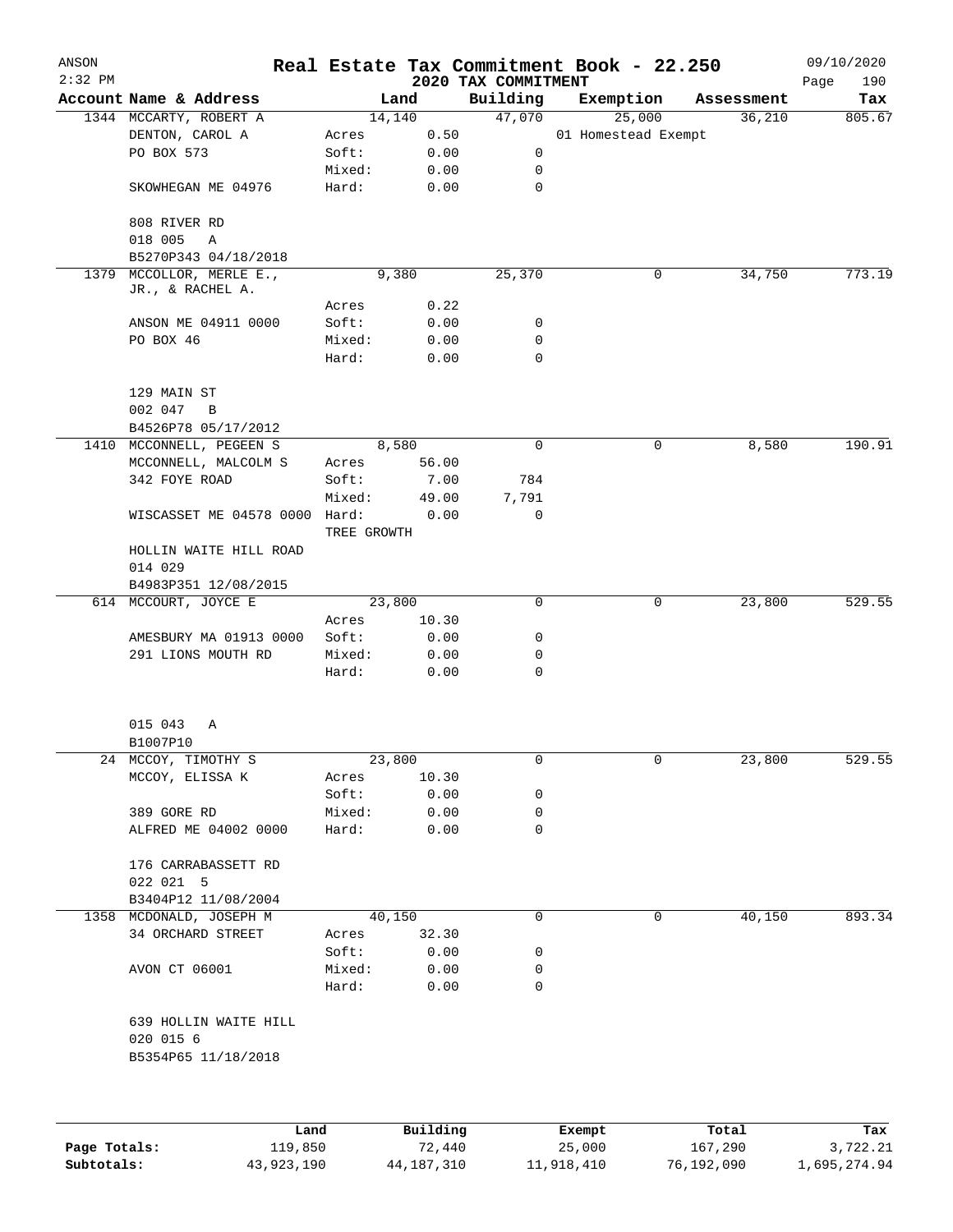| ANSON<br>$2:32$ PM |                                           |                           |               | 2020 TAX COMMITMENT | Real Estate Tax Commitment Book - 22.250 |            |         | 09/10/2020<br>191<br>Page |
|--------------------|-------------------------------------------|---------------------------|---------------|---------------------|------------------------------------------|------------|---------|---------------------------|
|                    | Account Name & Address                    |                           | Land          | Building            | Exemption                                | Assessment |         | Tax                       |
|                    | 1021 MCDONALD, MICHAEL                    | 48,640                    |               | 63,260              |                                          | $\Omega$   | 111,900 | 2,489.78                  |
|                    | MCDONALD, SUSAN                           | Acres                     | 79.00         |                     |                                          |            |         |                           |
|                    | 34 ORCHARD STREET                         | Soft:                     | 0.00          | 0                   |                                          |            |         |                           |
|                    |                                           | Mixed:                    | 29.00         | 4,611               |                                          |            |         |                           |
|                    | AVON CT 06001                             | Hard:<br>TREE GROWTH 2027 | 19.00         | 3,230               |                                          |            |         |                           |
|                    | 394 PEASE HILL RD                         |                           |               |                     |                                          |            |         |                           |
|                    | $\mathsf C$<br>011 043                    |                           |               |                     |                                          |            |         |                           |
|                    | B5029P319 05/20/2016 B3425P168 12/21/2004 |                           |               |                     |                                          |            |         |                           |
|                    | 1093 MCDONALD, ROBERT W                   |                           | $\mathbf 0$   | 39,470              | 25,000                                   |            | 14,470  | 321.96                    |
|                    | MCDONALD, EILEEN                          |                           |               |                     | 01 Homestead Exempt                      |            |         |                           |
|                    | PO BOX 266                                |                           |               |                     |                                          |            |         |                           |
|                    | NORTH ANSON ME 04958                      |                           |               |                     |                                          |            |         |                           |
|                    | 303 SOLON RD                              |                           |               |                     |                                          |            |         |                           |
|                    | 024 023<br>ON                             |                           |               |                     |                                          |            |         |                           |
|                    | 788 MCELROY, GARTH J                      | 31,700                    |               | 97,370              | 25,000                                   |            | 104,070 | 2,315.56                  |
|                    | MCELROY, MEGAN J                          | Acres                     | 10.20         |                     | 01 Homestead Exempt                      |            |         |                           |
|                    | 188 FLETCHER ROAD                         | Soft:                     | 0.00          | $\mathbf 0$         |                                          |            |         |                           |
|                    |                                           | Mixed:                    | 0.00          | 0                   |                                          |            |         |                           |
|                    | ANSON ME 04911                            | Hard:                     | 0.00          | $\mathbf 0$         |                                          |            |         |                           |
|                    | 188 FLETCHER RD                           |                           |               |                     |                                          |            |         |                           |
|                    | 013 008<br>$\, {\bf B}$                   |                           |               |                     |                                          |            |         |                           |
|                    | B3686P19 05/20/2006                       |                           |               |                     |                                          |            |         |                           |
|                    | 911 MCFADYEN, TANYA M                     | 32,920                    |               | 91,440              | 25,000                                   |            | 99,360  | 2,210.76                  |
|                    | 488 CAMPGROUND ROAD                       | Acres<br>Soft:            | 11.42<br>0.00 | 0                   | 01 Homestead Exempt                      |            |         |                           |
|                    | NORTH ANSON ME 04958                      | Mixed:                    | 0.00          | 0                   |                                          |            |         |                           |
|                    |                                           | Hard:                     | 0.00          | $\mathbf 0$         |                                          |            |         |                           |
|                    |                                           |                           |               |                     |                                          |            |         |                           |
|                    | 488 CAMPGROUND RD                         |                           |               |                     |                                          |            |         |                           |
|                    | 018 017                                   |                           |               |                     |                                          |            |         |                           |
|                    | B4472P243 11/29/2011                      |                           |               |                     |                                          |            |         |                           |
|                    | 617 MCGRAVES, JANET A                     | 18,150                    |               | 0                   |                                          | 0          | 18,150  | 403.84                    |
|                    |                                           | Acres                     | 5.10          |                     |                                          |            |         |                           |
|                    | BRUNSWICK ME 04011 0000 Soft:             |                           | 0.00          | 0                   |                                          |            |         |                           |
|                    | 58 PLEASANT ST                            | Mixed:                    | 0.00          | 0                   |                                          |            |         |                           |
|                    |                                           | Hard:                     | 0.00          | 0                   |                                          |            |         |                           |
|                    | 012 009 17                                |                           |               |                     |                                          |            |         |                           |
|                    | B1416P196                                 |                           |               |                     |                                          |            |         |                           |
|                    | 154 MCGUIRE, RORY C                       |                           | 8,600         | 0                   |                                          | 0          | 8,600   | 191.35                    |
|                    | PO BOX 277                                | Acres                     | 16.00         |                     |                                          |            |         |                           |
|                    |                                           | Soft:                     | 0.00          | 0                   |                                          |            |         |                           |
|                    | ANSON ME 04911                            | Mixed:                    | 0.00          | 0                   |                                          |            |         |                           |
|                    |                                           | Hard:                     | 0.00          | 0                   |                                          |            |         |                           |
|                    |                                           |                           |               |                     |                                          |            |         |                           |
|                    | 024 026<br>B                              |                           |               |                     |                                          |            |         |                           |
|                    | B5231P6 11/28/2017                        |                           |               |                     |                                          |            |         |                           |
|                    |                                           |                           |               |                     |                                          |            |         |                           |
|                    |                                           |                           |               |                     |                                          |            |         |                           |
|                    |                                           |                           |               |                     |                                          |            |         |                           |

|              | Land       | Building   | Exempt     | Total      | Tax          |
|--------------|------------|------------|------------|------------|--------------|
| Page Totals: | 140,010    | 291,540    | 75,000     | 356,550    | 7,933.25     |
| Subtotals:   | 44,063,200 | 44,478,850 | 11,993,410 | 76,548,640 | 1,703,208.19 |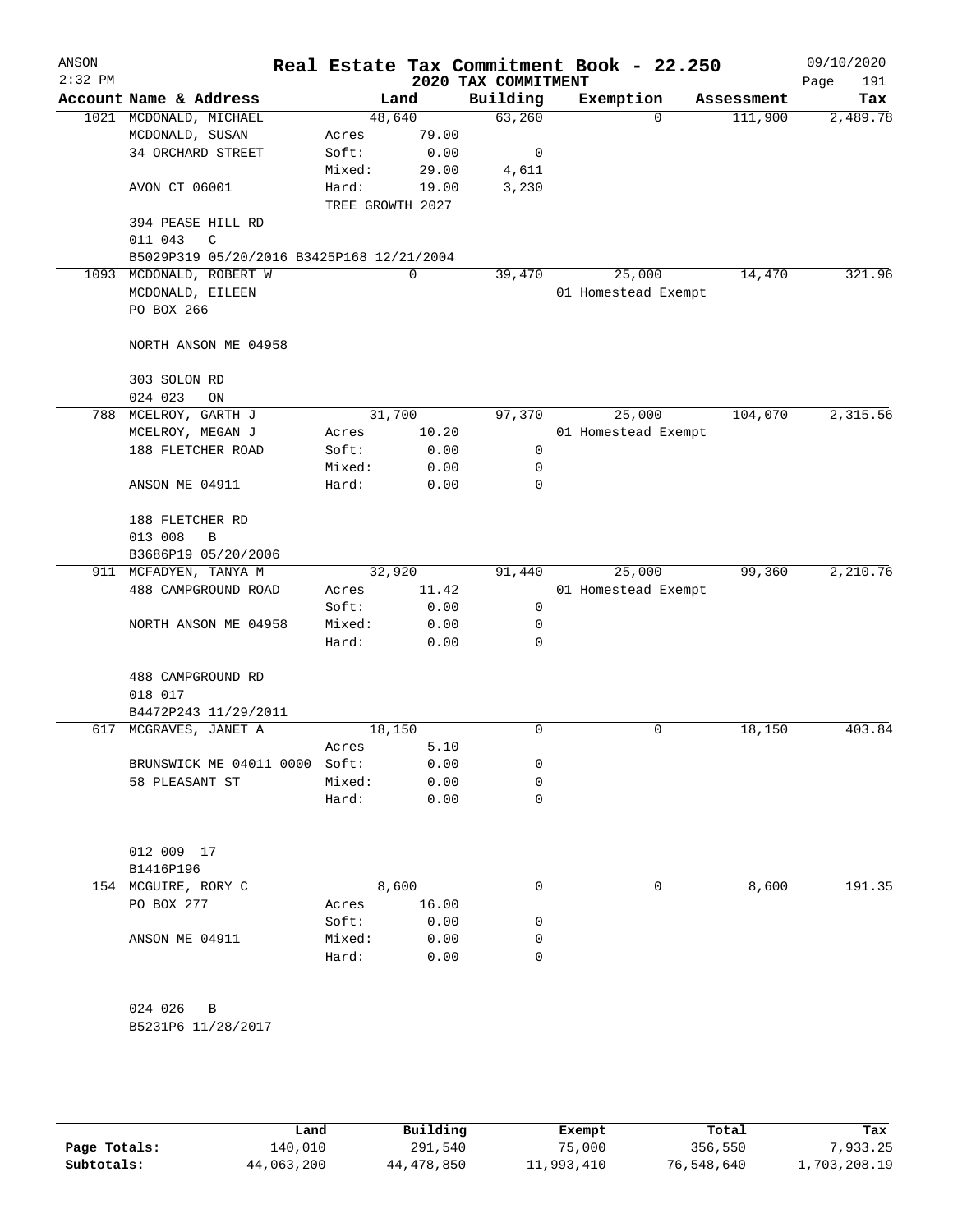| ANSON<br>$2:32$ PM         |                                   |                         |                 |        |                       | 2020 TAX COMMITMENT | Real Estate Tax Commitment Book - 22.250 |          |                       | 09/10/2020<br>192<br>Page |
|----------------------------|-----------------------------------|-------------------------|-----------------|--------|-----------------------|---------------------|------------------------------------------|----------|-----------------------|---------------------------|
|                            | Account Name & Address            |                         |                 | Land   |                       | Building            | Exemption                                |          | Assessment            | Tax                       |
|                            | 311 MCGUIRE, RORY C               |                         |                 | 5,300  |                       | $\mathbf 0$         |                                          | $\Omega$ | 5,300                 | 117.93                    |
|                            | PO BOX 277                        |                         | Acres           |        | 0.50                  |                     |                                          |          |                       |                           |
|                            |                                   |                         | Soft:           |        | 0.00                  | 0                   |                                          |          |                       |                           |
|                            | ANSON ME 04911                    |                         | Mixed:          |        | 0.00                  | 0                   |                                          |          |                       |                           |
|                            |                                   |                         | Hard:           |        | 0.00                  | $\mathbf 0$         |                                          |          |                       |                           |
|                            | OFF SOLON ROAD                    |                         |                 |        |                       |                     |                                          |          |                       |                           |
|                            | 024 026<br>A 1<br>B2506P54        |                         |                 |        |                       |                     |                                          |          |                       |                           |
|                            | 620 MCHUGH, JOHN P III ET         |                         |                 | 20,000 |                       | 45,990              |                                          | 0        | 65,990                | 1,468.28                  |
|                            | AL                                |                         |                 |        |                       |                     |                                          |          |                       |                           |
|                            |                                   |                         | Acres           |        | 1.00                  |                     |                                          |          |                       |                           |
|                            | BRISTOL NH 03222 0000             |                         | Soft:           |        | 0.00                  | 0                   |                                          |          |                       |                           |
|                            | 320 DICK BROWN RD                 |                         | Mixed:          |        | 0.00                  | 0                   |                                          |          |                       |                           |
|                            |                                   |                         | Hard:           |        | 0.00                  | $\mathbf 0$         |                                          |          |                       |                           |
|                            | 664 HORSEBACK RD<br>019 040<br>B  |                         |                 |        |                       |                     |                                          |          |                       |                           |
|                            | B2770P219                         |                         |                 |        |                       |                     |                                          |          |                       |                           |
|                            | 945 MCHUGH, JOHN P III ET<br>AL   |                         |                 | 45,000 |                       | $\mathbf 0$         |                                          | 0        | 45,000                | 1,001.25                  |
|                            |                                   |                         | Acres           |        | 42.00                 |                     |                                          |          |                       |                           |
|                            | BRISTOL NH 03222 0000             |                         | Soft:           |        | 0.00                  | 0                   |                                          |          |                       |                           |
|                            | 320 DICK BROWN RD                 |                         | Mixed:          |        | 0.00                  | $\mathbf 0$         |                                          |          |                       |                           |
|                            |                                   |                         | Hard:           |        | 0.00                  | $\mathbf 0$         |                                          |          |                       |                           |
|                            | 019 004<br>B2861P4                |                         |                 |        |                       |                     |                                          |          |                       |                           |
|                            | 1710 MCHUGH, JOHN P III ET 30,750 |                         |                 |        |                       | $\mathbf 0$         |                                          | 0        | 30,750                | 684.19                    |
|                            | AL                                |                         |                 |        |                       |                     |                                          |          |                       |                           |
|                            |                                   |                         | Acres           |        | 36.50                 |                     |                                          |          |                       |                           |
|                            | BRISTOL NH 03222 0000             |                         | Soft:           |        | 0.00                  | 0                   |                                          |          |                       |                           |
|                            | 320 DICK BROWN RD                 |                         | Mixed:<br>Hard: |        | 0.00                  | 0<br>$\mathbf 0$    |                                          |          |                       |                           |
|                            |                                   |                         |                 |        | 0.00                  |                     |                                          |          |                       |                           |
|                            | 019 040<br>B2770P219              |                         |                 |        |                       |                     |                                          |          |                       |                           |
| 1131                       | MCHUGH, LAURENCE F,<br>TRUSTEE    |                         |                 | 34,000 |                       | 84,470              | 25,000                                   |          | 93,470                | 2,079.71                  |
|                            | PO BOX 282                        |                         | Acres           |        | 12.50                 |                     | 01 Homestead Exempt                      |          |                       |                           |
|                            |                                   |                         | Soft:           |        | 0.00                  | 0                   |                                          |          |                       |                           |
|                            | ANSON ME 04911 0000               |                         | Mixed:          |        | 0.00                  | 0                   |                                          |          |                       |                           |
|                            |                                   |                         | Hard:           |        | 0.00                  | $\mathbf 0$         |                                          |          |                       |                           |
|                            | 134 HORSEBACK RD                  |                         | B4931P0294      |        |                       |                     |                                          |          |                       |                           |
|                            | 015 009                           |                         |                 |        |                       |                     |                                          |          |                       |                           |
|                            | B4931P294 07/17/2015              |                         |                 |        |                       |                     |                                          |          |                       |                           |
| 621                        | MCKEE, HERBERT J                  |                         |                 | 53,140 |                       | 5,000               |                                          | 0        | 58,140                | 1,293.62                  |
|                            | MCKEE, ANN MARIE                  |                         | Acres           |        | 62.48                 |                     |                                          |          |                       |                           |
|                            |                                   |                         | Soft:           |        | 0.00                  | 0                   |                                          |          |                       |                           |
|                            | 505 SCOTLAND RD                   |                         | Mixed:          |        | 0.00                  | 0                   |                                          |          |                       |                           |
|                            | NORWICH CT 06360 0000             |                         | Hard:           |        | 0.00                  | $\mathbf 0$         |                                          |          |                       |                           |
|                            | 61 GRAY RD                        |                         |                 |        |                       |                     |                                          |          |                       |                           |
|                            | 022 038<br>B1666P33               |                         |                 |        |                       |                     |                                          |          |                       |                           |
|                            |                                   |                         |                 |        |                       |                     |                                          |          |                       |                           |
|                            |                                   | Land                    |                 |        | Building              |                     | Exempt                                   |          | Total                 | Tax                       |
| Page Totals:<br>Subtotals: |                                   | 188,190<br>44, 251, 390 |                 |        | 135,460<br>44,614,310 |                     | 25,000<br>12,018,410                     |          | 298,650<br>76,847,290 | 6,644.98<br>1,709,853.17  |
|                            |                                   |                         |                 |        |                       |                     |                                          |          |                       |                           |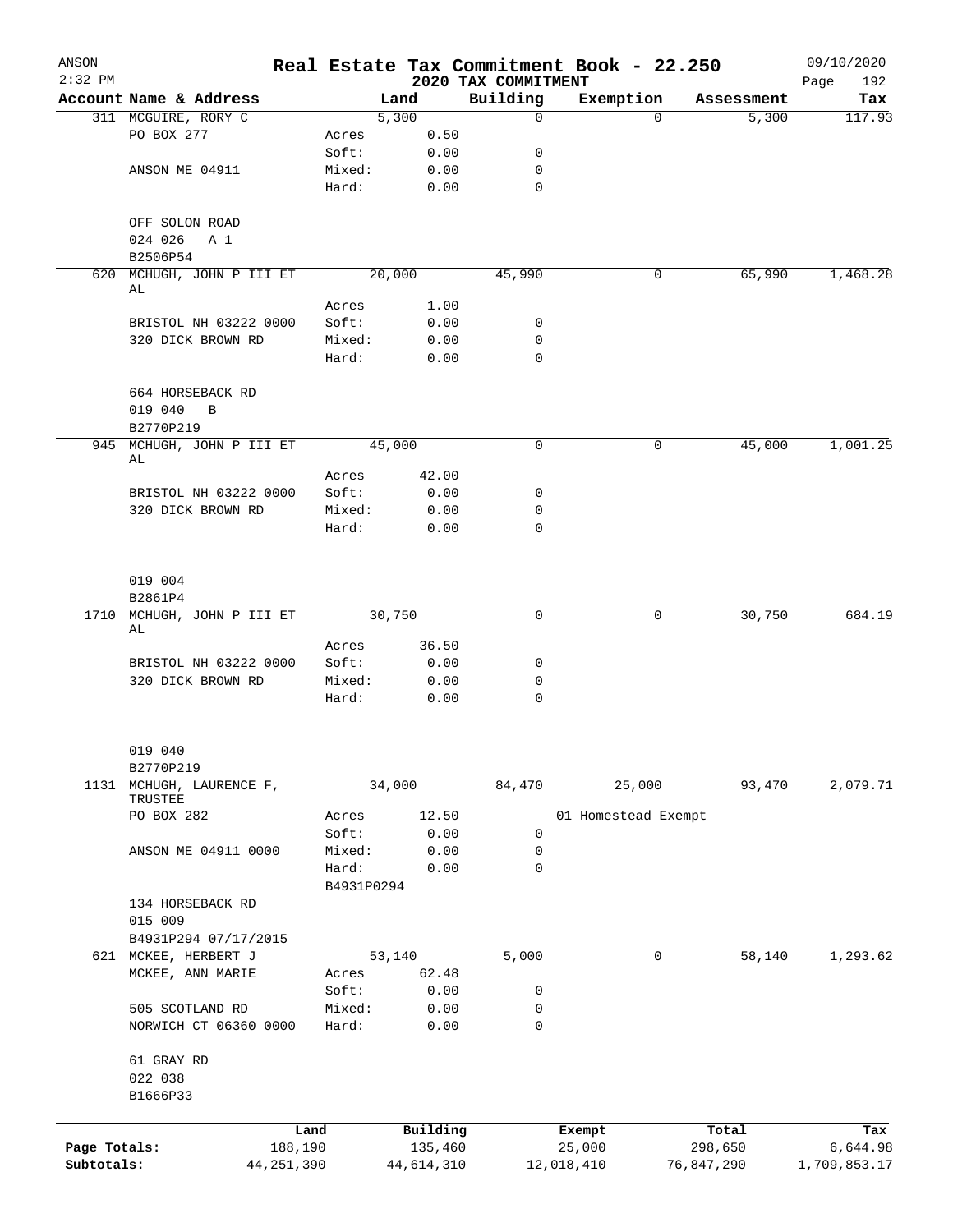| ANSON<br>$2:32$ PM |                              |        |        |          | 2020 TAX COMMITMENT | Real Estate Tax Commitment Book - 22.250 |            | 09/10/2020<br>Page<br>193 |
|--------------------|------------------------------|--------|--------|----------|---------------------|------------------------------------------|------------|---------------------------|
|                    | Account Name & Address       |        | Land   |          | Building            | Exemption                                | Assessment | Tax                       |
|                    | 1253 MCKENNEY, DAVID S       |        | 8,250  |          | 28,550              | $\Omega$                                 | 36,800     | 818.80                    |
|                    | 3709 GLADES END LANE         | Acres  |        | 0.17     |                     |                                          |            |                           |
|                    |                              | Soft:  |        | 0.00     | 0                   |                                          |            |                           |
|                    | RICHMOND VA 23233            | Mixed: |        | 0.00     | 0                   |                                          |            |                           |
|                    |                              | Hard:  |        | 0.00     | $\mathbf 0$         |                                          |            |                           |
|                    | 7 MILK ST                    |        |        |          |                     |                                          |            |                           |
|                    | 006 088                      |        |        |          |                     |                                          |            |                           |
|                    | B4081P19 12/10/2008          |        |        |          |                     |                                          |            |                           |
|                    | 622 MCKENZIE, MICHAEL R      |        | 18,330 |          | $\mathbf 0$         | 0                                        | 18,330     | 407.84                    |
|                    | MCKENZIE, MARIE G            | Acres  |        | 5.22     |                     |                                          |            |                           |
|                    |                              | Soft:  |        | 0.00     | 0                   |                                          |            |                           |
|                    | 10 WESTCHESTER DR            | Mixed: |        | 0.00     | 0                   |                                          |            |                           |
|                    | CANTON MA 02021 2449         | Hard:  |        | 0.00     | $\mathbf 0$         |                                          |            |                           |
|                    |                              |        |        |          |                     |                                          |            |                           |
|                    | 019 022<br>3                 |        |        |          |                     |                                          |            |                           |
|                    | B1015P74                     |        |        |          |                     |                                          |            |                           |
|                    | 623 MCLAUGHLIN, CAROL S      |        | 27,500 |          | 94,280              | 25,000                                   | 96,780     | 2,153.36                  |
|                    | PO BOX 251                   | Acres  |        | 6.00     |                     | 01 Homestead Exempt                      |            |                           |
|                    |                              | Soft:  |        | 0.00     | 0                   |                                          |            |                           |
|                    | NORTH ANSON ME 04958         | Mixed: |        | 0.00     | 0                   |                                          |            |                           |
|                    |                              | Hard:  |        | 0.00     | $\mathbf 0$         |                                          |            |                           |
|                    |                              |        |        |          |                     |                                          |            |                           |
|                    | 181 FAHI POND RD             |        |        |          |                     |                                          |            |                           |
|                    | 024 012                      |        |        |          |                     |                                          |            |                           |
|                    |                              |        |        |          |                     |                                          |            |                           |
|                    | B899P709 B802P852            |        |        |          |                     |                                          |            |                           |
|                    | 624 MCLAUGHLIN, CAROL S      |        | 37,700 |          | 0                   | 0                                        | 37,700     | 838.83                    |
|                    | PO BOX 251                   | Acres  |        | 32.20    |                     |                                          |            |                           |
|                    |                              | Soft:  |        | 0.00     | 0                   |                                          |            |                           |
|                    | NORTH ANSON ME 04958         | Mixed: |        | 0.00     | 0                   |                                          |            |                           |
|                    |                              | Hard:  |        | 0.00     | $\mathbf 0$         |                                          |            |                           |
|                    | 023 009<br>Е                 |        |        |          |                     |                                          |            |                           |
|                    | B854P438                     |        |        |          |                     |                                          |            |                           |
|                    | 16 MCLAUGHLIN, CARROLL W &   |        | 21,500 |          | 57,600              | 25,000                                   | 54,100     | 1,203.72                  |
|                    | BLANCHARD, RHONDA A          | Acres  |        | 2.00     |                     | 01 Homestead Exempt                      |            |                           |
|                    | PO BOX 154                   | Soft:  |        | 0.00     | 0                   |                                          |            |                           |
|                    |                              | Mixed: |        | 0.00     | 0                   |                                          |            |                           |
|                    | NORTH ANSON ME 04958<br>0000 | Hard:  |        | 0.00     | 0                   |                                          |            |                           |
|                    | 233 CAMPGROUND RD            |        |        |          |                     |                                          |            |                           |
|                    | 015 048                      |        |        |          |                     |                                          |            |                           |
|                    | B2377P205                    |        |        |          |                     |                                          |            |                           |
| 9                  | MCLEAN, BRIAN                |        | 21,500 |          | 79,730              | 25,000                                   | 76,230     | 1,696.12                  |
|                    | MCLEAN, JEAN M               | Acres  |        | 2.00     |                     | 01 Homestead Exempt                      |            |                           |
|                    |                              | Soft:  |        | 0.00     | 0                   |                                          |            |                           |
|                    | 390 NEW PORTLAND RD          | Mixed: |        | 0.00     | 0                   |                                          |            |                           |
|                    | NORTH ANSON ME 04958         | Hard:  |        | 0.00     | 0                   |                                          |            |                           |
|                    | 0000                         |        |        |          |                     |                                          |            |                           |
|                    | 390 NEW PORTLAND RD          |        |        |          |                     |                                          |            |                           |
|                    | 023 041<br>В                 |        |        |          |                     |                                          |            |                           |
|                    | B2143P136                    |        |        |          |                     |                                          |            |                           |
|                    |                              |        |        |          |                     |                                          |            |                           |
|                    | Land                         |        |        | Building |                     | Exempt                                   | Total      | Tax                       |
| Page Totals:       | 134,780                      |        |        | 260,160  |                     | 75,000                                   | 319,940    | 7,118.67                  |

**Subtotals:** 44,386,170 44,874,470 12,093,410 77,167,230 1,716,971.84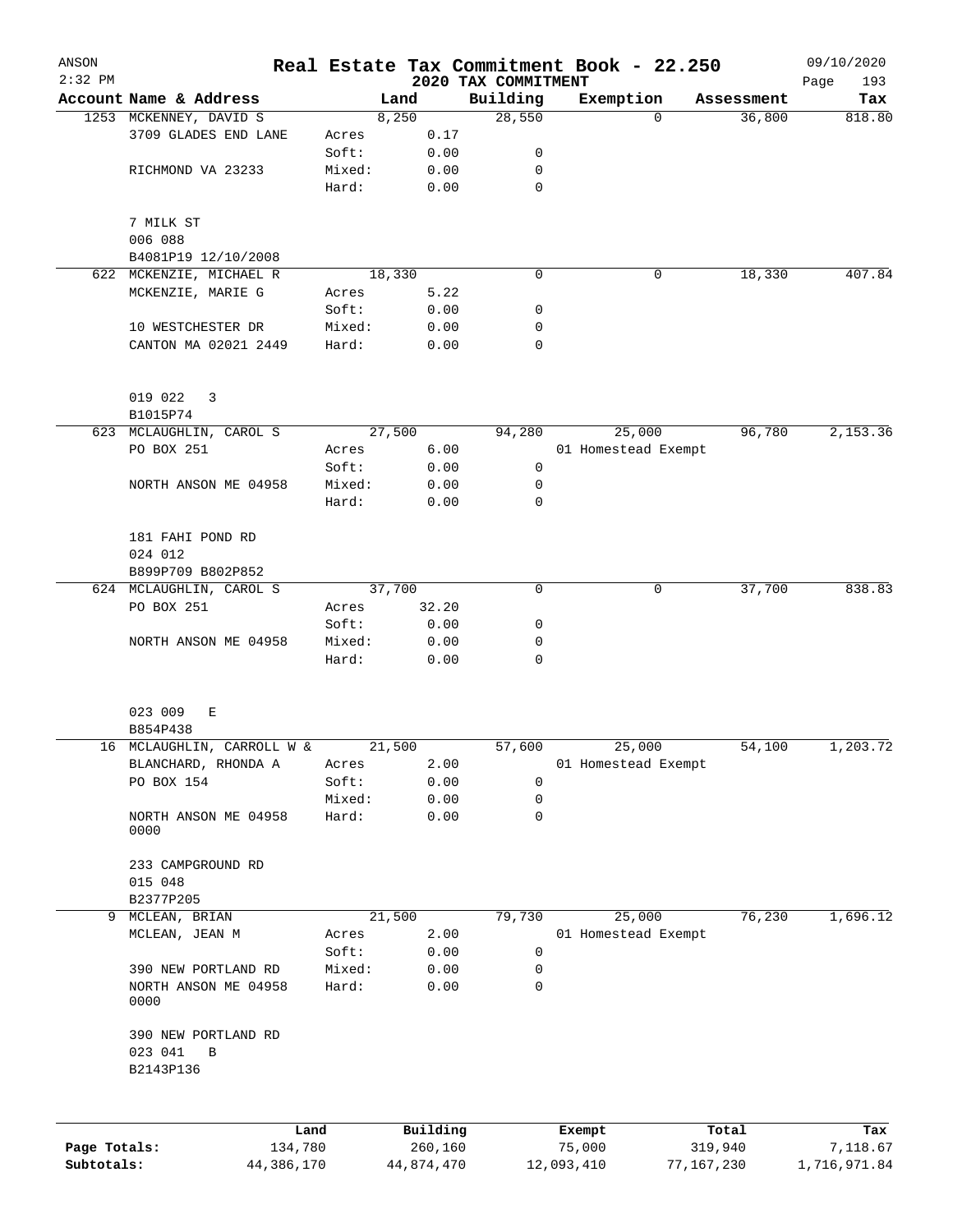| ANSON<br>$2:32$ PM |                                                                  |        |          | 2020 TAX COMMITMENT | Real Estate Tax Commitment Book - 22.250 |            | 09/10/2020<br>194<br>Page |
|--------------------|------------------------------------------------------------------|--------|----------|---------------------|------------------------------------------|------------|---------------------------|
|                    | Account Name & Address                                           |        | Land     | Building            | Exemption                                | Assessment | Tax                       |
|                    | 1048 MCLEAN, CHARLES A                                           |        | 21,730   | 6,290               | 0                                        | 28,020     | 623.44                    |
|                    | 543 PEASE HILL ROAD                                              | Acres  | 2.15     |                     |                                          |            |                           |
|                    |                                                                  | Soft:  | 0.00     | 0                   |                                          |            |                           |
|                    | ANSON ME 04911                                                   | Mixed: | 0.00     | 0                   |                                          |            |                           |
|                    |                                                                  | Hard:  | 0.00     | 0                   |                                          |            |                           |
|                    | 308 RIVER RD<br>016 004                                          |        |          |                     |                                          |            |                           |
|                    | B4571P355 12/05/2011                                             |        |          |                     |                                          |            |                           |
| 629                | MCLEAN, CHARLES ARTHUR                                           |        | 24,260   | 1,400               | 0                                        | 25,660     | 570.93                    |
|                    | 543 PEASE HILL ROAD                                              | Acres  | 3.84     |                     |                                          |            |                           |
|                    |                                                                  | Soft:  | 0.00     | 0                   |                                          |            |                           |
|                    | ANSON ME 04911                                                   | Mixed: | 0.00     | 0                   |                                          |            |                           |
|                    |                                                                  | Hard:  | 0.00     | 0                   |                                          |            |                           |
|                    | 543 PEASE HILL RD                                                |        |          |                     |                                          |            |                           |
|                    | 014 041<br>2                                                     |        |          |                     |                                          |            |                           |
|                    | B5482P162 10/30/2019                                             |        |          |                     |                                          |            |                           |
|                    | 1793 MCLEAN, CHARLES ARTHUR                                      |        | 12,100   | 0                   | 0                                        | 12,100     | 269.22                    |
|                    | 543 PEASE HILL ROAD                                              | Acres  | 11.00    |                     |                                          |            |                           |
|                    |                                                                  | Soft:  | 0.00     | 0                   |                                          |            |                           |
|                    | ANSON ME 04911                                                   | Mixed: | 0.00     | 0                   |                                          |            |                           |
|                    |                                                                  | Hard:  | 0.00     | 0                   |                                          |            |                           |
|                    | 014 041                                                          |        |          |                     |                                          |            |                           |
|                    | B5482P162 10/30/2019                                             |        |          |                     |                                          |            |                           |
|                    | 1775 MCLEAN, DALE E                                              |        | 33,100   | 52,040              | 25,000                                   | 60,140     | 1,338.12                  |
|                    | 120 FAHI POND ROAD                                               | Acres  | 17.00    |                     | 01 Homestead Exempt                      |            |                           |
|                    |                                                                  | Soft:  | 0.00     | 0                   |                                          |            |                           |
|                    | NORTH ANSON ME 04958                                             | Mixed: | 0.00     | 0                   |                                          |            |                           |
|                    |                                                                  | Hard:  | 0.00     | 0                   |                                          |            |                           |
|                    | 120 FAHI POND RD<br>023 007                                      |        |          |                     |                                          |            |                           |
|                    | B5021P86 04/28/2016 B4908P114 05/26/2014 B3986P309<br>04/15/2008 |        |          |                     |                                          |            |                           |
|                    | 626 MCLEAN, DALE E                                               |        | 31,420   | 2,350               | 0                                        | 33,770     | 751.38                    |
|                    | 120 FAHI POND ROAD                                               | Acres  | 17.92    |                     |                                          |            |                           |
|                    |                                                                  | Soft:  | 0.00     | 0                   |                                          |            |                           |
|                    | NORTH ANSON ME 04958                                             | Mixed: | 0.00     | 0                   |                                          |            |                           |
|                    |                                                                  | Hard:  | 0.00     | 0                   |                                          |            |                           |
|                    | 022 005<br>C                                                     |        |          |                     |                                          |            |                           |
|                    | B4908P115 05/26/2015 B990P58                                     |        |          |                     |                                          |            |                           |
|                    | 615 MCLEAN, DARRELL W                                            |        | 17,320   | 61,500              | 25,000                                   | 53,820     | 1,197.49                  |
|                    | MCLEAN, KIMBERLEY C                                              | Acres  | 0.75     |                     | 01 Homestead Exempt                      |            |                           |
|                    | 298 RIVER ROAD                                                   | Soft:  | 0.00     | 0                   |                                          |            |                           |
|                    |                                                                  | Mixed: | 0.00     | 0                   |                                          |            |                           |
|                    | NORTH ANSON ME 04958                                             | Hard:  | 0.00     | 0                   |                                          |            |                           |
|                    | 298 RIVER RD                                                     |        |          |                     |                                          |            |                           |
|                    | 016 002                                                          |        |          |                     |                                          |            |                           |
|                    | B4276P125 05/28/2010                                             |        |          |                     |                                          |            |                           |
|                    |                                                                  |        |          |                     |                                          |            |                           |
|                    |                                                                  | Land   | Building |                     | Exempt                                   | Total      | Tax                       |

|              | Land       | Building   | Exempt       | Total      | Tax          |
|--------------|------------|------------|--------------|------------|--------------|
| Page Totals: | 139,930    | 123,580    | 50,000       | 213,510    | 4,750.58     |
| Subtotals:   | 44,526,100 | 44,998,050 | 12, 143, 410 | 77,380,740 | 1,721,722.42 |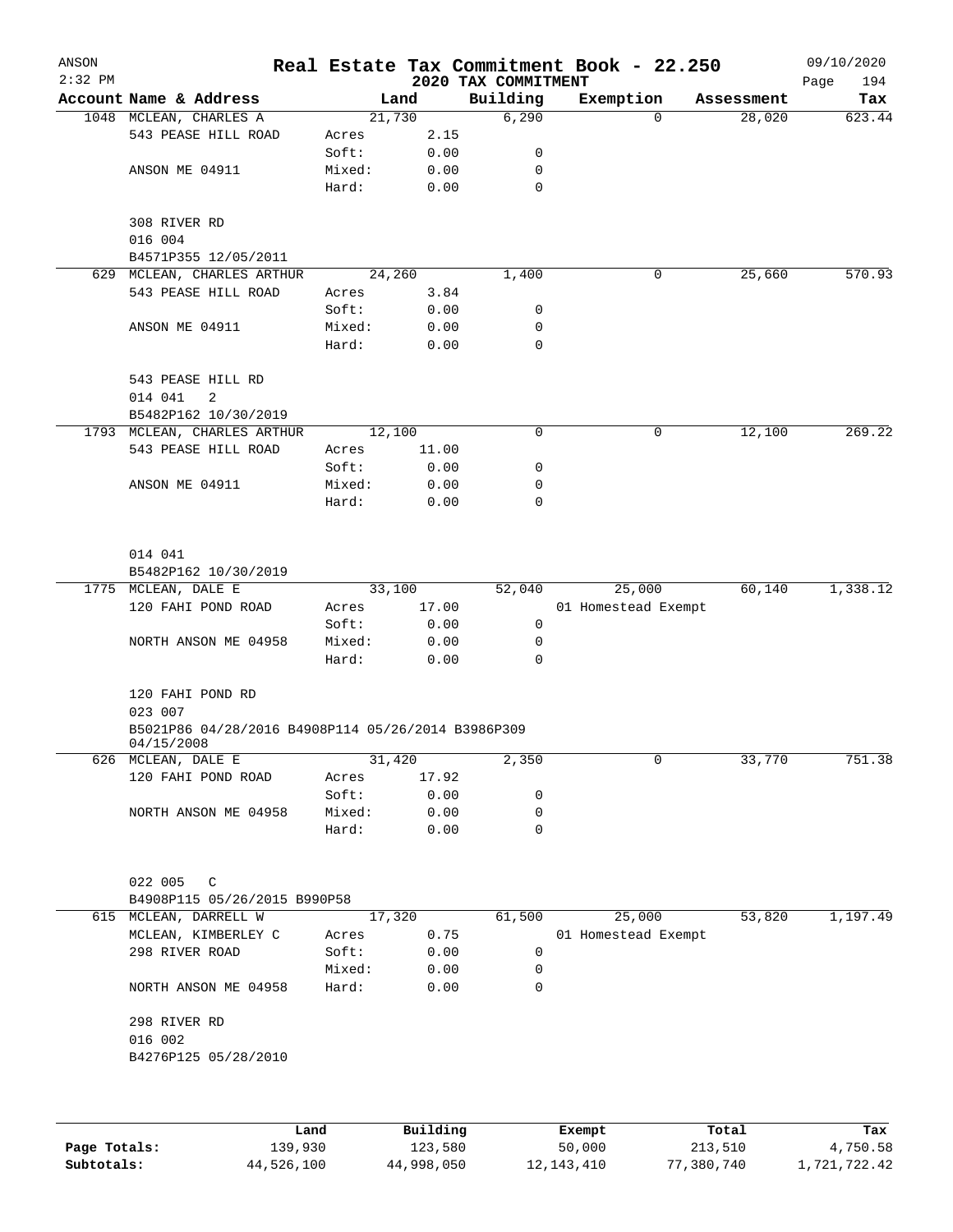| ANSON<br>$2:32$ PM |                                     |                 |              |                                 | Real Estate Tax Commitment Book - 22.250 |            | 09/10/2020         |
|--------------------|-------------------------------------|-----------------|--------------|---------------------------------|------------------------------------------|------------|--------------------|
|                    | Account Name & Address              |                 | Land         | 2020 TAX COMMITMENT<br>Building | Exemption                                | Assessment | Page<br>195<br>Tax |
|                    | 1579 MCLEAN, DAVID E                |                 | 16,630       | $\mathbf 0$                     | $\Omega$                                 | 16,630     | 370.02             |
|                    | 492 NEW PORTLAND ROAD               | Acres           | 8.75         |                                 |                                          |            |                    |
|                    |                                     | Soft:           | 0.00         | 0                               |                                          |            |                    |
|                    | NORTH ANSON ME 04958                | Mixed:          | 0.00         | 0                               |                                          |            |                    |
|                    |                                     | Hard:           | 0.00         | $\mathbf 0$                     |                                          |            |                    |
|                    | 023 037 & 38                        |                 |              |                                 |                                          |            |                    |
|                    | B4757P122 02/12/2014                |                 |              |                                 |                                          |            |                    |
| 1588               | MCLEAN, DAVID E                     |                 | 41,920       | 23,300                          | 25,000                                   | 40,220     | 894.90             |
|                    | 492 NEW PORTLAND ROAD               | Acres           | 20.42        |                                 | 01 Homestead Exempt                      |            |                    |
|                    |                                     | Soft:           | 0.00         | 0                               |                                          |            |                    |
|                    | NORTH ANSON ME 04958                | Mixed:<br>Hard: | 0.00<br>0.00 | 0<br>$\mathbf 0$                |                                          |            |                    |
|                    | 492 NEW PORTLAND RD<br>022 005<br>D |                 |              |                                 |                                          |            |                    |
|                    | B2163P99 B1092P20                   |                 |              |                                 |                                          |            |                    |
|                    | 1569 MCLEAN, ELDON K                |                 | 49,100       | 98,800                          | 31,000                                   | 116,900    | 2,601.03           |
|                    | MCLEAN, LAURIE E                    | Acres           | 34.20        |                                 | 01 Homestead Exempt                      |            |                    |
|                    | 497 NEW PORTLAND ROAD               | Soft:           | 0.00         |                                 | 0 02 Resident Veteran                    |            |                    |
|                    |                                     | Mixed:          | 0.00         | 0                               |                                          |            |                    |
|                    | NORTH ANSON ME 04958                | Hard:           | 0.00         | 0                               |                                          |            |                    |
|                    |                                     | LIFE ESTATE     |              |                                 |                                          |            |                    |
|                    | 497 NEW PORTLAND RD                 |                 |              |                                 |                                          |            |                    |
|                    | 022 001                             |                 |              |                                 |                                          |            |                    |
|                    | B4167P150 07/23/2009                |                 |              |                                 |                                          |            |                    |
| 910                | MCPHERSON, LINDA S                  |                 | 21,600       | 54,930                          | 25,000                                   | 51,530     | 1,146.54           |
|                    |                                     | Acres           | 3.00         |                                 | 01 Homestead Exempt                      |            |                    |
|                    | NORTH ANSON ME 04958<br>0000        | Soft:           | 0.00         | 0                               |                                          |            |                    |
|                    | 140 FAHI POND RD                    | Mixed:          | 0.00         | 0                               |                                          |            |                    |
|                    |                                     | Hard:           | 0.00         | 0                               |                                          |            |                    |
|                    |                                     | LIFE ESTATE     |              |                                 |                                          |            |                    |
|                    | 140 FAHI POND RD                    |                 |              |                                 |                                          |            |                    |
|                    | 023 008                             |                 |              |                                 |                                          |            |                    |
|                    | B4264P41 04/15/2010 B2448P29        |                 |              |                                 |                                          |            |                    |
|                    | 497 MEADOWS, ERIK &                 |                 | 18,050       | 0                               | 0                                        | 18,050     | 401.61             |
|                    | ROETHER, RACHELLE                   | Acres           | 5.03         |                                 |                                          |            |                    |
|                    |                                     | Soft:           | 0.00         | 0                               |                                          |            |                    |
|                    | 62 LANDIS CIRCLE                    | Mixed:          | 0.00         | 0                               |                                          |            |                    |
|                    | HAMILTON OH 45013 0000              | Hard:           | 0.00         | 0                               |                                          |            |                    |
|                    | 011 042<br>5 <sub>2</sub>           |                 |              |                                 |                                          |            |                    |
|                    | B2551P283                           |                 |              |                                 |                                          |            |                    |
|                    | 633 MEADOWS, JERRY E                |                 | 47,300       | 22,600                          | 0                                        | 69,900     | 1,555.28           |
|                    | MEADOWS, LUCIANO                    | Acres           | 51.01        |                                 |                                          |            |                    |
|                    |                                     | Soft:           | 0.00         | 0                               |                                          |            |                    |
|                    | 3020 CLUB DRIVE                     | Mixed:          | 0.00         | 0                               |                                          |            |                    |
|                    | GILROY CA 95020                     | Hard:           | 0.00         | $\mathbf 0$                     |                                          |            |                    |
|                    |                                     |                 |              |                                 |                                          |            |                    |
|                    | 286 PEASE HILL RD                   |                 |              |                                 |                                          |            |                    |
|                    | 011 042<br>4<br>B1750P81            |                 |              |                                 |                                          |            |                    |
|                    |                                     |                 |              |                                 |                                          |            |                    |
|                    |                                     | Land            | Building     |                                 | Exempt                                   | Total      | Tax                |
| Page Totals:       | 194,600                             |                 | 199,630      |                                 | 81,000                                   | 313,230    | 6,969.38           |

**Subtotals:** 44,720,700 45,197,680 12,224,410 77,693,970 1,728,691.80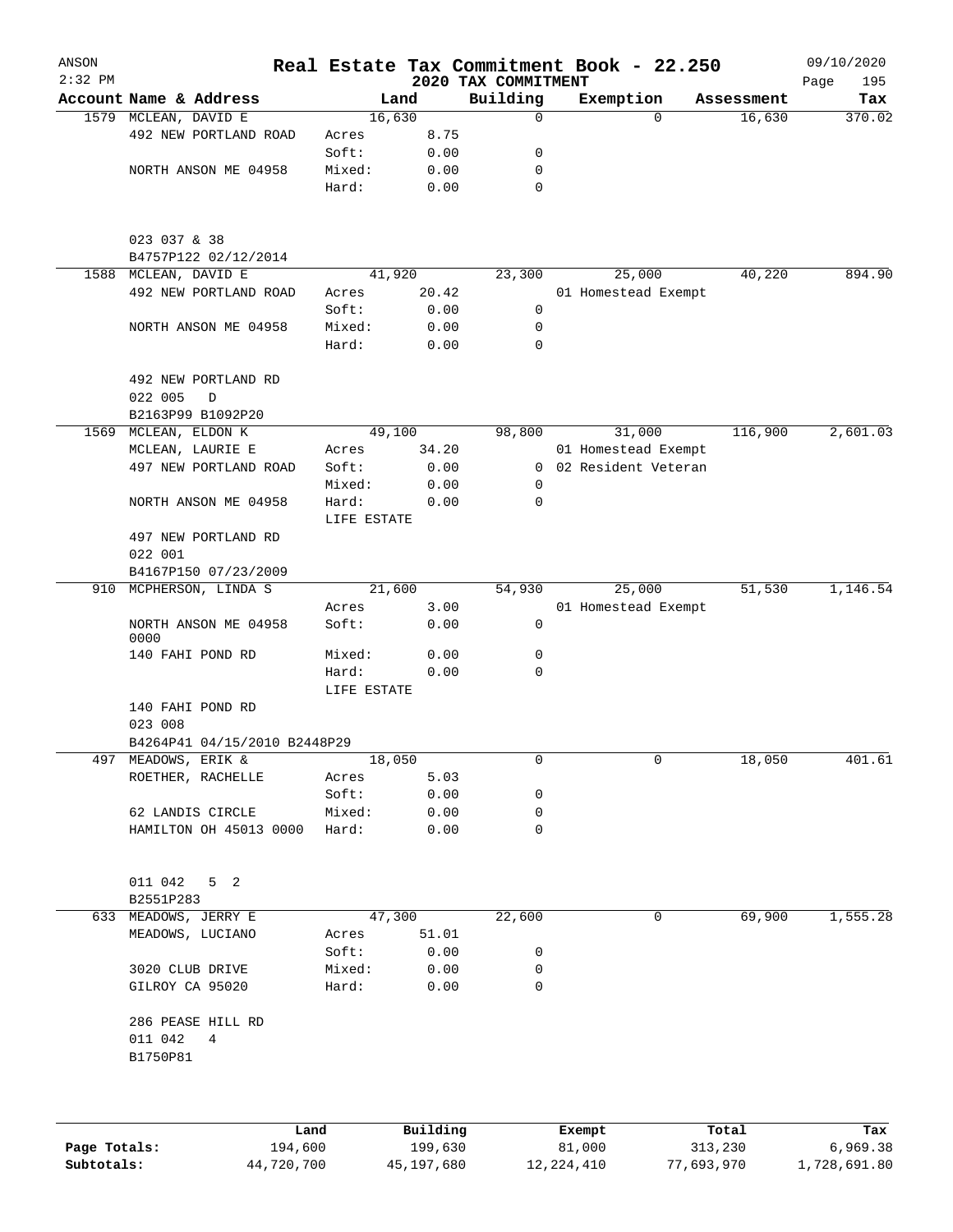| ANSON<br>$2:32$ PM |                                          |                 |              | 2020 TAX COMMITMENT | Real Estate Tax Commitment Book - 22.250 |            | 09/10/2020<br>196<br>Page |
|--------------------|------------------------------------------|-----------------|--------------|---------------------|------------------------------------------|------------|---------------------------|
|                    | Account Name & Address                   |                 | Land         | Building            | Exemption                                | Assessment | Tax                       |
|                    | 87 MEAGHER, MARK                         |                 | 22,270       | 35,600              | 25,000                                   | 32,870     | 731.36                    |
|                    |                                          | Acres           | 2.51         |                     | 01 Homestead Exempt                      |            |                           |
|                    | NORTH ANSON ME 04958                     | Soft:           | 0.00         | 0                   |                                          |            |                           |
|                    | 7102<br>203 CAMPGROUND RD                | Mixed:          | 0.00         | 0                   |                                          |            |                           |
|                    |                                          | Hard:           | 0.00         | $\Omega$            |                                          |            |                           |
|                    |                                          |                 |              |                     |                                          |            |                           |
|                    | 203 CAMPGROUND RD                        |                 |              |                     |                                          |            |                           |
|                    | 015 049<br>Α                             |                 |              |                     |                                          |            |                           |
|                    | B3659P124 04/07/2006                     |                 |              |                     |                                          |            |                           |
|                    | 1820 MEDEIROS, GARY P                    |                 | 19,130       | 0                   | 0                                        | 19,130     | 425.64                    |
|                    | MEDEIROS, MARTHA M                       | Acres           | 18.69        |                     |                                          |            |                           |
|                    |                                          | Soft:           | 0.00         | 0                   |                                          |            |                           |
|                    | 2 TALBOT DR<br>NORTON MA 02766 0000      | Mixed:<br>Hard: | 0.00<br>0.00 | 0<br>0              |                                          |            |                           |
|                    |                                          |                 |              |                     |                                          |            |                           |
|                    | 021 011<br>$\mathbf{1}$                  |                 |              |                     |                                          |            |                           |
|                    | B4715P186 09/25/2013                     |                 |              |                     |                                          |            |                           |
|                    | 636 MEDLING, TRACY                       |                 | 57,000       | 4,760               | 0                                        | 61,760     | 1,374.16                  |
|                    | 114 PERHAM STREET                        | Acres           | 50.00        |                     |                                          |            |                           |
|                    |                                          | Soft:           | 0.00         | 0                   |                                          |            |                           |
|                    | FARMINGTON ME 04938                      | Mixed:<br>Hard: | 0.00<br>0.00 | 0<br>0              |                                          |            |                           |
|                    |                                          |                 |              |                     |                                          |            |                           |
|                    | 609 PEASE HILL RD                        |                 |              |                     |                                          |            |                           |
|                    | 014 040<br>$\mathbf{1}$                  |                 |              |                     |                                          |            |                           |
|                    | B1504P4                                  |                 |              |                     |                                          |            |                           |
|                    | 635 MEDUGNO, JOYCE A ESTATE              |                 | 17,600       | 0                   | 0                                        | 17,600     | 391.60                    |
|                    | 100 HARRISON AVE                         | Acres           | 10.50        |                     |                                          |            |                           |
|                    |                                          | Soft:           | 0.00         | 0                   |                                          |            |                           |
|                    | WAKEFIELD MA 01880 4380 Mixed:           |                 | 0.00         | 0                   |                                          |            |                           |
|                    |                                          | Hard:           | 0.00         | 0                   |                                          |            |                           |
|                    | OFF PULLEN CORNER ROAD                   |                 |              |                     |                                          |            |                           |
|                    | 018 021<br>М                             |                 |              |                     |                                          |            |                           |
|                    | B5441P219 07/23/2019 B1297P173           |                 |              |                     |                                          |            |                           |
|                    | 637 MELANCON, SHIRLEY J                  |                 | 2,000        | 18,410              | 0                                        | 20,410     | 454.12                    |
|                    |                                          | Acres           | 0.01         |                     |                                          |            |                           |
|                    | STARKS ME 04911 0000                     | Soft:           | 0.00         | 0                   |                                          |            |                           |
|                    | 486 ANSON ROAD                           | Mixed:          | 0.00         | 0                   |                                          |            |                           |
|                    |                                          | Hard:           | 0.00         | 0                   |                                          |            |                           |
|                    |                                          |                 |              |                     |                                          |            |                           |
|                    | 47 MAIN ST                               |                 |              |                     |                                          |            |                           |
|                    | 001 105<br>B4362P13 01/24/2011 B2770P171 |                 |              |                     |                                          |            |                           |
|                    | 238 MELLO, CRAIG                         |                 | 23,000       | 25,800              | 25,000                                   | 23,800     | 529.55                    |
|                    | GREGORY R, GREGORY R,                    | Acres           | 3.00         |                     | 01 Homestead Exempt                      |            |                           |
|                    | JR                                       |                 |              |                     |                                          |            |                           |
|                    | 343 EMBDEN POND ROAD                     | Soft:           | 0.00         | 0                   |                                          |            |                           |
|                    |                                          | Mixed:          | 0.00         | 0                   |                                          |            |                           |
|                    | NORTH ANSON ME 04958                     | Hard:           | 0.00         | 0                   |                                          |            |                           |
|                    | 343 EMBDEN POND RD                       |                 |              |                     |                                          |            |                           |
|                    | 023 026<br>Α                             |                 |              |                     |                                          |            |                           |
|                    | B3923P211 10/22/2007                     |                 |              |                     |                                          |            |                           |
|                    |                                          |                 |              |                     |                                          |            |                           |
|                    | Land                                     |                 | Building     |                     | Exempt                                   | Total      | Tax                       |

|              | Land       | Building   | Exempt     | Total      | Tax          |
|--------------|------------|------------|------------|------------|--------------|
| Page Totals: | 141,000    | 84,570     | 50,000     | 175,570    | 3,906.43     |
| Subtotals:   | 44,861,700 | 45,282,250 | 12,274,410 | 77,869,540 | 1,732,598.23 |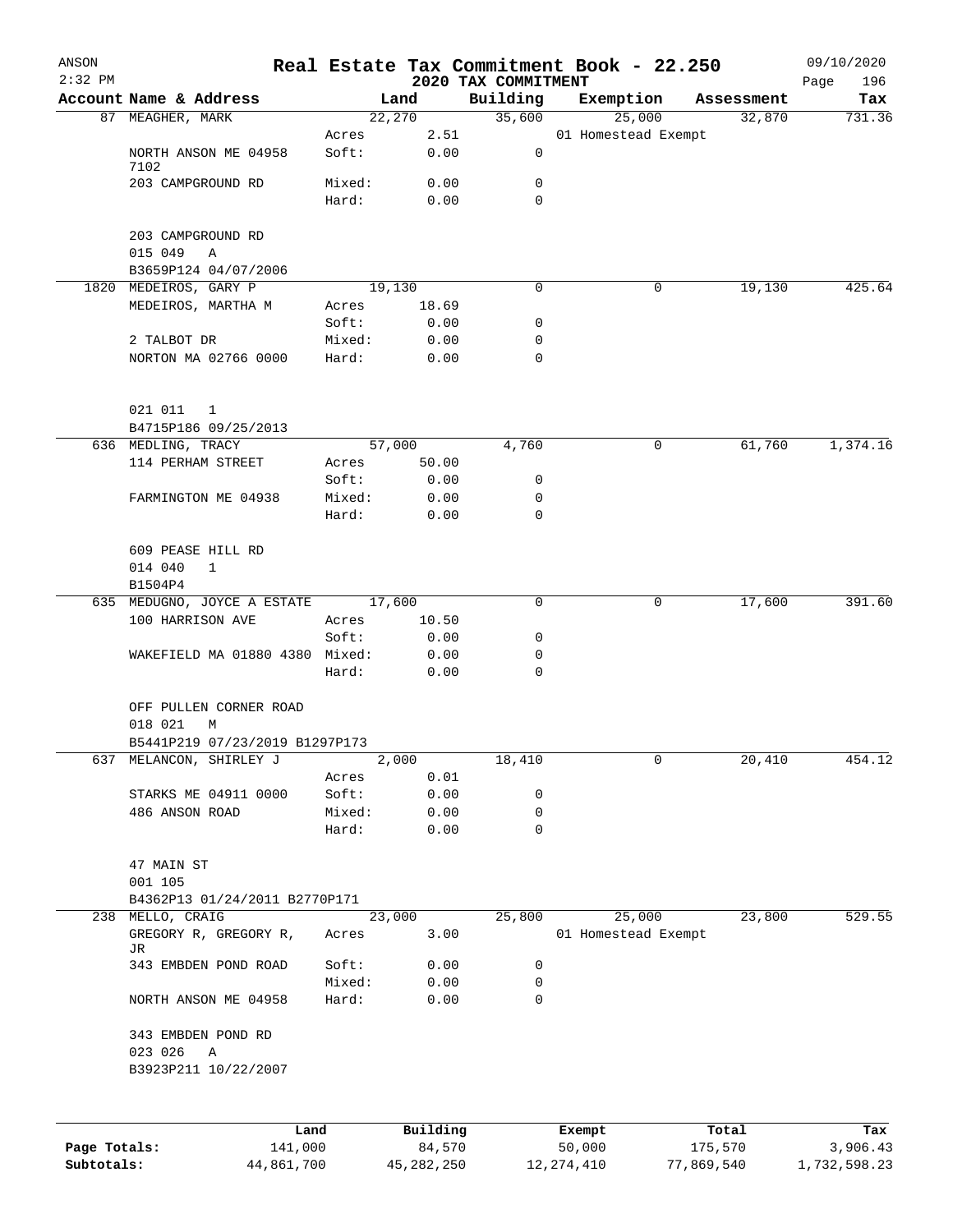| ANSON<br>$2:32$ PM |                                 |                         |          |                                 | Real Estate Tax Commitment Book - 22.250 |            | 09/10/2020         |
|--------------------|---------------------------------|-------------------------|----------|---------------------------------|------------------------------------------|------------|--------------------|
|                    | Account Name & Address          |                         | Land     | 2020 TAX COMMITMENT<br>Building | Exemption                                | Assessment | 197<br>Page<br>Tax |
|                    | 239 MELLO, CRAIG                |                         | 13,500   | 0                               | $\Omega$                                 | 13,500     | 300.38             |
|                    | GREGORY R, GREGORY R,<br>JR     | Acres                   | 2.00     |                                 |                                          |            |                    |
|                    | 343 EMBDEN POND ROAD            | Soft:                   | 0.00     | 0                               |                                          |            |                    |
|                    |                                 | Mixed:                  | 0.00     | 0                               |                                          |            |                    |
|                    | NORTH ANSON ME 04958            | Hard:                   | 0.00     | 0                               |                                          |            |                    |
|                    | 343 EMBDEN POND RD              |                         |          |                                 |                                          |            |                    |
|                    | 023 026<br>B3923P211 10/22/2007 |                         |          |                                 |                                          |            |                    |
| 638                | MELLOWS, HENRY R SR             |                         | 1,200    | 0                               | 0                                        | 1,200      | 26.70              |
|                    | MELLOWS, SHIRLEY A              | Acres                   | 4.00     |                                 |                                          |            |                    |
|                    | 209 PEASE HILL ROAD             | Soft:                   | 0.00     | 0                               |                                          |            |                    |
|                    |                                 | Mixed:                  | 0.00     | 0                               |                                          |            |                    |
|                    | ANSON ME 04911                  | Hard:                   | 0.00     | 0                               |                                          |            |                    |
|                    |                                 | FARMLAND CLASS          |          |                                 |                                          |            |                    |
|                    | 011 002                         |                         |          |                                 |                                          |            |                    |
|                    | B864P420                        |                         |          |                                 |                                          |            |                    |
| 640                | MELLOWS, HENRY R SR             |                         | 7,510    | 0                               | 0                                        | 7,510      | 167.10             |
|                    | MELLOWS, SHIRLEY A              | Acres                   | 17.00    |                                 |                                          |            |                    |
|                    | 209 PEASE HILL ROAD             | Soft:                   | 0.00     | 0                               |                                          |            |                    |
|                    |                                 | Mixed:                  | 0.00     | 0                               |                                          |            |                    |
|                    | ANSON ME 04911                  | Hard:                   | 0.00     | 0                               |                                          |            |                    |
|                    |                                 | FARMLAND CLASS          |          |                                 |                                          |            |                    |
|                    | 011 038                         |                         |          |                                 |                                          |            |                    |
|                    | B864P20                         |                         |          |                                 |                                          |            |                    |
| 641                | MELLOWS, HENRY R SR             |                         | 1,760    | 0                               | 0                                        | 1,760      | 39.16              |
|                    | MELLOWS, SHIRLEY A              | Acres                   | 3.51     |                                 |                                          |            |                    |
|                    | 209 PEASE HILL ROAD             | Soft:                   | 0.00     | 0                               |                                          |            |                    |
|                    |                                 | Mixed:                  | 0.00     | 0<br>0                          |                                          |            |                    |
|                    | ANSON ME 04911                  | Hard:<br>FARMLAND CLASS | 0.00     |                                 |                                          |            |                    |
|                    | 011 037<br>Α                    |                         |          |                                 |                                          |            |                    |
|                    | B864P420                        |                         |          |                                 |                                          |            |                    |
|                    | 642 MELLOWS, HENRY R SR         |                         | 36,300   | 118,030                         | 25,000                                   | 129,330    | 2,877.59           |
|                    | MELLOWS, SHIRLEY A              | Acres                   | 89.00    |                                 | 01 Homestead Exempt                      |            |                    |
|                    | 209 PEASE HILL ROAD             | Soft:                   | 0.00     | 0                               |                                          |            |                    |
|                    |                                 | Mixed:                  | 0.00     | 0                               |                                          |            |                    |
|                    | ANSON ME 04911                  | Hard:                   | 0.00     | 0                               |                                          |            |                    |
|                    |                                 | FARMLAND CLASS          |          |                                 |                                          |            |                    |
|                    | 209 PEASE HILL RD               |                         |          |                                 |                                          |            |                    |
|                    | 011 001                         |                         |          |                                 |                                          |            |                    |
|                    | B864P20                         |                         |          |                                 |                                          |            |                    |
| 1552               | MELLOWS, HENRY R SR             |                         | 3,030    | 0                               | 0                                        | 3,030      | 67.42              |
|                    | MELLOWS, SHIRLEY A              | Acres                   | 28.00    |                                 |                                          |            |                    |
|                    | 209 PEASE HILL ROAD             | Soft:                   | 0.00     | 0                               |                                          |            |                    |
|                    |                                 | Mixed:                  | 0.00     | 0                               |                                          |            |                    |
|                    | ANSON ME 04911                  | Hard:<br>FARMLAND CLASS | 0.00     | 0                               |                                          |            |                    |
|                    |                                 |                         |          |                                 |                                          |            |                    |
|                    | 011 039                         |                         |          |                                 |                                          |            |                    |
|                    | B1020P108                       |                         |          |                                 |                                          |            |                    |
|                    |                                 |                         |          |                                 |                                          |            |                    |
|                    |                                 | Land                    | Building |                                 | Exempt                                   | Total      | Tax                |

**Page Totals:** 63,300 118,030 25,000 156,330 3,478.35 **Subtotals:** 44,925,000 45,400,280 12,299,410 78,025,870 1,736,076.58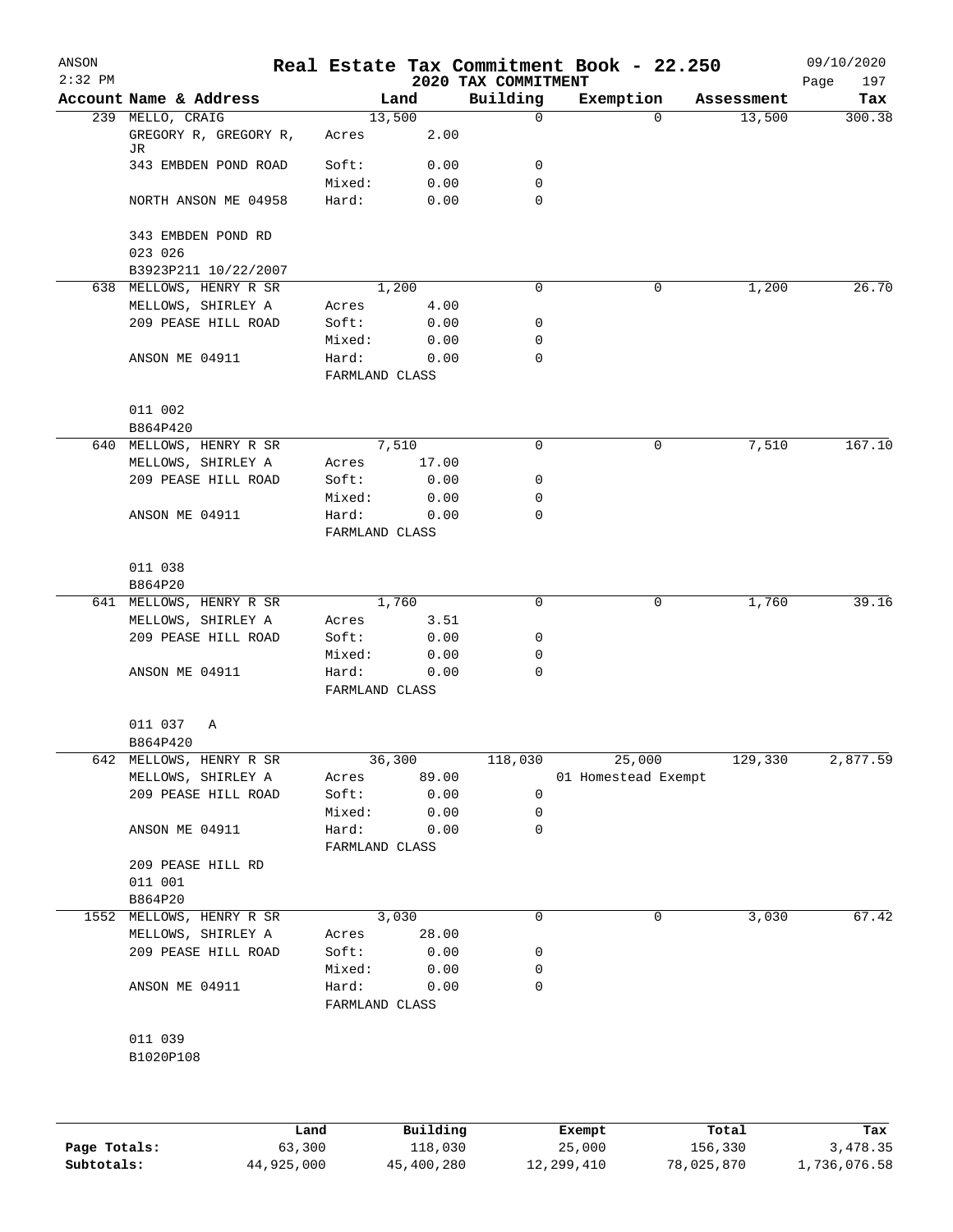| ANSON<br>$2:32$ PM |                                           |                         |              |                                 | Real Estate Tax Commitment Book - 22.250 |          |            | 09/10/2020         |
|--------------------|-------------------------------------------|-------------------------|--------------|---------------------------------|------------------------------------------|----------|------------|--------------------|
|                    | Account Name & Address                    |                         | Land         | 2020 TAX COMMITMENT<br>Building | Exemption                                |          | Assessment | 198<br>Page<br>Tax |
|                    | 1497 MELLOWS, HENRY R SR                  |                         | 1,460        | $\mathbf 0$                     |                                          | $\Omega$ | 1,460      | 32.49              |
|                    | MELLOWS, SHIRLEY A                        | Acres                   | 13.00        |                                 |                                          |          |            |                    |
|                    | 209 PEASE HILL ROAD                       | Soft:                   | 0.00         | 0                               |                                          |          |            |                    |
|                    |                                           | Mixed:                  | 0.00         | 0                               |                                          |          |            |                    |
|                    | ANSON ME 04911                            | Hard:                   | 0.00         | $\mathbf 0$                     |                                          |          |            |                    |
|                    |                                           | FARMLAND CLASS          |              |                                 |                                          |          |            |                    |
|                    | 011 042<br>B                              |                         |              |                                 |                                          |          |            |                    |
|                    | B1237P26                                  |                         |              |                                 |                                          |          |            |                    |
|                    | 1496 MELLOWS, HENRY R., SR &              |                         | 5,750        | 0                               |                                          | 0        | 5,750      | 127.94             |
|                    | SHIRLEY A                                 |                         |              |                                 |                                          |          |            |                    |
|                    | 209 PEASE HILL RD                         | Acres                   | 21.00        |                                 |                                          |          |            |                    |
|                    |                                           | Soft:                   | 0.00         | 0<br>0                          |                                          |          |            |                    |
|                    | ANSON ME 04911 0000                       | Mixed:<br>Hard:         | 0.00<br>0.00 | 0                               |                                          |          |            |                    |
|                    |                                           | FARMLAND CLASS          |              |                                 |                                          |          |            |                    |
|                    | 011 004                                   |                         |              |                                 |                                          |          |            |                    |
|                    | B4232P131 01/14/2010                      |                         |              |                                 |                                          |          |            |                    |
|                    | 1492 MELLOWS, HENRY R., SR &<br>SHIRLEY A | 21,160                  |              | 46,480                          |                                          | 0        | 67,640     | 1,504.99           |
|                    | 209 PEASE HILL RD                         | Acres                   | 5.70         |                                 |                                          |          |            |                    |
|                    |                                           | Soft:                   | 0.00         | 0                               |                                          |          |            |                    |
|                    | ANSON ME 04911 0000                       | Mixed:                  | 0.00         | 0                               |                                          |          |            |                    |
|                    |                                           | Hard:                   | 0.00         | $\Omega$                        |                                          |          |            |                    |
|                    |                                           | FARMLAND CLASS          |              |                                 |                                          |          |            |                    |
|                    | 141 PEASE HILL RD<br>011 003              |                         |              |                                 |                                          |          |            |                    |
|                    | B4232P131 01/14/2010                      |                         |              |                                 |                                          |          |            |                    |
|                    | 1493 MELLOWS, HENRY R., SR &              |                         | 6,320        | 0                               |                                          | 0        | 6,320      | 140.62             |
|                    | SHIRLEY A                                 |                         |              |                                 |                                          |          |            |                    |
|                    | 209 PEASE HILL RD                         | Acres                   | 19.00        |                                 |                                          |          |            |                    |
|                    |                                           | Soft:                   | 0.00         | 0                               |                                          |          |            |                    |
|                    | ANSON ME 04911 0000                       | Mixed:                  | 0.00         | 0                               |                                          |          |            |                    |
|                    |                                           | Hard:<br>FARMLAND CLASS | 0.00         | $\mathbf 0$                     |                                          |          |            |                    |
|                    |                                           |                         |              |                                 |                                          |          |            |                    |
|                    | 011 008                                   |                         |              |                                 |                                          |          |            |                    |
|                    | B4232P131 01/14/2010                      |                         |              |                                 |                                          |          |            |                    |
|                    | 643 MELLOWS, SHARON A                     |                         | 18,000       | 53,030                          | 25,000                                   |          | 46,030     | 1,024.17           |
|                    | 122 MAIN STREET                           | Acres                   | 0.81         |                                 | 01 Homestead Exempt                      |          |            |                    |
|                    |                                           | Soft:                   | 0.00         | 0                               |                                          |          |            |                    |
|                    | ANSON ME 04911                            | Mixed:                  | 0.00         | 0                               |                                          |          |            |                    |
|                    |                                           | Hard:                   | 0.00         | 0                               |                                          |          |            |                    |
|                    | 122 MAIN ST                               |                         |              |                                 |                                          |          |            |                    |
|                    | 002 001<br>B                              |                         |              |                                 |                                          |          |            |                    |
|                    | B864P53                                   |                         |              |                                 |                                          |          |            |                    |
|                    | 1697 MENOUDARAKOS, ARETI                  | 44,000                  |              | 0                               |                                          | 0        | 44,000     | 979.00             |
|                    | MANIATAKOS, VASILIOS                      | Acres                   | 40.00        |                                 |                                          |          |            |                    |
|                    | PO BOX 1572                               | Soft:                   | 0.00         | 0                               |                                          |          |            |                    |
|                    |                                           | Mixed:                  | 0.00         | 0                               |                                          |          |            |                    |
|                    | WATERVILLE ME 04903<br>1572               | Hard:                   | 0.00         | $\mathbf 0$                     |                                          |          |            |                    |
|                    |                                           | B5160P0251              |              |                                 |                                          |          |            |                    |
|                    | 018 039                                   |                         |              |                                 |                                          |          |            |                    |
|                    | B5160P251 05/24/2017 B3333P92 06/25/2004  |                         |              |                                 |                                          |          |            |                    |
|                    | Land                                      |                         | Building     |                                 | Exempt                                   |          | Total      | Tax                |
| Page Totals:       | 96,690                                    |                         | 99,510       |                                 | 25,000                                   | 171,200  |            | 3,809.21           |

**Subtotals:** 45,021,690 45,499,790 12,324,410 78,197,070 1,739,885.79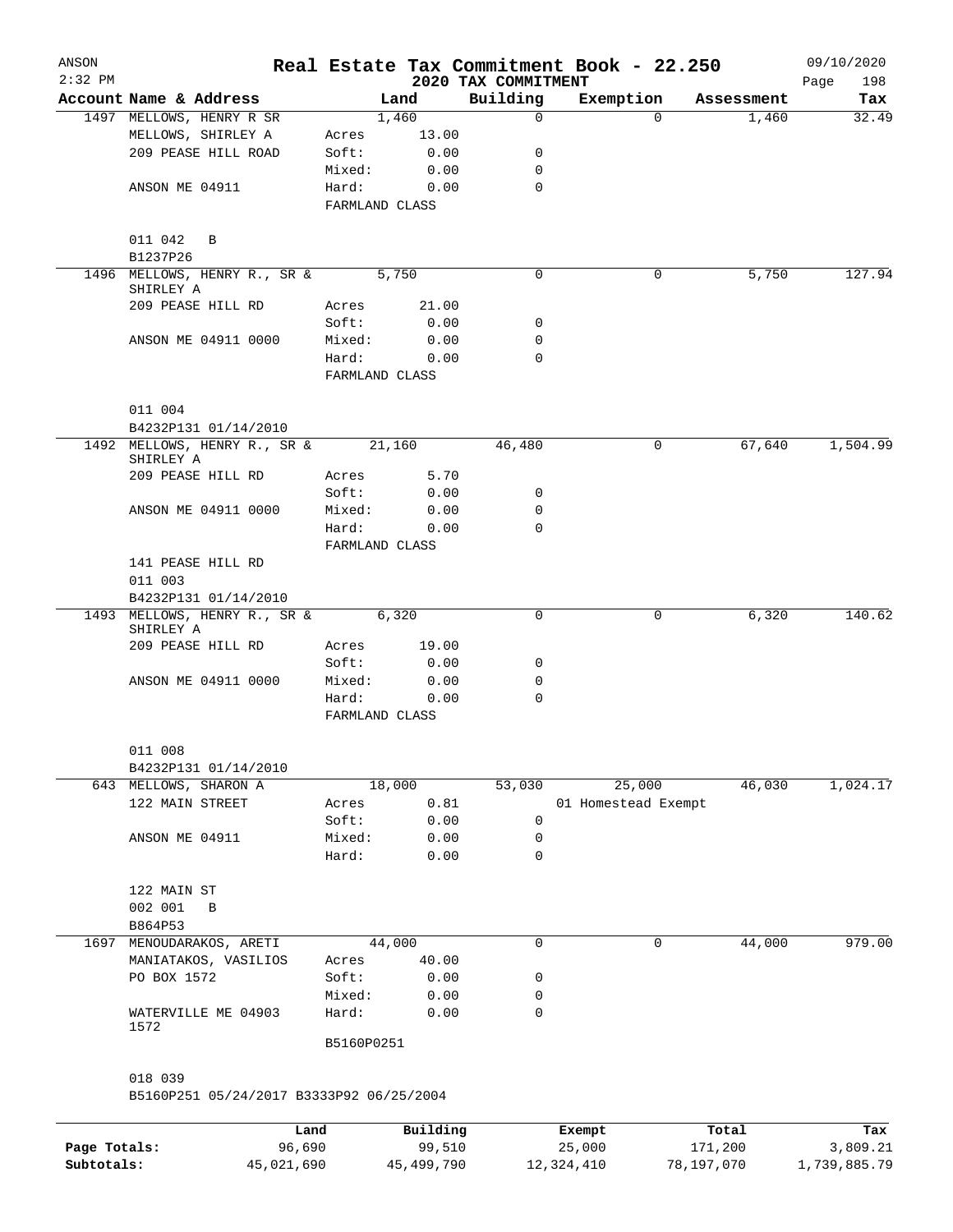| ANSON<br>$2:32$ PM |                                           |                 |              | 2020 TAX COMMITMENT | Real Estate Tax Commitment Book - 22.250 |            | 09/10/2020<br>199<br>Page |
|--------------------|-------------------------------------------|-----------------|--------------|---------------------|------------------------------------------|------------|---------------------------|
|                    | Account Name & Address                    | Land            |              | Building            | Exemption                                | Assessment | Tax                       |
|                    | 746 MERCIER, COLLEEN L                    | 12,650          |              | 28,480              | 25,000                                   | 16,130     | 358.89                    |
|                    |                                           | Acres           | 0.40         |                     | 01 Homestead Exempt                      |            |                           |
|                    | NO. ANSON ME 04958 0000 Soft:             |                 | 0.00         | 0                   |                                          |            |                           |
|                    | 229 RIVER RD                              | Mixed:          | 0.00         | 0                   |                                          |            |                           |
|                    |                                           | Hard:           | 0.00         | $\mathbf 0$         |                                          |            |                           |
|                    |                                           |                 |              |                     |                                          |            |                           |
|                    | 229 RIVER RD<br>015 069<br>B              |                 |              |                     |                                          |            |                           |
|                    | B3504P173 06/17/2005                      |                 |              |                     |                                          |            |                           |
|                    | 132 MERCIER, COLLEEN L                    | 10,390          |              | 66,070              | 0                                        | 76,460     | 1,701.24                  |
|                    | 229 RIVER ROAD                            | Acres           | 0.12         |                     |                                          |            |                           |
|                    |                                           | Soft:           | 0.00         | 0                   |                                          |            |                           |
|                    | NORTH ANSON ME 04958                      | Mixed:          | 0.00         | 0                   |                                          |            |                           |
|                    |                                           | Hard:           | 0.00         | 0                   |                                          |            |                           |
|                    |                                           | B5043P0191      |              |                     |                                          |            |                           |
|                    | 17 NORTH MAIN ST                          |                 |              |                     |                                          |            |                           |
|                    | 006 025                                   |                 |              |                     |                                          |            |                           |
|                    | B5043P191 06/16/2016 B5060P127 08/10/2016 |                 |              |                     |                                          |            |                           |
|                    | 1222 MERCIER, MICHAEL                     | 28,500          |              | 52,300              | 0                                        | 80,800     | 1,797.80                  |
|                    | 383 WEST MILLS ROAD                       | Acres           | 7.00         |                     |                                          |            |                           |
|                    |                                           | Soft:           | 0.00         | 0                   |                                          |            |                           |
|                    | ANSON ME 04958                            | Mixed:          | 0.00         | 0                   |                                          |            |                           |
|                    |                                           | Hard:           | 0.00         | 0                   |                                          |            |                           |
|                    |                                           |                 |              |                     |                                          |            |                           |
|                    | 383 WEST MILLS RD                         |                 |              |                     |                                          |            |                           |
|                    | 011 031                                   |                 |              |                     |                                          |            |                           |
|                    | B5412P255 07/12/2018                      |                 |              |                     |                                          |            |                           |
|                    | 653 MERRILL, CHAD HARRIS                  | 45,300          |              | $\mathbf 0$         | 0                                        | 45,300     | 1,007.93                  |
|                    | 211 NEW VINEYARD ROAD                     | Acres           | 45.00        |                     |                                          |            |                           |
|                    |                                           | Soft:           | 0.00         | 0                   |                                          |            |                           |
|                    | NEW VINEYARD ME 04956                     | Mixed:          | 0.00         | 0                   |                                          |            |                           |
|                    |                                           | Hard:           | 0.00         | 0                   |                                          |            |                           |
|                    |                                           |                 |              |                     |                                          |            |                           |
|                    | 434 FOUR MILE SQUARE RD                   |                 |              |                     |                                          |            |                           |
|                    | 021 020                                   |                 |              |                     |                                          |            |                           |
|                    | B5509P89 01/16/2020                       |                 |              | 35,390              |                                          | 45,970     | 1,022.83                  |
|                    | 647 MERRILL, DALE S                       | 10,580          |              |                     | 0                                        |            |                           |
|                    | MERRILL, DANNIE V<br>PO BOX 525           | Acres           | 0.28         | 0                   |                                          |            |                           |
|                    |                                           | Soft:<br>Mixed: | 0.00<br>0.00 | 0                   |                                          |            |                           |
|                    | ANSON ME 04911                            | Hard:           | 0.00         | 0                   |                                          |            |                           |
|                    |                                           |                 |              |                     |                                          |            |                           |
|                    | 10 CHURCH ST                              |                 |              |                     |                                          |            |                           |
|                    | 001 082                                   |                 |              |                     |                                          |            |                           |
|                    | B3499P318 06/10/2005                      |                 |              |                     |                                          |            |                           |
| 650                | MERRILL, DAVID L                          | 20,270          |              | 8,020               | 25,000                                   | 3,290      | 73.20                     |
|                    | MERRILL, DARLENE M                        | Acres           | 1.18         |                     | 01 Homestead Exempt                      |            |                           |
|                    | 39 PREBLE AVENUE                          | Soft:           | 0.00         | 0                   |                                          |            |                           |
|                    |                                           | Mixed:          | 0.00         | 0                   |                                          |            |                           |
|                    | ANSON ME 04911                            | Hard:           | 0.00         | 0                   |                                          |            |                           |
|                    |                                           |                 |              |                     |                                          |            |                           |
|                    | 39 PREBLE AVE                             |                 |              |                     |                                          |            |                           |
|                    | 004 018                                   |                 |              |                     |                                          |            |                           |
|                    | B2190P189                                 |                 |              |                     |                                          |            |                           |
|                    |                                           |                 |              |                     |                                          |            |                           |
|                    |                                           |                 |              |                     |                                          |            |                           |
|                    |                                           |                 |              |                     |                                          |            |                           |

|              | Land       | Building   | Exempt     | Total      | Tax          |
|--------------|------------|------------|------------|------------|--------------|
| Page Totals: | 127,690    | 190,260    | 50,000     | 267,950    | 5,961.89     |
| Subtotals:   | 45,149,380 | 45,690,050 | 12,374,410 | 78,465,020 | 1,745,847.68 |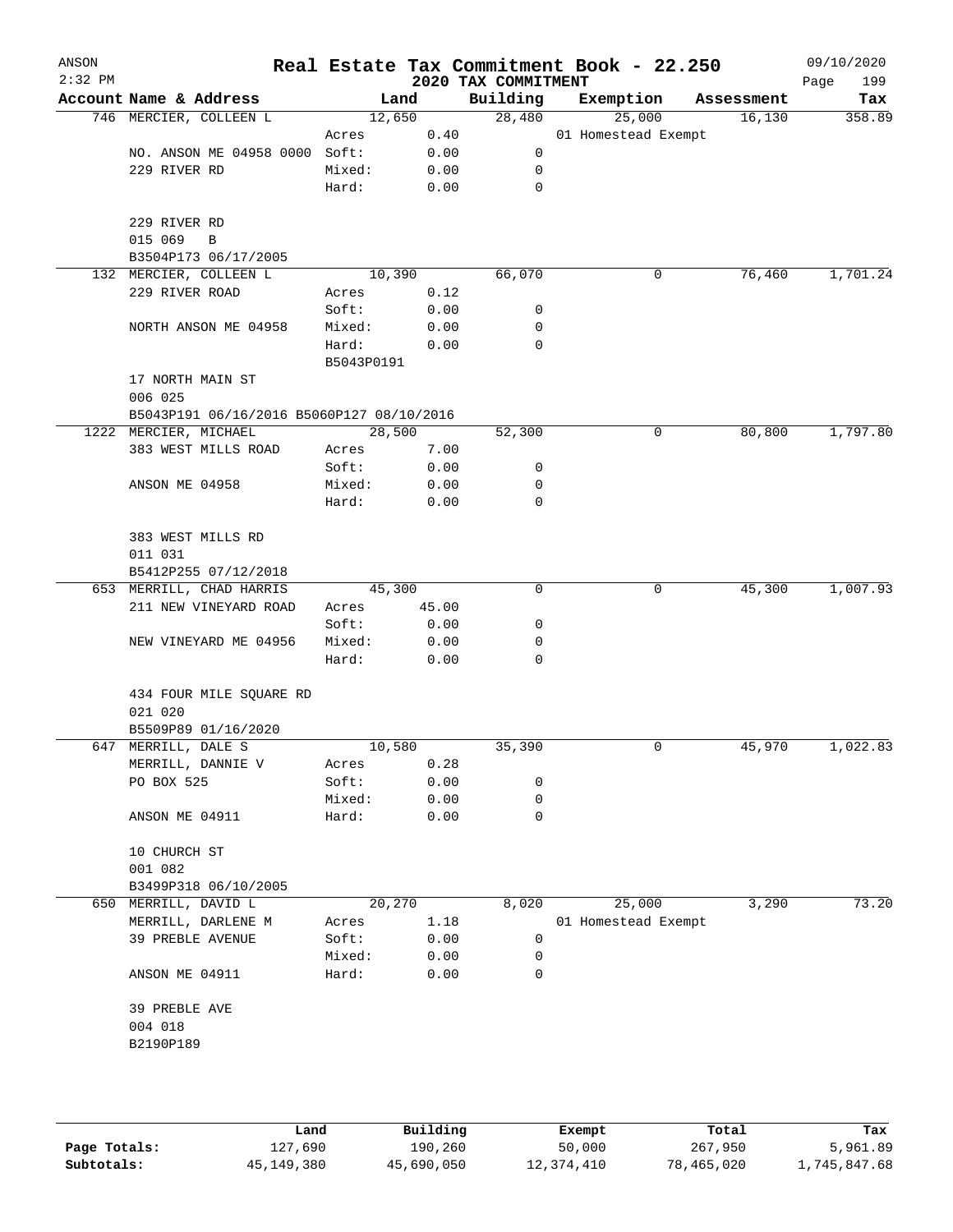| ANSON<br>$2:32$ PM |                                           |        |      | Real Estate Tax Commitment Book - 22.250<br>2020 TAX COMMITMENT |                     |            | 09/10/2020<br>200<br>Page |
|--------------------|-------------------------------------------|--------|------|-----------------------------------------------------------------|---------------------|------------|---------------------------|
|                    | Account Name & Address                    |        | Land | Building                                                        | Exemption           | Assessment | Tax                       |
|                    | 657 MERRILL, DEAN F                       | 22,550 |      | 55,600                                                          | 25,000              | 53,150     | 1,182.59                  |
|                    | MERRILL, REVA J                           | Acres  | 2.70 |                                                                 | 01 Homestead Exempt |            |                           |
|                    | 425 WEST MILLS ROAD                       | Soft:  | 0.00 | 0                                                               |                     |            |                           |
|                    |                                           | Mixed: | 0.00 | 0                                                               |                     |            |                           |
|                    | ANSON ME 04911                            | Hard:  | 0.00 | $\mathbf 0$                                                     |                     |            |                           |
|                    | 425 WEST MILLS RD<br>011 025<br>B         |        |      |                                                                 |                     |            |                           |
|                    | B3711P97 07/17/2006                       |        |      |                                                                 |                     |            |                           |
|                    | 926 MERRILL, DREW S                       | 10,770 |      | 13,460                                                          | 24,230              | 0          | 0.00                      |
|                    | 39 PREBLE AVE                             | Acres  | 0.29 |                                                                 | 01 Homestead Exempt |            |                           |
|                    |                                           | Soft:  | 0.00 | 0                                                               |                     |            |                           |
|                    | ANSON ME 04911                            | Mixed: | 0.00 | 0                                                               |                     |            |                           |
|                    |                                           | Hard:  | 0.00 | $\mathbf 0$                                                     |                     |            |                           |
|                    |                                           |        |      |                                                                 |                     |            |                           |
|                    | 33 PREBLE AVE                             |        |      |                                                                 |                     |            |                           |
|                    | 004 019 A                                 |        |      |                                                                 |                     |            |                           |
|                    | B3379P267 09/20/2004                      |        |      |                                                                 |                     |            |                           |
|                    | 1879 MERRILL, DREW S                      | 29,000 |      | 125,730                                                         | 0                   | 154,730    | 3,442.74                  |
|                    | 39 PREBLE AVE                             | Acres  | 7.50 |                                                                 |                     |            |                           |
|                    |                                           | Soft:  | 0.00 | 0                                                               |                     |            |                           |
|                    | ANSON ME 04911                            | Mixed: | 0.00 | 0                                                               |                     |            |                           |
|                    |                                           | Hard:  | 0.00 | 0                                                               |                     |            |                           |
|                    | CORNER OF VALLEY &                        |        |      |                                                                 |                     |            |                           |
|                    | 019 036<br>D                              |        |      |                                                                 |                     |            |                           |
|                    | B4138P183 05/19/2009                      |        |      |                                                                 |                     |            |                           |
|                    | 662 MERRILL, FRANCES E                    | 20,000 |      | 41,080                                                          | 25,000              | 36,080     | 802.78                    |
|                    | 571 NEW PORTLAND RD                       | Acres  | 1.00 |                                                                 | 01 Homestead Exempt |            |                           |
|                    |                                           | Soft:  | 0.00 | $\mathbf 0$                                                     |                     |            |                           |
|                    | NORTH ANSON ME 04958                      | Mixed: | 0.00 | 0                                                               |                     |            |                           |
|                    |                                           | Hard:  | 0.00 | 0                                                               |                     |            |                           |
|                    | 571 NEW PORTLAND RD                       |        |      |                                                                 |                     |            |                           |
|                    | 022 003                                   |        |      |                                                                 |                     |            |                           |
|                    | B571P488                                  |        |      |                                                                 |                     |            |                           |
|                    | 2038 MERRILL, HARRIS                      |        | 0    | 9,280                                                           | 0                   | 9,280      | 206.48                    |
|                    | 434 FOUR MILE SQUARE                      |        |      |                                                                 |                     |            |                           |
|                    | ROAD                                      |        |      |                                                                 |                     |            |                           |
|                    | ANSON, ME 04911                           |        |      |                                                                 |                     |            |                           |
|                    |                                           |        |      |                                                                 |                     |            |                           |
|                    | 434 FOUR MILE SQUARE<br>021 020 ON        |        |      |                                                                 |                     |            |                           |
|                    | 664 MERRILL, MAGEN L                      | 12,150 |      | 0                                                               | 0                   | 12,150     | 270.34                    |
|                    | 302 CAMPGROUND RD                         | Acres  | 1.60 |                                                                 |                     |            |                           |
|                    |                                           | Soft:  | 0.00 | 0                                                               |                     |            |                           |
|                    | NORTH ANSON ME 04958                      | Mixed: | 0.00 | 0                                                               |                     |            |                           |
|                    |                                           | Hard:  | 0.00 | 0                                                               |                     |            |                           |
|                    |                                           |        |      |                                                                 |                     |            |                           |
|                    | 023 041<br>G                              |        |      |                                                                 |                     |            |                           |
|                    | B4908P116 05/26/2015 B4115P256 03/24/2009 |        |      |                                                                 |                     |            |                           |
|                    |                                           |        |      |                                                                 |                     |            |                           |
|                    |                                           |        |      |                                                                 |                     |            |                           |

|              | Land       | Building   | Exempt     | Total      | Tax          |
|--------------|------------|------------|------------|------------|--------------|
| Page Totals: | 94,470     | 245,150    | 74,230     | 265,390    | 5,904.93     |
| Subtotals:   | 45,243,850 | 45,935,200 | 12,448,640 | 78,730,410 | 1,751,752.61 |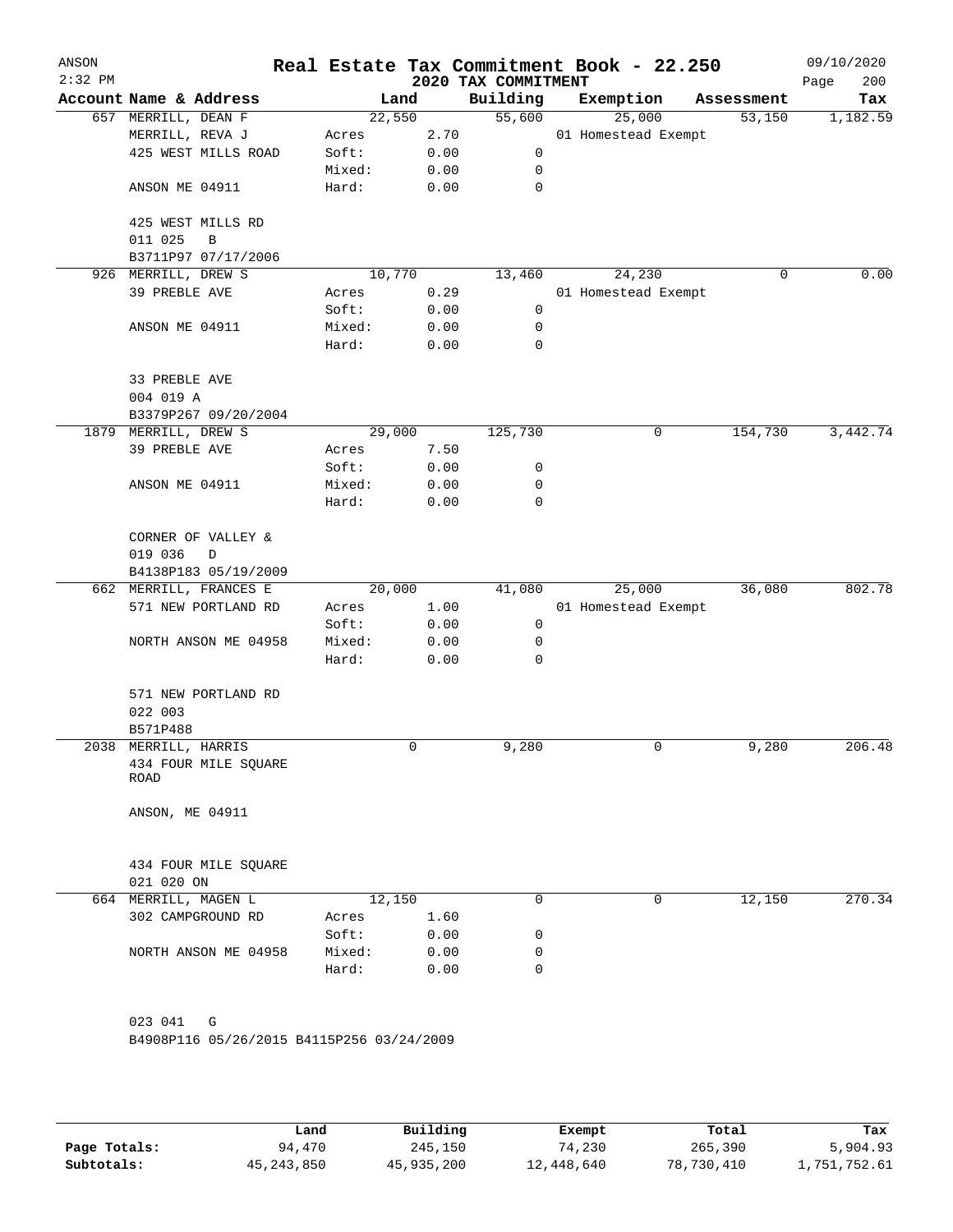| ANSON<br>$2:32$ PM |                                           |                |          | 2020 TAX COMMITMENT       | Real Estate Tax Commitment Book - 22.250 |          |            | 09/10/2020<br>201<br>Page |
|--------------------|-------------------------------------------|----------------|----------|---------------------------|------------------------------------------|----------|------------|---------------------------|
|                    | Account Name & Address                    |                | Land     | Building                  | Exemption                                |          | Assessment | Tax                       |
|                    | 1636 MERRILL, PETER A                     |                | 29,850   | 14,710                    |                                          | $\Omega$ | 44,560     | 991.46                    |
|                    | MERRILL, MABEL F                          | Acres          | 30.00    |                           |                                          |          |            |                           |
|                    | 285 ROXBURY ROAD                          | Soft:          | 0.00     | 0                         |                                          |          |            |                           |
|                    |                                           | Mixed:         | 0.00     | 0                         |                                          |          |            |                           |
|                    | MEXICO ME 04257 0000                      | Hard:          | 0.00     | $\Omega$                  |                                          |          |            |                           |
|                    |                                           |                |          | OPEN SPACE CLASSIFICATION |                                          |          |            |                           |
|                    | 70 COUNTY RD                              |                |          |                           |                                          |          |            |                           |
|                    | 014 039                                   |                |          |                           |                                          |          |            |                           |
|                    | B4722P147 10/15/2013                      |                |          |                           |                                          |          |            |                           |
|                    | 2015 MERRILL, PETER A                     |                | 24,600   | 5,000                     |                                          | 0        | 29,600     | 658.60                    |
|                    | MERRILL, MABEL F                          | Acres          | 11.10    |                           |                                          |          |            |                           |
|                    | 285 ROXBURY ROAD                          | Soft:          | 0.00     | 0                         |                                          |          |            |                           |
|                    |                                           | Mixed:         | 0.00     | 0                         |                                          |          |            |                           |
|                    | MEXICO ME 04257 0000                      | Hard:          | 0.00     | 0                         |                                          |          |            |                           |
|                    |                                           | B5214P0195 JT  |          |                           |                                          |          |            |                           |
|                    |                                           |                |          |                           |                                          |          |            |                           |
|                    | 014 038 004                               |                |          |                           |                                          |          |            |                           |
|                    | B5214P195 10/13/2017 B4940P142 08/04/2015 |                |          |                           |                                          |          |            |                           |
|                    | 658 MERRILL, RYAN A                       |                | 31,500   | 0                         |                                          | 0        | 31,500     | 700.88                    |
|                    | 411 WEST MILLS ROAD                       | Acres          | 24.00    |                           |                                          |          |            |                           |
|                    |                                           | Soft:          | 0.00     | 0                         |                                          |          |            |                           |
|                    |                                           |                |          |                           |                                          |          |            |                           |
|                    | ANSON ME 04911                            | Mixed:         | 0.00     | 0                         |                                          |          |            |                           |
|                    |                                           | Hard:          | 0.00     | $\mathbf 0$               |                                          |          |            |                           |
|                    |                                           |                |          |                           |                                          |          |            |                           |
|                    |                                           |                |          |                           |                                          |          |            |                           |
|                    | 011 022                                   |                |          |                           |                                          |          |            |                           |
|                    | B5060P145 08/10/2016 B4090P234 01/09/2009 |                |          |                           |                                          |          |            |                           |
|                    | 652 MERRILL, RYAN A                       |                | 26,300   | 89,810                    | 25,000                                   |          | 91,110     | 2,027.20                  |
|                    | 411 WEST MILLS ROAD                       | Acres          | 5.20     |                           | 01 Homestead Exempt                      |          |            |                           |
|                    |                                           | Soft:          | 0.00     | 0                         |                                          |          |            |                           |
|                    | ANSON ME 04911                            | Mixed:         | 0.00     | 0                         |                                          |          |            |                           |
|                    |                                           | Hard:          | 0.00     | 0                         |                                          |          |            |                           |
|                    |                                           |                |          |                           |                                          |          |            |                           |
|                    | 411 WEST MILLS RD                         |                |          |                           |                                          |          |            |                           |
|                    | 011 027                                   |                |          |                           |                                          |          |            |                           |
|                    | B3711P97 07/17/2006                       |                |          |                           |                                          |          |            |                           |
|                    | 1982 MERRILL, SCOTT B                     |                | 25,390   | 0                         |                                          | 0        | 25,390     | 564.93                    |
|                    | PO BOX 92                                 | Acres          | 11.89    |                           |                                          |          |            |                           |
|                    |                                           | Soft:          | 0.00     | 0                         |                                          |          |            |                           |
|                    | NORTH ANSON ME 04958                      | Mixed:         | 0.00     | $\mathbf 0$               |                                          |          |            |                           |
|                    |                                           | Hard:          | 0.00     | $\mathbf 0$               |                                          |          |            |                           |
|                    |                                           |                |          |                           |                                          |          |            |                           |
|                    |                                           |                |          |                           |                                          |          |            |                           |
|                    | 015 043<br>$D-1$                          |                |          |                           |                                          |          |            |                           |
|                    | B3754P10 09/26/2006                       |                |          |                           |                                          |          |            |                           |
|                    | 1486 MERRY, ROSEMARY M,                   |                | 8,240    | $\mathbf 0$               |                                          | 0        | 8,240      | 183.34                    |
|                    | TRUSTEE                                   |                |          |                           |                                          |          |            |                           |
|                    | 23 OLDE SCHOOL LANE                       | Acres          | 24.00    |                           |                                          |          |            |                           |
|                    | apt. 303                                  |                |          |                           |                                          |          |            |                           |
|                    |                                           | Soft:          | 0.00     | 0                         |                                          |          |            |                           |
|                    | SKOWHEGAN MEA 04976                       | Mixed:         | 0.00     | $\mathbf 0$               |                                          |          |            |                           |
|                    |                                           | Hard:          | 0.00     | $\mathbf 0$               |                                          |          |            |                           |
|                    |                                           | FARMLAND CLASS |          |                           |                                          |          |            |                           |
|                    |                                           |                |          |                           |                                          |          |            |                           |
|                    | 011 005                                   |                |          |                           |                                          |          |            |                           |
|                    | B4060P279 09/16/2008                      |                |          |                           |                                          |          |            |                           |
|                    |                                           |                |          |                           |                                          |          |            |                           |
|                    |                                           |                |          |                           |                                          |          |            |                           |
|                    |                                           |                |          |                           |                                          |          |            |                           |
|                    |                                           | Land           | Building |                           | Exempt                                   |          | Total      | Tax                       |
| Page Totals:       | 145,880                                   |                | 109,520  |                           | 25,000                                   |          | 230,400    | 5,126.41                  |

**Subtotals:** 45,389,730 46,044,720 12,473,640 78,960,810 1,756,879.02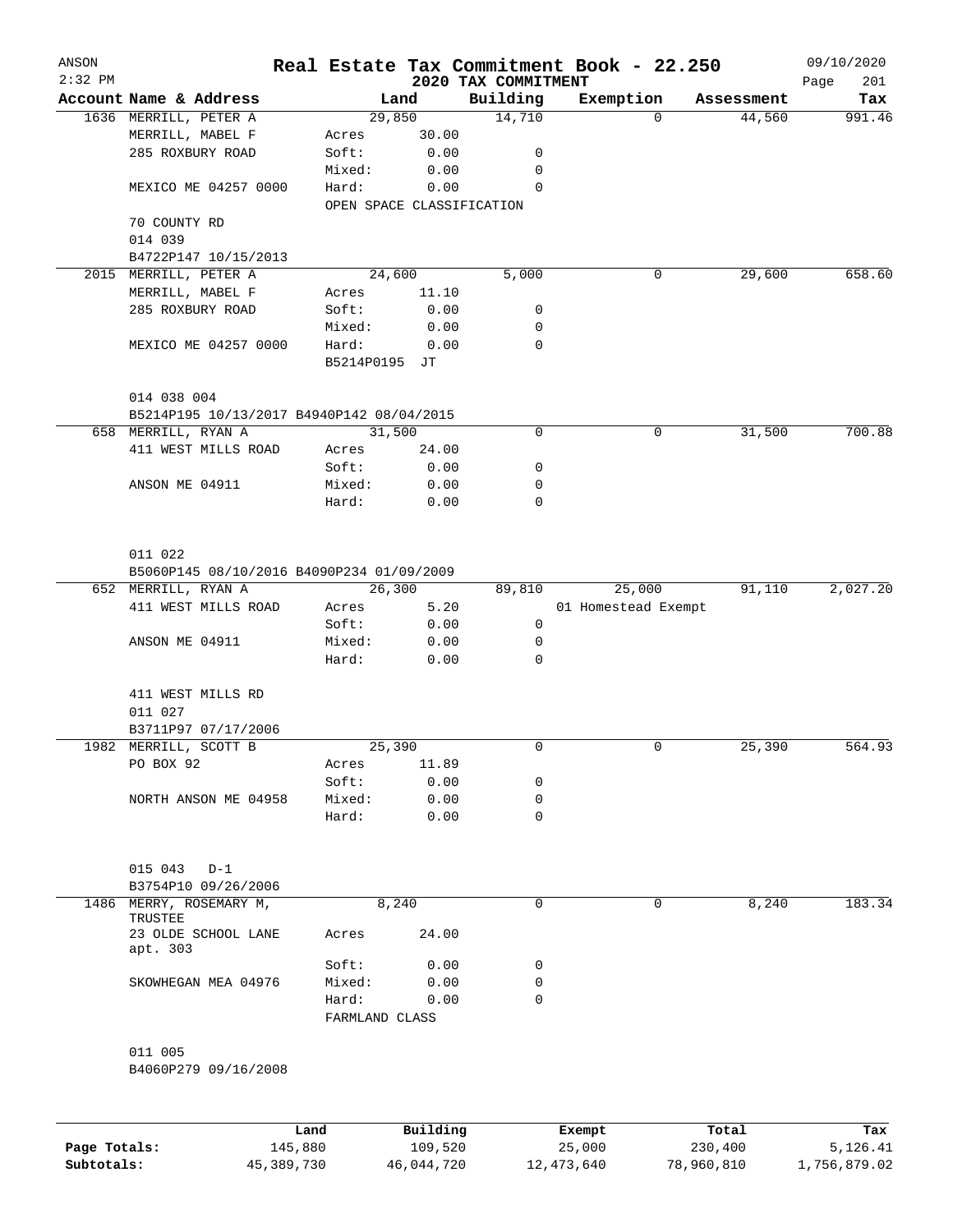| ANSON        |                                                |             |                |                     | Real Estate Tax Commitment Book - 22.250 |                 | 09/10/2020              |
|--------------|------------------------------------------------|-------------|----------------|---------------------|------------------------------------------|-----------------|-------------------------|
| $2:32$ PM    |                                                |             |                | 2020 TAX COMMITMENT |                                          |                 | Page<br>202             |
|              | Account Name & Address                         |             | Land           | Building<br>11,050  | Exemption                                | Assessment<br>0 | Tax<br>42,210<br>939.17 |
|              | 670 MERRY, WARREN                              | Acres       | 31,160<br>9.66 |                     |                                          |                 |                         |
|              | ANSON ME 04911 0273                            | Soft:       | 0.00           | 0                   |                                          |                 |                         |
|              | PO BOX 273                                     | Mixed:      | 0.00           | 0                   |                                          |                 |                         |
|              |                                                | Hard:       | 0.00           | 0                   |                                          |                 |                         |
|              |                                                |             |                |                     |                                          |                 |                         |
|              | 172 CROSS RD                                   |             |                |                     |                                          |                 |                         |
|              | 011 037                                        |             |                |                     |                                          |                 |                         |
|              | B1157P202                                      |             |                |                     |                                          |                 |                         |
| 645          | MERRY, WILLIAM H, II &<br>JODI A               |             | 48,290         | 144,800             | 25,000                                   | 168,090         | 3,740.00                |
|              | 118 MERRY ROAD                                 | Acres       | 99.00          |                     | 01 Homestead Exempt                      |                 |                         |
|              |                                                | Soft:       | 0.00           | 0                   |                                          |                 |                         |
|              | ANSON ME 04911 3245                            | Mixed:      | 12.00          | 1,908               |                                          |                 |                         |
|              |                                                | Hard:       | 64.00          | 10,880              |                                          |                 |                         |
|              |                                                | TREE GROWTH |                |                     |                                          |                 |                         |
|              | 118 MERRY RD                                   |             |                |                     |                                          |                 |                         |
|              | 014 001                                        |             |                |                     |                                          |                 |                         |
|              | B3767P344 11/02/2006                           |             |                |                     |                                          |                 |                         |
|              | 183 MEUNIER, AMBER M                           |             | 10,000         | 57,130              |                                          | 0               | 1,493.64<br>67,130      |
|              |                                                | Acres       | 0.25           |                     |                                          |                 |                         |
|              | MADISON ME 04950                               | Soft:       | 0.00           | 0                   |                                          |                 |                         |
|              | 91 PARK STREET                                 | Mixed:      | 0.00           | 0                   |                                          |                 |                         |
|              |                                                | Hard:       | 0.00           | 0                   |                                          |                 |                         |
|              |                                                |             |                |                     |                                          |                 |                         |
|              | 40 UNION ST                                    |             |                |                     |                                          |                 |                         |
|              | 005 007                                        |             |                |                     |                                          |                 |                         |
|              | B3151P335                                      |             |                |                     |                                          |                 |                         |
| 824          | MEUNIER, DANIEL N                              |             | 32,600         | 44,090              |                                          | 0               | 1,706.35<br>76,690      |
|              | MEUNIER, DOREEN M                              | Acres       | 11.10          |                     |                                          |                 |                         |
|              | 204 GREENLEAF ROAD                             | Soft:       | 0.00           | 0                   |                                          |                 |                         |
|              |                                                | Mixed:      | 0.00           | 0                   |                                          |                 |                         |
|              | ANSON ME 04911                                 | Hard:       | 0.00           | 0                   |                                          |                 |                         |
|              | 204 GREENLEAF RD                               |             |                |                     |                                          |                 |                         |
|              | 013 022<br>4                                   |             |                |                     |                                          |                 |                         |
|              |                                                |             |                |                     |                                          |                 |                         |
|              | B5405P86 05/02/2019<br>1668 MEYERS, VICKI L. & |             | 31,000         | 0                   |                                          | 0               | 31,000<br>689.75        |
|              | VIGNEAULT, BECKY P. &                          | Acres       | 23.00          |                     |                                          |                 |                         |
|              | CHRISTIAN M.                                   |             |                |                     |                                          |                 |                         |
|              |                                                | Soft:       | 0.00           | 0                   |                                          |                 |                         |
|              | PO BOX 117                                     | Mixed:      | 0.00           | 0                   |                                          |                 |                         |
|              | NORTH ANSON ME 04958                           | Hard:       | 0.00           | 0                   |                                          |                 |                         |
|              |                                                |             |                |                     |                                          |                 |                         |
|              | OFF SOLON ROAD                                 |             |                |                     |                                          |                 |                         |
|              | 024 004                                        |             |                |                     |                                          |                 |                         |
|              | B4700P298 08/19/2013                           |             |                |                     |                                          |                 |                         |
|              | 1918 MICHAUD, BRIAN J                          |             | 19,520         | 0                   |                                          | 0               | 434.32<br>19,520        |
|              | MICHAUD, REBECCA L                             | Acres       | 6.01           |                     |                                          |                 |                         |
|              | 1366 TURNER ST                                 | Soft:       | 0.00           | 0                   |                                          |                 |                         |
|              |                                                | Mixed:      | 0.00           | 0                   |                                          |                 |                         |
|              | AUBURN ME 04210 6453                           | Hard:       | 0.00           | 0                   |                                          |                 |                         |
|              |                                                |             |                |                     |                                          |                 |                         |
|              | HOLLIN WAITE HILL RD                           |             |                |                     |                                          |                 |                         |
|              | 020 014 10                                     |             |                |                     |                                          |                 |                         |
|              | B4224P261 12/11/2009                           |             |                |                     |                                          |                 |                         |
|              |                                                |             |                |                     |                                          |                 |                         |
|              |                                                | Land        | Building       |                     | Exempt                                   | Total           | Tax                     |
| Page Totals: | 172,570                                        |             | 257,070        |                     | 25,000                                   | 404,640         | 9,003.23                |
| Subtotals:   | 45,562,300                                     |             | 46,301,790     |                     | 12,498,640                               | 79,365,450      | 1,765,882.25            |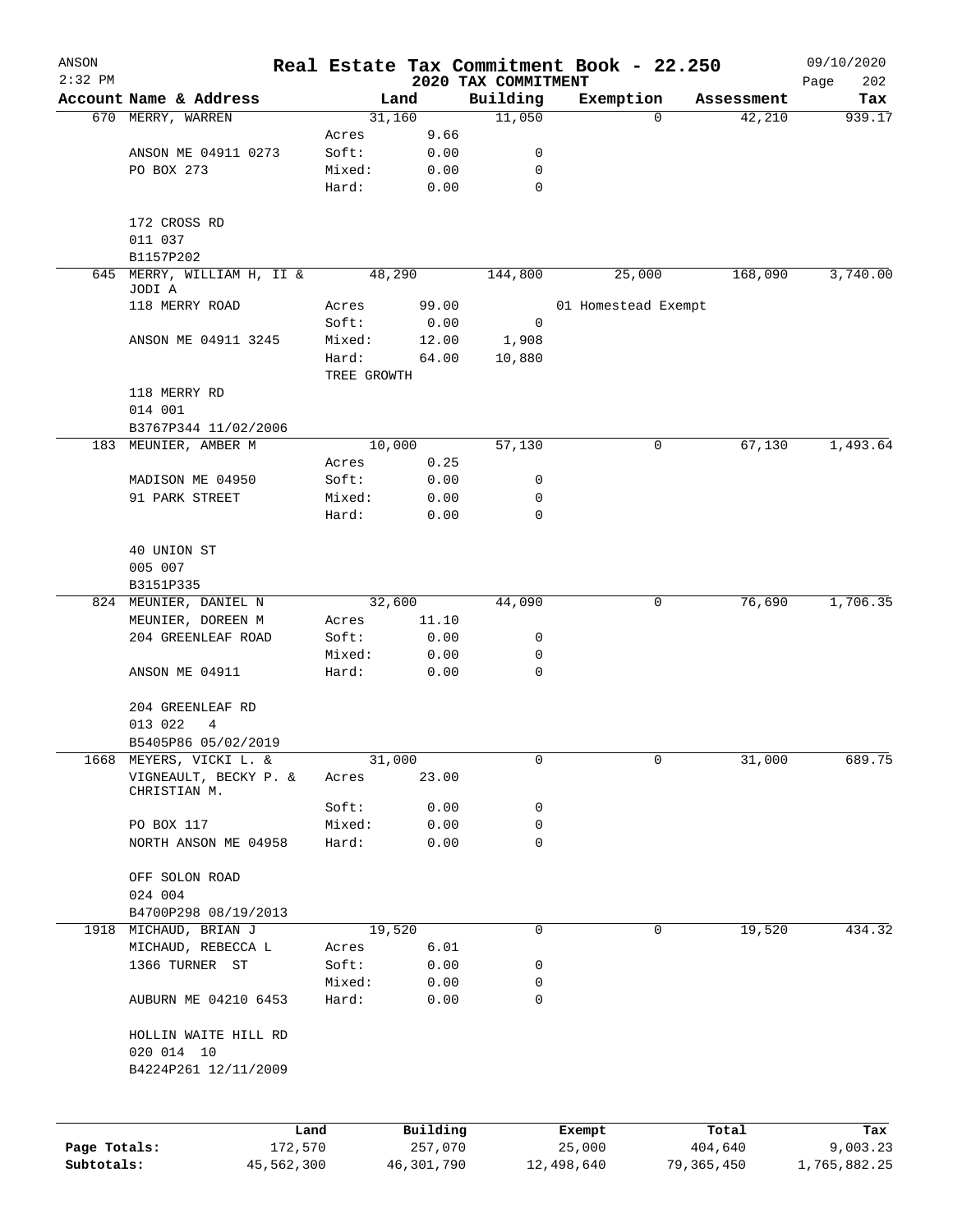| ANSON     |                                                |                 |              | Real Estate Tax Commitment Book - 22.250 |        |                     |            | 09/10/2020         |
|-----------|------------------------------------------------|-----------------|--------------|------------------------------------------|--------|---------------------|------------|--------------------|
| $2:32$ PM | Account Name & Address                         |                 | Land         | 2020 TAX COMMITMENT<br>Building          |        | Exemption           | Assessment | 203<br>Page<br>Tax |
|           | 1461 MICHAUD, DIANA R                          |                 | 63,000       | 102,270                                  |        | 0                   | 165,270    | 3,677.26           |
|           |                                                | Acres           | 66.00        |                                          |        |                     |            |                    |
|           | Anson, Maine 04911                             | Soft:           | 0.00         | 0                                        |        |                     |            |                    |
|           | P.O. BOX 232                                   | Mixed:          | 0.00         | 0                                        |        |                     |            |                    |
|           |                                                | Hard:           | 0.00         | 0                                        |        |                     |            |                    |
|           | 187 WEST MILLS RD<br>011 006                   |                 |              |                                          |        |                     |            |                    |
|           | B4685P220 06/21/2013                           |                 |              |                                          |        |                     |            |                    |
|           | 674 MICHAUD, LORRAINE M                        |                 | 6,330        | 14,390                                   |        | 20,720              | 0          | 0.00               |
|           |                                                | Acres           | 0.10         |                                          |        | 01 Homestead Exempt |            |                    |
|           | ANSON ME 04911 0410                            | Soft:           | 0.00         | 0                                        |        |                     |            |                    |
|           | PO BOX 410                                     | Mixed:<br>Hard: | 0.00<br>0.00 | 0<br>0                                   |        |                     |            |                    |
|           |                                                |                 |              |                                          |        |                     |            |                    |
|           | 14 WILSON ST<br>001 112                        |                 |              |                                          |        |                     |            |                    |
|           | B2809P148                                      |                 |              |                                          |        |                     |            |                    |
|           | 676 MICHLEWITZ, HAROLD                         |                 | 39,100       | 0                                        |        | 0                   | 39,100     | 869.97             |
|           | MICHLEWITZ, GERALDINE                          | Acres           | 43.00        |                                          |        |                     |            |                    |
|           |                                                | Soft:           | 0.00         | 0                                        |        |                     |            |                    |
|           | 357 COMMERCIAL ST APT                          | Mixed:          | 0.00         | 0                                        |        |                     |            |                    |
|           | 822<br>BOSTON MA 02109 0000                    | Hard:           | 0.00         | 0                                        |        |                     |            |                    |
|           |                                                |                 |              |                                          |        |                     |            |                    |
|           | 022 020                                        |                 |              |                                          |        |                     |            |                    |
|           | B1005P78                                       |                 |              |                                          |        |                     |            |                    |
| 677       | MICKET, ALEJANDRINA                            |                 | 38,250       | 0                                        |        | 0                   | 38,250     | 851.06             |
|           | MICKET, MARLAND                                | Acres           | 28.50        |                                          |        |                     |            |                    |
|           |                                                | Soft:           | 0.00         | 0                                        |        |                     |            |                    |
|           | 413 CONCHA DR<br>SEBASTIAN FL 32958 0000 Hard: | Mixed:          | 0.00<br>0.00 | 0<br>0                                   |        |                     |            |                    |
|           |                                                |                 |              |                                          |        |                     |            |                    |
|           | 019 028<br>2                                   |                 |              |                                          |        |                     |            |                    |
|           | B4431P253 07/19/2011                           |                 |              |                                          |        |                     |            |                    |
|           | 1935 MIHOS, THEODORE LOUIS                     |                 | 8,100        | 0                                        |        | 0                   | 8,100      | 180.23             |
|           | PO BOX 391                                     | Acres           | 5.60         |                                          |        |                     |            |                    |
|           |                                                | Soft:           | 0.00         | 0                                        |        |                     |            |                    |
|           | NORTH ANSON ME 04958                           | Mixed:          | 0.00         | 0                                        |        |                     |            |                    |
|           |                                                | Hard:           | 0.00         | 0                                        |        |                     |            |                    |
|           | 023 043 B                                      |                 |              |                                          |        |                     |            |                    |
|           | B5156P142 05/12/2017                           |                 |              |                                          |        |                     |            |                    |
|           | 1748 MIKE, RONALD                              |                 | 7,790        | 0                                        |        | 0                   | 7,790      | 173.33             |
|           | MIKE, SUSAN                                    | Acres           | 49.00        |                                          |        |                     |            |                    |
|           |                                                | Soft:           | 0.00         | 0                                        |        |                     |            |                    |
|           | 2 SHARINGTON DR                                | Mixed:          | 0.00         | 0                                        |        |                     |            |                    |
|           | COLUMBIA CT 06237                              | Hard:           | 0.00         | 0                                        |        |                     |            |                    |
|           |                                                | TREE GROWTH     |              |                                          |        |                     |            |                    |
|           | 021 003                                        |                 |              |                                          |        |                     |            |                    |
|           | B4731P353 11/06/2013                           |                 |              |                                          |        |                     |            |                    |
|           |                                                |                 |              |                                          |        |                     |            |                    |
|           | Land                                           |                 | Building     |                                          | Exempt |                     | Total      | Tax                |

**Page Totals:** 162,570 116,660 20,720 258,510 5,751.85 **Subtotals:** 45,724,870 46,418,450 12,519,360 79,623,960 1,771,634.10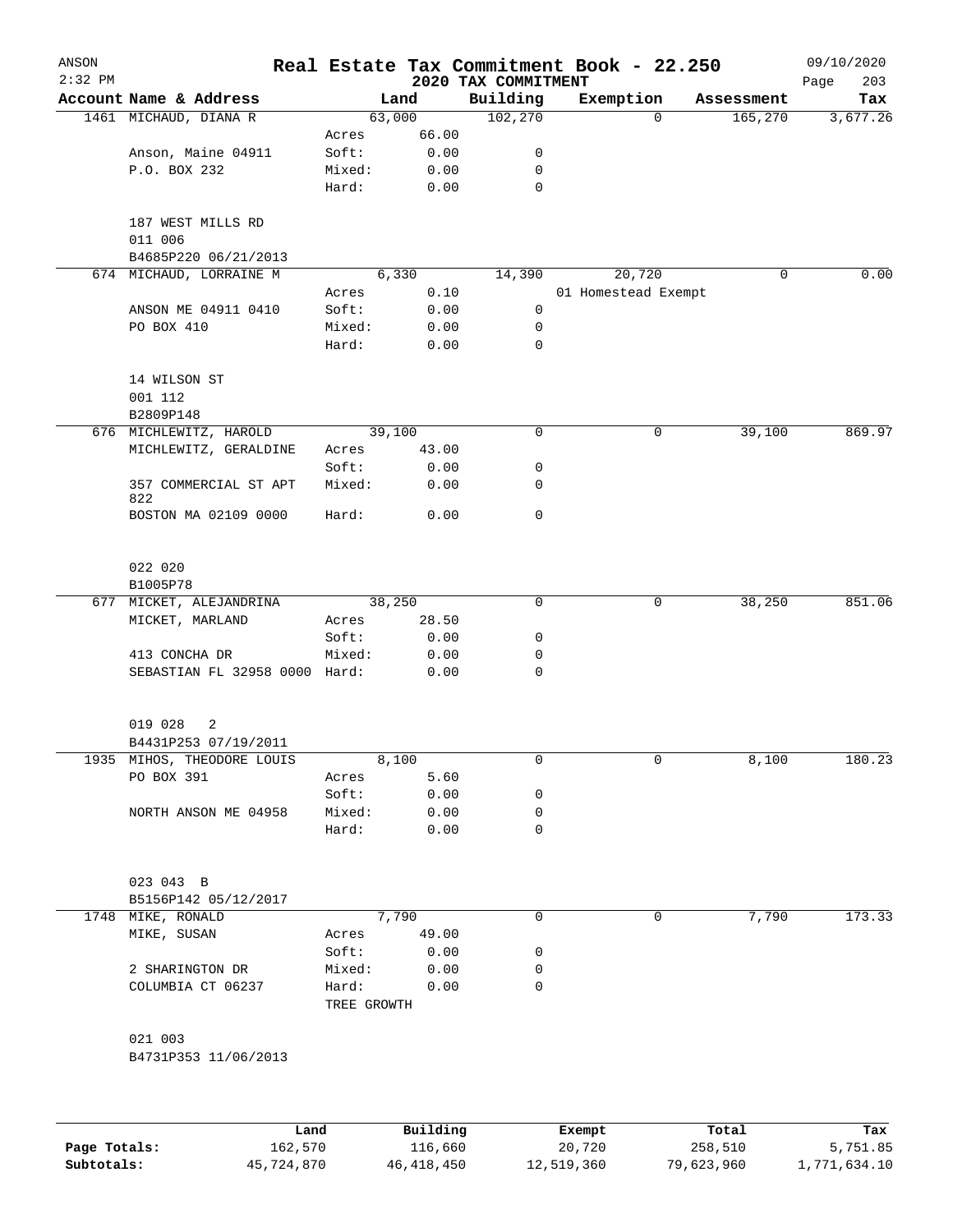| ANSON<br>$2:32$ PM |                                           |               |       | 2020 TAX COMMITMENT | Real Estate Tax Commitment Book - 22.250 |            | 09/10/2020<br>Page<br>204 |
|--------------------|-------------------------------------------|---------------|-------|---------------------|------------------------------------------|------------|---------------------------|
|                    | Account Name & Address                    |               | Land  | Building            | Exemption                                | Assessment | Tax                       |
|                    | 1035 MIKE, RONALD                         | 13,770        |       | 34,860              | $\Omega$                                 | 48,630     | 1,082.02                  |
|                    | MIKE, SUSAN                               | Acres         | 30.00 |                     |                                          |            |                           |
|                    |                                           | Soft:         | 0.00  | 0                   |                                          |            |                           |
|                    | 2 SHARINGTON DR                           | Mixed:        | 30.00 | 4,770               |                                          |            |                           |
|                    | COLUMBIA CT 06237                         | Hard:         | 0.00  | 0                   |                                          |            |                           |
|                    |                                           | TREE GROWTH   |       |                     |                                          |            |                           |
|                    | 985 VALLEY RD                             |               |       |                     |                                          |            |                           |
|                    | 020 022<br>B                              |               |       |                     |                                          |            |                           |
|                    | B4731P353 11/06/2013                      |               |       |                     |                                          |            |                           |
| 1040               | MIKE, RONALD T JR                         | 3,980         |       | 0                   | 0                                        | 3,980      | 88.56                     |
|                    | MIKE, SUSAN J                             | Acres         | 25.00 |                     |                                          |            |                           |
|                    | 2 SHARINGTON DRIVE                        | Soft:         | 0.00  | 0                   |                                          |            |                           |
|                    |                                           | Mixed:        | 25.00 | 3,975               |                                          |            |                           |
|                    | COLUMBIA CT 06237                         | Hard:         | 0.00  | $\mathbf 0$         |                                          |            |                           |
|                    | 021 004                                   |               |       |                     |                                          |            |                           |
|                    | B4865P285 12/09/2014                      |               |       |                     |                                          |            |                           |
|                    | 700 MILLER, CHRISTOPHER                   | 15,490        |       | 72,180              | 25,000                                   | 62,670     | 1,394.41                  |
|                    | MILLER, COURTNEY B                        | Acres         | 0.60  |                     | 01 Homestead Exempt                      |            |                           |
|                    | 11 FREDERICK STREET                       | Soft:         | 0.00  | 0                   |                                          |            |                           |
|                    |                                           | Mixed:        | 0.00  | 0                   |                                          |            |                           |
|                    | ANSON ME 04911                            | Hard:         | 0.00  | 0                   |                                          |            |                           |
|                    | 11 FREDRICK ST                            |               |       |                     |                                          |            |                           |
|                    | 001 038                                   |               |       |                     |                                          |            |                           |
|                    | B4203P257 10/08/2009                      |               |       |                     |                                          |            |                           |
|                    | 1057 MILLER, ROBERT A                     | 38,010        |       | 0                   | 0                                        | 38,010     | 845.72                    |
|                    | MILLER, JANICE                            | Acres         | 16.51 |                     |                                          |            |                           |
|                    | PO BOX 425                                | Soft:         | 0.00  | 0                   |                                          |            |                           |
|                    |                                           | Mixed:        | 0.00  | 0                   |                                          |            |                           |
|                    | ANSON ME 04911                            | Hard:         | 0.00  | 0                   |                                          |            |                           |
|                    |                                           | B5181P0305 JT |       |                     |                                          |            |                           |
|                    | 2 GRAY RD                                 |               |       |                     |                                          |            |                           |
|                    | 022 038<br>2                              |               |       |                     |                                          |            |                           |
|                    | B5181P305 07/17/2017 B5171P202 05/17/2017 |               |       |                     |                                          |            |                           |
|                    | 1061 MILLER, ROBERT A                     | 22,940        |       | 47,560              | 25,000                                   | 45,500     | 1,012.38                  |
|                    | MILLER, JANICE                            | Acres         | 12.18 |                     | 01 Homestead Exempt                      |            |                           |
|                    | PO BOX 425                                | Soft:         | 0.00  | 0                   |                                          |            |                           |
|                    |                                           | Mixed:        | 0.00  | 0                   |                                          |            |                           |
|                    | ANSON ME 04911                            | Hard:         | 0.00  | 0                   |                                          |            |                           |
|                    | 52 GRAY RD                                |               |       |                     |                                          |            |                           |
|                    | 022 038<br>8                              |               |       |                     |                                          |            |                           |
|                    | B3953P83 01/11/2008                       |               |       |                     |                                          |            |                           |
|                    | 1400 MILLER, ROBERT N                     | 31,850        |       | 131,940             | 25,000                                   | 138,790    | 3,088.08                  |
|                    | MILLER, JILL C                            | Acres         | 51.00 |                     | 01 Homestead Exempt                      |            |                           |
|                    | PO BOX 216                                | Soft:         | 6.00  | 672                 |                                          |            |                           |
|                    |                                           | Mixed:        | 14.00 | 2,226               |                                          |            |                           |
|                    | ANSON ME 04911                            | Hard:         | 25.00 | 4,250               |                                          |            |                           |
|                    |                                           | TREE GROWTH   |       |                     |                                          |            |                           |
|                    | 56 MILLER RD                              |               |       |                     |                                          |            |                           |
|                    | 014 005                                   |               |       |                     |                                          |            |                           |
|                    | B809P496                                  |               |       |                     |                                          |            |                           |
|                    |                                           |               |       |                     |                                          |            |                           |
|                    |                                           |               |       |                     |                                          |            |                           |
|                    |                                           |               |       |                     |                                          |            |                           |

|              | Land       | Building   | Exempt     | Total      | Tax          |
|--------------|------------|------------|------------|------------|--------------|
| Page Totals: | 126,040    | 286,540    | 75,000     | 337,580    | 7,511.17     |
| Subtotals:   | 45,850,910 | 46,704,990 | 12,594,360 | 79,961,540 | 1,779,145.27 |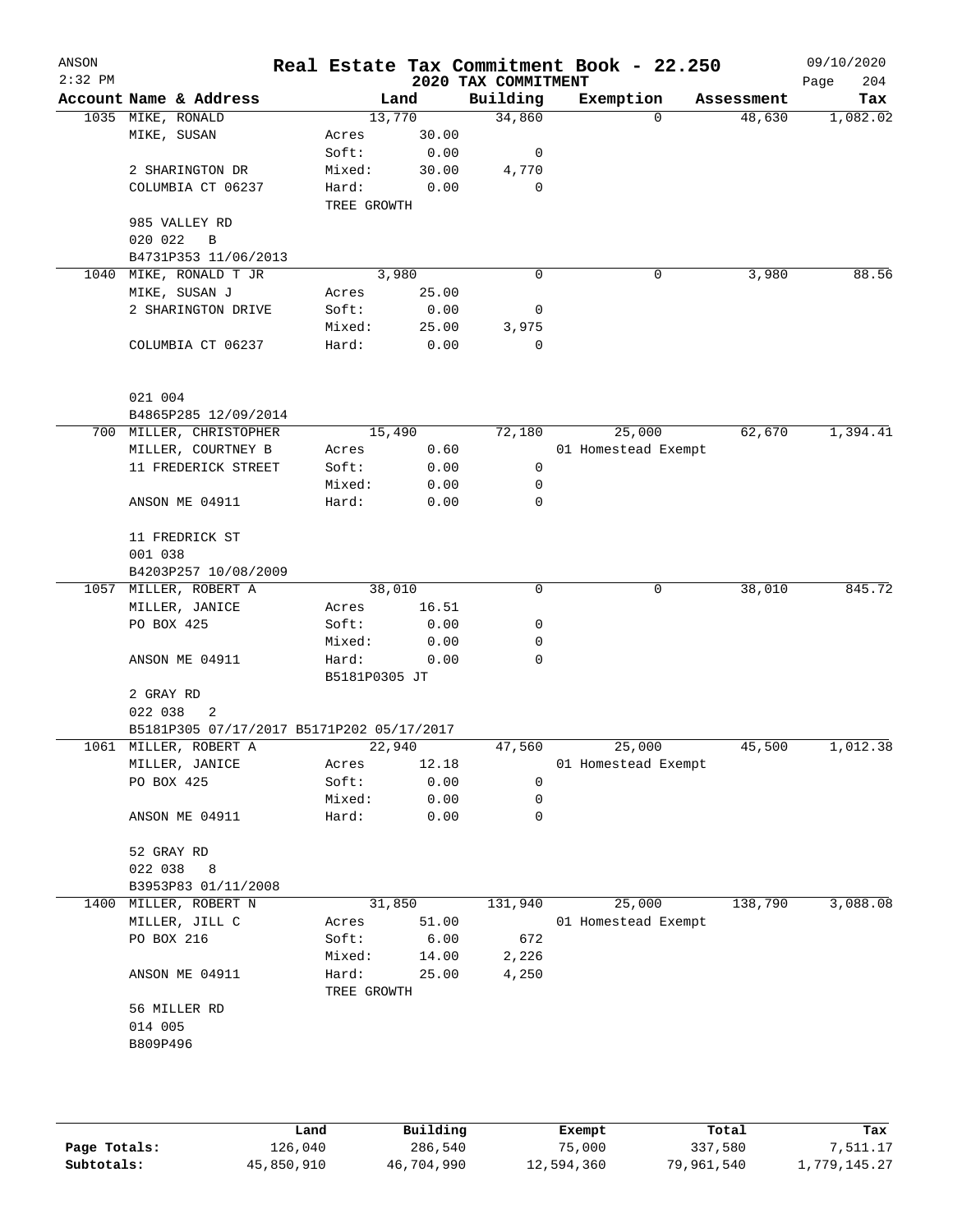| ANSON     |                                                    |                           |       |                            | Real Estate Tax Commitment Book - 22.250 |            | 09/10/2020  |
|-----------|----------------------------------------------------|---------------------------|-------|----------------------------|------------------------------------------|------------|-------------|
| $2:32$ PM |                                                    |                           |       | 2020 TAX COMMITMENT        |                                          |            | Page<br>205 |
|           | Account Name & Address                             |                           | Land  | Building                   | Exemption                                | Assessment | Tax         |
|           | 1268 MILLIKAN, MICHELLE<br>DENISE                  | 19,670                    |       | 0                          | $\Omega$                                 | 19,670     | 437.66      |
|           | 155 CARDINAL LN                                    | Acres                     | 6.11  |                            |                                          |            |             |
|           |                                                    | Soft:                     | 0.00  | 0                          |                                          |            |             |
|           | SMITHVILLE TN 37166                                | Mixed:                    | 0.00  | 0                          |                                          |            |             |
|           |                                                    | Hard:                     | 0.00  | $\Omega$                   |                                          |            |             |
|           | TOWN FARM ROAD                                     |                           |       |                            |                                          |            |             |
|           | 019 008<br>2                                       |                           |       |                            |                                          |            |             |
|           | B4974P349 11/13/2015 B4602P135 11/12/2012          |                           |       |                            |                                          |            |             |
|           | 778 MIRANDO, MICHAEL L.                            | 25,940                    |       | 38,930                     | 0                                        | 64,870     | 1,443.36    |
|           | SHIBASAKI, MIYUKI                                  | Acres                     | 4.96  |                            |                                          |            |             |
|           | PO BOX 1679                                        | Soft:                     | 0.00  | 0                          |                                          |            |             |
|           |                                                    | Mixed:                    | 0.00  | 0                          |                                          |            |             |
|           | MONTAUK NY 11954                                   | Hard:                     | 0.00  | 0                          |                                          |            |             |
|           | 34 PATTERSON BRIDGE RD<br>017 037                  |                           |       |                            |                                          |            |             |
|           | B5274P302 05/01/2018                               |                           |       |                            |                                          |            |             |
|           | 961 MISIASZEK, THEODORE                            | 30,020                    |       | 68,060                     | 0                                        | 98,080     | 2,182.28    |
|           | MISIASZEK, NANCY A                                 | Acres                     | 64.00 |                            |                                          |            |             |
|           | 302 FAHI POND RD                                   | Soft:                     | 0.00  | 0                          |                                          |            |             |
|           |                                                    | Mixed:                    | 63.00 | 10,017                     |                                          |            |             |
|           | NORTH ANSON ME 04958                               | Hard:                     | 0.00  | $\Omega$                   |                                          |            |             |
|           |                                                    | TREE GROWTH               |       |                            |                                          |            |             |
|           | 302 FAHI POND RD                                   |                           |       |                            |                                          |            |             |
|           | 023 015<br>B                                       |                           |       |                            |                                          |            |             |
|           | B3685P163 06/26/2006                               |                           |       |                            |                                          |            |             |
| 1612      | MITCHELL FAMILY TRUST<br>u/a/d Sept. 7, 2018       | 26,410                    |       | 58,740                     | 25,000                                   | 60,150     | 1,338.34    |
|           | MITCHELL, MARK S. &<br>MURPHY, BELINDA<br>Trustees | Acres                     | 5.27  |                            | 01 Homestead Exempt                      |            |             |
|           | P.O. BOX 413                                       | Soft:                     | 0.00  | 0                          |                                          |            |             |
|           | ANSON ME 04911                                     | Mixed:                    | 0.00  | 0                          |                                          |            |             |
|           |                                                    | Hard:                     | 0.00  | 0                          |                                          |            |             |
|           |                                                    |                           |       |                            |                                          |            |             |
|           | 99 STARKS RD                                       |                           |       |                            |                                          |            |             |
|           | 010 011<br>1                                       |                           |       |                            |                                          |            |             |
|           | B5340P238 10/12/2018                               |                           |       |                            |                                          |            |             |
|           | 1611 MITCHELL, CORLISS J,<br>TRUSTEE               | 41,280                    |       | 36,010                     | 25,000                                   | 52,290     | 1,163.45    |
|           | THE RAVENSONG FARM<br>TRUST                        | Acres                     | 39.20 |                            | 01 Homestead Exempt                      |            |             |
|           | PO BOX 225                                         | Soft:                     | 0.30  | 34                         |                                          |            |             |
|           |                                                    | Mixed:                    | 16.60 | 2,639                      |                                          |            |             |
|           | N ANSON ME 04958                                   | Hard:<br>INCLUDES LOT 17B | 0.00  | $\mathbf 0$<br>TREE GROWTH |                                          |            |             |
|           | 244 FOUR MILE SQUARE RD                            |                           |       |                            |                                          |            |             |
|           | 021 013 & 17C                                      |                           |       |                            |                                          |            |             |
|           | B3975P168 02/25/2008                               |                           |       |                            |                                          |            |             |
|           |                                                    |                           |       |                            |                                          |            |             |

|              | Land       | Building   | Exempt     | Total      | Tax          |
|--------------|------------|------------|------------|------------|--------------|
| Page Totals: | 143,320    | 201,740    | 50,000     | 295,060    | 6,565.09     |
| Subtotals:   | 45,994,230 | 46,906,730 | 12,644,360 | 80,256,600 | 1,785,710.36 |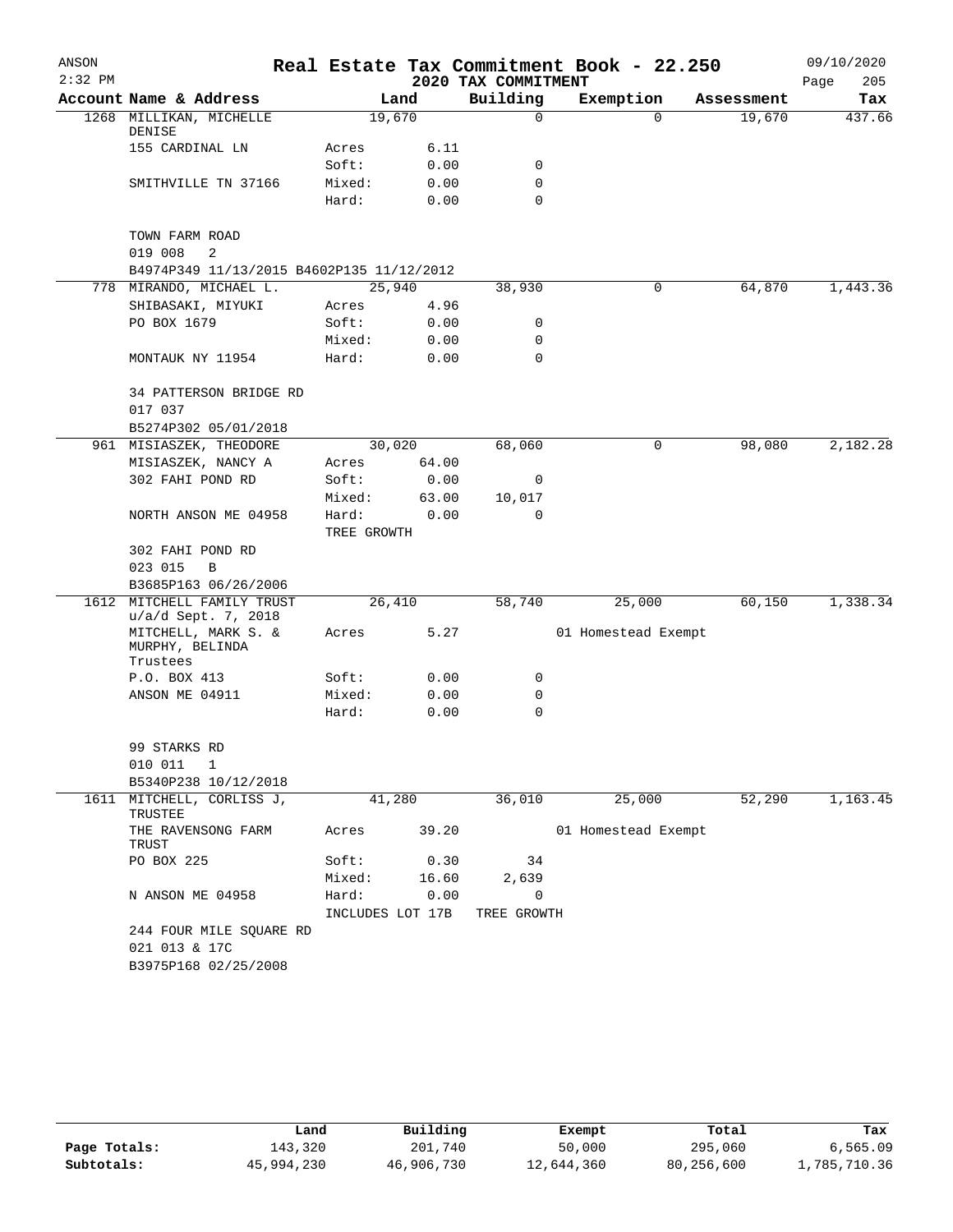| ANSON        |                                           |                 |               |              |                                 | Real Estate Tax Commitment Book - 22.250 |             |            | 09/10/2020         |
|--------------|-------------------------------------------|-----------------|---------------|--------------|---------------------------------|------------------------------------------|-------------|------------|--------------------|
| $2:32$ PM    | Account Name & Address                    |                 | Land          |              | 2020 TAX COMMITMENT<br>Building | Exemption                                |             | Assessment | 206<br>Page<br>Tax |
|              | 684 MITCHELL, DAVID M                     |                 | 9,380         |              | 65,660                          | 25,000                                   |             | 50,040     | 1,113.39           |
|              | 11 CHURCH ST                              | Acres           |               | 0.22         |                                 | 01 Homestead Exempt                      |             |            |                    |
|              |                                           | Soft:           |               | 0.00         | 0                               |                                          |             |            |                    |
|              | ANSON ME 04911                            | Mixed:          |               | 0.00         | 0                               |                                          |             |            |                    |
|              |                                           | Hard:           |               | 0.00         | 0                               |                                          |             |            |                    |
|              |                                           |                 |               |              |                                 |                                          |             |            |                    |
|              | 11 CHURCH ST                              |                 |               |              |                                 |                                          |             |            |                    |
|              | 001 078                                   |                 |               |              |                                 |                                          |             |            |                    |
|              | B3799P229 01/12/2007                      |                 |               |              |                                 |                                          |             |            |                    |
| 1250         | MITCHELL, EVELYN R                        |                 | 21,200        |              | 13,900                          |                                          | 0           | 35,100     | 780.97             |
|              | Estate                                    |                 |               |              |                                 |                                          |             |            |                    |
|              | C/O DAWN PARKER                           | Acres           |               | 1.80         |                                 |                                          |             |            |                    |
|              | 71 BROWN FARM ROAD                        | Soft:           |               | 0.00         | 0                               |                                          |             |            |                    |
|              | BENTON ME 04901                           | Mixed:          |               | 0.00         | 0                               |                                          |             |            |                    |
|              |                                           | Hard:           |               | 0.00         | 0                               |                                          |             |            |                    |
|              | 224 RIVER RD                              |                 |               |              |                                 |                                          |             |            |                    |
|              | 015 065                                   |                 |               |              |                                 |                                          |             |            |                    |
|              | B3248P113<br>MITCHELL, MICHAEL O          |                 | 13,710        |              | 93,270                          | 31,000                                   |             | 75,980     | 1,690.55           |
| 52           | MITCHELL, PAMELA                          |                 |               |              |                                 | 02 Resident Veteran                      |             |            |                    |
|              | PO BOX 75                                 | Acres<br>Soft:  |               | 0.47         | 0                               |                                          |             |            |                    |
|              |                                           |                 |               | 0.00         |                                 | 01 Homestead Exempt                      |             |            |                    |
|              | NORTH ANSON ME 04958                      | Mixed:<br>Hard: |               | 0.00<br>0.00 | 0<br>0                          |                                          |             |            |                    |
|              |                                           |                 |               |              |                                 |                                          |             |            |                    |
|              | 707 RIVER RD                              |                 |               |              |                                 |                                          |             |            |                    |
|              | 017 001<br>B                              |                 |               |              |                                 |                                          |             |            |                    |
|              | B3506P270 06/22/2005                      |                 |               |              |                                 |                                          |             |            |                    |
|              | 595 MJM LLC                               |                 | 4,900         |              | 89,740                          |                                          | 0           | 94,640     | 2,105.74           |
|              | 225 Middle Road                           | Acres           |               | 0.06         |                                 |                                          |             |            |                    |
|              |                                           | Soft:           |               | 0.00         | 0                               |                                          |             |            |                    |
|              | Skowhegan ME 04976                        | Mixed:<br>Hard: |               | 0.00<br>0.00 | 0<br>$\mathbf 0$                |                                          |             |            |                    |
|              |                                           |                 |               |              |                                 |                                          |             |            |                    |
|              | 15 NORTH MAIN ST                          |                 |               |              |                                 |                                          |             |            |                    |
|              | 006 026                                   |                 |               |              |                                 |                                          |             |            |                    |
|              | B5415P90 05/31/2019 B1859P205             |                 |               |              |                                 |                                          |             |            |                    |
|              | 217 MOISAN, KIMBERLEY                     |                 | 31,500        |              | 15,220                          |                                          | 0           | 46,720     | 1,039.52           |
|              | JOHNSON, JOHNSON,<br>ALLEGRA              | Acres           |               | 10.00        |                                 |                                          |             |            |                    |
|              | 12 VIRGIN STREET                          | Soft:           |               | 0.00         | 0                               |                                          |             |            |                    |
|              |                                           | Mixed:          |               | 0.00         | 0                               |                                          |             |            |                    |
|              | CANTON ME 04221                           | Hard:           |               | 0.00         | $\mathbf 0$                     |                                          |             |            |                    |
|              |                                           |                 | B5089P0166 JT |              |                                 |                                          |             |            |                    |
|              | 285 SOLON RD                              |                 |               |              |                                 |                                          |             |            |                    |
|              | 024 026 C                                 |                 |               |              |                                 |                                          |             |            |                    |
|              | B5089P166 10/14/2016 B843P364             |                 |               |              |                                 |                                          |             |            |                    |
|              | 1984 MOODY, CLEMENT L;<br>BEATRICE E      |                 | 12,000        |              | 0                               |                                          | $\mathbf 0$ | 12,000     | 267.00             |
|              | LUCAS, LUCAS, ANTHONY                     | Acres           |               | 1.00         |                                 |                                          |             |            |                    |
|              | 66 GLEN HARRIS ROAD                       | Soft:           |               | 0.00         | 0                               |                                          |             |            |                    |
|              |                                           | Mixed:          |               | 0.00         | 0                               |                                          |             |            |                    |
|              | NEW SHARON ME 04955                       | Hard:           |               | 0.00         | $\Omega$                        |                                          |             |            |                    |
|              | 711 VALLEY RD                             |                 | B5102P0109    |              |                                 |                                          |             |            |                    |
|              | 019 015 C                                 |                 |               |              |                                 |                                          |             |            |                    |
|              | B5102P109 11/15/2016 B5060P120 08/10/2016 |                 |               |              |                                 |                                          |             |            |                    |
|              |                                           |                 |               |              |                                 |                                          |             |            |                    |
|              |                                           | Land            |               | Building     |                                 | Exempt                                   |             | Total      | Tax                |
| Page Totals: |                                           | 92,690          |               | 277,790      |                                 | 56,000                                   |             | 314,480    | 6,997.17           |

**Subtotals:** 46,086,920 47,184,520 12,700,360 80,571,080 1,792,707.53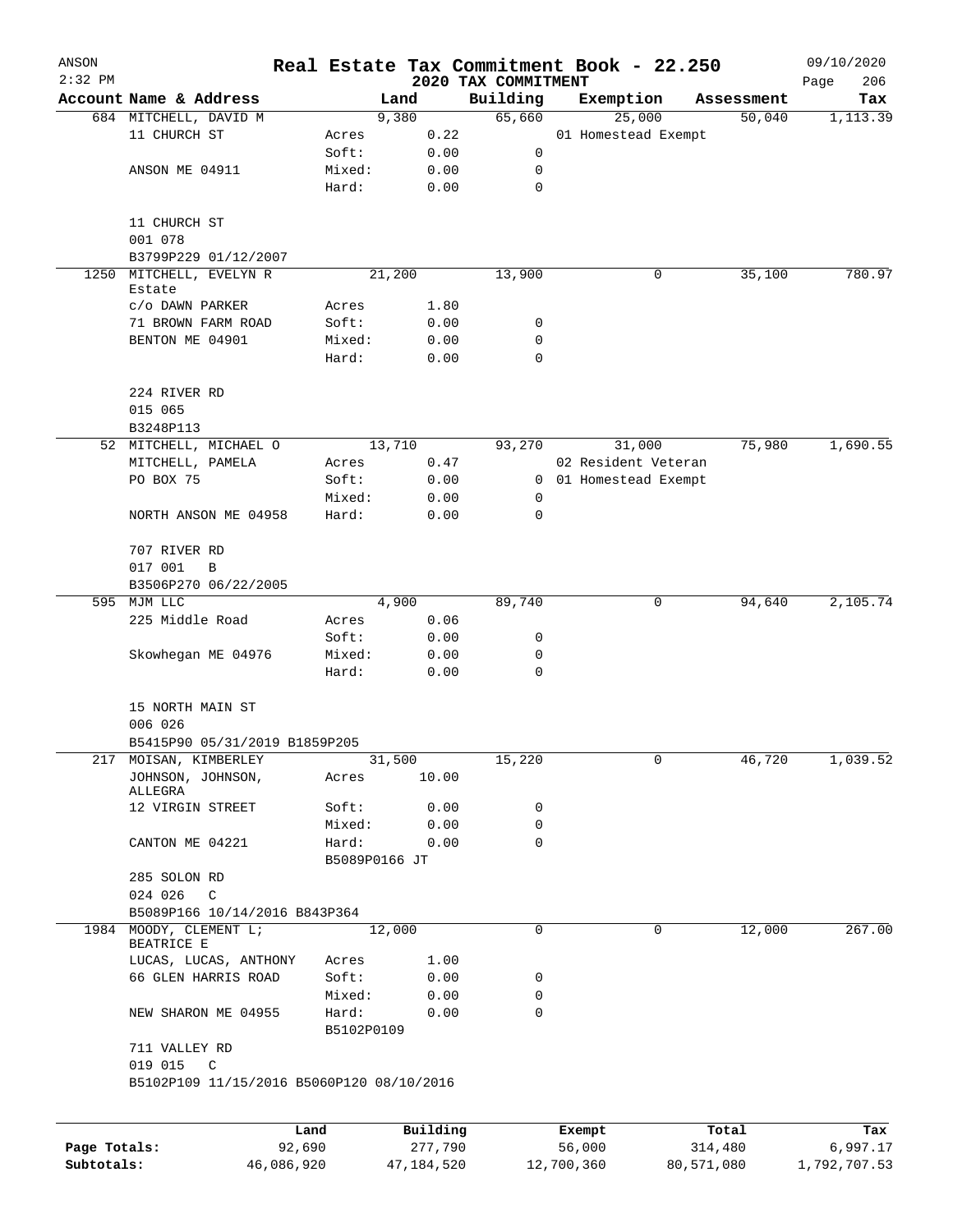| ANSON<br>$2:32$ PM |                                           |             |       | 2020 TAX COMMITMENT | Real Estate Tax Commitment Book - 22.250 |            | 09/10/2020<br>207<br>Page |
|--------------------|-------------------------------------------|-------------|-------|---------------------|------------------------------------------|------------|---------------------------|
|                    | Account Name & Address                    | Land        |       | Building            | Exemption                                | Assessment | Tax                       |
|                    | 1976 MOODY, LAURIE A                      | 22,850      |       | 34,650              | $\mathbf 0$                              | 57,500     | 1,279.38                  |
|                    | PO BOX 774                                | Acres       | 2.90  |                     |                                          |            |                           |
|                    |                                           | Soft:       | 0.00  | 0                   |                                          |            |                           |
|                    | AUGUSTA ME 04332-0774                     | Mixed:      | 0.00  | 0                   |                                          |            |                           |
|                    |                                           | Hard:       | 0.00  | 0                   |                                          |            |                           |
|                    | 97 TOWN FARM RD                           |             |       |                     |                                          |            |                           |
|                    | 022 008 A                                 |             |       |                     |                                          |            |                           |
|                    | B3717P38 07/24/2006                       |             |       |                     |                                          |            |                           |
|                    | 689 MOODY, LAURIE A                       | 20,000      |       | 41,800              | 0                                        | 61,800     | 1,375.05                  |
|                    | PO BOX 774                                | Acres       | 1.00  |                     |                                          |            |                           |
|                    |                                           | Soft:       | 0.00  | 0                   |                                          |            |                           |
|                    | AUGUSTA ME 04332-0774                     | Mixed:      | 0.00  | 0                   |                                          |            |                           |
|                    |                                           | Hard:       | 0.00  | $\mathbf 0$         |                                          |            |                           |
|                    |                                           | B5172P0339  |       |                     |                                          |            |                           |
|                    | 89 TOWN FARM RD                           |             |       |                     |                                          |            |                           |
|                    | 022 007                                   |             |       |                     |                                          |            |                           |
|                    | B5172P339 06/24/2017 B4921P345 06/19/2015 |             |       |                     |                                          |            |                           |
|                    | 690 MOODY, LAURIE A                       | 31,500      |       | 2,100               | 0                                        | 33,600     | 747.60                    |
|                    | PO BOX 774                                | Acres       | 36.00 |                     |                                          |            |                           |
|                    |                                           | Soft:       | 0.00  | 0                   |                                          |            |                           |
|                    | AUGUSTA ME 04332-0774                     | Mixed:      | 0.00  | 0                   |                                          |            |                           |
|                    |                                           | Hard:       | 0.00  | $\mathbf 0$         |                                          |            |                           |
|                    |                                           | B5172P0339  |       |                     |                                          |            |                           |
|                    |                                           |             |       |                     |                                          |            |                           |
|                    | 019 009                                   |             |       |                     |                                          |            |                           |
|                    | B5172P339 06/24/2017 B4921P345 06/19/2015 |             |       |                     |                                          |            |                           |
|                    | 696 MOODY, RAYMOND O                      | 14,280      |       | 68,780              | 25,000                                   | 58,060     | 1,291.84                  |
|                    | MOODY, INEZ H                             | Acres       | 0.51  |                     | 01 Homestead Exempt                      |            |                           |
|                    | PO BOX 235                                | Soft:       | 0.00  | 0                   |                                          |            |                           |
|                    |                                           | Mixed:      | 0.00  | 0                   |                                          |            |                           |
|                    | ANSON ME 04911                            | Hard:       | 0.00  | 0                   |                                          |            |                           |
|                    |                                           | LIFE ESTATE |       |                     |                                          |            |                           |
|                    | 95 MAIN ST                                |             |       |                     |                                          |            |                           |
|                    | 001 042                                   |             |       |                     |                                          |            |                           |
|                    | B4171P136 07/28/2009                      |             |       |                     |                                          |            |                           |
|                    | 693 MOODY, ROBERT D                       | 34,800      |       | 30,940              | 25,000                                   | 40,740     | 906.46                    |
|                    | PO BOX 73                                 | Acres       | 16.00 |                     | 01 Homestead Exempt                      |            |                           |
|                    |                                           | Soft:       | 0.00  | 0                   |                                          |            |                           |
|                    | ANSON ME 04911                            | Mixed:      | 0.00  | 0                   |                                          |            |                           |
|                    |                                           | Hard:       | 0.00  | 0                   |                                          |            |                           |
|                    | 95 TOWN FARM RD                           |             |       |                     |                                          |            |                           |
|                    | 022 008                                   |             |       |                     |                                          |            |                           |
|                    | B3717P36 07/24/2006                       |             |       |                     |                                          |            |                           |
|                    | 1582 MOORE, ADAM                          | 12,750      |       | 0                   | 0                                        | 12,750     | 283.69                    |
|                    | MOORE, MONICA                             | Acres       | 1.50  |                     |                                          |            |                           |
|                    | 448 WEST MILLS ROAD                       | Soft:       | 0.00  | 0                   |                                          |            |                           |
|                    |                                           | Mixed:      | 0.00  | 0                   |                                          |            |                           |
|                    | ANSON ME 04911                            | Hard:       | 0.00  | 0                   |                                          |            |                           |
|                    |                                           |             |       |                     |                                          |            |                           |
|                    | SMITH ROAD                                |             |       |                     |                                          |            |                           |
|                    | 010 011<br>6 A                            |             |       |                     |                                          |            |                           |
|                    | B5438P308 07/16/2019                      |             |       |                     |                                          |            |                           |
|                    |                                           |             |       |                     |                                          |            |                           |
|                    |                                           |             |       |                     |                                          |            |                           |
|                    |                                           |             |       |                     |                                          |            |                           |

|              | Land         | Building   | Exempt     | Total      | Tax          |
|--------------|--------------|------------|------------|------------|--------------|
| Page Totals: | 136,180      | 178,270    | 50,000     | 264,450    | 5,884.02     |
| Subtotals:   | 46, 223, 100 | 47,362,790 | 12,750,360 | 80,835,530 | l,798,591.55 |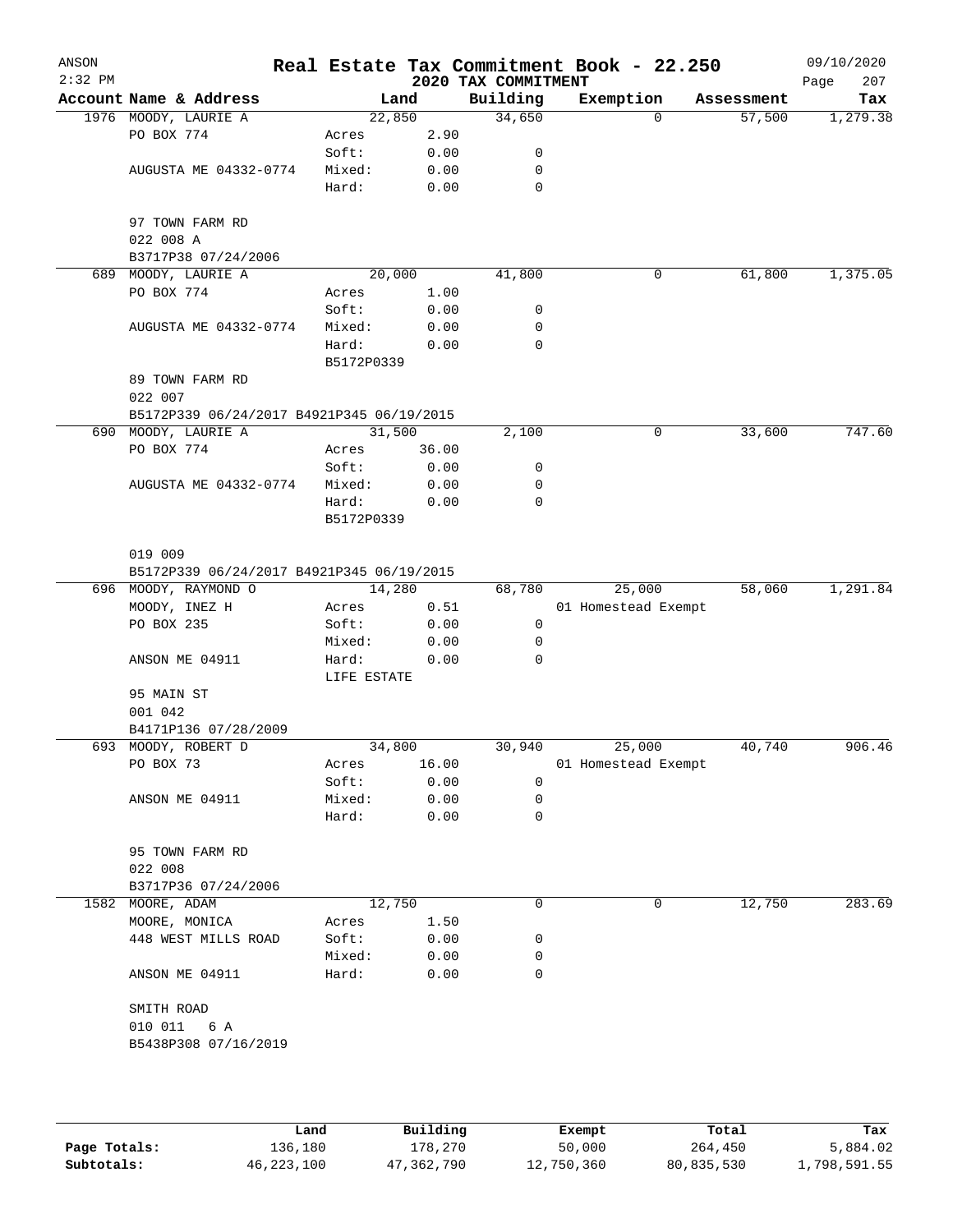| ANSON     |                                                      |        |        |                                 | Real Estate Tax Commitment Book - 22.250 |            | 09/10/2020         |
|-----------|------------------------------------------------------|--------|--------|---------------------------------|------------------------------------------|------------|--------------------|
| $2:32$ PM | Account Name & Address                               |        | Land   | 2020 TAX COMMITMENT<br>Building | Exemption                                | Assessment | 208<br>Page<br>Tax |
|           | 701 MOORE, BRENDA S                                  |        | 22,270 | 72,630                          | 25,000                                   | 69,900     | 1,555.28           |
|           | 448 WEST MILLS RD                                    | Acres  | 3.40   |                                 | 01 Homestead Exempt                      |            |                    |
|           |                                                      | Soft:  | 0.00   | 0                               |                                          |            |                    |
|           | ANSON ME 04911                                       | Mixed: | 0.00   | 0                               |                                          |            |                    |
|           |                                                      | Hard:  | 0.00   | 0                               |                                          |            |                    |
|           | 448 WEST MILLS RD<br>011 013<br>Ε                    |        |        |                                 |                                          |            |                    |
|           | B4014P176 06/16/2008                                 |        |        |                                 |                                          |            |                    |
| 719       | MOORE, DARRIN C                                      |        | 26,750 | 43,670                          | 0                                        | 70,420     | 1,566.85           |
|           | 200 WEST MILLS ROAD                                  | Acres  | 5.50   |                                 |                                          |            |                    |
|           |                                                      | Soft:  | 0.00   | 0                               |                                          |            |                    |
|           | ANSON ME 04911                                       | Mixed: | 0.00   | 0                               |                                          |            |                    |
|           |                                                      | Hard:  | 0.00   | 0                               |                                          |            |                    |
|           | 200 WEST MILLS RD<br>011 007<br>B                    |        |        |                                 |                                          |            |                    |
|           | B3798P164 01/12/2007                                 |        |        |                                 |                                          |            |                    |
|           | 256 MOORE, DENNIS W                                  |        | 39,500 | 9,950                           | 25,000                                   | 24,450     | 544.01             |
|           | PO BOX 233                                           | Acres  | 18.00  |                                 | 01 Homestead Exempt                      |            |                    |
|           |                                                      | Soft:  | 0.00   | $\mathbf 0$                     |                                          |            |                    |
|           | ANSON ME 04911                                       | Mixed: | 0.00   | 0                               |                                          |            |                    |
|           |                                                      | Hard:  | 0.00   | 0                               |                                          |            |                    |
|           | 230 HILTON HILL RD                                   |        |        |                                 |                                          |            |                    |
|           | 010 020<br>B2634P134                                 |        |        |                                 |                                          |            |                    |
|           | 702 MOORE, DUNCAN &                                  |        | 8,210  | $\mathbf 0$                     | 0                                        | 8,210      | 182.67             |
|           | KURLANSKI, KATHLEEN                                  | Acres  | 52.00  |                                 |                                          |            |                    |
|           |                                                      | Soft:  | 0.00   | 0                               |                                          |            |                    |
|           | 15 LEXINGTON DR                                      | Mixed: | 51.00  | 8,109                           |                                          |            |                    |
|           | KENNEBUNK ME 04043 0000 Hard:                        |        | 0.00   | $\Omega$                        |                                          |            |                    |
|           |                                                      |        |        |                                 |                                          |            |                    |
|           | 022 026                                              |        |        |                                 |                                          |            |                    |
|           | B4626P69 01/30/2013                                  |        |        |                                 |                                          |            |                    |
|           | 703 MOORE, DUNCAN &                                  |        | 8,670  | 0                               | 0                                        | 8,670      | 192.91             |
|           | KURLANSKI, KATHLEEN                                  | Acres  | 51.00  |                                 |                                          |            |                    |
|           |                                                      | Soft:  | 0.00   | 0                               |                                          |            |                    |
|           | 15 LEXINGTON DR                                      | Mixed: | 0.00   | 0                               |                                          |            |                    |
|           | KENNEBUNK ME 04043 0000 Hard:                        |        | 51.00  | 8,670                           |                                          |            |                    |
|           | 022 027                                              |        |        |                                 |                                          |            |                    |
|           | B4626P69 01/30/2013                                  |        |        |                                 |                                          |            |                    |
|           | 704 MOORE, JEANNE R                                  |        | 12,810 | 70,620                          | 0                                        | 83,430     | 1,856.32           |
|           | 11557 NW S. DOLLY<br><b>CIRCLE</b>                   | Acres  | 0.41   |                                 |                                          |            |                    |
|           |                                                      | Soft:  | 0.00   | 0                               |                                          |            |                    |
|           | BERLIN MD 21811                                      | Mixed: | 0.00   | 0                               |                                          |            |                    |
|           |                                                      | Hard:  | 0.00   | 0                               |                                          |            |                    |
|           | 9 CENTER ST                                          |        |        |                                 |                                          |            |                    |
|           | 006 020                                              |        |        |                                 |                                          |            |                    |
|           | B5202P199 08/30/2017 B5202P195 08/30/2017 B5200P222  |        |        |                                 |                                          |            |                    |
|           | 08/29/2017 B5200P226 08/29/2017 B5200P218 08/29/2017 |        |        |                                 |                                          |            |                    |
|           |                                                      |        |        |                                 |                                          |            |                    |
|           |                                                      |        |        |                                 |                                          |            |                    |
|           |                                                      |        |        |                                 |                                          |            |                    |

|              | Land       | Building   | Exempt     | Total      | Tax          |
|--------------|------------|------------|------------|------------|--------------|
| Page Totals: | 118,210    | 196,870    | 50,000     | 265,080    | 5,898.04     |
| Subtotals:   | 46,341,310 | 47,559,660 | 12,800,360 | 81,100,610 | 1,804,489.59 |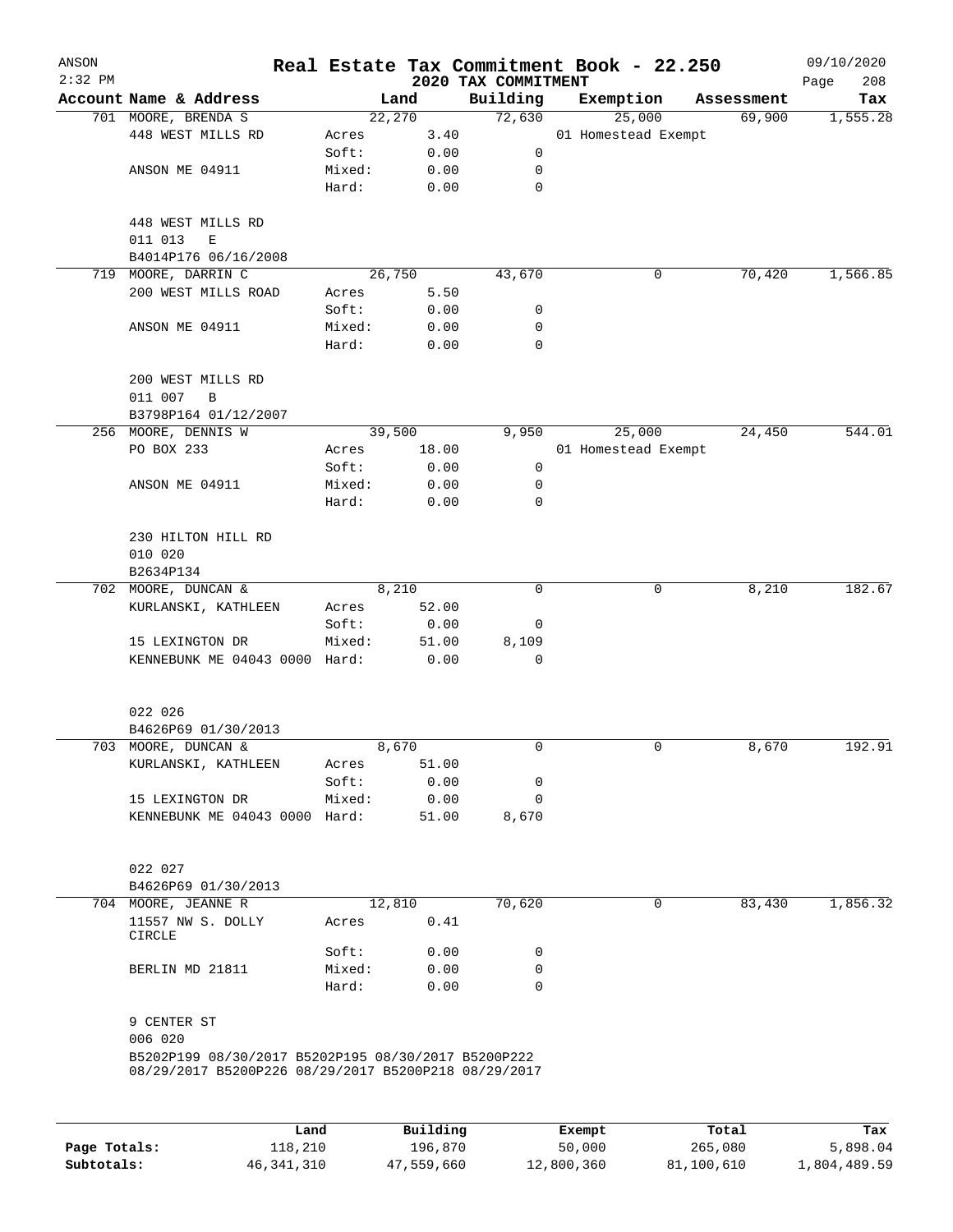| ANSON<br>$2:32$ PM |                                           |        |       | 2020 TAX COMMITMENT | Real Estate Tax Commitment Book - 22.250 |          |            | 09/10/2020<br>Page<br>209 |
|--------------------|-------------------------------------------|--------|-------|---------------------|------------------------------------------|----------|------------|---------------------------|
|                    | Account Name & Address                    |        | Land  | Building            | Exemption                                |          | Assessment | Tax                       |
|                    | 1719 MOORE, PAUL                          | 41,250 |       | 62,690              |                                          | $\Omega$ | 103,940    | 2,312.67                  |
|                    | MOORE, CHRISTINE                          | Acres  | 19.75 |                     |                                          |          |            |                           |
|                    |                                           | Soft:  | 0.00  | 0                   |                                          |          |            |                           |
|                    | 50 THATCHER ST                            | Mixed: | 0.00  | 0                   |                                          |          |            |                           |
|                    | HYDE PARK MA 02136 0000 Hard:             |        | 0.00  | 0                   |                                          |          |            |                           |
|                    | 220 HOLLIN WAITE HILL                     |        |       |                     |                                          |          |            |                           |
|                    | 014 034<br>2                              |        |       |                     |                                          |          |            |                           |
|                    | B2223P6                                   |        |       |                     |                                          |          |            |                           |
| 1113               | MOORE, RUTH A                             | 25,070 |       | 14,400              | 31,000                                   |          | 8,470      | 188.46                    |
|                    | MOORE, RUTH A                             | Acres  | 1.71  |                     | 01 Homestead Exempt                      |          |            |                           |
|                    | 349 EMBDEN POND ROAD                      | Soft:  | 0.00  |                     | 0 02 Resident Veteran                    |          |            |                           |
|                    |                                           | Mixed: | 0.00  | 0                   |                                          |          |            |                           |
|                    | NORTH ANSON ME 04958                      | Hard:  | 0.00  | 0                   |                                          |          |            |                           |
|                    | 349 EMBDEN POND RD                        |        |       |                     |                                          |          |            |                           |
|                    | 023 026 D                                 |        |       |                     |                                          |          |            |                           |
|                    | B1649P108                                 |        |       |                     |                                          |          |            |                           |
| 707                | MOORE, SCOTT L                            | 42,000 |       | 0                   |                                          | 0        | 42,000     | 934.50                    |
|                    | 358 WEST MILLS RD                         | Acres  | 36.00 |                     |                                          |          |            |                           |
|                    |                                           | Soft:  | 0.00  | 0                   |                                          |          |            |                           |
|                    | ANSON ME 04911                            | Mixed: | 0.00  | 0                   |                                          |          |            |                           |
|                    |                                           | Hard:  | 0.00  | 0                   |                                          |          |            |                           |
|                    |                                           |        |       |                     |                                          |          |            |                           |
|                    | 011 011                                   |        |       |                     |                                          |          |            |                           |
|                    | B4974P165 10/08/2015                      |        |       |                     |                                          |          |            |                           |
|                    | 1239 MOORE, SCOTT L                       |        | 0     | 8,240               |                                          | 0        | 8,240      | 183.34                    |
|                    | 358 WEST MILLS RD                         |        |       |                     |                                          |          |            |                           |
|                    |                                           |        |       |                     |                                          |          |            |                           |
|                    | ANSON ME 04911                            |        |       |                     |                                          |          |            |                           |
|                    | 306 WEST MILLS RD                         |        |       |                     |                                          |          |            |                           |
|                    | 011 011<br>ON                             |        |       |                     |                                          |          |            |                           |
|                    | B4974P165 10/08/2015 B3587P263 11/07/2005 |        |       |                     |                                          |          |            |                           |
| 1932               | MOORE, SCOTT L                            | 26,000 |       | 79,180              | 25,000                                   |          | 80,180     | 1,784.01                  |
|                    | MOORE, JILL A                             | Acres  | 5.00  |                     | 01 Homestead Exempt                      |          |            |                           |
|                    | 358 WEST MILLS RD                         | Soft:  | 0.00  | 0                   |                                          |          |            |                           |
|                    |                                           | Mixed: | 0.00  | 0                   |                                          |          |            |                           |
|                    | ANSON ME 04911                            | Hard:  | 0.00  | 0                   |                                          |          |            |                           |
|                    | 358 WEST MILLS RD                         |        |       |                     |                                          |          |            |                           |
|                    | 011 011B                                  |        |       |                     |                                          |          |            |                           |
|                    | B3587P261 11/07/2005                      |        |       |                     |                                          |          |            |                           |
|                    | 1945 MOORE, SCOTT L                       | 29,500 |       | 0                   |                                          | 0        | 29,500     | 656.38                    |
|                    | 358 WEST MILLS RD                         | Acres  | 20.50 |                     |                                          |          |            |                           |
|                    |                                           | Soft:  | 0.00  | 0                   |                                          |          |            |                           |
|                    | ANSON ME 04911                            | Mixed: | 0.00  | 0                   |                                          |          |            |                           |
|                    |                                           | Hard:  | 0.00  | 0                   |                                          |          |            |                           |
|                    |                                           |        |       |                     |                                          |          |            |                           |
|                    | 011 011C                                  |        |       |                     |                                          |          |            |                           |
|                    | B3587P263 11/07/2005                      |        |       |                     |                                          |          |            |                           |
|                    |                                           |        |       |                     |                                          |          |            |                           |
|                    |                                           |        |       |                     |                                          |          |            |                           |

|              | Land       | Building   | Exempt     | Total      | Tax          |
|--------------|------------|------------|------------|------------|--------------|
| Page Totals: | 163,820    | 164,510    | 56,000     | 272,330    | 6,059.36     |
| Subtotals:   | 46,505,130 | 47,724,170 | 12,856,360 | 81,372,940 | 1,810,548.95 |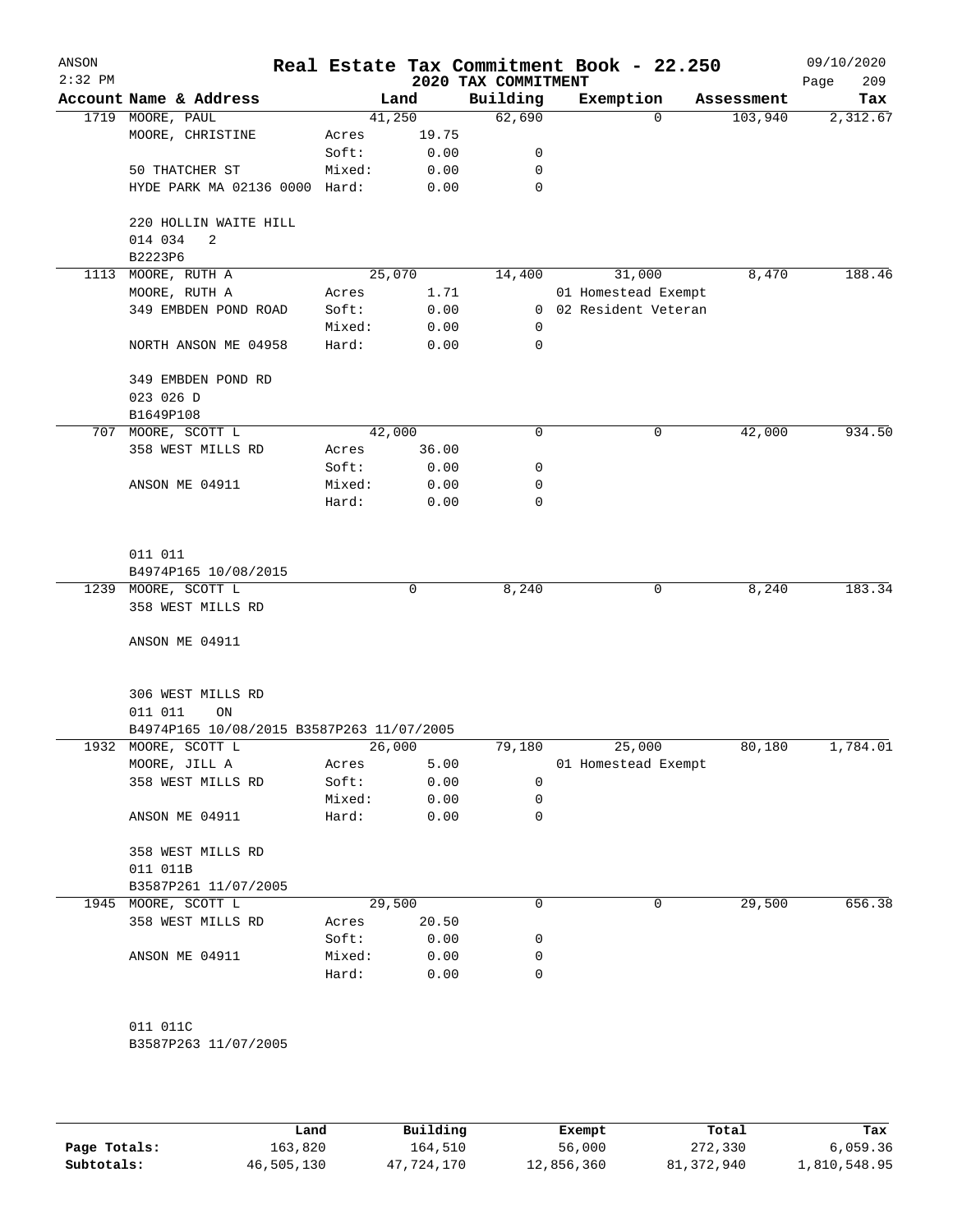| ANSON<br>$2:32$ PM |                                                |                 |              | 2020 TAX COMMITMENT | Real Estate Tax Commitment Book - 22.250 |            | 09/10/2020<br>210<br>Page |
|--------------------|------------------------------------------------|-----------------|--------------|---------------------|------------------------------------------|------------|---------------------------|
|                    | Account Name & Address                         |                 | Land         | Building            | Exemption                                | Assessment | Tax                       |
|                    | 1890 MOORE, SCOTT L<br>358 WEST MILLS RD       |                 | $\mathbf 0$  | 14,240              | $\Omega$                                 | 14,240     | 316.84                    |
|                    | ANSON ME 04911                                 |                 |              |                     |                                          |            |                           |
|                    | 302 A WEST MILLS RD<br>011 011<br>A ON         |                 |              |                     |                                          |            |                           |
|                    | B5021P85 04/28/2016 B4974P165 10/08/2015       |                 |              |                     |                                          |            |                           |
| 1397               | MOORE, TORREY L                                |                 | 20,800       | 9,180               | 25,000                                   | 4,980      | 110.81                    |
|                    | P.O. BOX 7                                     | Acres           | 1.53         |                     | 01 Homestead Exempt                      |            |                           |
|                    |                                                | Soft:           | 0.00         | 0                   |                                          |            |                           |
|                    | ANSON ME 04911                                 | Mixed:          | 0.00         | 0                   |                                          |            |                           |
|                    |                                                | Hard:           | 0.00         | 0                   |                                          |            |                           |
|                    | 304 PEASE HILL RD<br>011 042<br>5 <sub>1</sub> |                 |              |                     |                                          |            |                           |
|                    | B5392P49 09/24/2013                            |                 |              |                     |                                          |            |                           |
| 705                | MOORE, WILLIAM L. &<br>HELLEN A. (Life Estate) |                 | 34,600       | 93,680              | 0                                        | 128,280    | 2,854.23                  |
|                    | MOORE, SCOTT L                                 | Acres           | 5.40         |                     |                                          |            |                           |
|                    | 302 WEST MILLS ROAD                            | Soft:           | 0.00         | 0                   |                                          |            |                           |
|                    | ANSON ME 04911                                 | Mixed:<br>Hard: | 0.00<br>0.00 | 0<br>0              |                                          |            |                           |
|                    |                                                |                 |              |                     |                                          |            |                           |
|                    | 302 WEST MILLS RD<br>011 011<br>Α              |                 |              |                     |                                          |            |                           |
|                    | B4974P165 10/08/2015 B3587P263 11/07/2005      |                 |              |                     |                                          |            |                           |
| 1369               | MORIN, GARY R., JR.                            |                 | 0            | 23,390              | 23,390                                   | 0          | 0.00                      |
|                    | NORTH ANSON ME 04958<br>7418                   |                 |              |                     | 01 Homestead Exempt                      |            |                           |
|                    | P.O. BOX 632                                   |                 |              |                     |                                          |            |                           |
|                    | 129 EMBDEN POND RD                             |                 |              |                     |                                          |            |                           |
|                    | 023 018<br>B<br>ON                             |                 |              |                     |                                          |            |                           |
|                    | 1391 MORSE, FRANK L                            |                 | 12,810       |                     | 19,110 25,000                            | 6,920      | 153.97                    |
|                    | MORSE, JUDITH A                                | Acres           | 0.41         |                     | 01 Homestead Exempt                      |            |                           |
|                    | 20 PREBLE AVENUE                               | Soft:           | 0.00         | 0                   |                                          |            |                           |
|                    |                                                | Mixed:          | 0.00         | 0                   |                                          |            |                           |
|                    | ANSON ME 04911                                 | Hard:           | 0.00         | 0                   |                                          |            |                           |
|                    | 20 PREBLE AVE<br>003 086                       |                 |              |                     |                                          |            |                           |
|                    | B3340P279 07/09/2004                           |                 |              |                     |                                          |            |                           |
|                    | 1447 MORSE, KIMBERLY A                         |                 | 8,490        | 17,240              | 0                                        | 25,730     | 572.49                    |
|                    |                                                | Acres           | 0.18         |                     |                                          |            |                           |
|                    | EMBDEN ME 04958                                | Soft:           | 0.00         | 0                   |                                          |            |                           |
|                    | 538 EMBDEN POND ROAD                           | Mixed:          | 0.00         | 0                   |                                          |            |                           |
|                    |                                                | Hard:           | 0.00         | 0                   |                                          |            |                           |
|                    | 5 COURT ST                                     |                 |              |                     |                                          |            |                           |
|                    | 006 030                                        |                 |              |                     |                                          |            |                           |
|                    | B5060P150 08/10/2016 B4200P175 10/05/2009      |                 |              |                     |                                          |            |                           |
|                    |                                                |                 |              |                     |                                          |            |                           |
|                    |                                                |                 |              |                     |                                          |            |                           |
|                    |                                                | Land J          | Building     |                     | <b>Ryomnt</b>                            | Total      | Tay                       |

|              | Land       | Building   | Exempt     | Total      | Tax          |
|--------------|------------|------------|------------|------------|--------------|
| Page Totals: | 76,700     | 176.840    | 73,390     | 180,150    | 4,008.34     |
| Subtotals:   | 46,581,830 | 47,901,010 | 12,929,750 | 81,553,090 | 1,814,557.29 |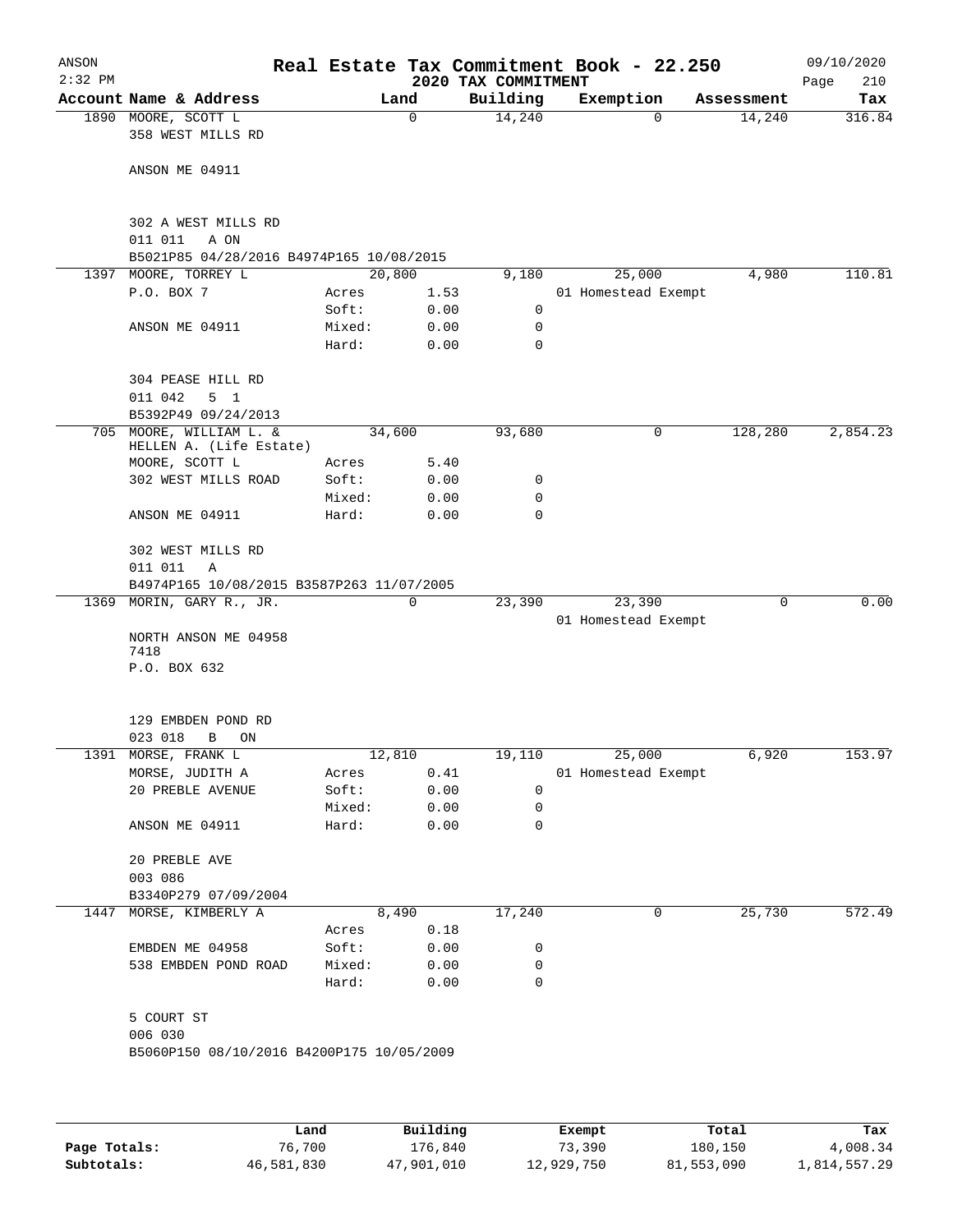| ANSON<br>$2:32$ PM |                        |        |        | 2020 TAX COMMITMENT | Real Estate Tax Commitment Book - 22.250 |            | 09/10/2020<br>211<br>Page |
|--------------------|------------------------|--------|--------|---------------------|------------------------------------------|------------|---------------------------|
|                    | Account Name & Address |        | Land   | Building            | Exemption                                | Assessment | Tax                       |
|                    | 717 MORSE, WILMA G     |        | 9,590  | 49,450              | $\Omega$                                 | 59,040     | 1,313.64                  |
|                    | MORSE, ARTHUR G        | Acres  | 0.23   |                     |                                          |            |                           |
|                    |                        | Soft:  | 0.00   | 0                   |                                          |            |                           |
|                    | 538 EMBDEN POND ROAD   | Mixed: | 0.00   | 0                   |                                          |            |                           |
|                    | EMBDEN ME 04958 3524   | Hard:  | 0.00   | $\mathbf 0$         |                                          |            |                           |
|                    |                        |        |        |                     |                                          |            |                           |
|                    | 4 WINTER ST            |        |        |                     |                                          |            |                           |
|                    | 006 015                |        |        |                     |                                          |            |                           |
|                    | B2027P279              |        |        |                     |                                          |            |                           |
| 716                | MORYAN, VIRIGNIA       |        | 44,050 | 55,640              | 25,000                                   | 74,690     | 1,661.85                  |
|                    | PO BOX 81              | Acres  | 24.10  |                     | 01 Homestead Exempt                      |            |                           |
|                    |                        | Soft:  | 0.00   | 0                   |                                          |            |                           |
|                    | NORTH ANSON ME 04958   | Mixed: | 0.00   | 0                   |                                          |            |                           |
|                    |                        | Hard:  | 0.00   | $\mathbf 0$         |                                          |            |                           |
|                    |                        |        |        |                     |                                          |            |                           |
|                    | 63 SKIDMORE RD         |        |        |                     |                                          |            |                           |
|                    | 023 015<br>C & H       |        |        |                     |                                          |            |                           |
|                    | B1315P76               |        |        |                     |                                          |            |                           |
|                    | 1661 MOTA, MARGARET    |        | 22,000 | 0                   | 0                                        | 22,000     | 489.50                    |
|                    | 18 NYES LANE           | Acres  | 8.50   |                     |                                          |            |                           |
|                    |                        | Soft:  | 0.00   | 0                   |                                          |            |                           |
|                    | ACUSHNET MA 02743 0000 | Mixed: | 0.00   | 0                   |                                          |            |                           |
|                    |                        | Hard:  | 0.00   | 0                   |                                          |            |                           |
|                    |                        |        |        |                     |                                          |            |                           |
|                    |                        |        |        |                     |                                          |            |                           |
|                    | 023 044<br>I.          |        |        |                     |                                          |            |                           |
|                    | B4846P219 10/23/2014   |        |        |                     |                                          |            |                           |
|                    | 1707 MSAD #74          |        | 13,710 | 0                   | 13,710                                   | 0          | 0.00                      |
|                    | PO BOX 219             | Acres  | 2.14   |                     | 12 Public Municipal Corp                 |            |                           |
|                    |                        | Soft:  | 0.00   | 0                   |                                          |            |                           |
|                    | NORTH ANSON ME 04958   | Mixed: | 0.00   | 0                   |                                          |            |                           |
|                    |                        | Hard:  | 0.00   | 0                   |                                          |            |                           |
|                    | 56 NORTH MAIN ST       |        |        |                     |                                          |            |                           |
|                    | 006 064                |        |        |                     |                                          |            |                           |
| 1708               | MSAD #74               |        | 21,320 | 0                   | 21,320                                   | 0          | 0.00                      |
|                    | PO BOX 219             | Acres  | 8.32   |                     | 12 Public Municipal Corp                 |            |                           |
|                    |                        | Soft:  | 0.00   | 0                   |                                          |            |                           |
|                    | NORTH ANSON ME 04958   | Mixed: | 0.00   | 0                   |                                          |            |                           |
|                    |                        | Hard:  | 0.00   | 0                   |                                          |            |                           |
|                    |                        |        |        |                     |                                          |            |                           |
|                    | 64 NORTH MAIN ST       |        |        |                     |                                          |            |                           |
|                    | 006 065                |        |        |                     |                                          |            |                           |
| 1709               | MSAD #74               |        | 21,900 | 0                   | 21,900                                   | 0          | 0.00                      |
|                    | PO BOX 219             | Acres  | 8.90   |                     | 12 Public Municipal Corp                 |            |                           |
|                    |                        | Soft:  | 0.00   | 0                   |                                          |            |                           |
|                    | NORTH ANSON ME 04958   | Mixed: | 0.00   | 0                   |                                          |            |                           |
|                    |                        | Hard:  | 0.00   | 0                   |                                          |            |                           |
|                    |                        |        |        |                     |                                          |            |                           |
|                    | 160 NORTH MAIN ST      |        |        |                     |                                          |            |                           |
|                    | 007 020                |        |        |                     |                                          |            |                           |
|                    |                        |        |        |                     |                                          |            |                           |
|                    |                        |        |        |                     |                                          |            |                           |

|              | Land       | Building   | Exempt     | Total      | Tax          |
|--------------|------------|------------|------------|------------|--------------|
| Page Totals: | 132,570    | 105,090    | 81,930     | 155,730    | 3,464.99     |
| Subtotals:   | 46,714,400 | 48,006,100 | 13,011,680 | 81,708,820 | 1,818,022.28 |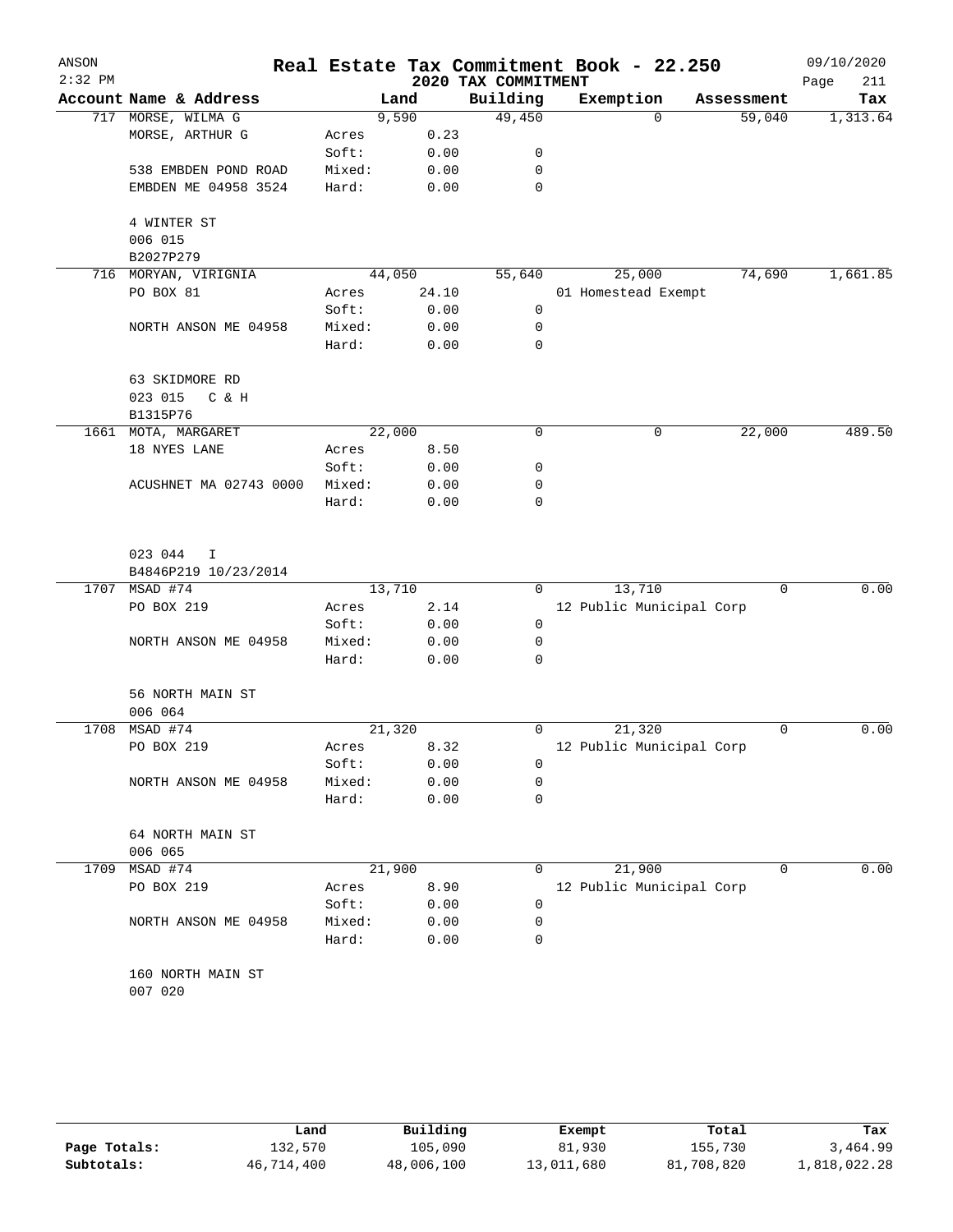| ANSON        |                                |                 |             | Real Estate Tax Commitment Book - 22.250 |                                 |                   |                          |                  | 09/10/2020         |
|--------------|--------------------------------|-----------------|-------------|------------------------------------------|---------------------------------|-------------------|--------------------------|------------------|--------------------|
| $2:32$ PM    | Account Name & Address         |                 |             | Land                                     | 2020 TAX COMMITMENT<br>Building | Exemption         |                          | Assessment       | 212<br>Page<br>Tax |
|              | 1833 MSAD #74                  |                 |             | 42,500                                   | 26,460                          |                   | 68,960                   | $\mathbf 0$      | 0.00               |
|              | PO BOX 219                     |                 | Acres       | 21.00                                    |                                 |                   | 12 Public Municipal Corp |                  |                    |
|              |                                |                 | Soft:       | 0.00                                     | 0                               |                   |                          |                  |                    |
|              | NORTH ANSON ME 04958           |                 | Mixed:      | 0.00                                     | 0                               |                   |                          |                  |                    |
|              |                                |                 | Hard:       | 0.00                                     | $\mathbf 0$                     |                   |                          |                  |                    |
|              | 22 FAHI POND RD                |                 |             |                                          |                                 |                   |                          |                  |                    |
|              | 018 047                        |                 |             |                                          |                                 |                   |                          |                  |                    |
|              | B1741P74                       |                 |             |                                          |                                 |                   |                          |                  |                    |
| 720          | MSAD #74                       |                 |             | 17,500                                   | 0                               |                   | 17,500                   | $\Omega$         | 0.00               |
|              | PO BOX 219                     |                 | Acres       | 8.50                                     |                                 |                   | 12 Public Municipal Corp |                  |                    |
|              |                                |                 | Soft:       | 0.00                                     | 0                               |                   |                          |                  |                    |
|              | NORTH ANSON ME 04958           |                 | Mixed:      | 0.00                                     | 0                               |                   |                          |                  |                    |
|              |                                |                 | Hard:       | 0.00                                     | 0                               |                   |                          |                  |                    |
|              | OFF FAHI POND ROAD             |                 |             |                                          |                                 |                   |                          |                  |                    |
|              | 018 046                        |                 |             |                                          |                                 |                   |                          |                  |                    |
|              | B799P399                       |                 |             |                                          |                                 |                   |                          |                  |                    |
|              | 722 MSAD #74                   |                 |             | 18,000                                   | 0                               |                   | 18,000                   | 0                | 0.00               |
|              | PO BOX 219                     |                 | Acres       | 5.00                                     |                                 |                   | 12 Public Municipal Corp |                  |                    |
|              |                                |                 | Soft:       | 0.00                                     | 0                               |                   |                          |                  |                    |
|              | NORTH ANSON ME 04958           |                 | Mixed:      | 0.00                                     | 0                               |                   |                          |                  |                    |
|              |                                |                 | Hard:       | 0.00                                     | 0                               |                   |                          |                  |                    |
|              | 19 KEN TAYLOR ST               |                 |             |                                          |                                 |                   |                          |                  |                    |
|              | 001 027                        |                 |             |                                          |                                 |                   |                          |                  |                    |
|              | B1665P179                      |                 |             |                                          |                                 |                   |                          |                  |                    |
|              | 593 MULCAHY, MATTHEW J         |                 |             | 38,500                                   | 0                               |                   | 0                        | 38,500           | 856.63             |
|              | MULCAHY, SALLY A               |                 | Acres       | 29.00                                    |                                 |                   |                          |                  |                    |
|              |                                |                 | Soft:       | 0.00                                     | 0                               |                   |                          |                  |                    |
|              | PO BOX 252                     |                 | Mixed:      | 0.00                                     | 0                               |                   |                          |                  |                    |
|              | WOODSVILLE NH 03785<br>0000    |                 | Hard:       | 0.00                                     | 0                               |                   |                          |                  |                    |
|              |                                |                 |             |                                          |                                 |                   |                          |                  |                    |
|              | 010 023<br>В                   |                 |             |                                          |                                 |                   |                          |                  |                    |
|              | B4638P41 03/07/2013            |                 |             |                                          |                                 |                   |                          |                  |                    |
| 80           | MULCH, CHARLES<br>Co-Trustee G |                 |             | 92,230                                   | 114,670                         |                   | 31,000                   | 175,900          | 3,913.77           |
|              | RAGAN, LISE B<br>Co-Trustee    |                 | Acres       | 254.00                                   |                                 |                   | 01 Homestead Exempt      |                  |                    |
|              | 243 GREENLEAF ROAD             |                 | Soft:       | 0.00                                     | 0                               |                   | 02 Resident Veteran      |                  |                    |
|              |                                |                 | Mixed:      | 40.00                                    | 6,360                           |                   |                          |                  |                    |
|              | ANSON ME 04911 0000            |                 | Hard:       | 161.00                                   | 27,370                          |                   |                          |                  |                    |
|              |                                |                 | TREE GROWTH |                                          |                                 |                   |                          |                  |                    |
|              | 243 GREENLEAF RD               |                 |             |                                          |                                 |                   |                          |                  |                    |
|              | 013 025                        |                 |             |                                          |                                 |                   |                          |                  |                    |
|              | B4968P48 10/01/2015            |                 |             |                                          |                                 |                   |                          |                  |                    |
|              | 1032 Mullen, Meagan E          |                 |             | 18,110                                   | 59,790                          |                   | 0                        | 77,900           | 1,733.28           |
|              | Mullen, Garrett P              |                 | Acres       | 0.82                                     |                                 |                   |                          |                  |                    |
|              | 397 River Road                 |                 | Soft:       | 0.00                                     | 0                               |                   |                          |                  |                    |
|              |                                |                 | Mixed:      | 0.00                                     | 0                               |                   |                          |                  |                    |
|              | North Anson ME 04911           |                 | Hard:       | 0.00                                     | 0                               |                   |                          |                  |                    |
|              | 397 RIVER RD                   |                 |             |                                          |                                 |                   |                          |                  |                    |
|              | 016 030                        |                 |             |                                          |                                 |                   |                          |                  |                    |
|              | B5505P96 12/30/2019            |                 |             |                                          |                                 |                   |                          |                  |                    |
|              |                                |                 |             |                                          |                                 |                   |                          |                  |                    |
| Page Totals: |                                | Land<br>226,840 |             | Building<br>200,920                      |                                 | Exempt<br>135,460 |                          | Total<br>292,300 | Tax<br>6,503.68    |
| Subtotals:   |                                | 46, 941, 240    |             | 48,207,020                               |                                 | 13, 147, 140      |                          | 82,001,120       | 1,824,525.96       |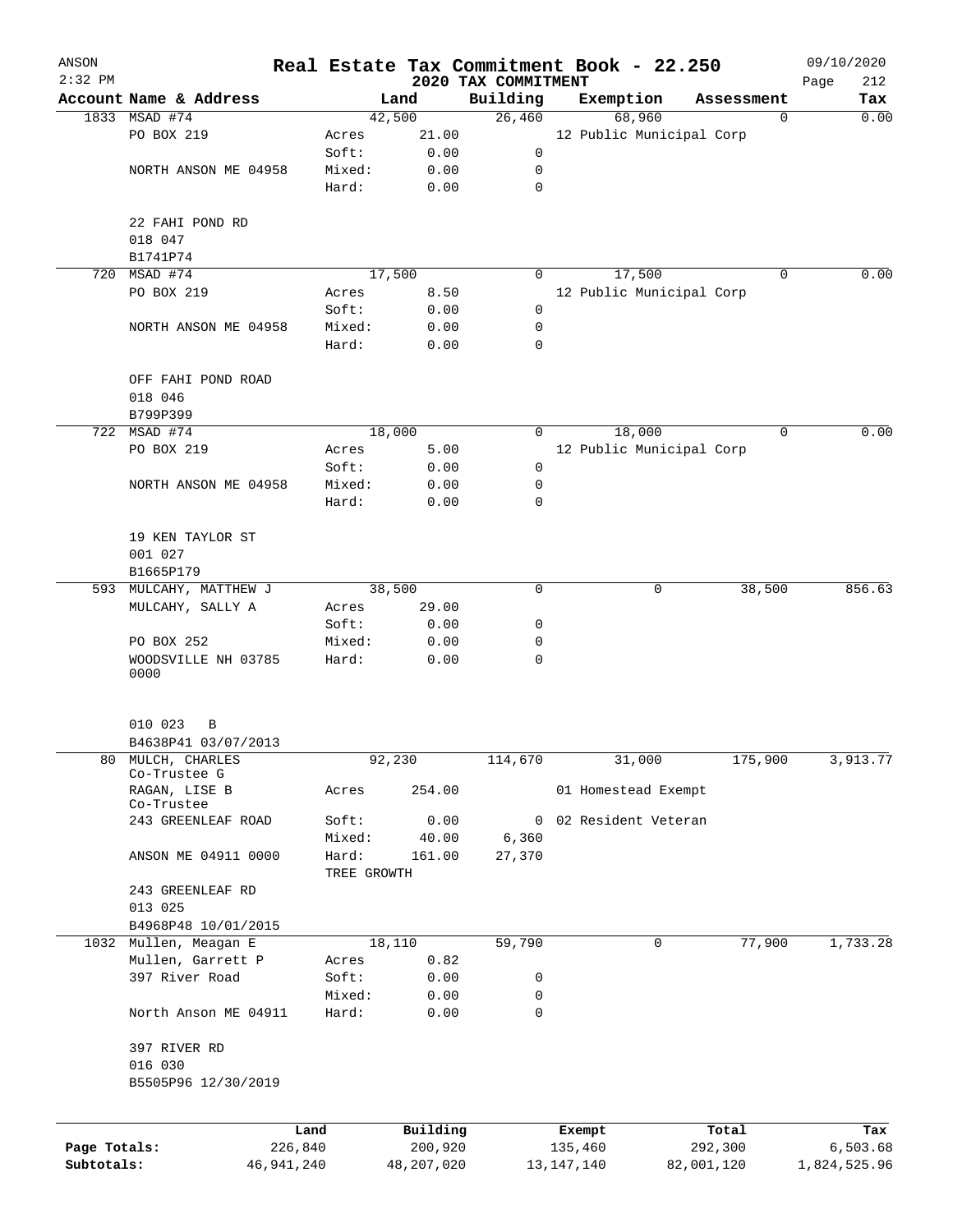| ANSON<br>$2:32$ PM |                                           |                 |        |              | 2020 TAX COMMITMENT | Real Estate Tax Commitment Book - 22.250 |            | 09/10/2020<br>Page<br>213 |
|--------------------|-------------------------------------------|-----------------|--------|--------------|---------------------|------------------------------------------|------------|---------------------------|
|                    | Account Name & Address                    |                 | Land   |              | Building            | Exemption                                | Assessment | Tax                       |
|                    | 726 MUNN, DWINAL M                        |                 | 6,630  |              | 37,160              | 25,000                                   | 18,790     | 418.08                    |
|                    | MUNN, JUDY A                              | Acres           |        | 0.11         |                     | 01 Homestead Exempt                      |            |                           |
|                    | 134 PREBLE AVENUE                         | Soft:           |        | 0.00         | 0                   |                                          |            |                           |
|                    |                                           | Mixed:          |        | 0.00         | 0                   |                                          |            |                           |
|                    | ANSON ME 04911                            | Hard:           |        | 0.00         | 0                   |                                          |            |                           |
|                    | 134 PREBLE AVE                            |                 |        |              |                     |                                          |            |                           |
|                    | 015 001<br>B                              |                 |        |              |                     |                                          |            |                           |
|                    | B1821P342                                 |                 |        |              |                     |                                          |            |                           |
| 883                | MUNN, MELISSA L                           |                 | 0      |              | 19,850              | 19,850                                   | 0          | 0.00                      |
|                    | MUNN, ANTHONY J                           |                 |        |              |                     | 01 Homestead Exempt                      |            |                           |
|                    | 140 PREBLE AVENUE                         |                 |        |              |                     |                                          |            |                           |
|                    | ANSON ME 04911                            |                 |        |              |                     |                                          |            |                           |
|                    | 140 PREBLE AVE                            |                 |        |              |                     |                                          |            |                           |
|                    | 015 001<br>ON                             |                 |        |              |                     |                                          |            |                           |
| 731                | MURPHY, MICHAEL E                         |                 | 39,540 |              | 12,320              | 0                                        | 51,860     | 1,153.89                  |
|                    | MURPHY, LINDA                             | Acres           |        | 54.17        |                     |                                          |            |                           |
|                    |                                           | Soft:           |        | 0.00         | 0                   |                                          |            |                           |
|                    | 1 SOUTH ST                                | Mixed:          |        | 0.00         | 0                   |                                          |            |                           |
|                    | MIDDLEBORO MA 02346                       | Hard:           |        | 0.00         | 0                   |                                          |            |                           |
|                    | 0000                                      |                 |        |              |                     |                                          |            |                           |
|                    | 021 011<br>3<br>B1570P324                 |                 |        |              |                     |                                          |            |                           |
|                    | 983 MURRAY, CHRISTOPHER D                 |                 | 18,760 |              | 73,290              | 25,000                                   | 67,050     | 1,491.86                  |
|                    | 412 WEST MILLS ROAD                       | Acres           |        | 0.88         |                     | 01 Homestead Exempt                      |            |                           |
|                    |                                           | Soft:           |        | 0.00         | 0                   |                                          |            |                           |
|                    | ANSON ME 04911                            | Mixed:          |        | 0.00         | 0                   |                                          |            |                           |
|                    |                                           | Hard:           |        | 0.00         | 0                   |                                          |            |                           |
|                    | 412 WEST MILLS RD                         |                 |        |              |                     |                                          |            |                           |
|                    | $\mathbf F$<br>011 013                    |                 |        |              |                     |                                          |            |                           |
|                    | B4172P171 07/31/2009                      |                 |        |              |                     |                                          |            |                           |
|                    | 733 MURRAY, GLORIA A                      |                 | 45,400 |              | 78,410              | 25,000                                   | 98,810     | 2,198.52                  |
|                    | 414 WEST MILLS ROAD                       | Acres           |        | 31.60        |                     | 01 Homestead Exempt                      |            |                           |
|                    |                                           | Soft:           |        | 0.00         | 0                   |                                          |            |                           |
|                    | ANSON ME 04911                            | Mixed:          |        | 0.00         | 0                   |                                          |            |                           |
|                    |                                           | Hard:           |        | 0.00         | 0                   |                                          |            |                           |
|                    |                                           | LIFE ESTATE     |        |              |                     |                                          |            |                           |
|                    | 414 WEST MILLS RD                         |                 |        |              |                     |                                          |            |                           |
|                    | 011 013                                   |                 |        |              |                     |                                          |            |                           |
|                    | B4509P32 03/27/2012 B4406P147 06/20/2011  |                 |        |              |                     |                                          |            |                           |
|                    | 2043 MURRAY, LEVI                         |                 | 20,450 |              | 25,010              | 0                                        | 45,460     | 1,011.48                  |
|                    | P.O. BOX 284                              | Acres           |        | 1.30         |                     |                                          |            |                           |
|                    |                                           | Soft:           |        | 0.00         | 0                   |                                          |            |                           |
|                    | MADISON ME 04950                          | Mixed:<br>Hard: |        | 0.00<br>0.00 | 0<br>$\mathbf 0$    |                                          |            |                           |
|                    |                                           |                 |        |              |                     |                                          |            |                           |
|                    | 9 Highland Ave                            |                 |        |              |                     |                                          |            |                           |
|                    | 003 039 A                                 |                 |        |              |                     |                                          |            |                           |
|                    | B5505P117 01/07/2020 B5414P184 05/28/2019 |                 |        |              |                     |                                          |            |                           |
|                    |                                           |                 |        |              |                     |                                          |            |                           |
|                    |                                           |                 |        |              |                     |                                          |            |                           |
|                    |                                           |                 |        |              |                     |                                          |            |                           |
|                    |                                           |                 |        |              |                     |                                          |            |                           |

|              | Land       | Building     | Exempt     | Total      | Tax          |
|--------------|------------|--------------|------------|------------|--------------|
| Page Totals: | 130,780    | 246,040      | 94,850     | 281,970    | 6,273.83     |
| Subtotals:   | 47,072,020 | 48, 453, 060 | 13,241,990 | 82,283,090 | 1,830,799.79 |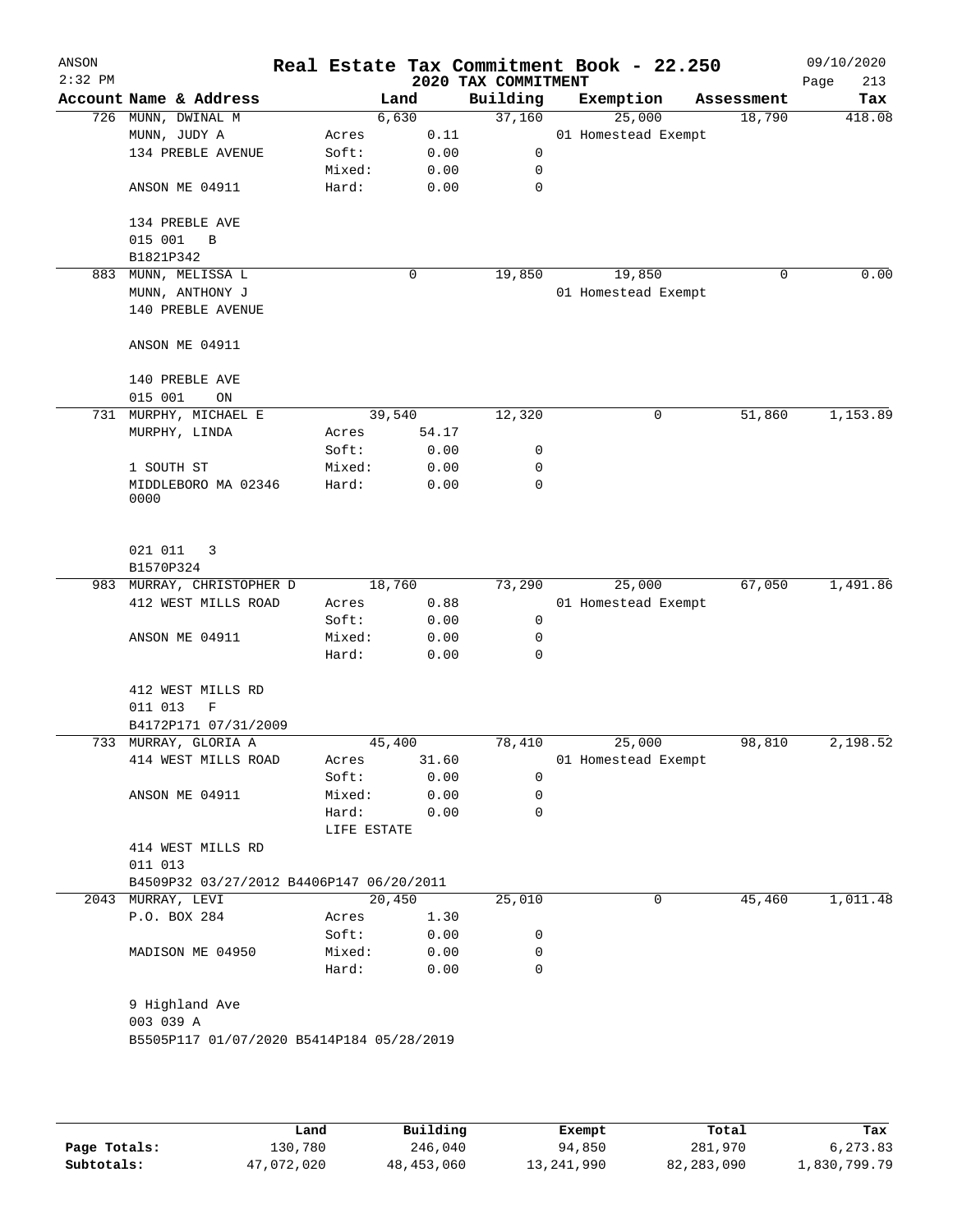| ANSON<br>$2:32$ PM |                                         |        |                | 2020 TAX COMMITMENT | Real Estate Tax Commitment Book - 22.250 |             | 09/10/2020<br>Page<br>214 |
|--------------------|-----------------------------------------|--------|----------------|---------------------|------------------------------------------|-------------|---------------------------|
|                    | Account Name & Address                  |        | Land           | Building            | Exemption                                | Assessment  | Tax                       |
|                    | 924 MURRAY, LUCAS S<br>PO BOX 284       |        | $\mathbf 0$    | 7,170               | 7,170<br>01 Homestead Exempt             | $\mathbf 0$ | 0.00                      |
|                    | MADISON ME 04950                        |        |                |                     |                                          |             |                           |
|                    | 16 PREBLE AVE                           |        |                |                     |                                          |             |                           |
|                    | 003 086<br>В<br>ON                      |        |                |                     |                                          |             |                           |
|                    | 741 MURRAY, RICHARD T<br>MURRAY, RUTH B | Acres  | 20,250<br>0.66 | 0                   | $\mathsf{O}$                             | 20,250      | 450.56                    |
|                    | 24 PREBLE AVENUE                        | Soft:  | 0.00           | 0                   |                                          |             |                           |
|                    |                                         | Mixed: | 0.00           | 0                   |                                          |             |                           |
|                    | ANSON ME 04911                          | Hard:  | 0.00           | 0                   |                                          |             |                           |
|                    | 003 086<br>B<br>B1682P122               |        |                |                     |                                          |             |                           |
|                    | 742 MURRAY, RICHARD T                   |        | 17,550         | 72,300              | 25,000                                   | 64,850      | 1,442.91                  |
|                    | MURRAY, RUTH B                          | Acres  | 0.77           |                     | 01 Homestead Exempt                      |             |                           |
|                    | 24 PREBLE AVENUE                        | Soft:  | 0.00           | $\mathbf 0$         |                                          |             |                           |
|                    |                                         | Mixed: | 0.00           | 0                   |                                          |             |                           |
|                    | ANSON ME 04911                          | Hard:  | 0.00           | 0                   |                                          |             |                           |
|                    | 24 PREBLE AVE<br>003 089                |        |                |                     |                                          |             |                           |
|                    | B2168P201                               |        |                |                     |                                          |             |                           |
|                    | 743 MURRAY, SCOTT R                     |        | 14,420         | 86,230              | 25,000                                   | 75,650      | 1,683.21                  |
|                    | MURRAY, MICHELLE M                      | Acres  | 0.52           |                     | 01 Homestead Exempt                      |             |                           |
|                    | 14 MURRY LANE                           | Soft:  | 0.00           | 0                   |                                          |             |                           |
|                    |                                         | Mixed: | 0.00           | 0                   |                                          |             |                           |
|                    | ANSON ME 04911                          | Hard:  | 0.00           | $\mathbf 0$         |                                          |             |                           |
|                    | 14 MURRAY LN<br>003 087<br>$\mathbb{A}$ |        |                |                     |                                          |             |                           |
|                    | B1665P295                               |        |                |                     |                                          |             |                           |
|                    | 322 MURRAY, SCOTT R                     |        | 13,200         | 0                   | 0                                        | 13,200      | 293.70                    |
|                    | MURRAY, MICHELLE M                      |        | Acres 1.80     |                     |                                          |             |                           |
|                    | 14 MURRY LANE                           | Soft:  | 0.00           | 0                   |                                          |             |                           |
|                    |                                         | Mixed: | 0.00           | 0                   |                                          |             |                           |
|                    | ANSON ME 04911                          | Hard:  | 0.00           | 0                   |                                          |             |                           |
|                    | 003 087<br>C                            |        |                |                     |                                          |             |                           |
|                    | B5418P296 05/28/2019 B2377P74           |        |                |                     |                                          |             |                           |
| 745                | MURRAY, THOMAS E                        |        | 13,710         | 78,160              | 25,000                                   | 66,870      | 1,487.86                  |
|                    |                                         | Acres  | 0.47           |                     | 01 Homestead Exempt                      |             |                           |
|                    | MADISON ME 04950 0284                   | Soft:  | 0.00           | 0                   |                                          |             |                           |
|                    | PO BOX 284                              | Mixed: | 0.00           | 0                   |                                          |             |                           |
|                    |                                         | Hard:  | 0.00           | 0                   |                                          |             |                           |
|                    | 16 MURRAY LN                            |        |                |                     |                                          |             |                           |
|                    | 003 087<br>B                            |        |                |                     |                                          |             |                           |
|                    | B1665P296                               |        |                |                     |                                          |             |                           |
|                    |                                         |        |                |                     |                                          |             |                           |
|                    |                                         |        |                |                     |                                          |             |                           |
|                    |                                         |        |                |                     |                                          |             |                           |

|              | Land       | Building   | Exempt     | Total      | Tax          |
|--------------|------------|------------|------------|------------|--------------|
| Page Totals: | 79,130     | 243,860    | 82,170     | 240,820    | 5,358.24     |
| Subtotals:   | 47,151,150 | 48,696,920 | 13,324,160 | 82,523,910 | 1,836,158.03 |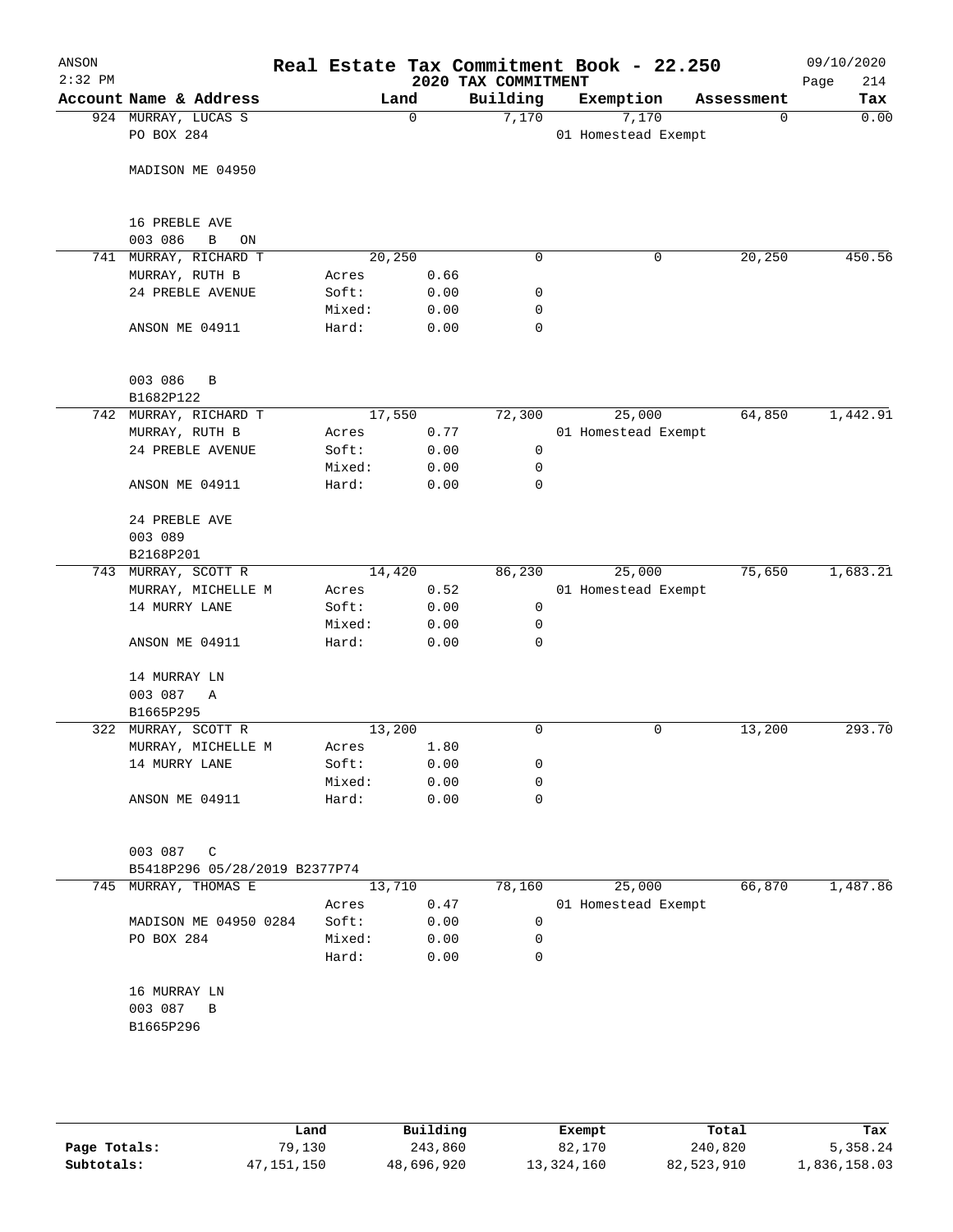| ANSON<br>$2:32$ PM |                                          |                 |                     | 2020 TAX COMMITMENT | Real Estate Tax Commitment Book - 22.250 |            | 09/10/2020<br>215<br>Page |
|--------------------|------------------------------------------|-----------------|---------------------|---------------------|------------------------------------------|------------|---------------------------|
|                    | Account Name & Address                   |                 | Land                | Building            | Exemption                                | Assessment | Tax                       |
|                    | 1841 MURRAY, THOMAS E                    |                 | 4,500               | 0                   | $\Omega$                                 | 4,500      | 100.13                    |
|                    | MURRAY, TAMMY L                          | Acres           | 3.00                |                     |                                          |            |                           |
|                    |                                          | Soft:           | 0.00                | 0                   |                                          |            |                           |
|                    | PO BOX 284                               | Mixed:          | 0.00                | 0                   |                                          |            |                           |
|                    | MADISON ME 04950 0284                    | Hard:           | 0.00                | 0                   |                                          |            |                           |
|                    | 003 089 A<br>B4441P336 09/15/2011        |                 |                     |                     |                                          |            |                           |
| 1590               | MURRAY, THOMAS E                         |                 | 19,600              | 0                   | 0                                        | 19,600     | 436.10                    |
|                    |                                          | Acres           | 6.10                |                     |                                          |            |                           |
|                    | MADISON ME 04950 0284                    | Soft:           | 0.00                | 0                   |                                          |            |                           |
|                    | PO BOX 284                               | Mixed:          | 0.00                | 0                   |                                          |            |                           |
|                    |                                          | Hard:           | 0.00                | 0                   |                                          |            |                           |
|                    | 003 087                                  |                 |                     |                     |                                          |            |                           |
|                    | B5139P42 03/15/2017 B2168P199            |                 |                     |                     |                                          |            |                           |
| 1764               | MURRAY, THOMAS E &<br>TAMMY              |                 | 13,580              | 0                   | 0                                        | 13,580     | 302.15                    |
|                    | MURRAY, LEVI & LUCAS                     | Acres<br>Soft:  | 2.05<br>0.00        | 0                   |                                          |            |                           |
|                    | PO BOX 284                               | Mixed:          | 0.00                | 0                   |                                          |            |                           |
|                    | MADISON ME 04950 0284                    | Hard:           | 0.00                | 0                   |                                          |            |                           |
|                    |                                          |                 |                     |                     |                                          |            |                           |
|                    | 003 039                                  |                 |                     |                     |                                          |            |                           |
|                    | B5418P294 05/28/2019 B2758P289           |                 |                     |                     |                                          |            |                           |
|                    | 1669 MYERS, VICKI P. &                   |                 | 34,400              | 52,390              | 0                                        | 86,790     | 1,931.08                  |
|                    | VIGNEAULT, BECKY P                       | Acres           | 28.00               |                     |                                          |            |                           |
|                    |                                          | Soft:           | 17.00               | 1,904               |                                          |            |                           |
|                    | PO BOX 117                               | Mixed:          | 0.00                | 0                   |                                          |            |                           |
|                    | NORTH ANSON ME 04958                     | Hard:           | 0.00<br>TREE GROWTH | 0                   |                                          |            |                           |
|                    | 104 FAHI POND RD                         |                 |                     |                     |                                          |            |                           |
|                    | 023 006                                  |                 |                     |                     |                                          |            |                           |
|                    | B4700P300 08/19/2013                     |                 |                     |                     |                                          |            |                           |
|                    | 402 N. F. LUCE, INC.                     |                 | 26,000              | 0                   | 0                                        | 26,000     | 578.50                    |
|                    | 266 CHILDS ROAD                          | Acres           | 12.50               | 0                   |                                          |            |                           |
|                    | NORRIDGEWOCK ME 04957                    | Soft:<br>Mixed: | 0.00<br>0.00        | 0                   |                                          |            |                           |
|                    |                                          | Hard:           | 0.00                | 0                   |                                          |            |                           |
|                    |                                          |                 |                     |                     |                                          |            |                           |
|                    | 014 043<br>2                             |                 |                     |                     |                                          |            |                           |
|                    | B4734P251 11/22/2013                     |                 |                     |                     |                                          |            |                           |
|                    | 1508 N.F. LUCE, INC.                     |                 | 28,700              | 0                   | 0                                        | 28,700     | 638.57                    |
|                    | 266 CHILDS ROAD                          | Acres           | 15.20               |                     |                                          |            |                           |
|                    | NORRIDGEWOCK ME 04957<br>0000            | Soft:<br>Mixed: | 0.00<br>0.00        | 0<br>0              |                                          |            |                           |
|                    |                                          | Hard:           | 0.00                | 0                   |                                          |            |                           |
|                    |                                          | B5035P0339      |                     |                     |                                          |            |                           |
|                    | 014 043 1                                |                 |                     |                     |                                          |            |                           |
|                    | B5035P339 06/10/2016 B1457P29 08/22/1988 |                 |                     |                     |                                          |            |                           |
|                    |                                          |                 |                     |                     |                                          |            |                           |
|                    |                                          |                 |                     |                     |                                          |            |                           |

|              | Land         | Building   | Exempt     | Total      | Tax          |
|--------------|--------------|------------|------------|------------|--------------|
| Page Totals: | 126,780      | 52,390     |            | 179,170    | 3,986.53     |
| Subtotals:   | 47, 277, 930 | 48,749,310 | 13,324,160 | 82,703,080 | 1,840,144.56 |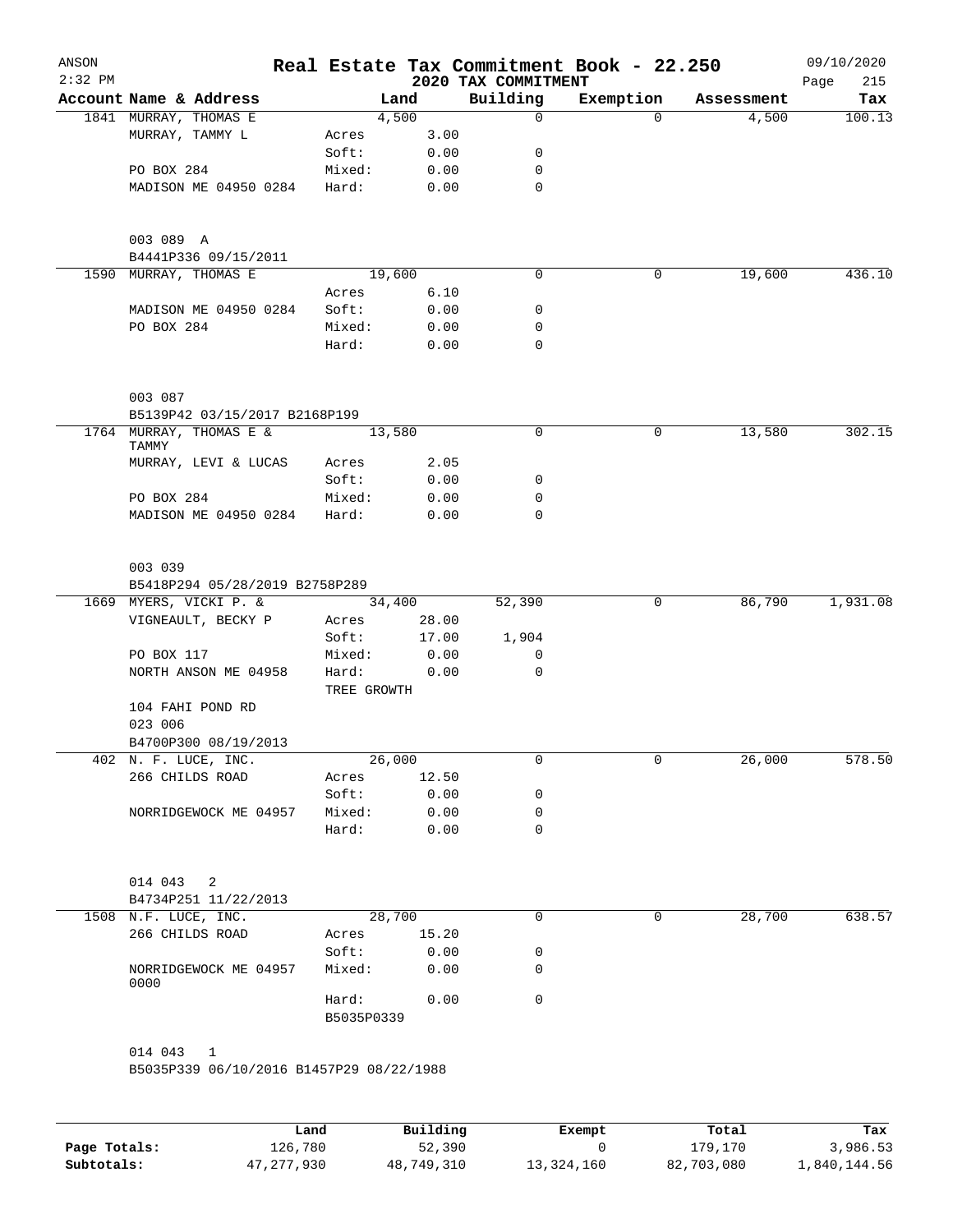| ANSON<br>$2:32$ PM |                                                    |            |       |                                 | Real Estate Tax Commitment Book - 22.250 |            | 09/10/2020         |
|--------------------|----------------------------------------------------|------------|-------|---------------------------------|------------------------------------------|------------|--------------------|
|                    | Account Name & Address                             | Land       |       | 2020 TAX COMMITMENT<br>Building | Exemption                                | Assessment | 216<br>Page<br>Tax |
|                    | 369 NADEAU, MICHAEL J                              | 46,800     |       | 15,020                          | 25,000                                   | 36,820     | 819.25             |
|                    |                                                    | Acres      | 39.60 |                                 | 01 Homestead Exempt                      |            |                    |
|                    | ANSON ME 04911 0118                                | Soft:      | 0.00  | 0                               |                                          |            |                    |
|                    | PO BOX 118                                         | Mixed:     | 0.00  | 0                               |                                          |            |                    |
|                    |                                                    | Hard:      | 0.00  | 0                               |                                          |            |                    |
|                    | 111 BURNS RD<br>011 020                            |            |       |                                 |                                          |            |                    |
|                    | B5322P72 04/17/2018 B3713P99 07/20/2006            |            |       |                                 |                                          |            |                    |
|                    | 235 NAI HOMES, LLC                                 | 10,000     |       | 42,270                          | 0                                        | 52,270     | 1,163.01           |
|                    | 670 PREBLE AVENUE                                  | Acres      | 0.25  |                                 |                                          |            |                    |
|                    |                                                    | Soft:      | 0.00  | 0                               |                                          |            |                    |
|                    | MADISON ME 04950                                   | Mixed:     | 0.00  | 0                               |                                          |            |                    |
|                    |                                                    | Hard:      | 0.00  | 0                               |                                          |            |                    |
|                    |                                                    | B5217P0176 |       |                                 |                                          |            |                    |
|                    | 19 SECOND ST<br>001 064                            |            |       |                                 |                                          |            |                    |
|                    | B5357P301 10/21/2018                               |            |       |                                 |                                          |            |                    |
|                    | 1424 NAI HOMES, LLC                                | 16,730     |       | 68,220                          | 0                                        | 84,950     | 1,890.14           |
|                    | 670 PREBLE AVENUE                                  | Acres      | 0.70  |                                 |                                          |            |                    |
|                    |                                                    | Soft:      | 0.00  | 0                               |                                          |            |                    |
|                    | MADISON ME 04950                                   | Mixed:     | 0.00  | 0                               |                                          |            |                    |
|                    |                                                    | Hard:      | 0.00  | 0                               |                                          |            |                    |
|                    |                                                    | B4957P0320 |       |                                 |                                          |            |                    |
|                    | 166 RIVER RD                                       |            |       |                                 |                                          |            |                    |
|                    | 004 009                                            |            |       |                                 |                                          |            |                    |
|                    | B5499P67 12/13/2019                                |            |       |                                 |                                          |            |                    |
|                    | 659 NARAINE, AUDREY L                              | 20,000     |       | 45,670                          | 25,000                                   | 40,670     | 904.91             |
|                    | 245 WEST MILLS RD                                  | Acres      | 1.00  |                                 | 01 Homestead Exempt                      |            |                    |
|                    |                                                    | Soft:      | 0.00  | 0                               |                                          |            |                    |
|                    | ANSON ME 04911                                     | Mixed:     | 0.00  | 0                               |                                          |            |                    |
|                    |                                                    | Hard:      | 0.00  | 0                               |                                          |            |                    |
|                    | 245 WEST MILLS RD                                  |            |       |                                 |                                          |            |                    |
|                    | 011 006<br>Α                                       |            |       |                                 |                                          |            |                    |
|                    | B3476P275 05/02/2005                               |            |       |                                 |                                          |            |                    |
|                    | 747 NASON, LOWELL R                                | 41,900     |       | 73,080                          | 25,000                                   | 89,980     | 2,002.05           |
|                    | NASON, ROSALIE A.                                  | Acres      | 24.00 |                                 | 01 Homestead Exempt                      |            |                    |
|                    | 42 CAMPBELL ROAD                                   | Soft:      | 0.00  | 0                               |                                          |            |                    |
|                    |                                                    | Mixed:     | 0.00  | 0                               |                                          |            |                    |
|                    | ANSON ME 04911                                     | Hard:      | 0.00  | 0                               |                                          |            |                    |
|                    | 42 CAMPBELL RD                                     |            |       |                                 |                                          |            |                    |
|                    | 014 026                                            |            |       |                                 |                                          |            |                    |
|                    | B5368P122 01/03/2019 B5327P128 09/04/2018 B611P552 |            |       |                                 |                                          |            |                    |
| 1208               | NAULT, JOHN                                        | 20,400     |       | 27,060                          | 0                                        | 47,460     | 1,055.98           |
|                    | NAULT, ANN                                         | Acres      | 10.50 |                                 |                                          |            |                    |
|                    |                                                    | Soft:      | 0.00  | 0                               |                                          |            |                    |
|                    | 36 LARRY DR                                        | Mixed:     | 0.00  | 0                               |                                          |            |                    |
|                    | MONMOUTH ME 04259 0000                             | Hard:      | 0.00  | 0                               |                                          |            |                    |
|                    | 190 PULLEN CORNER RD                               |            |       |                                 |                                          |            |                    |
|                    | 018 021<br>D                                       |            |       |                                 |                                          |            |                    |
|                    | B4606P12 12/07/2012                                |            |       |                                 |                                          |            |                    |
|                    |                                                    |            |       |                                 |                                          |            |                    |
|                    |                                                    |            |       |                                 |                                          |            |                    |
|                    |                                                    |            |       |                                 |                                          |            |                    |
|                    |                                                    |            |       |                                 |                                          |            |                    |

|              | Land         | Building   | Exempt     | Total      | Tax          |
|--------------|--------------|------------|------------|------------|--------------|
| Page Totals: | 155,830      | 271,320    | 75,000     | 352,150    | 7.835.34     |
| Subtotals:   | 47, 433, 760 | 49,020,630 | 13,399,160 | 83,055,230 | 1,847,979.90 |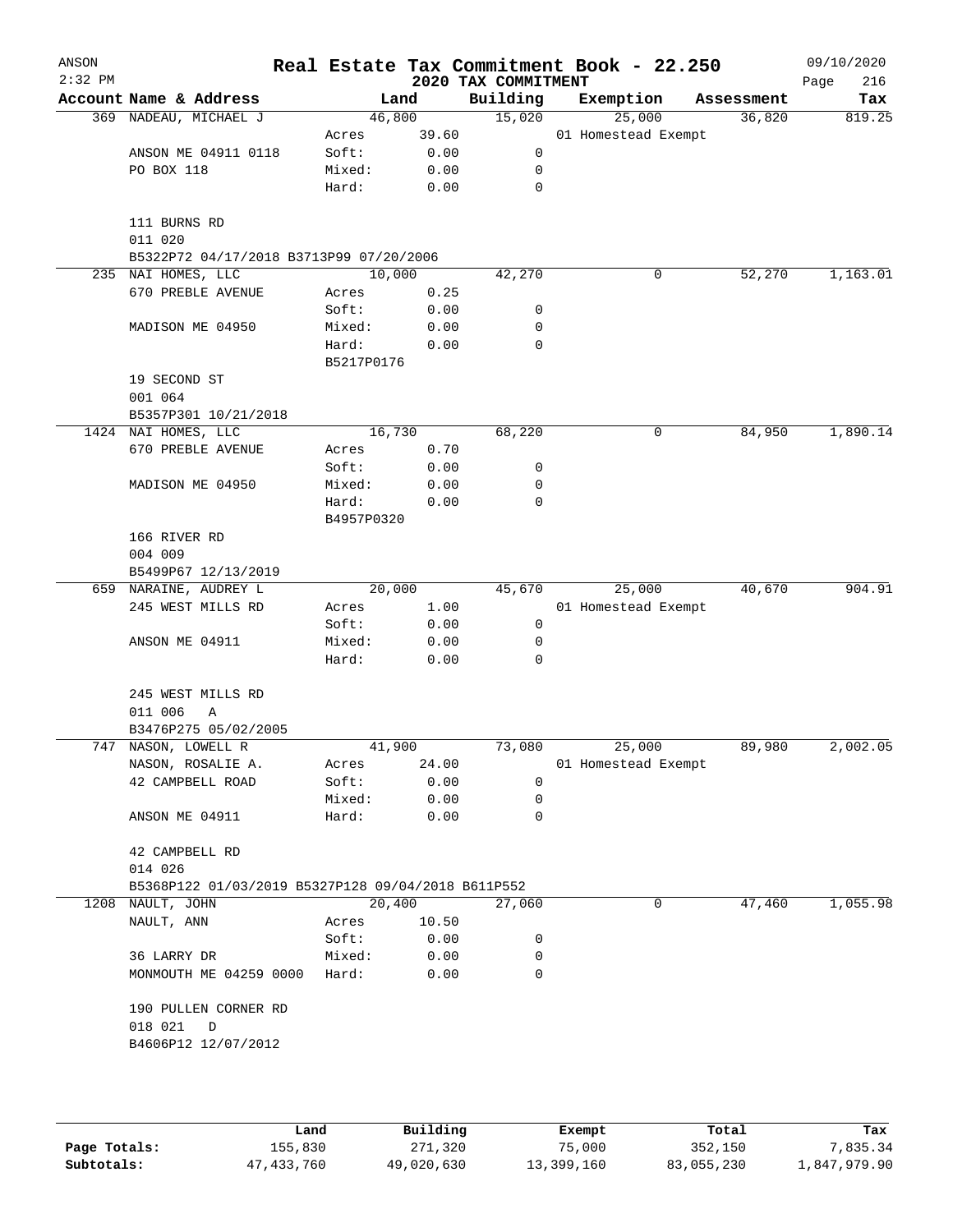| ANSON     |                                                 |                |        |              | Real Estate Tax Commitment Book - 22.250 |                     |          |            | 09/10/2020  |
|-----------|-------------------------------------------------|----------------|--------|--------------|------------------------------------------|---------------------|----------|------------|-------------|
| $2:32$ PM |                                                 |                |        |              | 2020 TAX COMMITMENT                      |                     |          |            | 217<br>Page |
|           | Account Name & Address                          |                | Land   |              | Building                                 | Exemption           |          | Assessment | Tax         |
|           | 1482 NAWOJCZYK, JOSEPH A.,<br>JR & LISA K.      |                | 14,140 |              | 70,780                                   |                     | $\Omega$ | 84,920     | 1,889.47    |
|           | KENDUSKEAG ME 04450<br>3207                     | Acres<br>Soft: |        | 0.50<br>0.00 | 0                                        |                     |          |            |             |
|           | 498 STETSON RD                                  | Mixed:         |        | 0.00         | 0                                        |                     |          |            |             |
|           |                                                 | Hard:          |        | 0.00         | 0                                        |                     |          |            |             |
|           | 39 FINCH ST                                     |                |        |              |                                          |                     |          |            |             |
|           | 003 031<br>$\, {\bf B}$<br>B3667P247 04/26/2006 |                |        |              |                                          |                     |          |            |             |
|           | 582 NAZARENE CHURCH                             |                | 10,580 |              | 53,200                                   |                     | 63,780   | 0          | 0.00        |
|           |                                                 | Acres          |        | 0.28         |                                          | 14 Church 652-1G    |          |            |             |
|           | ANSON ME 04911 0114                             | Soft:          |        | 0.00         | 0                                        |                     |          |            |             |
|           | PO BOX 114                                      | Mixed:         |        | 0.00         | 0                                        |                     |          |            |             |
|           |                                                 | Hard:          |        | 0.00         | $\mathbf 0$                              |                     |          |            |             |
|           | 16 CHURCH ST                                    |                |        |              |                                          |                     |          |            |             |
|           | 001 083                                         |                |        |              |                                          |                     |          |            |             |
|           | 1648 ND Paper Inc.                              |                | 42,500 |              | 40,600                                   |                     | 0        | 83,100     | 1,848.98    |
|           | C/O FINANCE DEPARTMENT                          | Acres          |        | 31.00        |                                          |                     |          |            |             |
|           | Attn: Kelly Berry                               | Soft:          |        | 0.00         | 0                                        |                     |          |            |             |
|           | 35 HARTFORD STREET                              | Mixed:         |        | 0.00         | 0                                        |                     |          |            |             |
|           | RUMFORD ME 04276                                | Hard:          |        | 0.00         | $\mathbf 0$                              |                     |          |            |             |
|           | 696 RIVER RD<br>016 015<br>$\, {\bf B}$         |                |        |              |                                          |                     |          |            |             |
|           | B4867P35 12/30/2014                             |                |        |              |                                          |                     |          |            |             |
|           | 1758 NE HEMP SOLUTIONS                          |                | 7,750  |              | 54,320                                   |                     | 0        | 62,070     | 1,381.06    |
|           | PO BOX 490                                      | Acres          |        | 0.15         |                                          |                     |          |            |             |
|           |                                                 | Soft:          |        | 0.00         | 0                                        |                     |          |            |             |
|           |                                                 | Mixed:         |        |              | 0                                        |                     |          |            |             |
|           | ANSON ME 04911                                  | Hard:          |        | 0.00         | $\mathbf 0$                              |                     |          |            |             |
|           |                                                 | B4964P0337     |        | 0.00         |                                          |                     |          |            |             |
|           | 62 MAIN ST                                      |                |        |              |                                          |                     |          |            |             |
|           | 001 002                                         |                |        |              |                                          |                     |          |            |             |
|           | B5255P339 02/28/2018                            |                |        |              |                                          |                     |          |            |             |
|           | 900 NEAL, ANDREW J                              |                | 74,000 |              |                                          | 78,700 25,000       |          | 127,700    | 2,841.33    |
|           | PO BOX 31                                       | Acres          |        | 84.00        |                                          | 01 Homestead Exempt |          |            |             |
|           |                                                 | Soft:          |        | 0.00         | $\mathbf 0$                              |                     |          |            |             |
|           | NEW VINEYARD ME 04956                           | Mixed:         |        | 0.00         | 0                                        |                     |          |            |             |
|           |                                                 | Hard:          |        | 0.00         | 0                                        |                     |          |            |             |
|           | 705 HOLLIN WAITE HILL                           |                |        |              |                                          |                     |          |            |             |
|           | 020 016                                         |                |        |              |                                          |                     |          |            |             |
|           | B2890P138                                       |                |        |              |                                          |                     |          |            |             |
|           | 1462 NELSON, ALAN H                             |                | 30,510 |              | 23,530                                   |                     | 25,000   | 29,040     | 646.14      |
|           | NELSON, SHEILA L                                | Acres          |        | 9.01         |                                          | 01 Homestead Exempt |          |            |             |
|           | PO BOX 328                                      | Soft:          |        | 0.00         | 0                                        |                     |          |            |             |
|           |                                                 | Mixed:         |        | 0.00         | 0                                        |                     |          |            |             |
|           | ANSON ME 04911                                  | Hard:          |        | 0.00         | 0                                        |                     |          |            |             |
|           | 338 PEASE HILL RD                               |                |        |              |                                          |                     |          |            |             |
|           | 011 042<br>6 2                                  |                |        |              |                                          |                     |          |            |             |
|           | B2956P84                                        |                |        |              |                                          |                     |          |            |             |
|           |                                                 |                |        |              |                                          |                     |          |            |             |
|           |                                                 |                |        |              |                                          |                     |          |            |             |
|           |                                                 |                |        |              |                                          |                     |          |            |             |
|           |                                                 |                |        |              |                                          |                     |          |            |             |

|              | Land       | Building   | Exempt     | Total      | Tax          |
|--------------|------------|------------|------------|------------|--------------|
| Page Totals: | 179,480    | 321,130    | 113,780    | 386,830    | 8,606.98     |
| Subtotals:   | 47,613,240 | 49,341,760 | 13,512,940 | 83,442,060 | 1,856,586.88 |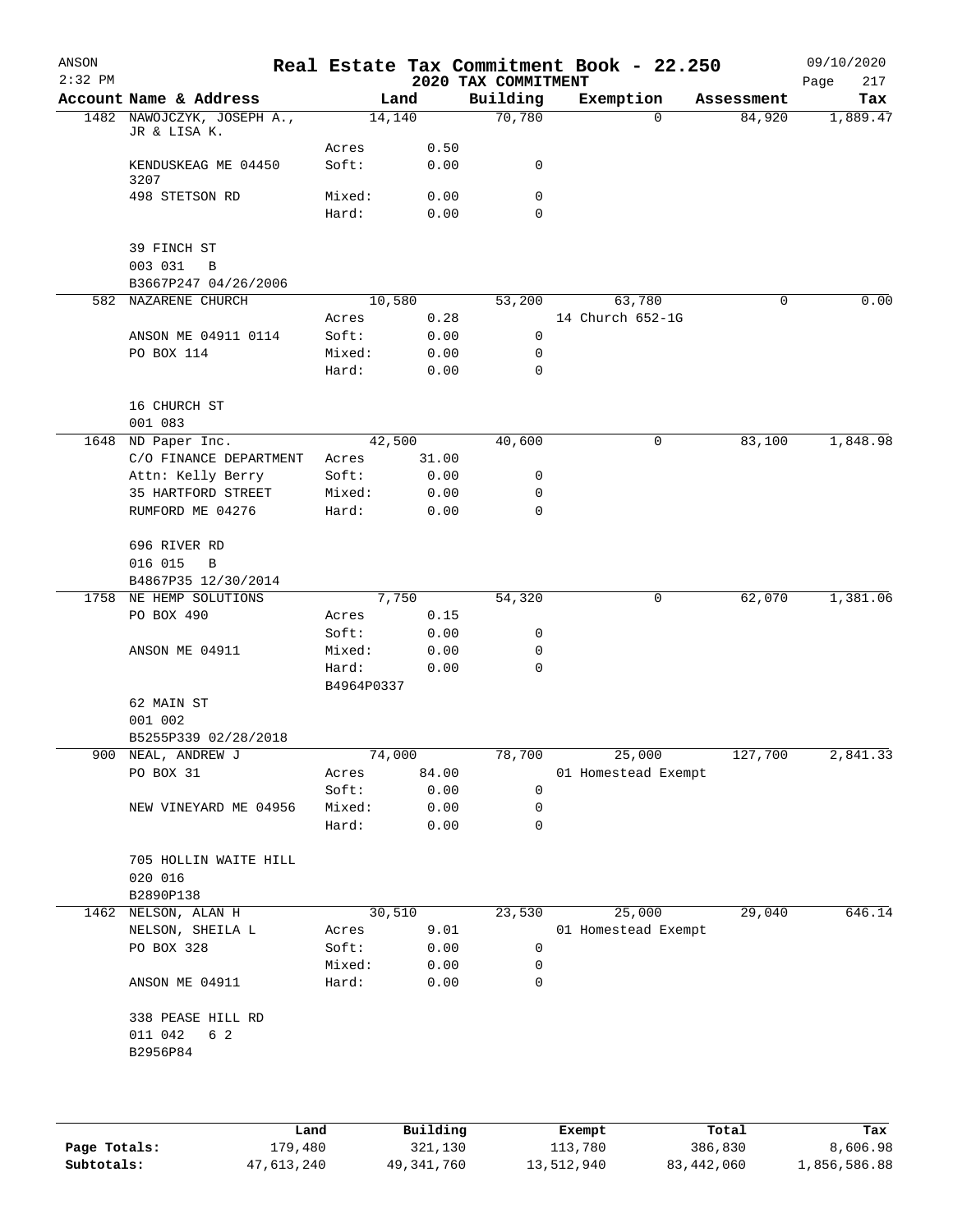| ANSON<br>$2:32$ PM |                               |                      |        | 2020 TAX COMMITMENT | Real Estate Tax Commitment Book - 22.250 |            | 09/10/2020<br>218<br>Page |
|--------------------|-------------------------------|----------------------|--------|---------------------|------------------------------------------|------------|---------------------------|
|                    | Account Name & Address        |                      | Land   | Building            | Exemption                                | Assessment | Tax                       |
|                    | 756 NELSON, BRETT K           |                      | 2,710  | $\mathbf 0$         | 0                                        | 2,710      | 60.30                     |
|                    | 562 HORSEBACK ROAD            | Acres                | 18.30  |                     |                                          |            |                           |
|                    |                               | Soft:                | 3.00   | 336                 |                                          |            |                           |
|                    | ANSON ME 04911                | Mixed:               | 14.30  | 2,274               |                                          |            |                           |
|                    |                               | Hard:<br>TREE GROWTH | 0.00   | 0                   |                                          |            |                           |
|                    |                               |                      |        |                     |                                          |            |                           |
|                    | 014 011<br>B4797P2 06/11/2014 |                      |        |                     |                                          |            |                           |
|                    | 753 NELSON, BRETT K           |                      | 23,450 | 48,010              | 25,000                                   | 46,460     | 1,033.73                  |
|                    | NELSON, PATRICIA A            | Acres                | 3.30   |                     | 01 Homestead Exempt                      |            |                           |
|                    | 562 HORSEBACK ROAD            | Soft:                | 0.00   | 0                   |                                          |            |                           |
|                    |                               | Mixed:               | 0.00   | 0                   |                                          |            |                           |
|                    | ANSON ME 04911                | Hard:                | 0.00   | $\mathbf 0$         |                                          |            |                           |
|                    | 562 HORSEBACK RD              |                      |        |                     |                                          |            |                           |
|                    | 014 011 C                     |                      |        |                     |                                          |            |                           |
|                    | B2038P350                     |                      |        |                     |                                          |            |                           |
|                    | 754 NELSON, BRETT K           |                      | 20,390 | 13,760              | 0                                        | 34,150     | 759.84                    |
|                    | 562 HORSEBACK ROAD            | Acres                | 1.26   |                     |                                          |            |                           |
|                    |                               | Soft:                | 0.00   | 0                   |                                          |            |                           |
|                    | ANSON ME 04911                | Mixed:               | 0.00   | 0                   |                                          |            |                           |
|                    |                               | Hard:                | 0.00   | $\mathbf 0$         |                                          |            |                           |
|                    | 516 HORSEBACK RD              |                      |        |                     |                                          |            |                           |
|                    | 014 011 B                     |                      |        |                     |                                          |            |                           |
|                    | B1990P259                     |                      |        |                     |                                          |            |                           |
|                    | 1176 NELSON, BRIAN M          |                      | 22,500 | $\mathbf 0$         | 0                                        | 22,500     | 500.63                    |
|                    | NELSON, CHRISTINA M           | Acres                | 9.00   |                     |                                          |            |                           |
|                    | 172 SOLON RD                  | Soft:                | 0.00   | 0                   |                                          |            |                           |
|                    |                               | Mixed:               | 0.00   | 0                   |                                          |            |                           |
|                    | NORTH ANSON ME 04958          | Hard:                | 0.00   | 0                   |                                          |            |                           |
|                    | OFF SOLON ROAD                |                      |        |                     |                                          |            |                           |
|                    | 024 019 C                     |                      |        |                     |                                          |            |                           |
|                    | B4502P98 01/23/2012           |                      |        |                     |                                          |            |                           |
|                    | 1247 NELSON, BRIAN M          |                      | 41,500 | 121,590             | 25,000                                   | 138,090    | 3,072.50                  |
|                    | NELSON, CHRISTINA M           | Acres                | 20.00  |                     | 01 Homestead Exempt                      |            |                           |
|                    | 172 SOLON RD                  | Soft:                | 0.00   | 0                   |                                          |            |                           |
|                    |                               | Mixed:               | 0.00   | 0                   |                                          |            |                           |
|                    | NORTH ANSON ME 04958          | Hard:                | 0.00   | 0                   |                                          |            |                           |
|                    | 172 SOLON RD                  |                      |        |                     |                                          |            |                           |
|                    | 017 035                       |                      |        |                     |                                          |            |                           |
|                    | B3819P272 03/07/2007          |                      |        |                     |                                          |            |                           |
| 576                | NELSON, BRUCE R               |                      | 24,670 | 16,750              | 25,000                                   | 16,420     | 365.35                    |
|                    | 28 QUINCY WOOD ROAD           | Acres                | 23.75  |                     | 01 Homestead Exempt                      |            |                           |
|                    |                               | Soft:                | 0.00   | 0                   |                                          |            |                           |
|                    | ANSON ME 04911                | Mixed:               | 18.00  | 2,862               |                                          |            |                           |
|                    |                               | Hard:                | 4.00   | 680                 |                                          |            |                           |
|                    | 28 QUINCY WOOD RD             |                      |        |                     |                                          |            |                           |
|                    | 014 009                       |                      |        |                     |                                          |            |                           |
|                    | B1000P263                     |                      |        |                     |                                          |            |                           |
|                    |                               |                      |        |                     |                                          |            |                           |
|                    |                               |                      |        |                     |                                          |            |                           |
|                    |                               |                      |        |                     |                                          |            |                           |

|              | Land       | Building   | Exempt     | Total      | Tax          |
|--------------|------------|------------|------------|------------|--------------|
| Page Totals: | 135,220    | 200,110    | 75,000     | 260,330    | 5,792.35     |
| Subtotals:   | 47,748,460 | 49,541,870 | 13,587,940 | 83,702,390 | 1,862,379.23 |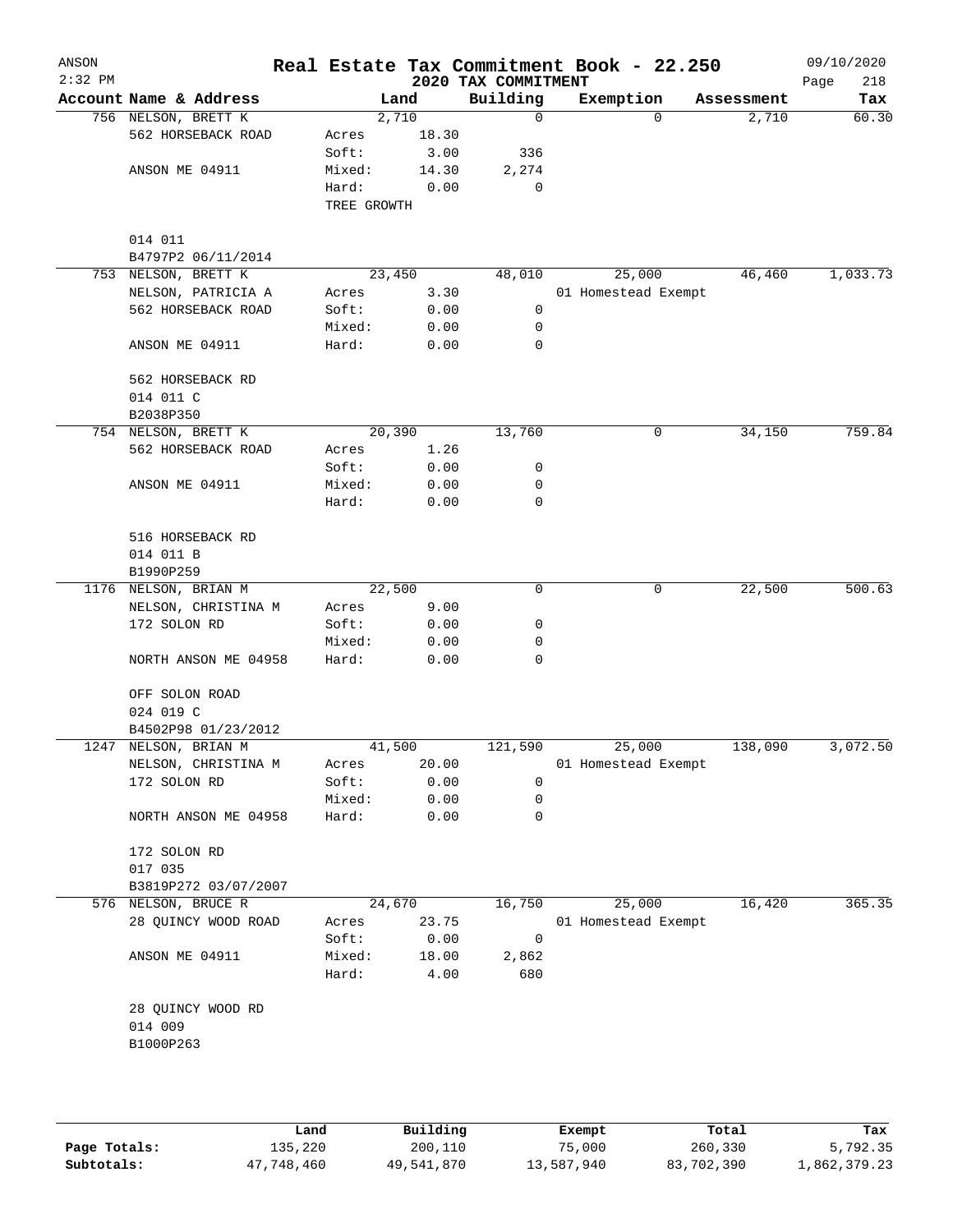| ANSON     |                                          |                 |               |                                 | Real Estate Tax Commitment Book - 22.250 |            | 09/10/2020         |
|-----------|------------------------------------------|-----------------|---------------|---------------------------------|------------------------------------------|------------|--------------------|
| $2:32$ PM | Account Name & Address                   |                 | Land          | 2020 TAX COMMITMENT<br>Building | Exemption                                | Assessment | 219<br>Page<br>Tax |
|           | 1118 NELSON, BYRON E                     | 52,000          |               | 57,730                          | 31,000                                   | 78,730     | 1,751.74           |
|           | PO BOX 178                               | Acres           | 40.00         |                                 | 01 Homestead Exempt                      |            |                    |
|           |                                          | Soft:           | 0.00          |                                 | 0 02 Resident Veteran                    |            |                    |
|           | MADISON ME 04950                         | Mixed:          | 0.00          | 0                               |                                          |            |                    |
|           |                                          | Hard:           | 0.00          | $\mathbf 0$                     |                                          |            |                    |
|           | 195 HORSEBACK RD<br>015 024              |                 |               |                                 |                                          |            |                    |
|           | B4855P188 11/24/2014 B2765P68 B2052P121  |                 |               |                                 |                                          |            |                    |
| 1297      | NELSON, GARY L                           |                 | $\Omega$      | 11,070                          | 0                                        | 11,070     | 246.31             |
|           | 520 HORSEBACK ROAD                       | Acres           | 22.00         |                                 |                                          |            |                    |
|           |                                          | Soft:           | 0.00          | 0                               |                                          |            |                    |
|           | ANSON ME 04911                           | Mixed:<br>Hard: | 15.00<br>5.00 | 2,385<br>850                    |                                          |            |                    |
|           |                                          |                 |               |                                 |                                          |            |                    |
|           | 520 HORSEBACK RD<br>014 011 H            |                 |               |                                 |                                          |            |                    |
|           | B4794P250 06/11/2014                     |                 |               |                                 |                                          |            |                    |
|           | 1460 NELSON, HARRIS III                  | 14,280          |               | 56,760                          | 0                                        | 71,040     | 1,580.64           |
|           | HARRIS-ROWE, ANNIE E                     | Acres           | 0.51          |                                 |                                          |            |                    |
|           | 85 ELM STREET                            | Soft:           | 0.00          | 0                               |                                          |            |                    |
|           |                                          | Mixed:          | 0.00          | $\mathbf 0$                     |                                          |            |                    |
|           | NORTH ANSON ME 04958                     | Hard:           | 0.00          | $\mathbf 0$                     |                                          |            |                    |
|           |                                          | B5164P074 JT    |               |                                 |                                          |            |                    |
|           | 85 ELM ST<br>009 024                     |                 |               |                                 |                                          |            |                    |
|           | B5164P74 05/26/2017 B4772P105 04/09/2014 |                 |               |                                 |                                          |            |                    |
|           | 1124 NELSON, JOHN D                      | 20,300          |               | 82,430                          | 25,000                                   | 77,730     | 1,729.49           |
|           | NELSON, LISA J                           | Acres           | 1.20          |                                 | 01 Homestead Exempt                      |            |                    |
|           | PO BOX 375                               | Soft:           | 0.00          | 0                               |                                          |            |                    |
|           |                                          | Mixed:          | 0.00          | 0                               |                                          |            |                    |
|           | NORTH ANSON ME 04958                     | Hard:           | 0.00          | 0                               |                                          |            |                    |
|           | 370 EMBDEN POND RD                       |                 |               |                                 |                                          |            |                    |
|           | 023 028                                  |                 |               |                                 |                                          |            |                    |
|           | B3053P156                                |                 |               |                                 |                                          |            |                    |
|           | 26 NELSON, JOYCE T &                     | 21,500          |               | 26,150                          | 25,000                                   | 22,650     | 503.96             |
|           | CARTER, DEBRA R                          | Acres           | 2.00          |                                 | 01 Homestead Exempt                      |            |                    |
|           |                                          | Soft:           | 0.00          | 0                               |                                          |            |                    |
|           | 218 FAHI POND RD                         | Mixed:          | 0.00          | $\mathbf 0$                     |                                          |            |                    |
|           | NORTH ANSON ME 04958<br>0000             | Hard:           | 0.00          | 0                               |                                          |            |                    |
|           | 218 FAHI POND RD                         |                 |               |                                 |                                          |            |                    |
|           | 023 011                                  |                 |               |                                 |                                          |            |                    |
|           | B2667P165                                |                 |               |                                 |                                          |            |                    |
| 1949      | NELSON, NICHOLIS R                       | 15,000          |               | 74,900                          | 25,000                                   | 64,900     | 1,444.03           |
|           | NELSON, SARAH S                          | Acres           | 1.00          |                                 | 01 Homestead Exempt                      |            |                    |
|           | 520B HORSEBACK ROAD                      | Soft:           | 0.00          | 0                               |                                          |            |                    |
|           |                                          | Mixed:          | 0.00          | 0                               |                                          |            |                    |
|           | ANSON ME 04911                           | Hard:           | 0.00          | 0                               |                                          |            |                    |
|           | 520 B HORSEBACK RD                       |                 |               |                                 |                                          |            |                    |
|           | 014 011 F<br>B4699P234 08/14/2013        |                 |               |                                 |                                          |            |                    |
|           |                                          |                 |               |                                 |                                          |            |                    |
|           |                                          |                 |               |                                 |                                          |            |                    |
|           |                                          |                 |               |                                 |                                          |            |                    |

|              | Land       | Building   | Exempt     | Total      | Tax          |
|--------------|------------|------------|------------|------------|--------------|
| Page Totals: | 123,080    | 309,040    | 106,000    | 326,120    | 7.256.17     |
| Subtotals:   | 47,871,540 | 49,850,910 | 13,693,940 | 84,028,510 | 1,869,635.40 |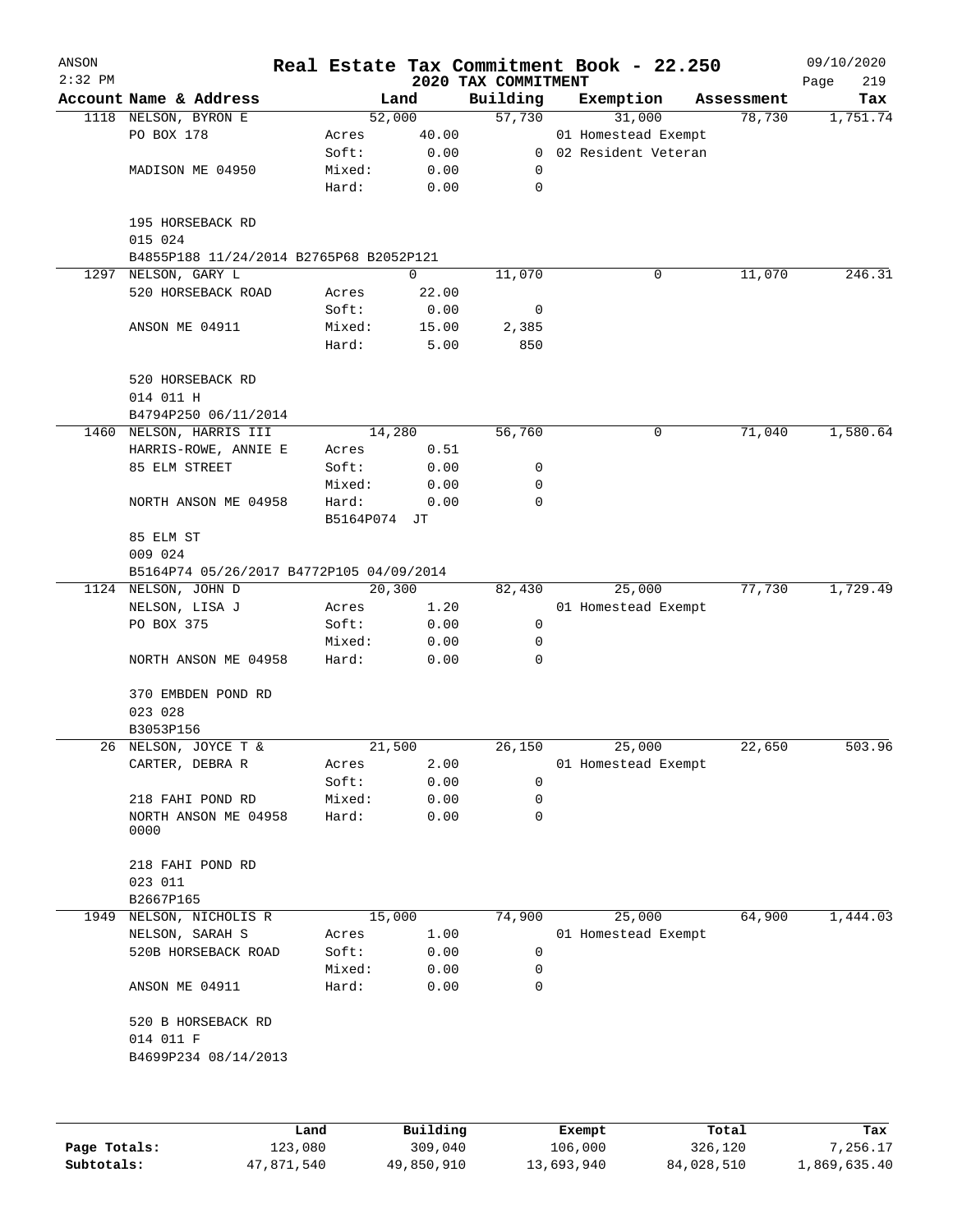| ANSON     |                                                              |                     |        |                     | Real Estate Tax Commitment Book - 22.250 |            | 09/10/2020  |
|-----------|--------------------------------------------------------------|---------------------|--------|---------------------|------------------------------------------|------------|-------------|
| $2:32$ PM |                                                              |                     |        | 2020 TAX COMMITMENT |                                          |            | Page<br>220 |
|           | Account Name & Address                                       |                     | Land   | Building            | Exemption                                | Assessment | Tax         |
|           | 1832 NEWHALL, KIRK D                                         |                     | 8,720  | 42,940              | 25,000                                   | 26,660     | 593.18      |
|           | NEWHALL, CHARLENE A                                          | Acres               | 0.19   |                     | 01 Homestead Exempt                      |            |             |
|           | PO BOX 391                                                   | Soft:               | 0.00   | 0                   |                                          |            |             |
|           |                                                              | Mixed:              | 0.00   | 0                   |                                          |            |             |
|           | ANSON ME 04911                                               | Hard:               | 0.00   | 0                   |                                          |            |             |
|           | 49 PREBLE AVE                                                |                     |        |                     |                                          |            |             |
|           | 004 017<br>B                                                 |                     |        |                     |                                          |            |             |
|           | B3620P194 01/13/2006                                         |                     |        |                     |                                          |            |             |
| 758       | NGUYEN, KINH &                                               |                     | 33,000 | $\mathbf 0$         | 0                                        | 33,000     | 734.25      |
|           | COLEMAN, FRANCES                                             | Acres               | 27.00  |                     |                                          |            |             |
|           |                                                              | Soft:               | 0.00   | 0                   |                                          |            |             |
|           | 1993 DORCHESTER AVE                                          | Mixed:              | 0.00   | 0                   |                                          |            |             |
|           | DORCHESTER CENTER MA<br>02124 0000                           | Hard:               | 0.00   | 0                   |                                          |            |             |
|           | 011 021                                                      |                     |        |                     |                                          |            |             |
|           | B1297P108                                                    |                     |        |                     |                                          |            |             |
|           | 761 NICHOLS, MARGARET A                                      |                     | 55,140 | 15,560              | 25,000                                   | 45,700     | 1,016.83    |
|           | NICHOLS, JOSHUA D                                            | Acres               | 60.67  |                     | 01 Homestead Exempt                      |            |             |
|           |                                                              | Soft:               | 0.00   | 0                   |                                          |            |             |
|           | PO BOX 452                                                   | Mixed:              | 0.00   | 0                   |                                          |            |             |
|           | NORTH ANSON ME 04958<br>0452                                 | Hard:               | 0.00   | $\Omega$            |                                          |            |             |
|           | 342 TOWN FARM RD                                             |                     |        |                     |                                          |            |             |
|           | 022 015                                                      |                     |        |                     |                                          |            |             |
|           | B5424P84 06/19/2019 B4074P55 11/10/2008 B2366P73<br>B2065P19 |                     |        |                     |                                          |            |             |
| 172       | NICHOLS, TIMOTHY L                                           |                     | 21,350 | 87,160              | 25,000                                   | 83,510     | 1,858.10    |
|           | NICHOLS, VALERIE                                             | Acres               | 1.90   |                     | 01 Homestead Exempt                      |            |             |
|           |                                                              | Soft:               | 0.00   | 0                   |                                          |            |             |
|           | 89 NORTH MAIN STREET                                         | Mixed:              | 0.00   | 0                   |                                          |            |             |
|           | NORTH ANSON ME 04958                                         | Hard:               | 0.00   | 0                   |                                          |            |             |
|           | 89 NORTH MAIN ST                                             |                     |        |                     |                                          |            |             |
|           | 006 073                                                      |                     |        |                     |                                          |            |             |
|           | B4264P43 04/27/2010 B2983P315                                |                     |        |                     |                                          |            |             |
|           | 500 NICHOLS, TIMOTHY L                                       |                     | 20,380 | 101,590             | 0                                        | 121,970    | 2,713.83    |
|           | NICHOLS, VALERIE L                                           | Acres               | 1.25   |                     |                                          |            |             |
|           | 89 NORTH MAIN STREET                                         | Soft:               | 0.00   | 0                   |                                          |            |             |
|           |                                                              | Mixed:              | 0.00   | 0                   |                                          |            |             |
|           | NORTH ANSON ME 04958                                         | Hard:<br>B4939P0196 | 0.00   | 0                   |                                          |            |             |
|           | 37 MAIN ST                                                   |                     |        |                     |                                          |            |             |
|           | 001 108                                                      |                     |        |                     |                                          |            |             |
|           | B4939P196 07/30/2015                                         |                     |        |                     |                                          |            |             |

|              | Land       | Building   | Exempt     | Total        | Tax          |
|--------------|------------|------------|------------|--------------|--------------|
| Page Totals: | 138,590    | 247,250    | 75,000     | 310,840      | 6,916.19     |
| Subtotals:   | 48,010,130 | 50,098,160 | 13,768,940 | 84, 339, 350 | 1,876,551.59 |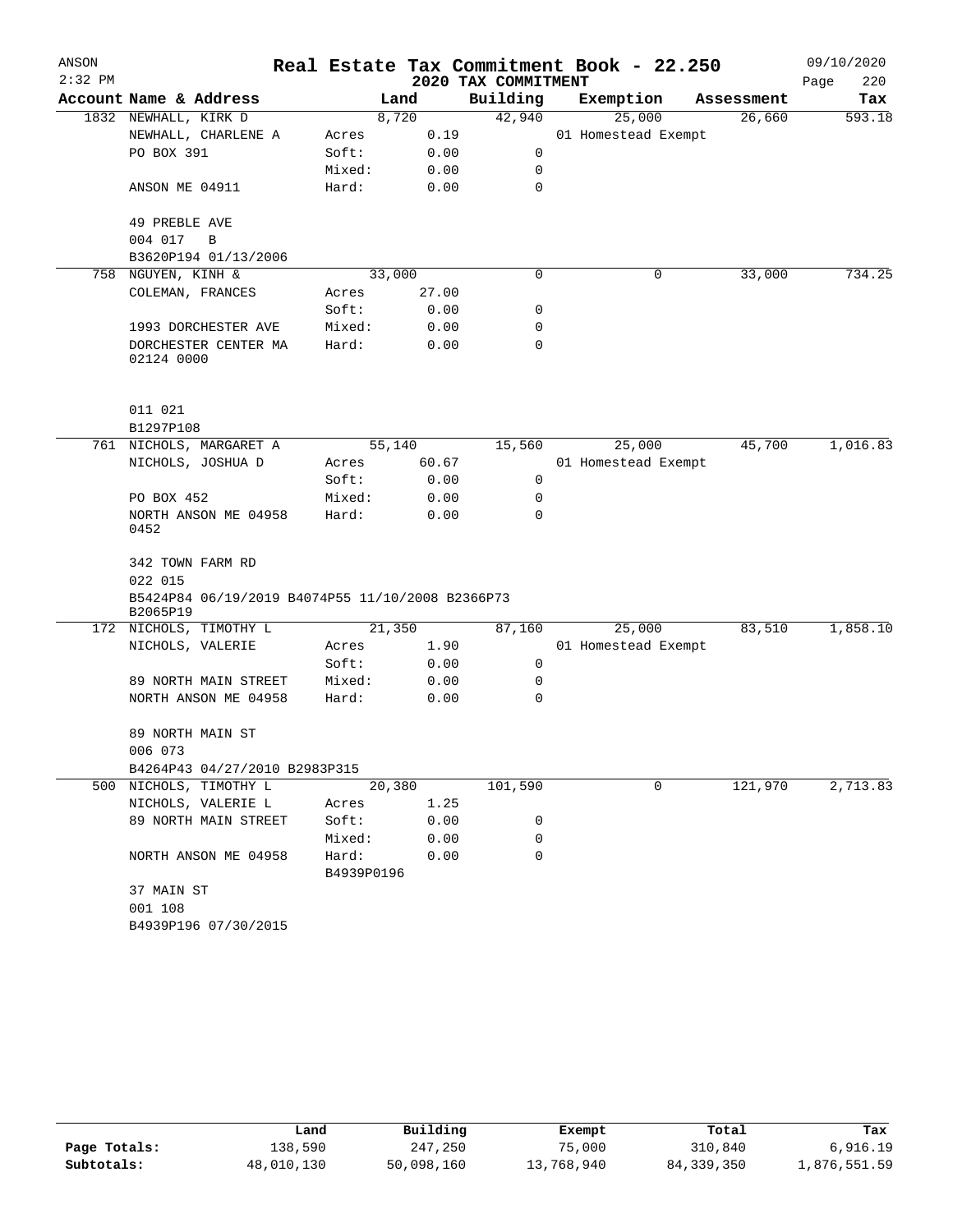| ANSON<br>$2:32$ PM |                                                                 |            |              |                    | 2020 TAX COMMITMENT | Real Estate Tax Commitment Book - 22.250 |                    | 09/10/2020<br>221<br>Page |
|--------------------|-----------------------------------------------------------------|------------|--------------|--------------------|---------------------|------------------------------------------|--------------------|---------------------------|
|                    | Account Name & Address                                          |            |              | Land               | Building            | Exemption                                | Assessment         | Tax                       |
|                    | 764 NILE, BRITTANY M.                                           |            |              | 20,600             | 48,000              |                                          | 68,600<br>$\Omega$ | 1,526.35                  |
|                    | Trustee                                                         |            |              |                    |                     |                                          |                    |                           |
|                    | NILE, DANNY E. & ELLIE<br>M. IRREVOCABLE TRUST                  |            | Acres        | 1.40               |                     |                                          |                    |                           |
|                    | 112 SOLON RD                                                    |            | Soft:        | 0.00               | 0                   |                                          |                    |                           |
|                    |                                                                 |            | Mixed:       | 0.00               | 0                   |                                          |                    |                           |
|                    | NORTH ANSON ME 04958<br>0000                                    |            | Hard:        | 0.00               | $\mathbf 0$         |                                          |                    |                           |
|                    | 112 SOLON RD<br>017 044<br>Η                                    |            |              |                    |                     |                                          |                    |                           |
|                    | B4886P223 03/13/2015                                            |            |              |                    |                     |                                          |                    |                           |
| 813                | NILE, DANIEL S                                                  |            |              | 47,130             | 0                   |                                          | 0<br>47,130        | 1,048.64                  |
|                    | NILE, JENNIFER L                                                |            | Acres        | 183.00             |                     |                                          |                    |                           |
|                    | 114 SOLON ROAD                                                  |            | Soft:        | 0.00               | 0                   |                                          |                    |                           |
|                    |                                                                 |            | Mixed:       | 103.00             | 16,377              |                                          |                    |                           |
|                    | NORTH ANSON ME 04958                                            |            | Hard:        | 75.00              | 12,750              |                                          |                    |                           |
|                    |                                                                 |            | B5105P108 JT |                    |                     |                                          |                    |                           |
|                    | 96 PARLIN RD                                                    |            |              |                    |                     |                                          |                    |                           |
|                    | 019 026                                                         |            |              |                    |                     |                                          |                    |                           |
|                    | B5105P108 11/30/2016 B681P193 08/03/1963<br>1102 NILE, DANIEL S |            |              | 4,630              | 0                   |                                          | 0<br>4,630         | 103.02                    |
|                    | NILE, JENNIFER L                                                |            | Acres        | 28.50              |                     |                                          |                    |                           |
|                    | 114 SOLON ROAD                                                  |            | Soft:        | 0.00               | 0                   |                                          |                    |                           |
|                    |                                                                 |            | Mixed:       | 19.50              | 3,101               |                                          |                    |                           |
|                    | NORTH ANSON ME 04958                                            |            | Hard:        | 9.00               | 1,530               |                                          |                    |                           |
|                    |                                                                 |            |              |                    |                     |                                          |                    |                           |
|                    |                                                                 |            |              |                    |                     |                                          |                    |                           |
|                    | 019 028<br>1                                                    |            |              |                    |                     |                                          |                    |                           |
|                    | B5447P75 08/02/2019                                             |            |              |                    |                     |                                          |                    |                           |
| 1412               | NILE, DANIEL S                                                  |            |              | $\overline{5,870}$ | $\mathbf 0$         |                                          | 5,870<br>0         | 130.61                    |
|                    | NILE, JENNIFER L                                                |            | Acres        | 36.00              |                     |                                          |                    |                           |
|                    | 114 SOLON ROAD                                                  |            | Soft:        | 0.00               | 0                   |                                          |                    |                           |
|                    |                                                                 |            | Mixed:       | 23.00              | 3,657               |                                          |                    |                           |
|                    | NORTH ANSON ME 04958                                            |            | Hard:        | 13.00              | 2,210               |                                          |                    |                           |
|                    | 015 017                                                         |            |              |                    |                     |                                          |                    |                           |
|                    | B4865P286 12/09/2014                                            |            |              |                    |                     |                                          |                    |                           |
|                    | 1522 NILE, DANIEL S                                             |            |              | 25,410             | 81,460              | 25,000                                   | 81,870             | 1,821.61                  |
|                    | NILE, JENNIFER L                                                |            | Acres        | 1.94               |                     | 01 Homestead Exempt                      |                    |                           |
|                    | 114 SOLON ROAD                                                  |            | Soft:        | 0.00               | 0                   |                                          |                    |                           |
|                    |                                                                 |            | Mixed:       | 0.00               | 0                   |                                          |                    |                           |
|                    | NORTH ANSON ME 04958                                            |            | Hard:        | 0.00               | 0                   |                                          |                    |                           |
|                    |                                                                 |            |              |                    |                     |                                          |                    |                           |
|                    | 114 SOLON RD                                                    |            |              |                    |                     |                                          |                    |                           |
|                    | 017 043                                                         |            |              |                    |                     |                                          |                    |                           |
|                    | B2618P211 B2601P174<br>1868 NILE, DANNY E                       |            |              | 19,320             | 5,920               |                                          | 25,240<br>0        | 561.59                    |
|                    | NILE, ELLIE M                                                   |            | Acres        | 0.75               |                     |                                          |                    |                           |
|                    | 112 SOLON ROAD                                                  |            | Soft:        | 0.00               | 0                   |                                          |                    |                           |
|                    |                                                                 |            | Mixed:       | 0.00               | 0                   |                                          |                    |                           |
|                    | NORTH ANSON ME 04958                                            |            | Hard:        | 0.00               | 0                   |                                          |                    |                           |
|                    |                                                                 |            |              |                    |                     |                                          |                    |                           |
|                    | 7 NILE RD                                                       |            |              |                    |                     |                                          |                    |                           |
|                    | 017 044<br>Е                                                    |            |              |                    |                     |                                          |                    |                           |
|                    | B3220P203                                                       |            |              |                    |                     |                                          |                    |                           |
|                    |                                                                 |            |              |                    |                     |                                          |                    |                           |
|                    |                                                                 | Land       |              | Building           |                     | Exempt                                   | Total              | Tax                       |
| Page Totals:       |                                                                 | 122,960    |              | 135,380            |                     | 25,000                                   | 233,340            | 5,191.82                  |
| Subtotals:         |                                                                 | 48,133,090 |              | 50, 233, 540       |                     | 13,793,940                               | 84, 572, 690       | 1,881,743.41              |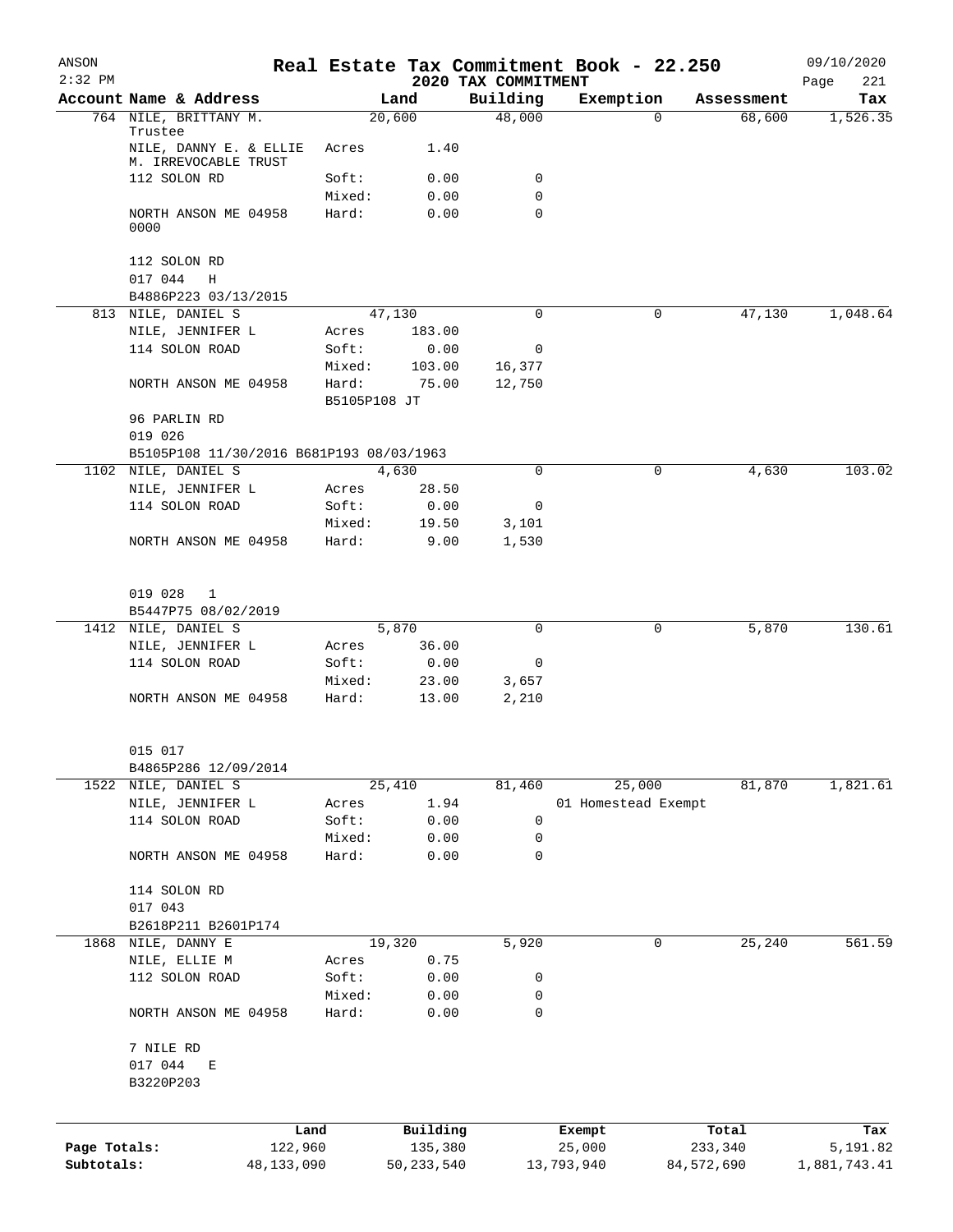| ANSON<br>$2:32$ PM         |                                 |                      |        |                         |      | 2020 TAX COMMITMENT | Real Estate Tax Commitment Book - 22.250 |          |                       | 09/10/2020<br>222<br>Page |
|----------------------------|---------------------------------|----------------------|--------|-------------------------|------|---------------------|------------------------------------------|----------|-----------------------|---------------------------|
|                            | Account Name & Address          |                      |        | Land                    |      | Building            | Exemption                                |          | Assessment            | Tax                       |
|                            | 545 NILE, DANNY E               |                      |        | 12,390                  |      | $\mathbf 0$         |                                          | $\Omega$ | 12,390                | 275.68                    |
|                            | NILE, ELLIE M                   |                      | Acres  |                         | 1.26 |                     |                                          |          |                       |                           |
|                            | 112 SOLON ROAD                  |                      | Soft:  |                         | 0.00 | 0                   |                                          |          |                       |                           |
|                            |                                 |                      | Mixed: |                         | 0.00 | 0                   |                                          |          |                       |                           |
|                            | NORTH ANSON ME 04958            |                      | Hard:  |                         | 0.00 | 0                   |                                          |          |                       |                           |
|                            | 11 NILE RD                      |                      |        |                         |      |                     |                                          |          |                       |                           |
|                            | 017 042                         |                      |        |                         |      |                     |                                          |          |                       |                           |
|                            | B2710P134 B2616P193             |                      |        |                         |      |                     |                                          |          |                       |                           |
|                            | 1863 NILE, DELINA               |                      |        | 0                       |      | 11,510              | 11,510                                   |          | 0                     | 0.00                      |
|                            | 697 HORSEBACK RD                |                      |        |                         |      |                     | 01 Homestead Exempt                      |          |                       |                           |
|                            | ANSON ME 04911                  |                      |        |                         |      |                     |                                          |          |                       |                           |
|                            | 697 HORSEBACK RD                |                      |        |                         |      |                     |                                          |          |                       |                           |
|                            | 019 004<br>B<br>ON              |                      |        |                         |      |                     |                                          |          |                       |                           |
|                            | B5060P137 08/10/2016            |                      |        |                         |      |                     |                                          |          |                       |                           |
|                            | 78 NILE, GARLAND D              |                      |        | 15,490                  |      | 59,490              |                                          | 0        | 74,980                | 1,668.30                  |
|                            | 45 EMBDEN POND ROAD             |                      | Acres  |                         | 0.60 |                     |                                          |          |                       |                           |
|                            |                                 |                      | Soft:  |                         | 0.00 | 0                   |                                          |          |                       |                           |
|                            | NORTH ANSON ME 04958            |                      | Mixed: |                         | 0.00 | 0                   |                                          |          |                       |                           |
|                            |                                 |                      | Hard:  |                         | 0.00 | 0                   |                                          |          |                       |                           |
|                            | 45 EMBDEN POND RD<br>009 018    |                      |        |                         |      |                     |                                          |          |                       |                           |
|                            | B4814P97 07/31/2014             |                      |        |                         |      |                     |                                          |          |                       |                           |
|                            | 766 NILE, PAUL O JR             |                      |        | 11,660                  |      | 5,920               |                                          | 0        | 17,580                | 391.16                    |
|                            | C/O EILEEN & ROBERT<br>MCDONALD |                      | Acres  |                         | 0.34 |                     |                                          |          |                       |                           |
|                            | PO BOX 266                      |                      | Soft:  |                         | 0.00 | 0                   |                                          |          |                       |                           |
|                            | NORTH ANSON ME 04958<br>0381    |                      | Mixed: |                         | 0.00 | 0                   |                                          |          |                       |                           |
|                            |                                 |                      | Hard:  |                         | 0.00 | 0                   |                                          |          |                       |                           |
|                            | 024 023                         |                      |        |                         |      |                     |                                          |          |                       |                           |
|                            | B2664P74                        |                      |        |                         |      |                     |                                          |          |                       |                           |
|                            | 773 NILO, VINCENT               |                      |        | 9,170                   |      | 21,270              |                                          | 0        | 30,440                | 677.29                    |
|                            | NILO, AMANDA                    |                      | Acres  |                         | 0.21 |                     |                                          |          |                       |                           |
|                            | 282 BAILEY RD                   |                      | Soft:  |                         | 0.00 | 0                   |                                          |          |                       |                           |
|                            |                                 |                      | Mixed: |                         | 0.00 | 0                   |                                          |          |                       |                           |
|                            | INDUSTRY ME 04938               |                      | Hard:  |                         | 0.00 | 0                   |                                          |          |                       |                           |
|                            | 77 MAIN ST                      |                      |        |                         |      |                     |                                          |          |                       |                           |
|                            | 001 090                         |                      |        |                         |      |                     |                                          |          |                       |                           |
|                            | B5233P8 12/01/2017              |                      |        |                         |      |                     |                                          |          |                       |                           |
| 767                        | NORMAN, ARTHUR                  |                      |        | 24,000                  |      | 24,700              | 25,000                                   |          | 23,700                | 527.32                    |
|                            | NORMAN, THELMA                  |                      | Acres  |                         | 1.00 |                     | 01 Homestead Exempt                      |          |                       |                           |
|                            | 215 EMBDEN POND RD              |                      | Soft:  |                         | 0.00 | 0                   |                                          |          |                       |                           |
|                            |                                 |                      | Mixed: |                         | 0.00 | 0                   |                                          |          |                       |                           |
|                            | NORTH ANSON ME 04958            |                      | Hard:  |                         | 0.00 | 0                   |                                          |          |                       |                           |
|                            | 215 EMBDEN POND RD              |                      |        |                         |      |                     |                                          |          |                       |                           |
|                            | 023 020<br>$\mathsf C$          |                      |        |                         |      |                     |                                          |          |                       |                           |
|                            | B1429P99                        |                      |        |                         |      |                     |                                          |          |                       |                           |
|                            |                                 |                      |        |                         |      |                     |                                          |          |                       |                           |
|                            |                                 | Land                 |        | Building                |      |                     | Exempt                                   |          | Total                 | Tax                       |
| Page Totals:<br>Subtotals: |                                 | 72,710<br>48,205,800 |        | 122,890<br>50, 356, 430 |      |                     | 36,510<br>13,830,450                     |          | 159,090<br>84,731,780 | 3,539.75<br>1,885,283.16  |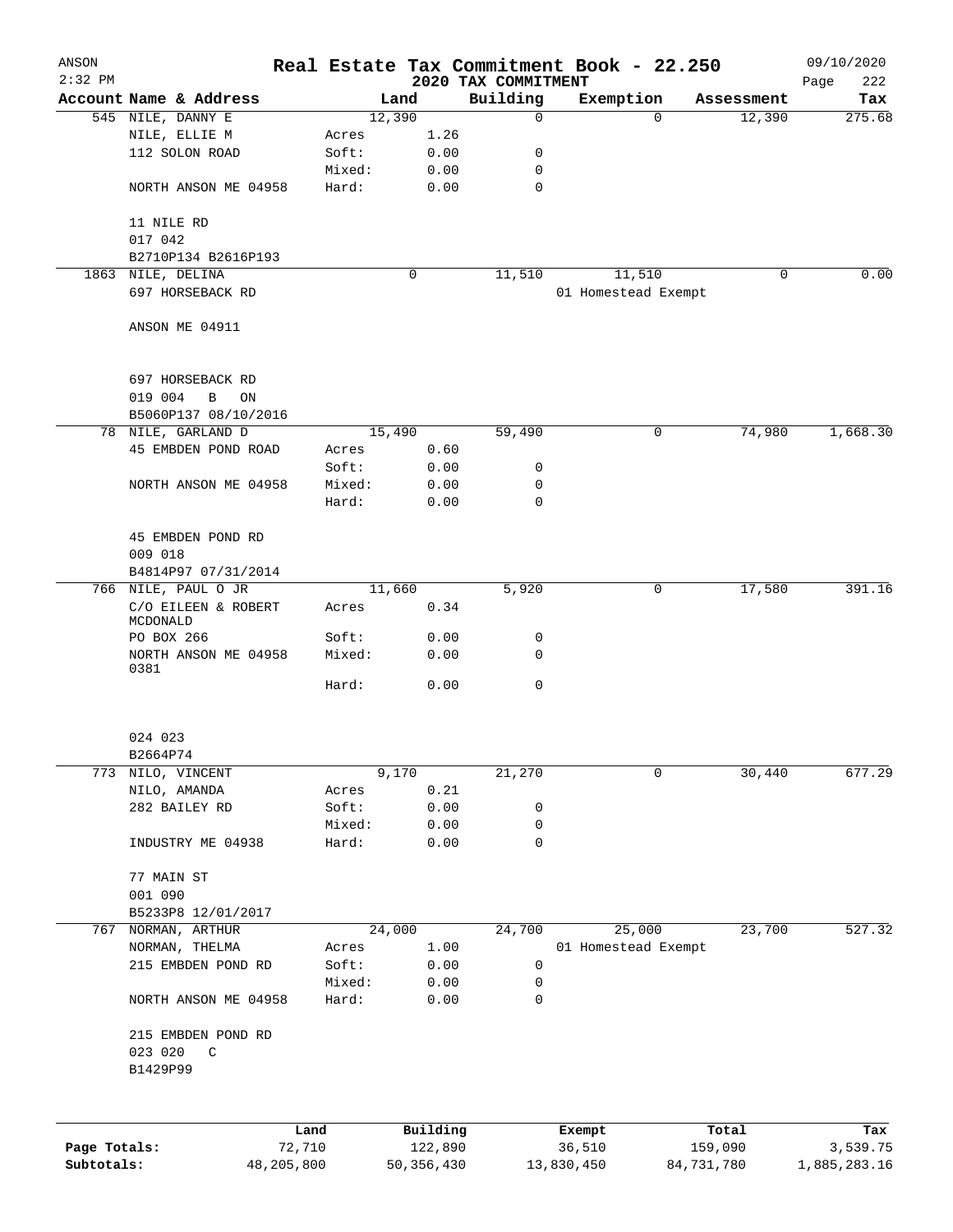| ANSON<br>$2:32$ PM |                                          |        |          |      | 2020 TAX COMMITMENT | Real Estate Tax Commitment Book - 22.250 |         |            | 09/10/2020<br>223<br>Page |
|--------------------|------------------------------------------|--------|----------|------|---------------------|------------------------------------------|---------|------------|---------------------------|
|                    | Account Name & Address                   |        | Land     |      | Building            | Exemption                                |         | Assessment | Tax                       |
|                    | 434 NORRIS, JESSE D, III &<br>KIMBERLY A |        | 8,250    |      | 32,960              | $\Omega$                                 |         | 41,210     | 916.92                    |
|                    |                                          | Acres  |          | 0.17 |                     |                                          |         |            |                           |
|                    | MADISON ME 04950 0000                    | Soft:  |          | 0.00 | 0                   |                                          |         |            |                           |
|                    | 136 OLD COUNTY RD                        | Mixed: |          | 0.00 | $\mathbf 0$         |                                          |         |            |                           |
|                    |                                          | Hard:  |          | 0.00 | $\mathbf 0$         |                                          |         |            |                           |
|                    | 150 RIVER RD                             |        |          |      |                     |                                          |         |            |                           |
|                    | 004 006                                  |        |          |      |                     |                                          |         |            |                           |
|                    | B4223P6 12/14/2009                       |        |          |      |                     |                                          |         |            |                           |
| 1620               | NORTH ANSON HOUSING<br>ASSOC             |        | 51,920   |      | 609,280             | 0                                        |         | 661,200    | 14,711.70                 |
|                    | C/O OCCUPIED PROPERTIES                  | Acres  |          | 0.69 |                     |                                          |         |            |                           |
|                    | 62 W. KINGFIELD ROAD                     | Soft:  |          | 0.00 | 0                   |                                          |         |            |                           |
|                    | KINGFIELD ME 04947                       | Mixed: |          | 0.00 | 0                   |                                          |         |            |                           |
|                    |                                          | Hard:  |          | 0.00 | 0                   |                                          |         |            |                           |
|                    | 4 CARRIGAN DR                            |        |          |      |                     |                                          |         |            |                           |
|                    | 007 004                                  |        |          |      |                     |                                          |         |            |                           |
|                    | B2280P281                                |        |          |      |                     |                                          |         |            |                           |
|                    | 1637 NORTH ANSON UNITED                  |        | 7,680    |      | $\Omega$            | 7,680                                    |         | 0          | 0.00                      |
|                    | METHODIST CHURCH                         | Acres  |          | 0.41 |                     | 14 Church 652-1G                         |         |            |                           |
|                    |                                          | Soft:  |          | 0.00 | 0                   |                                          |         |            |                           |
|                    | PO BOX 97                                | Mixed: |          | 0.00 | 0                   |                                          |         |            |                           |
|                    | NORTH ANSON ME 04958<br>0124             | Hard:  |          | 0.00 | $\mathbf 0$         |                                          |         |            |                           |
|                    | 006 061                                  |        |          |      |                     |                                          |         |            |                           |
| 1638               | NORTH ANSON UNITED                       |        | 8,940    |      | 68,040              | 76,980                                   |         | 0          | 0.00                      |
|                    | METHODIST CHURCH                         | Acres  |          | 0.20 |                     | 14 Church 652-1G                         |         |            |                           |
|                    |                                          | Soft:  |          | 0.00 | 0                   |                                          |         |            |                           |
|                    | PO BOX 97                                | Mixed: |          | 0.00 | 0                   |                                          |         |            |                           |
|                    | NORTH ANSON ME 04958<br>0124             | Hard:  |          | 0.00 | $\mathbf 0$         |                                          |         |            |                           |
|                    | 31 NORTH MAIN ST                         |        |          |      |                     |                                          |         |            |                           |
|                    | 006 010                                  |        |          |      |                     |                                          |         |            |                           |
|                    | 588 NORTH ANSON UNITED                   |        | 8,000    |      | 56,210              | 20,000                                   |         | 44,210     | 983.67                    |
|                    | METHODIST CHURCH                         | Acres  |          | 0.16 |                     | 16 Parsonage 652-1G                      |         |            |                           |
|                    |                                          | Soft:  |          | 0.00 | 0                   |                                          |         |            |                           |
|                    | PO BOX 97                                | Mixed: |          | 0.00 | 0                   |                                          |         |            |                           |
|                    | NORTH ANSON ME 04958<br>0124             | Hard:  |          | 0.00 | $\mathbf 0$         |                                          |         |            |                           |
|                    | 5 MADISON ST<br>006 009                  |        |          |      |                     |                                          |         |            |                           |
| 1639               | NORTH ANSON UNITED<br>METHODIST          |        | 9,380    |      | 0                   | 0                                        |         | 9,380      | 208.71                    |
|                    | CHURCH                                   | Acres  |          | 0.22 |                     |                                          |         |            |                           |
|                    |                                          | Soft:  |          | 0.00 | 0                   |                                          |         |            |                           |
|                    | PO BOX 97                                | Mixed: |          | 0.00 | 0                   |                                          |         |            |                           |
|                    | NORTH ANSON ME 04958                     | Hard:  |          | 0.00 | 0                   |                                          |         |            |                           |
|                    | 2 CENTER ST<br>006 011                   |        |          |      |                     |                                          |         |            |                           |
|                    | B4534P197 04/01/2012                     |        |          |      |                     |                                          |         |            |                           |
|                    |                                          |        |          |      |                     |                                          |         |            |                           |
|                    | Land                                     |        | Building |      |                     | Exempt                                   |         | Total      | Tax                       |
| Page Totals:       | 94,170                                   |        | 766,490  |      |                     | 104,660                                  | 756,000 |            | 16,821.00                 |

**Subtotals:** 48,299,970 51,122,920 13,935,110 85,487,780 1,902,104.16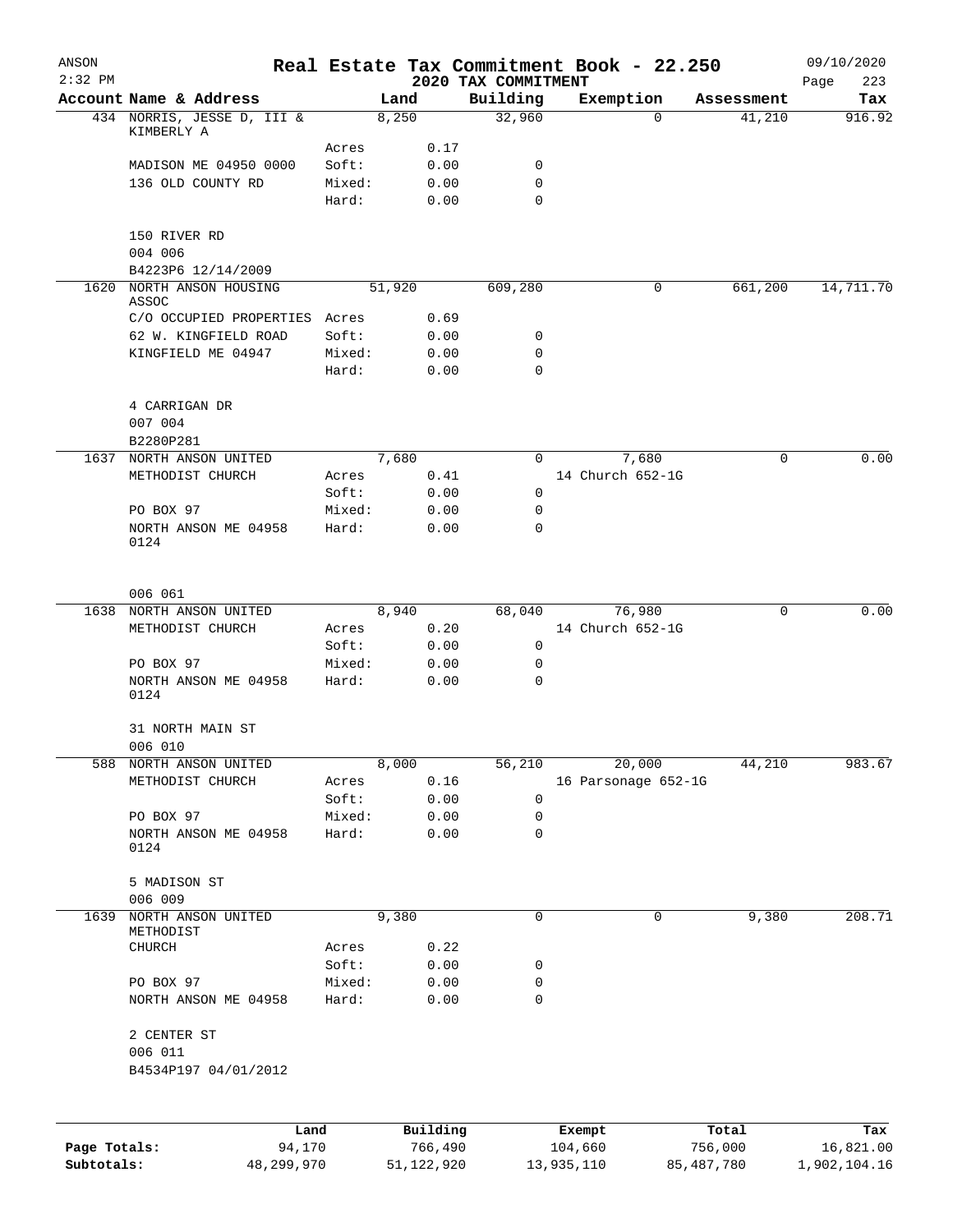| ANSON<br>$2:32$ PM |                                  |                        |          | 2020 TAX COMMITMENT | Real Estate Tax Commitment Book - 22.250 |            | 09/10/2020<br>Page<br>224 |
|--------------------|----------------------------------|------------------------|----------|---------------------|------------------------------------------|------------|---------------------------|
|                    | Account Name & Address           |                        | Land     | Building            | Exemption                                | Assessment | Tax                       |
|                    | 768 NORTON, GLENDON              |                        | 15,450   | 61,350              | 25,000                                   | 51,800     | 1,152.55                  |
|                    | NORTON, JULIETTE                 | Acres                  | 1.40     |                     | 01 Homestead Exempt                      |            |                           |
|                    |                                  | Soft:                  | 0.00     | 0                   |                                          |            |                           |
|                    | 19 EMBDEN POND RD                | Mixed:                 | 0.00     | 0                   |                                          |            |                           |
|                    | NORTH ANSON ME 04958<br>0000     | Hard:                  | 0.00     | 0                   |                                          |            |                           |
|                    | 19 EMBDEN POND RD<br>009 020     |                        |          |                     |                                          |            |                           |
|                    | B1630P213                        |                        |          |                     |                                          |            |                           |
| 789                | NUNES, RONALD T                  |                        | 12,490   | 19,180              | 0                                        | 31,670     | 704.66                    |
|                    | NUNES, JOSHUA R                  | Acres                  | 0.39     |                     |                                          |            |                           |
|                    | 260 LAST ROUND UP ROAD           | Soft:                  | 0.00     | 0                   |                                          |            |                           |
|                    |                                  | Mixed:                 | 0.00     | 0                   |                                          |            |                           |
|                    | LEXINGTON ME 04961               | Hard:<br>B4922P0105 JT | 0.00     | 0                   |                                          |            |                           |
|                    | 28 RIVER RD                      |                        |          |                     |                                          |            |                           |
|                    | 003 079                          |                        |          |                     |                                          |            |                           |
|                    | B4922P105 06/26/2015             |                        |          |                     |                                          |            |                           |
| 820                | NUNES, RONALD T                  |                        | 10,580   | $\mathbf 0$         | 0                                        | 10,580     | 235.41                    |
|                    | NUNES, JOSHUA R                  | Acres                  | 0.28     |                     |                                          |            |                           |
|                    | 260 LAST ROUND UP ROAD           | Soft:                  | 0.00     | 0                   |                                          |            |                           |
|                    |                                  | Mixed:                 | 0.00     | 0                   |                                          |            |                           |
|                    | LEXINGTON ME 04961               | Hard:<br>B4922P0107 JT | 0.00     | 0                   |                                          |            |                           |
|                    | 003 078                          |                        |          |                     |                                          |            |                           |
|                    | B4922P107 06/26/2015             |                        |          |                     |                                          |            |                           |
|                    | 43 OAKES, JENNIFER               |                        | 25,430   | 38,370              | 0                                        | 63,800     | 1,419.55                  |
|                    | 1515 BUSBEE ROAD LOT 32 Acres    |                        | 4.62     |                     |                                          |            |                           |
|                    |                                  | Soft:                  | 0.00     | 0                   |                                          |            |                           |
|                    | GASTON SC 29053                  | Mixed:                 | 0.00     | 0                   |                                          |            |                           |
|                    |                                  | Hard:                  | 0.00     | $\mathbf 0$         |                                          |            |                           |
|                    | 96 CAMPGROUND RD<br>015 036<br>7 |                        |          |                     |                                          |            |                           |
|                    | B5144P248 04/03/2017             |                        |          |                     |                                          |            |                           |
| 580                | OAKES, PETER A                   |                        | 21,880   | 51,600              | 25,000                                   | 48,480     | 1,078.68                  |
|                    | OAKES, CHRISTINA                 | Acres                  | 2.25     |                     | 01 Homestead Exempt                      |            |                           |
|                    | 105 MAIN STREET                  | Soft:                  | 0.00     | 0                   |                                          |            |                           |
|                    |                                  | Mixed:                 | 0.00     | 0                   |                                          |            |                           |
|                    | ANSON ME 04911                   | Hard:                  | 0.00     | 0                   |                                          |            |                           |
|                    | 105 MAIN ST                      |                        |          |                     |                                          |            |                           |
|                    | 001 041                          |                        |          |                     |                                          |            |                           |
|                    | B5379P76 01/31/2019              |                        |          |                     |                                          |            |                           |
|                    | 711 Oakley, Robert A             |                        | 14,420   | 76,940              | 25,000                                   | 66,360     | 1,476.51                  |
|                    | OAKLEY, SUZANNE L                | Acres                  | 0.52     |                     | 01 Homestead Exempt                      |            |                           |
|                    | 21 Center Street                 | Soft:                  | 0.00     | 0                   |                                          |            |                           |
|                    |                                  | Mixed:                 | 0.00     | 0                   |                                          |            |                           |
|                    | North Anson ME 04958             | Hard:                  | 0.00     | 0                   |                                          |            |                           |
|                    | 21 CENTER ST                     |                        |          |                     |                                          |            |                           |
|                    | 006 017                          |                        |          |                     |                                          |            |                           |
|                    | B5270P244 04/13/2018             |                        |          |                     |                                          |            |                           |
|                    |                                  |                        |          |                     |                                          |            |                           |
|                    | Land.                            |                        | Building |                     | $F$ vomnt                                | $T$ ctal   | Tox                       |

|              | Land       | Building   | Exempt     | Total      | Tax          |
|--------------|------------|------------|------------|------------|--------------|
| Page Totals: | 100,250    | 247,440    | 75,000     | 272,690    | 6,067.36     |
| Subtotals:   | 48,400,220 | 51,370,360 | 14,010,110 | 85,760,470 | 1,908,171.52 |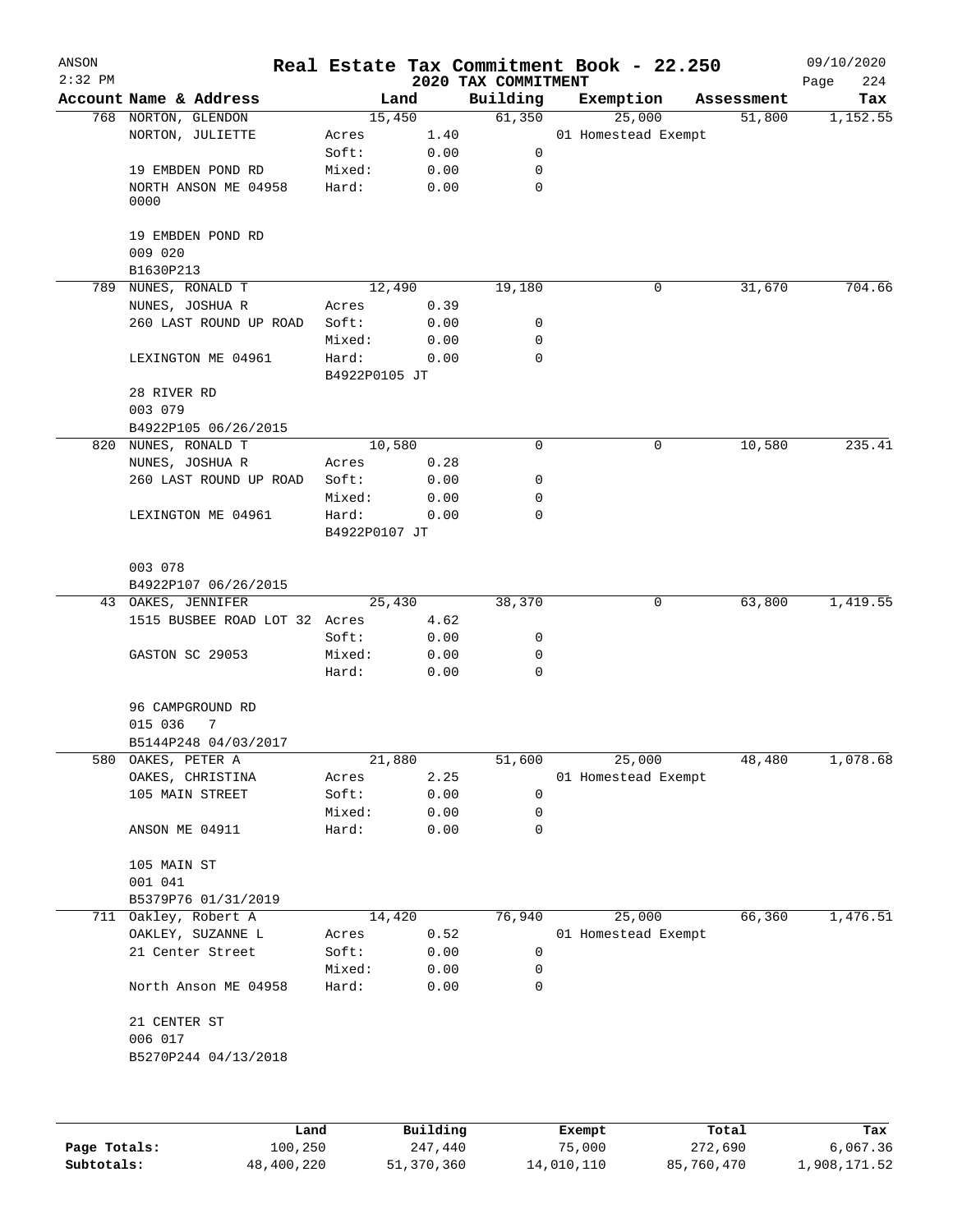| ANSON     |                                      |                     |       |                                 | Real Estate Tax Commitment Book - 22.250 |            | 09/10/2020         |
|-----------|--------------------------------------|---------------------|-------|---------------------------------|------------------------------------------|------------|--------------------|
| $2:32$ PM | Account Name & Address               | Land                |       | 2020 TAX COMMITMENT<br>Building | Exemption                                | Assessment | 225<br>Page<br>Tax |
|           | 772 OBERT, GORDON H JR               | 15,360              |       | 81,590                          | 25,000                                   | 71,950     | 1,600.89           |
|           | 94 PREBLE AVE                        | Acres               | 0.59  |                                 | 01 Homestead Exempt                      |            |                    |
|           |                                      | Soft:               | 0.00  | 0                               |                                          |            |                    |
|           | ANSON ME 04911                       | Mixed:              | 0.00  | 0                               |                                          |            |                    |
|           |                                      | Hard:               | 0.00  | $\mathbf 0$                     |                                          |            |                    |
|           | 94 PREBLE AVE                        |                     |       |                                 |                                          |            |                    |
|           | 004 003<br>$\mathbf D$               |                     |       |                                 |                                          |            |                    |
|           | B1026P115                            |                     |       |                                 |                                          |            |                    |
|           | 1915 O'BRIEN, KEVIN M                | 19,950              |       | 0                               | 0                                        | 19,950     | 443.89             |
|           | O'BRIEN, JOANNE                      | Acres               | 6.30  |                                 |                                          |            |                    |
|           |                                      | Soft:               | 0.00  | 0                               |                                          |            |                    |
|           | PO BOX 139                           | Mixed:              | 0.00  | 0                               |                                          |            |                    |
|           | ACTON ME 04001 0000                  | Hard:               | 0.00  | 0                               |                                          |            |                    |
|           | HOLLIN WAITE HILL RD<br>020 014<br>7 |                     |       |                                 |                                          |            |                    |
|           | B3430P133 01/03/2005                 |                     |       |                                 |                                          |            |                    |
|           | 941 O'DONAL, CHRIS E                 | 31,680              |       | 21,740                          | 0                                        | 53,420     | 1,188.60           |
|           |                                      | Acres               | 16.18 |                                 |                                          |            |                    |
|           | BARRINGTON NH 03825                  | Soft:               | 0.00  | 0                               |                                          |            |                    |
|           | 223 SMOKE ST                         | Mixed:              | 0.00  | 0                               |                                          |            |                    |
|           |                                      | Hard:               | 0.00  | 0                               |                                          |            |                    |
|           | GREENLEAF ROAD                       |                     |       |                                 |                                          |            |                    |
|           | 013 019                              |                     |       |                                 |                                          |            |                    |
|           | B4414P328 07/11/2011                 |                     |       |                                 |                                          |            |                    |
|           | 199 O'DONALD, BRITTNEY L             | 31,500              |       | 173,330                         | $\mathbf 0$                              | 204,830    | 4,557.47           |
|           | 16 LAURA'S WAY                       | Acres               | 10.00 |                                 |                                          |            |                    |
|           |                                      | Soft:               | 0.00  | 0                               |                                          |            |                    |
|           | ANSON ME 04911                       | Mixed:              | 0.00  | 0                               |                                          |            |                    |
|           |                                      | Hard:<br>B5179P0122 | 0.00  | 0                               |                                          |            |                    |
|           | 24 LAURA'S WAY                       |                     |       |                                 |                                          |            |                    |
|           | 011 028                              |                     |       |                                 |                                          |            |                    |
|           | B5499P84 12/17/2019                  |                     |       |                                 |                                          |            |                    |
|           | 972 OGILVIE, CHRISTOPHER R           | 14,750              |       | 0                               | 0                                        | 14,750     | 328.19             |
|           | FLETCHER, BRIAN A                    | Acres               | 2.83  |                                 |                                          |            |                    |
|           | 19 MITCHELL ROAD                     | Soft:               | 0.00  | 0                               |                                          |            |                    |
|           |                                      | Mixed:              | 0.00  | 0                               |                                          |            |                    |
|           | STOW MA 01775 0000                   | Hard:<br>B5008P294  | 0.00  | 0                               |                                          |            |                    |
|           | 334 SOLON RD                         |                     |       |                                 |                                          |            |                    |
|           | 024 024<br>1                         |                     |       |                                 |                                          |            |                    |
|           | B5008P294 03/11/2016                 |                     |       |                                 |                                          |            |                    |
| 211       | OLIVER, CAROL A                      | 17,760              |       | 37,870                          | 25,000                                   | 30,630     | 681.52             |
|           | C/O ELIZABETH LIGHTBODY Acres        |                     | 2.84  |                                 | 01 Homestead Exempt                      |            |                    |
|           | PO BOX 23                            | Soft:               | 0.00  | 0                               |                                          |            |                    |
|           | NORTH ANSON ME 04958<br>0023         | Mixed:              | 0.00  | 0                               |                                          |            |                    |
|           |                                      | Hard:               | 0.00  | 0                               |                                          |            |                    |
|           | 50 FAHI POND RD                      |                     |       |                                 |                                          |            |                    |
|           | 007 009<br>Α<br>B3123P66             |                     |       |                                 |                                          |            |                    |
|           |                                      |                     |       |                                 |                                          |            |                    |
|           |                                      |                     |       |                                 |                                          |            |                    |
|           |                                      |                     |       |                                 |                                          |            |                    |

|              | Land       | Building   | Exempt     | Total      | Tax          |
|--------------|------------|------------|------------|------------|--------------|
| Page Totals: | 131,000    | 314,530    | 50,000     | 395,530    | 8,800.56     |
| Subtotals:   | 48,531,220 | 51,684,890 | 14,060,110 | 86,156,000 | 1,916,972.08 |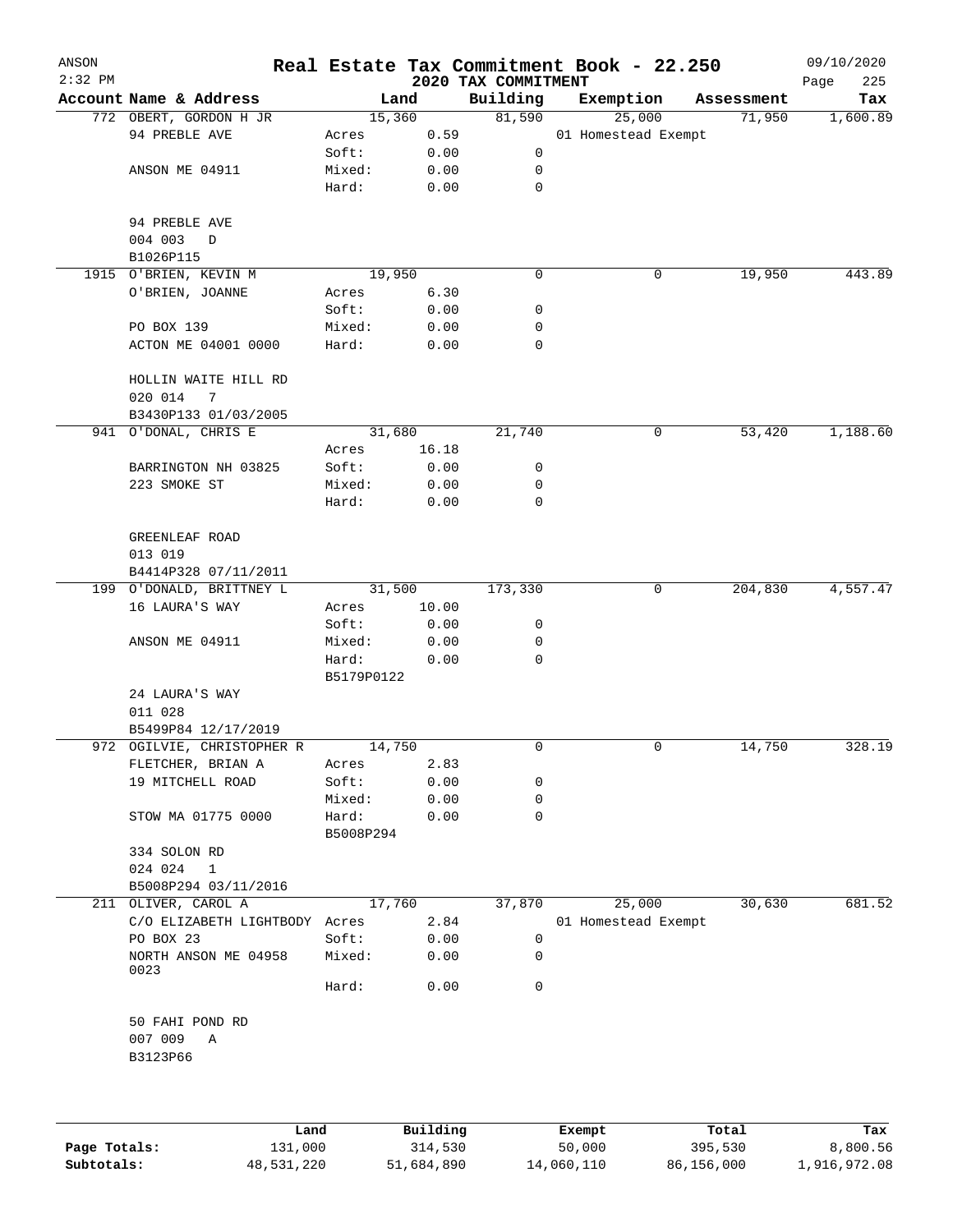| ANSON<br>$2:32$ PM |                                           |               |       | 2020 TAX COMMITMENT | Real Estate Tax Commitment Book - 22.250 |          |            | 09/10/2020<br>226<br>Page |
|--------------------|-------------------------------------------|---------------|-------|---------------------|------------------------------------------|----------|------------|---------------------------|
|                    | Account Name & Address                    |               | Land  | Building            | Exemption                                |          | Assessment | Tax                       |
|                    | 1664 OLIVER, DEREK A                      | 15,360        |       | 0                   |                                          | $\Omega$ | 15,360     | 341.76                    |
|                    | PO BOX 342                                | Acres         | 0.59  |                     |                                          |          |            |                           |
|                    |                                           | Soft:         | 0.00  | 0                   |                                          |          |            |                           |
|                    | NORTH ANSON ME 04958                      | Mixed:        | 0.00  | 0                   |                                          |          |            |                           |
|                    |                                           | Hard:         | 0.00  | 0                   |                                          |          |            |                           |
|                    | 155 SOLON RD<br>017 033                   |               |       |                     |                                          |          |            |                           |
|                    | B3913P299 08/14/2007                      |               |       |                     |                                          |          |            |                           |
| 1878               | OLIVER, DEREK A                           | 20,270        |       | 86,830              | 25,000                                   |          | 82,100     | 1,826.73                  |
|                    | PO BOX 342                                | Acres         | 1.18  |                     | 01 Homestead Exempt                      |          |            |                           |
|                    |                                           | Soft:         | 0.00  | $\mathsf{O}$        |                                          |          |            |                           |
|                    | NORTH ANSON ME 04958                      | Mixed:        | 0.00  | 0                   |                                          |          |            |                           |
|                    |                                           | Hard:         | 0.00  | 0                   |                                          |          |            |                           |
|                    | 153 SOLON RD                              |               |       |                     |                                          |          |            |                           |
|                    | 017 033<br>D                              |               |       |                     |                                          |          |            |                           |
|                    | B2808P177                                 |               |       |                     |                                          |          |            |                           |
|                    | 1632 OLIVER, DYLAN F                      | 26,000        |       | 35,910              | 25,000                                   |          | 36,910     | 821.25                    |
|                    | OLIVER, KATHERINE G                       | Acres         | 5.00  |                     | 01 Homestead Exempt                      |          |            |                           |
|                    | 280 MADISON STREET                        | Soft:         | 0.00  | 0                   |                                          |          |            |                           |
|                    |                                           | Mixed:        | 0.00  | 0                   |                                          |          |            |                           |
|                    | NORTH ANSON ME 04958                      | Hard:         | 0.00  | 0                   |                                          |          |            |                           |
|                    |                                           | B5055P0335 JT |       |                     |                                          |          |            |                           |
|                    | 280 MADISON ST                            |               |       |                     |                                          |          |            |                           |
|                    | 017 023<br>$\mathbb{A}$                   |               |       |                     |                                          |          |            |                           |
|                    | B5055P335 07/28/2016 B2087P324 03/29/1995 |               |       |                     |                                          |          |            |                           |
|                    | 782 OLIVER, EDWIN G                       | 26,000        |       | 0                   |                                          | 0        | 26,000     | 578.50                    |
|                    | C/O GAIL HOYT                             | Acres         | 17.00 |                     |                                          |          |            |                           |
|                    | 1354 US RT 202                            | Soft:         | 0.00  | 0                   |                                          |          |            |                           |
|                    | WINTHROP ME 04364 0000                    | Mixed:        | 0.00  | 0                   |                                          |          |            |                           |
|                    |                                           | Hard:         | 0.00  | 0                   |                                          |          |            |                           |
|                    |                                           |               |       |                     |                                          |          |            |                           |
|                    | 018 049                                   |               |       |                     |                                          |          |            |                           |
|                    | B787P469                                  |               |       |                     |                                          |          |            |                           |
|                    | 777 OLIVER, RONALD K                      | 14,140        |       | 56,840              |                                          | 0        | 70,980     | 1,579.30                  |
|                    | OLIVER, CONSTANCE M                       | Acres         | 0.50  |                     |                                          |          |            |                           |
|                    | 133 FAHI POND ROAD                        | Soft:         | 0.00  | 0                   |                                          |          |            |                           |
|                    |                                           | Mixed:        | 0.00  | 0                   |                                          |          |            |                           |
|                    | NORTH ANSON ME 04958                      | Hard:         | 0.00  | 0                   |                                          |          |            |                           |
|                    | 133 FAHI POND RD                          |               |       |                     |                                          |          |            |                           |
|                    | 024 009                                   |               |       |                     |                                          |          |            |                           |
|                    | B5508P182 01/15/2020                      |               |       |                     |                                          |          |            |                           |
|                    | 1642 OLIVER, RONALD K                     | 38,000        |       | 0                   |                                          | 0        | 38,000     | 845.50                    |
|                    | OLIVER, CONSTANCE M                       | Acres         | 28.00 |                     |                                          |          |            |                           |
|                    | 133 FAHI POND ROAD                        | Soft:         | 0.00  | 0                   |                                          |          |            |                           |
|                    |                                           | Mixed:        | 0.00  | 0                   |                                          |          |            |                           |
|                    | NORTH ANSON ME 04958                      | Hard:         | 0.00  | 0                   |                                          |          |            |                           |
|                    | 024 008                                   |               |       |                     |                                          |          |            |                           |
|                    | B5508P182 01/15/2020                      |               |       |                     |                                          |          |            |                           |
|                    |                                           |               |       |                     |                                          |          |            |                           |
|                    |                                           |               |       |                     |                                          |          |            |                           |

|              | Land       | Building   | Exempt       | Total      | Tax          |
|--------------|------------|------------|--------------|------------|--------------|
| Page Totals: | 139,770    | 179,580    | 50,000       | 269,350    | 5,993.04     |
| Subtotals:   | 48,670,990 | 51,864,470 | 14, 110, 110 | 86,425,350 | 1,922,965.12 |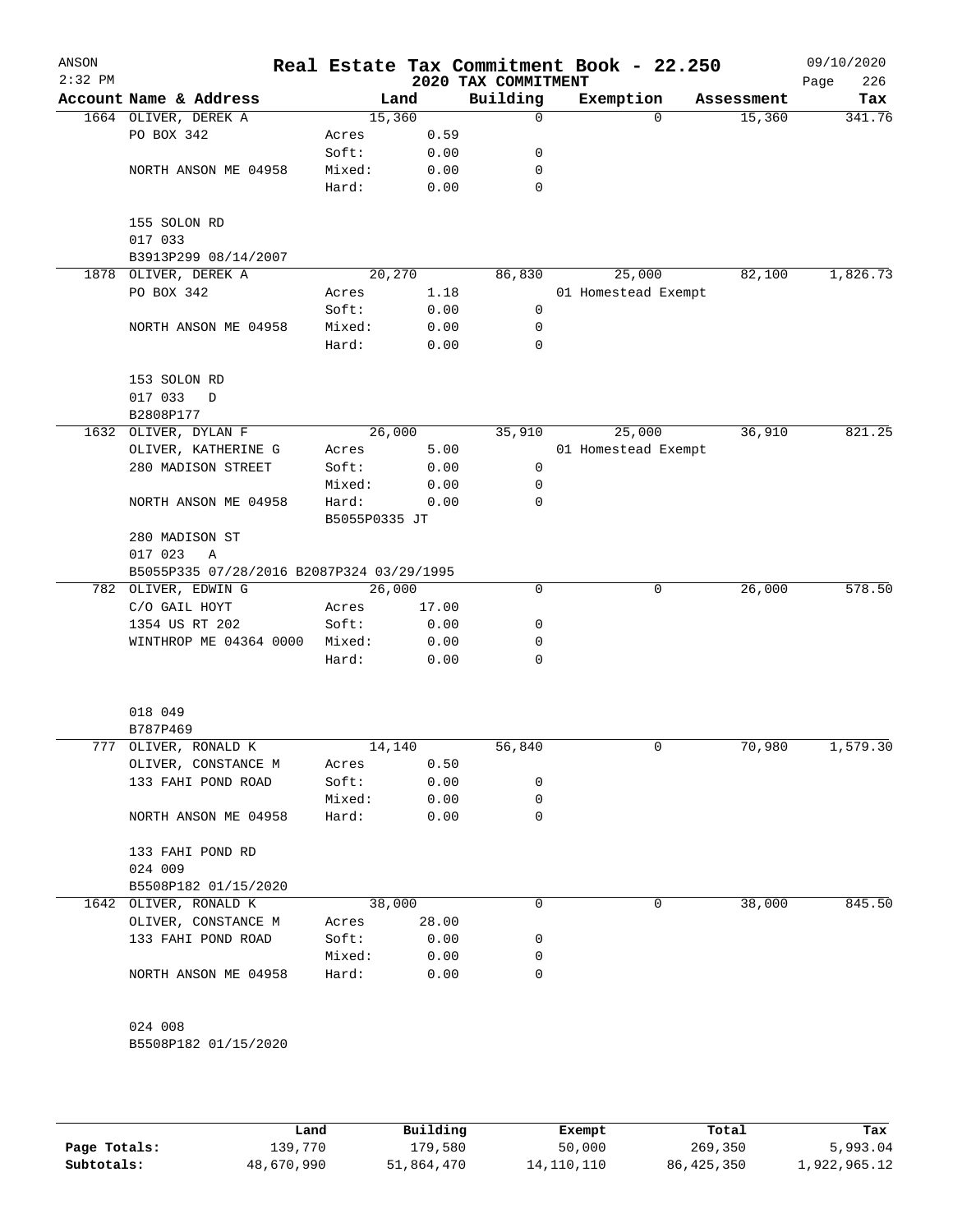| ANSON        |                                             |            |                    |              |                                 | Real Estate Tax Commitment Book - 22.250 |            | 09/10/2020         |
|--------------|---------------------------------------------|------------|--------------------|--------------|---------------------------------|------------------------------------------|------------|--------------------|
| $2:32$ PM    | Account Name & Address                      |            |                    | Land         | 2020 TAX COMMITMENT<br>Building |                                          | Assessment | 227<br>Page<br>Tax |
|              | 1796 OLIVER, SHAYNE P                       |            |                    | 23,920       | 36,820                          | Exemption<br>$\Omega$                    | 60,740     | 1,351.47           |
|              | OLIVER, CHELSY L                            |            | Acres              | 3.61         |                                 |                                          |            |                    |
|              | 111 HOLLIN WAITE HILL<br>ROAD               |            | Soft:              | 0.00         | 0                               |                                          |            |                    |
|              |                                             |            | Mixed:             | 0.00         | 0                               |                                          |            |                    |
|              | ANSON ME 04911                              |            | Hard:              | 0.00         | $\Omega$                        |                                          |            |                    |
|              | 111 HOLLIN WAITE HILL                       |            |                    |              |                                 |                                          |            |                    |
|              | 014 045<br>4                                |            |                    |              |                                 |                                          |            |                    |
|              | B5368P19 11/27/2018                         |            |                    |              |                                 |                                          | 62,340     | 1,387.06           |
|              | 916 OSBORNE, GARY G                         |            |                    | 43,100       | 44,240                          | 25,000                                   |            |                    |
|              | PO BOX 486                                  |            | Acres              | 22.20        |                                 | 01 Homestead Exempt                      |            |                    |
|              |                                             |            | Soft:              | 0.00         | 0                               |                                          |            |                    |
|              | ANSON ME 04911                              |            | Mixed:<br>Hard:    | 0.00<br>0.00 | 0<br>0                          |                                          |            |                    |
|              | 914 WEST MILLS RD                           |            |                    |              |                                 |                                          |            |                    |
|              | 012 003                                     |            |                    |              |                                 |                                          |            |                    |
|              | B4540P197 06/19/2012 B4528P229 05/17/2012   |            |                    | 21,200       | 7,740                           | 0                                        | 28,940     | 643.92             |
|              | 880 OVERMILLER, THERESA A<br>58 OUTLET ROAD |            |                    |              |                                 |                                          |            |                    |
|              |                                             |            | Acres              | 15.00        |                                 |                                          |            |                    |
|              |                                             |            | Soft:              | 0.00         | 0                               |                                          |            |                    |
|              | AUGUSTA ME 04330                            |            | Mixed:             | 0.00         | 0                               |                                          |            |                    |
|              |                                             |            | Hard:              | 0.00         | $\mathbf 0$                     |                                          |            |                    |
|              | CLARK ROAD                                  |            |                    |              |                                 |                                          |            |                    |
|              | 022 035<br>A 1                              |            |                    |              |                                 |                                          |            |                    |
|              | B2663P291                                   |            |                    |              |                                 |                                          |            |                    |
| 1330         | OWENS, WILLIAM G                            |            |                    | 19,130       | 39,850                          | 0                                        | 58,980     | 1,312.30           |
|              | 2013 CHANNEL ROAD                           |            | Acres              | 41.00        |                                 |                                          |            |                    |
|              |                                             |            | Soft:              | 0.00         | 0                               |                                          |            |                    |
|              | PLSVILLE MD 21132                           |            | Mixed:             | 0.00         | 0                               |                                          |            |                    |
|              |                                             |            | Hard:<br>B5149P063 | 29.00        | 4,930                           |                                          |            |                    |
|              | 33 CLARK RD                                 |            |                    |              |                                 |                                          |            |                    |
|              | 021 009                                     |            |                    |              |                                 |                                          |            |                    |
|              | B5149P063 04/19/2017 B2977P14               |            |                    |              |                                 |                                          |            |                    |
|              | 790 OWENS, WILLIAM G., JR.                  |            |                    | 40,230       | 0                               | 0                                        | 40,230     | 895.12             |
|              |                                             |            | Acres              | 150.00       |                                 |                                          |            |                    |
|              | PYLESVILLE MD 21132<br>1916                 |            | Soft:              | 60.00        | 6,720                           |                                          |            |                    |
|              | 2013 CHANNEL RD                             |            | Mixed:             | 15.00        | 2,385                           |                                          |            |                    |
|              |                                             |            | Hard:              | 26.00        | 4,420                           |                                          |            |                    |
|              |                                             |            |                    |              |                                 |                                          |            |                    |
|              | 021 010                                     |            |                    |              |                                 |                                          |            |                    |
|              | B2122P17                                    |            |                    |              |                                 |                                          |            |                    |
|              | 792 PADULA, LOUIS M                         |            |                    | 35,010       | 88,900                          | 31,000                                   | 92,910     | 2,067.25           |
|              |                                             |            | Acres              | 13.51        |                                 | 01 Homestead Exempt                      |            |                    |
|              | ANSON ME 04911 0000                         |            | Soft:              | 0.00         | $\mathbf{0}$                    | 04 Non-resident Veteran                  |            |                    |
|              | 177 GREENLEAF RD                            |            | Mixed:             | 0.00         | 0                               |                                          |            |                    |
|              |                                             |            | Hard:              | 0.00         | 0                               |                                          |            |                    |
|              | 177 GREENLEAF RD                            |            |                    |              |                                 |                                          |            |                    |
|              | 013 023<br>5                                |            |                    |              |                                 |                                          |            |                    |
|              | B3529P168 08/01/2005                        |            |                    |              |                                 |                                          |            |                    |
|              |                                             |            |                    |              |                                 |                                          |            |                    |
|              |                                             | Land       |                    | Building     |                                 | Exempt                                   | Total      | Tax                |
| Page Totals: |                                             | 182,590    |                    | 217,550      |                                 | 56,000                                   | 344,140    | 7,657.12           |
| Subtotals:   |                                             | 48,853,580 |                    | 52,082,020   |                                 | 14, 166, 110                             | 86,769,490 | 1,930,622.24       |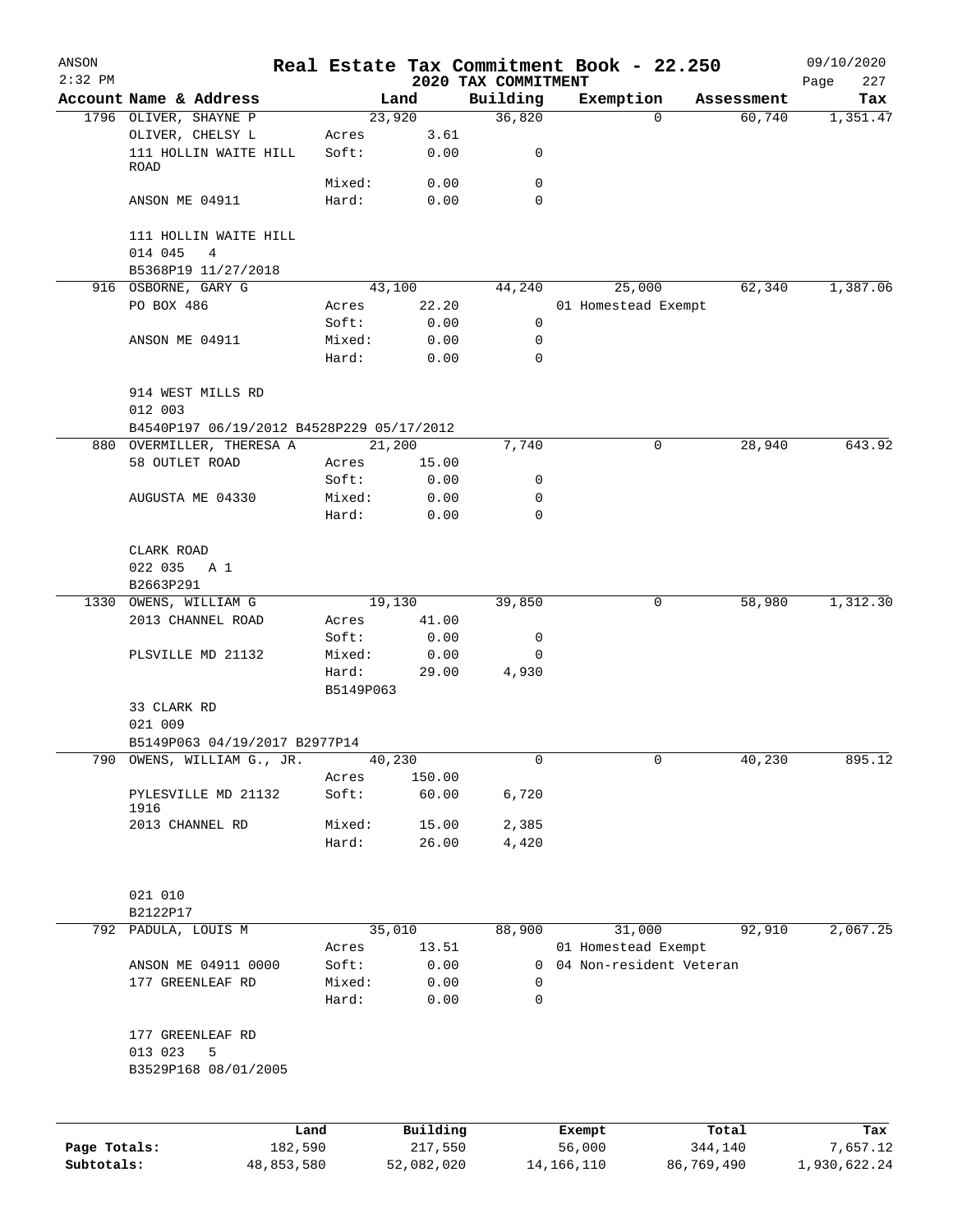| ANSON        |                                            |                 |        |              |                                 |              | Real Estate Tax Commitment Book - 22.250 |            | 09/10/2020         |
|--------------|--------------------------------------------|-----------------|--------|--------------|---------------------------------|--------------|------------------------------------------|------------|--------------------|
| $2:32$ PM    | Account Name & Address                     |                 | Land   |              | 2020 TAX COMMITMENT<br>Building |              | Exemption                                | Assessment | Page<br>228<br>Tax |
|              | 1242 PAGE, ROBERT M., II &                 |                 | 23,380 |              | 60,040                          |              | 25,000                                   | 58,420     | 1,299.85           |
|              | MARY-ANNA                                  |                 |        |              |                                 |              |                                          |            |                    |
|              | ANSON ME 04911                             | Acres<br>Soft:  |        | 3.25<br>0.00 | 0                               |              | 01 Homestead Exempt                      |            |                    |
|              | 93 HOLLIN WAITE HILL                       | Mixed:          |        | 0.00         | 0                               |              |                                          |            |                    |
|              | ROAD                                       |                 |        |              |                                 |              |                                          |            |                    |
|              |                                            | Hard:           |        | 0.00         | $\mathbf 0$                     |              |                                          |            |                    |
|              | 93 HOLLIN WAITE HILL RD<br>014 045<br>2    |                 |        |              |                                 |              |                                          |            |                    |
|              | B4574P159 09/06/2012<br>946 PAINE, CARLA C |                 | 23,000 |              | 69,510                          |              | 25,000                                   | 67,510     | 1,502.10           |
|              | PO BOX 507                                 | Acres           |        | 3.00         |                                 |              | 01 Homestead Exempt                      |            |                    |
|              |                                            | Soft:           |        | 0.00         | 0                               |              |                                          |            |                    |
|              | ANSON ME 04911-3342                        | Mixed:          |        | 0.00         | 0                               |              |                                          |            |                    |
|              |                                            | Hard:           |        | 0.00         | 0                               |              |                                          |            |                    |
|              |                                            |                 |        |              |                                 |              |                                          |            |                    |
|              | 658 HORSEBACK RD<br>019 041                |                 |        |              |                                 |              |                                          |            |                    |
|              | B2463P55                                   |                 |        |              |                                 |              |                                          |            |                    |
|              | 795 PAINE, CHARLES H                       |                 | 63,830 |              | 49,740                          |              | 25,000                                   | 88,570     | 1,970.68           |
|              | PO BOX 92                                  | Acres           |        | 55.66        |                                 |              | 01 Homestead Exempt                      |            |                    |
|              |                                            | Soft:           |        | 0.00         | 0                               |              |                                          |            |                    |
|              | ANSON ME 04911                             | Mixed:          |        | 0.00         | 0                               |              |                                          |            |                    |
|              |                                            | Hard:           |        | 0.00         | 0                               |              |                                          |            |                    |
|              |                                            |                 |        |              |                                 |              |                                          |            |                    |
|              | 61 SMITH RD                                |                 |        |              |                                 |              |                                          |            |                    |
|              | 010 012                                    |                 |        |              |                                 |              |                                          |            |                    |
|              | B871P307<br>797 PAINE, FRANK A JR          |                 | 43,350 |              | 86,550                          |              | 25,000                                   | 104,900    | 2,334.03           |
|              |                                            |                 |        |              |                                 |              |                                          |            |                    |
|              | PAINE, COLLETTE A                          | Acres           |        | 25.73        |                                 |              | 01 Homestead Exempt                      |            |                    |
|              | PO BOX 42                                  | Soft:           |        | 0.00         | 0                               |              |                                          |            |                    |
|              | ANSON Maine 04911                          | Mixed:<br>Hard: |        | 0.00<br>0.00 | 0<br>0                          |              |                                          |            |                    |
|              |                                            |                 |        |              |                                 |              |                                          |            |                    |
|              | 176 TOWN FARM RD                           |                 |        |              |                                 |              |                                          |            |                    |
|              | 022 011                                    |                 |        |              |                                 |              |                                          |            |                    |
|              | B1598P53                                   |                 |        |              |                                 |              |                                          |            |                    |
|              | 800 PAINE, JOHN W                          |                 | 21,500 |              | 31,930                          |              | 25,000                                   | 28,430     | 632.57             |
|              | PAINE, CATHIE L                            | Acres           |        | 2.00         |                                 |              | 01 Homestead Exempt                      |            |                    |
|              | 492 VALLEY ROAD                            | Soft:           |        | 0.00         | 0                               |              |                                          |            |                    |
|              |                                            | Mixed:          |        | 0.00         | 0                               |              |                                          |            |                    |
|              | ANSON ME 04911                             | Hard:           |        | 0.00         | 0                               |              |                                          |            |                    |
|              | 492 VALLEY RD                              |                 |        |              |                                 |              |                                          |            |                    |
|              | 019 036<br>$\, {\bf B}$                    |                 |        |              |                                 |              |                                          |            |                    |
|              | B5060P118 08/10/2016 B4240P226 02/04/2010  |                 |        |              |                                 |              |                                          |            |                    |
|              | 799 PAINE, JOHN W & CATHIE                 |                 | 14,140 |              | 52,400                          |              | $\mathbf 0$                              | 66,540     | 1,480.52           |
|              | C/O CATHIE PAINE                           | Acres           |        | 0.50         |                                 |              |                                          |            |                    |
|              | 476 VALLEY ROAD                            | Soft:           |        | 0.00         | 0                               |              |                                          |            |                    |
|              |                                            | Mixed:          |        | 0.00         | 0                               |              |                                          |            |                    |
|              | ANSON ME 04911 0000                        | Hard:           |        | 0.00         | 0                               |              |                                          |            |                    |
|              | 476 VALLEY RD                              |                 |        |              |                                 |              |                                          |            |                    |
|              | 019 035                                    |                 |        |              |                                 |              |                                          |            |                    |
|              | B3003P343                                  |                 |        |              |                                 |              |                                          |            |                    |
|              |                                            |                 |        |              |                                 |              |                                          |            |                    |
|              |                                            | Land            |        | Building     |                                 |              | Exempt                                   | Total      | Tax                |
| Page Totals: |                                            | 189,200         |        | 350,170      |                                 | 125,000      |                                          | 414,370    | 9,219.75           |
| Subtotals:   |                                            | 49,042,780      |        | 52, 432, 190 |                                 | 14, 291, 110 |                                          | 87,183,860 | 1,939,841.99       |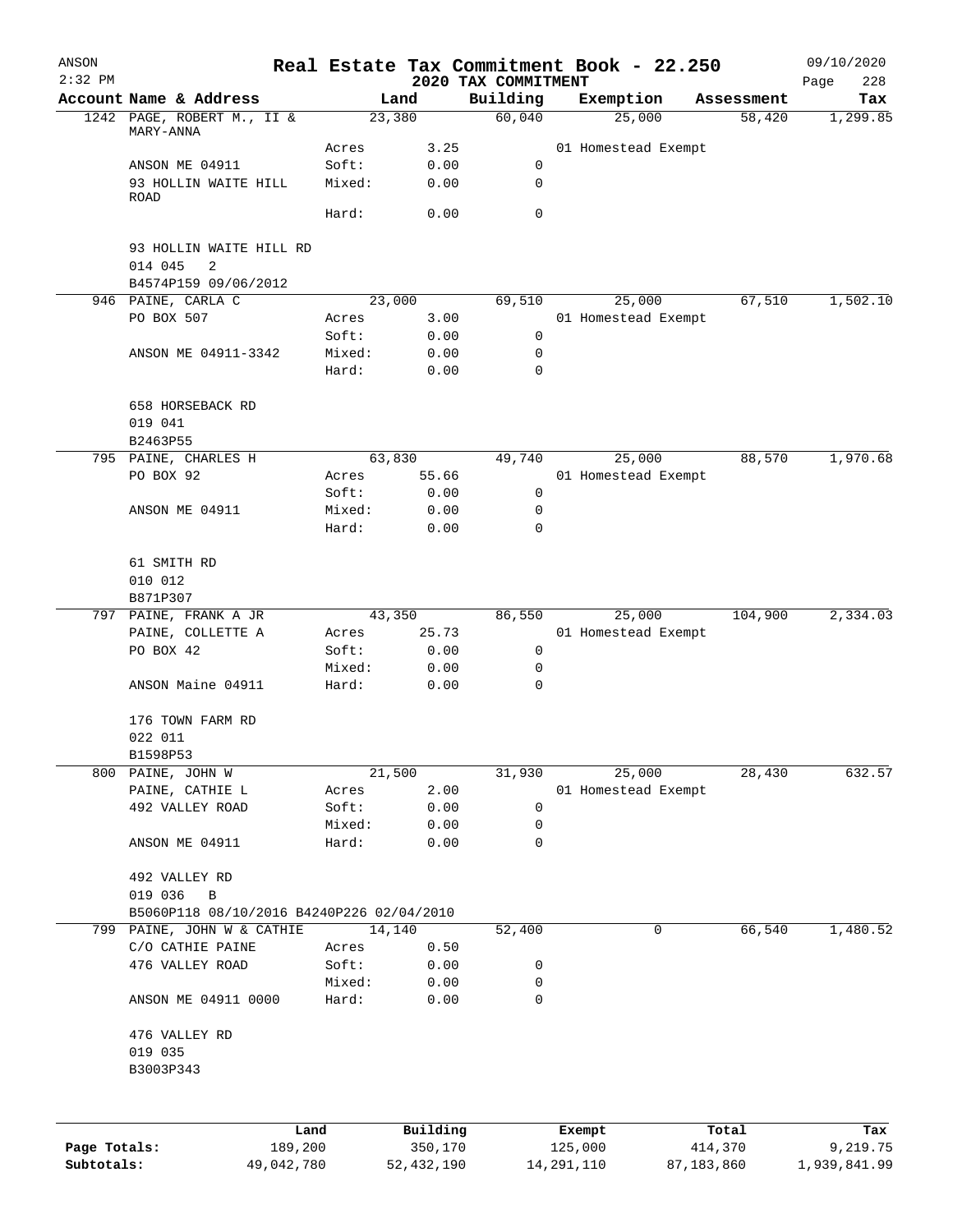| ANSON<br>$2:32$ PM |                                           |                     |            | 2020 TAX COMMITMENT | Real Estate Tax Commitment Book - 22.250 |              |            | 09/10/2020<br>229<br>Page |
|--------------------|-------------------------------------------|---------------------|------------|---------------------|------------------------------------------|--------------|------------|---------------------------|
|                    | Account Name & Address                    |                     | Land       | Building            | Exemption                                |              | Assessment | Tax                       |
|                    | 770 PAINE, TIMOTHY J., SR.                |                     | 23,680     | 29,250              | 25,000                                   |              | 27,930     | 621.44                    |
|                    | &<br>PAINE, TIMOTHY J., JR.               | Acres               | 3.45       |                     | 01 Homestead Exempt                      |              |            |                           |
|                    |                                           | Soft:               | 0.00       | 0                   |                                          |              |            |                           |
|                    | 62 CAMPGROUND RD                          | Mixed:              | 0.00       | 0                   |                                          |              |            |                           |
|                    | NORTH ANSON ME 04958                      | Hard:               | 0.00       | 0                   |                                          |              |            |                           |
|                    | 7108                                      |                     |            |                     |                                          |              |            |                           |
|                    | 62 CAMPGROUND RD<br>015 036<br>3          |                     |            |                     |                                          |              |            |                           |
|                    | B4009P325 06/13/2008                      |                     |            |                     |                                          |              |            |                           |
|                    | 283 PAKULSKI, JOSEPH DEAN                 |                     | 14,560     | 45,920              | 25,000                                   |              | 35,480     | 789.43                    |
|                    | PO BOX 4                                  | Acres               | 0.53       |                     | 01 Homestead Exempt                      |              |            |                           |
|                    |                                           | Soft:               | 0.00       | 0                   |                                          |              |            |                           |
|                    | ANSON ME 04911                            | Mixed:              | 0.00       | 0                   |                                          |              |            |                           |
|                    |                                           | Hard:<br>B5072P0166 | 0.00       | $\Omega$            |                                          |              |            |                           |
|                    | 5 PINE ST                                 |                     |            |                     |                                          |              |            |                           |
|                    | 002 043                                   |                     |            |                     |                                          |              |            |                           |
|                    | B5072P166 08/31/2016 B4379P258 03/23/2011 |                     |            |                     |                                          |              |            |                           |
|                    | 1529 PALMER, FRANK                        |                     | 13,120     | 35,690              | 25,000                                   |              | 23,810     | 529.77                    |
|                    | PALMER, CHARLOTTE                         | Acres               | 0.43       |                     | 01 Homestead Exempt                      |              |            |                           |
|                    |                                           | Soft:               | 0.00       | 0                   |                                          |              |            |                           |
|                    | PO BOX 201                                | Mixed:              | 0.00       | 0                   |                                          |              |            |                           |
|                    | ANSON ME 04911 0201                       | Hard:               | 0.00       | $\Omega$            |                                          |              |            |                           |
|                    | 23 MAIN ST                                |                     |            |                     |                                          |              |            |                           |
|                    | 001 116                                   |                     |            |                     |                                          |              |            |                           |
|                    | B4232P130 01/12/2010                      |                     |            |                     |                                          |              |            |                           |
|                    | 801 PANDORA, EDWARD G                     |                     | 32,110     | 19,130              |                                          | 0            | 51,240     | 1,140.09                  |
|                    | PANDORA, THERESA                          | Acres               | 76.00      |                     |                                          |              |            |                           |
|                    |                                           | Soft:               | 19.00      | 2,128               |                                          |              |            |                           |
|                    | 63 JUDKINS RD                             | Mixed:              | 17.00      | 2,703               |                                          |              |            |                           |
|                    | CARTHAGE ME 04224 0000                    | Hard:               | 34.00      | 5,780               |                                          |              |            |                           |
|                    |                                           | TREE GROWTH         |            |                     |                                          |              |            |                           |
|                    | 019 042                                   |                     |            |                     |                                          |              |            |                           |
|                    | B3404P120 11/08/2004 B3296P263 04/23/2004 |                     |            |                     |                                          |              |            |                           |
|                    | 612 PANDORA, EDWARD G                     |                     | 14,700     | 27,510              |                                          | 0            | 42,210     | 939.17                    |
|                    | PANDORA, THERESA M                        | Acres               | 0.54       |                     |                                          |              |            |                           |
|                    |                                           | Soft:               | 0.00       | 0                   |                                          |              |            |                           |
|                    | 63 JUDKINS RD                             | Mixed:              | 0.00       | 0                   |                                          |              |            |                           |
|                    | CARTHAGE ME 04224 0000                    | Hard:               | 0.00       | 0                   |                                          |              |            |                           |
|                    | 642 HORSEBACK RD                          |                     |            |                     |                                          |              |            |                           |
|                    | 019 042<br>$\mathbb A$                    |                     |            |                     |                                          |              |            |                           |
|                    | B3488P259 05/24/2005                      |                     |            |                     |                                          |              |            |                           |
|                    | 885 PAPAZIAN, ARTHUR D                    |                     | 19,200     | 18,030              |                                          | 0            | 37,230     | 828.37                    |
|                    | PAPAZIAN, JILL A                          | Acres               | 10.50      |                     |                                          |              |            |                           |
|                    |                                           | Soft:               | 0.00       | 0                   |                                          |              |            |                           |
|                    | 181 PINE HILL CIRCLE                      | Mixed:              | 0.00       | 0                   |                                          |              |            |                           |
|                    | WALTHAM MA 02451 0000                     | Hard:               | 0.00       | 0                   |                                          |              |            |                           |
|                    | 228 PULLEN CORNER RD                      |                     |            |                     |                                          |              |            |                           |
|                    | 018 021<br>G                              |                     |            |                     |                                          |              |            |                           |
|                    | B3892P201 08/06/2007                      |                     |            |                     |                                          |              |            |                           |
|                    |                                           |                     |            |                     |                                          |              |            |                           |
|                    |                                           | Land                | Building   |                     | Exempt                                   |              | Total      | Tax                       |
| Page Totals:       | 117,370                                   |                     | 175,530    |                     | 75,000                                   |              | 217,900    | 4,848.27                  |
| Subtotals:         | 49,160,150                                |                     | 52,607,720 |                     | 14,366,110                               | 87, 401, 760 |            | 1,944,690.26              |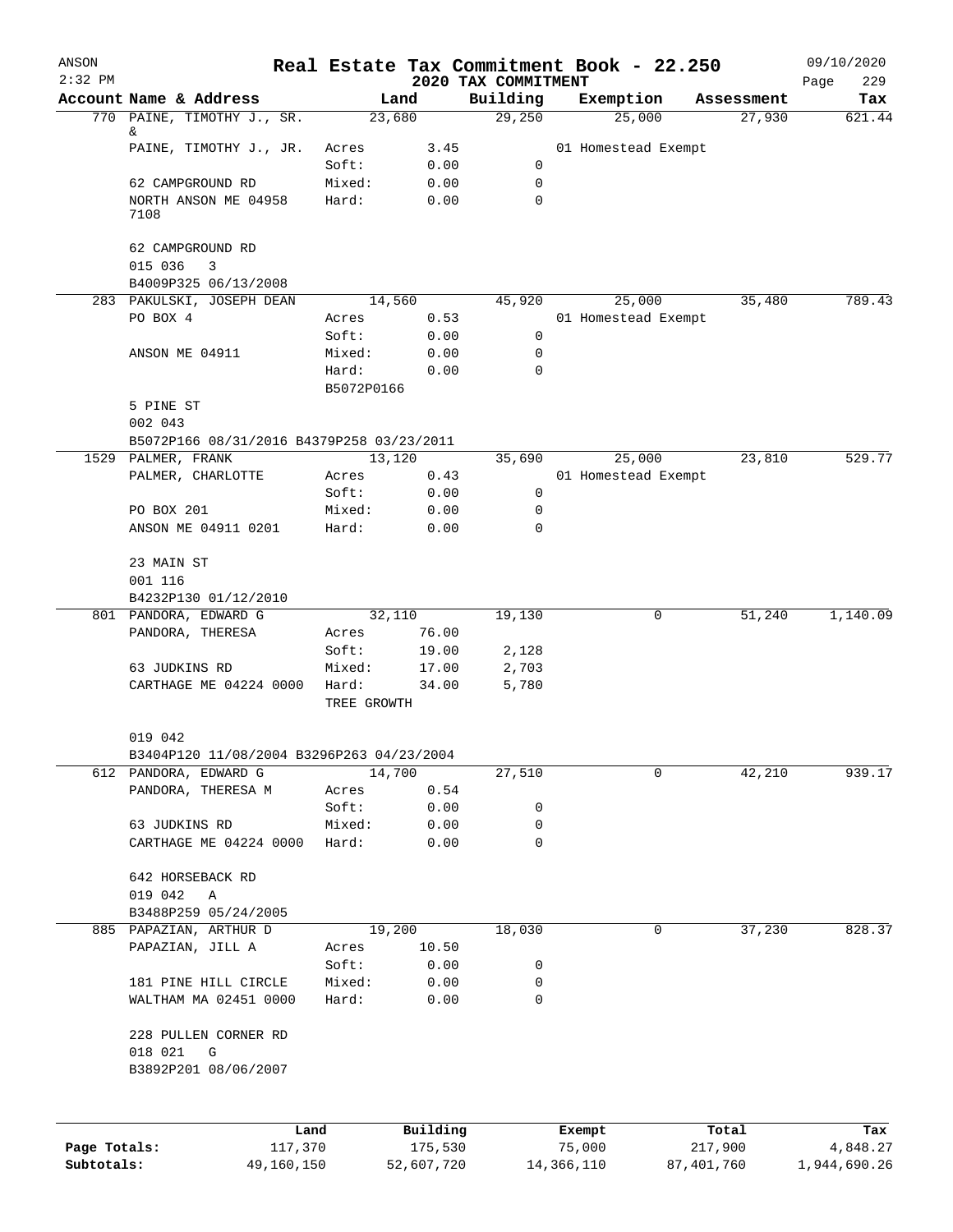| ANSON<br>$2:32$ PM |                             |             |        | 2020 TAX COMMITMENT | Real Estate Tax Commitment Book - 22.250 |            | 09/10/2020<br>Page<br>230 |
|--------------------|-----------------------------|-------------|--------|---------------------|------------------------------------------|------------|---------------------------|
|                    | Account Name & Address      |             | Land   | Building            | Exemption                                | Assessment | Tax                       |
|                    | 1374 PARKER, LOREN H JR     |             | 9,800  | 27,640              | $\Omega$                                 | 37,440     | 833.04                    |
|                    | PARKER, REBECCA A           | Acres       | 0.24   |                     |                                          |            |                           |
|                    | PO BOX 177                  | Soft:       | 0.00   | 0                   |                                          |            |                           |
|                    |                             | Mixed:      | 0.00   | 0                   |                                          |            |                           |
|                    | MADISON ME 04950 0177       | Hard:       | 0.00   | 0                   |                                          |            |                           |
|                    | 9 HALL ST                   |             |        |                     |                                          |            |                           |
|                    | 009 040                     |             |        |                     |                                          |            |                           |
|                    | B4818P295 08/15/2014        |             |        |                     |                                          |            |                           |
|                    | 810 PARLIN, JANICE K        |             | 16,830 | $\mathbf 0$         | 0                                        | 16,830     | 374.47                    |
|                    |                             | Acres       | 30.00  |                     |                                          |            |                           |
|                    | ANSON ME 04911 0000         | Soft:       | 0.00   | 0                   |                                          |            |                           |
|                    | 574 HORSEBACK RD            | Mixed:      | 9.00   | 1,431               |                                          |            |                           |
|                    |                             | Hard:       | 20.00  | 3,400               |                                          |            |                           |
|                    |                             | TREE GROWTH |        |                     |                                          |            |                           |
|                    | 014 013                     |             |        |                     |                                          |            |                           |
|                    | B4769P60 03/27/2014         |             |        |                     |                                          |            |                           |
|                    | 811 PARLIN, JANICE K        |             | 42,850 | 66,910              | 31,000                                   | 78,760     | 1,752.41                  |
|                    |                             | Acres       | 29.60  |                     | 01 Homestead Exempt                      |            |                           |
|                    | ANSON ME 04911 0000         | Soft:       | 0.00   | $\overline{0}$      | 02 Resident Veteran                      |            |                           |
|                    | 574 HORSEBACK RD            | Mixed:      | 0.00   | 0                   |                                          |            |                           |
|                    |                             | Hard:       | 15.00  | 2,550               |                                          |            |                           |
|                    |                             | TREE GROWTH |        |                     |                                          |            |                           |
|                    | 574 HORSEBACK RD            |             |        |                     |                                          |            |                           |
|                    | 014 014                     |             |        |                     |                                          |            |                           |
|                    | B4769P60 03/27/2014         |             |        |                     |                                          |            |                           |
|                    | 1561 PARLIN, PAUL C         |             | 24,000 | 72,180              | 0                                        | 96,180     | 2,140.01                  |
|                    | PARLIN, DEANNA M.           | Acres       | 0.64   |                     |                                          |            |                           |
|                    | PO BOX 88                   | Soft:       | 0.00   | 0                   |                                          |            |                           |
|                    |                             | Mixed:      | 0.00   | 0                   |                                          |            |                           |
|                    | ANSON ME 04911              | Hard:       | 0.00   | 0                   |                                          |            |                           |
|                    |                             | B5044P0283  |        |                     |                                          |            |                           |
|                    | 117 MAIN ST<br>001 039      |             |        |                     |                                          |            |                           |
|                    | B5295P347 06/21/2018        |             |        |                     |                                          |            |                           |
|                    | 1443 PARLIN, PETER E        |             | 13,420 | 41,900              | 0                                        | 55,320     | 1,230.87                  |
|                    |                             | Acres       | 0.45   |                     |                                          |            |                           |
|                    | SKOWHEGAN ME 04976 0000     | Soft:       | 0.00   | 0                   |                                          |            |                           |
|                    | 30 EAST LEAVITT ST          | Mixed:      | 0.00   | 0                   |                                          |            |                           |
|                    |                             | Hard:       | 0.00   | 0                   |                                          |            |                           |
|                    | 126 MAIN ST                 |             |        |                     |                                          |            |                           |
|                    | 002 002                     |             |        |                     |                                          |            |                           |
|                    | B4547P83 06/27/2012         |             |        |                     |                                          |            |                           |
|                    | 1658 PARSON'S REALTY CO INC |             | 15,590 | 92,820              | 0                                        | 108,410    | 2,412.12                  |
|                    |                             | Acres       | 0.27   |                     |                                          |            |                           |
|                    | YORK ME 03909 0460          | Soft:       | 0.00   | 0                   |                                          |            |                           |
|                    | PO BOX 460                  | Mixed:      | 0.00   | 0                   |                                          |            |                           |
|                    |                             | Hard:       | 0.00   | $\Omega$            |                                          |            |                           |
|                    |                             |             |        |                     |                                          |            |                           |
|                    | 72 MAIN ST<br>001 009       |             |        |                     |                                          |            |                           |
|                    | $\mathbf B$                 |             |        |                     |                                          |            |                           |
|                    |                             |             |        |                     |                                          |            |                           |

|              | Land       | Building   | Exempt     | Total      | Tax          |
|--------------|------------|------------|------------|------------|--------------|
| Page Totals: | 122,490    | 301,450    | 31,000     | 392,940    | 8,742.92     |
| Subtotals:   | 49,282,640 | 52,909,170 | 14,397,110 | 87,794,700 | 1,953,433.18 |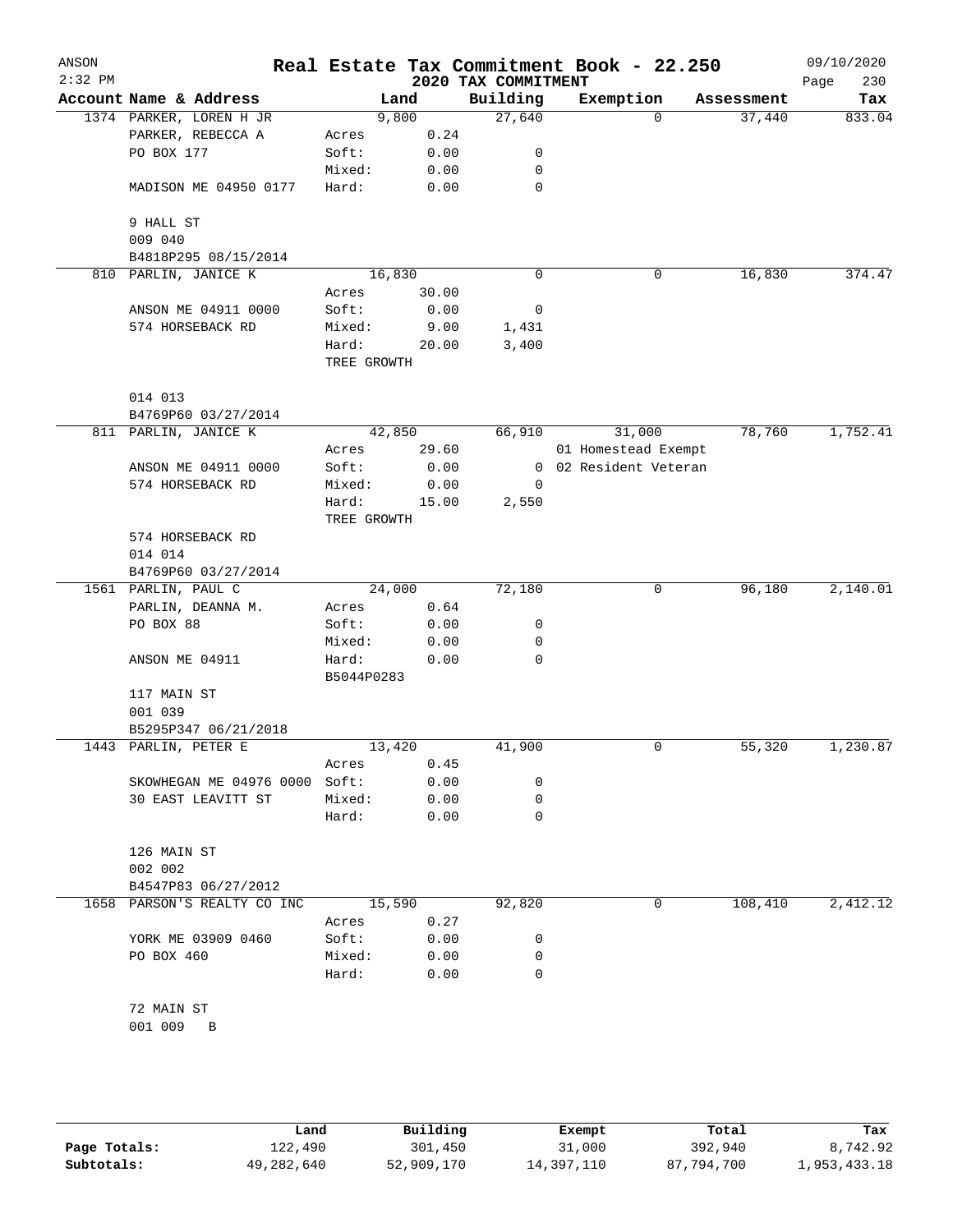| ANSON<br>$2:32$ PM |                                                                                |        |        | 2020 TAX COMMITMENT | Real Estate Tax Commitment Book - 22.250 |            | 09/10/2020<br>Page<br>231 |
|--------------------|--------------------------------------------------------------------------------|--------|--------|---------------------|------------------------------------------|------------|---------------------------|
|                    | Account Name & Address                                                         |        | Land   | Building            | Exemption                                | Assessment | Tax                       |
|                    | 1657 PARTRIDGE, DANIEL JOHN                                                    | 30,700 |        | 65,830              | $\Omega$                                 | 96,530     | 2,147.79                  |
|                    | PARTRIDGE, JAMIE                                                               | Acres  | 9.20   |                     |                                          |            |                           |
|                    | 22 SNOW POND ROAD                                                              | Soft:  | 0.00   | 0                   |                                          |            |                           |
|                    |                                                                                | Mixed: | 0.00   | 0                   |                                          |            |                           |
|                    | OAKLAND ME 04963 0000                                                          | Hard:  | 0.00   | 0                   |                                          |            |                           |
|                    | 240 VALLEY RD                                                                  |        |        |                     |                                          |            |                           |
|                    | 018 038<br>$\mathbb{C}$                                                        |        |        |                     |                                          |            |                           |
|                    | B2706P118                                                                      |        |        |                     |                                          |            |                           |
|                    | 1691 PARTRIDGE, DARYEL K                                                       |        | 36,480 | $\mathbf 0$         | 0                                        | 36,480     | 811.68                    |
|                    | PARTRIDGE, KORY K                                                              | Acres  | 10.82  |                     |                                          |            |                           |
|                    | 38 BAILEY DRIVE                                                                | Soft:  | 0.00   | 0                   |                                          |            |                           |
|                    |                                                                                | Mixed: | 0.00   | 0                   |                                          |            |                           |
|                    | NORTH ANSON ME 04958                                                           | Hard:  | 0.00   | 0                   |                                          |            |                           |
|                    | 108 UNION STREET                                                               |        |        |                     |                                          |            |                           |
|                    | 008 005                                                                        |        |        |                     |                                          |            |                           |
|                    | B5218P6 10/18/2017                                                             |        |        |                     |                                          |            |                           |
|                    | 1975 PARTRIDGE, DARYEL K                                                       |        | 26,950 | 60,510              | 0                                        | 87,460     | 1,945.99                  |
|                    | PARTRIDGE, DENISE L                                                            | Acres  | 24.80  |                     |                                          |            |                           |
|                    | 38 BAILEY DRIVE                                                                | Soft:  | 0.00   | 0                   |                                          |            |                           |
|                    |                                                                                | Mixed: | 0.00   | 0                   |                                          |            |                           |
|                    | NORTH ANSON ME 04958                                                           | Hard:  | 0.00   | 0                   |                                          |            |                           |
|                    | 018 009<br>B4645P50 04/03/2013 B3644P337 03/14/2006<br>802 PARTRIDGE, DARYEL K | 17,890 |        | 114,730             | 25,000                                   | 107,620    | 2,394.55                  |
|                    | PARTRIDGE, DENISE L                                                            | Acres  | 0.80   |                     | 01 Homestead Exempt                      |            |                           |
|                    | 38 BAILEY DRIVE                                                                | Soft:  | 0.00   | 0                   |                                          |            |                           |
|                    |                                                                                | Mixed: | 0.00   | 0                   |                                          |            |                           |
|                    | NORTH ANSON ME 04958                                                           | Hard:  | 0.00   | 0                   |                                          |            |                           |
|                    | 38 BAILEY DR<br>005 001                                                        |        |        |                     |                                          |            |                           |
|                    | B1843P36                                                                       |        |        |                     |                                          |            |                           |
|                    | 751 PARTRIDGE, DARYEL K                                                        | 44,000 |        | 0                   | 0                                        | 44,000     | 979.00                    |
|                    | PARTRIDGE, KORY K                                                              | Acres  | 40.00  |                     |                                          |            |                           |
|                    | 38 BAILEY DRIVE                                                                | Soft:  | 0.00   | 0                   |                                          |            |                           |
|                    |                                                                                | Mixed: | 0.00   | 0                   |                                          |            |                           |
|                    | NORTH ANSON ME 04958                                                           | Hard:  | 0.00   | 0                   |                                          |            |                           |
|                    |                                                                                |        |        |                     |                                          |            |                           |
|                    | 018 010                                                                        |        |        |                     |                                          |            |                           |
|                    | B5218P6 10/18/2017                                                             |        |        |                     |                                          |            |                           |
|                    | 807 PARTRIDGE, LINDA J                                                         |        | 13,420 | 130,200             | 0                                        | 143,620    | 3,195.55                  |
|                    | NORTH ANSON POST OFFICE Acres                                                  |        | 0.20   |                     |                                          |            |                           |
|                    | 29 BAILEY DRIVE                                                                | Soft:  | 0.00   | 0                   |                                          |            |                           |
|                    | NORTH ANSON ME 04958                                                           | Mixed: | 0.00   | 0                   |                                          |            |                           |
|                    |                                                                                | Hard:  | 0.00   | 0                   |                                          |            |                           |
|                    | 9 MADISON ST                                                                   |        |        |                     |                                          |            |                           |
|                    | 006 008                                                                        |        |        |                     |                                          |            |                           |
|                    | B3645P94 03/13/2006                                                            |        |        |                     |                                          |            |                           |
|                    |                                                                                |        |        |                     |                                          |            |                           |
|                    |                                                                                |        |        |                     |                                          |            |                           |

|              | Land       | Building   | Exempt     | Total      | Tax          |
|--------------|------------|------------|------------|------------|--------------|
| Page Totals: | 169,440    | 371,270    | 25,000     | 515,710    | 11,474.56    |
| Subtotals:   | 49,452,080 | 53,280,440 | 14,422,110 | 88,310,410 | 1,964,907.74 |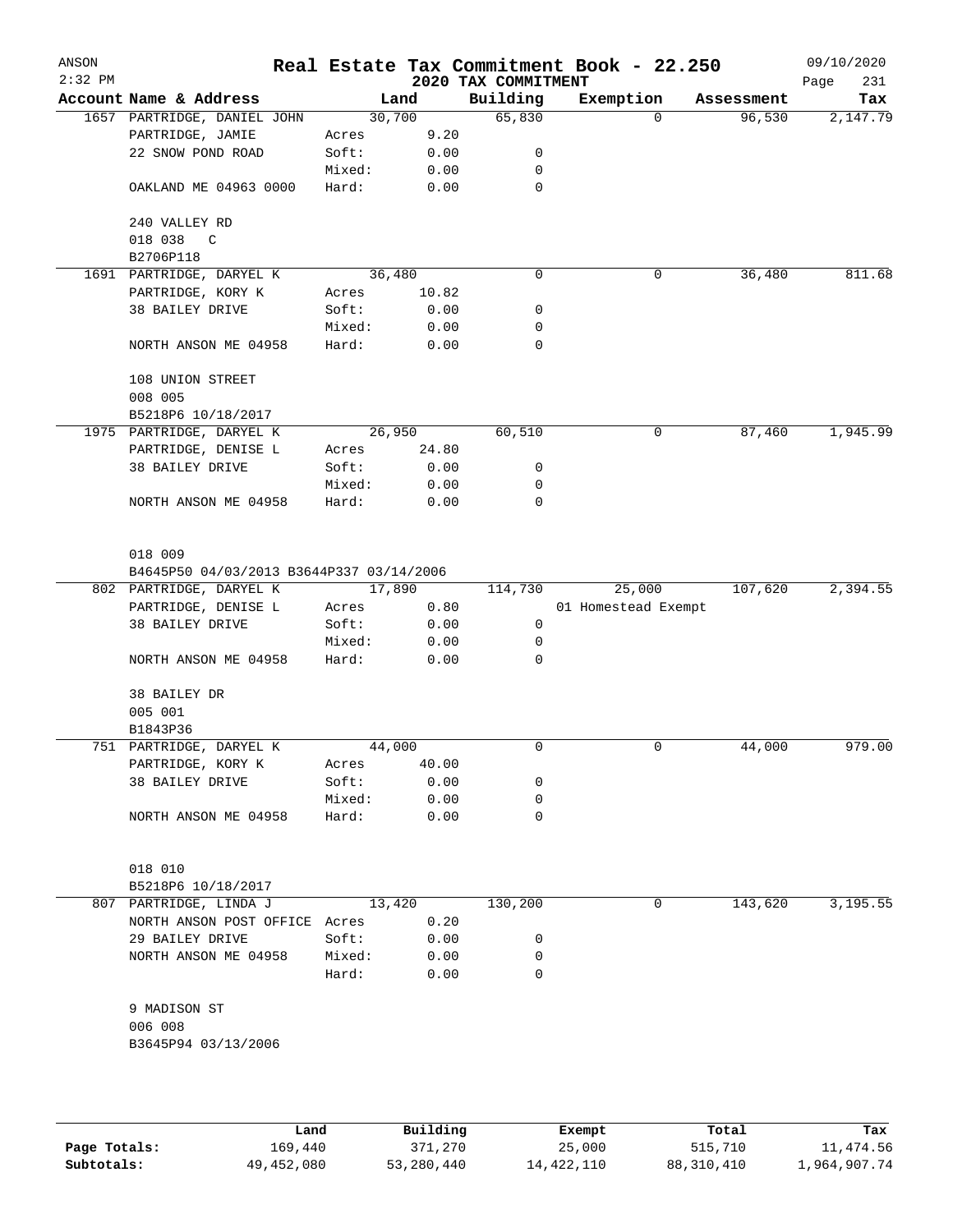| ANSON<br>$2:32$ PM |                                                     |                    |              | 2020 TAX COMMITMENT | Real Estate Tax Commitment Book - 22.250 |            | 09/10/2020<br>232<br>Page |
|--------------------|-----------------------------------------------------|--------------------|--------------|---------------------|------------------------------------------|------------|---------------------------|
|                    | Account Name & Address                              |                    | Land         | Building            | Exemption                                | Assessment | Tax                       |
|                    | 808 PARTRIDGE, LINDA J                              | 33,980             |              | 0                   | $\Omega$                                 | 33,980     | 756.06                    |
|                    | 29 BAILEY DRIVE                                     | Acres              | 0.75         |                     |                                          |            |                           |
|                    |                                                     | Soft:              | 0.00         | 0                   |                                          |            |                           |
|                    | NORTH ANSON ME 04958                                | Mixed:             | 0.00         | 0                   |                                          |            |                           |
|                    |                                                     | Hard:              | 0.00         | $\mathbf 0$         |                                          |            |                           |
|                    | 95 NORTH MAIN ST<br>006 072                         |                    |              |                     |                                          |            |                           |
|                    | B3645P94 03/13/2006                                 |                    |              |                     |                                          |            |                           |
|                    | 1655 PARTRIDGE, LINDA J. &<br>DARYL K. &            | 34,000             |              | 88,410              | 25,000                                   | 97,410     | 2,167.37                  |
|                    | WILSON, DENISE P                                    | Acres              | 5.00         |                     | 01 Homestead Exempt                      |            |                           |
|                    |                                                     | Soft:              | 0.00         | $\mathbf 0$         |                                          |            |                           |
|                    | 29 BAILEY DRIVE                                     | Mixed:             | 0.00         | 0                   |                                          |            |                           |
|                    | NORTH ANSON ME 04958                                | Hard:              | 0.00         | 0                   |                                          |            |                           |
|                    | 29 BAILEY DR<br>005 005                             |                    |              |                     |                                          |            |                           |
|                    | B5362P101 11/15/2018 B4608P168 12/13/2012           |                    |              |                     |                                          |            |                           |
|                    | 1654 PARTRIDGE, PAMELA HUME                         | 23,000             |              | 112,660             | 25,000                                   | 110,660    | 2,462.19                  |
|                    |                                                     | Acres              | 3.00         |                     | 01 Homestead Exempt                      |            |                           |
|                    | NORTH ANSON ME 04958<br>7149                        | Soft:              | 0.00         | 0                   |                                          |            |                           |
|                    | 23 UNION STREET                                     | Mixed:             | 0.00         | 0                   |                                          |            |                           |
|                    |                                                     | Hard:              | 0.00         | $\Omega$            |                                          |            |                           |
|                    | 23 UNION ST<br>005 028                              |                    |              |                     |                                          |            |                           |
|                    | B2655P257                                           |                    |              |                     |                                          |            |                           |
|                    | 95 PASKELL, JACOB I                                 | 15,230             |              | 72,090              | 25,000                                   | 62,320     | 1,386.62                  |
|                    | 104 BUCKFIELD PL                                    | Acres              | 0.58         |                     | 01 Homestead Exempt                      |            |                           |
|                    |                                                     | Soft:              | 0.00         | 0                   |                                          |            |                           |
|                    | JACDSONVILLE NC 28540                               | Mixed:<br>Hard:    | 0.00<br>0.00 | 0<br>0              |                                          |            |                           |
|                    | 35 UNION ST                                         |                    |              |                     |                                          |            |                           |
|                    | 005 030                                             |                    |              |                     |                                          |            |                           |
|                    | B4345P254 11/19/2010                                |                    |              |                     |                                          |            |                           |
|                    | 460 PASTERCYZK, MARK H                              |                    | 9,590        | 44,830              | 25,000                                   | 29,420     | 654.59                    |
|                    | PO BOX 160                                          | Acres              | 0.23         |                     | 01 Homestead Exempt                      |            |                           |
|                    |                                                     | Soft:              | 0.00         | $\mathbf 0$         |                                          |            |                           |
|                    | ANSON ME 04911                                      | Mixed:             | 0.00         | 0                   |                                          |            |                           |
|                    |                                                     | Hard:<br>B5083P304 | 0.00         | 0                   |                                          |            |                           |
|                    | 18 WILSON ST<br>001 113                             |                    |              |                     |                                          |            |                           |
|                    | B5143P230 03/22/2017 B5083P304 09/29/2016 B3268P203 |                    |              |                     |                                          |            |                           |
|                    | 814 PATENAUDE, DONALD O                             | 18,320             |              | 0                   | 0                                        | 18,320     | 407.62                    |
|                    | 356 PARKER STREET                                   | Acres              | 11.40        |                     |                                          |            |                           |
|                    |                                                     | Soft:              | 0.00         | 0                   |                                          |            |                           |
|                    | GARDNER MA 01440 0000                               | Mixed:             | 0.00         | 0                   |                                          |            |                           |
|                    |                                                     | Hard:              | 0.00         | 0                   |                                          |            |                           |
|                    | 015 044<br>H                                        |                    |              |                     |                                          |            |                           |
|                    | B1297P169                                           |                    |              |                     |                                          |            |                           |
|                    |                                                     |                    |              |                     |                                          |            |                           |
|                    |                                                     | Land               | Building     |                     | <b>Exempt</b>                            | Total      | Tax                       |

|              | Land       | Building   | Exempt     | Total      | Tax          |
|--------------|------------|------------|------------|------------|--------------|
| Page Totals: | 134,120    | 317,990    | 100,000    | 352,110    | 7,834.45     |
| Subtotals:   | 49,586,200 | 53,598,430 | 14,522,110 | 88,662,520 | 1,972,742.19 |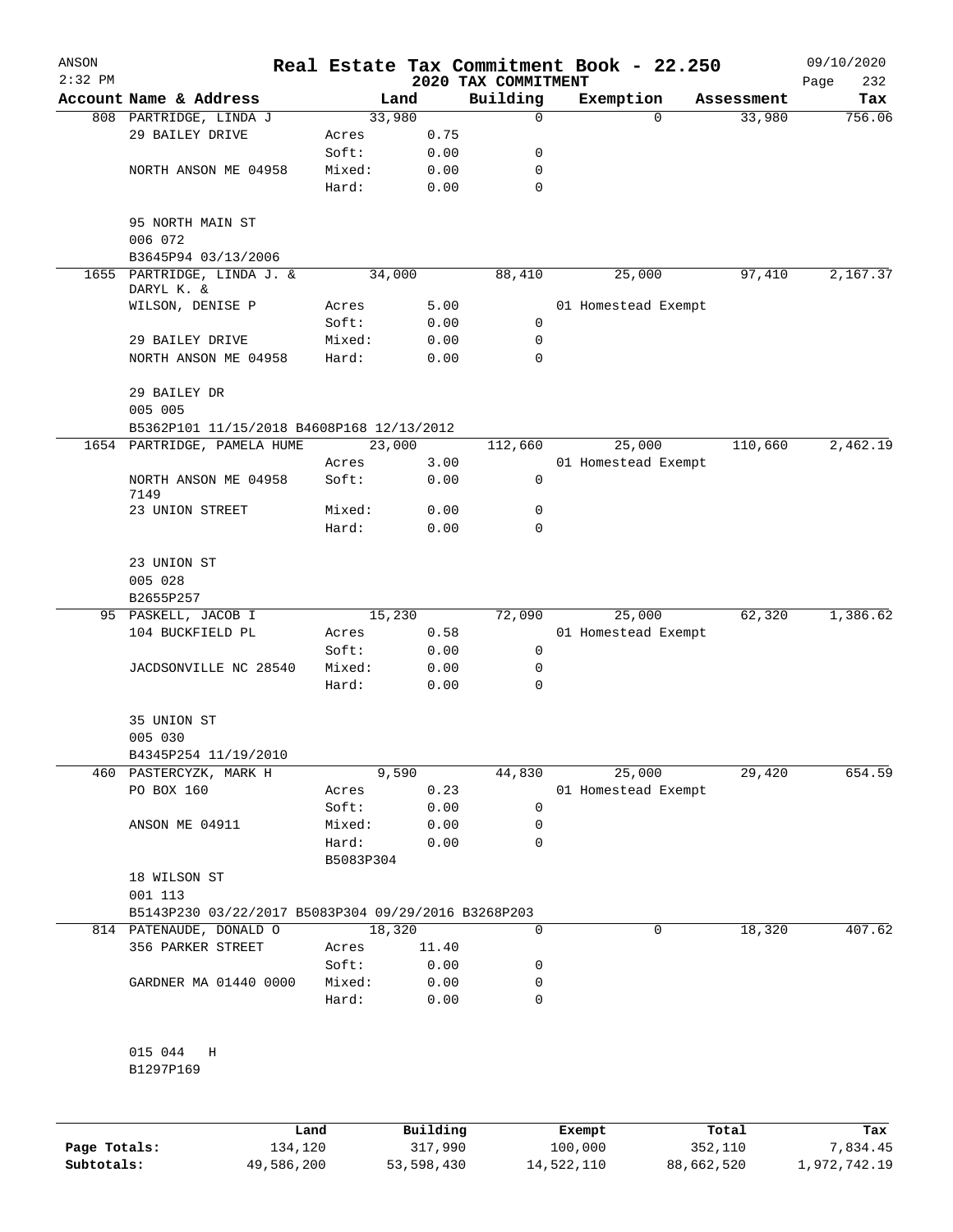| ANSON<br>$2:32$ PM |                              |             |       | 2020 TAX COMMITMENT | Real Estate Tax Commitment Book - 22.250 |          |            | 09/10/2020<br>233<br>Page |
|--------------------|------------------------------|-------------|-------|---------------------|------------------------------------------|----------|------------|---------------------------|
|                    | Account Name & Address       | Land        |       | Building            | Exemption                                |          | Assessment | Tax                       |
|                    | 161 PATTEN, MERTON L         | 26,000      |       | 0                   |                                          | $\Omega$ | 26,000     | 578.50                    |
|                    | 26 PATTEN LANE               | Acres       | 5.00  |                     |                                          |          |            |                           |
|                    |                              | Soft:       | 0.00  | 0                   |                                          |          |            |                           |
|                    | NORTH ANSON ME 04958         | Mixed:      | 0.00  | 0                   |                                          |          |            |                           |
|                    |                              | Hard:       | 0.00  | $\mathbf 0$         |                                          |          |            |                           |
|                    | 41 PATTEN LN                 |             |       |                     |                                          |          |            |                           |
|                    | 023 026<br>C <sub>1</sub>    |             |       |                     |                                          |          |            |                           |
|                    | B1855P287                    |             |       |                     |                                          |          |            |                           |
|                    | 1 PATTERSON, GERALDINE E     | 8,720       |       | 46,830              |                                          | 0        | 55,550     | 1,235.99                  |
|                    | 133 MAIN STREET              | Acres       | 0.19  |                     |                                          |          |            |                           |
|                    |                              | Soft:       | 0.00  | 0                   |                                          |          |            |                           |
|                    | ANSON ME 04911               | Mixed:      | 0.00  | 0                   |                                          |          |            |                           |
|                    |                              | Hard:       | 0.00  | 0                   |                                          |          |            |                           |
|                    | 133 MAIN ST                  |             |       |                     |                                          |          |            |                           |
|                    | 002 047                      |             |       |                     |                                          |          |            |                           |
|                    | B5515P179 01/31/2020         |             |       |                     |                                          |          |            |                           |
|                    | 815 PAUL, CECELIA            | 16,610      |       | 72,050              | 25,000                                   |          | 63,660     | 1,416.44                  |
|                    |                              | Acres       | 0.69  |                     | 01 Homestead Exempt                      |          |            |                           |
|                    | NORTH ANSON ME 04958<br>0000 | Soft:       | 0.00  | 0                   |                                          |          |            |                           |
|                    | 221 EMBDEN POND RD           | Mixed:      | 0.00  | 0                   |                                          |          |            |                           |
|                    |                              | Hard:       | 0.00  | 0                   |                                          |          |            |                           |
|                    |                              | LIFE ESTATE |       |                     |                                          |          |            |                           |
|                    | 221 EMBDEN POND RD           |             |       |                     |                                          |          |            |                           |
|                    | 023 021                      |             |       |                     |                                          |          |            |                           |
|                    | B4251P56 03/22/2010          |             |       |                     |                                          |          |            |                           |
|                    | 499 PAVMAT, INC              |             | 0     | 10,400              |                                          | 0        | 10,400     | 231.40                    |
|                    |                              |             |       |                     |                                          |          |            |                           |
|                    | ANSON ME 04911               |             |       |                     |                                          |          |            |                           |
|                    | 756 HORSEBACK ROAD           |             |       |                     |                                          |          |            |                           |
|                    | 732 HORSEBACK RD             |             |       |                     |                                          |          |            |                           |
|                    | 019 038<br>ON                |             |       |                     |                                          |          |            |                           |
| 397                | PEARY, ERNEST D              | 31,660      |       | 68,730              | 31,000                                   |          | 69,390     | 1,543.93                  |
|                    | PEARY, MARIA I               | Acres       | 10.16 |                     | 01 Homestead Exempt                      |          |            |                           |
|                    |                              | Soft:       | 0.00  | 0                   | 04 Non-resident Veteran                  |          |            |                           |
|                    | 216 GREENLEAF RD             | Mixed:      | 0.00  | 0                   |                                          |          |            |                           |
|                    | ANSON ME 04911 0000          | Hard:       | 0.00  | 0                   |                                          |          |            |                           |
|                    | 216 GREENLEAF RD             |             |       |                     |                                          |          |            |                           |
|                    | 013 022<br>3                 |             |       |                     |                                          |          |            |                           |
|                    | B3011P210                    |             |       |                     |                                          |          |            |                           |
| 1660               | PEARY, EVERETT H             | 51,640      |       | 39,830              | 25,000                                   |          | 66,470     | 1,478.96                  |
|                    | PEARY, JOYCE                 | Acres       | 39.27 |                     | 01 Homestead Exempt                      |          |            |                           |
|                    | 511 CAMPGROUND ROAD          | Soft:       | 0.00  | 0                   |                                          |          |            |                           |
|                    |                              | Mixed:      | 0.00  | 0                   |                                          |          |            |                           |
|                    | NORTH ANSON ME 04958         | Hard:       | 0.00  | $\mathbf 0$         |                                          |          |            |                           |
|                    | 511 CAMPGROUND RD            |             |       |                     |                                          |          |            |                           |
|                    | 018 012<br>C                 |             |       |                     |                                          |          |            |                           |
|                    |                              |             |       |                     |                                          |          |            |                           |
|                    |                              |             |       |                     |                                          |          |            |                           |

|              | Land       | Building   | Exempt     | Total      | Tax          |
|--------------|------------|------------|------------|------------|--------------|
| Page Totals: | 134,630    | 237,840    | 81,000     | 291,470    | 6,485.22     |
| Subtotals:   | 49,720,830 | 53,836,270 | 14,603,110 | 88,953,990 | 1,979,227.41 |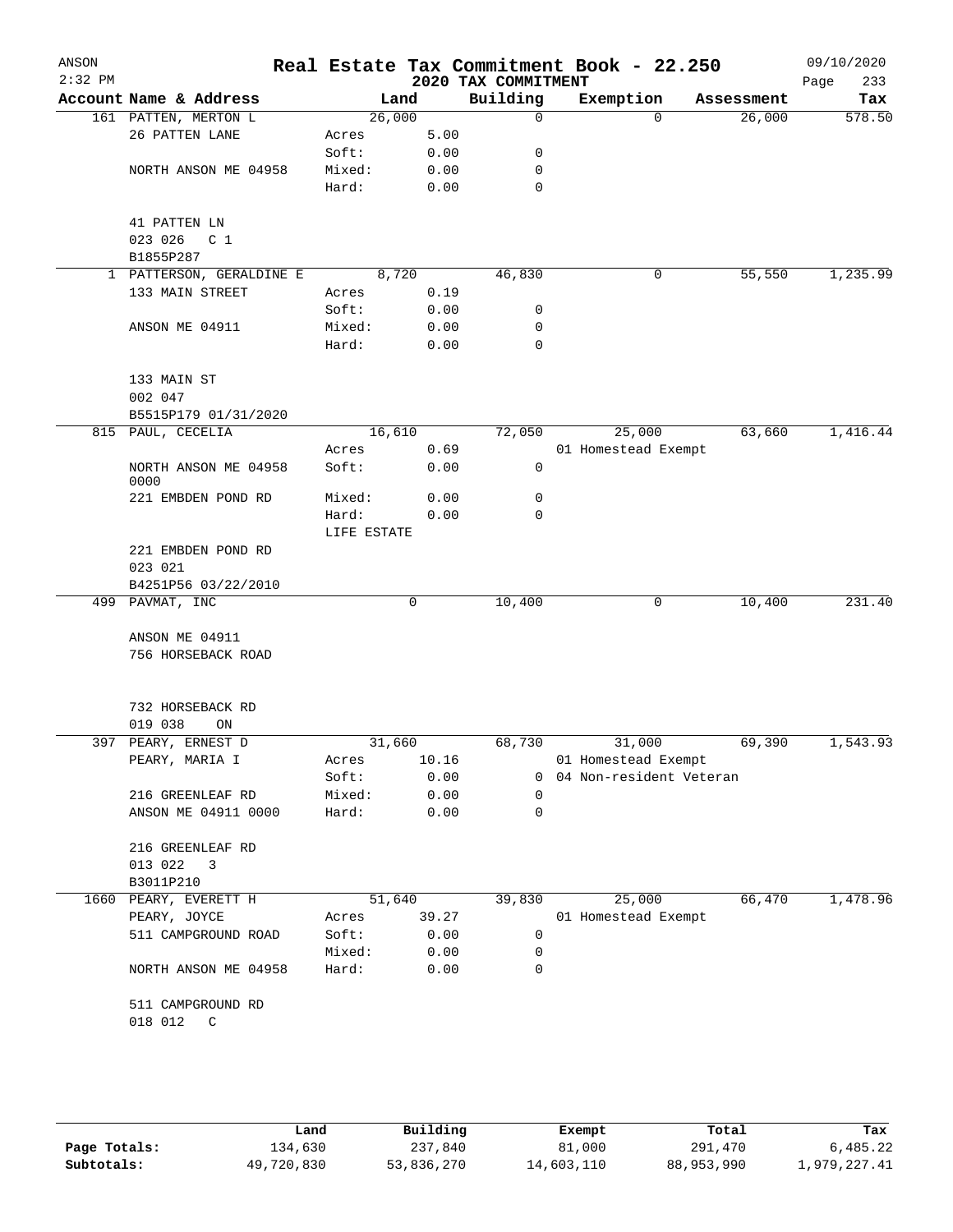| ANSON<br>$2:32$ PM |                               |        |       | 2020 TAX COMMITMENT | Real Estate Tax Commitment Book - 22.250 |            | 09/10/2020<br>Page<br>234 |
|--------------------|-------------------------------|--------|-------|---------------------|------------------------------------------|------------|---------------------------|
|                    | Account Name & Address        |        | Land  | Building            | Exemption                                | Assessment | Tax                       |
|                    | 1684 PEASE, MICHAEL S         | 12,330 |       | 0                   | $\Omega$                                 | 12,330     | 274.34                    |
|                    | PEASE, JANA L                 | Acres  | 1.22  |                     |                                          |            |                           |
|                    | PO BOX 474                    | Soft:  | 0.00  | 0                   |                                          |            |                           |
|                    |                               | Mixed: | 0.00  | 0                   |                                          |            |                           |
|                    | NORTH ANSON ME 04958          | Hard:  | 0.00  | 0                   |                                          |            |                           |
|                    | 009 037                       |        |       |                     |                                          |            |                           |
|                    | B3892P41 08/06/2007           |        |       |                     |                                          |            |                           |
|                    | 1685 PEASE, MICHAEL S         | 27,500 |       | 69,800              | 25,000                                   | 72,300     | 1,608.68                  |
|                    | PEASE, JANA L                 | Acres  | 6.50  |                     | 01 Homestead Exempt                      |            |                           |
|                    | PO BOX 474                    | Soft:  | 0.00  | 0                   |                                          |            |                           |
|                    |                               | Mixed: | 0.00  | 0                   |                                          |            |                           |
|                    | NORTH ANSON ME 04958          | Hard:  | 0.00  | 0                   |                                          |            |                           |
|                    | 35 HALL ST                    |        |       |                     |                                          |            |                           |
|                    | 009 036                       |        |       |                     |                                          |            |                           |
|                    | B3892P41 08/06/2007           |        |       |                     |                                          |            |                           |
|                    | 64 PELLETIER, DENNIS          | 30,000 |       | 7,480               | 0                                        | 37,480     | 833.93                    |
|                    | PELLETIER, PAULA              | Acres  | 30.00 |                     |                                          |            |                           |
|                    | 21 FOLLY BROOK TERRACE        | Soft:  | 0.00  | 0                   |                                          |            |                           |
|                    |                               | Mixed: | 0.00  | 0                   |                                          |            |                           |
|                    | KINGSTON NH 03848             | Hard:  | 0.00  | 0                   |                                          |            |                           |
|                    | 100 TOWN FARM ROAD<br>022 009 |        |       |                     |                                          |            |                           |
|                    | B5092P38 10/21/2016           |        |       |                     |                                          |            |                           |
|                    | 776 PELLETIER, SHARON A       | 15,100 |       | 74,680              | 25,000                                   | 64,780     | 1,441.36                  |
|                    | PO BOX 41                     | Acres  | 0.57  |                     | 01 Homestead Exempt                      |            |                           |
|                    |                               | Soft:  | 0.00  | 0                   |                                          |            |                           |
|                    | ANSON ME 04911                | Mixed: | 0.00  | 0                   |                                          |            |                           |
|                    |                               | Hard:  | 0.00  | 0                   |                                          |            |                           |
|                    | 138 MAIN ST                   |        |       |                     |                                          |            |                           |
|                    | 002 007                       |        |       |                     |                                          |            |                           |
|                    | B4355P240 12/31/2010          |        |       |                     |                                          |            |                           |
|                    | 1645 PELLETIER, STANLEY J     | 10,390 |       | 0                   | 0                                        | 10,390     | 231.18                    |
|                    | PELLETIER, ELMIRA J           | Acres  | 0.27  |                     |                                          |            |                           |
|                    | 661 Main Street               | Soft:  | 0.00  | 0                   |                                          |            |                           |
|                    |                               | Mixed: | 0.00  | 0                   |                                          |            |                           |
|                    | St. Francis ME 04774          | Hard:  | 0.00  | 0                   |                                          |            |                           |
|                    | 290 RIVER RD                  |        |       |                     |                                          |            |                           |
|                    | 016 001 C                     |        |       |                     |                                          |            |                           |
|                    | B4555P98 07/26/2012           |        |       |                     |                                          |            |                           |
|                    | 2041 PELLETIER, STANLEY J     |        | 7,700 | 0                   | 0                                        | 7,700      | 171.33                    |
|                    | PELLETIER, ELMIRA J           |        | 5.20  |                     |                                          |            |                           |
|                    |                               | Acres  |       |                     |                                          |            |                           |
|                    | 661 Main Street               | Soft:  | 0.00  | 0                   |                                          |            |                           |
|                    |                               | Mixed: | 0.00  | 0                   |                                          |            |                           |
|                    | St. Francis ME 04774          | Hard:  | 0.00  | 0                   |                                          |            |                           |
|                    | RIVER RD                      |        |       |                     |                                          |            |                           |
|                    | 016 001                       |        |       |                     |                                          |            |                           |
|                    | B4555P98 07/26/2012           |        |       |                     |                                          |            |                           |
|                    |                               |        |       |                     |                                          |            |                           |
|                    |                               |        |       |                     |                                          |            |                           |
|                    |                               |        |       |                     |                                          |            |                           |

|              | Land       | Building   | Exempt     | Total      | Tax          |
|--------------|------------|------------|------------|------------|--------------|
| Page Totals: | 103,020    | 151,960    | 50,000     | 204,980    | 4,560.82     |
| Subtotals:   | 49,823,850 | 53,988,230 | 14,653,110 | 89,158,970 | 1,983,788.23 |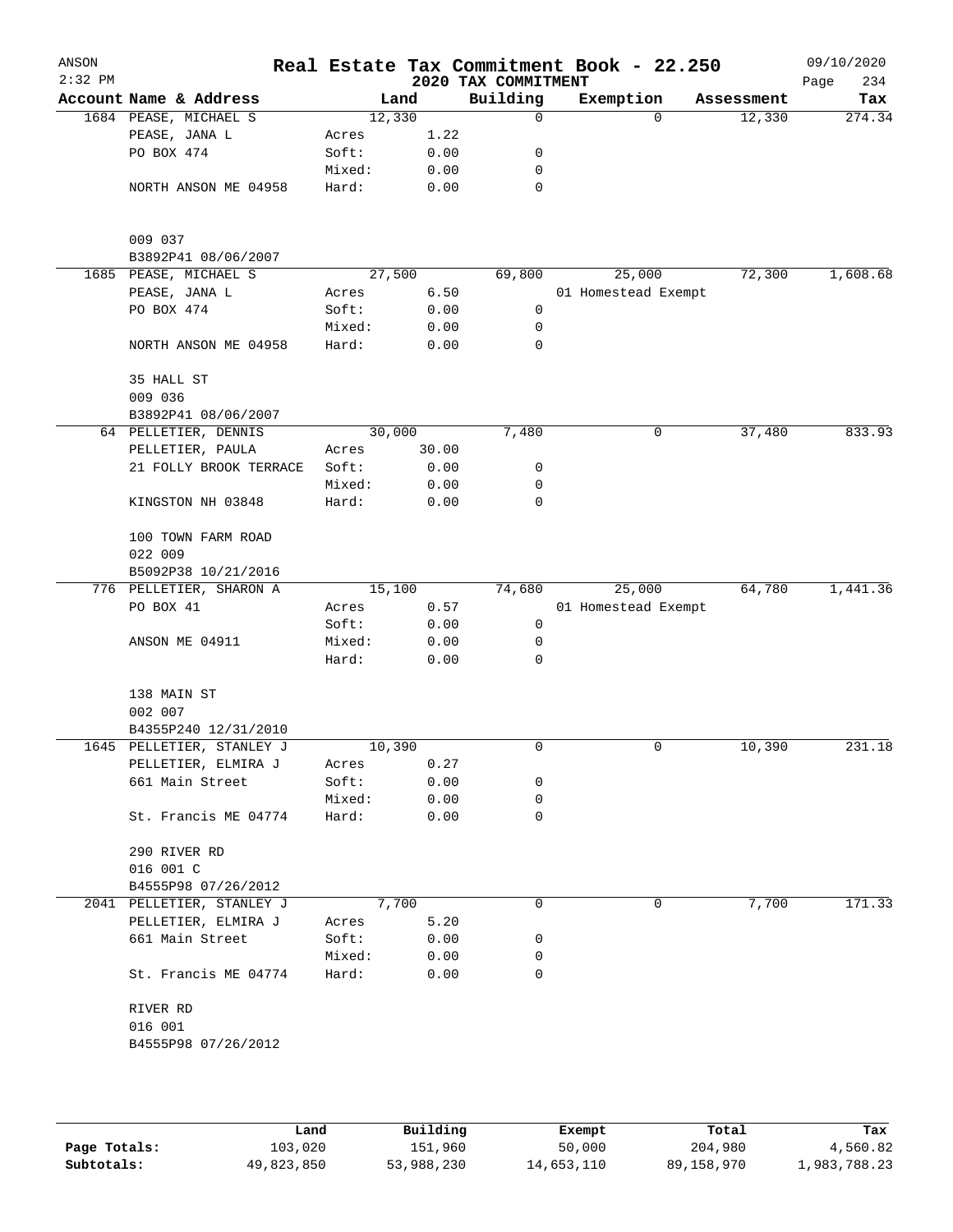| Account Name & Address<br>1563 PELOQUIN, BRENDA M<br>ANSON ME 04911 0611<br>PO BOX 611<br>189 CAMPGROUND RD<br>015 050<br>Α<br>B5062P260 08/15/2016 B2333P297<br>942 PENA, WENDY S<br>15 HALL STREET<br>NORTH ANSON ME 04958 | Land<br>17,320<br>Acres<br>Soft:<br>Mixed:<br>Hard:<br>7,210<br>Acres        | 0.75<br>0.00<br>0.00<br>0.00      | Building<br>40,300<br>0<br>0<br>0 |                                                                                    | Exemption<br>25,000<br>01 Homestead Exempt | Assessment<br>32,620 | Tax                                                           |
|------------------------------------------------------------------------------------------------------------------------------------------------------------------------------------------------------------------------------|------------------------------------------------------------------------------|-----------------------------------|-----------------------------------|------------------------------------------------------------------------------------|--------------------------------------------|----------------------|---------------------------------------------------------------|
|                                                                                                                                                                                                                              |                                                                              |                                   |                                   |                                                                                    |                                            |                      | 725.80                                                        |
|                                                                                                                                                                                                                              |                                                                              |                                   |                                   |                                                                                    |                                            |                      |                                                               |
|                                                                                                                                                                                                                              |                                                                              |                                   |                                   |                                                                                    |                                            |                      |                                                               |
|                                                                                                                                                                                                                              |                                                                              |                                   |                                   |                                                                                    |                                            |                      |                                                               |
|                                                                                                                                                                                                                              |                                                                              |                                   |                                   |                                                                                    |                                            |                      |                                                               |
|                                                                                                                                                                                                                              |                                                                              |                                   |                                   |                                                                                    |                                            |                      |                                                               |
|                                                                                                                                                                                                                              |                                                                              |                                   |                                   |                                                                                    |                                            |                      |                                                               |
|                                                                                                                                                                                                                              |                                                                              |                                   |                                   |                                                                                    |                                            |                      |                                                               |
|                                                                                                                                                                                                                              |                                                                              |                                   |                                   |                                                                                    |                                            |                      |                                                               |
|                                                                                                                                                                                                                              |                                                                              |                                   | 38,570                            |                                                                                    | 25,000                                     | 20,780               | 462.35                                                        |
|                                                                                                                                                                                                                              |                                                                              | 0.13                              |                                   |                                                                                    | 01 Homestead Exempt                        |                      |                                                               |
|                                                                                                                                                                                                                              | Soft:                                                                        | 0.00                              | 0                                 |                                                                                    |                                            |                      |                                                               |
|                                                                                                                                                                                                                              | Mixed:                                                                       | 0.00                              | 0                                 |                                                                                    |                                            |                      |                                                               |
|                                                                                                                                                                                                                              | Hard:                                                                        | 0.00                              | 0                                 |                                                                                    |                                            |                      |                                                               |
|                                                                                                                                                                                                                              |                                                                              |                                   |                                   |                                                                                    |                                            |                      |                                                               |
| 15 HALL ST                                                                                                                                                                                                                   |                                                                              |                                   |                                   |                                                                                    |                                            |                      |                                                               |
| 009 039<br>Α                                                                                                                                                                                                                 |                                                                              |                                   |                                   |                                                                                    |                                            |                      |                                                               |
| B4779P166 06/19/2014                                                                                                                                                                                                         |                                                                              |                                   |                                   |                                                                                    |                                            |                      |                                                               |
| 762 PEPIN, DAVID A                                                                                                                                                                                                           | 13,420                                                                       |                                   | 45,930                            |                                                                                    | 0                                          | 59,350               | 1,320.54                                                      |
| 87 MAIN STREET APT A                                                                                                                                                                                                         | Acres                                                                        | 0.45                              |                                   |                                                                                    |                                            |                      |                                                               |
|                                                                                                                                                                                                                              | Soft:                                                                        | 0.00                              | 0                                 |                                                                                    |                                            |                      |                                                               |
| NEWPORT ME 04953 3008                                                                                                                                                                                                        | Mixed:                                                                       | 0.00                              | 0                                 |                                                                                    |                                            |                      |                                                               |
|                                                                                                                                                                                                                              | Hard:                                                                        | 0.00                              | 0                                 |                                                                                    |                                            |                      |                                                               |
| 12 RIVER RD                                                                                                                                                                                                                  |                                                                              |                                   |                                   |                                                                                    |                                            |                      |                                                               |
| 003 076                                                                                                                                                                                                                      |                                                                              |                                   |                                   |                                                                                    |                                            |                      |                                                               |
| B3659P252 03/27/2006                                                                                                                                                                                                         |                                                                              |                                   |                                   |                                                                                    |                                            |                      |                                                               |
| 291 PEREIRA, LAURA J                                                                                                                                                                                                         | 21,580                                                                       |                                   | 29,470                            |                                                                                    | 0                                          | 51,050               | 1,135.86                                                      |
| PEREIRA, JOHN                                                                                                                                                                                                                | Acres                                                                        | 2.05                              |                                   |                                                                                    |                                            |                      |                                                               |
| 176 VALLEY ROAD                                                                                                                                                                                                              | Soft:                                                                        | 0.00                              | 0                                 |                                                                                    |                                            |                      |                                                               |
|                                                                                                                                                                                                                              | Mixed:                                                                       | 0.00                              | 0                                 |                                                                                    |                                            |                      |                                                               |
| NORTH ANSON ME 04958                                                                                                                                                                                                         | Hard:                                                                        | 0.00                              | 0                                 |                                                                                    |                                            |                      |                                                               |
|                                                                                                                                                                                                                              |                                                                              |                                   |                                   |                                                                                    |                                            |                      |                                                               |
| 176 VALLEY RD                                                                                                                                                                                                                |                                                                              |                                   |                                   |                                                                                    |                                            |                      |                                                               |
| 018 035<br>В                                                                                                                                                                                                                 |                                                                              |                                   |                                   |                                                                                    |                                            |                      |                                                               |
| B5305P243 07/18/2018                                                                                                                                                                                                         |                                                                              |                                   |                                   |                                                                                    |                                            |                      |                                                               |
|                                                                                                                                                                                                                              |                                                                              |                                   |                                   |                                                                                    |                                            |                      | 403.84                                                        |
|                                                                                                                                                                                                                              |                                                                              |                                   |                                   |                                                                                    |                                            |                      |                                                               |
|                                                                                                                                                                                                                              |                                                                              |                                   |                                   |                                                                                    |                                            |                      |                                                               |
|                                                                                                                                                                                                                              |                                                                              |                                   |                                   |                                                                                    |                                            |                      |                                                               |
|                                                                                                                                                                                                                              |                                                                              |                                   |                                   |                                                                                    |                                            |                      |                                                               |
|                                                                                                                                                                                                                              |                                                                              |                                   |                                   |                                                                                    |                                            |                      |                                                               |
| 023 044<br>К                                                                                                                                                                                                                 |                                                                              |                                   |                                   |                                                                                    |                                            |                      |                                                               |
| 826 PERKINS, ANITA L                                                                                                                                                                                                         |                                                                              |                                   |                                   |                                                                                    |                                            |                      | 1,708.13                                                      |
| PERKINS, ERLON R                                                                                                                                                                                                             | Acres                                                                        | 49.00                             |                                   |                                                                                    |                                            |                      |                                                               |
| 471 TOWN FARM ROAD                                                                                                                                                                                                           | Soft:                                                                        |                                   | 0                                 |                                                                                    |                                            |                      |                                                               |
|                                                                                                                                                                                                                              | Mixed:                                                                       |                                   | 0                                 |                                                                                    |                                            |                      |                                                               |
| ANSON ME 04911                                                                                                                                                                                                               | Hard:                                                                        |                                   | $\Omega$                          |                                                                                    |                                            |                      |                                                               |
|                                                                                                                                                                                                                              |                                                                              |                                   |                                   |                                                                                    |                                            |                      |                                                               |
| 471 TOWN FARM RD                                                                                                                                                                                                             |                                                                              |                                   |                                   |                                                                                    |                                            |                      |                                                               |
|                                                                                                                                                                                                                              |                                                                              |                                   |                                   |                                                                                    |                                            |                      |                                                               |
| B2052P233                                                                                                                                                                                                                    |                                                                              |                                   |                                   |                                                                                    |                                            |                      |                                                               |
|                                                                                                                                                                                                                              | 1662 PERGE, PETER<br>19 CALENDULA CT<br>HOMOSASSA FL 34446<br>019 015 & 15 B | Acres<br>Soft:<br>Mixed:<br>Hard: | 18,150<br>50,500                  | 0<br>5.10<br>0.00<br>0<br>0.00<br>0<br>0.00<br>0<br>57,270<br>0.00<br>0.00<br>0.00 |                                            | 0<br>31,000          | 18,150<br>76,770<br>01 Homestead Exempt<br>08 Vietnam Veteran |

|              | Land       | Building   | Exempt     | Total      | Tax          |
|--------------|------------|------------|------------|------------|--------------|
| Page Totals: | 128,180    | 211,540    | 81,000     | 258,720    | 5,756.52     |
| Subtotals:   | 49,952,030 | 54,199,770 | 14,734,110 | 89,417,690 | 1,989,544.75 |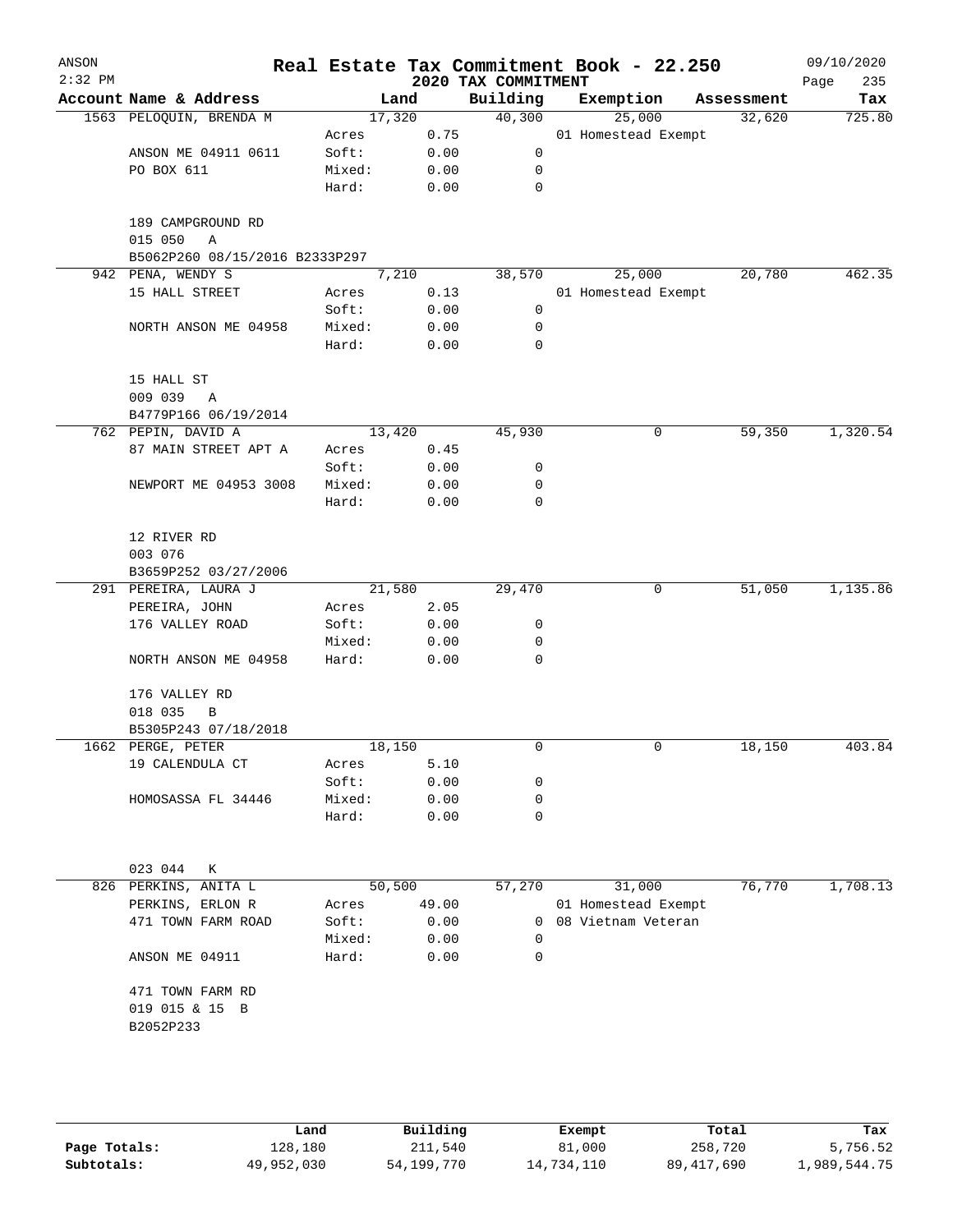| ANSON<br>$2:32$ PM |                              |               |          | 2020 TAX COMMITMENT | Real Estate Tax Commitment Book - 22.250 |            | 09/10/2020<br>236<br>Page |
|--------------------|------------------------------|---------------|----------|---------------------|------------------------------------------|------------|---------------------------|
|                    | Account Name & Address       |               | Land     | Building            | Exemption                                | Assessment | Tax                       |
|                    | 1382 PERKINS, DANA J         |               | 14,140   | 54,050              | 0                                        | 68,190     | 1, 517.23                 |
|                    | PO BOX 103                   | Acres         | 0.50     |                     |                                          |            |                           |
|                    |                              | Soft:         | 0.00     | 0                   |                                          |            |                           |
|                    | NORTH ANSON ME 04958         | Mixed:        | 0.00     | 0                   |                                          |            |                           |
|                    |                              | Hard:         | 0.00     | 0                   |                                          |            |                           |
|                    | 62 SOLON RD                  |               |          |                     |                                          |            |                           |
|                    | 017 044<br>Α                 |               |          |                     |                                          |            |                           |
|                    | B5341P24 10/10/2018          |               |          |                     |                                          |            |                           |
|                    | 1262 PERKINS, DANA J         |               | 54,450   | 32,510              | 0                                        | 86,960     | 1,934.86                  |
|                    | PO BOX 103                   | Acres         | 16.95    |                     |                                          |            |                           |
|                    |                              | Soft:         | 0.00     | 0                   |                                          |            |                           |
|                    | NORTH ANSON ME 04958         | Mixed:        | 0.00     | 0                   |                                          |            |                           |
|                    |                              | Hard:         | 0.00     | $\mathbf 0$         |                                          |            |                           |
|                    |                              | B4974P0139 JT |          |                     |                                          |            |                           |
|                    | 62 SOLON RD                  |               |          |                     |                                          |            |                           |
|                    | 017 044                      |               |          |                     |                                          |            |                           |
|                    | B5341P34 10/11/2018          |               |          |                     |                                          |            |                           |
|                    | 532 PERKINS, SANDRA A        |               | 15,830   | 25,590              | 25,000                                   | 16,420     | 365.35                    |
|                    | PO BOX 494                   | Acres         | 0.35     |                     | 01 Homestead Exempt                      |            |                           |
|                    |                              | Soft:         | 0.00     | 0                   |                                          |            |                           |
|                    | ANSON ME 04911               | Mixed:        | 0.00     | 0                   |                                          |            |                           |
|                    |                              | Hard:         | 0.00     | 0                   |                                          |            |                           |
|                    | 63 EMBDEN POND RD            |               |          |                     |                                          |            |                           |
|                    | 009 016                      |               |          |                     |                                          |            |                           |
|                    | B3645P260 01/31/2006         |               |          |                     |                                          |            |                           |
|                    | 732 PETELLE, LESLEY          |               | 22,220   | 0                   | 0                                        | 22,220     | 494.40                    |
|                    | 338 HARWICH RD               | Acres         | 8.72     |                     |                                          |            |                           |
|                    | PO BOX 532                   | Soft:         | 0.00     | 0                   |                                          |            |                           |
|                    | BREWSTER MA 02631 0532       | Mixed:        | 0.00     | 0                   |                                          |            |                           |
|                    |                              | Hard:         | 0.00     | 0                   |                                          |            |                           |
|                    | 022 038<br>1                 |               |          |                     |                                          |            |                           |
|                    | B3106P81                     |               |          |                     |                                          |            |                           |
|                    | 350 PETERS, BRENDA E         |               | 22,630   | 64,860              | 25,000                                   | 62,490     | 1,390.40                  |
|                    | PETERS, KENNETH              | Acres         | 2.75     |                     | 01 Homestead Exempt                      |            |                           |
|                    |                              | Soft:         | 0.00     | 0                   |                                          |            |                           |
|                    | PO BOX 52                    | Mixed:        | 0.00     | 0                   |                                          |            |                           |
|                    | NORTH ANSON ME 04958         | Hard:         | 0.00     | 0                   |                                          |            |                           |
|                    | 0052                         |               |          |                     |                                          |            |                           |
|                    | 441 SOLON RD                 |               |          |                     |                                          |            |                           |
|                    | 024 034                      |               |          |                     |                                          |            |                           |
|                    | B3346P126 07/21/2004         |               |          |                     |                                          |            |                           |
|                    | 828 PETERS, RICHARD          |               | 17,320   | 38,370              | 25,000                                   | 30,690     | 682.85                    |
|                    | PETERS, SANDRA J             | Acres         | 0.75     |                     | 01 Homestead Exempt                      |            |                           |
|                    |                              | Soft:         | 0.00     | 0                   |                                          |            |                           |
|                    | 766 RIVER RD                 | Mixed:        | 0.00     | $\mathbf 0$         |                                          |            |                           |
|                    | NORTH ANSON ME 04958<br>0000 | Hard:         | 0.00     | 0                   |                                          |            |                           |
|                    | 766 RIVER RD                 |               |          |                     |                                          |            |                           |
|                    | 017 011                      |               |          |                     |                                          |            |                           |
|                    | B4702P117 08/22/2013         |               |          |                     |                                          |            |                           |
|                    |                              |               |          |                     |                                          |            |                           |
|                    |                              | Land          | Building |                     | Exempt                                   | Total      | Tax                       |

|              | Land       | Building   | Exempt     | Total      | Tax          |
|--------------|------------|------------|------------|------------|--------------|
| Page Totals: | 146.590    | 215,380    | 75,000     | 286,970    | 6,385.09     |
| Subtotals:   | 50,098,620 | 54,415,150 | 14,809,110 | 89,704,660 | 1,995,929.84 |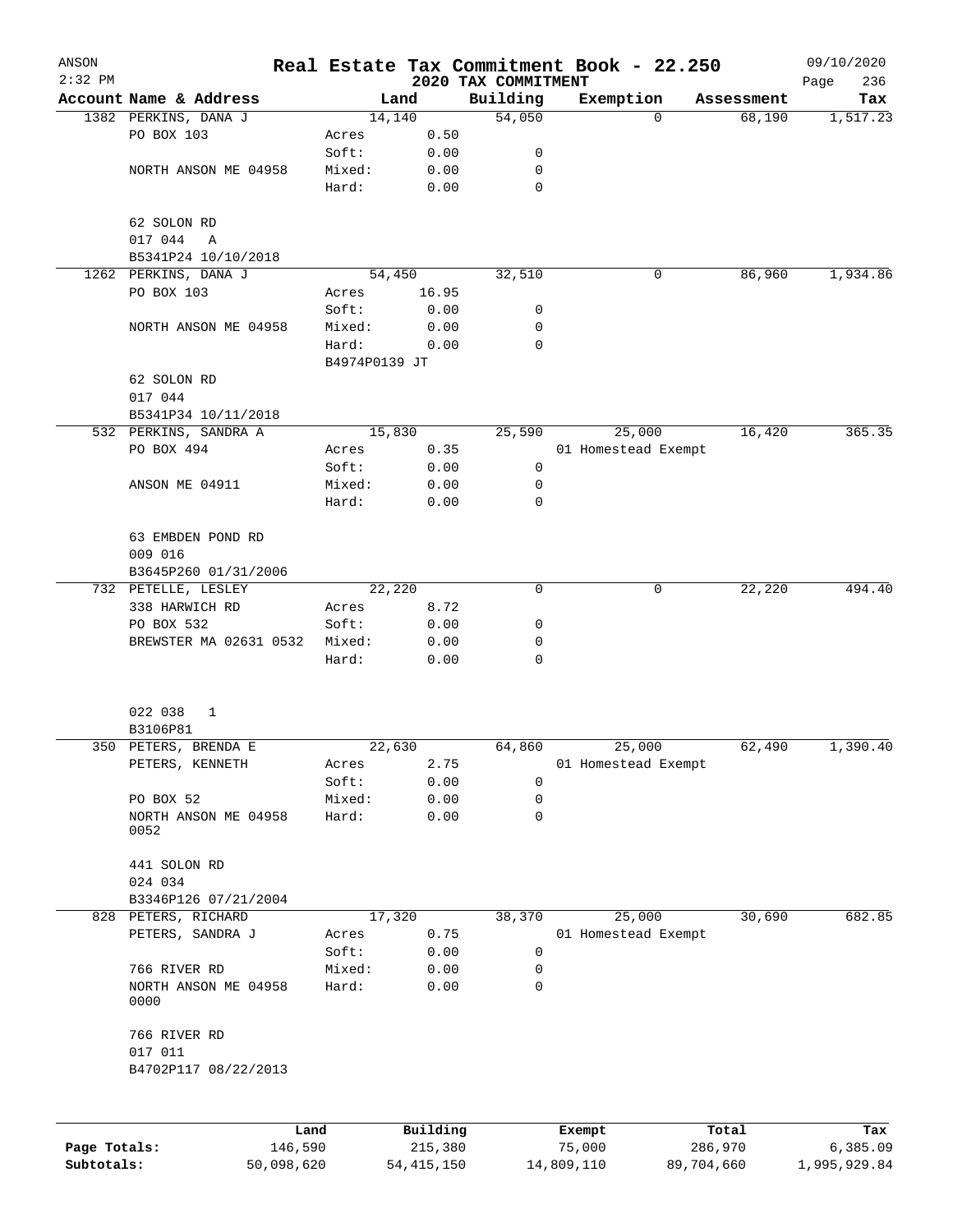| ANSON        |                                                                                                         |            |                        |                     | Real Estate Tax Commitment Book - 22.250 |                      | 09/10/2020      |
|--------------|---------------------------------------------------------------------------------------------------------|------------|------------------------|---------------------|------------------------------------------|----------------------|-----------------|
| $2:32$ PM    |                                                                                                         |            |                        | 2020 TAX COMMITMENT |                                          |                      | Page<br>237     |
|              | Account Name & Address<br>831 PETERSEN, HENRICK V JR                                                    |            | Land<br>17,090         | Building<br>99,740  | Exemption<br>31,000                      | Assessment<br>85,830 | Tax<br>1,909.72 |
|              | PETERSEN, SUSAN A                                                                                       | Acres      | 0.73                   |                     | 01 Homestead Exempt                      |                      |                 |
|              | PO BOX 218                                                                                              | Soft:      | 0.00                   |                     | 0 02 Resident Veteran                    |                      |                 |
|              |                                                                                                         | Mixed:     | 0.00                   | 0                   |                                          |                      |                 |
|              | NORTH ANSON ME 04958                                                                                    | Hard:      | 0.00                   | $\mathbf 0$         |                                          |                      |                 |
|              | 116 NORTH MAIN ST                                                                                       |            |                        |                     |                                          |                      |                 |
|              | 007 018                                                                                                 |            |                        |                     |                                          |                      |                 |
|              | B1495P45                                                                                                |            |                        |                     |                                          |                      |                 |
|              | 2045 PETERSON, CORY J                                                                                   |            | 26,010                 | $\mathbf 0$         | 0                                        | 26,010               | 578.72          |
|              | PETERSON, LAURA A                                                                                       | Acres      | 50.00                  |                     |                                          |                      |                 |
|              | 303 LAKEWOOD ROAD                                                                                       | Soft:      | 4.60                   | 515                 |                                          |                      |                 |
|              |                                                                                                         | Mixed:     | 39.60                  | 6,296               |                                          |                      |                 |
|              | MADISON ME 04950                                                                                        | Hard:      | 0.00                   | $\mathbf 0$         |                                          |                      |                 |
|              |                                                                                                         | B5179P0122 |                        |                     |                                          |                      |                 |
|              | 55 LAURA'S WAY                                                                                          |            |                        |                     |                                          |                      |                 |
|              | 011 028 C                                                                                               |            |                        |                     |                                          |                      |                 |
|              | B5506P2 12/30/2019 B5466P44 09/17/2019 B5250P39<br>01/30/2018 B5179P124 06/30/2017 B5179P122 06/30/2017 |            |                        |                     |                                          |                      |                 |
|              | 834 PETLEY, FERNE L. (LIFE                                                                              |            | 12,650                 | 83,730              | 0                                        | 96,380               | 2,144.46        |
|              | ESTATE)<br>PETLEY, GARY L & SMITH, Acres<br>GAIL A.                                                     |            | 0.40                   |                     |                                          |                      |                 |
|              | PO BOX 256                                                                                              | Soft:      | 0.00                   | 0                   |                                          |                      |                 |
|              |                                                                                                         | Mixed:     | 0.00                   | $\mathbf 0$         |                                          |                      |                 |
|              | ANSON ME 04911 0256                                                                                     | Hard:      | 0.00                   | $\Omega$            |                                          |                      |                 |
|              |                                                                                                         |            | B5122P0163 LIFE ESTATE |                     |                                          |                      |                 |
|              | 12 GARDNER ST                                                                                           |            |                        |                     |                                          |                      |                 |
|              | 002 058                                                                                                 |            |                        |                     |                                          |                      |                 |
|              | B5122P163 01/25/2017 B782P836                                                                           |            |                        |                     |                                          |                      |                 |
|              | 835 PETLEY, TERRY A                                                                                     |            | 11,830                 | 46,790              | 25,000                                   | 33,620               | 748.05          |
|              | PETLEY, CYNTHIA J                                                                                       | Acres      | 0.35                   |                     | 01 Homestead Exempt                      |                      |                 |
|              |                                                                                                         | Soft:      | 0.00                   | 0                   |                                          |                      |                 |
|              | PO BOX 139                                                                                              | Mixed:     | 0.00                   | 0                   |                                          |                      |                 |
|              | ANSON ME 04911 0139                                                                                     | Hard:      | 0.00                   | $\mathbf 0$         |                                          |                      |                 |
|              | 36 ARNOLDS LN                                                                                           |            |                        |                     |                                          |                      |                 |
|              | 001 016<br>В                                                                                            |            |                        |                     |                                          |                      |                 |
|              | B1305P137                                                                                               |            |                        |                     |                                          |                      |                 |
|              | 1050 PETRIE, GAYLE N                                                                                    |            | 13,860                 | 31,780              | 0                                        | 45,640               | 1,015.49        |
|              | 108 CROSS ROAD                                                                                          | Acres      | 0.48                   |                     |                                          |                      |                 |
|              |                                                                                                         | Soft:      | 0.00                   | 0                   |                                          |                      |                 |
|              | AVON ME 04966-3025                                                                                      | Mixed:     | 0.00                   | $\mathbf 0$         |                                          |                      |                 |
|              |                                                                                                         | Hard:      | 0.00                   | $\mathbf 0$         |                                          |                      |                 |
|              |                                                                                                         |            |                        |                     |                                          |                      |                 |
|              | 38 WILLOW ST                                                                                            |            |                        |                     |                                          |                      |                 |
|              | 006 048<br>C                                                                                            |            |                        |                     |                                          |                      |                 |
|              | B2725P292                                                                                               |            |                        |                     |                                          |                      |                 |
|              | 519 PHILLIPS, NELS E                                                                                    |            | 21,500                 | 47,730              | 25,000                                   | 44,230               | 984.12          |
|              | PHILLIPS, LINDA                                                                                         | Acres      | 2.00                   |                     | 01 Homestead Exempt                      |                      |                 |
|              | PO BOX 344                                                                                              | Soft:      | 0.00                   | 0                   |                                          |                      |                 |
|              |                                                                                                         | Mixed:     | 0.00                   | 0                   |                                          |                      |                 |
|              | NORTH ANSON ME 04958                                                                                    | Hard:      | 0.00                   | 0                   |                                          |                      |                 |
|              | 726 RIVER RD                                                                                            |            |                        |                     |                                          |                      |                 |
|              | 017 004<br>$\mathbf{1}$                                                                                 |            |                        |                     |                                          |                      |                 |
|              | B5444P180 08/01/2019                                                                                    |            |                        |                     |                                          |                      |                 |
|              |                                                                                                         |            |                        |                     |                                          |                      |                 |
|              |                                                                                                         | Land       | Building               |                     | Exempt                                   | Total                | Tax             |
| Page Totals: |                                                                                                         | 102,940    | 309,770                |                     | 81,000                                   | 331,710              | 7,380.56        |
| Subtotals:   | 50,201,560                                                                                              |            | 54,724,920             |                     | 14,890,110                               | 90,036,370           | 2,003,310.40    |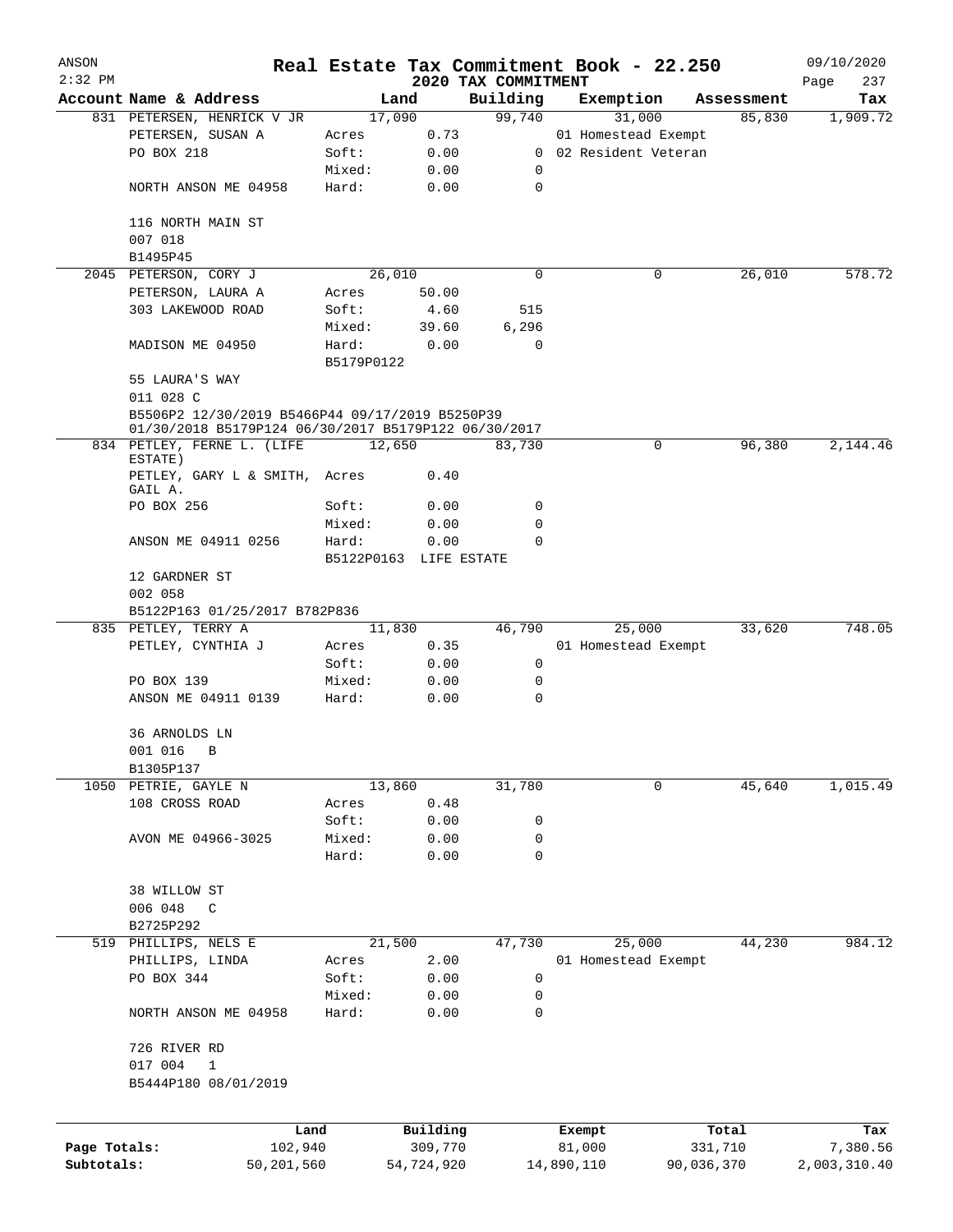| ANSON<br>$2:32$ PM |                                 |        |             | 2020 TAX COMMITMENT | Real Estate Tax Commitment Book - 22.250 |            | 09/10/2020<br>238<br>Page |
|--------------------|---------------------------------|--------|-------------|---------------------|------------------------------------------|------------|---------------------------|
|                    | Account Name & Address          |        | Land        | Building            | Exemption                                | Assessment | Tax                       |
|                    | 1390 PHILPOT, CHERYL A. &       |        | 14,830      | 52,160              | 25,000                                   | 41,990     | 934.28                    |
|                    | SHAW, MICHAEL R                 | Acres  | 0.55        |                     | 01 Homestead Exempt                      |            |                           |
|                    |                                 | Soft:  | 0.00        | $\mathsf{O}$        |                                          |            |                           |
|                    | PO BOX 282                      | Mixed: | 0.00        | 0                   |                                          |            |                           |
|                    | NORTH ANSON ME 04958            | Hard:  | 0.00        | $\mathbf 0$         |                                          |            |                           |
|                    |                                 |        |             |                     |                                          |            |                           |
|                    | 81 ELM ST<br>009 025            |        |             |                     |                                          |            |                           |
|                    | B4602P312 11/29/2012            |        |             |                     |                                          |            |                           |
|                    | 846 PHILPOT, JEAN               |        | $\mathbf 0$ | 6,140               | 0                                        | 6,140      | 136.61                    |
|                    |                                 |        |             |                     |                                          |            |                           |
|                    | NORTH ANSON ME 04958            |        |             |                     |                                          |            |                           |
|                    | 0231                            |        |             |                     |                                          |            |                           |
|                    | PO BOX 231                      |        |             |                     |                                          |            |                           |
|                    |                                 |        |             |                     |                                          |            |                           |
|                    |                                 |        |             |                     |                                          |            |                           |
|                    | 56 HIGH ST<br>009 032           |        |             |                     |                                          |            |                           |
|                    | ON<br>61 PHILPOT, JEAN H, R     |        | 24,050      | 2,100               | 25,000                                   | 1,150      | 25.59                     |
|                    | COURTNEY &                      |        |             |                     |                                          |            |                           |
|                    | PINKHAM, MARK W & DALE          | Acres  | 3.70        |                     | 01 Homestead Exempt                      |            |                           |
|                    | R                               |        |             |                     |                                          |            |                           |
|                    |                                 | Soft:  | 0.00        | $\mathsf{O}$        |                                          |            |                           |
|                    | PO BOX 231                      | Mixed: | 0.00        | 0                   |                                          |            |                           |
|                    | NORTH ANSON ME 04958<br>0231    | Hard:  | 0.00        | $\mathbf 0$         |                                          |            |                           |
|                    |                                 |        |             |                     |                                          |            |                           |
|                    |                                 |        |             |                     |                                          |            |                           |
|                    | 009 032                         |        |             |                     |                                          |            |                           |
|                    | B2632P102                       |        |             |                     |                                          |            |                           |
|                    | 1478 PICKETT, JOHN B.           |        | 12,730      | 30,560              | 0                                        | 43,290     | 963.20                    |
|                    | PICKETT, APRIL D.               | Acres  | 0.18        |                     |                                          |            |                           |
|                    | PO BOX 537                      | Soft:  | 0.00        | 0                   |                                          |            |                           |
|                    |                                 | Mixed: | 0.00        | 0                   |                                          |            |                           |
|                    | ANSON ME 04911-0537             | Hard:  | 0.00        | 0                   |                                          |            |                           |
|                    |                                 |        |             |                     |                                          |            |                           |
|                    | 20 MAIN ST                      |        |             |                     |                                          |            |                           |
|                    | 001 121<br>B5358P238 11/29/2018 |        |             |                     |                                          |            |                           |
|                    | 1187 PICONE, SUSAN J            |        | 18,560      | 84,730              | 25,000                                   | 78,290     | 1,741.95                  |
|                    | PO BOX 592                      | Acres  | 0.53        |                     | 01 Homestead Exempt                      |            |                           |
|                    |                                 | Soft:  | 0.00        | 0                   |                                          |            |                           |
|                    | ANSON ME 04911                  | Mixed: | 0.00        | 0                   |                                          |            |                           |
|                    |                                 | Hard:  | 0.00        | 0                   |                                          |            |                           |
|                    |                                 |        |             |                     |                                          |            |                           |
|                    | 16 BUSWELL ST                   |        |             |                     |                                          |            |                           |
|                    | 002 024<br>B                    |        |             |                     |                                          |            |                           |
|                    | B2427P209                       |        |             |                     |                                          |            |                           |
| 1060               | PIEHLER, COURTLAND W            |        | 24,690      | 0                   | 0                                        | 24,690     | 549.35                    |
|                    | III<br>14 WILBUR AVENUE         | Acres  | 14.36       |                     |                                          |            |                           |
|                    |                                 | Soft:  | 0.00        | 0                   |                                          |            |                           |
|                    | NORTH DARTMOUTH MA              | Mixed: | 0.00        | 0                   |                                          |            |                           |
|                    | 02747                           |        |             |                     |                                          |            |                           |
|                    |                                 | Hard:  | 0.00        | 0                   |                                          |            |                           |
|                    |                                 |        |             |                     |                                          |            |                           |
|                    |                                 |        |             |                     |                                          |            |                           |
|                    | 022 038<br>7                    |        |             |                     |                                          |            |                           |
|                    | B5303P247 07/12/2018 B2786P70   |        |             |                     |                                          |            |                           |
|                    |                                 |        |             |                     |                                          |            |                           |

|              | Land       | Building   | Exempt     | Total      | Tax          |
|--------------|------------|------------|------------|------------|--------------|
| Page Totals: | 94,860     | 175,690    | 75,000     | 195,550    | 4,350.98     |
| Subtotals:   | 50,296,420 | 54,900,610 | 14,965,110 | 90,231,920 | 2,007,661.38 |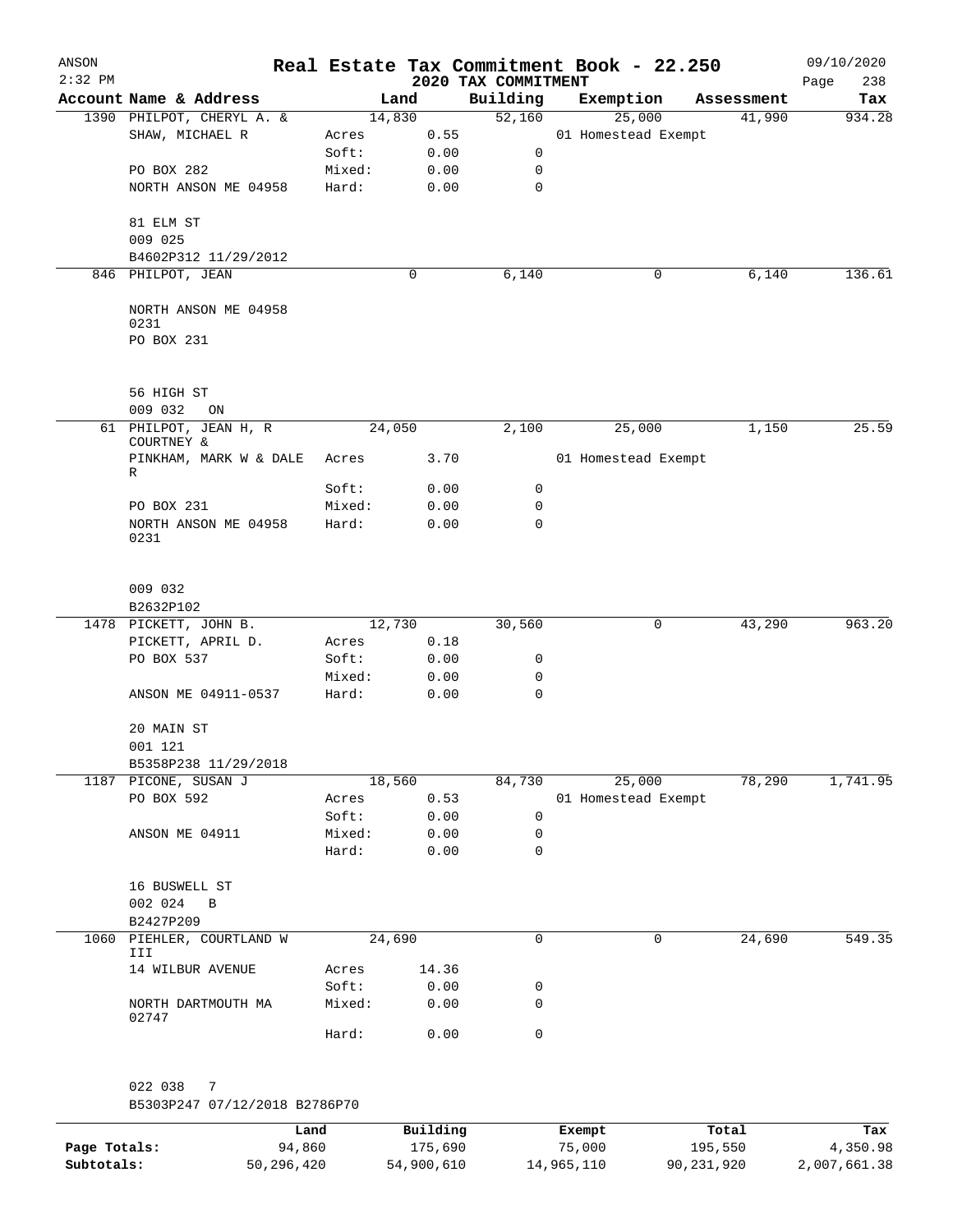| ANSON        |                                           |                        |            |                                 | Real Estate Tax Commitment Book - 22.250 |            | 09/10/2020         |
|--------------|-------------------------------------------|------------------------|------------|---------------------------------|------------------------------------------|------------|--------------------|
| $2:32$ PM    | Account Name & Address                    |                        | Land       | 2020 TAX COMMITMENT<br>Building | Exemption                                | Assessment | 239<br>Page<br>Tax |
|              | 861 PIERCE WILLIAM B., JR.                |                        | 21,650     | 47,930                          | $\Omega$                                 | 69,580     | 1,548.16           |
|              | &<br>PIERCE, MADELENE E                   | Acres                  | 2.10       |                                 |                                          |            |                    |
|              |                                           | Soft:                  | 0.00       | 0                               |                                          |            |                    |
|              | 611 FAHI POND RD                          | Mixed:                 | 0.00       | 0                               |                                          |            |                    |
|              | EMBDEN ME 04958                           | Hard:                  | 0.00       | 0                               |                                          |            |                    |
|              | 226 FAHI POND RD                          |                        |            |                                 |                                          |            |                    |
|              | 023 012<br>B4549P123 06/27/2012           |                        |            |                                 |                                          |            |                    |
|              | 837 PIERRO, SAMUEL O                      |                        | 37,500     | 0                               | 0                                        | 37,500     | 834.38             |
|              |                                           | Acres                  | 27.00      |                                 |                                          |            |                    |
|              | VINELAND NJ 08360 0000                    | Soft:                  | 0.00       | 0                               |                                          |            |                    |
|              | 1475 W LANDIS AVE                         | Mixed:                 | 0.00       | 0                               |                                          |            |                    |
|              |                                           | Hard:                  | 0.00       | 0                               |                                          |            |                    |
|              | 767 PEASE HILL RD                         |                        |            |                                 |                                          |            |                    |
|              | 013 012<br>B                              |                        |            |                                 |                                          |            |                    |
|              | B867P163                                  |                        |            |                                 |                                          |            |                    |
|              | 1364 PILATO, FREDERICK J                  | 17,520                 |            | 0                               | 0                                        | 17,520     | 389.82             |
|              | 125 HAMPSHIRE STREET                      | Acres                  | 10.40      |                                 |                                          |            |                    |
|              |                                           | Soft:                  | 0.00       | 0                               |                                          |            |                    |
|              | LOWELL MA 01850                           | Mixed:                 | 0.00       | 0                               |                                          |            |                    |
|              |                                           | Hard:                  | 0.00       | 0                               |                                          |            |                    |
|              | 015 044<br>C                              |                        |            |                                 |                                          |            |                    |
|              | B1290P211 09/13/1986                      |                        |            |                                 |                                          |            |                    |
|              | 713 PIMENTAL, MATTHEW J                   |                        | 26,540     | 60,590                          | 25,000                                   | 62,130     | 1,382.39           |
|              |                                           | Acres                  | 20.00      |                                 | 01 Homestead Exempt                      |            |                    |
|              | ANSON ME 04911 3707                       | Soft:                  | 0.00       | 0                               |                                          |            |                    |
|              | 562 VALLEY RD                             | Mixed:                 | 0.00       | 0                               |                                          |            |                    |
|              |                                           | Hard:                  | 0.00       | $\mathbf 0$                     |                                          |            |                    |
|              | 562 VALLEY RD                             |                        |            |                                 |                                          |            |                    |
|              | 019 033                                   |                        |            |                                 |                                          |            |                    |
|              | B4432P218 08/22/2011                      |                        |            |                                 |                                          |            |                    |
|              | 840 PINKHAM FAMILY<br>IRREVOCABLE TRUST   |                        | 18,330     | 72,170                          | 25,000                                   | 65,500     | 1,457.38           |
|              | 176 FAHI POND RD                          | Acres                  | 0.84       |                                 | 01 Homestead Exempt                      |            |                    |
|              |                                           | Soft:                  | 0.00       | $\mathbf 0$                     |                                          |            |                    |
|              | NORTH ANSON ME 04958<br>0000              | Mixed:                 | 0.00       | $\mathbf 0$                     |                                          |            |                    |
|              |                                           | Hard:<br>B5196P0289    | 0.00       | 0<br>LIFE ESTATE                |                                          |            |                    |
|              | 176 FAHI POND RD                          |                        |            |                                 |                                          |            |                    |
|              | 023 009<br>C                              |                        |            |                                 |                                          |            |                    |
|              | B5196P289 08/10/2017 B1643P159 09/28/1990 |                        |            |                                 |                                          |            |                    |
|              | 294 PINKHAM, ANGELA                       |                        | 11,310     | 57,180                          | 0                                        | 68,490     | 1,523.90           |
|              | PO BOX 128                                | Acres                  | 0.32       |                                 |                                          |            |                    |
|              |                                           | Soft:                  | 0.00       | 0                               |                                          |            |                    |
|              | STRONG ME 04983                           | Mixed:                 | 0.00       | 0                               |                                          |            |                    |
|              |                                           | Hard:<br>B5070P0330 JT | 0.00       | 0                               |                                          |            |                    |
|              | 16 MAIN ST                                |                        |            |                                 |                                          |            |                    |
|              | 001 120                                   |                        |            |                                 |                                          |            |                    |
|              | B5070P330 08/25/2016 B4241P214 02/11/2010 |                        |            |                                 |                                          |            |                    |
|              |                                           |                        |            |                                 |                                          |            |                    |
|              |                                           | Land                   | Building   |                                 | Exempt                                   | Total      | Tax                |
| Page Totals: | 132,850                                   |                        | 237,870    |                                 | 50,000                                   | 320,720    | 7,136.03           |
| Subtotals:   | 50,429,270                                |                        | 55,138,480 |                                 | 15,015,110                               | 90,552,640 | 2,014,797.41       |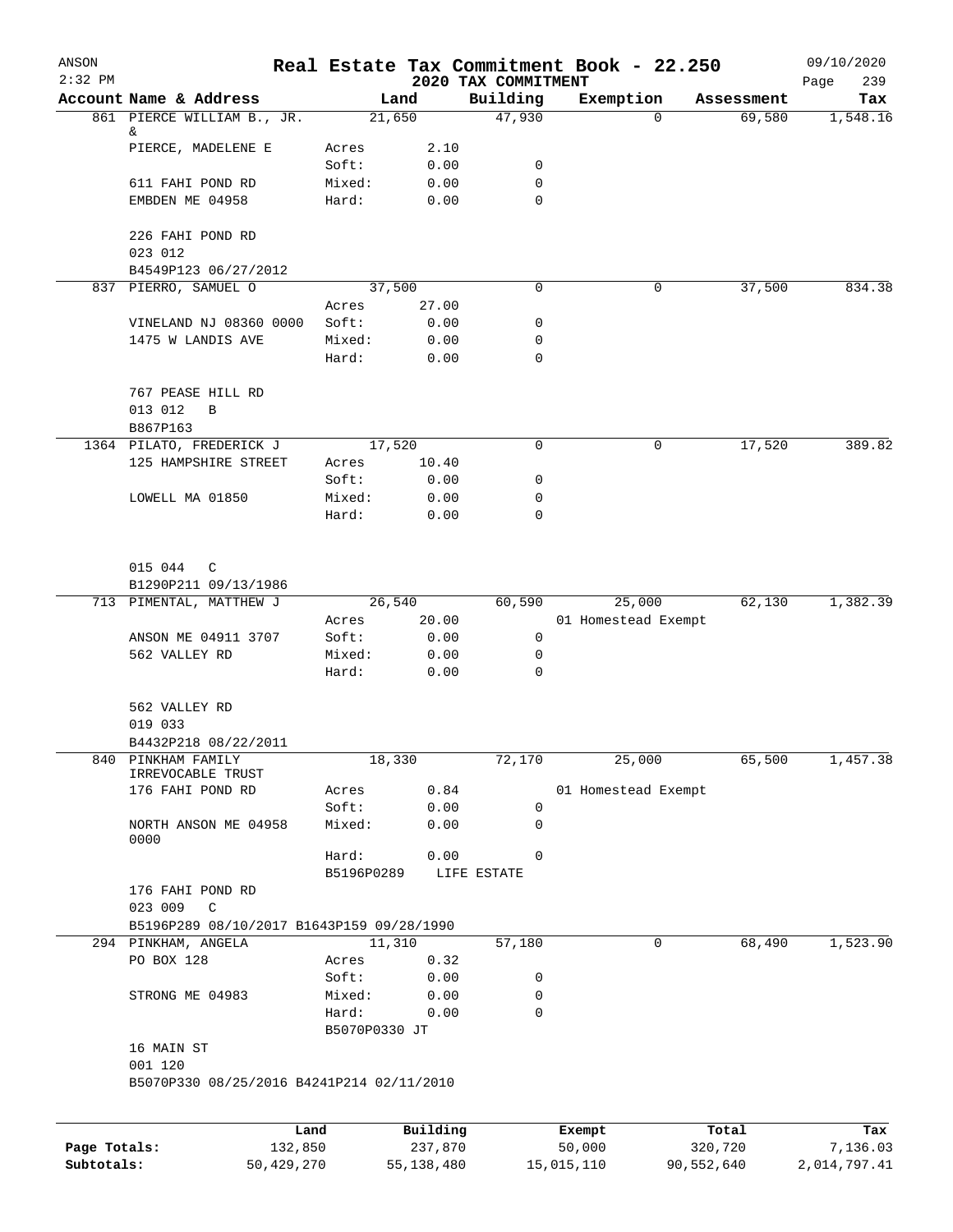| ANSON<br>$2:32$ PM |                                |        |        | 2020 TAX COMMITMENT | Real Estate Tax Commitment Book - 22.250 |            | 09/10/2020<br>240<br>Page |
|--------------------|--------------------------------|--------|--------|---------------------|------------------------------------------|------------|---------------------------|
|                    | Account Name & Address         |        | Land   | Building            | Exemption                                | Assessment | Tax                       |
|                    | 1671 PINKHAM, BRYCE J          |        | 33,800 | 60,050              | 31,000                                   | 62,850     | 1,398.41                  |
|                    | PINKHAM, EDNA G                | Acres  | 11.00  |                     | 01 Homestead Exempt                      |            |                           |
|                    | 452 NEW PORTLAND ROAD          | Soft:  | 0.00   |                     | 0 02 Resident Veteran                    |            |                           |
|                    |                                | Mixed: | 0.00   | 0                   |                                          |            |                           |
|                    | NORTH ANSON ME 04958           | Hard:  | 0.00   | 0                   |                                          |            |                           |
|                    | 452 NEW PORTLAND RD            |        |        |                     |                                          |            |                           |
|                    | 022 006                        |        |        |                     |                                          |            |                           |
|                    | 352 PINKHAM, KAREN S           |        | 11,140 | 73,640              | 25,000                                   | 59,780     | 1,330.11                  |
|                    | PO BOX 664                     | Acres  | 0.31   |                     | 01 Homestead Exempt                      |            |                           |
|                    |                                | Soft:  | 0.00   | 0                   |                                          |            |                           |
|                    | SKOWHEGAN ME 04976             | Mixed: | 0.00   | 0                   |                                          |            |                           |
|                    |                                | Hard:  | 0.00   | 0                   |                                          |            |                           |
|                    | 13 CENTER ST<br>006 019        |        |        |                     |                                          |            |                           |
|                    | B5003P270 02/23/2016 B2728P243 |        |        |                     |                                          |            |                           |
|                    | 59 PINKHAM, RONALD D SR        |        | 49,100 | 0                   | 0                                        | 49,100     | 1,092.47                  |
|                    | PINKHAM, JUDY P                | Acres  | 39.00  |                     |                                          |            |                           |
|                    | 596 NEW PORTLAND ROAD          | Soft:  | 0.00   | 0                   |                                          |            |                           |
|                    |                                | Mixed: | 0.00   | 0                   |                                          |            |                           |
|                    | EMBDEN ME 04958                | Hard:  | 0.00   | $\mathbf 0$         |                                          |            |                           |
|                    | 574 NEW PORTLAND RD            |        |        |                     |                                          |            |                           |
|                    | 022 004                        |        |        |                     |                                          |            |                           |
|                    | B1827P135                      |        |        |                     |                                          |            |                           |
|                    | 338 PINKHAM, SAMUEL N          |        | 33,640 | 0                   | 0                                        | 33,640     | 748.49                    |
|                    | PINKHAM, VALERIE J             | Acres  | 12.14  |                     |                                          |            |                           |
|                    | 131 SMITH ROAD                 | Soft:  | 0.00   | 0                   |                                          |            |                           |
|                    |                                | Mixed: | 0.00   | 0                   |                                          |            |                           |
|                    | ANSON ME 04911                 | Hard:  | 0.00   | $\mathbf 0$         |                                          |            |                           |
|                    | 308 CAMPGROUND RD              |        |        |                     |                                          |            |                           |
|                    | 015 043<br>Е                   |        |        |                     |                                          |            |                           |
|                    | B2517P71                       |        |        |                     |                                          |            |                           |
|                    | 844 PINKHAM, SAMUEL N          |        | 20,650 | 56,450              | 0                                        | 77,100     | 1,715.48                  |
|                    | PINKHAM, VALERIE J             | Acres  | 1.43   |                     |                                          |            |                           |
|                    | 131 SMITH ROAD                 | Soft:  | 0.00   | 0                   |                                          |            |                           |
|                    |                                | Mixed: | 0.00   | 0                   |                                          |            |                           |
|                    | ANSON ME 04911                 | Hard:  | 0.00   | $\mathbf 0$         |                                          |            |                           |
|                    | 307 CAMPGROUND RD              |        |        |                     |                                          |            |                           |
|                    | 015 047 B                      |        |        |                     |                                          |            |                           |
|                    | B5457P260 08/29/2019 B2049P337 |        |        |                     |                                          |            |                           |
|                    | 1969 PINKHAM, TAMMY            |        | 0      | 13,760              | 0                                        | 13,760     | 306.16                    |
|                    | PO BOX 209                     |        |        |                     |                                          |            |                           |
|                    | STRATTON ME 04982              |        |        |                     |                                          |            |                           |
|                    | 424 NEW PORTLAND RD            |        |        |                     |                                          |            |                           |
|                    | 022 006 ON                     |        |        |                     |                                          |            |                           |
|                    |                                |        |        |                     |                                          |            |                           |
|                    |                                |        |        |                     |                                          |            |                           |

|              | Land       | Building     | Exempt     | Total      | Tax          |
|--------------|------------|--------------|------------|------------|--------------|
| Page Totals: | 148,330    | 203,900      | 56,000     | 296,230    | 6,591.12     |
| Subtotals:   | 50,577,600 | 55, 342, 380 | 15,071,110 | 90,848,870 | 2,021,388.53 |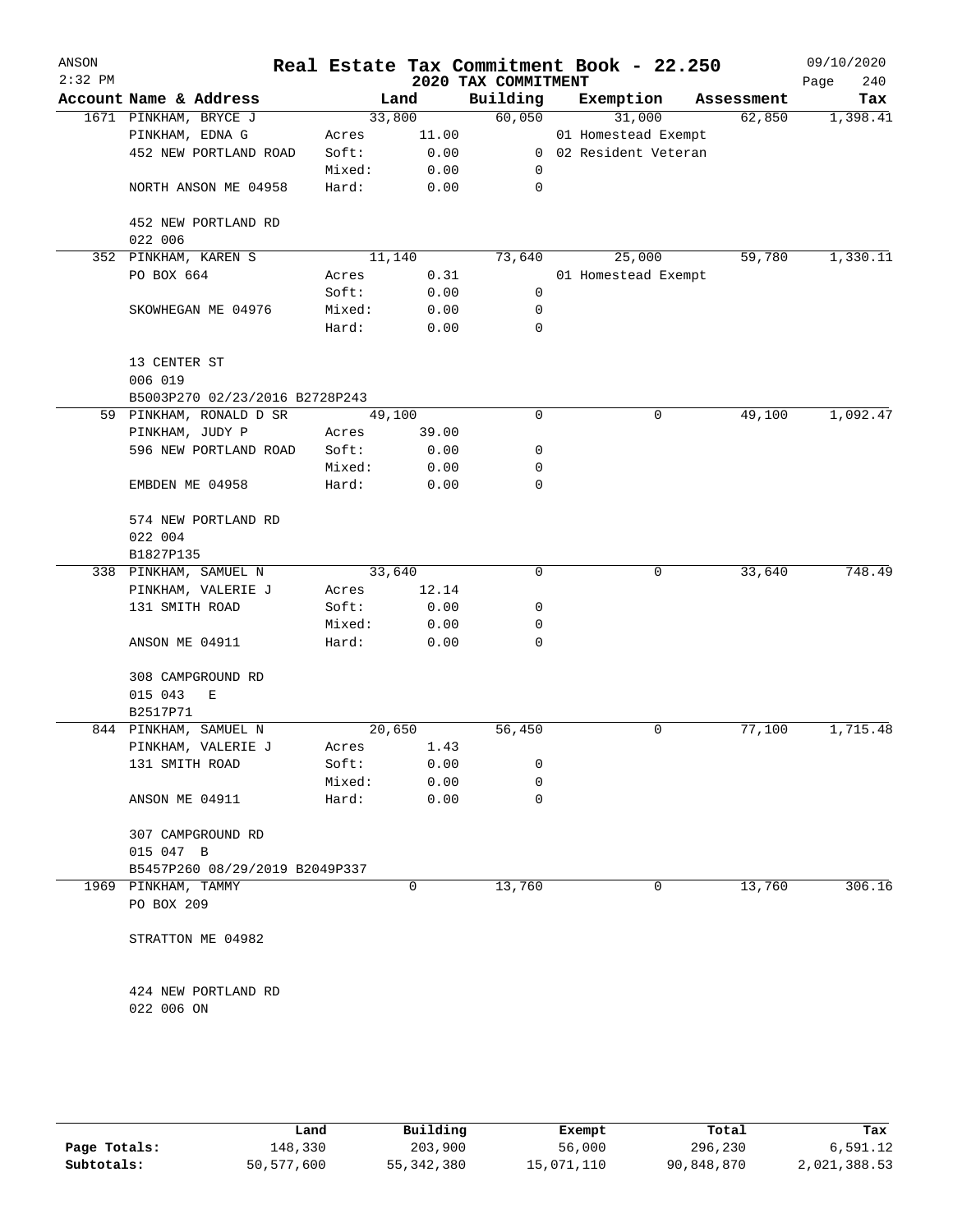| ANSON<br>$2:32$ PM |                                           |                 |        |              | 2020 TAX COMMITMENT | Real Estate Tax Commitment Book - 22.250 |             |            | 09/10/2020<br>Page<br>241 |
|--------------------|-------------------------------------------|-----------------|--------|--------------|---------------------|------------------------------------------|-------------|------------|---------------------------|
|                    | Account Name & Address                    |                 | Land   |              | Building            | Exemption                                |             | Assessment | Tax                       |
|                    | 775 PINKHAM, TOBY D                       |                 | 26,000 |              | 86,770              |                                          | $\mathbf 0$ | 112,770    | 2,509.13                  |
|                    | 449 NEW PORTLAND ROAD                     | Acres           |        | 5.00         |                     |                                          |             |            |                           |
|                    |                                           | Soft:           |        | 0.00         | 0                   |                                          |             |            |                           |
|                    | NORTH ANSON ME 04958                      | Mixed:          |        | 0.00         | 0                   |                                          |             |            |                           |
|                    |                                           | Hard:           |        | 0.00         | 0                   |                                          |             |            |                           |
|                    | 421 NEW PORTLAND RD<br>023 043            |                 |        |              |                     |                                          |             |            |                           |
|                    | B3237P202                                 |                 |        |              |                     |                                          |             |            |                           |
| 1990               | PINKHAM, TOBY D                           |                 | 15,910 |              | 29,600              |                                          | 0           | 45,510     | 1,012.60                  |
|                    | 449 NEW PORTLAND ROAD                     | Acres           |        | 2.27         |                     |                                          |             |            |                           |
|                    |                                           | Soft:           |        | 0.00         | 0                   |                                          |             |            |                           |
|                    | NORTH ANSON ME 04958                      | Mixed:          |        | 0.00         | 0                   |                                          |             |            |                           |
|                    |                                           | Hard:           |        | 0.00         | 0                   |                                          |             |            |                           |
|                    | 596 RIVER RD<br>016 012                   |                 |        |              |                     |                                          |             |            |                           |
|                    | B4404P184 04/13/2011                      |                 |        |              |                     |                                          |             |            |                           |
|                    | 1900 PINKHAM, TOBY D                      |                 | 51,000 |              | 197,480             | 25,000                                   |             | 223,480    | 4,972.43                  |
|                    | BLANCHARD, BETH K                         | Acres           |        | 51.20        |                     | 01 Homestead Exempt                      |             |            |                           |
|                    | 449 NEW PORTLAND ROAD                     | Soft:           |        | 0.00         | 0                   |                                          |             |            |                           |
|                    |                                           | Mixed:          |        | 0.00         | 0                   |                                          |             |            |                           |
|                    | NORTH ANSON ME 04958                      | Hard:           |        | 0.00         | 0                   |                                          |             |            |                           |
|                    | 449 NEW PORTLAND RD<br>023 043 A          |                 |        |              |                     |                                          |             |            |                           |
|                    | B4669P289 05/29/2013                      |                 |        |              |                     |                                          |             |            |                           |
|                    | 1437 PINKHAM, VALARIE J. &                |                 | 33,570 |              | 170,300             |                                          | 0           | 203,870    | 4,536.11                  |
|                    | PINKHAM, SAMUEL N                         | Acres           |        | 0.92         |                     |                                          |             |            |                           |
|                    |                                           | Soft:           |        | 0.00         | 0                   |                                          |             |            |                           |
|                    | 131 SMITH ROAD                            | Mixed:          |        | 0.00         | 0                   |                                          |             |            |                           |
|                    | ANSON ME 04911 0000                       | Hard:           |        | 0.00         | $\Omega$            |                                          |             |            |                           |
|                    | 5 NEW PORTLAND RD<br>009 006              |                 |        |              |                     |                                          |             |            |                           |
|                    | B4225P237 12/18/2009 B3988P108 04/16/2008 |                 |        |              |                     |                                          |             |            |                           |
|                    | 420 PINKHAM, VALERIE J                    |                 | 28,680 |              | 83,400              | 25,000                                   |             | 87,080     | 1,937.53                  |
|                    | PINKHAM, SAMUEL N                         | Acres           |        | 7.18         |                     | 01 Homestead Exempt                      |             |            |                           |
|                    | 131 SMITH ROAD                            | Soft:           |        | 0.00         | 0                   |                                          |             |            |                           |
|                    |                                           | Mixed:          |        | 0.00         | 0                   |                                          |             |            |                           |
|                    | ANSON ME 04911                            | Hard:           |        | 0.00         | $\mathbf 0$         |                                          |             |            |                           |
|                    | 131 SMITH RD<br>010 011<br>9              |                 |        |              |                     |                                          |             |            |                           |
|                    | B5438P292 07/22/2019 B4274P191 05/22/2010 |                 |        |              |                     |                                          |             |            |                           |
|                    | 2023 PIPER FARM REAL ESTATE,              |                 | 23,970 |              | 0                   |                                          | 0           | 23,970     | 533.33                    |
|                    | LLC,                                      |                 |        |              |                     |                                          |             |            |                           |
|                    | 40 PIPER ROAD                             | Acres           |        | 13.47        |                     |                                          |             |            |                           |
|                    |                                           | Soft:           |        | 0.00         | 0                   |                                          |             |            |                           |
|                    | EMBDEN ME 04958                           | Mixed:<br>Hard: |        | 0.00<br>0.00 | 0<br>$\Omega$       |                                          |             |            |                           |
|                    | PATTERSON BRIDGE RD                       |                 |        |              |                     |                                          |             |            |                           |
|                    | 017 037 2                                 |                 |        |              |                     |                                          |             |            |                           |
|                    | B5051P292 07/20/2016                      |                 |        |              |                     |                                          |             |            |                           |
|                    |                                           |                 |        |              |                     |                                          |             |            |                           |
|                    |                                           |                 |        |              |                     |                                          |             |            |                           |
|                    |                                           | Land.           |        | Building     |                     | $F$ vomnt                                |             | $T$ ctal   | <b>Tax</b>                |

|              | Land       | Building   | Exempt     | Total      | Tax          |
|--------------|------------|------------|------------|------------|--------------|
| Page Totals: | 179,130    | 567,550    | 50,000     | 696,680    | 15,501.13    |
| Subtotals:   | 50,756,730 | 55,909,930 | 15,121,110 | 91,545,550 | 2,036,889.66 |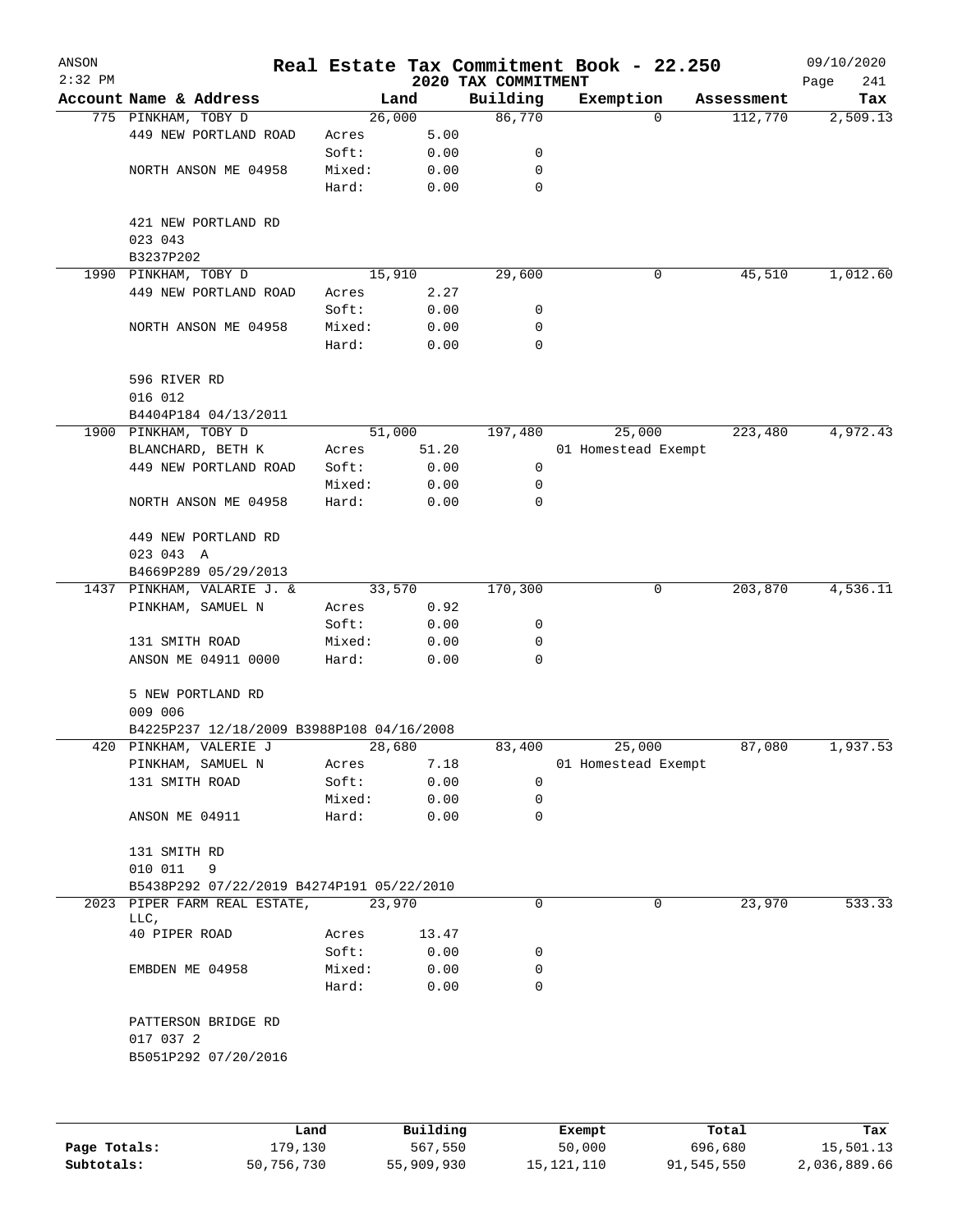| ANSON<br>$2:32$ PM |                                           |                         |              | 2020 TAX COMMITMENT | Real Estate Tax Commitment Book - 22.250 |            | 09/10/2020         |
|--------------------|-------------------------------------------|-------------------------|--------------|---------------------|------------------------------------------|------------|--------------------|
|                    | Account Name & Address                    |                         | Land         | Building            | Exemption                                | Assessment | 242<br>Page<br>Tax |
|                    | 1313 PIPER HAMILTON, LLC                  |                         | 4,220        | 0                   | $\Omega$                                 | 4,220      | 93.90              |
|                    |                                           | Acres                   | 12.50        |                     |                                          |            |                    |
|                    | EMBDEN ME 04958                           | Soft:                   | 0.00         | 0                   |                                          |            |                    |
|                    | 60 PIPER RD                               | Mixed:                  | 0.00         | 0                   |                                          |            |                    |
|                    |                                           | Hard:                   | 0.00         | $\Omega$            |                                          |            |                    |
|                    |                                           | FARMLAND CLASSIFICATION |              |                     |                                          |            |                    |
|                    | 024 035                                   |                         |              |                     |                                          |            |                    |
|                    | B4750P49 01/13/2014                       |                         |              |                     |                                          |            |                    |
|                    | 1327 PITCHER, COREY R.                    |                         | 10,790       | $\Omega$            | 0                                        | 10,790     | 240.08             |
|                    | PITCHER, ANGELA C.                        | Acres                   | 15.00        |                     |                                          |            |                    |
|                    | 414 UPPER EAST POND<br><b>ROAD</b>        | Soft:                   | 0.00         | 0                   |                                          |            |                    |
|                    |                                           | Mixed:                  | 14.50        | 2,306               |                                          |            |                    |
|                    | NOBLEBORO ME 04555                        | Hard:                   | 0.00         | 0                   |                                          |            |                    |
|                    |                                           | TREE GROWTH             |              |                     |                                          |            |                    |
|                    | 110 HOLLIN WAITE HILL<br>014 038 001      |                         |              |                     |                                          |            |                    |
|                    | B5362P22 12/13/2018                       |                         |              |                     |                                          |            |                    |
|                    | 1702 PIZZO, FRANK S                       |                         | 34,100       | 0                   | 0                                        | 34,100     | 758.72             |
|                    |                                           | Acres                   | 20.60        |                     |                                          |            |                    |
|                    |                                           |                         |              |                     |                                          |            |                    |
|                    | ESSEX MA 01929 0000                       | Soft:                   | 0.00         | 0                   |                                          |            |                    |
|                    | 27 STORY ST                               | Mixed:                  | 0.00         | 0                   |                                          |            |                    |
|                    |                                           | Hard:                   | 0.00         | 0                   |                                          |            |                    |
|                    | 021 008<br>$\mathbf{1}$                   |                         |              |                     |                                          |            |                    |
|                    | B3078P79                                  |                         |              |                     |                                          |            |                    |
|                    | 386 PLOURDE, DONNA R                      |                         | 21,100       | 135,830             | 25,000                                   | 131,930    | 2,935.44           |
|                    | 25 PARKWOODS DRIVE                        | Acres                   | 1.73         |                     | 01 Homestead Exempt                      |            |                    |
|                    |                                           | Soft:                   | 0.00         | 0                   |                                          |            |                    |
|                    | ANSON ME 04911                            | Mixed:                  | 0.00         | 0                   |                                          |            |                    |
|                    |                                           | Hard:                   | 0.00         | 0                   |                                          |            |                    |
|                    | 25 PARKWOODS DR                           |                         |              |                     |                                          |            |                    |
|                    | 010 007 10                                |                         |              |                     |                                          |            |                    |
|                    | B3485P132 05/18/2005                      |                         |              |                     |                                          |            |                    |
|                    | 1783 POIRIER, CHRISTOPHER G               |                         | 37,830       | 0                   | 0                                        | 37,830     | 841.72             |
|                    |                                           | Acres                   | 27.66        |                     |                                          |            |                    |
|                    | WATERVILLE ME 04901<br>2564               | Soft:                   | 0.00         | 0                   |                                          |            |                    |
|                    | PO BOX 2564                               | Mixed:                  | 0.00         | 0                   |                                          |            |                    |
|                    |                                           | Hard:                   | 0.00         | 0                   |                                          |            |                    |
|                    | VALLEY RD                                 |                         |              |                     |                                          |            |                    |
|                    | 020 014<br>2                              |                         |              |                     |                                          |            |                    |
|                    | B4984P281 12/11/2015 B3419P197 12/08/2004 |                         |              |                     |                                          |            |                    |
|                    | 852 POIRIER, THOMAS F &<br>ALLISON B, TR. |                         | 8,940        | 60,580              | 25,000                                   | 44,520     | 990.57             |
|                    | PO BOX 316                                | Acres                   | 0.20         |                     | 01 Homestead Exempt                      |            |                    |
|                    |                                           | Soft:                   | 0.00         | 0                   |                                          |            |                    |
|                    | ANSON ME 04911 0316                       | Mixed:<br>Hard:         | 0.00<br>0.00 | 0<br>0              |                                          |            |                    |
|                    | 141 MAIN ST                               |                         |              |                     |                                          |            |                    |
|                    | 002 055                                   |                         |              |                     |                                          |            |                    |
|                    | B4555P197 06/19/2012                      |                         |              |                     |                                          |            |                    |
|                    | Land                                      |                         | Building     |                     | Exempt                                   | Total      | Tax                |
| Page Totals:       | 116,980                                   |                         | 196,410      |                     | 50,000                                   | 263,390    | 5,860.43           |

**Subtotals:** 50,873,710 56,106,340 15,171,110 91,808,940 2,042,750.09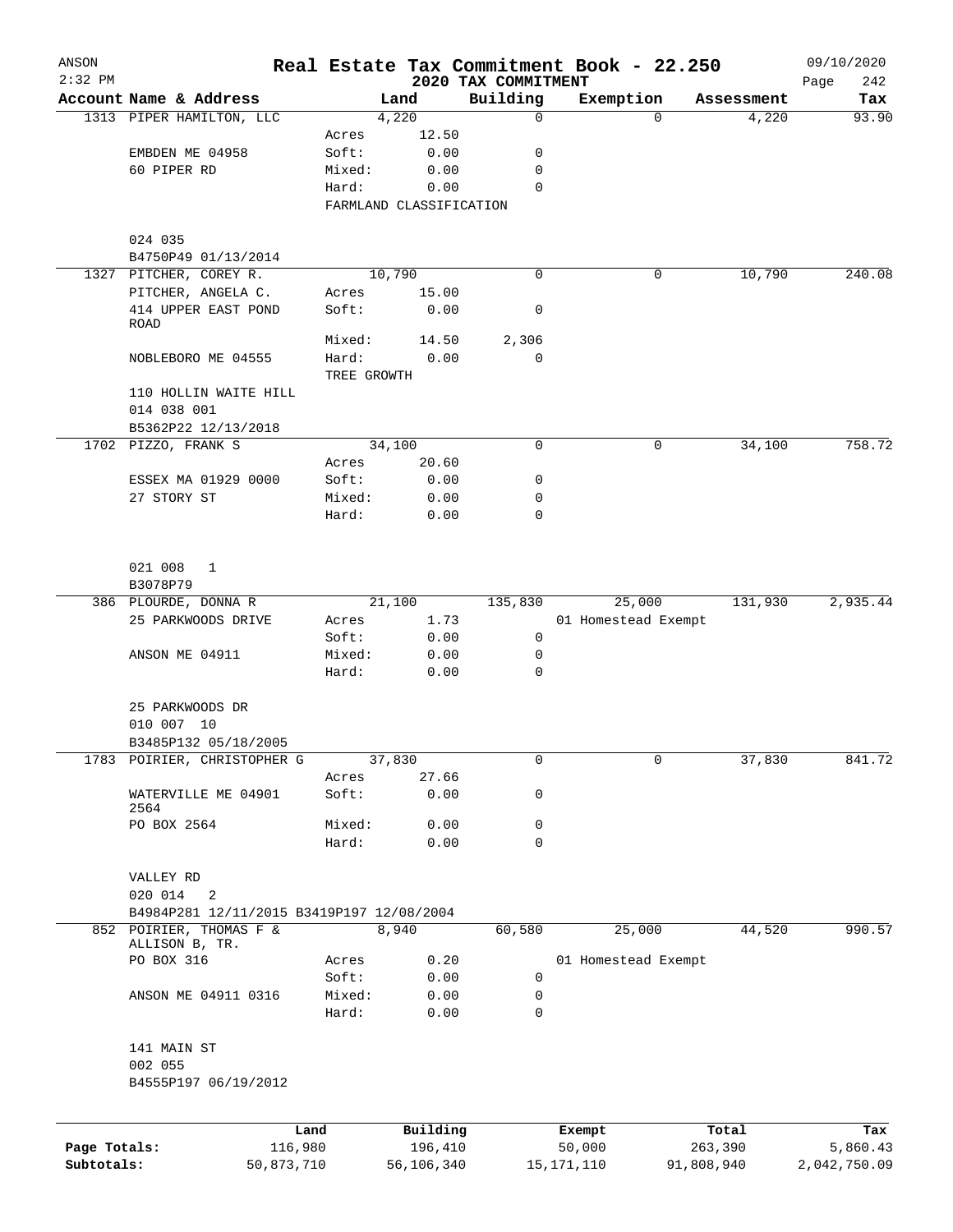| ANSON<br>$2:32$ PM |                                       |                 |               | 2020 TAX COMMITMENT | Real Estate Tax Commitment Book - 22.250 |            | 09/10/2020<br>Page<br>243 |
|--------------------|---------------------------------------|-----------------|---------------|---------------------|------------------------------------------|------------|---------------------------|
|                    | Account Name & Address                |                 | Land          | Building            | Exemption                                | Assessment | Tax                       |
|                    | 853 POIRIER, THOMAS F &               |                 | 12,650        | 14,240              | 0                                        | 26,890     | 598.30                    |
|                    | ALLISON B, TR.                        |                 |               |                     |                                          |            |                           |
|                    | PO BOX 316                            | Acres           | 0.40          |                     |                                          |            |                           |
|                    | ANSON ME 04911 0316                   | Soft:<br>Mixed: | 0.00<br>0.00  | 0<br>0              |                                          |            |                           |
|                    |                                       | Hard:           | 0.00          | 0                   |                                          |            |                           |
|                    |                                       |                 |               |                     |                                          |            |                           |
|                    | 143 MAIN ST                           |                 |               |                     |                                          |            |                           |
|                    | 002 054                               |                 |               |                     |                                          |            |                           |
|                    | B4555P197 06/19/2012                  |                 |               |                     |                                          |            |                           |
|                    | 851 POISSONNIER, LINDA L              |                 | 8,000         | 18,310              | 0                                        | 26,310     | 585.40                    |
|                    | 126 Preble Avenue                     | Acres           | 0.16          |                     |                                          |            |                           |
|                    |                                       | Soft:           | 0.00          | 0                   |                                          |            |                           |
|                    | Anson Maine 04911                     | Mixed:          | 0.00          | 0<br>$\mathbf 0$    |                                          |            |                           |
|                    |                                       | Hard:           | 0.00          |                     |                                          |            |                           |
|                    | 126 PREBLE AVE                        |                 |               |                     |                                          |            |                           |
|                    | 004 035                               |                 |               |                     |                                          |            |                           |
|                    | B5330P100 09/14/2018                  |                 |               |                     |                                          |            |                           |
|                    | 1677 POISSONNIER, LINDA L             |                 | 29,130        | 25,680              | 25,000                                   | 29,810     | 663.27                    |
|                    | 126 Preble Avenue                     | Acres           | 1.75          |                     | 01 Homestead Exempt                      |            |                           |
|                    |                                       | Soft:           | 0.00          | 0                   |                                          |            |                           |
|                    | Anson Maine 04911                     | Mixed:          | 0.00          | 0                   |                                          |            |                           |
|                    |                                       | Hard:           | 0.00          | $\Omega$            |                                          |            |                           |
|                    |                                       |                 |               |                     |                                          |            |                           |
|                    | 130 PREBLE AVE                        |                 |               |                     |                                          |            |                           |
|                    | 015 001<br>B5330P100 09/14/2018       |                 |               |                     |                                          |            |                           |
|                    | 1550 POLLOCK, RONALD E                |                 | 29,980        | 120,390             | 0                                        | 150,370    | 3, 345.73                 |
|                    | 14 ESSEX STREET                       | Acres           | 21.00         |                     |                                          |            |                           |
|                    |                                       | Soft:           | 0.00          | 0                   |                                          |            |                           |
|                    | MIDDLETON MA 01949 0000               | Mixed:          | 0.00          | 0                   |                                          |            |                           |
|                    |                                       | Hard:           | 0.00          | $\mathbf 0$         |                                          |            |                           |
|                    |                                       | FARMLAND CLASS  |               |                     |                                          |            |                           |
|                    | 58 NEW PORTLAND RD                    |                 |               |                     |                                          |            |                           |
|                    | 018 041                               |                 |               |                     |                                          |            |                           |
|                    | B4879P319 02/18/2015                  |                 |               |                     |                                          |            |                           |
|                    | 855 POMELOW, BRIAN L                  |                 | 28,000        | 53,020              | 25,000                                   | 56,020     | 1,246.45                  |
|                    | POMELOW, KATHY L                      | Acres<br>Soft:  | 6.50<br>0.00  | 0                   | 01 Homestead Exempt                      |            |                           |
|                    | 476 CAMPGROUND RD                     | Mixed:          | 0.00          | 0                   |                                          |            |                           |
|                    | NORTH ANSON ME 04958                  | Hard:           | 0.00          | 0                   |                                          |            |                           |
|                    | 0000                                  |                 |               |                     |                                          |            |                           |
|                    |                                       |                 |               |                     |                                          |            |                           |
|                    | 476 CAMPGROUND RD                     |                 |               |                     |                                          |            |                           |
|                    | 018 016                               |                 |               |                     |                                          |            |                           |
|                    | B995P168                              |                 |               | $\mathbf 0$         | $\mathbf 0$                              |            | 147.52                    |
|                    | 1690 POMELOW, DANIEL W<br>P.O. BOX 81 | Acres           | 6,630<br>0.11 |                     |                                          | 6,630      |                           |
|                    |                                       | Soft:           | 0.00          | 0                   |                                          |            |                           |
|                    | MADISON ME 04950 0000                 | Mixed:          | 0.00          | 0                   |                                          |            |                           |
|                    |                                       | Hard:           | 0.00          | $\mathbf 0$         |                                          |            |                           |
|                    |                                       |                 |               |                     |                                          |            |                           |
|                    | RANDALL STREET                        |                 |               |                     |                                          |            |                           |
|                    | 003 053                               |                 |               |                     |                                          |            |                           |
|                    | B5225P41 11/02/2017                   |                 |               |                     |                                          |            |                           |
|                    |                                       |                 |               |                     |                                          |            |                           |
|                    |                                       |                 |               |                     |                                          |            |                           |
|                    | Land                                  |                 | Building      |                     | Exempt                                   | Total      | Tax                       |
| Page Totals:       | 114,390                               |                 | 231,640       |                     | 50,000                                   | 296,030    | 6,586.67                  |

**Subtotals:** 50,988,100 56,337,980 15,221,110 92,104,970 2,049,336.76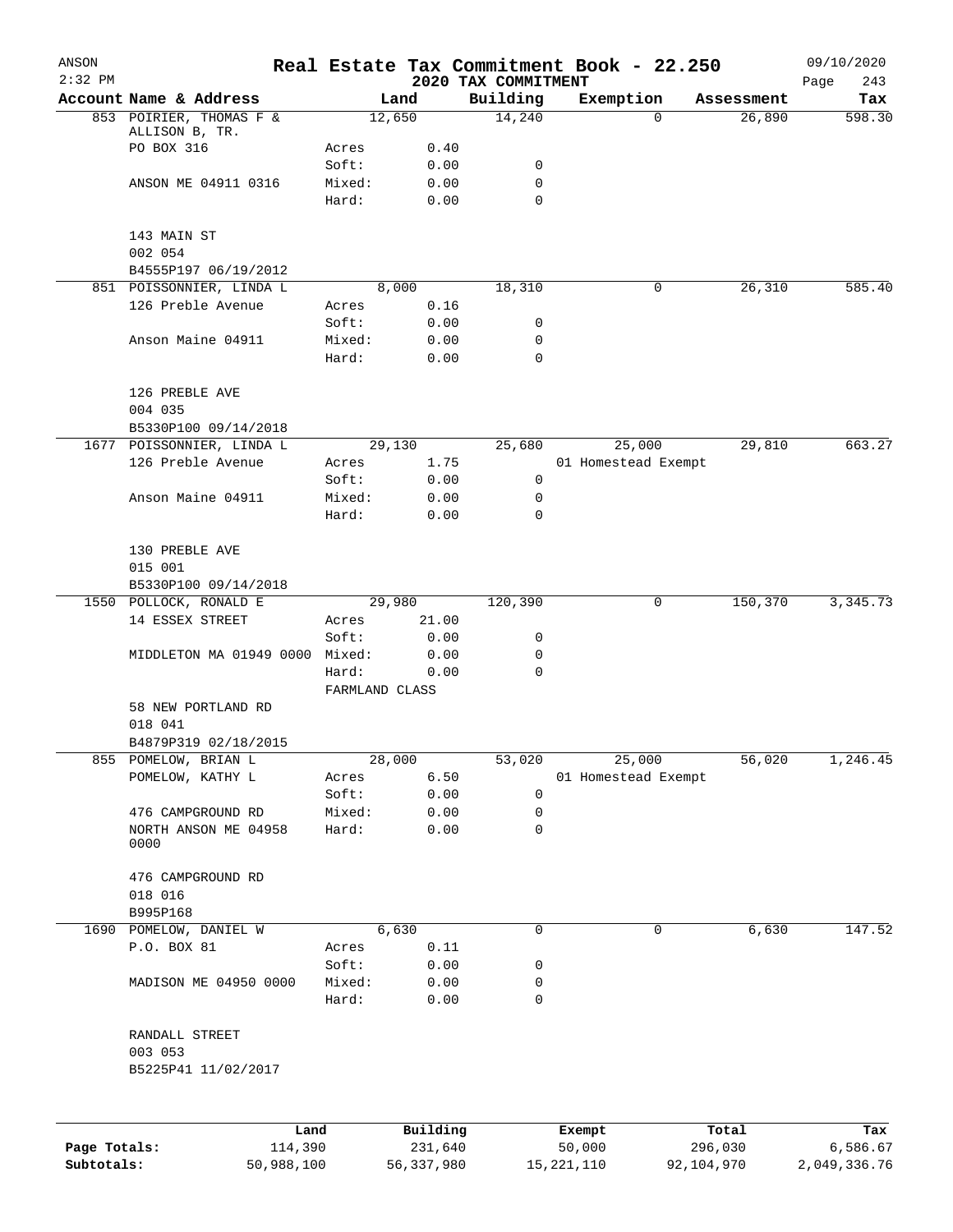| 2020 TAX COMMITMENT<br>Account Name & Address<br>Building<br>Land<br>Exemption<br>Tax<br>Assessment<br>1795 POMELOW, JEFFREY<br>22,060<br>10,790<br>32,850<br>730.91<br>$\Omega$<br>2.37<br>Acres<br>SOLON ME 04079 3005<br>Soft:<br>0.00<br>0<br>203 N MAIN ST<br>Mixed:<br>0.00<br>0<br>Hard:<br>$\mathbf 0$<br>0.00<br>47 FOUR MILE SQUARE RD<br>020 022<br>$2 \quad 1$<br>B3003P195<br>10,950<br>25,000<br>11,080<br>246.53<br>1776 POMERLEAU, MIRNA M<br>25,130<br>83 EMBDEN POND RD<br>0.30<br>01 Homestead Exempt<br>Acres<br>Soft:<br>0.00<br>0<br>Mixed:<br>0.00<br>0<br>NORTH ANSON ME 04958<br>Hard:<br>0.00<br>0<br>83 EMBDEN POND RD<br>009 015<br>Α<br>B2998P222<br>1695 POMEROY, CHERELLE L<br>22,880<br>42,880<br>65,760<br>1,463.16<br>0<br>91 HILL TOP DRIVE<br>Acres<br>11.80<br>Soft:<br>0.00<br>0<br>SKOWHEGAN ME 04976<br>Mixed:<br>2.00<br>318<br>Hard:<br>8.00<br>1,360<br>TREE GROWTH B4958P0183 LIFE ESTATE<br>45 PARLIN RD<br>019 024<br>Α<br>B5469P324 09/27/2019<br>21,950<br>25,000<br>857 POST, TERRY A SR<br>42,600<br>39,550<br>2.30<br>01 Homestead Exempt<br>Acres<br>ANSON ME 04911 0000<br>Soft:<br>0.00<br>0<br>0.00<br>947 VALLEY RD<br>Mixed:<br>0<br>Hard:<br>0.00<br>0<br>947 VALLEY RD<br>021 002<br>Α<br>B1870P52<br>31,500<br>31,990<br>31,000<br>32,490<br>722.90<br>1533 POULIN, DELANN T<br>10.00<br>01 Homestead Exempt<br>Acres<br>0.00<br>Soft:<br>0 06 Disabled Vet. Res.<br>NORTH ANSON ME 04958<br>0246<br>PO BOX 246<br>Mixed:<br>0.00<br>0<br>Hard:<br>0.00<br>0<br>165 SKIDMORE RD<br>023 015<br>D<br>B3873P267 06/25/2007<br>21,500<br>145,850<br>1434 Pouliot, Edward<br>124,350<br>0<br>Pouliot, Marlene<br>2.00<br>Acres<br>878 River Road<br>Soft:<br>0.00<br>0<br>Mixed:<br>0.00<br>0<br>North Anson ME 04958<br>Hard:<br>0.00<br>0<br>878 RIVER RD<br>005 021<br>B5464P32 08/26/2019<br>Building<br>Land<br>Exempt<br>Total | ANSON<br>$2:32$ PM |  |  | Real Estate Tax Commitment Book - 22.250 | 09/10/2020  |
|---------------------------------------------------------------------------------------------------------------------------------------------------------------------------------------------------------------------------------------------------------------------------------------------------------------------------------------------------------------------------------------------------------------------------------------------------------------------------------------------------------------------------------------------------------------------------------------------------------------------------------------------------------------------------------------------------------------------------------------------------------------------------------------------------------------------------------------------------------------------------------------------------------------------------------------------------------------------------------------------------------------------------------------------------------------------------------------------------------------------------------------------------------------------------------------------------------------------------------------------------------------------------------------------------------------------------------------------------------------------------------------------------------------------------------------------------------------------------------------------------------------------------------------------------------------------------------------------------------------------------------------------------------------------------------------------------------------------------------------------------------------------------------------------------------------------------------------------------------------------------------------------|--------------------|--|--|------------------------------------------|-------------|
|                                                                                                                                                                                                                                                                                                                                                                                                                                                                                                                                                                                                                                                                                                                                                                                                                                                                                                                                                                                                                                                                                                                                                                                                                                                                                                                                                                                                                                                                                                                                                                                                                                                                                                                                                                                                                                                                                             |                    |  |  |                                          | 244<br>Page |
|                                                                                                                                                                                                                                                                                                                                                                                                                                                                                                                                                                                                                                                                                                                                                                                                                                                                                                                                                                                                                                                                                                                                                                                                                                                                                                                                                                                                                                                                                                                                                                                                                                                                                                                                                                                                                                                                                             |                    |  |  |                                          |             |
|                                                                                                                                                                                                                                                                                                                                                                                                                                                                                                                                                                                                                                                                                                                                                                                                                                                                                                                                                                                                                                                                                                                                                                                                                                                                                                                                                                                                                                                                                                                                                                                                                                                                                                                                                                                                                                                                                             |                    |  |  |                                          |             |
|                                                                                                                                                                                                                                                                                                                                                                                                                                                                                                                                                                                                                                                                                                                                                                                                                                                                                                                                                                                                                                                                                                                                                                                                                                                                                                                                                                                                                                                                                                                                                                                                                                                                                                                                                                                                                                                                                             |                    |  |  |                                          |             |
|                                                                                                                                                                                                                                                                                                                                                                                                                                                                                                                                                                                                                                                                                                                                                                                                                                                                                                                                                                                                                                                                                                                                                                                                                                                                                                                                                                                                                                                                                                                                                                                                                                                                                                                                                                                                                                                                                             |                    |  |  |                                          |             |
|                                                                                                                                                                                                                                                                                                                                                                                                                                                                                                                                                                                                                                                                                                                                                                                                                                                                                                                                                                                                                                                                                                                                                                                                                                                                                                                                                                                                                                                                                                                                                                                                                                                                                                                                                                                                                                                                                             |                    |  |  |                                          |             |
|                                                                                                                                                                                                                                                                                                                                                                                                                                                                                                                                                                                                                                                                                                                                                                                                                                                                                                                                                                                                                                                                                                                                                                                                                                                                                                                                                                                                                                                                                                                                                                                                                                                                                                                                                                                                                                                                                             |                    |  |  |                                          |             |
|                                                                                                                                                                                                                                                                                                                                                                                                                                                                                                                                                                                                                                                                                                                                                                                                                                                                                                                                                                                                                                                                                                                                                                                                                                                                                                                                                                                                                                                                                                                                                                                                                                                                                                                                                                                                                                                                                             |                    |  |  |                                          |             |
|                                                                                                                                                                                                                                                                                                                                                                                                                                                                                                                                                                                                                                                                                                                                                                                                                                                                                                                                                                                                                                                                                                                                                                                                                                                                                                                                                                                                                                                                                                                                                                                                                                                                                                                                                                                                                                                                                             |                    |  |  |                                          |             |
|                                                                                                                                                                                                                                                                                                                                                                                                                                                                                                                                                                                                                                                                                                                                                                                                                                                                                                                                                                                                                                                                                                                                                                                                                                                                                                                                                                                                                                                                                                                                                                                                                                                                                                                                                                                                                                                                                             |                    |  |  |                                          |             |
|                                                                                                                                                                                                                                                                                                                                                                                                                                                                                                                                                                                                                                                                                                                                                                                                                                                                                                                                                                                                                                                                                                                                                                                                                                                                                                                                                                                                                                                                                                                                                                                                                                                                                                                                                                                                                                                                                             |                    |  |  |                                          |             |
|                                                                                                                                                                                                                                                                                                                                                                                                                                                                                                                                                                                                                                                                                                                                                                                                                                                                                                                                                                                                                                                                                                                                                                                                                                                                                                                                                                                                                                                                                                                                                                                                                                                                                                                                                                                                                                                                                             |                    |  |  |                                          |             |
|                                                                                                                                                                                                                                                                                                                                                                                                                                                                                                                                                                                                                                                                                                                                                                                                                                                                                                                                                                                                                                                                                                                                                                                                                                                                                                                                                                                                                                                                                                                                                                                                                                                                                                                                                                                                                                                                                             |                    |  |  |                                          |             |
|                                                                                                                                                                                                                                                                                                                                                                                                                                                                                                                                                                                                                                                                                                                                                                                                                                                                                                                                                                                                                                                                                                                                                                                                                                                                                                                                                                                                                                                                                                                                                                                                                                                                                                                                                                                                                                                                                             |                    |  |  |                                          |             |
|                                                                                                                                                                                                                                                                                                                                                                                                                                                                                                                                                                                                                                                                                                                                                                                                                                                                                                                                                                                                                                                                                                                                                                                                                                                                                                                                                                                                                                                                                                                                                                                                                                                                                                                                                                                                                                                                                             |                    |  |  |                                          |             |
|                                                                                                                                                                                                                                                                                                                                                                                                                                                                                                                                                                                                                                                                                                                                                                                                                                                                                                                                                                                                                                                                                                                                                                                                                                                                                                                                                                                                                                                                                                                                                                                                                                                                                                                                                                                                                                                                                             |                    |  |  |                                          |             |
|                                                                                                                                                                                                                                                                                                                                                                                                                                                                                                                                                                                                                                                                                                                                                                                                                                                                                                                                                                                                                                                                                                                                                                                                                                                                                                                                                                                                                                                                                                                                                                                                                                                                                                                                                                                                                                                                                             |                    |  |  |                                          |             |
|                                                                                                                                                                                                                                                                                                                                                                                                                                                                                                                                                                                                                                                                                                                                                                                                                                                                                                                                                                                                                                                                                                                                                                                                                                                                                                                                                                                                                                                                                                                                                                                                                                                                                                                                                                                                                                                                                             |                    |  |  |                                          |             |
|                                                                                                                                                                                                                                                                                                                                                                                                                                                                                                                                                                                                                                                                                                                                                                                                                                                                                                                                                                                                                                                                                                                                                                                                                                                                                                                                                                                                                                                                                                                                                                                                                                                                                                                                                                                                                                                                                             |                    |  |  |                                          |             |
|                                                                                                                                                                                                                                                                                                                                                                                                                                                                                                                                                                                                                                                                                                                                                                                                                                                                                                                                                                                                                                                                                                                                                                                                                                                                                                                                                                                                                                                                                                                                                                                                                                                                                                                                                                                                                                                                                             |                    |  |  |                                          |             |
|                                                                                                                                                                                                                                                                                                                                                                                                                                                                                                                                                                                                                                                                                                                                                                                                                                                                                                                                                                                                                                                                                                                                                                                                                                                                                                                                                                                                                                                                                                                                                                                                                                                                                                                                                                                                                                                                                             |                    |  |  |                                          |             |
|                                                                                                                                                                                                                                                                                                                                                                                                                                                                                                                                                                                                                                                                                                                                                                                                                                                                                                                                                                                                                                                                                                                                                                                                                                                                                                                                                                                                                                                                                                                                                                                                                                                                                                                                                                                                                                                                                             |                    |  |  |                                          |             |
|                                                                                                                                                                                                                                                                                                                                                                                                                                                                                                                                                                                                                                                                                                                                                                                                                                                                                                                                                                                                                                                                                                                                                                                                                                                                                                                                                                                                                                                                                                                                                                                                                                                                                                                                                                                                                                                                                             |                    |  |  |                                          | 879.99      |
|                                                                                                                                                                                                                                                                                                                                                                                                                                                                                                                                                                                                                                                                                                                                                                                                                                                                                                                                                                                                                                                                                                                                                                                                                                                                                                                                                                                                                                                                                                                                                                                                                                                                                                                                                                                                                                                                                             |                    |  |  |                                          |             |
|                                                                                                                                                                                                                                                                                                                                                                                                                                                                                                                                                                                                                                                                                                                                                                                                                                                                                                                                                                                                                                                                                                                                                                                                                                                                                                                                                                                                                                                                                                                                                                                                                                                                                                                                                                                                                                                                                             |                    |  |  |                                          |             |
|                                                                                                                                                                                                                                                                                                                                                                                                                                                                                                                                                                                                                                                                                                                                                                                                                                                                                                                                                                                                                                                                                                                                                                                                                                                                                                                                                                                                                                                                                                                                                                                                                                                                                                                                                                                                                                                                                             |                    |  |  |                                          |             |
|                                                                                                                                                                                                                                                                                                                                                                                                                                                                                                                                                                                                                                                                                                                                                                                                                                                                                                                                                                                                                                                                                                                                                                                                                                                                                                                                                                                                                                                                                                                                                                                                                                                                                                                                                                                                                                                                                             |                    |  |  |                                          |             |
|                                                                                                                                                                                                                                                                                                                                                                                                                                                                                                                                                                                                                                                                                                                                                                                                                                                                                                                                                                                                                                                                                                                                                                                                                                                                                                                                                                                                                                                                                                                                                                                                                                                                                                                                                                                                                                                                                             |                    |  |  |                                          |             |
|                                                                                                                                                                                                                                                                                                                                                                                                                                                                                                                                                                                                                                                                                                                                                                                                                                                                                                                                                                                                                                                                                                                                                                                                                                                                                                                                                                                                                                                                                                                                                                                                                                                                                                                                                                                                                                                                                             |                    |  |  |                                          |             |
|                                                                                                                                                                                                                                                                                                                                                                                                                                                                                                                                                                                                                                                                                                                                                                                                                                                                                                                                                                                                                                                                                                                                                                                                                                                                                                                                                                                                                                                                                                                                                                                                                                                                                                                                                                                                                                                                                             |                    |  |  |                                          |             |
|                                                                                                                                                                                                                                                                                                                                                                                                                                                                                                                                                                                                                                                                                                                                                                                                                                                                                                                                                                                                                                                                                                                                                                                                                                                                                                                                                                                                                                                                                                                                                                                                                                                                                                                                                                                                                                                                                             |                    |  |  |                                          |             |
|                                                                                                                                                                                                                                                                                                                                                                                                                                                                                                                                                                                                                                                                                                                                                                                                                                                                                                                                                                                                                                                                                                                                                                                                                                                                                                                                                                                                                                                                                                                                                                                                                                                                                                                                                                                                                                                                                             |                    |  |  |                                          |             |
|                                                                                                                                                                                                                                                                                                                                                                                                                                                                                                                                                                                                                                                                                                                                                                                                                                                                                                                                                                                                                                                                                                                                                                                                                                                                                                                                                                                                                                                                                                                                                                                                                                                                                                                                                                                                                                                                                             |                    |  |  |                                          |             |
|                                                                                                                                                                                                                                                                                                                                                                                                                                                                                                                                                                                                                                                                                                                                                                                                                                                                                                                                                                                                                                                                                                                                                                                                                                                                                                                                                                                                                                                                                                                                                                                                                                                                                                                                                                                                                                                                                             |                    |  |  |                                          |             |
|                                                                                                                                                                                                                                                                                                                                                                                                                                                                                                                                                                                                                                                                                                                                                                                                                                                                                                                                                                                                                                                                                                                                                                                                                                                                                                                                                                                                                                                                                                                                                                                                                                                                                                                                                                                                                                                                                             |                    |  |  |                                          |             |
|                                                                                                                                                                                                                                                                                                                                                                                                                                                                                                                                                                                                                                                                                                                                                                                                                                                                                                                                                                                                                                                                                                                                                                                                                                                                                                                                                                                                                                                                                                                                                                                                                                                                                                                                                                                                                                                                                             |                    |  |  |                                          |             |
|                                                                                                                                                                                                                                                                                                                                                                                                                                                                                                                                                                                                                                                                                                                                                                                                                                                                                                                                                                                                                                                                                                                                                                                                                                                                                                                                                                                                                                                                                                                                                                                                                                                                                                                                                                                                                                                                                             |                    |  |  |                                          |             |
|                                                                                                                                                                                                                                                                                                                                                                                                                                                                                                                                                                                                                                                                                                                                                                                                                                                                                                                                                                                                                                                                                                                                                                                                                                                                                                                                                                                                                                                                                                                                                                                                                                                                                                                                                                                                                                                                                             |                    |  |  |                                          |             |
|                                                                                                                                                                                                                                                                                                                                                                                                                                                                                                                                                                                                                                                                                                                                                                                                                                                                                                                                                                                                                                                                                                                                                                                                                                                                                                                                                                                                                                                                                                                                                                                                                                                                                                                                                                                                                                                                                             |                    |  |  |                                          | 3,245.16    |
|                                                                                                                                                                                                                                                                                                                                                                                                                                                                                                                                                                                                                                                                                                                                                                                                                                                                                                                                                                                                                                                                                                                                                                                                                                                                                                                                                                                                                                                                                                                                                                                                                                                                                                                                                                                                                                                                                             |                    |  |  |                                          |             |
|                                                                                                                                                                                                                                                                                                                                                                                                                                                                                                                                                                                                                                                                                                                                                                                                                                                                                                                                                                                                                                                                                                                                                                                                                                                                                                                                                                                                                                                                                                                                                                                                                                                                                                                                                                                                                                                                                             |                    |  |  |                                          |             |
|                                                                                                                                                                                                                                                                                                                                                                                                                                                                                                                                                                                                                                                                                                                                                                                                                                                                                                                                                                                                                                                                                                                                                                                                                                                                                                                                                                                                                                                                                                                                                                                                                                                                                                                                                                                                                                                                                             |                    |  |  |                                          |             |
|                                                                                                                                                                                                                                                                                                                                                                                                                                                                                                                                                                                                                                                                                                                                                                                                                                                                                                                                                                                                                                                                                                                                                                                                                                                                                                                                                                                                                                                                                                                                                                                                                                                                                                                                                                                                                                                                                             |                    |  |  |                                          |             |
|                                                                                                                                                                                                                                                                                                                                                                                                                                                                                                                                                                                                                                                                                                                                                                                                                                                                                                                                                                                                                                                                                                                                                                                                                                                                                                                                                                                                                                                                                                                                                                                                                                                                                                                                                                                                                                                                                             |                    |  |  |                                          |             |
|                                                                                                                                                                                                                                                                                                                                                                                                                                                                                                                                                                                                                                                                                                                                                                                                                                                                                                                                                                                                                                                                                                                                                                                                                                                                                                                                                                                                                                                                                                                                                                                                                                                                                                                                                                                                                                                                                             |                    |  |  |                                          |             |
|                                                                                                                                                                                                                                                                                                                                                                                                                                                                                                                                                                                                                                                                                                                                                                                                                                                                                                                                                                                                                                                                                                                                                                                                                                                                                                                                                                                                                                                                                                                                                                                                                                                                                                                                                                                                                                                                                             |                    |  |  |                                          |             |
|                                                                                                                                                                                                                                                                                                                                                                                                                                                                                                                                                                                                                                                                                                                                                                                                                                                                                                                                                                                                                                                                                                                                                                                                                                                                                                                                                                                                                                                                                                                                                                                                                                                                                                                                                                                                                                                                                             |                    |  |  |                                          |             |
|                                                                                                                                                                                                                                                                                                                                                                                                                                                                                                                                                                                                                                                                                                                                                                                                                                                                                                                                                                                                                                                                                                                                                                                                                                                                                                                                                                                                                                                                                                                                                                                                                                                                                                                                                                                                                                                                                             |                    |  |  |                                          | Tax         |

|              | Lanu       | <b>Building</b> | LXCMDL     | TOLAT      | 1ax.         |
|--------------|------------|-----------------|------------|------------|--------------|
| Page Totals: | 130,840    | 277.740         | 81,000     | 327,580    | 7,288.65     |
| Subtotals:   | 51,118,940 | 56,615,720      | 15,302,110 | 92,432,550 | 2,056,625.41 |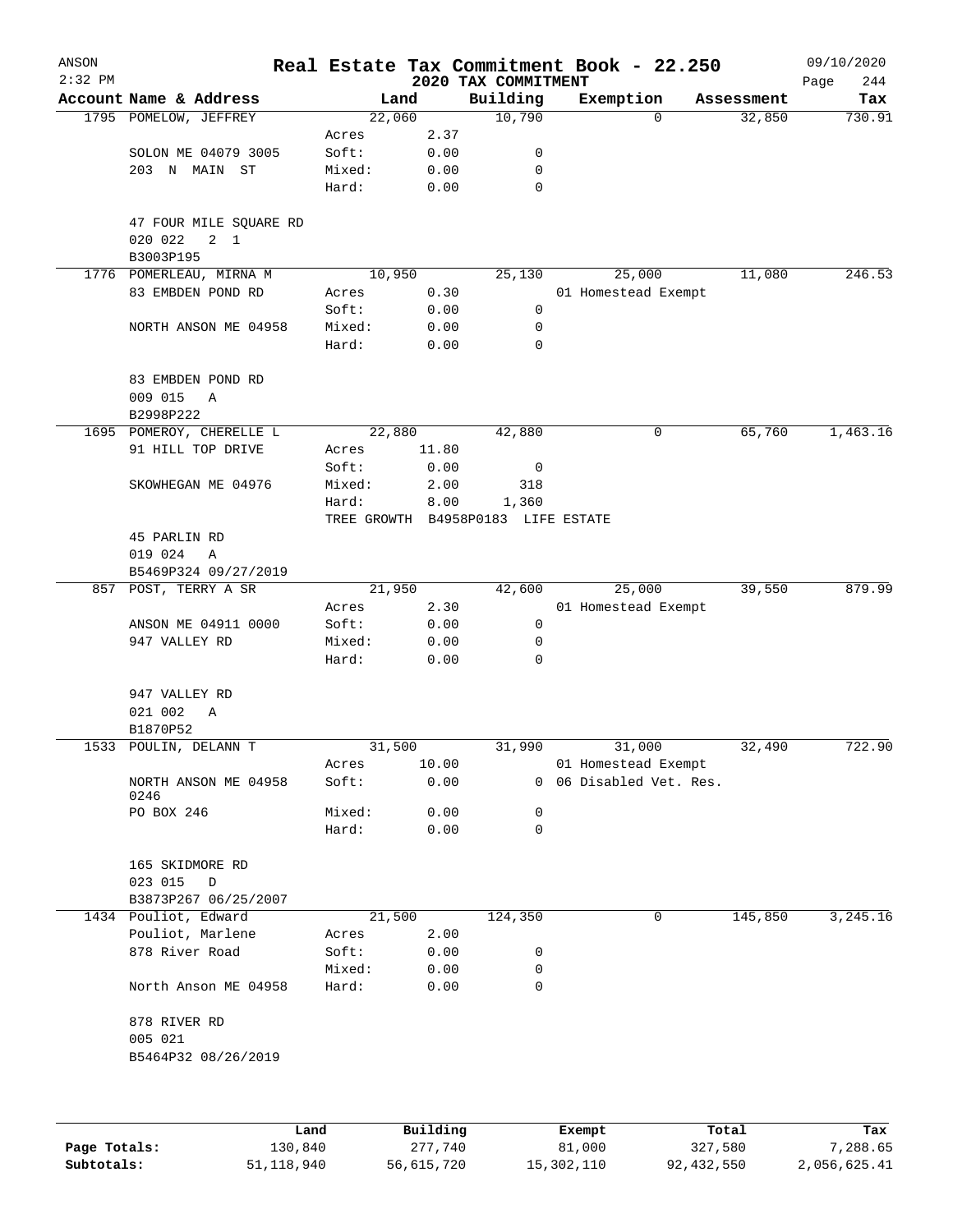| ANSON<br>$2:32$ PM |                                                           |                          |       | 2020 TAX COMMITMENT | Real Estate Tax Commitment Book - 22.250 |            | 09/10/2020<br>245<br>Page |
|--------------------|-----------------------------------------------------------|--------------------------|-------|---------------------|------------------------------------------|------------|---------------------------|
|                    | Account Name & Address                                    |                          | Land  | Building            | Exemption                                | Assessment | Tax                       |
|                    | 1815 POWER, MARK &                                        | 30,430                   |       | 3,000               | $\Omega$                                 | 33,430     | 743.82                    |
|                    | NOWINSKI, LAWRENCE                                        | Acres                    | 29.85 |                     |                                          |            |                           |
|                    |                                                           | Soft:                    | 0.00  | 0                   |                                          |            |                           |
|                    | 121 WINSAW ROAD                                           | Mixed:                   | 0.00  | 0                   |                                          |            |                           |
|                    | NEW GLOUCESTER ME 04260 Hard:<br>0000                     |                          | 0.00  | 0                   |                                          |            |                           |
|                    |                                                           |                          |       |                     |                                          |            |                           |
|                    | 021 011<br>2                                              |                          |       |                     |                                          |            |                           |
|                    | B2302P223                                                 |                          |       |                     |                                          |            |                           |
|                    | 760 POWERS, NORA L                                        | 12,000                   |       | 35,660              | 0                                        | 47,660     | 1,060.44                  |
|                    |                                                           | Acres                    | 0.16  |                     |                                          |            |                           |
|                    | ANSON ME 04911 0402                                       | Soft:                    | 0.00  | 0                   |                                          |            |                           |
|                    | PO BOX 402                                                | Mixed:                   | 0.00  | 0                   |                                          |            |                           |
|                    |                                                           | Hard:                    | 0.00  | $\mathbf 0$         |                                          |            |                           |
|                    | 55 MAIN ST                                                |                          |       |                     |                                          |            |                           |
|                    | 001 096                                                   |                          |       |                     |                                          |            |                           |
|                    | B3607P166 12/15/2005 B3471P226 04/19/2005                 |                          |       |                     |                                          |            |                           |
|                    | 1991 PREBLE, ARLISS                                       |                          | 0     | 16,600              | 16,600                                   | 0          | 0.00                      |
|                    | PREBLE, CHERYL                                            |                          |       |                     | 01 Homestead Exempt                      |            |                           |
|                    | 75 HILLTOP ROAD                                           |                          |       |                     |                                          |            |                           |
|                    |                                                           |                          |       |                     |                                          |            |                           |
|                    | ANSON ME 04911                                            |                          |       |                     |                                          |            |                           |
|                    |                                                           |                          |       |                     |                                          |            |                           |
|                    | 004 026 ON2                                               |                          |       |                     |                                          |            |                           |
|                    | 864 PREBLE, ARLISS T                                      | 26,630                   |       | 0                   | 0                                        | 26,630     | 592.52                    |
|                    | PREBLE, CHERYL A                                          | Acres                    | 2.75  |                     |                                          |            |                           |
|                    |                                                           | Soft:                    | 0.00  | 0                   |                                          |            |                           |
|                    | 75 HILLTOP RD                                             | Mixed:                   | 0.00  | 0                   |                                          |            |                           |
|                    | ANSON ME 04911 0000                                       | Hard:                    | 0.00  | 0                   |                                          |            |                           |
|                    |                                                           | LIFE ESTATE              |       |                     |                                          |            |                           |
|                    | 75 HILLTOP RD                                             |                          |       |                     |                                          |            |                           |
|                    | 004 026                                                   |                          |       |                     |                                          |            |                           |
|                    | B4879P98 02/10/2015                                       |                          |       |                     |                                          |            |                           |
|                    | 865 PREBLE, LORRAINE M                                    | 30,170                   |       | 91,040              | 25,000                                   | 96,210     | 2,140.67                  |
|                    | (Life Estate)<br>MOODY DANIEL R. &<br>SZCZEPANIAK, LISA M | Acres                    | 29.00 |                     | 01 Homestead Exempt                      |            |                           |
|                    |                                                           | Soft:                    | 21.00 | 2,352               |                                          |            |                           |
|                    | 76 HILLTOP RD                                             | Mixed:                   | 2.00  | 318                 |                                          |            |                           |
|                    | ANSON ME 04911 0000                                       | Hard:                    | 0.00  | $\mathbf 0$         |                                          |            |                           |
|                    |                                                           | TREE GROWTH, LIFE ESTATE |       |                     |                                          |            |                           |
|                    | 76 HILLTOP RD                                             |                          |       |                     |                                          |            |                           |
|                    | 010 035                                                   |                          |       |                     |                                          |            |                           |
|                    | B4879P96 02/10/2015<br>863 PREBLE, LORRAINE M             |                          | 3,180 | 0                   | 0                                        | 3,180      | 70.76                     |
|                    | (Life Estate)                                             |                          |       |                     |                                          |            |                           |
|                    | MOODY DANIEL R. &<br>SZCZEPANIAK, LISA M                  | Acres                    | 25.00 |                     |                                          |            |                           |
|                    |                                                           | Soft:                    | 17.00 | 1,904               |                                          |            |                           |
|                    | 76 HILLTOP RD                                             | Mixed:                   | 8.00  | 1,272               |                                          |            |                           |
|                    | ANSON ME 04911 0000                                       | Hard:                    | 0.00  | 0                   |                                          |            |                           |
|                    |                                                           | TREE GROWTH, LIFE ESTATE |       |                     |                                          |            |                           |
|                    |                                                           |                          |       |                     |                                          |            |                           |
|                    | 010 032<br>B4879P96 02/10/2015 B4334P212 11/01/2010       |                          |       |                     |                                          |            |                           |
|                    |                                                           |                          |       |                     |                                          |            |                           |
|                    |                                                           |                          |       |                     |                                          |            |                           |

|              | Land       | Building   | Exempt     | Total      | Tax          |
|--------------|------------|------------|------------|------------|--------------|
| Page Totals: | 102,410    | 146,300    | 41,600     | 207,110    | 4,608.21     |
| Subtotals:   | 51,221,350 | 56,762,020 | 15,343,710 | 92,639,660 | 2,061,233.62 |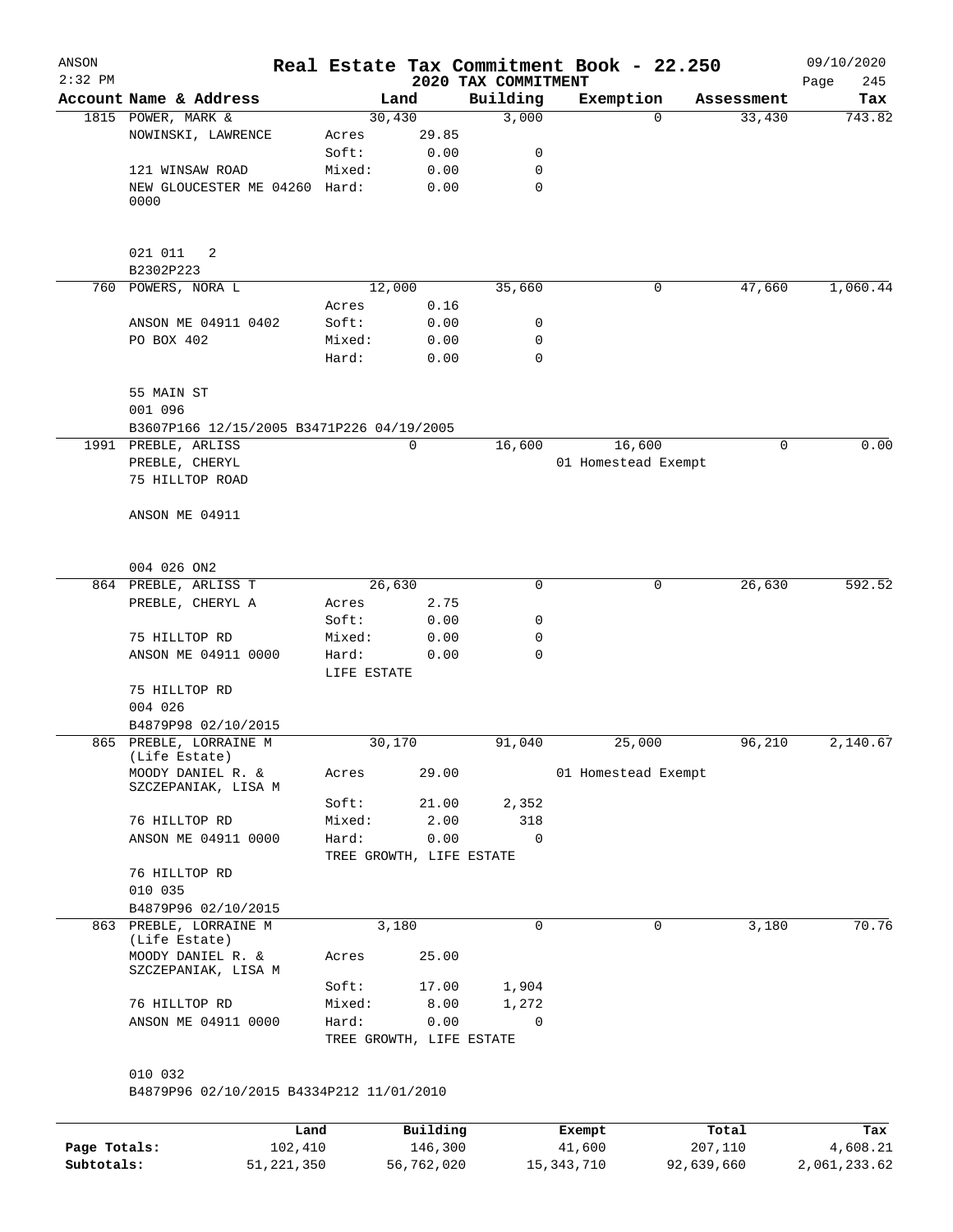| ANSON<br>$2:32$ PM |                                |                 |        |              | 2020 TAX COMMITMENT | Real Estate Tax Commitment Book - 22.250 |            | 09/10/2020<br>246<br>Page |
|--------------------|--------------------------------|-----------------|--------|--------------|---------------------|------------------------------------------|------------|---------------------------|
|                    | Account Name & Address         |                 | Land   |              | Building            | Exemption                                | Assessment | Tax                       |
|                    | 1692 PRESTHOLT, ALBERT A       |                 | 16,500 |              | 0                   | $\Omega$                                 | 16,500     | 367.13                    |
|                    | 471 W 25TH STREET              | Acres           |        | 4.00         |                     |                                          |            |                           |
|                    |                                | Soft:           |        | 0.00         | 0                   |                                          |            |                           |
|                    | SAN BERNARDINO CA 92405 Mixed: |                 |        | 0.00         | 0                   |                                          |            |                           |
|                    |                                | Hard:           |        | 0.00         | 0                   |                                          |            |                           |
|                    | 214 SPENCER RD<br>020 012<br>C |                 |        |              |                     |                                          |            |                           |
|                    | B2154P53                       |                 | 18,440 |              |                     |                                          |            |                           |
|                    | 866 PRICE, CHARLES F           | Acres           |        | 0.85         | 57,860              | 25,000<br>01 Homestead Exempt            | 51,300     | 1,141.43                  |
|                    | ANSON ME 04911 0344            | Soft:           |        | 0.00         | 0                   |                                          |            |                           |
|                    |                                |                 |        |              | 0                   |                                          |            |                           |
|                    | PO BOX 344                     | Mixed:<br>Hard: |        | 0.00<br>0.00 | 0                   |                                          |            |                           |
|                    | 15 WILSON ST                   |                 |        |              |                     |                                          |            |                           |
|                    | 003 067                        |                 |        |              |                     |                                          |            |                           |
|                    | B1104P345                      |                 |        |              |                     |                                          |            |                           |
|                    | 870 PRICE, ROLAND L            |                 | 15,140 |              | 42,460              | 31,000                                   | 26,600     | 591.85                    |
|                    | PRICE, BETTY H                 | Acres           |        | 0.31         |                     | 01 Homestead Exempt                      |            |                           |
|                    | 3 BEANE STREET                 | Soft:           |        | 0.00         | $\overline{0}$      | 03 Resident Veteran Widow                |            |                           |
|                    |                                | Mixed:          |        | 0.00         | 0                   |                                          |            |                           |
|                    | ANSON ME 04911                 | Hard:           |        | 0.00         | 0                   |                                          |            |                           |
|                    | 3 BEANE ST                     |                 |        |              |                     |                                          |            |                           |
|                    | 002 016                        |                 |        |              |                     |                                          |            |                           |
|                    | B879P489                       |                 |        |              |                     |                                          |            |                           |
|                    | 441 PRICE, STEPHEN K           |                 | 14,000 |              | 69,610              | 25,000                                   | 58,610     | 1,304.07                  |
|                    | PO BOX 221                     | Acres           |        | 0.49         |                     | 01 Homestead Exempt                      |            |                           |
|                    |                                | Soft:           |        | 0.00         | 0                   |                                          |            |                           |
|                    | ANSON ME 04958                 | Mixed:          |        | 0.00         | 0                   |                                          |            |                           |
|                    |                                | Hard:           |        | 0.00         | 0                   |                                          |            |                           |
|                    | 23 PINE ST                     |                 |        |              |                     |                                          |            |                           |
|                    | 002 038                        |                 |        |              |                     |                                          |            |                           |
|                    | B3274P152                      |                 |        |              |                     |                                          |            |                           |
|                    | 1512 PRICE, WILLIAM G          |                 | 11,140 |              | 55,680              | 25,000                                   | 41,820     | 930.50                    |
|                    | PRICE, AMY S                   | Acres           |        | 0.31         |                     | 01 Homestead Exempt                      |            |                           |
|                    | PO Box 202                     | Soft:           |        | 0.00         | 0                   |                                          |            |                           |
|                    |                                | Mixed:          |        | 0.00         | 0                   |                                          |            |                           |
|                    | Anson ME 04911                 | Hard:           |        | 0.00         | 0                   |                                          |            |                           |
|                    | 14 BEANE ST                    |                 |        |              |                     |                                          |            |                           |
|                    | 002 014<br>$\overline{B}$      |                 |        |              |                     |                                          |            |                           |
|                    | B4840P82 10/06/2014            |                 |        |              |                     |                                          |            |                           |
|                    | 1821 PRICE, WILLIAM G          |                 | 9,900  |              | 0                   | 0                                        | 9,900      | 220.27                    |
|                    | PRICE, AMY S                   | Acres           |        | 2.60         |                     |                                          |            |                           |
|                    | PO Box 202                     | Soft:           |        | 0.00         | 0                   |                                          |            |                           |
|                    |                                | Mixed:          |        | 0.00         | 0                   |                                          |            |                           |
|                    | Anson ME 04911                 | Hard:           |        | 0.00         | 0                   |                                          |            |                           |
|                    | 002 008<br>A                   |                 |        |              |                     |                                          |            |                           |
|                    | B4840P82 10/06/2014            |                 |        |              |                     |                                          |            |                           |
|                    |                                |                 |        |              |                     |                                          |            |                           |
|                    |                                |                 |        |              |                     |                                          |            |                           |
|                    |                                |                 |        |              |                     |                                          |            |                           |
|                    |                                |                 |        |              |                     |                                          |            |                           |

|              | Land       | Building   | Exempt     | Total      | Tax          |
|--------------|------------|------------|------------|------------|--------------|
| Page Totals: | 85,120     | 225,610    | 106,000    | 204,730    | 4,555.25     |
| Subtotals:   | 51,306,470 | 56,987,630 | 15,449,710 | 92,844,390 | 2,065,788.87 |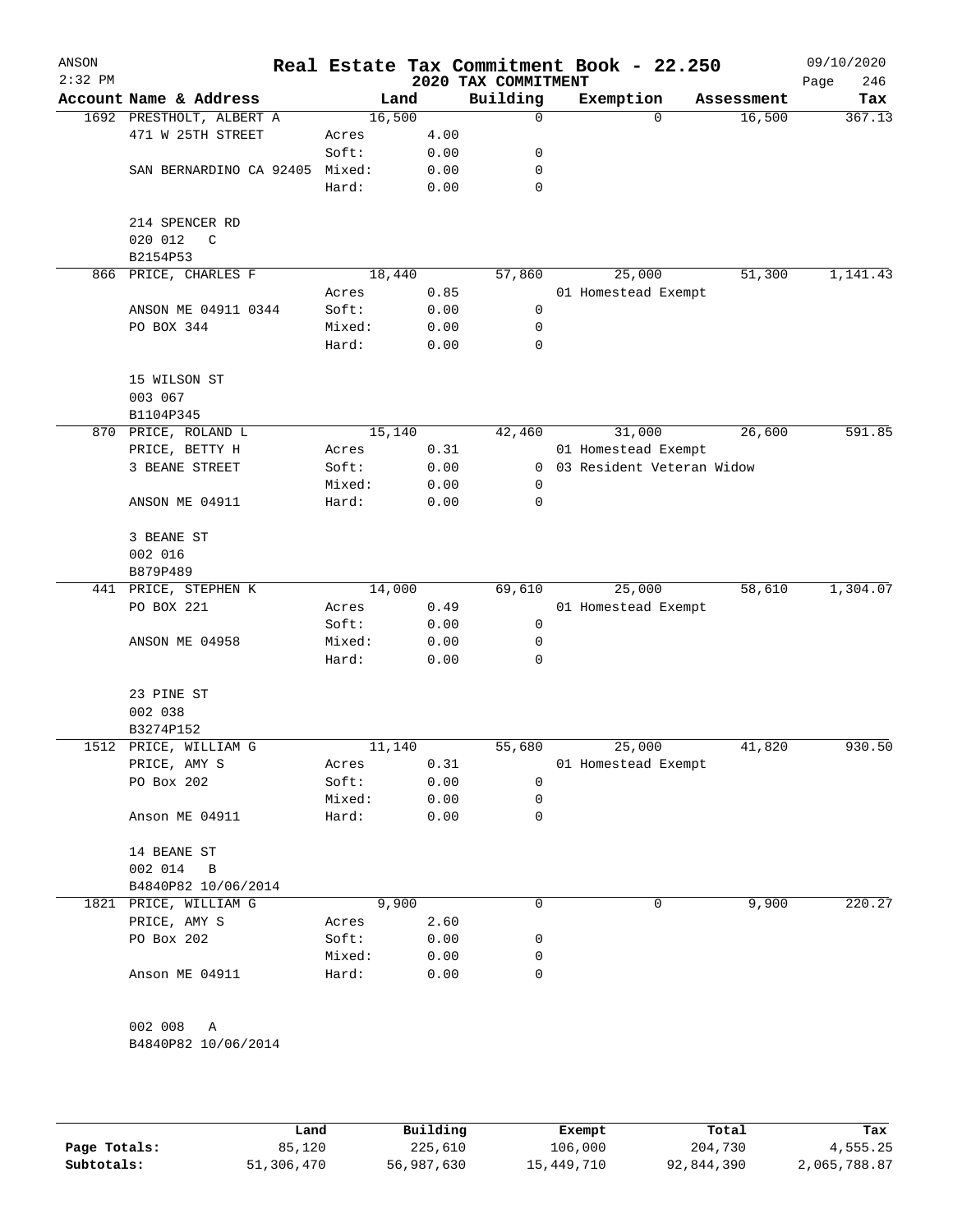| ANSON        |                                           |                 |            |                        | Real Estate Tax Commitment Book - 22.250 |            |                      |              |                  | 09/10/2020      |
|--------------|-------------------------------------------|-----------------|------------|------------------------|------------------------------------------|------------|----------------------|--------------|------------------|-----------------|
| $2:32$ PM    |                                           |                 |            |                        | 2020 TAX COMMITMENT                      |            |                      |              |                  | Page<br>247     |
|              | Account Name & Address                    |                 |            | Land                   | Building                                 |            | Exemption            |              | Assessment       | Tax             |
|              | 81 PRIEST, DARREN H                       |                 |            | 20,000                 | 36,160                                   |            | $\mathbf 0$          |              | 56,160           | 1,249.56        |
|              | 64 RUSTY DRIVE                            |                 | Acres      | 1.00                   |                                          |            |                      |              |                  |                 |
|              |                                           |                 | Soft:      | 0.00                   | 0                                        |            |                      |              |                  |                 |
|              | EMBDEN ME 04958                           |                 | Mixed:     | 0.00                   | 0                                        |            |                      |              |                  |                 |
|              |                                           |                 | Hard:      | 0.00                   | 0                                        |            |                      |              |                  |                 |
|              | 441 RIVER RD                              |                 |            |                        |                                          |            |                      |              |                  |                 |
|              | 016 027                                   |                 |            |                        |                                          |            |                      |              |                  |                 |
|              | B3664P170 04/24/2006                      |                 |            |                        |                                          |            |                      |              |                  |                 |
|              | 1047 PRIEST, DARREN H                     |                 |            | 26,000                 | 48,710                                   |            | 0                    |              | 74,710           | 1,662.30        |
|              | PRIEST, LISA M                            |                 | Acres      | 1.00                   |                                          |            |                      |              |                  |                 |
|              | 64 RUSTY DRIVE                            |                 | Soft:      | 0.00                   | 0                                        |            |                      |              |                  |                 |
|              |                                           |                 | Mixed:     | 0.00                   | 0                                        |            |                      |              |                  |                 |
|              | EMBDEN ME 04958                           |                 | Hard:      | 0.00                   | $\Omega$                                 |            |                      |              |                  |                 |
|              |                                           |                 | B5155P0150 |                        |                                          |            |                      |              |                  |                 |
|              | 433 RIVER RD                              |                 |            |                        |                                          |            |                      |              |                  |                 |
|              | 016 028                                   |                 |            |                        |                                          |            |                      |              |                  |                 |
|              | B5155P0150 05/10/2017 B5021P89 04/28/2016 |                 |            |                        |                                          |            |                      |              |                  |                 |
|              | 868 PRIEST, DONALD H                      |                 |            | 21,200                 | 66,310                                   |            | 31,000               |              | 56,510           | 1,257.35        |
|              | PRIEST, DIANNE R                          |                 | Acres      | 1.80                   |                                          |            | 01 Homestead Exempt  |              |                  |                 |
|              |                                           |                 | Soft:      | 0.00                   |                                          |            | 0 08 Vietnam Veteran |              |                  |                 |
|              | 130 VALLEY ROAD                           |                 | Mixed:     | 0.00                   | 0                                        |            |                      |              |                  |                 |
|              | NORTH ANSON ME 04958                      |                 | Hard:      | 0.00                   | 0                                        |            |                      |              |                  |                 |
|              |                                           |                 |            | B4992P0338 LIFE ESTATE |                                          |            |                      |              |                  |                 |
|              | 130 VALLEY RD                             |                 |            |                        |                                          |            |                      |              |                  |                 |
|              | 018 031<br>$\overline{B}$                 |                 |            |                        |                                          |            |                      |              |                  |                 |
|              | B4992P0338 01/14/2016 B1908P293           |                 |            |                        |                                          |            |                      |              |                  |                 |
|              | 971 PULLEN, WILLIAM R                     |                 |            | 35,500                 | $\Omega$                                 |            | 0                    |              | 35,500           | 789.88          |
|              |                                           |                 | Acres      | 32.00                  |                                          |            |                      |              |                  |                 |
|              | VASSALBORO ME 04989<br>0000               |                 | Soft:      | 0.00                   | 0                                        |            |                      |              |                  |                 |
|              | 163 SOUTH STANLEY HILL                    |                 | Mixed:     | 0.00                   | 0                                        |            |                      |              |                  |                 |
|              | RD                                        |                 |            |                        |                                          |            |                      |              |                  |                 |
|              |                                           |                 | Hard:      | 0.00                   | 0                                        |            |                      |              |                  |                 |
|              | 024 025                                   |                 |            |                        |                                          |            |                      |              |                  |                 |
|              | B3641P25 12/12/2005                       |                 |            |                        |                                          |            |                      |              |                  |                 |
| 1543         | PUTNAM, BETSY                             |                 |            | 17,660                 | 73,330                                   |            | 25,000               |              | 65,990           | 1,468.28        |
|              | PUTNAM, MARK                              |                 | Acres      | 0.78                   |                                          |            | 01 Homestead Exempt  |              |                  |                 |
|              |                                           |                 | Soft:      | 0.00                   | 0                                        |            |                      |              |                  |                 |
|              | PO BOX 303                                |                 | Mixed:     | 0.00                   | 0                                        |            |                      |              |                  |                 |
|              | NORTH ANSON ME 04958<br>0000              |                 | Hard:      | 0.00                   | 0                                        |            |                      |              |                  |                 |
|              | 11 FAHI POND RD                           |                 |            |                        |                                          |            |                      |              |                  |                 |
|              | 007 016                                   |                 |            |                        |                                          |            |                      |              |                  |                 |
|              | B3121P349                                 |                 |            |                        |                                          |            |                      |              |                  |                 |
| 872          | OUALEY, CHARLES W JR &<br>BARBARA, TRUST. |                 |            | 23,000                 | 91,660                                   |            | 25,000               |              | 89,660           | 1,994.94        |
|              |                                           |                 | Acres      | 3.00                   |                                          |            | 01 Homestead Exempt  |              |                  |                 |
|              | NORTH ANSON ME 04958<br>0032              |                 | Soft:      | 0.00                   | 0                                        |            |                      |              |                  |                 |
|              | PO BOX 32                                 |                 | Mixed:     | 0.00                   | 0                                        |            |                      |              |                  |                 |
|              |                                           |                 | Hard:      | 0.00                   | 0                                        |            |                      |              |                  |                 |
|              | 8 FAHI POND RD                            |                 |            |                        |                                          |            |                      |              |                  |                 |
|              | 007 008<br>B3872P329 05/23/2007           |                 |            |                        |                                          |            |                      |              |                  |                 |
|              |                                           |                 |            |                        |                                          |            |                      |              |                  |                 |
| Page Totals: |                                           | Land<br>143,360 |            | Building<br>316,170    |                                          |            | Exempt<br>81,000     |              | Total<br>378,530 | Tax<br>8,422.31 |
| Subtotals:   |                                           | 51,449,830      |            | 57, 303, 800           |                                          | 15,530,710 |                      | 93, 222, 920 |                  | 2,074,211.18    |
|              |                                           |                 |            |                        |                                          |            |                      |              |                  |                 |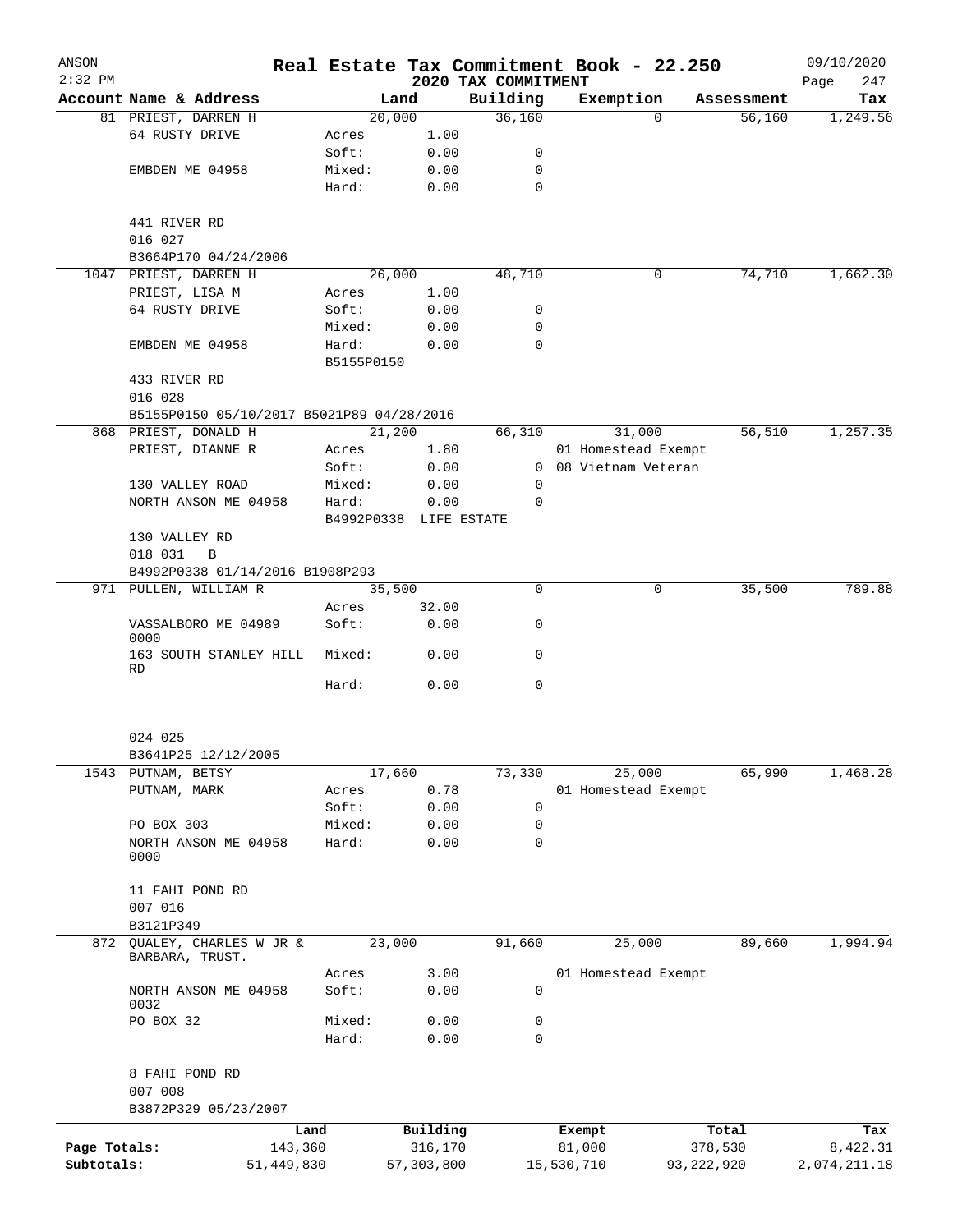| ANSON<br>$2:32$ PM |                                |                 |              |                                 |            | Real Estate Tax Commitment Book - 22.250   |            | 09/10/2020         |
|--------------------|--------------------------------|-----------------|--------------|---------------------------------|------------|--------------------------------------------|------------|--------------------|
|                    | Account Name & Address         |                 | Land         | 2020 TAX COMMITMENT<br>Building |            | Exemption                                  | Assessment | 248<br>Page<br>Tax |
|                    | 876 QUIMBY, ARTHUR O           |                 | 23,000       | 48,220                          |            | 25,000                                     | 46,220     | 1,028.40           |
|                    | 248 SOLON ROAD                 | Acres           | 3.00         |                                 |            | 01 Homestead Exempt                        |            |                    |
|                    |                                | Soft:           | 0.00         | 0                               |            |                                            |            |                    |
|                    | NORTH ANSON ME 04958           | Mixed:          | 0.00         | 0                               |            |                                            |            |                    |
|                    |                                | Hard:           | 0.00         | $\mathbf 0$                     |            |                                            |            |                    |
|                    | 248 SOLON RD                   |                 |              |                                 |            |                                            |            |                    |
|                    | 024 019 B                      |                 |              |                                 |            |                                            |            |                    |
|                    | B4900P280 B4900P286 04/30/2015 |                 |              |                                 |            |                                            |            |                    |
|                    | 881 QUIMBY, WILLIAM A          |                 | 21,050       | 80,370                          |            | 25,000                                     | 76,420     | 1,700.35           |
|                    | 15 DEPOT STREET                | Acres           | 1.70         |                                 |            | 01 Homestead Exempt                        |            |                    |
|                    | NORTH ANSON ME 04958           | Soft:<br>Mixed: | 0.00<br>0.00 | 0<br>0                          |            |                                            |            |                    |
|                    |                                | Hard:           | 0.00         | 0                               |            |                                            |            |                    |
|                    |                                | B4964P0145      |              |                                 |            |                                            |            |                    |
|                    | 15 DEPOT ST                    |                 |              |                                 |            |                                            |            |                    |
|                    | 005 002<br>$\mathbf B$         |                 |              |                                 |            |                                            |            |                    |
|                    | B4964P145 10/14/2015           |                 |              |                                 |            |                                            |            |                    |
|                    | 925 QUINN, JEFFERY             |                 | 29,600       | 0                               |            | 0                                          | 29,600     | 658.60             |
|                    | 136 EMBDEN POND ROAD           | Acres           | 63.40        |                                 |            |                                            |            |                    |
|                    |                                | Soft:           | 0.00         | 0                               |            |                                            |            |                    |
|                    | NORTH ANSON ME 04958<br>0000   | Mixed:          | 0.00         | 0                               |            |                                            |            |                    |
|                    |                                | Hard:           | 0.00         | 0                               |            |                                            |            |                    |
|                    | 023 034                        |                 |              |                                 |            |                                            |            |                    |
|                    | B4838P295 10/03/2014           |                 |              |                                 |            |                                            |            |                    |
|                    | 1965 QUINN, JEFFERY            |                 | 59,800       | 143,510                         |            | 25,000                                     | 178,310    | 3,967.40           |
|                    | 136 EMBDEN POND ROAD           | Acres           | 44.60        |                                 |            | 01 Homestead Exempt                        |            |                    |
|                    |                                | Soft:           | 0.00         | 0                               |            |                                            |            |                    |
|                    | NORTH ANSON ME 04958<br>0000   | Mixed:          | 0.00         | 0                               |            |                                            |            |                    |
|                    |                                | Hard:           | 0.00         | 0                               |            |                                            |            |                    |
|                    | 102 EMBDEN POND RD             |                 |              |                                 |            |                                            |            |                    |
|                    | 018 043                        |                 |              |                                 |            |                                            |            |                    |
|                    | B4838P295 10/03/2014           |                 |              |                                 |            |                                            |            |                    |
| 878                | QUINT, MITCHELL B              |                 | 20,300       | 81,660                          |            | 31,000                                     | 70,960     | 1,578.86           |
|                    | QUINT, EMILY D                 | Acres<br>Soft:  | 1.20         | 0                               |            | 01 Homestead Exempt<br>02 Resident Veteran |            |                    |
|                    | PO BOX 278                     | Mixed:          | 0.00<br>0.00 | 0                               |            |                                            |            |                    |
|                    | NORTH ANSON ME 04958           | Hard:           | 0.00         | 0                               |            |                                            |            |                    |
|                    | 0278                           |                 |              |                                 |            |                                            |            |                    |
|                    | 14 FAHI POND RD                |                 |              |                                 |            |                                            |            |                    |
|                    | 007 008<br>$\, {\bf B}$        |                 |              |                                 |            |                                            |            |                    |
|                    | B695P52                        |                 |              |                                 |            |                                            |            |                    |
| 884                | RAC REALTY TRUST               |                 | 39,000       | 10,150                          |            | 0                                          | 49,150     | 1,093.59           |
|                    |                                | Acres           | 9.50         |                                 |            |                                            |            |                    |
|                    | READING MA 01867 0000          | Soft:           | 0.00         | 0                               |            |                                            |            |                    |
|                    | 38 BENTON CIRCLE               | Mixed:<br>Hard: | 0.00<br>0.00 | 0<br>0                          |            |                                            |            |                    |
|                    |                                |                 |              |                                 |            |                                            |            |                    |
|                    | 141 VALLEY RD                  |                 |              |                                 |            |                                            |            |                    |
|                    | 018 030<br>B1301P14            |                 |              |                                 |            |                                            |            |                    |
|                    |                                |                 |              |                                 |            |                                            |            |                    |
|                    |                                | Land            | Building     |                                 | Exempt     |                                            | Total      | Tax                |
| Page Totals:       | 192,750                        |                 | 363,910      |                                 | 106,000    |                                            | 450,660    | 10,027.20          |
| Subtotals:         | 51,642,580                     |                 | 57,667,710   |                                 | 15,636,710 |                                            | 93,673,580 | 2,084,238.38       |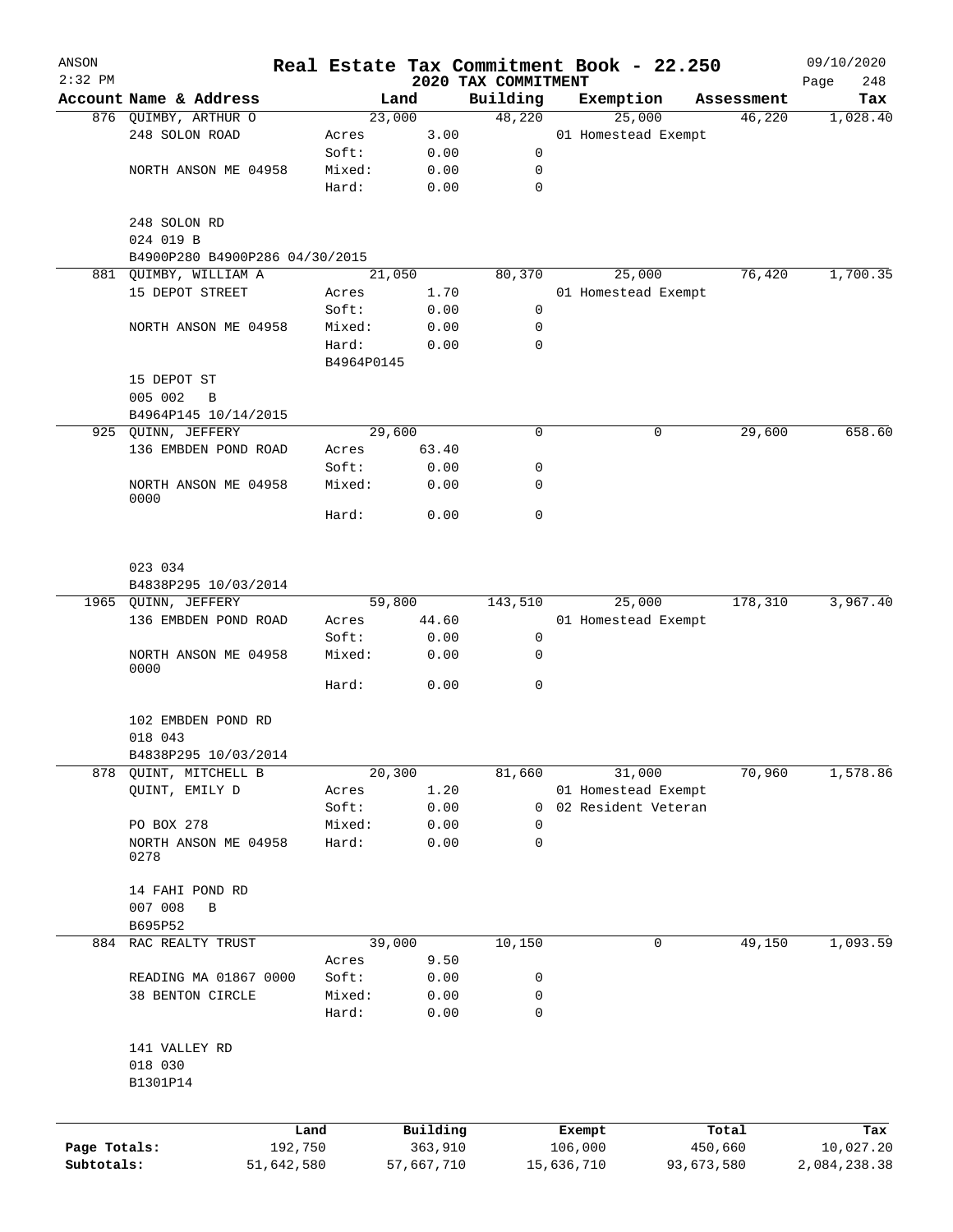| ANSON     |                                           |           |       |                     | Real Estate Tax Commitment Book - 22.250 |             |            | 09/10/2020  |
|-----------|-------------------------------------------|-----------|-------|---------------------|------------------------------------------|-------------|------------|-------------|
| $2:32$ PM |                                           |           |       | 2020 TAX COMMITMENT |                                          |             |            | Page<br>249 |
|           | Account Name & Address                    |           | Land  | Building            | Exemption                                |             | Assessment | Tax         |
|           | 25 RADNAI, RAPHAEL                        | 21,500    |       | 90,670              | 25,000                                   |             | 87,170     | 1,939.53    |
|           |                                           | Acres     | 2.00  |                     | 01 Homestead Exempt                      |             |            |             |
|           | NORTH ANSON ME 04958<br>0000              | Soft:     | 0.00  | 0                   |                                          |             |            |             |
|           | 388 EMBDEN POND RD                        | Mixed:    | 0.00  | 0                   |                                          |             |            |             |
|           |                                           | Hard:     | 0.00  | $\Omega$            |                                          |             |            |             |
|           | 388 EMBDEN POND RD<br>023 029             |           |       |                     |                                          |             |            |             |
|           | B5060P117 08/10/2016 B4190P265 09/09/2009 |           |       |                     |                                          |             |            |             |
|           | 1107 RAFFERTY, LEONARD P.,                | 15,880    |       | 40,290              | 25,000                                   |             | 31,170     | 693.53      |
|           | III                                       |           |       |                     |                                          |             |            |             |
|           | 16 BOARDMAN STREET                        | Acres     | 0.63  |                     | 01 Homestead Exempt                      |             |            |             |
|           |                                           | Soft:     | 0.00  | 0                   |                                          |             |            |             |
|           | CALAIS ME 04619-1021                      | Mixed:    | 0.00  | 0                   |                                          |             |            |             |
|           |                                           | Hard:     | 0.00  | 0                   |                                          |             |            |             |
|           | 75 EMBDEN POND RD                         |           |       |                     |                                          |             |            |             |
|           | 009 045                                   |           |       |                     |                                          |             |            |             |
|           | B4368P131 02/11/2011                      |           |       |                     |                                          |             |            |             |
|           | 1885 RAGAN, ALEXANDER T IV                | 22,550    |       | 840                 |                                          | 0           | 23,390     | 520.43      |
|           | 312 N MAIN STREET                         | Acres     | 2.70  |                     |                                          |             |            |             |
|           |                                           | Soft:     | 0.00  | 0                   |                                          |             |            |             |
|           | PENNINGTON NJ<br>08534-1413               | Mixed:    | 0.00  | 0                   |                                          |             |            |             |
|           |                                           | Hard:     | 0.00  | 0                   |                                          |             |            |             |
|           |                                           |           |       |                     |                                          |             |            |             |
|           | 013 025 A                                 |           |       |                     |                                          |             |            |             |
|           | B4838P98 10/02/2014                       |           |       |                     |                                          |             |            |             |
|           | 1531 RAGAN, ALEXANDER T IV                |           | 0     | 67,600              |                                          | 0           | 67,600     | 1,504.10    |
|           | RAGAN, MELISSSA                           |           |       |                     |                                          |             |            |             |
|           | 312 N MAIN STREET                         |           |       |                     |                                          |             |            |             |
|           | PENNINGTON NJ                             |           |       |                     |                                          |             |            |             |
|           | 08534-1413                                |           |       |                     |                                          |             |            |             |
|           | 261 GREENLEAF RD                          |           |       |                     |                                          |             |            |             |
|           | 013 025 A ON                              |           |       |                     |                                          |             |            |             |
| 888       | RANDALL, LEWIS G &<br>BARBARA J           | 33,060    |       | 15,940              |                                          | $\mathbf 0$ | 49,000     | 1,090.25    |
|           | MENDOZA, CRYSTAL L &<br>RATHBURN, RYAN R  | Acres     | 16.56 |                     |                                          |             |            |             |
|           |                                           | Soft:     | 0.00  | 0                   |                                          |             |            |             |
|           | PO BOX 449                                | Mixed:    | 0.00  | 0                   |                                          |             |            |             |
|           | ANSON ME 04911 0449                       | Hard:     | 0.00  | 0                   |                                          |             |            |             |
|           |                                           | B5251P071 | JТ    |                     |                                          |             |            |             |
|           | 79 WYNDING WAY                            |           |       |                     |                                          |             |            |             |
|           | 012 001<br>1                              |           |       |                     |                                          |             |            |             |
|           | B5251P071 02/01/2018 B1834P6 11/29/1992   |           |       |                     |                                          |             |            |             |

|              | Land       | Building   | Exempt     | Total        | Tax          |
|--------------|------------|------------|------------|--------------|--------------|
| Page Totals: | 92,990     | 215,340    | 50,000     | 258,330      | 5,747.84     |
| Subtotals:   | 51,735,570 | 57,883,050 | 15,686,710 | 93, 931, 910 | 2,089,986.22 |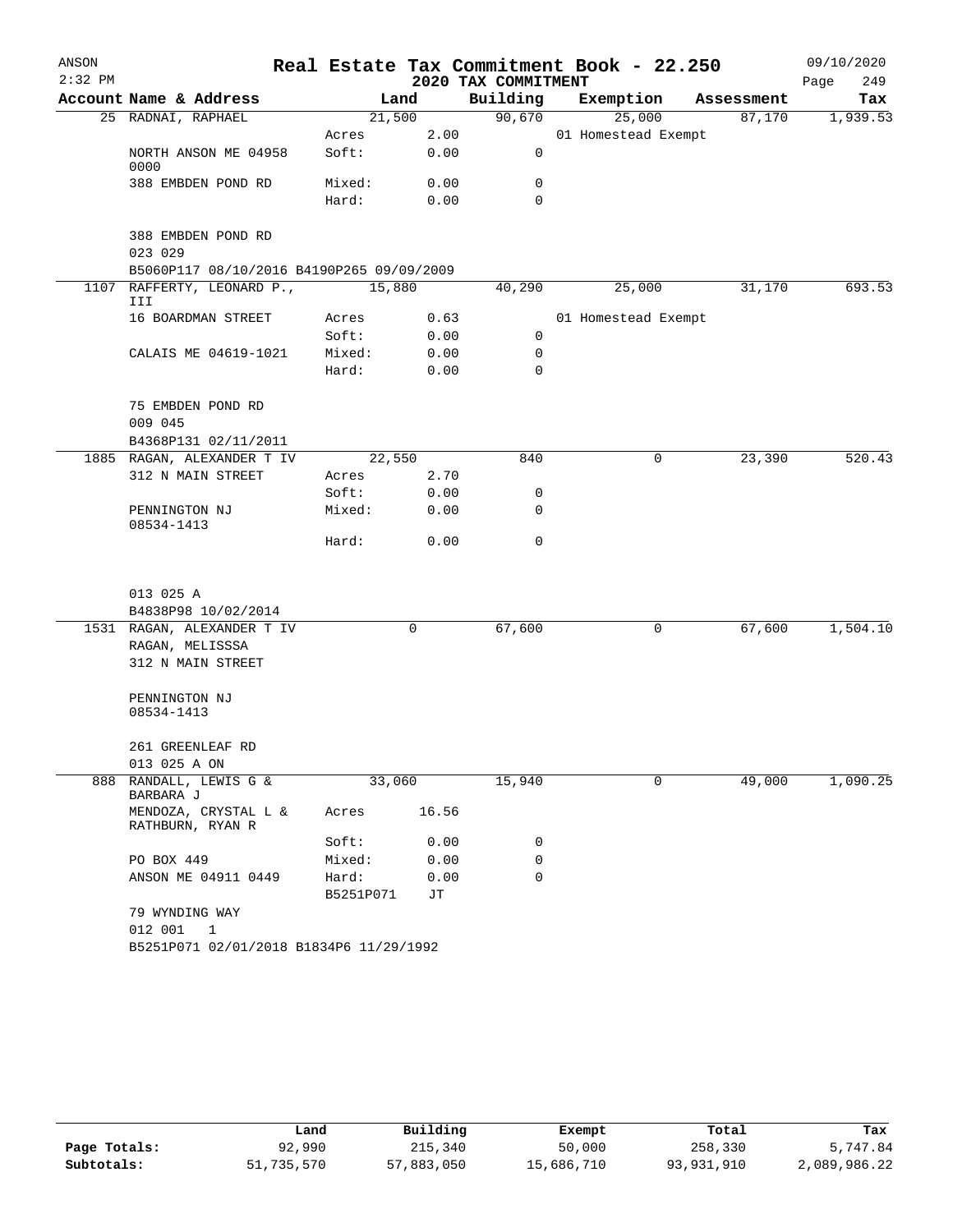| ANSON     |                                                         |                      |       |                                 | Real Estate Tax Commitment Book - 22.250 |   |            | 09/10/2020         |
|-----------|---------------------------------------------------------|----------------------|-------|---------------------------------|------------------------------------------|---|------------|--------------------|
| $2:32$ PM | Account Name & Address                                  |                      | Land  | 2020 TAX COMMITMENT<br>Building | Exemption                                |   | Assessment | Page<br>250<br>Tax |
|           | 405 RANDALL, MAUREEN D. &                               | 36,800               |       | 68,310                          | 25,000                                   |   | 80,110     | 1,782.45           |
|           | CARREIRO, DERIVAL M                                     | Acres                | 15.30 |                                 | 01 Homestead Exempt                      |   |            |                    |
|           | 101 FAHI POND ROAD                                      | Soft:                | 0.00  | 0                               |                                          |   |            |                    |
|           |                                                         | Mixed:               | 0.00  | 0                               |                                          |   |            |                    |
|           | NORTH ANSON ME 04958<br>0000                            | Hard:                | 0.00  | $\mathbf 0$                     |                                          |   |            |                    |
|           | 101 FAHI POND RD<br>024 006                             |                      |       |                                 |                                          |   |            |                    |
|           | B4350P8 12/10/2010                                      |                      |       |                                 |                                          |   |            |                    |
|           | 1378 RANDALL, ROBERT M SR                               |                      | 2,000 | $\mathbf 0$                     |                                          | 0 | 2,000      | 44.50              |
|           | RANDALL, LEWIS                                          | Acres                | 2.00  |                                 |                                          |   |            |                    |
|           | 692 WEST MILLS ROAD                                     | Soft:                | 0.00  | 0                               |                                          |   |            |                    |
|           |                                                         | Mixed:               | 0.00  | 0                               |                                          |   |            |                    |
|           | ANSON ME 04911                                          | Hard:                | 0.00  | $\mathbf 0$                     |                                          |   |            |                    |
|           | 012 001<br>2                                            |                      |       |                                 |                                          |   |            |                    |
|           | B1834P7                                                 |                      |       |                                 |                                          |   |            |                    |
|           | 890 RANDALL, ROBERT M SR &                              | 26,410               |       | 15,020                          | 25,000                                   |   | 16,430     | 365.57             |
|           | RANDALL, KATHLEEN A                                     | Acres                | 15.24 |                                 | 01 Homestead Exempt                      |   |            |                    |
|           |                                                         | Soft:                | 0.00  | 0                               |                                          |   |            |                    |
|           | 692A WEST MILLS RD                                      | Mixed:               | 0.00  | 0                               |                                          |   |            |                    |
|           | ANSON ME 04911 0000                                     | Hard:<br>TREE GROWTH | 11.24 | 1,911                           |                                          |   |            |                    |
|           | 692 WEST MILLS RD<br>012 001                            |                      |       |                                 |                                          |   |            |                    |
|           | B1834P7                                                 |                      |       |                                 |                                          |   |            |                    |
| 905       | RAY V. RICKARDS &<br>CARLENE A. RICARDS<br>LIVING TRUST | 21,100               |       | 79,790                          | 25,000                                   |   | 75,890     | 1,688.55           |
|           | BATES, RAYLENE V.<br>TRUSTEE                            | Acres                | 1.73  |                                 | 01 Homestead Exempt                      |   |            |                    |
|           | PO BOX 12                                               | Soft:                | 0.00  | 0                               |                                          |   |            |                    |
|           |                                                         | Mixed:               | 0.00  | 0                               |                                          |   |            |                    |
|           | NORTH ANSON ME 04958                                    | Hard:                | 0.00  | 0                               |                                          |   |            |                    |
|           | 44 HIGH ST<br>009 031                                   |                      |       |                                 |                                          |   |            |                    |
|           | B4866P218 01/05/2015 B767P308                           |                      |       |                                 |                                          |   |            |                    |
|           | 896 REED, ALVA L                                        | 21,050               |       | 63,950                          | 25,000                                   |   | 60,000     | 1,335.00           |
|           | REED, SHIRLEY A                                         | Acres                | 1.70  |                                 | 01 Homestead Exempt                      |   |            |                    |
|           |                                                         | Soft:                | 0.00  | 0                               |                                          |   |            |                    |
|           | PO BOX 175                                              | Mixed:               | 0.00  | 0                               |                                          |   |            |                    |
|           | NORTH ANSON ME 04958<br>0175                            | Hard:                | 0.00  | 0                               |                                          |   |            |                    |
|           | 138 NORTH MAIN ST<br>007 019 C                          |                      |       |                                 |                                          |   |            |                    |
|           | B623P106                                                |                      |       |                                 |                                          |   |            |                    |
|           | 794 REYNOLDS, CHIRSTOPHER V                             | 35,000               |       | 0                               |                                          | 0 | 35,000     | 778.75             |
|           | 1026A PLEASANT STREET                                   | Acres                | 22.00 |                                 |                                          |   |            |                    |
|           |                                                         | Soft:                | 0.00  | 0                               |                                          |   |            |                    |
|           | CANTON MA 02021                                         | Mixed:               | 0.00  | 0                               |                                          |   |            |                    |
|           |                                                         | Hard:                | 0.00  | 0                               |                                          |   |            |                    |
|           | 022 011<br>1                                            |                      |       |                                 |                                          |   |            |                    |
|           | B4868P353 01/10/2015                                    |                      |       |                                 |                                          |   |            |                    |

|              | Land       | Building   | Exempt     | Total      | Tax          |
|--------------|------------|------------|------------|------------|--------------|
| Page Totals: | 142,360    | 227,070    | 100,000    | 269,430    | 5,994.82     |
| Subtotals:   | 51,877,930 | 58,110,120 | 15,786,710 | 94,201,340 | 2,095,981.04 |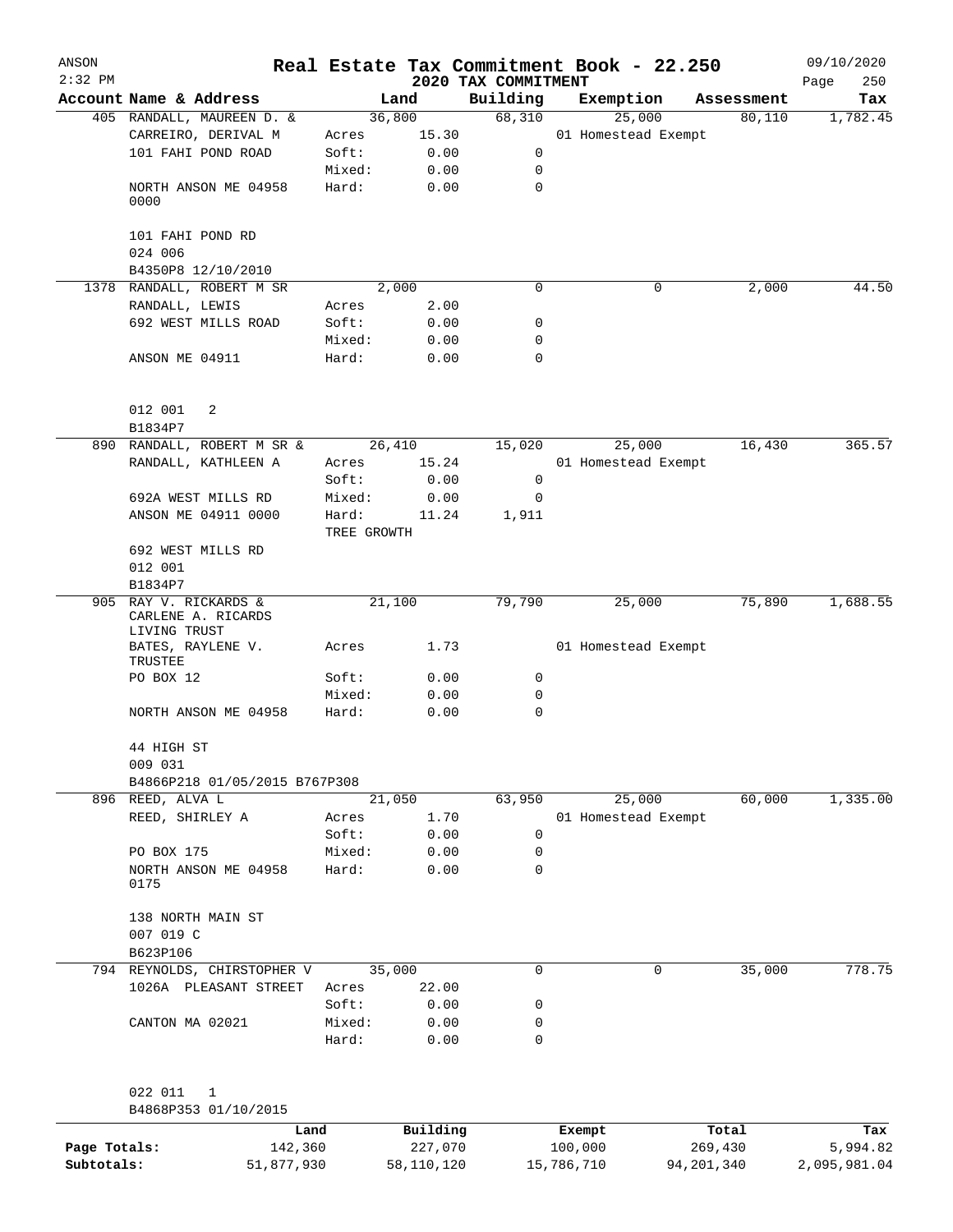| ANSON<br>$2:32$ PM |                             |                      |       | 2020 TAX COMMITMENT | Real Estate Tax Commitment Book - 22.250 |            | 09/10/2020<br>Page<br>251 |
|--------------------|-----------------------------|----------------------|-------|---------------------|------------------------------------------|------------|---------------------------|
|                    | Account Name & Address      |                      | Land  | Building            | Exemption                                | Assessment | Tax                       |
|                    | 159 RICH, DONNA J. &        | 24,880               |       | 72,790              | 25,000                                   | 72,670     | 1,616.91                  |
|                    | CALDWELL, CHAD A            | Acres                | 4.25  |                     | 01 Homestead Exempt                      |            |                           |
|                    |                             | Soft:                | 0.00  | 0                   |                                          |            |                           |
|                    | 29 HILLTOP RD               | Mixed:               | 0.00  | 0                   |                                          |            |                           |
|                    | ANSON ME 04911 0000         | Hard:                | 0.00  | 0                   |                                          |            |                           |
|                    | 29 HILLTOP RD               |                      |       |                     |                                          |            |                           |
|                    | 003 015                     |                      |       |                     |                                          |            |                           |
|                    | B4664P74 05/02/2013         |                      |       |                     |                                          |            |                           |
|                    | 1866 RICHARDS, BRIAN D      | 31,000               |       | $\mathbf 0$         | $\mathbf 0$                              | 31,000     | 689.75                    |
|                    |                             | Acres                | 22.00 |                     |                                          |            |                           |
|                    | BENTON ME 04901 3723        | Soft:                | 0.00  | 0                   |                                          |            |                           |
|                    | 209 GOGAN RD                | Mixed:               | 0.00  | 0                   |                                          |            |                           |
|                    |                             | Hard:                | 0.00  | $\mathbf 0$         |                                          |            |                           |
|                    | 015 031                     |                      |       |                     |                                          |            |                           |
|                    | B3533P16 08/05/2005         |                      |       |                     |                                          |            |                           |
| 1853               | RICHARDS, GERALD estate     |                      | 0     | 12,850              | 0                                        | 12,850     | 285.91                    |
|                    | οf                          |                      |       |                     |                                          |            |                           |
|                    | c/o Alice Burns             |                      |       |                     |                                          |            |                           |
|                    | PO BOX 334                  |                      |       |                     |                                          |            |                           |
|                    | ANSON ME 04911 0304         |                      |       |                     |                                          |            |                           |
|                    |                             |                      |       |                     |                                          |            |                           |
|                    | 97 BURNS RD                 |                      |       |                     |                                          |            |                           |
|                    | 011 023<br>ON               |                      |       |                     |                                          |            |                           |
|                    | 1402 RICHARDS, ROGER G      | 25,400               |       | 28,060              | 25,000                                   | 28,460     | 633.24                    |
|                    | 3 HEALD STREET              | Acres                | 4.60  |                     | 01 Homestead Exempt                      |            |                           |
|                    |                             | Soft:                | 0.00  | 0                   |                                          |            |                           |
|                    | ANSON ME 04911              | Mixed:               | 0.00  | 0                   |                                          |            |                           |
|                    |                             | Hard:                | 0.00  | $\mathbf 0$         |                                          |            |                           |
|                    | 3 HEALD RD                  |                      |       |                     |                                          |            |                           |
|                    | 011 009<br>C                |                      |       |                     |                                          |            |                           |
|                    | B3818P190 02/27/2007        |                      |       |                     |                                          |            |                           |
|                    | 1266 RICHARDSON, DAVID A    | 28,570               |       | 125,820             | 25,000                                   | 129,390    | 2,878.93                  |
|                    | RICHARDSON, SHARON A        | Acres                | 42.00 |                     | 01 Homestead Exempt                      |            |                           |
|                    | 11 CAMPBELL ROAD            | Soft:                | 8.00  | 896                 |                                          |            |                           |
|                    |                             | Mixed:               | 16.00 | 2,544               |                                          |            |                           |
|                    | ANSON ME 04911              | Hard:<br>TREE GROWTH | 9.00  | 1,530               |                                          |            |                           |
|                    | 11 CAMPBELL RD              |                      |       |                     |                                          |            |                           |
|                    | 014 035                     |                      |       |                     |                                          |            |                           |
|                    | B2092P298                   |                      |       |                     |                                          |            |                           |
|                    | 759 RICHARDSON, ELIZABETH R |                      | 8,940 | 61,910              | 0                                        | 70,850     | 1,576.41                  |
|                    | 12 INGALLS STREET           | Acres                | 0.20  |                     |                                          |            |                           |
|                    |                             | Soft:                | 0.00  | 0                   |                                          |            |                           |
|                    | ANSON ME 04911              | Mixed:               | 0.00  | 0                   |                                          |            |                           |
|                    |                             | Hard:                | 0.00  | 0                   |                                          |            |                           |
|                    | 12 INGALLS ST               |                      |       |                     |                                          |            |                           |
|                    | 002 052                     |                      |       |                     |                                          |            |                           |
|                    | B5431P189 06/28/2019        |                      |       |                     |                                          |            |                           |
|                    |                             |                      |       |                     |                                          |            |                           |
|                    |                             |                      |       |                     |                                          |            |                           |
|                    |                             |                      |       |                     |                                          |            |                           |

|              | Land       | Building     | Exempt     | Total      | Tax          |
|--------------|------------|--------------|------------|------------|--------------|
| Page Totals: | 118,790    | 301,430      | 75,000     | 345,220    | 7,681.15     |
| Subtotals:   | 51,996,720 | 58, 411, 550 | 15,861,710 | 94,546,560 | 2,103,662.19 |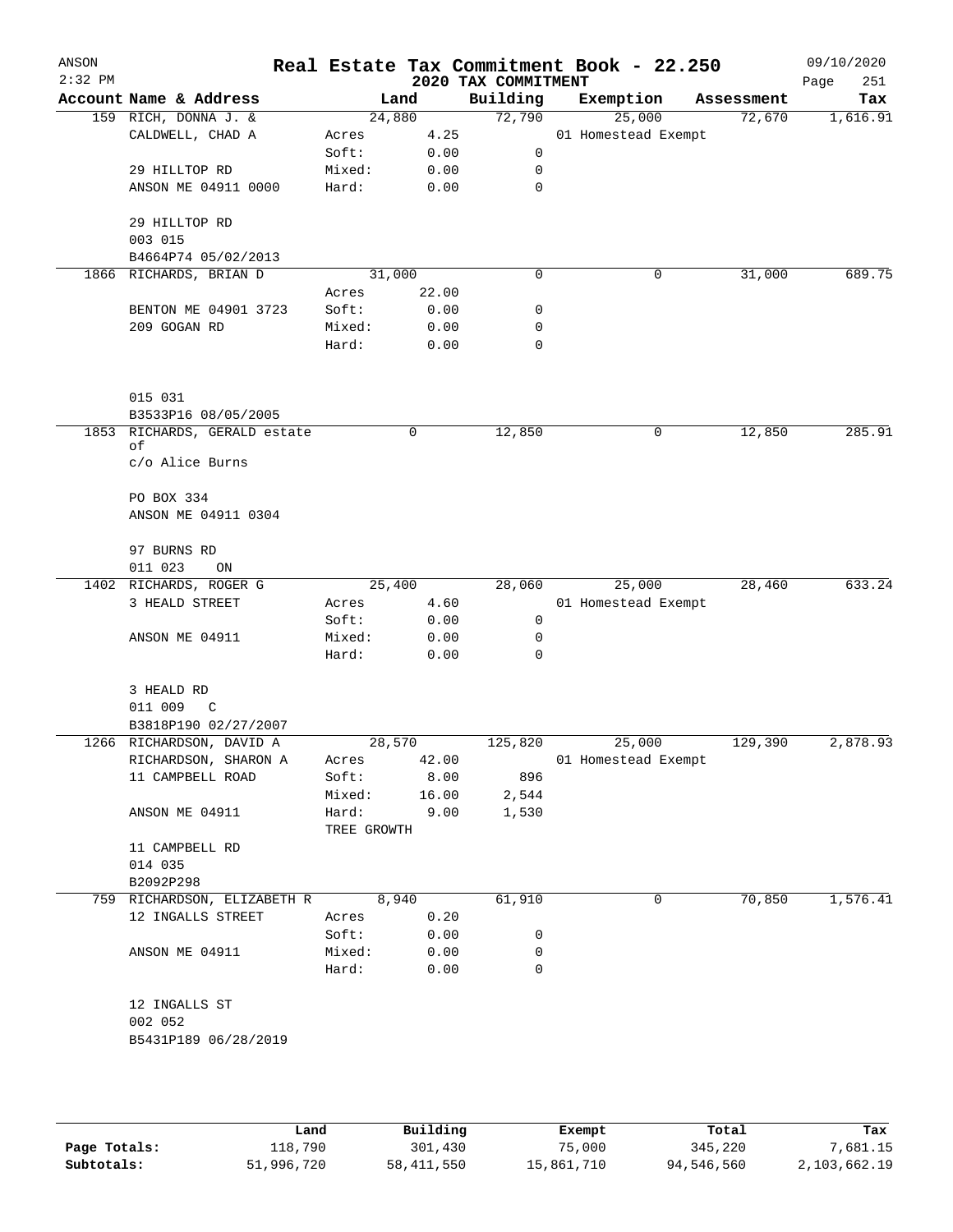| ANSON<br>$2:32$ PM |                                          |            |       | 2020 TAX COMMITMENT | Real Estate Tax Commitment Book - 22.250 |            | 09/10/2020<br>252<br>Page |
|--------------------|------------------------------------------|------------|-------|---------------------|------------------------------------------|------------|---------------------------|
|                    | Account Name & Address                   | Land       |       | Building            | Exemption                                | Assessment | Tax                       |
|                    | 902 RICHARDSON, EVANGELINE<br>L          | 10,000     |       | 54,820              | 25,000                                   | 39,820     | 886.00                    |
|                    |                                          | Acres      | 0.25  |                     | 01 Homestead Exempt                      |            |                           |
|                    | ANSON ME 04911 0192                      | Soft:      | 0.00  | 0                   |                                          |            |                           |
|                    | PO BOX 192                               | Mixed:     | 0.00  | 0                   |                                          |            |                           |
|                    |                                          | Hard:      | 0.00  | $\mathbf 0$         |                                          |            |                           |
|                    | 12 FINCH ST                              |            |       |                     |                                          |            |                           |
|                    | 003 062                                  |            |       |                     |                                          |            |                           |
|                    | B2776P346                                |            |       |                     |                                          |            |                           |
|                    | 898 RICHARDSON, KAESON R.                | 25,400     |       | 67,430              | 0                                        | 92,830     | 2,065.47                  |
|                    | RICHARDSON, MYRANDA L.                   | Acres      | 4.60  |                     |                                          |            |                           |
|                    | 55 LANEY ROAD                            | Soft:      | 0.00  | 0                   |                                          |            |                           |
|                    |                                          | Mixed:     | 0.00  | 0                   |                                          |            |                           |
|                    | MADISON ME 04950                         | Hard:      | 0.00  | $\mathbf 0$         |                                          |            |                           |
|                    | 446 HOLLIN WAITE HILL                    |            |       |                     |                                          |            |                           |
|                    | 014 030<br>$\mathbf B$                   |            |       |                     |                                          |            |                           |
|                    | B5322P56 08/21/2018                      |            |       |                     |                                          |            |                           |
|                    | 106 RICHARDSON, LEVI F                   | 19,390     |       | 73,790              | 0                                        | 93,180     | 2,073.26                  |
|                    | 53 FAHI POND ROAD                        | Acres      | 0.94  |                     |                                          |            |                           |
|                    |                                          | Soft:      | 0.00  | 0                   |                                          |            |                           |
|                    | NORTH ANSON ME 04958                     | Mixed:     | 0.00  | 0                   |                                          |            |                           |
|                    |                                          |            |       | $\mathbf 0$         |                                          |            |                           |
|                    |                                          | Hard:      | 0.00  |                     |                                          |            |                           |
|                    |                                          | B5156P0349 |       |                     |                                          |            |                           |
|                    | 53 FAHI POND RD                          |            |       |                     |                                          |            |                           |
|                    | 007 012                                  |            |       |                     |                                          |            |                           |
|                    | B5156P349 05/12/2017                     |            |       |                     |                                          |            |                           |
|                    | 1836 RICHARDSON, LLEWELLYN J             | 20,000     |       | 30,640              | 25,000                                   | 25,640     | 570.49                    |
|                    | 421 EMBDEN POND ROAD                     | Acres      | 1.00  |                     | 01 Homestead Exempt                      |            |                           |
|                    |                                          | Soft:      | 0.00  | 0                   |                                          |            |                           |
|                    | NORTH ANSON ME 04958                     | Mixed:     | 0.00  | 0                   |                                          |            |                           |
|                    |                                          | Hard:      | 0.00  | 0                   |                                          |            |                           |
|                    | 421 EMBDEN POND RD                       |            |       |                     |                                          |            |                           |
|                    | 023 026<br>В                             |            |       |                     |                                          |            |                           |
|                    | B4466P76 11/21/2011                      |            |       |                     |                                          |            |                           |
|                    | 1659 RICHARDSON, NICOLE A                | 55,720     |       | 19,660              | 0                                        | 75,380     | 1,677.21                  |
|                    | RICHARDSON, RONALD J                     | Acres      | 47.43 |                     |                                          |            |                           |
|                    | 55 LANEY ROAD                            | Soft:      | 0.00  | 0                   |                                          |            |                           |
|                    |                                          | Mixed:     | 0.00  | 0                   |                                          |            |                           |
|                    | MADISON ME 04950                         | Hard:      | 0.00  | 0                   |                                          |            |                           |
|                    | 87 FLETCHER ROAD                         |            |       |                     |                                          |            |                           |
|                    | 014 040                                  |            |       |                     |                                          |            |                           |
|                    | B5220P95 06/01/2017 B3625P120 01/18/2006 |            |       |                     |                                          |            |                           |
|                    | 818 RICHARDSON, NICOLE A                 | 9,360      |       | 0                   | 0                                        | 9,360      | 208.26                    |
|                    | RICHARDSON, RONALD J                     | Acres      | 23.40 |                     |                                          |            |                           |
|                    | 55 LANEY ROAD                            | Soft:      | 0.00  | 0                   |                                          |            |                           |
|                    |                                          | Mixed:     | 0.00  | 0                   |                                          |            |                           |
|                    | MADISON ME 04950                         | Hard:      | 0.00  | 0                   |                                          |            |                           |
|                    | 87 FLETCHER RD                           |            |       |                     |                                          |            |                           |
|                    | 013 001<br>$\mathbb{C}$                  |            |       |                     |                                          |            |                           |
|                    | B5220P95 06/01/2017                      |            |       |                     |                                          |            |                           |
|                    |                                          |            |       |                     |                                          |            |                           |
|                    |                                          |            |       |                     |                                          |            |                           |
|                    |                                          |            |       |                     |                                          |            |                           |
|                    |                                          |            |       |                     |                                          |            |                           |

|              | Land       | Building   | Exempt     | Total      | Tax          |
|--------------|------------|------------|------------|------------|--------------|
| Page Totals: | 139,870    | 246,340    | 50,000     | 336,210    | 7,480.69     |
| Subtotals:   | 52,136,590 | 58,657,890 | 15,911,710 | 94,882,770 | 2,111,142.88 |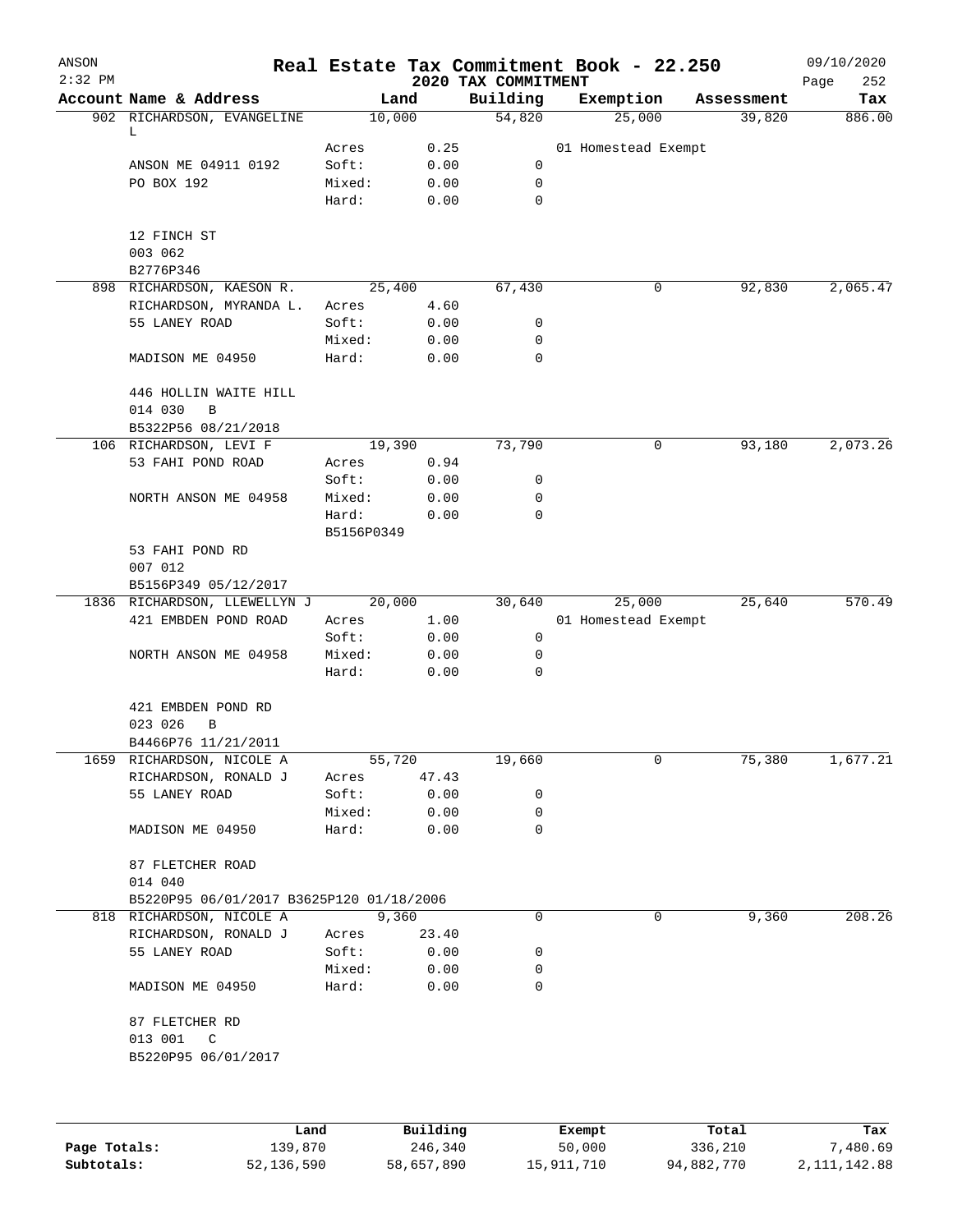| ANSON<br>$2:32$ PM |                          |        |        | 2020 TAX COMMITMENT | Real Estate Tax Commitment Book - 22.250 |            | 09/10/2020<br>253<br>Page |
|--------------------|--------------------------|--------|--------|---------------------|------------------------------------------|------------|---------------------------|
|                    | Account Name & Address   |        | Land   | Building            | Exemption                                | Assessment | Tax                       |
|                    | 817 RICHARDSON, RONALD J |        | 72,800 | 0                   | $\Omega$                                 | 72,800     | 1,619.80                  |
|                    | RICHARDSON, NICOLE A     | Acres  | 97.59  |                     |                                          |            |                           |
|                    | 55 LANEY ROAD            | Soft:  | 0.00   | 0                   |                                          |            |                           |
|                    |                          | Mixed: | 0.00   | 0                   |                                          |            |                           |
|                    | MADISON ME 04950         | Hard:  | 0.00   | 0                   |                                          |            |                           |
|                    | 98 BROWN HILL ROAD       |        |        |                     |                                          |            |                           |
|                    | 014 033                  |        |        |                     |                                          |            |                           |
|                    | B5161P356 05/17/2017     |        |        |                     |                                          |            |                           |
|                    | 1456 RICKARDS, MATTHEW R |        | 27,430 | 0                   | 0                                        | 27,430     | 610.32                    |
|                    | GIRARDIN, BRIGITTE A     | Acres  | 5.95   |                     |                                          |            |                           |
|                    | 765 HORSEBACK ROAD       | Soft:  | 0.00   | 0                   |                                          |            |                           |
|                    |                          | Mixed: | 0.00   | 0                   |                                          |            |                           |
|                    | ANSON ME 04911           | Hard:  | 0.00   | 0                   |                                          |            |                           |
|                    | 765 HORSEBACK RD         |        |        |                     |                                          |            |                           |
|                    | 019 005 1                |        |        |                     |                                          |            |                           |
|                    | B4774P87 02/13/2014      |        |        |                     |                                          |            |                           |
|                    | 1341 RICKARDS, MATTHEW R |        | 0      | 19,160              | 19,160                                   | 0          | 0.00                      |
|                    | 765 HORSEBACK ROAD       |        |        |                     | 01 Homestead Exempt                      |            |                           |
|                    | ANSON ME 04911           |        |        |                     |                                          |            |                           |
|                    |                          |        |        |                     |                                          |            |                           |
|                    | 765 HORSEBACK RD         |        |        |                     |                                          |            |                           |
|                    | 019 005 1 ON             |        |        |                     |                                          |            |                           |
|                    | 1907 RICKARDS, MATTHEW R |        | 17,000 | 0                   | 0                                        | 17,000     | 378.25                    |
|                    | GIRARDIN, BRIGITTE A     | Acres  | 4.33   |                     |                                          |            |                           |
|                    | 765 HORSEBACK ROAD       | Soft:  | 0.00   | 0                   |                                          |            |                           |
|                    |                          | Mixed: | 0.00   | 0                   |                                          |            |                           |
|                    | ANSON ME 04911           | Hard:  | 0.00   | 0                   |                                          |            |                           |
|                    | HORSEBACK RD             |        |        |                     |                                          |            |                           |
|                    | 019 005 2                |        |        |                     |                                          |            |                           |
|                    | B4112P87 02/13/2014      |        |        |                     |                                          |            |                           |
|                    | 906 RICKARDS, RAY V      |        | 4,400  | 0                   | 0                                        | 4,400      | 97.90                     |
|                    | PO BOX 12                | Acres  | 33.00  |                     |                                          |            |                           |
|                    |                          | Soft:  | 18.00  | 2,016               |                                          |            |                           |
|                    | NORTH ANSON ME 04958     | Mixed: | 15.00  | 2,385               |                                          |            |                           |
|                    |                          | Hard:  | 0.00   | 0                   |                                          |            |                           |
|                    |                          |        |        |                     |                                          |            |                           |
|                    | 011 029                  |        |        |                     |                                          |            |                           |
|                    | B1604P157                |        |        |                     |                                          |            |                           |
| 1699               | RICKER FAMILY REVOCABLE  |        | 23,750 | 420                 | 0                                        | 24,170     | 537.78                    |
|                    | TRUST                    | Acres  | 3.50   |                     |                                          |            |                           |
|                    | PENACOOK NH 03303 0000   | Soft:  | 0.00   | 0                   |                                          |            |                           |
|                    |                          |        |        |                     |                                          |            |                           |
|                    | 133 LILAC ST             | Mixed: | 0.00   | 0                   |                                          |            |                           |
|                    |                          | Hard:  | 0.00   | 0                   |                                          |            |                           |
|                    | 023 044<br>C             |        |        |                     |                                          |            |                           |
|                    | B3178P238                |        |        |                     |                                          |            |                           |
|                    |                          |        |        |                     |                                          |            |                           |
|                    |                          |        |        |                     |                                          |            |                           |

|              | Land       | Building   | Exempt     | Total      | Tax            |
|--------------|------------|------------|------------|------------|----------------|
| Page Totals: | 145,380    | 19,580     | 19,160     | 145,800    | 3,244.05       |
| Subtotals:   | 52,281,970 | 58,677,470 | 15,930,870 | 95,028,570 | 2, 114, 386.93 |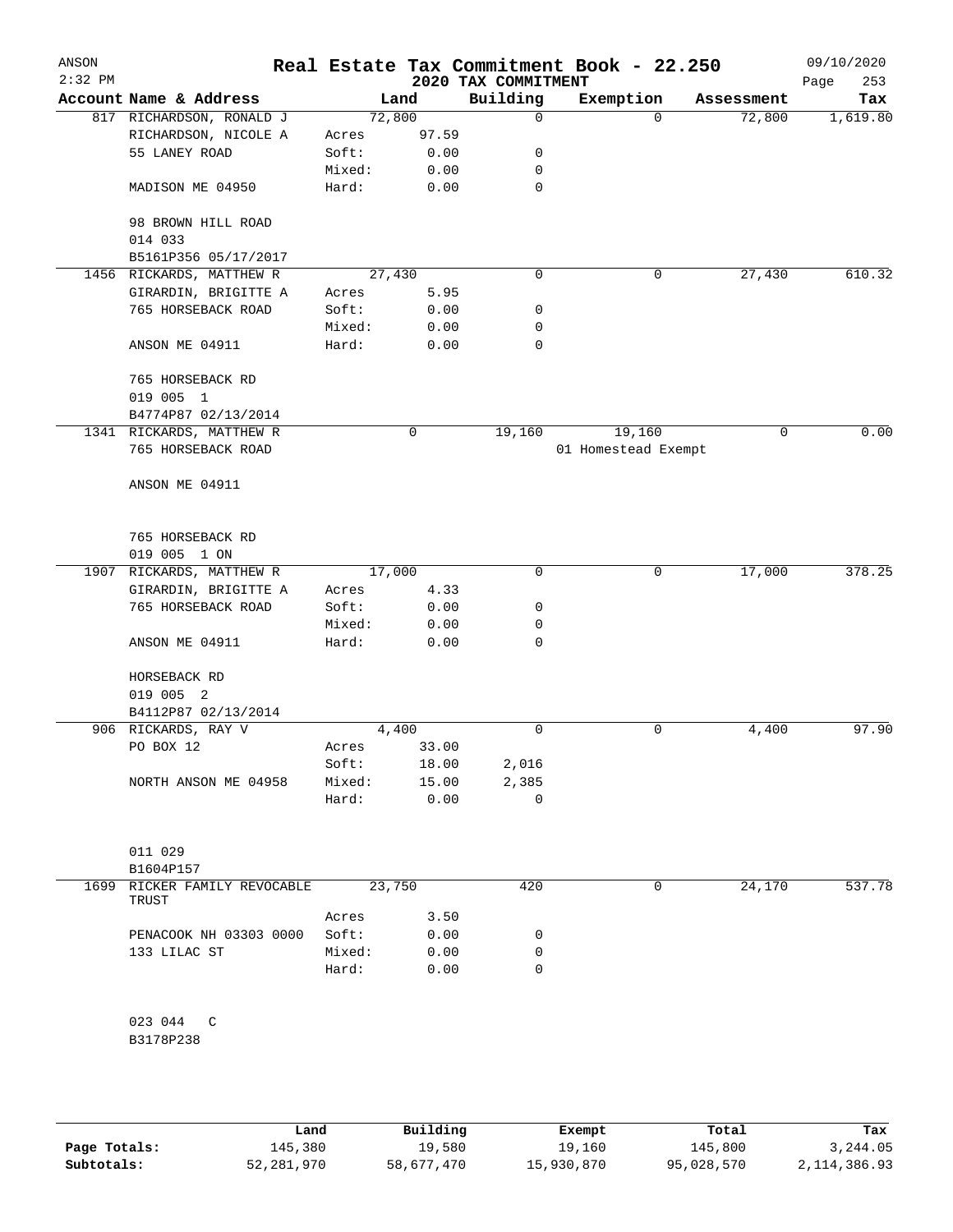| ANSON                      |                                           |                     |                       |                     | Real Estate Tax Commitment Book - 22.250 |                         | 09/10/2020               |
|----------------------------|-------------------------------------------|---------------------|-----------------------|---------------------|------------------------------------------|-------------------------|--------------------------|
| $2:32$ PM                  | Account Name & Address                    |                     |                       | 2020 TAX COMMITMENT |                                          |                         | 254<br>Page              |
|                            | 903 RICKER, MICHAEL D                     |                     | Land<br>20,900        | Building<br>84,830  | Exemption<br>25,000                      | Assessment<br>80,730    | Tax<br>1,796.24          |
|                            | 288 VALLEY ROAD                           | Acres               | 1.60                  |                     | 01 Homestead Exempt                      |                         |                          |
|                            |                                           | Soft:               | 0.00                  | 0                   |                                          |                         |                          |
|                            | NORTH ANSON ME 04958                      | Mixed:              | 0.00                  | 0                   |                                          |                         |                          |
|                            |                                           | Hard:               | 0.00                  | $\mathbf 0$         |                                          |                         |                          |
|                            | 288 VALLEY RD                             |                     |                       |                     |                                          |                         |                          |
|                            | 018 039<br>B                              |                     |                       |                     |                                          |                         |                          |
|                            | B2817P91 B1775P322                        |                     |                       |                     |                                          |                         |                          |
|                            | 723 RIGGS, DANIKA L                       |                     | 18,660                | 50,430              |                                          | 69,090<br>0             | 1,537.25                 |
|                            | 104 PREBLE AVE                            | Acres               | 0.87                  |                     |                                          |                         |                          |
|                            |                                           | Soft:               | 0.00                  | 0                   |                                          |                         |                          |
|                            | ANSON ME 04911                            | Mixed:              | 0.00                  | 0                   |                                          |                         |                          |
|                            |                                           | Hard:               | 0.00                  | $\mathbf 0$         |                                          |                         |                          |
|                            | 104 PREBLE AVE                            |                     |                       |                     |                                          |                         |                          |
|                            | 004 003<br>$\, {\bf B}$                   |                     |                       |                     |                                          |                         |                          |
|                            | B5272P160 04/23/2018                      |                     |                       |                     |                                          |                         |                          |
|                            | 1156 RINALDI, CHARLES F                   |                     | 26,000                | 65,600              |                                          | 0<br>91,600             | 2,038.10                 |
|                            | RINALDI, GERALDINE R                      | Acres               | 5.00                  |                     |                                          |                         |                          |
|                            | 128 MAIN STREET                           | Soft:               | 0.00                  | 0                   |                                          |                         |                          |
|                            |                                           | Mixed:<br>Hard:     | 0.00                  | 0<br>$\mathbf 0$    |                                          |                         |                          |
|                            | ANSON ME 04911                            |                     | 0.00                  |                     |                                          |                         |                          |
|                            | 438 RIVER RD                              |                     |                       |                     |                                          |                         |                          |
|                            | 016 008                                   |                     |                       |                     |                                          |                         |                          |
|                            | B5448P212 08/08/2019                      |                     |                       |                     |                                          |                         |                          |
|                            | 1034 RIVER ROAD PROPERTIES,<br>LLC        |                     | 11,310                | 10,850              |                                          | 0<br>22,160             | 493.06                   |
|                            | PO BOX 190                                | Acres               | 0.32                  |                     |                                          |                         |                          |
|                            |                                           | Soft:               | 0.00                  | 0                   |                                          |                         |                          |
|                            | NEW PORTLAND ME 04961                     | Mixed:              | 0.00                  | 0                   |                                          |                         |                          |
|                            |                                           | Hard:               | 0.00                  | $\mathbf 0$         |                                          |                         |                          |
|                            |                                           | B5067P0324          |                       |                     |                                          |                         |                          |
|                            | 19 THIRD ST                               |                     |                       |                     |                                          |                         |                          |
|                            | 001 053                                   |                     |                       |                     |                                          |                         |                          |
|                            | B5067P324 08/19/2016 B4981P101 10/27/2015 |                     |                       |                     |                                          |                         |                          |
|                            | 909 ROBBINS, BARBARA,<br>ESTATE OF        |                     | 24,500                | 1,230               |                                          | 0<br>25,730             | 572.49                   |
|                            | 285 PLANTATION STREET<br>APT 704          | Acres               | 4.00                  |                     |                                          |                         |                          |
|                            | C/O RHONDA CHARTIER                       | Soft:               | 0.00                  | 0                   |                                          |                         |                          |
|                            | WORCESTER MA 01604                        | Mixed:              | 0.00                  | 0                   |                                          |                         |                          |
|                            |                                           | Hard:               | 0.00                  | 0                   |                                          |                         |                          |
|                            | 023 044<br>D                              |                     |                       |                     |                                          |                         |                          |
|                            | B1395P168                                 |                     |                       |                     |                                          |                         |                          |
|                            | 92 ROBBINS, MICHAEL T                     |                     | 21,720                | 15,670              |                                          | 37,390<br>0             | 831.93                   |
|                            | OAKLEY, REBECCA                           | Acres               | 11.82                 |                     |                                          |                         |                          |
|                            | PO BOX 177                                | Soft:               | 0.00                  | 0                   |                                          |                         |                          |
|                            |                                           | Mixed:              | 0.00                  | 0                   |                                          |                         |                          |
|                            | MASHPEE MA 02649                          | Hard:<br>B5241P0294 | 0.00                  | 0                   |                                          |                         |                          |
|                            | 547 FOUR MILE SQ ROAD                     |                     |                       |                     |                                          |                         |                          |
|                            | 021 023                                   |                     |                       |                     |                                          |                         |                          |
|                            | B5241P294 12/27/2017 B2543P307            |                     |                       |                     |                                          |                         |                          |
|                            |                                           |                     |                       |                     |                                          |                         |                          |
|                            |                                           | Land                | Building              |                     | Exempt                                   | Total                   | Tax                      |
| Page Totals:<br>Subtotals: | 123,090<br>52,405,060                     |                     | 228,610<br>58,906,080 |                     | 25,000<br>15,955,870                     | 326,700<br>95, 355, 270 | 7,269.07<br>2,121,656.00 |
|                            |                                           |                     |                       |                     |                                          |                         |                          |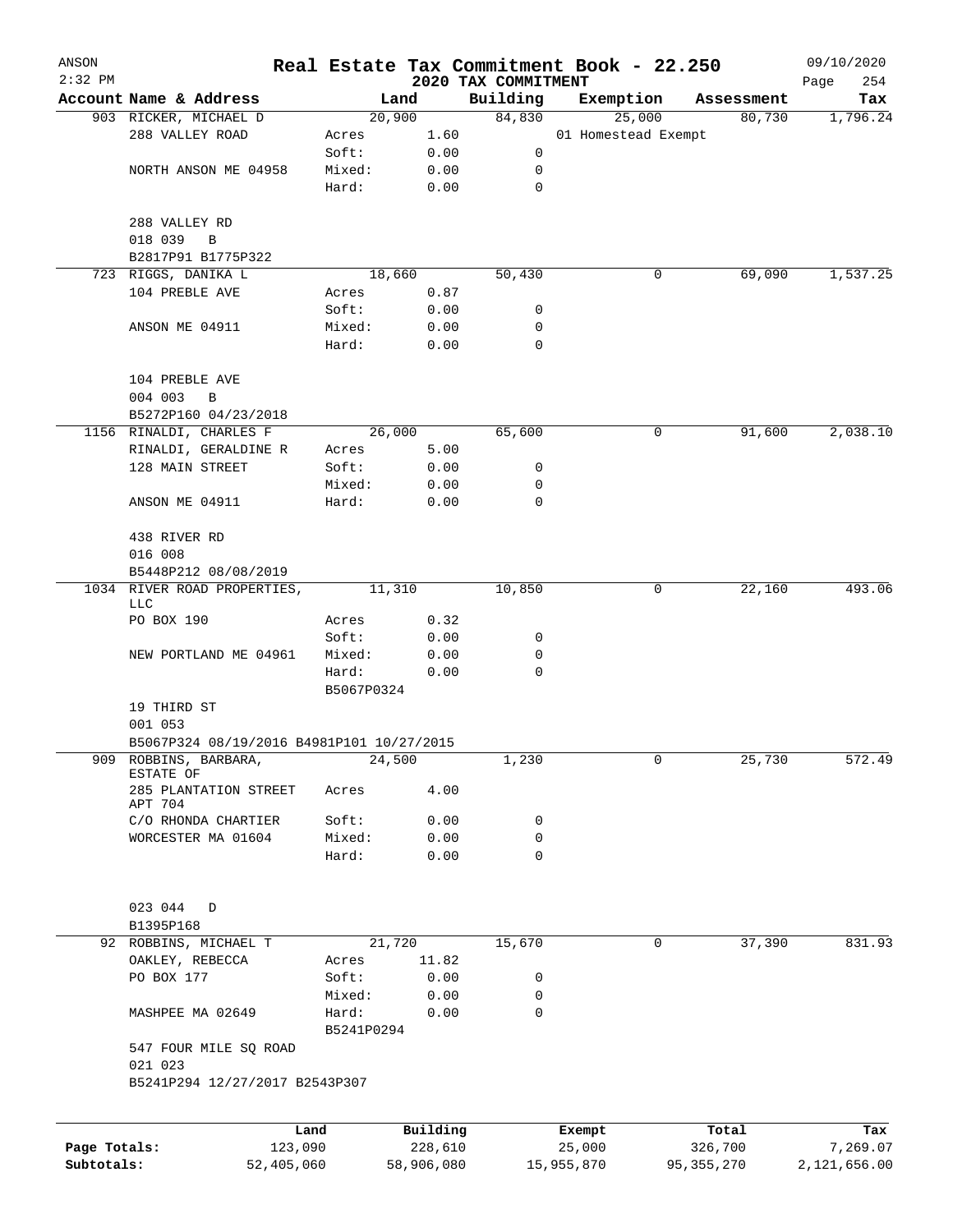| ANSON<br>$2:32$ PM |                                            |                                  |               | 2020 TAX COMMITMENT | Real Estate Tax Commitment Book - 22.250 |            | 09/10/2020<br>255<br>Page |  |  |
|--------------------|--------------------------------------------|----------------------------------|---------------|---------------------|------------------------------------------|------------|---------------------------|--|--|
|                    | Account Name & Address                     |                                  | Land          | Building            | Exemption                                | Assessment | Tax                       |  |  |
|                    | 1838 ROBBINS, MICHAEL T                    | 13,980                           |               | 0                   | $\Omega$                                 | 13,980     | 311.06                    |  |  |
|                    | PO BOX 177                                 | Acres                            | 5.98          |                     |                                          |            |                           |  |  |
|                    |                                            | Soft:                            | 0.00          | 0                   |                                          |            |                           |  |  |
|                    | MASHPEE MA 02649                           | Mixed:                           | 0.00          | 0                   |                                          |            |                           |  |  |
|                    |                                            | Hard:                            | 0.00          | 0                   |                                          |            |                           |  |  |
|                    |                                            | B4967P0358                       |               |                     |                                          |            |                           |  |  |
|                    | CLARK ROAD                                 |                                  |               |                     |                                          |            |                           |  |  |
|                    | 022 035<br>A                               |                                  |               |                     |                                          |            |                           |  |  |
|                    | B4968P1 10/01/2015                         |                                  |               | 0                   |                                          | 6,630      | 147.52                    |  |  |
|                    | 1511 ROBINSON, DOROTHY<br>208 BOXSHOP HILL | Acres                            | 6,630<br>0.11 |                     | 0                                        |            |                           |  |  |
|                    |                                            | Soft:                            | 0.00          | 0                   |                                          |            |                           |  |  |
|                    | FARMINGTON ME 04938                        | Mixed:                           | 0.00          | 0                   |                                          |            |                           |  |  |
|                    |                                            | Hard:                            | 0.00          | 0                   |                                          |            |                           |  |  |
|                    |                                            |                                  |               |                     |                                          |            |                           |  |  |
|                    | 18 RANDALL ST                              |                                  |               |                     |                                          |            |                           |  |  |
|                    | 003 052                                    |                                  |               |                     |                                          |            |                           |  |  |
|                    | B5391P115 03/16/2019                       |                                  |               |                     |                                          |            |                           |  |  |
|                    | 534 ROBINSON, TESSA A                      | 20,500                           |               | 63,910              | 0                                        | 84,410     | 1,878.12                  |  |  |
|                    | 7 SOLON ROAD                               | Acres                            | 5.12          |                     |                                          |            |                           |  |  |
|                    |                                            | Soft:                            | 0.00          | 0                   |                                          |            |                           |  |  |
|                    | NORTH ANSON ME 04958                       | Mixed:                           | 0.00          | 0                   |                                          |            |                           |  |  |
|                    |                                            | Hard:                            | 0.00          | 0                   |                                          |            |                           |  |  |
|                    |                                            | B5050P106                        |               |                     |                                          |            |                           |  |  |
|                    | 7 SOLON RD                                 |                                  |               |                     |                                          |            |                           |  |  |
|                    | 017 021                                    |                                  |               |                     |                                          |            |                           |  |  |
|                    | B5050P106 07/19/2016 B3147P114 06/30/2003  |                                  |               |                     |                                          |            |                           |  |  |
|                    | 914 ROCINO, GUIDO                          | 25,000                           |               | 0                   | 0                                        | 25,000     | 556.25                    |  |  |
|                    |                                            | Acres                            | 11.50         |                     |                                          |            |                           |  |  |
|                    | READING MA 01867 0000                      | Soft:                            | 0.00          | 0                   |                                          |            |                           |  |  |
|                    | 38 BENTON CIRCLE                           | Mixed:                           | 0.00          | 0                   |                                          |            |                           |  |  |
|                    |                                            | Hard:                            | 0.00          | 0                   |                                          |            |                           |  |  |
|                    | 022 022<br>6<br>B1327P141                  |                                  |               |                     |                                          |            |                           |  |  |
|                    | 927 ROCKS, TODD ROBERT JR                  | 17,640                           |               | 16,150              | 0                                        | 33,790     | 751.83                    |  |  |
|                    | ROCKS, TODD ROBERT                         | Acres                            | 47.00         |                     |                                          |            |                           |  |  |
|                    | 25 MELLEN STREET                           | Soft:                            | 0.00          | 0                   |                                          |            |                           |  |  |
|                    |                                            | Mixed:                           | 43.00         | 6,837               |                                          |            |                           |  |  |
|                    | HOPEDALE MA 01747 0000                     | Hard:<br>TREEGROWTH B5111P292 JT | 0.00          | $\Omega$            |                                          |            |                           |  |  |
|                    | VALLEY ROAD                                |                                  |               |                     |                                          |            |                           |  |  |
|                    | 018 032                                    |                                  |               |                     |                                          |            |                           |  |  |
|                    | B5111P292 12/21/2016 B4429P123 08/09/2011  |                                  |               |                     |                                          |            |                           |  |  |
|                    | 858 ROCKS, TODD ROBERT JR                  | 17,570                           |               | 0                   | 0                                        | 17,570     | 390.93                    |  |  |
|                    | ROCKS, TODD ROBERT                         | Acres                            | 36.00         |                     |                                          |            |                           |  |  |
|                    | 25 MELLEN STREET                           | Soft:                            | 0.00          | 0                   |                                          |            |                           |  |  |
|                    |                                            | Mixed:                           | 35.00         | 5,565               |                                          |            |                           |  |  |
|                    | HOPEDALE MA 01747 0000                     | Hard:                            | 0.00          | $\Omega$            |                                          |            |                           |  |  |
|                    | VALLEY ROAD                                | TREE GROWTH 2027                 |               |                     |                                          |            |                           |  |  |
|                    | 018 027                                    |                                  |               |                     |                                          |            |                           |  |  |
|                    | B5111P289 12/21/2016 B4306P158 08/09/2010  |                                  |               |                     |                                          |            |                           |  |  |

|              | Land       | Building   | Exempt     | Total      | Tax          |
|--------------|------------|------------|------------|------------|--------------|
| Page Totals: | 101,320    | 80,060     |            | 181,380    | 4,035.71     |
| Subtotals:   | 52,506,380 | 58,986,140 | 15,955,870 | 95,536,650 | 2,125,691.71 |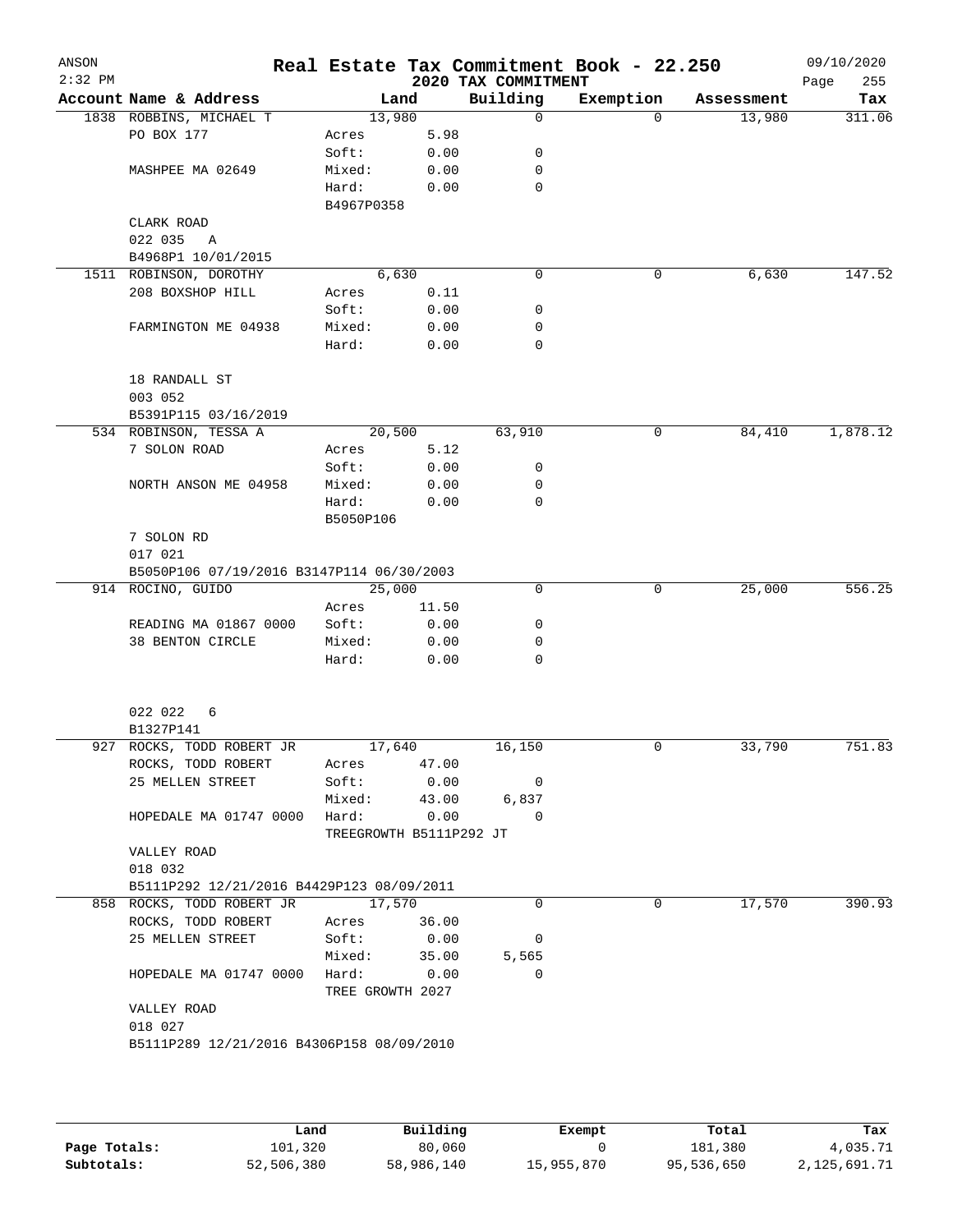| ANSON        |                                                                   |            |            |                        |                         | Real Estate Tax Commitment Book - 22.250 |                     | 09/10/2020     |
|--------------|-------------------------------------------------------------------|------------|------------|------------------------|-------------------------|------------------------------------------|---------------------|----------------|
| $2:32$ PM    |                                                                   |            |            |                        | 2020 TAX COMMITMENT     |                                          |                     | Page<br>256    |
|              | Account Name & Address<br>859 ROCKS, TODD ROBERT JR               |            |            | Land<br>7,380          | Building<br>$\mathbf 0$ | Exemption<br>$\Omega$                    | Assessment<br>7,380 | Tax<br>164.21  |
|              | ROCKS, TODD ROBERT                                                |            | Acres      | 38.00                  |                         |                                          |                     |                |
|              | 25 MELLEN STREET                                                  |            | Soft:      | 0.00                   | 0                       |                                          |                     |                |
|              |                                                                   |            | Mixed:     | 37.00                  | 5,883                   |                                          |                     |                |
|              | HOPEDALE MA 01747 0000                                            |            | Hard:      | 0.00                   | $\mathbf 0$             |                                          |                     |                |
|              |                                                                   |            |            | TREE GROWTH 2027       |                         |                                          |                     |                |
|              | VALLEY ROAD                                                       |            |            |                        |                         |                                          |                     |                |
|              | 018 019                                                           |            |            |                        |                         |                                          |                     |                |
|              | B5111P289 12/21/2016 B4306P158 08/09/2010                         |            |            |                        |                         |                                          |                     |                |
| 915          | ROCRAY, ARTHUR C J                                                |            |            | 23,120                 | 3,080                   | 0                                        | 26,200              | 582.95         |
|              |                                                                   |            | Acres      | 5.08                   |                         |                                          |                     |                |
|              | SANFORD ME 04073 0000                                             |            | Soft:      | 0.00                   | 0                       |                                          |                     |                |
|              | 188 BROOK ST                                                      |            | Mixed:     | 0.00                   | 0                       |                                          |                     |                |
|              |                                                                   |            | Hard:      | 0.00                   | $\Omega$                |                                          |                     |                |
|              | 56 MOUNTAIN VIEW RD                                               |            |            |                        |                         |                                          |                     |                |
|              | 012 009<br>7                                                      |            |            |                        |                         |                                          |                     |                |
|              | B1521P288                                                         |            |            |                        |                         |                                          |                     |                |
|              | 19 RODBELL, ATHENA A                                              |            |            | 7,950                  | 0                       | 0                                        | 7,950               | 176.89         |
|              | 1391 PENNSYLVANIA AVE,                                            |            | Acres      | 50.00                  |                         |                                          |                     |                |
|              | UNIT 514                                                          |            |            |                        |                         |                                          |                     |                |
|              |                                                                   |            | Soft:      | 0.00                   | 0                       |                                          |                     |                |
|              | WASHINGTON DC 20003                                               |            | Mixed:     | 50.00                  | 7,950                   |                                          |                     |                |
|              |                                                                   |            | Hard:      | 0.00                   | $\Omega$                |                                          |                     |                |
|              |                                                                   |            |            | TREE GROWTH B4935P0321 |                         |                                          |                     |                |
|              | BROWN HILL ROAD<br>014 032                                        |            |            |                        |                         |                                          |                     |                |
|              | B4935P321 07/27/2015                                              |            |            |                        |                         |                                          |                     |                |
|              | 1404 RODERICK, ALLEN L                                            |            |            | 37,960                 | 26,390                  | 31,000                                   | 33,350              | 742.04         |
|              | RODERICK, DONNA M                                                 |            | Acres      | 16.46                  |                         | 01 Homestead Exempt                      |                     |                |
|              | 122 NORTH MAIN STEET                                              |            | Soft:      | 0.00                   |                         | 0 02 Resident Veteran                    |                     |                |
|              | APT 4                                                             |            |            |                        |                         |                                          |                     |                |
|              |                                                                   |            | Mixed:     | 0.00                   | 0                       |                                          |                     |                |
|              | NORTH ANSON ME 04958                                              |            | Hard:      | 0.00                   | 0                       |                                          |                     |                |
|              | 222 HOLLIN WAITE HILL                                             |            |            |                        |                         |                                          |                     |                |
|              | 014 034<br>3                                                      |            |            |                        |                         |                                          |                     |                |
|              | B4063P221 09/24/2008                                              |            |            |                        |                         |                                          |                     |                |
| 1343         | RODERICK, DANNY                                                   |            |            | 20,750                 | 25,820                  | 0                                        | 46,570              | 1,036.18       |
|              | RODRICK, VIVIAN                                                   |            | Acres      | 1.50                   |                         |                                          |                     |                |
|              | 800 RIVER ROAD                                                    |            | Soft:      | 0.00                   | 0                       |                                          |                     |                |
|              |                                                                   |            | Mixed:     | 0.00                   | 0                       |                                          |                     |                |
|              | NORTH ANSON ME 04958                                              |            | Hard:      | 0.00                   | $\mathbf 0$             |                                          |                     |                |
|              |                                                                   |            |            |                        |                         |                                          |                     |                |
|              | 800 RIVER RD<br>018 005                                           |            |            |                        |                         |                                          |                     |                |
|              | B5495P345 11/27/2019                                              |            |            |                        |                         |                                          |                     |                |
|              | 1904 RODERICK, HANNAH R                                           |            |            | 29,730                 | 27,890                  | 25,000                                   | 32,620              | 725.80         |
|              | 30 DOVER LANE                                                     |            | Acres      | 4.82                   |                         | 01 Homestead Exempt                      |                     |                |
|              |                                                                   |            | Soft:      | 0.00                   | 0                       |                                          |                     |                |
|              | NORTH ANSON ME 04958                                              |            | Mixed:     | 0.00                   | 0                       |                                          |                     |                |
|              |                                                                   |            | Hard:      | 0.00                   | 0                       |                                          |                     |                |
|              |                                                                   |            | B5160P0277 |                        |                         |                                          |                     |                |
|              | 30 DOVER LANE                                                     |            |            |                        |                         |                                          |                     |                |
|              | 018 014 2                                                         |            |            |                        |                         |                                          |                     |                |
|              | B5160P277 05/25/2017 B5109P315 12/12/2016 B4029P181<br>07/16/2008 |            |            |                        |                         |                                          |                     |                |
|              |                                                                   | Land       |            | Building               |                         | Exempt                                   | Total               | Tax            |
| Page Totals: |                                                                   | 126,890    |            | 83,180                 |                         | 56,000                                   | 154,070             | 3,428.07       |
| Subtotals:   |                                                                   | 52,633,270 |            | 59,069,320             |                         | 16,011,870                               | 95,690,720          | 2, 129, 119.78 |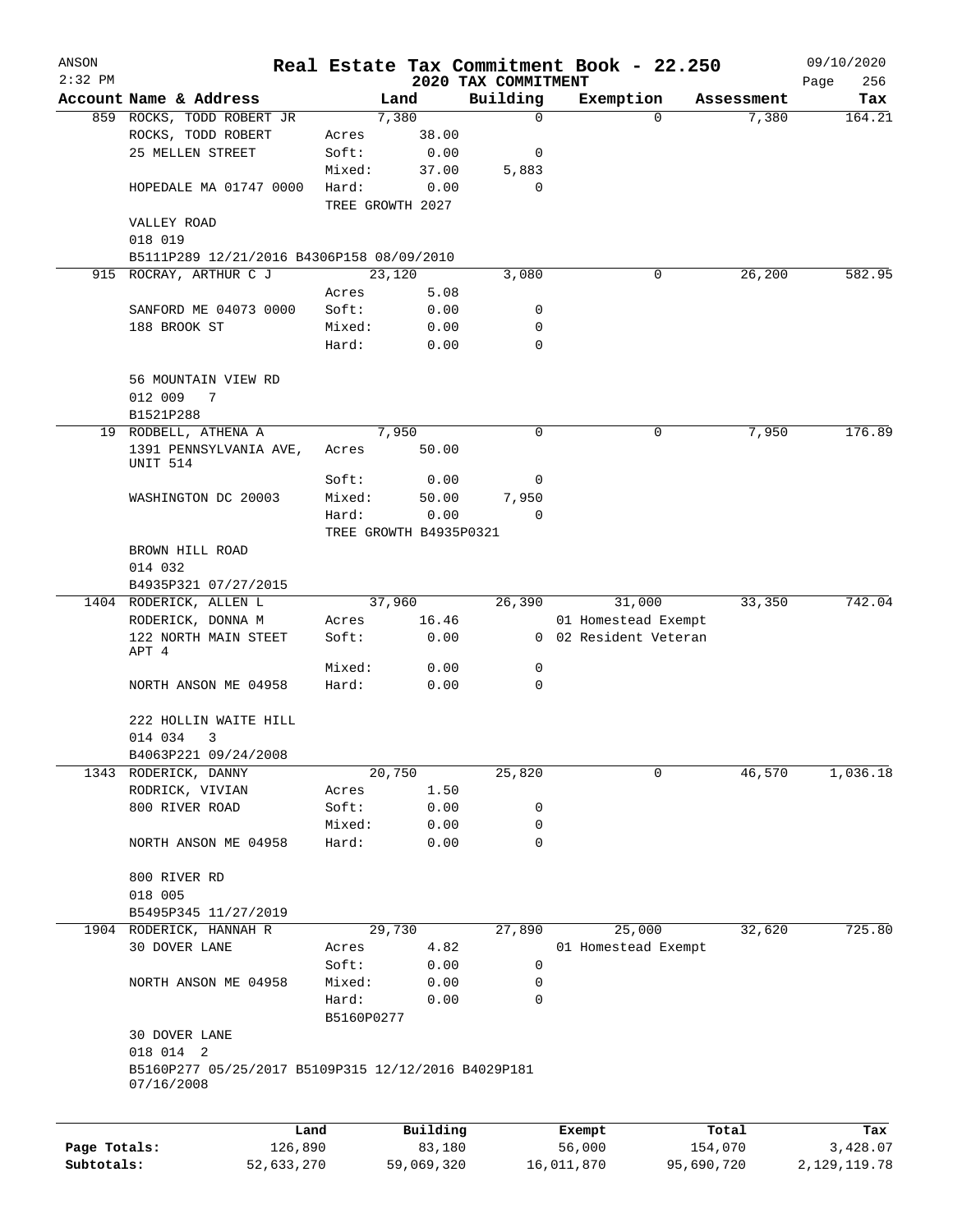| ANSON     |                                           |                 |        |       |                                      | Real Estate Tax Commitment Book - 22.250 |            | 09/10/2020  |
|-----------|-------------------------------------------|-----------------|--------|-------|--------------------------------------|------------------------------------------|------------|-------------|
| $2:32$ PM |                                           |                 |        |       | 2020 TAX COMMITMENT                  |                                          |            | 257<br>Page |
|           | Account Name & Address                    |                 | Land   |       | Building                             | Exemption                                | Assessment | Tax         |
|           | 1227 RODERICK, PAUL R                     |                 | 10,000 |       | 46,930                               | $\Omega$                                 | 56,930     | 1,266.69    |
|           | RODERICK, GINA J                          | Acres           |        | 0.25  |                                      |                                          |            |             |
|           | 22 OAK STREET                             | Soft:           |        | 0.00  | 0                                    |                                          |            |             |
|           |                                           | Mixed:          |        | 0.00  | 0                                    |                                          |            |             |
|           | ANSON ME 04911                            | Hard:           |        | 0.00  | $\mathbf 0$                          |                                          |            |             |
|           | 22 OAK ST                                 |                 |        |       |                                      |                                          |            |             |
|           | 001 069                                   |                 |        |       |                                      |                                          |            |             |
|           | B5450P10 08/09/2019                       |                 |        |       |                                      |                                          |            |             |
|           | 128 RODERICK, ROBERT A                    |                 | 38,300 |       | 60,210                               | 25,000                                   | 73,510     | 1,635.60    |
|           | RODERICK, MYRA J                          | Acres           |        | 16.80 |                                      | 01 Homestead Exempt                      |            |             |
|           | PO BOX 213                                | Soft:           |        | 0.00  | 0                                    |                                          |            |             |
|           |                                           | Mixed:          |        | 0.00  | 0                                    |                                          |            |             |
|           | ANSON ME 04911                            | Hard:           |        | 0.00  | 0                                    |                                          |            |             |
|           | 454 WEST MILLS RD                         |                 |        |       |                                      |                                          |            |             |
|           | 011 013<br>C                              |                 |        |       |                                      |                                          |            |             |
|           | B2498P65                                  |                 |        |       |                                      |                                          | 59,520     | 1,324.32    |
|           | 1860 RODERICK, THOMAS<br>P O BOX 353      |                 | 27,500 | 6.00  | 32,020                               | 0                                        |            |             |
|           |                                           | Acres           |        |       |                                      |                                          |            |             |
|           |                                           | Soft:           |        | 0.00  | 0                                    |                                          |            |             |
|           | SOLON ME 04979                            | Mixed:<br>Hard: |        | 0.00  | 0<br>$\mathbf 0$                     |                                          |            |             |
|           |                                           |                 |        | 0.00  |                                      |                                          |            |             |
|           | 230 TOWN FARM RD                          |                 |        |       |                                      |                                          |            |             |
|           | 022 014<br>$\mathbf{1}$                   |                 |        |       |                                      |                                          |            |             |
|           | B5517P116 02/12/2020                      |                 |        |       |                                      |                                          |            |             |
|           | 2003 RODERRICK, STEVEN W                  |                 |        | 0     | 14,520                               | 6,000                                    | 8,520      | 189.57      |
|           | 45 DOVER LANE                             |                 |        |       |                                      | 07 Disabled Vet. Non-res.                |            |             |
|           | NORTH ANSON ME 04958                      |                 |        |       |                                      |                                          |            |             |
|           |                                           |                 |        |       |                                      |                                          |            |             |
|           |                                           |                 |        |       |                                      |                                          |            |             |
|           | 45 DOVER LANE                             |                 |        |       |                                      |                                          |            |             |
|           | 018 014 2 ON                              |                 |        |       |                                      |                                          |            |             |
|           | 816 Rodrigue, Francois                    |                 | 9,170  |       | 11,520                               | 0                                        | 20,690     | 460.35      |
|           | 37 Main Street                            | Acres           |        | 0.21  |                                      |                                          |            |             |
|           |                                           | Soft:           |        | 0.00  | 0                                    |                                          |            |             |
|           | Vassalboro ME 04989                       | Mixed:          |        | 0.00  | 0                                    |                                          |            |             |
|           |                                           | Hard:           |        | 0.00  | 0                                    |                                          |            |             |
|           | 10 MADISON ST                             |                 |        |       |                                      |                                          |            |             |
|           | 006 092                                   |                 |        |       |                                      |                                          |            |             |
|           | B4794P132 06/10/2014 B4346P320 10/21/2010 |                 |        |       |                                      |                                          |            |             |
|           | 315 RODRIGUE, JANINE &                    |                 | 16,130 |       | 9,910                                | 0                                        | 26,040     | 579.39      |
|           | DICKEY, PHILLIP W                         | Acres           |        | 1.75  |                                      |                                          |            |             |
|           |                                           | Soft:           |        | 0.00  | 0                                    |                                          |            |             |
|           | 120 WESTERN AVE                           | Mixed:          |        | 0.00  | 0                                    |                                          |            |             |
|           | WATERVILLE ME 04901                       | Hard:           |        | 0.00  | 0                                    |                                          |            |             |
|           | 0000                                      |                 |        |       | LIEN DISCHARGE B5298P223 & B5298P224 |                                          |            |             |
|           | 402 NEW PORTLAND RD                       |                 |        |       |                                      |                                          |            |             |
|           | 023 041<br>F                              |                 |        |       |                                      |                                          |            |             |
|           | B2504P338 B2364P156                       |                 |        |       |                                      |                                          |            |             |
|           |                                           |                 |        |       |                                      |                                          |            |             |
|           |                                           |                 |        |       |                                      |                                          |            |             |
|           |                                           |                 |        |       |                                      |                                          |            |             |
|           |                                           |                 |        |       |                                      |                                          |            |             |

|              | Land       | Building     | Exempt     | Total      | Tax          |
|--------------|------------|--------------|------------|------------|--------------|
| Page Totals: | 101,100    | 175,110      | 31,000     | 245,210    | 5,455.92     |
| Subtotals:   | 52,734,370 | 59, 244, 430 | 16,042,870 | 95,935,930 | 2,134,575.70 |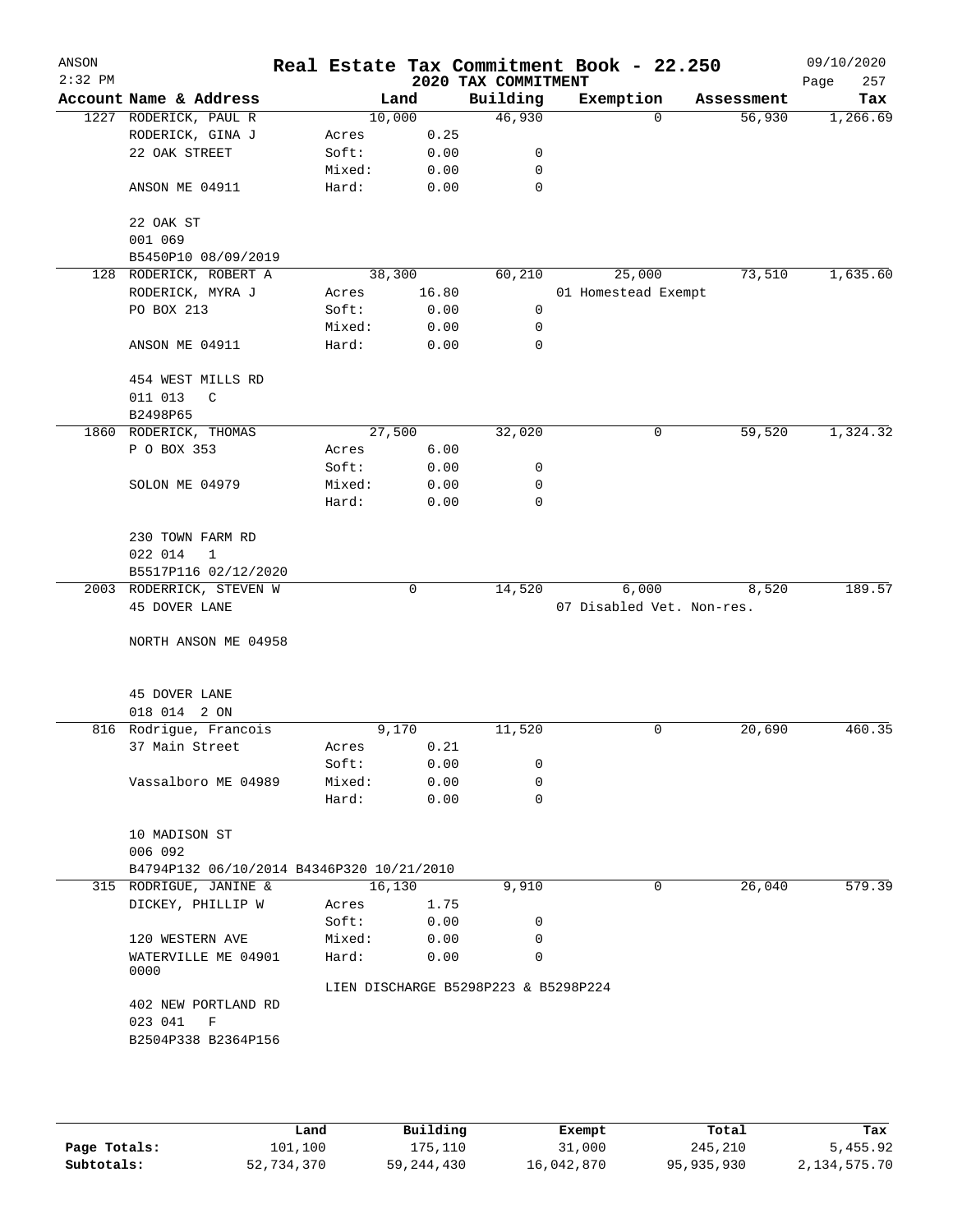| ANSON<br>$2:32$ PM |                                                                |                        |              | 2020 TAX COMMITMENT | Real Estate Tax Commitment Book - 22.250 |            | 09/10/2020<br>258<br>Page |
|--------------------|----------------------------------------------------------------|------------------------|--------------|---------------------|------------------------------------------|------------|---------------------------|
|                    | Account Name & Address                                         | Land                   |              | Building            | Exemption                                | Assessment | Tax                       |
|                    | 918 ROELOFS, ROCHELLE M<br>ROELOFS, AMY L. & JASON Acres<br>D. | 36,200                 | 14.70        | 36,810              | 25,000<br>01 Homestead Exempt            | 48,010     | 1,068.22                  |
|                    | 728 PEASE HILL ROAD                                            | Soft:                  | 0.00         | 0                   |                                          |            |                           |
|                    | ANOSN ME 04911                                                 | Mixed:<br>Hard:        | 0.00<br>0.00 | 0<br>0              |                                          |            |                           |
|                    | 728 PEASE HILL RD<br>012 013<br>$\mathbb{C}$                   | B5072P0140 LIFE ESTATE |              |                     |                                          |            |                           |
|                    | B5072P0140 09/02/2016 B3238P145 11/20/2003                     |                        |              |                     |                                          |            |                           |
|                    | 459 ROGERS, JEFFREY L                                          | 9,800                  |              | 40,450              | 0                                        | 50,250     | 1,118.06                  |
|                    | ROGERS, CARRIE                                                 | Acres                  | 0.24         |                     |                                          |            |                           |
|                    | PO BOX 210                                                     | Soft:                  | 0.00         | 0                   |                                          |            |                           |
|                    |                                                                | Mixed:                 | 0.00         | 0                   |                                          |            |                           |
|                    | ANSON ME 04958                                                 | Hard:                  | 0.00         | $\mathbf 0$         |                                          |            |                           |
|                    | 5 BOW ST                                                       |                        |              |                     |                                          |            |                           |
|                    | 001 102                                                        |                        |              |                     |                                          |            |                           |
|                    | B5429P106 07/01/2019                                           |                        |              |                     |                                          |            |                           |
|                    | 1279 ROLFE, DEBORAH A                                          |                        | $\mathbf 0$  | 32,000              | 31,000                                   | 1,000      | 22.25                     |
|                    | c/o GARY R. MORIN JR.                                          |                        |              |                     | 01 Homestead Exempt                      |            |                           |
|                    | PO BOX 632<br>NORTH ANSON ME 04958                             |                        |              |                     | 03 Resident Veteran Widow                |            |                           |
|                    |                                                                |                        |              |                     |                                          |            |                           |
|                    | 131 EMBDEN POND RD                                             |                        |              |                     |                                          |            |                           |
|                    | 023 018<br>B<br>$\mathop{\rm ON}$                              |                        |              |                     |                                          |            |                           |
|                    | 922 ROLFE, MERLE ESTATE OF                                     | 20,610                 |              | $\mathbf 0$         | 0                                        | 20,610     | 458.57                    |
|                    |                                                                | Acres                  | 0.69         |                     |                                          |            |                           |
|                    | NORTH ANSON ME 04958                                           | Soft:                  | 0.00         | 0                   |                                          |            |                           |
|                    | 131 EMBDEN POND ROAD                                           | Mixed:                 | 0.00         | 0                   |                                          |            |                           |
|                    |                                                                | Hard:<br>B4952P0113    | 0.00         | $\mathbf 0$         |                                          |            |                           |
|                    | 133 EMBDEN POND RD<br>023 018<br>B                             |                        |              |                     |                                          |            |                           |
|                    | B5060P138 08/10/2016 B5060P134 08/10/2016                      |                        |              |                     |                                          |            |                           |
|                    | 929 ROLFE, STEPHEN E                                           | 13,420                 |              | 34,610              | 25,000                                   | 23,030     | 512.42                    |
|                    | 483 CAMPGROUND ROAD                                            | Acres                  | 0.45         |                     | 01 Homestead Exempt                      |            |                           |
|                    |                                                                | Soft:                  | 0.00         | 0                   |                                          |            |                           |
|                    | NORTH ANSON ME 04958                                           | Mixed:                 | 0.00         | 0                   |                                          |            |                           |
|                    |                                                                | Hard:                  | 0.00         | 0                   |                                          |            |                           |
|                    | 483 CAMPGROUND RD                                              |                        |              |                     |                                          |            |                           |
|                    | 018 013<br>Е                                                   |                        |              |                     |                                          |            |                           |
|                    | B2848P76 B2597P76 B1461P11                                     |                        |              |                     |                                          |            |                           |
|                    | 921 ROLLINS, JAMES                                             | 10,390                 |              | 51,090              | 0                                        | 61,480     | 1,367.93                  |
|                    |                                                                | Acres                  | 0.27         |                     |                                          |            |                           |
|                    | ZEPHYRHILLS FL 33541                                           | Soft:                  | 0.00         | 0                   |                                          |            |                           |
|                    | 3934 BUTTERCUP DRIVE                                           | Mixed:                 | 0.00         | 0                   |                                          |            |                           |
|                    |                                                                | Hard:<br>LIFE ESTATE   | 0.00         | 0                   |                                          |            |                           |
|                    | 91 MAIN ST                                                     |                        |              |                     |                                          |            |                           |
|                    | 001 044                                                        |                        |              |                     |                                          |            |                           |
|                    | B3207P313                                                      |                        |              |                     |                                          |            |                           |
|                    |                                                                |                        |              |                     |                                          |            |                           |
|                    |                                                                |                        |              |                     |                                          |            |                           |
|                    |                                                                |                        |              |                     |                                          |            |                           |
|                    |                                                                |                        |              |                     |                                          |            |                           |
|                    |                                                                |                        |              |                     |                                          |            |                           |

|              | Land       | Building   | Exempt     | Total      | Tax          |
|--------------|------------|------------|------------|------------|--------------|
| Page Totals: | 90,420     | 194,960    | 81,000     | 204,380    | 4,547.45     |
| Subtotals:   | 52,824,790 | 59,439,390 | 16,123,870 | 96,140,310 | 2,139,123.15 |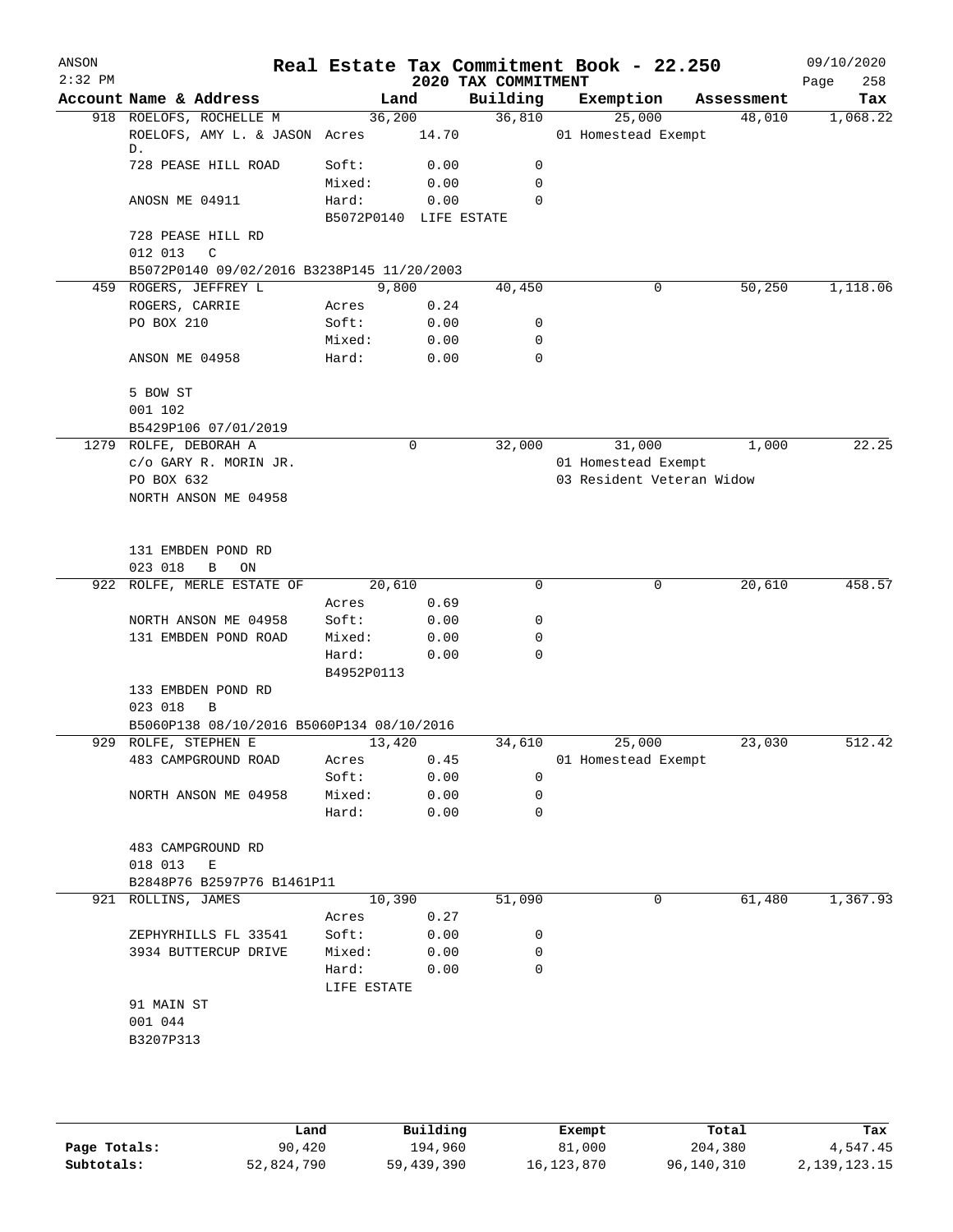| ANSON<br>$2:32$ PM |                                                                            |                 |                        |                     |                                 | Real Estate Tax Commitment Book - 22.250 |              |                  | 09/10/2020         |
|--------------------|----------------------------------------------------------------------------|-----------------|------------------------|---------------------|---------------------------------|------------------------------------------|--------------|------------------|--------------------|
|                    | Account Name & Address                                                     |                 |                        | Land                | 2020 TAX COMMITMENT<br>Building | Exemption                                |              | Assessment       | 259<br>Page<br>Tax |
|                    | 1788 ROLLINS, JOHN III                                                     |                 |                        | 10,580              | 43,220                          | 25,000                                   |              | 28,800           | 640.80             |
|                    | PO BOX 628                                                                 |                 | Acres                  | 0.28                |                                 | 01 Homestead Exempt                      |              |                  |                    |
|                    |                                                                            |                 | Soft:                  | 0.00                | 0                               |                                          |              |                  |                    |
|                    | ANSON ME 04911                                                             |                 | Mixed:                 | 0.00                | 0                               |                                          |              |                  |                    |
|                    |                                                                            |                 | Hard:                  | 0.00                | $\mathbf 0$                     |                                          |              |                  |                    |
|                    |                                                                            |                 |                        |                     |                                 |                                          |              |                  |                    |
|                    | 14 KEN TAYLOR ST                                                           |                 |                        |                     |                                 |                                          |              |                  |                    |
|                    | 001 034<br>Α                                                               |                 |                        |                     |                                 |                                          |              |                  |                    |
|                    | B3167P19                                                                   |                 |                        |                     |                                 |                                          |              |                  |                    |
|                    | 185 ROSADO, MIGUEL A                                                       |                 |                        | 16,000              | 10,920                          |                                          | 0            | 26,920           | 598.97             |
|                    |                                                                            |                 | Acres                  | 1.00                |                                 |                                          |              |                  |                    |
|                    | BOSTON MA 02118 0000                                                       |                 | Soft:                  | 0.00                | 0<br>0                          |                                          |              |                  |                    |
|                    | PO BOX 180055                                                              |                 | Mixed:<br>Hard:        | 0.00<br>0.00        | $\Omega$                        |                                          |              |                  |                    |
|                    |                                                                            |                 |                        |                     |                                 |                                          |              |                  |                    |
|                    | 407 VALLEY RD                                                              |                 |                        |                     |                                 |                                          |              |                  |                    |
|                    | 019 008<br>Α                                                               |                 |                        |                     |                                 |                                          |              |                  |                    |
|                    | B5264P312 03/30/2018 B4908P119 05/26/2015 B2794P261<br>562 ROSS, TIMOTHY A |                 |                        | 38,400              | 77,090                          | 25,000                                   |              | 90,490           | 2,013.40           |
|                    |                                                                            |                 | Acres                  |                     |                                 | 01 Homestead Exempt                      |              |                  |                    |
|                    | ROSS, LISA L<br>PO BOX 27                                                  |                 | Soft:                  | 16.90               | 0                               |                                          |              |                  |                    |
|                    |                                                                            |                 |                        | 0.00                | 0                               |                                          |              |                  |                    |
|                    | NORTH ANSON ME 04958                                                       |                 | Mixed:                 | 0.00                | $\mathbf 0$                     |                                          |              |                  |                    |
|                    |                                                                            |                 | Hard:<br>B5184P0226 JT | 0.00                |                                 |                                          |              |                  |                    |
|                    | 231 VALLEY RD                                                              |                 |                        |                     |                                 |                                          |              |                  |                    |
|                    | 018 037<br>A                                                               |                 |                        |                     |                                 |                                          |              |                  |                    |
|                    | B5184P226 07/21/2017 B3534P137 08/08/2005                                  |                 |                        |                     |                                 |                                          |              |                  |                    |
|                    | 1882 ROUX, CHRISTOPHER L                                                   |                 |                        | 26,000              | 29,740                          |                                          | 0            | 55,740           | 1,240.21           |
|                    | ROUX, HEATHER E                                                            |                 | Acres                  | 5.00                |                                 |                                          |              |                  |                    |
|                    | TORNO-ROUX                                                                 |                 |                        |                     |                                 |                                          |              |                  |                    |
|                    | 3100 SHAY ROAD                                                             |                 | Soft:                  | 0.00                | 0                               |                                          |              |                  |                    |
|                    |                                                                            |                 | Mixed:                 | 0.00                | 0                               |                                          |              |                  |                    |
|                    | NAPLES NY 14512-9633                                                       |                 | Hard:                  | 0.00                | $\mathbf 0$                     |                                          |              |                  |                    |
|                    | 28 BROWN HILL RD                                                           |                 |                        |                     |                                 |                                          |              |                  |                    |
|                    | 014 034<br>4 A                                                             |                 |                        |                     |                                 |                                          |              |                  |                    |
|                    | B4649P167 04/11/2013                                                       |                 |                        |                     |                                 |                                          |              |                  |                    |
|                    | 867 ROWE, CHARLES R                                                        |                 |                        | 18,500              | 10,150                          |                                          | 0            | 28,650           | 637.46             |
|                    | ROWE, DIANNE L                                                             |                 | Acres                  | 2.00                |                                 |                                          |              |                  |                    |
|                    |                                                                            |                 | Soft:                  | 0.00                | 0                               |                                          |              |                  |                    |
|                    | 232 ALPINE ST                                                              |                 | Mixed:                 | 0.00                | $\mathbf 0$                     |                                          |              |                  |                    |
|                    | SOUTH PARIS ME 04281                                                       |                 | Hard:                  | 0.00                | $\mathbf 0$                     |                                          |              |                  |                    |
|                    | 0000                                                                       |                 |                        |                     |                                 |                                          |              |                  |                    |
|                    | 61 BURNS RD                                                                |                 |                        |                     |                                 |                                          |              |                  |                    |
|                    | 011 023<br>$\, {\bf B}$                                                    |                 |                        |                     |                                 |                                          |              |                  |                    |
|                    | B2460P217                                                                  |                 |                        |                     |                                 |                                          |              |                  |                    |
| 1336               | ROWE, ELWIN N                                                              |                 |                        | 6,630               | 29,090                          | 25,000                                   |              | 10,720           | 238.52             |
|                    | PO BOX 602                                                                 |                 | Acres                  | 0.11                |                                 | 01 Homestead Exempt                      |              |                  |                    |
|                    |                                                                            |                 | Soft:                  | 0.00                | 0                               |                                          |              |                  |                    |
|                    | NORRIDGEWOCK ME 04957                                                      |                 | Mixed:                 | 0.00                | 0                               |                                          |              |                  |                    |
|                    |                                                                            |                 | Hard:                  | 0.00                | $\mathsf{O}$                    |                                          |              |                  |                    |
|                    | 4 HIGHLAND AVE                                                             |                 |                        |                     |                                 |                                          |              |                  |                    |
|                    | 003 048                                                                    |                 |                        |                     |                                 |                                          |              |                  |                    |
|                    | B2816P182                                                                  |                 |                        |                     |                                 |                                          |              |                  |                    |
|                    |                                                                            |                 |                        |                     |                                 |                                          |              |                  |                    |
|                    |                                                                            |                 |                        |                     |                                 |                                          |              |                  |                    |
| Page Totals:       |                                                                            | Land<br>116,110 |                        | Building<br>200,210 |                                 | Exempt<br>75,000                         |              | Total<br>241,320 | Tax<br>5,369.36    |
| Subtotals:         |                                                                            | 52,940,900      |                        | 59,639,600          |                                 | 16,198,870                               | 96, 381, 630 |                  | 2, 144, 492.51     |
|                    |                                                                            |                 |                        |                     |                                 |                                          |              |                  |                    |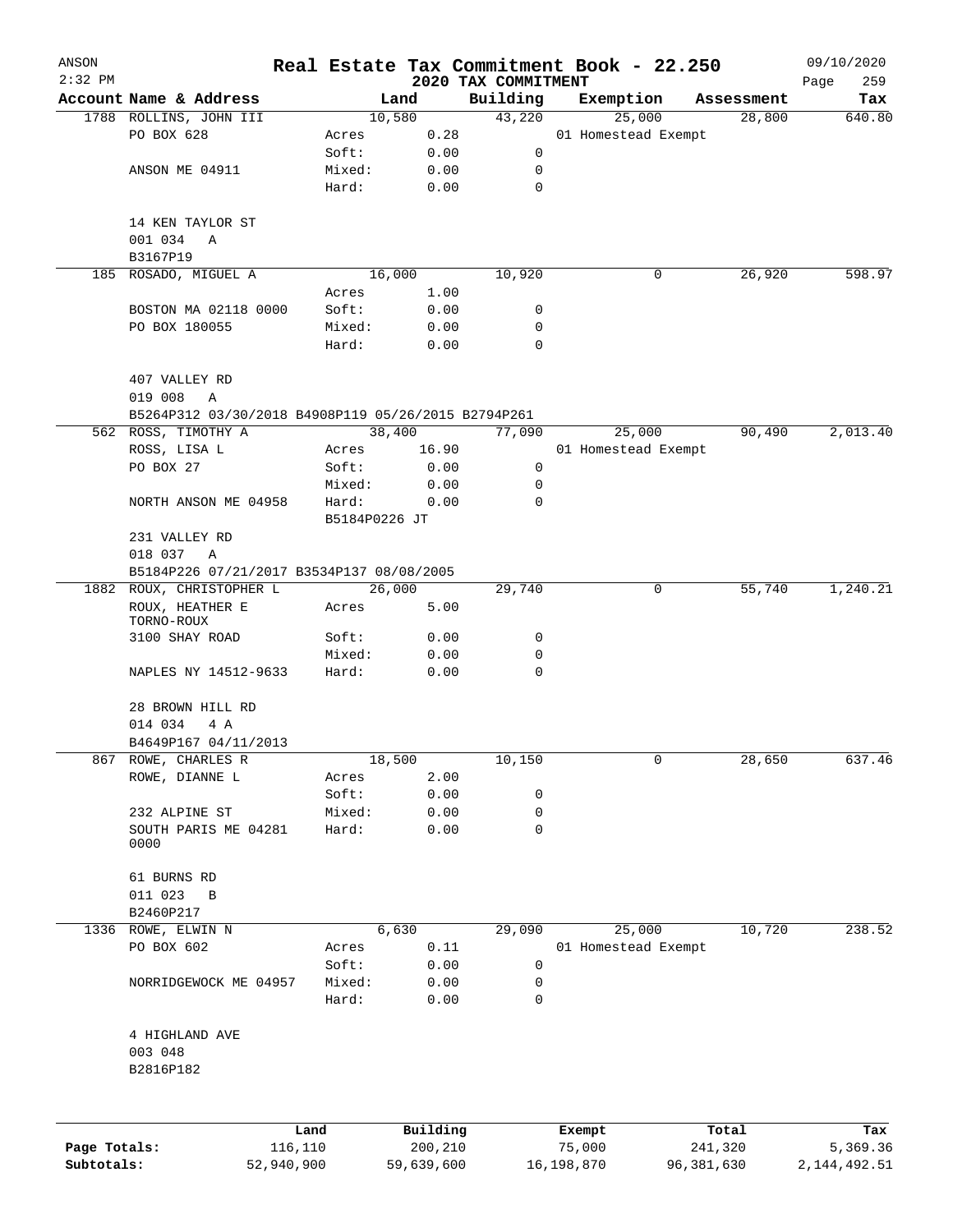| ANSON        |                                                           |            |                 |                |                                 | Real Estate Tax Commitment Book - 22.250 |            | 09/10/2020         |
|--------------|-----------------------------------------------------------|------------|-----------------|----------------|---------------------------------|------------------------------------------|------------|--------------------|
| $2:32$ PM    | Account Name & Address                                    |            |                 | Land           | 2020 TAX COMMITMENT<br>Building | Exemption                                | Assessment | 260<br>Page<br>Tax |
|              | 521 ROY, ALLEN J                                          |            |                 | 40,750         | 5,000                           | 0                                        | 45,750     | 1,017.94           |
|              | ROY, ANGELA M                                             |            | Acres           | 33.50          |                                 |                                          |            |                    |
|              |                                                           |            | Soft:           | 0.00           | 0                               |                                          |            |                    |
|              | PO BOX 389                                                |            | Mixed:          | 0.00           | 0                               |                                          |            |                    |
|              | ANSON ME 04911 0389                                       |            | Hard:           | 0.00           | $\mathbf 0$                     |                                          |            |                    |
|              | 217 CAMPGROUND ROAD<br>015 047                            |            |                 |                |                                 |                                          |            |                    |
|              | B5405P120 04/30/2019                                      |            |                 |                |                                 |                                          |            |                    |
|              | 1214 ROY, ANGELA M                                        |            |                 | 10,770         | 56,850                          | 25,000                                   | 42,620     | 948.30             |
|              | ROY, ALLEN J                                              |            | Acres           | 0.29           |                                 | 01 Homestead Exempt                      |            |                    |
|              | PO BOX 389                                                |            | Soft:           | 0.00           | 0                               |                                          |            |                    |
|              |                                                           |            | Mixed:          | 0.00           | 0                               |                                          |            |                    |
|              | ANSON ME 04911                                            |            | Hard:           | 0.00           | 0                               |                                          |            |                    |
|              | 17 MAIN ST                                                |            |                 |                |                                 |                                          |            |                    |
|              | 001 117                                                   |            |                 |                |                                 |                                          |            |                    |
|              | B3695P61 06/07/2006                                       |            |                 |                |                                 |                                          |            |                    |
|              | 997 ROY, MARC A                                           |            |                 | 21,880         | 53,560                          | 25,000                                   | 50,440     | 1,122.29           |
|              | ROY, ROBERTA A                                            |            | Acres           | 2.25           |                                 | 01 Homestead Exempt                      |            |                    |
|              | <b>42 PREBLE AVENUE</b>                                   |            | Soft:           | 0.00           | 0                               |                                          |            |                    |
|              |                                                           |            | Mixed:          | 0.00           | 0                               |                                          |            |                    |
|              | ANSON ME 04911                                            |            | Hard:           | 0.00           | 0                               |                                          |            |                    |
|              | 42 PREBLE AVE                                             |            |                 |                |                                 |                                          |            |                    |
|              | 004 022                                                   |            |                 |                |                                 |                                          |            |                    |
|              | B2412P349                                                 |            |                 |                |                                 |                                          |            |                    |
|              | 933 ROY, ROBERT A                                         |            |                 | 34,500         | 72,600                          | 0                                        | 107,100    | 2,382.98           |
|              | ROY, DOREEN K                                             |            | Acres           | 13.00          |                                 |                                          |            |                    |
|              |                                                           |            | Soft:           | 0.00           | 0                               |                                          |            |                    |
|              | 192 OLD ORCHARD RD<br>BUXTON ME 04093 0000                |            | Mixed:<br>Hard: | 0.00<br>0.00   | 0<br>0                          |                                          |            |                    |
|              |                                                           |            |                 |                |                                 |                                          |            |                    |
|              | 159 GREENLEAF RD                                          |            |                 |                |                                 |                                          |            |                    |
|              | 013 023<br>6                                              |            |                 |                |                                 |                                          |            |                    |
|              | B1726P25                                                  |            |                 |                |                                 |                                          |            | 5,711.13           |
|              | 934 ROY, VALMOND H &<br>ROY, MICHAEL & SONYA,<br>TRUSTEES |            | Acres           | 28,500<br>7.50 | 253,180                         | 25,000<br>01 Homestead Exempt            | 256,680    |                    |
|              |                                                           |            | Soft:           | 0.00           | 0                               |                                          |            |                    |
|              | PO BOX 204                                                |            | Mixed:          | 0.00           | 0                               |                                          |            |                    |
|              | NORTH ANSON ME 04958<br>0204                              |            | Hard:           | 0.00           | 0                               |                                          |            |                    |
|              |                                                           |            |                 |                |                                 |                                          |            |                    |
|              | 870 RIVER RD                                              |            |                 |                |                                 |                                          |            |                    |
|              | 005 022                                                   |            |                 |                |                                 |                                          |            |                    |
|              | B2922P152 B1716P40                                        |            |                 |                |                                 |                                          |            |                    |
| 938          | RUGH, GEORGE J                                            |            |                 | 20,600         | 0                               | 0                                        | 20,600     | 458.35             |
|              | PO BOX 276                                                |            | Acres           | 1.40           |                                 |                                          |            |                    |
|              |                                                           |            | Soft:           | 0.00           | 0                               |                                          |            |                    |
|              | NORTH ANSON ME 04958                                      |            | Mixed:<br>Hard: | 0.00<br>0.00   | 0<br>0                          |                                          |            |                    |
|              |                                                           |            |                 |                |                                 |                                          |            |                    |
|              | 268 VALLEY RD<br>018 038<br>Η                             |            |                 |                |                                 |                                          |            |                    |
|              | B1668P98                                                  |            |                 |                |                                 |                                          |            |                    |
|              |                                                           |            |                 |                |                                 |                                          |            |                    |
|              |                                                           | Land       |                 | Building       |                                 | Exempt                                   | Total      | Tax                |
| Page Totals: |                                                           | 157,000    |                 | 441,190        |                                 | 75,000                                   | 523,190    | 11,640.99          |
| Subtotals:   |                                                           | 53,097,900 |                 | 60,080,790     |                                 | 16, 273, 870                             | 96,904,820 | 2,156,133.50       |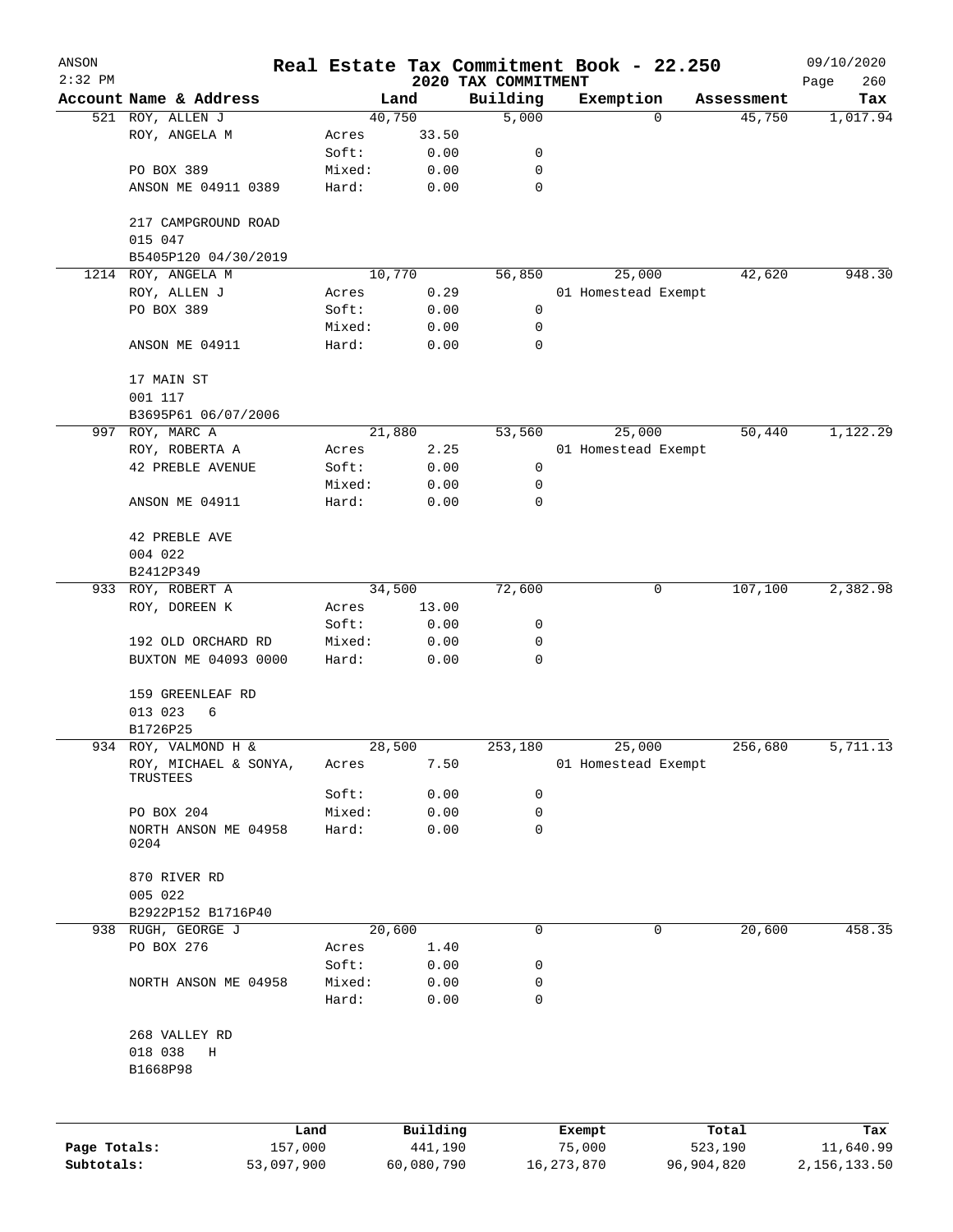| ANSON        |                              |             |          |                                 | Real Estate Tax Commitment Book - 22.250 |            | 09/10/2020         |
|--------------|------------------------------|-------------|----------|---------------------------------|------------------------------------------|------------|--------------------|
| $2:32$ PM    | Account Name & Address       |             | Land     | 2020 TAX COMMITMENT<br>Building | Exemption                                | Assessment | Page<br>261<br>Tax |
|              | 581 RUGH, GEORGE J           |             | 20,540   | 116,170                         | 25,000                                   | 111,710    | 2,485.55           |
|              | RUGH, TAMMY G                | Acres       | 1.36     |                                 | 01 Homestead Exempt                      |            |                    |
|              | PO BOX 276                   | Soft:       | 0.00     | 0                               |                                          |            |                    |
|              |                              | Mixed:      | 0.00     | 0                               |                                          |            |                    |
|              | NORTH ANSON ME 04958         | Hard:       | 0.00     | 0                               |                                          |            |                    |
|              | 258 VALLEY RD                |             |          |                                 |                                          |            |                    |
|              | 018 038<br>$\mathbf F$       |             |          |                                 |                                          |            |                    |
|              | B2082P29                     |             |          |                                 |                                          |            |                    |
| 937          | RUGH, GEORGE W               |             | 22,250   | 73,570                          | 31,000                                   | 64,820     | 1,442.25           |
|              | RUGH, JOHNELL L              | Acres       | 2.50     |                                 | 01 Homestead Exempt                      |            |                    |
|              |                              | Soft:       | 0.00     |                                 | 0 04 Non-resident Veteran                |            |                    |
|              | 190 VALLEY ROAD              | Mixed:      | 0.00     | 0                               |                                          |            |                    |
|              | NORTH ANSON ME 04958<br>0190 | Hard:       | 0.00     | 0                               |                                          |            |                    |
|              |                              | LIFE ESTATE |          |                                 |                                          |            |                    |
|              | 190 VALLEY RD                |             |          |                                 |                                          |            |                    |
|              | 018 038<br>$\mathbf E$       |             |          |                                 |                                          |            |                    |
|              | B4171P129 07/30/2009         |             |          |                                 |                                          |            |                    |
|              | 939 RUGH, JOHNELL L          |             | 49,400   | $\mathbf 0$                     | 0                                        | 49,400     | 1,099.15           |
|              | 190 VALLEY ROAD              | Acres       | 69.00    |                                 |                                          |            |                    |
|              |                              | Soft:       | 0.00     | 0                               |                                          |            |                    |
|              | NORTH ANSON ME 04958         | Mixed:      | 0.00     | 0                               |                                          |            |                    |
|              |                              | Hard:       | 0.00     | 0                               |                                          |            |                    |
|              |                              | LIFE ESTATE |          |                                 |                                          |            |                    |
|              | 018 038<br>B                 |             |          |                                 |                                          |            |                    |
|              | B4171P129 07/30/2009         |             |          |                                 |                                          |            |                    |
|              | 940 RUIZ, ROLANDO &          |             | 37,500   | 20,120                          | 0                                        | 57,620     | 1,282.04           |
|              | FRITZBERG, ESTHELLA          | Acres       | 16.00    |                                 |                                          |            |                    |
|              |                              | Soft:       | 0.00     | 0                               |                                          |            |                    |
|              | 4 STOBIE STREET              | Mixed:      | 0.00     | 0                               |                                          |            |                    |
|              | WINSLOW ME 04901 0000        | Hard:       | 0.00     | 0                               |                                          |            |                    |
|              | 436 PEASE HILL RD            |             |          |                                 |                                          |            |                    |
|              | 011 043<br>Е                 |             |          |                                 |                                          |            |                    |
|              | B1249P204                    |             |          |                                 |                                          |            |                    |
|              | 13 RUNDIN, JOHN H            |             | 8,920    | 0                               | 0                                        | 8,920      | 198.47             |
|              | RUNDIN, PRISCILLA A          | Acres       | 57.00    |                                 |                                          |            |                    |
|              |                              | Soft:       | 4.10     | 459                             |                                          |            |                    |
|              | 167 JOHN TARR RD             | Mixed:      | 0.00     | 0                               |                                          |            |                    |
|              | BOWDOIN ME 04287 0000        | Hard:       | 45.30    | 7,701                           |                                          |            |                    |
|              |                              | TREE GROWTH |          |                                 |                                          |            |                    |
|              | 019 017<br>1                 |             |          |                                 |                                          |            |                    |
|              | B4052P284 09/12/2008         |             |          |                                 |                                          |            |                    |
|              | 1927 RUSSELL, JAMES          |             | 30,500   | 24,230                          | 0                                        | 54,730     | 1,217.74           |
|              | RUSSELL, BARBARA             | Acres       | 14.00    |                                 |                                          |            |                    |
|              | 31 DUMAS AVE                 | Soft:       | 0.00     | 0                               |                                          |            |                    |
|              |                              | Mixed:      | 0.00     | 0                               |                                          |            |                    |
|              | HAMPTON NH 03842             | Hard:       | 0.00     | $\mathbf 0$                     |                                          |            |                    |
|              | 315 FAHI POND RD             |             |          |                                 |                                          |            |                    |
|              | 024 039                      |             |          |                                 |                                          |            |                    |
|              | B3353P64 08/02/2004          |             |          |                                 |                                          |            |                    |
|              |                              |             |          |                                 |                                          |            |                    |
|              | Land                         |             | Building |                                 |                                          | Total      | Tax                |
| Page Totals: | 169,110                      |             | 234,090  |                                 | Exempt<br>56,000                         | 347,200    | 7,725.20           |

**Subtotals:** 53,267,010 60,314,880 16,329,870 97,252,020 2,163,858.70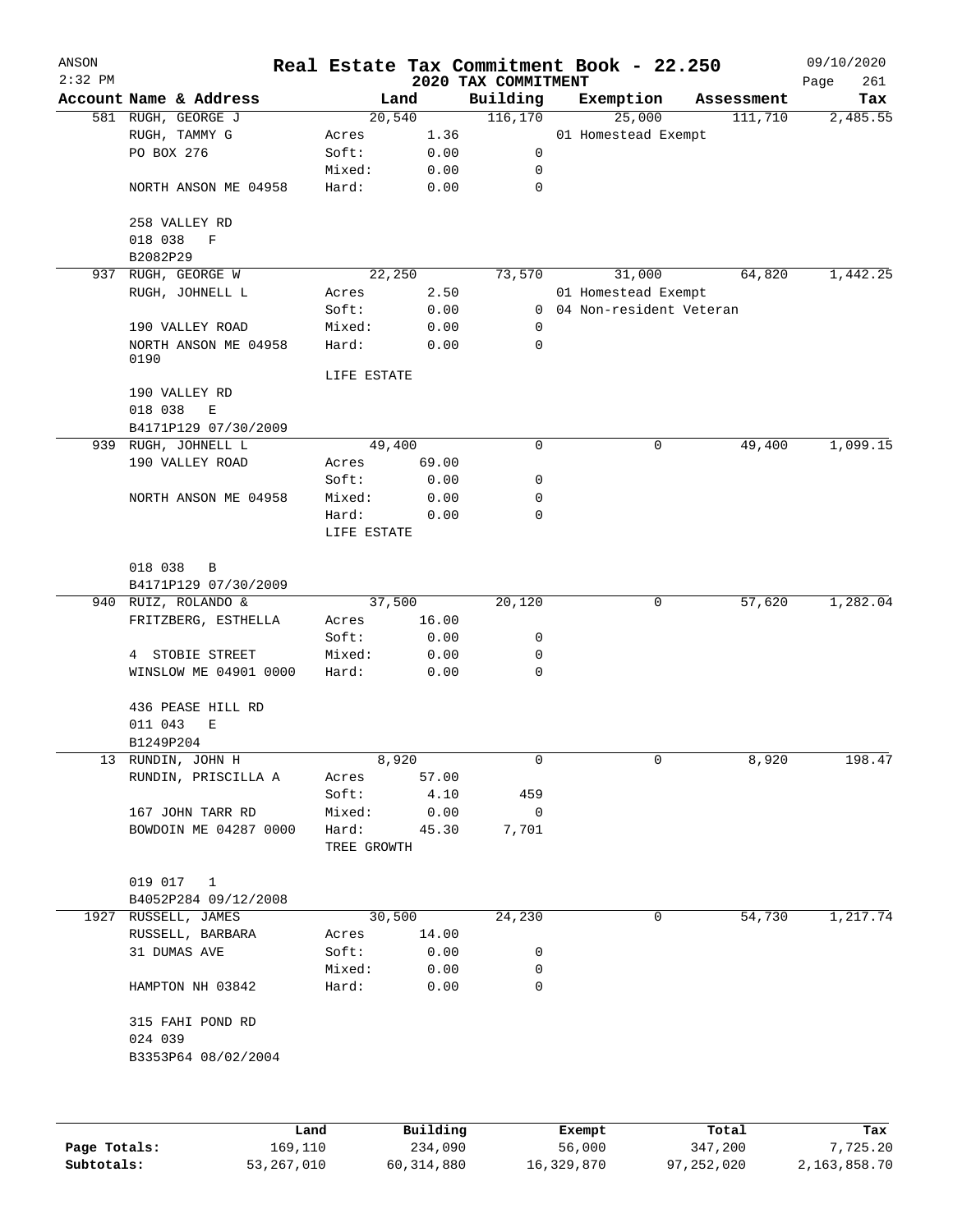| ANSON<br>$2:32$ PM |                                |        |       | 2020 TAX COMMITMENT | Real Estate Tax Commitment Book - 22.250 |             | 09/10/2020<br>262<br>Page |
|--------------------|--------------------------------|--------|-------|---------------------|------------------------------------------|-------------|---------------------------|
|                    | Account Name & Address         |        | Land  | Building            | Exemption                                | Assessment  | Tax                       |
|                    | 1392 RYDER, CHERYL L           | 10,950 |       | 46,580              | 25,000                                   | 32,530      | 723.79                    |
|                    | 6 FRONT STREET                 | Acres  | 0.30  |                     | 01 Homestead Exempt                      |             |                           |
|                    |                                | Soft:  | 0.00  | 0                   |                                          |             |                           |
|                    | ANSON ME 04911                 | Mixed: | 0.00  | 0                   |                                          |             |                           |
|                    |                                | Hard:  | 0.00  | 0                   |                                          |             |                           |
|                    | 6 FRONT ST                     |        |       |                     |                                          |             |                           |
|                    | 001 087<br>B3948P65 12/27/2007 |        |       |                     |                                          |             |                           |
| 1706               | SABOL, FRANCIS C               | 16,850 |       | 87,580              | 25,000                                   | 79,430      | 1,767.32                  |
|                    | SABOL, MARY LOU C              | Acres  | 0.71  |                     | 01 Homestead Exempt                      |             |                           |
|                    | PO BOX 31                      | Soft:  | 0.00  | 0                   |                                          |             |                           |
|                    |                                | Mixed: | 0.00  | $\mathbf 0$         |                                          |             |                           |
|                    | ANSON ME 04911                 | Hard:  | 0.00  | 0                   |                                          |             |                           |
|                    | 8 SCHOOL ST<br>001 024         |        |       |                     |                                          |             |                           |
|                    | B3475P273 04/28/2005           |        |       |                     |                                          |             |                           |
|                    | 45 SABOL, FRANCIS C            |        | 9,800 | 38,700              |                                          | 0<br>48,500 | 1,079.13                  |
|                    | SABOL, MARY LOU C              | Acres  | 0.24  |                     |                                          |             |                           |
|                    | PO BOX 31                      | Soft:  | 0.00  | 0                   |                                          |             |                           |
|                    |                                | Mixed: | 0.00  | 0                   |                                          |             |                           |
|                    | ANSON ME 04911                 | Hard:  | 0.00  | 0                   |                                          |             |                           |
|                    | 76 MAIN ST                     |        |       |                     |                                          |             |                           |
|                    | 001 021                        |        |       |                     |                                          |             |                           |
|                    | B3439P190 01/27/2005           |        |       |                     |                                          |             |                           |
|                    | 191 SACKEY, ALBERT N           | 27,720 |       | $\mathbf 0$         |                                          | 0<br>27,720 | 616.77                    |
|                    |                                | Acres  | 14.22 |                     |                                          |             |                           |
|                    | LEWISVILLE TX 75067<br>0000    | Soft:  | 0.00  | 0                   |                                          |             |                           |
|                    | 922 WITHERBY LANE              | Mixed: | 0.00  | 0                   |                                          |             |                           |
|                    |                                | Hard:  | 0.00  | 0                   |                                          |             |                           |
|                    | 013 023                        |        |       |                     |                                          |             |                           |
|                    | B1519P154                      |        |       |                     |                                          |             |                           |
| 947                | SALEEMUDDIN, MOHAMMAD          | 18,330 |       | 0                   |                                          | 0<br>18,330 | 407.84                    |
|                    | SALEEMUDDIN, IMTIAZ            | Acres  | 5.22  |                     |                                          |             |                           |
|                    | 122 RICHARDSON DRIVE           | Soft:  | 0.00  | 0                   |                                          |             |                           |
|                    |                                | Mixed: | 0.00  | 0                   |                                          |             |                           |
|                    | NEEDHAM MA 02492 2854          | Hard:  | 0.00  | 0                   |                                          |             |                           |
|                    |                                |        |       |                     |                                          |             |                           |
|                    | 019 022<br>4<br>B1019P61       |        |       |                     |                                          |             |                           |
|                    | 324 SALES, JESSICA N           | 21,500 |       | 91,300              | 25,000                                   | 87,800      | 1,953.55                  |
|                    | CARREIRO, GRACE N              | Acres  | 2.00  |                     | 01 Homestead Exempt                      |             |                           |
|                    | 396 CAMPGROUND ROAD            | Soft:  | 0.00  | 0                   |                                          |             |                           |
|                    |                                | Mixed: | 0.00  | 0                   |                                          |             |                           |
|                    | NORTH ANSON Maine 04958 Hard:  |        | 0.00  | 0                   |                                          |             |                           |
|                    | 396 CAMPGROUND RD              |        |       |                     |                                          |             |                           |
|                    | 015 045 2A                     |        |       |                     |                                          |             |                           |
|                    |                                |        |       |                     |                                          |             |                           |
|                    |                                |        |       |                     |                                          |             |                           |
|                    |                                |        |       |                     |                                          |             |                           |

|              | Land       | Building   | Exempt     | Total      | Tax          |
|--------------|------------|------------|------------|------------|--------------|
| Page Totals: | 105,150    | 264,160    | 75,000     | 294,310    | 6,548.40     |
| Subtotals:   | 53,372,160 | 60,579,040 | 16,404,870 | 97,546,330 | 2,170,407.10 |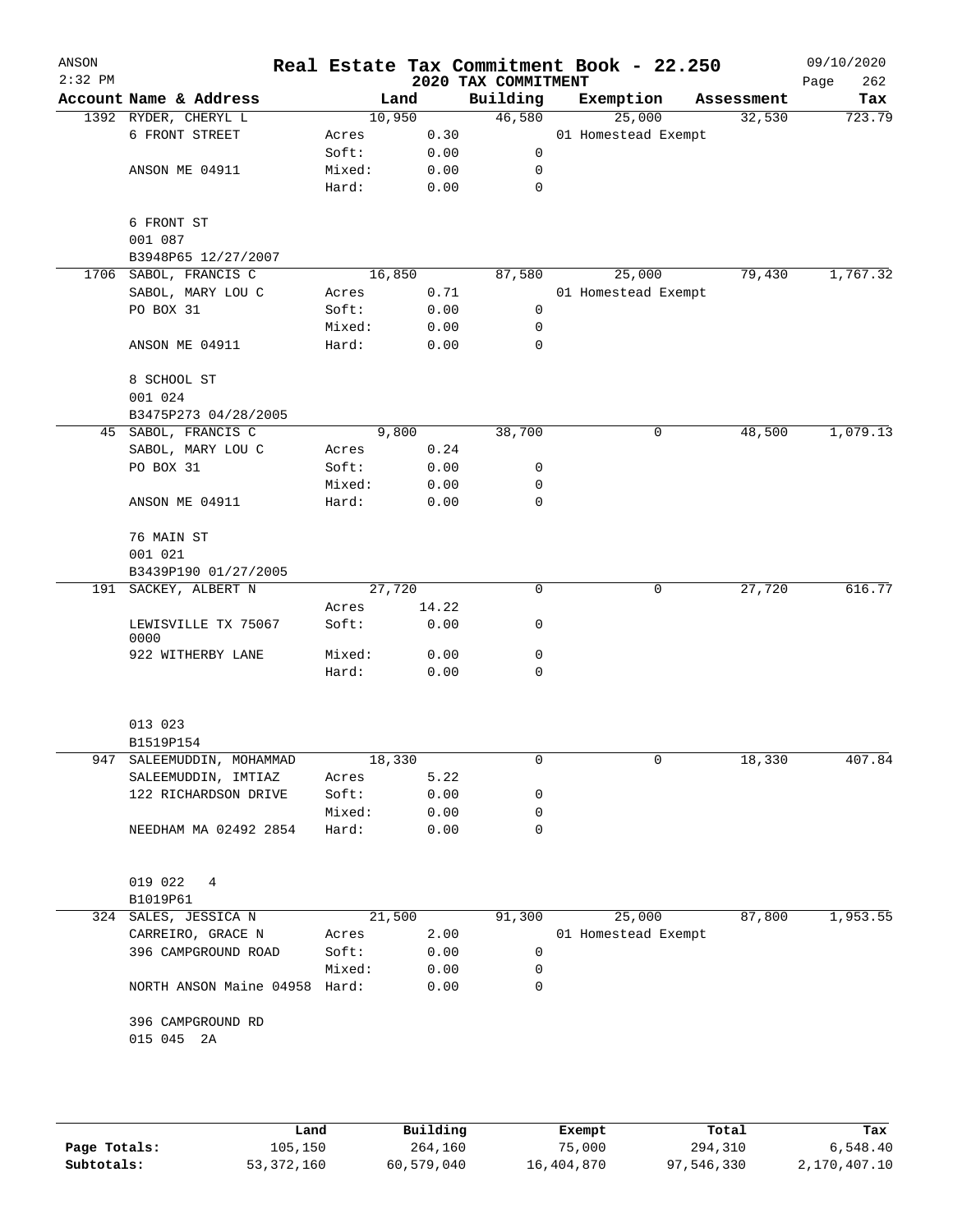| ANSON                      |                                                     |            |                      | Real Estate Tax Commitment Book - 22.250 |                     |            |                     |                      | 09/10/2020      |
|----------------------------|-----------------------------------------------------|------------|----------------------|------------------------------------------|---------------------|------------|---------------------|----------------------|-----------------|
| $2:32$ PM                  |                                                     |            |                      |                                          | 2020 TAX COMMITMENT |            |                     |                      | Page<br>263     |
|                            | Account Name & Address                              |            |                      | Land<br>11,140                           | Building<br>32,260  | Exemption  | 25,000              | Assessment<br>18,400 | Tax<br>409.40   |
|                            | 1315 SANBORN, CURT L<br>29 PINE STREET              |            | Acres                | 0.31                                     |                     |            | 01 Homestead Exempt |                      |                 |
|                            |                                                     |            | Soft:                | 0.00                                     | 0                   |            |                     |                      |                 |
|                            | ANSON ME 04911                                      |            | Mixed:               | 0.00                                     | 0                   |            |                     |                      |                 |
|                            |                                                     |            | Hard:                | 0.00                                     | 0                   |            |                     |                      |                 |
|                            |                                                     |            |                      |                                          |                     |            |                     |                      |                 |
|                            | 29 PINE ST                                          |            |                      |                                          |                     |            |                     |                      |                 |
|                            | 002 037                                             |            |                      |                                          |                     |            |                     |                      |                 |
|                            | B3708P285 07/12/2006                                |            |                      |                                          |                     |            |                     |                      |                 |
| 850                        | SANBORN, JAMEY S                                    |            |                      | 8,490                                    | 47,010              |            | 0                   | 55,500               | 1,234.88        |
|                            | estate of                                           |            |                      |                                          |                     |            |                     |                      |                 |
|                            | 155 MANKTOWN ROAD                                   |            | Acres                | 0.18                                     |                     |            |                     |                      |                 |
|                            |                                                     |            | Soft:                | 0.00                                     | 0                   |            |                     |                      |                 |
|                            | WALDOBORO ME 04572                                  |            | Mixed:               | 0.00                                     | 0                   |            |                     |                      |                 |
|                            |                                                     |            | Hard:                | 0.00                                     | 0                   |            |                     |                      |                 |
|                            |                                                     |            |                      | c/o Valerie Sanborn                      |                     |            |                     |                      |                 |
|                            | 4 SCHOOL ST                                         |            |                      |                                          |                     |            |                     |                      |                 |
|                            | 001 023                                             |            |                      |                                          |                     |            |                     |                      |                 |
|                            | B4457P219 10/27/2011                                |            |                      |                                          |                     |            |                     |                      |                 |
|                            | 1045 SANTANGELO, MICHAEL A                          |            |                      | 54,940                                   | 116,600             |            | 0                   | 171,540              | 3,816.77        |
|                            | SANTANGELO, GAIL M                                  |            | Acres                | 59.47                                    |                     |            |                     |                      |                 |
|                            | 404 TOWN FARM ROAD                                  |            | Soft:                | 0.00                                     | 0                   |            |                     |                      |                 |
|                            |                                                     |            | Mixed:               | 0.00                                     | 0                   |            |                     |                      |                 |
|                            | ANSON ME 04911                                      |            | Hard:                | 0.00                                     | 0                   |            |                     |                      |                 |
|                            |                                                     |            |                      |                                          |                     |            |                     |                      |                 |
|                            | 404 TOWN FARM ROAD                                  |            |                      |                                          |                     |            |                     |                      |                 |
|                            | 022 015<br>Α                                        |            |                      |                                          |                     |            |                     |                      |                 |
|                            | B4849P336 10/28/2014                                |            |                      |                                          |                     |            |                     |                      |                 |
| 1307                       | SANTIAGO, BARBARA, ET                               |            |                      | 480                                      | 0                   |            | $\mathbf 0$         | 480                  | 10.68           |
|                            | AL                                                  |            |                      |                                          |                     |            |                     |                      |                 |
|                            |                                                     |            | Acres                | 3.00                                     |                     |            |                     |                      |                 |
|                            | MADISON ME 04950 0000                               |            | Soft:                | 0.00                                     | 0                   |            |                     |                      |                 |
|                            | 123 MADISON AVE                                     |            | Mixed:               | 3.00                                     | 477                 |            |                     |                      |                 |
|                            |                                                     |            | Hard:<br>TREE GROWTH | 0.00                                     | 0                   |            |                     |                      |                 |
|                            | 010 006                                             |            |                      |                                          |                     |            |                     |                      |                 |
|                            | B4236P359 01/22/2010 B4236P355 01/22/2010           |            |                      |                                          |                     |            |                     |                      |                 |
| 1286                       | SANTIAGO, BARBARA, ET                               |            |                      | 3,890                                    | 0                   |            | 0                   | 3,890                | 86.55           |
|                            | AL                                                  |            |                      |                                          |                     |            |                     |                      |                 |
|                            |                                                     |            | Acres                | 0.42                                     |                     |            |                     |                      |                 |
|                            | MADISON ME 04950 0000                               |            | Soft:                | 0.00                                     | 0                   |            |                     |                      |                 |
|                            | 123 MADISON AVE                                     |            | Mixed:               | 0.00                                     | 0                   |            |                     |                      |                 |
|                            |                                                     |            | Hard:                | 0.00                                     | 0                   |            |                     |                      |                 |
|                            |                                                     |            |                      |                                          |                     |            |                     |                      |                 |
|                            |                                                     |            |                      |                                          |                     |            |                     |                      |                 |
|                            | 002 022                                             |            |                      |                                          |                     |            |                     |                      |                 |
|                            | B4236P359 01/22/2010 B4236P355 01/22/2010           |            |                      |                                          |                     |            |                     |                      |                 |
|                            | 949 SANTIAGO, WILLIAM                               |            |                      | 30,750                                   | 65,250              |            | 25,000              | 71,000               | 1,579.75        |
|                            | 137 CARRABASSETT ROAD                               |            | Acres                | 5.50                                     |                     |            | 01 Homestead Exempt |                      |                 |
|                            |                                                     |            | Soft:                | 0.00                                     | 0                   |            |                     |                      |                 |
|                            | NORTH ANSON ME 04958                                |            | Mixed:               | 0.00                                     | 0                   |            |                     |                      |                 |
|                            |                                                     |            | Hard:                | 0.00                                     | $\Omega$            |            |                     |                      |                 |
|                            |                                                     |            |                      |                                          |                     |            |                     |                      |                 |
|                            | 137 CARRABASSETT RD                                 |            |                      |                                          |                     |            |                     |                      |                 |
|                            | 022 022<br>5                                        |            |                      |                                          |                     |            |                     |                      |                 |
|                            | B4908P120 05/28/2015 B4908P120 05/26/2015 B1327P141 |            |                      |                                          |                     |            |                     |                      |                 |
|                            |                                                     |            |                      |                                          |                     |            |                     |                      |                 |
|                            |                                                     | Land       |                      | Building                                 |                     | Exempt     |                     | Total                | Tax             |
| Page Totals:<br>Subtotals: |                                                     | 109,690    |                      | 261,120                                  |                     | 50,000     |                     | 320,810              | 7,138.03        |
|                            |                                                     | 53,481,850 |                      | 60,840,160                               |                     | 16,454,870 | 97,867,140          |                      | 2, 177, 545. 13 |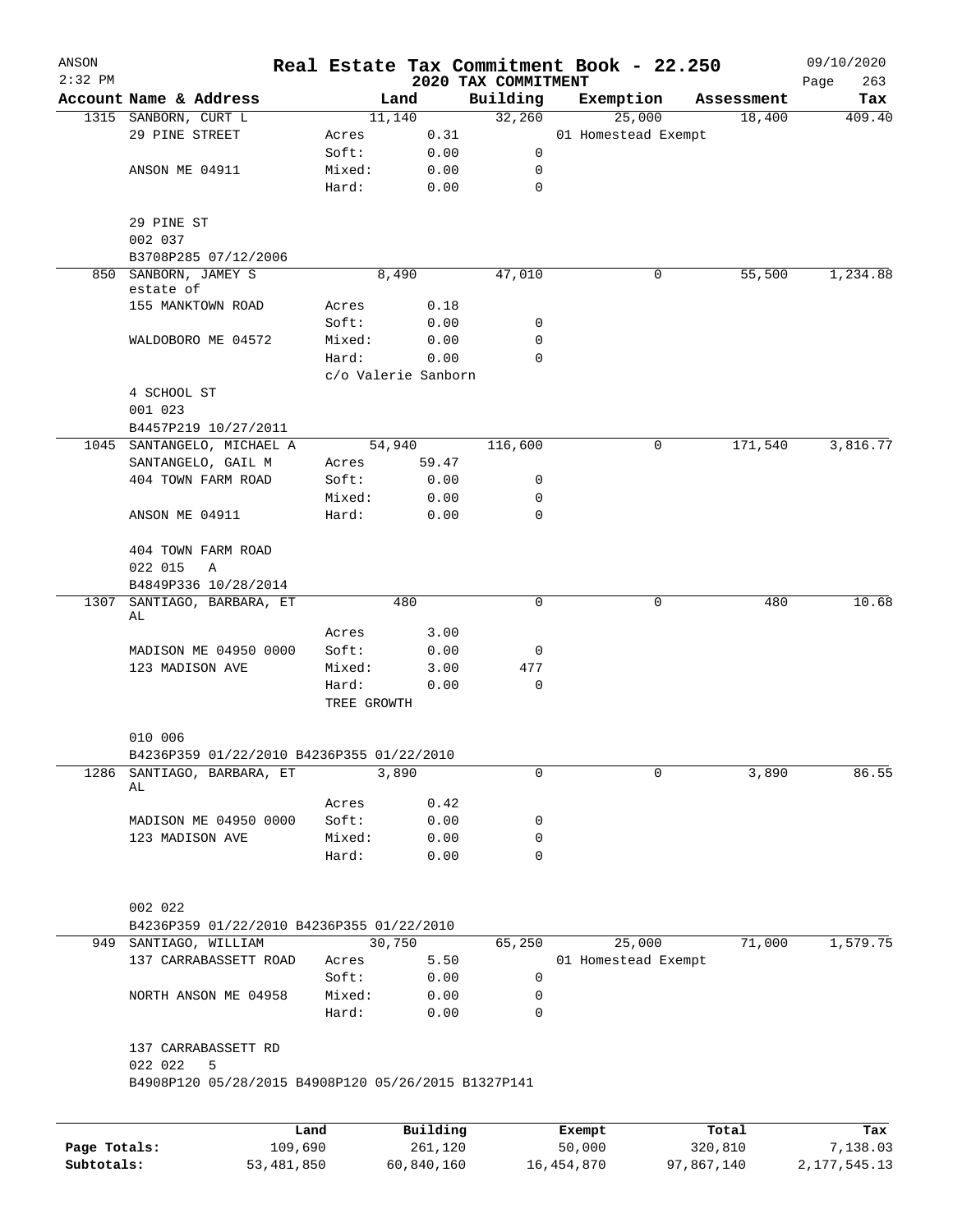| ANSON<br>$2:32$ PM |                                          |                          |       | 2020 TAX COMMITMENT | Real Estate Tax Commitment Book - 22.250 |          |            | 09/10/2020<br>264<br>Page |
|--------------------|------------------------------------------|--------------------------|-------|---------------------|------------------------------------------|----------|------------|---------------------------|
|                    | Account Name & Address                   | Land                     |       | Building            | Exemption                                |          | Assessment | Tax                       |
|                    | 1856 SANTIAGO, WILLIAM, JR.              | 26,000                   |       | $\mathbf 0$         |                                          | $\Omega$ | 26,000     | 578.50                    |
|                    |                                          | Acres                    | 5.00  |                     |                                          |          |            |                           |
|                    | SAUGUS MA 01906                          | Soft:                    | 0.00  | 0                   |                                          |          |            |                           |
|                    | 28 HAWKES ST.                            | Mixed:                   | 0.00  | 0                   |                                          |          |            |                           |
|                    |                                          | Hard:                    | 0.00  | 0                   |                                          |          |            |                           |
|                    | 179 CARRABASSETT RD                      |                          |       |                     |                                          |          |            |                           |
|                    | 022 022<br>2                             |                          |       |                     |                                          |          |            |                           |
|                    | B4469P360 12/02/2011                     |                          |       |                     |                                          |          |            |                           |
|                    | 692 SANTO, NICOLE L                      | 29,700                   |       | 49,770              |                                          | 0        | 79,470     | 1,768.21                  |
|                    |                                          | Acres                    | 8.20  |                     |                                          |          |            |                           |
|                    | DUDLEY MA 01571 0000                     | Soft:                    | 0.00  | 0                   |                                          |          |            |                           |
|                    | 8 FIRST AVENUE                           | Mixed:                   | 0.00  | 0                   |                                          |          |            |                           |
|                    |                                          | Hard:                    | 0.00  | 0                   |                                          |          |            |                           |
|                    | 023 044                                  |                          |       |                     |                                          |          |            |                           |
|                    | G<br>B4665P39 05/23/2013                 |                          |       |                     |                                          |          |            |                           |
|                    | 1225 SARGENT, CHRISTOPHER R              | 10,000                   |       | 15,740              |                                          | 0        | 25,740     | 572.71                    |
|                    | 103 EMBDEN POND ROAD                     | Acres                    | 0.25  |                     |                                          |          |            |                           |
|                    |                                          | Soft:                    | 0.00  | 0                   |                                          |          |            |                           |
|                    | NORTH ANSON ME 04911                     | Mixed:                   | 0.00  | 0                   |                                          |          |            |                           |
|                    |                                          | Hard:                    | 0.00  | $\Omega$            |                                          |          |            |                           |
|                    |                                          | B5201P001                |       |                     |                                          |          |            |                           |
|                    | 103 EMBDEN POND RD                       |                          |       |                     |                                          |          |            |                           |
|                    | 018 044<br>B                             |                          |       |                     |                                          |          |            |                           |
|                    | B5201P001 09/01/2017 B2476P69 10/06/1998 |                          |       |                     |                                          |          |            |                           |
|                    | 1453 SARGENT, RONALD S                   | 14,000                   |       | 15,340              | 25,000                                   |          | 4,340      | 96.57                     |
|                    | 587 VALLEY ROAD                          | Acres                    | 1.00  |                     | 01 Homestead Exempt                      |          |            |                           |
|                    |                                          | Soft:                    | 0.00  | 0                   |                                          |          |            |                           |
|                    | ANSON ME 04911                           | Mixed:                   | 0.00  | 0                   |                                          |          |            |                           |
|                    |                                          | Hard:                    | 0.00  | 0                   |                                          |          |            |                           |
|                    | 587 VALLEY RD                            |                          |       |                     |                                          |          |            |                           |
|                    | 019 013                                  |                          |       |                     |                                          |          |            |                           |
|                    | B3173P37                                 |                          |       |                     |                                          |          |            |                           |
|                    | 951 SASS, JEREMY                         | 32,220                   |       | 31,920              | 25,000                                   |          | 39,140     | 870.87                    |
|                    | 412 EMBDEN POND RD                       | Acres                    | 75.00 |                     | 01 Homestead Exempt                      |          |            |                           |
|                    |                                          | Soft:                    | 20.00 | 2,240               |                                          |          |            |                           |
|                    | NORTH ANSON ME 04958                     | Mixed:                   | 48.00 | 7,632               |                                          |          |            |                           |
|                    |                                          | Hard:                    | 5.00  | 850                 |                                          |          |            |                           |
|                    |                                          | LIFE ESTATE, TREE GROWTH |       |                     |                                          |          |            |                           |
|                    | 412 EMBDEN POND RD                       |                          |       |                     |                                          |          |            |                           |
|                    | 023 029<br>$\mathbb D$                   |                          |       |                     |                                          |          |            |                           |
|                    | B3656P223 03/09/2006                     |                          |       |                     |                                          |          |            |                           |
|                    | 1711 SAVAGE, BRENT L                     | 18,110                   |       | 52,740              | 25,000                                   |          | 45,850     | 1,020.16                  |
|                    | SAVAGE, DEBORAH A                        | Acres                    | 0.82  |                     | 01 Homestead Exempt                      |          |            |                           |
|                    | 226 CAMPGROUND ROAD                      | Soft:                    | 0.00  | 0                   |                                          |          |            |                           |
|                    |                                          | Mixed:                   | 0.00  | 0                   |                                          |          |            |                           |
|                    | NORTH ANSON ME 04958                     | Hard:                    | 0.00  | 0                   |                                          |          |            |                           |
|                    | 226 CAMPGROUND RD                        |                          |       |                     |                                          |          |            |                           |
|                    | 015 040                                  |                          |       |                     |                                          |          |            |                           |
|                    |                                          |                          |       |                     |                                          |          |            |                           |
|                    |                                          |                          |       |                     |                                          |          |            |                           |

|              | Land       | Building   | Exempt     | Total      | Tax          |
|--------------|------------|------------|------------|------------|--------------|
| Page Totals: | 130,030    | 165,510    | 75,000     | 220,540    | 4,907.02     |
| Subtotals:   | 53,611,880 | 61,005,670 | 16,529,870 | 98,087,680 | 2,182,452.15 |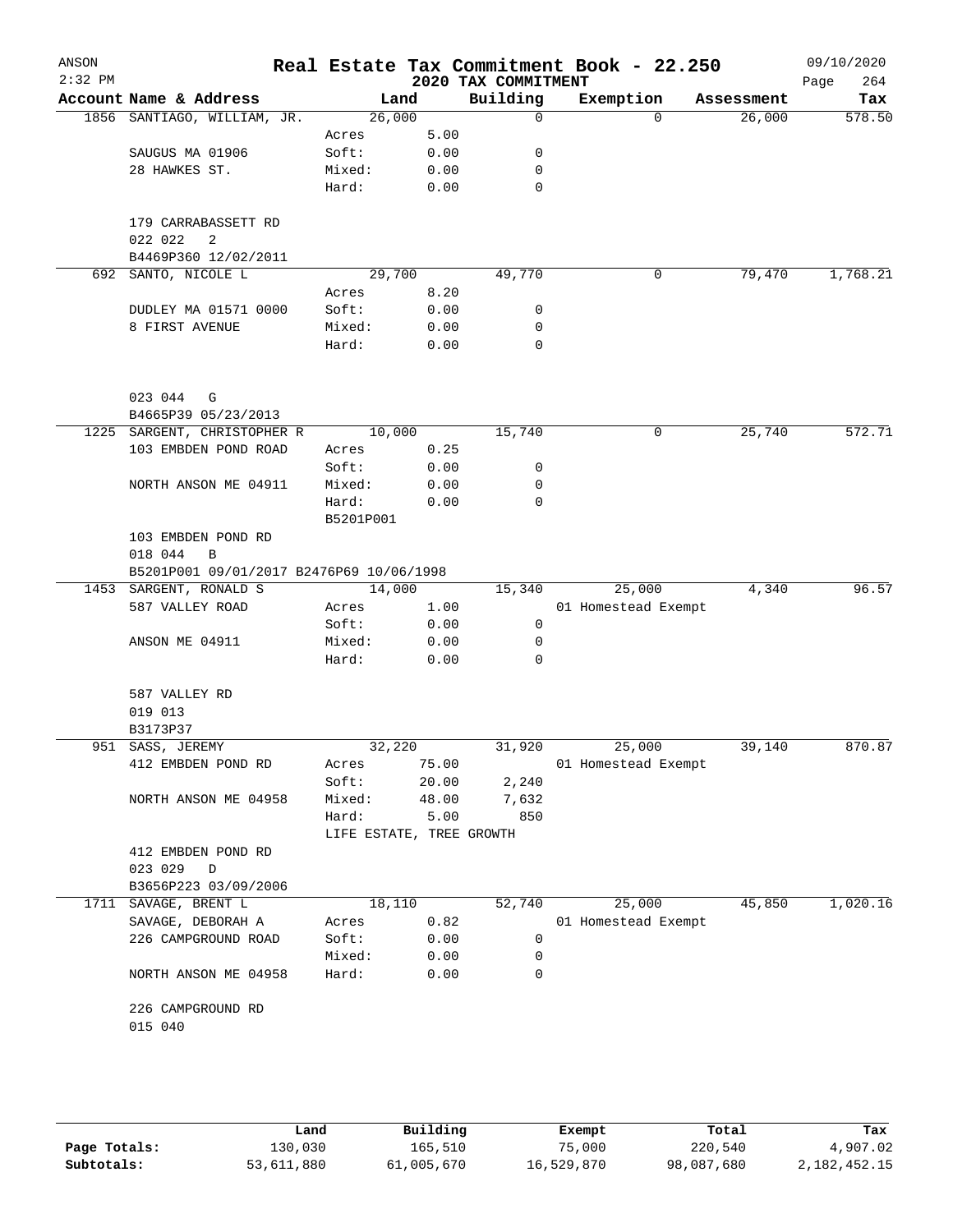| ANSON<br>$2:32$ PM |                               |             |          |                                 | Real Estate Tax Commitment Book - 22.250 |            | 09/10/2020         |
|--------------------|-------------------------------|-------------|----------|---------------------------------|------------------------------------------|------------|--------------------|
|                    | Account Name & Address        |             | Land     | 2020 TAX COMMITMENT<br>Building | Exemption                                | Assessment | 265<br>Page<br>Tax |
|                    | 1902 SAVAGE, BRENT L          |             | 8,500    | $\mathbf 0$                     | $\Omega$                                 | 8,500      | 189.13             |
|                    | SAVAGE, DEBORAH A             | Acres       | 64.00    |                                 |                                          |            |                    |
|                    | 226 CAMPGROUND ROAD           | Soft:       | 38.00    | 4,256                           |                                          |            |                    |
|                    |                               | Mixed:      | 16.00    | 2,544                           |                                          |            |                    |
|                    | NORTH ANSON ME 04958          | Hard:       | 10.00    | 1,700                           |                                          |            |                    |
|                    |                               | TREE GROWTH |          |                                 |                                          |            |                    |
|                    | 015 041 A                     |             |          |                                 |                                          |            |                    |
|                    | B3724P215 08/08/2006          |             |          |                                 |                                          |            |                    |
| 952                | SAVAGE, FRANCES A &           | 14,000      |          | 38,390                          | 25,000                                   | 27,390     | 609.43             |
|                    | SAVAGE, BRENT L               | Acres       | 0.49     |                                 | 01 Homestead Exempt                      |            |                    |
|                    | 226 CAMPGROUND ROAD           | Soft:       | 0.00     | 0                               |                                          |            |                    |
|                    |                               | Mixed:      | 0.00     | 0                               |                                          |            |                    |
|                    | NORTH ANSON ME 04958<br>7653  | Hard:       | 0.00     | 0                               |                                          |            |                    |
|                    | 25 SUMMER ST                  |             |          |                                 |                                          |            |                    |
|                    | 006 083                       |             |          |                                 |                                          |            |                    |
|                    | B2687P10                      |             |          |                                 |                                          |            |                    |
| 486                | SAVAGE, JANELLE A             | 18,550      |          | 44,390                          | 25,000                                   | 37,940     | 844.17             |
|                    | PO BOX 104                    | Acres       | 0.86     |                                 | 01 Homestead Exempt                      |            |                    |
|                    |                               | Soft:       | 0.00     | 0                               |                                          |            |                    |
|                    | ANSON ME 04911                | Mixed:      | 0.00     | 0                               |                                          |            |                    |
|                    |                               | Hard:       | 0.00     | 0                               |                                          |            |                    |
|                    | 11 WARD ST                    |             |          |                                 |                                          |            |                    |
|                    | 004 003<br>C                  |             |          |                                 |                                          |            |                    |
|                    | B4636P40 08/23/2012           |             |          |                                 |                                          |            |                    |
| 1257               | SAVAGE, RICHARD J             | 10,000      |          | 38,820                          | 25,000                                   | 23,820     | 530.00             |
|                    | 45 UNION STREET               | Acres       | 0.25     |                                 | 01 Homestead Exempt                      |            |                    |
|                    |                               | Soft:       | 0.00     | 0                               |                                          |            |                    |
|                    | NORTH ANSON ME 04958          | Mixed:      | 0.00     | 0                               |                                          |            |                    |
|                    |                               | Hard:       | 0.00     | 0                               |                                          |            |                    |
|                    | 34 OAK ST                     |             |          |                                 |                                          |            |                    |
|                    | 001 056                       |             |          |                                 |                                          |            |                    |
|                    | B2752P304                     |             |          |                                 |                                          |            |                    |
| 1892               | SAVAGE, RODNEY                | 16,990      |          | 2,390                           | 19,380                                   | 0          | 0.00               |
|                    | 3 SPENCER MOUNTAIN ROAD Acres |             | 2.99     |                                 | 01 Homestead Exempt                      |            |                    |
|                    |                               | Soft:       | 0.00     | 0                               |                                          |            |                    |
|                    | ANSON ME 04911 0000           | Mixed:      | 0.00     | 0                               |                                          |            |                    |
|                    |                               | Hard:       | 0.00     | 0                               |                                          |            |                    |
|                    | 3 SPENCER RD                  |             |          |                                 |                                          |            |                    |
|                    | 020 014 14                    |             |          |                                 |                                          |            |                    |
|                    | B5271P91 04/17/2018           |             |          |                                 |                                          |            |                    |
|                    | 1368 SAVAGE, RODNEY E         |             | 8,250    | 13,690                          | 0                                        | 21,940     | 488.17             |
|                    | 930 MOLUNKUS ROAD             | Acres       | 0.17     |                                 |                                          |            |                    |
|                    |                               | Soft:       | 0.00     | 0                               |                                          |            |                    |
|                    | CORNVILLE ME 04976 6033       | Mixed:      | 0.00     | 0                               |                                          |            |                    |
|                    |                               | Hard:       | 0.00     | $\mathbf 0$                     |                                          |            |                    |
|                    | 31 RANDALL ST                 |             |          |                                 |                                          |            |                    |
|                    | 003 046                       |             |          |                                 |                                          |            |                    |
|                    | B4172P225 07/30/2009          |             |          |                                 |                                          |            |                    |
|                    |                               |             |          |                                 |                                          |            |                    |
|                    | Land                          |             | Building |                                 | Exempt                                   | Total      | Tax                |

|              | Land       | Building   | Exempt     | Total      | тах          |
|--------------|------------|------------|------------|------------|--------------|
| Page Totals: | 76,290     | 137,680    | 94,380     | 119,590    | 2,660.90     |
| Subtotals:   | 53,688,170 | 61,143,350 | 16,624,250 | 98,207,270 | 2,185,113.05 |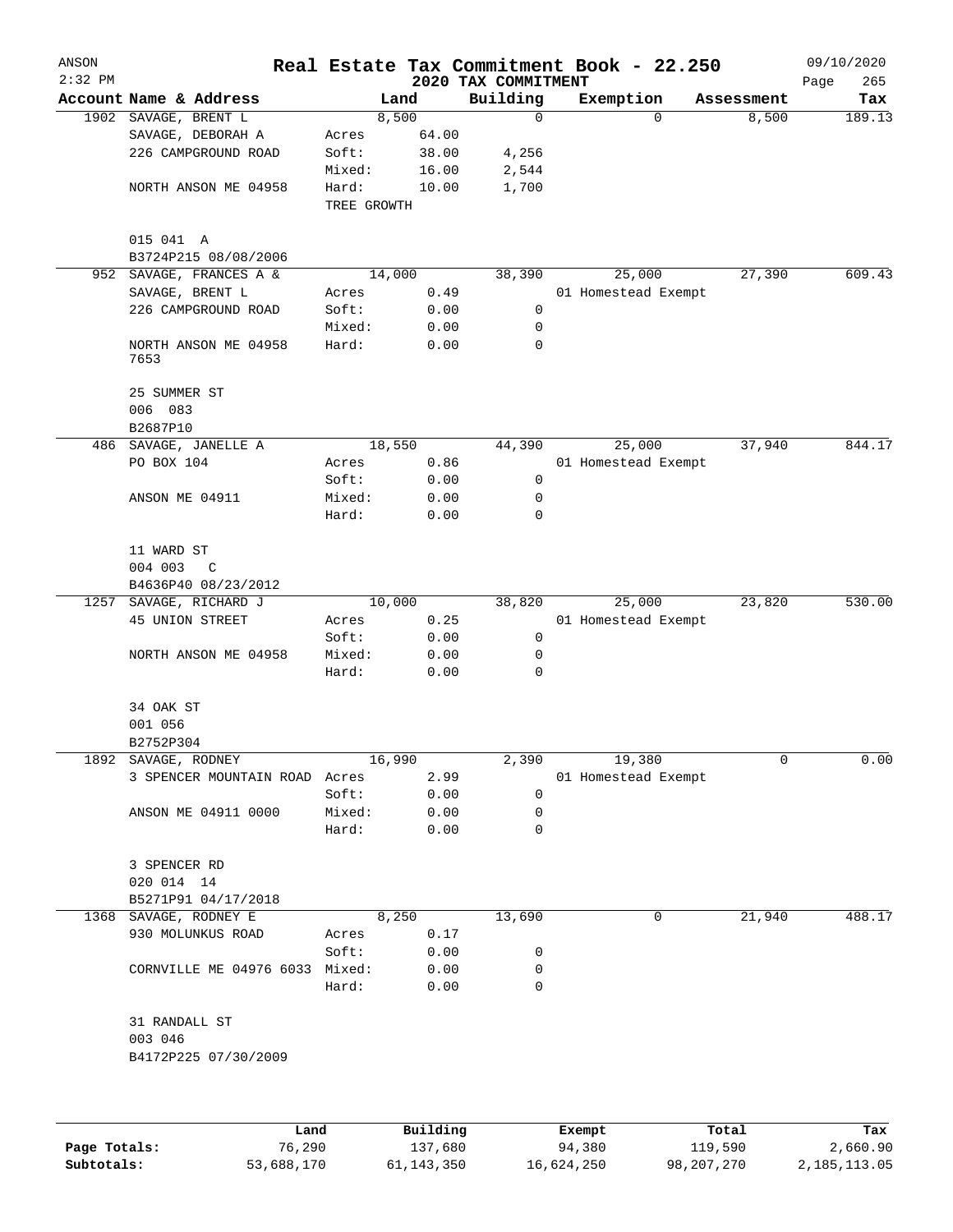| ANSON<br>$2:32$ PM |                                     |                 |              | 2020 TAX COMMITMENT | Real Estate Tax Commitment Book - 22.250 |            | 09/10/2020<br>266<br>Page |
|--------------------|-------------------------------------|-----------------|--------------|---------------------|------------------------------------------|------------|---------------------------|
|                    | Account Name & Address              |                 | Land         | Building            | Exemption                                | Assessment | Tax                       |
|                    | 1722 SAVOY, BRYAN J                 |                 | 16,730       | 51,740              | 0                                        | 68,470     | 1,523.46                  |
|                    | SAVOY, AUDREY L                     | Acres           | 0.70         |                     |                                          |            |                           |
|                    |                                     | Soft:           | 0.00         | 0                   |                                          |            |                           |
|                    | 21 CARRY POND RD                    | Mixed:          | 0.00         | 0                   |                                          |            |                           |
|                    | PLEASANT RIDGE PLT ME<br>04920 5012 | Hard:           | 0.00         | $\mathbf 0$         |                                          |            |                           |
|                    | 202 MAIN ST<br>002 023              |                 |              |                     |                                          |            |                           |
|                    | B2934P314                           |                 |              |                     |                                          |            |                           |
|                    | 977 SCHELL, RICHARD W               |                 | 48,500       | 700                 | 0                                        | 49,200     | 1,094.70                  |
|                    | SCHELL, SHARRON F                   | Acres           | 33.00        |                     |                                          |            |                           |
|                    |                                     | Soft:           | 0.00         | 0                   |                                          |            |                           |
|                    | 15 LAGUE ST                         | Mixed:          | 0.00         | 0                   |                                          |            |                           |
|                    | ACUSHNET MA 02743 0000              | Hard:           | 0.00         | 0                   |                                          |            |                           |
|                    | 97 SKIDMORE RD                      |                 |              |                     |                                          |            |                           |
|                    | 023 015                             |                 |              |                     |                                          |            |                           |
|                    | B2751P38                            |                 |              |                     |                                          |            |                           |
| 958                | SCHICK, JAMES J                     |                 | 33,350       | $\mathbf 0$         | 0                                        | 33,350     | 742.04                    |
|                    | SCHICK, LINDA M                     | Acres           | 19.85        |                     |                                          |            |                           |
|                    |                                     | Soft:           | 0.00         | 0                   |                                          |            |                           |
|                    | 76 WOODROSE LN                      | Mixed:          | 0.00         | 0                   |                                          |            |                           |
|                    | COLCHESTER VT 05446<br>0000         | Hard:           | 0.00         | 0                   |                                          |            |                           |
|                    | 022 005<br>Е                        |                 |              |                     |                                          |            |                           |
|                    | B1994P227                           |                 |              |                     |                                          |            | 1,068.89                  |
|                    | 1476 SCHICK, LAURA V                |                 | 20,750       | 27,290              | 0                                        | 48,040     |                           |
|                    | SCHICK, ALAN R                      | Acres           | 1.50         |                     |                                          |            |                           |
|                    | 232 WEST MILLS ROAD                 | Soft:           | 0.00         | 0                   |                                          |            |                           |
|                    | ANSON ME 04911                      | Mixed:<br>Hard: | 0.00<br>0.00 | 0<br>$\mathbf 0$    |                                          |            |                           |
|                    | 232 WEST MILLS RD                   |                 |              |                     |                                          |            |                           |
|                    | 011 007                             |                 |              |                     |                                          |            |                           |
|                    | B5266P199 03/12/2018                |                 |              |                     |                                          |            |                           |
|                    | 965 SCHNABLE, DANIEL E              |                 | 17,440       | 0                   | 0                                        | 17,440     | 388.04                    |
|                    | SCHNABLE, ROBERTA                   | Acres           | 10.30        |                     |                                          |            |                           |
|                    | 12 PINTAIL ROAD                     | Soft:           | 0.00         | 0                   |                                          |            |                           |
|                    |                                     | Mixed:          | 0.00         | 0                   |                                          |            |                           |
|                    | WALPOLE MA 02081-4355               | Hard:           | 0.00         | 0                   |                                          |            |                           |
|                    | 015 044 B<br>B1291P229              |                 |              |                     |                                          |            |                           |
|                    | 964 SCHRAUT, DAVID                  |                 | 18,150       | 0                   | 0                                        | 18,150     | 403.84                    |
|                    |                                     | Acres           | 5.10         |                     |                                          |            |                           |
|                    | ABINGTON MA 02351 0000              | Soft:           | 0.00         | 0                   |                                          |            |                           |
|                    | 50 SUMMIT RD                        | Mixed:          | 0.00         | 0                   |                                          |            |                           |
|                    |                                     | Hard:           | 0.00         | 0                   |                                          |            |                           |
|                    | 012 009 16                          |                 |              |                     |                                          |            |                           |
|                    | B1414P247                           |                 |              |                     |                                          |            |                           |
|                    |                                     |                 |              |                     |                                          |            |                           |
|                    |                                     |                 |              |                     |                                          |            |                           |

|              | Land       | Building   | Exempt     | Total      | Tax          |
|--------------|------------|------------|------------|------------|--------------|
| Page Totals: | 154,920    | 79,730     |            | 234,650    | 5,220.97     |
| Subtotals:   | 53,843,090 | 61,223,080 | 16,624,250 | 98,441,920 | 2,190,334.02 |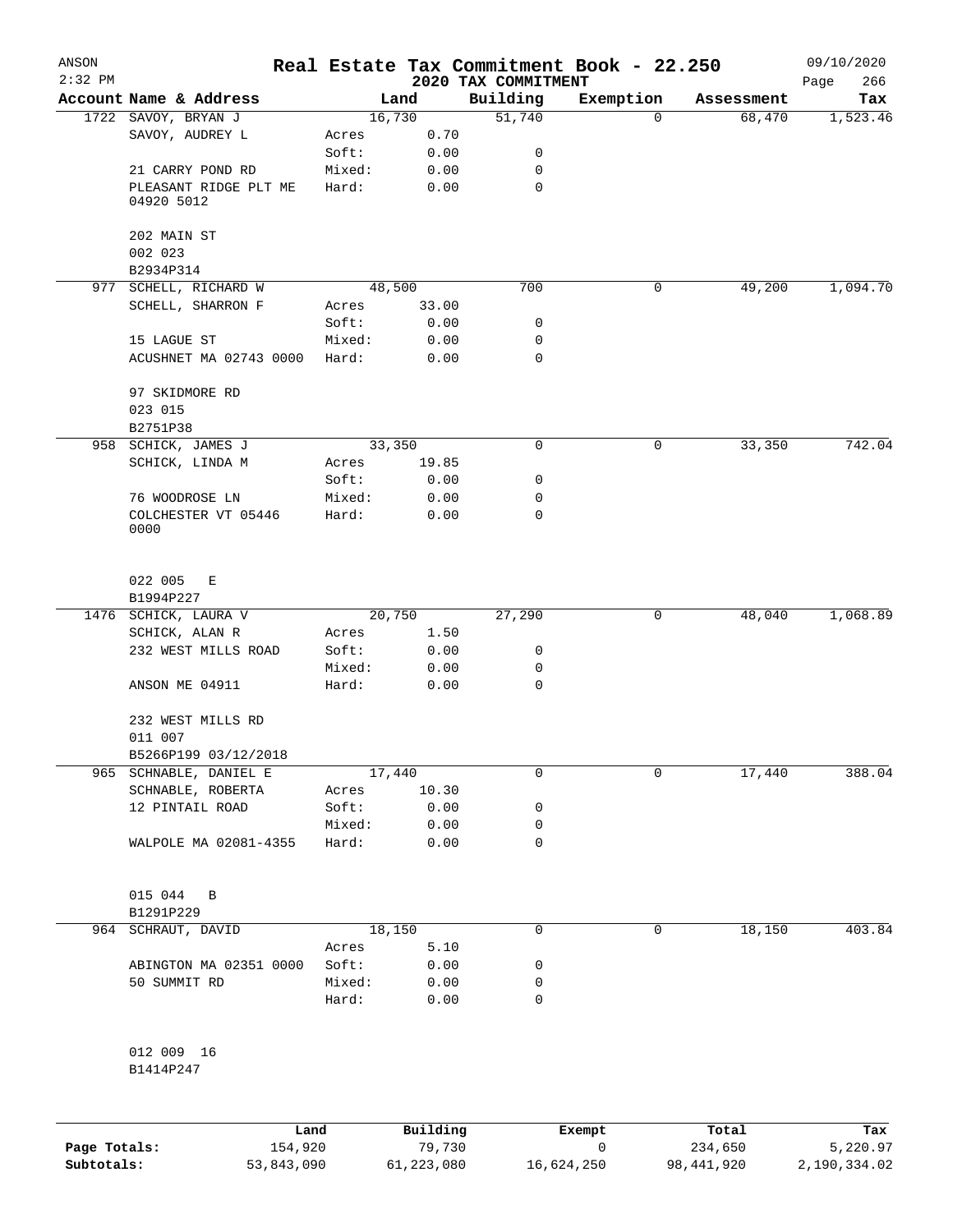| ANSON        |                                                                  |            |                     |            |                     | Real Estate Tax Commitment Book - 22.250 |            |                      | 09/10/2020      |
|--------------|------------------------------------------------------------------|------------|---------------------|------------|---------------------|------------------------------------------|------------|----------------------|-----------------|
| $2:32$ PM    | Account Name & Address                                           |            |                     |            | 2020 TAX COMMITMENT |                                          |            |                      | 267<br>Page     |
|              | 1132 SCHUR, MARK BYRAN                                           |            | 36,720              | Land       | Building<br>17,210  | Exemption                                | $\Omega$   | Assessment<br>53,930 | Tax<br>1,199.94 |
|              | 40 HAMPDEN ROAD C-27                                             |            | Acres               | 15.22      |                     |                                          |            |                      |                 |
|              |                                                                  |            | Soft:               | 0.00       | 0                   |                                          |            |                      |                 |
|              | EXETER NH 03833                                                  |            | Mixed:              | 0.00       | 0                   |                                          |            |                      |                 |
|              |                                                                  |            | Hard:               | 0.00       | 0                   |                                          |            |                      |                 |
|              |                                                                  |            | FARMLAND CLASS      |            |                     |                                          |            |                      |                 |
|              | 013 013                                                          |            |                     |            |                     |                                          |            |                      |                 |
|              | B5162P70 05/30/2017                                              |            |                     |            |                     |                                          |            |                      |                 |
|              | 551 SCHWENKER, JESSICA L                                         |            | 21,000              |            | 0                   |                                          | 0          | 21,000               | 467.25          |
|              | 47 FAHI POND ROAD                                                |            | Acres               | 12.00      |                     |                                          |            |                      |                 |
|              |                                                                  |            | Soft:               | 0.00       | 0                   |                                          |            |                      |                 |
|              | NORTH ANSON ME 04958                                             |            | Mixed:              | 0.00       | 0                   |                                          |            |                      |                 |
|              |                                                                  |            | Hard:               | 0.00       | $\Omega$            |                                          |            |                      |                 |
|              |                                                                  |            | B4930P0332          |            |                     |                                          |            |                      |                 |
|              | 017 051                                                          |            |                     |            |                     |                                          |            |                      |                 |
|              | B5416P148 05/27/2019                                             |            |                     |            |                     |                                          |            |                      |                 |
|              | 1319 SCHWENKER, JESSICA L                                        |            |                     | 8,400      | 0                   |                                          | 0          | 8,400                | 186.90          |
|              | 47 FAHI POND ROAD                                                |            | Acres               | 1.60       |                     |                                          |            |                      |                 |
|              |                                                                  |            | Soft:               | 0.00       | 0                   |                                          |            |                      |                 |
|              | NORTH ANSON ME 04958                                             |            | Mixed:              | 0.00       | $\mathbf 0$<br>0    |                                          |            |                      |                 |
|              |                                                                  |            | Hard:<br>B4930P0332 | 0.00       |                     |                                          |            |                      |                 |
|              | 007 013                                                          |            |                     |            |                     |                                          |            |                      |                 |
|              | B5416P148 05/27/5019                                             |            |                     |            |                     |                                          |            |                      |                 |
|              | 1275 SCHWENKER, JESSICA L                                        |            | 20,450              |            | 26,740              |                                          | 0          | 47,190               | 1,049.98        |
|              | 47 FAHI POND ROAD                                                |            | Acres               | 1.30       |                     |                                          |            |                      |                 |
|              |                                                                  |            | Soft:               | 0.00       | 0                   |                                          |            |                      |                 |
|              | NORTH ANSON ME 04958                                             |            | Mixed:              | 0.00       | $\mathbf 0$         |                                          |            |                      |                 |
|              |                                                                  |            | Hard:               | 0.00       | 0                   |                                          |            |                      |                 |
|              |                                                                  |            | B4930P0332          |            |                     |                                          |            |                      |                 |
|              | 47 FAHI POND RD                                                  |            |                     |            |                     |                                          |            |                      |                 |
|              | 007 014                                                          |            |                     |            |                     |                                          |            |                      |                 |
|              | B5416P148 05/27/2019                                             |            |                     |            |                     |                                          |            |                      |                 |
|              | 605 SCOTT, LISA & RAMIREZ,<br>PABLO 1/2 INT                      |            | 24,500              |            | 55,380              |                                          | 0          | 79,880               | 1,777.33        |
|              | PELLETIER, STANLEY J &<br>ELMIRA J 1/2 INT                       |            | Acres               | 4.00       |                     |                                          |            |                      |                 |
|              | 661 MAIN STREET                                                  |            | Soft:               | 0.00       | 0                   |                                          |            |                      |                 |
|              |                                                                  |            | Mixed:              | 0.00       | 0                   |                                          |            |                      |                 |
|              | ST FRANCIS ME 04774                                              |            | Hard:               | 0.00       | $\mathbf 0$         |                                          |            |                      |                 |
|              | 286 RIVER RD                                                     |            |                     |            |                     |                                          |            |                      |                 |
|              | 016 001<br>$\mathbf F$                                           |            |                     |            |                     |                                          |            |                      |                 |
|              | B4916P305 05/29/2015 B4916P303 02/16/2015 B4731P53<br>10/24/2013 |            |                     |            |                     |                                          |            |                      |                 |
|              | 966 SEAMS, COLBY J                                               |            | 10,000              |            | 63,870              | 25,000                                   |            | 48,870               | 1,087.36        |
|              | SEAMS, KAREN L                                                   |            | Acres               | 0.25       |                     | 01 Homestead Exempt                      |            |                      |                 |
|              | PO BOX 66                                                        |            | Soft:               | 0.00       | 0                   |                                          |            |                      |                 |
|              |                                                                  |            | Mixed:              | 0.00       | 0                   |                                          |            |                      |                 |
|              | ANSON ME 04911                                                   |            | Hard:               | 0.00       | $\Omega$            |                                          |            |                      |                 |
|              | 37 RANDALL ST                                                    |            |                     |            |                     |                                          |            |                      |                 |
|              | 003 044                                                          |            |                     |            |                     |                                          |            |                      |                 |
|              | B995P197                                                         |            |                     |            |                     |                                          |            |                      |                 |
|              |                                                                  | Land       |                     | Building   |                     | Exempt                                   | Total      |                      | Tax             |
| Page Totals: |                                                                  | 121,070    |                     | 163,200    |                     | 25,000                                   | 259,270    |                      | 5,768.76        |
| Subtotals:   |                                                                  | 53,964,160 |                     | 61,386,280 |                     | 16,649,250                               | 98,701,190 |                      | 2,196,102.78    |
|              |                                                                  |            |                     |            |                     |                                          |            |                      |                 |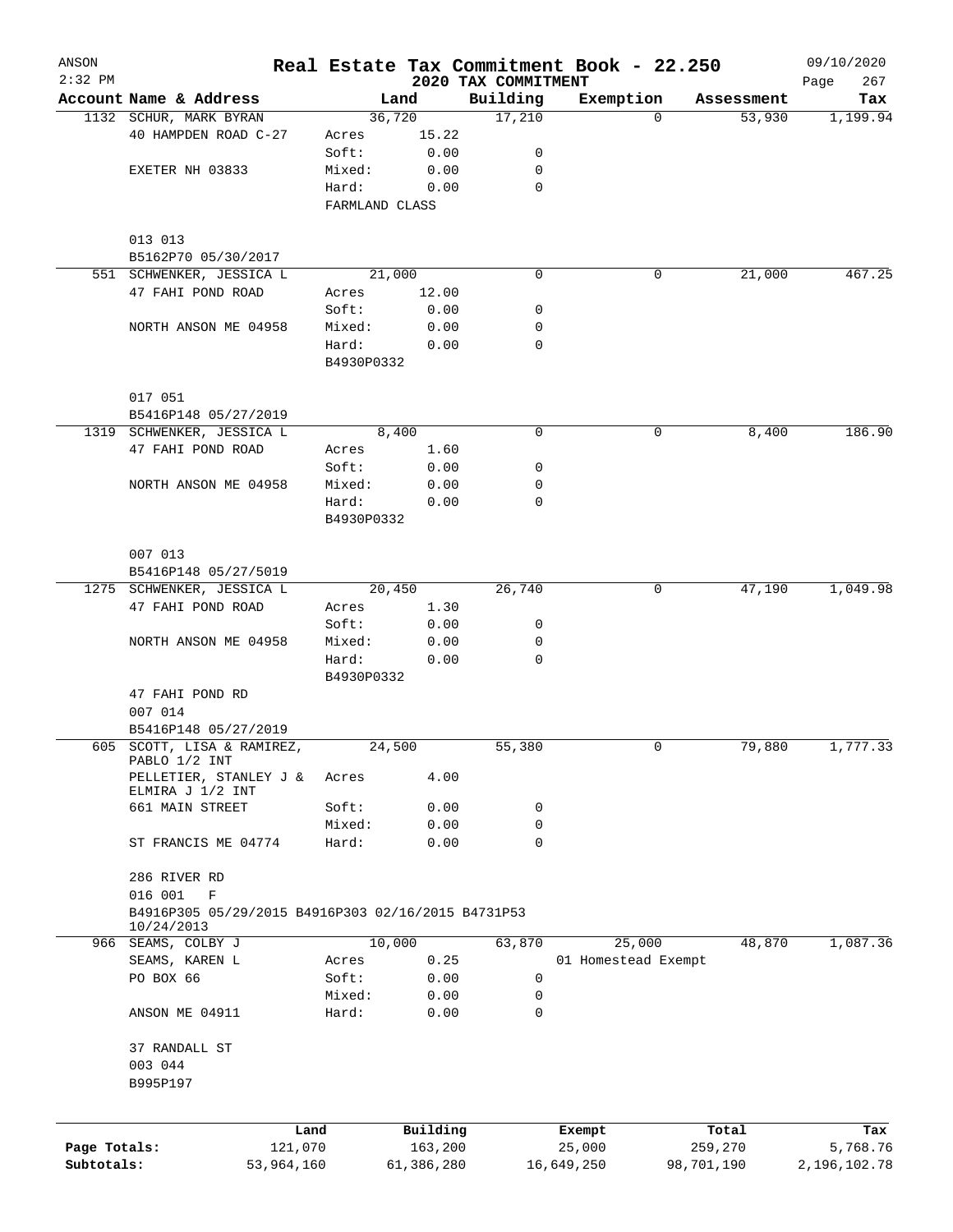| ANSON<br>$2:32$ PM |                                          |                         |              | 2020 TAX COMMITMENT | Real Estate Tax Commitment Book - 22.250 |            | 09/10/2020<br>268<br>Page |
|--------------------|------------------------------------------|-------------------------|--------------|---------------------|------------------------------------------|------------|---------------------------|
|                    | Account Name & Address                   |                         | Land         | Building            | Exemption                                | Assessment | Tax                       |
|                    | 1454 SEARS, DOUGLAS M                    | 48,840                  |              | 76,860              | 25,000                                   | 100,700    | 2,240.57                  |
|                    | SEARS, CATHY E                           | Acres                   | 66.00        |                     | 01 Homestead Exempt                      |            |                           |
|                    | 23 HORSEBACK ROAD                        | Soft:                   | 17.00        | 1,904               |                                          |            |                           |
|                    |                                          | Mixed:                  | 17.00        | 2,703               |                                          |            |                           |
|                    | ANSON ME 04911                           | Hard:<br>TREE GROWTH    | 9.00         | 1,530               |                                          |            |                           |
|                    | 23 HORSEBACK RD                          |                         |              |                     |                                          |            |                           |
|                    | 015 029                                  |                         |              |                     |                                          |            |                           |
|                    | B1066P223                                |                         |              |                     |                                          |            |                           |
|                    | 1715 SEARS, DOUGLAS M                    | 6,460                   |              | 0                   | 0                                        | 6,460      | 143.73                    |
|                    | SEARS, CATHY E                           | Acres                   | 39.00        |                     |                                          |            |                           |
|                    | 23 HORSEBACK ROAD                        | Soft:                   | 0.00         | 0                   |                                          |            |                           |
|                    |                                          | Mixed:                  | 9.00         | 1,431               |                                          |            |                           |
|                    | ANSON ME 04911                           | Hard:                   | 29.00        | 4,930               |                                          |            |                           |
|                    |                                          | TREE GROWTH             |              |                     |                                          |            |                           |
|                    | 015 028<br>B                             |                         |              |                     |                                          |            |                           |
|                    | B1006P224                                |                         |              |                     |                                          |            |                           |
|                    | 1742 SEAVEY, JESSE A                     |                         | 0            | 5,680               | 0                                        | 5,680      | 126.38                    |
|                    | 265 NEW PORTLAND RD                      |                         |              |                     |                                          |            |                           |
|                    | NORTH ANSON ME 04958                     |                         |              |                     |                                          |            |                           |
|                    | 265 NEW PORTLAND RD<br>023 036 ON        |                         |              |                     |                                          |            |                           |
|                    | B5509P300 01/14/2020                     |                         |              |                     |                                          |            |                           |
|                    | 1716 SEAVEY, MYRON W                     | 34,400                  |              | 46,090              | 25,000                                   | 55,490     | 1,234.65                  |
|                    | SEAVEY, FAYLENE                          | Acres                   | 23.50        |                     | 01 Homestead Exempt                      |            |                           |
|                    | 273 NEW PORTLAND RD                      | Soft:                   | 0.00         | 0                   |                                          |            |                           |
|                    |                                          | Mixed:                  | 0.00         | 0                   |                                          |            |                           |
|                    | NORTH ANSON ME 04958                     | Hard:<br>FARMLAND CLASS | 0.00         | 0                   |                                          |            |                           |
|                    | 273 NEW PORTLAND RD                      |                         |              |                     |                                          |            |                           |
|                    | 023 036                                  |                         |              |                     |                                          |            |                           |
|                    | B3014P141                                |                         |              |                     |                                          |            |                           |
|                    | 358 SEELEY, EDMUND                       | 9,950                   |              | 0                   | 0                                        | 9,950      | 221.39                    |
|                    | 23 JONES STREET                          | Acres                   | 0.11         |                     |                                          |            |                           |
|                    |                                          | Soft:                   | 0.00         | 0                   |                                          |            |                           |
|                    | MADISON ME 04950                         | Mixed:                  | 0.00         | 0                   |                                          |            |                           |
|                    |                                          | Hard:                   | 0.00         | 0                   |                                          |            |                           |
|                    | 001 049                                  |                         |              |                     |                                          |            |                           |
|                    | B5469P342 10/01/2019 B4302P72 08/04/2010 |                         |              |                     |                                          |            |                           |
| 307                | SEELEY, EDMUND                           | 12,730                  |              | 18,590              | 0                                        | 31,320     | 696.87                    |
|                    | 23 JONES STREET                          | Acres                   | 0.18         |                     |                                          |            |                           |
|                    |                                          | Soft:                   | 0.00         | 0                   |                                          |            |                           |
|                    | MADISON ME 04950                         | Mixed:<br>Hard:         | 0.00<br>0.00 | 0<br>0              |                                          |            |                           |
|                    | 8 BROOK ST                               |                         |              |                     |                                          |            |                           |
|                    | 001 048                                  |                         |              |                     |                                          |            |                           |
|                    | B5469P341 10/01/2019 B4302P72 08/04/2010 |                         |              |                     |                                          |            |                           |
|                    |                                          |                         |              |                     |                                          |            |                           |
|                    |                                          |                         |              |                     |                                          |            |                           |
|                    |                                          |                         |              |                     |                                          |            |                           |
|                    |                                          |                         |              |                     |                                          |            |                           |

|              | Land       | Building   | Exempt     | Total      | Tax          |
|--------------|------------|------------|------------|------------|--------------|
| Page Totals: | 112,380    | 147,220    | 50,000     | 209,600    | 4,663.59     |
| Subtotals:   | 54,076,540 | 61,533,500 | 16,699,250 | 98,910,790 | 2,200,766.37 |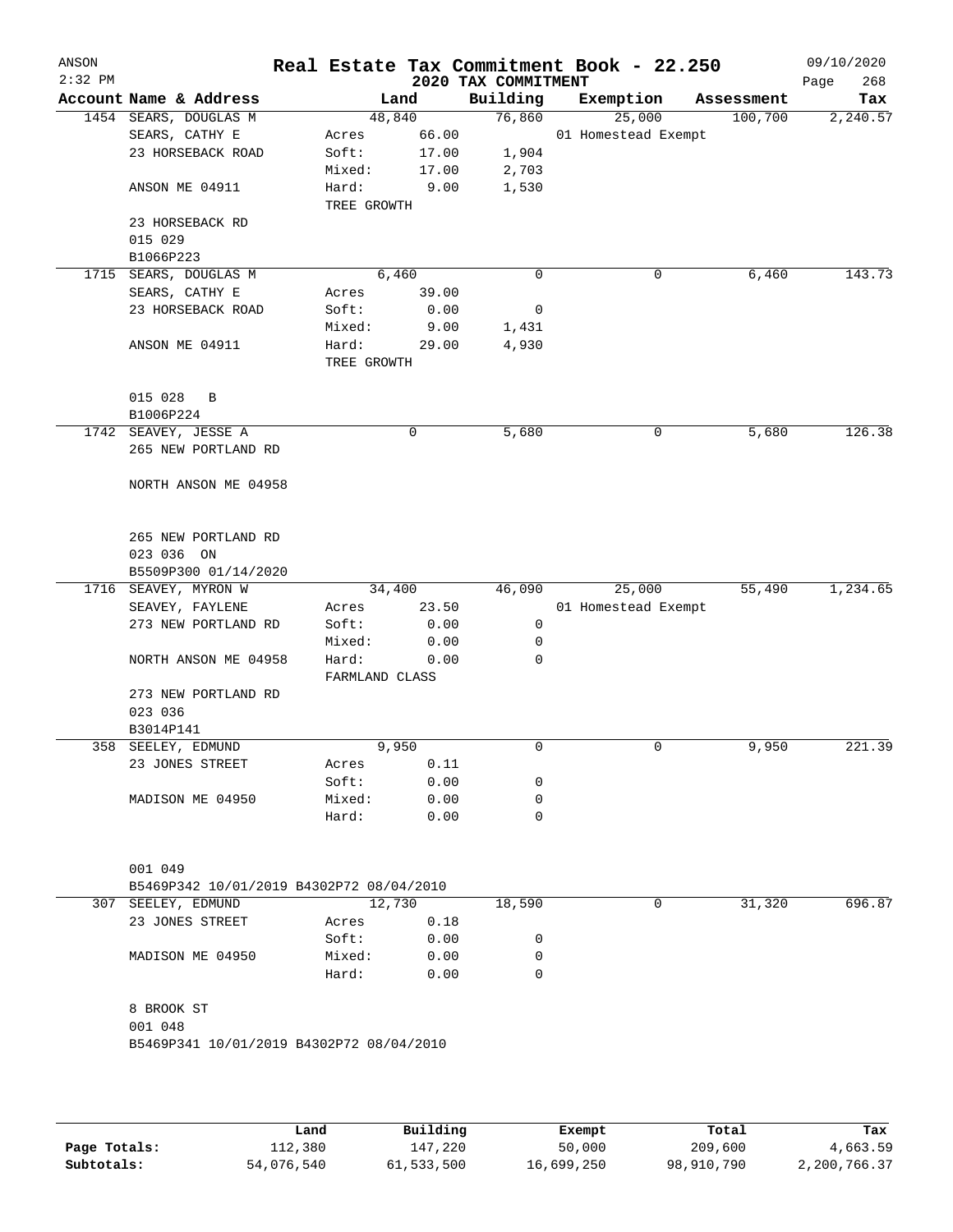| ANSON<br>$2:32$ PM |                                                                    |        |          | 2020 TAX COMMITMENT | Real Estate Tax Commitment Book - 22.250 |            | 09/10/2020<br>269<br>Page |
|--------------------|--------------------------------------------------------------------|--------|----------|---------------------|------------------------------------------|------------|---------------------------|
|                    | Account Name & Address                                             |        | Land     | Building            | Exemption                                | Assessment | Tax                       |
|                    | 1800 SELLICK, MARGARET P                                           |        | 50,500   | 59,640              | 25,000                                   | 85,140     | 1,894.37                  |
|                    | 115B HOLLIN WAITE HILL<br>ROAD                                     | Acres  | 45.00    |                     | 01 Homestead Exempt                      |            |                           |
|                    |                                                                    | Soft:  | 0.00     | 0                   |                                          |            |                           |
|                    | ANSON ME 04911                                                     | Mixed: | 0.00     | $\mathbf 0$         |                                          |            |                           |
|                    |                                                                    | Hard:  | 0.00     | 0                   |                                          |            |                           |
|                    | 115 B HOLLIN WAITE HILL<br>014 045<br>A 1<br>B4302P107 08/02/2010  |        |          |                     |                                          |            |                           |
|                    | 973 SHAW, KEVIN L                                                  |        | 17,320   | 1,790               | 0                                        | 19,110     | 425.20                    |
|                    | 36 SOLON ROAD                                                      | Acres  | 0.75     |                     |                                          |            |                           |
|                    |                                                                    | Soft:  | 0.00     | 0                   |                                          |            |                           |
|                    | NORTH ANSON ME 04958                                               | Mixed: | 0.00     | 0                   |                                          |            |                           |
|                    |                                                                    | Hard:  | 0.00     | $\mathbf 0$         |                                          |            |                           |
|                    | 394 EMBDEN POND RD<br>023 029<br>E<br>B4984P284 12/11/2015 B2814P1 |        |          |                     |                                          |            |                           |
|                    | 1063 SHAW, TAYLOR JANE                                             |        | 14,140   | 40,490              | 25,000                                   | 29,630     | 659.27                    |
|                    | P.O. BOX 548                                                       | Acres  | 0.50     |                     | 01 Homestead Exempt                      |            |                           |
|                    |                                                                    | Soft:  | 0.00     | $\mathsf{O}$        |                                          |            |                           |
|                    | ANSON ME 04911                                                     | Mixed: | 0.00     | 0                   |                                          |            |                           |
|                    |                                                                    | Hard:  | 0.00     | $\mathbf 0$         |                                          |            |                           |
|                    | 201 RIVER RD<br>015 064                                            |        |          |                     |                                          |            |                           |
|                    | B5354P184 11/14/2017                                               |        |          |                     |                                          |            |                           |
| 1038               | SHAW, THOMAS R                                                     |        | 47,000   | 84,420              | 25,000                                   | 106,420    | 2,367.84                  |
|                    |                                                                    | Acres  | 26.00    |                     | 01 Homestead Exempt                      |            |                           |
|                    | ANSON ME 04911 0323                                                | Soft:  | 0.00     | 0                   |                                          |            |                           |
|                    | PO BOX 323                                                         | Mixed: | 0.00     | 0<br>$\mathbf 0$    |                                          |            |                           |
|                    |                                                                    | Hard:  | 0.00     |                     |                                          |            |                           |
|                    | 256 RIVER RD                                                       |        |          |                     |                                          |            |                           |
|                    | 015 068                                                            |        |          |                     |                                          |            |                           |
|                    | B2396P67                                                           |        |          |                     |                                          |            |                           |
| 518                | SHAW, WENDY                                                        |        | 0        | 32,800              | 25,000                                   | 7,800      | 173.55                    |
|                    | PO BOX 323                                                         |        |          |                     | 01 Homestead Exempt                      |            |                           |
|                    | ANSON ME 04911                                                     |        |          |                     |                                          |            |                           |
|                    |                                                                    |        |          |                     |                                          |            |                           |
|                    |                                                                    |        |          |                     |                                          |            |                           |
|                    | 252 RIVER RD                                                       |        |          |                     |                                          |            |                           |
|                    | 015 068<br>ON                                                      |        |          |                     |                                          |            |                           |
| 472                | B4908P121 05/28/2015<br>SHEPARD, DWIGHT W                          |        | 48,170   | 16,740              | 0                                        | 64,910     | 1,444.25                  |
|                    | SHEPARD, GAIL N                                                    | Acres  | 32.34    |                     |                                          |            |                           |
|                    |                                                                    | Soft:  | 0.00     | 0                   |                                          |            |                           |
|                    | 352 NARRAGANSETT TRAIL                                             | Mixed: | 0.00     | 0                   |                                          |            |                           |
|                    | BUXTON ME 04093                                                    | Hard:  | 0.00     | 0                   |                                          |            |                           |
|                    | 140 SPENCER RD<br>020 009<br>Ε<br>B3917P276 09/27/2007             |        |          |                     |                                          |            |                           |
|                    |                                                                    |        |          |                     |                                          |            |                           |
|                    | Land                                                               |        | Building |                     | Exempt                                   | Total      | Tax                       |
| Page Totals:       | 177,130                                                            |        | 235,880  |                     | 100,000                                  | 313,010    | 6,964.48                  |

**Subtotals:** 54,253,670 61,769,380 16,799,250 99,223,800 2,207,730.85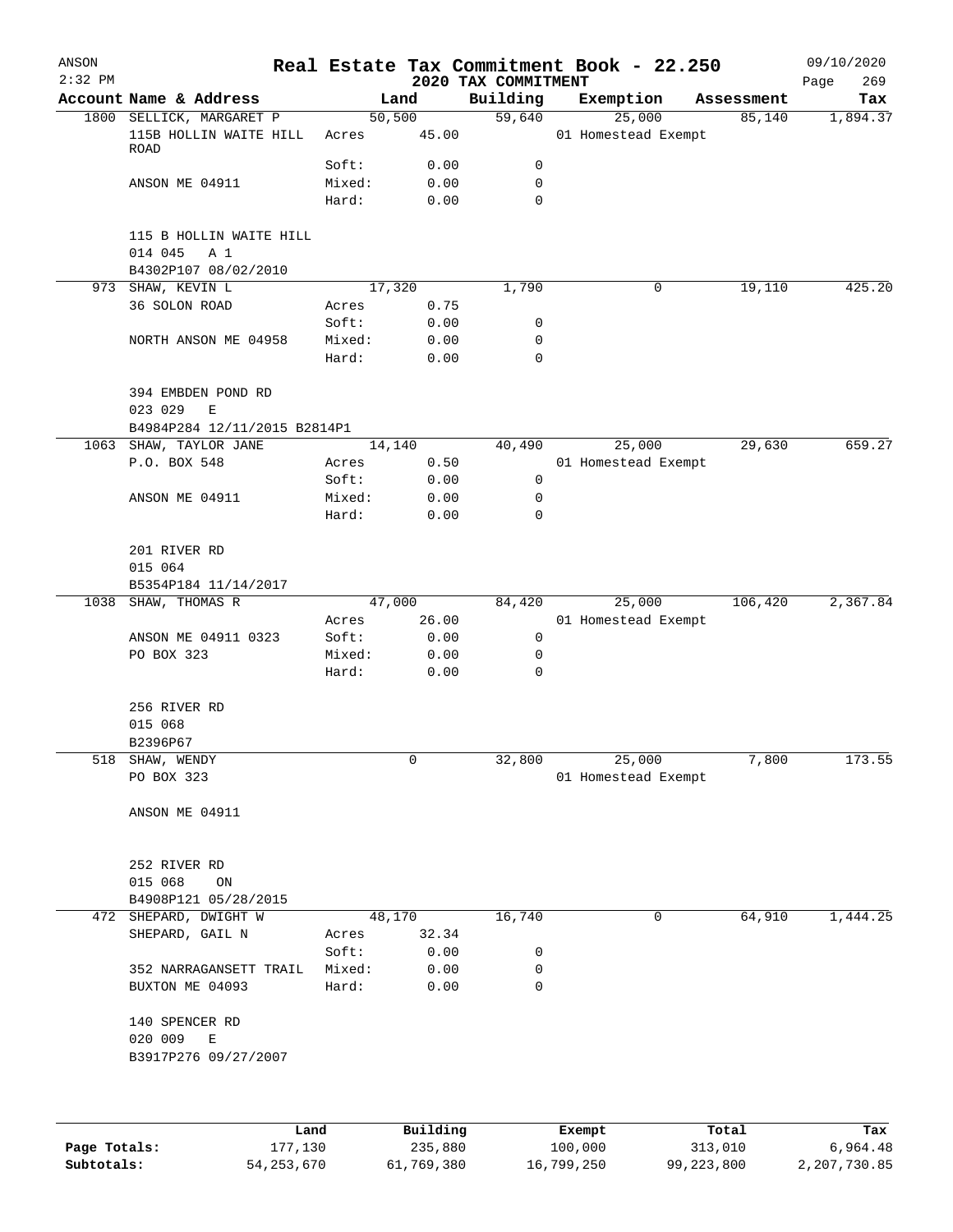| ANSON<br>$2:32$ PM |                                                                |                 |              | 2020 TAX COMMITMENT | Real Estate Tax Commitment Book - 22.250 |            | 09/10/2020<br>270<br>Page |
|--------------------|----------------------------------------------------------------|-----------------|--------------|---------------------|------------------------------------------|------------|---------------------------|
|                    | Account Name & Address                                         |                 | Land         | Building            | Exemption                                | Assessment | Tax                       |
|                    | 1170 SHORES, KIM M                                             |                 | 12,490       | 39,600              | 25,000                                   | 27,090     | 602.75                    |
|                    | PO BOX 32                                                      | Acres           | 0.39         |                     | 01 Homestead Exempt                      |            |                           |
|                    |                                                                | Soft:           | 0.00         | 0                   |                                          |            |                           |
|                    | ANSON ME 04911                                                 | Mixed:          | 0.00         | 0                   |                                          |            |                           |
|                    |                                                                | Hard:           | 0.00         | 0                   |                                          |            |                           |
|                    |                                                                | B5067P0220      |              |                     |                                          |            |                           |
|                    | 32 SPEAR HILL RD                                               |                 |              |                     |                                          |            |                           |
|                    | 003 005                                                        |                 |              |                     |                                          |            |                           |
|                    | B5067P220 08/19/2016 B4404P251 06/08/2011<br>SHOREY, JIMMY LEE |                 | 23,500       |                     |                                          | 92,990     | 2,069.03                  |
| 416                | 117 SMITH ROAD                                                 | Acres           | 3.33         | 100,490             | 31,000<br>01 Homestead Exempt            |            |                           |
|                    |                                                                | Soft:           | 0.00         |                     | 0 06 Disabled Vet. Res.                  |            |                           |
|                    | ANSON ME 04911                                                 | Mixed:          | 0.00         | 0                   |                                          |            |                           |
|                    |                                                                | Hard:           | 0.00         | 0                   |                                          |            |                           |
|                    |                                                                |                 |              |                     |                                          |            |                           |
|                    | 117 SMITH RD                                                   |                 |              |                     |                                          |            |                           |
|                    | 010 011<br>8 A                                                 |                 |              |                     |                                          |            |                           |
|                    | B4792P228 06/06/2014                                           |                 |              |                     |                                          |            |                           |
|                    | 1423 SHOREY, MARY H                                            |                 | 16,480       | 0                   | 0                                        | 16,480     | 366.68                    |
|                    | SHOREY, FRANCIS L                                              | Acres           | 107.00       |                     |                                          |            |                           |
|                    | 113 HILTON HILL ROAD                                           | Soft:           | 19.00        | 2,128               |                                          |            |                           |
|                    |                                                                | Mixed:          | 55.00        | 8,745               |                                          |            |                           |
|                    | ANSON Maine 04911                                              | Hard:           | 33.00        | 5,610               |                                          |            |                           |
|                    |                                                                | TREE GROWTH     |              |                     |                                          |            |                           |
|                    |                                                                |                 |              |                     |                                          |            |                           |
|                    | 010 017                                                        |                 |              |                     |                                          |            |                           |
| 1425               | SHOREY, MARY H                                                 |                 | 1,110        | $\Omega$            | 0                                        | 1,110      | 24.70                     |
|                    | SHOREY, FRANCIS L                                              | Acres           | 7.00         |                     |                                          |            |                           |
|                    | 113 HILTON HILL ROAD                                           | Soft:           | 0.00         | 0                   |                                          |            |                           |
|                    | ANSON Maine 04911                                              | Mixed:<br>Hard: | 7.00<br>0.00 | 1,113<br>0          |                                          |            |                           |
|                    |                                                                | TREE GROWTH     |              |                     |                                          |            |                           |
|                    |                                                                |                 |              |                     |                                          |            |                           |
|                    | 010 016                                                        |                 |              |                     |                                          |            |                           |
|                    | B683P314                                                       |                 |              |                     |                                          |            |                           |
|                    | 1426 SHOREY, MARY H                                            |                 | 64,640       | 160,000             | 31,000                                   | 193,640    | 4,308.49                  |
|                    | SHOREY, FRANCIS L                                              | Acres           | 113.00       |                     | 01 Homestead Exempt                      |            |                           |
|                    | 113 HILTON HILL ROAD                                           | Soft:           | 12.00        |                     | 1,344 02 Resident Veteran                |            |                           |
|                    |                                                                | Mixed:          | 0.00         | $\Omega$            |                                          |            |                           |
|                    | ANSON Maine 04911                                              | Hard:           | 15.00        | 2,550               |                                          |            |                           |
|                    |                                                                | TREE GROWTH     |              |                     |                                          |            |                           |
|                    | 113 HILTON HILL RD                                             |                 |              |                     |                                          |            |                           |
|                    | 010 026                                                        |                 |              |                     |                                          |            |                           |
|                    | B4220P191 12/07/2009                                           |                 |              |                     |                                          |            |                           |
|                    | 1930 SIDELINGER, BARBARA                                       |                 | 0            | 27,610              | 25,000                                   | 2,610      | 58.07                     |
|                    | 131 SMITH ROAD                                                 |                 |              |                     | 01 Homestead Exempt                      |            |                           |
|                    |                                                                |                 |              |                     |                                          |            |                           |
|                    | ANSON ME 04911                                                 |                 |              |                     |                                          |            |                           |
|                    |                                                                |                 |              |                     |                                          |            |                           |
|                    | 308 CAMPGROUND RD                                              |                 |              |                     |                                          |            |                           |
|                    | 015 043<br>E ON                                                |                 |              |                     |                                          |            |                           |
|                    |                                                                |                 |              |                     |                                          |            |                           |
|                    |                                                                |                 |              |                     |                                          |            |                           |
|                    |                                                                |                 |              |                     |                                          |            |                           |
|                    |                                                                |                 |              |                     |                                          |            |                           |

|              | Land         | Building   | Exempt     | Total      | Tax            |
|--------------|--------------|------------|------------|------------|----------------|
| Page Totals: | 118,220      | 327,700    | 112,000    | 333,920    | .429.72        |
| Subtotals:   | 54, 371, 890 | 62,097,080 | 16,911,250 | 99,557,720 | 2, 215, 160.57 |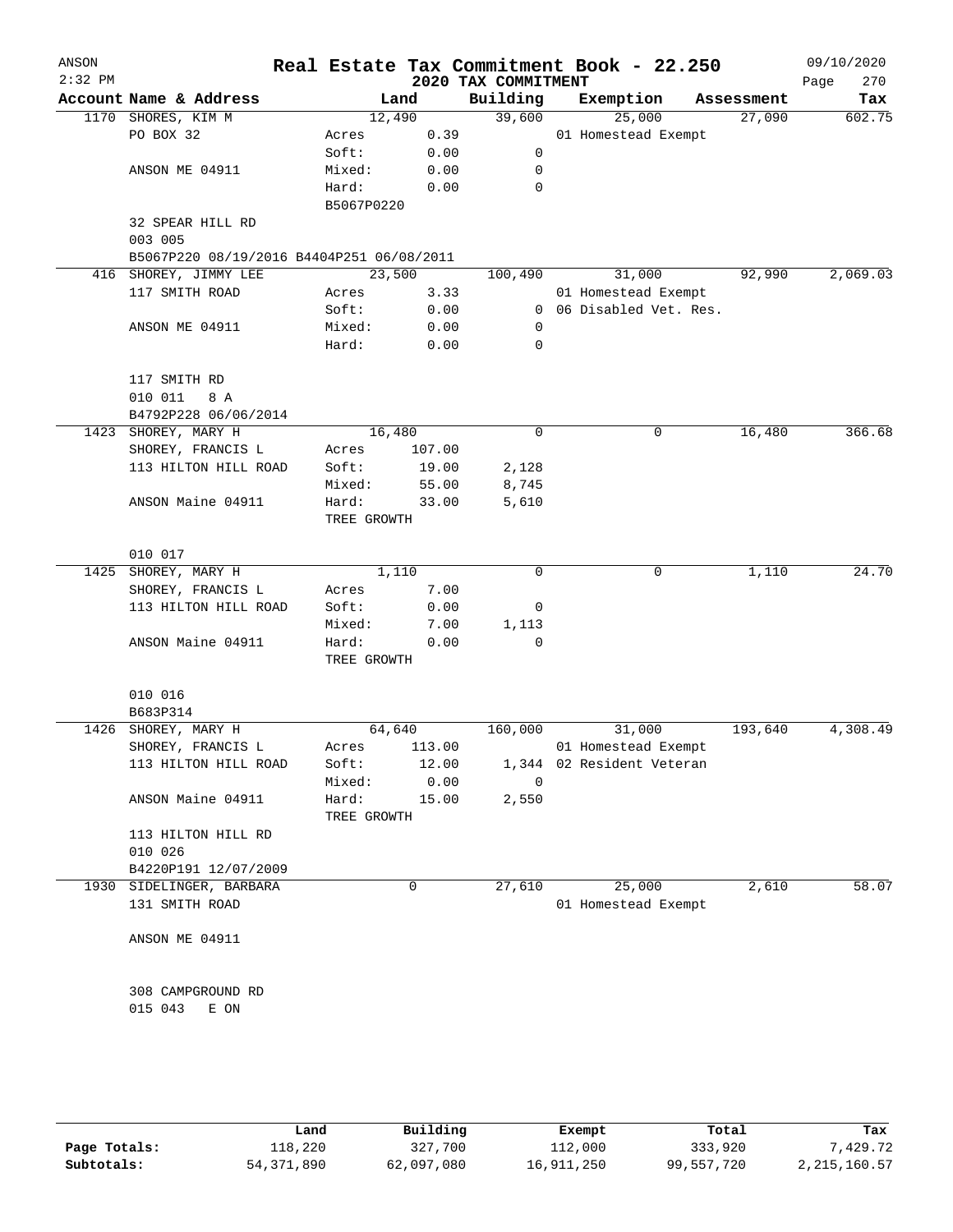| 2020 TAX COMMITMENT<br>Account Name & Address<br>Building<br>Exemption<br>Land<br>Assessment<br>Tax<br>990.57<br>320 SIMON, JOHN T<br>22,150<br>22,370<br>44,520<br>$\Omega$<br>5.10<br>SIMON, PATRICIA<br>Acres<br>Soft:<br>0.00<br>0<br>23 RIVER MEADOW<br>Mixed:<br>0.00<br>0<br>STEEP FALLS ME 04085<br>Hard:<br>0.00<br>0<br>0000<br>93 MOUNTAIN VIEW RD<br>012 009 14<br>B2331P316<br>0<br>982 SKILLINGS, KEVIN M<br>13,500<br>0<br>13,500<br>124 Eastern Parkway<br>2.00<br>Acres<br>Soft:<br>0.00<br>0<br>Milford CT 06460<br>Mixed:<br>0.00<br>0<br>Hard:<br>0.00<br>0<br>023 017<br>B1490P134<br>14,420<br>107,100<br>678 SLATE, STACEY E<br>92,680<br>0<br>15 FAHI POND ROAD<br>0.52<br>Acres<br>Soft:<br>0.00<br>0<br>Mixed:<br>0.00<br>0<br>NORTH ANSON ME 04958<br>Hard:<br>0.00<br>0<br>B5036P0296<br>15 FAHI POND RD<br>007 016<br>$\, {\bf B}$<br>B5481P319 10/31/2019<br>51,670<br>37,620<br>96 SLEEPER, CHRISTINA L<br>10,950<br>25,000<br>PO BOX 382<br>0.30<br>01 Homestead Exempt<br>Acres<br>0<br>0.00<br>Soft:<br>Mixed:<br>0.00<br>NORTH ANSON ME 04958<br>0<br>Hard:<br>0<br>0.00<br>84 UNION ST<br>008 011<br>B4681P319 06/28/2013<br>15,800<br>988 SLEEPER, MATTHEW W<br>26,450<br>14,350<br>25,000<br>SLEEPER, CATHY A<br>5.30<br>01 Homestead Exempt<br>Acres<br>161 CARRABASSETT ROAD<br>Soft:<br>0.00<br>0<br>Mixed:<br>0.00<br>0<br>NORTH ANSON ME 04958<br>Hard:<br>0.00<br>0<br>161 CARRABASSETT RD<br>022 022<br>3<br>B1874P114<br>13,270<br>70,440<br>989<br>SLIPP, JOAN F<br>82,170<br>25,000<br>PO BOX 295<br>Acres<br>0.44<br>01 Homestead Exempt<br>Soft:<br>0.00<br>0<br>Mixed:<br>ANSON ME 04911<br>0.00<br>0<br>Hard:<br>0.00<br>0<br>B5072P052 LIFE ESTATE<br>10 PINE ST<br>002 045<br>B<br>B5072P52 09/01/2016 B4145P212 06/04/2009 | ANSON<br>$2:32$ PM |  |  | Real Estate Tax Commitment Book - 22.250 | 09/10/2020<br>271<br>Page |
|-----------------------------------------------------------------------------------------------------------------------------------------------------------------------------------------------------------------------------------------------------------------------------------------------------------------------------------------------------------------------------------------------------------------------------------------------------------------------------------------------------------------------------------------------------------------------------------------------------------------------------------------------------------------------------------------------------------------------------------------------------------------------------------------------------------------------------------------------------------------------------------------------------------------------------------------------------------------------------------------------------------------------------------------------------------------------------------------------------------------------------------------------------------------------------------------------------------------------------------------------------------------------------------------------------------------------------------------------------------------------------------------------------------------------------------------------------------------------------------------------------------------------------------------------------------------------------------------------------------------------------------------------------------------------------------------------------------------------------------------------------------------------------------|--------------------|--|--|------------------------------------------|---------------------------|
|                                                                                                                                                                                                                                                                                                                                                                                                                                                                                                                                                                                                                                                                                                                                                                                                                                                                                                                                                                                                                                                                                                                                                                                                                                                                                                                                                                                                                                                                                                                                                                                                                                                                                                                                                                                   |                    |  |  |                                          |                           |
|                                                                                                                                                                                                                                                                                                                                                                                                                                                                                                                                                                                                                                                                                                                                                                                                                                                                                                                                                                                                                                                                                                                                                                                                                                                                                                                                                                                                                                                                                                                                                                                                                                                                                                                                                                                   |                    |  |  |                                          |                           |
|                                                                                                                                                                                                                                                                                                                                                                                                                                                                                                                                                                                                                                                                                                                                                                                                                                                                                                                                                                                                                                                                                                                                                                                                                                                                                                                                                                                                                                                                                                                                                                                                                                                                                                                                                                                   |                    |  |  |                                          |                           |
| 300.38<br>2,382.98<br>837.05<br>351.55<br>1,567.29                                                                                                                                                                                                                                                                                                                                                                                                                                                                                                                                                                                                                                                                                                                                                                                                                                                                                                                                                                                                                                                                                                                                                                                                                                                                                                                                                                                                                                                                                                                                                                                                                                                                                                                                |                    |  |  |                                          |                           |
|                                                                                                                                                                                                                                                                                                                                                                                                                                                                                                                                                                                                                                                                                                                                                                                                                                                                                                                                                                                                                                                                                                                                                                                                                                                                                                                                                                                                                                                                                                                                                                                                                                                                                                                                                                                   |                    |  |  |                                          |                           |
|                                                                                                                                                                                                                                                                                                                                                                                                                                                                                                                                                                                                                                                                                                                                                                                                                                                                                                                                                                                                                                                                                                                                                                                                                                                                                                                                                                                                                                                                                                                                                                                                                                                                                                                                                                                   |                    |  |  |                                          |                           |
|                                                                                                                                                                                                                                                                                                                                                                                                                                                                                                                                                                                                                                                                                                                                                                                                                                                                                                                                                                                                                                                                                                                                                                                                                                                                                                                                                                                                                                                                                                                                                                                                                                                                                                                                                                                   |                    |  |  |                                          |                           |
|                                                                                                                                                                                                                                                                                                                                                                                                                                                                                                                                                                                                                                                                                                                                                                                                                                                                                                                                                                                                                                                                                                                                                                                                                                                                                                                                                                                                                                                                                                                                                                                                                                                                                                                                                                                   |                    |  |  |                                          |                           |
|                                                                                                                                                                                                                                                                                                                                                                                                                                                                                                                                                                                                                                                                                                                                                                                                                                                                                                                                                                                                                                                                                                                                                                                                                                                                                                                                                                                                                                                                                                                                                                                                                                                                                                                                                                                   |                    |  |  |                                          |                           |
|                                                                                                                                                                                                                                                                                                                                                                                                                                                                                                                                                                                                                                                                                                                                                                                                                                                                                                                                                                                                                                                                                                                                                                                                                                                                                                                                                                                                                                                                                                                                                                                                                                                                                                                                                                                   |                    |  |  |                                          |                           |
|                                                                                                                                                                                                                                                                                                                                                                                                                                                                                                                                                                                                                                                                                                                                                                                                                                                                                                                                                                                                                                                                                                                                                                                                                                                                                                                                                                                                                                                                                                                                                                                                                                                                                                                                                                                   |                    |  |  |                                          |                           |
|                                                                                                                                                                                                                                                                                                                                                                                                                                                                                                                                                                                                                                                                                                                                                                                                                                                                                                                                                                                                                                                                                                                                                                                                                                                                                                                                                                                                                                                                                                                                                                                                                                                                                                                                                                                   |                    |  |  |                                          |                           |
|                                                                                                                                                                                                                                                                                                                                                                                                                                                                                                                                                                                                                                                                                                                                                                                                                                                                                                                                                                                                                                                                                                                                                                                                                                                                                                                                                                                                                                                                                                                                                                                                                                                                                                                                                                                   |                    |  |  |                                          |                           |
|                                                                                                                                                                                                                                                                                                                                                                                                                                                                                                                                                                                                                                                                                                                                                                                                                                                                                                                                                                                                                                                                                                                                                                                                                                                                                                                                                                                                                                                                                                                                                                                                                                                                                                                                                                                   |                    |  |  |                                          |                           |
|                                                                                                                                                                                                                                                                                                                                                                                                                                                                                                                                                                                                                                                                                                                                                                                                                                                                                                                                                                                                                                                                                                                                                                                                                                                                                                                                                                                                                                                                                                                                                                                                                                                                                                                                                                                   |                    |  |  |                                          |                           |
|                                                                                                                                                                                                                                                                                                                                                                                                                                                                                                                                                                                                                                                                                                                                                                                                                                                                                                                                                                                                                                                                                                                                                                                                                                                                                                                                                                                                                                                                                                                                                                                                                                                                                                                                                                                   |                    |  |  |                                          |                           |
|                                                                                                                                                                                                                                                                                                                                                                                                                                                                                                                                                                                                                                                                                                                                                                                                                                                                                                                                                                                                                                                                                                                                                                                                                                                                                                                                                                                                                                                                                                                                                                                                                                                                                                                                                                                   |                    |  |  |                                          |                           |
|                                                                                                                                                                                                                                                                                                                                                                                                                                                                                                                                                                                                                                                                                                                                                                                                                                                                                                                                                                                                                                                                                                                                                                                                                                                                                                                                                                                                                                                                                                                                                                                                                                                                                                                                                                                   |                    |  |  |                                          |                           |
|                                                                                                                                                                                                                                                                                                                                                                                                                                                                                                                                                                                                                                                                                                                                                                                                                                                                                                                                                                                                                                                                                                                                                                                                                                                                                                                                                                                                                                                                                                                                                                                                                                                                                                                                                                                   |                    |  |  |                                          |                           |
|                                                                                                                                                                                                                                                                                                                                                                                                                                                                                                                                                                                                                                                                                                                                                                                                                                                                                                                                                                                                                                                                                                                                                                                                                                                                                                                                                                                                                                                                                                                                                                                                                                                                                                                                                                                   |                    |  |  |                                          |                           |
|                                                                                                                                                                                                                                                                                                                                                                                                                                                                                                                                                                                                                                                                                                                                                                                                                                                                                                                                                                                                                                                                                                                                                                                                                                                                                                                                                                                                                                                                                                                                                                                                                                                                                                                                                                                   |                    |  |  |                                          |                           |
|                                                                                                                                                                                                                                                                                                                                                                                                                                                                                                                                                                                                                                                                                                                                                                                                                                                                                                                                                                                                                                                                                                                                                                                                                                                                                                                                                                                                                                                                                                                                                                                                                                                                                                                                                                                   |                    |  |  |                                          |                           |
|                                                                                                                                                                                                                                                                                                                                                                                                                                                                                                                                                                                                                                                                                                                                                                                                                                                                                                                                                                                                                                                                                                                                                                                                                                                                                                                                                                                                                                                                                                                                                                                                                                                                                                                                                                                   |                    |  |  |                                          |                           |
|                                                                                                                                                                                                                                                                                                                                                                                                                                                                                                                                                                                                                                                                                                                                                                                                                                                                                                                                                                                                                                                                                                                                                                                                                                                                                                                                                                                                                                                                                                                                                                                                                                                                                                                                                                                   |                    |  |  |                                          |                           |
|                                                                                                                                                                                                                                                                                                                                                                                                                                                                                                                                                                                                                                                                                                                                                                                                                                                                                                                                                                                                                                                                                                                                                                                                                                                                                                                                                                                                                                                                                                                                                                                                                                                                                                                                                                                   |                    |  |  |                                          |                           |
|                                                                                                                                                                                                                                                                                                                                                                                                                                                                                                                                                                                                                                                                                                                                                                                                                                                                                                                                                                                                                                                                                                                                                                                                                                                                                                                                                                                                                                                                                                                                                                                                                                                                                                                                                                                   |                    |  |  |                                          |                           |
|                                                                                                                                                                                                                                                                                                                                                                                                                                                                                                                                                                                                                                                                                                                                                                                                                                                                                                                                                                                                                                                                                                                                                                                                                                                                                                                                                                                                                                                                                                                                                                                                                                                                                                                                                                                   |                    |  |  |                                          |                           |
|                                                                                                                                                                                                                                                                                                                                                                                                                                                                                                                                                                                                                                                                                                                                                                                                                                                                                                                                                                                                                                                                                                                                                                                                                                                                                                                                                                                                                                                                                                                                                                                                                                                                                                                                                                                   |                    |  |  |                                          |                           |
|                                                                                                                                                                                                                                                                                                                                                                                                                                                                                                                                                                                                                                                                                                                                                                                                                                                                                                                                                                                                                                                                                                                                                                                                                                                                                                                                                                                                                                                                                                                                                                                                                                                                                                                                                                                   |                    |  |  |                                          |                           |
|                                                                                                                                                                                                                                                                                                                                                                                                                                                                                                                                                                                                                                                                                                                                                                                                                                                                                                                                                                                                                                                                                                                                                                                                                                                                                                                                                                                                                                                                                                                                                                                                                                                                                                                                                                                   |                    |  |  |                                          |                           |
|                                                                                                                                                                                                                                                                                                                                                                                                                                                                                                                                                                                                                                                                                                                                                                                                                                                                                                                                                                                                                                                                                                                                                                                                                                                                                                                                                                                                                                                                                                                                                                                                                                                                                                                                                                                   |                    |  |  |                                          |                           |
|                                                                                                                                                                                                                                                                                                                                                                                                                                                                                                                                                                                                                                                                                                                                                                                                                                                                                                                                                                                                                                                                                                                                                                                                                                                                                                                                                                                                                                                                                                                                                                                                                                                                                                                                                                                   |                    |  |  |                                          |                           |
|                                                                                                                                                                                                                                                                                                                                                                                                                                                                                                                                                                                                                                                                                                                                                                                                                                                                                                                                                                                                                                                                                                                                                                                                                                                                                                                                                                                                                                                                                                                                                                                                                                                                                                                                                                                   |                    |  |  |                                          |                           |
|                                                                                                                                                                                                                                                                                                                                                                                                                                                                                                                                                                                                                                                                                                                                                                                                                                                                                                                                                                                                                                                                                                                                                                                                                                                                                                                                                                                                                                                                                                                                                                                                                                                                                                                                                                                   |                    |  |  |                                          |                           |
|                                                                                                                                                                                                                                                                                                                                                                                                                                                                                                                                                                                                                                                                                                                                                                                                                                                                                                                                                                                                                                                                                                                                                                                                                                                                                                                                                                                                                                                                                                                                                                                                                                                                                                                                                                                   |                    |  |  |                                          |                           |
|                                                                                                                                                                                                                                                                                                                                                                                                                                                                                                                                                                                                                                                                                                                                                                                                                                                                                                                                                                                                                                                                                                                                                                                                                                                                                                                                                                                                                                                                                                                                                                                                                                                                                                                                                                                   |                    |  |  |                                          |                           |
|                                                                                                                                                                                                                                                                                                                                                                                                                                                                                                                                                                                                                                                                                                                                                                                                                                                                                                                                                                                                                                                                                                                                                                                                                                                                                                                                                                                                                                                                                                                                                                                                                                                                                                                                                                                   |                    |  |  |                                          |                           |
|                                                                                                                                                                                                                                                                                                                                                                                                                                                                                                                                                                                                                                                                                                                                                                                                                                                                                                                                                                                                                                                                                                                                                                                                                                                                                                                                                                                                                                                                                                                                                                                                                                                                                                                                                                                   |                    |  |  |                                          |                           |
|                                                                                                                                                                                                                                                                                                                                                                                                                                                                                                                                                                                                                                                                                                                                                                                                                                                                                                                                                                                                                                                                                                                                                                                                                                                                                                                                                                                                                                                                                                                                                                                                                                                                                                                                                                                   |                    |  |  |                                          |                           |
|                                                                                                                                                                                                                                                                                                                                                                                                                                                                                                                                                                                                                                                                                                                                                                                                                                                                                                                                                                                                                                                                                                                                                                                                                                                                                                                                                                                                                                                                                                                                                                                                                                                                                                                                                                                   |                    |  |  |                                          |                           |
|                                                                                                                                                                                                                                                                                                                                                                                                                                                                                                                                                                                                                                                                                                                                                                                                                                                                                                                                                                                                                                                                                                                                                                                                                                                                                                                                                                                                                                                                                                                                                                                                                                                                                                                                                                                   |                    |  |  |                                          |                           |
|                                                                                                                                                                                                                                                                                                                                                                                                                                                                                                                                                                                                                                                                                                                                                                                                                                                                                                                                                                                                                                                                                                                                                                                                                                                                                                                                                                                                                                                                                                                                                                                                                                                                                                                                                                                   |                    |  |  |                                          |                           |
|                                                                                                                                                                                                                                                                                                                                                                                                                                                                                                                                                                                                                                                                                                                                                                                                                                                                                                                                                                                                                                                                                                                                                                                                                                                                                                                                                                                                                                                                                                                                                                                                                                                                                                                                                                                   |                    |  |  |                                          |                           |
|                                                                                                                                                                                                                                                                                                                                                                                                                                                                                                                                                                                                                                                                                                                                                                                                                                                                                                                                                                                                                                                                                                                                                                                                                                                                                                                                                                                                                                                                                                                                                                                                                                                                                                                                                                                   |                    |  |  |                                          |                           |
|                                                                                                                                                                                                                                                                                                                                                                                                                                                                                                                                                                                                                                                                                                                                                                                                                                                                                                                                                                                                                                                                                                                                                                                                                                                                                                                                                                                                                                                                                                                                                                                                                                                                                                                                                                                   |                    |  |  |                                          |                           |
|                                                                                                                                                                                                                                                                                                                                                                                                                                                                                                                                                                                                                                                                                                                                                                                                                                                                                                                                                                                                                                                                                                                                                                                                                                                                                                                                                                                                                                                                                                                                                                                                                                                                                                                                                                                   |                    |  |  |                                          |                           |
|                                                                                                                                                                                                                                                                                                                                                                                                                                                                                                                                                                                                                                                                                                                                                                                                                                                                                                                                                                                                                                                                                                                                                                                                                                                                                                                                                                                                                                                                                                                                                                                                                                                                                                                                                                                   |                    |  |  |                                          |                           |
|                                                                                                                                                                                                                                                                                                                                                                                                                                                                                                                                                                                                                                                                                                                                                                                                                                                                                                                                                                                                                                                                                                                                                                                                                                                                                                                                                                                                                                                                                                                                                                                                                                                                                                                                                                                   |                    |  |  |                                          |                           |
|                                                                                                                                                                                                                                                                                                                                                                                                                                                                                                                                                                                                                                                                                                                                                                                                                                                                                                                                                                                                                                                                                                                                                                                                                                                                                                                                                                                                                                                                                                                                                                                                                                                                                                                                                                                   |                    |  |  |                                          |                           |
|                                                                                                                                                                                                                                                                                                                                                                                                                                                                                                                                                                                                                                                                                                                                                                                                                                                                                                                                                                                                                                                                                                                                                                                                                                                                                                                                                                                                                                                                                                                                                                                                                                                                                                                                                                                   |                    |  |  |                                          |                           |
|                                                                                                                                                                                                                                                                                                                                                                                                                                                                                                                                                                                                                                                                                                                                                                                                                                                                                                                                                                                                                                                                                                                                                                                                                                                                                                                                                                                                                                                                                                                                                                                                                                                                                                                                                                                   |                    |  |  |                                          |                           |
|                                                                                                                                                                                                                                                                                                                                                                                                                                                                                                                                                                                                                                                                                                                                                                                                                                                                                                                                                                                                                                                                                                                                                                                                                                                                                                                                                                                                                                                                                                                                                                                                                                                                                                                                                                                   |                    |  |  |                                          |                           |
|                                                                                                                                                                                                                                                                                                                                                                                                                                                                                                                                                                                                                                                                                                                                                                                                                                                                                                                                                                                                                                                                                                                                                                                                                                                                                                                                                                                                                                                                                                                                                                                                                                                                                                                                                                                   |                    |  |  |                                          |                           |
|                                                                                                                                                                                                                                                                                                                                                                                                                                                                                                                                                                                                                                                                                                                                                                                                                                                                                                                                                                                                                                                                                                                                                                                                                                                                                                                                                                                                                                                                                                                                                                                                                                                                                                                                                                                   |                    |  |  |                                          |                           |
|                                                                                                                                                                                                                                                                                                                                                                                                                                                                                                                                                                                                                                                                                                                                                                                                                                                                                                                                                                                                                                                                                                                                                                                                                                                                                                                                                                                                                                                                                                                                                                                                                                                                                                                                                                                   |                    |  |  |                                          |                           |

|              | Land       | Building   | Exempt     | Total      | Tax          |
|--------------|------------|------------|------------|------------|--------------|
| Page Totals: | 100,740    | 263,240    | 75,000     | 288,980    | 6,429.82     |
| Subtotals:   | 54,472,630 | 62,360,320 | 16,986,250 | 99,846,700 | 2,221,590.39 |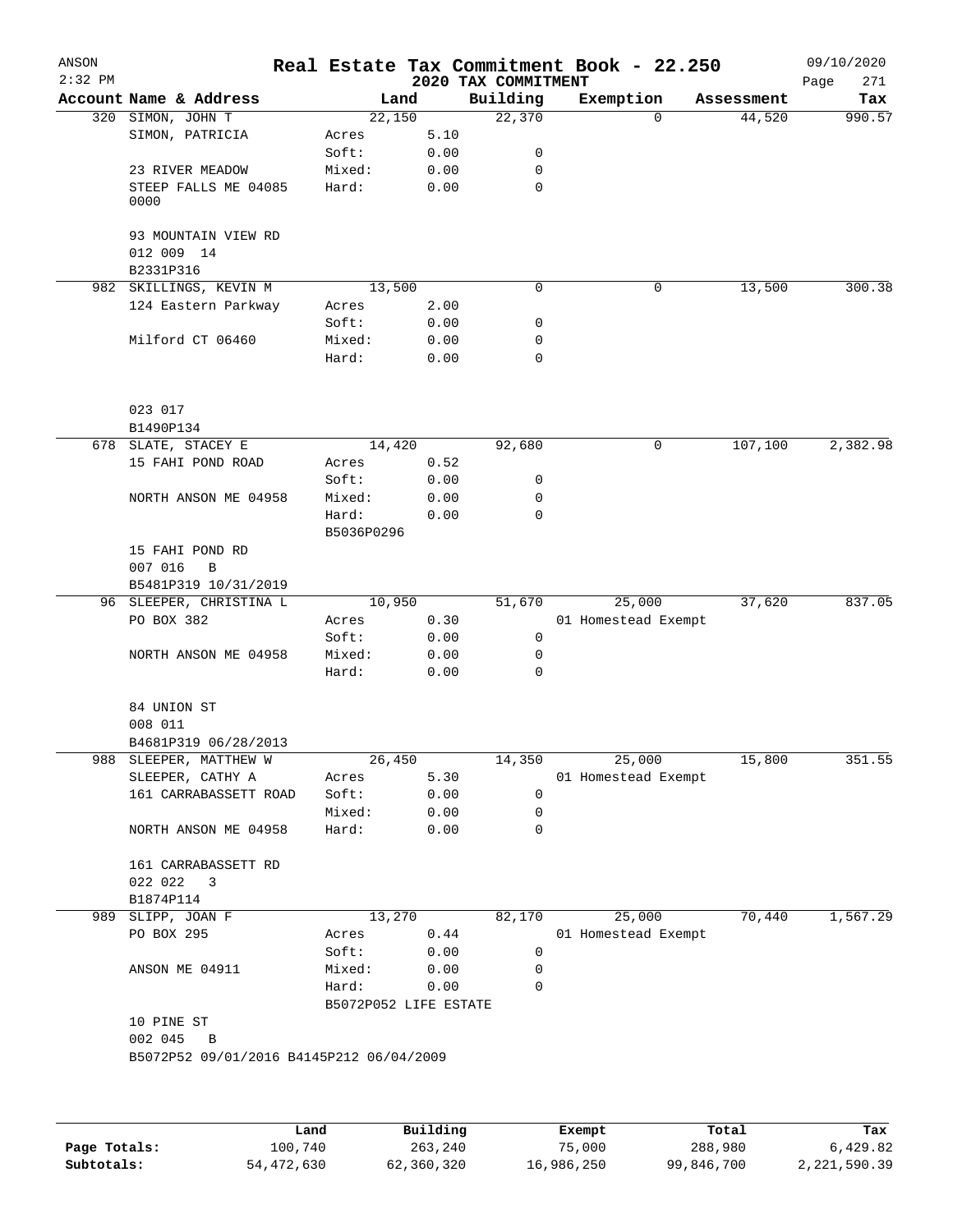| $2:32$ PM |                                              |                |              |                                 | Real Estate Tax Commitment Book - 22.250 |                    | 09/10/2020         |
|-----------|----------------------------------------------|----------------|--------------|---------------------------------|------------------------------------------|--------------------|--------------------|
|           | Account Name & Address                       |                | Land         | 2020 TAX COMMITMENT<br>Building | Exemption                                | Assessment         | 272<br>Page<br>Tax |
|           | 1899 SMALL, CHRISTOPHER A                    |                | 0            | 770                             |                                          | 770<br>$\mathbf 0$ | 17.13              |
|           | 382 NEW PORTLAND ROAD                        |                |              |                                 |                                          |                    |                    |
|           | NORTH ANSON ME 04958                         |                |              |                                 |                                          |                    |                    |
|           | 332 PEASE HILL RD<br>011 042<br>6 1 ON       |                |              |                                 |                                          |                    |                    |
|           | B4646P333 03/26/2013                         |                |              |                                 |                                          |                    |                    |
| 990       | SMALL, RONALD B                              |                | 20,000       | 29,900                          | 25,000                                   | 24,900             | 554.03             |
|           | PO BOX 243                                   | Acres          | 1.00         |                                 | 01 Homestead Exempt                      |                    |                    |
|           |                                              | Soft:          | 0.00         | 0                               |                                          |                    |                    |
|           | ANSON ME 04911                               | Mixed:         | 0.00         | 0                               |                                          |                    |                    |
|           |                                              | Hard:          | 0.00         | $\mathbf 0$                     |                                          |                    |                    |
|           | 24 WARD ST<br>010 034<br>C                   |                |              |                                 |                                          |                    |                    |
|           | B1445P199                                    |                |              |                                 |                                          |                    |                    |
|           | 919 SMEDBERG, ELLIS C JR                     |                | 21,200       | 27,920                          |                                          | 49,120<br>0        | 1,092.92           |
|           | PO BOX 146                                   | Acres          | 1.80         |                                 |                                          |                    |                    |
|           |                                              | Soft:          | 0.00         | 0                               |                                          |                    |                    |
|           | ANSON ME 04911                               | Mixed:         | 0.00         | 0                               |                                          |                    |                    |
|           |                                              | Hard:          | 0.00         | $\mathbf 0$                     |                                          |                    |                    |
|           |                                              |                |              |                                 |                                          |                    |                    |
|           | 916 VALLEY RD                                |                |              |                                 |                                          |                    |                    |
|           | 020 017<br>Α                                 |                |              |                                 |                                          |                    |                    |
|           | B4892P36 03/31/2015 B2022P11                 |                |              |                                 |                                          |                    |                    |
|           | 873 SMELLIE, NANCY G                         |                | 7,750        | 3,780                           |                                          | 0<br>11,530        | 256.54             |
|           | 44 Carmichael Drive,<br>Apt 2                | Acres<br>Soft: | 0.15<br>0.00 | 0                               |                                          |                    |                    |
|           | Norridgewock ME 04957                        | Mixed:         | 0.00         | 0                               |                                          |                    |                    |
|           |                                              | Hard:          | 0.00         | $\mathbf 0$                     |                                          |                    |                    |
|           |                                              |                |              |                                 |                                          |                    |                    |
|           | 23 BUSWELL ST                                |                |              |                                 |                                          |                    |                    |
|           | 002 032<br>B                                 |                |              |                                 |                                          |                    |                    |
|           | B3332P22 06/23/2004                          |                |              |                                 |                                          |                    |                    |
|           | 1452 SMITH MOUNTAIN<br>PROPERTIES-MAINE, LLC |                | 25,500       | 0                               |                                          | 0<br>25,500        | 567.38             |
|           | P.O. BOX 43                                  | Acres<br>Soft: | 2.00<br>0.00 |                                 |                                          |                    |                    |
|           | ANSON ME 04911 0000                          | Mixed:         | 0.00         | 0<br>0                          |                                          |                    |                    |
|           |                                              | Hard:          | 0.00         | $\mathbf 0$                     |                                          |                    |                    |
|           |                                              |                |              |                                 |                                          |                    |                    |
|           | 639 HORSEBACK RD<br>019 002                  |                |              |                                 |                                          |                    |                    |
|           | B5247P51 01/18/2018                          |                |              |                                 |                                          |                    |                    |
|           | 1728 SMITH, BENJAMIN L                       |                | 44,500       | 22,440                          | 25,000                                   | 41,940             | 933.17             |
|           | PO BOX 153                                   | Acres          | 25.00        |                                 | 01 Homestead Exempt                      |                    |                    |
|           |                                              | Soft:          | 0.00         | 0                               |                                          |                    |                    |
|           | ANSON ME 04911                               | Mixed:         | 0.00         | 0                               |                                          |                    |                    |
|           |                                              | Hard:          | 0.00         | 0                               |                                          |                    |                    |
|           | 138 MILLER RD                                |                |              |                                 |                                          |                    |                    |
|           | 014 004                                      |                |              |                                 |                                          |                    |                    |
|           | B3628P195 02/02/2006                         |                |              |                                 |                                          |                    |                    |
|           |                                              |                |              |                                 |                                          |                    |                    |
|           |                                              |                |              |                                 |                                          |                    |                    |
|           |                                              | Land           | Building     |                                 | Exempt                                   | Total              | Tax                |

**Subtotals:** 54,591,580 62,445,130 17,036,250 100,000,460 2,225,011.56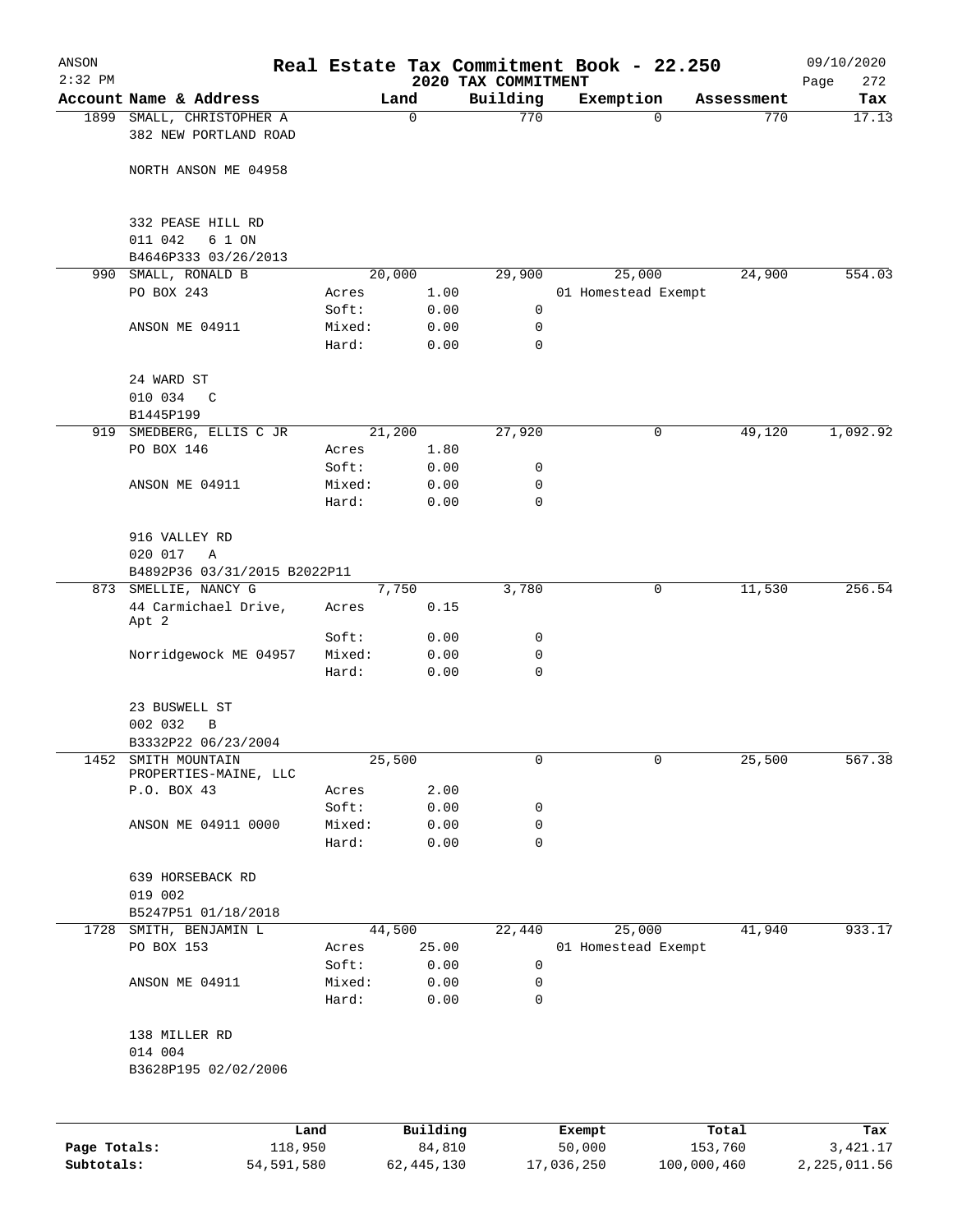| ANSON     |                                                   |        |        |                                 | Real Estate Tax Commitment Book - 22.250 |            | 09/10/2020         |
|-----------|---------------------------------------------------|--------|--------|---------------------------------|------------------------------------------|------------|--------------------|
| $2:32$ PM | Account Name & Address                            |        | Land   | 2020 TAX COMMITMENT<br>Building | Exemption                                | Assessment | 273<br>Page<br>Tax |
| 1729      | SMITH, BERNARD R                                  |        | 21,500 | 21,840                          | 25,000                                   | 18,340     | 408.07             |
|           | SMITH, NANCY A                                    | Acres  | 2.00   |                                 | 01 Homestead Exempt                      |            |                    |
|           |                                                   | Soft:  | 0.00   | 0                               |                                          |            |                    |
|           | PO BOX 574                                        | Mixed: |        | 0                               |                                          |            |                    |
|           |                                                   |        | 0.00   | 0                               |                                          |            |                    |
|           | ANSON ME 04911 0574                               | Hard:  | 0.00   |                                 |                                          |            |                    |
|           |                                                   |        |        |                                 |                                          |            |                    |
|           | 61 MILLER RD                                      |        |        |                                 |                                          |            |                    |
|           | 014 017                                           |        |        |                                 |                                          |            |                    |
|           | B2812P219                                         |        |        |                                 |                                          |            |                    |
| 1943      | SMITH, CRAIG L                                    |        | 49,900 | 63,590                          | 25,000                                   | 88,490     | 1,968.90           |
|           | SMITH, JUDY E                                     | Acres  | 39.20  |                                 | 01 Homestead Exempt                      |            |                    |
|           | 796 HORSEBACK ROAD                                | Soft:  | 0.00   | 0                               |                                          |            |                    |
|           |                                                   | Mixed: | 0.00   | $\mathbf 0$                     |                                          |            |                    |
|           | ANSON ME 04911                                    | Hard:  | 0.00   | 0                               |                                          |            |                    |
|           | 796 HORSEBACK RD<br>019 037<br>Α                  |        |        |                                 |                                          |            |                    |
|           | B4881P50 02/25/2015 B4871P187 01/22/2015 B3872P25 |        |        |                                 |                                          |            |                    |
| 1725      | 06/27/2007<br>SMITH, DANIEL L                     |        | 25,250 | 17,530                          | 25,000                                   | 17,780     | 395.60             |
|           |                                                   |        |        |                                 |                                          |            |                    |
|           | SMITH, NOLAN A                                    | Acres  | 4.50   |                                 | 01 Homestead Exempt                      |            |                    |
|           | 220 EMBDEN POND ROAD                              | Soft:  | 0.00   | 0                               |                                          |            |                    |
|           |                                                   | Mixed: | 0.00   | 0                               |                                          |            |                    |
|           | NORTH ANSON ME 04958                              | Hard:  | 0.00   | 0                               |                                          |            |                    |
|           | 233 EMBDEN POND RD<br>023 022                     |        |        |                                 |                                          |            |                    |
|           | B2244P305 09/24/1996                              |        |        |                                 |                                          |            |                    |
| 1958      | SMITH, DAVID R                                    |        | 23,180 | 54,690                          | 25,000                                   | 52,870     | 1,176.36           |
|           | SMITH, HOLLY M                                    | Acres  | 3.12   |                                 | 01 Homestead Exempt                      |            |                    |
|           | 230 HORSEBACK ROAD                                | Soft:  | 0.00   | 0                               |                                          |            |                    |
|           |                                                   | Mixed: | 0.00   | 0                               |                                          |            |                    |
|           | ANSON ME 04911                                    | Hard:  | 0.00   | 0                               |                                          |            |                    |
|           |                                                   |        |        |                                 |                                          |            |                    |
|           | 230 HORSEBACK RD                                  |        |        |                                 |                                          |            |                    |
|           | 015 010 3                                         |        |        |                                 |                                          |            |                    |
|           |                                                   |        |        |                                 |                                          |            |                    |
|           | B3911P89 09/21/2007                               |        |        |                                 |                                          |            |                    |
| 1950      | SMITH, GLEN S                                     |        | 32,500 | 0                               | 0                                        | 32,500     | 723.13             |
|           | 162 GAYTON LANE                                   | Acres  | 26.00  |                                 |                                          |            |                    |
|           |                                                   | Soft:  | 0.00   | 0                               |                                          |            |                    |
|           | WINTHROP ME 04364 0000                            | Mixed: | 0.00   | 0                               |                                          |            |                    |
|           |                                                   | Hard:  | 0.00   | 0                               |                                          |            |                    |
|           | 014 004 A                                         |        |        |                                 |                                          |            |                    |
|           | B3628P197 02/02/2006                              |        |        |                                 |                                          |            |                    |
|           | 994 SMITH, JAMES                                  |        | 37,020 | 4,170                           | 0                                        | 41,190     | 916.48             |
|           |                                                   |        |        |                                 |                                          |            |                    |
|           | SMITH, LYNN M                                     | Acres  | 27.54  |                                 |                                          |            |                    |
|           | PO BOX 43                                         | Soft:  | 0.00   | 0                               |                                          |            |                    |
|           |                                                   | Mixed: | 0.00   | 0                               |                                          |            |                    |
|           | ANSON ME 04911                                    | Hard:  | 0.00   | 0                               |                                          |            |                    |
|           | 019 001                                           |        |        |                                 |                                          |            |                    |
|           | B886P890                                          |        |        |                                 |                                          |            |                    |
|           |                                                   |        |        |                                 |                                          |            |                    |
|           |                                                   |        |        |                                 |                                          |            |                    |
|           |                                                   |        |        |                                 |                                          |            |                    |
|           |                                                   |        |        |                                 |                                          |            |                    |

|              | Land       | Building   | Exempt       | Total       | Tax          |
|--------------|------------|------------|--------------|-------------|--------------|
| Page Totals: | 189,350    | 161,820    | 100,000      | 251,170     | 5,588.54     |
| Subtotals:   | 54,780,930 | 62,606,950 | 17, 136, 250 | 100,251,630 | 2,230,600.10 |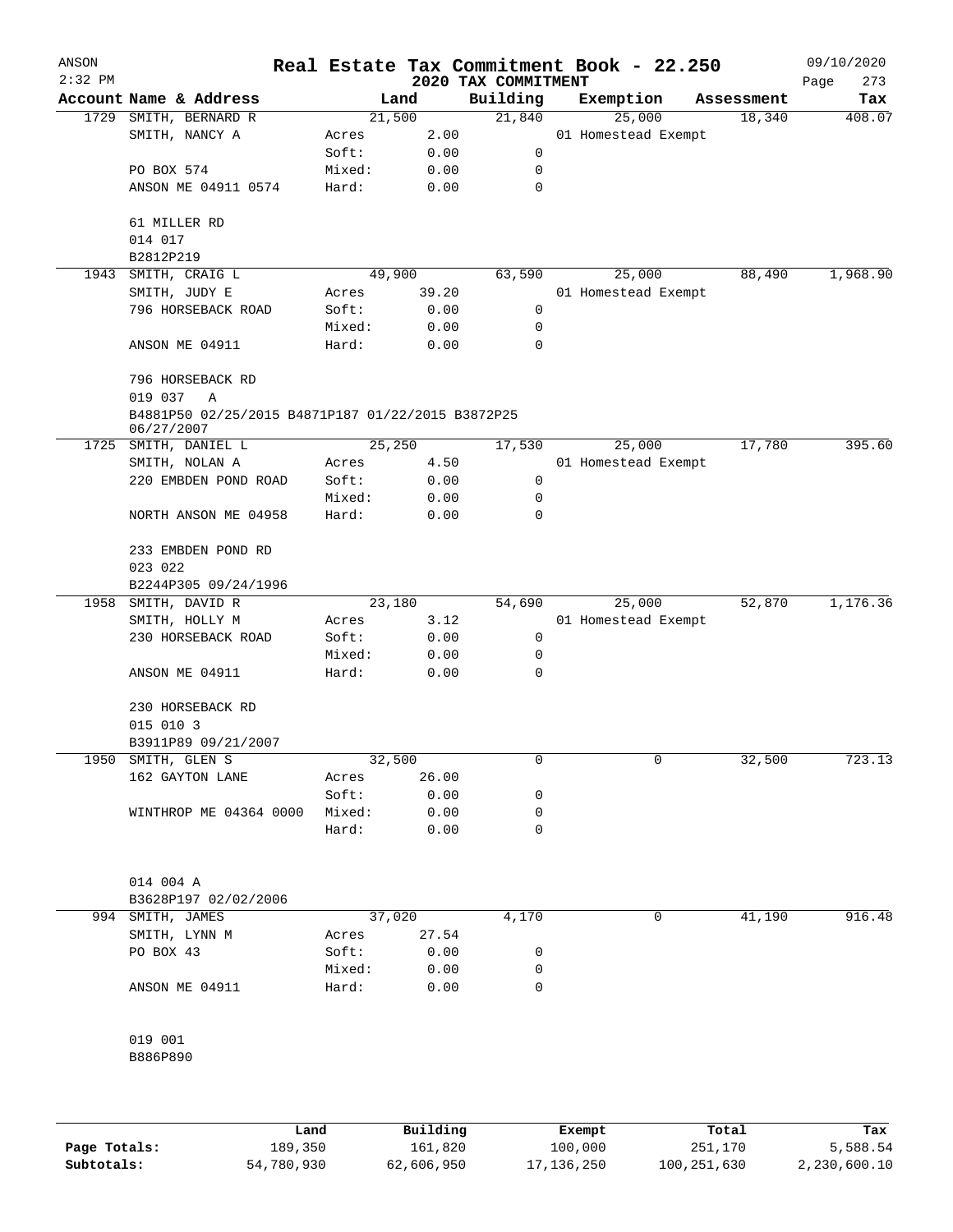| ANSON<br>$2:32$ PM |                                                    |                 |              |                                 | Real Estate Tax Commitment Book - 22.250 |            | 09/10/2020         |
|--------------------|----------------------------------------------------|-----------------|--------------|---------------------------------|------------------------------------------|------------|--------------------|
|                    | Account Name & Address                             |                 | Land         | 2020 TAX COMMITMENT<br>Building | Exemption                                | Assessment | 274<br>Page<br>Tax |
|                    | 451 SMITH, JAMES                                   |                 | 34,410       | 67,120                          | 25,000                                   | 76,530     | 1,702.79           |
|                    | SMITH, LYNN M                                      | Acres           | 12.91        |                                 | 01 Homestead Exempt                      |            |                    |
|                    | PO BOX 43                                          | Soft:           | 0.00         | 0                               |                                          |            |                    |
|                    |                                                    | Mixed:          | 0.00         | 0                               |                                          |            |                    |
|                    | ANSON ME 04911                                     | Hard:           | 0.00         | $\mathbf 0$                     |                                          |            |                    |
|                    | 629 HORSEBACK RD                                   |                 |              |                                 |                                          |            |                    |
|                    | 019 001<br>Α                                       |                 |              |                                 |                                          |            |                    |
|                    | B2215P264                                          |                 |              |                                 |                                          |            |                    |
| 129                | SMITH, JULIE                                       |                 | 10,000       | 73,560                          | 25,000                                   | 58,560     | 1,302.96           |
|                    | PO BOX 84                                          | Acres           | 0.25         |                                 | 01 Homestead Exempt                      |            |                    |
|                    |                                                    | Soft:           | 0.00         | 0                               |                                          |            |                    |
|                    | NORTH ANSON ME<br>04958-0084                       | Mixed:          | 0.00         | 0                               |                                          |            |                    |
|                    |                                                    | Hard:           | 0.00         | 0                               |                                          |            |                    |
|                    | 7 WINTER ST                                        |                 |              |                                 |                                          |            |                    |
|                    | 006 004                                            |                 |              |                                 |                                          |            |                    |
|                    | B5353P185 11/15/2018                               |                 | 23,800       | $\mathbf 0$                     |                                          |            | 529.55             |
| 986                | SMITH, KIM A                                       |                 |              |                                 | 0                                        | 23,800     |                    |
|                    | SMITH, IRINA Y                                     | Acres           | 13.00        |                                 |                                          |            |                    |
|                    |                                                    | Soft:           | 0.00         | 0                               |                                          |            |                    |
|                    | 36 OAKDALE COURT<br>NORTH HALEDON NJ 07508<br>0000 | Mixed:<br>Hard: | 0.00<br>0.00 | 0<br>0                          |                                          |            |                    |
|                    | 014 008<br>B2869P31                                |                 |              |                                 |                                          |            |                    |
| 987                | SMITH, KIM A                                       |                 | 38,900       | 6,610                           | 0                                        | 45,510     | 1,012.60           |
|                    | SMITH, IRINA Y                                     | Acres           | 21.00        |                                 |                                          |            |                    |
|                    |                                                    | Soft:           | 0.00         | 0                               |                                          |            |                    |
|                    | 36 OAKDALE COURT                                   | Mixed:          | 0.00         | 0                               |                                          |            |                    |
|                    | NORTH HALEDON NJ 07508<br>0000                     | Hard:           | 0.00         | $\mathbf 0$                     |                                          |            |                    |
|                    | 472 HORSEBACK RD                                   |                 |              |                                 |                                          |            |                    |
|                    | 014 007                                            |                 |              |                                 |                                          |            |                    |
|                    | B2869P31                                           |                 |              |                                 |                                          |            |                    |
|                    | 1726 SMITH, LYMAN A, ESTATE                        |                 | 24,330       | 2,800                           | 0                                        | 27,130     | 603.64             |
|                    | 220 EMBDEN POND ROAD                               | Acres           | 5.75         |                                 |                                          |            |                    |
|                    |                                                    | Soft:           | 0.00         | 0                               |                                          |            |                    |
|                    | NORTH ANSON ME 04958                               | Mixed:          | 0.00         | 0                               |                                          |            |                    |
|                    |                                                    | Hard:           | 0.00         | 0                               |                                          |            |                    |
|                    | 220 EMBDEN POND RD                                 |                 |              |                                 |                                          |            |                    |
|                    | 023 031                                            |                 |              |                                 |                                          |            |                    |
| 1727               | SMITH, NOLAN A                                     |                 | 33,600       | 1,120                           | 0                                        | 34,720     | 772.52             |
|                    | 220 EMBDEN POND ROAD                               | Acres           | 12.10        |                                 |                                          |            |                    |
|                    |                                                    | Soft:           | 0.00         | 0                               |                                          |            |                    |
|                    | NORTH ANSON ME 04958                               | Mixed:<br>Hard: | 0.00<br>0.00 | 0<br>0                          |                                          |            |                    |
|                    | 152 CARRABASSETT RD                                |                 |              |                                 |                                          |            |                    |
|                    | 022 021 3<br>B5060P133 08/10/2016 B2932P110        |                 |              |                                 |                                          |            |                    |
|                    |                                                    |                 |              |                                 |                                          |            |                    |
|                    |                                                    | Land            | Building     |                                 | Exempt                                   | Total      | Tax                |
| Page Totals:       |                                                    | 165,040         | 151,210      |                                 | 50,000                                   | 266,250    | 5,924.06           |

**Subtotals:** 54,945,970 62,758,160 17,186,250 100,517,880 2,236,524.16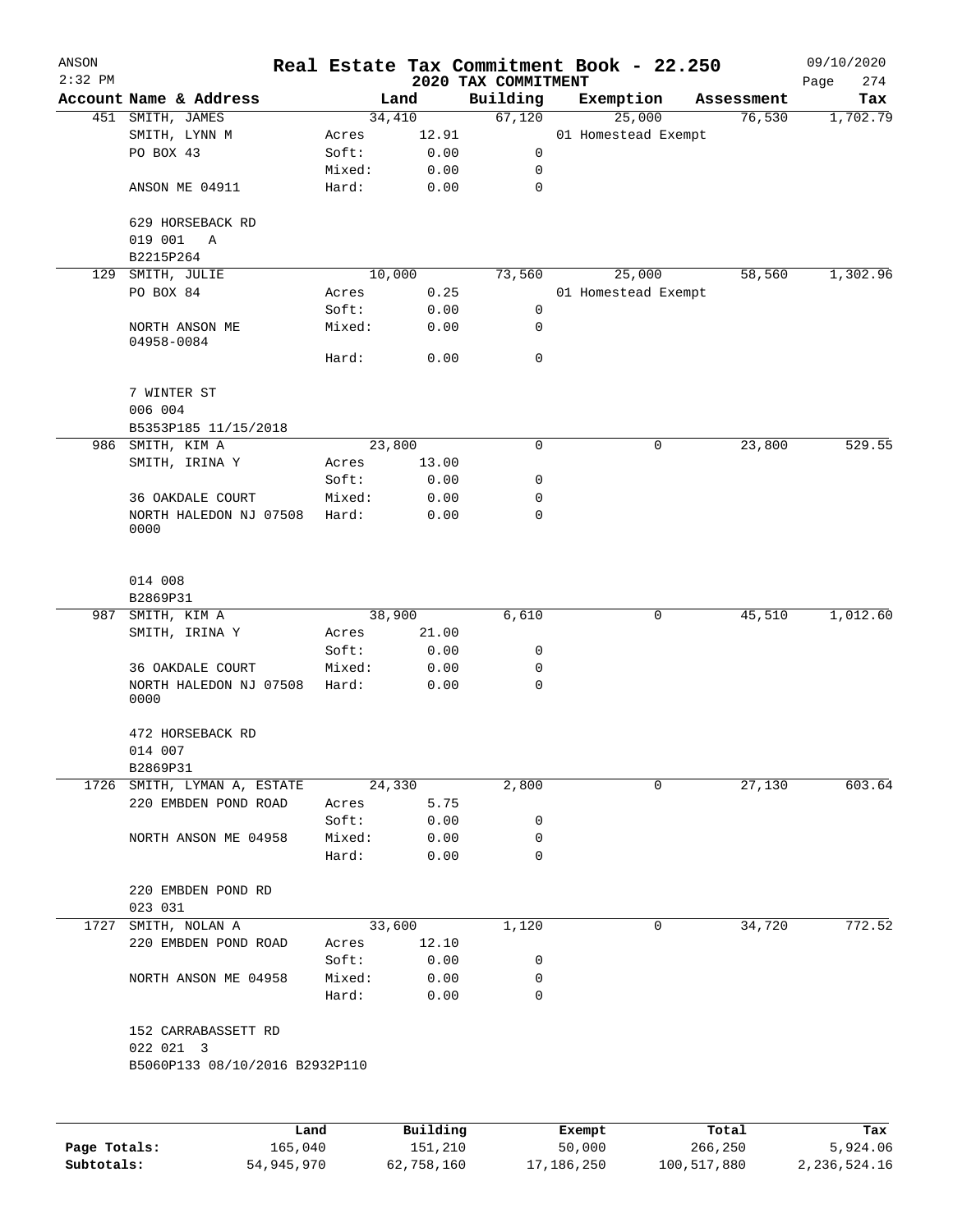| ANSON     |                                           |               |                |                     | Real Estate Tax Commitment Book - 22.250 |                      | 09/10/2020    |
|-----------|-------------------------------------------|---------------|----------------|---------------------|------------------------------------------|----------------------|---------------|
| $2:32$ PM | Account Name & Address                    |               |                | 2020 TAX COMMITMENT |                                          |                      | 275<br>Page   |
|           | 1724 SMITH, REBECCA L &                   |               | Land<br>10,000 | Building<br>59,260  | Exemption<br>25,000                      | Assessment<br>44,260 | Tax<br>984.79 |
|           | SMITH, KENNETH E II                       | Acres         | 0.25           |                     | 01 Homestead Exempt                      |                      |               |
|           |                                           | Soft:         | 0.00           | 0                   |                                          |                      |               |
|           | PO BOX 387                                | Mixed:        | 0.00           | 0                   |                                          |                      |               |
|           | ANSON ME 04911 0387                       | Hard:         | 0.00           | $\mathbf 0$         |                                          |                      |               |
|           | 3 THIRD ST<br>001 055                     |               |                |                     |                                          |                      |               |
|           | B3313P295 05/27/2004 B2240P102            |               |                |                     |                                          |                      |               |
|           | 838 SMITH, RONALD M                       |               | 28,200         | 52,940              | 0                                        | 81,140               | 1,805.37      |
|           | SMITH, PATRICIA D                         | Acres         | 6.70           |                     |                                          |                      |               |
|           | PO BOX 142                                | Soft:         | 0.00           | 0                   |                                          |                      |               |
|           |                                           | Mixed:        | 0.00           | 0                   |                                          |                      |               |
|           | NORTH ANSON ME 04958                      | Hard:         | 0.00           | $\Omega$            |                                          |                      |               |
|           |                                           | B5130P0350 JT |                |                     |                                          |                      |               |
|           | 20 GRUMPY MEN AVE<br>017 044<br>B         |               |                |                     |                                          |                      |               |
|           | B5130P350 02/17/2016 B3455P176 03/09/2005 |               |                |                     |                                          |                      |               |
|           | 901 SMITH, TROY N                         |               | 37,770         | 40,290              | 25,000                                   | 53,060               | 1,180.59      |
|           | SMITH, JACQULYN M                         | Acres         | 66.00          |                     | 01 Homestead Exempt                      |                      |               |
|           | 73 BLUE GRASS FARM ROAD Soft:             |               | 14.00          | 1,568               |                                          |                      |               |
|           |                                           | Mixed:        | 41.00          | 6,519               |                                          |                      |               |
|           | ANSON ME 04911                            | Hard:         | 4.00           | 680                 |                                          |                      |               |
|           |                                           | TREE GROWTH   |                |                     |                                          |                      |               |
|           | 73 WESCOTT RD                             |               |                |                     |                                          |                      |               |
|           | 012 008                                   |               |                |                     |                                          |                      |               |
|           | B4709P235 09/11/2013                      |               |                |                     |                                          |                      |               |
|           | 1046 SMITH, TROY N                        |               | 8,490          | $\Omega$            | $\Omega$                                 | 8,490                | 188.90        |
|           | SMITH, JACQULYN M                         | Acres         | 0.50           |                     |                                          |                      |               |
|           | 73 BLUE GRASS FARM ROAD Soft:             |               | 0.00           | 0                   |                                          |                      |               |
|           |                                           | Mixed:        | 0.00           | 0                   |                                          |                      |               |
|           | ANSON ME 04911                            | Hard:         | 0.00           | 0                   |                                          |                      |               |
|           | 012 008<br>Α                              |               |                |                     |                                          |                      |               |
|           | B4991P308 01/06/2016 B4991P307 01/06/2016 |               |                |                     |                                          |                      |               |
|           | 1001 SNELL, DANIEL J                      |               | 24,500         | 48,030              | 0                                        | 72,530               | 1,613.79      |
|           | SNELL, CAROLYN A                          | Acres         | 4.00           |                     |                                          |                      |               |
|           | PO BOX 196                                | Soft:         | 0.00           | 0                   |                                          |                      |               |
|           |                                           | Mixed:        | 0.00           | 0                   |                                          |                      |               |
|           | NORTH ANSON ME 04958                      | Hard:         | 0.00           | 0                   |                                          |                      |               |
|           | 107 NORTH MAIN ST                         |               |                |                     |                                          |                      |               |
|           | 006 072 A                                 |               |                |                     |                                          |                      |               |
|           | B1452P345                                 |               |                |                     |                                          |                      |               |
|           | 263 SNELL, DANIEL J                       |               | 8,940          | 51,280              | 0                                        | 60,220               | 1,339.90      |
|           | SNELL, CAROLYN A                          | Acres         | 0.20           |                     |                                          |                      |               |
|           | PO BOX 196                                | Soft:         | 0.00           | 0                   |                                          |                      |               |
|           |                                           | Mixed:        | 0.00           | 0                   |                                          |                      |               |
|           | NORTH ANSON ME 04958                      | Hard:         | 0.00           | 0                   |                                          |                      |               |
|           | 10 CENTER ST<br>006 012                   |               |                |                     |                                          |                      |               |
|           | B3040P2                                   |               |                |                     |                                          |                      |               |
|           |                                           |               |                |                     |                                          |                      |               |
|           |                                           |               |                |                     |                                          |                      |               |
|           |                                           |               |                |                     |                                          |                      |               |
|           |                                           |               |                |                     |                                          |                      |               |

|              | Land       | Building   | Exempt     | Total       | Tax          |
|--------------|------------|------------|------------|-------------|--------------|
| Page Totals: | 117,900    | 251,800    | 50,000     | 319,700     | 7, 113, 34   |
| Subtotals:   | 55,063,870 | 63,009,960 | 17,236,250 | 100,837,580 | 2,243,637.50 |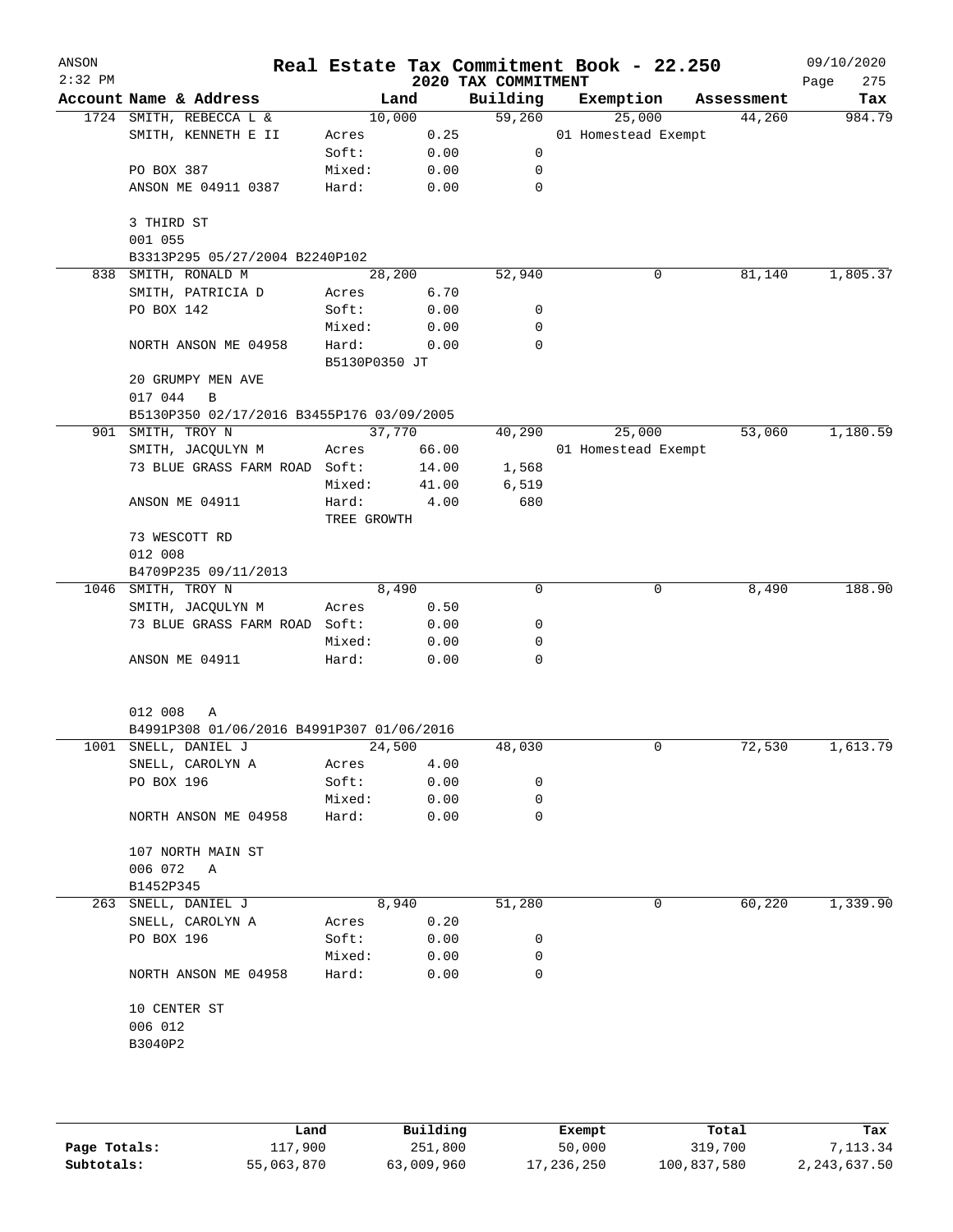| ANSON        |                                          |                |                     | Real Estate Tax Commitment Book - 22.250 |                      |             |                  | 09/10/2020      |
|--------------|------------------------------------------|----------------|---------------------|------------------------------------------|----------------------|-------------|------------------|-----------------|
| $2:32$ PM    |                                          |                |                     | 2020 TAX COMMITMENT                      |                      |             |                  | 276<br>Page     |
|              | Account Name & Address                   |                | Land                | Building                                 | Exemption            |             | Assessment       | Tax             |
|              | 1024 SOCHIA, RONALD P<br>PO BOX 151      |                | 13,120<br>0.43      | 37,350                                   | 01 Homestead Exempt  | 31,000      | 19,470           | 433.21          |
|              |                                          | Acres<br>Soft: | 0.00                |                                          | 0 08 Vietnam Veteran |             |                  |                 |
|              | ANSON ME 04911                           | Mixed:         | 0.00                | 0                                        |                      |             |                  |                 |
|              |                                          | Hard:          | 0.00                | $\mathbf 0$                              |                      |             |                  |                 |
|              |                                          |                |                     |                                          |                      |             |                  |                 |
|              | 100 MAIN ST                              |                |                     |                                          |                      |             |                  |                 |
|              | 001 032                                  |                |                     |                                          |                      |             |                  |                 |
|              | B5356P250 11/15/2018                     |                |                     |                                          |                      |             |                  |                 |
|              | 625 SOMA HERNANDEZ, CYNTHIA              |                | 12,960              | 31,780                                   |                      | 25,000      | 19,740           | 439.22          |
|              | J                                        |                |                     |                                          |                      |             |                  |                 |
|              | PO BOX 353                               | Acres          | 0.42                |                                          | 01 Homestead Exempt  |             |                  |                 |
|              |                                          | Soft:          | 0.00                | $\mathbf 0$                              |                      |             |                  |                 |
|              | NORTH ANSON ME 04958                     | Mixed:         | 0.00                | 0                                        |                      |             |                  |                 |
|              |                                          | Hard:          | 0.00                | $\mathbf 0$                              |                      |             |                  |                 |
|              |                                          |                |                     |                                          |                      |             |                  |                 |
|              | 8 WATER ST                               |                |                     |                                          |                      |             |                  |                 |
|              | 006 032                                  |                |                     |                                          |                      |             |                  |                 |
|              | B4505P172 03/16/2012                     |                |                     |                                          |                      |             |                  |                 |
|              | 830 SOUCIK, CHARLES B                    |                | 22,190              | $\mathbf 0$                              |                      | 0           | 22,190           | 493.73          |
|              | CO-Trustee                               |                |                     |                                          |                      |             |                  |                 |
|              | SOUCIK, LAURIE L<br>CO-Trustee           | Acres          | 2.46                |                                          |                      |             |                  |                 |
|              | 7804 PINE WARBLER WAY                    | Soft:          | 0.00                | 0                                        |                      |             |                  |                 |
|              |                                          | Mixed:         | 0.00                | 0                                        |                      |             |                  |                 |
|              | N. LAS VEGAS NV 89084                    | Hard:          | 0.00                | $\mathbf 0$                              |                      |             |                  |                 |
|              |                                          |                |                     |                                          |                      |             |                  |                 |
|              | 007 019                                  |                |                     |                                          |                      |             |                  |                 |
|              | B5003P86 02/19/2016 B4908P338 05/28/2015 |                |                     |                                          |                      |             |                  |                 |
|              | 1831 SOUZA, ANGELA                       |                | 13,820              | 0                                        |                      | 0           | 13,820           | 307.50          |
|              | 22 SPINNAKER STREET                      | Acres          | 12.30               |                                          |                      |             |                  |                 |
|              |                                          | Soft:          | 0.00                | 0                                        |                      |             |                  |                 |
|              | SANDWICH MA 02563                        | Mixed:         | 9.30                | 1,479                                    |                      |             |                  |                 |
|              |                                          | Hard:          | 2.00                | 340                                      |                      |             |                  |                 |
|              |                                          | TREE GROWTH    |                     |                                          |                      |             |                  |                 |
|              | 31 PARLIN RD                             |                |                     |                                          |                      |             |                  |                 |
|              | 019 024 D                                |                |                     |                                          |                      |             |                  |                 |
|              | B5528P333 03/24/2020                     |                |                     |                                          |                      |             | 28,790           | 640.58          |
|              | 2020 SOUZA, JEFFREY<br>PO BOX 897        | Acres          | 17,980              | 10,810                                   |                      | $\mathbf 0$ |                  |                 |
|              |                                          | Soft:          | 5.98<br>0.00        | 0                                        |                      |             |                  |                 |
|              | EAST FALMOUTH MA 02536                   | Mixed:         | 0.00                | 0                                        |                      |             |                  |                 |
|              |                                          | Hard:          | 0.00                | $\mathbf 0$                              |                      |             |                  |                 |
|              |                                          |                |                     |                                          |                      |             |                  |                 |
|              | CLARK ROAD                               |                |                     |                                          |                      |             |                  |                 |
|              | 022 035<br>A 2                           |                |                     |                                          |                      |             |                  |                 |
|              | B4967P358 10/01/2015                     |                |                     |                                          |                      |             |                  |                 |
|              | 1014 SPAULDING, THOMAS E SR              |                | 11,490              | 52,050                                   |                      | 31,000      | 32,540           | 724.02          |
|              | PO BOX 179                               | Acres          | 0.33                |                                          | 01 Homestead Exempt  |             |                  |                 |
|              |                                          | Soft:          | 0.00                | 0                                        | 02 Resident Veteran  |             |                  |                 |
|              | ANSON ME 04911                           | Mixed:         | 0.00                | $\mathbf 0$                              |                      |             |                  |                 |
|              |                                          | Hard:          | 0.00                | $\mathbf 0$                              |                      |             |                  |                 |
|              |                                          |                |                     |                                          |                      |             |                  |                 |
|              | 26 RANDALL ST                            |                |                     |                                          |                      |             |                  |                 |
|              | 003 054                                  |                |                     |                                          |                      |             |                  |                 |
|              | B2962P123                                |                |                     |                                          |                      |             |                  |                 |
|              |                                          |                |                     |                                          |                      |             |                  |                 |
|              |                                          |                |                     |                                          |                      |             |                  |                 |
| Page Totals: |                                          | Land<br>91,560 | Building<br>131,990 |                                          | Exempt<br>87,000     |             | Total<br>136,550 | Tax<br>3,038.26 |
| Subtotals:   | 55, 155, 430                             |                | 63, 141, 950        |                                          | 17, 323, 250         | 100,974,130 |                  | 2, 246, 675.76  |
|              |                                          |                |                     |                                          |                      |             |                  |                 |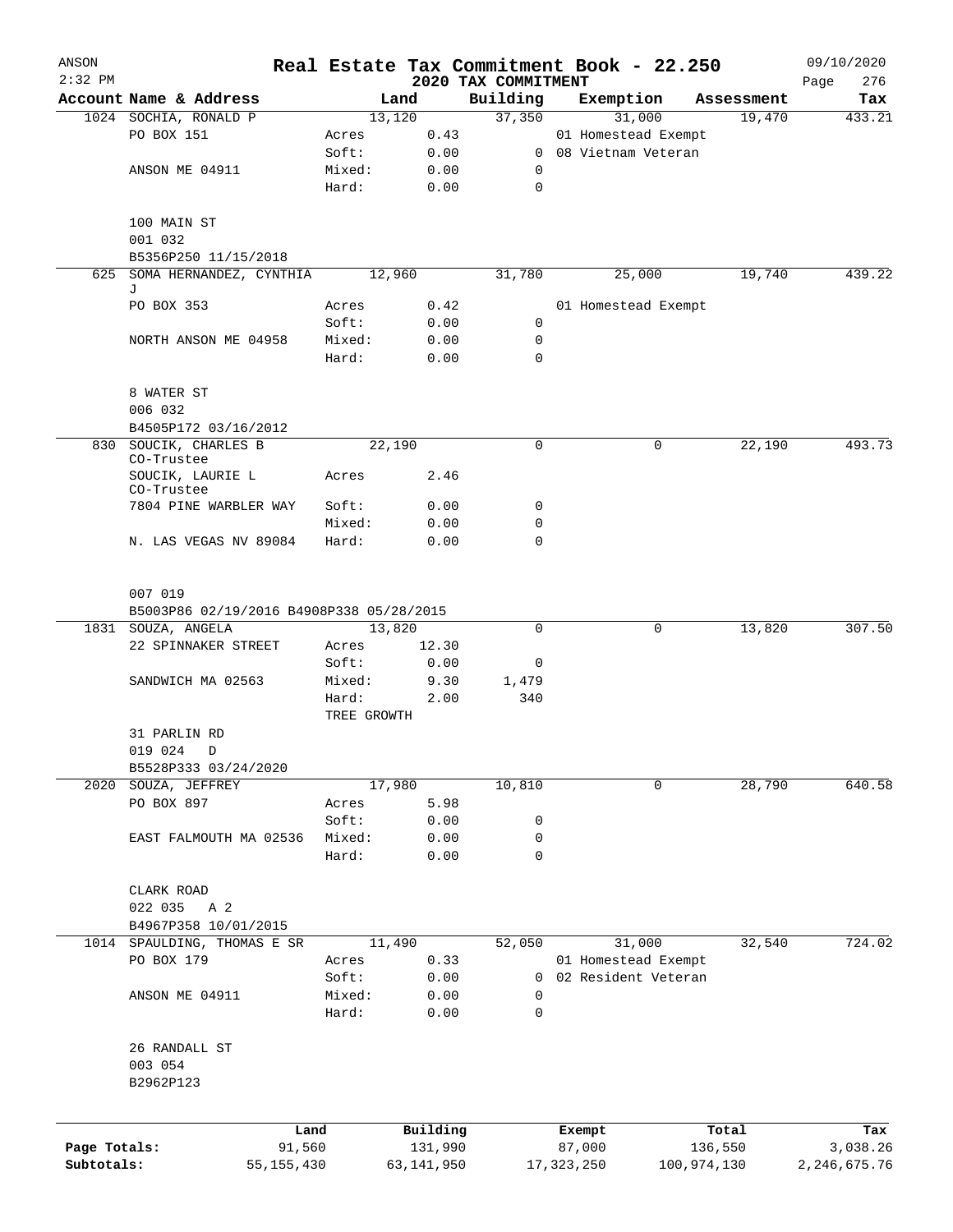| ANSON<br>$2:32$ PM |                               |        |      | 2020 TAX COMMITMENT | Real Estate Tax Commitment Book - 22.250 |          |            | 09/10/2020         |
|--------------------|-------------------------------|--------|------|---------------------|------------------------------------------|----------|------------|--------------------|
|                    | Account Name & Address        | Land   |      | Building            | Exemption                                |          | Assessment | 277<br>Page<br>Tax |
|                    | 1736 SPENCER, BARRY E         | 21,900 |      | 27,240              |                                          | $\Omega$ | 49,140     | 1,093.37           |
|                    | SPENCER, PENDA                | Acres  | 3.20 |                     |                                          |          |            |                    |
|                    |                               | Soft:  | 0.00 | 0                   |                                          |          |            |                    |
|                    | 178 OLD POINT AVE             | Mixed: | 0.00 | 0                   |                                          |          |            |                    |
|                    | MADISON ME 04950              | Hard:  | 0.00 | 0                   |                                          |          |            |                    |
|                    |                               |        |      |                     |                                          |          |            |                    |
|                    | 56 MADISON ST                 |        |      |                     |                                          |          |            |                    |
|                    | 006 100                       |        |      |                     |                                          |          |            |                    |
|                    | B5060P148 08/10/2016 B1201P83 |        |      |                     |                                          |          |            |                    |
| 1628               | SPENCER, HENRY O              | 21,500 |      | 82,300              | 25,000                                   |          | 78,800     | 1,753.30           |
|                    | SPENCER, PEGGY J              | Acres  | 2.00 |                     | 01 Homestead Exempt                      |          |            |                    |
|                    | 684 HORSEBACK ROAD            | Soft:  | 0.00 | 0                   |                                          |          |            |                    |
|                    |                               | Mixed: | 0.00 | 0                   |                                          |          |            |                    |
|                    | ANSON ME 04911                | Hard:  | 0.00 | $\mathbf 0$         |                                          |          |            |                    |
|                    | 684 HORSEBACK RD              |        |      |                     |                                          |          |            |                    |
|                    | 019 040<br>$\mathbf F$        |        |      |                     |                                          |          |            |                    |
|                    | B2079P288                     |        |      |                     |                                          |          |            |                    |
|                    | 1164 SPENCER, MICHAEL A       | 10,580 |      | 46,070              |                                          | 0        | 56,650     | 1,260.46           |
|                    | SPENCER, MELISSA A            | Acres  | 0.28 |                     |                                          |          |            |                    |
|                    | PO BOX 267                    | Soft:  | 0.00 | 0                   |                                          |          |            |                    |
|                    |                               | Mixed: | 0.00 | 0                   |                                          |          |            |                    |
|                    | ANSON ME 04911                | Hard:  | 0.00 | 0                   |                                          |          |            |                    |
|                    | 18 CHURCH ST                  |        |      |                     |                                          |          |            |                    |
|                    | 001 084                       |        |      |                     |                                          |          |            |                    |
|                    | B3876P296 07/05/2007          |        |      |                     |                                          |          |            |                    |
|                    | 1741 SPOONER, DEREK L         | 14,000 |      | 43,160              |                                          | 0        | 57,160     | 1,271.81           |
|                    | 418 RIVER ROAD                | Acres  | 0.49 |                     |                                          |          |            |                    |
|                    |                               | Soft:  | 0.00 | 0                   |                                          |          |            |                    |
|                    | NORTH ANSON ME 04958          | Mixed: | 0.00 | 0                   |                                          |          |            |                    |
|                    |                               | Hard:  | 0.00 | 0                   |                                          |          |            |                    |
|                    | 418 RIVER RD                  |        |      |                     |                                          |          |            |                    |
|                    | 016 007<br>Α                  |        |      |                     |                                          |          |            |                    |
| 1948               | SPOONER, DEREK L              | 16,130 |      | 70,800              |                                          | 0        | 86,930     | 1,934.19           |
|                    | SPOONER, WENDA M              | Acres  | 0.65 |                     |                                          |          |            |                    |
|                    | 418 RIVER ROAD                | Soft:  | 0.00 | 0                   |                                          |          |            |                    |
|                    |                               | Mixed: | 0.00 | 0                   |                                          |          |            |                    |
|                    | NORTH ANSON ME 04958          | Hard:  | 0.00 | 0                   |                                          |          |            |                    |
|                    | 403 RIVER RD                  |        |      |                     |                                          |          |            |                    |
|                    | 016 029                       |        |      |                     |                                          |          |            |                    |
|                    | B3604P102 12/09/2005          |        |      |                     |                                          |          |            |                    |
|                    | 1740 SPOONER, IVAN C JR       | 14,140 |      | 29,530              | 25,000                                   |          | 18,670     | 415.41             |
|                    | 420 RIVER RD                  | Acres  | 0.50 |                     | 01 Homestead Exempt                      |          |            |                    |
|                    |                               | Soft:  | 0.00 | 0                   |                                          |          |            |                    |
|                    | N ANSON ME 04958              | Mixed: | 0.00 | 0                   |                                          |          |            |                    |
|                    |                               | Hard:  | 0.00 | 0                   |                                          |          |            |                    |
|                    | 420 RIVER RD                  |        |      |                     |                                          |          |            |                    |
|                    | 016 007                       |        |      |                     |                                          |          |            |                    |
|                    |                               |        |      |                     |                                          |          |            |                    |

|              | Land       | Building   | Exempt       | Total       | Tax          |
|--------------|------------|------------|--------------|-------------|--------------|
| Page Totals: | 98,250     | 299,100    | 50,000       | 347,350     | 7.728.54     |
| Subtotals:   | 55,253,680 | 63,441,050 | 17, 373, 250 | 101,321,480 | 2,254,404.30 |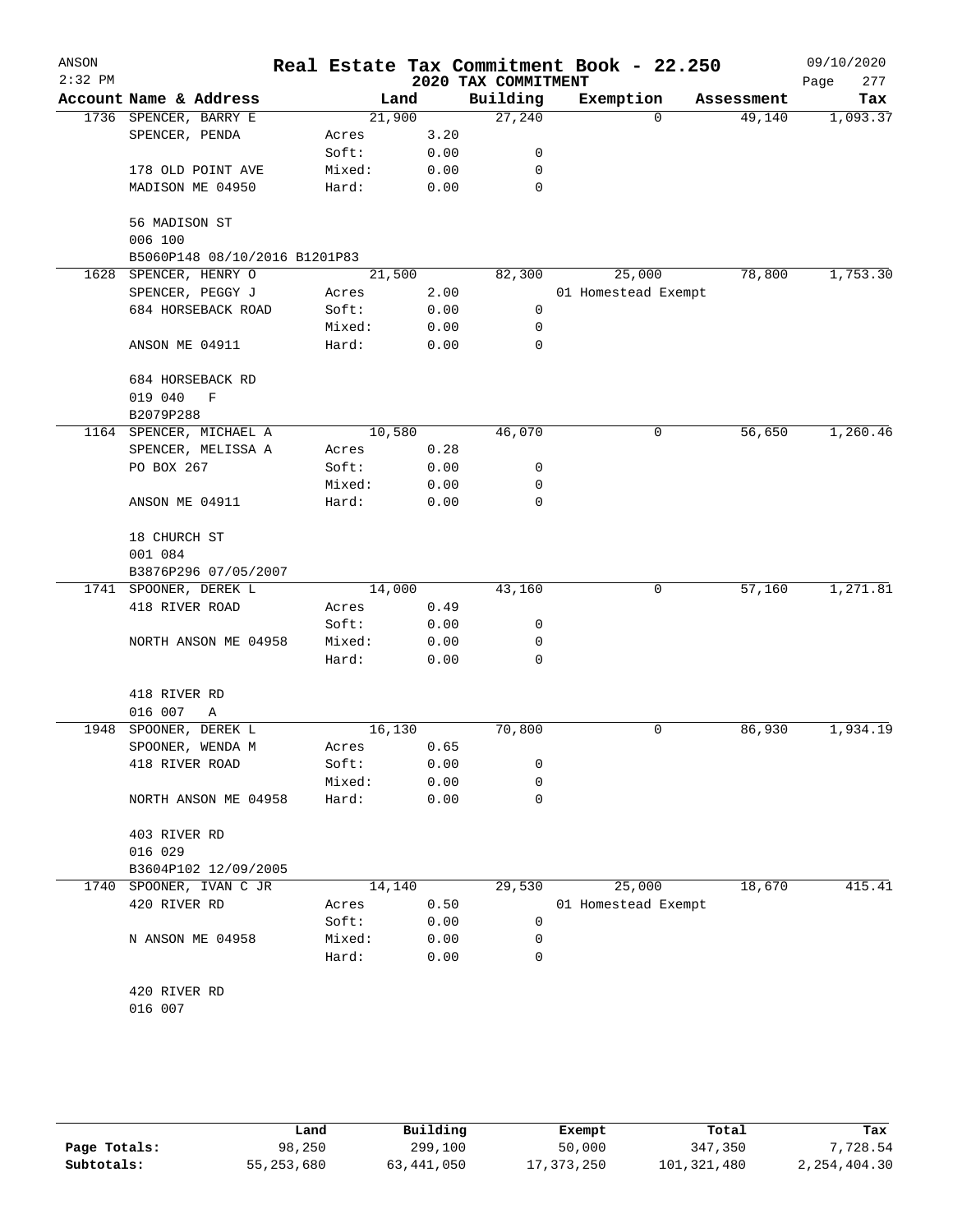| ANSON<br>$2:32$ PM |                               |                     |      | 2020 TAX COMMITMENT | Real Estate Tax Commitment Book - 22.250 |            | 09/10/2020<br>278<br>Page |  |
|--------------------|-------------------------------|---------------------|------|---------------------|------------------------------------------|------------|---------------------------|--|
|                    | Account Name & Address        | Land                |      | Building            | Exemption                                | Assessment | Tax                       |  |
|                    | 931 ST PETER, ERNEST E        | 8,940               |      | 37,000              | 25,000                                   | 20,940     | 465.92                    |  |
|                    |                               | Acres               | 0.20 |                     | 01 Homestead Exempt                      |            |                           |  |
|                    | ANSON ME 04911 0313           | Soft:               | 0.00 | 0                   |                                          |            |                           |  |
|                    | PO BOX 313                    | Mixed:              | 0.00 | 0                   |                                          |            |                           |  |
|                    |                               | Hard:               | 0.00 | $\mathbf 0$         |                                          |            |                           |  |
|                    | 8 INGALLS ST                  |                     |      |                     |                                          |            |                           |  |
|                    | 002 050                       |                     |      |                     |                                          |            |                           |  |
|                    | B2981P88                      |                     |      |                     |                                          |            |                           |  |
|                    | 214 ST PETER, GARRET C        | 14,140              |      | 70,690              | 0                                        | 84,830     | 1,887.47                  |  |
|                    | POTVIN, ERICKA L              | Acres               | 0.50 |                     |                                          |            |                           |  |
|                    | 92 FAHI POND ROAD             | Soft:               | 0.00 | 0                   |                                          |            |                           |  |
|                    |                               | Mixed:              | 0.00 | 0                   |                                          |            |                           |  |
|                    | NORTH ANSON ME 04958          | Hard:               | 0.00 | $\mathbf 0$         |                                          |            |                           |  |
|                    | 92 FAHI POND RD               |                     |      |                     |                                          |            |                           |  |
|                    | 023 005                       |                     |      |                     |                                          |            |                           |  |
|                    | B5322P270 08/22/2018          |                     |      |                     |                                          |            |                           |  |
|                    | 181 ST PETER, JAI             | 25,550              |      | 7,790               | 0                                        | 33,340     | 741.82                    |  |
|                    | PO BOX 367                    | Acres               | 4.70 |                     |                                          |            |                           |  |
|                    |                               | Soft:               | 0.00 | 0                   |                                          |            |                           |  |
|                    | ANSON ME 04911                | Mixed:              | 0.00 | 0                   |                                          |            |                           |  |
|                    |                               | Hard:               | 0.00 | 0                   |                                          |            |                           |  |
|                    | OWNED BY TOWN OF ANSON        |                     |      |                     |                                          |            |                           |  |
|                    | 128 CAMPGROUND RD             |                     |      |                     |                                          |            |                           |  |
|                    | 015 036                       |                     |      |                     |                                          |            |                           |  |
|                    | B5357P318 11/27/2018          |                     |      |                     |                                          |            |                           |  |
|                    | 1553 ST. MICHEL, NORMAND      | 2,700               |      | $\mathbf 0$         | 0                                        | 2,700      | 60.08                     |  |
|                    | 211 SOUTH MAIN STREET         | Acres               | 1.80 |                     |                                          |            |                           |  |
|                    |                               | Soft:               | 0.00 | 0                   |                                          |            |                           |  |
|                    | SOLON ME 04979                | Mixed:              | 0.00 | 0                   |                                          |            |                           |  |
|                    |                               | Hard:<br>B5241P0295 | 0.00 | 0                   |                                          |            |                           |  |
|                    | MAYHEW ROAD                   |                     |      |                     |                                          |            |                           |  |
|                    | 011 009<br>B                  |                     |      |                     |                                          |            |                           |  |
|                    | B5241P295 12/27/2017 B2487P83 |                     |      |                     |                                          |            |                           |  |
|                    | 1769 Stack, Frederick H       | 7,210               |      | 49,280              | 0                                        | 56,490     | 1,256.90                  |  |
|                    | PO Box 60                     | Acres               | 0.13 |                     |                                          |            |                           |  |
|                    |                               | Soft:               | 0.00 | 0                   |                                          |            |                           |  |
|                    | Phillips ME 04966             | Mixed:              | 0.00 | 0                   |                                          |            |                           |  |
|                    |                               | Hard:               | 0.00 | 0                   |                                          |            |                           |  |
|                    | 10 ELM ST                     |                     |      |                     |                                          |            |                           |  |
|                    | 006 038                       |                     |      |                     |                                          |            |                           |  |
|                    | B5405P5 05/01/2019            |                     |      |                     |                                          |            |                           |  |
|                    | 180 Stack, Frederick H        | 18,150              |      | 0                   | 0                                        | 18,150     | 403.84                    |  |
|                    | PO Box 60                     | Acres               | 5.10 |                     |                                          |            |                           |  |
|                    |                               | Soft:               | 0.00 | 0                   |                                          |            |                           |  |
|                    | Phillips ME 04966             | Mixed:              | 0.00 | 0                   |                                          |            |                           |  |
|                    |                               | Hard:<br>JТ         | 0.00 | 0                   |                                          |            |                           |  |
|                    | WEST MILLS ROAD               |                     |      |                     |                                          |            |                           |  |
|                    | 011 032<br>4                  |                     |      |                     |                                          |            |                           |  |
|                    | B5409P273 05/20/2019          |                     |      |                     |                                          |            |                           |  |
|                    |                               |                     |      |                     |                                          |            |                           |  |
|                    |                               |                     |      |                     |                                          |            |                           |  |
|                    |                               |                     |      |                     |                                          |            |                           |  |
|                    |                               |                     |      |                     |                                          |            |                           |  |

|              | Land       | Building   | Exempt     | Total       | Tax          |
|--------------|------------|------------|------------|-------------|--------------|
| Page Totals: | 76,690     | 164,760    | 25,000     | 216,450     | 4,816.03     |
| Subtotals:   | 55,330,370 | 63,605,810 | 17,398,250 | 101,537,930 | 2,259,220.33 |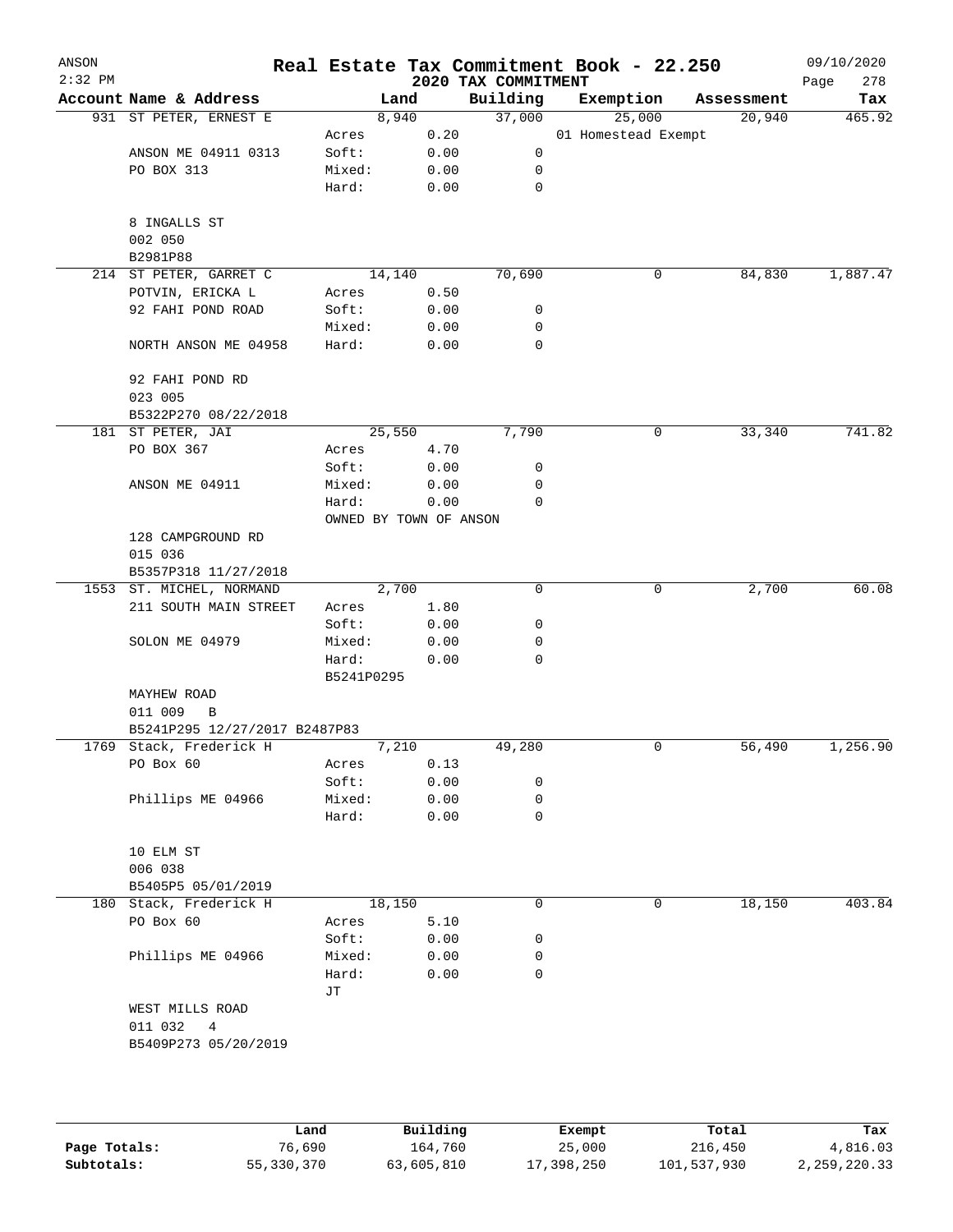| ANSON<br>$2:32$ PM |                             |                 |              | 2020 TAX COMMITMENT | Real Estate Tax Commitment Book - 22.250 |            | 09/10/2020<br>279<br>Page |
|--------------------|-----------------------------|-----------------|--------------|---------------------|------------------------------------------|------------|---------------------------|
|                    | Account Name & Address      | Land            |              | Building            | Exemption                                | Assessment | Tax                       |
|                    | 1018 STANLEY, KEITH T       | 14,420          |              | 54,220              | 31,000                                   | 37,640     | 837.49                    |
|                    |                             | Acres           | 0.52         |                     | 01 Homestead Exempt                      |            |                           |
|                    | ANSON ME 04911 0578         | Soft:           | 0.00         | $\overline{0}$      | 02 Resident Veteran                      |            |                           |
|                    | PO BOX 578                  | Mixed:          | 0.00         | 0                   |                                          |            |                           |
|                    |                             | Hard:           | 0.00         | $\mathbf 0$         |                                          |            |                           |
|                    |                             |                 |              |                     |                                          |            |                           |
|                    | 30 PREBLE AVE               |                 |              |                     |                                          |            |                           |
|                    | 004 020<br>B611P126         |                 |              |                     |                                          |            |                           |
| 1023               | STAPLES, VAUGHN H           | 20,740          |              | 33,450              | 25,000                                   | 29,190     | 649.48                    |
|                    | STAPLES, JACQUELINE         | Acres           | 1.49         |                     | 01 Homestead Exempt                      |            |                           |
|                    |                             | Soft:           | 0.00         | 0                   |                                          |            |                           |
|                    | PO BOX 4                    | Mixed:          | 0.00         | 0                   |                                          |            |                           |
|                    | NORTH ANSON ME 04958        | Hard:           | 0.00         | $\mathbf 0$         |                                          |            |                           |
|                    | 0004                        |                 |              |                     |                                          |            |                           |
|                    |                             |                 |              |                     |                                          |            |                           |
|                    | 88 NORTH MAIN ST            |                 |              |                     |                                          |            |                           |
|                    | 006 069                     |                 |              |                     |                                          |            |                           |
| 1020               | B2042P206<br>STATE OF MAINE | 16,500          |              | 0                   | 16,500                                   | 0          | 0.00                      |
|                    |                             | Acres           | 4.00         |                     | 11 State of ME                           |            |                           |
|                    | AUGUSTA ME 04330 0000       | Soft:           | 0.00         | 0                   |                                          |            |                           |
|                    |                             | Mixed:          | 0.00         | 0                   |                                          |            |                           |
|                    |                             | Hard:           | 0.00         | $\mathbf 0$         |                                          |            |                           |
|                    |                             |                 |              |                     |                                          |            |                           |
|                    |                             |                 |              |                     |                                          |            |                           |
|                    | 017 030                     |                 |              |                     |                                          |            |                           |
|                    | B497P289                    |                 |              |                     |                                          |            |                           |
| 1743               | STATE OF MAINE              | 6,570           |              | $\Omega$            | 6,570                                    | 0          | 0.00                      |
|                    |                             | Acres           | 0.30         |                     | 11 State of ME                           |            |                           |
|                    | AUGUSTA ME 04330 0000       | Soft:           | 0.00         | $\mathbf 0$         |                                          |            |                           |
|                    |                             | Mixed:<br>Hard: | 0.00<br>0.00 | 0<br>$\mathbf 0$    |                                          |            |                           |
|                    |                             |                 |              |                     |                                          |            |                           |
|                    |                             |                 |              |                     |                                          |            |                           |
|                    | 009 042                     |                 |              |                     |                                          |            |                           |
|                    | 1744 STATE OF MAINE         | 4,000           |              | 0                   | 4,000                                    | 0          | 0.00                      |
|                    |                             | Acres           | 0.04         |                     | 11 State of ME                           |            |                           |
|                    | AUGUSTA ME 04330 0000       | Soft:           | 0.00         | 0                   |                                          |            |                           |
|                    |                             | Mixed:          | 0.00<br>0.00 | 0<br>$\mathbf 0$    |                                          |            |                           |
|                    |                             | Hard:           |              |                     |                                          |            |                           |
|                    |                             |                 |              |                     |                                          |            |                           |
|                    | 001 107                     |                 |              |                     |                                          |            |                           |
| 1022               | STATEZNI, DANIEL L          | 20,000          |              | $\mathbf 0$         | 0                                        | 20,000     | 445.00                    |
|                    |                             | Acres           | 6.50         |                     |                                          |            |                           |
|                    | SALEM MA 01970 0000         | Soft:           | 0.00         | 0                   |                                          |            |                           |
|                    | 16 TREMONT ST               | Mixed:          | 0.00         | 0                   |                                          |            |                           |
|                    |                             | Hard:           | 0.00         | $\mathbf 0$         |                                          |            |                           |
|                    |                             |                 |              |                     |                                          |            |                           |
|                    | 015 037<br>5                |                 |              |                     |                                          |            |                           |
|                    | B4714P117 08/28/2013        |                 |              |                     |                                          |            |                           |
|                    |                             |                 |              |                     |                                          |            |                           |
|                    |                             |                 |              |                     |                                          |            |                           |

|              | Land       | Building   | Exempt     | Total       | Tax            |
|--------------|------------|------------|------------|-------------|----------------|
| Page Totals: | 82,230     | 87,670     | 83,070     | 86,830      | 1,931.97       |
| Subtotals:   | 55,412,600 | 63,693,480 | 17,481,320 | 101,624,760 | 2, 261, 152.30 |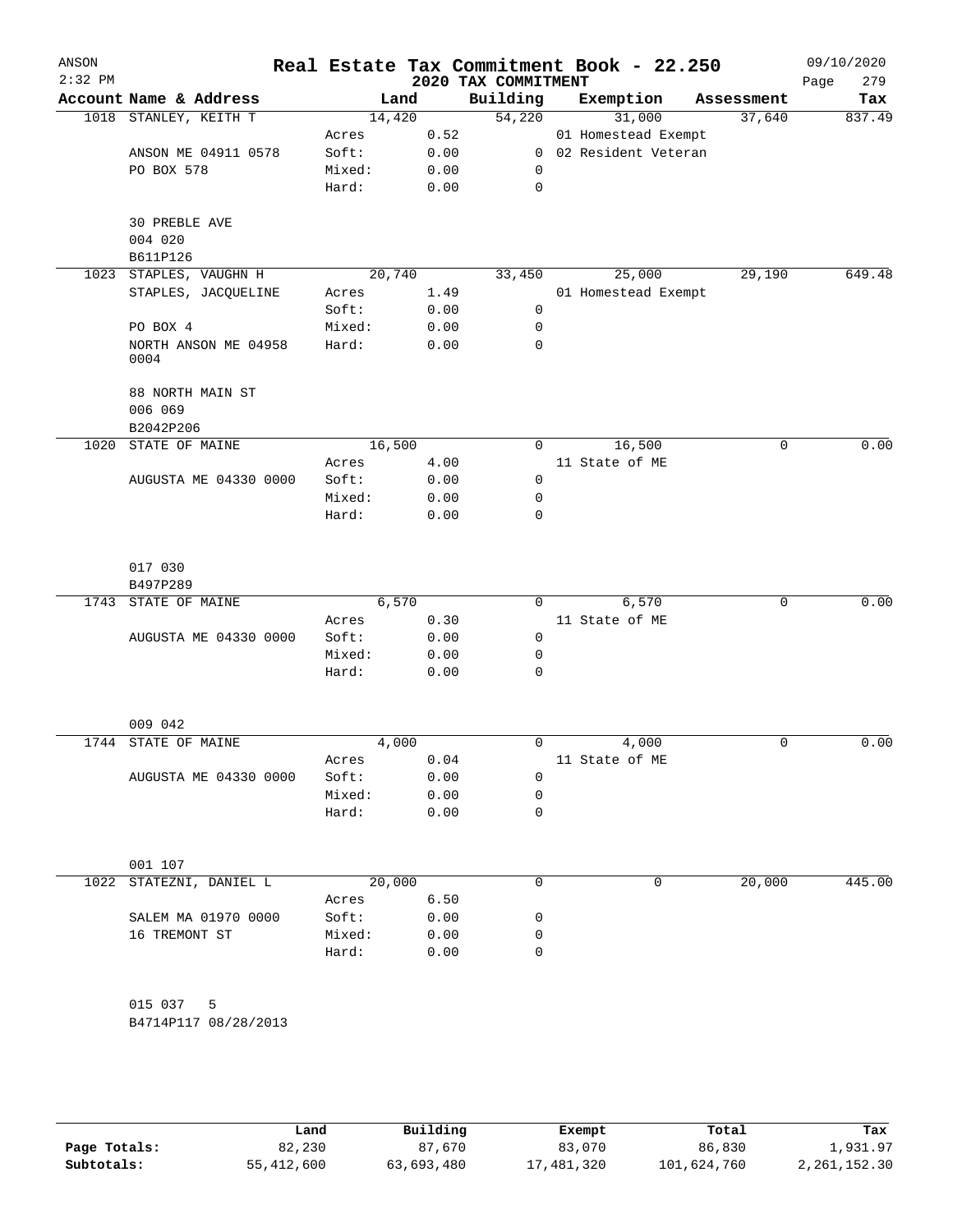| ANSON<br>$2:32$ PM |                                                  |        |                 | 2020 TAX COMMITMENT | Real Estate Tax Commitment Book - 22.250 |            | 09/10/2020<br>280<br>Page |
|--------------------|--------------------------------------------------|--------|-----------------|---------------------|------------------------------------------|------------|---------------------------|
|                    | Account Name & Address                           |        | Land            | Building            | Exemption                                | Assessment | Tax                       |
| 1027               | STEELE, JOAN K                                   |        | 10,950          | 700                 | $\mathbf 0$                              | 11,650     | 259.21                    |
|                    |                                                  | Acres  | 0.30            |                     |                                          |            |                           |
|                    | ANSON ME 04911 0236                              | Soft:  | 0.00            | 0                   |                                          |            |                           |
|                    | PO BOX 236                                       | Mixed: | 0.00            | 0                   |                                          |            |                           |
|                    |                                                  | Hard:  | 0.00            | 0                   |                                          |            |                           |
|                    | <b>BUSWELL STREET</b>                            |        |                 |                     |                                          |            |                           |
|                    | 002 027                                          |        |                 |                     |                                          |            |                           |
|                    | B1099P285                                        |        |                 |                     |                                          |            |                           |
| 1148               | STEELE, JOAN K                                   |        | 13,710          | 30,100              | 0                                        | 43,810     | 974.77                    |
|                    |                                                  | Acres  | 0.47            |                     |                                          |            |                           |
|                    | ANSON ME 04911 0236                              | Soft:  | 0.00            | 0                   |                                          |            |                           |
|                    | PO BOX 236                                       | Mixed: | 0.00            | 0                   |                                          |            |                           |
|                    |                                                  | Hard:  | 0.00            | $\mathbf 0$         |                                          |            |                           |
|                    | 29 BUSWELL ST<br>002 031                         |        |                 |                     |                                          |            |                           |
|                    | B5060P152 08/10/2016 B3411P273 11/23/2004        |        |                 |                     |                                          |            |                           |
| 1028               | STEELE, JOAN K                                   |        | 18,440          | 11,320              | 25,000                                   | 4,760      | 105.91                    |
|                    |                                                  | Acres  | 0.85            |                     | 01 Homestead Exempt                      |            |                           |
|                    | ANSON ME 04911 0236                              | Soft:  | 0.00            | 0                   |                                          |            |                           |
|                    | PO BOX 236                                       | Mixed: | 0.00            | 0                   |                                          |            |                           |
|                    |                                                  | Hard:  | 0.00            | 0                   |                                          |            |                           |
|                    | 35 BUSWELL ST                                    |        |                 |                     |                                          |            |                           |
|                    | 002 029                                          |        |                 |                     |                                          |            |                           |
|                    | B778P652 B480P501                                |        |                 |                     |                                          |            |                           |
|                    | 452 STEERS, BENJAMIN D,<br>estate of $(1/2$ int) |        | 17,600          | $\mathbf 0$         | 0                                        | 17,600     | 391.60                    |
|                    | JANET FREITAS (1/2 int) Acres                    |        | 10.50           |                     |                                          |            |                           |
|                    | 8 BEVERLY ROAD                                   | Soft:  | 0.00            | 0                   |                                          |            |                           |
|                    |                                                  | Mixed: | 0.00            | 0                   |                                          |            |                           |
|                    | BILLERICA MA 01821 0000 Hard:                    |        | 0.00            | 0                   |                                          |            |                           |
|                    |                                                  |        |                 |                     |                                          |            |                           |
|                    | 015 044<br>D                                     |        |                 |                     |                                          |            |                           |
|                    | B5522P267 03/05/2020 B2602P253                   |        |                 |                     |                                          |            |                           |
|                    | 51 STEUBER, CHAD W                               | Acres  | 17,550          | 51,770              | 25,000<br>01 Homestead Exempt            | 44,320     | 986.12                    |
|                    | 51 SOLON ROAD                                    | Soft:  | 0.77<br>0.00    | 0                   |                                          |            |                           |
|                    | NORTH ANSON ME 04958                             | Mixed: | 0.00            | 0                   |                                          |            |                           |
|                    |                                                  | Hard:  | 0.00            | 0                   |                                          |            |                           |
|                    | 51 SOLON RD                                      |        |                 |                     |                                          |            |                           |
|                    | 017 029                                          |        |                 |                     |                                          |            |                           |
|                    | B4830P331 09/14/2014                             |        |                 |                     |                                          |            |                           |
| 1030               | STEVENS, LINCOLN R                               |        | 14,000          | 76,410              | 25,000                                   | 65,410     | 1,455.37                  |
|                    | STEVENS, KATHRYN J                               | Acres  | 0.49            |                     | 01 Homestead Exempt                      |            |                           |
|                    |                                                  | Soft:  | 0.00            | 0                   |                                          |            |                           |
|                    | PO BOX 396                                       | Mixed: | 0.00            | 0                   |                                          |            |                           |
|                    | ANSON ME 04911 0396                              | Hard:  | 0.00            | 0                   |                                          |            |                           |
|                    | 5 INGALLS ST                                     |        |                 |                     |                                          |            |                           |
|                    | 002 046<br>C<br>B1521P38                         |        |                 |                     |                                          |            |                           |
|                    |                                                  |        |                 |                     |                                          |            |                           |
|                    |                                                  |        |                 |                     |                                          |            |                           |
|                    | T and                                            |        | $P_{11}$ ilding |                     | $F$ vomnt                                | $T - 1$    |                           |

|              | Land       | Building   | Exempt     | Total       | Tax          |
|--------------|------------|------------|------------|-------------|--------------|
| Page Totals: | 92,250     | 170,300    | 75,000     | 187,550     | 4,172.98     |
| Subtotals:   | 55,504,850 | 63,863,780 | 17,556,320 | 101,812,310 | 2,265,325.28 |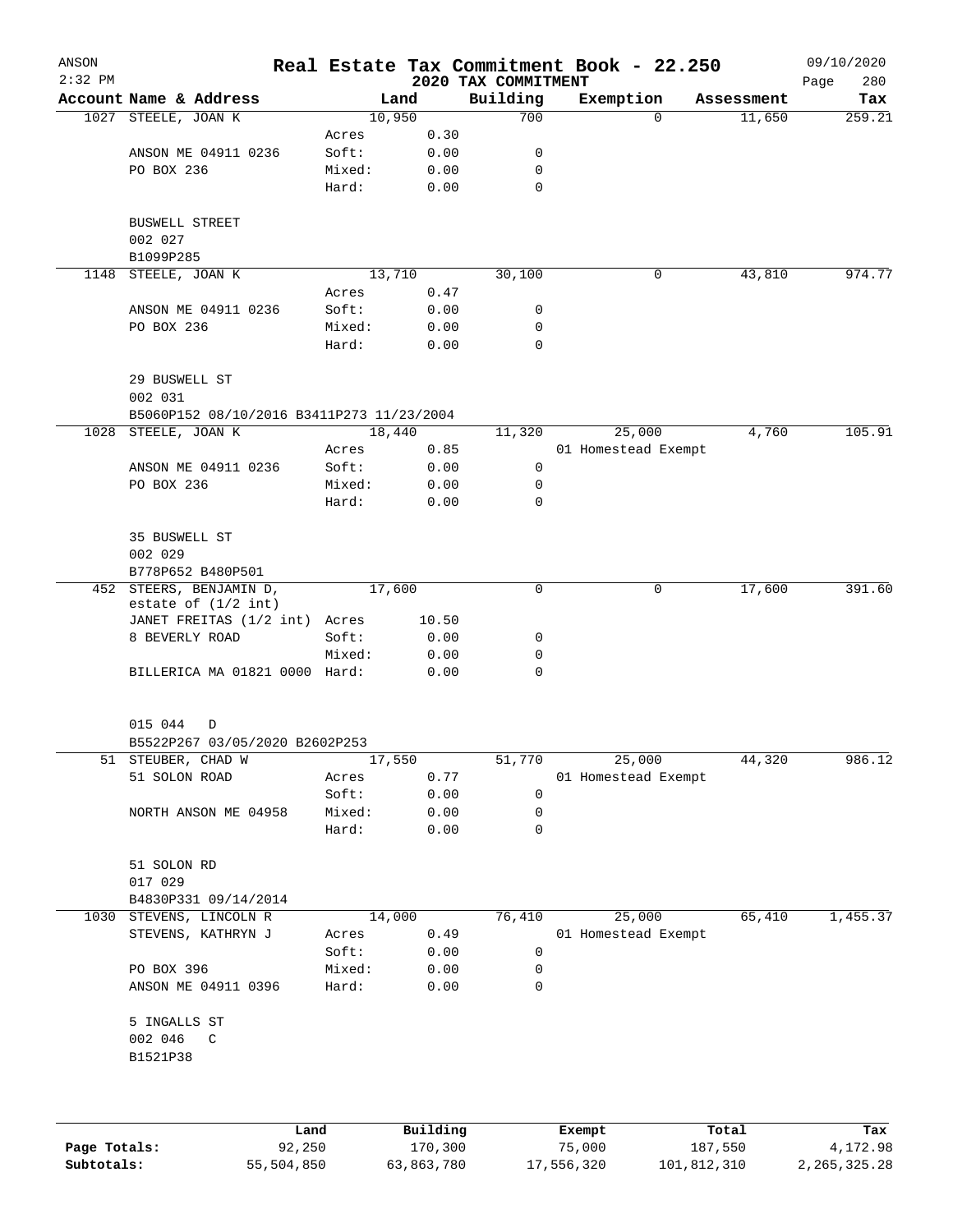| ANSON<br>$2:32$ PM |                               |                     |              | 2020 TAX COMMITMENT | Real Estate Tax Commitment Book - 22.250 |            | 09/10/2020<br>Page<br>281 |
|--------------------|-------------------------------|---------------------|--------------|---------------------|------------------------------------------|------------|---------------------------|
|                    | Account Name & Address        |                     | Land         | Building            | Exemption                                | Assessment | Tax                       |
|                    | 1407 STEVENS, VICKI R         |                     | 17,250       | 0                   | $\Omega$                                 | 17,250     | 383.81                    |
|                    | STEVENS, ALAN R               | Acres               | 76.00        |                     |                                          |            |                           |
|                    | 27 REMICK ROAD                | Soft:               | 0.00         | 0                   |                                          |            |                           |
|                    |                               | Mixed:              | 69.50        | 11,051              |                                          |            |                           |
|                    | STARKS ME 04911 0000          | Hard:               | 0.00         | $\mathbf 0$         |                                          |            |                           |
|                    |                               | TREE GROWTH         |              |                     |                                          |            |                           |
|                    | 010 003                       |                     |              |                     |                                          |            |                           |
|                    | B4983P352 12/05/2015 B842P615 |                     |              |                     |                                          |            |                           |
| 289                | STEWARD, DAWN M               |                     | 12,170       | 59,950              | 0                                        | 72,120     | 1,604.67                  |
|                    | STEWARD, ADAM T               | Acres               | 0.37         |                     |                                          |            |                           |
|                    | 55 SPEAR HILL ROAD            | Soft:               | 0.00         | 0                   |                                          |            |                           |
|                    |                               | Mixed:              | 0.00         | 0                   |                                          |            |                           |
|                    | ANSON ME 04911                | Hard:<br>B5031P0282 | 0.00<br>JT   | 0                   |                                          |            |                           |
|                    | 55 SPEAR HILL RD              |                     |              |                     |                                          |            |                           |
|                    | 003 019                       |                     |              |                     |                                          |            |                           |
|                    | B5031P282 05/27/2016          |                     |              |                     |                                          |            |                           |
|                    |                               |                     |              |                     |                                          |            | 2,166.71                  |
|                    | 1445 STEWARD, GABRIEL G       |                     | 18,230       | 104,150             | 25,000                                   | 97,380     |                           |
|                    | 312 SOLON RD                  | Acres               | 3.15         |                     | 01 Homestead Exempt                      |            |                           |
|                    |                               | Soft:               | 0.00         | 0                   |                                          |            |                           |
|                    | NORTH ANSON ME 04958          | Mixed:              | 0.00         | 0                   |                                          |            |                           |
|                    |                               | Hard:               | 0.00         | 0                   |                                          |            |                           |
|                    | 312 SOLON RD                  |                     |              |                     |                                          |            |                           |
|                    | 024 024<br>2 <sub>B</sub>     |                     |              |                     |                                          |            |                           |
|                    | B2418P127                     |                     |              |                     |                                          |            |                           |
|                    | 1746 STEWART PUBLIC LIBRARY   |                     | 8,250        | 46,310              | 54,560                                   | $\Omega$   | 0.00                      |
|                    |                               | Acres               | 0.17         |                     | 13 Benevolent & Charitable               |            |                           |
|                    | NORTH ANSON ME 04958<br>0177  | Soft:               | 0.00         | 0                   |                                          |            |                           |
|                    | PO BOX 177                    | Mixed:              | 0.00         | 0                   |                                          |            |                           |
|                    |                               | Hard:               | 0.00         | 0                   |                                          |            |                           |
|                    | 37 ELM ST                     |                     |              |                     |                                          |            |                           |
|                    | 006 045                       |                     |              |                     |                                          |            |                           |
|                    | 1676 STEWART, SARAH           |                     | 22,700       | 0                   | 0                                        | 22,700     | 505.08                    |
|                    | STEWART, FLOYD                | Acres               | 29.46        |                     |                                          |            |                           |
|                    |                               | Soft:               | 0.00         | 0                   |                                          |            |                           |
|                    | PO BOX 142                    | Mixed:              | 6.00         | 954                 |                                          |            |                           |
|                    | ANSON ME 04911 0142           | Hard:               | 18.00        | 3,060               |                                          |            |                           |
|                    |                               | TREE GROWTH         |              |                     |                                          |            |                           |
|                    | 186 HOLLIN WAITE HILL         |                     |              |                     |                                          |            |                           |
|                    | 014 034<br>$\mathbf{1}$       |                     |              |                     |                                          |            |                           |
|                    | B2234P82                      |                     |              |                     |                                          |            |                           |
| 481                | STEWART, SARAH                |                     | 8,940        | 46,540              | 25,000                                   | 30,480     | 678.18                    |
|                    |                               |                     | 0.20         |                     | 01 Homestead Exempt                      |            |                           |
|                    |                               | Acres               |              |                     |                                          |            |                           |
|                    | ANSON ME 04911 0142           | Soft:               | 0.00         | 0                   |                                          |            |                           |
|                    | PO BOX 142                    | Mixed:<br>Hard:     | 0.00<br>0.00 | 0<br>0              |                                          |            |                           |
|                    | 9 SCHOOL ST                   |                     |              |                     |                                          |            |                           |
|                    | 001 028                       |                     |              |                     |                                          |            |                           |
|                    | B1775P82                      |                     |              |                     |                                          |            |                           |
|                    |                               |                     |              |                     |                                          |            |                           |
|                    |                               |                     |              |                     |                                          |            |                           |
|                    |                               |                     |              |                     |                                          |            |                           |
|                    |                               |                     |              |                     |                                          |            |                           |

|              | Land       | Building   | Exempt     | Total       | Tax          |
|--------------|------------|------------|------------|-------------|--------------|
| Page Totals: | 87,540     | 256,950    | 104,560    | 239,930     | 5,338.45     |
| Subtotals:   | 55,592,390 | 64,120,730 | 17,660,880 | 102,052,240 | 2,270,663.73 |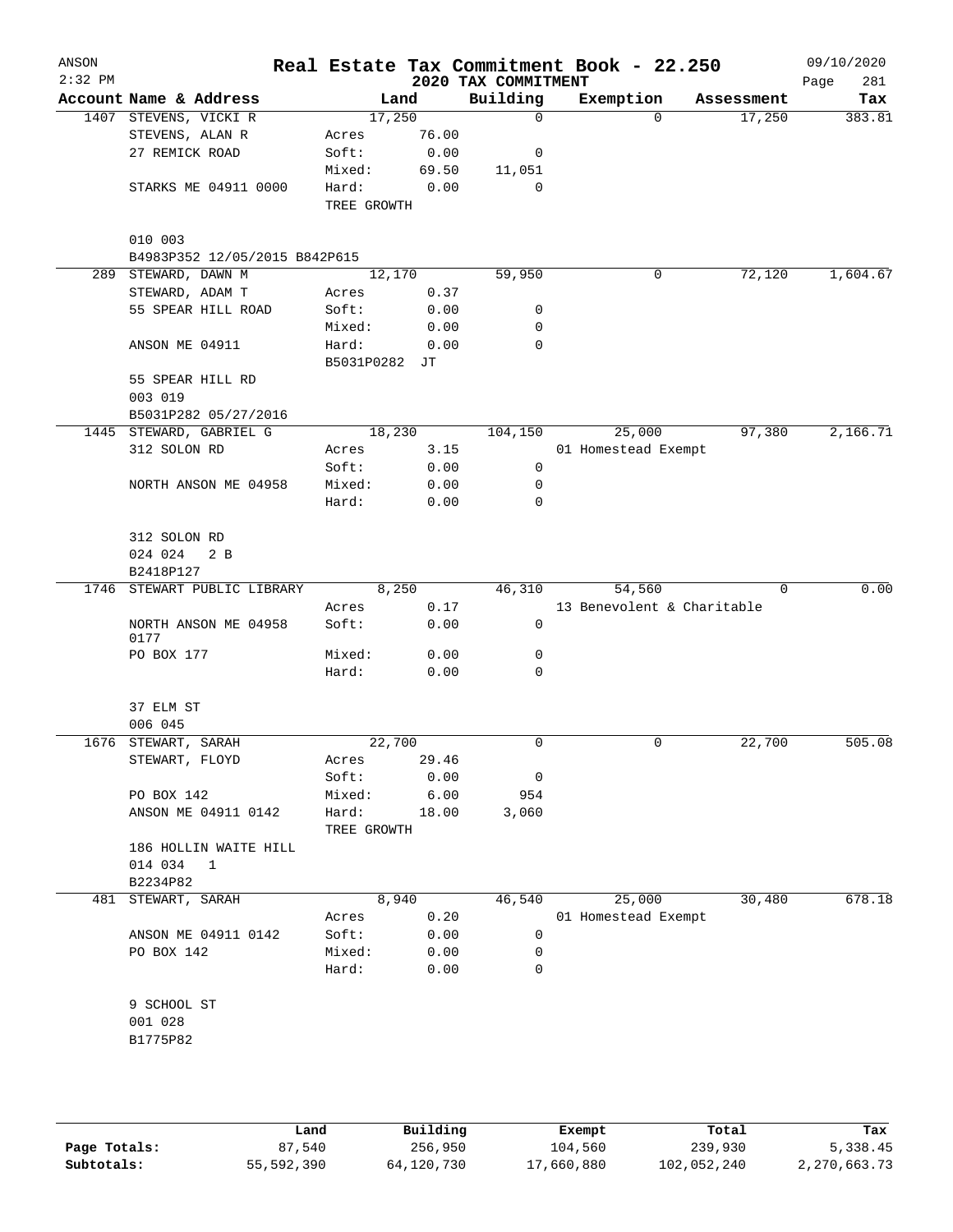| ANSON<br>$2:32$ PM |                                           |                      |       | 2020 TAX COMMITMENT | Real Estate Tax Commitment Book - 22.250 |            | 09/10/2020<br>Page<br>282 |
|--------------------|-------------------------------------------|----------------------|-------|---------------------|------------------------------------------|------------|---------------------------|
|                    | Account Name & Address                    | Land                 |       | Building            | Exemption                                | Assessment | Tax                       |
|                    | 490 STODDARD, SCOTT A                     | 21,040               |       | 20,410              | 0                                        | 41,450     | 922.26                    |
|                    | STODDARD, CHRISTINE M                     | Acres                | 1.69  |                     |                                          |            |                           |
|                    | 462 RIVER ROAD                            | Soft:                | 0.00  | 0                   |                                          |            |                           |
|                    |                                           | Mixed:               | 0.00  | 0                   |                                          |            |                           |
|                    | NORTH ANSON ME 04958                      | Hard:<br>LIFE ESTATE | 0.00  | 0                   |                                          |            |                           |
|                    | 448 RIVER RD                              |                      |       |                     |                                          |            |                           |
|                    | 016 009                                   |                      |       |                     |                                          |            |                           |
|                    | B4637P11 08/21/2012                       |                      |       |                     |                                          |            |                           |
|                    | 377 STODDARD, SCOTT A                     | 21,020               |       | 24,930              | 25,000                                   | 20,950     | 466.14                    |
|                    | STODDARD, CHRISTINE M                     | Acres                | 1.68  |                     | 01 Homestead Exempt                      |            |                           |
|                    | 462 RIVER ROAD                            | Soft:                | 0.00  | 0                   |                                          |            |                           |
|                    |                                           | Mixed:               | 0.00  | 0                   |                                          |            |                           |
|                    | NORTH ANSON ME 04958                      | Hard:                | 0.00  | 0                   |                                          |            |                           |
|                    | 462 RIVER RD                              |                      |       |                     |                                          |            |                           |
|                    | 016 009<br>Α                              |                      |       |                     |                                          |            |                           |
|                    | B5060P121 08/10/2016 B4569P121 08/21/2012 |                      |       |                     |                                          |            |                           |
|                    | 1230 STRATTON, PAULINE                    | 10,390               |       | 49,020              | 25,000                                   | 34,410     | 765.62                    |
|                    |                                           | Acres                | 0.27  |                     | 01 Homestead Exempt                      |            |                           |
|                    | ANSON ME 04911 0623                       | Soft:                | 0.00  | 0                   |                                          |            |                           |
|                    | PO BOX 623                                | Mixed:               | 0.00  | 0                   |                                          |            |                           |
|                    |                                           | Hard:                | 0.00  | 0                   |                                          |            |                           |
|                    | 28 ARNOLDS LN                             |                      |       |                     |                                          |            |                           |
|                    | 001 014<br>B3149P174                      |                      |       |                     |                                          |            |                           |
|                    | 435 Strout, Michele C                     | 26,000               |       | 50,360              | 0                                        | 76,360     | 1,699.01                  |
|                    | 36 Valley Road                            | Acres                | 5.00  |                     |                                          |            |                           |
|                    |                                           | Soft:                | 0.00  | 0                   |                                          |            |                           |
|                    | Athens ME 04912                           | Mixed:               | 0.00  | 0                   |                                          |            |                           |
|                    |                                           | Hard:                | 0.00  | 0                   |                                          |            |                           |
|                    | 260 RIVER RD                              |                      |       |                     |                                          |            |                           |
|                    | 015 068<br>В                              |                      |       |                     |                                          |            |                           |
|                    | B5532P100 04/01/2020                      |                      |       |                     |                                          |            |                           |
|                    | 491 STRYSKO, JOHN N                       | 12,810               |       | 53,720              | 25,000                                   | 41,530     | 924.04                    |
|                    |                                           | Acres                | 0.41  |                     | 01 Homestead Exempt                      |            |                           |
|                    | ANSON ME 04911                            | Soft:                | 0.00  | 0                   |                                          |            |                           |
|                    | PO BOX 513                                | Mixed:               | 0.00  | 0                   |                                          |            |                           |
|                    |                                           | Hard:                | 0.00  | 0                   |                                          |            |                           |
|                    | 6 CHURCH ST<br>001 081                    |                      |       |                     |                                          |            |                           |
|                    | B4238P312 02/10/2010                      |                      |       |                     |                                          |            |                           |
| 1228               | STUBBS, REBECCA A                         | 44,500               |       | 77,110              | 0                                        | 121,610    | 2,705.82                  |
|                    | Stubbs, Merle A II                        | Acres                | 25.00 |                     |                                          |            |                           |
|                    | 49 WEST MILLS ROAD                        | Soft:                | 0.00  | 0                   |                                          |            |                           |
|                    |                                           | Mixed:               | 0.00  | 0                   |                                          |            |                           |
|                    | ANSON ME 04911                            | Hard:                | 0.00  | 0                   |                                          |            |                           |
|                    | 49 WEST MILLS RD                          |                      |       |                     |                                          |            |                           |
|                    | 010 013                                   |                      |       |                     |                                          |            |                           |
|                    | B5424P202 06/21/2019                      |                      |       |                     |                                          |            |                           |
|                    |                                           |                      |       |                     |                                          |            |                           |
|                    |                                           |                      |       |                     |                                          |            |                           |

|              | Land       | Building   | Exempt     | Total       | Tax          |
|--------------|------------|------------|------------|-------------|--------------|
| Page Totals: | 135,760    | 275,550    | 75,000     | 336,310     | 7,482.89     |
| Subtotals:   | 55,728,150 | 64,396,280 | 17,735,880 | 102,388,550 | 2,278,146.62 |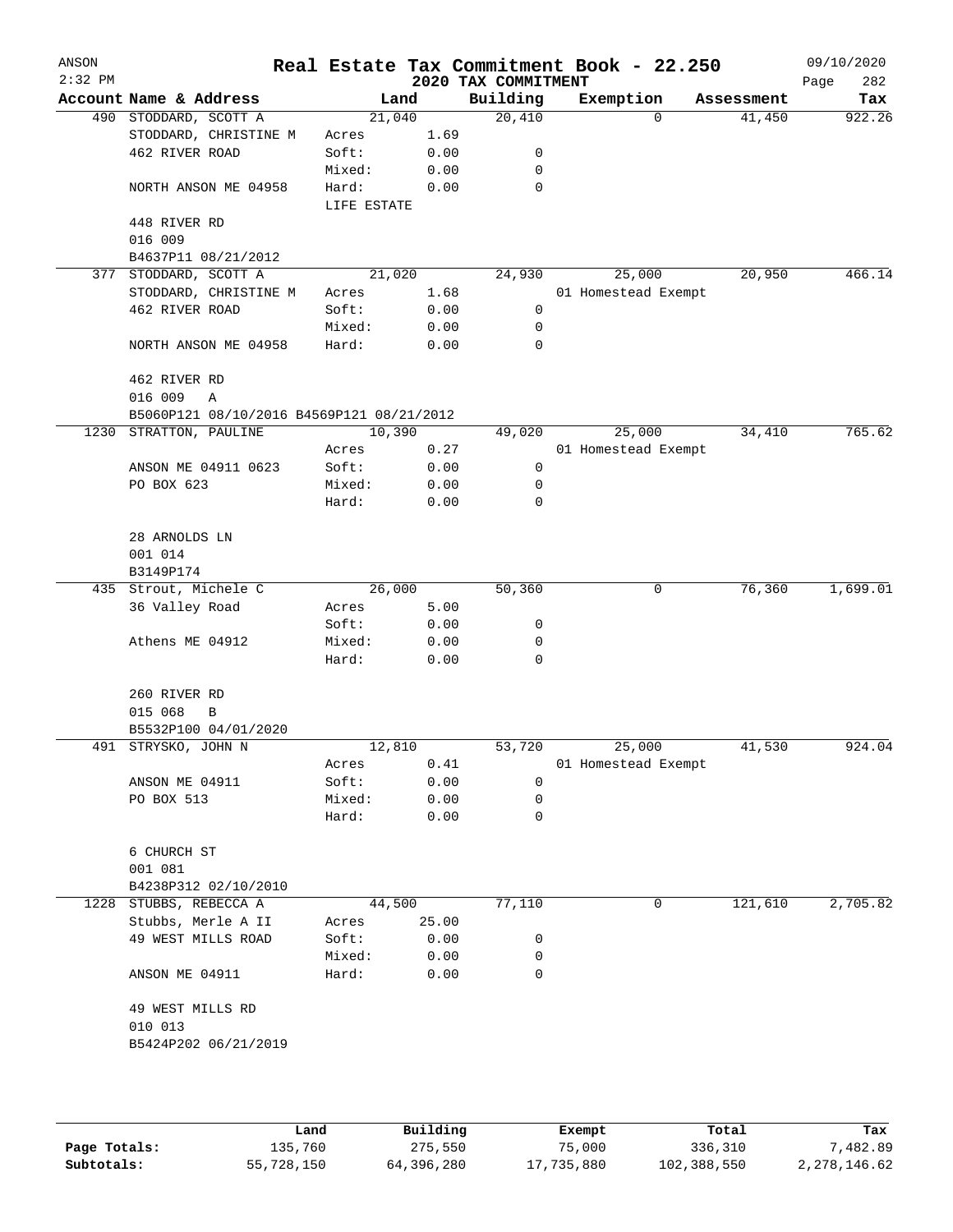| ANSON        |                                              |                      |                |                                 | Real Estate Tax Commitment Book - 22.250 |                            | 09/10/2020         |
|--------------|----------------------------------------------|----------------------|----------------|---------------------------------|------------------------------------------|----------------------------|--------------------|
| $2:32$ PM    | Account Name & Address                       |                      | Land           | 2020 TAX COMMITMENT<br>Building |                                          | Assessment                 | 283<br>Page<br>Tax |
|              | 1556 STUDLEY, GARY A                         |                      | 20,000         | 69,880                          | Exemption                                | 89,880<br>$\Omega$         | 1,999.83           |
|              | STUDLEY, COLLEEN M                           | Acres                | 1.00           |                                 |                                          |                            |                    |
|              |                                              | Soft:                | 0.00           | 0                               |                                          |                            |                    |
|              | 225B WEAVER HILL RD                          | Mixed:               | 0.00           | 0                               |                                          |                            |                    |
|              | WEST GREENWICH RI 02817 Hard:<br>0000        |                      | 0.00           | $\mathbf 0$                     |                                          |                            |                    |
|              | 192 MAIN ST<br>002 023                       |                      |                |                                 |                                          |                            |                    |
|              | A<br>B4326P131 10/08/2010                    |                      |                |                                 |                                          |                            |                    |
|              | 1516 SULEA, ADRIAN                           |                      | 42,830         | 52,920                          | 25,000                                   | 70,750                     | 1,574.19           |
|              | SULEA, NICOLE M                              | Acres                | 21.66          |                                 | 01 Homestead Exempt                      |                            |                    |
|              |                                              | Soft:                | 0.00           | $\mathbf 0$                     |                                          |                            |                    |
|              | PO BOX 232                                   | Mixed:               | 0.00           | 0                               |                                          |                            |                    |
|              | NORTH ANSON ME 04958<br>0232                 | Hard:                | 0.00           | $\mathbf 0$                     |                                          |                            |                    |
|              | 143 FAHI POND RD<br>024 010<br>$\mathcal{C}$ |                      |                |                                 |                                          |                            |                    |
|              | B3692P325 06/09/2006 B3632P70 02/09/2006     |                      |                |                                 |                                          |                            |                    |
|              | 1643 SUNNYSIDE FOREST, LLC                   |                      | 800            | $\Omega$                        |                                          | 0<br>800                   | 17.80              |
|              | 173 MOSES GERRISH<br>FARMER RD               | Acres                | 5.00           |                                 |                                          |                            |                    |
|              |                                              | Soft:                | 0.00           | 0                               |                                          |                            |                    |
|              | ELIOT ME 03903 0000                          | Mixed:               | 5.00           | 795                             |                                          |                            |                    |
|              |                                              | Hard:<br>TREE GROWTH | 0.00           | $\mathbf 0$                     |                                          |                            |                    |
|              | 012 019                                      |                      |                |                                 |                                          |                            |                    |
|              | B3974P334 12/31/2007                         |                      |                |                                 |                                          |                            |                    |
|              | 364 SUNNYSIDE FOREST, LLC                    |                      | 1,270          | $\mathbf 0$                     |                                          | 1,270<br>0                 | 28.26              |
|              | 173 MOSES GERRISH<br>FARMER ROAD             | Acres                | 8.00           |                                 |                                          |                            |                    |
|              |                                              | Soft:                | 0.00           | 0                               |                                          |                            |                    |
|              | ELIOT ME 03903 0000                          | Mixed:<br>Hard:      | 8.00           | 1,272<br>0                      |                                          |                            |                    |
|              |                                              | TREE GROWTH          | 0.00           |                                 |                                          |                            |                    |
|              | 012 020<br>B3974P334 12/31/2007              |                      |                |                                 |                                          |                            |                    |
| 1750         | SUNSET CEMETERY ASSOC                        |                      | 33,500         | $\mathbf 0$                     | 33,500                                   | 0                          | 0.00               |
|              |                                              | Acres                | 20.00          |                                 |                                          | 13 Benevolent & Charitable |                    |
|              | ANSON ME 04911 0000                          | Soft:                | 0.00           | 0                               |                                          |                            |                    |
|              |                                              | Mixed:               | 0.00           | 0                               |                                          |                            |                    |
|              |                                              | Hard:                | 0.00           | $\mathbf 0$                     |                                          |                            |                    |
|              | 018 048                                      |                      |                |                                 |                                          |                            |                    |
| 1509         | SWALE, ALLYSON R.<br>MELLO, JENNIFER M       | Acres                | 15,100<br>0.57 | 18,280                          |                                          | 33,380<br>0                | 742.71             |
|              | 52 MADISON STREET                            | Soft:                | 0.00           | 0                               |                                          |                            |                    |
|              |                                              | Mixed:               | 0.00           | 0                               |                                          |                            |                    |
|              | NORTH ANSON ME 04958<br>0000                 | Hard:                | 0.00           | $\mathbf 0$                     |                                          |                            |                    |
|              | 52 MADISON ST<br>006 099                     |                      |                |                                 |                                          |                            |                    |
|              | B5420P344 05/28/2019 B4153P1 06/22/2009      |                      |                |                                 |                                          |                            |                    |
|              |                                              |                      |                |                                 |                                          |                            |                    |
|              |                                              | Land                 | Building       |                                 | Exempt                                   | Total                      | Tax                |
| Page Totals: | 113,500                                      |                      | 141,080        |                                 | 58,500                                   | 196,080                    | 4,362.79           |
| Subtotals:   | 55,841,650                                   |                      | 64,537,360     |                                 | 17,794,380                               | 102,584,630                | 2,282,509.41       |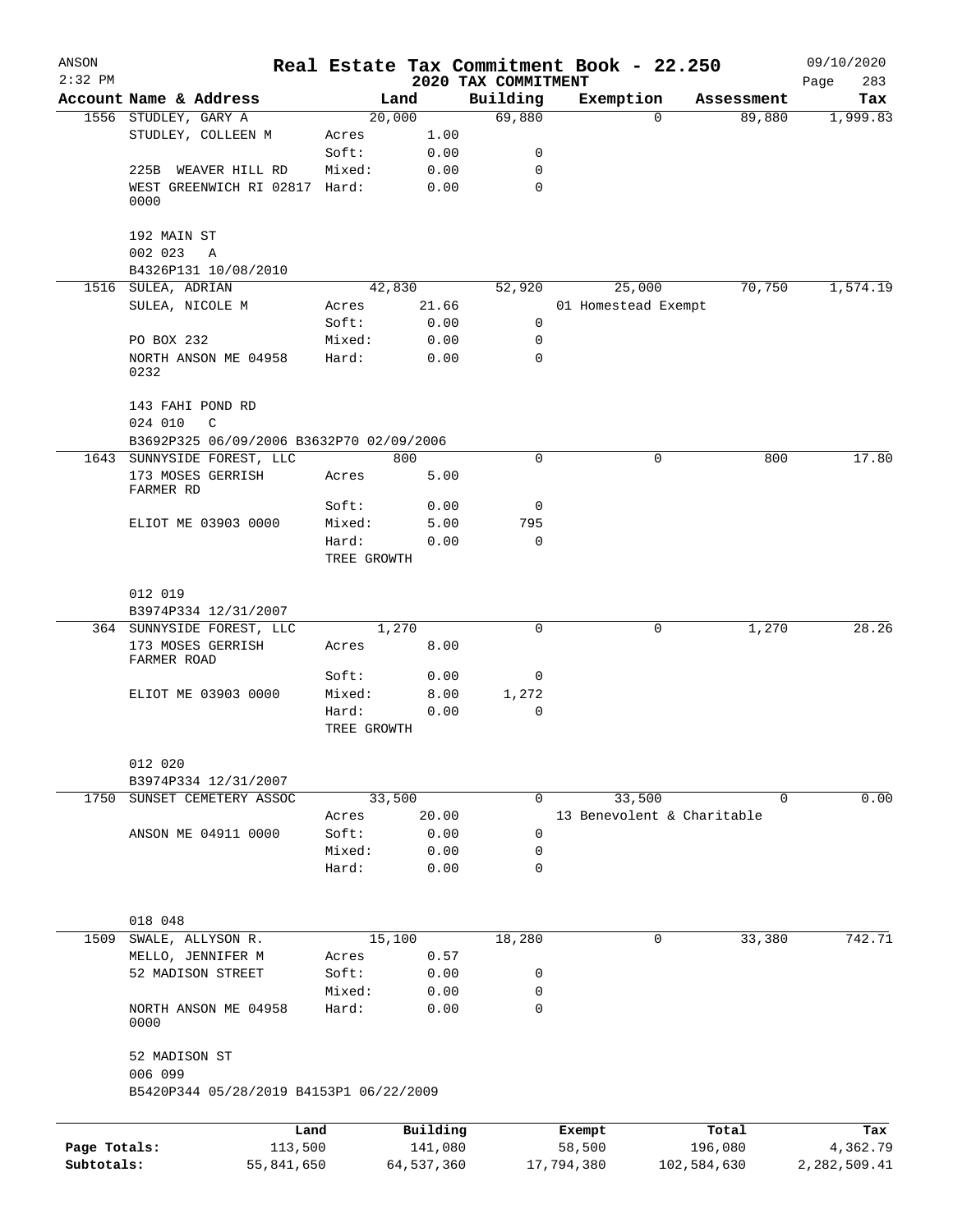| ANSON<br>$2:32$ PM |                                           |           |       | 2020 TAX COMMITMENT | Real Estate Tax Commitment Book - 22.250 |            | 09/10/2020<br>284<br>Page |
|--------------------|-------------------------------------------|-----------|-------|---------------------|------------------------------------------|------------|---------------------------|
|                    | Account Name & Address                    | Land      |       | Building            | Exemption                                | Assessment | Tax                       |
|                    | 341 SWEENEY, MICHAEL JR                   | 9,590     |       | $\mathbf 0$         | $\Omega$                                 | 9,590      | 213.38                    |
|                    | 141 SOLON ROAD                            | Acres     | 0.23  |                     |                                          |            |                           |
|                    |                                           | Soft:     | 0.00  | 0                   |                                          |            |                           |
|                    | NORTH ANSON ME 04958                      | Mixed:    | 0.00  | 0                   |                                          |            |                           |
|                    |                                           | Hard:     | 0.00  | $\mathbf 0$         |                                          |            |                           |
|                    | 10 MOORE ST                               |           |       |                     |                                          |            |                           |
|                    | 002 003                                   |           |       |                     |                                          |            |                           |
|                    | B5509P299 12/30/2019                      |           |       |                     |                                          |            |                           |
|                    | 36 SWEENEY, MICHAEL S JR                  | 21,380    |       | 11,770              | 0                                        | 33,150     | 737.59                    |
|                    | 141 SOLON ROAD                            | Acres     | 1.92  |                     |                                          |            |                           |
|                    |                                           | Soft:     | 0.00  | 0                   |                                          |            |                           |
|                    | NORTH ANSON ME 04958                      | Mixed:    | 0.00  | 0                   |                                          |            |                           |
|                    |                                           | Hard:     | 0.00  | $\mathbf 0$         |                                          |            |                           |
|                    |                                           | B5058P095 |       |                     |                                          |            |                           |
|                    | 141 SOLON RD                              |           |       |                     |                                          |            |                           |
|                    | 017 033<br>C                              |           |       |                     |                                          |            |                           |
|                    | B5058P095 11/24/2015 B1530P328 06/16/1989 |           |       |                     |                                          |            |                           |
|                    | 1146 SWEENEY, MICHAEL S JR                | 24,500    |       | 53,950              | 0                                        | 78,450     | 1,745.51                  |
|                    | 141 SOLON ROAD                            | Acres     | 4.00  |                     |                                          |            |                           |
|                    |                                           | Soft:     | 0.00  | 0                   |                                          |            |                           |
|                    | NORTH ANSON ME 04958                      | Mixed:    | 0.00  | $\mathbf 0$         |                                          |            |                           |
|                    |                                           | Hard:     | 0.00  | 0                   |                                          |            |                           |
|                    |                                           |           |       |                     |                                          |            |                           |
|                    | 128 MAIN ST                               |           |       |                     |                                          |            |                           |
|                    | 002 004                                   |           |       |                     |                                          |            |                           |
|                    | B5379P188 02/01/2019 B1818P241            |           |       |                     |                                          |            |                           |
|                    | 1037 SWEENEY, MICHAEL S SR                | 27,720    |       | 0                   | 0                                        | 27,720     | 616.77                    |
|                    | 112 N MAIN STREET                         | Acres     | 14.22 |                     |                                          |            |                           |
|                    |                                           | Soft:     | 0.00  | 0                   |                                          |            |                           |
|                    | NORTH ANSON ME 04958                      | Mixed:    | 0.00  | 0                   |                                          |            |                           |
|                    |                                           | Hard:     | 0.00  | 0                   |                                          |            |                           |
|                    | 268 PEASE HILL RD                         |           |       |                     |                                          |            |                           |
|                    | 011 042<br>2                              |           |       |                     |                                          |            |                           |
|                    | B2190P290                                 |           |       |                     |                                          |            |                           |
|                    | 843 SWEENEY, MICHAEL S SR                 | 17,890    |       | 30,030              | 25,000                                   | 22,920     | 509.97                    |
|                    | 112 N MAIN STREET                         | Acres     | 0.80  |                     | 01 Homestead Exempt                      |            |                           |
|                    |                                           | Soft:     | 0.00  | 0                   |                                          |            |                           |
|                    | NORTH ANSON ME 04958                      | Mixed:    | 0.00  | 0                   |                                          |            |                           |
|                    |                                           | Hard:     | 0.00  | 0                   |                                          |            |                           |
|                    |                                           |           |       |                     |                                          |            |                           |
|                    | 112 NORTH MAIN ST                         |           |       |                     |                                          |            |                           |
|                    | 007 017                                   |           |       |                     |                                          |            |                           |
|                    | B5150P48 04/03/2017 B2183P109             |           |       |                     |                                          |            |                           |
|                    | 356 SWEENEY, RYAN                         | 5,660     |       | 40,090              | 0                                        | 45,750     | 1,017.94                  |
|                    | 140 MAIN STREET                           | Acres     | 0.08  |                     |                                          |            |                           |
|                    |                                           | Soft:     | 0.00  | 0                   |                                          |            |                           |
|                    | ANSON ME 04911                            | Mixed:    | 0.00  | 0                   |                                          |            |                           |
|                    |                                           | Hard:     | 0.00  | $\mathbf 0$         |                                          |            |                           |
|                    | 140 MAIN ST                               |           |       |                     |                                          |            |                           |
|                    | 002 008                                   |           |       |                     |                                          |            |                           |
|                    | B5441P218 07/09/2019                      |           |       |                     |                                          |            |                           |
|                    |                                           |           |       |                     |                                          |            |                           |
|                    |                                           |           |       |                     |                                          |            |                           |
|                    |                                           |           |       |                     |                                          |            |                           |
|                    |                                           |           |       |                     |                                          |            |                           |

|              | Land       | Building   | Exempt     | Total       | Tax          |
|--------------|------------|------------|------------|-------------|--------------|
| Page Totals: | 106,740    | 135,840    | 25,000     | 217,580     | 4,841.16     |
| Subtotals:   | 55,948,390 | 64,673,200 | 17,819,380 | 102,802,210 | 2,287,350.57 |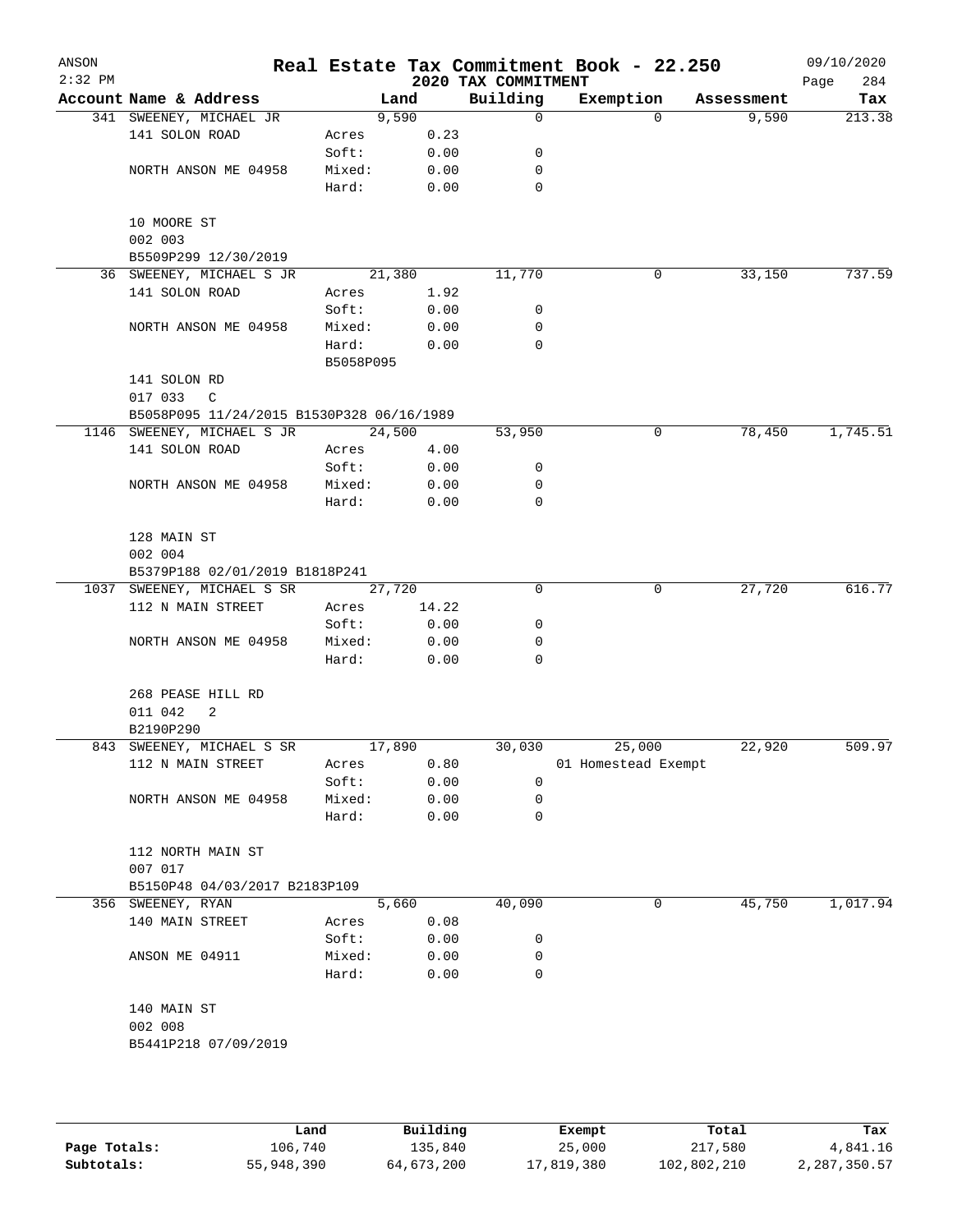| ANSON<br>$2:32$ PM         |                                                   |                               |                       | 2020 TAX COMMITMENT | Real Estate Tax Commitment Book - 22.250 |                        |            | 09/10/2020<br>285<br>Page  |
|----------------------------|---------------------------------------------------|-------------------------------|-----------------------|---------------------|------------------------------------------|------------------------|------------|----------------------------|
|                            | Account Name & Address                            |                               | Land                  | Building            | Exemption                                |                        | Assessment | Tax                        |
|                            | 512 SWEET, LARRY<br>615 FOUR MAILE SQUARE<br>ROAD |                               | $\Omega$              | 8,840               |                                          | $\Omega$               | 8,840      | 196.69                     |
|                            | ANSON ME 04911                                    |                               |                       |                     |                                          |                        |            |                            |
|                            | 615 FOUR MILE SQUARE RD<br>020 026 E ON           |                               |                       |                     |                                          |                        |            |                            |
|                            | 1753 SWETT, LARRY L                               | 11,660                        |                       | 16,940              |                                          | $\mathbf{0}$           | 28,600     | 636.35                     |
|                            | 42 HEALD STREET                                   | Acres                         | 0.34                  |                     |                                          |                        |            |                            |
|                            |                                                   | Soft:                         | 0.00                  | 0                   |                                          |                        |            |                            |
|                            | MADISON ME 04950                                  | Mixed:<br>Hard:<br>B5019P0136 | 0.00<br>0.00          | 0<br>$\mathbf 0$    |                                          |                        |            |                            |
|                            | 66 RIVER RD<br>004 028<br>B                       |                               |                       |                     |                                          |                        |            |                            |
|                            | B5019P136 04/21/2016 B1260P123 05/29/1986         |                               |                       |                     |                                          |                        |            |                            |
| 1959                       | SWIHART, PATRICK E.,<br>JR. &                     | 35,650                        |                       | 71,440              | 25,000                                   |                        | 82,090     | 1,826.50                   |
|                            | SWIHART, BREA P                                   | Acres                         | 14.15                 |                     | 01 Homestead Exempt                      |                        |            |                            |
|                            | 9 WHITETAIL WAY                                   | Soft:                         | 0.00                  | 0                   |                                          |                        |            |                            |
|                            |                                                   | Mixed:                        | 0.00                  | 0                   |                                          |                        |            |                            |
|                            | ANSON ME 04911 3046                               | Hard:                         | 0.00                  | $\mathbf 0$         |                                          |                        |            |                            |
|                            | 9 Whitetail Way                                   |                               |                       |                     |                                          |                        |            |                            |
|                            | 015 010 4                                         |                               |                       |                     |                                          |                        |            |                            |
|                            | B4618P196 01/02/2013                              |                               |                       |                     |                                          |                        |            |                            |
| 243                        | TABOR, ROBERT W                                   | 40,110                        |                       | 0                   |                                          | 0                      | 40,110     | 892.45                     |
|                            |                                                   | Acres                         | 41.22                 |                     |                                          |                        |            |                            |
|                            | SMITHFIELD ME 04978<br>0000                       | Soft:                         | 0.00                  | 0                   |                                          |                        |            |                            |
|                            | 45 LAKEVIEW DRIVE                                 | Mixed:<br>Hard:               | 0.00<br>0.00          | 0<br>0              |                                          |                        |            |                            |
|                            |                                                   |                               |                       |                     |                                          |                        |            |                            |
|                            | 024 025<br>Α                                      |                               |                       |                     |                                          |                        |            |                            |
|                            | B2879P346                                         |                               |                       |                     |                                          |                        |            |                            |
| 1017                       | TAVIS, JIM E<br>PO BOX 174                        | 11,310                        | 0.32                  | 37,580              |                                          | 0                      | 48,890     | 1,087.80                   |
|                            |                                                   | Acres<br>Soft:                | 0.00                  | 0                   |                                          |                        |            |                            |
|                            | NORTH ANSON ME                                    | Mixed:                        | 0.00                  | 0                   |                                          |                        |            |                            |
|                            | 04958-0174                                        | Hard:                         | 0.00                  | 0                   |                                          |                        |            |                            |
|                            |                                                   |                               |                       |                     |                                          |                        |            |                            |
|                            | 104 NORTH MAIN ST                                 |                               |                       |                     |                                          |                        |            |                            |
|                            | 006 071<br>B5226P27 11/13/2017                    |                               |                       |                     |                                          |                        |            |                            |
|                            | 558 TAYLOR, ALAN R                                | 8,940                         |                       | 54,840              | 25,000                                   |                        | 38,780     | 862.85                     |
|                            | TAYLOR, HEATHER J                                 | Acres                         | 0.20                  |                     | 01 Homestead Exempt                      |                        |            |                            |
|                            |                                                   | Soft:                         | 0.00                  | 0                   |                                          |                        |            |                            |
|                            | PO BOX 231                                        | Mixed:                        | 0.00                  | 0                   |                                          |                        |            |                            |
|                            | ANSON ME 04911 0231                               | Hard:                         | 0.00                  | 0                   |                                          |                        |            |                            |
|                            | 139 MAIN ST                                       |                               |                       |                     |                                          |                        |            |                            |
|                            | 002 049<br>B2622P176                              |                               |                       |                     |                                          |                        |            |                            |
|                            |                                                   |                               |                       |                     |                                          |                        |            |                            |
|                            |                                                   | Land                          | Building              |                     | Exempt                                   |                        | Total      | Tax                        |
| Page Totals:<br>Subtotals: | 107,670<br>56,056,060                             |                               | 189,640<br>64,862,840 |                     | 50,000<br>17,869,380                     | 247,310<br>103,049,520 |            | 5,502.64<br>2, 292, 853.21 |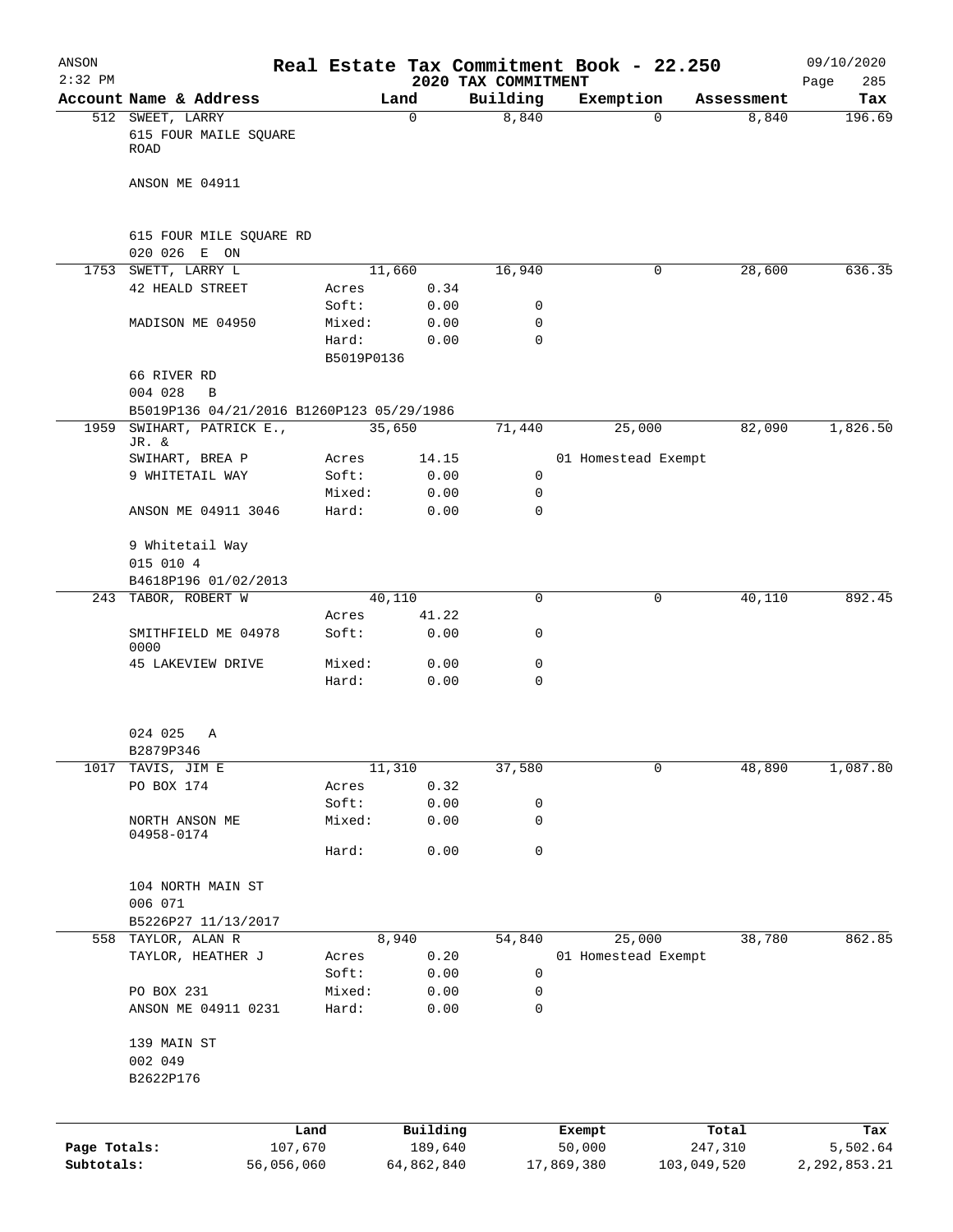| ANSON<br>$2:32$ PM |                                                                            |            |                     |            |          | Real Estate Tax Commitment Book - 22.250 |            |                      | 09/10/2020         |
|--------------------|----------------------------------------------------------------------------|------------|---------------------|------------|----------|------------------------------------------|------------|----------------------|--------------------|
|                    | Account Name & Address                                                     |            |                     | Land       |          | 2020 TAX COMMITMENT<br>Building          | Exemption  |                      | 286<br>Page<br>Tax |
|                    | 1774 TAYLOR, BRANDON A                                                     |            |                     | 7,750      |          | 27,150                                   | 0          | Assessment<br>34,900 | 776.53             |
|                    | TAYLOR, DARLENE A.,<br>LIFE ESTATE                                         |            | Acres               |            | 0.15     |                                          |            |                      |                    |
|                    | 1234 NEW SHARON ROAD                                                       |            | Soft:               |            | 0.00     | 0                                        |            |                      |                    |
|                    |                                                                            |            | Mixed:              |            | 0.00     | 0                                        |            |                      |                    |
|                    | STARKS ME 04911 0000                                                       |            | Hard:               |            | 0.00     | 0                                        |            |                      |                    |
|                    | 134 MAIN ST                                                                |            |                     |            |          |                                          |            |                      |                    |
|                    | 002 006                                                                    |            |                     |            |          |                                          |            |                      |                    |
|                    | B5499P127 12/10/2019 B4859P23 11/18/2014 B3014P138<br>55 TAYLOR, DARLENE S |            |                     | 8,720      |          | 41,980                                   | 0          | 50,700               | 1,128.08           |
|                    | TAYLOR, BRANDON A                                                          |            | Acres               |            | 0.19     |                                          |            |                      |                    |
|                    |                                                                            |            | Soft:               |            | 0.00     | 0                                        |            |                      |                    |
|                    | 1226 NEW SHARON RD                                                         |            | Mixed:              |            | 0.00     | 0                                        |            |                      |                    |
|                    | STARKS ME 04911                                                            |            | Hard:               |            | 0.00     | 0                                        |            |                      |                    |
|                    | 80 MAIN ST<br>001 022                                                      |            |                     |            |          |                                          |            |                      |                    |
|                    | B5499P127 12/10/2019 B4482P261 10/25/2011                                  |            |                     |            |          |                                          |            |                      |                    |
|                    | 1652 TAYLOR, JESSICA R                                                     |            |                     | 28,300     |          | 0                                        | 0          | 28,300               | 629.67             |
|                    | TAYLOR, RALPH W                                                            |            | Acres               |            | 14.80    |                                          |            |                      |                    |
|                    | 1039 BISCAY ROAD                                                           |            | Soft:               |            | 0.00     | 0                                        |            |                      |                    |
|                    |                                                                            |            | Mixed:              |            | 0.00     | 0                                        |            |                      |                    |
|                    | BREMEN ME 04551                                                            |            | Hard:               |            | 0.00     | 0                                        |            |                      |                    |
|                    | TOWN FARM ROAD                                                             |            |                     |            |          |                                          |            |                      |                    |
|                    | 022 012 001                                                                |            |                     |            |          |                                          |            |                      |                    |
|                    | B5008P24 03/04/2016                                                        |            |                     |            |          |                                          |            |                      |                    |
|                    | 631 TAYLOR, KATHERINE                                                      |            |                     | 20,000     |          | 24,220                                   | 0          | 44,220               | 983.90             |
|                    | 138 SOLON ROAD                                                             |            | Acres               |            | 1.00     |                                          |            |                      |                    |
|                    |                                                                            |            | Soft:               |            | 0.00     | 0                                        |            |                      |                    |
|                    | NORTH ANSON ME 04958                                                       |            | Mixed:              |            | 0.00     | 0                                        |            |                      |                    |
|                    | 0000                                                                       |            |                     |            |          |                                          |            |                      |                    |
|                    |                                                                            |            | Hard:<br>B5009P0251 |            | 0.00     | 0                                        |            |                      |                    |
|                    | 138 SOLON RD                                                               |            |                     |            |          |                                          |            |                      |                    |
|                    | 017 044<br>G                                                               |            |                     |            |          |                                          |            |                      |                    |
|                    | B5009P251 03/16/2016 B4922P133 06/23/2015                                  |            |                     |            |          |                                          |            |                      |                    |
| 237                | TAYLOR, WADE B                                                             |            |                     | 58,000     |          | 24,950                                   | 0          | 82,950               | 1,845.64           |
|                    | TAYLOR, AMANDA J                                                           |            | Acres               |            | 52.00    |                                          |            |                      |                    |
|                    | PO BOX 642                                                                 |            | Soft:               |            | 0.00     | 0                                        |            |                      |                    |
|                    |                                                                            |            | Mixed:              |            | 0.00     | 0                                        |            |                      |                    |
|                    | NORRIDGEWOCK ME 04957<br>0000                                              |            | Hard:               |            | 0.00     | 0                                        |            |                      |                    |
|                    |                                                                            |            | B5250P071 JT        |            |          |                                          |            |                      |                    |
|                    | 113 BROWN HILL RD                                                          |            |                     |            |          |                                          |            |                      |                    |
|                    | 013 003                                                                    |            |                     |            |          |                                          |            |                      |                    |
|                    | B5250P071 01/31/2018 B5123P311 01/25/2017 B1854P184<br>12/07/1992          |            |                     |            |          |                                          |            |                      |                    |
| 1006               | TDS TELECOM                                                                |            |                     | 15,000     |          | 16,660                                   | 0          | 31,660               | 704.44             |
|                    | 525 JUNCTION ROAD                                                          |            | Acres               |            | 0.25     |                                          |            |                      |                    |
|                    |                                                                            |            | Soft:               |            | 0.00     | 0                                        |            |                      |                    |
|                    | MADISON WI 53717                                                           |            | Mixed:              |            | 0.00     | 0                                        |            |                      |                    |
|                    |                                                                            |            | Hard:               |            | 0.00     | 0                                        |            |                      |                    |
|                    | 444 CAMPGROUND RD                                                          |            |                     |            |          |                                          |            |                      |                    |
|                    | 018 015<br>В                                                               |            |                     |            |          |                                          |            |                      |                    |
|                    | B750P339                                                                   |            |                     |            |          |                                          |            |                      |                    |
|                    |                                                                            |            |                     |            |          |                                          |            |                      |                    |
|                    |                                                                            | Land       |                     |            | Building |                                          | Exempt     | Total                | Tax                |
| Page Totals:       |                                                                            | 137,770    |                     |            | 134,960  |                                          | 0          | 272,730              | 6,068.26           |
| Subtotals:         |                                                                            | 56,193,830 |                     | 64,997,800 |          |                                          | 17,869,380 | 103,322,250          | 2,298,921.47       |
|                    |                                                                            |            |                     |            |          |                                          |            |                      |                    |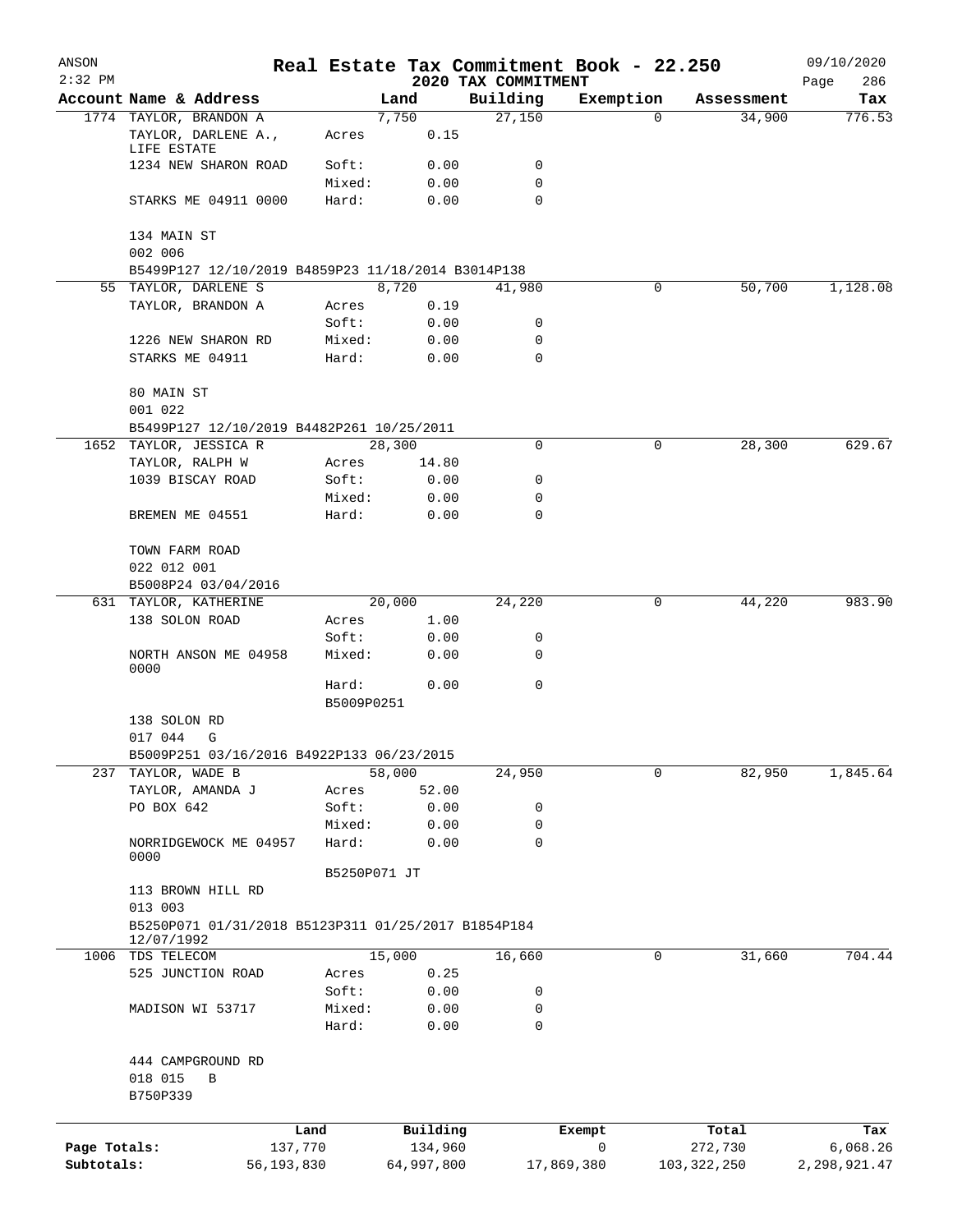| ANSON<br>$2:32$ PM |                                        |                     |        | 2020 TAX COMMITMENT | Real Estate Tax Commitment Book - 22.250 |            | 09/10/2020<br>Page<br>287 |
|--------------------|----------------------------------------|---------------------|--------|---------------------|------------------------------------------|------------|---------------------------|
|                    | Account Name & Address                 |                     | Land   | Building            | Exemption                                | Assessment | Tax                       |
|                    | 1007 TDS TELECOM                       | 12,080              |        | $\Omega$            | $\Omega$                                 | 12,080     | 268.78                    |
|                    | 525 JUNCTION ROAD                      | Acres               | 0.45   |                     |                                          |            |                           |
|                    |                                        | Soft:               | 0.00   | 0                   |                                          |            |                           |
|                    | MADISON WI 53717                       | Mixed:              | 0.00   | 0                   |                                          |            |                           |
|                    |                                        | Hard:               | 0.00   | 0                   |                                          |            |                           |
|                    | 006 036                                |                     |        |                     |                                          |            |                           |
|                    | B796P41                                |                     |        |                     |                                          |            |                           |
|                    | 1732 TDS TELECOM                       | 32,630              |        | 267,370             | 0                                        | 300,000    | 6,675.00                  |
|                    | 525 JUNCTION ROAD                      | Acres               | 2.75   |                     |                                          |            |                           |
|                    |                                        | Soft:               | 0.00   | 0                   |                                          |            |                           |
|                    | MADISON WI 53717                       | Mixed:              | 0.00   | 0                   |                                          |            |                           |
|                    |                                        | Hard:               | 0.00   | 0                   |                                          |            |                           |
|                    | 155 NORTH MAIN ST                      |                     |        |                     |                                          |            |                           |
|                    | 017 019<br>B                           |                     |        |                     |                                          |            |                           |
|                    | 1733 TDS TELECOM                       |                     | 18,000 | 342,060             | 0                                        | 360,060    | 8,011.34                  |
|                    | 525 JUNCTION ROAD                      | Acres               | 0.36   |                     |                                          |            |                           |
|                    |                                        | Soft:               | 0.00   | 0                   |                                          |            |                           |
|                    | MADISON WI 53717                       | Mixed:              | 0.00   | 0                   |                                          |            |                           |
|                    |                                        | Hard:               | 0.00   | 0                   |                                          |            |                           |
|                    | 2 ELM ST                               |                     |        |                     |                                          |            |                           |
|                    | 006 033                                |                     |        |                     |                                          |            |                           |
|                    | 1051 TENNENT, SEAN N                   | 13,420              |        | 51,950              | 25,000                                   | 40,370     | 898.23                    |
|                    | TENNENT, SHERYL J                      | Acres               | 0.45   |                     | 01 Homestead Exempt                      |            |                           |
|                    | 7 NORTH MAIN STREET                    | Soft:               | 0.00   | 0                   |                                          |            |                           |
|                    |                                        | Mixed:              | 0.00   | 0                   |                                          |            |                           |
|                    | NORTH ANSON ME 04958                   | Hard:               | 0.00   | 0                   |                                          |            |                           |
|                    | 7 NORTH MAIN ST                        |                     |        |                     |                                          |            |                           |
|                    | 006 031                                |                     |        |                     |                                          |            |                           |
|                    | B1546P120<br>426 TEWKSBURY, PETER L SR |                     |        | 0                   | $\mathbf 0$                              |            | 314.62                    |
|                    |                                        | 14,140<br>Acres     | 0.50   |                     |                                          | 14,140     |                           |
|                    | OAKLAND ME 04963 0000                  | Soft:               | 0.00   |                     |                                          |            |                           |
|                    | PO BOX 496                             | Mixed:              | 0.00   | 0<br>0              |                                          |            |                           |
|                    |                                        | Hard:               | 0.00   | 0                   |                                          |            |                           |
|                    |                                        |                     |        |                     |                                          |            |                           |
|                    | 001 061                                |                     |        |                     |                                          |            |                           |
|                    | B2494P119                              |                     |        |                     |                                          |            |                           |
| 1052               | THEBARGE, MARK R                       | 20,380              |        | 56,460              | 0                                        | 76,840     | 1,709.69                  |
|                    | 43 DENNETT ROAD                        | Acres               | 1.25   |                     |                                          |            |                           |
|                    |                                        | Soft:               | 0.00   | 0                   |                                          |            |                           |
|                    | DAYTON ME 04005 0000                   | Mixed:              | 0.00   | 0                   |                                          |            |                           |
|                    |                                        | Hard:<br>B4961P0142 | 0.00   | 0                   |                                          |            |                           |
|                    | 57 PREBLE AVE                          |                     |        |                     |                                          |            |                           |
|                    | 004 016                                |                     |        |                     |                                          |            |                           |
|                    | B4961P142 10/05/2015                   |                     |        |                     |                                          |            |                           |
|                    |                                        |                     |        |                     |                                          |            |                           |
|                    |                                        |                     |        |                     |                                          |            |                           |

|              | Land       | Building   | Exempt     | Total       | Tax          |
|--------------|------------|------------|------------|-------------|--------------|
| Page Totals: | 110,650    | 717,840    | 25,000     | 803,490     | 17,877.66    |
| Subtotals:   | 56,304,480 | 65,715,640 | 17,894,380 | 104,125,740 | 2,316,799.13 |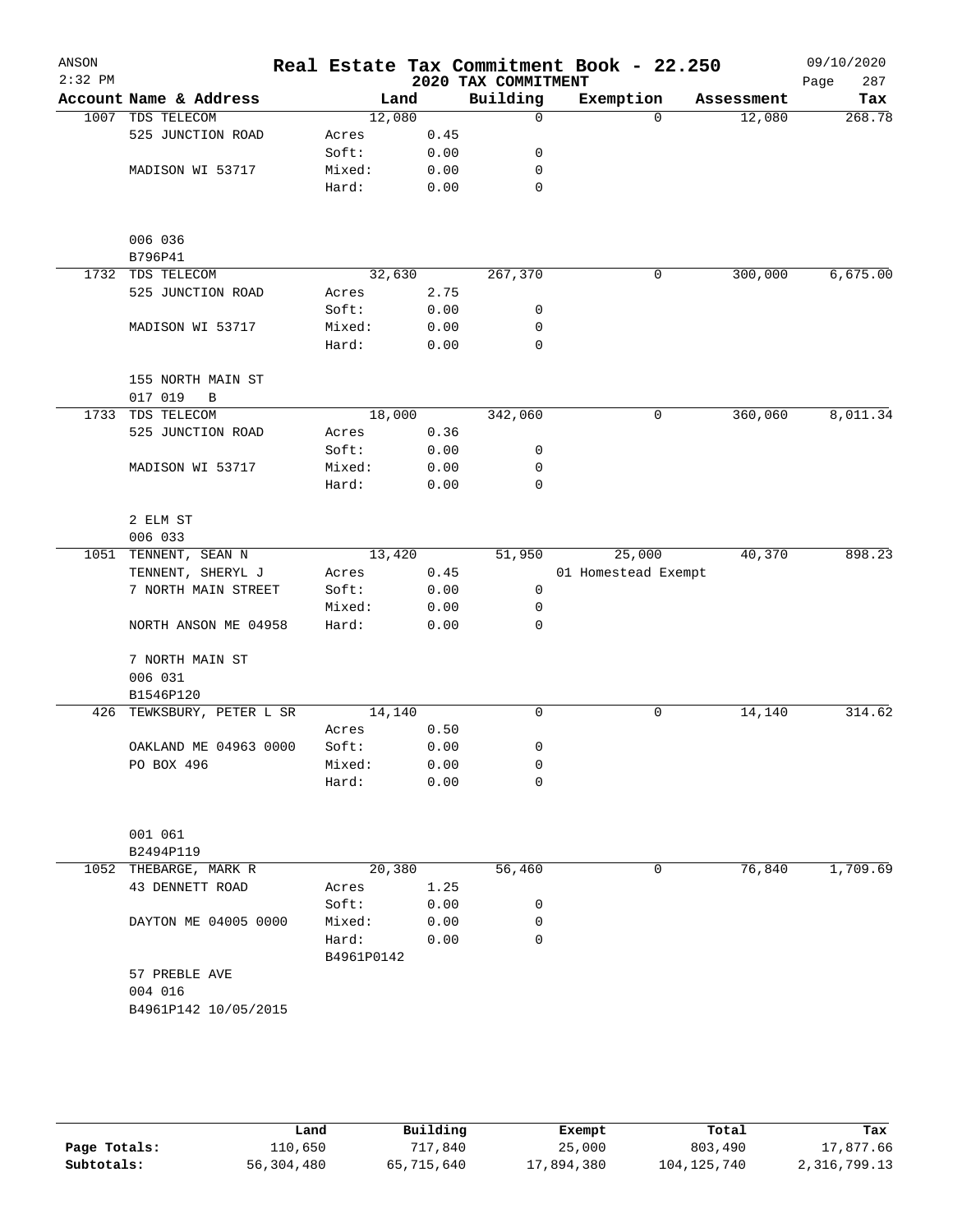| ANSON<br>$2:32$ PM |                                           |                 |              | 2020 TAX COMMITMENT | Real Estate Tax Commitment Book - 22.250 |            | 09/10/2020<br>288<br>Page |
|--------------------|-------------------------------------------|-----------------|--------------|---------------------|------------------------------------------|------------|---------------------------|
|                    | Account Name & Address                    |                 | Land         | Building            | Exemption                                | Assessment | Tax                       |
|                    | 1245 THIBAULT, LOUIS J                    |                 | 20,080       | 1,880               | 0                                        | 21,960     | 488.61                    |
|                    | 46 RAND ROAD                              | Acres           | 6.58         |                     |                                          |            |                           |
|                    |                                           | Soft:           | 0.00         | 0                   |                                          |            |                           |
|                    | ANSON ME 04911                            | Mixed:          | 0.00         | $\mathbf 0$         |                                          |            |                           |
|                    |                                           | Hard:           | 0.00         | $\mathbf 0$         |                                          |            |                           |
|                    | 46 RAND RD<br>013 022                     |                 |              |                     |                                          |            |                           |
|                    | B4984P285 12/11/2015 B2940P194            |                 |              |                     |                                          |            |                           |
|                    | 1558 THIBODEAU, HAROLD A III              |                 | 23,300       | 50,740              | 25,000                                   | 49,040     | 1,091.14                  |
|                    |                                           | Acres           | 3.20         |                     | 01 Homestead Exempt                      |            |                           |
|                    | NORTH ANSON ME 04958<br>0000              | Soft:           | 0.00         | 0                   |                                          |            |                           |
|                    | 224 SOLON RD                              | Mixed:          | 0.00         | 0                   |                                          |            |                           |
|                    |                                           | Hard:           | 0.00         | $\mathbf 0$         |                                          |            |                           |
|                    | 224 SOLON RD                              |                 |              |                     |                                          |            |                           |
|                    | 024 019                                   |                 |              |                     |                                          |            |                           |
|                    | B4900P278 04/28/2015 B4628P94 10/29/2012  |                 |              |                     |                                          |            |                           |
|                    | 1386 THIEM, AL                            |                 | 41,500       | 32,430              | 0                                        | 73,930     | 1,644.94                  |
|                    | THIEM, SUSAN                              | Acres           | 20.00        |                     |                                          |            |                           |
|                    | 424 FRANKLIN STREET                       | Soft:           | 0.00         | 0                   |                                          |            |                           |
|                    |                                           | Mixed:          | 0.00         | 0                   |                                          |            |                           |
|                    | BALLSTON SPA NY 12020                     | Hard:           | 0.00         | $\Omega$            |                                          |            |                           |
|                    | 938 WEST MILLS RD                         |                 |              |                     |                                          |            |                           |
|                    | 012 003 A                                 |                 |              |                     |                                          |            |                           |
|                    | B4782P79 05/09/2014                       |                 |              |                     |                                          |            |                           |
| 849                | THOMAS, HEATHER L                         |                 | 14,140       | 38,650              | 25,000                                   | 27,790     | 618.33                    |
|                    | 391 WEST MILLS ROAD                       | Acres           | 0.50         |                     | 01 Homestead Exempt                      |            |                           |
|                    |                                           | Soft:           | 0.00         | 0                   |                                          |            |                           |
|                    | ANSON ME 04911 0191                       | Mixed:          | 0.00         | 0                   |                                          |            |                           |
|                    |                                           | Hard:           | 0.00         | $\mathbf 0$         |                                          |            |                           |
|                    | 391 WEST MILLS RD                         |                 |              |                     |                                          |            |                           |
|                    | 011 028<br>В                              |                 |              |                     |                                          |            |                           |
|                    | B4171P315 04/11/2009                      |                 |              |                     |                                          |            |                           |
|                    | 288 THOMAS, JASON                         |                 | 11,310       | 1,830               | 0                                        | 13,140     | 292.37                    |
|                    | 944 ANSON ROAD                            | Acres           | 0.50         |                     |                                          |            |                           |
|                    |                                           | Soft:           | 0.00         | 0                   |                                          |            |                           |
|                    | STARKS ME 04911                           | Mixed:          | 0.00         | 0                   |                                          |            |                           |
|                    |                                           | Hard:           | 0.00         | $\mathbf 0$         |                                          |            |                           |
|                    |                                           | B5181P0264      |              |                     |                                          |            |                           |
|                    | MAGOFF ROAD                               |                 |              |                     |                                          |            |                           |
|                    | 022 036<br>B                              |                 |              |                     |                                          |            |                           |
|                    | B5181P264 07/14/2017 B4470P274 12/02/2011 |                 | 10,390       |                     | 0                                        | 42,070     | 936.06                    |
|                    | 1502 THOMAS, MAURICE                      |                 |              | 31,680              |                                          |            |                           |
|                    |                                           | Acres           | 0.27         |                     |                                          |            |                           |
|                    | MERCER ME 04957<br>159 DECKER ROAD        | Soft:<br>Mixed: | 0.00<br>0.00 | 0<br>0              |                                          |            |                           |
|                    |                                           | Hard:           | 0.00         | 0                   |                                          |            |                           |
|                    | 21 ARNOLDS LN                             |                 |              |                     |                                          |            |                           |
|                    | 001 019 B                                 |                 |              |                     |                                          |            |                           |
|                    | B2833P311                                 |                 |              |                     |                                          |            |                           |
|                    |                                           |                 |              |                     |                                          |            |                           |
|                    |                                           | Land            | Building     |                     | Exempt                                   | Total      | Tax                       |

|              | Land       | Building   | Exempt     | Total         | Tax          |
|--------------|------------|------------|------------|---------------|--------------|
| Page Totals: | 120,720    | 157,210    | 50,000     | 227,930       | 5,071.45     |
| Subtotals:   | 56,425,200 | 65,872,850 | 17,944,380 | 104, 353, 670 | 2,321,870.58 |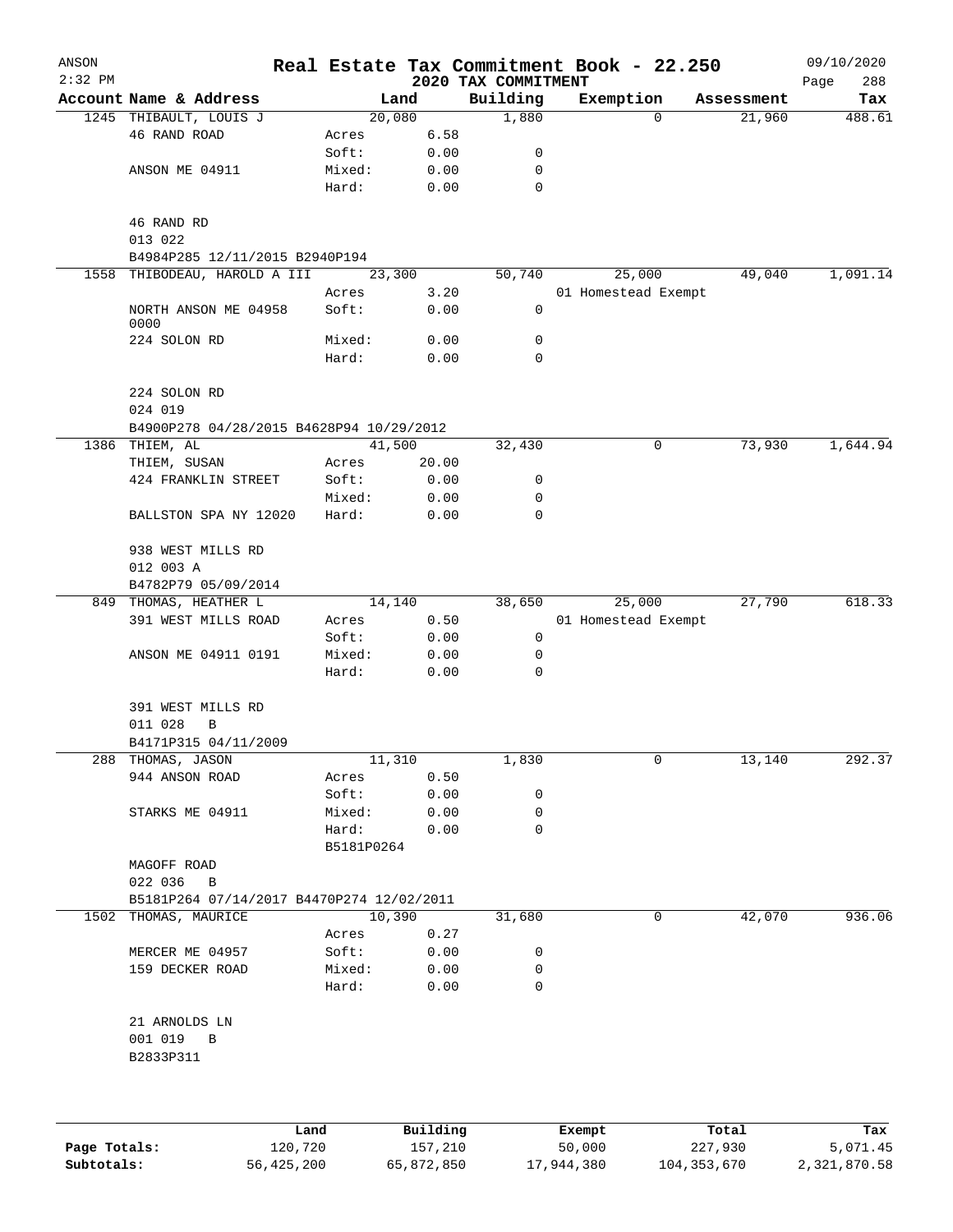| ANSON<br>$2:32$ PM |                                             |                     |              | 2020 TAX COMMITMENT | Real Estate Tax Commitment Book - 22.250 |            | 09/10/2020<br>Page<br>289 |
|--------------------|---------------------------------------------|---------------------|--------------|---------------------|------------------------------------------|------------|---------------------------|
|                    | Account Name & Address                      |                     | Land         | Building            | Exemption                                | Assessment | Tax                       |
|                    | 1641 THOMPSON, PETER F                      | 9,380               |              | 33,240              | 0                                        | 42,620     | 948.30                    |
|                    | THOMPSON, LEIMOMI R                         | Acres               | 0.22         |                     |                                          |            |                           |
|                    |                                             | Soft:               | 0.00         | 0                   |                                          |            |                           |
|                    | PO BOX 258                                  | Mixed:              | 0.00         | 0                   |                                          |            |                           |
|                    | KINGFIELD ME 04947 0258 Hard:               |                     | 0.00         | $\mathbf 0$         |                                          |            |                           |
|                    | 5 WILSON ST<br>001 115                      |                     |              |                     |                                          |            |                           |
|                    | B4573P300 09/07/2012                        |                     |              |                     |                                          |            |                           |
|                    | 1353 THOMPSON, PETER F                      | 11,830              |              | 58,360              | 0                                        | 70,190     | 1,561.73                  |
|                    | THOMPSON, LEIMOMI R                         | Acres               | 0.35         |                     |                                          |            |                           |
|                    |                                             | Soft:               | 0.00         | 0                   |                                          |            |                           |
|                    | PO BOX 258                                  | Mixed:              | 0.00         | 0                   |                                          |            |                           |
|                    | KINGFIELD ME 04947 0258 Hard:               | B4964P0228          | 0.00         | 0                   |                                          |            |                           |
|                    | 32 ARNOLDS LN<br>001 015                    |                     |              |                     |                                          |            |                           |
|                    | B4964P228 10/14/2015                        |                     |              |                     |                                          |            |                           |
|                    | 44 THOMPSON, PETER F                        | 11,830              |              | 61,390              | 0                                        | 73,220     | 1,629.15                  |
|                    |                                             | Acres               | 0.35         |                     |                                          |            |                           |
|                    | KINGFIELD ME 04947 0258 Soft:               |                     | 0.00         | 0                   |                                          |            |                           |
|                    | PO BOX 258                                  | Mixed:              | 0.00         | $\mathbf 0$         |                                          |            |                           |
|                    |                                             | Hard:               | 0.00         | 0                   |                                          |            |                           |
|                    | 32 UNION ST                                 |                     |              |                     |                                          |            |                           |
|                    | 005 010                                     |                     |              |                     |                                          |            |                           |
|                    | B5358P212 11/26/2018                        |                     |              |                     |                                          |            |                           |
|                    | 976 THOMPSON, PETER F                       | 18,970              |              | 46,580              | 0                                        | 65,550     | 1,458.49                  |
|                    | KINGFIELD ME 04947 0258 Soft:               | Acres               | 0.90         | 0                   |                                          |            |                           |
|                    |                                             |                     | 0.00         | 0                   |                                          |            |                           |
|                    | PO BOX 258                                  | Mixed:              | 0.00         | 0                   |                                          |            |                           |
|                    |                                             | Hard:<br>B5152P0116 | 0.00         |                     |                                          |            |                           |
|                    | 81 NORTH MAIN ST<br>006 074                 |                     |              |                     |                                          |            |                           |
|                    | B5152P116 04/28/2017 B5088P007 08/31/2016   |                     |              |                     |                                          |            |                           |
|                    | 1566 THOMPSON, ROBERT S.,<br>SR. & CAROL S. | 14,420              |              | 41,100              | 31,000                                   | 24,520     | 545.57                    |
|                    |                                             | Acres               | 0.52         |                     | 01 Homestead Exempt                      |            |                           |
|                    | NORTH ANSON ME 04958                        | Soft:               | 0.00         |                     | 0 02 Resident Veteran                    |            |                           |
|                    | 18 EMBDEN POND RD                           | Mixed:<br>Hard:     | 0.00<br>0.00 | 0<br>0              |                                          |            |                           |
|                    | 18 EMBDEN POND RD                           |                     |              |                     |                                          |            |                           |
|                    | 009 008                                     |                     |              |                     |                                          |            |                           |
|                    | B4451P352 10/11/2011                        |                     |              |                     |                                          |            |                           |
|                    | 1598 THOMPSON, SAMUEL D                     | 26,150              |              | 138,070             | 25,000                                   | 139,220    | 3,097.65                  |
|                    | ABBOTT, KATIE R                             | Acres               | 5.10         |                     | 01 Homestead Exempt                      |            |                           |
|                    | 75 CAMPGROUND ROAD                          | Soft:               | 0.00         | 0                   |                                          |            |                           |
|                    |                                             | Mixed:              | 0.00         | 0                   |                                          |            |                           |
|                    | NORTH ANSON ME 04958                        | Hard:<br>B4982P043  | 0.00         | 0                   |                                          |            |                           |
|                    | 75 CAMPGROUND RD                            |                     |              |                     |                                          |            |                           |
|                    | 015 037<br>2                                |                     |              |                     |                                          |            |                           |
|                    | B4982P043 12/02/2015 B4188P243 09/07/2009   |                     |              |                     |                                          |            |                           |
|                    |                                             |                     |              |                     |                                          |            |                           |
|                    |                                             |                     |              |                     |                                          |            |                           |
|                    | Land                                        |                     | Building     |                     | Exempt.                                  | Total      | Tax                       |

|              | Land       | Building   | Exempt     | Total       | Tax          |
|--------------|------------|------------|------------|-------------|--------------|
| Page Totals: | 92,580     | 378,740    | 56,000     | 415,320     | 9,240.89     |
| Subtotals:   | 56,517,780 | 66,251,590 | 18,000,380 | 104,768,990 | 2,331,111.47 |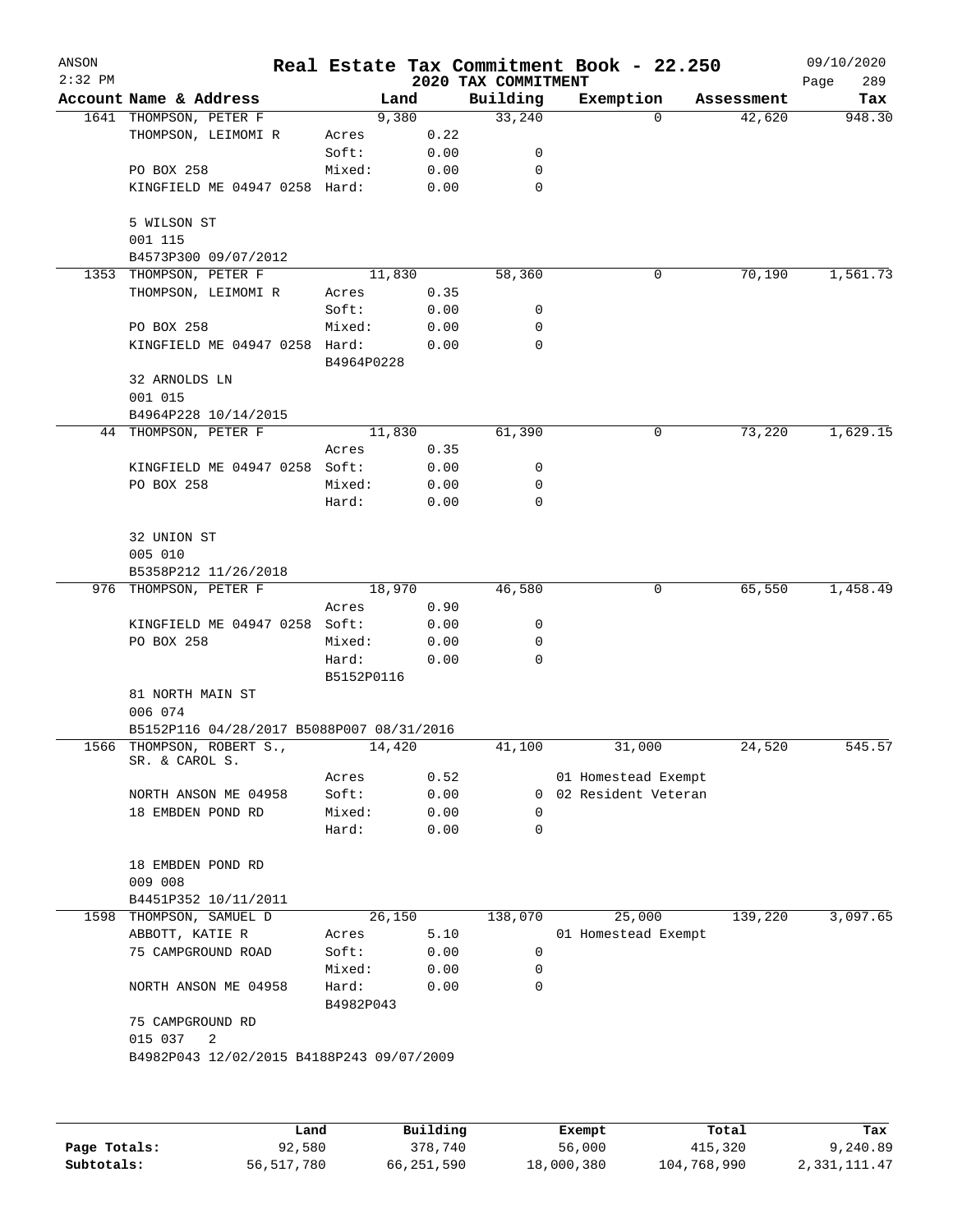| ANSON        |                                         |                 |              |                                 | Real Estate Tax Commitment Book - 22.250 |               | 09/10/2020         |
|--------------|-----------------------------------------|-----------------|--------------|---------------------------------|------------------------------------------|---------------|--------------------|
| $2:32$ PM    | Account Name & Address                  |                 | Land         | 2020 TAX COMMITMENT<br>Building | Exemption                                | Assessment    | 290<br>Page<br>Tax |
|              | 1752 THOMPSON, WILLIAM H                |                 | 26,000       | 18,400                          |                                          | 44,400<br>0   | 987.90             |
|              | PO BOX 61                               | Acres           | 5.00         |                                 |                                          |               |                    |
|              |                                         | Soft:           | 0.00         | 0                               |                                          |               |                    |
|              | ANSON ME 04911                          | Mixed:          | 0.00         | 0                               |                                          |               |                    |
|              |                                         | Hard:           | 0.00         | $\mathbf 0$                     |                                          |               |                    |
|              | 343 WEST MILLS RD<br>011 032            |                 |              |                                 |                                          |               |                    |
|              | B4721P7 10/07/2013                      |                 |              |                                 |                                          |               |                    |
| 1627         | THORPE, BRIAN J                         |                 | 14,140       | 38,750                          | 25,000                                   | 27,890        | 620.55             |
|              | PO BOX 621                              | Acres           | 0.50         |                                 | 01 Homestead Exempt                      |               |                    |
|              |                                         | Soft:           | 0.00         | 0                               |                                          |               |                    |
|              | ANSON ME 04911                          | Mixed:<br>Hard: | 0.00<br>0.00 | 0<br>0                          |                                          |               |                    |
|              |                                         |                 |              |                                 |                                          |               |                    |
|              | 190 RIVER RD<br>015 033                 |                 |              |                                 |                                          |               |                    |
|              | B3905P142 09/07/2007                    |                 |              |                                 |                                          |               |                    |
| 333          | TIME WARNER CABLE<br>NORTHEAST LLC      |                 | 27,640       | 0                               |                                          | 27,640<br>0   | 614.99             |
|              | C/O CHARTER                             | Acres           | 10.14        |                                 |                                          |               |                    |
|              | COMMUNICATIONS TAX DEPT<br>PO BOX 7467  | Soft:           | 0.00         | 0                               |                                          |               |                    |
|              | CHARLOTTE NC 28241 7467 Mixed:          |                 | 0.00         | 0                               |                                          |               |                    |
|              |                                         | Hard:           | 0.00         | 0                               |                                          |               |                    |
|              | 272 CAMPGROUND RD                       |                 |              |                                 |                                          |               |                    |
|              | 015 043<br>B                            |                 |              |                                 |                                          |               |                    |
|              | B4587P288 09/30/2012                    |                 |              |                                 |                                          |               |                    |
| 372          | TINGLEY, DARCY L                        |                 | 17,950       | 26,510                          | 25,000                                   | 19,460        | 432.98             |
|              | SMITH, DONALD                           | Acres           | 2.30         |                                 | 01 Homestead Exempt                      |               |                    |
|              | 513 FOUR MILE SQUARE<br>ROAD            | Soft:           | 0.00         | 0                               |                                          |               |                    |
|              |                                         | Mixed:          | 0.00         | 0                               |                                          |               |                    |
|              | ANSON ME 04911                          | Hard:           | 0.00         | $\mathbf 0$                     |                                          |               |                    |
|              |                                         | B5152P0113      | JТ           |                                 |                                          |               |                    |
|              | 513 FOUR MILE SQUARE RD<br>021 022<br>C |                 |              |                                 |                                          |               |                    |
|              | B5325P101 08/22/2018                    |                 |              |                                 |                                          |               |                    |
|              | 706 TINGLEY, RAY M                      |                 | 14,250       | 0                               |                                          | 0<br>14,250   | 317.06             |
|              | TINGLEY, LINDA J                        | Acres           | 5.50         |                                 |                                          |               |                    |
|              | 237 FAHI POND ROAD                      | Soft:           | 0.00         | 0                               |                                          |               |                    |
|              | NORTH ANSON ME 04958                    | Mixed:<br>Hard: | 0.00<br>0.00 | 0<br>0                          |                                          |               |                    |
|              |                                         |                 |              |                                 |                                          |               |                    |
|              | 024 029                                 |                 |              |                                 |                                          |               |                    |
|              | B4542P178 06/26/2012                    |                 |              |                                 |                                          |               |                    |
|              | 1791 TINGLEY, RAY M                     |                 | 12,370       | 840                             |                                          | 13,210<br>0   | 293.92             |
|              | TINGLEY, LINDA J                        | Acres           | 0.68         |                                 |                                          |               |                    |
|              | 237 FAHI POND ROAD                      | Soft:           | 0.00         | 0                               |                                          |               |                    |
|              |                                         | Mixed:          | 0.00         | 0                               |                                          |               |                    |
|              | NORTH ANSON ME 04958                    | Hard:           | 0.00         | 0                               |                                          |               |                    |
|              | 023 041<br>I                            |                 |              |                                 |                                          |               |                    |
|              | B921P149                                |                 |              |                                 |                                          |               |                    |
|              | Land                                    |                 | Building     |                                 | Exempt                                   | Total         | Tax                |
| Page Totals: | 112,350                                 |                 | 84,500       |                                 | 50,000                                   | 146,850       | 3,267.40           |
| Subtotals:   | 56,630,130                              |                 | 66,336,090   |                                 | 18,050,380                               | 104, 915, 840 | 2,334,378.87       |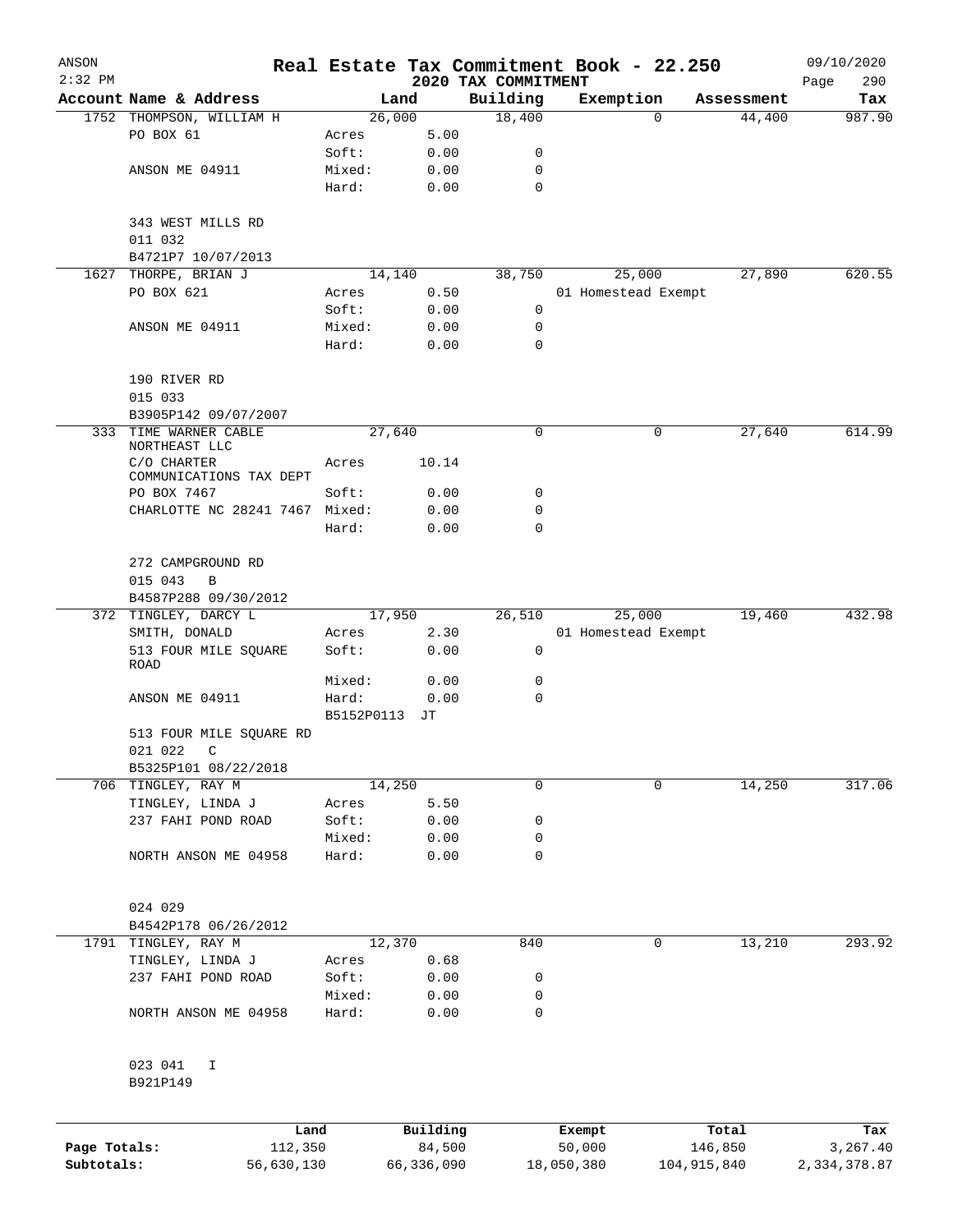| ANSON        |                                                                   |                |          |                                 |        | Real Estate Tax Commitment Book - 22.250 |                       | 09/10/2020         |
|--------------|-------------------------------------------------------------------|----------------|----------|---------------------------------|--------|------------------------------------------|-----------------------|--------------------|
| $2:32$ PM    | Account Name & Address                                            |                | Land     | 2020 TAX COMMITMENT<br>Building |        |                                          |                       | 291<br>Page<br>Tax |
|              | 1792 TINGLEY, RAY M                                               |                | 46,900   | 108,290                         |        | Exemption<br>31,000                      | Assessment<br>124,190 | 2,763.23           |
|              | TINGLEY, LINDA J                                                  | Acres          | 29.00    |                                 |        | 01 Homestead Exempt                      |                       |                    |
|              | 237 FAHI POND ROAD                                                | Soft:          | 0.00     |                                 |        | 0 02 Resident Veteran                    |                       |                    |
|              |                                                                   | Mixed:         | 0.00     | 0                               |        |                                          |                       |                    |
|              | NORTH ANSON ME 04958                                              | Hard:          | 0.00     | $\mathbf 0$                     |        |                                          |                       |                    |
|              | 237 FAHI POND RD                                                  |                |          |                                 |        |                                          |                       |                    |
|              | 024 014                                                           |                |          |                                 |        |                                          |                       |                    |
|              | B5485P36 11/05/2019                                               |                |          |                                 |        |                                          |                       |                    |
| 1078         | TINGLEY, SHANNON &                                                |                | 13,020   | 0                               |        | 0                                        | 13,020                | 289.70             |
|              |                                                                   | Acres          | 1.68     |                                 |        |                                          |                       |                    |
|              | NORTH ANSON ME 04958                                              | Soft:          | 0.00     | 0                               |        |                                          |                       |                    |
|              | 168 FAHI POND ROAD                                                | Mixed:         | 0.00     | 0                               |        |                                          |                       |                    |
|              |                                                                   | Hard:          | 0.00     | $\Omega$                        |        |                                          |                       |                    |
|              | 023 009                                                           |                |          |                                 |        |                                          |                       |                    |
|              | <b>B</b> 1                                                        |                |          |                                 |        |                                          |                       |                    |
|              | B5503P89 12/18/2019                                               |                |          |                                 |        |                                          | 66,990                | 1,490.53           |
|              | 1079 TINGLEY, SHANNON L                                           |                | 23,000   | 68,990                          |        | 25,000                                   |                       |                    |
|              | 168 FAHI POND ROAD                                                | Acres<br>Soft: | 3.00     | 0                               |        | 01 Homestead Exempt                      |                       |                    |
|              | NORTH ANSON ME 04958                                              |                | 0.00     | 0                               |        |                                          |                       |                    |
|              |                                                                   | Mixed:         | 0.00     | 0                               |        |                                          |                       |                    |
|              |                                                                   | Hard:          | 0.00     |                                 |        |                                          |                       |                    |
|              | 168 FAHI POND RD                                                  |                |          |                                 |        |                                          |                       |                    |
|              | 023 009<br>B                                                      |                |          |                                 |        |                                          |                       |                    |
|              | B1837P155                                                         |                |          |                                 |        |                                          |                       |                    |
|              | 1912 TIROCCHI, WILLIAM J                                          |                | 15,740   | 0                               |        | 0                                        | 15,740                | 350.22             |
|              | TIROCCHI, DOROTHY A                                               | Acres          | 3.49     |                                 |        |                                          |                       |                    |
|              |                                                                   | Soft:          | 0.00     | 0                               |        |                                          |                       |                    |
|              | 41 SHUN PIKE POLE 10                                              | Mixed:         | 0.00     | 0                               |        |                                          |                       |                    |
|              | NORTH SCITUATE RI 02857<br>2033                                   | Hard:          | 0.00     | 0                               |        |                                          |                       |                    |
|              | HOLLIN WAITE HILL RD                                              |                |          |                                 |        |                                          |                       |                    |
|              | 020 014<br>4                                                      |                |          |                                 |        |                                          |                       |                    |
|              | B3759P19 10/13/2006                                               |                |          |                                 |        |                                          |                       |                    |
|              | 1084 TOCE, DAVID L                                                |                | 26,140   | 14,830                          |        | 0                                        | 40,970                | 911.58             |
|              | TOCE, DIANE M                                                     | Acres          | 5.09     |                                 |        |                                          |                       |                    |
|              | PO BOX 326                                                        | Soft:          | 0.00     | 0                               |        |                                          |                       |                    |
|              |                                                                   | Mixed:         | 0.00     | 0                               |        |                                          |                       |                    |
|              | ANSON ME 04911                                                    | Hard:          | 0.00     | 0                               |        |                                          |                       |                    |
|              | 664 PEASE HILL RD                                                 |                |          |                                 |        |                                          |                       |                    |
|              | 012 009<br>3                                                      |                |          |                                 |        |                                          |                       |                    |
|              | B1521P292                                                         |                |          |                                 |        |                                          |                       |                    |
|              | 101 TOLMAN, MARK S                                                |                | 12,370   | 68,920                          |        | 0                                        | 81,290                | 1,808.70           |
|              |                                                                   | Acres          | 0.17     |                                 |        |                                          |                       |                    |
|              | NEW PORTLAND ME 04961                                             | Soft:          | 0.00     | 0                               |        |                                          |                       |                    |
|              | 147 BENNETT HILL RD                                               | Mixed:         | 0.00     | 0                               |        |                                          |                       |                    |
|              |                                                                   | Hard:          | 0.00     | 0                               |        |                                          |                       |                    |
|              | 114 MAIN ST<br>002 001<br>C                                       |                |          |                                 |        |                                          |                       |                    |
|              | B5060P159 08/10/2016 B5060P141 08/10/2016 B4369P159<br>02/18/2011 |                |          |                                 |        |                                          |                       |                    |
|              |                                                                   |                |          |                                 |        |                                          |                       |                    |
|              | Land                                                              |                | Building |                                 | Exempt |                                          | Total                 | Tax                |
| Page Totals: | 137,170                                                           |                | 261,030  |                                 | 56,000 |                                          | 342,200               | 7,613.96           |

**Subtotals:** 56,767,300 66,597,120 18,106,380 105,258,040 2,341,992.83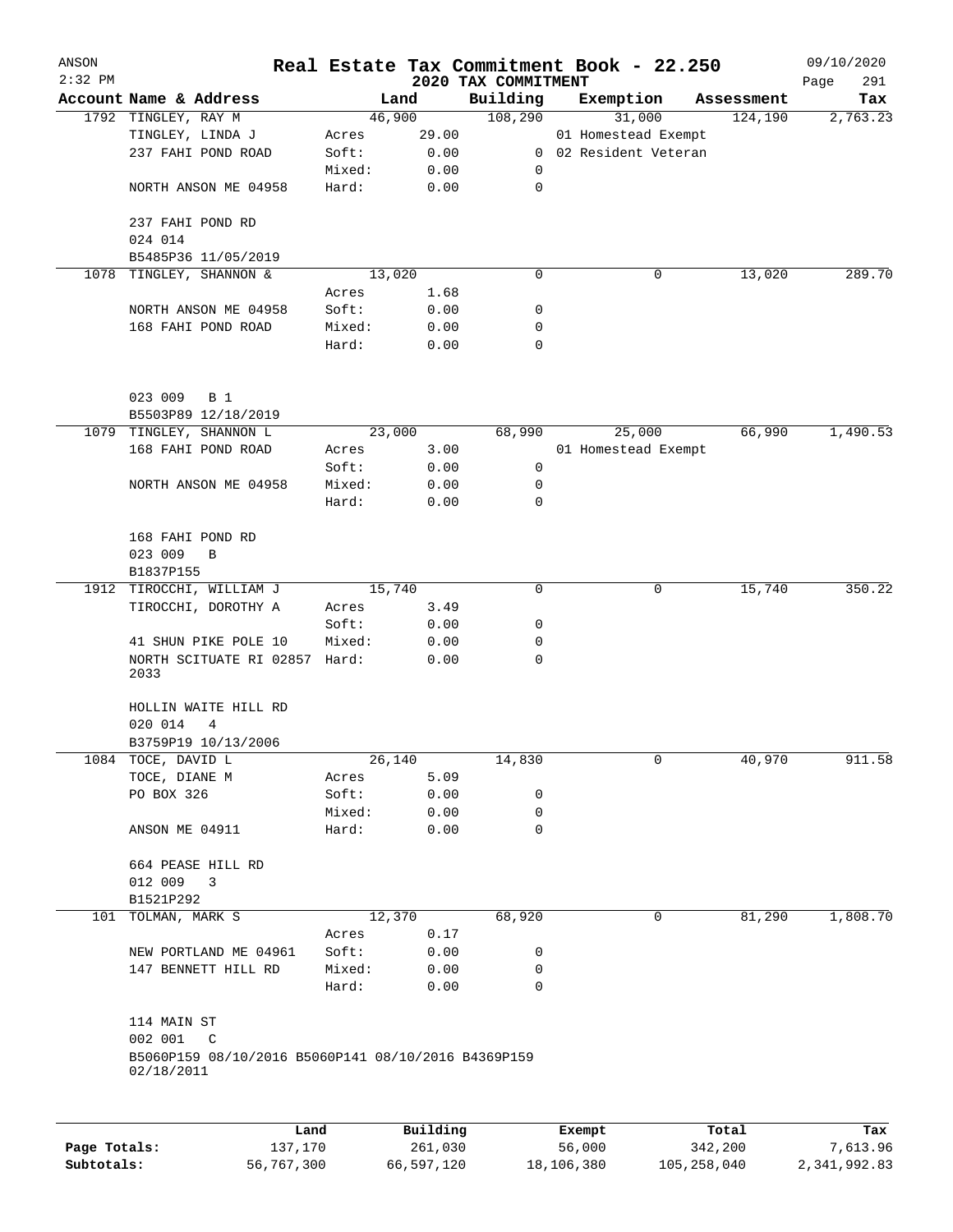| ANSON<br>$2:32$ PM |                                           |                     |       | 2020 TAX COMMITMENT | Real Estate Tax Commitment Book - 22.250 |            | 09/10/2020<br>292<br>Page |
|--------------------|-------------------------------------------|---------------------|-------|---------------------|------------------------------------------|------------|---------------------------|
|                    | Account Name & Address                    |                     | Land  | Building            | Exemption                                | Assessment | Tax                       |
|                    | 1055 TONEY, ERIC L. ESTATE                | 33,700              |       | 104,060             | $\Omega$                                 | 137,760    | 3,065.16                  |
|                    | 86 IDALLA ROAD                            | Acres               | 14.00 |                     |                                          |            |                           |
|                    |                                           | Soft:               | 0.00  | 0                   |                                          |            |                           |
|                    | WORCESTER MA 01606 1043 Mixed:            |                     | 0.00  | 0                   |                                          |            |                           |
|                    |                                           | Hard:               | 0.00  | 0                   |                                          |            |                           |
|                    | 295 EMBDEN POND RD<br>023 024<br>E        |                     |       |                     |                                          |            |                           |
|                    | B4470P47 11/23/2011                       |                     |       |                     |                                          |            |                           |
|                    | 1913 TOUSSAINT, ERIC                      | 17,190              |       | $\Omega$            | 0                                        | 17,190     | 382.48                    |
|                    |                                           | Acres               | 4.46  |                     |                                          |            |                           |
|                    | WEBSTER MA 01570 0000                     | Soft:               | 0.00  | 0                   |                                          |            |                           |
|                    | 8 WALL STREET                             | Mixed:              | 0.00  | 0                   |                                          |            |                           |
|                    |                                           | Hard:               | 0.00  | 0                   |                                          |            |                           |
|                    | HOLLIN WAITE HILL RD                      |                     |       |                     |                                          |            |                           |
|                    | 020 014<br>5                              |                     |       |                     |                                          |            |                           |
|                    | B3421P42 12/13/2004                       |                     |       |                     |                                          |            |                           |
|                    | 1071 TOWNSEND, NEIL B                     | 13,950              |       | 0                   | 0                                        | 13,950     | 310.39                    |
|                    | 189 MAIN STREET                           | Acres               | 2.30  |                     |                                          |            |                           |
|                    |                                           | Soft:               | 0.00  | 0                   |                                          |            |                           |
|                    | BUXTON ME 04043                           | Mixed:              | 0.00  | 0                   |                                          |            |                           |
|                    |                                           | Hard:<br>B5264P0315 | 0.00  | 0                   |                                          |            |                           |
|                    | FOUR MILE SQUARE RD                       |                     |       |                     |                                          |            |                           |
|                    | 021 025<br>2                              |                     |       |                     |                                          |            |                           |
|                    | B5264P315 03/30/2018 B3369P272 08/30/2004 |                     |       |                     |                                          |            |                           |
|                    | 1072 TOWNSEND, NEIL B                     | 13,950              |       | 0                   | 0                                        | 13,950     | 310.39                    |
|                    | 189 MAIN STREET                           | Acres               | 2.30  |                     |                                          |            |                           |
|                    |                                           | Soft:               | 0.00  | 0                   |                                          |            |                           |
|                    | BUXTON ME 04043                           | Mixed:              | 0.00  | 0                   |                                          |            |                           |
|                    |                                           | Hard:               | 0.00  | 0                   |                                          |            |                           |
|                    |                                           | B5264P316           |       |                     |                                          |            |                           |
|                    | 554 FOUR MILE SQUARE                      |                     |       |                     |                                          |            |                           |
|                    | 021 025<br>3                              |                     |       |                     |                                          |            |                           |
|                    | B5264P316 03/30/2018 B2356P91             |                     |       |                     |                                          |            |                           |
|                    | 11 TRABUE, MARK D                         | 13,380              |       | 52,020              | 25,000                                   | 40,400     | 898.90                    |
|                    | PO BOX 455                                | Acres               | 0.22  |                     | 01 Homestead Exempt                      |            |                           |
|                    |                                           | Soft:               | 0.00  | 0                   |                                          |            |                           |
|                    | ANSON ME 04911                            | Mixed:              | 0.00  | 0                   |                                          |            |                           |
|                    |                                           | Hard:               | 0.00  | 0                   |                                          |            |                           |
|                    | 11 INGALLS ST<br>002 046                  |                     |       |                     |                                          |            |                           |
|                    | B4601P156 11/21/2012                      |                     |       |                     |                                          |            |                           |
|                    | 1088 TRASK, TERRENCE L                    | 44,500              |       | 0                   | 0                                        | 44,500     | 990.13                    |
|                    | TRASK, IRIS L                             | Acres               | 50.00 |                     |                                          |            |                           |
|                    | PO BOX 242                                | Soft:               | 0.00  | 0                   |                                          |            |                           |
|                    |                                           | Mixed:              | 0.00  | 0                   |                                          |            |                           |
|                    | OLD ORCHARD BEACH ME<br>04064             | Hard:               | 0.00  | 0                   |                                          |            |                           |
|                    | 020 006<br>B537P310                       |                     |       |                     |                                          |            |                           |
|                    |                                           |                     |       |                     |                                          |            |                           |

|              | Land       | Building   | Exempt     | Total       | Tax          |
|--------------|------------|------------|------------|-------------|--------------|
| Page Totals: | 136,670    | 156,080    | 25,000     | 267,750     | 5,957.45     |
| Subtotals:   | 56,903,970 | 66,753,200 | 18,131,380 | 105,525,790 | 2,347,950.28 |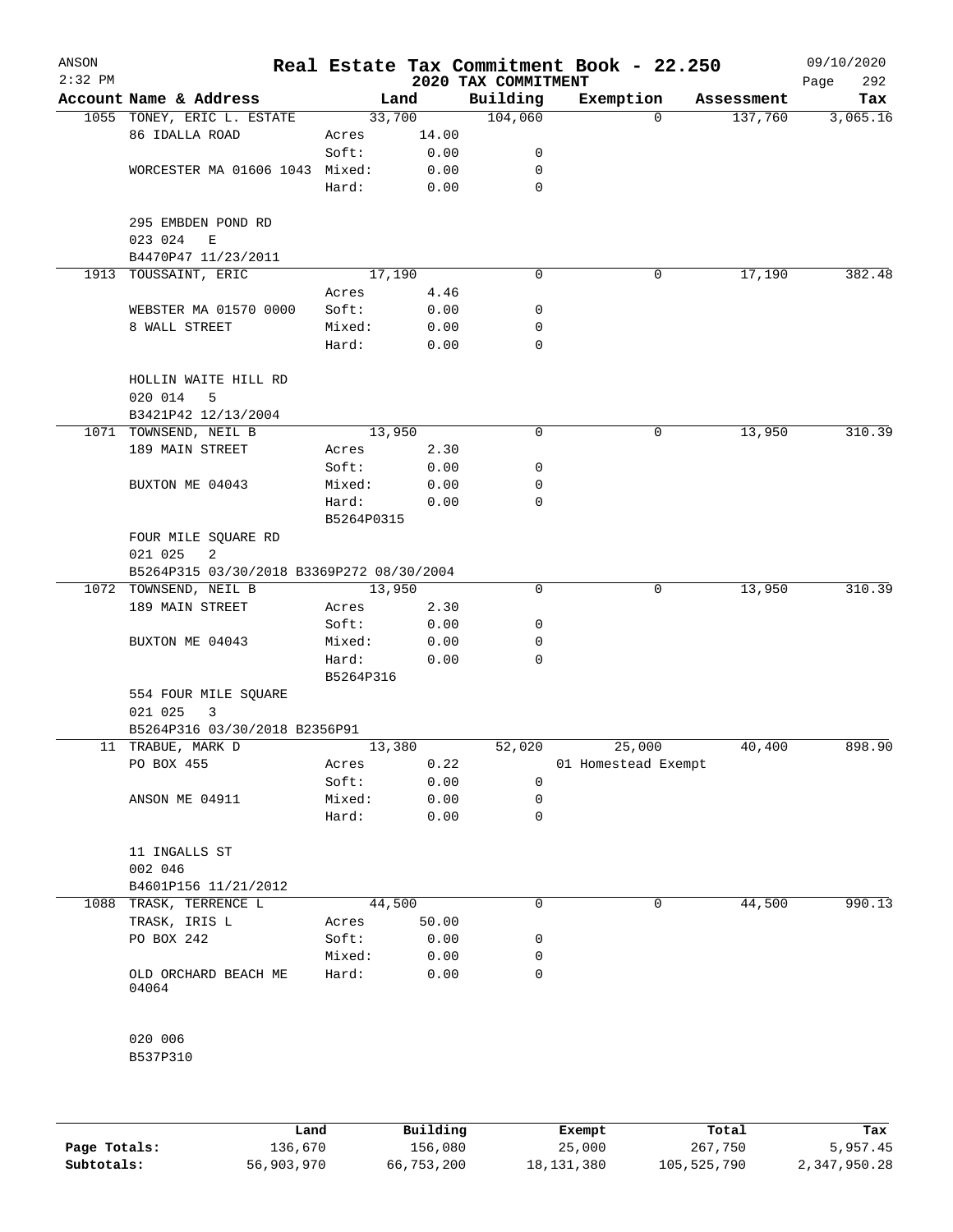| ANSON<br>$2:32$ PM |                         |        |          | 2020 TAX COMMITMENT | Real Estate Tax Commitment Book - 22.250 |            | 09/10/2020         |
|--------------------|-------------------------|--------|----------|---------------------|------------------------------------------|------------|--------------------|
|                    | Account Name & Address  |        | Land     | Building            | Exemption                                | Assessment | Page<br>293<br>Tax |
|                    | 1096 TRAVERS, MICHAEL & |        | 43,300   | 21,780              | 25,000                                   | 40,080     | 891.78             |
|                    | TRAVERS, JAQUELINE      | Acres  | 22.60    |                     | 01 Homestead Exempt                      |            |                    |
|                    |                         | Soft:  | 0.00     | 0                   |                                          |            |                    |
|                    | PO BOX 14               | Mixed: | 0.00     | 0                   |                                          |            |                    |
|                    | ANSON ME 04911 0014     | Hard:  | 0.00     | $\mathbf 0$         |                                          |            |                    |
|                    |                         |        |          |                     |                                          |            |                    |
|                    | 758 PEASE HILL RD       |        |          |                     |                                          |            |                    |
|                    | 012 014                 |        |          |                     |                                          |            |                    |
|                    | B1355P63                |        |          |                     |                                          |            |                    |
|                    | 4 TRAVERS, SCOTT A &    |        | 24,600   | 19,420              | 0                                        | 44,020     | 979.45             |
|                    | LEIGH, LAWRENCE D       | Acres  | 10.50    |                     |                                          |            |                    |
|                    | 41 CUSHMAN PL           | Soft:  | 0.00     | 0                   |                                          |            |                    |
|                    |                         | Mixed: | 0.00     | 0                   |                                          |            |                    |
|                    | AUBURN ME 04210 4928    | Hard:  | 0.00     | $\mathbf 0$         |                                          |            |                    |
|                    |                         |        |          |                     |                                          |            |                    |
|                    | 241 PULLEN CORNER RD    |        |          |                     |                                          |            |                    |
|                    | 018 021<br>I            |        |          |                     |                                          |            |                    |
|                    | B3696P33 06/14/2006     |        |          |                     |                                          |            |                    |
| 1679               | TRIPP, BEVERLY E        |        | 20,530   | 34,890              | 25,000                                   | 30,420     | 676.84             |
|                    |                         | Acres  | 1.35     |                     | 01 Homestead Exempt                      |            |                    |
|                    | NORTH ANSON ME 04958    | Soft:  | 0.00     | $\mathsf 0$         |                                          |            |                    |
|                    | 0463                    |        |          |                     |                                          |            |                    |
|                    | PO BOX 463              | Mixed: | 0.00     | 0                   |                                          |            |                    |
|                    |                         | Hard:  | 0.00     | $\mathbf 0$         |                                          |            |                    |
|                    |                         |        |          |                     |                                          |            |                    |
|                    | 190 FAHI POND RD        |        |          |                     |                                          |            |                    |
|                    | 023 009<br>F            |        |          |                     |                                          |            |                    |
|                    | B4431P169 08/19/2011    |        |          |                     |                                          |            |                    |
|                    | 1094 TRIPP, DONNA M     | 10,000 |          | 71,090              | 25,000                                   | 56,090     | 1,248.00           |
|                    | PO BOX 148              | Acres  | 0.25     |                     | 01 Homestead Exempt                      |            |                    |
|                    |                         | Soft:  | 0.00     | 0                   |                                          |            |                    |
|                    | ANSON ME 04911          | Mixed: | 0.00     | 0                   |                                          |            |                    |
|                    |                         | Hard:  | 0.00     | 0                   |                                          |            |                    |
|                    |                         |        |          |                     |                                          |            |                    |
|                    | 18 SECOND ST            |        |          |                     |                                          |            |                    |
|                    | 001 073                 |        |          |                     |                                          |            |                    |
|                    | B3677P77 05/12/2006     |        |          |                     |                                          |            |                    |
|                    | 1095 TRIPP, DONNA M     | 10,000 |          | 0                   | 0                                        | 10,000     | 222.50             |
|                    | PO BOX 148              | Acres  | 0.25     |                     |                                          |            |                    |
|                    |                         | Soft:  | 0.00     | 0                   |                                          |            |                    |
|                    | ANSON ME 04911          | Mixed: | 0.00     | 0                   |                                          |            |                    |
|                    |                         | Hard:  | 0.00     | $\mathbf 0$         |                                          |            |                    |
|                    |                         |        |          |                     |                                          |            |                    |
|                    |                         |        |          |                     |                                          |            |                    |
|                    | 001 074<br>1            |        |          |                     |                                          |            |                    |
|                    | B3677P77 05/12/2006     |        |          |                     |                                          |            |                    |
|                    | 1062 TRIPP, MARY E      |        | 25,400   | 21,840              | 0                                        | 47,240     | 1,051.09           |
|                    | 7 SAINT MARY'S STREET,  | Acres  | 4.60     |                     |                                          |            |                    |
|                    | APT 201                 |        |          |                     |                                          |            |                    |
|                    |                         | Soft:  | 0.00     | 0                   |                                          |            |                    |
|                    | BIDDEFORD ME 04005      | Mixed: | 0.00     | 0                   |                                          |            |                    |
|                    |                         | Hard:  | 0.00     | $\mathbf 0$         |                                          |            |                    |
|                    |                         |        |          |                     |                                          |            |                    |
|                    | 148 EMBDEN POND RD      |        |          |                     |                                          |            |                    |
|                    | 023 034<br>B            |        |          |                     |                                          |            |                    |
|                    | B1361P307               |        |          |                     |                                          |            |                    |
|                    |                         |        |          |                     |                                          |            |                    |
|                    |                         |        |          |                     |                                          |            |                    |
|                    |                         | Land   | Building |                     | Exempt                                   | Total      | Tax                |
| Page Totals:       | 133,830                 |        | 169,020  |                     | 75,000                                   | 227,850    | 5,069.66           |

**Subtotals:** 57,037,800 66,922,220 18,206,380 105,753,640 2,353,019.94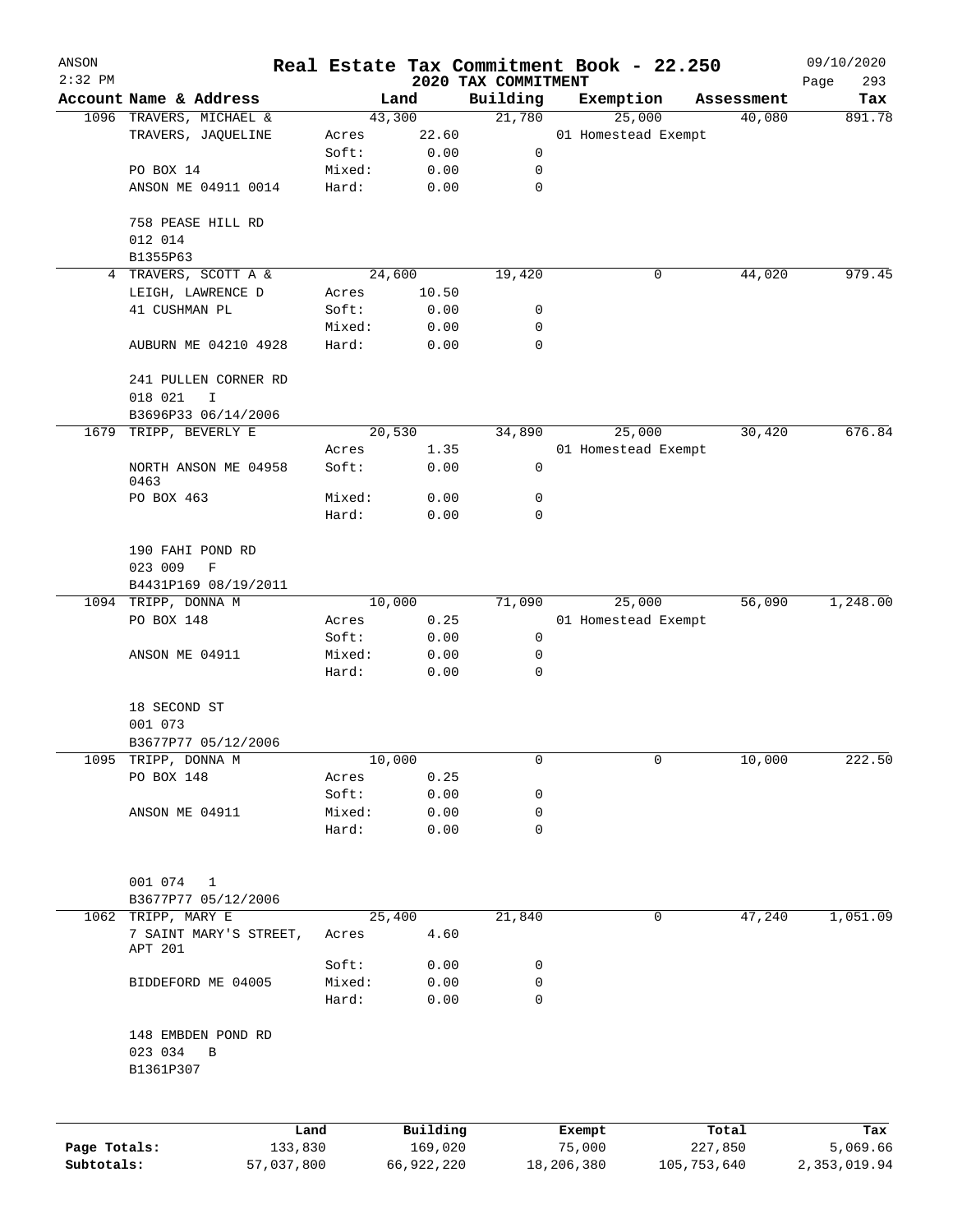| ANSON<br>$2:32$ PM |                                               |                 |                     | 2020 TAX COMMITMENT | Real Estate Tax Commitment Book - 22.250 |                       | 09/10/2020<br>294<br>Page |
|--------------------|-----------------------------------------------|-----------------|---------------------|---------------------|------------------------------------------|-----------------------|---------------------------|
|                    | Account Name & Address                        |                 | Land                | Building            | Exemption                                | Assessment            | Tax                       |
|                    | 108 TRONERUD, ANDY                            |                 | 29,500              | 33,040              |                                          | 62,540<br>$\mathbf 0$ | 1,391.52                  |
|                    | 3 THOMPSON AVENUE 12 F                        | Acres           | 8.00                |                     |                                          |                       |                           |
|                    |                                               | Soft:           | 0.00                | 0                   |                                          |                       |                           |
|                    | SOUTH HAMILTON MA 01982 Mixed:<br>1744        |                 | 0.00                | 0                   |                                          |                       |                           |
|                    |                                               | Hard:           | 0.00                | $\mathbf 0$         |                                          |                       |                           |
|                    | 1061 VALLEY RD                                |                 |                     |                     |                                          |                       |                           |
|                    | 020 022<br>Α<br>B4801P169 06/30/2014 B3051P76 |                 |                     |                     |                                          |                       |                           |
|                    | 1911 TRONERUD, ANDY                           |                 | 15,350              | 0                   |                                          | 15,350<br>0           | 341.54                    |
|                    | 3 THOMPSON AVENUE 12 F                        | Acres           | 3.23                |                     |                                          |                       |                           |
|                    |                                               | Soft:           | 0.00                | 0                   |                                          |                       |                           |
|                    | SOUTH HAMILTON MA 01982 Mixed:<br>1744        |                 | 0.00                | 0                   |                                          |                       |                           |
|                    |                                               | Hard:           | 0.00                | $\mathbf 0$         |                                          |                       |                           |
|                    | VALLEY RD                                     |                 |                     |                     |                                          |                       |                           |
|                    | 020 014<br>3                                  |                 |                     |                     |                                          |                       |                           |
|                    | B4801P169 06/30/2014                          |                 |                     |                     |                                          |                       |                           |
|                    | 1808 TROTT, KENNETH                           |                 | 26,840              | 97,410              | 25,000                                   | 99,250                | 2,208.31                  |
|                    | TROTT, GRETA                                  | Acres           | 5.56                |                     | 01 Homestead Exempt                      |                       |                           |
|                    |                                               | Soft:           | 0.00                | 0                   |                                          |                       |                           |
|                    | 38 SMITH RD                                   | Mixed:          | 0.00                | 0                   |                                          |                       |                           |
|                    | ANSON ME 04911 0000                           | Hard:           | 0.00                | $\mathbf 0$         |                                          |                       |                           |
|                    | 38 SMITH RD                                   |                 |                     |                     |                                          |                       |                           |
|                    | 010 011<br>3                                  |                 |                     |                     |                                          |                       |                           |
|                    | B5060P135 08/10/2016 B1147P73                 |                 |                     |                     |                                          |                       |                           |
|                    | 1571 TRUDEAU, ERIC P                          |                 | 40,300              | 80,630              | 25,000                                   | 95,930                | 2,134.44                  |
|                    | PO BOX 9                                      | Acres           | 33.00               |                     | 01 Homestead Exempt                      |                       |                           |
|                    | ANSON ME 04911                                | Soft:<br>Mixed: | 0.00<br>0.00        | 0<br>0              |                                          |                       |                           |
|                    |                                               | Hard:           | 0.00                | 0                   |                                          |                       |                           |
|                    | 139 LLOYD RD                                  |                 |                     |                     |                                          |                       |                           |
|                    | 015 003                                       |                 |                     |                     |                                          |                       |                           |
|                    | B4610P31 12/19/2012                           |                 |                     |                     |                                          |                       |                           |
| 455                | TRUDEAU, ERIC P                               |                 | 13,000              | 0                   |                                          | 0<br>13,000           | 289.25                    |
|                    | PO BOX 9                                      | Acres           | 13.00               |                     |                                          |                       |                           |
|                    |                                               | Soft:           | 0.00                | 0                   |                                          |                       |                           |
|                    | ANSON ME 04911                                | Mixed:<br>Hard: | 0.00<br>0.00        | 0<br>0              |                                          |                       |                           |
|                    | 015 004                                       |                 |                     |                     |                                          |                       |                           |
|                    | B4437P212 08/23/2011                          |                 |                     |                     |                                          |                       |                           |
| 1609               | TRUDEAU, JESSE T                              |                 | 23,400              | 55,900              | 25,000                                   | 54,300                | 1,208.18                  |
|                    | 85 LLOYD ROAD                                 | Acres           | 6.90                |                     | 01 Homestead Exempt                      |                       |                           |
|                    |                                               | Soft:           | 0.00                | 0                   |                                          |                       |                           |
|                    | ANSON ME 04911 3351                           | Mixed:          | 0.00                | 0                   |                                          |                       |                           |
|                    |                                               | Hard:           | 0.00                | 0                   |                                          |                       |                           |
|                    | 85 LLOYD RD                                   |                 |                     |                     |                                          |                       |                           |
|                    | 015 003A                                      |                 |                     |                     |                                          |                       |                           |
|                    | B4573P287 09/07/2012                          |                 |                     |                     |                                          |                       |                           |
|                    |                                               |                 |                     |                     |                                          |                       |                           |
| Page Totals:       | 148,390                                       | Land            | Building<br>266,980 |                     | Exempt<br>75,000                         | Total<br>340,370      | Tax<br>7,573.24           |

**Subtotals:** 57,186,190 67,189,200 18,281,380 106,094,010 2,360,593.18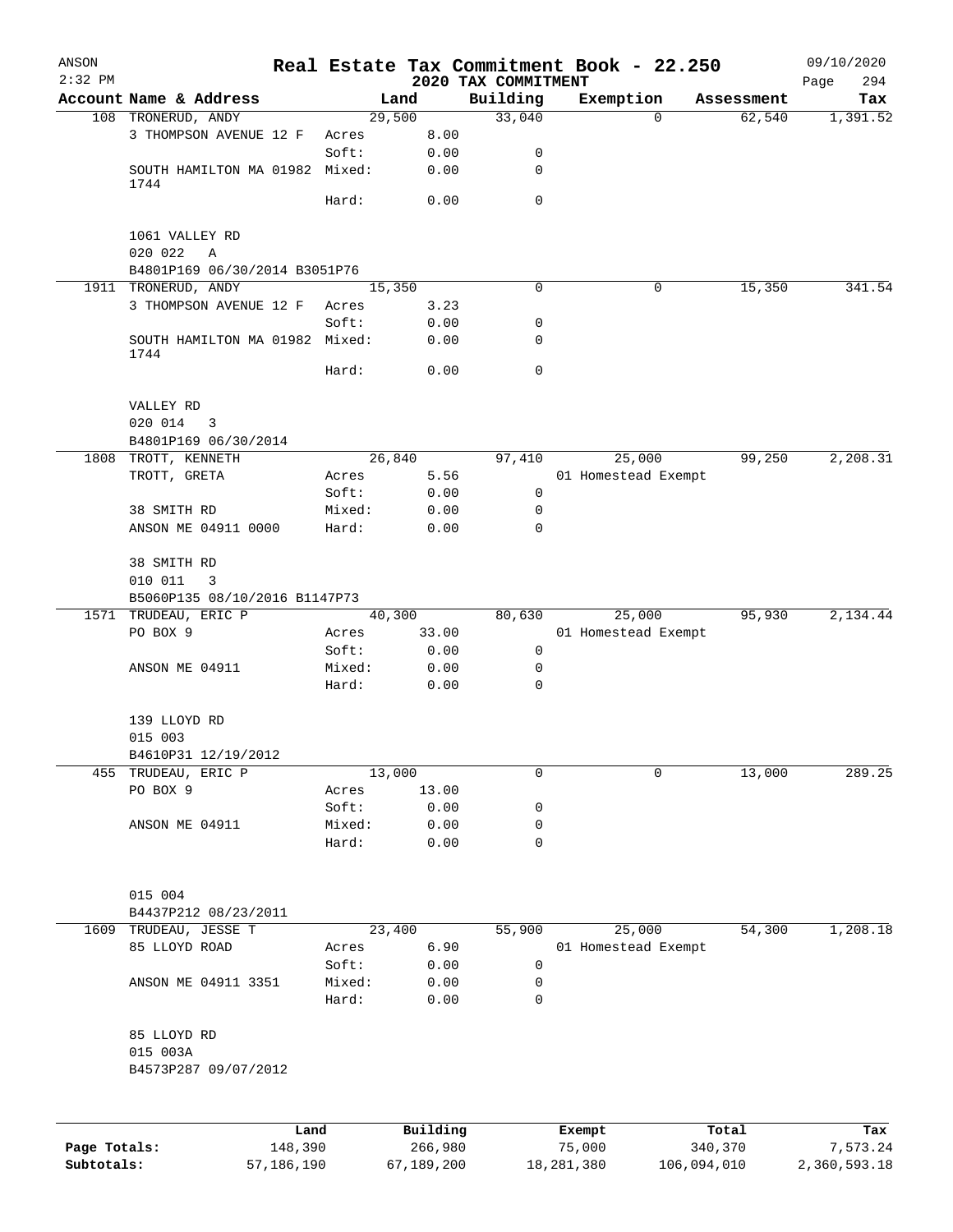| ANSON        |                                          |                 |              |                                 | Real Estate Tax Commitment Book - 22.250 |            | 09/10/2020         |
|--------------|------------------------------------------|-----------------|--------------|---------------------------------|------------------------------------------|------------|--------------------|
| $2:32$ PM    | Account Name & Address                   |                 | Land         | 2020 TAX COMMITMENT<br>Building | Exemption                                | Assessment | 295<br>Page<br>Tax |
|              | 1335 TRUDEAU, JON                        | 27,800          |              | 36,520                          | 0                                        | 64,320     | 1,431.12           |
|              | TRUDEAU, DARYN P                         | Acres           | 6.30         |                                 |                                          |            |                    |
|              |                                          | Soft:           | 0.00         | 0                               |                                          |            |                    |
|              | PO BOX 325                               | Mixed:          | 0.00         | $\mathbf 0$                     |                                          |            |                    |
|              | WOODSTOCK CT 06281 0000 Hard:            |                 | 0.00         | $\mathbf 0$                     |                                          |            |                    |
|              | 166 GREENLEAF RD<br>013 022<br>7         |                 |              |                                 |                                          |            |                    |
|              | B4058P16 09/29/2008                      |                 |              |                                 |                                          |            |                    |
| 1823         | TRUDEAU, ROBERT L                        | 31,200          |              | 78,980                          | 25,000                                   | 85,180     | 1,895.26           |
|              | TRUDEAU, JANET M                         | Acres           | 9.70         |                                 | 01 Homestead Exempt                      |            |                    |
|              | 115A HOLLIN WAITE HILL<br><b>RD</b>      | Soft:           | 0.00         | 0                               |                                          |            |                    |
|              |                                          | Mixed:          | 0.00         | 0                               |                                          |            |                    |
|              | ANSON ME 04911                           | Hard:           | 0.00         | $\mathbf 0$                     |                                          |            |                    |
|              | 115 A HOLLIN WAITE HILL<br>014 045<br>Α  |                 |              |                                 |                                          |            |                    |
|              | B3779P290 12/01/2006                     |                 |              |                                 |                                          |            |                    |
| 430          | TUCCI, JAMES A JR                        | 10,000          |              | 44,980                          | 0                                        | 54,980     | 1,223.30           |
|              | TUCCI, CYNTHIA R<br>4258 COUNTY ROAD 386 | Acres<br>Soft:  | 0.25<br>0.00 | 0                               |                                          |            |                    |
|              | SOUTH                                    |                 |              |                                 |                                          |            |                    |
|              | PORT ST. JOE FL 32456                    | Mixed:<br>Hard: | 0.00<br>0.00 | 0<br>0                          |                                          |            |                    |
|              |                                          |                 |              |                                 |                                          |            |                    |
|              | 14 SECOND ST                             |                 |              |                                 |                                          |            |                    |
|              | 001 072                                  |                 |              |                                 |                                          |            |                    |
|              | B2783P77<br>1200 TUCCI, JAMES A SR       | 11,830          |              | 58,460                          | 25,000                                   | 45,290     | 1,007.70           |
|              | 23 SECOND STREET                         | Acres           | 0.35         |                                 | 01 Homestead Exempt                      |            |                    |
|              |                                          | Soft:           | 0.00         | 0                               |                                          |            |                    |
|              | ANSON ME 04911                           | Mixed:          | 0.00         | 0                               |                                          |            |                    |
|              |                                          | Hard:           | 0.00         | 0                               |                                          |            |                    |
|              | 23 SECOND ST                             |                 |              |                                 |                                          |            |                    |
|              | 001 063                                  |                 |              |                                 |                                          |            |                    |
|              | B5133P101 02/17/2017                     |                 |              |                                 |                                          |            |                    |
| 571          | TUCKER, PATRICIA                         | 21,500          |              | 11,630                          | 25,000                                   | 8,130      | 180.89             |
|              | 415 EMBDEN POND ROAD                     | Acres           | 2.00         |                                 | 01 Homestead Exempt                      |            |                    |
|              |                                          | Soft:           | 0.00         | 0                               |                                          |            |                    |
|              | NORTH ANSON ME 04958                     | Mixed:          | 0.00         | 0                               |                                          |            |                    |
|              |                                          | Hard:           | 0.00         | 0                               |                                          |            |                    |
|              |                                          | B5036P091       |              |                                 |                                          |            |                    |
|              | 415 EMBDEN POND RD<br>023 026 C 3        |                 |              |                                 |                                          |            |                    |
|              | B5036P91 06/10/2016 B4720P118 10/09/2013 |                 |              |                                 |                                          |            |                    |
|              | 511 TUCKER, STEPHANIE MARIE              |                 | 9,380        | 72,790                          | 0                                        | 82,170     | 1,828.28           |
|              | 18 HIGHLAND AVENUE                       | Acres           | 0.22         |                                 |                                          |            |                    |
|              |                                          | Soft:           | 0.00         | 0                               |                                          |            |                    |
|              | ANSON ME 04911                           | Mixed:<br>Hard: | 0.00<br>0.00 | 0<br>$\mathbf 0$                |                                          |            |                    |
|              |                                          |                 |              |                                 |                                          |            |                    |
|              | 18 HIGHLAND AVE                          |                 |              |                                 |                                          |            |                    |
|              | 003 041                                  |                 |              |                                 |                                          |            |                    |
|              | B5481P169 10/29/2019                     |                 |              |                                 |                                          |            |                    |
|              |                                          |                 |              |                                 |                                          |            |                    |
|              | Land                                     |                 | Building     |                                 | Exempt                                   | Total      | Tax                |
| Page Totals: | 111,710                                  |                 | 303,360      |                                 | 75,000                                   | 340,070    | 7,566.55           |

**Subtotals:** 57,297,900 67,492,560 18,356,380 106,434,080 2,368,159.73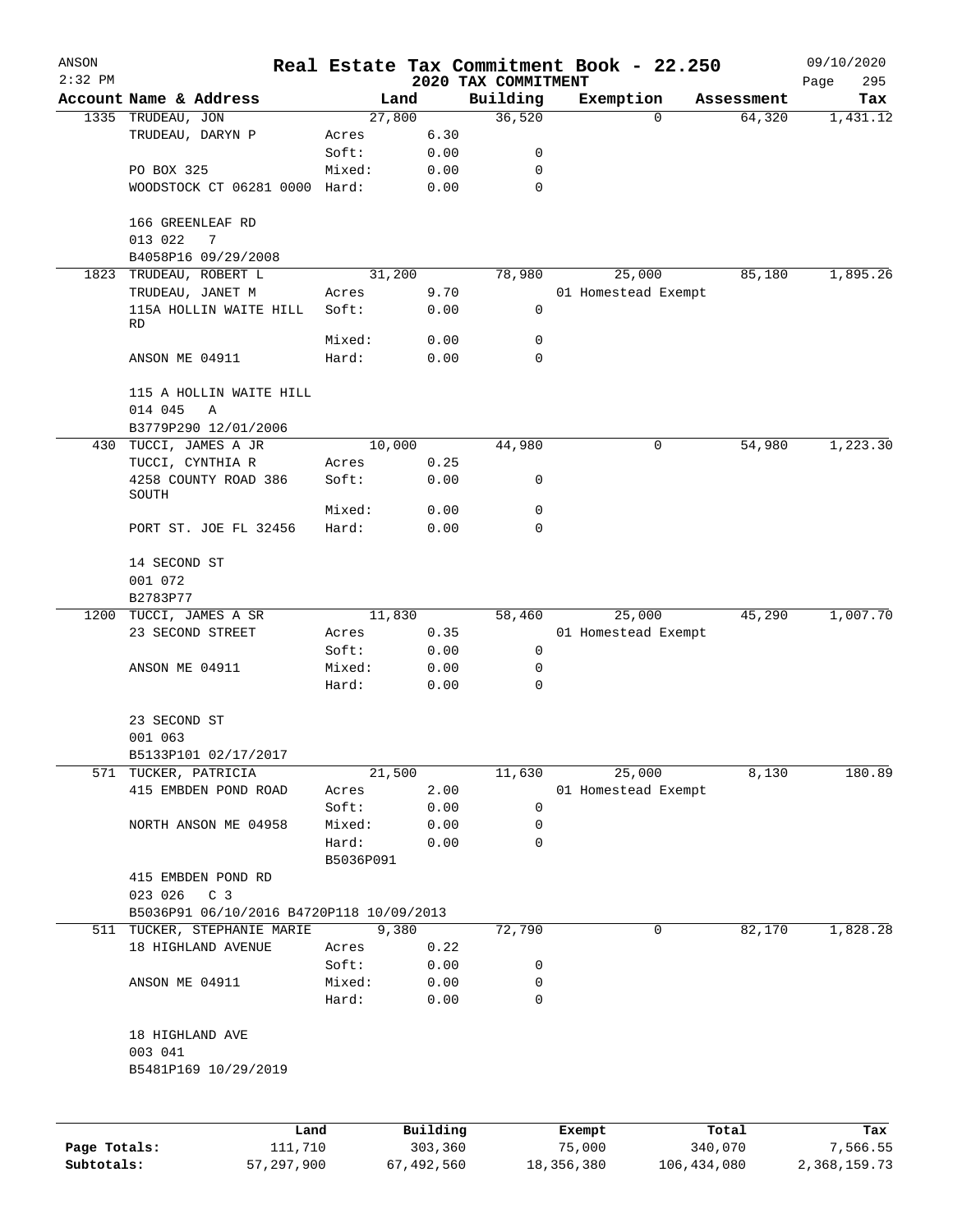| ANSON<br>$2:32$ PM |                         |                    |              | Real Estate Tax Commitment Book - 22.250<br>2020 TAX COMMITMENT |           |                       |            | 09/10/2020<br>296<br>Page |
|--------------------|-------------------------|--------------------|--------------|-----------------------------------------------------------------|-----------|-----------------------|------------|---------------------------|
|                    | Account Name & Address  |                    | Land         | Building                                                        | Exemption |                       | Assessment | Tax                       |
|                    | 474 TURCOTTE, ALFRED    |                    | 8,000        | 39,020                                                          |           | 0                     | 47,020     | 1,046.20                  |
|                    |                         | Acres              | 0.16         |                                                                 |           |                       |            |                           |
|                    | SOLON ME 04979 0244     | Soft:              | 0.00         | 0                                                               |           |                       |            |                           |
|                    | PO BOX 244              | Mixed:             | 0.00         | 0                                                               |           |                       |            |                           |
|                    |                         | Hard:              | 0.00         | $\mathbf 0$                                                     |           |                       |            |                           |
|                    | 93 MAIN ST              |                    |              |                                                                 |           |                       |            |                           |
|                    | 001 043                 |                    |              |                                                                 |           |                       |            |                           |
|                    | B2677P182               |                    |              |                                                                 |           |                       |            |                           |
|                    | 1104 TURCOTTE, PETER A  |                    | 8,720        | 32,280                                                          |           | 25,000                | 16,000     | 356.00                    |
|                    | TURCOTTE, SHEILA A      | Acres              | 0.19         |                                                                 |           | 01 Homestead Exempt   |            |                           |
|                    | 10 MAIN STREET          | Soft:              | 0.00         | 0                                                               |           |                       |            |                           |
|                    |                         | Mixed:             | 0.00         | 0                                                               |           |                       |            |                           |
|                    | ANSON ME 04911          | Hard:<br>B4935P049 | 0.00<br>JТ   | 0                                                               |           |                       |            |                           |
|                    | 10 MAIN ST              |                    |              |                                                                 |           |                       |            |                           |
|                    | 001 118                 |                    |              |                                                                 |           |                       |            |                           |
|                    | B4935P49 07/28/2015     |                    |              |                                                                 |           |                       |            |                           |
|                    | 985 TURCOTTE, SHEILA A  |                    | 4,800        | 0                                                               |           | 0                     | 4,800      | 106.80                    |
|                    | TURCOTTE, PETER A       | Acres              | 0.19         |                                                                 |           |                       |            |                           |
|                    | 10 MAIN STREET          | Soft:              | 0.00         | 0                                                               |           |                       |            |                           |
|                    |                         | Mixed:             | 0.00         | 0                                                               |           |                       |            |                           |
|                    | ANSON ME 04911          | Hard:              | 0.00         | 0                                                               |           |                       |            |                           |
|                    |                         | B4938P0216         |              |                                                                 |           |                       |            |                           |
|                    | 12 MAIN ST              |                    |              |                                                                 |           |                       |            |                           |
|                    | 001 119                 |                    |              |                                                                 |           |                       |            |                           |
|                    | B4938P216 07/31/2015    |                    |              |                                                                 |           |                       |            |                           |
|                    | 218 TURGEON, GARRY L    |                    | 12,810       | 63,480                                                          |           | 31,000                | 45,290     | 1,007.70                  |
|                    | TURGEON, JUDITH L       | Acres              | 0.41         |                                                                 |           | 01 Homestead Exempt   |            |                           |
|                    | 69 OLD POINT AVENUE     | Soft:              | 0.00         |                                                                 |           | 0 02 Resident Veteran |            |                           |
|                    |                         | Mixed:             | 0.00         | $\mathbf 0$                                                     |           |                       |            |                           |
|                    | MADISON ME 04950-1130   | Hard:              | 0.00         | 0                                                               |           |                       |            |                           |
|                    | 43 ELM ST               |                    |              |                                                                 |           |                       |            |                           |
|                    | 006 043                 |                    |              |                                                                 |           |                       |            |                           |
|                    | B4825P188 08/29/2014    |                    |              |                                                                 |           |                       |            |                           |
|                    | 1101 TURNER, DEBRA D    |                    | 42,000       | 73,390                                                          |           | 25,000                | 90,390     | 2,011.18                  |
|                    | TURNER, DAVID W         | Acres              | 25.00        |                                                                 |           | 01 Homestead Exempt   |            |                           |
|                    | 118 FOUR MILE SQUARE    | Soft:              | 0.00         | 0                                                               |           |                       |            |                           |
|                    |                         | Mixed:             | 0.00         | 0                                                               |           |                       |            |                           |
|                    | ANSON ME 04911          | Hard:              | 0.00         | 0                                                               |           |                       |            |                           |
|                    | 118 FOUR MILE SQUARE RD |                    |              |                                                                 |           |                       |            |                           |
|                    | 021 025<br>C            |                    |              |                                                                 |           |                       |            |                           |
|                    | B2556P178 B1590P178     |                    |              |                                                                 |           |                       | 50,050     |                           |
| 1103               | TURNER, GERALD H        |                    | 10,200       | 70,850                                                          |           | 31,000                |            | 1,113.61                  |
|                    | 4197 ED HARRIS ROAD     | Acres              | 0.26         |                                                                 |           | 01 Homestead Exempt   |            |                           |
|                    |                         | Soft:              | 0.00         | 0                                                               |           | 02 Resident Veteran   |            |                           |
|                    | OXFORD NC 27565         | Mixed:<br>Hard:    | 0.00<br>0.00 | 0<br>0                                                          |           |                       |            |                           |
|                    |                         |                    |              |                                                                 |           |                       |            |                           |
|                    | 14 WATER ST             |                    |              |                                                                 |           |                       |            |                           |
|                    | 006 037                 |                    |              |                                                                 |           |                       |            |                           |
|                    | B818P55                 |                    |              |                                                                 |           |                       |            |                           |
|                    |                         |                    |              |                                                                 |           |                       |            |                           |
|                    |                         |                    |              |                                                                 |           |                       |            |                           |
|                    |                         |                    |              |                                                                 |           |                       |            |                           |

|              | Land       | Building   | Exempt     | Total       | Tax          |
|--------------|------------|------------|------------|-------------|--------------|
| Page Totals: | 86,530     | 279,020    | 112,000    | 253,550     | 5,641.49     |
| Subtotals:   | 57,384,430 | 67,771,580 | 18,468,380 | 106,687,630 | 2,373,801.22 |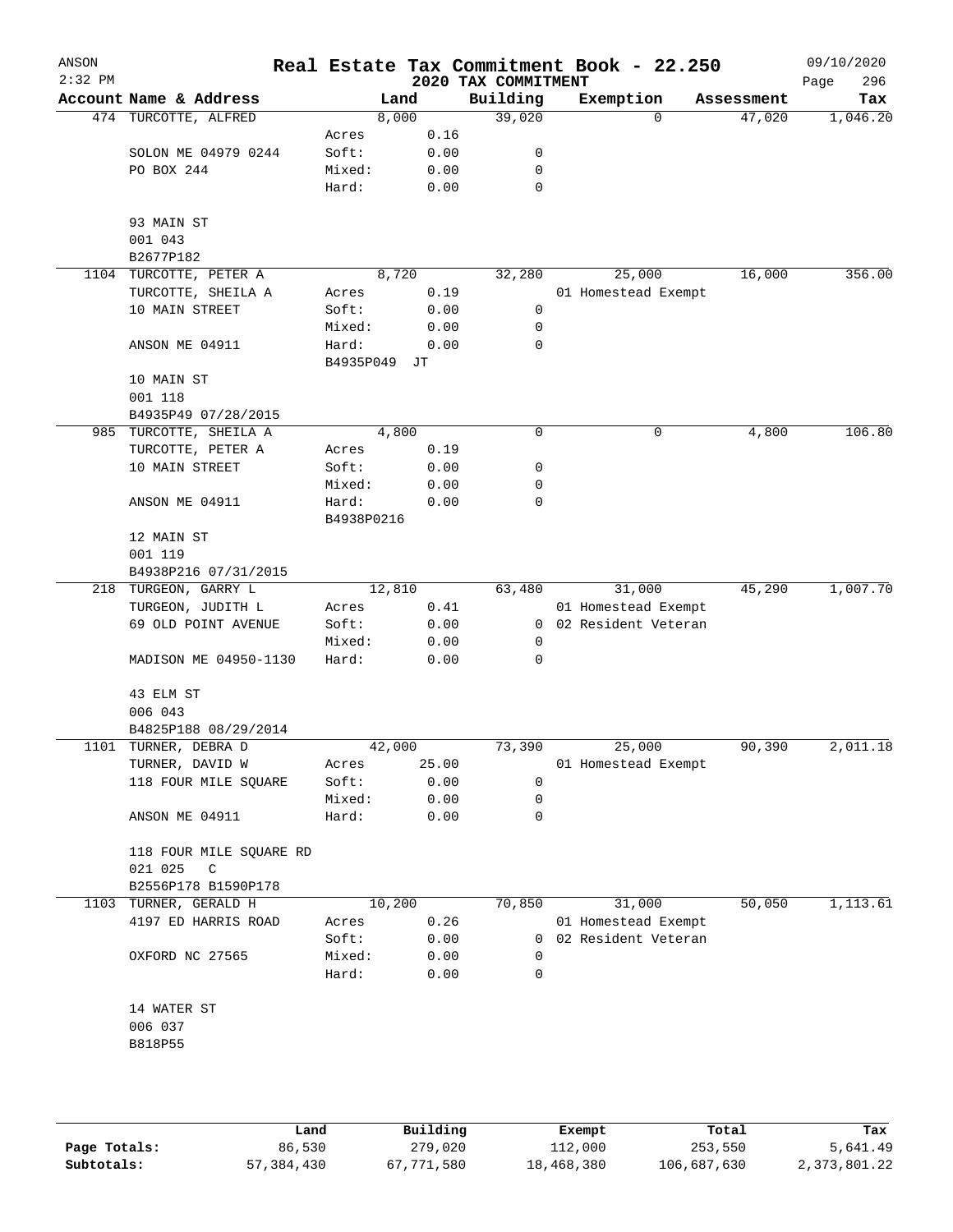| ANSON<br>$2:32$ PM |                                      |        |      | Real Estate Tax Commitment Book - 22.250<br>2020 TAX COMMITMENT |                     |            | 09/10/2020<br>297<br>Page |
|--------------------|--------------------------------------|--------|------|-----------------------------------------------------------------|---------------------|------------|---------------------------|
|                    | Account Name & Address               |        | Land | Building                                                        | Exemption           | Assessment | Tax                       |
|                    | 94 TURNER, JOSHUA L                  | 11,660 |      | 27,020                                                          | 0                   | 38,680     | 860.63                    |
|                    | TURNER, CHRISTINA L                  | Acres  | 0.34 |                                                                 |                     |            |                           |
|                    | PO BOX 567                           | Soft:  | 0.00 | 0                                                               |                     |            |                           |
|                    |                                      | Mixed: | 0.00 | 0                                                               |                     |            |                           |
|                    | ANSON ME 04911                       | Hard:  | 0.00 | 0                                                               |                     |            |                           |
|                    | 9 SPEAR HILL RD<br>001 104           |        |      |                                                                 |                     |            |                           |
|                    | B4728P329 10/25/2013                 |        |      |                                                                 |                     |            |                           |
| 1777               | TURNER, LAWRENCE                     | 18,970 |      | 114,870                                                         | 25,000              | 108,840    | 2,421.69                  |
|                    | TURNER, DEBRA J                      | Acres  | 0.90 |                                                                 | 01 Homestead Exempt |            |                           |
|                    |                                      | Soft:  | 0.00 | 0                                                               |                     |            |                           |
|                    | PO BOX 356                           | Mixed: | 0.00 | $\mathbf 0$                                                     |                     |            |                           |
|                    | ANSON ME 04911 0356                  | Hard:  | 0.00 | 0                                                               |                     |            |                           |
|                    | 155 MAIN ST<br>002 056               |        |      |                                                                 |                     |            |                           |
|                    | B2714P156                            |        |      |                                                                 |                     |            |                           |
|                    | 1688 TURNER, PHILIP W                | 10,390 |      | 0                                                               | 0                   | 10,390     | 231.18                    |
|                    | PO BOX 57                            | Acres  | 0.27 |                                                                 |                     |            |                           |
|                    |                                      | Soft:  | 0.00 | 0                                                               |                     |            |                           |
|                    | ANSON ME 04911                       | Mixed: | 0.00 | 0                                                               |                     |            |                           |
|                    |                                      | Hard:  | 0.00 | 0                                                               |                     |            |                           |
|                    | 49 RANDALL ST                        |        |      |                                                                 |                     |            |                           |
|                    | 003 036<br>Α<br>B4257P210 03/09/2010 |        |      |                                                                 |                     |            |                           |
|                    | 1705 TURNER, PHILIP W                | 13,590 |      | 0                                                               | 0                   | 13,590     | 302.38                    |
|                    | PO BOX 57                            | Acres  | 0.23 |                                                                 |                     |            |                           |
|                    |                                      | Soft:  | 0.00 | 0                                                               |                     |            |                           |
|                    | ANSON ME 04911                       | Mixed: | 0.00 | 0                                                               |                     |            |                           |
|                    |                                      | Hard:  | 0.00 | 0                                                               |                     |            |                           |
|                    | 45 RANDALL ST                        |        |      |                                                                 |                     |            |                           |
|                    | 003 036<br>D                         |        |      |                                                                 |                     |            |                           |
|                    | B4257P210 03/09/2010                 |        |      |                                                                 |                     |            |                           |
|                    | 1105 TURNER, PHILIP W                | 9,590  |      | 48,820                                                          | 25,000              | 33,410     | 743.37                    |
|                    | PO BOX 57                            | Acres  | 0.23 |                                                                 | 01 Homestead Exempt |            |                           |
|                    |                                      | Soft:  | 0.00 | 0                                                               |                     |            |                           |
|                    | ANSON ME 04911                       | Mixed: | 0.00 | 0                                                               |                     |            |                           |
|                    |                                      | Hard:  | 0.00 | 0                                                               |                     |            |                           |
|                    | 34 BOW ST                            |        |      |                                                                 |                     |            |                           |
|                    | 003 037                              |        |      |                                                                 |                     |            |                           |
|                    | B1415P181                            |        |      |                                                                 |                     |            |                           |
| 996                | TURNER, PHILIP W                     | 8,490  |      | 0                                                               | 0                   | 8,490      | 188.90                    |
|                    | PO BOX 57                            | Acres  | 0.18 |                                                                 |                     |            |                           |
|                    |                                      | Soft:  | 0.00 | 0                                                               |                     |            |                           |
|                    | ANSON ME 04911                       | Mixed: | 0.00 | 0                                                               |                     |            |                           |
|                    |                                      | Hard:  | 0.00 | 0                                                               |                     |            |                           |
|                    | 75 MAIN ST                           |        |      |                                                                 |                     |            |                           |
|                    | 001 091                              |        |      |                                                                 |                     |            |                           |
|                    | B4659P22 05/13/2013                  |        |      |                                                                 |                     |            |                           |
|                    |                                      |        |      |                                                                 |                     |            |                           |
|                    |                                      |        |      |                                                                 |                     |            |                           |

|              | Land       | Building   | Exempt     | Total       | Tax          |
|--------------|------------|------------|------------|-------------|--------------|
| Page Totals: | 72,690     | 190.710    | 50,000     | 213,400     | 4,748.15     |
| Subtotals:   | 57,457,120 | 67,962,290 | 18,518,380 | 106,901,030 | 2,378,549.37 |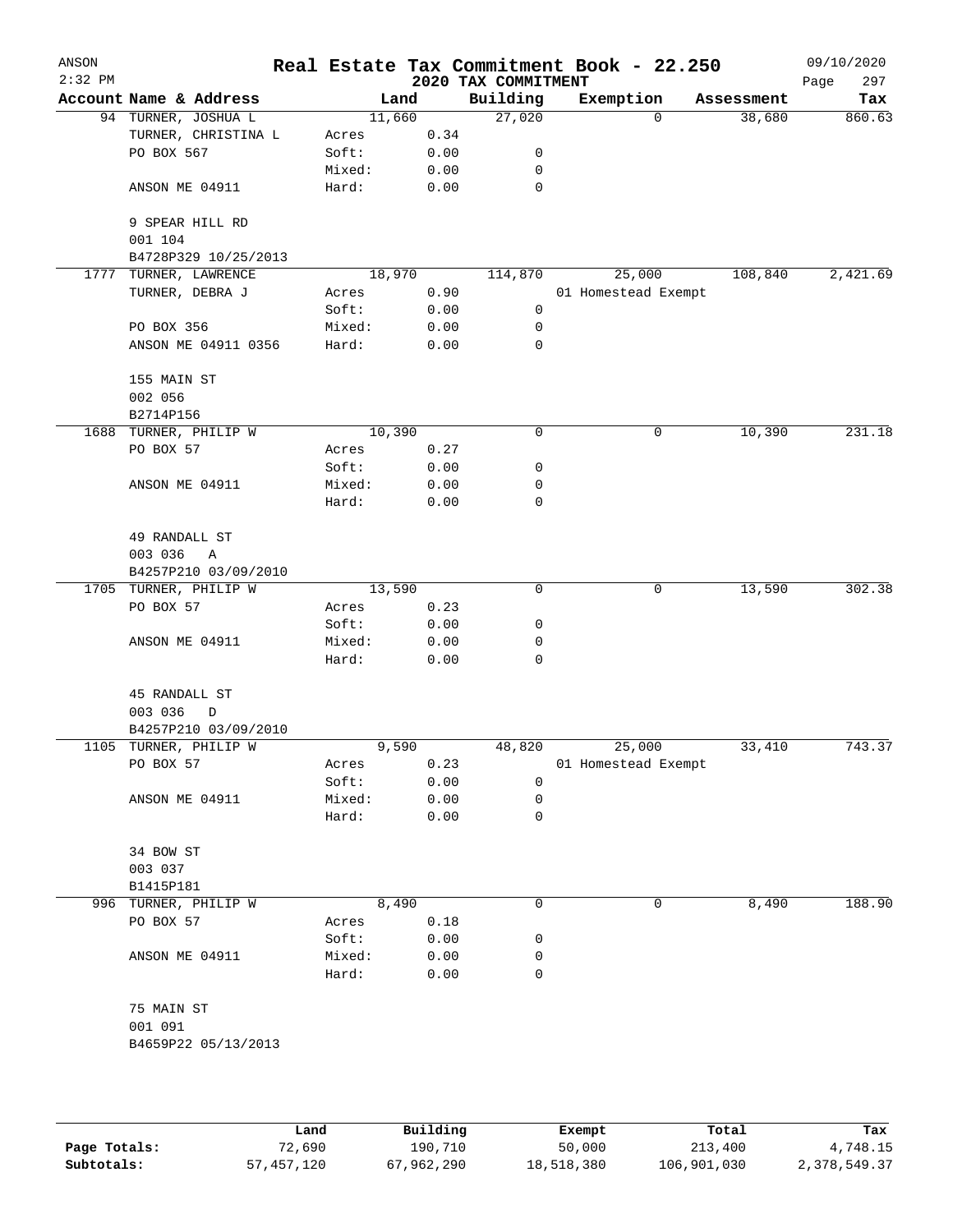| ANSON<br>$2:32$ PM |                                          |                      |       | 2020 TAX COMMITMENT | Real Estate Tax Commitment Book - 22.250 |            | 09/10/2020<br>298<br>Page |
|--------------------|------------------------------------------|----------------------|-------|---------------------|------------------------------------------|------------|---------------------------|
|                    | Account Name & Address                   |                      | Land  | Building            | Exemption                                | Assessment | Tax                       |
|                    | 1106 TURNER, RANDALL P SR                | 16,610               |       | 54,240              | 25,000                                   | 45,850     | 1,020.16                  |
|                    | TURNER, LISA L                           | Acres                | 0.69  |                     | 01 Homestead Exempt                      |            |                           |
|                    | PO BOX 355                               | Soft:                | 0.00  | 0                   |                                          |            |                           |
|                    |                                          | Mixed:               | 0.00  | 0                   |                                          |            |                           |
|                    | ANSON ME 04911                           | Hard:                | 0.00  | $\mathbf 0$         |                                          |            |                           |
|                    | 46 SPEAR HILL RD                         |                      |       |                     |                                          |            |                           |
|                    | 003 007                                  |                      |       |                     |                                          |            |                           |
|                    | B1207P11                                 |                      |       |                     |                                          |            |                           |
|                    | 975 TURNER, VINTON B &                   | 12,440               |       | 7,560               | 0                                        | 20,000     | 445.00                    |
|                    | BASLEY, NANCY A                          | Acres                | 17.60 |                     |                                          |            |                           |
|                    |                                          | Soft:                | 0.00  | $\overline{0}$      |                                          |            |                           |
|                    | 47 GROTON SCHOOL RD                      | Mixed:               | 16.00 | 2,544               |                                          |            |                           |
|                    | AYER MA 01432 0000                       | Hard:<br>TREE GROWTH | 0.00  | $\mathbf 0$         |                                          |            |                           |
|                    | 024 030                                  |                      |       |                     |                                          |            |                           |
|                    | B2516P276                                |                      |       |                     |                                          |            |                           |
|                    | 1244 TYNER COWPER, CHERYL A              | 27,700               |       | 29,770              | 25,000                                   | 32,470     | 722.46                    |
|                    | PO BOX 225                               | Acres                | 8.00  |                     | 01 Homestead Exempt                      |            |                           |
|                    |                                          | Soft:                | 0.00  | 0                   |                                          |            |                           |
|                    | BAR MILLS ME 04004                       | Mixed:               | 0.00  | 0                   |                                          |            |                           |
|                    |                                          | Hard:                | 0.00  | $\mathbf 0$         |                                          |            |                           |
|                    | 50 FOUR MILE SQUARE RD                   |                      |       |                     |                                          |            |                           |
|                    | 021 006                                  |                      |       |                     |                                          |            |                           |
|                    | B4284P44 06/16/2010                      |                      |       |                     |                                          |            |                           |
|                    | 280 UNGER, GREGORY                       | 49,000               |       | 0                   | 0                                        | 49,000     | 1,090.25                  |
|                    | 15 MILL STREET                           | Acres                | 59.00 |                     |                                          |            |                           |
|                    |                                          | Soft:                | 0.00  | 0                   |                                          |            |                           |
|                    | BERKLEY MA 02779 0000                    | Mixed:               | 0.00  | 0                   |                                          |            |                           |
|                    |                                          | Hard:                | 0.00  | $\mathbf 0$         |                                          |            |                           |
|                    |                                          | B5147P0156           |       |                     |                                          |            |                           |
|                    | 013 005                                  |                      |       |                     |                                          |            |                           |
|                    | B5147P156 04/13/2017 B3949P97 12/11/2007 |                      |       |                     |                                          |            |                           |
|                    | 1557 VAILLANCOURT, PAMELA J              | 68,500               |       | 70,360              | 25,000                                   | 113,860    | 2,533.38                  |
|                    | 110 CROSS ROAD                           | Acres                | 81.00 |                     | 01 Homestead Exempt                      |            |                           |
|                    |                                          | Soft:                | 0.00  | 0                   |                                          |            |                           |
|                    | ANSON ME 04911                           | Mixed:               | 0.00  | 0                   |                                          |            |                           |
|                    |                                          | Hard:                | 0.00  | $\mathbf 0$         |                                          |            |                           |
|                    | 110 CROSS RD                             |                      |       |                     |                                          |            |                           |
|                    | 011 035                                  |                      |       |                     |                                          |            |                           |
|                    | B3344P323 07/19/2004 B1145P126           |                      |       |                     |                                          |            |                           |
|                    | 1108 VAILLANCOURT, RINO                  | 22,760               |       | 114,300             | 25,000                                   | 112,060    | 2,493.34                  |
|                    | PO BOX 127                               | Acres                | 2.84  |                     | 01 Homestead Exempt                      |            |                           |
|                    |                                          | Soft:                | 0.00  | 0                   |                                          |            |                           |
|                    | ANSON ME 04911                           | Mixed:               | 0.00  | 0                   |                                          |            |                           |
|                    |                                          | Hard:                | 0.00  | $\mathbf 0$         |                                          |            |                           |
|                    | 120 WEST MILLS RD                        |                      |       |                     |                                          |            |                           |
|                    | 010 012<br>$\mathsf{C}$                  |                      |       |                     |                                          |            |                           |
|                    | B5386P311 B1021P898                      |                      |       |                     |                                          |            |                           |
|                    |                                          |                      |       |                     |                                          |            |                           |
|                    |                                          |                      |       |                     |                                          |            |                           |
|                    |                                          |                      |       |                     |                                          |            |                           |

|              | Land       | Building   | Exempt     | Total       | Tax          |
|--------------|------------|------------|------------|-------------|--------------|
| Page Totals: | 197.010    | 276,230    | 100,000    | 373,240     | 8,304.59     |
| Subtotals:   | 57,654,130 | 68,238,520 | 18,618,380 | 107,274,270 | 2,386,853.96 |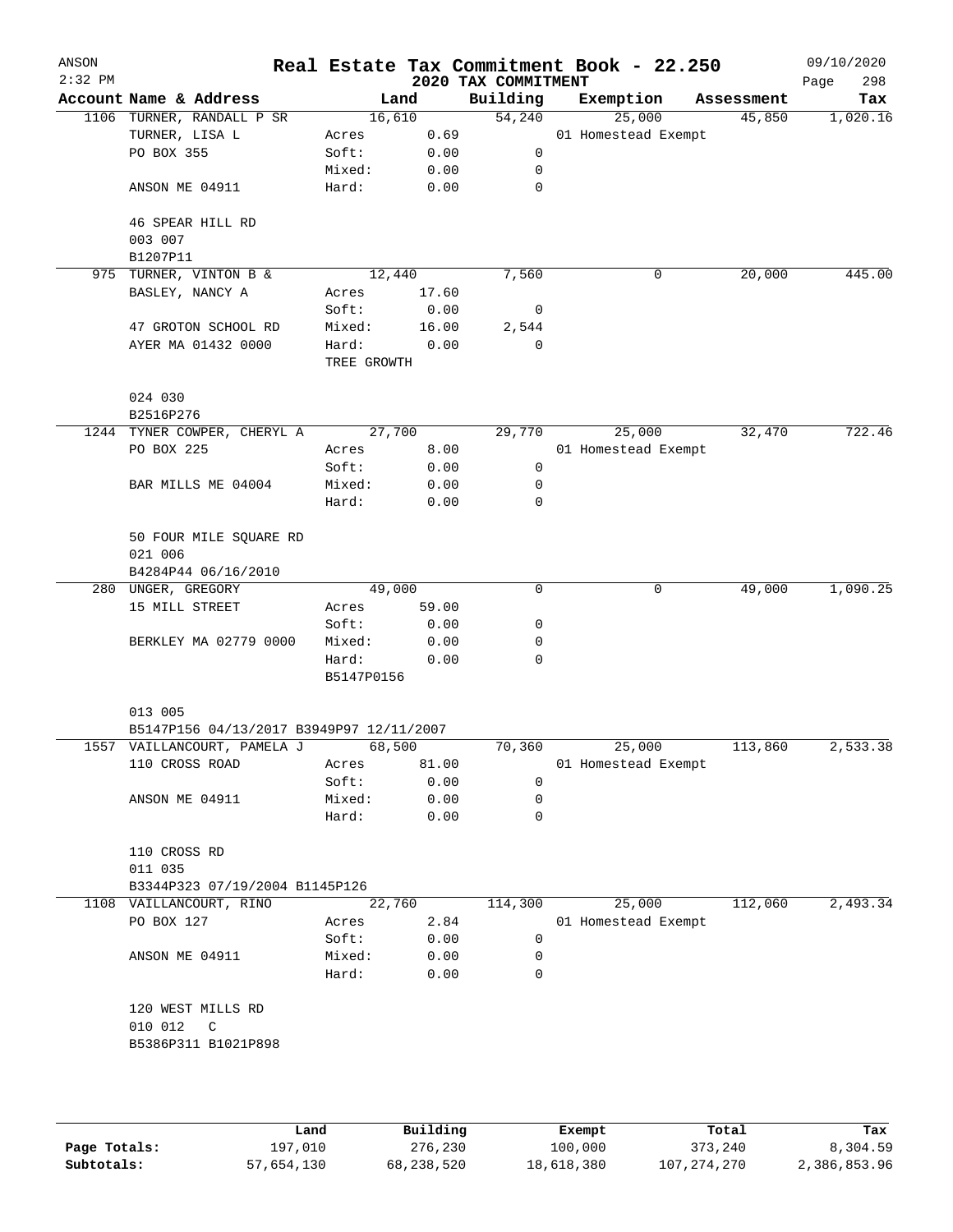| ANSON     |                                    |                     |             |                     | Real Estate Tax Commitment Book - 22.250 |            | 09/10/2020  |
|-----------|------------------------------------|---------------------|-------------|---------------------|------------------------------------------|------------|-------------|
| $2:32$ PM |                                    |                     |             | 2020 TAX COMMITMENT |                                          |            | 299<br>Page |
|           | Account Name & Address             |                     | Land        | Building            | Exemption                                | Assessment | Tax         |
|           | 886 VANDETTE, RICHARD J            |                     | 18,600      | 11,990              | $\Omega$                                 | 30,590     | 680.63      |
|           | 574 BROADWAY                       | Acres               | 10.50       |                     |                                          |            |             |
|           |                                    | Soft:               | 0.00        | 0                   |                                          |            |             |
|           | NORTH ATTLEBORO MA<br>02760        | Mixed:              | 0.00        | 0                   |                                          |            |             |
|           |                                    | Hard:               | 0.00        | $\mathbf 0$         |                                          |            |             |
|           | 220 PULLEN CORNER RD               |                     |             |                     |                                          |            |             |
|           | 018 021<br>$\mathbf F$             |                     |             |                     |                                          |            |             |
|           | B5283P141 05/24/2018               |                     |             |                     |                                          |            |             |
|           | 65 VANKIRK, HENRIETTA M            |                     | 20,750      | $\mathbf 0$         | 0                                        | 20,750     | 461.69      |
|           | 6 CARRABASSETT ROAD                | Acres               | 1.50        |                     |                                          |            |             |
|           |                                    | Soft:               | 0.00        | 0                   |                                          |            |             |
|           | NORTH ANSON ME 04958               | Mixed:              | 0.00        | $\mathbf 0$         |                                          |            |             |
|           |                                    | Hard:               | 0.00        | $\mathbf 0$         |                                          |            |             |
|           | 022 019                            |                     |             |                     |                                          |            |             |
|           | B4021P79 07/08/2008                |                     |             |                     |                                          |            |             |
|           | 1240 VANKIRK, MARK R               |                     | $\mathbf 0$ | 30,470              | 25,000                                   | 5,470      | 121.71      |
|           | VANKIRK, HENRIETTA M               |                     |             |                     | 01 Homestead Exempt                      |            |             |
|           | 6 CARRABASSETT ROAD                |                     |             |                     |                                          |            |             |
|           | NORTH ANSON ME 04958               |                     |             |                     |                                          |            |             |
|           | 6 CARRABASSETT RD<br>022 019<br>ON |                     |             |                     |                                          |            |             |
|           | 1465 VARTANIAN, WENDY JEAN         |                     | 34,500      | 78,630              | 25,000                                   | 88,130     | 1,960.89    |
|           | 23 LOWE STREET                     |                     | 13.00       |                     | 01 Homestead Exempt                      |            |             |
|           |                                    | Acres               | 0.00        | $\mathbf 0$         |                                          |            |             |
|           |                                    | Soft:               | 0.00        | 0                   |                                          |            |             |
|           | MADISON ME 04950                   | Mixed:<br>Hard:     | 0.00        | 0                   |                                          |            |             |
|           | 696 PEASE HILL RD<br>012 013<br>B  |                     |             |                     |                                          |            |             |
|           | B5253P358 12/21/2017               |                     |             |                     |                                          |            |             |
|           | 1812 VAUGH, STEPHEN D              |                     | 41,500      | $\mathbf 0$         | 0                                        | 41,500     | 923.38      |
|           |                                    | Acres               | 35.00       |                     |                                          |            |             |
|           | SAUGERTIES NY 12477<br>0000        | Soft:               | 0.00        | 0                   |                                          |            |             |
|           | 12 ROSE LANE                       | Mixed:              | 0.00        | 0                   |                                          |            |             |
|           |                                    | Hard:               | 0.00        | $\Omega$            |                                          |            |             |
|           | 011 034                            |                     |             |                     |                                          |            |             |
|           | B3946P62 11/24/2007                |                     |             |                     |                                          |            |             |
|           | 1889 VEILLEUX, LYN F               |                     | 12,000      | $\mathbf 0$         | 0                                        | 12,000     | 267.00      |
|           | 306 DAVENPORT HILL ROAD            | Acres               | 1.00        |                     |                                          |            |             |
|           |                                    | Soft:               | 0.00        | 0                   |                                          |            |             |
|           | JAY ME 04239                       | Mixed:              | 0.00        | 0                   |                                          |            |             |
|           |                                    |                     |             | $\mathbf 0$         |                                          |            |             |
|           |                                    | Hard:<br>B4931P0285 | 0.00        |                     |                                          |            |             |
|           | OFF MILK STREET                    |                     |             |                     |                                          |            |             |
|           | 006 093 A                          |                     |             |                     |                                          |            |             |
|           | B4931P285 07/15/2015               |                     |             |                     |                                          |            |             |
|           |                                    |                     |             |                     |                                          |            |             |
|           |                                    |                     |             |                     |                                          |            |             |
|           | Land                               |                     | Building    |                     | Exempt                                   | Total      | Tax         |

|              | Lanu       | <b>BUILQING</b> | Lxempt     | TOLAT       | rax.         |
|--------------|------------|-----------------|------------|-------------|--------------|
| Page Totals: | 127,350    | 121,090         | 50,000     | 198,440     | 4,415.30     |
| Subtotals:   | 57,781,480 | 68,359,610      | 18,668,380 | 107,472,710 | 2,391,269.26 |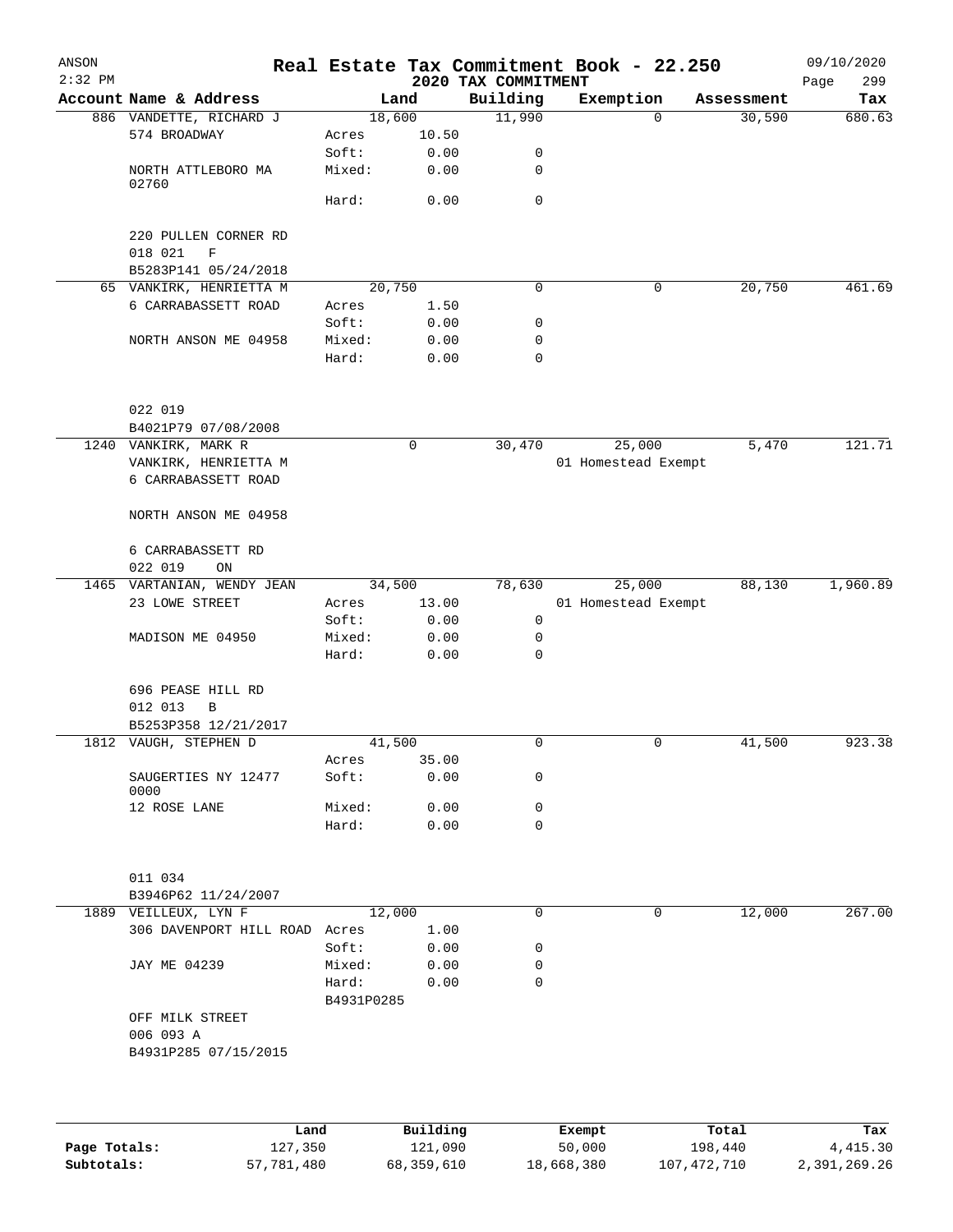| ANSON        |                                                |                      |                     |                     | Real Estate Tax Commitment Book - 22.250 |                  |                       | 09/10/2020      |
|--------------|------------------------------------------------|----------------------|---------------------|---------------------|------------------------------------------|------------------|-----------------------|-----------------|
| $2:32$ PM    | Account Name & Address                         |                      | Land                | 2020 TAX COMMITMENT |                                          |                  |                       | 300<br>Page     |
|              | 1193 VERIZON WIRELESS<br>PERSONAL PROPERTY TAX |                      | 0                   | Building<br>199,210 | Exemption                                | $\Omega$         | Assessment<br>199,210 | Tax<br>4,432.42 |
|              | DEPT<br>P O BOX 635                            |                      |                     |                     |                                          |                  |                       |                 |
|              | BASKING NJ 07920                               |                      |                     |                     |                                          |                  |                       |                 |
|              |                                                | TENANT IN POSSESSION |                     |                     |                                          |                  |                       |                 |
|              | 440 CAMPGROUND RD                              |                      |                     |                     |                                          |                  |                       |                 |
|              | 015 045<br>ON<br>B2508P136                     |                      |                     |                     |                                          |                  |                       |                 |
|              | 299 VICNEIRE, CHRISTOPHER                      |                      | 17,000              | 0                   |                                          | 0                | 17,000                | 378.25          |
|              | M. &                                           |                      |                     |                     |                                          |                  |                       |                 |
|              | DUNPHY, HOLLYE J                               | Acres<br>Soft:       | 17.00<br>0.00       | 0                   |                                          |                  |                       |                 |
|              | PO BOX 112                                     | Mixed:               | 0.00                | 0                   |                                          |                  |                       |                 |
|              | NORTH ANSON ME 04958                           | Hard:                | 0.00                | 0                   |                                          |                  |                       |                 |
|              | 018 002                                        |                      |                     |                     |                                          |                  |                       |                 |
|              | B4409P146 06/29/2011                           |                      |                     |                     |                                          |                  |                       |                 |
|              | 300 VICNEIRE, CHRISTOPHER<br>M. &              |                      | 19,500              | 11,700              | 25,000                                   |                  | 6,200                 | 137.95          |
|              | DUNPHY, HOLLYE J                               | Acres                | 4.00                |                     | 01 Homestead Exempt                      |                  |                       |                 |
|              |                                                | Soft:                | 0.00                | 0                   |                                          |                  |                       |                 |
|              | PO BOX 112                                     | Mixed:               | 0.00                | 0                   |                                          |                  |                       |                 |
|              | NORTH ANSON ME 04958                           | Hard:                | 0.00                | 0                   |                                          |                  |                       |                 |
|              | 746 RIVER RD<br>017 006                        |                      |                     |                     |                                          |                  |                       |                 |
|              | B4409P146 06/29/2011                           |                      |                     |                     |                                          |                  |                       |                 |
|              | 1110 VICNEIRE, JAMES P SR                      |                      | 40,230              | 61,170              | 25,000                                   |                  | 76,400                | 1,699.90        |
|              |                                                | Acres                | 96.00               |                     | 01 Homestead Exempt                      |                  |                       |                 |
|              | NORTH ANSON ME 04958<br>119 GRUMPY MEN AVENUE  | Soft:<br>Mixed:      | 4.00<br>47.00       | 448<br>7,473        |                                          |                  |                       |                 |
|              |                                                | Hard:<br>TREE GROWTH | 33.00               | 5,610               |                                          |                  |                       |                 |
|              | 119 GRUMPY MEN AVE                             |                      |                     |                     |                                          |                  |                       |                 |
|              | 024 018<br>B1408P9                             |                      |                     |                     |                                          |                  |                       |                 |
|              | 609 VICNEIRE, JAMES P., JR.                    |                      | 17,830              | 0                   |                                          | 0                | 17,830                | 396.72          |
|              |                                                | Acres                | 59.00               |                     |                                          |                  |                       |                 |
|              | BINGHAM ME 04920 0548                          | Soft:                | 7.00                | 784                 |                                          |                  |                       |                 |
|              | PO BOX 548                                     | Mixed:<br>Hard:      | 41.00<br>9.00       | 6,519<br>1,530      |                                          |                  |                       |                 |
|              |                                                | TREE GROWTH          |                     |                     |                                          |                  |                       |                 |
|              | 024 028                                        |                      |                     |                     |                                          |                  |                       |                 |
|              | B4497P189 02/27/2012                           |                      |                     |                     |                                          |                  |                       |                 |
|              | 1174 VIEKMAN, PETER W<br>VIEKMAN, MARGARET     | Acres                | 17,550<br>0.77      | 55,540              | 25,000<br>01 Homestead Exempt            |                  | 48,090                | 1,070.00        |
|              |                                                | Soft:                | 0.00                | 0                   |                                          |                  |                       |                 |
|              | 54 PREBLE AVE                                  | Mixed:               | 0.00                | 0                   |                                          |                  |                       |                 |
|              | ANSON ME 04911 0000                            | Hard:                | 0.00                | 0                   |                                          |                  |                       |                 |
|              | 54 PREBLE AVE<br>004 023                       |                      |                     |                     |                                          |                  |                       |                 |
|              | B3566P320 10/04/2005                           |                      |                     |                     |                                          |                  |                       |                 |
|              |                                                |                      |                     |                     |                                          |                  |                       |                 |
| Page Totals: | Land<br>112,110                                |                      | Building<br>327,620 |                     | Exempt<br>75,000                         | Total<br>364,730 |                       | Tax<br>8,115.24 |
| Subtotals:   | 57,893,590                                     |                      | 68,687,230          |                     | 18,743,380                               | 107,837,440      |                       | 2,399,384.50    |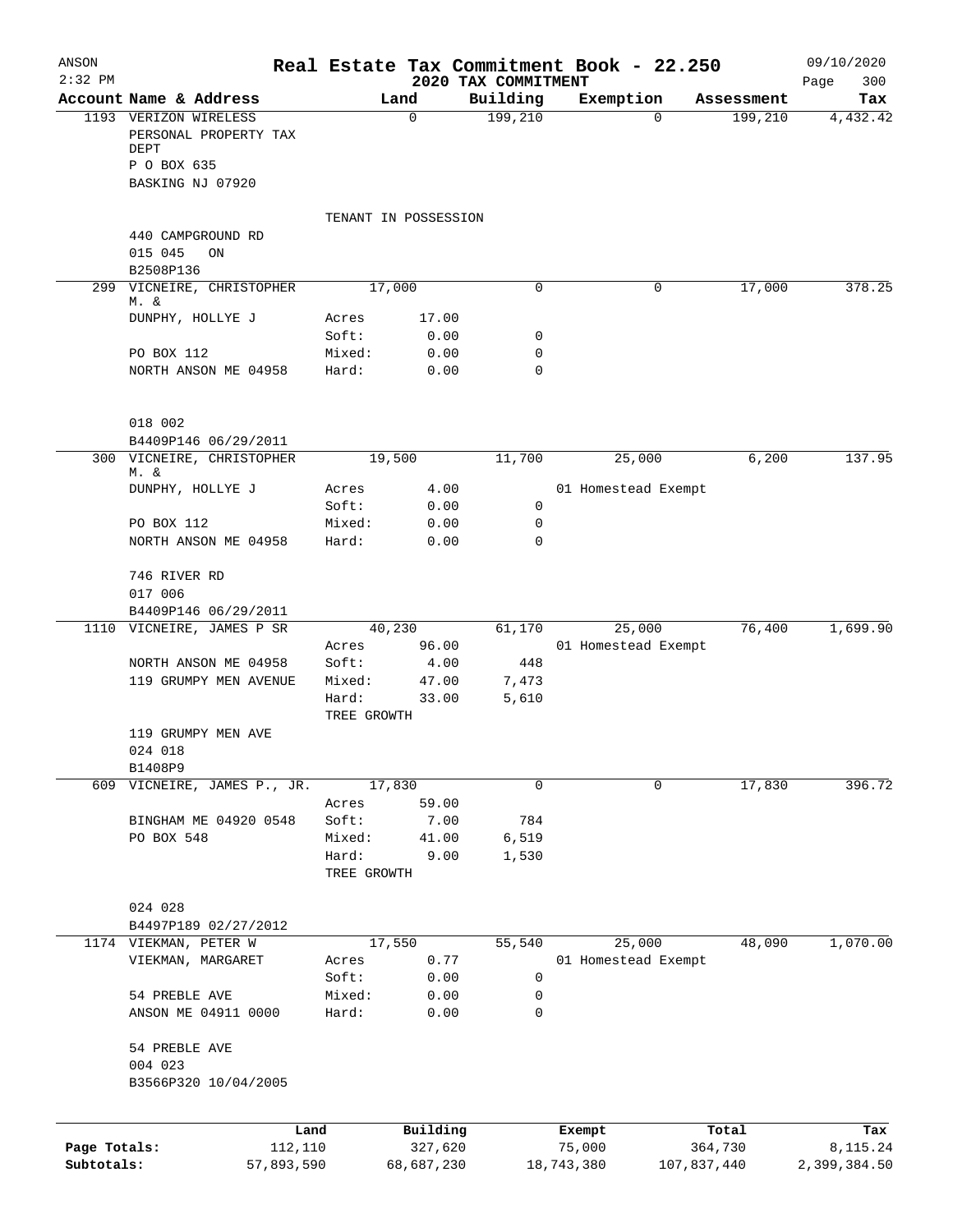| ANSON     |                                                             |        |       |                     | Real Estate Tax Commitment Book - 22.250 |   |            | 09/10/2020  |
|-----------|-------------------------------------------------------------|--------|-------|---------------------|------------------------------------------|---|------------|-------------|
| $2:32$ PM |                                                             |        |       | 2020 TAX COMMITMENT |                                          |   |            | 301<br>Page |
|           | Account Name & Address                                      |        | Land  | Building            | Exemption                                |   | Assessment | Tax         |
|           | 1112 VILES, DAVID D.,<br>TRUSTEE                            | 33,500 |       | 46,900              | 25,000                                   |   | 55,400     | 1,232.65    |
|           | Earl D. & Pauline D.<br>Viles Irrevocable Trust<br>9/1/2010 | Acres  | 12.00 |                     | 01 Homestead Exempt                      |   |            |             |
|           | c/o EARL AND PAULINE<br>VILES                               | Soft:  | 0.00  | 0                   |                                          |   |            |             |
|           | 678 VALLEY ROAD                                             | Mixed: | 0.00  | 0                   |                                          |   |            |             |
|           | ANSON ME 04911 0000                                         | Hard:  | 0.00  | 0                   |                                          |   |            |             |
|           | 678 VALLEY RD<br>019 023                                    |        |       |                     |                                          |   |            |             |
|           | B4313P199 09/03/2010                                        |        |       |                     |                                          |   |            |             |
|           | 1322 VILES, GLENN                                           | 20,420 |       | 39,580              |                                          | 0 | 60,000     | 1,335.00    |
|           | VILES, CLAUDIA                                              | Acres  | 1.28  |                     |                                          |   |            |             |
|           |                                                             | Soft:  | 0.00  | 0                   |                                          |   |            |             |
|           | PO BOX 135                                                  | Mixed: | 0.00  | 0                   |                                          |   |            |             |
|           | NORTH ANSON ME 04958<br>0000                                | Hard:  | 0.00  | 0                   |                                          |   |            |             |
|           | 34 HALL ST<br>009 035                                       |        |       |                     |                                          |   |            |             |
|           | B4037P261 08/12/2008                                        |        |       |                     |                                          |   |            |             |
|           | 1814 VILES, GLENN S                                         | 10,390 |       | 49,070              |                                          | 0 | 59,460     | 1,322.99    |
|           | VILES, CLAUDIA G                                            | Acres  | 0.27  |                     |                                          |   |            |             |
|           |                                                             | Soft:  | 0.00  | 0                   |                                          |   |            |             |
|           | PO BOX 135                                                  | Mixed: | 0.00  | 0                   |                                          |   |            |             |
|           | NORTH ANSON ME 04958<br>0135                                | Hard:  | 0.00  | 0                   |                                          |   |            |             |
|           | 3 HALL ST                                                   |        |       |                     |                                          |   |            |             |
|           | 009 041                                                     |        |       |                     |                                          |   |            |             |
|           | B1281P292                                                   |        |       |                     |                                          |   |            |             |
|           | 1817 VILES, GLENN S                                         | 3,400  |       | 0                   |                                          | 0 | 3,400      | 75.65       |
|           | VILES, CLAUDIA G                                            | Acres  | 20.00 |                     |                                          |   |            |             |
|           |                                                             | Soft:  | 0.00  | 0                   |                                          |   |            |             |
|           | PO BOX 135                                                  | Mixed: | 0.00  | 0                   |                                          |   |            |             |
|           | NORTH ANSON ME 04958<br>0135                                | Hard:  | 20.00 | 3,400               |                                          |   |            |             |
|           | 024 036                                                     |        |       |                     |                                          |   |            |             |
|           | 1119 VILES, GLENN S                                         | 19,490 |       | 157,280             |                                          | 0 | 176,770    | 3,933.13    |
|           | VILES, CLAUDIA G                                            | Acres  | 0.95  |                     |                                          |   |            |             |
|           |                                                             | Soft:  | 0.00  | 0                   |                                          |   |            |             |
|           | PO BOX 135                                                  | Mixed: | 0.00  | 0                   |                                          |   |            |             |
|           | NORTH ANSON ME 04958<br>0135                                | Hard:  | 0.00  | 0                   |                                          |   |            |             |
|           | 65 ELM ST                                                   |        |       |                     |                                          |   |            |             |
|           | 009 027                                                     |        |       |                     |                                          |   |            |             |
|           | B1812P249                                                   |        |       |                     |                                          |   |            |             |
|           |                                                             |        |       |                     |                                          |   |            |             |

|              | Land       | Building   | Exempt     | Total       | Tax          |
|--------------|------------|------------|------------|-------------|--------------|
| Page Totals: | 87,200     | 292,830    | 25,000     | 355,030     | 7,899.42     |
| Subtotals:   | 57,980,790 | 68,980,060 | 18,768,380 | 108,192,470 | 2,407,283.92 |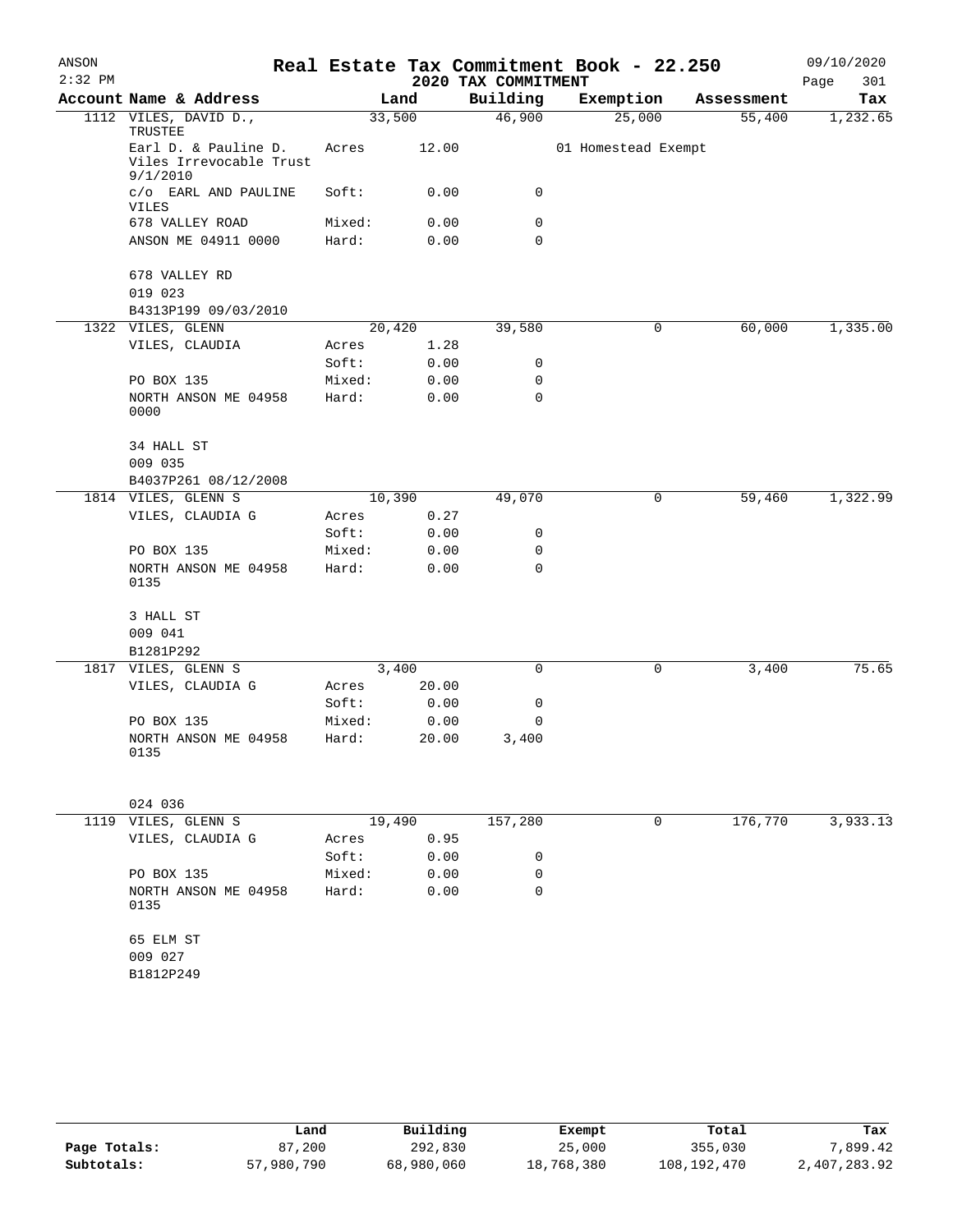| ANSON<br>$2:32$ PM |                                                  |                       |            | Real Estate Tax Commitment Book - 22.250 |                     |             |            | 09/10/2020         |
|--------------------|--------------------------------------------------|-----------------------|------------|------------------------------------------|---------------------|-------------|------------|--------------------|
|                    | Account Name & Address                           |                       | Land       | 2020 TAX COMMITMENT<br>Building          | Exemption           |             | Assessment | Page<br>302<br>Tax |
|                    | 1123 VILES, GLENN S                              | 6,350                 |            | $\mathbf 0$                              |                     | $\Omega$    | 6,350      | 141.29             |
|                    | VILES, CLAUDIA G                                 | Acres                 | 0.28       |                                          |                     |             |            |                    |
|                    |                                                  | Soft:                 | 0.00       | 0                                        |                     |             |            |                    |
|                    | PO BOX 135                                       | Mixed:                | 0.00       | 0                                        |                     |             |            |                    |
|                    | NORTH ANSON ME 04958                             | Hard:                 | 0.00       | $\mathbf 0$                              |                     |             |            |                    |
|                    | 0135                                             |                       |            |                                          |                     |             |            |                    |
|                    | 009 038<br>Α                                     |                       |            |                                          |                     |             |            |                    |
|                    | B1793P321                                        |                       |            |                                          |                     |             |            |                    |
|                    | 1125 VILES, MARY JANE                            | 17,780                |            | 89,680                                   |                     | 25,000      | 82,460     | 1,834.74           |
|                    | PO BOX 126                                       | Acres                 | 0.79       |                                          | 01 Homestead Exempt |             |            |                    |
|                    |                                                  | Soft:                 | 0.00       | 0                                        |                     |             |            |                    |
|                    | NORTH ANSON ME 04958                             | Mixed:                | 0.00       | 0                                        |                     |             |            |                    |
|                    |                                                  | Hard:                 | 0.00       | 0                                        |                     |             |            |                    |
|                    | 77 ELM ST                                        |                       |            |                                          |                     |             |            |                    |
|                    | 009 026                                          |                       |            |                                          |                     |             |            |                    |
|                    | B2473P138                                        |                       |            |                                          |                     |             |            |                    |
|                    | 1116 VILES, WALTER T                             | 20,870                |            | 67,400                                   |                     | 31,000      | 57,270     | 1,274.26           |
|                    | VILES, KENTON T                                  | Acres                 | 1.58       |                                          | 01 Homestead Exempt |             |            |                    |
|                    |                                                  | Soft:                 | 0.00       | $\mathbf{0}$                             | 08 Vietnam Veteran  |             |            |                    |
|                    | 717 RIVER ROAD                                   | Mixed:                | 0.00       | 0                                        |                     |             |            |                    |
|                    | NORTH ANSON ME 04958<br>0000                     | Hard:                 | 0.00       | 0                                        |                     |             |            |                    |
|                    | 717 RIVER RD                                     |                       |            |                                          |                     |             |            |                    |
|                    | 017 001                                          |                       |            |                                          |                     |             |            |                    |
|                    | B4733P162 11/13/2013                             |                       |            |                                          |                     |             |            |                    |
|                    | 1100 VIOLA, VINCENZO                             | 41,250                |            | 0                                        |                     | 0           | 41,250     | 917.81             |
|                    | VIOLA, PAUL VINCENZO                             | Acres                 | 43.50      |                                          |                     |             |            |                    |
|                    | 635 MOUNT ELAM ROAD                              | Soft:                 | 0.00       | 0                                        |                     |             |            |                    |
|                    |                                                  | Mixed:                | 0.00       | 0                                        |                     |             |            |                    |
|                    | FITCHBURG MA 01420 0000                          | Hard:                 | 0.00       | 0                                        |                     |             |            |                    |
|                    |                                                  | B4987P0214            |            |                                          |                     |             |            |                    |
|                    | CARRABASSETT ROAD                                |                       |            |                                          |                     |             |            |                    |
|                    | 022 030<br>3                                     |                       |            |                                          |                     |             |            |                    |
|                    | B5357P309 11/20/2018                             |                       |            |                                          |                     |             |            |                    |
|                    | 1082 VIOLA, VINCENZO                             | 41,650                |            | 0                                        |                     | 0           | 41,650     | 926.71             |
|                    | VIOLA, PAUL VINCENZO                             | Acres                 | 44.30      |                                          |                     |             |            |                    |
|                    | 635 MOUNT ELAM ROAD                              | Soft:                 | 0.00       | 0                                        |                     |             |            |                    |
|                    |                                                  | Mixed:                | 0.00       | 0                                        |                     |             |            |                    |
|                    | FITCHBURG MA 01420 0000                          | Hard:<br>B5008P141 JT | 0.00       | 0                                        |                     |             |            |                    |
|                    | 022 030<br>2                                     |                       |            |                                          |                     |             |            |                    |
|                    | B5008P141 03/14/2016 B4268P41 05/05/2010 B4237P7 |                       |            |                                          |                     |             |            |                    |
|                    | 02/02/2010                                       |                       |            |                                          |                     |             |            |                    |
|                    | 1593 VIOLA, VINCENZO                             | 47,050                |            | 54,480                                   |                     | 0           | 101,530    | 2,259.04           |
|                    | VIOLA, PAUL VINCENZO                             | Acres                 | 30.10      |                                          |                     |             |            |                    |
|                    | 635 MOUNT ELAM ROAD                              | Soft:                 | 0.00       | 0                                        |                     |             |            |                    |
|                    |                                                  | Mixed:                | 0.00       | 0                                        |                     |             |            |                    |
|                    | FITCHBURG MA 01420 0000                          | Hard:<br>B4964P0171   | 0.00       | 0                                        |                     |             |            |                    |
|                    | 360 CARRABASSETT ROAD<br>022 030<br>$\mathbf{1}$ |                       |            |                                          |                     |             |            |                    |
|                    | B4964P171 10/13/2015                             |                       |            |                                          |                     |             |            |                    |
|                    | Land                                             |                       | Building   |                                          | Exempt              |             | Total      | Tax                |
| Page Totals:       | 174,950                                          |                       | 211,560    |                                          | 56,000              |             | 330,510    | 7,353.85           |
| Subtotals:         | 58,155,740                                       |                       | 69,191,620 |                                          | 18,824,380          | 108,522,980 |            | 2,414,637.77       |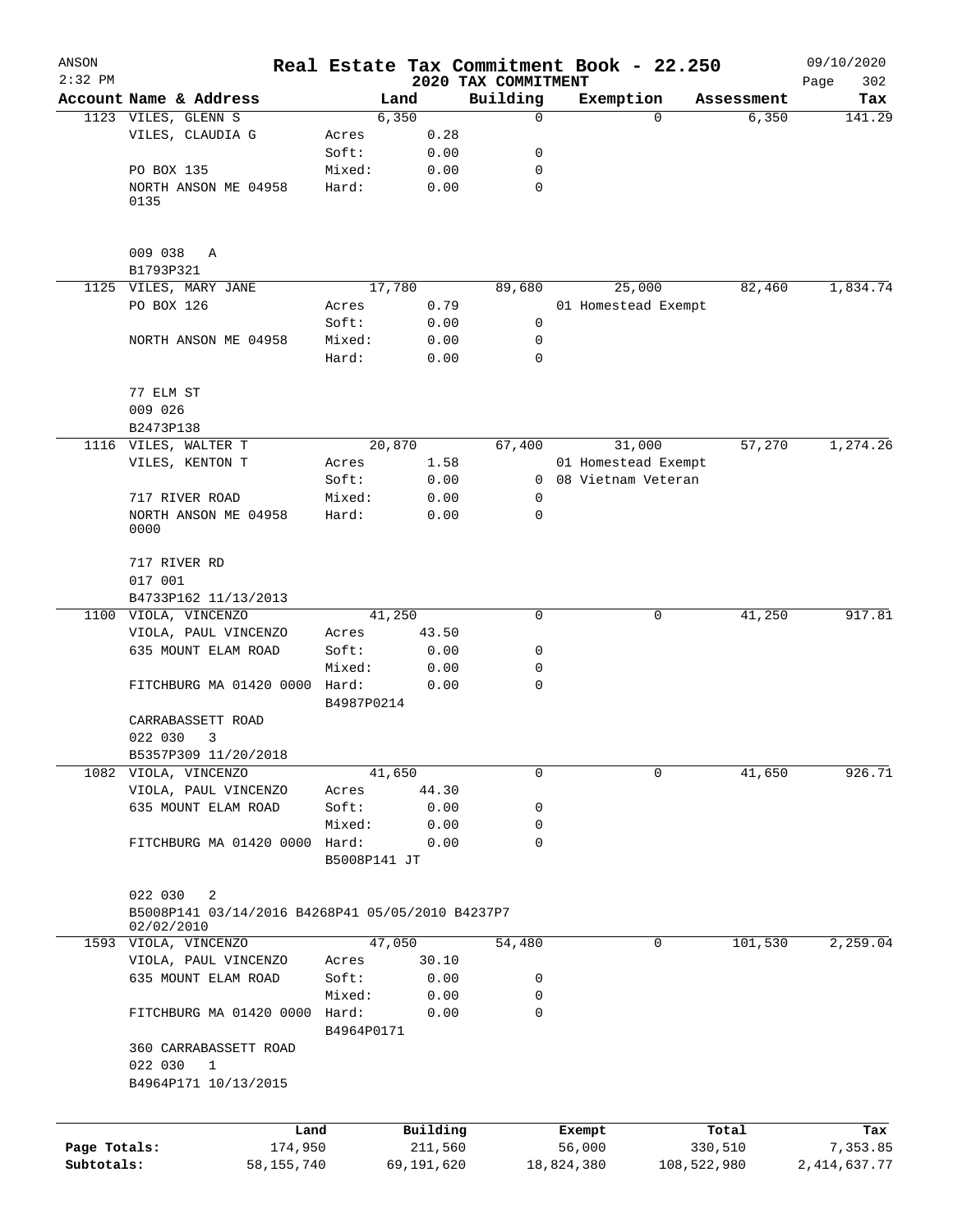| ANSON        |                              |                 |                      |                     |                                 | Real Estate Tax Commitment Book - 22.250 |                  | 09/10/2020         |
|--------------|------------------------------|-----------------|----------------------|---------------------|---------------------------------|------------------------------------------|------------------|--------------------|
| $2:32$ PM    | Account Name & Address       |                 |                      | Land                | 2020 TAX COMMITMENT<br>Building | Exemption                                | Assessment       | 303<br>Page<br>Tax |
|              | 1126 VIOLETTE, KATHRYN P &   |                 |                      | 10,000              | 61,350                          | 25,000                                   | 46,350           | 1,031.29           |
|              | O'DONALD, BRUCE W            |                 | Acres                | 0.25                |                                 | 01 Homestead Exempt                      |                  |                    |
|              |                              |                 | Soft:                | 0.00                | 0                               |                                          |                  |                    |
|              | PO BOX 503                   |                 | Mixed:               | 0.00                | 0                               |                                          |                  |                    |
|              | ANSON ME 04911 0503          |                 | Hard:                | 0.00                | 0                               |                                          |                  |                    |
|              |                              |                 |                      |                     |                                 |                                          |                  |                    |
|              | 4 SECOND ST<br>001 070       |                 |                      |                     |                                 |                                          |                  |                    |
|              | B2469P52                     |                 |                      |                     |                                 |                                          |                  |                    |
|              | 493 VIVEIROS, CARLTON J      |                 |                      | 22,300              | 47,110                          | 0                                        | 69,410           | 1,544.37           |
|              | 202 OLD MILL LANE            |                 | Acres                | 2.53                |                                 |                                          |                  |                    |
|              |                              |                 | Soft:                | 0.00                | 0                               |                                          |                  |                    |
|              | PORTSMOUTH RI 02871          |                 | Mixed:               | 0.00                | 0                               |                                          |                  |                    |
|              |                              |                 | Hard:                | 0.00                | 0                               |                                          |                  |                    |
|              |                              |                 | B4941P0894           |                     |                                 |                                          |                  |                    |
|              | 211 CAMPGROUND RD            |                 |                      |                     |                                 |                                          |                  |                    |
|              | 015 049                      |                 |                      |                     |                                 |                                          |                  |                    |
|              | B5257P51 02/28/2018          |                 |                      |                     |                                 |                                          |                  |                    |
|              | 1129 VOELKEL, NORMAN         |                 |                      | 23,520              | 12,000                          | 0                                        | 35,520           | 790.32             |
|              |                              |                 | Acres                | 15.00               |                                 |                                          |                  |                    |
|              | NORTH ANSON ME 04958         |                 | Soft:                | 2.00                | 224                             |                                          |                  |                    |
|              | 0000                         |                 |                      |                     |                                 |                                          |                  |                    |
|              | 412 RIVER RD                 |                 | Mixed:               | 7.00                | 1,113<br>680                    |                                          |                  |                    |
|              |                              |                 | Hard:<br>TREE GROWTH | 4.00                |                                 |                                          |                  |                    |
|              |                              |                 |                      |                     |                                 |                                          |                  |                    |
|              | 016 006<br>C                 |                 |                      |                     |                                 |                                          |                  |                    |
|              | B3909P59 09/12/2007          |                 |                      |                     |                                 |                                          |                  |                    |
|              | 1824 VOELKEL, NORMAN         |                 |                      | 28,840              | 43,740                          | 25,000                                   | 47,580           | 1,058.66           |
|              |                              |                 | Acres                | 40.00               |                                 | 01 Homestead Exempt                      |                  |                    |
|              | NORTH ANSON ME 04958<br>0000 |                 | Soft:                | 3.00                | 336                             |                                          |                  |                    |
|              | 412 RIVER RD                 |                 | Mixed:               | 25.00               | 3,975                           |                                          |                  |                    |
|              |                              |                 | Hard:                | 9.00                | 1,530                           |                                          |                  |                    |
|              |                              |                 | TREE GROWTH          |                     |                                 |                                          |                  |                    |
|              | 412 RIVER RD                 |                 |                      |                     |                                 |                                          |                  |                    |
|              | 016 006<br>$\, {\bf B}$      |                 |                      |                     |                                 |                                          |                  |                    |
|              | B3465P170 04/01/2005         |                 |                      |                     |                                 |                                          |                  |                    |
| 1825         | VOELKEL, NORMAN              |                 |                      | 3,910               | 0                               | 0                                        | 3,910            | 87.00              |
|              |                              |                 | Acres                | 25.00               |                                 |                                          |                  |                    |
|              | NORTH ANSON ME 04958<br>0000 |                 | Soft:                | 2.00                | 224                             |                                          |                  |                    |
|              | 412 RIVER RD                 |                 | Mixed:               | 20.00               | 3,180                           |                                          |                  |                    |
|              |                              |                 | Hard:                | 3.00                | 510                             |                                          |                  |                    |
|              |                              |                 | TREE GROWTH          |                     |                                 |                                          |                  |                    |
|              |                              |                 |                      |                     |                                 |                                          |                  |                    |
|              | 016 006                      |                 |                      |                     |                                 |                                          |                  |                    |
|              | B1530P235                    |                 |                      |                     |                                 |                                          |                  |                    |
|              | 1068 VOTER, CINDY L          |                 |                      | 25,980              | 37,270                          | 25,000                                   | 38,250           | 851.06             |
|              | 1185 VALLEY ROAD             |                 | Acres                | 2.32                |                                 | 01 Homestead Exempt                      |                  |                    |
|              |                              |                 | Soft:                | 0.00                | $\mathbf 0$                     |                                          |                  |                    |
|              | ANSON ME 04911               |                 | Mixed:               | 0.00                | 0                               |                                          |                  |                    |
|              |                              |                 | Hard:                | 0.00                | 0                               |                                          |                  |                    |
|              | 1185 VALLEY RD               |                 |                      |                     |                                 |                                          |                  |                    |
|              | 020 027<br>B 4               |                 |                      |                     |                                 |                                          |                  |                    |
|              | B3297P321 04/27/2004         |                 |                      |                     |                                 |                                          |                  |                    |
|              |                              |                 |                      |                     |                                 |                                          |                  |                    |
|              |                              |                 |                      |                     |                                 |                                          |                  |                    |
| Page Totals: |                              | Land<br>114,550 |                      | Building<br>201,470 |                                 | Exempt<br>75,000                         | Total<br>241,020 | Tax<br>5,362.70    |
| Subtotals:   |                              | 58,270,290      |                      | 69,393,090          |                                 | 18,899,380                               | 108,764,000      | 2,420,000.47       |
|              |                              |                 |                      |                     |                                 |                                          |                  |                    |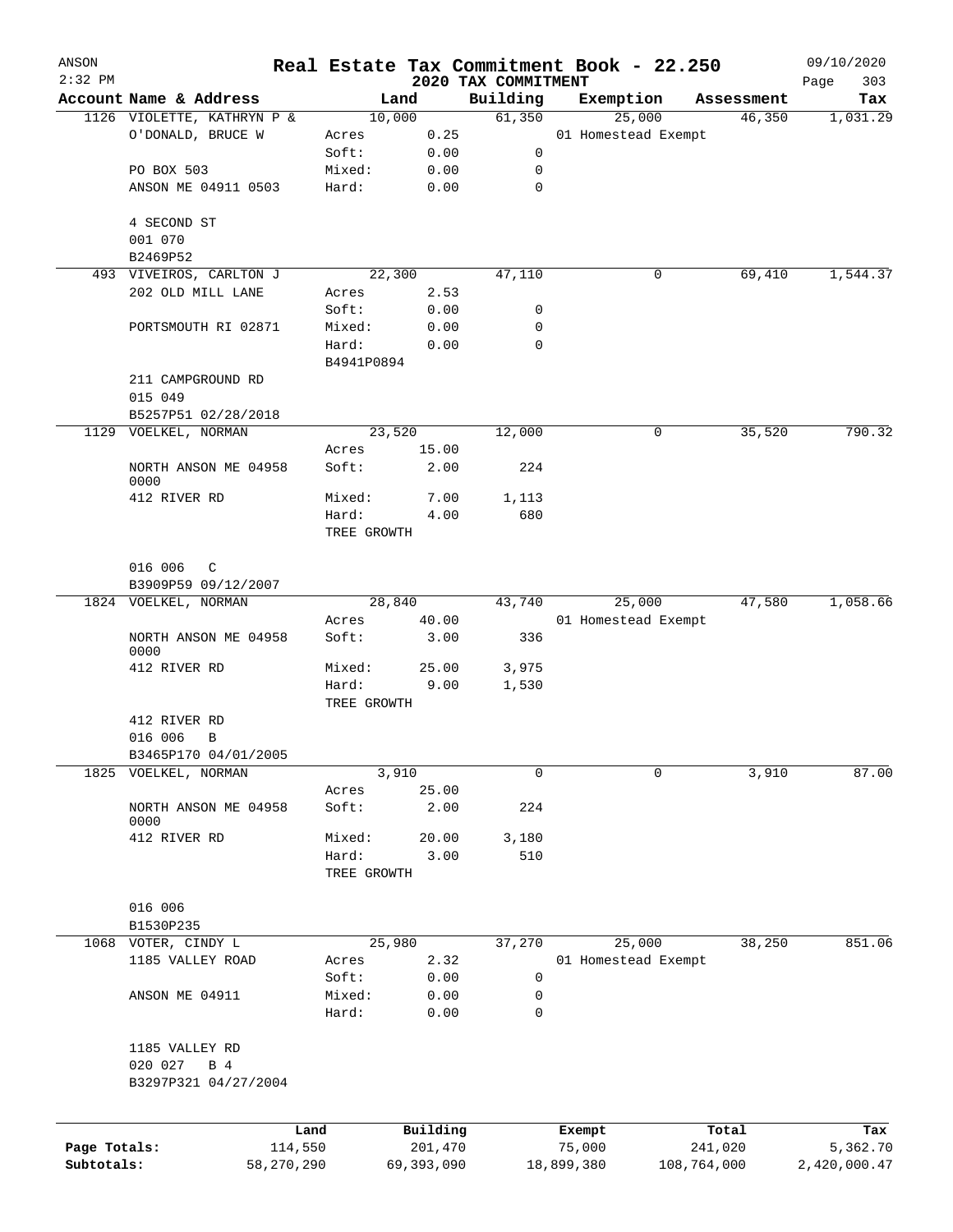| ANSON<br>$2:32$ PM |                                           |                     |              | 2020 TAX COMMITMENT | Real Estate Tax Commitment Book - 22.250 |            | 09/10/2020<br>304<br>Page |
|--------------------|-------------------------------------------|---------------------|--------------|---------------------|------------------------------------------|------------|---------------------------|
|                    | Account Name & Address                    | Land                |              | Building            | Exemption                                | Assessment | Tax                       |
|                    | 1152 VOTER, MICHAEL L. &                  | 20,090              |              | 40,170              | 25,000                                   | 35,260     | 784.54                    |
|                    | WASHBURN, JANE                            | Acres               | 1.06         |                     | 01 Homestead Exempt                      |            |                           |
|                    |                                           | Soft:               | 0.00         | 0                   |                                          |            |                           |
|                    | PO BOX 287                                | Mixed:              | 0.00         | 0                   |                                          |            |                           |
|                    | ANSON ME 04911 0000                       | Hard:               | 0.00         | $\mathbf 0$         |                                          |            |                           |
|                    | 165 FAHI POND RD<br>024 011 B             |                     |              |                     |                                          |            |                           |
|                    | B3235P344                                 |                     |              |                     |                                          |            |                           |
|                    | 1650 WACOME, BETTY                        | 26,000              |              | 0                   | 0                                        | 26,000     | 578.50                    |
|                    | 29 PULLEN CORNER ROAD                     | Acres               | 5.00         |                     |                                          |            |                           |
|                    |                                           | Soft:               | 0.00         | 0                   |                                          |            |                           |
|                    | NORTH ANSON ME 04958                      | Mixed:              | 0.00         | 0                   |                                          |            |                           |
|                    |                                           | Hard:               | 0.00         | 0                   |                                          |            |                           |
|                    | PULLEN CORNER RD                          |                     |              |                     |                                          |            |                           |
|                    | 015 044<br>I <sub>1</sub>                 |                     |              |                     |                                          |            |                           |
|                    | B4497P191 02/24/2012                      |                     |              |                     |                                          |            |                           |
|                    | 21 WACOME, BETTY                          | 18,000              |              | 0                   | 0                                        | 18,000     | 400.50                    |
|                    | 29 PULLEN CORNER ROAD                     | Acres               | 11.00        |                     |                                          |            |                           |
|                    |                                           | Soft:               | 0.00         | 0                   |                                          |            |                           |
|                    | NORTH ANSON ME 04958                      | Mixed:              | 0.00         | 0                   |                                          |            |                           |
|                    |                                           | Hard:               | 0.00         | 0                   |                                          |            |                           |
|                    | 015 044<br>Е<br>B3673P89 05/08/2006       |                     |              |                     |                                          |            |                           |
|                    | 574 WACOME, BETTY J                       | 18,580              |              | 0                   | 0                                        | 18,580     | 413.41                    |
|                    | 29 PULLEN CORNER ROAD                     | Acres               | 11.73        |                     |                                          |            |                           |
|                    |                                           | Soft:               | 0.00         | 0                   |                                          |            |                           |
|                    | NORTH ANSON ME 04958                      | Mixed:              | 0.00         | 0                   |                                          |            |                           |
|                    |                                           | Hard:<br>B5043P0190 | 0.00         | 0                   |                                          |            |                           |
|                    | PULLEN ROAD                               |                     |              |                     |                                          |            |                           |
|                    | 015 044<br>F                              |                     |              |                     |                                          |            |                           |
|                    | B5043P190 06/17/2016 B5060P129 08/10/2016 |                     |              |                     |                                          |            |                           |
|                    | 1794 WACOME, BETTY J                      | 37,860              |              | 26,270              | 25,000                                   | 39,130     | 870.64                    |
|                    | 29 PULLEN CORNER ROAD                     | Acres               | 16.36        |                     | 01 Homestead Exempt                      |            |                           |
|                    |                                           | Soft:               | 0.00         | 0                   |                                          |            |                           |
|                    | NORTH ANSON ME 04958                      | Mixed:              | 0.00         | 0                   |                                          |            |                           |
|                    |                                           | Hard:               | 0.00         | 0                   |                                          |            |                           |
|                    | 29 PULLEN CORNER RD                       |                     |              |                     |                                          |            |                           |
|                    | 015 044<br>$\mathbf I$                    |                     |              |                     |                                          |            |                           |
|                    | B2338P343                                 |                     |              |                     |                                          |            |                           |
| 1826               | WACOME, KERRY L                           | 31,600              |              | 10,470              | 25,000                                   | 17,070     | 379.81                    |
|                    |                                           | Acres               | 20.00        |                     | 01 Homestead Exempt                      |            |                           |
|                    | ANSON ME 04911 0000                       | Soft:               | 0.00         | 0                   |                                          |            |                           |
|                    | 504 VALLEY RD                             | Mixed:<br>Hard:     | 0.00<br>0.00 | 0<br>0              |                                          |            |                           |
|                    |                                           |                     |              |                     |                                          |            |                           |
|                    | 504 VALLEY RD                             |                     |              |                     |                                          |            |                           |
|                    | 019 036<br>$\mathbb{C}$                   |                     |              |                     |                                          |            |                           |
|                    | B4761P215 02/25/2014                      |                     |              |                     |                                          |            |                           |
|                    |                                           |                     |              |                     |                                          |            |                           |
|                    |                                           |                     |              |                     |                                          |            |                           |
|                    |                                           |                     |              |                     |                                          |            |                           |

|              | Land       | Building   | Exempt     | Total       | Tax          |
|--------------|------------|------------|------------|-------------|--------------|
| Page Totals: | 152,130    | 76,910     | 75,000     | 154,040     | 3,427.40     |
| Subtotals:   | 58,422,420 | 69,470,000 | 18,974,380 | 108,918,040 | 2,423,427.87 |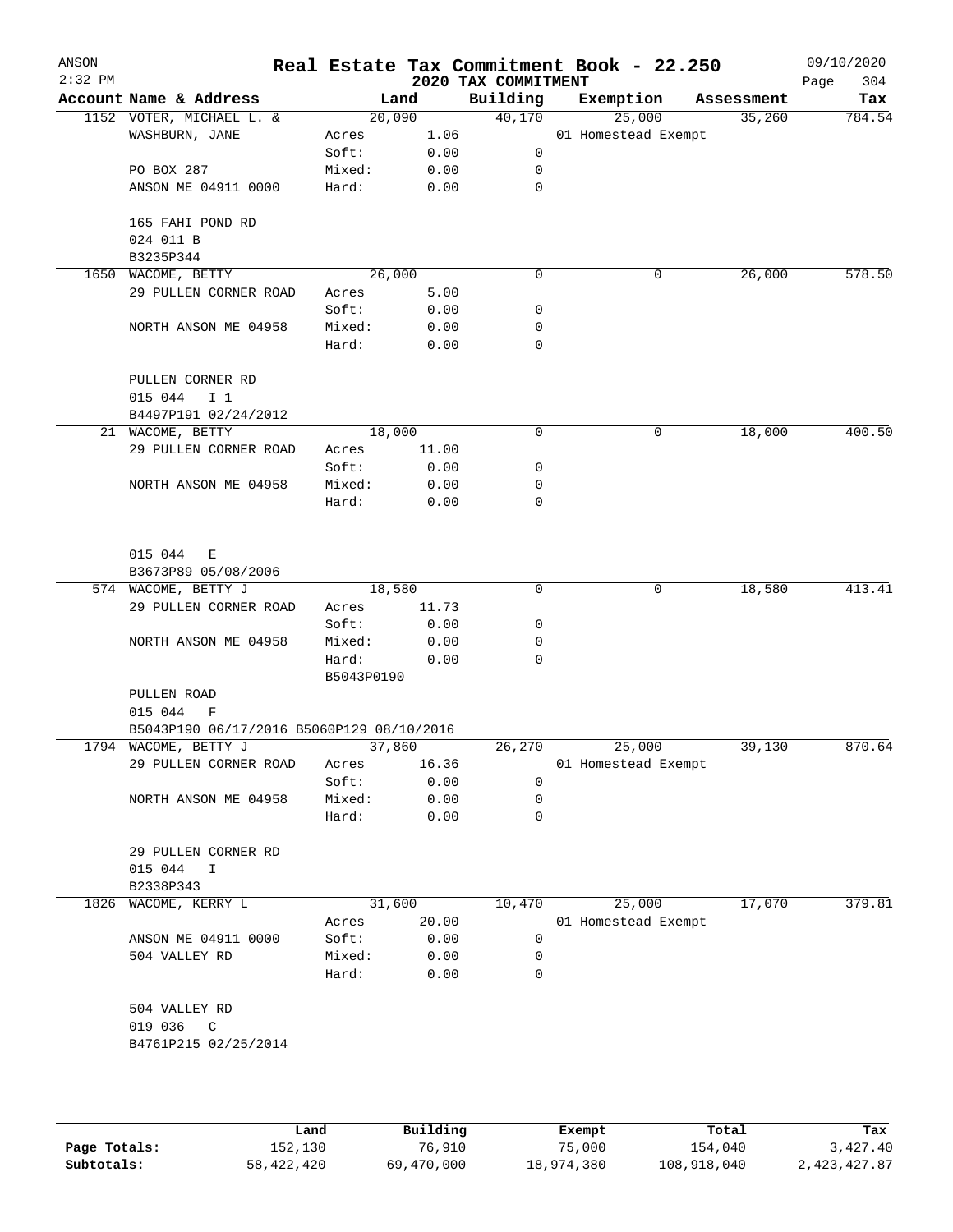| ANSON                      |                                           |           |                       |                                 | Real Estate Tax Commitment Book - 22.250 |               |            | 09/10/2020               |
|----------------------------|-------------------------------------------|-----------|-----------------------|---------------------------------|------------------------------------------|---------------|------------|--------------------------|
| $2:32$ PM                  | Account Name & Address                    |           | Land                  | 2020 TAX COMMITMENT<br>Building | Exemption                                |               | Assessment | 305<br>Page<br>Tax       |
|                            | 229 WACOME, KEVIN C                       | 17,280    |                       | $\mathbf 0$                     |                                          | 0             | 17,280     | 384.48                   |
|                            | WACOME, SHARON R                          | Acres     | 10.10                 |                                 |                                          |               |            |                          |
|                            |                                           | Soft:     | 0.00                  | 0                               |                                          |               |            |                          |
|                            | 25 BIGELOW HILL RD                        | Mixed:    | 0.00                  | 0                               |                                          |               |            |                          |
|                            | NORRIDGEWOCK ME 04957                     | Hard:     | 0.00                  | $\mathbf 0$                     |                                          |               |            |                          |
|                            | 0000                                      |           |                       |                                 |                                          |               |            |                          |
|                            | 018 021<br>H                              |           |                       |                                 |                                          |               |            |                          |
|                            | B3564P335 09/30/2005                      |           |                       |                                 |                                          |               |            |                          |
|                            | 963 WADE, JACOB L                         |           | 28,090                | 78,860                          |                                          | 0             | 106,950    | 2,379.64                 |
|                            | MACDONALD, JENNIFER S                     | Acres     | 6.59                  |                                 |                                          |               |            |                          |
|                            | PO BOX 474                                | Soft:     | 0.00                  | 0                               |                                          |               |            |                          |
|                            |                                           | Mixed:    | 0.00                  | $\mathbf 0$                     |                                          |               |            |                          |
|                            | ANSON ME 04911                            | Hard:     | 0.00                  | $\mathbf 0$                     |                                          |               |            |                          |
|                            |                                           | B5045P078 |                       |                                 |                                          |               |            |                          |
|                            | 368 HOLLIN WAITE HILL<br>014 030          |           |                       |                                 |                                          |               |            |                          |
|                            | B5045P78 07/05/2016 B3622P107 01/12/2006  |           |                       |                                 |                                          |               |            |                          |
|                            | 1049 WADLEIGH, THEODORE D                 |           | 16,610                | 64,780                          | 25,000                                   |               | 56,390     | 1,254.68                 |
|                            | WADLEIGH, LOIS J                          | Acres     | 0.69                  |                                 | 01 Homestead Exempt                      |               |            |                          |
|                            |                                           | Soft:     | 0.00                  | $\mathbf 0$                     |                                          |               |            |                          |
|                            | PO BOX 611                                | Mixed:    | 0.00                  | 0                               |                                          |               |            |                          |
|                            | NORTH ANSON ME 04958<br>0611              | Hard:     | 0.00                  | $\mathbf 0$                     |                                          |               |            |                          |
|                            | 57 NORTH MAIN ST                          |           |                       |                                 |                                          |               |            |                          |
|                            | 006 089                                   |           |                       |                                 |                                          |               |            |                          |
|                            | B2769P109                                 |           |                       |                                 |                                          |               |            |                          |
| 1500                       | WAITE, KATRINA                            | 20,600    |                       | $\mathbf 0$                     |                                          | 0             | 20,600     | 458.35                   |
|                            |                                           | Acres     | 7.10                  |                                 |                                          |               |            |                          |
|                            | SOUTH PARIS ME 04281<br>1527              | Soft:     | 0.00                  | 0                               |                                          |               |            |                          |
|                            | 114 E. MAIN STREET                        | Mixed:    | 0.00                  | 0                               |                                          |               |            |                          |
|                            |                                           | Hard:     | 0.00                  | $\mathbf 0$                     |                                          |               |            |                          |
|                            | GREENLEAF ROAD<br>013 022<br>6            |           |                       |                                 |                                          |               |            |                          |
|                            | B5197P153 08/08/2017 B5197P153 08/25/2017 |           |                       |                                 |                                          |               |            |                          |
|                            | 1141 WALKER, ALAN W                       |           | 4,880                 | $\mathbf 0$                     |                                          | 0             | 4,880      | 108.58                   |
|                            | WALKER, ARLENE S                          | Acres     | 3.25                  |                                 |                                          |               |            |                          |
|                            | 26 HILLTOP ROAD                           | Soft:     | 0.00                  | $\mathsf 0$                     |                                          |               |            |                          |
|                            |                                           | Mixed:    | 0.00                  | 0                               |                                          |               |            |                          |
|                            | ANSON ME 04911                            | Hard:     | 0.00                  | $\mathbf 0$                     |                                          |               |            |                          |
|                            | 003 016                                   |           |                       |                                 |                                          |               |            |                          |
|                            | B2752P283                                 |           |                       |                                 |                                          |               |            |                          |
| 1142                       | WALKER, ALAN W                            |           | 28,000                | $\mathsf{O}$                    |                                          | 0             | 28,000     | 623.00                   |
|                            | WALKER, ARLENE S                          | Acres     | 7.00                  |                                 |                                          |               |            |                          |
|                            | 26 HILLTOP ROAD                           | Soft:     | 0.00                  | 0                               |                                          |               |            |                          |
|                            |                                           | Mixed:    | 0.00                  | 0                               |                                          |               |            |                          |
|                            | ANSON ME 04911                            | Hard:     | 0.00                  | $\mathbf 0$                     |                                          |               |            |                          |
|                            | 003 017                                   |           |                       |                                 |                                          |               |            |                          |
|                            | B2752P283                                 |           |                       |                                 |                                          |               |            |                          |
|                            |                                           | Land      | Building              |                                 | Exempt                                   |               | Total      | Tax                      |
| Page Totals:<br>Subtotals: | 115,460<br>58,537,880                     |           | 143,640<br>69,613,640 |                                 | 25,000<br>18,999,380                     | 109, 152, 140 | 234,100    | 5,208.73<br>2,428,636.60 |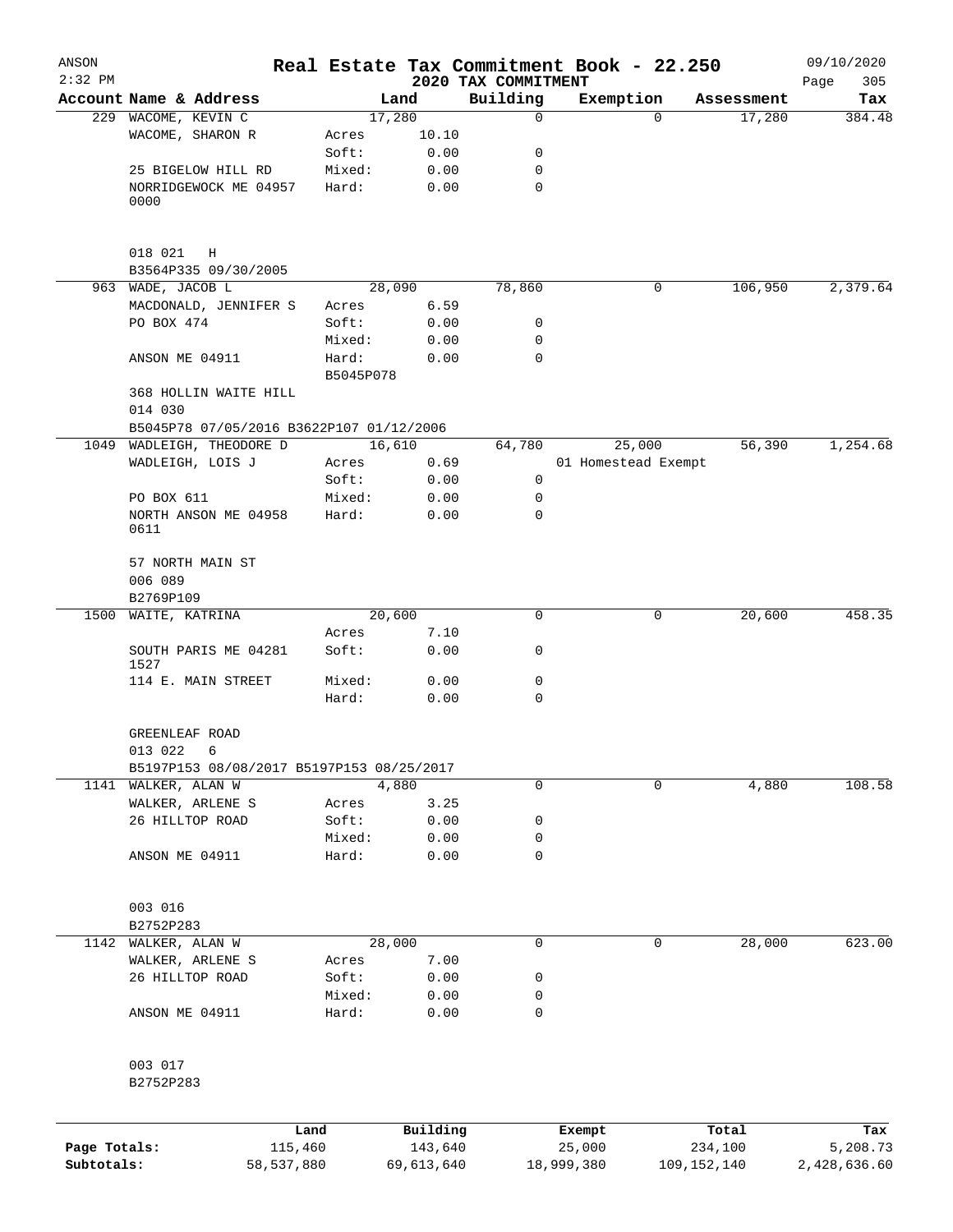| ANSON<br>$2:32$ PM |                                                  |                 |              | 2020 TAX COMMITMENT | Real Estate Tax Commitment Book - 22.250 |            | 09/10/2020         |
|--------------------|--------------------------------------------------|-----------------|--------------|---------------------|------------------------------------------|------------|--------------------|
|                    | Account Name & Address                           |                 | Land         | Building            | Exemption                                | Assessment | 306<br>Page<br>Tax |
| 1136               | WALKER, ALAN W                                   |                 | 8,000        | 0                   | $\mathbf 0$                              | 8,000      | 178.00             |
|                    | WALKER, ARLENE S                                 | Acres           | 16.00        |                     |                                          |            |                    |
|                    | 26 HILLTOP ROAD                                  | Soft:           | 0.00         | 0                   |                                          |            |                    |
|                    |                                                  | Mixed:          | 0.00         | 0                   |                                          |            |                    |
|                    | ANSON ME 04911                                   | Hard:           | 0.00         | $\mathbf 0$         |                                          |            |                    |
|                    |                                                  |                 |              |                     |                                          |            |                    |
|                    | 010 029                                          |                 |              |                     |                                          |            |                    |
|                    | B2752P283                                        |                 | 12,250       | 0                   | 0                                        |            | 272.56             |
| 1137               | WALKER, ALAN W<br>WALKER, ARLENE S               | Acres           | 19.00        |                     |                                          | 12,250     |                    |
|                    | 26 HILLTOP ROAD                                  | Soft:           | 0.00         | 0                   |                                          |            |                    |
|                    |                                                  |                 |              | 0                   |                                          |            |                    |
|                    | ANSON ME 04911                                   | Mixed:<br>Hard: | 0.00<br>0.00 | $\mathbf 0$         |                                          |            |                    |
|                    | 010 030                                          |                 |              |                     |                                          |            |                    |
|                    | B2752P283                                        |                 |              |                     |                                          |            |                    |
| 1138               | WALKER, ALAN W                                   |                 | 36,000       | 102,180             | 31,000                                   | 107,180    | 2,384.76           |
|                    | WALKER, ARLENE S                                 | Acres           | 14.50        |                     | 01 Homestead Exempt                      |            |                    |
|                    | 26 HILLTOP ROAD                                  | Soft:           | 0.00         | $\overline{0}$      | 02 Resident Veteran                      |            |                    |
|                    |                                                  | Mixed:          | 0.00         | 0                   |                                          |            |                    |
|                    | ANSON ME 04911                                   | Hard:           | 0.00         | $\mathbf 0$         |                                          |            |                    |
|                    | 26 HILLTOP RD                                    |                 |              |                     |                                          |            |                    |
|                    | 010 037                                          |                 |              |                     |                                          |            |                    |
|                    | B2752P283                                        |                 |              |                     |                                          |            |                    |
| 1827               | WALKER, MARTHA L                                 |                 | 21,200       | 134,600             | 25,000                                   | 130,800    | 2,910.30           |
|                    | WALKER, ALAN W & ARLENE Acres<br>S               |                 | 1.80         |                     | 01 Homestead Exempt                      |            |                    |
|                    |                                                  | Soft:           | 0.00         | 0                   |                                          |            |                    |
|                    | PO BOX 285                                       | Mixed:          | 0.00         | 0                   |                                          |            |                    |
|                    | ANSON ME 04911 0285                              | Hard:           | 0.00         | $\mathbf 0$         |                                          |            |                    |
|                    | 28 HILLTOP RD<br>010 037<br>Α                    |                 |              |                     |                                          |            |                    |
|                    | B5413P241 02/21/2019                             |                 |              |                     |                                          |            |                    |
| 1458               | WALLACE, MARK E &                                |                 | 13,120       | 59,650              | 25,000                                   | 47,770     | 1,062.88           |
|                    | MCQUISTON, ELLEN L                               | Acres           | 0.43         |                     | 01 Homestead Exempt                      |            |                    |
|                    |                                                  | Soft:           | 0.00         | 0                   |                                          |            |                    |
|                    | 77 RANDALL ST                                    | Mixed:          | 0.00         | 0                   |                                          |            |                    |
|                    | ANSON ME 04911 0000                              | Hard:           | 0.00         | $\mathbf 0$         |                                          |            |                    |
|                    | 77 RANDALL ST                                    |                 |              |                     |                                          |            |                    |
|                    | 003 009                                          |                 |              |                     |                                          |            |                    |
|                    | B2691P310                                        |                 |              |                     |                                          |            |                    |
|                    | 974 WALLS, JOANN                                 |                 | 21,950       | 0                   | 0                                        | 21,950     | 488.39             |
|                    | 260 FRENCH HILL ROAD                             | Acres           | 2.30         |                     |                                          |            |                    |
|                    |                                                  | Soft:           | 0.00         | 0                   |                                          |            |                    |
|                    | SOLON ME 04979                                   | Mixed:<br>Hard: | 0.00<br>0.00 | 0<br>$\mathbf 0$    |                                          |            |                    |
|                    | 43 FOUR MILE SQUARE RD<br>020 022<br>$2 \quad 2$ |                 |              |                     |                                          |            |                    |
|                    | B5313P342 07/20/2018                             |                 |              |                     |                                          |            |                    |
|                    |                                                  |                 |              |                     |                                          |            |                    |
|                    | Land                                             |                 | Building     |                     | Exempt                                   | Total      | Tax                |

|              | Land       | Building   | Exempt     | Total       | Tax          |
|--------------|------------|------------|------------|-------------|--------------|
| Page Totals: | 112,520    | 296,430    | 81,000     | 327,950     | 7,296.89     |
| Subtotals:   | 58,650,400 | 69,910,070 | 19,080,380 | 109,480,090 | 2,435,933.49 |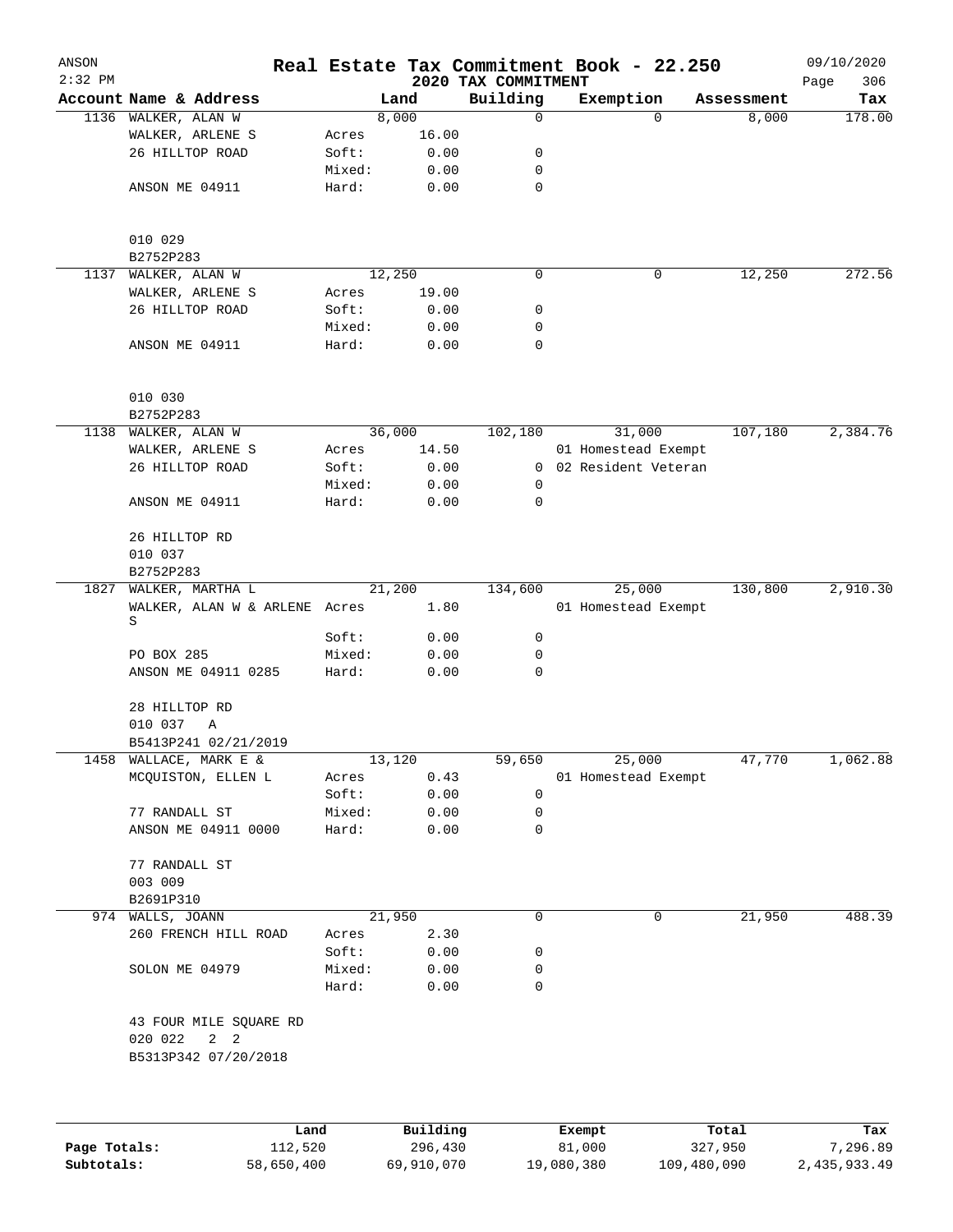| ANSON<br>$2:32$ PM |                                           |        |        | 2020 TAX COMMITMENT | Real Estate Tax Commitment Book - 22.250 |            | 09/10/2020<br>Page<br>307 |
|--------------------|-------------------------------------------|--------|--------|---------------------|------------------------------------------|------------|---------------------------|
|                    | Account Name & Address                    |        | Land   | Building            | Exemption                                | Assessment | Tax                       |
|                    | 89 WALSH, SUZANNE W                       |        | 9,380  | 72,310              | $\mathbf 0$                              | 81,690     | 1,817.60                  |
|                    | PO BOX 356                                | Acres  | 0.22   |                     |                                          |            |                           |
|                    |                                           | Soft:  | 0.00   | 0                   |                                          |            |                           |
|                    | NORTH ANSON ME 04958                      | Mixed: | 0.00   | 0                   |                                          |            |                           |
|                    |                                           | Hard:  | 0.00   | $\mathbf 0$         |                                          |            |                           |
|                    | 15 MADISON ST                             |        |        |                     |                                          |            |                           |
|                    | 006 006                                   |        |        |                     |                                          |            |                           |
|                    | B5495P302 12/09/2019                      |        |        |                     |                                          |            |                           |
| 1337               | WALTER, CLIFTON SCOTT                     |        | 22,250 | 75,660              | 0                                        | 97,910     | 2,178.50                  |
|                    | 171 SOLON ROAD                            | Acres  | 2.50   |                     |                                          |            |                           |
|                    |                                           | Soft:  | 0.00   | 0                   |                                          |            |                           |
|                    | NORTH ANSON ME 04958                      | Mixed: | 0.00   | 0                   |                                          |            |                           |
|                    |                                           | Hard:  | 0.00   | $\mathbf 0$         |                                          |            |                           |
|                    | 171 SOLON RD                              |        |        |                     |                                          |            |                           |
|                    | 017 034                                   |        |        |                     |                                          |            |                           |
|                    | B5450P252 08/13/2019                      |        |        |                     |                                          |            |                           |
| 1143               | WALTHER, CHARLES J                        |        | 16,970 | 48,920              | 0                                        | 65,890     | 1,466.05                  |
|                    |                                           | Acres  | 0.72   |                     |                                          |            |                           |
|                    | ANSON ME 04911 0309                       | Soft:  | 0.00   | 0                   |                                          |            |                           |
|                    | PO BOX 309                                | Mixed: | 0.00   | 0                   |                                          |            |                           |
|                    |                                           | Hard:  | 0.00   | 0                   |                                          |            |                           |
|                    | 88 HILLTOP RD                             |        |        |                     |                                          |            |                           |
|                    | 004 001                                   |        |        |                     |                                          |            |                           |
|                    | B4066P53 10/21/2008                       |        |        |                     |                                          |            |                           |
|                    | 1306 WALTHER, CHARLES J. &                |        | 16,370 | 0                   | 0                                        | 16,370     | 364.23                    |
|                    | BLOOD, JILL L                             | Acres  | 0.67   |                     |                                          |            |                           |
|                    |                                           | Soft:  | 0.00   | 0                   |                                          |            |                           |
|                    | PO BOX 309                                | Mixed: | 0.00   | 0                   |                                          |            |                           |
|                    | ANSON ME 04911 0309                       | Hard:  | 0.00   | 0                   |                                          |            |                           |
|                    | 94 HILLTOP RD                             |        |        |                     |                                          |            |                           |
|                    | 004 001 A                                 |        |        |                     |                                          |            |                           |
|                    | B4717P225 10/02/2013                      |        |        |                     |                                          |            |                           |
|                    | 1828 WALTHER, CHARLES J. &                |        | 18,000 | 20,120              | 25,000                                   | 13,120     | 291.92                    |
|                    | BLOOD, JILL L                             | Acres  | 3.00   |                     | 01 Homestead Exempt                      |            |                           |
|                    |                                           | Soft:  | 0.00   | 0                   |                                          |            |                           |
|                    | PO BOX 309                                | Mixed: | 0.00   | 0                   |                                          |            |                           |
|                    | ANSON ME 04911 0309                       | Hard:  | 0.00   | 0                   |                                          |            |                           |
|                    | 276 A WEST MILLS RD                       |        |        |                     |                                          |            |                           |
|                    | 011 009<br>F <sub>1</sub>                 |        |        |                     |                                          |            |                           |
|                    | B3808P197 02/02/2007                      |        |        |                     |                                          |            |                           |
| 579                | WALTHER, FREDERICK JOHN<br>IV             |        | 20,000 | 420                 | 0                                        | 20,420     | 454.35                    |
|                    | 88 HILLTOP ROAD                           | Acres  | 1.00   |                     |                                          |            |                           |
|                    |                                           | Soft:  | 0.00   | 0                   |                                          |            |                           |
|                    | ANSON ME 04911                            | Mixed: | 0.00   | 0                   |                                          |            |                           |
|                    |                                           | Hard:  | 0.00   | $\mathbf 0$         |                                          |            |                           |
|                    | 735 HORSEBACK RD                          |        |        |                     |                                          |            |                           |
|                    | 019 005<br>B                              |        |        |                     |                                          |            |                           |
|                    | B5427P309 05/30/2019 B3775P261 11/16/2006 |        |        |                     |                                          |            |                           |
|                    |                                           |        |        |                     |                                          |            |                           |
|                    |                                           |        |        |                     |                                          |            |                           |
|                    |                                           |        |        |                     |                                          |            |                           |

|              | Land       | Building   | Exempt     | Total       | Tax          |
|--------------|------------|------------|------------|-------------|--------------|
| Page Totals: | 102,970    | 217,430    | 25,000     | 295,400     | 6,572.65     |
| Subtotals:   | 58,753,370 | 70,127,500 | 19,105,380 | 109,775,490 | 2,442,506.14 |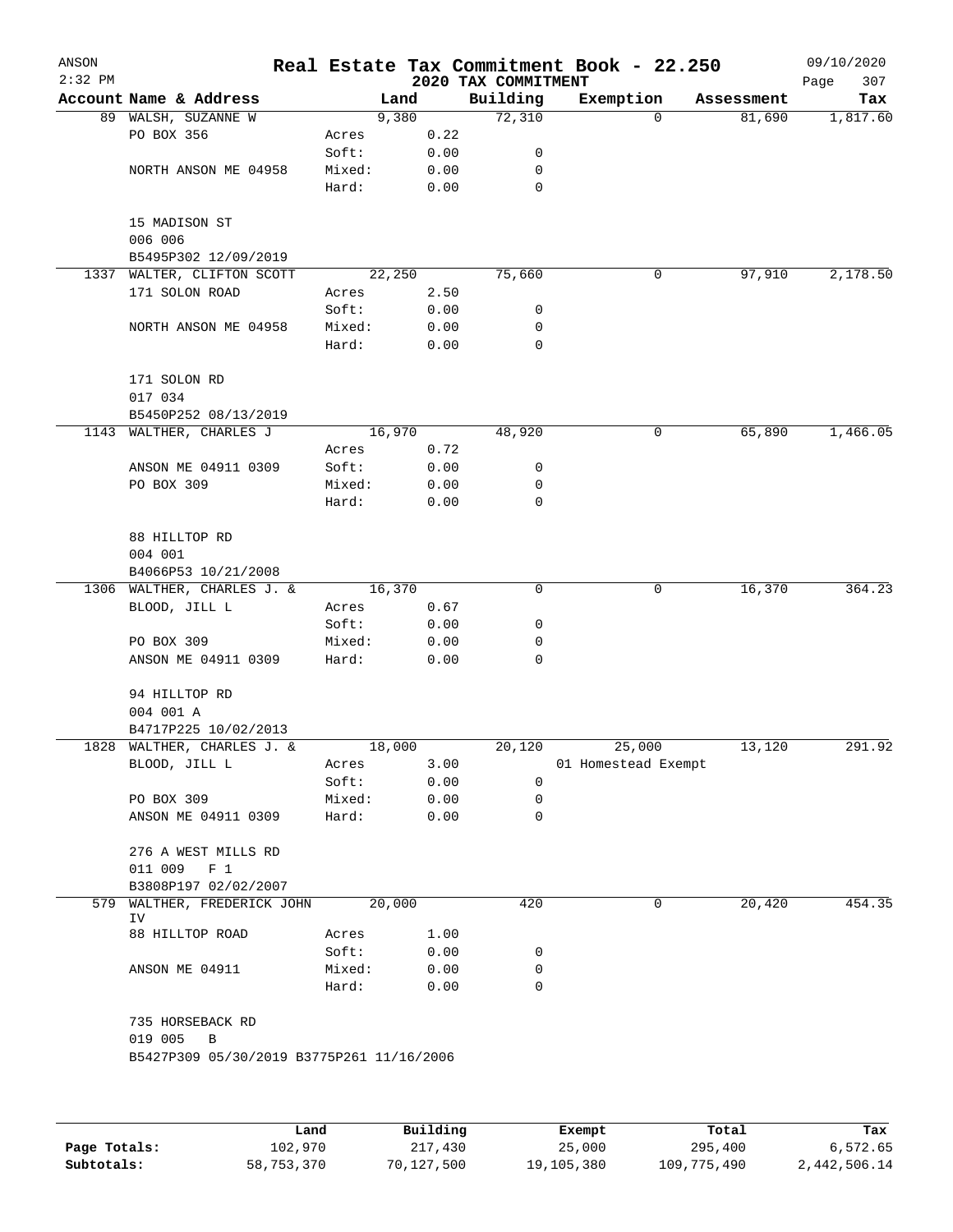| ANSON        |                                          |                 |                 |                     | Real Estate Tax Commitment Book - 22.250 |          |            | 09/10/2020  |
|--------------|------------------------------------------|-----------------|-----------------|---------------------|------------------------------------------|----------|------------|-------------|
| $2:32$ PM    |                                          |                 |                 | 2020 TAX COMMITMENT |                                          |          |            | 308<br>Page |
|              | Account Name & Address                   |                 | Land            | Building            | Exemption                                |          | Assessment | Tax         |
|              | 1631 WALTHER, TROY J                     |                 | $\Omega$        | 10,850              |                                          | $\Omega$ | 10,850     | 241.41      |
|              | 94 HILTOP ROAD                           |                 |                 |                     |                                          |          |            |             |
|              |                                          |                 |                 |                     |                                          |          |            |             |
|              | ANSON ME 04911                           |                 |                 |                     |                                          |          |            |             |
|              |                                          |                 |                 |                     |                                          |          |            |             |
|              | 94 HILLTOP RD                            |                 |                 |                     |                                          |          |            |             |
|              | 004 001 A ON                             |                 |                 |                     |                                          |          |            |             |
|              | 134 WALZ, AMANDA M                       |                 | 14,140          | 50,900              |                                          | 0        | 65,040     | 1,447.14    |
|              | 19 SUMMER STREET                         | Acres           | 0.50            |                     |                                          |          |            |             |
|              |                                          | Soft:           | 0.00            | 0                   |                                          |          |            |             |
|              | NORTH ANSON ME 04958                     | Mixed:          | 0.00            | 0                   |                                          |          |            |             |
|              |                                          | Hard:           | 0.00            | $\mathbf 0$         |                                          |          |            |             |
|              | 19 SUMMER ST                             |                 |                 |                     |                                          |          |            |             |
|              | 006 085                                  |                 |                 |                     |                                          |          |            |             |
|              | B4816P124 08/06/2014                     |                 |                 |                     |                                          |          |            |             |
|              | 685 WARNER, KEVIN K                      |                 | 23,110          | 64,310              |                                          | 25,000   | 62,420     | 1,388.85    |
|              | WARNER, SUSANNAH M                       | Acres           | 3.07            |                     | 01 Homestead Exempt                      |          |            |             |
|              | 107 HILLTOP ROAD                         | Soft:           | 0.00            | 0                   |                                          |          |            |             |
|              |                                          | Mixed:          | 0.00            | 0                   |                                          |          |            |             |
|              | ANSON ME 04911                           | Hard:           | 0.00            | 0                   |                                          |          |            |             |
|              |                                          |                 |                 |                     |                                          |          |            |             |
|              | 107 HILLTOP RD                           |                 |                 |                     |                                          |          |            |             |
|              | 004 013                                  |                 |                 |                     |                                          |          |            |             |
|              | B2492P139                                |                 |                 |                     |                                          |          |            |             |
| $\mathbf{2}$ | WARNER, SUSANNAH                         |                 | 8,000           | 50,600              |                                          | 0        | 58,600     | 1,303.85    |
|              | 107 HILTOP ROAD                          | Acres           | 0.16            |                     |                                          |          |            |             |
|              |                                          | Soft:           | 0.00            | 0                   |                                          |          |            |             |
|              | ANSON ME 04911                           | Mixed:          | 0.00            | 0                   |                                          |          |            |             |
|              |                                          | Hard:           | 0.00            | 0                   |                                          |          |            |             |
|              |                                          | B4949P0239      |                 |                     |                                          |          |            |             |
|              | 32 WILSON ST                             |                 |                 |                     |                                          |          |            |             |
|              | 003 026                                  |                 |                 |                     |                                          |          |            |             |
|              | B4949P239 08/28/2015<br>WASHBURN, JANE E |                 |                 |                     |                                          |          |            |             |
| 1150         |                                          |                 | 57,000<br>58.00 | 15,820              |                                          | 0        | 72,820     | 1,620.25    |
|              |                                          | Acres           | 0.00            |                     |                                          |          |            |             |
|              | MADISON ME 04950 0000<br>222 RIVER RD    | Soft:           |                 | 0                   |                                          |          |            |             |
|              |                                          | Mixed:<br>Hard: | 0.00            | 0<br>0              |                                          |          |            |             |
|              |                                          |                 | 0.00            |                     |                                          |          |            |             |
|              | 151 FAHI POND RD                         |                 |                 |                     |                                          |          |            |             |
|              | 024 011                                  |                 |                 |                     |                                          |          |            |             |
|              | B1458P17                                 |                 |                 |                     |                                          |          |            |             |
|              | 1151 WASHBURN, JANE E                    |                 | 35,000          | 0                   |                                          | 0        | 35,000     | 778.75      |
|              |                                          | Acres           | 31.00           |                     |                                          |          |            |             |
|              | MADISON ME 04950 0000                    | Soft:           | 0.00            | 0                   |                                          |          |            |             |
|              | 222 RIVER RD                             | Mixed:          | 0.00            | 0                   |                                          |          |            |             |
|              |                                          | Hard:           | 0.00            | 0                   |                                          |          |            |             |
|              |                                          |                 |                 |                     |                                          |          |            |             |
|              |                                          |                 |                 |                     |                                          |          |            |             |
|              | 024 013                                  |                 |                 |                     |                                          |          |            |             |

B1458P17

|              | Land       | Building   | Exempt     | Total       | Tax          |
|--------------|------------|------------|------------|-------------|--------------|
| Page Totals: | 137,250    | 192,480    | 25,000     | 304,730     | 6,780.25     |
| Subtotals:   | 58,890,620 | 70,319,980 | 19,130,380 | 110,080,220 | 2,449,286.39 |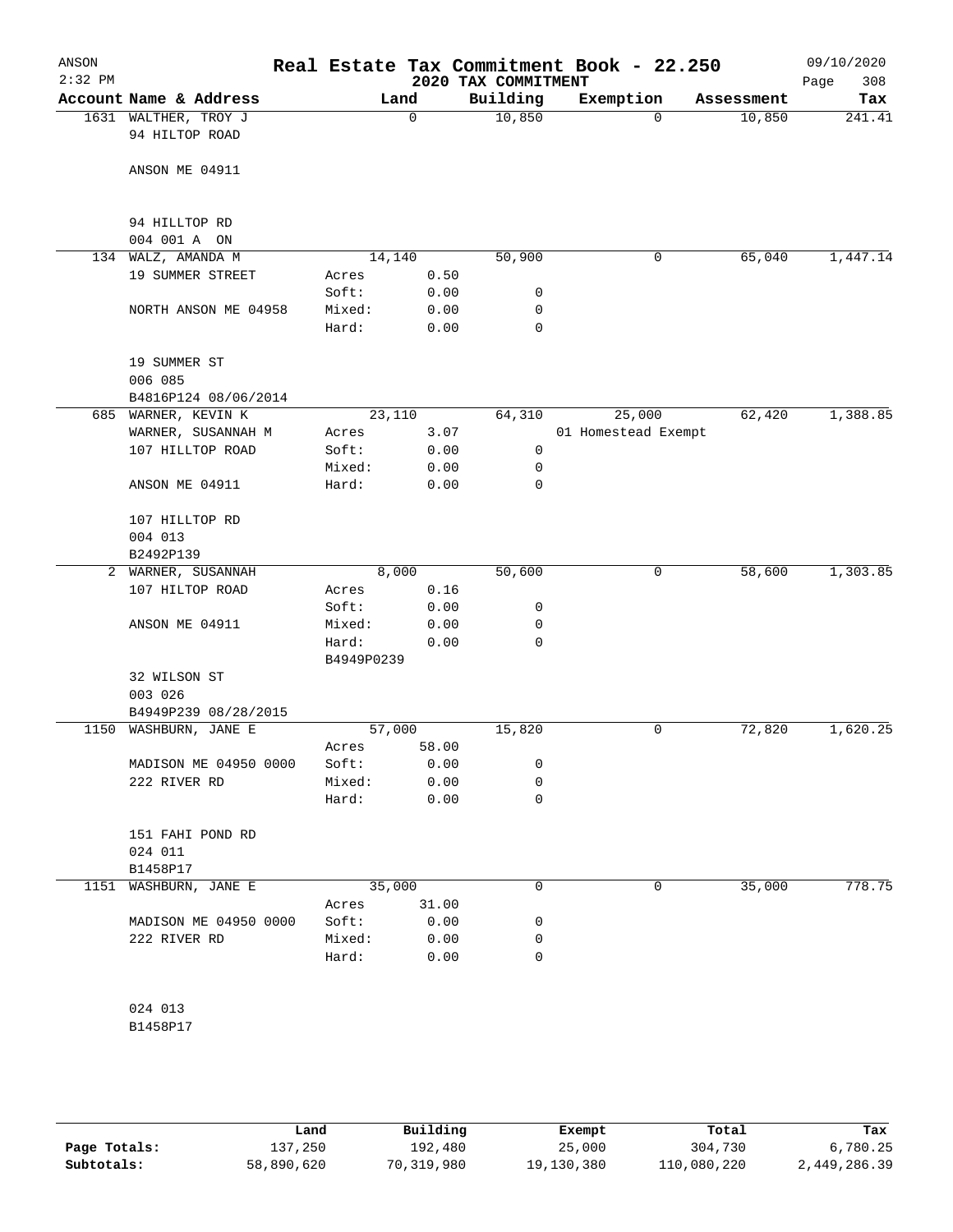| ANSON<br>$2:32$ PM |                                                      |            |                 |            | 2020 TAX COMMITMENT | Real Estate Tax Commitment Book - 22.250 |                               | 09/10/2020<br>309<br>Page |
|--------------------|------------------------------------------------------|------------|-----------------|------------|---------------------|------------------------------------------|-------------------------------|---------------------------|
|                    | Account Name & Address                               |            |                 | Land       | Building            | Exemption                                | Assessment                    | Tax                       |
|                    | 1816 WATERMAN, BLAKE L                               |            |                 | 46,200     | 11,500              |                                          | $\Omega$<br>57,700            | 1,283.83                  |
|                    | WATERMAN, MELANIE A                                  |            | Acres           | 76.69      |                     |                                          |                               |                           |
|                    | 26 WATERMAN LANE                                     |            | Soft:           | 0.00       | 0                   |                                          |                               |                           |
|                    |                                                      |            | Mixed:          | 0.00       | 0                   |                                          |                               |                           |
|                    | BURNHAM ME 04922                                     |            | Hard:           | 0.00       | 0                   |                                          |                               |                           |
|                    |                                                      |            | B5082P0181      |            |                     |                                          |                               |                           |
|                    |                                                      |            |                 |            |                     |                                          |                               |                           |
|                    | 021 011<br>B5082P181 09/30/2016 B4717P321 09/20/2013 |            |                 |            |                     |                                          |                               |                           |
|                    | 1155 WATT, PHILLIP W                                 |            |                 | 18,360     | $\mathbf 0$         |                                          | 18,360<br>0                   | 408.51                    |
|                    | BRANDJOCK ST #3A<br>#1                               | TOP        | Acres           | 5.24       |                     |                                          |                               |                           |
|                    | 6020 INNSBRUCK                                       |            | Soft:           | 0.00       | 0                   |                                          |                               |                           |
|                    | TIROL, AUSTRIA<br>EUROPE                             |            | Mixed:          | 0.00       | 0                   |                                          |                               |                           |
|                    |                                                      |            | Hard:           | 0.00       | $\mathbf 0$         |                                          |                               |                           |
|                    |                                                      |            |                 |            |                     |                                          |                               |                           |
|                    | 012 009 4                                            |            |                 |            |                     |                                          |                               |                           |
|                    | B1937P336                                            |            |                 |            |                     |                                          |                               |                           |
|                    | 163 WAUGH, MERRILL E                                 |            |                 | 24,380     | 152,100             |                                          | 176,480<br>0                  | 3,926.68                  |
|                    | 19 WILSON STREET                                     |            | Acres           | 1.25       |                     |                                          |                               |                           |
|                    |                                                      |            | Soft:           | 0.00       | 0                   |                                          |                               |                           |
|                    | ANSON ME 04911                                       |            | Mixed:<br>Hard: | 0.00       | 0<br>$\Omega$       |                                          |                               |                           |
|                    |                                                      |            |                 | 0.00       |                     |                                          |                               |                           |
|                    | 19 WILSON ST                                         |            |                 |            |                     |                                          |                               |                           |
|                    | 003 066                                              |            |                 |            |                     |                                          |                               |                           |
|                    | B5378P312 01/31/2019                                 |            |                 |            |                     |                                          |                               |                           |
|                    | 2009 WAUGH, ROXANN G                                 |            |                 | 1,750      | 0                   |                                          | 0<br>1,750                    | 38.94                     |
|                    | 494 HORSEBACK ROAD                                   |            | Acres           | 11.00      |                     |                                          |                               |                           |
|                    |                                                      |            | Soft:           | 0.00       | 0                   |                                          |                               |                           |
|                    | ANSON ME 04911                                       |            | Mixed:          | 11.00      | 1,749               |                                          |                               |                           |
|                    |                                                      |            | Hard:           | 0.00       | 0                   |                                          |                               |                           |
|                    | 014 011 G                                            |            |                 |            |                     |                                          |                               |                           |
|                    | B4794P218 06/11/2014                                 |            |                 |            |                     |                                          |                               |                           |
| 1158               | WAUGH, TIMOTHY                                       |            |                 | 24,500     | 67,490              | 25,000                                   | 66,990                        | 1,490.53                  |
|                    | WAUGH, ROXANN G                                      |            | Acres           | 4.00       |                     | 01 Homestead Exempt                      |                               |                           |
|                    |                                                      |            | Soft:           | 0.00       | 0                   |                                          |                               |                           |
|                    | 494 HORSEBACK RD                                     |            | Mixed:          | 0.00       | 0                   |                                          |                               |                           |
|                    | ANSON ME 04911 0000                                  |            | Hard:           | 0.00       | $\mathbf 0$         |                                          |                               |                           |
|                    | 494 HORSEBACK RD                                     |            |                 |            |                     |                                          |                               |                           |
|                    | 014 011 A                                            |            |                 |            |                     |                                          |                               |                           |
|                    | B1290P5                                              |            |                 |            |                     |                                          |                               |                           |
| 1162               | WEBB, ERNESTINE L                                    |            |                 | 27,500     | 33,560              | 31,000                                   | 30,060                        | 668.83                    |
|                    |                                                      |            | Acres           | 6.00       |                     | 01 Homestead Exempt                      |                               |                           |
|                    | ANSON ME 04911 0508                                  |            | Soft:           | 0.00       | 0                   |                                          | 05 Non-resident Veteran Widow |                           |
|                    | PO BOX 508                                           |            | Mixed:          | 0.00       | 0                   |                                          |                               |                           |
|                    |                                                      |            | Hard:           | 0.00       | 0                   |                                          |                               |                           |
|                    | 565 PEASE HILL RD                                    |            |                 |            |                     |                                          |                               |                           |
|                    | 014 040<br>В                                         |            |                 |            |                     |                                          |                               |                           |
|                    | B1719P187                                            |            |                 |            |                     |                                          |                               |                           |
|                    |                                                      |            |                 |            |                     |                                          |                               |                           |
|                    |                                                      | Land       |                 | Building   |                     | Exempt                                   | Total                         | Tax                       |
| Page Totals:       |                                                      | 142,690    |                 | 264,650    |                     | 56,000                                   | 351,340                       | 7,817.32                  |
| Subtotals:         |                                                      | 59,033,310 |                 | 70,584,630 |                     | 19,186,380                               | 110,431,560                   | 2,457,103.71              |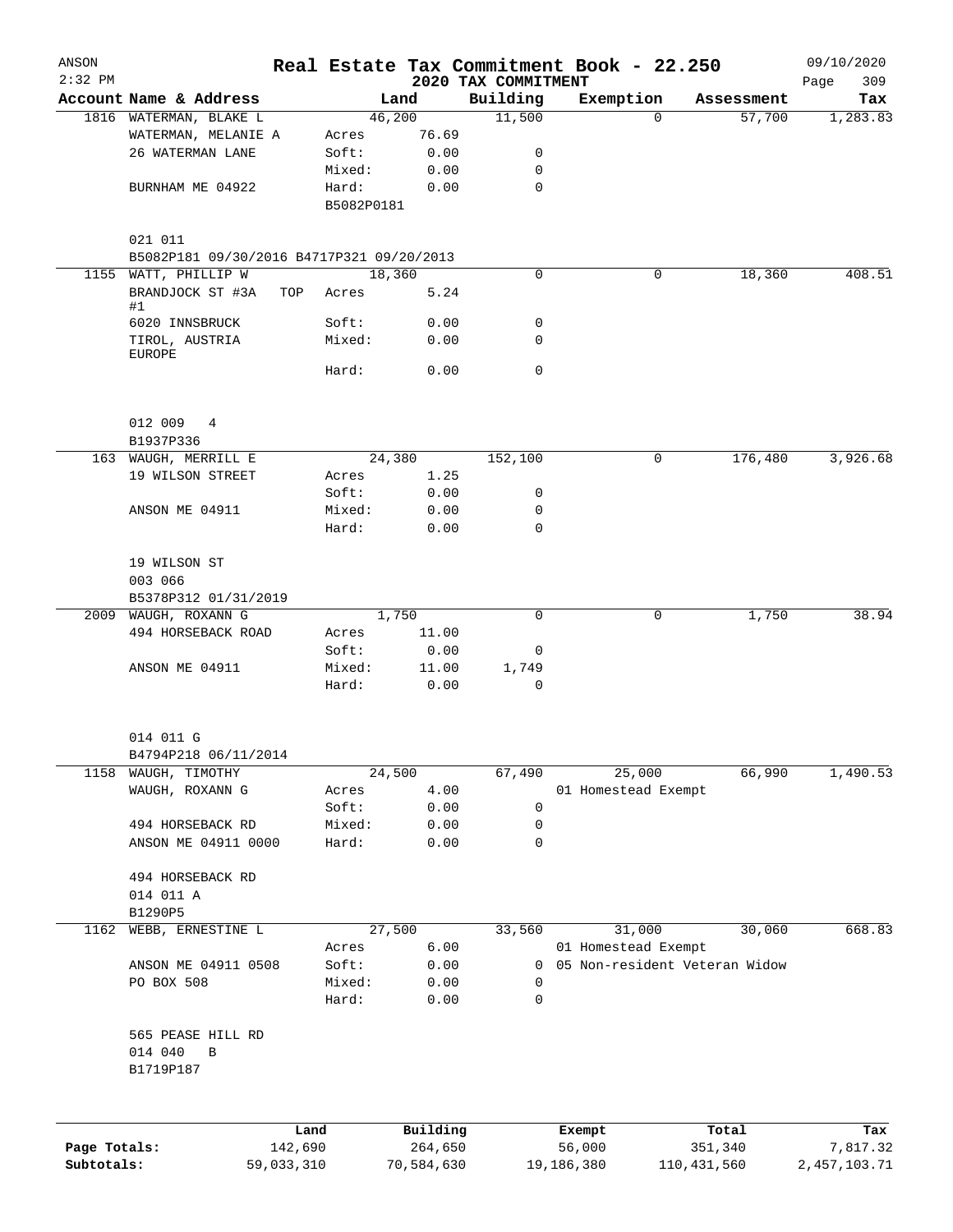| ANSON<br>$2:32$ PM |                                                      |                     |       | 2020 TAX COMMITMENT | Real Estate Tax Commitment Book - 22.250 |            | 09/10/2020<br>310<br>Page |
|--------------------|------------------------------------------------------|---------------------|-------|---------------------|------------------------------------------|------------|---------------------------|
|                    | Account Name & Address                               | Land                |       | Building            | Exemption                                | Assessment | Tax                       |
|                    | 67 WEBBER, BRADLEY J &                               | 26,300              |       | 12,600              | $\Omega$                                 | 38,900     | 865.53                    |
|                    | VERTEFEVILLE, KATHY E                                | Acres               | 7.80  |                     |                                          |            |                           |
|                    |                                                      | Soft:               | 0.00  | 0                   |                                          |            |                           |
|                    | 62 REDFIELD CIRCLE                                   | Mixed:              | 0.00  | 0                   |                                          |            |                           |
|                    | DERRY NH 03038 0000                                  | Hard:               | 0.00  | 0                   |                                          |            |                           |
|                    | 187 FOUR MILE SQUARE RD<br>021 009<br>2<br>B3242P283 |                     |       |                     |                                          |            |                           |
| 1160               | WEBBER, PHILIP B JR                                  | 17,320              |       | 3,650               | 0                                        | 20,970     | 466.58                    |
|                    | 209 PLEASANT ST                                      | Acres               | 0.75  |                     |                                          |            |                           |
|                    |                                                      | Soft:               | 0.00  | 0                   |                                          |            |                           |
|                    | NORTHBORO MA 01532                                   | Mixed:              | 0.00  | 0                   |                                          |            |                           |
|                    |                                                      | Hard:<br>B4955P0129 | 0.00  | $\mathbf 0$         |                                          |            |                           |
|                    | 017 009                                              |                     |       |                     |                                          |            |                           |
|                    | B4955P129 09/13/2015 B4822P135 08/26/2014            |                     |       |                     |                                          |            |                           |
|                    | 1161 WEBBER, PHILIP B JR                             | 14,140              |       | 63,850              | 0                                        | 77,990     | 1,735.28                  |
|                    | 209 PLEASANT ST                                      | Acres               | 0.50  |                     |                                          |            |                           |
|                    |                                                      | Soft:               | 0.00  | 0                   |                                          |            |                           |
|                    | NORTHBORO MA 01532                                   | Mixed:              | 0.00  | 0                   |                                          |            |                           |
|                    |                                                      | Hard:               | 0.00  | 0                   |                                          |            |                           |
|                    | 749 RIVER RD<br>017 010                              | B4955P0129          |       |                     |                                          |            |                           |
|                    | B4955P129 09/13/2015 B4822P135 08/26/2014            |                     |       |                     |                                          |            |                           |
|                    | 1466 WEBBER, TONY A                                  | 16,410              |       | 0                   | 0                                        | 16,410     | 365.12                    |
|                    | 97 MERRY ROAD                                        | Acres               | 3.94  |                     |                                          |            |                           |
|                    |                                                      | Soft:               | 0.00  | 0                   |                                          |            |                           |
|                    | ANSON ME 04911                                       | Mixed:              | 0.00  | 0                   |                                          |            |                           |
|                    |                                                      | Hard:               | 0.00  | 0                   |                                          |            |                           |
|                    | MOUNTAIN VIEW RD                                     |                     |       |                     |                                          |            |                           |
|                    | 012 009 10                                           |                     |       |                     |                                          |            |                           |
|                    | B5456P30 08/06/2019                                  |                     |       |                     |                                          |            |                           |
|                    | 1751 WEBER, JERRY W                                  | 22,550              |       | 0                   | $\mathbf 0$                              | 22,550     | 501.74                    |
|                    |                                                      | Acres               | 2.70  |                     |                                          |            |                           |
|                    | PRIOR LAKE MN 55372<br>0000                          | Soft:               | 0.00  | 0                   |                                          |            |                           |
|                    | 17011 MUSHTOWN RD                                    | Mixed:              | 0.00  | 0                   |                                          |            |                           |
|                    |                                                      | Hard:               | 0.00  | $\mathbf 0$         |                                          |            |                           |
|                    | 309 WEST MILLS RD                                    |                     |       |                     |                                          |            |                           |
|                    | 011 032<br>6                                         |                     |       |                     |                                          |            |                           |
|                    | B2500P148                                            |                     |       |                     |                                          |            |                           |
| 1159               | WEBSTER, DAVID A                                     | 38,250              |       | 0                   | 0                                        | 38,250     | 851.06                    |
|                    |                                                      | Acres               | 28.49 |                     |                                          |            |                           |
|                    | SIDNEY ME 04330 0000                                 | Soft:               | 0.00  | 0                   |                                          |            |                           |
|                    | 24 GOFF ROAD                                         | Mixed:              | 0.00  | 0                   |                                          |            |                           |
|                    |                                                      | Hard:               | 0.00  | $\mathbf 0$         |                                          |            |                           |
|                    |                                                      |                     |       |                     |                                          |            |                           |
|                    | 020 009<br>G                                         |                     |       |                     |                                          |            |                           |
|                    | B1868P153                                            |                     |       |                     |                                          |            |                           |

|              | Land       | Building   | Exempt     | Total       | Tax          |
|--------------|------------|------------|------------|-------------|--------------|
| Page Totals: | 134,970    | 80,100     |            | 215,070     | 4,785.31     |
| Subtotals:   | 59,168,280 | 70,664,730 | 19,186,380 | 110,646,630 | 2,461,889.02 |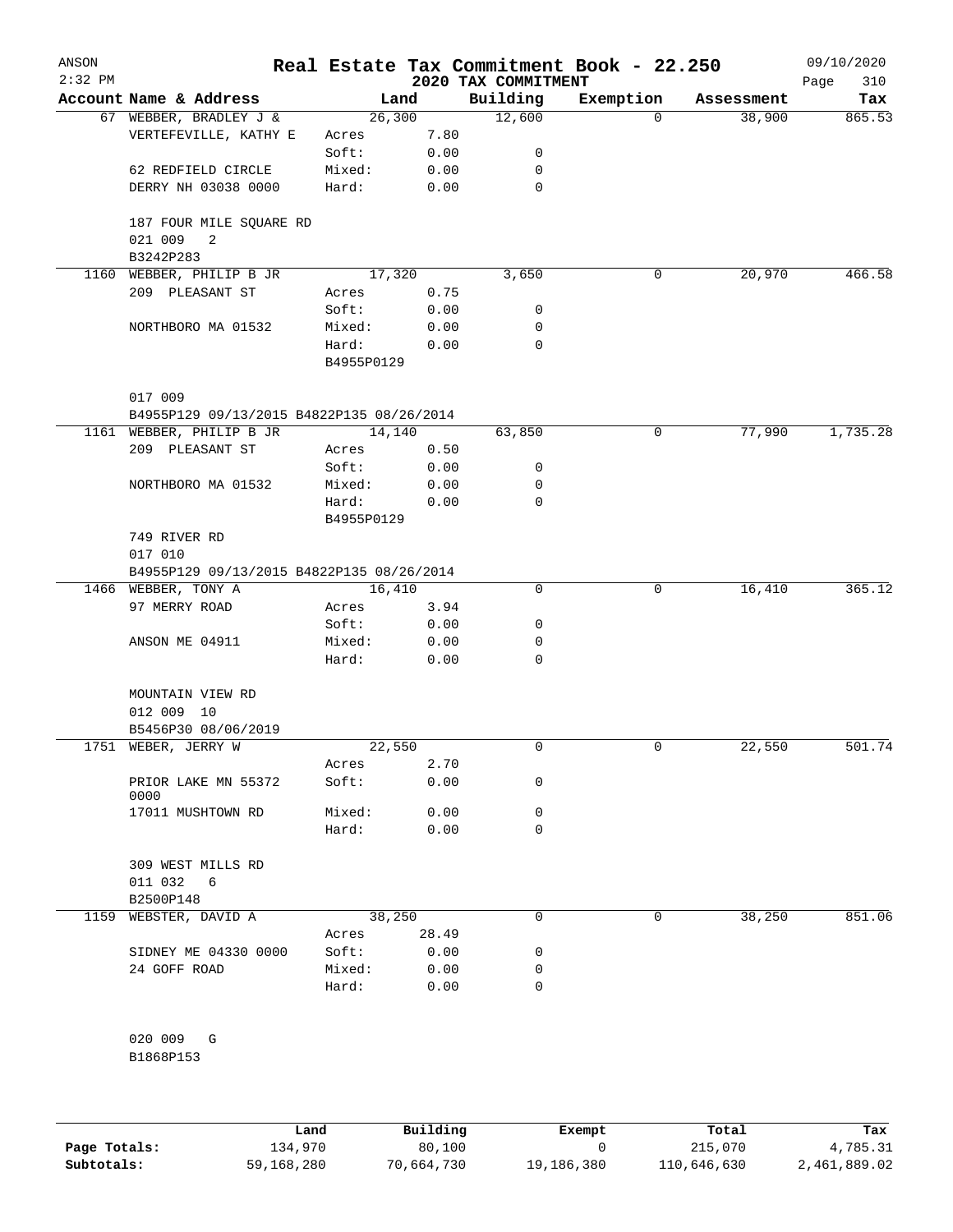| ANSON        |                                                                   |             |                 |                     | Real Estate Tax Commitment Book - 22.250 |                        | 09/10/2020         |
|--------------|-------------------------------------------------------------------|-------------|-----------------|---------------------|------------------------------------------|------------------------|--------------------|
| $2:32$ PM    |                                                                   |             |                 | 2020 TAX COMMITMENT |                                          |                        | Page<br>311        |
|              | Account Name & Address                                            |             | Land            | Building<br>29,390  | Exemption                                | Assessment<br>$\Omega$ | Tax                |
|              | 540 WEBSTER, JOHN N &<br>CARLE, TIMOTHY A. ET AL Acres            |             | 29,890<br>55.00 |                     |                                          |                        | 59,280<br>1,318.98 |
|              |                                                                   | Soft:       | 4.00            | 448                 |                                          |                        |                    |
|              | PO BOX 178                                                        | Mixed:      | 35.00           | 5,565               |                                          |                        |                    |
|              | SO. BERWICK ME 03908                                              | Hard:       | 14.00           | 2,380               |                                          |                        |                    |
|              | 0000                                                              |             |                 |                     |                                          |                        |                    |
|              |                                                                   | TREE GROWTH |                 |                     |                                          |                        |                    |
|              | 54 DEER WANDER RIDGE RD                                           |             |                 |                     |                                          |                        |                    |
|              | 012 010<br>$\mathbf B$<br>B3605P100 12/06/2005                    |             |                 |                     |                                          |                        |                    |
| 930          | WEDO, LINDA E                                                     |             | 12,380          | 0                   |                                          | 0                      | 275.46<br>12,380   |
|              | 2104 SNEAD AVENUE                                                 | Acres       | 1.25            |                     |                                          |                        |                    |
|              |                                                                   | Soft:       | 0.00            | 0                   |                                          |                        |                    |
|              | COLONIAL HEIGHTS VA                                               | Mixed:      | 0.00            | 0                   |                                          |                        |                    |
|              | 23834                                                             | Hard:       | 0.00            | 0                   |                                          |                        |                    |
|              |                                                                   |             |                 |                     |                                          |                        |                    |
|              | West Mills Road                                                   |             |                 |                     |                                          |                        |                    |
|              | 011 012                                                           |             |                 |                     |                                          |                        |                    |
|              | B4591P308 04/13/2012                                              |             |                 |                     |                                          |                        |                    |
|              | 302 WEIS, BRANDY N                                                |             | 13,570          | 17,730              | 25,000                                   |                        | 6,300<br>140.17    |
|              | 382 NEW PORTLAND ROAD                                             | Acres       | 0.46            |                     | 01 Homestead Exempt                      |                        |                    |
|              |                                                                   | Soft:       | 0.00            | 0                   |                                          |                        |                    |
|              | NORTH ANSON ME 04958                                              | Mixed:      | 0.00            | 0                   |                                          |                        |                    |
|              |                                                                   | Hard:       | 0.00            | 0                   |                                          |                        |                    |
|              |                                                                   | B5012P0352  |                 |                     |                                          |                        |                    |
|              | 382 NEW PORTLAND RD                                               |             |                 |                     |                                          |                        |                    |
|              | 023 041<br>Α                                                      |             |                 |                     |                                          |                        |                    |
|              | B5012P352 03/30/2016 B4094P137 01/30/2009                         |             |                 |                     |                                          |                        |                    |
|              | 1973 WELCH, DEREK E                                               |             | 21,950          | 43,610              | 25,000                                   |                        | 40,560<br>902.46   |
|              |                                                                   | Acres       | 2.30            |                     | 01 Homestead Exempt                      |                        |                    |
|              | NORTH ANSON ME 04958                                              | Soft:       | 0.00            | 0                   |                                          |                        |                    |
|              | 29 WELCH RD                                                       | Mixed:      | 0.00            | 0                   |                                          |                        |                    |
|              |                                                                   | Hard:       | 0.00            | 0                   |                                          |                        |                    |
|              | 29 WELCH RD                                                       |             |                 |                     |                                          |                        |                    |
|              | 018 038<br>D 2                                                    |             |                 |                     |                                          |                        |                    |
|              | B4617P318 01/11/2013                                              |             |                 |                     |                                          |                        |                    |
| 646          | WELCH, EDDIE                                                      |             | 23,500          | 0                   |                                          | 0                      | 23,500<br>522.88   |
|              |                                                                   | Acres       | 8.00            |                     |                                          |                        |                    |
|              | BELGRADE ME 04917 0000                                            | Soft:       | 0.00            | 0                   |                                          |                        |                    |
|              | 15 WARREN HILL RD                                                 | Mixed:      | 0.00            | 0                   |                                          |                        |                    |
|              |                                                                   | Hard:       | 0.00            | $\mathbf 0$         |                                          |                        |                    |
|              | 381 FOUR MILE SQUARE RD                                           |             |                 |                     |                                          |                        |                    |
|              | 021 018                                                           |             |                 |                     |                                          |                        |                    |
|              | B1554P49                                                          |             |                 |                     |                                          |                        |                    |
| 787          | WELCH, EDWARD G                                                   |             | 15,300          | 0                   |                                          | 0                      | 15,300<br>340.43   |
|              | 1250 EAST SHORE ROAD                                              | Acres       | 1.20            |                     |                                          |                        |                    |
|              |                                                                   | Soft:       | 0.00            | 0                   |                                          |                        |                    |
|              | EMBDEN ME 04958                                                   | Mixed:      | 0.00            | 0                   |                                          |                        |                    |
|              |                                                                   | Hard:       | 0.00            | 0                   |                                          |                        |                    |
|              | 19 WELCH RD                                                       |             |                 |                     |                                          |                        |                    |
|              | 018 038<br>D 1                                                    |             |                 |                     |                                          |                        |                    |
|              | B5060P136 08/10/2016 B5044P216 06/29/2016 B2727P179<br>10/12/2000 |             |                 |                     |                                          |                        |                    |
|              |                                                                   |             |                 |                     |                                          |                        |                    |
|              |                                                                   | Land        | Building        |                     | Exempt                                   | Total                  | Tax                |
| Page Totals: | 116,590                                                           |             | 90,730          |                     | 50,000                                   | 157,320                | 3,500.38           |
| Subtotals:   | 59, 284, 870                                                      |             | 70,755,460      |                     | 19,236,380                               | 110,803,950            | 2,465,389.40       |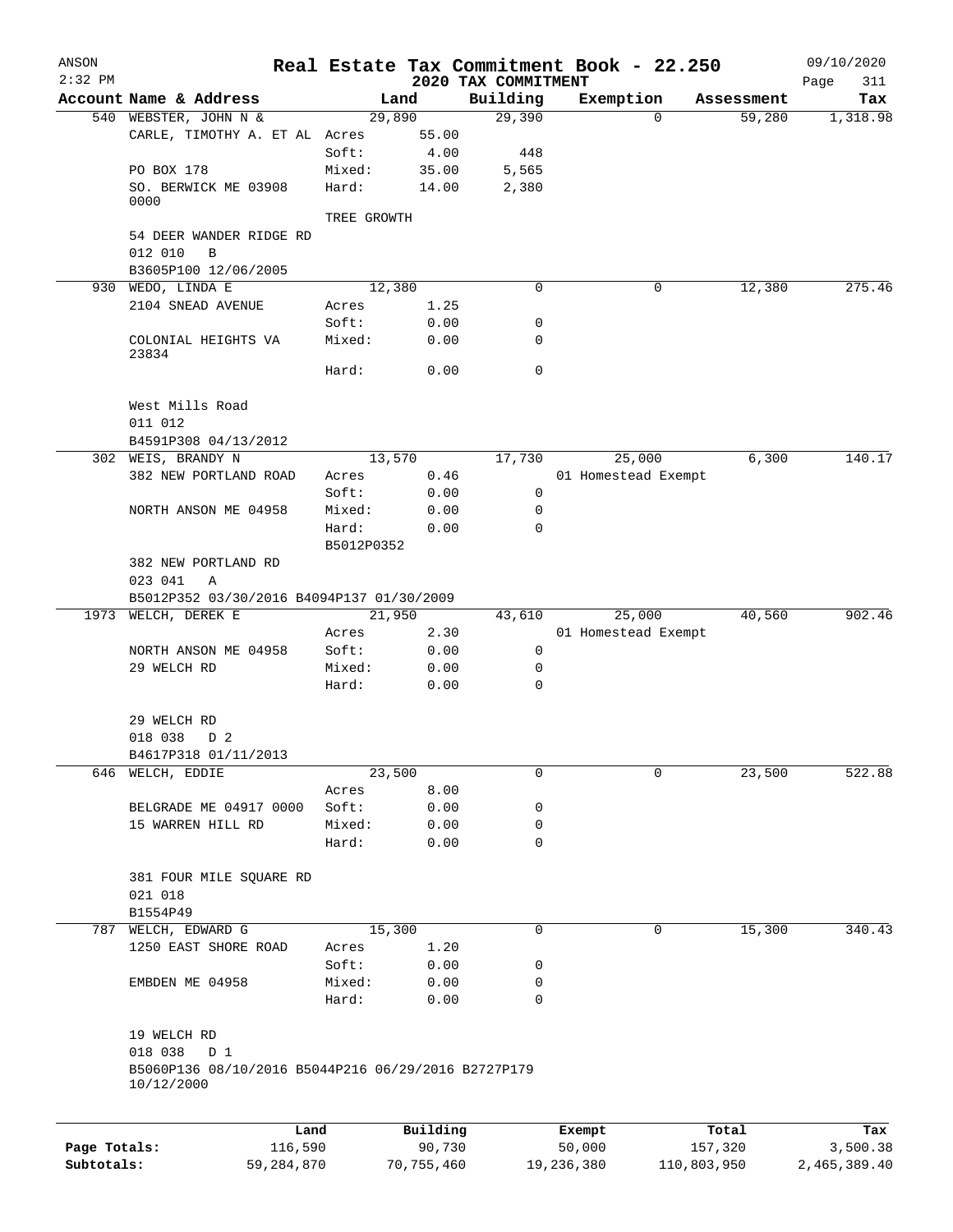| ANSON<br>$2:32$ PM |                                              |                 |              | 2020 TAX COMMITMENT | Real Estate Tax Commitment Book - 22.250 |            | 09/10/2020<br>312<br>Page |
|--------------------|----------------------------------------------|-----------------|--------------|---------------------|------------------------------------------|------------|---------------------------|
|                    | Account Name & Address                       |                 | Land         | Building            | Exemption                                | Assessment | Tax                       |
|                    | 1167 WELCH, EDWARD G                         | 55,000          |              | 0                   | $\Omega$                                 | 55,000     | 1,223.75                  |
|                    | 1250 EAST SHORE ROAD                         | Acres           | 71.00        |                     |                                          |            |                           |
|                    |                                              | Soft:           | 0.00         | 0                   |                                          |            |                           |
|                    | EMBDEN ME 04958                              | Mixed:          | 0.00         | 0                   |                                          |            |                           |
|                    |                                              | Hard:           | 0.00         | 0                   |                                          |            |                           |
|                    |                                              |                 |              |                     |                                          |            |                           |
|                    | 018 038                                      |                 |              |                     |                                          |            |                           |
|                    | B1655P322                                    | 26,750          |              |                     |                                          |            |                           |
| 1168               | WELCH, EDWARD G<br>WELCH, RACHEL M           |                 | 5.50         | 58,800              | 0                                        | 85,550     | 1,903.49                  |
|                    | 1250 EAST SHORE ROAD                         | Acres<br>Soft:  | 0.00         | 0                   |                                          |            |                           |
|                    |                                              | Mixed:          | 0.00         | 0                   |                                          |            |                           |
|                    | EMBDEN ME 04958                              | Hard:           | 0.00         | 0                   |                                          |            |                           |
|                    | 11 WELCH RD                                  |                 |              |                     |                                          |            |                           |
|                    | 018 038<br>D                                 |                 |              |                     |                                          |            |                           |
|                    | B811P467                                     |                 |              |                     |                                          |            |                           |
|                    | 1171 WELCH, LEROY                            | 12,490          |              | 10,010              | 22,500                                   | 0          | 0.00                      |
|                    | PO BOX 248                                   | Acres           | 0.39         |                     | 01 Homestead Exempt                      |            |                           |
|                    | 118 PREBLE AVE                               | Soft:           | 0.00         | 0                   |                                          |            |                           |
|                    | ANSON ME 04911                               | Mixed:          | 0.00         | 0                   |                                          |            |                           |
|                    |                                              | Hard:           | 0.00         | $\mathbf 0$         |                                          |            |                           |
|                    | 118 PREBLE AVE<br>004 003<br>F               |                 |              |                     |                                          |            |                           |
|                    | B1771P149                                    |                 |              |                     |                                          |            |                           |
| 1165               | WELCH, NANCY A                               | 23,750          |              | 70,600              | 25,000                                   | 69,350     | 1,543.04                  |
|                    | PO BOX 352                                   | Acres           | 3.50         |                     | 01 Homestead Exempt                      |            |                           |
|                    |                                              | Soft:           | 0.00         | 0                   |                                          |            |                           |
|                    | NORTH ANSON ME 04958                         | Mixed:          | 0.00         | 0                   |                                          |            |                           |
|                    |                                              | Hard:           | 0.00         | 0                   |                                          |            |                           |
|                    | 248 VALLEY RD                                |                 |              |                     |                                          |            |                           |
|                    | 018 038<br>G                                 |                 |              |                     |                                          |            |                           |
|                    | B3700P291 04/18/2006                         |                 |              |                     |                                          |            |                           |
| 907                | WELCH, SANDRA J                              | 14,140          |              | 13,910              | 25,000                                   | 3,050      | 67.86                     |
|                    | PO BOX 26                                    | Acres           | 0.50         |                     | 01 Homestead Exempt                      |            |                           |
|                    |                                              | Soft:           | 0.00         | $\mathbf 0$         |                                          |            |                           |
|                    | NORTH ANSON ME 04958                         | Mixed:          | 0.00         | $\mathbf 0$         |                                          |            |                           |
|                    |                                              | Hard:           | 0.00         | 0                   |                                          |            |                           |
|                    | 616 FOUR MILE SQUARE RD                      |                 |              |                     |                                          |            |                           |
|                    | 020 025<br>$G_1$                             |                 |              |                     |                                          |            |                           |
|                    | B3623P172 01/23/2006<br>148 WELCH, WILLIAM P | 17,550          |              | 49,910              | 0                                        | 67,460     | 1,500.99                  |
|                    | 67 PREBLE AVENUE                             |                 | 0.77         |                     |                                          |            |                           |
|                    |                                              | Acres           |              |                     |                                          |            |                           |
|                    |                                              | Soft:           | 0.00         | 0                   |                                          |            |                           |
|                    | ANSON ME 04911                               | Mixed:<br>Hard: | 0.00<br>0.00 | 0<br>0              |                                          |            |                           |
|                    | 67 PREBLE AVE                                |                 |              |                     |                                          |            |                           |
|                    | 004 014                                      |                 |              |                     |                                          |            |                           |
|                    | B5443P214 07/30/2019                         |                 |              |                     |                                          |            |                           |
|                    |                                              |                 |              |                     |                                          |            |                           |
|                    |                                              |                 |              |                     |                                          |            |                           |

|              | Land       | Building   | Exempt     | Total       | Tax          |
|--------------|------------|------------|------------|-------------|--------------|
| Page Totals: | 149,680    | 203,230    | 72,500     | 280,410     | 6,239.13     |
| Subtotals:   | 59,434,550 | 70,958,690 | 19,308,880 | 111,084,360 | 2,471,628.53 |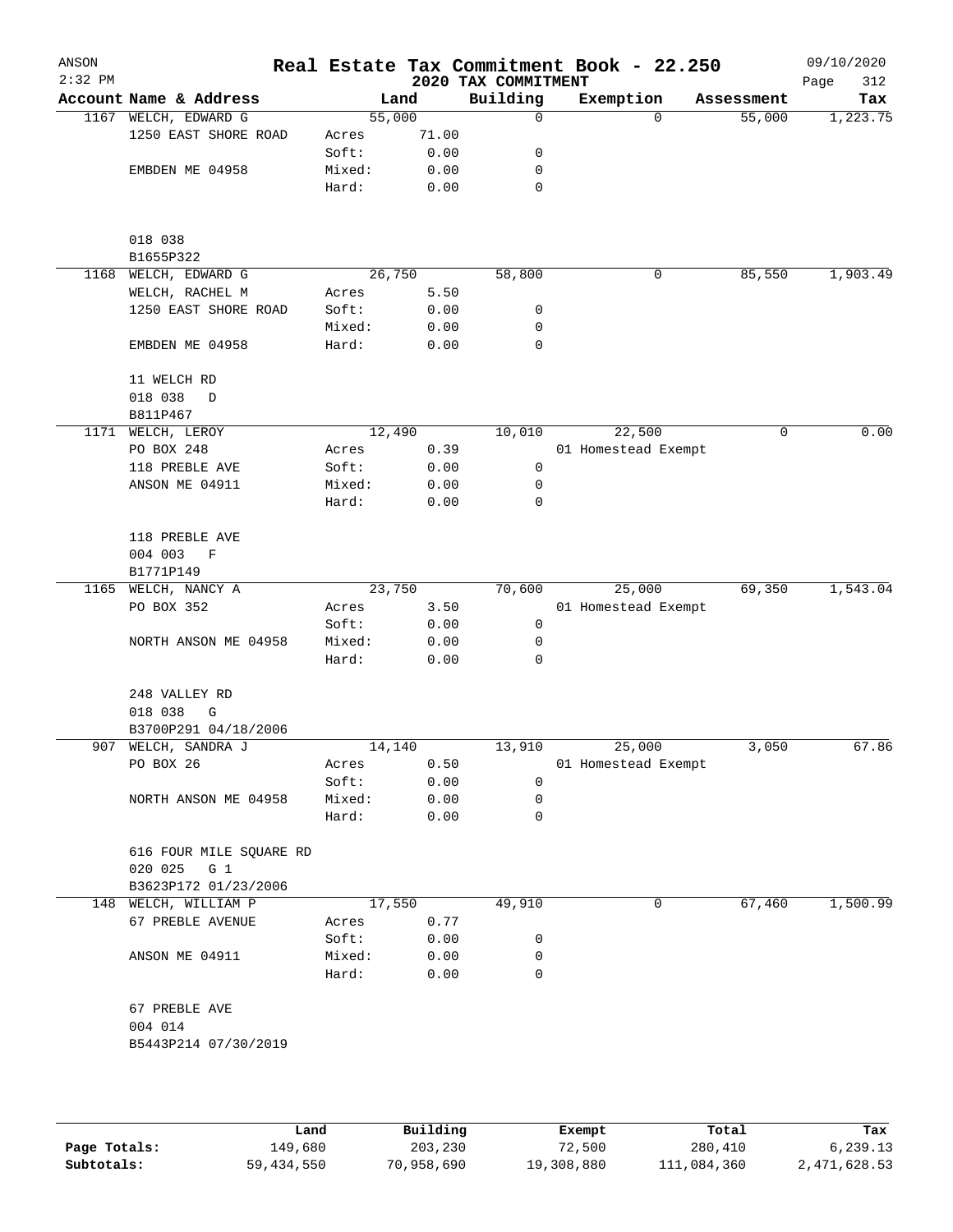| ANSON<br>$2:32$ PM |                                             |                 |               | 2020 TAX COMMITMENT | Real Estate Tax Commitment Book - 22.250 |            | 09/10/2020<br>313<br>Page |
|--------------------|---------------------------------------------|-----------------|---------------|---------------------|------------------------------------------|------------|---------------------------|
|                    | Account Name & Address                      |                 | Land          | Building            | Exemption                                | Assessment | Tax                       |
|                    | 1348 WELLS, KAREN E                         |                 | 8,250         | 40,450              | 0                                        | 48,700     | 1,083.58                  |
|                    | PO BOX 295                                  | Acres           | 0.17          |                     |                                          |            |                           |
|                    |                                             | Soft:           | 0.00          | 0                   |                                          |            |                           |
|                    | MADISON ME 04950                            | Mixed:          | 0.00          | 0                   |                                          |            |                           |
|                    |                                             | Hard:           | 0.00          | 0                   |                                          |            |                           |
|                    |                                             | B5039P0197      |               |                     |                                          |            |                           |
|                    | 35 FINCH ST                                 |                 |               |                     |                                          |            |                           |
|                    | 003 032<br>Α                                |                 |               |                     |                                          |            |                           |
|                    | B5497P64 12/10/2019                         |                 |               |                     |                                          |            |                           |
|                    | 1416 WELLS, MELINDA L                       |                 | 5,660         | 15,440              | 0                                        | 21,100     | 469.48                    |
|                    | 229 RIVER ROAD                              | Acres           | 0.08          |                     |                                          |            |                           |
|                    |                                             | Soft:           | 0.00          | 0                   |                                          |            |                           |
|                    | NORTH ANSON ME 04958                        | Mixed:          | 0.00          | 0                   |                                          |            |                           |
|                    |                                             | Hard:           | 0.00          | 0                   |                                          |            |                           |
|                    |                                             |                 |               |                     |                                          |            |                           |
|                    | 142 RIVER RD                                |                 |               |                     |                                          |            |                           |
|                    | 004 032                                     |                 |               |                     |                                          |            |                           |
|                    | B5403P251 04/26/2019                        |                 |               |                     |                                          |            |                           |
|                    | 74 WESCOTT, STEVEN M                        |                 | 21,380        | 51,320              | 0                                        | 72,700     | 1,617.57                  |
|                    | WESCOTT, LISA                               | Acres           | 1.92          |                     |                                          |            |                           |
|                    | 111 RING ROAD                               | Soft:           | 0.00          | 0                   |                                          |            |                           |
|                    |                                             | Mixed:          | 0.00          | 0                   |                                          |            |                           |
|                    | PLYMPTON MA 02367 0000                      | Hard:           | 0.00          | 0                   |                                          |            |                           |
|                    |                                             | B5199P0133      | JT            |                     |                                          |            |                           |
|                    | 120 SKIDMORE RD                             |                 |               |                     |                                          |            |                           |
|                    | 023 014<br>E                                |                 |               |                     |                                          |            |                           |
|                    | B5199P133 08/29/2017 B3886P200 07/26/2007   | 37,000          |               | 0                   | 0                                        | 37,000     | 823.25                    |
|                    | 1178 WHARTON, ARCHIE JR &<br>SHEPERD, DAVID |                 |               |                     |                                          |            |                           |
|                    |                                             | Acres<br>Soft:  | 26.00<br>0.00 | 0                   |                                          |            |                           |
|                    |                                             |                 |               | 0                   |                                          |            |                           |
|                    | 193 LINCOLN AVE<br>VINELAND NJ 08360 0000   | Mixed:<br>Hard: | 0.00<br>0.00  | 0                   |                                          |            |                           |
|                    |                                             |                 |               |                     |                                          |            |                           |
|                    | 013 020                                     |                 |               |                     |                                          |            |                           |
|                    | B1675P132                                   |                 |               |                     |                                          |            |                           |
|                    | 1181 WHEELER, LESTER T                      | 17,600          |               | 0                   | 0                                        | 17,600     | 391.60                    |
|                    | WHEELER, DOROTHY B                          | Acres           | 10.50         |                     |                                          |            |                           |
|                    |                                             | Soft:           | 0.00          | 0                   |                                          |            |                           |
|                    | 62 LAKEVIEW RD                              | Mixed:          | 0.00          | 0                   |                                          |            |                           |
|                    | FOXBORO MA 02035 1733                       | Hard:           | 0.00          | 0                   |                                          |            |                           |
|                    |                                             |                 |               |                     |                                          |            |                           |
|                    | 015 044<br>L                                |                 |               |                     |                                          |            |                           |
|                    | B2300P130                                   |                 |               |                     |                                          |            |                           |
| 1180               | WHEELOCK, BARRY &                           | 17,760          |               | 0                   | 0                                        | 17,760     | 395.16                    |
|                    | PEARSON, GARY                               | Acres           | 10.70         |                     |                                          |            |                           |
|                    | C/O PAUL SPERLING                           | Soft:           | 0.00          | 0                   |                                          |            |                           |
|                    | 147 READ ST                                 | Mixed:          | 0.00          | 0                   |                                          |            |                           |
|                    | FALL RIVER MA 02720<br>0000                 | Hard:           | 0.00          | 0                   |                                          |            |                           |
|                    |                                             |                 |               |                     |                                          |            |                           |
|                    | 018 021<br>К<br>B1292P26                    |                 |               |                     |                                          |            |                           |
|                    |                                             |                 |               |                     |                                          |            |                           |
|                    |                                             |                 |               |                     |                                          |            |                           |

|              | ⊥and       | Building   | Exempt     | Total       | Tax          |
|--------------|------------|------------|------------|-------------|--------------|
| Page Totals: | 107,650    | 107,210    |            | 214,860     | 4,780.64     |
| Subtotals:   | 59,542,200 | 71,065,900 | 19,308,880 | 111,299,220 | 2,476,409.17 |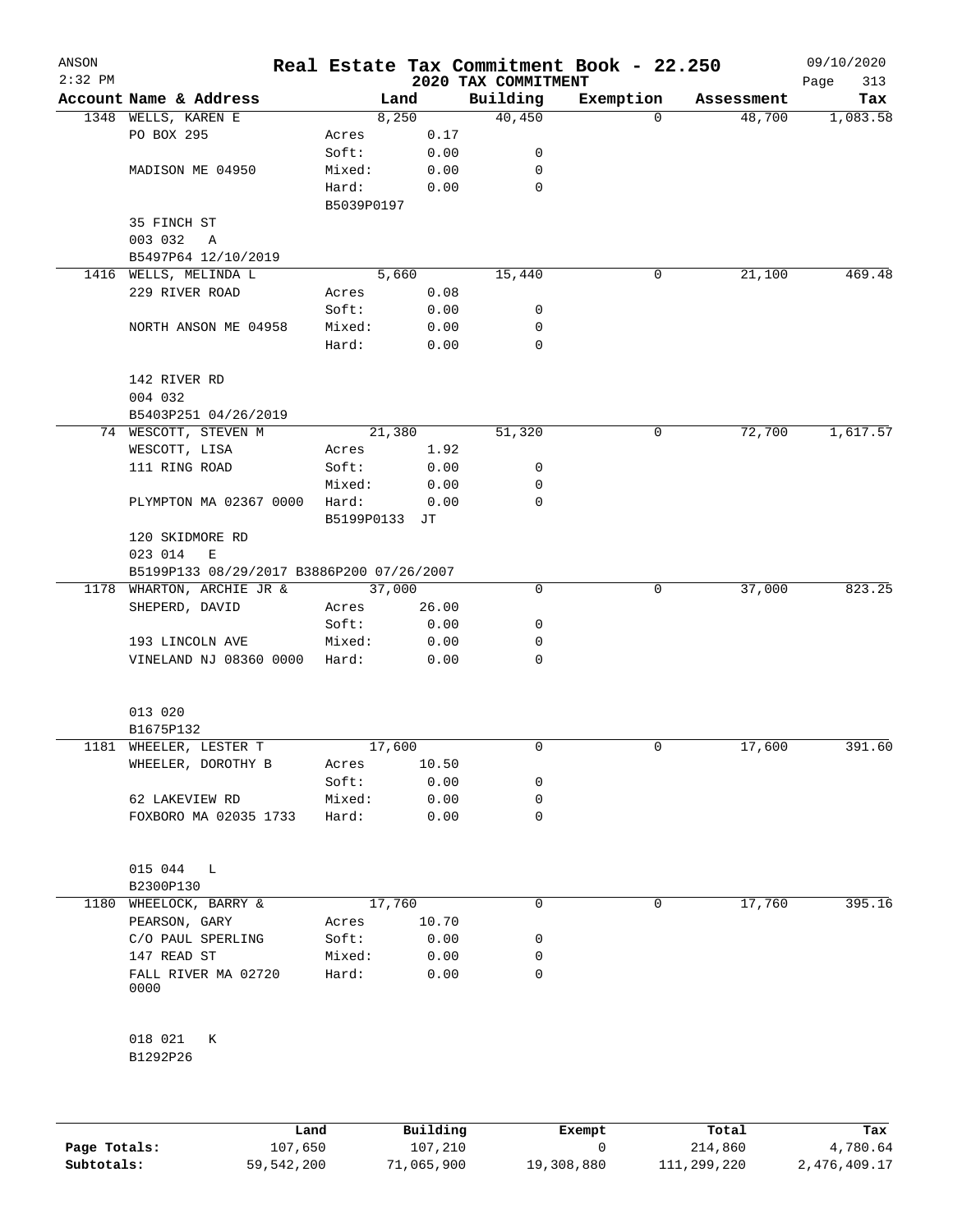| ANSON        |                                         |                 |               |                     | Real Estate Tax Commitment Book - 22.250 |                                 | 09/10/2020   |
|--------------|-----------------------------------------|-----------------|---------------|---------------------|------------------------------------------|---------------------------------|--------------|
| $2:32$ PM    |                                         |                 |               | 2020 TAX COMMITMENT |                                          |                                 | Page<br>314  |
|              | Account Name & Address                  |                 | Land          | Building            | Exemption                                | Assessment                      | Tax          |
|              | 1183 WHICHER, CLIFFORD A, JR            | 28,000          |               | $\mathbf 0$         |                                          | 28,000<br>$\Omega$              | 623.00       |
|              | ROWLEY MA 01969 0000                    | Acres<br>Soft:  | 14.50<br>0.00 | 0                   |                                          |                                 |              |
|              | 12 CEDARWOOD LANE                       | Mixed:          | 0.00          | 0                   |                                          |                                 |              |
|              |                                         | Hard:           | 0.00          | $\mathbf 0$         |                                          |                                 |              |
|              |                                         |                 |               |                     |                                          |                                 |              |
|              | 575 FOUR MILE SQUARE RD<br>020 026      |                 |               |                     |                                          |                                 |              |
|              | B4244P328 12/14/2009 B1112P230          |                 |               |                     |                                          |                                 |              |
|              | 1186 WHITAKER, PEGGYANN O               | 21,800          |               | 78,650              | 31,000                                   | 69,450                          | 1,545.26     |
|              | PO BOX 42                               | Acres           | 5.00          |                     | 01 Homestead Exempt                      |                                 |              |
|              |                                         | Soft:           | 0.00          |                     |                                          | 0 05 Non-resident Veteran Widow |              |
|              | NORTH ANSON ME 04911                    | Mixed:          | 0.00          | 0                   |                                          |                                 |              |
|              |                                         | Hard:           | 0.00          | 0                   |                                          |                                 |              |
|              |                                         | LIFE ESTATE     |               |                     |                                          |                                 |              |
|              | 51 PATTERSON BRIDGE RD                  |                 |               |                     |                                          |                                 |              |
|              | 017 039<br>C                            |                 |               |                     |                                          |                                 |              |
|              | B4714P238 09/20/2013                    |                 |               |                     |                                          |                                 |              |
| 208          | WHITCOMB, JAZMINE<br>NICHOLE            | 20,300          |               | 10,690              |                                          | 30,990<br>0                     | 689.53       |
|              | DAVIS, CHRISTOPHER                      | Acres           | 1.20          |                     |                                          |                                 |              |
|              | 596 FOUR MILE SQUARE                    | Soft:           | 0.00          | 0                   |                                          |                                 |              |
|              | ROAD                                    |                 |               |                     |                                          |                                 |              |
|              |                                         | Mixed:          | 0.00          | 0                   |                                          |                                 |              |
|              | NORTH ANSON ME 04911                    | Hard:           | 0.00          | $\mathbf 0$         |                                          |                                 |              |
|              |                                         |                 |               |                     |                                          |                                 |              |
|              | 596 FOUR MILE SQUARE RD                 |                 |               |                     |                                          |                                 |              |
|              | 020 025<br>Η                            |                 |               |                     |                                          |                                 |              |
|              | B5467P214 09/26/2019                    |                 |               |                     |                                          |                                 |              |
|              | 1059 WHITCOMB, JOHN E                   | 18,150          |               | 0                   |                                          | 18,150<br>0                     | 403.84       |
|              | WHITCOMB, LINDA C                       | Acres           | 5.10          |                     |                                          |                                 |              |
|              |                                         | Soft:           | 0.00          | 0                   |                                          |                                 |              |
|              | 3 SCENIC VIEW DR<br>SMITHFIELD RI 02917 | Mixed:<br>Hard: | 0.00<br>0.00  | 0<br>0              |                                          |                                 |              |
|              | 0000                                    |                 |               |                     |                                          |                                 |              |
|              |                                         |                 |               |                     |                                          |                                 |              |
|              | 022 038<br>5                            |                 |               |                     |                                          |                                 |              |
|              | B3424P29 12/20/2004                     |                 |               |                     |                                          |                                 |              |
| 1786         | WHITE, DONNA M                          | 11,580          |               | 0                   |                                          | 11,580<br>0                     | 257.65       |
|              |                                         | Acres           | 1.22          |                     |                                          |                                 |              |
|              | PORTLAND ME 04103 0000                  | Soft:           | 0.00          | 0                   |                                          |                                 |              |
|              | 26 ELEANOR ST                           | Mixed:          | 0.00          | 0                   |                                          |                                 |              |
|              |                                         | Hard:           | 0.00          | 0                   |                                          |                                 |              |
|              |                                         |                 |               |                     |                                          |                                 |              |
|              | 023 041<br>М                            |                 |               |                     |                                          |                                 |              |
|              | B2504P340                               |                 |               |                     |                                          |                                 |              |
| 1188         | WHITE, WAYNE W                          | 12,330          |               | 22,360              | 25,000                                   | 9,690                           | 215.60       |
|              | 60 PREBLE AVENUE                        | Acres           | 0.38          |                     | 01 Homestead Exempt                      |                                 |              |
|              |                                         | Soft:           | 0.00          | 0                   |                                          |                                 |              |
|              | ANSON ME 04911                          | Mixed:          | 0.00          | 0                   |                                          |                                 |              |
|              |                                         | Hard:           | 0.00          | 0                   |                                          |                                 |              |
|              | 60 PREBLE AVE                           |                 |               |                     |                                          |                                 |              |
|              | 004 024                                 |                 |               |                     |                                          |                                 |              |
|              | B814P681                                |                 |               |                     |                                          |                                 |              |
|              |                                         |                 |               |                     |                                          |                                 |              |
|              | Land                                    |                 | Building      |                     | Exempt                                   | Total                           | Tax          |
| Page Totals: | 112,160                                 |                 | 111,700       |                     | 56,000                                   | 167,860                         | 3,734.88     |
| Subtotals:   | 59,654,360                              |                 | 71,177,600    |                     | 19,364,880                               | 111,467,080                     | 2,480,144.05 |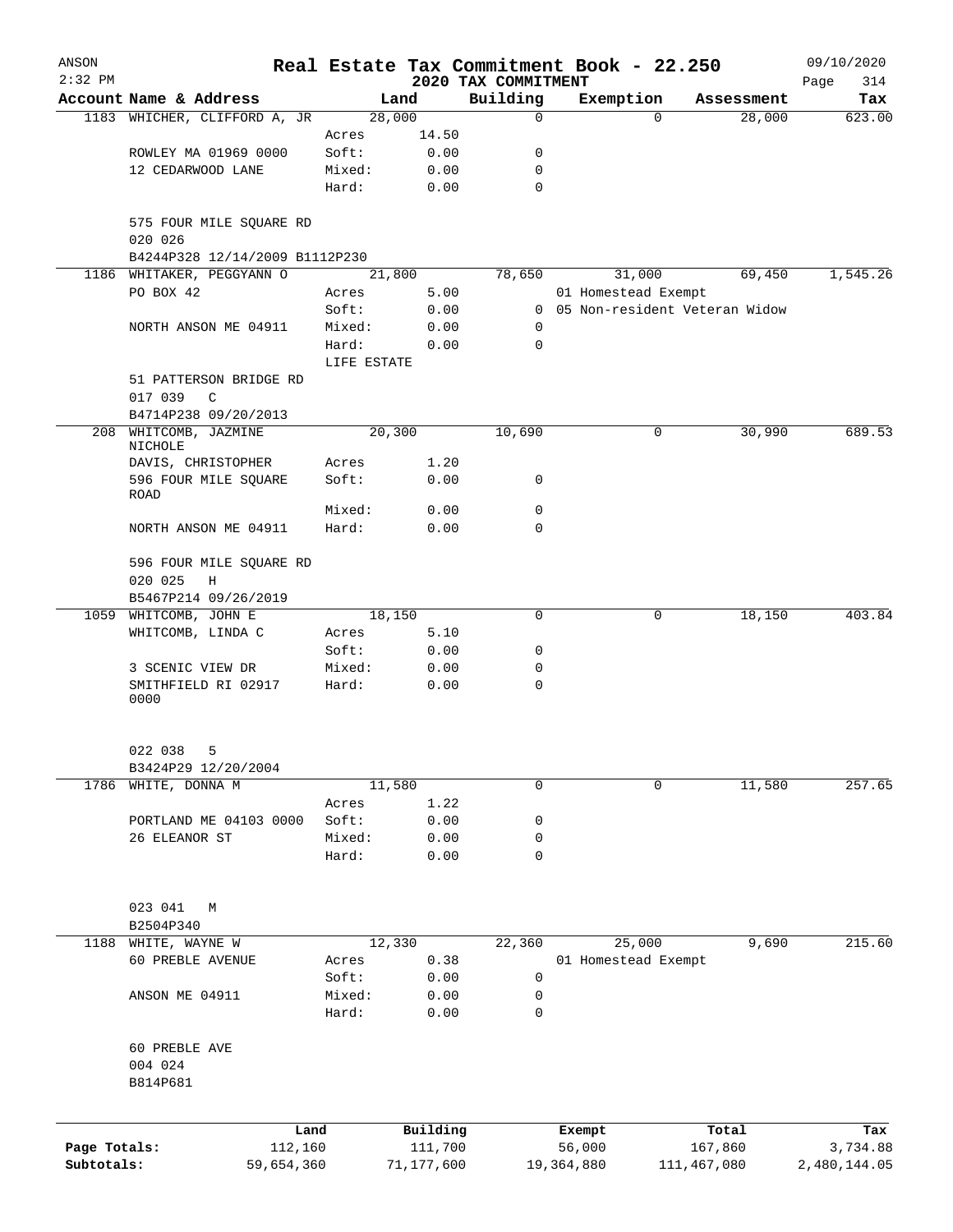| ANSON<br>$2:32$ PM |                                                   |                      |        | 2020 TAX COMMITMENT | Real Estate Tax Commitment Book - 22.250 |            | 09/10/2020<br>Page<br>315 |
|--------------------|---------------------------------------------------|----------------------|--------|---------------------|------------------------------------------|------------|---------------------------|
|                    | Account Name & Address                            |                      | Land   | Building            | Exemption                                | Assessment | Tax                       |
|                    | 1039 WHITE, WILLIAM A                             |                      | 45,800 | 27,690              | 25,000                                   | 48,490     | 1,078.90                  |
|                    | WHITE, JOANN E                                    | Acres                | 38.00  |                     | 01 Homestead Exempt                      |            |                           |
|                    | PO BOX 446                                        | Soft:                | 0.00   | 0                   |                                          |            |                           |
|                    |                                                   | Mixed:               | 0.00   | 0                   |                                          |            |                           |
|                    | NORTH ANSON ME 04958                              | Hard:                | 0.00   | 0                   |                                          |            |                           |
|                    | 567 VALLEY RD<br>019 012                          |                      |        |                     |                                          |            |                           |
|                    | 1184 WHITLOCK, EDWARD S                           |                      | 13,120 | 18,900              | 25,000                                   | 7,020      | 156.20                    |
|                    | 47 NEW PORTLAND ROAD                              | Acres                | 0.43   |                     | 01 Homestead Exempt                      |            |                           |
|                    |                                                   | Soft:                | 0.00   | 0                   |                                          |            |                           |
|                    | NORTH ANSON ME 04958                              | Mixed:               | 0.00   | 0                   |                                          |            |                           |
|                    |                                                   | Hard:                | 0.00   | 0                   |                                          |            |                           |
|                    | 47 NEW PORTLAND RD<br>009 002                     |                      |        |                     |                                          |            |                           |
|                    | B4388P176 04/26/2011 B1772P71                     |                      |        |                     |                                          |            |                           |
|                    | 737 WHITNEY, BRIAN M                              |                      | 34,620 | 78,580              | 25,000                                   | 88,200     | 1,962.45                  |
|                    | 793 HORSEBACK ROAD                                | Acres                | 77.40  |                     | 01 Homestead Exempt                      |            |                           |
|                    |                                                   | Soft:                | 11.40  | 1,277               |                                          |            |                           |
|                    | ANSON ME 04911 0000                               | Mixed:               | 33.00  | 5,247               |                                          |            |                           |
|                    |                                                   | Hard:<br>TREE GROWTH | 30.00  | 5,100               |                                          |            |                           |
|                    | 793 HORSEBACK RD                                  |                      |        |                     |                                          |            |                           |
|                    | 019 005<br>A                                      |                      |        |                     |                                          |            |                           |
|                    | B2594P291                                         |                      |        |                     |                                          |            |                           |
|                    | 48 WHITNEY, BRIAN M                               |                      | 4,190  | 0                   | 0                                        | 4,190      | 93.23                     |
|                    | 703 HORSEBACK ROAD                                | Acres                | 26.00  |                     |                                          |            |                           |
|                    |                                                   |                      |        | 0                   |                                          |            |                           |
|                    |                                                   | Soft:                | 0.00   |                     |                                          |            |                           |
|                    | ANSON ME 04911 0000                               | Mixed:               | 21.00  | 3,339               |                                          |            |                           |
|                    |                                                   | Hard:<br>TREE GROWTH | 5.00   | 850                 |                                          |            |                           |
|                    |                                                   |                      |        |                     |                                          |            |                           |
|                    | 018 034                                           |                      |        |                     |                                          |            |                           |
|                    | B2594P291                                         |                      |        |                     |                                          |            |                           |
|                    | 1207 WILLARD, ROBERT A JR                         |                      | 31,590 | 38,660              | 25,000                                   | 45,250     | 1,006.81                  |
|                    | WILLARD, SANDRA M                                 | Acres                | 10.09  |                     | 01 Homestead Exempt                      |            |                           |
|                    | 304 HOLLIN WAITE HILL<br>ROAD                     | Soft:                | 0.00   | 0                   |                                          |            |                           |
|                    |                                                   | Mixed:               | 0.00   | 0                   |                                          |            |                           |
|                    | ANSON ME 04911                                    | Hard:                | 0.00   | $\mathbf 0$         |                                          |            |                           |
|                    | 304 HOLLIN WAITE HILL<br>014 030<br>4<br>B1610P11 |                      |        |                     |                                          |            |                           |
| 1204               | WILLETTE, GERALD N                                |                      | 10,200 | 62,620              | 31,000                                   | 41,820     | 930.50                    |
|                    | WILLETTE, LAWRENCE G                              | Acres                | 0.26   |                     | 01 Homestead Exempt                      |            |                           |
|                    | PO BOX 266                                        | Soft:                | 0.00   |                     | 0 02 Resident Veteran                    |            |                           |
|                    |                                                   | Mixed:               | 0.00   | 0                   |                                          |            |                           |
|                    | ANSON ME 04911                                    | Hard:                | 0.00   | $\Omega$            |                                          |            |                           |
|                    |                                                   | LIFE ESTATE          |        |                     |                                          |            |                           |
|                    | 17 KENNEBEC ST                                    |                      |        |                     |                                          |            |                           |
|                    | 001 008                                           |                      |        |                     |                                          |            |                           |
|                    | B2524P230                                         |                      |        |                     |                                          |            |                           |
|                    |                                                   |                      |        |                     |                                          |            |                           |
|                    |                                                   |                      |        |                     |                                          |            |                           |
|                    |                                                   |                      |        |                     |                                          |            |                           |

|              | Land       | Building   | Exempt     | Total       | Tax          |
|--------------|------------|------------|------------|-------------|--------------|
| Page Totals: | 139,520    | 226,450    | 131,000    | 234,970     | 5,228.09     |
| Subtotals:   | 59,793,880 | 71,404,050 | 19,495,880 | 111,702,050 | 2,485,372.14 |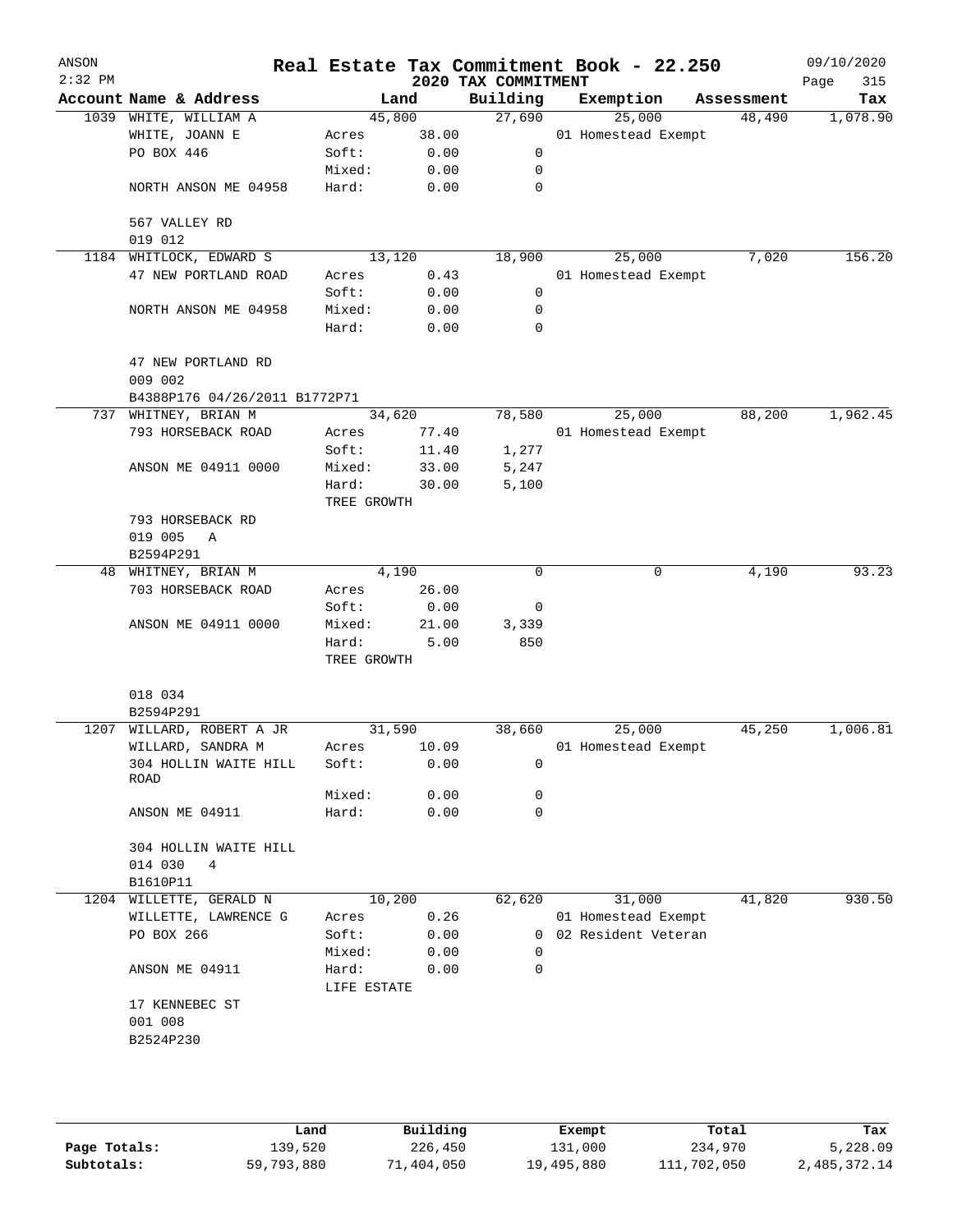| ANSON<br>$2:32$ PM |                                                            |                         |        | 2020 TAX COMMITMENT | Real Estate Tax Commitment Book - 22.250 |            | 09/10/2020<br>316<br>Page |
|--------------------|------------------------------------------------------------|-------------------------|--------|---------------------|------------------------------------------|------------|---------------------------|
|                    | Account Name & Address                                     |                         | Land   | Building            | Exemption                                | Assessment | Tax                       |
|                    | 342 WILLEY, GERALD E. &<br>SCHEIB, PATRICIA L.,<br>TRUSTEE | 42,540<br>Acres         | 166.00 | 10,550              | 0                                        | 53,090     | 1,181.25                  |
|                    |                                                            | Soft:                   | 15.00  | 1,680               |                                          |            |                           |
|                    | 1022 WARREN HILL RD                                        | Mixed:                  | 88.00  | 13,992              |                                          |            |                           |
|                    | PALMYRA ME 04965 0000                                      | Hard:<br>TREE GROWTH    | 61.00  | 10,370              |                                          |            |                           |
|                    | 019 044                                                    |                         |        |                     |                                          |            |                           |
|                    | B4727P329 10/01/2013 B4115P318 03/12/2009                  |                         |        |                     |                                          |            |                           |
|                    | 436 WILLIAMS FARM, INC<br>644 RIVER ROAD                   |                         | 0      | 17,950              | 0                                        | 17,950     | 399.39                    |
|                    | NORTH ANSON ME 04958                                       |                         |        |                     |                                          |            |                           |
|                    | 28 AMY'S WAY                                               |                         |        |                     |                                          |            |                           |
|                    | 016 022<br>ON<br>1064 WILLIAMS FARM, INC                   |                         | 1,230  | $\mathbf 0$         | 0                                        | 1,230      | 27.37                     |
|                    | 644 RIVER ROAD                                             | Acres                   | 7.73   |                     |                                          |            |                           |
|                    |                                                            | Soft:                   | 0.00   | 0                   |                                          |            |                           |
|                    | NORTH ANSON ME 04958                                       | Mixed:                  | 0.00   | 0                   |                                          |            |                           |
|                    |                                                            | Hard:                   | 0.00   | 0                   |                                          |            |                           |
|                    |                                                            | FARMLAND CLASS          |        |                     |                                          |            |                           |
|                    | 015 059                                                    |                         |        |                     |                                          |            |                           |
|                    | B3519P233 07/18/2005                                       |                         |        |                     |                                          |            |                           |
|                    | 1065 WILLIAMS FARM, INC                                    | 51,050                  |        | 33,710              | 0                                        | 84,760     | 1,885.91                  |
|                    | 644 RIVER ROAD                                             | Acres                   | 87.70  |                     |                                          |            |                           |
|                    |                                                            | Soft:                   | 0.00   | 0                   |                                          |            |                           |
|                    | NORTH ANSON ME 04958                                       | Mixed:                  | 0.00   | 0                   |                                          |            |                           |
|                    |                                                            | Hard:<br>FARMLAND CLASS | 0.00   | 0                   |                                          |            |                           |
|                    | RIVER RD                                                   |                         |        |                     |                                          |            |                           |
|                    | 016 012<br>Α                                               |                         |        |                     |                                          |            |                           |
|                    | B3519P233 07/18/2005<br>967 WILLIAMS FARM, INC             |                         | 3,640  | 0                   | 0                                        | 3,640      | 80.99                     |
|                    | 644 RIVER ROAD                                             | Acres                   | 10.00  |                     |                                          |            |                           |
|                    |                                                            | Soft:                   | 0.00   | 0                   |                                          |            |                           |
|                    | NORTH ANSON ME 04958                                       | Mixed:                  | 0.00   | 0                   |                                          |            |                           |
|                    |                                                            | Hard:                   | 0.00   | 0                   |                                          |            |                           |
|                    |                                                            | FARMLAND CLASS          |        |                     |                                          |            |                           |
|                    | 018 040                                                    |                         |        |                     |                                          |            |                           |
|                    | B2894P136                                                  |                         |        | 0                   | 0                                        | 59,620     | 1,326.54                  |
|                    | 962 WILLIAMS FARM, INC<br>644 RIVER ROAD                   | 59,620<br>Acres         | 123.20 |                     |                                          |            |                           |
|                    |                                                            | Soft:                   | 0.00   | 0                   |                                          |            |                           |
|                    | NORTH ANSON ME 04958                                       | Mixed:                  | 0.00   | 0                   |                                          |            |                           |
|                    |                                                            | Hard:                   | 0.00   | 0                   |                                          |            |                           |
|                    |                                                            | FARMLAND CLASS          |        |                     |                                          |            |                           |
|                    | 017 013                                                    |                         |        |                     |                                          |            |                           |
|                    | B4614P71 12/31/2012                                        |                         |        |                     |                                          |            |                           |
|                    |                                                            |                         |        |                     |                                          |            |                           |
|                    |                                                            |                         |        |                     |                                          |            |                           |

|              | Land       | Building   | Exempt     | Total       | Tax          |
|--------------|------------|------------|------------|-------------|--------------|
| Page Totals: | 158,080    | 62,210     |            | 220,290     | 4,901.45     |
| Subtotals:   | 59,951,960 | 71,466,260 | 19,495,880 | 111,922,340 | 2,490,273.59 |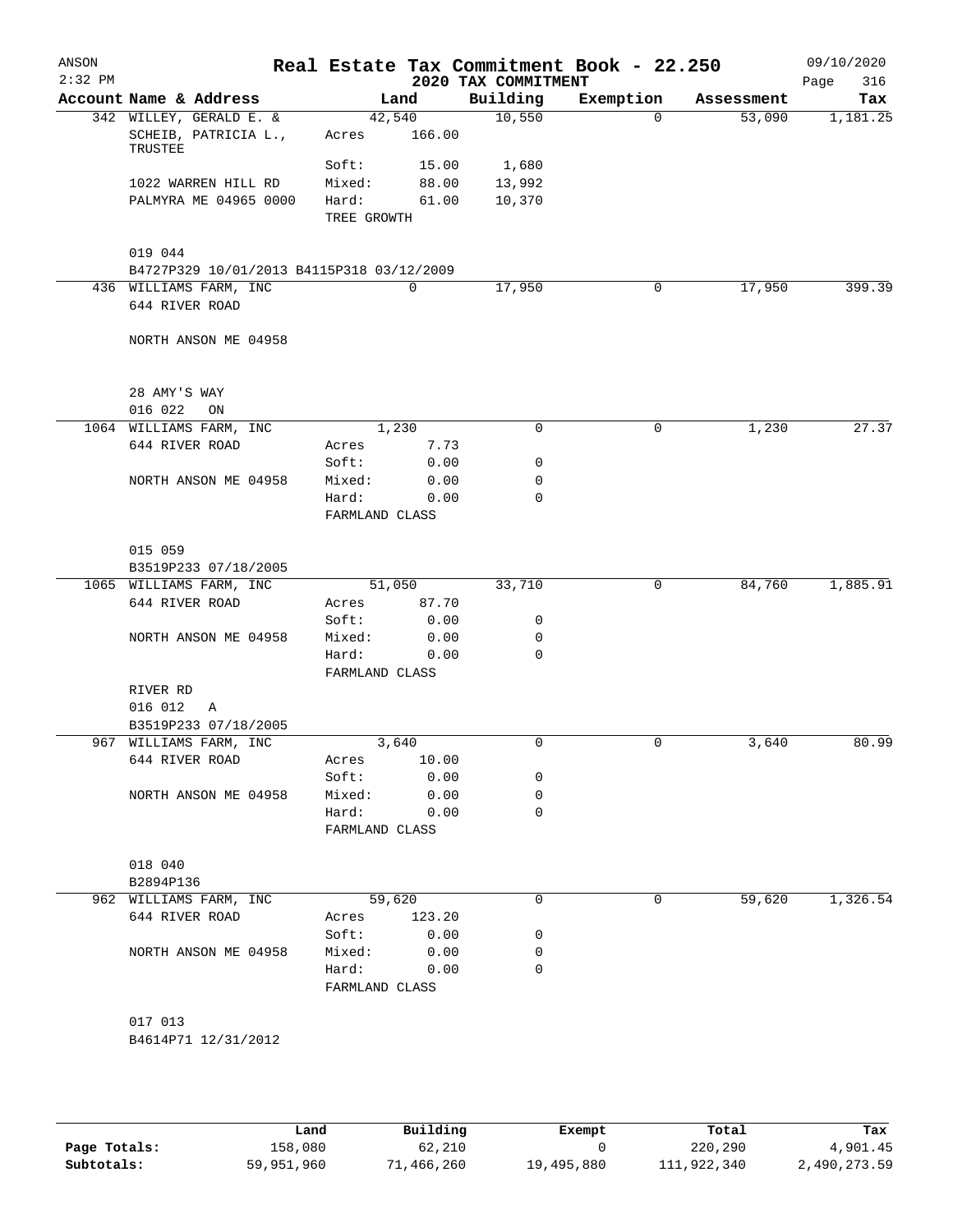| ANSON<br>$2:32$ PM |                              |                         |              | 2020 TAX COMMITMENT | Real Estate Tax Commitment Book - 22.250 |            | 09/10/2020<br>Page<br>317 |
|--------------------|------------------------------|-------------------------|--------------|---------------------|------------------------------------------|------------|---------------------------|
|                    | Account Name & Address       |                         | Land         | Building            | Exemption                                | Assessment | Tax                       |
|                    | 1202 WILLIAMS FARM, INC      | 48,240                  |              | 0                   | $\Omega$                                 | 48,240     | 1,073.34                  |
|                    | 644 RIVER ROAD               | Acres                   | 198.00       |                     |                                          |            |                           |
|                    |                              | Soft:                   | 0.00         | 0                   |                                          |            |                           |
|                    | NORTH ANSON ME 04958         | Mixed:                  | 0.00         | 0                   |                                          |            |                           |
|                    |                              | Hard:                   | 0.00         | 0                   |                                          |            |                           |
|                    |                              | FARMLAND CLASS          |              |                     |                                          |            |                           |
|                    | 016 010                      |                         |              |                     |                                          |            |                           |
|                    | B4614P71 12/31/2012          |                         |              |                     |                                          |            |                           |
|                    | 1194 WILLIAMS FARM, INC      | 27,870                  |              | $\Omega$            | 0                                        | 27,870     | 620.11                    |
|                    | 644 RIVER ROAD               | Acres                   | 83.00        |                     |                                          |            |                           |
|                    |                              | Soft:                   | 0.00         | 0                   |                                          |            |                           |
|                    | NORTH ANSON ME 04958         | Mixed:                  | 0.00         | 0                   |                                          |            |                           |
|                    |                              | Hard:                   | 0.00         | 0                   |                                          |            |                           |
|                    |                              | FARMLAND CLASS          |              |                     |                                          |            |                           |
|                    | 261 VALLEY RD                |                         |              |                     |                                          |            |                           |
|                    | 018 037<br>$\overline{B}$    |                         |              |                     |                                          |            |                           |
|                    | B4614P71 12/31/2012          |                         |              |                     |                                          |            |                           |
|                    | 1195 WILLIAMS FARM, INC      |                         | 6,600        | 0                   | 0                                        | 6,600      | 146.85                    |
|                    | 644 RIVER ROAD               | Acres                   | 11.00        |                     |                                          |            |                           |
|                    |                              | Soft:                   | 0.00         | 0                   |                                          |            |                           |
|                    | NORTH ANSON ME 04958         | Mixed:                  | 0.00         | 0                   |                                          |            |                           |
|                    |                              | Hard:                   | 0.00         | 0                   |                                          |            |                           |
|                    |                              | FARMLAND CLASS          |              |                     |                                          |            |                           |
|                    | 016 024                      |                         |              |                     |                                          |            |                           |
|                    | B4614P71 12/31/2012          |                         |              |                     |                                          |            |                           |
|                    | 1198 WILLIAMS FARM, INC      |                         | 230          | $\mathbf 0$         | 0                                        | 230        | 5.12                      |
|                    | 644 RIVER ROAD               | Acres                   | 0.15         |                     |                                          |            |                           |
|                    |                              | Soft:                   | 0.00         | 0                   |                                          |            |                           |
|                    | NORTH ANSON ME 04958         | Mixed:                  | 0.00         | 0                   |                                          |            |                           |
|                    |                              | Hard:                   | 0.00         | 0                   |                                          |            |                           |
|                    |                              |                         |              |                     |                                          |            |                           |
|                    | 016 025                      |                         |              |                     |                                          |            |                           |
|                    | B4614P71 12/31/2012          |                         |              |                     |                                          |            |                           |
|                    | 1199 WILLIAMS FARM, INC      | 10,270                  | 23.00        | 0                   | 0                                        | 10,270     | 228.51                    |
|                    | 644 RIVER ROAD               | Acres                   |              | 0                   |                                          |            |                           |
|                    | NORTH ANSON ME 04958         | Soft:<br>Mixed:         | 0.00<br>0.00 | 0                   |                                          |            |                           |
|                    |                              | Hard:                   | 0.00         | 0                   |                                          |            |                           |
|                    |                              | FARMLAND CLASS          |              |                     |                                          |            |                           |
|                    | 016 031                      |                         |              |                     |                                          |            |                           |
|                    | B4614P71 12/31/2012          |                         |              |                     |                                          |            |                           |
|                    | 1189 WILLIAMS FARM, INC      | 39,160                  |              | 0                   | 0                                        | 39,160     | 871.31                    |
|                    | 644 RIVER ROAD               | Acres                   | 134.50       |                     |                                          |            |                           |
|                    |                              |                         | 0.00         |                     |                                          |            |                           |
|                    | NORTH ANSON ME 04958         | Soft:<br>Mixed:         | 0.00         | 0<br>0              |                                          |            |                           |
|                    |                              |                         |              | 0                   |                                          |            |                           |
|                    |                              | Hard:<br>FARMLAND CLASS | 0.00         |                     |                                          |            |                           |
|                    | 015 046                      |                         |              |                     |                                          |            |                           |
|                    | B1569P2 B1226P320 11/12/1985 |                         |              |                     |                                          |            |                           |
|                    |                              |                         |              |                     |                                          |            |                           |

|              | Land       | Building   | Exempt     | Total       | Tax          |
|--------------|------------|------------|------------|-------------|--------------|
| Page Totals: | 132,370    |            |            | 132,370     | 2,945.24     |
| Subtotals:   | 60,084,330 | 71,466,260 | 19,495,880 | 112,054,710 | 2,493,218.83 |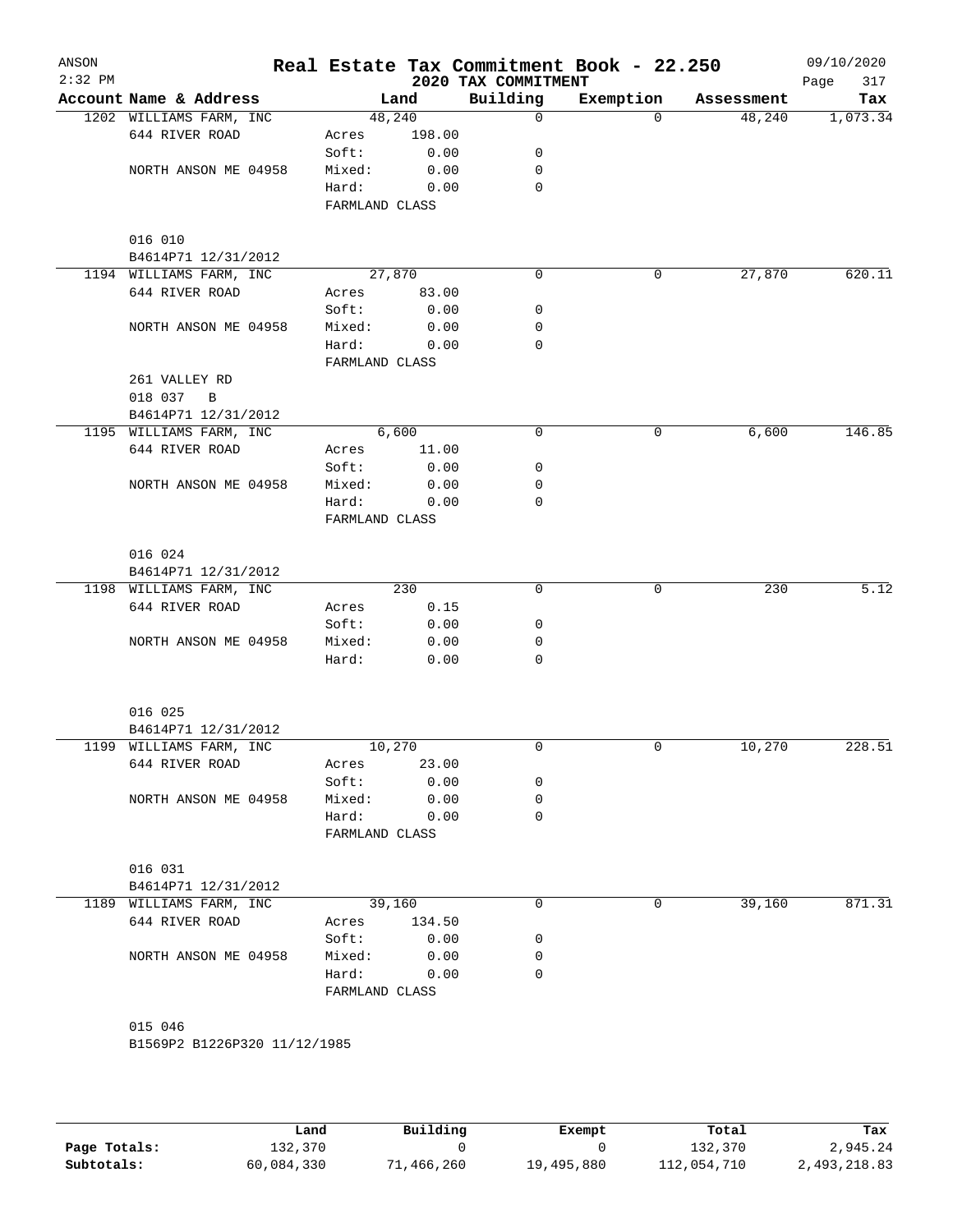| ANSON<br>$2:32$ PM |                                           |                |       | 2020 TAX COMMITMENT | Real Estate Tax Commitment Book - 22.250 |            | 09/10/2020<br>318 |
|--------------------|-------------------------------------------|----------------|-------|---------------------|------------------------------------------|------------|-------------------|
|                    | Account Name & Address                    |                | Land  | Building            | Exemption                                | Assessment | Page<br>Tax       |
|                    | 1192 WILLIAMS FARM, INC                   | 16,410         |       | $\mathsf{O}$        | $\Omega$                                 | 16,410     | 365.12            |
|                    | 644 RIVER ROAD                            | Acres          | 27.35 |                     |                                          |            |                   |
|                    |                                           | Soft:          | 0.00  | 0                   |                                          |            |                   |
|                    | NORTH ANSON ME 04958                      | Mixed:         | 0.00  | 0                   |                                          |            |                   |
|                    |                                           | Hard:          | 0.00  | $\Omega$            |                                          |            |                   |
|                    |                                           | FARMLAND CLASS |       |                     |                                          |            |                   |
|                    | RIVER RD                                  |                |       |                     |                                          |            |                   |
|                    | 016 029A                                  |                |       |                     |                                          |            |                   |
|                    | B2005P186                                 |                |       |                     |                                          |            |                   |
|                    | 1229 WILLIAMS FARM, INC                   | 7,470          |       | $\mathbf 0$         | 0                                        | 7,470      | 166.21            |
|                    | 644 RIVER ROAD                            | Acres          | 47.00 |                     |                                          |            |                   |
|                    |                                           | Soft:          | 0.00  | 0                   |                                          |            |                   |
|                    | NORTH ANSON ME 04958                      | Mixed:         | 0.00  | 0                   |                                          |            |                   |
|                    |                                           | Hard:          | 0.00  | 0                   |                                          |            |                   |
|                    |                                           | FARMLAND CLASS |       |                     |                                          |            |                   |
|                    |                                           |                |       |                     |                                          |            |                   |
|                    | 015 058                                   |                |       |                     |                                          |            |                   |
|                    | B4225P57 12/18/2009                       |                |       |                     |                                          |            |                   |
|                    | 1427 WILLIAMS FARM, INC                   |                | 0     | 5,430               | 0                                        | 5,430      | 120.82            |
|                    | 644 RIVER ROAD                            |                |       |                     |                                          |            |                   |
|                    |                                           |                |       |                     |                                          |            |                   |
|                    | NORTH ANSON ME 04958                      |                |       |                     |                                          |            |                   |
|                    |                                           |                |       |                     |                                          |            |                   |
|                    | 32 AMY'S WAY                              |                |       |                     |                                          |            |                   |
|                    | 016 022<br>ON                             |                |       |                     |                                          |            |                   |
|                    | 1433 WILLIAMS FARM, INC                   |                | 8,900 | $\Omega$            | 0                                        | 8,900      | 198.02            |
|                    | 644 RIVER ROAD                            | Acres          | 56.00 |                     |                                          |            |                   |
|                    |                                           | Soft:          | 0.00  | 0                   |                                          |            |                   |
|                    | NORTH ANSON ME 04958                      | Mixed:         | 0.00  | 0                   |                                          |            |                   |
|                    |                                           | Hard:          | 0.00  | $\Omega$            |                                          |            |                   |
|                    |                                           | FARMLAND CLASS |       |                     |                                          |            |                   |
|                    |                                           |                |       |                     |                                          |            |                   |
|                    | 016 011                                   |                | 8,900 | $\mathbf 0$         | 0                                        |            | 198.02            |
|                    | 1431 WILLIAMS FARM, INC<br>644 RIVER ROAD | Acres          | 56.00 |                     |                                          | 8,900      |                   |
|                    |                                           | Soft:          | 0.00  | 0                   |                                          |            |                   |
|                    | NORTH ANSON ME 04958                      | Mixed:         | 0.00  | 0                   |                                          |            |                   |
|                    |                                           | Hard:          | 0.00  | 0                   |                                          |            |                   |
|                    |                                           | FARMLAND CLASS |       |                     |                                          |            |                   |
|                    |                                           |                |       |                     |                                          |            |                   |
|                    | 015 055                                   |                |       |                     |                                          |            |                   |
|                    | B4606P8 12/07/2012                        |                |       |                     |                                          |            |                   |
|                    | 1599 WILLIAMS FARM, INC                   |                | 4,950 | 0                   | 0                                        | 4,950      | 110.14            |
|                    | 644 RIVER ROAD                            | Acres          | 9.50  |                     |                                          |            |                   |
|                    |                                           | Soft:          | 0.00  | 0                   |                                          |            |                   |
|                    | NORTH ANSON ME 04958                      | Mixed:         | 0.00  | 0                   |                                          |            |                   |
|                    |                                           | Hard:          | 0.00  | 0                   |                                          |            |                   |
|                    |                                           | FARMLAND       |       |                     |                                          |            |                   |
|                    |                                           |                |       |                     |                                          |            |                   |
|                    | 016 026                                   |                |       |                     |                                          |            |                   |
|                    | B4614P71 12/31/2012                       |                |       |                     |                                          |            |                   |
|                    |                                           |                |       |                     |                                          |            |                   |

|              | Land       | Building   | Exempt     | Total       | Tax          |
|--------------|------------|------------|------------|-------------|--------------|
| Page Totals: | 46,630     | 5,430      |            | 52,060      | 1,158.33     |
| Subtotals:   | 60,130,960 | 71,471,690 | 19,495,880 | 112,106,770 | 2,494,377.16 |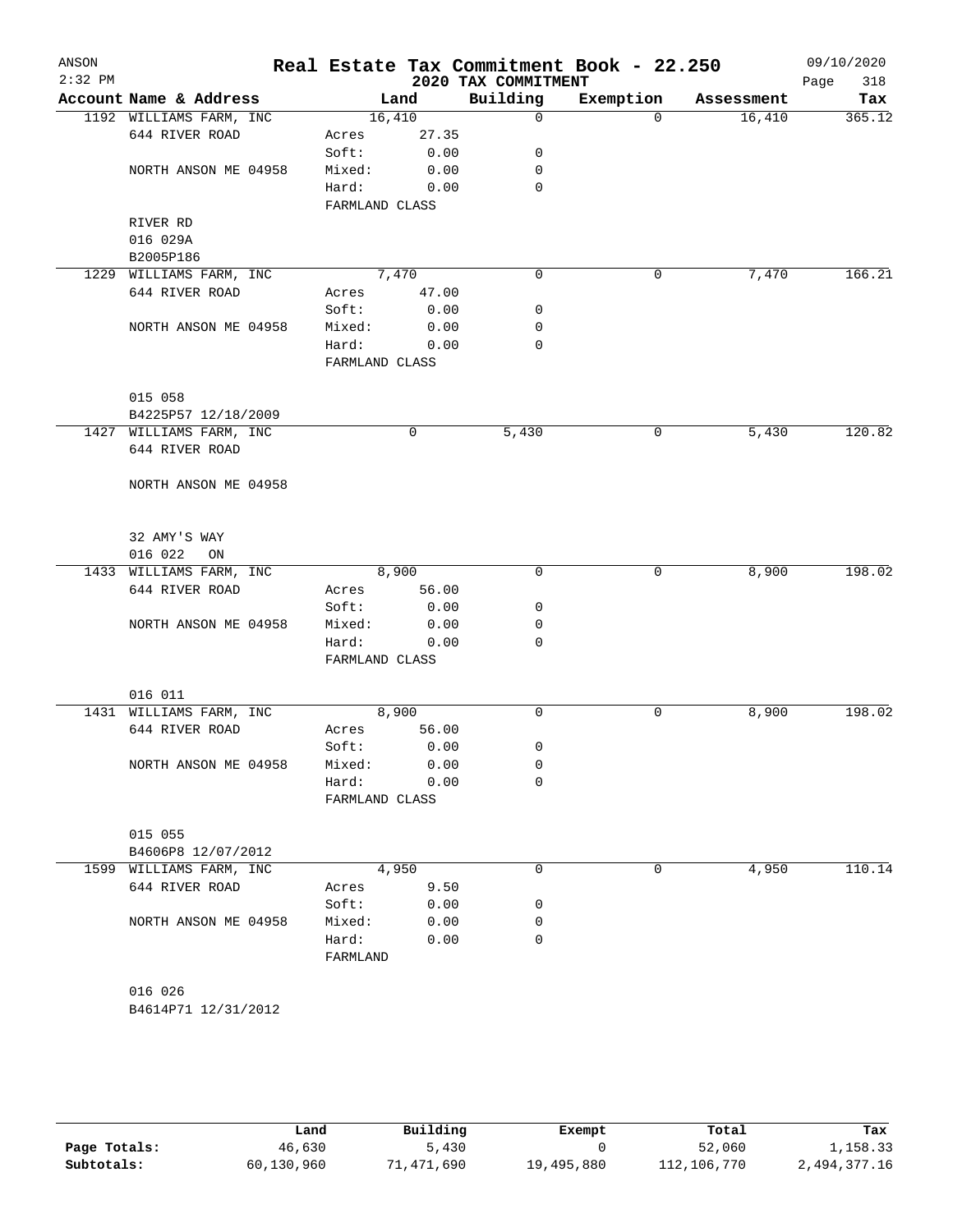| ANSON<br>$2:32$ PM |                                      |                 |              | 2020 TAX COMMITMENT         | Real Estate Tax Commitment Book - 22.250 |            | 09/10/2020<br>Page<br>319 |
|--------------------|--------------------------------------|-----------------|--------------|-----------------------------|------------------------------------------|------------|---------------------------|
|                    | Account Name & Address               |                 | Land         | Building                    | Exemption                                | Assessment | Tax                       |
|                    | 1545 WILLIAMS FARM, INC              | 27,500          |              | $\mathbf 0$                 | $\Omega$                                 | 27,500     | 611.88                    |
|                    | 644 RIVER ROAD                       | Acres           | 50.00        |                             |                                          |            |                           |
|                    |                                      | Soft:           | 0.00         | 0                           |                                          |            |                           |
|                    | NORTH ANSON ME 04958                 | Mixed:          | 0.00         | 0                           |                                          |            |                           |
|                    |                                      | Hard:           | 0.00         | $\mathbf 0$                 |                                          |            |                           |
|                    |                                      | FARMLAND CLASS  |              |                             |                                          |            |                           |
|                    |                                      |                 |              |                             |                                          |            |                           |
|                    | 018 041<br>C<br>B4614P71 12/31/2012  |                 |              |                             |                                          |            |                           |
|                    | 1575 WILLIAMS FARM, INC              |                 | 3,180        | $\mathbf 0$                 | 0                                        | 3,180      | 70.76                     |
|                    | 644 RIVER ROAD                       | Acres           | 5.30         |                             |                                          |            |                           |
|                    |                                      | Soft:           | 0.00         | 0                           |                                          |            |                           |
|                    | NORTH ANSON ME 04958                 | Mixed:          | 0.00         | 0                           |                                          |            |                           |
|                    |                                      | Hard:           | 0.00         | 0                           |                                          |            |                           |
|                    |                                      | FARMLAND CLASS  |              |                             |                                          |            |                           |
|                    |                                      |                 |              |                             |                                          |            |                           |
|                    | 016 023<br>B                         |                 |              |                             |                                          |            |                           |
|                    | B2202P34                             |                 |              |                             |                                          |            |                           |
|                    | 1717 WILLIAMS FARM, INC              | 63,460          |              | 0                           | 0                                        | 63,460     | 1,411.99                  |
|                    | 644 RIVER ROAD                       | Acres           | 159.10       |                             |                                          |            |                           |
|                    |                                      | Soft:           | 0.00         | 0                           |                                          |            |                           |
|                    | NORTH ANSON ME 04958                 | Mixed:          | 0.00         | 0                           |                                          |            |                           |
|                    |                                      | Hard:           | 0.00         | $\Omega$                    |                                          |            |                           |
|                    |                                      | FARMLAND CLASS  |              |                             |                                          |            |                           |
|                    |                                      |                 |              |                             |                                          |            |                           |
|                    | 023 035&36B                          |                 |              |                             |                                          |            |                           |
|                    | B2894P136<br>1789 WILLIAMS FARM, INC | 27,700          |              | 9,760                       | 0                                        | 37,460     | 833.49                    |
|                    | 644 RIVER ROAD                       | Acres           | 6.20         |                             |                                          |            |                           |
|                    |                                      | Soft:           | 0.00         | 0                           |                                          |            |                           |
|                    | NORTH ANSON ME 04958                 | Mixed:          | 0.00         | 0                           |                                          |            |                           |
|                    |                                      | Hard:           | 0.00         | 0                           |                                          |            |                           |
|                    |                                      | FARMLAND CLASS  |              |                             |                                          |            |                           |
|                    | 591 RIVER RD                         |                 |              |                             |                                          |            |                           |
|                    | 016 020                              |                 |              |                             |                                          |            |                           |
|                    | B3519P233 07/18/2005                 |                 |              |                             |                                          |            |                           |
|                    | 1790 WILLIAMS FARM, INC              |                 | 510          | 0                           | $\mathbf 0$                              | 510        | 11.35                     |
|                    | 644 RIVER ROAD                       | Acres           | 3.18         |                             |                                          |            |                           |
|                    |                                      | Soft:           | 0.00         | 0                           |                                          |            |                           |
|                    | NORTH ANSON ME 04958                 | Mixed:          | 0.00         | 0                           |                                          |            |                           |
|                    |                                      | Hard:           | 0.00         | 0                           |                                          |            |                           |
|                    |                                      | FARMLAND CLASS  |              |                             |                                          |            |                           |
|                    |                                      |                 |              |                             |                                          |            |                           |
|                    | 015 056                              |                 |              |                             |                                          |            |                           |
|                    | B3519P233 07/18/2005                 |                 |              |                             |                                          |            |                           |
|                    | 1837 WILLIAMS FARM, INC              | 85,340          |              | 333,080                     | 0                                        | 418,420    | 9,309.84                  |
|                    | 644 RIVER ROAD                       | Acres           | 124.59       |                             |                                          |            |                           |
|                    | NORTH ANSON ME 04958                 | Soft:<br>Mixed: | 0.00<br>0.00 | 0<br>0                      |                                          |            |                           |
|                    |                                      | Hard:           | 0.00         | 0                           |                                          |            |                           |
|                    |                                      |                 |              | ALSO LOT 18, FARMLAND CLASS |                                          |            |                           |
|                    | 637 RIVER RD                         |                 |              |                             |                                          |            |                           |
|                    | 016 019, 21, 22                      |                 |              |                             |                                          |            |                           |
|                    | B4614P71 12/31/2012                  |                 |              |                             |                                          |            |                           |
|                    |                                      |                 |              |                             |                                          |            |                           |
|                    |                                      |                 |              |                             |                                          |            |                           |

|              | Land       | Building   | Exempt     | Total       | Tax          |
|--------------|------------|------------|------------|-------------|--------------|
| Page Totals: | 207,690    | 342,840    |            | 550,530     | 12,249.31    |
| Subtotals:   | 60,338,650 | 71,814,530 | 19,495,880 | 112,657,300 | 2,506,626.47 |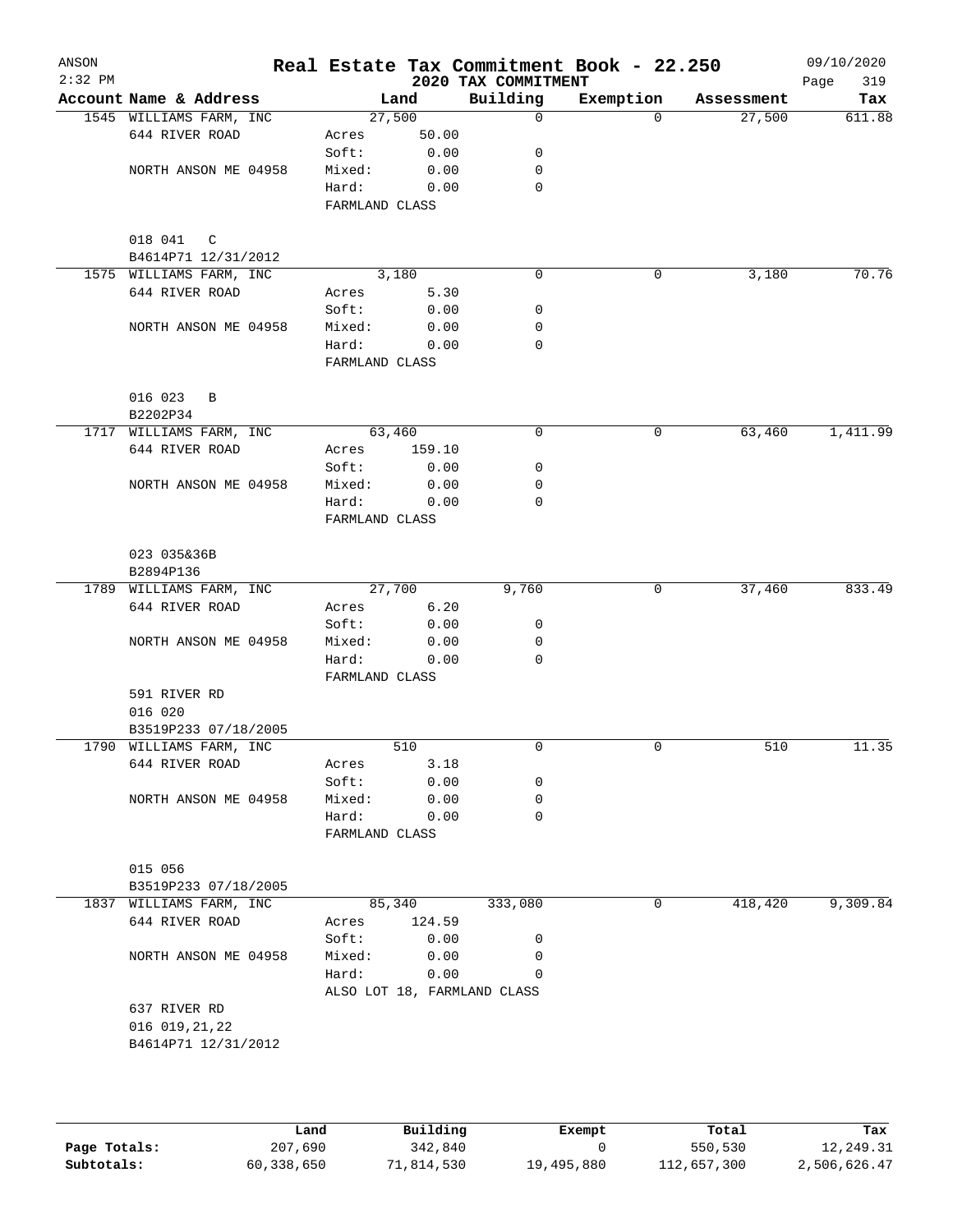| ANSON<br>$2:32$ PM |                         |                 |              | 2020 TAX COMMITMENT               | Real Estate Tax Commitment Book - 22.250 |            | 09/10/2020<br>320<br>Page |
|--------------------|-------------------------|-----------------|--------------|-----------------------------------|------------------------------------------|------------|---------------------------|
|                    | Account Name & Address  |                 | Land         | Building                          | Exemption                                | Assessment | Tax                       |
|                    | 1835 WILLIAMS FARM, INC | 27,740          |              | $\mathbf 0$                       | $\Omega$                                 | 27,740     | 617.21                    |
|                    | 644 RIVER ROAD          | Acres           | 75.10        |                                   |                                          |            |                           |
|                    |                         | Soft:           | 0.00         | 0                                 |                                          |            |                           |
|                    | NORTH ANSON ME 04958    | Mixed:          | 0.00         | $\mathbf 0$                       |                                          |            |                           |
|                    |                         | Hard:           | 0.00         | 0                                 |                                          |            |                           |
|                    |                         |                 |              | ALSO LOTS 24 & 27B FARMLAND CLASS |                                          |            |                           |
|                    |                         |                 |              |                                   |                                          |            |                           |
|                    | 017 023                 |                 |              |                                   |                                          |            |                           |
|                    | B4614P71 12/31/2012     |                 |              |                                   |                                          |            |                           |
|                    | 1839 WILLIAMS FARM, INC | 20,590          |              | 0                                 | 0                                        | 20,590     | 458.13                    |
|                    | 644 RIVER ROAD          | Acres           | 95.00        |                                   |                                          |            |                           |
|                    |                         | Soft:           | 0.00         | 0                                 |                                          |            |                           |
|                    | NORTH ANSON ME 04958    | Mixed:<br>Hard: | 0.00<br>0.00 | 0<br>$\Omega$                     |                                          |            |                           |
|                    |                         |                 |              | ALSO LOT 52B, FARMLAND CLASS      |                                          |            |                           |
|                    |                         |                 |              |                                   |                                          |            |                           |
|                    | 015 051                 |                 |              |                                   |                                          |            |                           |
|                    | B4614P71 12/31/2012     |                 |              |                                   |                                          |            |                           |
|                    | 1840 WILLIAMS FARM, INC | 26,570          |              | 0                                 | 0                                        | 26,570     | 591.18                    |
|                    | 644 RIVER ROAD          | Acres           | 70.00        |                                   |                                          |            |                           |
|                    |                         | Soft:           | 0.00         | 0                                 |                                          |            |                           |
|                    | NORTH ANSON ME 04958    | Mixed:          | 0.00         | 0                                 |                                          |            |                           |
|                    |                         | Hard:           | 0.00         | $\mathbf 0$                       |                                          |            |                           |
|                    |                         | FARMLAND CLASS  |              |                                   |                                          |            |                           |
|                    |                         |                 |              |                                   |                                          |            |                           |
|                    | 018 003                 |                 |              |                                   |                                          |            |                           |
|                    | B4614P71 12/31/2012     |                 |              |                                   |                                          |            |                           |
|                    | 1844 WILLIAMS FARM, INC |                 | 5,600        | 0                                 | 0                                        | 5,600      | 124.60                    |
|                    | 644 RIVER ROAD          | Acres           | 16.00        |                                   |                                          |            |                           |
|                    |                         | Soft:           | 0.00         | 0                                 |                                          |            |                           |
|                    | NORTH ANSON ME 04958    | Mixed:          | 0.00         | $\mathbf 0$                       |                                          |            |                           |
|                    |                         | Hard:           | 0.00         | $\Omega$                          |                                          |            |                           |
|                    |                         | FARMLAND CLASS  |              |                                   |                                          |            |                           |
|                    | 016 026<br>B            |                 |              |                                   |                                          |            |                           |
|                    | B4614P71 12/31/2012     |                 |              |                                   |                                          |            |                           |
|                    | 1845 WILLIAMS FARM, INC | 16,000          |              | 0                                 | 0                                        | 16,000     | 356.00                    |
|                    | 644 RIVER ROAD          | Acres           | 7.00         |                                   |                                          |            |                           |
|                    |                         | Soft:           | 0.00         | 0                                 |                                          |            |                           |
|                    | NORTH ANSON ME 04958    | Mixed:          | 0.00         | 0                                 |                                          |            |                           |
|                    |                         | Hard:           | 0.00         | 0                                 |                                          |            |                           |
|                    |                         |                 |              |                                   |                                          |            |                           |
|                    |                         |                 |              |                                   |                                          |            |                           |
|                    | 016 010<br>$B-1$        |                 |              |                                   |                                          |            |                           |
|                    | B4695P306 04/29/2013    |                 |              |                                   |                                          |            |                           |
|                    | 1846 WILLIAMS FARM, INC | 28,200          |              | 60,510                            | 0                                        | 88,710     | 1,973.80                  |
|                    | 644 RIVER ROAD          | Acres           | 6.70         |                                   |                                          |            |                           |
|                    |                         | Soft:           | 0.00         | 0                                 |                                          |            |                           |
|                    | NORTH ANSON ME 04958    | Mixed:          | 0.00         | 0                                 |                                          |            |                           |
|                    |                         | Hard:           | 0.00         | 0                                 |                                          |            |                           |
|                    |                         |                 |              |                                   |                                          |            |                           |
|                    | 644 RIVER RD            |                 |              |                                   |                                          |            |                           |
|                    | 016 014                 |                 |              |                                   |                                          |            |                           |
|                    | B4614P71 12/31/2012     |                 |              |                                   |                                          |            |                           |
|                    |                         |                 |              |                                   |                                          |            |                           |
|                    |                         |                 |              |                                   |                                          |            |                           |
|                    |                         |                 |              |                                   |                                          |            |                           |

|              | Land       | Building   | Exempt     | Total       | Tax          |
|--------------|------------|------------|------------|-------------|--------------|
| Page Totals: | 124,700    | 60,510     |            | 185,210     | 4,120.92     |
| Subtotals:   | 60,463,350 | 71,875,040 | 19,495,880 | 112,842,510 | 2,510,747.39 |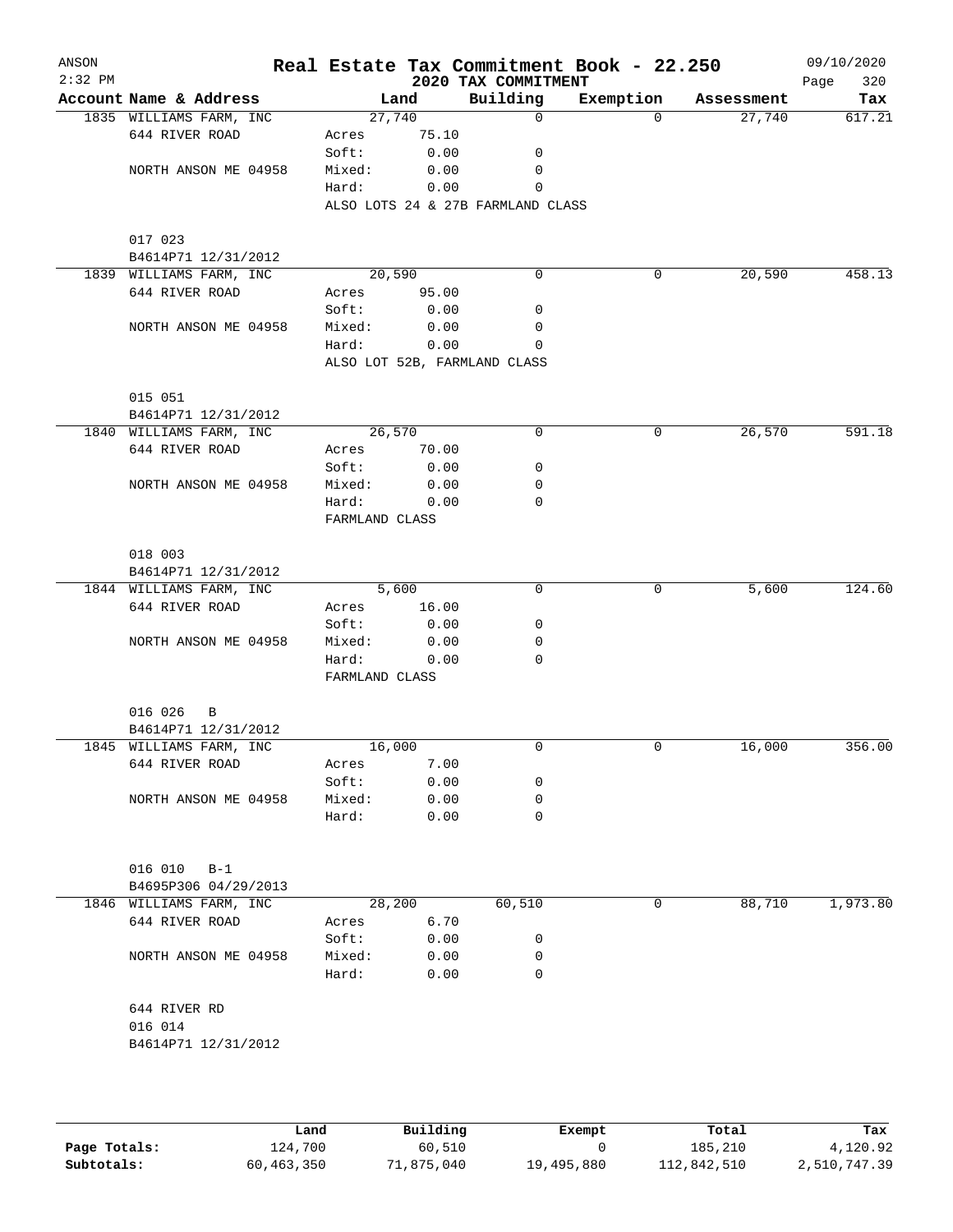| ANSON<br>$2:32$ PM |                         |                |                             | 2020 TAX COMMITMENT | Real Estate Tax Commitment Book - 22.250 |            | 09/10/2020<br>Page<br>321 |
|--------------------|-------------------------|----------------|-----------------------------|---------------------|------------------------------------------|------------|---------------------------|
|                    | Account Name & Address  |                | Land                        | Building            | Exemption                                | Assessment | Tax                       |
|                    | 1850 WILLIAMS FARM, INC |                | 4,420                       | 0                   | $\Omega$                                 | 4,420      | 98.35                     |
|                    | 644 RIVER ROAD          | Acres          | 26.00                       |                     |                                          |            |                           |
|                    |                         | Soft:          | 0.00                        | 0                   |                                          |            |                           |
|                    | NORTH ANSON ME 04958    | Mixed:         | 0.00                        | 0                   |                                          |            |                           |
|                    |                         | Hard:          | 0.00                        | 0                   |                                          |            |                           |
|                    |                         | FARMLAND CLASS |                             |                     |                                          |            |                           |
|                    | 015 057                 |                |                             |                     |                                          |            |                           |
|                    | B4614P71 12/31/2012     |                |                             |                     |                                          |            |                           |
|                    | 1847 WILLIAMS, ANDY R   |                | 21,500                      | 163,900             | 25,000                                   | 160,400    | 3,568.90                  |
|                    | WILLIAMS, CORALEE A     | Acres          | 2.00                        |                     | 01 Homestead Exempt                      |            |                           |
|                    | 603 RIVER ROAD          | Soft:          | 0.00                        | 0                   |                                          |            |                           |
|                    |                         | Mixed:         | 0.00                        | 0                   |                                          |            |                           |
|                    | NORTH ANSON ME 04958    | Hard:          | 0.00                        | 0                   |                                          |            |                           |
|                    | 636 RIVER RD            |                |                             |                     |                                          |            |                           |
|                    | 016 014<br>Α            |                |                             |                     |                                          |            |                           |
|                    | B3604P104 12/09/2005    |                |                             |                     |                                          |            |                           |
|                    | 2049 WILLIAMS, ANDY R   |                | 38,010                      | 180,000             | 0                                        | 218,010    | 4,850.72                  |
|                    | WILLIAMS, CORALEE A     | Acres          | 17.01                       |                     |                                          |            |                           |
|                    | 603 RIVER ROAD          | Soft:          | 0.00                        | 0                   |                                          |            |                           |
|                    |                         | Mixed:         | 0.00                        | 0                   |                                          |            |                           |
|                    | NORTH ANSON ME 04958    | Hard:          | 0.00                        | 0                   |                                          |            |                           |
|                    |                         |                | ALSO LOT 18, FARMLAND CLASS |                     |                                          |            |                           |
|                    | 603 RIVER RD            |                |                             |                     |                                          |            |                           |
|                    | 016 019 A               |                |                             |                     |                                          |            |                           |
| 1987               | WILLIAMS, ANDY R.,      |                | 14,100                      | 0                   | 0                                        | 14,100     | 313.72                    |
|                    | TRUSTEE &               |                |                             |                     |                                          |            |                           |
|                    | BRUCE, ROBERT, TRUSTEE  | Acres          | 5.40                        |                     |                                          |            |                           |
|                    |                         | Soft:          | 0.00                        | 0                   |                                          |            |                           |
|                    | 636 RIVER RD            | Mixed:         | 0.00                        | 0                   |                                          |            |                           |
|                    | NORTH ANSON ME 04958    | Hard:          | 0.00                        | 0                   |                                          |            |                           |
|                    | 80 AMY'S WAY            |                |                             |                     |                                          |            |                           |
|                    | 016 021 A               |                |                             |                     |                                          |            |                           |
|                    | B3818P289 03/06/2007    |                |                             |                     |                                          |            |                           |
|                    | 1985 WILLIAMS, DANA E   |                | 30,500                      | 140,750             | 25,000                                   | 146,250    | 3,254.06                  |
|                    | 300 EMBDEN POND ROAD    | Acres          | 9.00                        |                     | 01 Homestead Exempt                      |            |                           |
|                    |                         | Soft:          | 0.00                        | 0                   |                                          |            |                           |
|                    | NORTH ANSON ME 04958    | Mixed:         | 0.00                        | 0                   |                                          |            |                           |
|                    |                         | Hard:          | 0.00                        | 0                   |                                          |            |                           |
|                    |                         | B5157P0264     |                             |                     |                                          |            |                           |
|                    | 300 EMBDEN POND RD      |                |                             |                     |                                          |            |                           |
|                    | 023 036<br>$\mathbb D$  |                |                             |                     |                                          |            |                           |
|                    | B5157P0264 05/18/2017   |                |                             |                     |                                          |            |                           |
|                    | 1858 WILLIAMS, DANA E   |                | 18,000                      | $\Omega$            | 0                                        | 18,000     | 400.50                    |
|                    | 300 EMBDEN POND ROAD    | Acres          | 5.00                        |                     |                                          |            |                           |
|                    |                         | Soft:          | 0.00                        | 0                   |                                          |            |                           |
|                    | NORTH ANSON ME 04958    | Mixed:         | 0.00                        | 0                   |                                          |            |                           |
|                    |                         | Hard:          | 0.00                        | $\Omega$            |                                          |            |                           |
|                    |                         |                |                             |                     |                                          |            |                           |
|                    | 023 036<br>Α            |                |                             |                     |                                          |            |                           |
|                    | B4528P213 05/18/2012    |                |                             |                     |                                          |            |                           |
|                    |                         |                |                             |                     |                                          |            |                           |

|              | Land       | Building   | Exempt     | Total       | Tax          |
|--------------|------------|------------|------------|-------------|--------------|
| Page Totals: | 126,530    | 484,650    | 50,000     | 561,180     | 12,486.25    |
| Subtotals:   | 60,589,880 | 72,359,690 | 19,545,880 | 113,403,690 | 2,523,233.64 |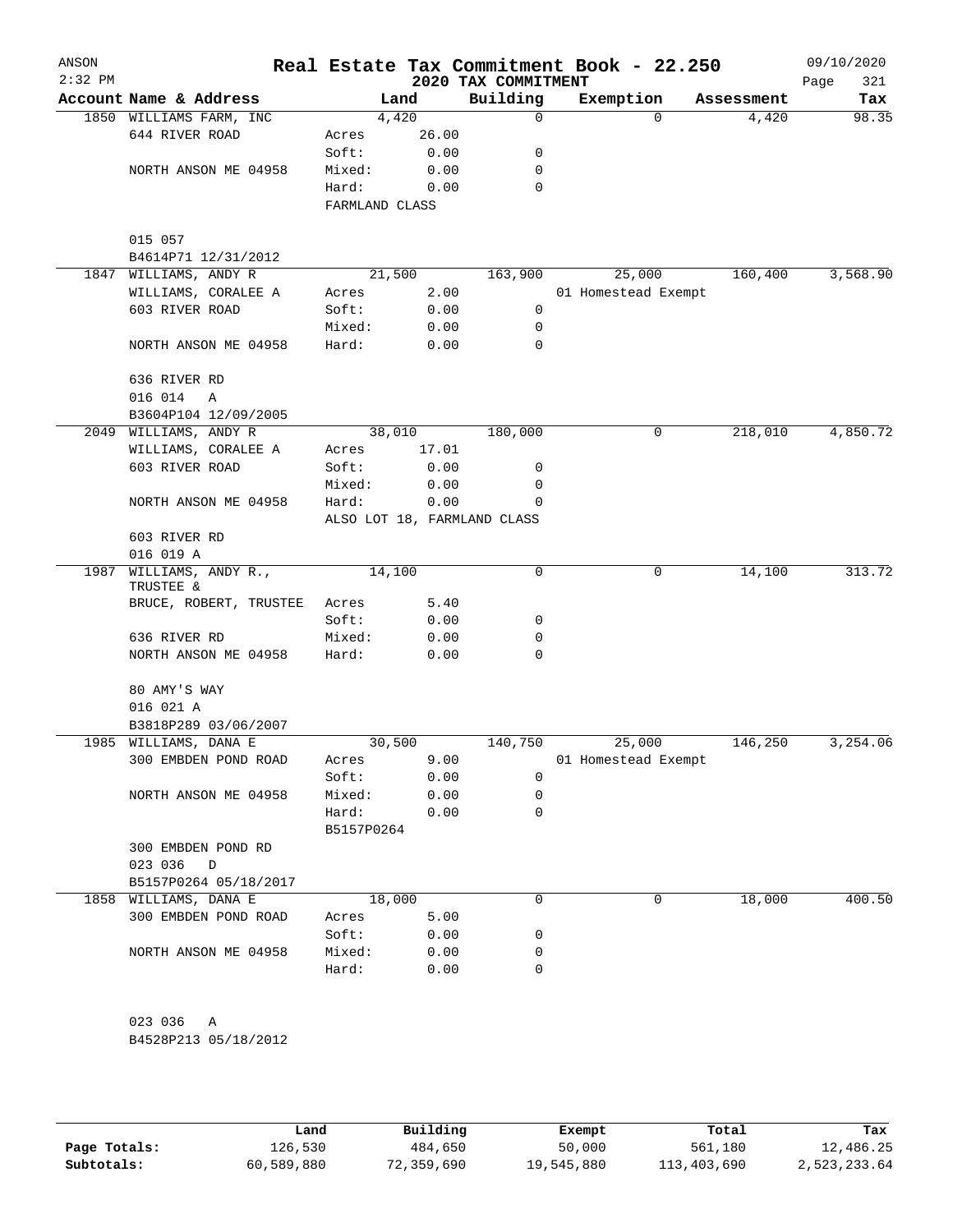| ANSON<br>$2:32$ PM |                                |             |        | 2020 TAX COMMITMENT | Real Estate Tax Commitment Book - 22.250 |          |            | 09/10/2020<br>322<br>Page |
|--------------------|--------------------------------|-------------|--------|---------------------|------------------------------------------|----------|------------|---------------------------|
|                    | Account Name & Address         | Land        |        | Building            | Exemption                                |          | Assessment | Tax                       |
|                    | 1351 WILLIAMS, GABRIEL K       | 8,350       |        | $\mathbf 0$         |                                          | $\Omega$ | 8,350      | 185.79                    |
|                    | 2325 W QUEEN AVE               | Acres       | 52.00  |                     |                                          |          |            |                           |
|                    |                                | Soft:       | 0.00   | 0                   |                                          |          |            |                           |
|                    | SPOKANE WA 99205 5758          | Mixed:      | 0.00   | 0                   |                                          |          |            |                           |
|                    |                                | Hard:       | 45.00  | 7,650               |                                          |          |            |                           |
|                    |                                | TREE GROWTH |        |                     |                                          |          |            |                           |
|                    | 014 016                        |             |        |                     |                                          |          |            |                           |
|                    | B4036P189 08/06/2008           |             |        |                     |                                          |          |            |                           |
|                    | 999 WILLIAMS, GABRIEL K        | 29,580      |        | 13,760              |                                          | 0        | 43,340     | 964.32                    |
|                    | 2325 W QUEEN AVE               | Acres       | 100.00 |                     |                                          |          |            |                           |
|                    |                                | Soft:       | 25.00  | 2,800               |                                          |          |            |                           |
|                    | SPOKANE WA 99205 5758          | Mixed:      | 42.00  | 6,678               |                                          |          |            |                           |
|                    |                                | Hard:       | 30.00  | 5,100               |                                          |          |            |                           |
|                    |                                | TREE GROWTH |        |                     |                                          |          |            |                           |
|                    | 104 QUILL HILL RD              |             |        |                     |                                          |          |            |                           |
|                    | 014 015                        |             |        |                     |                                          |          |            |                           |
|                    | B4036P189 08/06/2008           |             |        |                     |                                          |          |            |                           |
|                    | 2035 WILLIAMS, HUNTER D        | 23,750      |        | 60,480              |                                          | 0        | 84,230     | 1,874.12                  |
|                    | 636 RIVER ROAD                 | Acres       | 3.50   |                     |                                          |          |            |                           |
|                    |                                | Soft:       | 0.00   | 0                   |                                          |          |            |                           |
|                    | NORTH ANSON Maine 04958 Mixed: |             | 0.00   | 0                   |                                          |          |            |                           |
|                    |                                | Hard:       | 0.00   | $\mathbf 0$         |                                          |          |            |                           |
|                    | 395 CAMPGROUND ROAD            |             |        |                     |                                          |          |            |                           |
|                    | 015 046 C                      |             |        |                     |                                          |          |            |                           |
|                    | B5253P342 10/25/2018           |             |        |                     |                                          |          |            |                           |
|                    | 1852 WILLIAMS, RICHARD L       | 16,610      |        | 99,340              | 25,000                                   |          | 90,950     | 2,023.64                  |
|                    | 532 RIVER RD                   | Acres       | 2.07   |                     | 01 Homestead Exempt                      |          |            |                           |
|                    |                                | Soft:       | 0.00   | 0                   |                                          |          |            |                           |
|                    | NORTH ANSON ME 04958           | Mixed:      | 0.00   | 0                   |                                          |          |            |                           |
|                    |                                | Hard:       | 0.00   | $\mathbf 0$         |                                          |          |            |                           |
|                    |                                |             |        |                     |                                          |          |            |                           |
|                    | 532 RIVER RD                   |             |        |                     |                                          |          |            |                           |
|                    | 016 010<br>C                   |             |        |                     |                                          |          |            |                           |
| 1205               | WILLIAMS, RICKEY               | 18,140      |        | 0                   |                                          | 0        | 18,140     | 403.62                    |
|                    | WILLIAMS, LESLEY               | Acres       | 5.09   |                     |                                          |          |            |                           |
|                    |                                | Soft:       | 0.00   | 0                   |                                          |          |            |                           |
|                    | 31 ALEXANDER DR                | Mixed:      | 0.00   | 0                   |                                          |          |            |                           |
|                    | SOUTH DENNIS MA 02660          | Hard:       | 0.00   | $\mathbf 0$         |                                          |          |            |                           |
|                    | 0000                           |             |        |                     |                                          |          |            |                           |
|                    |                                |             |        |                     |                                          |          |            |                           |
|                    | 012 009<br>6                   |             |        |                     |                                          |          |            |                           |
|                    | B1487P169                      |             |        |                     |                                          |          |            |                           |
| 1383               | WILLS, BARBARA HARVIE          | 25,400      |        | 61,000              | 25,000                                   |          | 61,400     | 1,366.15                  |
|                    |                                | Acres       | 4.60   |                     | 01 Homestead Exempt                      |          |            |                           |
|                    | NORTH ANSON ME 04958<br>0114   | Soft:       | 0.00   | 0                   |                                          |          |            |                           |
|                    | PO BOX 114                     | Mixed:      | 0.00   | 0                   |                                          |          |            |                           |
|                    |                                | Hard:       | 0.00   | 0                   |                                          |          |            |                           |
|                    |                                |             |        |                     |                                          |          |            |                           |
|                    | 69 UNION ST<br>005 036         |             |        |                     |                                          |          |            |                           |
|                    | B2256P257                      |             |        |                     |                                          |          |            |                           |
|                    |                                |             |        |                     |                                          |          |            |                           |
|                    |                                |             |        |                     |                                          |          |            |                           |
|                    |                                |             |        |                     |                                          |          |            |                           |
|                    |                                |             |        |                     |                                          |          |            |                           |

|              | Land       | Building   | Exempt     | Total       | Tax          |
|--------------|------------|------------|------------|-------------|--------------|
| Page Totals: | 121,830    | 234,580    | 50,000     | 306,410     | 6,817.64     |
| Subtotals:   | 60,711,710 | 72,594,270 | 19,595,880 | 113,710,100 | 2,530,051.28 |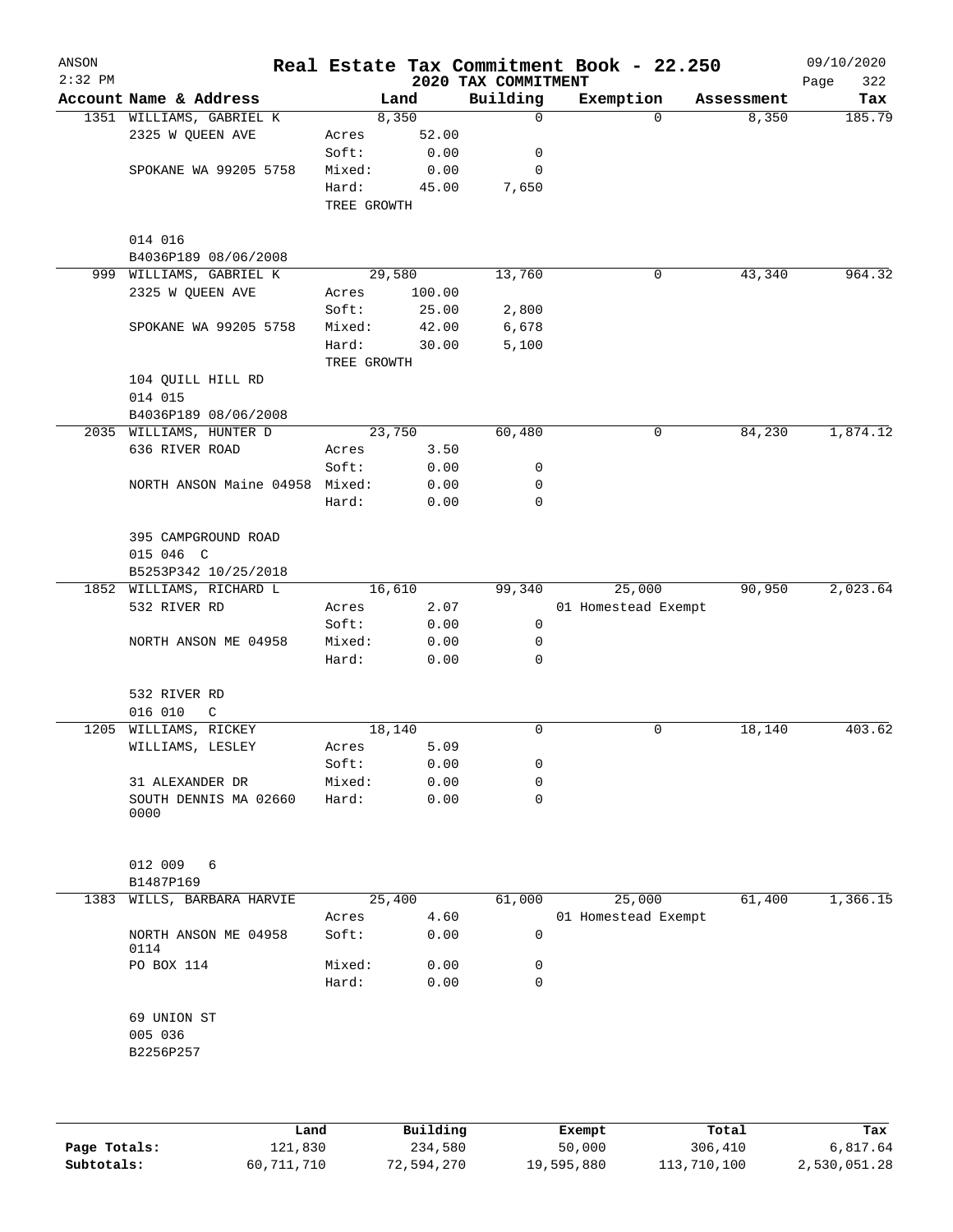| ANSON<br>$2:32$ PM |                                     |            |          |                                 | Real Estate Tax Commitment Book - 22.250 |            | 09/10/2020         |
|--------------------|-------------------------------------|------------|----------|---------------------------------|------------------------------------------|------------|--------------------|
|                    | Account Name & Address              |            | Land     | 2020 TAX COMMITMENT<br>Building | Exemption                                | Assessment | Page<br>323<br>Tax |
|                    | 1854 WILLS, CHRISTINE M             |            | 44,800   | $\mathbf 0$                     | $\Omega$                                 | 44,800     | 996.80             |
|                    |                                     | Acres      | 32.00    |                                 |                                          |            |                    |
|                    | NORTH ANSON ME 04958<br>0114        | Soft:      | 0.00     | 0                               |                                          |            |                    |
|                    | PO BOX 114                          | Mixed:     | 0.00     | 0                               |                                          |            |                    |
|                    |                                     | Hard:      | 0.00     | 0                               |                                          |            |                    |
|                    | 171 EMBDEN POND RD                  |            |          |                                 |                                          |            |                    |
|                    | 023 018                             |            |          |                                 |                                          |            |                    |
|                    | B5060P160 08/10/2016 B2210P116      |            |          |                                 |                                          |            |                    |
|                    | 1190 WILLS, EDWARD                  |            | 21,000   | 0                               | 0                                        | 21,000     | 467.25             |
|                    |                                     | Acres      | 7.50     |                                 |                                          |            |                    |
|                    | PALO ALTO CA 94303 0000 Soft:       |            | 0.00     | 0                               |                                          |            |                    |
|                    | PO BOX 51195                        | Mixed:     | 0.00     | 0                               |                                          |            |                    |
|                    |                                     | Hard:      | 0.00     | $\mathbf 0$                     |                                          |            |                    |
|                    | 015 005<br>Α                        |            |          |                                 |                                          |            |                    |
|                    | B1344P87                            |            |          |                                 |                                          |            |                    |
|                    | 1396 WILSON, SCOTT                  |            | 7,480    | 630                             | 0                                        | 8,110      | 180.45             |
|                    | PO BOX 221                          | Acres      | 0.14     |                                 |                                          |            |                    |
|                    |                                     | Soft:      | 0.00     | 0                               |                                          |            |                    |
|                    | CLINTON ME 04927 0221               | Mixed:     | 0.00     | 0                               |                                          |            |                    |
|                    |                                     | Hard:      | 0.00     | $\mathbf 0$                     |                                          |            |                    |
|                    |                                     | B4976P0311 |          |                                 |                                          |            |                    |
|                    | 63 RANDALL ST                       |            |          |                                 |                                          |            |                    |
|                    | 003 036<br>$\, {\bf B}$             |            |          |                                 |                                          |            |                    |
|                    | B4976P311 11/19/2015 B2366P16       |            |          |                                 |                                          |            |                    |
|                    | 992 WING, CHARLES A.K.              |            | 4,900    | 27,800                          | 0                                        | 32,700     | 727.58             |
|                    | 24 HANSON DRIVE                     | Acres      | 0.06     |                                 |                                          |            |                    |
|                    |                                     | Soft:      | 0.00     | 0                               |                                          |            |                    |
|                    | TOPSHAM ME 04086                    | Mixed:     | 0.00     | 0                               |                                          |            |                    |
|                    |                                     | Hard:      | 0.00     | $\mathbf 0$                     |                                          |            |                    |
|                    | 4 BROOK ST                          |            |          |                                 |                                          |            |                    |
|                    | 001 047                             |            |          |                                 |                                          |            |                    |
|                    | B5359P1 11/28/2018                  |            |          |                                 |                                          |            |                    |
| 1209               | WITHEE, HARRY                       |            | 12,330   | 84,640                          | 31,000                                   | 65,970     | 1,467.83           |
|                    | WITHEE, CHARLOTTE S                 | Acres      | 0.38     |                                 | 01 Homestead Exempt                      |            |                    |
|                    |                                     | Soft:      | 0.00     | 0                               | 08 Vietnam Veteran                       |            |                    |
|                    | PO BOX 26                           | Mixed:     | 0.00     | 0                               |                                          |            |                    |
|                    | ANSON ME 04911 0026                 | Hard:      | 0.00     | $\mathbf 0$                     |                                          |            |                    |
|                    | 20 BUSWELL ST                       |            |          |                                 |                                          |            |                    |
|                    | 002 025                             |            |          |                                 |                                          |            |                    |
|                    | B676P361                            |            |          |                                 |                                          |            |                    |
| 1145               | WITHEE, RONALD E., SR.<br>& ROSALYN |            | 7,750    | 59,430                          | 0                                        | 67,180     | 1,494.76           |
|                    |                                     | Acres      | 0.15     |                                 |                                          |            |                    |
|                    | ANSON ME 04911 0019                 | Soft:      | 0.00     | 0                               |                                          |            |                    |
|                    | 30 WILSON STREET                    | Mixed:     | 0.00     | 0                               |                                          |            |                    |
|                    |                                     | Hard:      | 0.00     | $\mathbf 0$                     |                                          |            |                    |
|                    | 30 WILSON ST<br>003 025             |            |          |                                 |                                          |            |                    |
|                    | B4019P133 06/27/2008                |            |          |                                 |                                          |            |                    |
|                    |                                     |            |          |                                 |                                          |            |                    |
|                    | Land                                |            | Building |                                 | Exempt                                   | Total      | Tax                |
| Page Totals:       | 98,260                              |            | 172,500  |                                 | 31,000                                   | 239,760    | 5,334.67           |

**Subtotals:** 60,809,970 72,766,770 19,626,880 113,949,860 2,535,385.95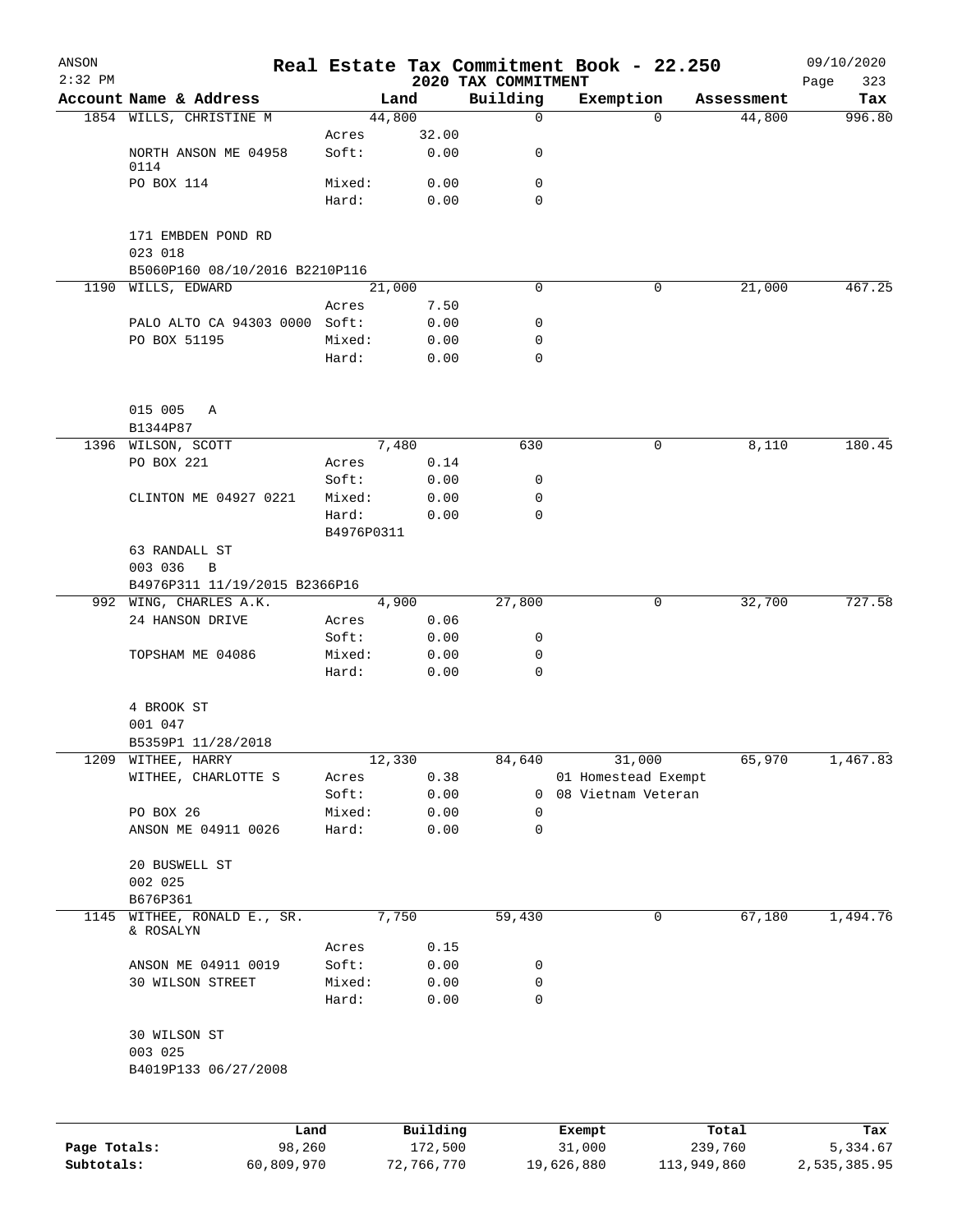| ANSON        |                                                     |            |               |                |                     | Real Estate Tax Commitment Book - 22.250 |                        | 09/10/2020         |
|--------------|-----------------------------------------------------|------------|---------------|----------------|---------------------|------------------------------------------|------------------------|--------------------|
| $2:32$ PM    |                                                     |            |               |                | 2020 TAX COMMITMENT |                                          |                        | Page<br>324        |
|              | Account Name & Address                              |            |               | Land<br>23,000 | Building<br>15,060  | Exemption                                | Assessment<br>$\Omega$ | Tax<br>846.83      |
|              | 1210 WOLFE, KEVIN                                   |            | Acres         | 3.00           |                     |                                          |                        | 38,060             |
|              | LYNN MA 01902 4866                                  |            | Soft:         | 0.00           | 0                   |                                          |                        |                    |
|              | 150 LEWIS ST. APT #112                              |            | Mixed:        | 0.00           | 0                   |                                          |                        |                    |
|              |                                                     |            | Hard:         | 0.00           | 0                   |                                          |                        |                    |
|              |                                                     |            |               |                |                     |                                          |                        |                    |
|              | 210 CARRABASSETT RD                                 |            |               |                |                     |                                          |                        |                    |
|              | 022 024                                             |            |               |                |                     |                                          |                        |                    |
|              | B1157P842                                           |            |               |                |                     |                                          |                        |                    |
| 1215         | WOOD, KEVIN M                                       |            |               | 44,500         | 0                   |                                          | 0                      | 990.13<br>44,500   |
|              |                                                     |            | Acres         | 50.00          |                     |                                          |                        |                    |
|              | GEORGETOWN MA 01833                                 |            | Soft:         | 0.00           | 0                   |                                          |                        |                    |
|              | 0000                                                |            |               |                |                     |                                          |                        |                    |
|              | 8 PINE PLAIN RD                                     |            | Mixed:        | 0.00           | 0                   |                                          |                        |                    |
|              |                                                     |            | Hard:         | 0.00           | 0                   |                                          |                        |                    |
|              |                                                     |            |               |                |                     |                                          |                        |                    |
|              |                                                     |            |               |                |                     |                                          |                        |                    |
|              | 020 010<br>Α                                        |            |               |                |                     |                                          |                        |                    |
|              | B893P850                                            |            |               |                |                     |                                          |                        |                    |
| 1223         | WOOD, PAMELA E                                      |            |               | 12,650         | 36,020              | 25,000                                   |                        | 526.66<br>23,670   |
|              | 19 BUSWELL STREET                                   |            | Acres         | 0.40           |                     | 01 Homestead Exempt                      |                        |                    |
|              |                                                     |            | Soft:         | 0.00           | 0                   |                                          |                        |                    |
|              | ANSON ME 04911                                      |            | Mixed:        | 0.00           | 0                   |                                          |                        |                    |
|              |                                                     |            | Hard:         | 0.00           | 0                   |                                          |                        |                    |
|              |                                                     |            |               |                |                     |                                          |                        |                    |
|              | 19 BUSWELL ST                                       |            |               |                |                     |                                          |                        |                    |
|              | 002 033                                             |            |               |                |                     |                                          |                        |                    |
|              | B2771P23                                            |            |               |                |                     |                                          |                        |                    |
| 2012         | WOOD, SCOTT A                                       |            |               | 22,400         | 0                   |                                          | 0                      | 498.40<br>22,400   |
|              | BRADBURY, CHRISTENE L                               |            | Acres         | 8.90           |                     |                                          |                        |                    |
|              | 3 STAVE MILL ROAD                                   |            | Soft:         | 0.00           | 0                   |                                          |                        |                    |
|              |                                                     |            | Mixed:        | 0.00           | 0                   |                                          |                        |                    |
|              | GRAY ME 04039                                       |            | Hard:         | 0.00           | 0                   |                                          |                        |                    |
|              |                                                     |            | B5022P0316 JT |                |                     |                                          |                        |                    |
|              | TOWN FARM ROAD                                      |            |               |                |                     |                                          |                        |                    |
|              | 022 012 003                                         |            |               |                |                     |                                          |                        |                    |
|              | B5022P316 04/01/2016 B2015P65 09/25/2015            |            |               |                |                     |                                          |                        |                    |
|              | 1216 WOODPECKER LOGGING INC                         |            |               | 26,220         | 64,670              |                                          | 0                      | 90,890<br>2,022.30 |
|              | C/O GARY DUNPHY                                     |            | Acres         | 8.72           |                     |                                          |                        |                    |
|              | PO BOX 339                                          |            | Soft:         | 0.00           | 0                   |                                          |                        |                    |
|              | NORTH ANSON ME 04958<br>0339                        |            | Mixed:        | 0.00           | 0                   |                                          |                        |                    |
|              |                                                     |            | Hard:         | 0.00           | 0                   |                                          |                        |                    |
|              |                                                     |            |               |                |                     |                                          |                        |                    |
|              |                                                     |            |               |                |                     |                                          |                        |                    |
|              | 017 031<br>Α                                        |            |               |                |                     |                                          |                        |                    |
|              | B438P325                                            |            |               |                |                     |                                          |                        |                    |
| 339          | WOODPECKER LOGGING,                                 |            |               | 35,130         | 0                   |                                          | 0                      | 781.64<br>35,130   |
|              | INC.                                                |            |               |                |                     |                                          |                        |                    |
|              |                                                     |            | Acres         | 22.25          |                     |                                          |                        |                    |
|              | NORTH ANSON ME 04958<br>0339                        |            | Soft:         | 0.00           | 0                   |                                          |                        |                    |
|              | PO BOX 339                                          |            | Mixed:        | 0.00           | 0                   |                                          |                        |                    |
|              |                                                     |            | Hard:         | 0.00           | 0                   |                                          |                        |                    |
|              |                                                     |            |               |                |                     |                                          |                        |                    |
|              |                                                     |            |               |                |                     |                                          |                        |                    |
|              | 015 063<br>1                                        |            |               |                |                     |                                          |                        |                    |
|              | B4833P293 08/05/2014 B4614P251 12/21/2012 B1468P251 |            |               |                |                     |                                          |                        |                    |
|              | 10/07/1988                                          |            |               |                |                     |                                          |                        |                    |
|              |                                                     | Land       |               | Building       |                     | Exempt                                   | Total                  | Tax                |
| Page Totals: |                                                     | 163,900    |               | 115,750        |                     | 25,000                                   | 254,650                | 5,665.96           |
| Subtotals:   |                                                     | 60,973,870 |               | 72,882,520     |                     | 19,651,880                               | 114,204,510            | 2,541,051.91       |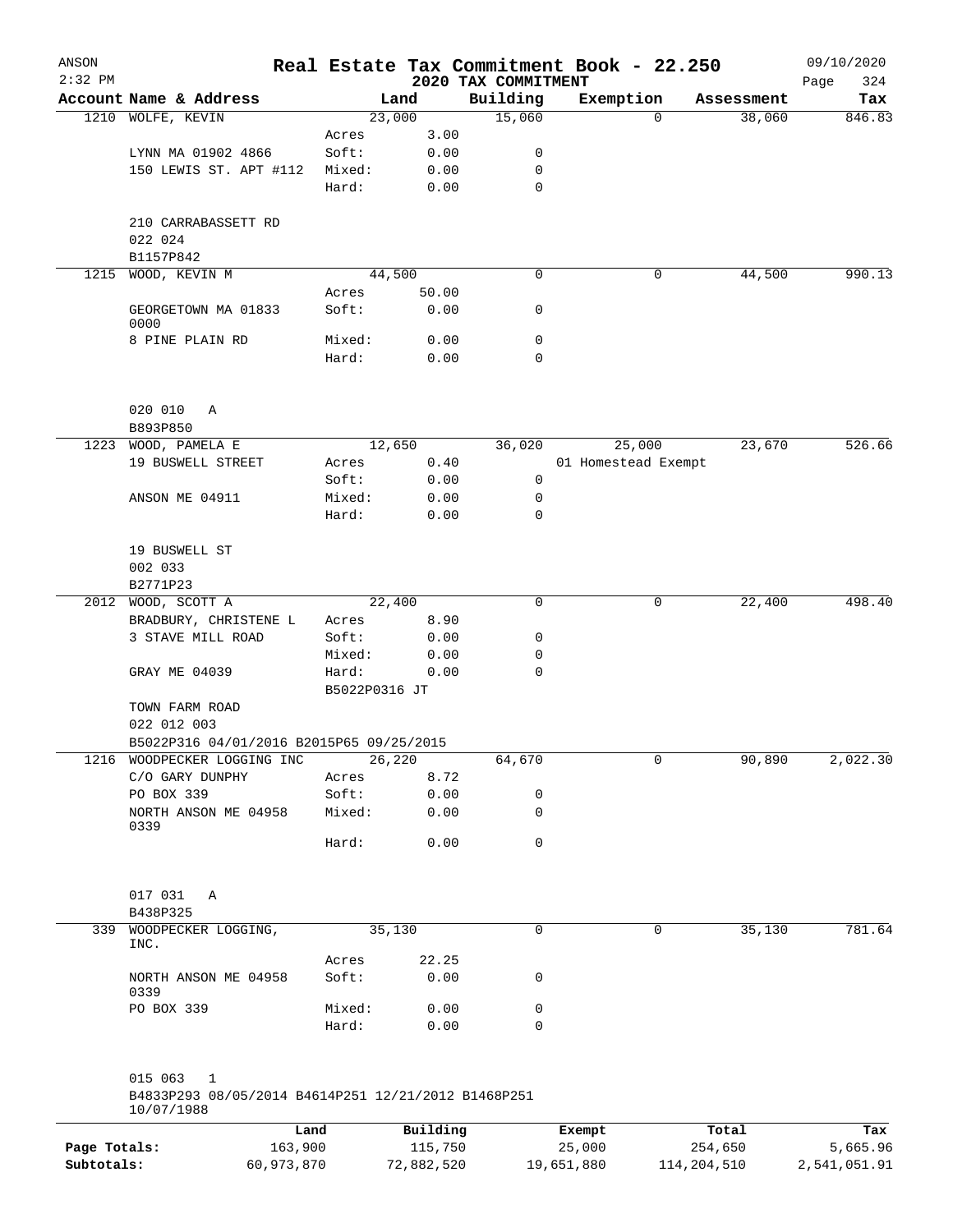| $2:32$ PM<br>349 | Account Name & Address<br>WOODPECKER LOGGING,<br>INC.<br>NORTH ANSON ME 04958<br>0339<br>PO BOX 339 | Acres<br>Soft:  | Land<br>20,500      | 2020 TAX COMMITMENT<br>Building<br>$\mathbf 0$ | Exemption<br>$\Omega$         | Assessment<br>20,500 | 325<br>Page<br>Tax<br>456.13 |
|------------------|-----------------------------------------------------------------------------------------------------|-----------------|---------------------|------------------------------------------------|-------------------------------|----------------------|------------------------------|
|                  |                                                                                                     |                 |                     |                                                |                               |                      |                              |
|                  |                                                                                                     |                 |                     |                                                |                               |                      |                              |
|                  |                                                                                                     |                 | 7.00                |                                                |                               |                      |                              |
|                  |                                                                                                     |                 | 0.00                | 0                                              |                               |                      |                              |
|                  |                                                                                                     |                 |                     |                                                |                               |                      |                              |
|                  |                                                                                                     | Mixed:          | 0.00                | 0                                              |                               |                      |                              |
|                  |                                                                                                     | Hard:           | 0.00                | $\mathbf 0$                                    |                               |                      |                              |
|                  | 017 031<br>D                                                                                        |                 |                     |                                                |                               |                      |                              |
|                  | B4614P251 12/21/2012 B1103P170                                                                      |                 |                     |                                                |                               |                      |                              |
|                  | 186 WOOSTER, JAMES A<br>18 HALL STREET                                                              | Acres           | 16,850<br>0.71      | 64,020                                         | 25,000<br>01 Homestead Exempt | 55,870               | 1,243.11                     |
|                  |                                                                                                     | Soft:           | 0.00                | 0                                              |                               |                      |                              |
|                  | NORTH ANSON ME 04958                                                                                | Mixed:          | 0.00                | 0                                              |                               |                      |                              |
|                  |                                                                                                     | Hard:           | 0.00                | $\mathbf 0$                                    |                               |                      |                              |
|                  | 18 HALL ST                                                                                          |                 |                     |                                                |                               |                      |                              |
|                  | 009 029                                                                                             |                 |                     |                                                |                               |                      |                              |
|                  | B4869P335 01/16/2015 B4443P127 09/23/2011                                                           |                 |                     |                                                |                               |                      |                              |
| 1218             | WRIGHT, DAVID E &                                                                                   |                 | 25,250              | 65,240                                         | 25,000                        | 65,490               | 1,457.15                     |
|                  | WRIGHT, SANDRA L                                                                                    | Acres           | 4.50                |                                                | 01 Homestead Exempt           |                      |                              |
|                  | 335 CAMPGROUND RD                                                                                   | Soft:<br>Mixed: | 0.00<br>0.00        | $\mathbf 0$<br>$\mathbf 0$                     |                               |                      |                              |
|                  | NORTH ANSON ME 04958                                                                                | Hard:           | 0.00                | $\mathbf 0$                                    |                               |                      |                              |
|                  | 0000                                                                                                |                 |                     |                                                |                               |                      |                              |
|                  | 335 CAMPGROUND RD                                                                                   |                 |                     |                                                |                               |                      |                              |
|                  | 015 046 B                                                                                           |                 |                     |                                                |                               |                      |                              |
|                  | B2031P216                                                                                           |                 |                     |                                                |                               |                      |                              |
| 1267             | WRIGHT, JAMES G                                                                                     |                 | 11,660              | 60,150                                         | 0                             | 71,810               | 1,597.77                     |
|                  | 80 ELM STREET                                                                                       | Acres           | 0.34                |                                                |                               |                      |                              |
|                  |                                                                                                     | Soft:           | 0.00                | 0                                              |                               |                      |                              |
|                  | NORTH ANSON ME 04958                                                                                | Mixed:<br>Hard: | 0.00<br>0.00        | 0<br>$\mathbf 0$                               |                               |                      |                              |
|                  | 80 ELM ST                                                                                           |                 |                     |                                                |                               |                      |                              |
|                  | 008 019                                                                                             |                 |                     |                                                |                               |                      |                              |
|                  | B4643P338 03/19/2013                                                                                |                 |                     |                                                |                               |                      |                              |
| 1477             | WYMAN, JOSEPH                                                                                       |                 | 9,380               | 10,560                                         | 0                             | 19,940               | 443.67                       |
|                  | PO Box 442                                                                                          | Acres           | 0.22                |                                                |                               |                      |                              |
|                  |                                                                                                     | Soft:           | 0.00                | 0                                              |                               |                      |                              |
|                  | Skowhegan ME 04976                                                                                  | Mixed:          | 0.00                | 0                                              |                               |                      |                              |
|                  |                                                                                                     | Hard:           | 0.00                | $\mathbf 0$                                    |                               |                      |                              |
|                  | 3 CHURCH ST                                                                                         |                 |                     |                                                |                               |                      |                              |
|                  | 001 080                                                                                             |                 |                     |                                                |                               |                      |                              |
|                  | B4897P188 04/22/2015                                                                                |                 |                     |                                                |                               |                      |                              |
|                  | 1360 WYMAN, JOSEPH                                                                                  |                 | 11,310              | 43,330                                         | 0                             | 54,640               | 1,215.74                     |
|                  | PO Box 442                                                                                          | Acres           | 0.32                |                                                |                               |                      |                              |
|                  |                                                                                                     | Soft:           | 0.00                | 0                                              |                               |                      |                              |
|                  | Skowhegan ME 04976                                                                                  | Mixed:          | 0.00                | $\mathbf 0$                                    |                               |                      |                              |
|                  |                                                                                                     | Hard:           | 0.00                | $\mathbf 0$                                    |                               |                      |                              |
|                  | 78 ELM ST                                                                                           |                 |                     |                                                |                               |                      |                              |
|                  | 008 018                                                                                             |                 |                     |                                                |                               |                      |                              |
|                  | B4975P229 11/06/2015                                                                                |                 |                     |                                                |                               |                      |                              |
|                  |                                                                                                     |                 |                     |                                                |                               |                      |                              |
| Page Totals:     | 94,950                                                                                              | Land            | Building<br>243,300 |                                                | Exempt<br>50,000              | Total<br>288,250     | Tax<br>6, 413.57             |
| Subtotals:       | 61,068,820                                                                                          |                 | 73, 125, 820        |                                                | 19,701,880                    | 114,492,760          | 2,547,465.48                 |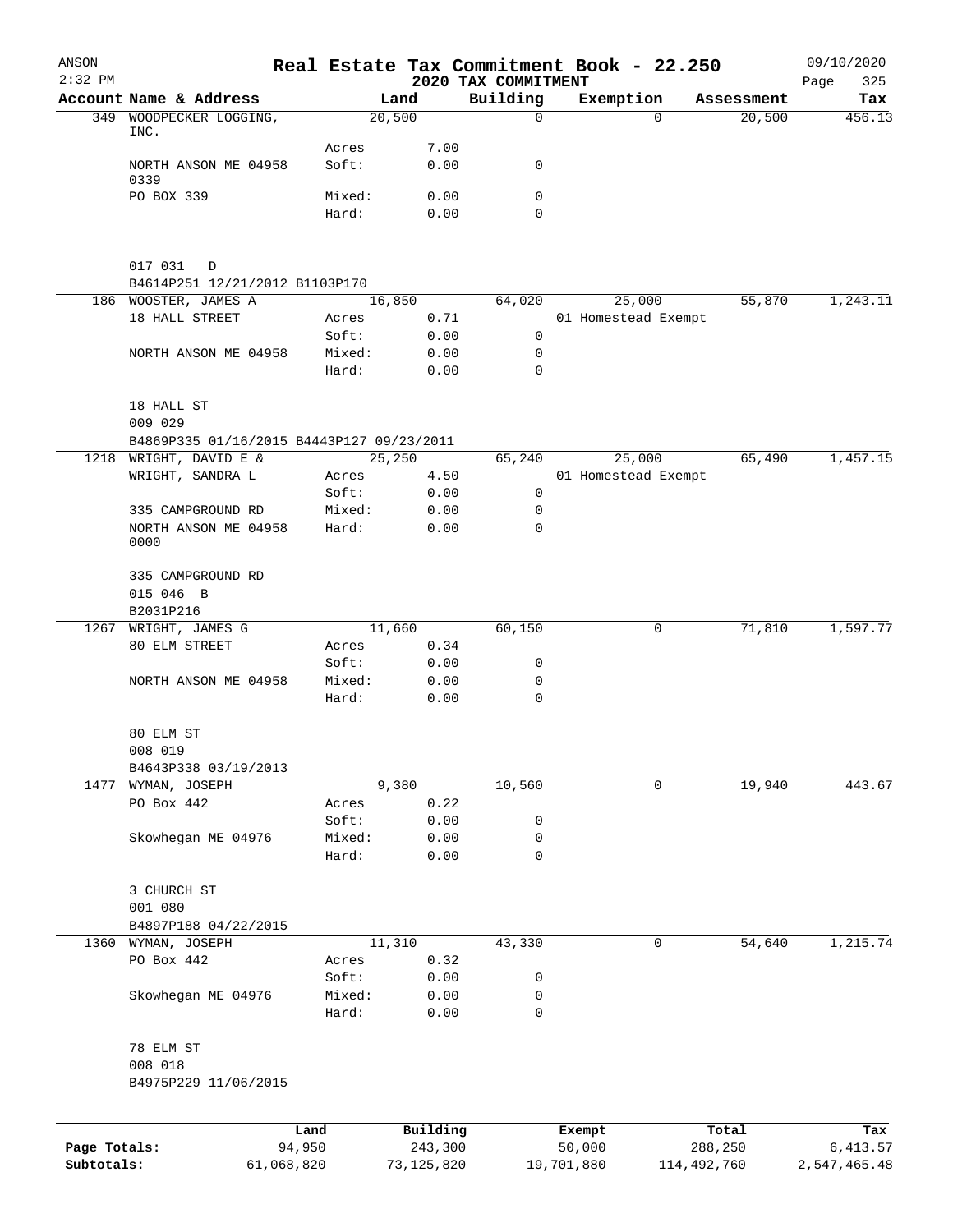| ANSON     |                        |            |        |                                 | Real Estate Tax Commitment Book - 22.250 |            | 09/10/2020         |
|-----------|------------------------|------------|--------|---------------------------------|------------------------------------------|------------|--------------------|
| $2:32$ PM | Account Name & Address |            | Land   | 2020 TAX COMMITMENT<br>Building | Exemption                                | Assessment | 326<br>Page<br>Tax |
|           | 265 Wysoski, Dedra J   | 14,140     |        | 46,350                          | $\mathbf 0$                              | 60,490     | 1,345.90           |
|           | 31 Union Street        | Acres      | 0.50   |                                 |                                          |            |                    |
|           |                        | Soft:      | 0.00   | 0                               |                                          |            |                    |
|           | North Anson ME 04958   | Mixed:     | 0.00   | 0                               |                                          |            |                    |
|           |                        | Hard:      | 0.00   | 0                               |                                          |            |                    |
|           |                        | B5241P0230 |        |                                 |                                          |            |                    |
|           | 20 HALL ST             |            |        |                                 |                                          |            |                    |
|           | 009 033                |            |        |                                 |                                          |            |                    |
|           | B5447P328 06/19/2019   |            |        |                                 |                                          |            |                    |
|           | 978 WYSOSKI, TAMMY L   | 9,800      |        | 61,470                          | 25,000                                   | 46,270     | 1,029.51           |
|           | 31 UNION STREET        | Acres      | 0.24   |                                 | 01 Homestead Exempt                      |            |                    |
|           |                        | Soft:      | 0.00   | 0                               |                                          |            |                    |
|           | NORTH ANSON ME 04958   | Mixed:     | 0.00   | 0                               |                                          |            |                    |
|           |                        | Hard:      | 0.00   | $\mathbf 0$                     |                                          |            |                    |
|           |                        |            |        |                                 |                                          |            |                    |
|           | 31 UNION ST            |            |        |                                 |                                          |            |                    |
|           | 005 029<br>B2833P56    |            |        |                                 |                                          |            |                    |
| 1224      | YARNELL, LESTER N      | 18,150     |        | 0                               | $\mathsf 0$                              | 18,150     | 403.84             |
|           |                        | Acres      | 5.10   |                                 |                                          |            |                    |
|           | HARTFORD CT 06118 0000 | Soft:      | 0.00   | 0                               |                                          |            |                    |
|           | 61 MULHANY DR          | Mixed:     | 0.00   | 0                               |                                          |            |                    |
|           |                        | Hard:      | 0.00   | 0                               |                                          |            |                    |
|           |                        |            |        |                                 |                                          |            |                    |
|           | 012 009<br>8           |            |        |                                 |                                          |            |                    |
|           | B1824P115              |            |        |                                 |                                          |            |                    |
|           | 1226 YORK, OLIVER T    | 11,490     |        | 55,170                          | 25,000                                   | 41,660     | 926.94             |
|           | 33 WILSON STREET       | Acres      | 0.33   |                                 | 01 Homestead Exempt                      |            |                    |
|           |                        | Soft:      | 0.00   | 0                               |                                          |            |                    |
|           | ANSON ME 04911         | Mixed:     | 0.00   | 0                               |                                          |            |                    |
|           |                        | Hard:      | 0.00   | 0                               |                                          |            |                    |
|           | 33 WILSON ST           |            |        |                                 |                                          |            |                    |
|           | 003 028                |            |        |                                 |                                          |            |                    |
|           | B3562P1 09/27/2005     |            |        |                                 |                                          |            |                    |
|           | 1278 YORK, SCOTT G     | 6,960      |        | 0                               | $\mathbf 0$                              | 6,960      | 154.86             |
|           | YORK, JOY              | Acres      | 0.86   |                                 |                                          |            |                    |
|           | PO BOX 109             | Soft:      | 0.00   | 0                               |                                          |            |                    |
|           |                        | Mixed:     | 0.00   | 0                               |                                          |            |                    |
|           | STRONG ME 04983        | Hard:      | 0.00   | 0                               |                                          |            |                    |
|           | 018 036 1              |            |        |                                 |                                          |            |                    |
|           | B5267P105 04/04/2018   |            |        |                                 |                                          |            |                    |
|           | 2024 YORK, SCOTT G     | 17,000     |        | 0                               | 0                                        | 17,000     | 378.25             |
|           | YORK, JOY              | Acres      | 100.00 |                                 |                                          |            |                    |
|           | PO BOX 109             | Soft:      | 0.00   | 0                               |                                          |            |                    |
|           |                        | Mixed:     | 0.00   | 0                               |                                          |            |                    |
|           | STRONG ME 04983        | Hard:      | 100.00 | 17,000                          |                                          |            |                    |
|           | GREENLEAF RD           |            |        |                                 |                                          |            |                    |
|           | 013 025 B              |            |        |                                 |                                          |            |                    |
|           | B5058P223 07/08/2016   |            |        |                                 |                                          |            |                    |
|           |                        |            |        |                                 |                                          |            |                    |
|           |                        |            |        |                                 |                                          |            |                    |
|           |                        |            |        |                                 |                                          |            |                    |

|              | Land       | Building   | Exempt     | Total       | Tax          |
|--------------|------------|------------|------------|-------------|--------------|
| Page Totals: | 77,540     | 162,990    | 50,000     | 190,530     | 4,239.30     |
| Subtotals:   | 61,146,360 | 73,288,810 | 19,751,880 | 114,683,290 | 2,551,704.78 |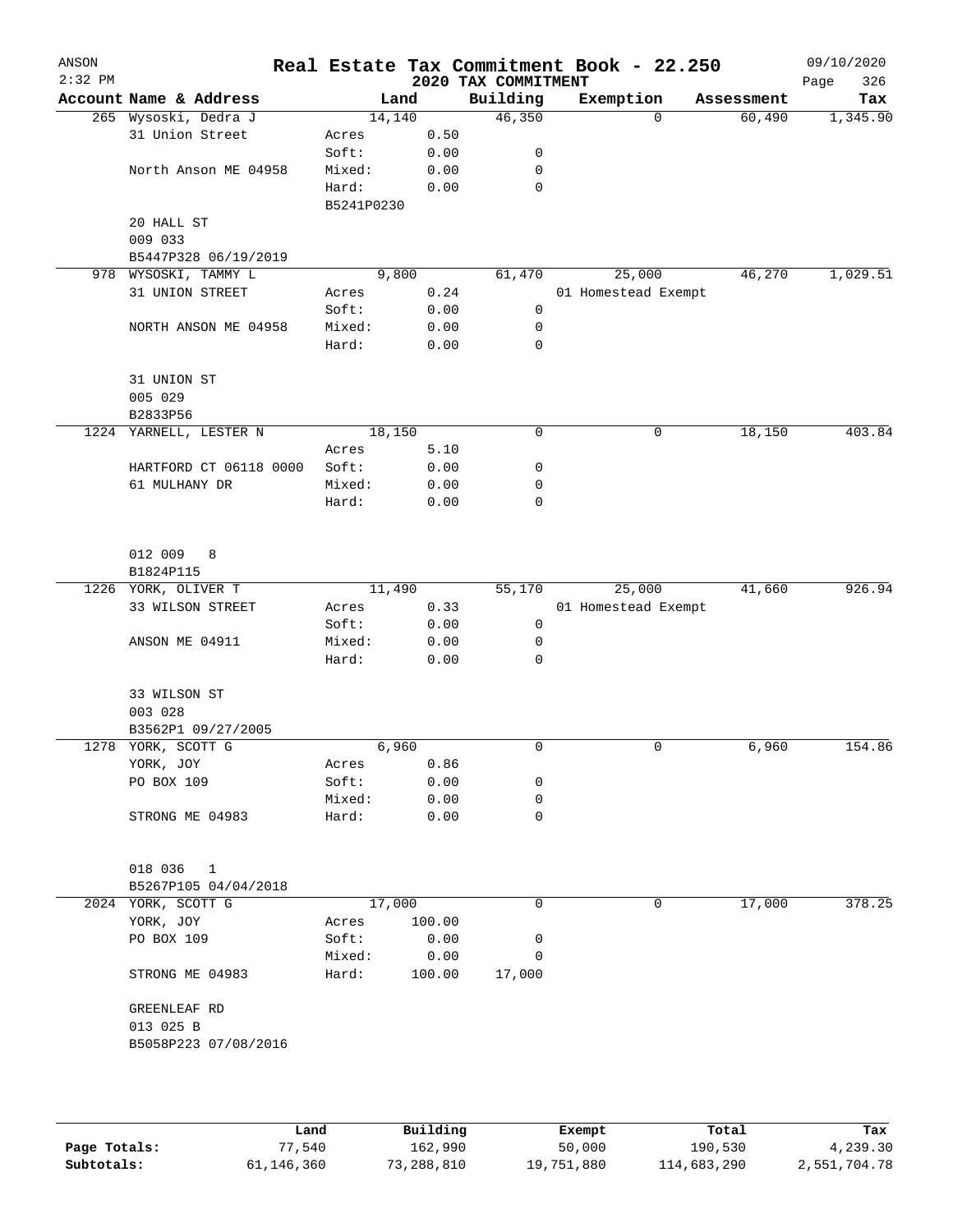| ANSON<br>$2:32$ PM |                                     |        |       | 2020 TAX COMMITMENT | Real Estate Tax Commitment Book - 22.250 |            | 09/10/2020<br>327<br>Page |
|--------------------|-------------------------------------|--------|-------|---------------------|------------------------------------------|------------|---------------------------|
|                    | Account Name & Address              |        | Land  | Building            | Exemption                                | Assessment | Tax                       |
|                    | 125 YORK, SCOTT G                   | 32,000 |       | 0                   | $\Omega$                                 | 32,000     | 712.00                    |
|                    | YORK, JOY                           | Acres  | 18.50 |                     |                                          |            |                           |
|                    | PO BOX 109                          | Soft:  | 0.00  | 0                   |                                          |            |                           |
|                    |                                     | Mixed: | 0.00  | 0                   |                                          |            |                           |
|                    | STRONG ME 04983                     | Hard:  | 0.00  | $\mathbf 0$         |                                          |            |                           |
|                    | 018 036                             |        |       |                     |                                          |            |                           |
|                    | B5267P105 04/04/2018                |        |       |                     |                                          |            |                           |
|                    | 920 YORK, TENNIKA                   |        | 9,170 | 36,740              | 0                                        | 45,910     | 1,021.50                  |
|                    | P O BOX 47                          | Acres  | 0.21  |                     |                                          |            |                           |
|                    |                                     | Soft:  | 0.00  | 0                   |                                          |            |                           |
|                    | ANSON ME 04911                      | Mixed: | 0.00  | 0                   |                                          |            |                           |
|                    |                                     | Hard:  | 0.00  | $\mathbf 0$         |                                          |            |                           |
|                    | 26 ARNOLDS LN<br>001 013            |        |       |                     |                                          |            |                           |
|                    | B4325P60 10/04/2010                 |        |       |                     |                                          |            |                           |
|                    | 648 YOUNG, GEORGE V Jr              | 16,610 |       | 81,940              | 0                                        | 98,550     | 2,192.74                  |
|                    | 248 SOUTH MAIN STREET               | Acres  | 0.69  |                     |                                          |            |                           |
|                    |                                     | Soft:  | 0.00  | 0                   |                                          |            |                           |
|                    | AUBURN ME 04210                     | Mixed: | 0.00  | 0                   |                                          |            |                           |
|                    |                                     | Hard:  | 0.00  | $\mathbf 0$         |                                          |            |                           |
|                    | 33 PINE ST                          |        |       |                     |                                          |            |                           |
|                    | 002 034                             |        |       |                     |                                          |            |                           |
|                    | B3852P233 05/22/2007                |        |       |                     |                                          |            |                           |
|                    | 1874 YOUNG, LLEWELLYN A             | 21,560 |       | $\mathbf 0$         | 0                                        | 21,560     | 479.71                    |
|                    | PO BOX 235                          | Acres  | 2.04  |                     |                                          |            |                           |
|                    |                                     | Soft:  | 0.00  | 0                   |                                          |            |                           |
|                    | NORTH ANSON ME 04958                | Mixed: | 0.00  | 0                   |                                          |            |                           |
|                    |                                     | Hard:  | 0.00  | 0                   |                                          |            |                           |
|                    | 14 PEASE HILL RD<br>010 015         |        |       |                     |                                          |            |                           |
|                    | B3533P279 08/08/2005                |        |       |                     |                                          |            |                           |
|                    | 783 YOUNG, TRUDY A                  | 15,100 |       | 28,410              | 25,000                                   | 18,510     | 411.85                    |
|                    | PO BOX 235                          | Acres  | 0.57  |                     | 01 Homestead Exempt                      |            |                           |
|                    |                                     | Soft:  | 0.00  | 0                   |                                          |            |                           |
|                    | NORTH ANSON ME 04958                | Mixed: | 0.00  | 0                   |                                          |            |                           |
|                    |                                     | Hard:  | 0.00  | 0                   |                                          |            |                           |
|                    | 24 PATTERSON BRIDGE RD<br>017 037 1 |        |       |                     |                                          |            |                           |
|                    | B1735P91                            |        |       |                     |                                          |            |                           |
|                    | 809 YULING, MEI                     | 22,780 |       | 68,960              | 0                                        | 91,740     | 2,041.22                  |
|                    | 1037 71ST STREET #1FL               | Acres  | 2.85  |                     |                                          |            |                           |
|                    |                                     | Soft:  | 0.00  | 0                   |                                          |            |                           |
|                    | BROOKLYN NY 11228                   | Mixed: | 0.00  | 0                   |                                          |            |                           |
|                    |                                     | Hard:  | 0.00  | 0                   |                                          |            |                           |
|                    | 264 HORSEBACK RD<br>015 011<br>B    |        |       |                     |                                          |            |                           |
|                    | B5529P280 03/14/2020                |        |       |                     |                                          |            |                           |
|                    |                                     |        |       |                     |                                          |            |                           |
|                    |                                     |        |       |                     |                                          |            |                           |

|              | Land       | Building   | Exempt     | Total       | Tax          |
|--------------|------------|------------|------------|-------------|--------------|
| Page Totals: | 117,220    | 216,050    | 25,000     | 308,270     | 6,859.02     |
| Subtotals:   | 61,263,580 | 73,504,860 | 19,776,880 | 114,991,560 | 2,558,563.80 |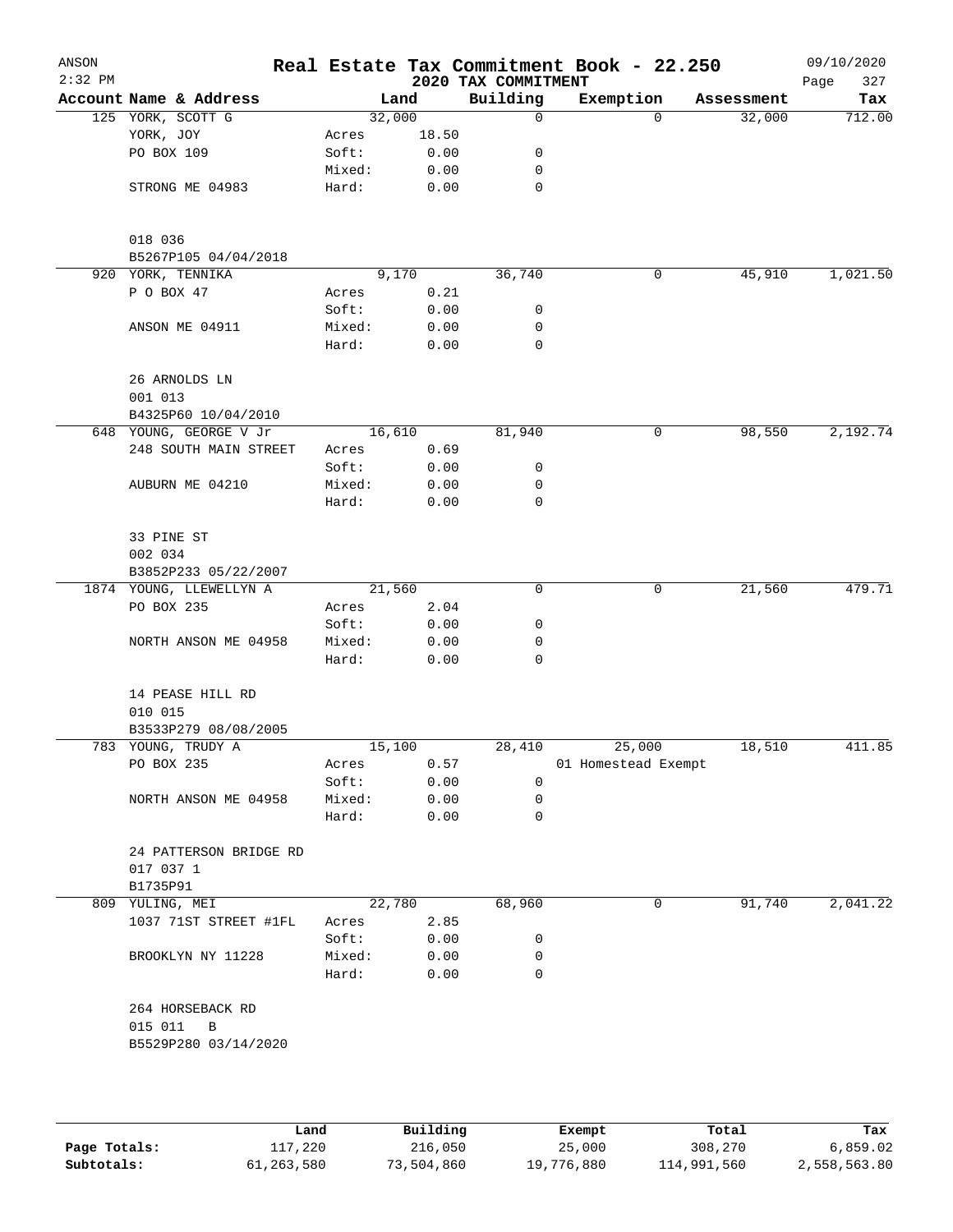| ANSON<br>$2:32$ PM |                                                    |                        |               | 2020 TAX COMMITMENT | Real Estate Tax Commitment Book - 22.250 |            | 09/10/2020<br>328 |
|--------------------|----------------------------------------------------|------------------------|---------------|---------------------|------------------------------------------|------------|-------------------|
|                    | Account Name & Address                             | Land                   |               | Building            | Exemption                                | Assessment | Page<br>Tax       |
|                    | 1901 ZAHN, JOSHUA                                  | 39,250                 |               | $\mathbf 0$         | $\Omega$                                 | 39,250     | 873.31            |
|                    | CAPACCIOLI, JOHN IV                                | Acres                  | 30.50         |                     |                                          |            |                   |
|                    | 62 HOUSE ROCK ROAD                                 | Soft:                  | 0.00          | 0                   |                                          |            |                   |
|                    |                                                    | Mixed:                 | 0.00          | 0                   |                                          |            |                   |
|                    | WEYMOUTH MA 02188 4139                             | Hard:<br>B5032P0194 JT | 0.00          | 0                   |                                          |            |                   |
|                    | VALLEY ROAD                                        |                        |               |                     |                                          |            |                   |
|                    | 020 014<br>1                                       |                        |               |                     |                                          |            |                   |
|                    | B5032P194 06/03/2016 B3263P181 10/09/2003          |                        |               |                     |                                          |            |                   |
|                    | 1842 ZARTMAN, TODD R                               |                        | $\mathbf 0$   | 14,400              | 0                                        | 14,400     | 320.40            |
|                    | ZARTMAN, PATRICIA M                                |                        |               |                     |                                          |            |                   |
|                    | 63 EDGEWOOD RD                                     |                        |               |                     |                                          |            |                   |
|                    | RINGWOOD NJ 07456                                  |                        |               |                     |                                          |            |                   |
|                    | 7 PAIGE DR                                         |                        |               |                     |                                          |            |                   |
|                    | 009 010 ON                                         |                        |               |                     |                                          |            |                   |
|                    | 1906 ZAWADOWICZ, JEFFREY A                         | 26,780                 |               | 0                   | 0                                        | 26,780     | 595.86            |
|                    | 14 BASS ROAD                                       | Acres                  | 17.78         |                     |                                          |            |                   |
|                    |                                                    | Soft:                  | 0.00          | 0                   |                                          |            |                   |
|                    | MADISON ME 04950                                   | Mixed:                 | 0.00          | 0                   |                                          |            |                   |
|                    |                                                    | Hard:                  | 0.00          | $\mathbf 0$         |                                          |            |                   |
|                    |                                                    |                        |               |                     |                                          |            |                   |
|                    | <b>JONES LANE</b>                                  |                        |               |                     |                                          |            |                   |
|                    | 018 014 4                                          |                        |               |                     |                                          |            |                   |
|                    | B5447P22 08/02/2019                                |                        |               |                     |                                          |            |                   |
|                    | 1232 ZELONIS, TIMOTHY J                            | 65,700                 |               | $\Omega$            | 0                                        | 65,700     | 1,461.82          |
|                    |                                                    | Acres<br>Soft:         | 85.00<br>0.00 |                     |                                          |            |                   |
|                    | PELHAM NH 03076 0430<br>PO BOX 430                 | Mixed:                 | 0.00          | 0<br>0              |                                          |            |                   |
|                    |                                                    | Hard:                  | 0.00          | $\mathbf 0$         |                                          |            |                   |
|                    |                                                    |                        |               |                     |                                          |            |                   |
|                    | 019 020                                            |                        |               |                     |                                          |            |                   |
|                    | B1305P8                                            |                        |               |                     |                                          |            |                   |
|                    | 295 ZIEGLER, JAMES CRAIG &<br>ZIEGLER, GALE ELAINE | 53,350<br>Acres        | 58.70         | 0                   | 0                                        | 53,350     | 1,187.04          |
|                    |                                                    | Soft:                  | 0.00          | 0                   |                                          |            |                   |
|                    | PO BOX 351                                         | Mixed:                 | 0.00          | 0                   |                                          |            |                   |
|                    | SOUTH GARDINER ME 04359 Hard:                      |                        | 0.00          | $\Omega$            |                                          |            |                   |
|                    | 0351                                               |                        |               |                     |                                          |            |                   |
|                    | 020 032 & 33                                       |                        |               |                     |                                          |            |                   |
|                    | B2731P39                                           |                        |               |                     |                                          |            |                   |
|                    | 296 ZIEGLER, JAMES CRAIG &                         | 16,500                 |               | $\mathbf 0$         | 0                                        | 16,500     | 367.13            |
|                    | ZIEGLER, GALE ELAINE                               | Acres                  | 33.00         |                     |                                          |            |                   |
|                    |                                                    | Soft:                  | 0.00          | 0                   |                                          |            |                   |
|                    | PO BOX 351                                         | Mixed:                 | 0.00          | 0                   |                                          |            |                   |
|                    | SOUTH GARDINER ME 04359 Hard:<br>0351              |                        | 0.00          | 0                   |                                          |            |                   |
|                    | 020 027                                            |                        |               |                     |                                          |            |                   |
|                    | B2731P39                                           |                        |               |                     |                                          |            |                   |
|                    |                                                    |                        |               |                     |                                          |            |                   |
|                    |                                                    |                        |               |                     |                                          |            |                   |

|              | Land       | Building   | Exempt     | Total       | Tax          |
|--------------|------------|------------|------------|-------------|--------------|
| Page Totals: | 201,580    | 14,400     |            | 215,980     | 4,805.56     |
| Subtotals:   | 61,465,160 | 73,519,260 | 19,776,880 | 115,207,540 | 2,563,369.36 |